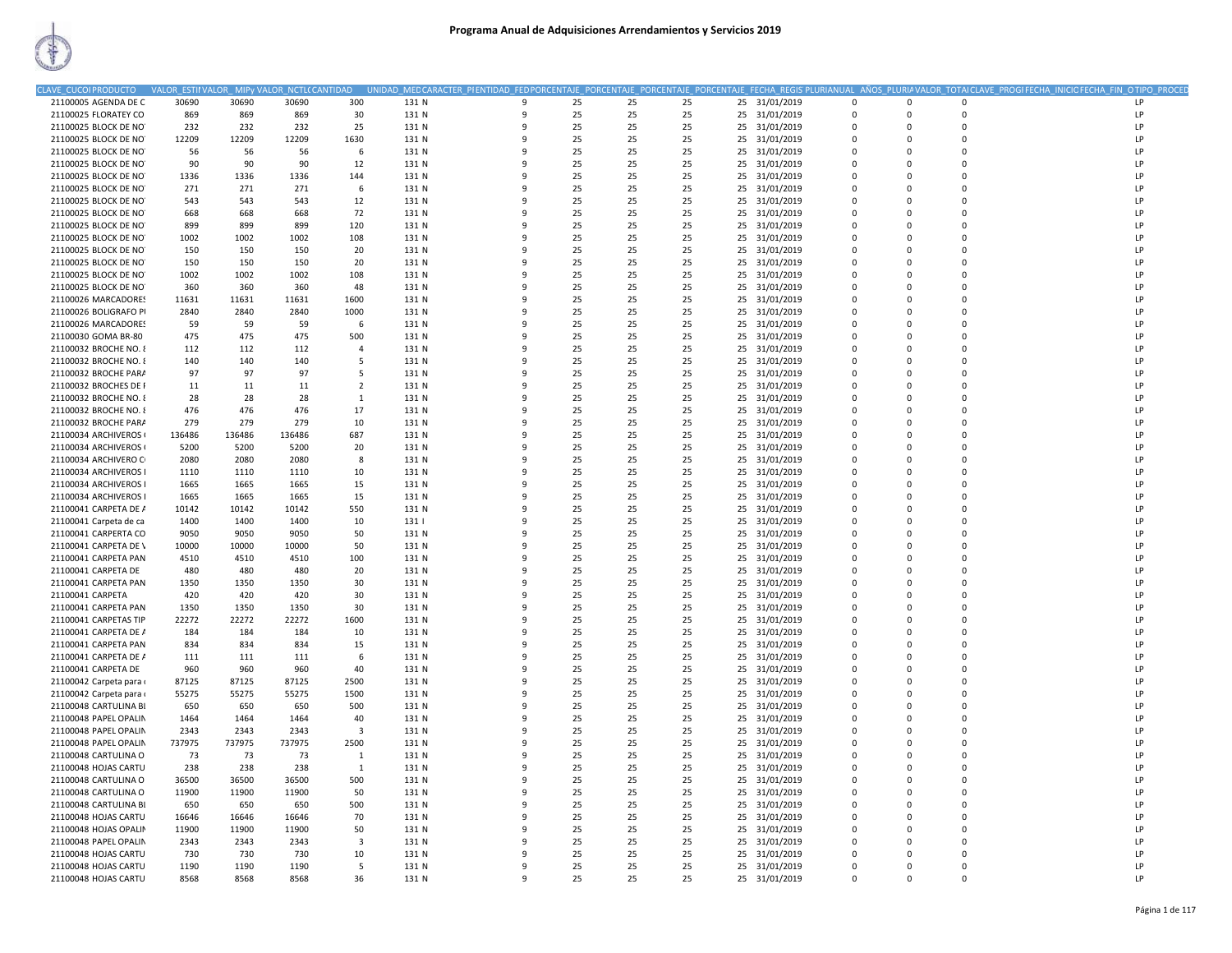| 21100048 HOJAS CARTU                           | 11890 | 11890 | 11890      | 50             | 131 N          | $\mathbf{q}$ | 25          | 25       | 25       |    | 25 31/01/2019 | $\Omega$       | $\mathbf 0$ | $\Omega$    | I <sub>P</sub> |
|------------------------------------------------|-------|-------|------------|----------------|----------------|--------------|-------------|----------|----------|----|---------------|----------------|-------------|-------------|----------------|
| 21100058 CHAROLA DE I                          | 550   | 550   | 550        | 2              | 131 N          | 9            | 25          | 25       | 25       | 25 | 31/01/2019    | $\overline{0}$ | $\Omega$    | $\Omega$    | LP             |
| 21100058 Estante de pip                        | 1400  | 1400  | 1400       | $\overline{2}$ | 131 N          | $\mathsf{q}$ | 25          | 25       | 25       | 25 | 31/01/2019    | $\mathbf 0$    | $\Omega$    | $\Omega$    | LP             |
| 21100058 Gradilla para!                        | 3500  | 3500  | 3500       | -5             | 131 N          | q            | 25          | 25       | 25       | 25 | 31/01/2019    | $\overline{0}$ | $\Omega$    | $\mathbf 0$ | LP             |
| 21100058 GRIPPER DE 5                          | 1900  | 1900  | 1900       | $\overline{2}$ | 131 N          | q            | 25          | 25       | 25       | 25 | 31/01/2019    | $\mathbf 0$    | $\Omega$    | $\Omega$    | LP             |
| 21100061 CHINCHES CO                           | 155   | 155   | 155        | 20             | 131 N          |              | 25          | 25       | 25       | 25 | 31/01/2019    | $\mathbf 0$    | $\Omega$    | $\mathbf 0$ | LP             |
| 21100061 CHINCHES CO                           | 8     | -8    | -8         | -1             | 131 N          | q            | 25          | 25       | 25       |    | 25 31/01/2019 | $\Omega$       | $\Omega$    | $\Omega$    | LP             |
| 21100061 CHINCHES CA.                          | 54    | 54    | 54         | $\overline{7}$ | 131 N          | $\mathsf{q}$ | 25          | 25       | 25       |    | 25 31/01/2019 | $\Omega$       | $\Omega$    | $\Omega$    | LP             |
| 21100061 CHINCHES CO                           | 78    | 78    | 78         | 10             | 131 N          | 9            | 25          | 25       | 25       | 25 | 31/01/2019    | $\overline{0}$ | $\Omega$    | $\Omega$    | LP             |
| 21100061 CHINCHES CO                           | 39    | 39    | 39         | -5             | 131 N          | q            | 25          | 25       | 25       | 25 | 31/01/2019    | $\mathbf 0$    | $\Omega$    | $\Omega$    | LP             |
| 21100061 CHINCHES CA.                          | 154   | 154   | 154        | 20             | 131 N          | q            | 25          | 25       | 25       | 25 | 31/01/2019    | $\Omega$       | $\Omega$    | $\Omega$    | LP             |
| 21100061 CHINCHES CO                           | 78    | 78    | 78         | 10             | 131 N          | $\mathbf{q}$ | 25          | 25       | 25       | 25 | 31/01/2019    | $\Omega$       | $\Omega$    | $\Omega$    | LP             |
| 21100063 CINTAS DIURE                          | 411   | 411   | 411        | 10             | 131 N          |              | 25          | 25       | 25       | 25 | 31/01/2019    | $\mathbf 0$    | $\Omega$    | $\mathbf 0$ | LP             |
| 21100063 REFUERZOS D                           | 78    | 78    | 78         | 20             | 131 N          | $\mathsf{Q}$ | 25          | 25       | 25       |    | 25 31/01/2019 | $\Omega$       | $\Omega$    | $\Omega$    | LP             |
| 21100063 CINTAS DIURE                          | 10    | 10    | 10         | $\overline{2}$ | 131 N          | q            | 25          | 25       | 25       | 25 | 31/01/2019    | $\mathbf 0$    | $\mathbf 0$ | $\mathbf 0$ | LP             |
| 21100063 CINTA ADHESI                          | 19    | 19    | 19         | $\overline{2}$ | 131 N          | q            | 25          | 25       | 25       | 25 | 31/01/2019    | $\overline{0}$ | $\Omega$    | $\Omega$    | LP             |
|                                                |       |       |            | $\overline{7}$ |                | $\mathbf{q}$ |             |          |          |    |               |                | $\Omega$    | $\Omega$    | LP             |
| 21100063 CINTA CANEL/                          | 66    | 66    | 66         |                | 131 N          |              | 25          | 25       | 25       | 25 | 31/01/2019    | $\mathbf 0$    | $\Omega$    |             |                |
| 21100063 CINTA CANEL/                          | 303   | 303   | 303        | 32             | 131 N          |              | 25          | 25       | 25       |    | 25 31/01/2019 | $\Omega$       |             | $\Omega$    | LP             |
| 21100063 CINTA ADHESI                          | 313   | 313   | 313        | 60             | 131 N          | q            | 25          | 25       | 25       |    | 25 31/01/2019 | $\Omega$       | $\Omega$    | $\Omega$    | LP             |
| 21100063 MICROFOAM                             | 404   | 404   | 404        | 1              | 131            |              | 25          | 25       | 25       | 25 | 31/01/2019    | 0              | $\Omega$    | $\mathbf 0$ | LP             |
| 21100063 CINTA ELASTIO                         | 404   | 404   | 404        | -1             | 131            | $\mathbf{q}$ | 25          | 25       | 25       | 25 | 31/01/2019    | $\Omega$       | $\Omega$    | $\Omega$    | LP             |
| 21100063 Cinta adhesiva                        | 519   | 519   | 519        | -5             | 131 N          | 9            | $\mathbf 0$ | 40       | 30       | 30 | 31/01/2019    | $\mathbf 0$    | $\Omega$    | $\mathbf 0$ | LP             |
| 21100063 Cinta adhesiva                        | 1875  | 1875  | 1875       | -5             | 131 N          | 9            | $\Omega$    | 40       | 30       | 30 | 31/01/2019    | $\overline{0}$ | $\Omega$    | $\Omega$    | LP             |
| 21100063 CINTA ADHESI                          | 5984  | 5984  | 5984       | 40             | 131 N          | 9            | 25          | 25       | 25       | 25 | 31/01/2019    | $\overline{0}$ | $\mathbf 0$ | $\mathbf 0$ | LP             |
| 21100063 CINTAS DE VII                         | 1980  | 1980  | 1980       | 15             | 131 N          | $\Omega$     | 25          | 25       | 25       | 25 | 31/01/2019    | $\overline{0}$ | $\Omega$    | $\mathbf 0$ | LP             |
| 21100063 CINTAS DE VII                         | 6625  | 6625  | 6625       | 25             | 131 N          |              | 25          | 25       | 25       | 25 | 31/01/2019    | $\Omega$       | $\Omega$    | $\Omega$    | LP             |
| 21100063 CINTA ADHESI                          | 157   | 157   | 157        | 30             | 131 N          |              | 25          | 25       | 25       | 25 | 31/01/2019    | $\overline{0}$ | $\Omega$    | $\mathbf 0$ | LP             |
| 21100063 CINTA CANEL/                          | 9     | -9    | 9          | 1              | 131 N          | q            | 25          | 25       | 25       |    | 25 31/01/2019 | $\Omega$       | $\Omega$    | $\Omega$    | LP             |
| 21100063 CINTA CANEL/                          | 947   | 947   | 947        | 100            | 131 N          | ٩            | 25          | 25       | 25       |    | 25 31/01/2019 | $\Omega$       | $\Omega$    | $\Omega$    | LP             |
| 21100063 CINTAS DIURE                          | 150   | 150   | 150        | 30             | 131 N          | 9            | 25          | 25       | 25       | 25 | 31/01/2019    | $\overline{0}$ | $\Omega$    | $\Omega$    | LP             |
| 21100063 CINTA ADHESI                          | 169   | 169   | 169        | 30             | 131 N          | 9            | 25          | 25       | 25       | 25 | 31/01/2019    | $\overline{0}$ | $\mathbf 0$ | $\mathbf 0$ | LP             |
| 21100063 CINTA ADHESI                          | 501   | 501   | 501        | 96             | 131 N          | $\Omega$     | 25          | 25       | 25       | 25 | 31/01/2019    | $\overline{0}$ | $\Omega$    | $\Omega$    | LP             |
| 21100063 CINTA CANEL/                          | 142   | 142   | 142        | 15             | 131 N          |              | 25          | 25       | 25       |    | 25 31/01/2019 | $\overline{0}$ | $\Omega$    | $\mathbf 0$ | LP             |
| 21100063 REFUERZOS D                           | 8     | -8    | 8          | $\overline{2}$ | 131 N          | ۰Q           | 25          | 25       | 25       | 25 | 31/01/2019    | $\overline{0}$ | $\Omega$    | $\mathbf 0$ | LP             |
| 21100063 CINTA ADHESI                          | 42    | 42    | 42         | 8              | 131 N          | q            | 25          | 25       | 25       |    | 25 31/01/2019 | $\Omega$       | $\Omega$    | $\Omega$    | LP             |
| 21100063 CINTA ADHESI                          | 104   | 104   | 104        | 20             | 131 N          | ۰Q           | 25          | 25       | 25       | 25 | 31/01/2019    | $\Omega$       | $\Omega$    | $\Omega$    | LP             |
| 21100063 CINTA CANEL/                          | 57    | 57    | 57         | -6             | 131 N          | q            | 25          | 25       | 25       | 25 | 31/01/2019    | $\Omega$       | $\Omega$    | $\Omega$    | LP             |
| 21100063 CINTA ADHESI                          | 376   | 376   | 376        | 72             | 131 N          | 9            | 25          | 25       | 25       | 25 | 31/01/2019    | $\overline{0}$ | $\Omega$    | $\mathbf 0$ | LP             |
| 21100063 CINTA ADHESI                          | 78    | 78    | 78         | 15             | 131 N          | $\mathbf{q}$ | 25          | 25       | 25       | 25 | 31/01/2019    | $\Omega$       | $\Omega$    | $\Omega$    | LP             |
| 21100063 CINTA CANEL/                          | 135   | 135   | 135        | 15             | 131 N          |              | 25          | 25       | 25       | 25 | 31/01/2019    | $\mathbf 0$    | $\Omega$    | $\mathbf 0$ | LP             |
| 21100063 CINTA ADHESI                          | 313   | 313   | 313        | 60             | 131 N          | q            | 25          | 25       | 25       | 25 | 31/01/2019    | $\overline{0}$ | $\Omega$    | $\Omega$    | LP             |
| 21100063 CINTA CANEL/                          | 57    | 57    | 57         | 6              | 131 N          | $\mathsf{q}$ | 25          | 25       | 25       | 25 | 31/01/2019    | $\overline{0}$ | $\Omega$    | $\mathbf 0$ | IP             |
|                                                |       |       |            |                |                | $\Omega$     |             |          |          |    |               | $\Omega$       | $\Omega$    | $\Omega$    | LP             |
| 21100063 CINTA ADHESI<br>21100063 CINTA CANEL/ | 376   | 376   | 376<br>216 | 72<br>24       | 131 N<br>131 N | q            | 25<br>25    | 25<br>25 | 25<br>25 | 25 | 31/01/2019    | $\Omega$       | $\Omega$    | $\Omega$    | LP             |
|                                                | 216   | 216   |            |                |                |              |             |          |          |    | 25 31/01/2019 |                |             |             |                |
| 21100065 CINTA MASKII                          | 194   | 194   | 194        | 10             | 131 N          | 9            | 25          | 25       | 25       | 25 | 31/01/2019    | $\overline{0}$ | $\Omega$    | $\Omega$    | LP             |
| 21100065 CINTA ADHESI                          | 2334  | 2334  | 2334       | 2334           | 131 N          | q            | 25          | 25       | 25       | 25 | 31/01/2019    | $\Omega$       | $\Omega$    | $\Omega$    | LP             |
| 21100065 MASKING TAP                           | 646   | 646   | 646        | 30             | 131 N          |              | 25          | 25       | 25       | 25 | 31/01/2019    | $\overline{0}$ | $\Omega$    | $\mathbf 0$ | LP             |
| 21100065 MASKING TAP                           | 656   | 656   | 656        | 35             | 131 N          | q            | 25          | 25       | 25       | 25 | 31/01/2019    | $\Omega$       | $\Omega$    | $\Omega$    | LP             |
| 21100065 CINTA MASKII                          | 194   | 194   | 194        | 10             | 131 N          | 9            | 25          | 25       | 25       | 25 | 31/01/2019    | $\mathbf 0$    | $\Omega$    | $\mathbf 0$ | LP             |
| 21100065 MASKING TAP                           | 215   | 215   | 215        | 10             | 131 N          | $\Omega$     | 25          | 25       | 25       |    | 25 31/01/2019 | $\Omega$       | $\Omega$    | $\Omega$    | LP             |
| 21100065 CINTA MASKII                          | 19    | 19    | 19         | 1              | 131 N          | $\mathsf{q}$ | 25          | 25       | 25       |    | 25 31/01/2019 | $\overline{0}$ | $\Omega$    | $\mathbf 0$ | IP             |
| 21100065 MASKING TAP                           | 172   | 172   | 172        | 8              | 131 N          | q            | 25          | 25       | 25       | 25 | 31/01/2019    | $\overline{0}$ | $\Omega$    | $\Omega$    | LP             |
| 21100065 MASKING TAP                           | 22    | 22    | 22         | -1             | 131 N          | q            | 25          | 25       | 25       | 25 | 31/01/2019    | $\mathbf 0$    | $\Omega$    | $\Omega$    | LP             |
| 21100065 MASKING TAP                           | 129   | 129   | 129        | -6             | 131 N          |              | 25          | 25       | 25       |    | 25 31/01/2019 | $\Omega$       | $\Omega$    | $\Omega$    | LP             |
| 21100065 CINTA ADHESI                          | 8340  | 8340  | 8340       | 60             | 131 N          | q            | 25          | 25       | 25       |    | 25 31/01/2019 | $\Omega$       | $\Omega$    | $\Omega$    | LP             |
| 21100065 MASKING TAP                           | 129   | 129   | 129        | -6             | 131 N          | 9            | 25          | 25       | 25       | 25 | 31/01/2019    | 0              | $\Omega$    | $\mathbf 0$ | LP             |
| 21100065 CINTA TIPO AV                         | 1390  | 1390  | 1390       | 10             | 131 N          | 9            | 25          | 25       | 25       |    | 25 31/01/2019 | $\Omega$       | $\Omega$    | $\Omega$    | LP             |
| 21100065 MASKING TAP                           | 323   | 323   | 323        | 15             | 131 N          | 9            | 25          | 25       | 25       |    | 25 31/01/2019 | $\overline{0}$ | $\Omega$    | $\Omega$    | LP             |
| 21100065 CINTA ADHESI                          | 1390  | 1390  | 1390       | 10             | 131 N          | -9           | 25          | 25       | 25       | 25 | 31/01/2019    | $\overline{0}$ | $\Omega$    | $\mathbf 0$ | LP             |
| 21100065 MASKING TAP                           | 129   | 129   | 129        | 6              | 131 N          | $\mathsf{q}$ | 25          | 25       | 25       | 25 | 31/01/2019    | $\mathbf 0$    | $\Omega$    | $\Omega$    | IP             |
| 21100065 MASKING TAP                           | 129   | 129   | 129        | -6             | 131 N          | ۰Q           | 25          | 25       | 25       |    | 25 31/01/2019 | $\Omega$       | $\Omega$    | $\Omega$    | LP             |
| 21100067 CINTA PARA D                          | 1695  | 1695  | 1695       | 20             | 131 N          |              | 25          | 25       | 25       | 25 | 31/01/2019    | $\Omega$       | $\Omega$    | $\Omega$    | LP             |
| 21100067 CINTA PARA R                          | 169   | 169   | 169        | $\overline{2}$ | 131 N          |              | 25          | 25       | 25       | 25 | 31/01/2019    | $\mathbf 0$    | $\Omega$    | $\mathbf 0$ | LP             |
| 21100067 CINTA DOBLE                           | 2905  | 2905  | 2905       | 40             | 131 N          | q            | 25          | 25       | 25       |    | 25 31/01/2019 | $\Omega$       | $\Omega$    | $\Omega$    | LP             |
| 21100067 CINTA DOBLE                           | 2920  | 2920  | 2920       | 40             | 131 N          | 9            | 25          | 25       | 25       |    | 25 31/01/2019 | $\Omega$       | $\Omega$    | $\Omega$    | LP             |
|                                                |       |       |            |                |                |              |             |          |          |    |               |                |             |             |                |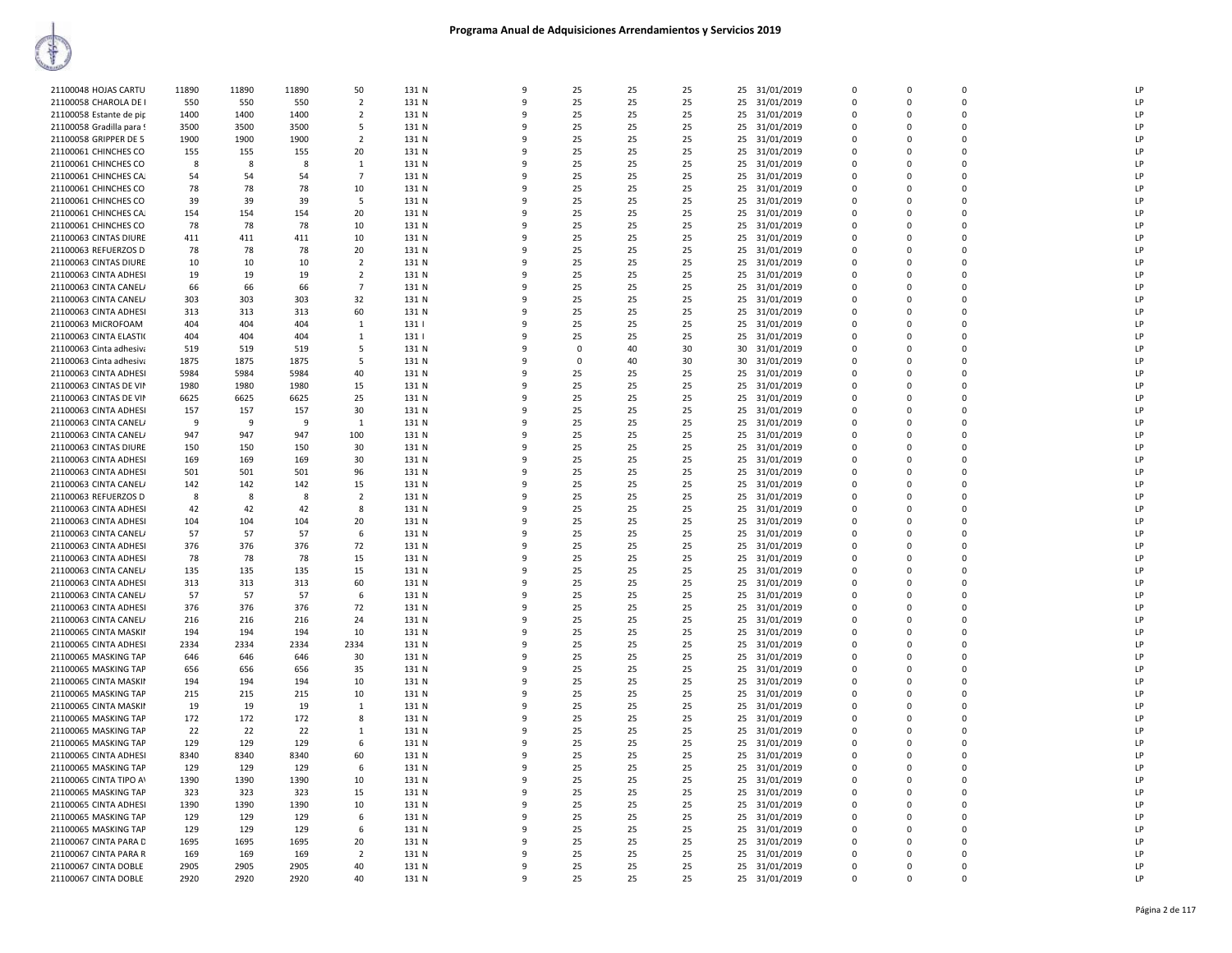| 21100068 CINTA MAGIC                           | 103        | 103        | 103        | 9              | 131 N          | 9      | 25       | 25       | 25       |    | 25 31/01/2019                  | $\Omega$             | $\Omega$                | $\Omega$                | LP             |
|------------------------------------------------|------------|------------|------------|----------------|----------------|--------|----------|----------|----------|----|--------------------------------|----------------------|-------------------------|-------------------------|----------------|
| 21100068 CINTA IBM SIS                         | 446        | 446        | 446        | 10             | 131 N          | 9      | 25       | 25       | 25       | 25 | 31/01/2019                     | 0                    | $\Omega$                | 0                       | LP             |
| 21100068 CINTA PARA N                          | 3105       | 3105       | 3105       | 27             | 131 N          | q      | 25       | 25       | 25       |    | 25 31/01/2019                  | $\Omega$             | $\Omega$                | $\Omega$                | LP             |
| 21100068 CINTA PARA U                          | 56737      | 56737      | 56737      | 56737          | 131            |        | 25       | 25       | 25       |    | 25 31/01/2019                  | 0                    | $\mathbf 0$             | $\mathbf 0$             | LP             |
| 21100068 CINTA TESTIG                          | 183786     | 183786     | 183786     | 128607         | 131            | ٩      | 25       | 25       | 25       | 25 | 31/01/2019                     | $\Omega$             | $\Omega$                | $\Omega$                | LP             |
| 21100068 CINTA MAGIC.                          | 33         | 33         | 33         | 3              | 131 N          |        | 25       | 25       | 25       | 25 | 31/01/2019                     | $\Omega$             | $\Omega$                | $\Omega$                | LP             |
| 21100069 CLIP NO. 2 INC                        | 6438       | 6438       | 6438       | 1250           | 131 N          | q      | 25       | 25       | 25       | 25 | 31/01/2019                     | $\Omega$             | $\Omega$                | $\Omega$                | LP             |
| 21100069 CLIP MARIPOS                          | 1397       | 1397       | 1397       | 140            | 131 N          | q      | 25       | 25       | 25       |    | 25 31/01/2019                  | $\Omega$             | $\Omega$                | $\Omega$                | LP             |
| 21100069 CLIP DE TITAN                         | 1632       | 1632       | 1632       | 6              | 131 N          | 9      | 25       | 25       | 25       | 25 | 31/01/2019                     | 0                    | $\mathbf 0$             | $\mathbf 0$             | LP             |
| 21100069 CLIP PARA HEI                         | 35656      | 35656      | 35656      | 35656          | 131            | q      | 25       | 25       | 25       | 25 | 31/01/2019                     | $\Omega$             | $\Omega$                | $\Omega$                | LP             |
| 21100069 HEMOCLIP JU                           | 3759       | 3759       | 3759       | $\mathbf{1}$   | 131            |        | 25       | 25       | 25       | 25 | 31/01/2019                     | $\Omega$             | $\Omega$                | $\Omega$                | LP             |
| 21100069 CLIP HEMOST.                          | 410        | 410        | 410        | 1              | 131            |        | 25       | 25       | 25       | 25 | 31/01/2019                     | $\Omega$             | $\Omega$                | $\Omega$                | I <sub>P</sub> |
| 21100069 CLIP DE NITIN                         | 27328      | 27328      | 27328      | $\mathbf{1}$   | 131            |        | 25       | 25       | 25       | 25 | 31/01/2019                     | $\Omega$             | $\Omega$                | $\Omega$                | LP             |
| 21100069 CLIP DE NITIN                         | 27328      | 27328      | 27328      | $\mathbf{1}$   | 131            | q      | 25       | 25       | 25       | 25 | 31/01/2019                     | $\Omega$             | $\Omega$                | $\Omega$                | LP             |
| 21100069 CLIP DE NITIN                         | 27328      | 27328      | 27328      | $\mathbf{1}$   | 131            | q      | 25       | 25       | 25       |    | 25 31/01/2019                  | 0                    | $\Omega$                | $\mathbf 0$             | LP             |
| 21100069 CLIP KEEPER D                         | 5806       | 5806       | 5806       | 1              | 131            | 9      | 25       | 25       | 25       | 25 | 31/01/2019                     | $\Omega$             | $\Omega$                | $\Omega$                | LP             |
| 21100069 CLIP NO. 2 INC                        | 92         | 92         | 92         | 20             | 131 N          | c      | 25       | 25       | 25       | 25 | 31/01/2019                     | $\Omega$             | $\Omega$                | $\Omega$                | LP             |
| 21100069 CLIP MARIPOS                          | 60         | 60         | 60         | 6              | 131 N          |        | 25       | 25       | 25       | 25 | 31/01/2019                     | $\Omega$             | $\Omega$                | $\Omega$                | LP             |
| 21100069 CLIP MARIPOS                          | 60         | 60         | 60         | $\overline{a}$ | 131 N          |        | 25       | 25       | 25       | 25 | 31/01/2019                     | 0                    | $\Omega$                | $\mathbf 0$             | LP             |
| 21100069 CLIP N.2 INOX                         | 46         | 46         | 46         | 10             | 131 N          |        | 25       | 25       | 25       |    | 25 31/01/2019                  | $\Omega$             | $\Omega$                | $\mathbf 0$             | LP             |
| 21100069 CLIP MARIPOS                          | 100        | 100        | 100        | 10             | 131 N          | ٩      | 25       | 25       | 25       | 25 | 31/01/2019                     | 0                    | $\Omega$                | $\mathbf 0$             | LP             |
| 21100069 CLIP MARIPOS                          | 100        | 100        | 100        | 10             | 131 N          | q      | 25       | 25       | 25       |    | 25 31/01/2019                  | $\Omega$             | $\Omega$                | $\Omega$                | LP             |
| 21100069 CLIP MARIPOS                          | 120        | 120        | 120        | 12             | 131 N          | 9      | 25       | 25       | 25       | 25 | 31/01/2019                     | 0                    | $\Omega$                | 0                       | LP             |
| 21100069 CLIP MARIPOS                          | 240        | 240        | 240        | 24             | 131 N          | q      | 25       | 25       | 25       | 25 | 31/01/2019                     | $\Omega$             | $\Omega$                | $\Omega$                | LP             |
| 21100069 CLIP MARIPOS                          | 360        | 360        | 360        | 24             | 131 N          |        | 25       | 25       | 25       |    | 25 31/01/2019                  | $\Omega$             | $\Omega$                | $\Omega$                | LP             |
| 21100069 CLIP NO. 2 REI                        | 309        | 309        | 309        | 60             | 131 N          | ٩      | 25       | 25       | 25       | 25 | 31/01/2019                     | 0                    | $\Omega$                | $\mathbf 0$             | LP             |
| 21100069 CLIP MARIPOS                          | 299        | 299        | 299        | 30             | 131 N          | c      | 25       | 25       | 25       |    | 25 31/01/2019                  | 0                    | $\Omega$                | $\mathbf 0$             | IP             |
| 21100069 CLIP MARIPOS                          | 225        | 225        | 225        | 15             | 131 N          | q      | 25       | 25       | 25       | 25 | 31/01/2019                     | $\Omega$             | $\Omega$                | $\Omega$                | LP             |
| 21100069 CLIP NO. 2 REI                        | 206        | 206        | 206        | 40             | 131 N          | q      | 25       | 25       | 25       | 25 | 31/01/2019                     | $\Omega$             | $\Omega$                | $\Omega$                | LP             |
| 21100069 CLIP MARIPOS                          | 240        | 240        | 240        | 24             | 131 N<br>131 N | 9<br>c | 25<br>25 | 25       | 25       | 25 | 31/01/2019                     | 0<br>$\Omega$        | $\Omega$                | $\mathbf 0$<br>$\Omega$ | LP<br>LP       |
| 21100069 CLIP MARIPOS                          | 360        | 360        | 360        | 24             |                |        |          | 25       | 25       | 25 | 31/01/2019                     |                      | $\Omega$                | $\mathbf 0$             |                |
| 21100069 CLIP NO. 2 REI                        | 309        | 309        | 309        | 60             | 131 N          |        | 25       | 25       | 25       |    | 25 31/01/2019                  | 0<br>$\Omega$        | $\mathbf 0$<br>$\Omega$ | $\Omega$                | LP<br>LP       |
| 21100076 CORRECTOR L<br>21100076 CORRECTOR L   | 50<br>390  | 50<br>390  | 50<br>390  | 8<br>55        | 131 N<br>131 N | q      | 25<br>25 | 25<br>25 | 25<br>25 | 25 | 31/01/2019<br>25 31/01/2019    | $\Omega$             | $\Omega$                | $\Omega$                | LP             |
| 21100076 CORRECTOR L                           | 43         | 43         | 43         | 6              | 131 N          | 9      | 25       | 25       | 25       |    | 25 31/01/2019                  | 0                    | $\Omega$                | $\Omega$                | LP             |
| 21100076 CORRECTOR L                           | 57         | 57         | 57         | 8              | 131 N          | 9      | 25       | 25       | 25       |    | 25 31/01/2019                  | $\Omega$             | $\Omega$                | $\Omega$                | LP             |
| 21100076 CORRECTOR L                           | 85         | 85         | 85         | 12             | 131 N          | 9      | 25       | 25       | 25       | 25 | 31/01/2019                     | 0                    | $\mathbf 0$             | $\mathbf 0$             | LP             |
| 21100076 CORRECTOR L                           | 511        | 511        | 511        | 72             | 131 N          | ٩      | 25       | 25       | 25       | 25 | 31/01/2019                     | $\Omega$             | $\Omega$                | $\Omega$                | LP             |
| 21100076 CORRECTOR L                           | 184        | 184        | 184        | 26             | 131 N          |        | 25       | 25       | 25       |    | 25 31/01/2019                  | $\Omega$             | $\Omega$                | $\Omega$                | LP             |
| 21100076 CORRECTOR L                           | 170        | 170        | 170        | 24             | 131 N          |        | 25       | 25       | 25       | 25 | 31/01/2019                     | $\Omega$             | $\Omega$                | 0                       | I <sub>P</sub> |
| 21100076 CORRECTOR L                           | 57         | 57         | 57         | 8              | 131 N          |        | 25       | 25       | 25       |    | 25 31/01/2019                  | $\Omega$             | $\Omega$                | $\Omega$                | LP             |
| 21100076 CORRECTOR L                           | 106        | 106        | 106        | 15             | 131 N          |        | 25       | 25       | 25       | 25 | 31/01/2019                     | 0                    | $\Omega$                | $\mathbf 0$             | LP             |
| 21100076 CORRECTOR L                           | 425        | 425        | 425        | 60             | 131 N          | 9      | 25       | 25       | 25       | 25 | 31/01/2019                     | $\Omega$             | $\Omega$                | $\mathbf 0$             | LP             |
| 21100076 CORRECTOR L                           | 511        | 511        | 511        | 72             | 131 N          | 9      | 25       | 25       | 25       | 25 | 31/01/2019                     | $\Omega$             | $\Omega$                | $\Omega$                | LP             |
| 21100079 LIBRETA DE T/                         | 458        | 458        | 458        | 60             | 131 N          | c      | 25       | 25       | 25       | 25 | 31/01/2019                     | $\Omega$             | $\Omega$                | $\Omega$                | LP             |
| 21100079 LIBRETA RAYA                          | 10371      | 10371      | 10371      | 3241           | 131 N          |        | 25       | 25       | 25       | 25 | 31/01/2019                     | $\Omega$             | $\Omega$                | $\Omega$                | LP             |
| 21100079 LIBRETA                               | 75         | 75         | 75         | 2              | 131 N          |        | 25       | 25       | 25       | 25 | 31/01/2019                     | 0                    | $\Omega$                | $\mathbf 0$             | LP             |
| 21100079 LIBRETA PAST.                         | 82         | 82         | 82         | $\overline{2}$ | 131 N          |        | 25       | 25       | 25       |    | 25 31/01/2019                  | $\Omega$             | $\Omega$                | $\mathbf 0$             | LP             |
| 21100079 LIBRETA FORN                          | 87         | 87         | 87         | 3              | 131 N          | ۰      | 25       | 25       | 25       | 25 | 31/01/2019                     | $\Omega$             | $\Omega$                | $\Omega$                | LP             |
| 21100079 LIBRETA PAST.                         | 148        | 148        | 148        | 32             | 131 N          | q      | 25       | 25       | 25       | 25 | 31/01/2019                     | $\Omega$             | $\Omega$                | $\Omega$                | LP             |
| 21100079 LIBRETA DE T/                         | 178        | 178        | 178        | 21             | 131 N          | 9      | 25       | 25       | 25       | 25 | 31/01/2019                     | $\Omega$             | $\Omega$                | $\Omega$                | LP             |
| 21100079 LIBRO FLORET                          | 328        | 328        | 328        | 3              | 131 N          | ٩      | 25       | 25       | 25       | 25 | 31/01/2019                     | $\Omega$             | $\Omega$                | $\Omega$                | LP             |
| 21100079 LIBRETA RAYA                          | 4580       | 4580       | 4580       | 80             | 131 N          |        | 25       | 25       | 25       | 25 | 31/01/2019                     | $\Omega$             | $\Omega$                | $\mathbf 0$             | LP             |
| 21100079 LIBRO FLORET                          | 2949       | 2949       | 2949       | 27             | 131 N          | ٩      | 25       | 25       | 25       | 25 | 31/01/2019                     | 0                    | $\Omega$                | $\mathbf 0$             | LP             |
| 21100079 LIBRO PARA E                          | 4700       | 4700       | 4700       | 10             | 131 N          | q      | 25       | 25       | 25       |    | 25 31/01/2019                  | $\Omega$             | $\Omega$                | $\Omega$                | LP             |
| 21100079 LIBRETA RAYA                          | 123        | 123        | 123        | 3              | 131 N          | q      | 25       | 25       | 25       |    | 25 31/01/2019                  | $\Omega$             | $\Omega$                | $\Omega$                | LP             |
| 21100079 LIBRETA RAYA                          | 113        | 113        | 113        | 3              | 131 N          | 9      | 25       | 25       | 25       | 25 | 31/01/2019                     | $\Omega$             | $\Omega$                | $\Omega$                | LP             |
| 21100079 LIBRETA DE T/                         | 8          | 8          | 8          | 1              | 131 N          | 9      | 25       | 25       | 25       | 25 | 31/01/2019                     | $\Omega$             | $\Omega$                | $\Omega$                | LP             |
| 21100079 LIBRETA DE T/                         | 85         | 85         | 85         | 10             | 131 N          | q      | 25       | 25       | 25       | 25 | 31/01/2019                     | 0                    | $\Omega$                | $\Omega$                | LP             |
| 21100079 LIBRETA RAYA                          | 409        | 409        | 409        | 10             | 131 N          |        | 25       | 25       | 25       |    | 25 31/01/2019                  | $\mathbf 0$          | $\Omega$                | $\Omega$                | IP             |
| 21100079 LIBRETA RAYA                          | 448        | 448        | 448        | 12             | 131 N          |        | 25       | 25       | 25       | 25 | 31/01/2019                     | $\Omega$             | $\Omega$                | $\Omega$                | LP             |
| 21100079 LIBRETA DE T/                         | 127        | 127        | 127        | 15             | 131 N          | q      | 25       | 25       | 25       |    | 25 31/01/2019                  | $\Omega$             | $\Omega$                | $\Omega$                | LP             |
| 21100079 LIBRETA RAYA<br>21100079 LIBRETA RAYA | 609<br>328 | 609<br>328 | 609<br>328 | 72<br>8        | 131 N<br>131 N | 9      | 25<br>25 | 25<br>25 | 25<br>25 | 25 | 31/01/2019                     | $\Omega$<br>$\Omega$ | $\Omega$<br>$\Omega$    | $\Omega$<br>$\Omega$    | LP<br>LP       |
| 21100079 LIBRETA RAYA                          | 300        | 300        | 300        | 8              | 131 N          | 9      | 25       | 25       | 25       |    | 25 31/01/2019<br>25 31/01/2019 | 0                    | $\Omega$                | $\mathbf 0$             | LP             |
|                                                |            |            |            |                |                |        |          |          |          |    |                                |                      |                         |                         |                |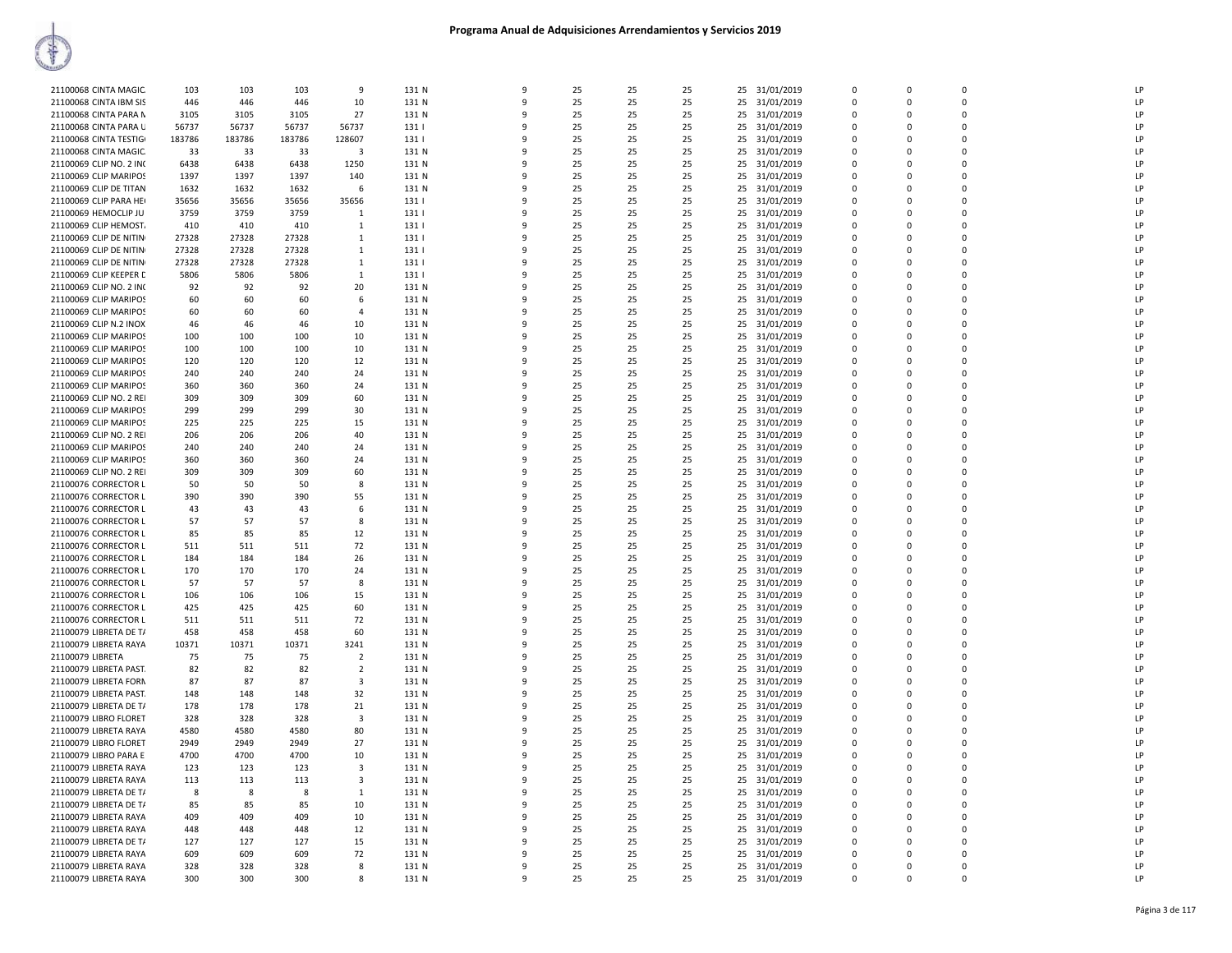| 21100079 LIBRETA PAST | 328   | 328   | 328   | 8                                | 131 N | 9            | 25 | 25 | 25 |    | 25 31/01/2019 | $\Omega$ | $\Omega$                | $\Omega$      | 1P        |
|-----------------------|-------|-------|-------|----------------------------------|-------|--------------|----|----|----|----|---------------|----------|-------------------------|---------------|-----------|
| 21100079 LIBRETA RAYA | 246   | 246   | 246   | 6                                | 131 N | 9            | 25 | 25 | 25 |    | 25 31/01/2019 | $\Omega$ | $\Omega$                | $\Omega$      | LP        |
| 21100079 LIBRETA RAYA | 409   | 409   | 409   | 10                               | 131 N | q            | 25 | 25 | 25 |    | 25 31/01/2019 | 0        | $\Omega$                | $\Omega$      | LP        |
| 21100079 LIBRETA RAYA | 263   | 263   | 263   | $\overline{7}$                   | 131 N | 9            | 25 | 25 | 25 |    | 25 31/01/2019 | $\Omega$ | $\Omega$                | $\Omega$      | LP        |
| 21100079 LIBRETA RAYA | 874   | 874   | 874   | 8                                | 131 N | q            | 25 | 25 | 25 |    | 25 31/01/2019 | 0        | $\Omega$                | $\mathbf 0$   | LP        |
| 21100079 LIBRETA RAYA | 17    | 17    | 17    | $\overline{2}$                   | 131 N | $\mathbf{q}$ | 25 | 25 | 25 |    | 25 31/01/2019 | $\Omega$ | $\Omega$                | $\Omega$      | LP        |
| 21100079 LIBRETA RAYA | 164   | 164   | 164   | $\overline{4}$                   | 131 N | q            | 25 | 25 | 25 |    | 25 31/01/2019 | $\Omega$ | $\Omega$                | $\Omega$      | LP        |
| 21100079 LIBRETA RAYA | 150   | 150   | 150   | $\overline{4}$                   | 131 N | 9            | 25 | 25 | 25 |    | 25 31/01/2019 | $\Omega$ | $\Omega$                | $\Omega$      | LP        |
| 21100079 LIBRETA RAYA | 328   | 328   | 328   | 3                                | 131 N | q            | 25 | 25 | 25 |    | 25 31/01/2019 | $\Omega$ | $\Omega$                | $\Omega$      | LP        |
| 21100079 LIBRETA RAYA | 8     | 8     | 8     | 1                                | 131 N | $\mathbf{q}$ | 25 | 25 | 25 |    | 25 31/01/2019 | 0        | $\Omega$                | $\Omega$      | <b>IP</b> |
| 21100080 PASTAS PARA  | 232   | 232   | 232   | $\overline{\mathbf{3}}$          | 131 N | q            | 25 | 25 | 25 |    | 25 31/01/2019 | 0        | $\Omega$                | $\Omega$      | LP        |
| 21100080 PASTAS P/ENO | 303   | 303   | 303   | 3                                | 131 N | q            | 25 | 25 | 25 |    | 25 31/01/2019 | 0        | 0                       | $\mathbf 0$   | LP        |
| 21100080 PASTAS PLAST | 445   | 445   | 445   | 6                                | 131 N | $\mathbf{q}$ | 25 | 25 | 25 |    | 25 31/01/2019 | $\Omega$ | $\Omega$                | $\Omega$      | LP        |
| 21100080 PASTAS PLAST | 445   | 445   | 445   | 6                                | 131 N | q            | 25 | 25 | 25 |    | 25 31/01/2019 | $\Omega$ | $\Omega$                | $\Omega$      | LP        |
| 21100080 PASTA TEXTUI | 1710  | 1710  | 1710  | $\overline{\mathbf{3}}$          | 131 N | q            | 25 | 25 | 25 |    | 25 31/01/2019 | $\Omega$ | $\Omega$                | $\Omega$      | LP        |
| 21100080 PASTAS PARA  | 37342 | 37342 | 37342 | 500                              | 131 N | 9            | 25 | 25 | 25 | 25 | 31/01/2019    | 0        | $\mathbf 0$             | $\Omega$      | LP        |
|                       |       |       |       |                                  |       | $\mathbf{q}$ |    |    |    |    |               |          | $\Omega$                |               | LP        |
| 21100080 PASTA TEXTUI | 1710  | 1710  | 1710  | $\overline{\mathbf{3}}$          | 131 N |              | 25 | 25 | 25 |    | 25 31/01/2019 | 0        |                         | n             |           |
| 21100080 PASTAS PARA  | 37342 | 37342 | 37342 | 500                              | 131 N | q            | 25 | 25 | 25 |    | 25 31/01/2019 | 0        | $\Omega$                | $\Omega$      | LP        |
| 21100082 NAVAJAS PAR  | 10    | 10    | 10    | $\mathbf{1}$                     | 131 N | q            | 25 | 25 | 25 |    | 25 31/01/2019 | 0        | 0                       | $\mathbf 0$   | LP        |
| 21100082 REPUESTO DE  | 1085  | 1085  | 1085  | 11                               | 131 N | $\mathbf{q}$ | 25 | 25 | 25 |    | 25 31/01/2019 | $\Omega$ | $\Omega$                | $\Omega$      | LP        |
| 21100082 CUTTER DE PL | 275   | 275   | 275   | 38                               | 131 N | q            | 25 | 25 | 25 |    | 25 31/01/2019 | $\Omega$ | $\Omega$                | $\Omega$      | LP        |
| 21100082 REPUESTO DE  | 592   | 592   | 592   | 6                                | 131 N | q            | 25 | 25 | 25 |    | 25 31/01/2019 | $\Omega$ | $\Omega$                | $\Omega$      | LP        |
| 21100083 DEDALES DE H | 745   | 745   | 745   | 500                              | 131 N | 9            | 25 | 25 | 25 | 25 | 31/01/2019    | 0        | $\mathbf 0$             | $\Omega$      | LP        |
| 21100083 DEDALES DE H | 21    | 21    | 21    | 14                               | 131 N | 9            | 25 | 25 | 25 |    | 25 31/01/2019 | $\Omega$ | $\Omega$                | $\Omega$      | LP        |
| 21100083 DEDALES DE H | 15    | 15    | 15    | 10                               | 131 N | q            | 25 | 25 | 25 |    | 25 31/01/2019 | 0        | $\Omega$                | $\Omega$      | LP        |
| 21100083 DEDALES DE H | 22    | 22    | 22    | 15                               | 131 N | q            | 25 | 25 | 25 |    | 25 31/01/2019 | 0        | 0                       | $\mathbf 0$   | P         |
| 21100083 DEDALES DE H | 9     | -9    | 9     | 6                                | 131 N | $\mathbf{q}$ | 25 | 25 | 25 |    | 25 31/01/2019 | $\Omega$ | $\Omega$                | $\Omega$      | LP        |
| 21100083 DEDALES DE H | 21    | 21    | 21    | 14                               | 131 N | q            | 25 | 25 | 25 |    | 25 31/01/2019 | $\Omega$ | $\Omega$                | $\Omega$      | LP        |
| 21100083 DEDALES DE H | 36    | 36    | 36    | 24                               | 131 N | q            | 25 | 25 | 25 |    | 25 31/01/2019 | $\Omega$ | $\Omega$                | $\Omega$      | LP        |
| 21100083 DEDALES DE H | 27    | 27    | 27    | 18                               | 131 N | 9            | 25 | 25 | 25 | 25 | 31/01/2019    | 0        | $\mathbf 0$             | $\Omega$      | LP        |
| 21100083 DEDALES DE H | 36    | 36    | 36    | 24                               | 131 N | 9            | 25 | 25 | 25 |    | 25 31/01/2019 | $\Omega$ | $\Omega$                | $\mathbf{0}$  | LP        |
| 21100084 DESENGRAPA   | 489   | 489   | 489   | 70                               | 131 N | q            | 25 | 25 | 25 |    | 25 31/01/2019 | 0        | 0                       | 0             | LP        |
| 21100084 GUILLOTINA   | 951   | 951   | 951   | 951                              | 131 N | q            | 25 | 25 | 25 |    | 25 31/01/2019 | $\Omega$ | $\Omega$                | $\Omega$      | LP        |
| 21100084 DESENGRAPA   | 43    | 43    | 43    | 6                                | 131 N | $\mathbf{q}$ | 25 | 25 | 25 |    | 25 31/01/2019 | $\Omega$ | $\Omega$                | $\Omega$      | LP        |
| 21100084 DESENGRAPA   | 21    | 21    | 21    | 3                                | 131 N | q            | 25 | 25 | 25 |    | 25 31/01/2019 | $\Omega$ | $\Omega$                | $\Omega$      | LP        |
| 21100084 DESENGRAPA   | 106   | 106   | 106   | 15                               | 131 N | 9            | 25 | 25 | 25 |    | 25 31/01/2019 | $\Omega$ | $\Omega$                | $\Omega$      | LP        |
| 21100085 DESPACHADO   | 1407  | 1407  | 1407  | 38                               | 131 N | 9            | 25 | 25 | 25 | 25 | 31/01/2019    | 0        | $\mathbf 0$             | $\Omega$      | LP        |
| 21100085 DESPACHADO   | 32    | 32    | 32    | 1                                | 131 N | $\mathbf{q}$ | 25 | 25 | 25 |    | 25 31/01/2019 | 0        | $\Omega$                | $\Omega$      | LP        |
| 21100085 DESPACHADO   | 64    | 64    | 64    | $\overline{2}$                   | 131 N | q            | 25 | 25 | 25 |    | 25 31/01/2019 | 0        | $\Omega$                | $\Omega$      | LP        |
| 21100085 DESPACHADO   | 129   | 129   | 129   | $\overline{4}$                   | 131 N | q            | 25 | 25 | 25 |    | 25 31/01/2019 | $\Omega$ | $\Omega$                | $\Omega$      | LP        |
| 21100085 DESPACHADO   | 129   | 129   | 129   | $\overline{4}$                   | 131 N | q            | 25 | 25 | 25 |    | 25 31/01/2019 | $\Omega$ | $\Omega$                | $\Omega$      | LP        |
| 21100086 ETIQUETADOR  | 2600  | 2600  | 2600  | 520                              | 131 N | q            | 25 | 25 | 25 |    | 25 31/01/2019 | $\Omega$ | $\Omega$                | $\Omega$      | LP        |
| 21100089 ENGRAPADOR   | 533   | 533   | 533   | $\overline{2}$                   | 131 N | 9            | 25 | 25 | 25 |    | 25 31/01/2019 | $\Omega$ | $\Omega$                | $\Omega$      | LP        |
| 21100089 ENGRAPADOR   | 6659  | 6659  | 6659  | 90                               | 131 N | 9            | 25 | 25 | 25 | 25 | 31/01/2019    | 0        | 0                       | $\Omega$      | LP        |
| 21100089 ENGRAPADOR   | 6643  | 6643  | 6643  | 518                              | 131 N | $\mathbf{q}$ | 25 | 25 | 25 |    | 25 31/01/2019 | 0        | $\Omega$                | $\Omega$      | LP        |
| 21100089 ENGRAPADOR   | 444   | 444   | 444   | 6                                | 131 N | q            | 25 | 25 | 25 |    | 25 31/01/2019 | 0        | $\Omega$                | $\Omega$      | LP        |
| 21100089 ENGRAPADOR   | 148   | 148   | 148   | $\overline{2}$                   | 131 N | q            | 25 | 25 | 25 |    | 25 31/01/2019 | $\Omega$ | $\Omega$                | $\Omega$      | LP        |
| 21100089 ENGRAPADOR   | 769   | 769   | 769   | 12                               | 131 N | q            | 25 | 25 | 25 |    | 25 31/01/2019 | $\Omega$ | $\Omega$                | $\Omega$      | LP        |
| 21100089 ENGRAPADOR   | 1110  | 1110  | 1110  | 15                               | 131 N | q            | 25 | 25 | 25 |    | 25 31/01/2019 | 0        | $\Omega$                | n             | LP        |
| 21100089 ENGRAPADOR   | 518   | 518   | 518   | $\overline{7}$                   | 131 N | 9            | 25 | 25 | 25 |    | 25 31/01/2019 | $\Omega$ | $\Omega$                | $\Omega$      | LP        |
| 21100089 ENGRAPADOR   | 518   | 518   | 518   | $\overline{7}$                   | 131 N | 9            | 25 | 25 | 25 | 25 | 31/01/2019    | 0        | 0                       | $\Omega$      | LP        |
| 21100089 ENGRAPADOR   | 148   | 148   | 148   | $\overline{2}$                   | 131 N | $\mathbf{q}$ | 25 | 25 | 25 |    | 25 31/01/2019 | 0        | $\Omega$                | $\Omega$      | LP        |
| 21100089 ENGRAPADOR   | 222   | 222   | 222   | $\overline{\mathbf{3}}$          | 131 N | q            | 25 | 25 | 25 |    | 25 31/01/2019 | 0        | $\Omega$                | $\Omega$      | LP        |
|                       |       | 296   | 296   | $\overline{4}$                   | 131 N | q            | 25 | 25 | 25 |    |               | 0        | $\Omega$                | $\Omega$      | LP        |
| 21100089 ENGRAPADOR   | 296   |       |       |                                  |       | q            | 25 |    | 25 |    | 25 31/01/2019 | $\Omega$ | $\Omega$                | $\Omega$      | LP        |
| 21100089 ENGRAPADOR   | 740   | 740   | 740   | 10                               | 131 N | $\mathbf{q}$ |    | 25 |    |    | 25 31/01/2019 |          |                         |               | LP        |
| 21100094 JUEGO DE ESC | 314   | 314   | 314   | $\overline{2}$<br>$\overline{4}$ | 131 N | 9            | 25 | 25 | 25 |    | 25 31/01/2019 | 0<br>0   | $\Omega$<br>$\mathbf 0$ | n<br>$\Omega$ | LP        |
| 21100097 ARILLO METAI | 473   | 473   | 473   |                                  | 131 N |              | 25 | 25 | 25 |    | 25 31/01/2019 |          |                         |               |           |
| 21100097 ARILLO METAI | 473   | 473   | 473   | $\overline{4}$                   | 131 N | 9            | 25 | 25 | 25 | 25 | 31/01/2019    | 0        | $\mathbf 0$             | $\Omega$      | LP        |
| 21100097 ARILLO PARA  | 710   | 710   | 710   | 6                                | 131 N | $\mathbf{q}$ | 25 | 25 | 25 |    | 25 31/01/2019 | 0        | $\Omega$                | $\Omega$      | LP        |
| 21100097 ARILLO METAI | 1183  | 1183  | 1183  | 179                              | 131 N | q            | 25 | 25 | 25 |    | 25 31/01/2019 | $\Omega$ | $\Omega$                | $\Omega$      | LP        |
| 21100097 ARILLO PARA  | 249   | 249   | 249   | 3                                | 131 N | q            | 25 | 25 | 25 |    | 25 31/01/2019 | 0        | $\Omega$                | $\Omega$      | LP        |
| 21100097 ARILLO PARA  | 142   | 142   | 142   | 1                                | 131 N | q            | 25 | 25 | 25 |    | 25 31/01/2019 | $\Omega$ | $\Omega$                | $\Omega$      | LP        |
| 21100097 ARILLO METAI | 804   | 804   | 804   | 12                               | 131 N | q            | 25 | 25 | 25 |    | 25 31/01/2019 | $\Omega$ | $\Omega$                | $\Omega$      | LP        |
| 21100097 ARILLO METÁI | 948   | 948   | 948   | 12                               | 131 N | 9            | 25 | 25 | 25 |    | 25 31/01/2019 | 0        | $\Omega$                | $\Omega$      | LP        |
| 21100097 ARILLO PARA  | 5916  | 5916  | 5916  | 20                               | 131 N | 9            | 25 | 25 | 25 |    | 25 31/01/2019 | $\Omega$ | $\Omega$                | $\Omega$      | LP        |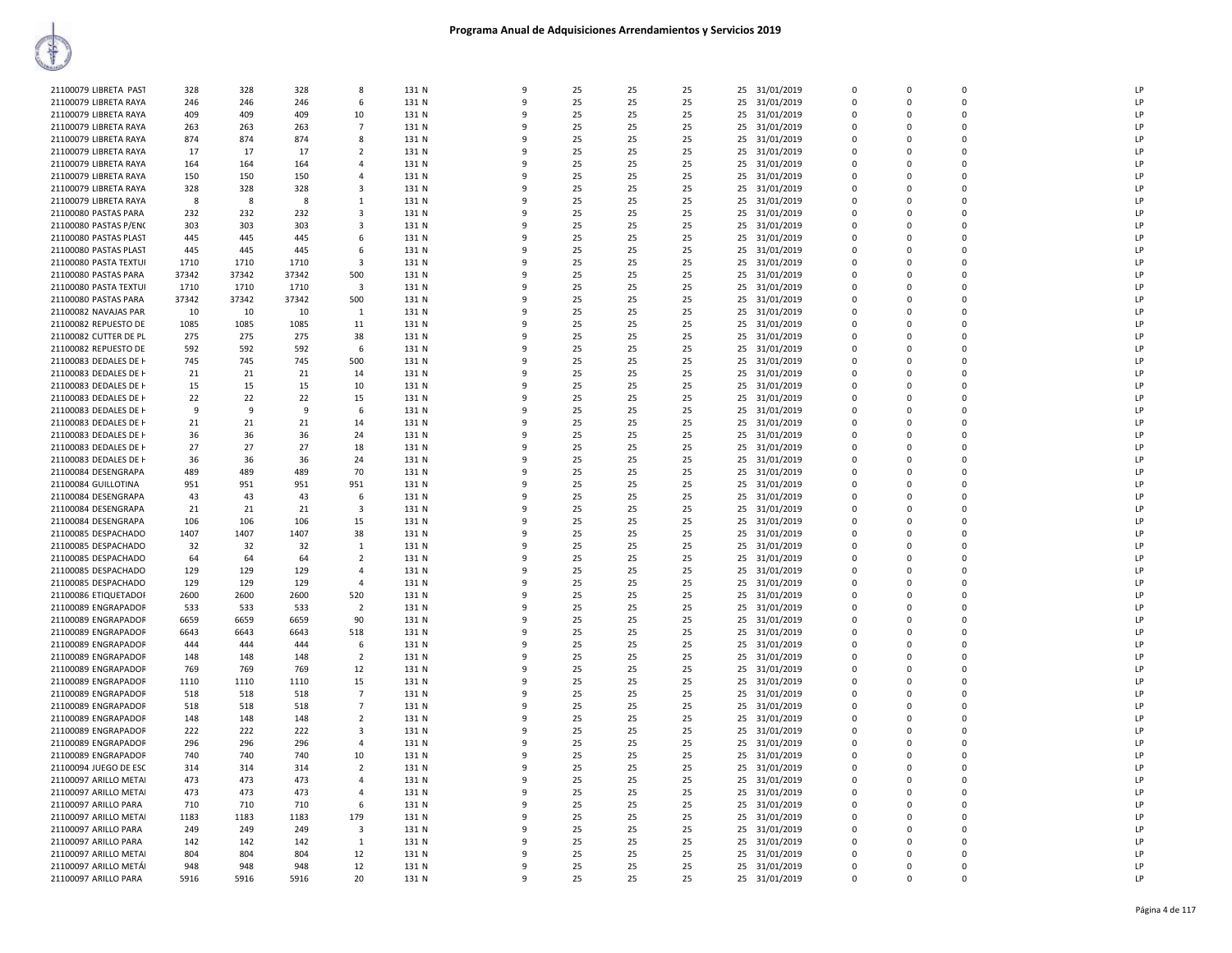| 21100097 Arillos de Plás | 27800 | 27800 | 27800 | 500            | 131 N | 9 | 25 | 25 | 25 |    | 25 31/01/2019 | $\Omega$    | $\Omega$    | $\Omega$    | LP |
|--------------------------|-------|-------|-------|----------------|-------|---|----|----|----|----|---------------|-------------|-------------|-------------|----|
| 21100100 NAVAJA DE TE    | 870   | 870   | 870   | $\overline{2}$ | 131 N | 9 | 25 | 25 | 25 | 25 | 31/01/2019    | 0           | $\Omega$    | $\Omega$    | LP |
| 21100104 FOLDERS T/OI    | 20    | 20    | 20    | 18             | 131 N | 9 | 25 | 25 | 25 | 25 | 31/01/2019    | $\mathbf 0$ | $\Omega$    | $\Omega$    | LP |
| 21100104 FOLDER T/CAI    | 4550  | 4550  | 4550  | 5000           | 131 N | q | 25 | 25 | 25 | 25 | 31/01/2019    | $\Omega$    | $\Omega$    | $\Omega$    | LP |
| 21100104 FOLDER P/AR0    | 8690  | 8690  | 8690  | 1100           | 131 N |   | 25 | 25 | 25 | 25 | 31/01/2019    | $\Omega$    | $\Omega$    | $\Omega$    | LP |
| 21100104 FOLDER PARA     | 2000  | 2000  | 2000  | 650            | 131 N |   | 25 | 25 | 25 | 25 | 31/01/2019    | $\mathbf 0$ | $\Omega$    | $\mathbf 0$ | LP |
| 21100104 FOLDER TAM/     | 9750  | 9750  | 9750  | 250            | 131 N | q | 25 | 25 | 25 | 25 | 31/01/2019    | $\Omega$    | $\Omega$    | $\Omega$    | LP |
| 21100104 FOLDER T/CAF    | 91    | 91    | 91    | 100            | 131 N |   | 25 | 25 | 25 | 25 | 31/01/2019    | $\mathbf 0$ | $\Omega$    | $\mathbf 0$ | LP |
| 21100104 FOLDER P/AR0    | 632   | 632   | 632   | 80             | 131 N | q | 25 | 25 | 25 | 25 | 31/01/2019    | $\mathbf 0$ | $\Omega$    | $\mathbf 0$ | LP |
| 21100104 FOLDER P/AR0    | 1185  | 1185  | 1185  | 150            | 131 N | q | 25 | 25 | 25 | 25 | 31/01/2019    | $\Omega$    | $\Omega$    | $\Omega$    | LP |
| 21100104 FOLDER T/CAI    | 137   | 137   | 137   | 150            | 131 N |   | 25 | 25 | 25 | 25 | 31/01/2019    | $\Omega$    | $\Omega$    | $\Omega$    | LP |
| 21100104 FOLDERS T/OF    | 167   | 167   | 167   | 150            | 131 N |   | 25 | 25 | 25 | 25 | 31/01/2019    | $\Omega$    | $\Omega$    | $\Omega$    | LP |
| 21100104 FOLDERS TAM     | 1559  | 1559  | 1559  | 150            | 131 N |   | 25 | 25 | 25 | 25 | 31/01/2019    | $\mathbf 0$ | $\Omega$    | $\mathbf 0$ | LP |
| 21100104 FOLDER T/CAF    | 91    | 91    | 91    | 100            | 131 N | q | 25 | 25 | 25 | 25 | 31/01/2019    | $\Omega$    | $\Omega$    | $\Omega$    | LP |
| 21100104 FOLDER P/AR     | 520   | 520   | 520   | 50             | 131 N |   | 25 | 25 | 25 |    | 31/01/2019    | $\Omega$    | $\Omega$    | $\Omega$    | LP |
|                          |       |       |       |                |       | q |    |    |    | 25 |               | $\mathbf 0$ | $\Omega$    | $\Omega$    | LP |
| 21100104 FOLDER P/AR     | 553   | 553   | 553   | 70             | 131 N |   | 25 | 25 | 25 | 25 | 31/01/2019    |             |             |             |    |
| 21100104 FOLDER T/CAF    | 137   | 137   | 137   | 150            | 131 N | q | 25 | 25 | 25 | 25 | 31/01/2019    | $\Omega$    | $\Omega$    | $\Omega$    | LP |
| 21100104 FOLDERS T/OI    | 111   | 111   | 111   | 100            | 131 N |   | 25 | 25 | 25 | 25 | 31/01/2019    | $\Omega$    | $\Omega$    | $\Omega$    | LP |
| 21100104 FOLDER P/AR0    | 79    | 79    | 79    | 10             | 131 N |   | 25 | 25 | 25 | 25 | 31/01/2019    | $\mathbf 0$ | $\Omega$    | $\Omega$    | LP |
| 21100104 FOLDER T/CAF    | 137   | 137   | 137   | 150            | 131 N |   | 25 | 25 | 25 | 25 | 31/01/2019    | $\mathbf 0$ | $\Omega$    | $\mathbf 0$ | LP |
| 21100104 FOLDER P/AR     | 125   | 125   | 125   | 12             | 131 N | q | 25 | 25 | 25 | 25 | 31/01/2019    | $\Omega$    | $\Omega$    | $\Omega$    | LP |
| 21100104 FOLDER T/CAF    | 182   | 182   | 182   | 200            | 131 N |   | 25 | 25 | 25 | 25 | 31/01/2019    | $\Omega$    | $\Omega$    | $\Omega$    | LP |
| 21100104 BROCHE BACC     | 16    | 16    | 16    | $\overline{2}$ | 131 N | 9 | 25 | 25 | 25 | 25 | 31/01/2019    | 0           | $\Omega$    | $\Omega$    | LP |
| 21100104 FOLDER PARA     | 416   | 416   | 416   | 40             | 131 N | 9 | 25 | 25 | 25 | 25 | 31/01/2019    | $\mathbf 0$ | $\Omega$    | $\Omega$    | LP |
| 21100104 FOLDER T/CAF    | 1820  | 1820  | 1820  | 2000           | 131 N |   | 25 | 25 | 25 | 25 | 31/01/2019    | $\mathbf 0$ | $\Omega$    | $\mathbf 0$ | LP |
| 21100104 FOLDER T/CAF    | 91    | 91    | 91    | 100            | 131 N |   | 25 | 25 | 25 | 25 | 31/01/2019    | $\mathbf 0$ | $\Omega$    | $\Omega$    | LP |
| 21100104 FOLDER P/AR0    | 249   | 249   | 249   | 24             | 131 N |   | 25 | 25 | 25 | 25 | 31/01/2019    | $\Omega$    |             | $\Omega$    | LP |
| 21100104 FOLDER T/CAF    | 1820  | 1820  | 1820  | 2000           | 131 N | q | 25 | 25 | 25 | 25 | 31/01/2019    | $\Omega$    | $\Omega$    | $\Omega$    | LP |
| 21100104 FOLDER PARA     | 2000  | 2000  | 2000  | 200            | 131 N |   | 25 | 25 | 25 | 25 | 31/01/2019    | $\Omega$    | $\Omega$    | $\Omega$    | LP |
| 21100104 FOLDER T/CAF    | 1092  | 1092  | 1092  | 1200           | 131 N | 9 | 25 | 25 | 25 | 25 | 31/01/2019    | $\mathbf 0$ | $\Omega$    | $\mathbf 0$ | LP |
| 21100105 FOLIADOR DE     | 1486  | 1486  | 1486  | 149            | 131 N | q | 25 | 25 | 25 | 25 | 31/01/2019    | $\mathbf 0$ | $\Omega$    | $\Omega$    | LP |
| 21100105 FOLIADOR DE     | 2614  | 2614  | 2614  | 15             | 131 N | q | 25 | 25 | 25 | 25 | 31/01/2019    | $\Omega$    | n           | $\Omega$    | LP |
| 21100105 FOLIADOR DE     | 697   | 697   | 697   | $\overline{4}$ | 131 N | q | 25 | 25 | 25 | 25 | 31/01/2019    | $\Omega$    | $\Omega$    | $\Omega$    | LP |
| 21100105 FOLIADOR DE     | 174   | 174   | 174   | 1              | 131 N |   | 25 | 25 | 25 | 25 | 31/01/2019    | $\Omega$    | $\Omega$    | $\Omega$    | LP |
| 21100105 FOLIADOR DE     | 174   | 174   | 174   | -1             | 131 N | q | 25 | 25 | 25 | 25 | 31/01/2019    | $\Omega$    | $\Omega$    | $\Omega$    | LP |
| 21100105 FOLIADOR DE     | 871   | 871   | 871   | 5              | 131 N | 9 | 25 | 25 | 25 | 25 | 31/01/2019    | $\mathbf 0$ | $\Omega$    | $\mathbf 0$ | LP |
| 21100106 ALTA VOLUNT     | 81    | 81    | 81    | $\overline{4}$ | 131 N | 9 | 25 | 25 | 25 | 25 | 31/01/2019    | $\mathbf 0$ | $\mathbf 0$ | $\mathbf 0$ | LP |
| 21100106 SOLICITUD DE    | 91    | 91    | 91    | $\overline{a}$ | 131 N | q | 25 | 25 | 25 | 25 | 31/01/2019    | $\Omega$    | $\Omega$    | $\Omega$    | LP |
| 21100106 HOJA DE CON     | 117   | 117   | 117   | 5              | 131 N |   | 25 | 25 | 25 | 25 | 31/01/2019    | $\Omega$    | $\Omega$    | $\Omega$    | LP |
| 21100106 TARJETA CHE(    | 135   | 135   | 135   | -1             | 131 N |   | 25 | 25 | 25 | 25 | 31/01/2019    | $\Omega$    | $\Omega$    | $\Omega$    | LP |
| 21100106 HOJA DE RESL    | 4698  | 4698  | 4698  | 45             | 131 N |   | 25 | 25 | 25 | 25 | 31/01/2019    | $\mathbf 0$ | $\Omega$    | $\mathbf 0$ | LP |
| 21100109 GRAPAS PHILL    | 46    | 46    | 46    | $\overline{2}$ | 131 N | q | 25 | 25 | 25 | 25 | 31/01/2019    | $\Omega$    | $\Omega$    | $\Omega$    | LP |
| 21100109 GRAPA PARA      | 129   | 129   | 129   | 6              | 131 N | q | 25 | 25 | 25 | 25 | 31/01/2019    | $\mathbf 0$ | $\Omega$    | $\mathbf 0$ | LP |
| 21100109 GRAPAS CAJA     | 387   | 387   | 387   | 17             | 131 N | 9 | 25 | 25 | 25 | 25 | 31/01/2019    | $\mathbf 0$ | $\Omega$    | $\Omega$    | LP |
| 21100109 GRAPAS CAJA     | 610   | 610   | 610   | 44             | 131 N | q | 25 | 25 | 25 | 25 | 31/01/2019    | $\Omega$    | $\Omega$    | $\Omega$    | LP |
| 21100109 GRAPAS DE 6.    | 621   | 621   | 621   | 27             | 131 N |   | 25 | 25 | 25 | 25 | 31/01/2019    | $\mathbf 0$ | $\Omega$    | $\Omega$    | LP |
| 21100109 GRAPAS CAJA     | 111   | 111   | 111   | 8              | 131 N |   | 25 | 25 | 25 | 25 | 31/01/2019    | $\mathbf 0$ | $\Omega$    | $\Omega$    | LP |
|                          | 499   | 499   | 499   | 36             | 131 N |   | 25 | 25 | 25 | 25 | 31/01/2019    | $\mathbf 0$ | $\Omega$    | $\mathbf 0$ | LP |
| 21100109 GRAPAS CAJA     | 541   |       | 541   | 39             | 131 N | q | 25 | 25 | 25 |    |               | $\Omega$    | $\Omega$    | $\Omega$    | LP |
| 21100109 GRAPAS CAJA     |       | 541   |       |                |       |   |    |    |    | 25 | 31/01/2019    |             |             |             |    |
| 21100109 GRAPAS CAJA     | 45    | 45    | 45    | $\overline{2}$ | 131 N | q | 25 | 25 | 25 | 25 | 31/01/2019    | $\Omega$    | $\Omega$    | $\Omega$    | LP |
| 21100109 GRAPAS CAJA     | 111   | 111   | 111   | 8              | 131 N | 9 | 25 | 25 | 25 | 25 | 31/01/2019    | $\mathbf 0$ | $\Omega$    | $\Omega$    | LP |
| 21100109 GRAPAS CAJA     | 136   | 136   | 136   | 6              | 131 N | q | 25 | 25 | 25 | 25 | 31/01/2019    | $\Omega$    | $\Omega$    | $\Omega$    | LP |
| 21100109 GRAPAS CAJA     | 333   | 333   | 333   | 24             | 131 N |   | 25 | 25 | 25 | 25 | 31/01/2019    | $\mathbf 0$ | $\Omega$    | $\mathbf 0$ | LP |
| 21100121 CAJA DE 12 LA   | 215   | 215   | 215   | 10             | 131 N |   | 25 | 25 | 25 | 25 | 31/01/2019    | $\mathbf 0$ | $\Omega$    | $\Omega$    | LP |
| 21100121 CAJA DE L?PIC   | 472   | 472   | 472   | 6              | 131 N |   | 25 | 25 | 25 | 25 | 31/01/2019    | $\Omega$    |             | $\Omega$    | LP |
| 21100121 LAPIZ GRASSC    | 29    | 29    | 29    | $\overline{2}$ | 131 N | q | 25 | 25 | 25 | 25 | 31/01/2019    | $\Omega$    | $\Omega$    | $\Omega$    | LP |
| 21100121 LAPIZ BICOLO    | 49    | 49    | 49    | 10             | 131 N | 9 | 25 | 25 | 25 | 25 | 31/01/2019    | $\mathbf 0$ | $\Omega$    | $\Omega$    | LP |
| 21100121 LAPIZ BICOLO    | 55    | 55    | 55    | 17             | 131 N | 9 | 25 | 25 | 25 | 25 | 31/01/2019    | $\mathbf 0$ | 0           | $\mathbf 0$ | LP |
| 21100121 LAPIZ ROJO C/   | 1144  | 1144  | 1144  | 260            | 131 N | q | 25 | 25 | 25 | 25 | 31/01/2019    | $\Omega$    | $\Omega$    | $\Omega$    | LP |
| 21100121 LAPIZ ROJO C/   | 81    | 81    | 81    | 18             | 131 N |   | 25 | 25 | 25 | 25 | 31/01/2019    | $\Omega$    | $\Omega$    | $\Omega$    | LP |
| 21100121 LAPIZ NUM. 2    | 113   | 113   | 113   | 36             | 131 N | q | 25 | 25 | 25 | 25 | 31/01/2019    | $\Omega$    | n           | $\Omega$    | LP |
| 21100121 LAPIZ NUM. 2    | 1570  | 1570  | 1570  | 450            | 131 N |   | 25 | 25 | 25 | 25 | 31/01/2019    | $\Omega$    |             | $\Omega$    | LP |
| 21100121 LAPIZ DE ESCF   | 382   | 382   | 382   | 100            | 131 N | q | 25 | 25 | 25 | 25 | 31/01/2019    | $\Omega$    | n           | $\Omega$    | LP |
| 21100121 LAPIZ PUNTA     | 26547 | 26547 | 26547 | 120            | 131   | 9 | 25 | 25 | 25 | 25 | 31/01/2019    | $\mathbf 0$ | $\Omega$    | $\Omega$    | LP |
| 21100121 LAPIZ GRASSC    | 5328  | 5328  | 5328  | 60             | 131   | 9 | 25 | 25 | 25 | 25 | 31/01/2019    | $\Omega$    | $\Omega$    | $\Omega$    | LP |
|                          |       |       |       |                |       |   |    |    |    |    |               |             |             |             |    |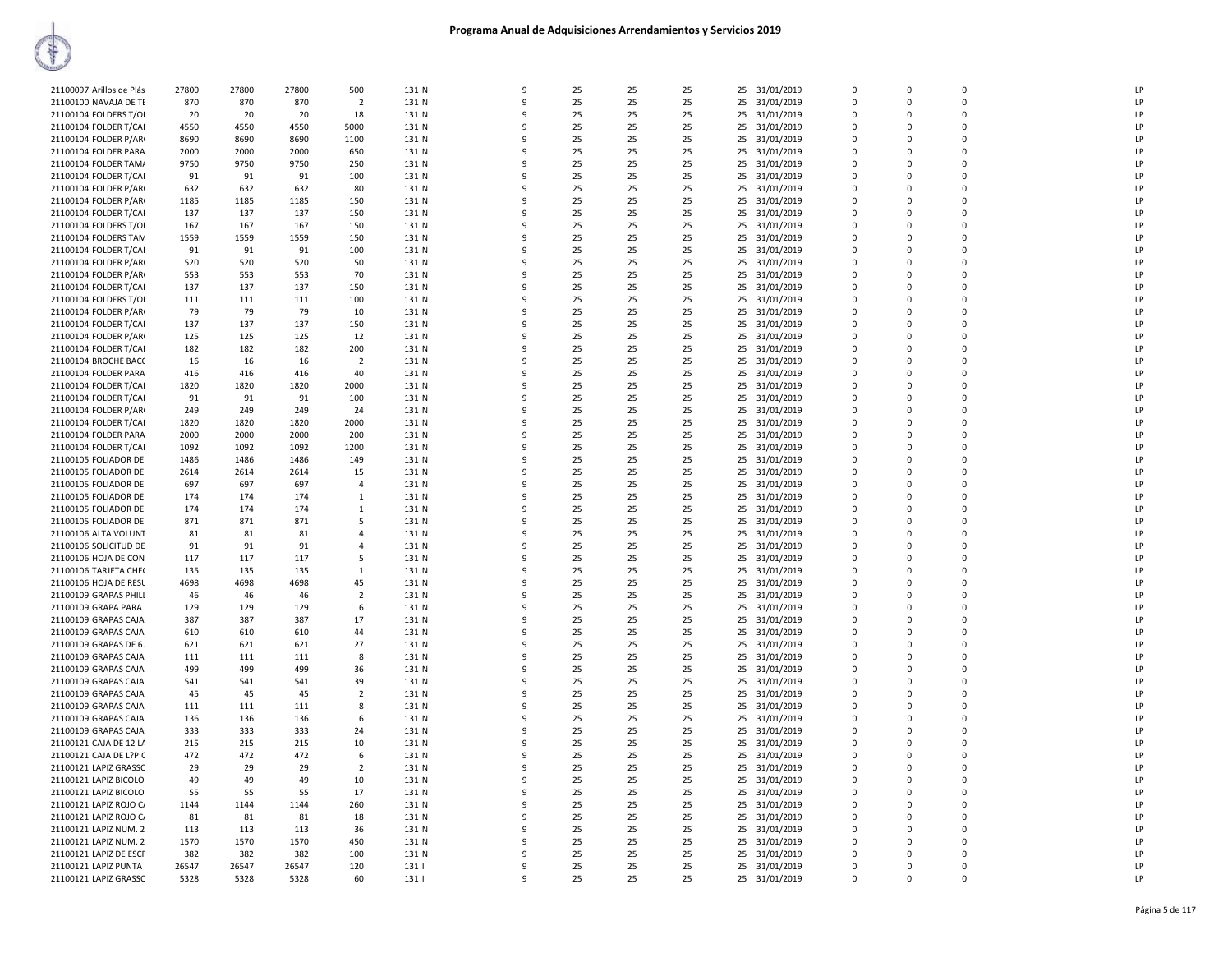| 21100121 LAPIZ GRAFIT( | 6216           | 6216         | 6216                    | 70                      | 131 N | 9            | 25 | 25 | 25 |    | 25 31/01/2019 | $\Omega$    | $\Omega$    | $\Omega$    | LP             |
|------------------------|----------------|--------------|-------------------------|-------------------------|-------|--------------|----|----|----|----|---------------|-------------|-------------|-------------|----------------|
| 21100121 LAPIZ BICOLO  | 16             | 16           | 16                      | -5                      | 131 N | 9            | 25 | 25 | 25 | 25 | 31/01/2019    | $\mathbf 0$ | $\mathbf 0$ | 0           | LP             |
| 21100121 LAPIZ BICOLO  | 49             | 49           | 49                      | 15                      | 131 N | 9            | 25 | 25 | 25 | 25 | 31/01/2019    | $\mathbf 0$ | $\Omega$    | $\Omega$    | LP             |
| 21100121 LAPIZ DE ESCR | 57             | 57           | 57                      | 15                      | 131 N | 9            | 25 | 25 | 25 | 25 | 31/01/2019    | $\mathbf 0$ | 0           | $\mathbf 0$ | LP             |
| 21100121 LAPIZ ROJO C/ | 67             | 67           | 67                      | 15                      | 131 N | q            | 25 | 25 | 25 | 25 | 31/01/2019    | $\mathbf 0$ | $\Omega$    | $\mathbf 0$ | LP             |
|                        | 128            | 128          | 128                     | 32                      | 131 N | q            | 25 | 25 | 25 | 25 | 31/01/2019    | $\Omega$    | $\Omega$    | $\Omega$    | LP             |
| 21100121 LAPIZ N 2 1/2 |                |              |                         |                         |       | q            |    |    |    |    |               | $\Omega$    | $\Omega$    | $\Omega$    | I <sub>P</sub> |
| 21100121 LAPICES MAR(  | 300            | 300          | 300                     | 100                     | 131 N |              | 25 | 25 | 25 | 25 | 31/01/2019    |             |             |             |                |
| 21100121 LAPIZ GRASSC  | 5328           | 5328         | 5328                    | 60                      | 131 N | $\mathsf{q}$ | 25 | 25 | 25 |    | 25 31/01/2019 | $\Omega$    | $\Omega$    | $\Omega$    | LP             |
| 21100121 LAPIZ PARA AI | 16             | 16           | 16                      | $\overline{2}$          | 131 N | 9            | 25 | 25 | 25 | 25 | 31/01/2019    | $\mathbf 0$ | $\Omega$    | 0           | LP             |
| 21100121 LAPIZ PUNTA   | 512            | 512          | 512                     | 128                     | 131 N | 9            | 25 | 25 | 25 | 25 | 31/01/2019    | $\Omega$    | $\Omega$    | $\Omega$    | LP             |
| 21100121 LAPIZ GRASSO  | 1776           | 1776         | 1776                    | 20                      | 131 N | 9            | 25 | 25 | 25 | 25 | 31/01/2019    | $\mathbf 0$ | 0           | $\mathbf 0$ | LP             |
| 21100121 LAPIZ ROJO C/ | $\overline{4}$ | $\Delta$     | $\overline{a}$          | 1                       | 131 N | q            | 25 | 25 | 25 | 25 | 31/01/2019    | $\mathbf 0$ | $\Omega$    | $\mathbf 0$ | LP             |
| 21100121 LAPIZ BICOLO  | $\overline{3}$ | $\mathbf{3}$ | $\overline{\mathbf{3}}$ | $\mathbf{1}$            | 131 N | q            | 25 | 25 | 25 | 25 | 31/01/2019    | $\Omega$    | $\Omega$    | $\Omega$    | LP             |
| 21100121 LAPIZ ROJO C/ | 54             | -54          | 54                      | 12                      | 131 N | q            | 25 | 25 | 25 | 25 | 31/01/2019    | $\Omega$    | $\Omega$    | $\Omega$    | I <sub>P</sub> |
| 21100121 LAPIZ ROJO C/ | 179            | 179          | 179                     | 40                      | 131 N | q            | 25 | 25 | 25 | 25 | 31/01/2019    | $\Omega$    | $\Omega$    | $\Omega$    | LP             |
| 21100121 LAPIZ ROJO C/ | 269            | 269          | 269                     | 60                      | 131 N | 9            | 25 | 25 | 25 | 25 | 31/01/2019    | 0           | $\Omega$    | 0           | LP             |
| 21100121 LAPIZ BICOLO  | 195            | 195          | 195                     | 60                      | 131 N | q            | 25 | 25 | 25 | 25 | 31/01/2019    | $\mathbf 0$ | $\Omega$    | $\Omega$    | LP             |
| 21100121 LAPIZ ROJO CA | 54             | 54           | 54                      | 12                      | 131 N | 9            | 25 | 25 | 25 | 25 | 31/01/2019    | $\mathbf 0$ | $\mathbf 0$ | $\mathbf 0$ | LP             |
| 21100124 LIGAS DE HUL  | 87             | 87           | 87                      | -5                      | 131 N | q            | 25 | 25 | 25 | 25 | 31/01/2019    | $\mathbf 0$ | $\Omega$    | $\Omega$    | LP             |
| 21100124 BANDA DE HU   | 452            | 452          | 452                     | 26                      | 131 N | q            | 25 | 25 | 25 | 25 | 31/01/2019    | $\mathbf 0$ | 0           | $\mathbf 0$ | LP             |
| 21100124 LIGADURA Y/(  | 149000         | 149000       | 149000                  | 100                     | 131 N | q            | 25 | 25 | 25 | 25 | 31/01/2019    | $\Omega$    | $\Omega$    | $\Omega$    | I <sub>P</sub> |
| 21100124 BANDA DE HU   | 104            | 104          | 104                     | 6                       | 131 N | 9            | 25 | 25 | 25 | 25 | 31/01/2019    | $\Omega$    | $\Omega$    | $\Omega$    | LP             |
|                        |                |              |                         |                         |       |              |    |    |    |    |               |             |             |             | LP             |
| 21100124 BANDA DE HU   | 2503           | 2503         | 2503                    | 144                     | 131 N | -9           | 25 | 25 | 25 | 25 | 31/01/2019    | 0           | $\Omega$    | 0           |                |
| 21100124 BANDA DE LIJ, | 11363          | 11363        | 11363                   | 20                      | 131 N | 9            | 25 | 25 | 25 | 25 | 31/01/2019    | $\mathbf 0$ | $\Omega$    | $\Omega$    | LP             |
| 21100124 BANDA DE HU   | 17             | 17           | 17                      | -1                      | 131 N | q            | 25 | 25 | 25 | 25 | 31/01/2019    | $\mathbf 0$ | $\Omega$    | $\Omega$    | LP             |
| 21100124 BANDA DE HU   | 400            | 400          | 400                     | 23                      | 131 N | $\mathbf{Q}$ | 25 | 25 | 25 | 25 | 31/01/2019    | $\mathbf 0$ | $\Omega$    | $\Omega$    | LP             |
| 21100124 BANDA DE HU   | 35             | 35           | 35                      | $\overline{2}$          | 131 N | q            | 25 | 25 | 25 | 25 | 31/01/2019    | $\mathbf 0$ | 0           | $\mathbf 0$ | LP             |
| 21100124 BANDA DE HU   | 174            | 174          | 174                     | 10                      | 131 N | q            | 25 | 25 | 25 | 25 | 31/01/2019    | $\Omega$    | $\Omega$    | $\Omega$    | I <sub>P</sub> |
| 21100129 ETIQUETAS AL  | 1390           | 1390         | 1390                    | 1000                    | 131 N | q            | 25 | 25 | 25 | 25 | 31/01/2019    | $\Omega$    | $\Omega$    | $\Omega$    | LP             |
| 21100129 MICAS PARA (  | 890            | 890          | 890                     | 1000                    | 131 N | 9            | 25 | 25 | 25 | 25 | 31/01/2019    | $\mathbf 0$ | $\Omega$    | $\mathbf 0$ | LP             |
| 21100129 MICA AUTOAI   | 486            | 486          | 486                     | 50                      | 131 N | 9            | 25 | 25 | 25 | 25 | 31/01/2019    | $\mathbf 0$ | $\Omega$    | $\Omega$    | LP             |
| 21100129 MICA AUTOAI   | 351            | 351          | 351                     | 30                      | 131 N | q            | 25 | 25 | 25 | 25 | 31/01/2019    | $\mathbf 0$ | $\Omega$    | $\Omega$    | LP             |
| 21100129 MICAS PARA F  | 2048           | 2048         | 2048                    | 2048                    | 131 N | $\mathsf{q}$ | 25 | 25 | 25 | 25 | 31/01/2019    | $\mathbf 0$ | $\Omega$    | $\Omega$    | LP             |
| 21100129 MICA TERMIC   | 2767           | 2767         | 2767                    | 15                      | 131 N | q            | 25 | 25 | 25 | 25 | 31/01/2019    | $\mathbf 0$ | 0           | $\mathbf 0$ | LP             |
| 21100129 MICA TÉRMIC   | 4785           | 4785         | 4785                    | 25                      | 131 N | q            | 25 | 25 | 25 | 25 | 31/01/2019    | $\Omega$    | $\Omega$    | $\Omega$    | LP             |
| 21100129 MICA TÉRMIC   | 4785           | 4785         | 4785                    | 25                      | 131 N | q            | 25 | 25 | 25 | 25 | 31/01/2019    | $\Omega$    | $\Omega$    | $\Omega$    | LP             |
| 21100129 MICA TERMIC   | 2767           | 2767         | 2767                    | 15                      | 131 N | 9            | 25 | 25 | 25 | 25 | 31/01/2019    | $\mathbf 0$ | $\Omega$    | $\Omega$    | LP             |
| 21100129 MICA AUTOAI   | 1756           | 1756         | 1756                    | 100                     | 131 N | 9            | 25 | 25 | 25 | 25 | 31/01/2019    | $\mathbf 0$ | $\Omega$    | $\Omega$    | LP             |
| 21100129 MICA AUTOAI   | 1053           | 1053         | 1053                    | 60                      | 131 N | q            | 25 | 25 | 25 | 25 | 31/01/2019    | $\Omega$    | $\Omega$    | $\Omega$    | LP             |
|                        |                |              |                         | $\overline{\mathbf{3}}$ |       | 9            |    |    |    |    |               | $\mathbf 0$ | $\Omega$    | $\mathbf 0$ | LP             |
| 21100133 BLOCK PAPEL   | 839            | 839          | 839                     |                         | 131 N |              | 25 | 25 | 25 | 25 | 31/01/2019    |             |             |             | IP             |
| 21100133 BLOCK PAPEL   | 148            | 148          | 148                     | $\overline{4}$          | 131 N | ۹            | 25 | 25 | 25 | 25 | 31/01/2019    | $\mathbf 0$ | $\Omega$    | 0           |                |
| 21100133 HOJAS BLANC   | 14125          | 14125        | 14125                   | 55                      | 131 N | $\mathbf{q}$ | 25 | 25 | 25 |    | 25 31/01/2019 | $\mathbf 0$ | $\Omega$    | $\Omega$    | LP             |
| 21100133 HOJA BLANCA   | 14256          | 14256        | 14256                   | 800                     | 131 N | q            | 25 | 25 | 25 | 25 | 31/01/2019    | $\Omega$    | $\Omega$    | $\Omega$    | LP             |
| 21100133 HOJA BLANCA   | 84699          | 84699        | 84699                   | 5923                    | 131 N | ٩            | 25 | 25 | 25 | 25 | 31/01/2019    | $\mathbf 0$ | $\Omega$    | $\Omega$    | LP             |
| 21100133 HOJA BLANCA   | 635            | 635          | 635                     | 35                      | 131 N | 9            | 25 | 25 | 25 | 25 | 31/01/2019    | $\mathbf 0$ | $\Omega$    | $\Omega$    | LP             |
| 21100133 HOJA BLANCA   | 639            | 639          | 639                     | 48                      | 131 N | ٩            | 25 | 25 | 25 | 25 | 31/01/2019    | $\Omega$    | $\Omega$    | $\Omega$    | LP             |
| 21100133 ROLLOS PARA   | 1624           | 1624         | 1624                    | 10                      | 131 N | 9            | 25 | 25 | 25 | 25 | 31/01/2019    | $\mathbf 0$ | $\Omega$    | $\mathbf 0$ | LP             |
| 21100133 PAPEL OPALIN  | 4020           | 4020         | 4020                    | 1000                    | 131 N | ۹            | 25 | 25 | 25 | 25 | 31/01/2019    | $\mathbf 0$ | $\Omega$    | 0           | IP             |
| 21100133 PAPEL COUCH   | 4996           | 4996         | 4996                    | 20                      | 125 N | $\mathbf{q}$ | 25 | 25 | 25 |    | 25 31/01/2019 | $\Omega$    | $\Omega$    | $\Omega$    | LP             |
| 21100133 PAPEL COUCH   | 6565           | 6565         | 6565                    | 20                      | 131 N | q            | 25 | 25 | 25 | 25 | 31/01/2019    | $\Omega$    | $\Omega$    | $\Omega$    | LP             |
| 21100133 HOJA DE RECH  | 360            | 360          | 360                     | 20                      | 131 N | q            | 25 | 25 | 25 | 25 | 31/01/2019    | $\mathbf 0$ | $\Omega$    | $\Omega$    | LP             |
| 21100133 PAQUETE DE !  | 1284           | 1284         | 1284                    | -5                      | 131 N | 9            | 25 | 25 | 25 | 25 | 31/01/2019    | $\mathbf 0$ | $\Omega$    | $\Omega$    | LP             |
| 21100133 PAQUETE DE 2  | 300            | 300          | 300                     | $\overline{2}$          | 131 N | ٩            | 25 | 25 | 25 | 25 | 31/01/2019    | $\Omega$    | $\Omega$    | $\Omega$    | LP             |
| 21100133 PAQUETE DE 2  | 300            | 300          | 300                     | $\overline{2}$          | 131 N | 9            | 25 | 25 | 25 | 25 | 31/01/2019    | $\mathbf 0$ | $\Omega$    | $\mathbf 0$ | LP             |
| 21100133 BLOCK PAPEL   | 222            | 222          | 222                     | 6                       | 131 N | ۹            | 25 | 25 | 25 | 25 | 31/01/2019    | $\mathbf 0$ | $\Omega$    | 0           | IP             |
| 21100133 BLOCK PAPEL   | 1119           | 1119         | 1119                    | $\overline{4}$          | 131 N | $\mathbf{q}$ | 25 | 25 | 25 |    | 25 31/01/2019 | $\Omega$    | $\Omega$    | $\Omega$    | LP             |
| 21100133 HOJA          | 39916          | 39916        | 39916                   | 3000                    | 131 N | q            | 25 | 25 | 25 |    |               | $\Omega$    | $\Omega$    | $\Omega$    | LP             |
|                        |                |              |                         |                         |       | 9            |    |    |    |    | 25 31/01/2019 |             | $\Omega$    | $\Omega$    | LP             |
| 21100133 PAQUETE DE 1  | 17             | 17           | 17                      | 1                       | 131 N |              | 25 | 25 | 25 | 25 | 31/01/2019    | $\mathbf 0$ |             |             |                |
| 21100134 PAPEL CARBO   | 49             | 49           | 49                      | 1                       | 131 N | 9            | 25 | 25 | 25 | 25 | 31/01/2019    | $\mathbf 0$ | $\Omega$    | $\Omega$    | LP             |
| 21100134 PAPEL CARBO   | 115            | 115          | 115                     | 3                       | 131 N | ٩            | 25 | 25 | 25 | 25 | 31/01/2019    | $\Omega$    | $\Omega$    | $\Omega$    | LP             |
| 21100134 PAPEL CARBO   | 2296           | 2296         | 2296                    | 50                      | 131 N | 9            | 25 | 25 | 25 | 25 | 31/01/2019    | $\mathbf 0$ | $\Omega$    | $\Omega$    | LP             |
| 21100134 PAPEL COLOR   | 8914           | 8914         | 8914                    | 3842                    | 131   | ۹            | 25 | 25 | 25 | 25 | 31/01/2019    | $\mathbf 0$ | 0           | 0           | LP             |
| 21100134 PAPEL CARBO   | 49             | 49           | 49                      | 1                       | 131 N | $\mathbf{q}$ | 25 | 25 | 25 | 25 | 31/01/2019    | $\mathbf 0$ | $\Omega$    | $\Omega$    | LP             |
| 21100140 ETIQUETAS AL  | 946            | 946          | 946                     | 31                      | 131 N | q            | 25 | 25 | 25 | 25 | 31/01/2019    | $\Omega$    | $\Omega$    | $\Omega$    | LP             |
| 21100140 ETIQUETAS AL  | 42             | 42           | 42                      | $\mathbf{1}$            | 131 N | 9            | 25 | 25 | 25 |    | 25 31/01/2019 | $\Omega$    | $\Omega$    | $\Omega$    | LP             |
|                        |                |              |                         |                         |       |              |    |    |    |    |               |             |             |             |                |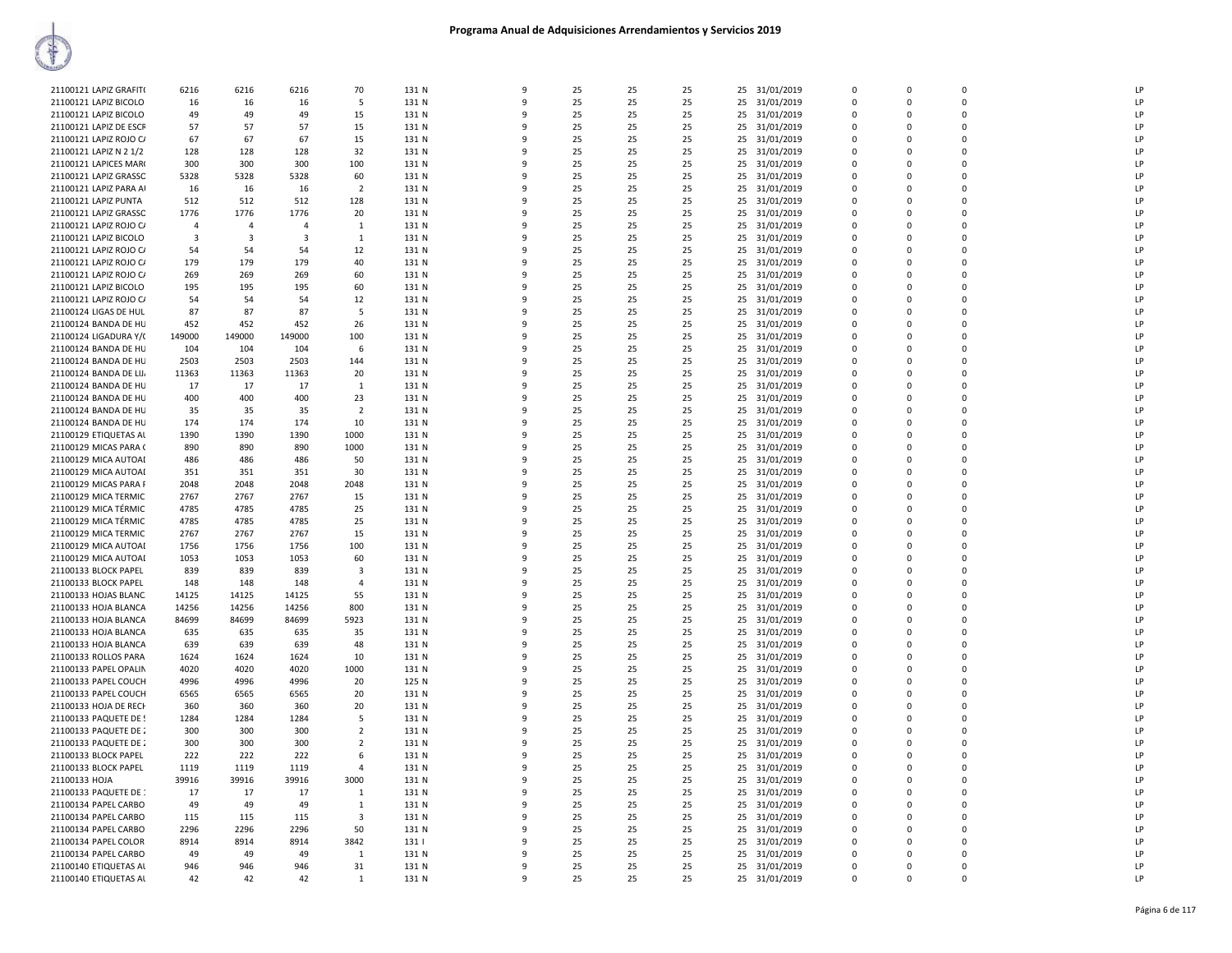| 21100140 ETIQUETAS BL    | 2073   | 2073   | 2073   | 30                      | 131 N | 9            | 25 | 25 | 25 |    | 25 31/01/2019 | $\mathbf 0$ | $\Omega$    | $\Omega$    | <b>LP</b>      |
|--------------------------|--------|--------|--------|-------------------------|-------|--------------|----|----|----|----|---------------|-------------|-------------|-------------|----------------|
| 21100140 ETIQUETAS AD    | 113    | 113    | 113    | 1                       | 131 N | 9            | 25 | 25 | 25 | 25 | 31/01/2019    | $\Omega$    | $\Omega$    | $\Omega$    | LP             |
|                          |        |        |        |                         |       |              |    |    |    |    |               |             |             |             | LP             |
| 21100140 ETIQUETAS 2     | 3045   | 3045   | 3045   | 87                      | 131 N | q            | 25 | 25 | 25 |    | 25 31/01/2019 | $\Omega$    | $\Omega$    | $\Omega$    |                |
| 21100140 AROL-TERMIC     | 766    | 766    | 766    | 1                       | 131 N | 9            | 25 | 25 | 25 |    | 25 31/01/2019 | 0           | $\Omega$    | $\Omega$    | LP             |
| 21100140 ETIQUETA PAI    | 780    | 780    | 780    | $\overline{4}$          | 131 N | 9            | 25 | 25 | 25 |    | 25 31/01/2019 | 0           | $\Omega$    | $\mathbf 0$ | LP             |
| 21100140 ETIQUETA AU     | 822    | 822    | 822    | 5                       | 131 N | 9            | 25 | 25 | 25 |    | 25 31/01/2019 | 0           | $\Omega$    | $\mathbf 0$ | LP             |
| 21100140 CRYO LABELS     | 2266   | 2266   | 2266   | $\overline{2}$          | 131 N | 9            | 25 | 25 | 25 |    | 25 31/01/2019 | 0           | $\Omega$    | $\mathbf 0$ | LP             |
| 21100140 ETIQUETA AU     | 1171   | 1171   | 1171   | 6                       | 131 N | 9            | 25 | 25 | 25 |    | 25 31/01/2019 | $\Omega$    | $\Omega$    | $\Omega$    | LP             |
| 21100140 ROLLO DE ETI    | 5149   | 5149   | 5149   | 8                       | 131 N | 9            | 25 | 25 | 25 | 25 | 31/01/2019    | $\Omega$    | $\Omega$    | $\Omega$    | LP             |
| 21100140 ETIQUETA DEI    | 3248   | 3248   | 3248   | 10                      | 131 N | q            | 25 | 25 | 25 |    | 25 31/01/2019 | $\Omega$    | $\Omega$    | $\Omega$    | LP             |
| 21100140 ETIQUETAS BL    | 4582   | 4582   | 4582   | 50                      | 131 N | 9            | 25 | 25 | 25 |    | 25 31/01/2019 | 0           | $\Omega$    | $\Omega$    | LP             |
| 21100140 ETIQUETA        | 5069   | 5069   | 5069   | 35                      | 131 N | 9            | 25 | 25 | 25 |    | 25 31/01/2019 | 0           | $\Omega$    | $\mathbf 0$ | LP             |
| 21100140 (AROL-TERMI     | 5359   | 5359   | 5359   | $\overline{7}$          | 131 N | 9            | 25 | 25 | 25 |    |               | 0           | $\Omega$    | $\Omega$    | LP             |
|                          |        |        |        |                         |       |              |    |    |    |    | 25 31/01/2019 |             |             |             |                |
| 21100140 ETIQUETAS TE    | 11194  | 11194  | 11194  | 52                      | 131 N | 9            | 25 | 25 | 25 |    | 25 31/01/2019 | 0           | $\Omega$    | $\mathbf 0$ | LP             |
| 21100140 ETIQUETAS TE    | 112000 | 112000 | 112000 | 80000                   | 131 N | 9            | 25 | 25 | 25 |    | 25 31/01/2019 | $\Omega$    | $\Omega$    | $\Omega$    | $\overline{P}$ |
| 21100140 ETIQUETAS PA    | 341    | 341    | 341    | -5                      | 131 N | 9            | 25 | 25 | 25 | 25 | 31/01/2019    | 0           | $\Omega$    | $\Omega$    | LP             |
| 21100140 ETIQUETAS BR    | 4797   | 4797   | 4797   | 5                       | 131 N | q            | 25 | 25 | 25 |    | 25 31/01/2019 | $\Omega$    | $\Omega$    | $\Omega$    | LP             |
| 21100140 ETIQUETA DE     | 11970  | 11970  | 11970  | 250                     | 131 N | 9            | 25 | 25 | 25 |    | 25 31/01/2019 | $\Omega$    | $\Omega$    | $\Omega$    | LP             |
| 21100140 ETIQUETA RAI    | 92000  | 92000  | 92000  | 2000                    | 131 N | 9            | 25 | 25 | 25 |    | 25 31/01/2019 | $\Omega$    | $\Omega$    | 0           | LP             |
| 21100140 Etiquetas para  | 210    | 210    | 210    | 5000                    | 131 N | 9            | 25 | 25 | 25 |    | 25 31/01/2019 | 0           | $\Omega$    | $\Omega$    | LP             |
| 25100038 Thermal trans   | 3399   | 3399   | 3399   | 3                       | 131 N | 9            | 25 | 25 | 25 | 25 | 31/01/2019    | 0           | $\Omega$    | $\mathbf 0$ | LP             |
| 21100140 ETIQUETA PAI    | 298265 | 298265 | 298265 | 187                     | 131 N | 9            | 25 | 25 | 25 |    | 25 31/01/2019 | 0           | $\Omega$    | $\Omega$    | LP             |
| 21100140 ETIQUETA AU     | 4200   | 4200   | 4200   | 100                     | 131 N | 9            | 25 | 25 | 25 | 25 | 31/01/2019    | 0           | $\Omega$    | $\Omega$    | LP             |
| 21100140 ETIQUETA PR(    |        |        | 1688   | 15                      | 131 N | q            | 25 | 25 | 25 |    |               | $\Omega$    | $\Omega$    | $\Omega$    | LP             |
|                          | 1688   | 1688   |        |                         |       |              |    |    |    |    | 25 31/01/2019 |             |             |             |                |
| 21100140 ETIQUETA        | 5069   | 5069   | 5069   | 35                      | 131 N | ç            | 25 | 25 | 25 |    | 25 31/01/2019 | $\Omega$    | $\Omega$    | $\Omega$    | LP             |
| 21100140 ETIQUETAS TE    | 5170   | 5170   | 5170   | 22                      | 131 N | 9            | 25 | 25 | 25 |    | 25 31/01/2019 | $\Omega$    | $\Omega$    | 0           | LP             |
| 21100140 ETIQUETAS BL    | 4582   | 4582   | 4582   | 50                      | 131 N | 9            | 25 | 25 | 25 |    | 25 31/01/2019 | $\Omega$    | $\Omega$    | $\Omega$    | LP             |
| 21100141 PAPEL FILTRO    | 9104   | 9104   | 9104   | 9104                    | 131 N | q            | 25 | 25 | 25 |    | 25 31/01/2019 | $\Omega$    | $\Omega$    | $\Omega$    | LP             |
| 21100141 BLOT-ABSORB     | 5205   | 5205   | 5205   | 6                       | 131 N | 9            | 25 | 25 | 25 |    | 25 31/01/2019 | 0           | $\Omega$    | $\Omega$    | LP             |
| 21100141 Blot-Absorber   | 5855   | 5855   | 5855   | 3                       | 131 N | 9            | 25 | 25 | 25 | 25 | 31/01/2019    | 0           | $\mathbf 0$ | 0           | LP             |
| 21100141 Filter paper, 5 | 12660  | 12660  | 12660  | 180                     | 131 N | $\mathbf{q}$ | 25 | 25 | 25 |    | 25 31/01/2019 | $\Omega$    | $\Omega$    | $\Omega$    | LP             |
| 21100141 PAPEL FILTRO    | 2495   | 2495   | 2495   | -5                      | 131   | 9            | 25 | 25 | 25 |    | 25 31/01/2019 | 0           | $\Omega$    | $\Omega$    | LP             |
| 21100141 PAPEL FILTRO    | 2520   | 2520   | 2520   | 6                       | 1311  | q            | 25 | 25 | 25 |    | 25 31/01/2019 | $\Omega$    | $\Omega$    | $\Omega$    | LP             |
| 21100141 Blot-Absorber   | 11278  | 11278  | 11278  | 13                      | 131 N | 9            | 25 | 25 | 25 |    | 25 31/01/2019 | $\Omega$    | $\Omega$    | $\Omega$    | LP             |
|                          |        |        |        |                         |       |              |    |    | 25 |    |               |             |             |             | LP             |
| 21100141 Blot-Absorber   | 7807   | 7807   | 7807   | $\overline{4}$          | 131 N | q            | 25 | 25 |    |    | 25 31/01/2019 | $\Omega$    | $\Omega$    | $\Omega$    |                |
| 21100141 PAPEL FILTRO    | 196    | 196    | 196    | $\overline{4}$          | 131 N | 9            | 25 | 25 | 25 |    | 25 31/01/2019 | 0           | $\Omega$    | $\Omega$    | LP             |
| 21100141 PAPEL FILTRO    | 480    | 480    | 480    | 12                      | 131 N | 9            | 25 | 25 | 25 | 25 | 31/01/2019    | 0           | $\Omega$    | 0           | LP             |
| 21100141 PAPEL FILTRO    | 80     | 80     | 80     | $\overline{2}$          | 131 N | $\mathbf{q}$ | 25 | 25 | 25 |    | 25 31/01/2019 | 0           | $\Omega$    | $\Omega$    | LP             |
| 21100141 Papel filtro cu | 196    | 196    | 196    | $\overline{a}$          | 131 N | q            | 25 | 25 | 25 |    | 25 31/01/2019 | $\Omega$    | $\Omega$    | $\Omega$    | LP             |
| 21100142 ROLLO DE PAF    | 1975   | 1975   | 1975   | $\overline{4}$          | 131 N | q            | 25 | 25 | 25 |    | 25 31/01/2019 | $\Omega$    | $\Omega$    | $\Omega$    | LP             |
| 21100142 PAPEL CORTA     | 2270   | 2270   | 2270   | 103                     | 131 N | 9            | 25 | 25 | 25 |    | 25 31/01/2019 | 0           | 0           | 0           | LP             |
| 21100143 PAPEL ADHESI    | 186    | 186    | 186    | 47                      | 131 N | q            | 25 | 25 | 25 |    | 25 31/01/2019 | $\Omega$    | $\Omega$    | $\Omega$    | LP             |
| 21100143 PAPEL ADHESI    | 2320   | 2320   | 2320   | 25                      | 131 N | 9            | 25 | 25 | 25 |    | 25 31/01/2019 | $\Omega$    | $\Omega$    | $\Omega$    | LP             |
| 21100143 PAPEL ADHESI    | 1114   | 1114   | 1114   | 12                      | 131 N | 9            | 25 | 25 | 25 | 25 | 31/01/2019    | 0           | $\Omega$    | $\mathbf 0$ | LP             |
| 21100148 ROLLO DE ETI    | 910    | 910    | 910    | $\overline{\mathbf{3}}$ | 131 N | 9            | 25 | 25 | 25 |    | 25 31/01/2019 | 0           | $\Omega$    | $\Omega$    | LP             |
| 21100148 ROLLO DE ETI    | 22736  | 22736  | 22736  | 1575                    | 131 N | q            | 25 | 25 | 25 |    | 25 31/01/2019 | 0           | $\Omega$    | $\mathbf 0$ | LP             |
|                          |        |        |        | 9                       |       | q            |    |    |    |    |               | $\Omega$    | $\Omega$    | $\Omega$    | P              |
| 21100148 ETIQUETAS PA    | 3879   | 3879   | 3879   |                         | 131 N |              | 25 | 25 | 25 |    | 25 31/01/2019 |             |             |             |                |
| 21100153 RESISTOL FLEX   | 1130   | 1130   | 1130   | 10                      | 131 N | 9            | 25 | 25 | 25 |    | 25 31/01/2019 | 0           | 0           | 0           | LP             |
| 21100153 LAPIZ ADHESI    | 4730   | 4730   | 4730   | 1000                    | 131 N | 9            | 25 | 25 | 25 |    | 25 31/01/2019 | $\Omega$    | $\Omega$    | $\Omega$    | LP             |
| 21100153 PEGAMENTO       | 432    | 432    | 432    | 10                      | 131 N | 9            | 25 | 25 | 25 |    | 25 31/01/2019 | $\Omega$    | $\Omega$    | $\Omega$    | LP             |
| 21100153 LAPIZ ADHESI    | 95     | 95     | 95     | 20                      | 131 N | 9            | 25 | 25 | 25 | 25 | 31/01/2019    | 0           | $\Omega$    | 0           | LP             |
| 21100153 LAPIZ ADHESI    | 71     | 71     | 71     | 15                      | 131 N | 9            | 25 | 25 | 25 | 25 | 31/01/2019    | 0           | $\Omega$    | $\Omega$    | LP             |
| 21100153 PAQUETE DE 1    | 454    | 454    | 454    | 8                       | 131 N | 9            | 25 | 25 | 25 |    | 25 31/01/2019 | 0           | $\Omega$    | $\Omega$    | LP             |
| 21100153 LAPIZ ADHESI    | 95     | 95     | 95     | 20                      | 131 N | C            | 25 | 25 | 25 |    | 25 31/01/2019 | 0           | $\Omega$    | $\Omega$    | P              |
| 21100153 LAPIZ ADHESI    | 341    | 341    | 341    | 72                      | 131 N | 9            | 25 | 25 | 25 |    | 25 31/01/2019 | $\Omega$    | $\Omega$    | 0           | LP             |
| 21100153 LAPIZ ADHESI    | 76     | 76     | 76     | 16                      | 131 N | q            | 25 | 25 | 25 |    | 25 31/01/2019 | $\Omega$    | $\Omega$    | $\Omega$    | LP             |
| 21100153 LAPIZ ADHESI    | 66     | 66     | 66     | 14                      | 131 N | 9            | 25 | 25 | 25 |    |               | 0           | O           | 0           | LP             |
|                          |        |        |        |                         |       |              |    |    |    |    | 25 31/01/2019 |             |             |             |                |
| 21100153 LAPIZ ADHESI    | 142    | 142    | 142    | 30                      | 131 N | 9            | 25 | 25 | 25 |    | 25 31/01/2019 | 0           | $\Omega$    | $\Omega$    | LP             |
| 21100153 LAPIZ ADHESI    | 71     | 71     | 71     | 15                      | 131 N | 9            | 25 | 25 | 25 |    | 25 31/01/2019 | 0           | $\Omega$    | $\Omega$    | LP             |
| 21100153 LAPIZ ADHESI    | 284    | 284    | 284    | 60                      | 131 N | 9            | 25 | 25 | 25 |    | 25 31/01/2019 | 0           | $\Omega$    | $\Omega$    | LP             |
| 21100153 LAPIZ ADHESI    | 142    | 142    | 142    | 30                      | 131 N | 9            | 25 | 25 | 25 |    | 25 31/01/2019 | 0           | $\Omega$    | $\Omega$    | LP             |
| 21100153 PEGAMENTO       | 432    | 432    | 432    | 10                      | 131 N | 9            | 25 | 25 | 25 |    | 25 31/01/2019 | 0           | n           | 0           | $\overline{P}$ |
| 21100154 RESISTOL ART    | 870    | 870    | 870    | 10                      | 131 N | $\mathbf{q}$ | 25 | 25 | 25 |    | 25 31/01/2019 | $\Omega$    | $\Omega$    | $\Omega$    | P              |
| 21100154 CUBETA DE 20    | 87     | 87     | 87     | 1                       | 131 N | 9            | 25 | 25 | 25 |    | 25 31/01/2019 | 0           | n           | ŋ           | LP             |
| 21100155 PERFORADOR      | 770    | 770    | 770    | $\overline{3}$          | 131 N | 9            | 25 | 25 | 25 |    | 25 31/01/2019 | $\Omega$    | $\Omega$    | $\Omega$    | LP             |
|                          |        |        |        |                         |       |              |    |    |    |    |               |             |             |             |                |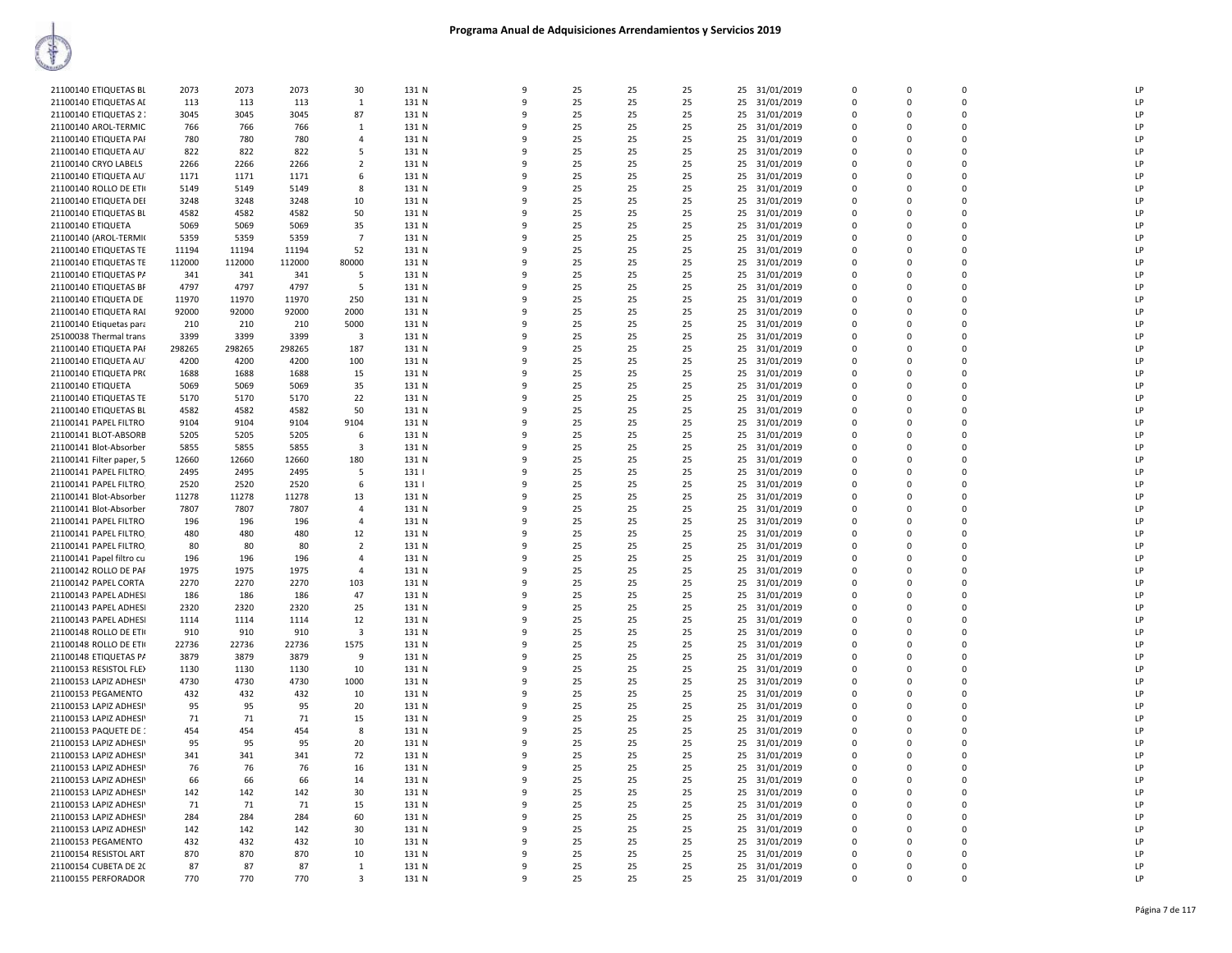| 21100155 PERFORADOR     | 1493   | 1493   | 1493   | 6                       | 131 N | $\mathbf{q}$ | 25          | 25 | 25 | 25 | 31/01/2019    | $\Omega$     | $\Omega$ | $\Omega$    | I <sub>P</sub> |
|-------------------------|--------|--------|--------|-------------------------|-------|--------------|-------------|----|----|----|---------------|--------------|----------|-------------|----------------|
| 21100155 PERFORADOR     | 2090   | 2090   | 2090   | 226                     | 131 N | 9            | 25          | 25 | 25 | 25 | 31/01/2019    | $\Omega$     | $\Omega$ | $\Omega$    | LP             |
| 21100155 PERFORADOR     | 3149   |        | 3149   | 6                       | 131 N | q            | 25          | 25 | 25 | 25 | 31/01/2019    | $\Omega$     | $\Omega$ | $\Omega$    | LP             |
|                         |        | 3149   |        | 5                       |       |              |             |    |    |    |               | $\Omega$     | $\Omega$ | $\Omega$    | LP             |
| 21100155 PERFORADOR     | 12000  | 12000  | 12000  |                         | 131 N |              | 25          | 25 | 25 | 25 | 31/01/2019    |              |          |             |                |
| 21100155 Pinza metálica | 3900   | 3900   | 3900   | $\overline{2}$          | 131 N | q            | $\mathbf 0$ | 40 | 30 | 30 | 31/01/2019    | $\Omega$     | $\Omega$ | $\mathbf 0$ | LP             |
| 21100155 Perforadoras   | 375    | 375    | 375    | 3                       | 131 N | q            | 25          | 25 | 25 | 25 | 31/01/2019    | $\mathbf 0$  | $\Omega$ | $\mathbf 0$ | LP             |
| 21100155 PERFORADOR     | 19     | 19     | 19     | $\overline{2}$          | 131 N | $\Omega$     | 25          | 25 | 25 | 25 | 31/01/2019    | $\Omega$     | $\Omega$ | $\mathbf 0$ | LP             |
| 21100155 PERFORADOR     | 623    | 623    | 623    | 5                       | 131 N | ٩            | 25          | 25 | 25 | 25 | 31/01/2019    | $\Omega$     | $\Omega$ | $\Omega$    | LP             |
| 21100158 PINCEL DE CEI  | 33     | 33     | 33     | $\overline{2}$          | 131 N | q            | 25          | 25 | 25 | 25 | 31/01/2019    | $\Omega$     | $\Omega$ | $\Omega$    | LP             |
| 21100158 PINCEL DE CEI  | 42     | 42     | 42     | Δ                       | 131 N | q            | 25          | 25 | 25 | 25 | 31/01/2019    | $\Omega$     | $\Omega$ | $\Omega$    | LP             |
| 21100158 PINCEL DE CEI  | 50     | 50     | 50     | 4                       | 131 N |              | 25          | 25 | 25 | 25 | 31/01/2019    | $\Omega$     | $\Omega$ | $\Omega$    | LP             |
| 21100158 PINCEL DE CEI  | 54     | 54     | 54     | 4                       | 131 N | q            | 25          | 25 | 25 | 25 | 31/01/2019    | $\Omega$     | $\Omega$ | $\mathbf 0$ | LP             |
| 21100158 PINCEL DE PEI  | 48     | 48     | 48     | $\overline{4}$          | 131 N |              | 25          | 25 | 25 | 25 | 31/01/2019    | $\Omega$     | $\Omega$ | $\Omega$    | LP             |
| 21100158 PINCEL DE PEI  | 93     | 93     | 93     | $\overline{4}$          | 131 N | $\Omega$     | 25          | 25 | 25 | 25 | 31/01/2019    | $\Omega$     | $\Omega$ | $\mathbf 0$ | LP             |
| 21100158 PINCEL DE PEI  | 56     | 56     | 56     | 4                       | 131 N | q            | 25          | 25 | 25 | 25 | 31/01/2019    | $\Omega$     | $\Omega$ | $\Omega$    | LP             |
| 21100158 PINCEL GRUES   | 75     | 75     | 75     | 3                       | 131 N | 9            | 25          | 25 | 25 | 25 | 31/01/2019    | $\Omega$     | $\Omega$ | $\Omega$    | LP             |
| 21100162 PINZA RANUR    | 1810   | 1810   | 1810   | 6                       | 131 N | q            | 25          | 25 | 25 | 25 | 31/01/2019    | $\Omega$     | $\Omega$ | $\Omega$    | LP             |
| 21100169 Porta Flyers d | 309    | 309    | 309    | 3                       | 131 N |              | $\Omega$    | 40 | 30 | 30 | 31/01/2019    | $\Omega$     | $\Omega$ | $\Omega$    | LP             |
|                         |        |        |        |                         |       |              |             |    |    |    |               |              |          |             | LP             |
| 21100169 Porta Flyers d | 309    | 309    | 309    | 3                       | 131 N |              | 0           | 40 | 30 | 30 | 31/01/2019    | $\Omega$     | $\Omega$ | 0           |                |
| 21100169 Porta poster a | 2100   | 2100   | 2100   | $\overline{\mathbf{3}}$ | 131 N |              | $\Omega$    | 40 | 30 | 30 | 31/01/2019    | $\Omega$     | $\Omega$ | $\mathbf 0$ | LP             |
| 21100169 PORTA CARTU    | 2088   | 2088   | 2088   | 10                      | 131 N | q            | 25          | 25 | 25 | 25 | 31/01/2019    | $\Omega$     | $\Omega$ | $\Omega$    | LP             |
| 21100169 PORTA CARTU    | 2088   | 2088   | 2088   | 10                      | 131 N |              | 25          | 25 | 25 | 25 | 31/01/2019    | $\mathbf 0$  | $\Omega$ | $\mathbf 0$ | LP             |
| 21100171 LISTONES POF   | 154280 | 154280 | 154280 | 7000                    | 131 N | 9            | 25          | 25 | 25 | 25 | 31/01/2019    | $\Omega$     | $\Omega$ | $\Omega$    | LP             |
| 21100171 Bolsa portaga  | 6728   | 6728   | 6728   | 800                     | 131 N | q            | $\Omega$    | 40 | 30 | 30 | 31/01/2019    | $\Omega$     | $\Omega$ | $\Omega$    | LP             |
| 21100171 GAFETES        | 70992  | 70992  | 70992  | 7200                    | 131 N |              | 25          | 25 | 25 | 25 | 31/01/2019    | $\Omega$     | $\Omega$ | $\Omega$    | LP             |
| 21100171 LISTONES POF   | 154280 | 154280 | 154280 | 7000                    | 131 N |              | 25          | 25 | 25 | 25 | 31/01/2019    | $\Omega$     | $\Omega$ | $\Omega$    | LP             |
| 21100173 PORTAMINAS     | 13     | 13     | 13     | $\overline{2}$          | 131 N |              | 25          | 25 | 25 | 25 | 31/01/2019    | $\Omega$     | $\Omega$ | $\Omega$    | LP             |
| 21100173 LAPICERO DE    | 2340   | 2340   | 2340   | 450                     | 131 N | q            | 25          | 25 | 25 | 25 | 31/01/2019    | $\Omega$     | $\Omega$ | $\Omega$    | LP             |
| 21100173 BROCHES PAR    | 63800  | 63800  | 63800  | 30000                   | 131 N | q            | 25          | 25 | 25 | 25 | 31/01/2019    | $\mathbf 0$  | $\Omega$ | $\mathbf 0$ | LP             |
| 21100173 LAPICERO DE    | 52     | 52     | 52     | 10                      | 131 N | 9            | 25          | 25 | 25 | 25 | 31/01/2019    | $\mathbf{0}$ | $\Omega$ | $\mathbf 0$ | LP             |
| 21100173 LAPICERO DE    | 52     | 52     | 52     | 10                      | 131 N | q            | 25          | 25 | 25 | 25 | 31/01/2019    | $\Omega$     | $\Omega$ | $\Omega$    | LP             |
| 21100173 LAPICERO DE    | 104    | 104    | 104    | 20                      | 131 N |              | 25          | 25 | 25 | 25 | 31/01/2019    | $\Omega$     | $\Omega$ | $\Omega$    | LP             |
|                         | 42     |        |        | $\overline{7}$          | 131 N |              |             |    |    |    |               | $\Omega$     | $\Omega$ | $\Omega$    | LP             |
| 21100173 LAPICERO DE    |        | 42     | 42     |                         |       |              | 25          | 25 | 25 | 25 | 31/01/2019    |              |          |             |                |
| 21100173 LAPICERO DE    | 31     | 31     | 31     | 5                       | 131 N |              | 25          | 25 | 25 | 25 | 31/01/2019    | $\Omega$     | 0        | $\Omega$    | LP             |
| 21100173 LAPICERO DE    | 312    | 312    | 312    | 60                      | 131 N | ٩            | 25          | 25 | 25 | 25 | 31/01/2019    | $\Omega$     | $\Omega$ | $\Omega$    | LP             |
| 21100181 MINAS PARA I   | 10     | 10     | 10     | $\overline{2}$          | 131 N |              | 25          | 25 | 25 | 25 | 31/01/2019    | $\Omega$     | $\Omega$ | $\Omega$    | LP             |
| 21100181 PUNTILLAS PA   | 36     | 36     | 36     | $\overline{7}$          | 131 N | 9            | 25          | 25 | 25 | 25 | 31/01/2019    | $\mathbf{0}$ | $\Omega$ | $\mathbf 0$ | LP             |
| 21100181 PUNTILLAS MI   | 953    | 953    | 953    | 250                     | 131 N | q            | 25          | 25 | 25 | 25 | 31/01/2019    | $\mathbf 0$  | $\Omega$ | $\mathbf 0$ | LP             |
| 21100181 PUNTILLAS MI   | 49     | 49     | 49     | 10                      | 131 N | q            | 25          | 25 | 25 | 25 | 31/01/2019    | $\Omega$     | $\Omega$ | $\Omega$    | LP             |
| 21100181 PUNTILLAS MI   | 34     | 34     | 34     | $\overline{7}$          | 131 N |              | 25          | 25 | 25 | 25 | 31/01/2019    | $\Omega$     | $\Omega$ | $\Omega$    | LP             |
| 21100181 PUNTILLAS PA   | 52     | 52     | 52     | 10                      | 131 N |              | 25          | 25 | 25 | 25 | 31/01/2019    | $\Omega$     | $\Omega$ | 0           | LP             |
| 21100181 PUNTILLAS MI   | 234    | 234    | 234    | 48                      | 131 N | q            | 25          | 25 | 25 | 25 | 31/01/2019    | $\Omega$     | $\Omega$ | $\Omega$    | LP             |
| 21100186 REGLAS META    | 19     | 19     | 19     | $\overline{2}$          | 131 N |              | 25          | 25 | 25 | 25 | 31/01/2019    | $\Omega$     | $\Omega$ | $\Omega$    | LP             |
| 21100186 REGLAS META    | 19     | 19     | 19     | $\overline{2}$          | 131 N | 9            | 25          | 25 | 25 | 25 | 31/01/2019    | $\Omega$     | $\Omega$ | $\mathbf 0$ | LP             |
| 21100186 REGLA DE PLA   | 104    | 104    | 104    | 36                      | 131 N | 9            | 25          | 25 | 25 | 25 | 31/01/2019    | $\mathbf 0$  | $\Omega$ | $\Omega$    | LP             |
| 21100194 SELLO DE MAI   | 2640   | 2640   | 2640   | 10                      | 131 N | q            | 25          | 25 | 25 | 25 | 31/01/2019    | $\Omega$     | $\Omega$ | $\mathbf 0$ | LP             |
| 21100194 SELLO DE ACU   | 28     | 28     | 28     | $\overline{2}$          | 131 N |              | 25          | 25 | 25 | 25 | 31/01/2019    | $\Omega$     | $\Omega$ | $\Omega$    | LP             |
| 21100194 SELLO DE ACU   | 28     | 28     | 28     | $\overline{2}$          | 131 N |              | 25          | 25 | 25 | 25 | 31/01/2019    | $\Omega$     | $\Omega$ | 0           | LP             |
| 21100195 SELLO AUTOE    | 16335  | 16335  | 16335  | 10                      | 131 N | q            | 25          | 25 | 25 | 25 |               | $\Omega$     | $\Omega$ | $\Omega$    | LP             |
|                         |        |        |        |                         |       |              |             |    |    |    | 31/01/2019    |              |          |             |                |
| 21100195 SELLO AUTON    | 2772   | 2772   | 2772   | 15                      | 131 N |              | 25          | 25 | 25 | 25 | 31/01/2019    | $\Omega$     | $\Omega$ | $\Omega$    | LP             |
| 21100195 SELLO AUTON    | 4025   | 4025   | 4025   | 25                      | 131 N | ٩            | 25          | 25 | 25 | 25 | 31/01/2019    | $\Omega$     | $\Omega$ | $\Omega$    | LP             |
| 21100195 SELLO AUTON    | 4410   | 4410   | 4410   | 15                      | 131 N | 9            | 25          | 25 | 25 | 25 | 31/01/2019    | $\Omega$     | $\Omega$ | $\Omega$    | LP             |
| 21100195 SELLO AUTON    | 2646   | 2646   | 2646   | 15                      | 131 N | q            | 25          | 25 | 25 | 25 | 31/01/2019    | $\Omega$     | $\Omega$ | $\Omega$    | LP             |
| 21100195 SELLO AUTON    | 4823   | 4823   | 4823   | 15                      | 131 N |              | 25          | 25 | 25 | 25 | 31/01/2019    | $\mathbf 0$  | $\Omega$ | $\mathbf 0$ | LP             |
| 21100195 SELLO AUTON    | 4923   | 4923   | 4923   | 15                      | 131 N | q            | 25          | 25 | 25 | 25 | 31/01/2019    | $\Omega$     | $\Omega$ | $\Omega$    | LP             |
| 21100195 SELLO AUTON    | 7052   | 7052   | 7052   | 15                      | 131 N | q            | 25          | 25 | 25 | 25 | 31/01/2019    | $\Omega$     | $\Omega$ | $\Omega$    | LP             |
| 21100195 SELLO DE OFI(  | 468    | 468    | 468    | 3                       | 131 N | 9            | 25          | 25 | 25 | 25 | 31/01/2019    | $\Omega$     | $\Omega$ | $\Omega$    | LP             |
| 21100195 SELLO DE OFI(  | 230    | 230    | 230    | 3                       | 131 N | 9            | 25          | 25 | 25 | 25 | 31/01/2019    | $\Omega$     | $\Omega$ | $\Omega$    | LP             |
| 21100195 SELLO          | 105    | 105    | 105    | 1                       | 131 N | q            | 25          | 25 | 25 | 25 | 31/01/2019    | $\Omega$     | $\Omega$ | $\Omega$    | LP             |
| 21100195 SELLOS AUTOI   | 211    | 211    | 211    | $\overline{2}$          | 131 N | q            | 25          | 25 | 25 | 25 | 31/01/2019    | $\Omega$     | $\Omega$ | $\Omega$    | LP             |
| 21100195 SELLO AUTON    | 267    | 267    | 267    | 1                       | 131 N |              | 25          | 25 | 25 | 25 | 31/01/2019    | $\Omega$     | $\Omega$ | $\mathbf 0$ | LP             |
| 21100195 COJIN PARA S   | 284    | 284    | 284    | 10                      | 131 N | q            | 25          | 25 | 25 | 25 | 31/01/2019    | $\Omega$     | $\Omega$ | 0           | LP             |
| 21100195 SELLO AUTON    | 1664   | 1664   | 1664   | 1664                    | 131 N | q            | 25          | 25 | 25 | 25 | 31/01/2019    | $\Omega$     | $\Omega$ | $\Omega$    | LP             |
| 21100195 SELLO AUTON    | 539    | 539    | 539    | 5                       | 131 N | q            | 25          | 25 | 25 | 25 | 31/01/2019    | $\Omega$     | $\Omega$ | $\Omega$    | LP             |
| 21100195 SELLO AUTON    | 8987   | 8987   | 8987   | 8987                    | 131 N | 9            | 25          | 25 | 25 |    |               | $\Omega$     | $\Omega$ | $\Omega$    | LP             |
|                         |        |        |        |                         |       |              |             |    |    |    | 25 31/01/2019 |              |          |             |                |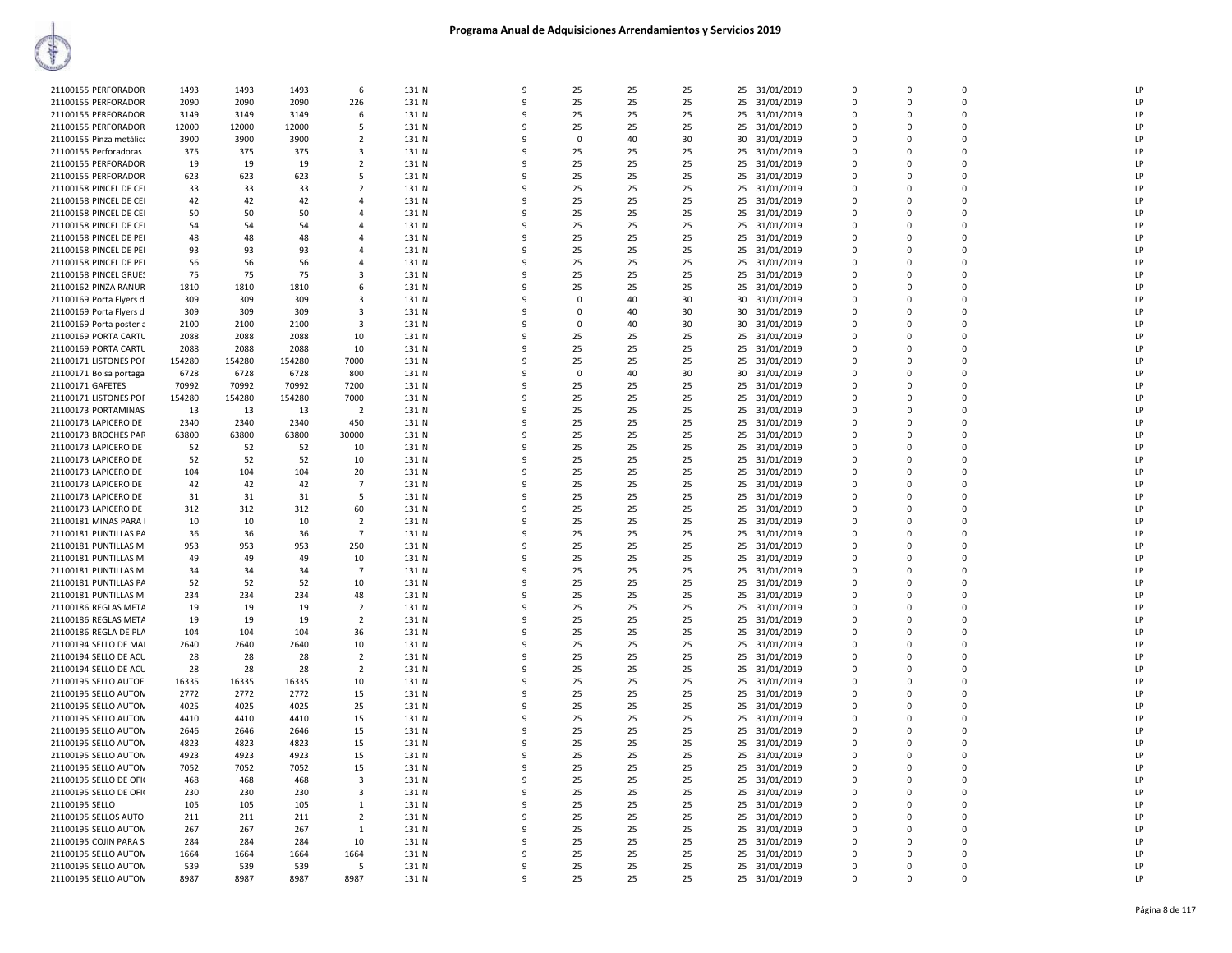| 21100195 SELLO AUTON    | 699   | 699   | 699   | $\overline{2}$ | 131 N |              | 9 | 25 | 25 | 25 |    | 25 31/01/2019 | $\Omega$    | $\Omega$    | $\Omega$    | LP             |
|-------------------------|-------|-------|-------|----------------|-------|--------------|---|----|----|----|----|---------------|-------------|-------------|-------------|----------------|
| 21100195 SELLO AUTON    | 1565  | 1565  | 1565  | 5              | 131 N |              | 9 | 25 | 25 | 25 | 25 | 31/01/2019    | 0           | $\mathbf 0$ | 0           | LP             |
| 21100195 SELLO AUTON    | 2774  | 2774  | 2774  | $\overline{7}$ | 131 N | q            |   | 25 | 25 | 25 |    | 25 31/01/2019 | $\Omega$    | $\Omega$    | $\Omega$    | LP             |
| 21100195 COJIN PARA S   | 262   | 262   | 262   | 26             | 131 N |              |   | 25 | 25 | 25 |    | 25 31/01/2019 | $\mathbf 0$ | $\mathbf 0$ | 0           | LP             |
| 21100195 COJIN PARA S   | 28    | 28    | 28    | 1              | 131 N | q            |   | 25 | 25 | 25 | 25 | 31/01/2019    | 0           | $\Omega$    | $\mathbf 0$ | LP             |
| 21100195 SELLO          | 105   | 105   | 105   | $\mathbf{1}$   | 131 N |              |   | 25 | 25 | 25 | 25 | 31/01/2019    | $\Omega$    | $\Omega$    | 0           | LP             |
| 21100195 SELLOS AUTOI   | 211   | 211   | 211   | $\overline{2}$ | 131 N |              | q | 25 | 25 | 25 | 25 | 31/01/2019    | $\Omega$    | $\Omega$    | 0           | LP             |
| 21100195 SELLO AUTON    | 793   | 793   | 793   | $\overline{2}$ | 131 N |              | q | 25 | 25 | 25 |    | 25 31/01/2019 | $\Omega$    | $\Omega$    | 0           | LP             |
| 21100195 SELLO AUTON    | 1398  | 1398  | 1398  | $\overline{4}$ | 131 N |              | 9 | 25 | 25 | 25 | 25 | 31/01/2019    | 0           | 0           | 0           | LP             |
| 21100195 SELLO AUTON    | 108   | 108   | 108   | $\overline{1}$ | 131 N | $\mathbf{q}$ |   | 25 | 25 | 25 |    | 25 31/01/2019 | $\Omega$    | $\Omega$    | $\Omega$    | LP             |
| 21100197 SEPARADOR C    | 2242  | 2242  | 2242  | 24             | 131 N |              |   | 25 | 25 | 25 | 25 | 31/01/2019    | $\mathbf 0$ | $\mathbf 0$ | 0           | LP             |
| 21100197 JUEGO DE SEP   | 10904 | 10904 | 10904 | 6125           | 131 N |              |   | 25 | 25 | 25 | 25 | 31/01/2019    | $\mathbf 0$ | $\Omega$    | $\mathbf 0$ | LP             |
| 21100197 LS SEPARATIO   | 6528  | 6528  | 6528  | 1              | 131 N |              |   | 25 | 25 | 25 | 25 | 31/01/2019    | $\Omega$    | $\Omega$    | 0           | LP             |
| 21100198 SEPARADOR II   | 3463  | 3463  | 3463  | 180            | 131 N |              | ٩ | 25 | 25 | 25 | 25 | 31/01/2019    | $\Omega$    | $\Omega$    | $\Omega$    | P              |
| 21100198 MICA PARA C/   | 7290  | 7290  | 7290  | 9000           | 131 N |              |   | 25 | 25 | 25 | 25 | 31/01/2019    | $\mathbf 0$ | $\Omega$    | 0           | LP             |
| 21100198 SEPARADOR C    | 1575  | 1575  | 1575  | 350            | 131 N |              | 9 | 25 | 25 | 25 | 25 | 31/01/2019    | 0           | 0           | 0           | LP             |
| 21100198 SEPARADOR C    | 284   | 284   | 284   | 31             | 131 N | q            |   | 25 | 25 | 25 |    | 25 31/01/2019 | $\Omega$    | $\Omega$    | $\Omega$    | LP             |
| 21100198 SEPARADOR C    | 1620  | 1620  | 1620  | 180            | 131 N |              |   | 25 | 25 | 25 | 25 | 31/01/2019    | $\mathbf 0$ | $\mathbf 0$ | 0           | LP             |
| 21100198 JUEGO DE SEP   | 17000 | 17000 | 17000 | 1000           | 131 N |              |   | 25 | 25 | 25 |    | 25 31/01/2019 | $\mathbf 0$ | $\Omega$    | $\Omega$    | LP             |
| 21100198 SEPARADOR D    | 275   | 275   | 275   | 30             | 131 N |              |   | 25 | 25 | 25 | 25 | 31/01/2019    | 0           | 0           | 0           | LP             |
|                         |       |       |       |                |       |              | q |    |    |    |    |               | $\Omega$    | $\Omega$    | $\Omega$    | P              |
| 21100198 SEPARADOR C    | 18    | 18    | 18    | $\overline{2}$ | 131 N |              |   | 25 | 25 | 25 | 25 | 31/01/2019    | $\Omega$    | $\Omega$    | 0           | LP             |
| 21100198 SEPARADOR D    | 229   | 229   | 229   | 25             | 131 N |              |   | 25 | 25 | 25 | 25 | 31/01/2019    |             |             |             |                |
| 21100198 SEPARADOR II   | 85    | 85    | 85    | 15             | 131 N |              | 9 | 25 | 25 | 25 | 25 | 31/01/2019    | 0           | $\Omega$    | 0           | LP             |
| 21100198 SEPARADOR C    | 73    | 73    | 73    | 8              | 131 N |              | 9 | 25 | 25 | 25 |    | 25 31/01/2019 | $\mathbf 0$ | $\Omega$    | 0           | LP             |
| 21100198 SEPARADOR C    | 220   | 220   | 220   | 24             | 131 N |              |   | 25 | 25 | 25 |    | 25 31/01/2019 | $\mathbf 0$ | 0           | 0           | LP             |
| 21100198 SEPARADOR II   | 85    | 85    | 85    | 15             | 131 N |              |   | 25 | 25 | 25 |    | 25 31/01/2019 | $\Omega$    | $\Omega$    | $\Omega$    | LP             |
| 21100199 ROLLO DE PAF   | 459   | 459   | 459   | 1              | 131 N |              |   | 25 | 25 | 25 | 25 | 31/01/2019    | 0           | 0           | 0           | LP             |
| 21100199 SERVILLETAS I  | 26437 | 26437 | 26437 | 702            | 131 N |              | q | 25 | 25 | 25 | 25 | 31/01/2019    | $\Omega$    | $\Omega$    | $\Omega$    | P              |
| 21100199 SERVILLETAS I  | 399   | 399   | 399   | 20             | 131 N |              |   | 25 | 25 | 25 | 25 | 31/01/2019    | $\Omega$    | $\Omega$    | 0           | LP             |
| 21100199 SERVILLETAS I  | 49181 | 49181 | 49181 | 12557          | 131 N |              | 9 | 25 | 25 | 25 | 25 | 31/01/2019    | 0           | $\Omega$    | 0           | LP             |
| 21100199 SERVILLETAS I  | 35    | 35    | 35    | 1              | 131 N |              | 9 | 25 | 25 | 25 | 25 | 31/01/2019    | $\mathbf 0$ | $\Omega$    | 0           | LP             |
| 21100199 SERVILLETAS I  | 239   | 239   | 239   | 12             | 131 N |              | q | 25 | 25 | 25 | 25 | 31/01/2019    | $\mathbf 0$ | $\Omega$    | 0           | LP             |
| 21100199 SERVILLETAS I  | 120   | 120   | 120   | 6              | 131 N |              |   | 25 | 25 | 25 |    | 25 31/01/2019 | $\mathbf 0$ | $\Omega$    | $\Omega$    | LP             |
| 21100199 SERVILLETAS I  | 239   | 239   | 239   | 12             | 131 N |              |   | 25 | 25 | 25 | 25 | 31/01/2019    | 0           | $\mathbf 0$ | 0           | LP             |
| 21100199 SERVILLETAS I  | 239   | 239   | 239   | 12             | 131 N |              | ٩ | 25 | 25 | 25 |    | 25 31/01/2019 | $\Omega$    | $\Omega$    | $\Omega$    | LP             |
| 21100199 SERVILLETAS I  | 479   | 479   | 479   | 24             | 131 N |              |   | 25 | 25 | 25 | 25 | 31/01/2019    | $\Omega$    | $\Omega$    | 0           | LP             |
| 21100200 Banquillo de a | 93032 | 93032 | 93032 | 20             | 131 N |              | 9 | 25 | 25 | 25 | 25 | 31/01/2019    | 0           | $\Omega$    | 0           | LP             |
| 21100202 SOBRE T/ CAR   | 50    | 50    | 50    | 25             | 131 N |              | 9 | 25 | 25 | 25 | 25 | 31/01/2019    | 0           | $\Omega$    | 0           | LP             |
| 21100202 SOBRE BLANC    | 870   | 870   | 870   | 500            | 131 N |              | q | 25 | 25 | 25 | 25 | 31/01/2019    | $\mathbf 0$ | $\Omega$    | 0           | LP             |
| 21100202 SOBRE BLANC    | 870   | 870   | 870   | 500            | 131 N |              |   | 25 | 25 | 25 |    | 25 31/01/2019 | $\mathbf 0$ | $\Omega$    | 0           | LP             |
| 21100203 SOBRE P/REVI   | 88    | 88    | 88    | 23             | 131 N |              |   | 25 | 25 | 25 | 25 | 31/01/2019    | 0           | $\mathbf 0$ | 0           | LP             |
| 21100203 SOBRES PAPEI   | 189   | 189   | 189   | 100            | 131 N |              | ٩ | 25 | 25 | 25 |    | 25 31/01/2019 | $\mathbf 0$ | $\Omega$    | $\Omega$    | LP             |
| 21100203 SOBRE P/REVI   | 1656  | 1656  | 1656  | 414            | 131 N |              |   | 25 | 25 | 25 | 25 | 31/01/2019    | $\Omega$    | $\Omega$    | 0           | LP             |
| 21100203 SOBRES PAPEI   | 189   | 189   | 189   | 100            | 131 N |              | 9 | 25 | 25 | 25 | 25 | 31/01/2019    | 0           | $\Omega$    | 0           | LP             |
| 21100209 TABLA T/OFIC   | 194   | 194   | 194   | $\overline{7}$ | 131 N |              | 9 | 25 | 25 | 25 | 25 | 31/01/2019    | 0           | $\Omega$    | 0           | LP             |
| 21100212 PAT DE CORTE   | 602   | 602   | 602   | $\overline{2}$ | 131 N |              | q | 25 | 25 | 25 | 25 | 31/01/2019    | $\mathbf 0$ | $\Omega$    | 0           | LP             |
| 21100213 TARJETA BLAN   | 58    | 58    | 58    | 5              | 131 N |              |   | 25 | 25 | 25 |    | 25 31/01/2019 | $\mathbf 0$ | $\Omega$    | 0           | LP             |
| 21100213 TARJETA BLAN   | 62    | 62    | 62    | 10             | 131 N |              |   | 25 | 25 | 25 | 25 | 31/01/2019    | 0           | $\mathbf 0$ | 0           | LP             |
| 21100213 TARJETA BLAN   | 725   | 725   | 725   | 50             | 131 N |              | q | 25 | 25 | 25 |    | 25 31/01/2019 | $\Omega$    | $\Omega$    | 0           | LP             |
| 21100213 TARJETA BLAN   | 62    | 62    | 62    | 10             | 131 N |              |   | 25 | 25 | 25 | 25 | 31/01/2019    | $\Omega$    | $\Omega$    | 0           | LP             |
| 21100213 TARJETA BLAN   | 58    | 58    | 58    | 5              | 131 N |              | 9 | 25 | 25 | 25 | 25 | 31/01/2019    | 0           | $\Omega$    | 0           | LP             |
| 21100216 TIJERAS VERD   | 211   | 211   | 211   | 6              | 131 N |              | 9 | 25 | 25 | 25 | 25 | 31/01/2019    | 0           | $\Omega$    | 0           | LP             |
| 21100216 TIJERA BARRIL  | 318   | 318   | 318   | 20             | 131 N |              | q | 25 | 25 | 25 | 25 | 31/01/2019    | $\mathbf 0$ | $\Omega$    | $\Omega$    | $\overline{P}$ |
| 21100216 TIJERAS NO. 8  | 1329  | 1329  | 1329  | 12             | 131 N |              |   | 25 | 25 | 25 |    | 25 31/01/2019 | $\mathbf 0$ | $\Omega$    | 0           | LP             |
| 21100216 TIJERAS FORR.  | 2180  | 2180  | 2180  | 29             | 131 N |              | ٩ | 25 | 25 | 25 | 25 | 31/01/2019    | 0           | $\mathbf 0$ | 0           | LP             |
| 21100216 TIJERA COST.   | 12632 | 12632 | 12632 | 180            | 131 N |              | q | 25 | 25 | 25 |    | 25 31/01/2019 | $\Omega$    | $\Omega$    | $\Omega$    | P              |
| 21100216 TIJERAS VERD   | 105   | 105   | 105   | 3              | 131 N |              | q | 25 | 25 | 25 |    | 25 31/01/2019 | 0           | $\Omega$    | 0           | LP             |
| 21100216 TIJERAS ESCOI  | 318   | 318   | 318   | 20             | 131 N |              | 9 | 25 | 25 | 25 |    | 25 31/01/2019 | $\mathbf 0$ | $\Omega$    | 0           | LP             |
| 21100216 TIJERAS STANI  | 1950  | 1950  | 1950  | 15             | 131 N |              | 9 | 25 | 25 | 25 | 25 | 31/01/2019    | 0           | $\Omega$    | 0           | LP             |
| 21100216 TIJERAS PARA   | 397   | 397   | 397   | 10             | 131 N |              | q | 25 | 25 | 25 | 25 | 31/01/2019    | $\mathbf 0$ | $\Omega$    | $\Omega$    | 1P             |
| 21100216 TIJERA COST.   | 797   | 797   | 797   | 10             | 131 N |              |   | 25 | 25 | 25 |    | 25 31/01/2019 | $\mathbf 0$ | $\Omega$    | $\Omega$    | LP             |
| 21100216 TIJERA COST.   | 1333  | 1333  | 1333  | 19             | 131 N |              | ٩ | 25 | 25 | 25 | 25 | 31/01/2019    | 0           | $\Omega$    | 0           | LP             |
| 21100216 TIJERA COST.   | 351   | 351   | 351   | 5              | 131 N | q            |   | 25 | 25 | 25 |    | 25 31/01/2019 | $\mathbf 0$ | $\Omega$    | $\Omega$    | P              |
| 21100216 TIJERA BARRIL  | 318   | 318   | 318   | 20             | 131 N |              | q | 25 | 25 | 25 | 25 | 31/01/2019    | $\Omega$    | $\Omega$    | O           | LP             |
| 21100216 TIJERAS FORR   | 226   | 226   | 226   | $\mathbf{3}$   | 131 N |              | 9 | 25 | 25 | 25 |    | 25 31/01/2019 | $\Omega$    | $\Omega$    | 0           | LP             |
|                         |       |       |       |                |       |              |   |    |    |    |    |               |             |             |             |                |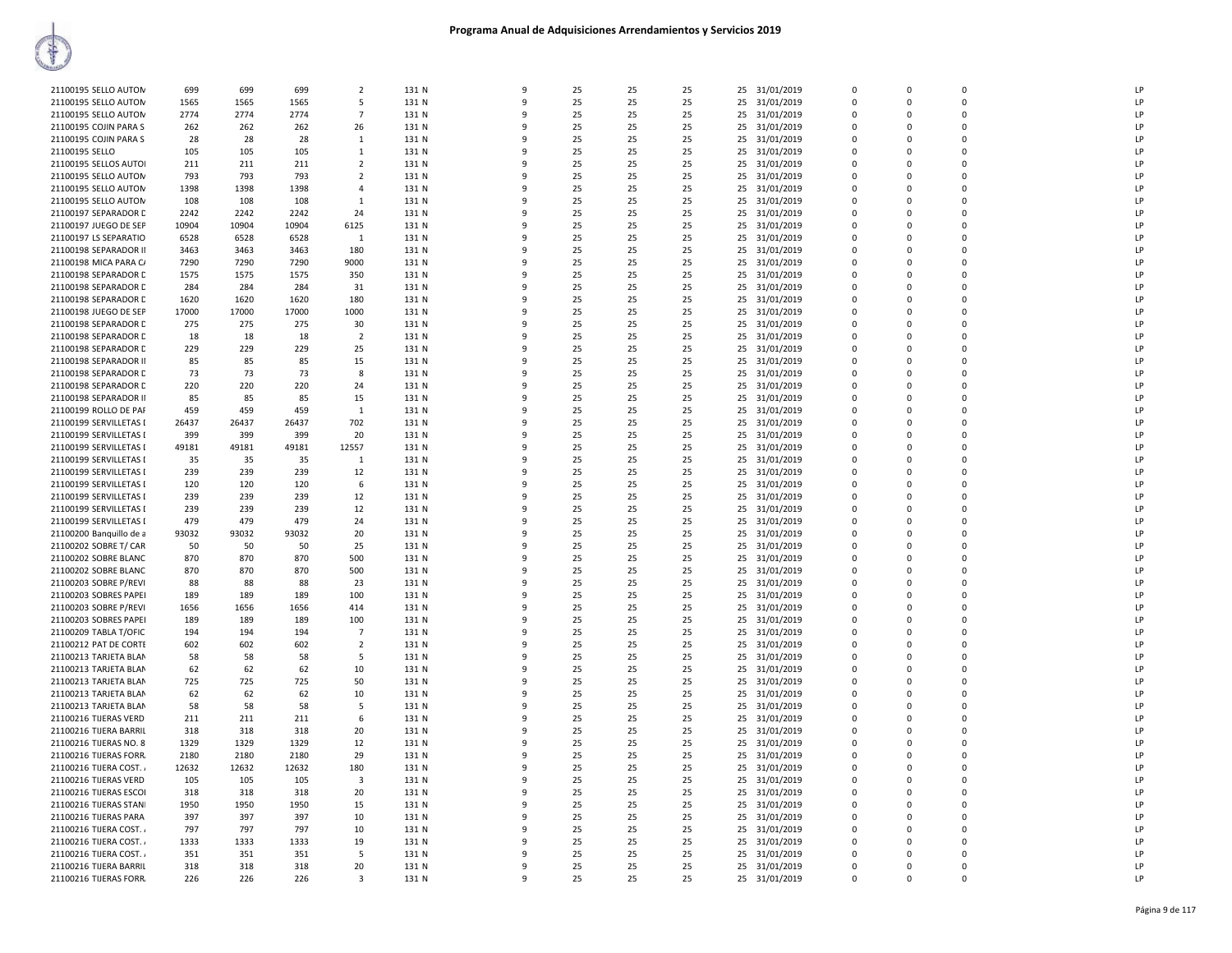| 21100216 TIJERA COST.   | 421    | 421    | 421    | 6              | 131 N | 9            | 25 | 25 | 25 | 25 | 31/01/2019    | $\Omega$       | <sup>0</sup> | $\Omega$    | LP |
|-------------------------|--------|--------|--------|----------------|-------|--------------|----|----|----|----|---------------|----------------|--------------|-------------|----|
| 21100216 TIJERAS FORR.  | 451    | 451    | 451    | 6              | 131 N | 9            | 25 | 25 | 25 | 25 | 31/01/2019    | $\Omega$       | $\Omega$     | $\Omega$    | LP |
|                         |        |        |        |                |       |              |    |    |    |    |               |                |              |             |    |
| 21100218 TINTA PARA S   | 2468   | 2468   | 2468   | 16             | 131 N | 9            | 25 | 25 | 25 | 25 | 31/01/2019    | $\Omega$       | 0            | $\Omega$    | LP |
| 21100218 TINTA PARA S   | 924    | 924    | 924    | 6              | 131 N | 9            | 25 | 25 | 25 | 25 | 31/01/2019    | $\Omega$       | $\Omega$     | $\Omega$    | LP |
|                         |        |        |        |                |       |              |    |    |    |    |               |                |              |             |    |
| 21100218 TINTA PARA S   | 924    | 924    | 924    | 6              | 131 N | 9            | 25 | 25 | 25 | 25 | 31/01/2019    | 0              | 0            | 0           | LP |
| 21100218 TINTA PARA S   | 2464   | 2464   | 2464   | 16             | 131 N | 9            | 25 | 25 | 25 |    | 25 31/01/2019 | $\Omega$       | $\Omega$     | $\Omega$    | LP |
|                         |        |        |        |                |       |              |    |    |    |    |               |                |              |             |    |
| 21100219 TINTA DE CHII  | 27370  | 27370  | 27370  | 330            | 131 N | 9            | 25 | 25 | 25 | 25 | 31/01/2019    | 0              | 0            | 0           | LP |
| 21100219 TINTA INDIA C  | 18323  | 18323  | 18323  | 1              | 131   | 9            | 25 | 25 | 25 | 25 | 31/01/2019    | 0              | 0            | 0           | LP |
|                         |        |        |        |                |       | 9            |    |    |    |    |               |                |              | $\Omega$    |    |
| 21100226 TOALLAS DESE   | 2800   | 2800   | 2800   | 40             | 131 N |              | 25 | 25 | 25 | 25 | 31/01/2019    | $\Omega$       | $\Omega$     |             | LP |
| 21100226 TOALLAS DESI   | 2240   | 2240   | 2240   | 32             | 131 N | q            | 25 | 25 | 25 | 25 | 31/01/2019    | $\Omega$       | $\Omega$     | $\Omega$    | LP |
| 21100235 VELCRO NYLA    | 1368   | 1368   | 1368   |                | 131 N | q            | 25 | 25 | 25 | 25 |               |                | $\Omega$     | $\Omega$    | LP |
|                         |        |        |        | 6              |       |              |    |    |    |    | 31/01/2019    | $\Omega$       |              |             |    |
| 21100235 VELCRO NYLA    | 2460   | 2460   | 2460   | 6              | 131 N | 9            | 25 | 25 | 25 | 25 | 31/01/2019    | 0              | 0            | 0           | LP |
| 21100235 VELCRO         | 295    | 295    | 295    | -5             | 131 N | 9            | 25 | 25 | 25 |    | 25 31/01/2019 | $\Omega$       | $\Omega$     | $\Omega$    | LP |
|                         |        |        |        |                |       |              |    |    |    |    |               |                |              |             |    |
| 21100240 LAPIZ ADHESIY  | 258    | 258    | 258    | 25             | 131 N | 9            | 25 | 25 | 25 | 25 | 31/01/2019    | 0              | 0            | 0           | LP |
| 21100242 SET 364,000 II | 468686 | 468686 | 468686 | 364000         | 131 N | 9            | 25 | 25 | 25 | 25 | 31/01/2019    | $\Omega$       | $\Omega$     | $\Omega$    | LP |
|                         |        |        |        |                |       |              |    |    |    |    |               |                |              |             |    |
| 21100242 SERT DE MARI   | 228000 | 228000 | 228000 | 12000          | 131 N | 9            | 25 | 25 | 25 | 25 | 31/01/2019    | $\Omega$       | $\Omega$     | $\Omega$    | LP |
| 21100244 PERSONIFICAI   | 2215   | 2215   | 2215   | 30             | 131 N | 9            | 25 | 25 | 25 | 25 | 31/01/2019    | $\Omega$       | $\Omega$     | $\Omega$    | LP |
|                         |        |        |        |                |       |              |    |    |    |    |               |                |              |             |    |
| 21100244 PERSONIFICAL   | 2366   | 2366   | 2366   | 30             | 131 N | q            | 25 | 25 | 25 | 25 | 31/01/2019    | $\Omega$       | $\Omega$     | $\Omega$    | LP |
| 21100244 PERSONIFICAL   | 4500   | 4500   | 4500   | 30             | 131 N | 9            | 25 | 25 | 25 | 25 | 31/01/2019    | 0              | 0            | 0           | LP |
|                         |        |        |        |                |       |              |    |    |    |    |               |                |              |             |    |
| 21100244 PERSONIFICAI   | 4500   | 4500   | 4500   | 30             | 131 N | 9            | 25 | 25 | 25 |    | 25 31/01/2019 | $\Omega$       | $\Omega$     | $\Omega$    | LP |
| 21100244 PERSONIFICAI   | 2366   | 2366   | 2366   | 30             | 131 N | 9            | 25 | 25 | 25 | 25 | 31/01/2019    | 0              | 0            | 0           | LP |
|                         |        |        |        |                |       |              |    |    |    |    |               |                |              |             |    |
| 21100248 PLUMIN         | 71     | 71     | 71     | 12             | 131 N | 9            | 25 | 25 | 25 | 25 | 31/01/2019    | $\Omega$       | <sup>0</sup> | $\Omega$    | LP |
| 21100248 PLUMIN         | 71     | 71     | 71     | 12             | 131 N | 9            | 25 | 25 | 25 | 25 | 31/01/2019    | $\Omega$       | $\Omega$     | $\Omega$    | LP |
|                         |        |        |        |                |       |              |    |    |    |    |               |                |              |             |    |
| 21100248 PLUMIN PUNT    | 142    | 142    | 142    | 24             | 131 N | q            | 25 | 25 | 25 | 25 | 31/01/2019    | $\Omega$       | $\Omega$     | $\Omega$    | LP |
| 21100248 PLUMIN PUN1    | 24     | 24     | 24     | $\overline{a}$ | 131 N | q            | 25 | 25 | 25 | 25 | 31/01/2019    | $\Omega$       | $\Omega$     | $\Omega$    | LP |
|                         |        |        |        |                |       |              |    |    |    |    |               |                |              |             |    |
| 21100250 ROLLO DE TIC   | 27900  | 27900  | 27900  | 1800           | 131 N | 9            | 25 | 25 | 25 | 25 | 31/01/2019    | 0              | 0            | 0           | LP |
| 21100254 TINTA CHINA    | 155    | 155    | 155    | -5             | 131 N | 9            | 25 | 25 | 25 |    | 25 31/01/2019 | $\Omega$       | $\Omega$     | $\Omega$    | LP |
|                         |        |        |        |                |       |              |    |    |    |    |               |                |              |             |    |
| 21100255 TINTA PARA S   | 148    | 148    | 148    | 10             | 131 N | 9            | 25 | 25 | 25 | 25 | 31/01/2019    | 0              | 0            | 0           | LP |
| 21100255 TINTA PARA     | 154    | 154    | 154    | 1              | 131 N | 9            | 25 | 25 | 25 | 25 | 31/01/2019    | $\mathbf 0$    | <sup>0</sup> | 0           | LP |
|                         |        |        |        |                |       |              |    |    |    |    |               |                |              |             |    |
| 21100255 TINTA PARA     | 308    | 308    | 308    | $\overline{2}$ | 131 N | 9            | 25 | 25 | 25 | 25 | 31/01/2019    | $\Omega$       | $\Omega$     | $\Omega$    | LP |
| 21100259 MARCADOR       | 187    | 187    | 187    | $\mathbf{q}$   | 131 N | q            | 25 | 25 | 25 | 25 | 31/01/2019    | $\Omega$       | <sup>0</sup> | $\Omega$    | LP |
|                         |        | 11520  | 11520  | 1200           |       | q            | 25 | 25 | 25 |    |               | $\Omega$       | $\Omega$     | $\Omega$    | LP |
| 21100259 MARCADOR       | 11520  |        |        |                | 131 N |              |    |    |    | 25 | 31/01/2019    |                |              |             |    |
| 21100259 MARCADOR P     | 17081  | 17081  | 17081  | 880            | 131 N | 9            | 25 | 25 | 25 | 25 | 31/01/2019    | 0              | 0            | $\Omega$    | LP |
|                         |        |        | 854    | 41             | 131 N | 9            | 25 | 25 | 25 |    |               |                |              | $\Omega$    | LP |
| 21100259 MARCADOR P     | 854    | 854    |        |                |       |              |    |    |    |    | 25 31/01/2019 | $\Omega$       | O            |             |    |
| 21100259 MARCADOR       | 2164   | 2164   | 2164   | 44             | 131 N | 9            | 25 | 25 | 25 | 25 | 31/01/2019    | 0              | 0            | 0           | LP |
| 21100259 MARCADORES     | 600    | 600    | 600    | 15             | 131 N | q            | 25 | 25 | 25 | 25 | 31/01/2019    | $\mathbf 0$    | <sup>0</sup> | $\Omega$    | LP |
|                         |        |        |        |                |       |              |    |    |    |    |               |                |              |             |    |
| 21100259 PLUMONES TI    | 252    | 252    | 252    | 12             | 131 N | 9            | 25 | 25 | 25 | 25 | 31/01/2019    | $\Omega$       | $\Omega$     | $\Omega$    | LP |
| 21100259 PLUMÓN PER     | 63     | 63     | 63     | 3              | 131 N | q            | 25 | 25 | 25 | 25 | 31/01/2019    | $\Omega$       | <sup>0</sup> | $\Omega$    | LP |
|                         |        |        |        |                |       |              |    |    |    |    |               |                |              |             |    |
| 21100259 PLUMONES M     | 59     | -59    | 59     | 6              | 131 N | q            | 25 | 25 | 25 | 25 | 31/01/2019    | $\Omega$       | $\Omega$     | $\Omega$    | LP |
| 21100261 PASTA PARA E   | 100    | 100    | 100    | $\mathbf{1}$   | 131 N | 9            | 25 | 25 | 25 | 25 | 31/01/2019    | 0              | 0            | $\Omega$    | LP |
|                         |        |        |        |                |       |              |    |    |    |    |               |                |              |             |    |
| 21100270 PAQUETE DE /   | 55     | 55     | 55     | $\overline{2}$ | 131 N | 9            | 25 | 25 | 25 | 25 | 31/01/2019    | $\overline{0}$ | $\Omega$     | $\Omega$    | LP |
| 21200002 ACETATO TAN    | 376    | 376    | 376    | 49             | 131 N | q            | 25 | 25 | 25 | 25 | 31/01/2019    | 0              | 0            | $\mathbf 0$ | LP |
|                         |        |        |        |                |       |              |    |    |    |    |               |                |              |             |    |
| 21200002 ACETATO TAN    | 150    | 150    | 150    | $\overline{2}$ | 131 N | 9            | 25 | 25 | 25 | 25 | 31/01/2019    | $\mathbf 0$    | <sup>0</sup> | 0           | LP |
| 21200002 ACETATO TAN    | 22500  | 22500  | 22500  | 300            | 131 N | 9            | 25 | 25 | 25 | 25 | 31/01/2019    | $\Omega$       | $\Omega$     | $\Omega$    | LP |
|                         |        |        |        |                |       | q            |    |    |    |    |               |                | <sup>0</sup> | $\Omega$    | LP |
| 21200005 CINTA DOBLE    | 1834   | 1834   | 1834   | 60             | 131 N |              | 25 | 25 | 25 | 25 | 31/01/2019    | $\Omega$       |              |             |    |
| 21200007 CARRETE DE N   | 65     | 65     | 65     | $\overline{2}$ | 131 N | q            | 25 | 25 | 25 | 25 | 31/01/2019    | $\Omega$       | $\Omega$     | $\Omega$    | LP |
| 21200019 PAPEL FOTOG    | 3060   | 3060   | 3060   |                | 131 N | 9            | 25 | 25 | 25 | 25 | 31/01/2019    | 0              | 0            | $\Omega$    | LP |
|                         |        |        |        | 15             |       |              |    |    |    |    |               |                |              |             |    |
| 21200019 PAPEL PARA II  | 10063  | 10063  | 10063  | 20             | 131 N | 9            | 25 | 25 | 25 | 25 | 31/01/2019    | $\Omega$       | $\Omega$     | $\Omega$    | LP |
| 21200019 PAPEL FOTOG    | 969    | 969    | 969    | 6              | 131 N | 9            | 25 | 25 | 25 | 25 | 31/01/2019    | $\Omega$       | $\Omega$     | $\Omega$    | LP |
|                         |        |        |        |                |       |              |    |    |    |    |               |                |              |             |    |
| 21200019 PAPEL FOTOG    | 1148   | 1148   | 1148   | 6              | 131 N | 9            | 25 | 25 | 25 | 25 | 31/01/2019    | $\Omega$       | $\Omega$     | $\Omega$    | LP |
| 21200019 PAPEL FOTOG    | 4782   | 4782   | 4782   | 25             | 131 N | 9            | 25 | 25 | 25 | 25 | 31/01/2019    | $\mathbf 0$    | 0            | 0           | LP |
|                         |        |        |        |                |       |              |    |    |    |    |               |                |              |             |    |
| 21200024 LOCION REMC    | 910    | 910    | 910    | 910            | 131   | q            | 25 | 25 | 25 | 25 | 31/01/2019    | $\Omega$       | <sup>0</sup> | $\Omega$    | LP |
| 21200024 REMOVEDOR      | 1723   | 1723   | 1723   | 30             | 131 N | 9            | 25 | 25 | 25 | 25 | 31/01/2019    | $\Omega$       | $\Omega$     | $\Omega$    | LP |
|                         |        |        |        |                |       |              |    |    |    |    |               |                |              |             |    |
| 21200024 Limpiador liqu | 50     | 50     | 50     | -2             | 131 N | 9            | 25 | 25 | 25 | 25 | 31/01/2019    | $\Omega$       | 0            | $\Omega$    | LP |
| 21200024 DEWAX SOLU     | 7000   | 7000   | 7000   | 10             | 131 N | 9            | 25 | 25 | 25 | 25 | 31/01/2019    | $\Omega$       | $\Omega$     | $\Omega$    | LP |
|                         |        |        |        |                |       | 9            |    |    |    |    |               | $\Omega$       | $\Omega$     | $\Omega$    | LP |
| 21200027 PELICULA DE S  | 15200  | 15200  | 15200  | $\overline{4}$ | 131 N |              | 25 | 25 | 25 | 25 | 31/01/2019    |                |              |             |    |
| 21200027 PELICULA DE S  | 15200  | 15200  | 15200  | $\overline{4}$ | 131 N | $\mathbf{q}$ | 25 | 25 | 25 |    | 25 31/01/2019 | $\mathbf 0$    | 0            | $\mathbf 0$ | LP |
|                         |        |        |        |                |       |              |    |    |    |    |               |                |              |             | LP |
| 21200030 TONER PARA I   | 5568   | 5568   | 5568   | $\overline{2}$ | 131 N | 9            | 25 | 25 | 25 | 25 | 31/01/2019    | $\mathbf 0$    | 0            | 0           |    |
| 21200030 TONER PARA I   | 5568   | 5568   | 5568   | $\overline{2}$ | 131 N | q            | 25 | 25 | 25 | 25 | 31/01/2019    | $\Omega$       | <sup>0</sup> | $\Omega$    | LP |
| 21200030 TONER PARA I   | 5568   |        |        | $\overline{2}$ |       | q            | 25 | 25 | 25 |    | 31/01/2019    | $\Omega$       | $\Omega$     | $\Omega$    | LP |
|                         |        | 5568   | 5568   |                | 131 N |              |    |    |    | 25 |               |                |              |             |    |
| 21200030 CARTUCHO DI    | 8301   | 8301   | 8301   | 3905           | 131   | 9            | 25 | 25 | 25 | 25 | 31/01/2019    | $\Omega$       | 0            | $\Omega$    | LP |
| 21200030 TONER HP LA!   | 9053   | 9053   | 9053   | 5              | 131 N | q            | 25 | 25 | 25 | 25 | 31/01/2019    | $\Omega$       | $\Omega$     | $\Omega$    | LP |
|                         |        |        |        |                |       |              |    |    |    |    |               |                |              |             |    |
| 21200030 TONER PARA I   | 9384   | 9384   | 9384   | $\overline{4}$ | 131 N | q            | 25 | 25 | 25 | 25 | 31/01/2019    | $\Omega$       | $\Omega$     | $\Omega$    | LP |
| 21200030 CARTUCHO DI    | 222222 | 222222 | 222222 | 90090          | 131   | $\mathbf{q}$ | 25 | 25 | 25 |    | 25 31/01/2019 | 0              | 0            | $\Omega$    | LP |
|                         |        |        |        |                |       |              |    |    |    |    |               |                |              |             |    |
| 21200030 TONER PARA I   | 10195  | 10195  | 10195  | -5             | 131 N | 9            | 25 | 25 | 25 | 25 | 31/01/2019    | $\Omega$       | 0            | $\Omega$    | LP |
|                         |        |        |        |                |       |              |    |    |    |    |               |                |              |             |    |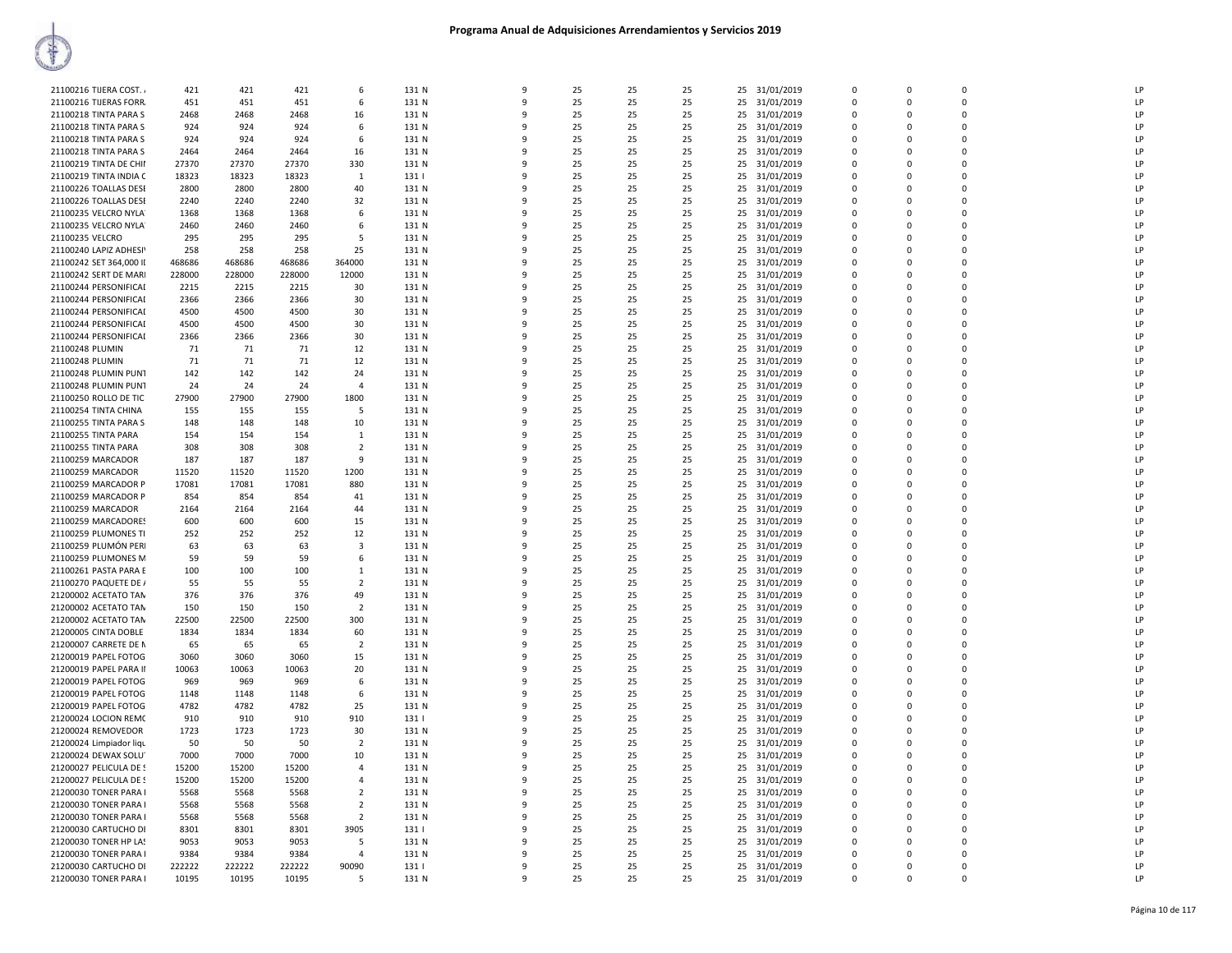| 21200030 CARTUCHO DI    | 17555   | 17555   | 17555   | 2275           | 1311  | q            | 25 | 25 | 25 | 31/01/2019<br>25 | $\Omega$       | $\Omega$ | $\Omega$    | LP |
|-------------------------|---------|---------|---------|----------------|-------|--------------|----|----|----|------------------|----------------|----------|-------------|----|
| 21200030 CARTUCHO DI    | 294470  | 294470  | 294470  | 107080         | 131   | 9            | 25 | 25 | 25 | 25<br>31/01/2019 | $\Omega$       | $\Omega$ | $\Omega$    | LP |
| 21200030 CARTUCHO DI    | 294580  | 294580  | 294580  | 107120         | 131   | ٩            | 25 | 25 | 25 | 31/01/2019<br>25 | $\Omega$       | $\Omega$ | $\Omega$    | LP |
|                         |         |         |         |                |       |              |    |    |    |                  | $\Omega$       | $\Omega$ | $\Omega$    | LP |
| 21200030 CARTUCHO DI    | 254410  | 254410  | 254410  | 107120         | 131   |              | 25 | 25 | 25 | 25<br>31/01/2019 |                |          |             |    |
| 21200030 CARTUCHOS I    | 1493640 | 1493640 | 1493640 | 414900         | 131   | q            | 25 | 25 | 25 | 31/01/2019<br>25 | $\mathbf 0$    | $\Omega$ | $\mathbf 0$ | LP |
| 21200030 CARTUCHO P/    | 1873    | 1873    | 1873    | $\overline{3}$ | 131 N | 9            | 25 | 25 | 25 | 25<br>31/01/2019 | $\mathbf 0$    | $\Omega$ | $\Omega$    | LP |
| 21200030 Toner HP Lase  | 87418   | 87418   | 87418   | 48             | 131 N | ۰Q           | 25 | 25 | 25 | 25<br>31/01/2019 | $\Omega$       | $\Omega$ | $\Omega$    | LP |
| 21200030 Toner HP Lase  | 178059  | 178059  | 178059  | 192            | 131 N | ٩            | 25 | 25 | 25 | 31/01/2019<br>25 | $\Omega$       | $\Omega$ | $\Omega$    | LP |
| 21200030 CARTUCHO P/    | 77500   | 77500   | 77500   | 50             | 131 N | 9            | 25 | 25 | 25 | 25<br>31/01/2019 | $\Omega$       | $\Omega$ | $\Omega$    | LP |
| 21200030 TONER PARA I   | 54330   | 54330   | 54330   | 30             | 131 N |              | 25 | 25 | 25 | 25<br>31/01/2019 | $\Omega$       | $\Omega$ | $\Omega$    | LP |
| 21200030 C+B238:F257/   | 26719   | 26719   | 26719   | 11             | 131 N |              | 25 | 25 | 25 | 25<br>31/01/2019 | $\Omega$       | $\Omega$ | $\Omega$    | LP |
| 21200030 CARTUCHO DI    | 64935   | 64935   | 64935   | 15             | 131 N | q            | 25 | 25 | 25 | 25<br>31/01/2019 | 0              | $\Omega$ | $\Omega$    | LP |
| 21200030 CARTUCHOS I    | 44520   | 44520   | 44520   | 12             | 131 N |              | 25 | 25 | 25 | 25<br>31/01/2019 | $\mathbf 0$    | $\Omega$ | $\Omega$    | LP |
| 21200030 CARTUCHO DI    | 31000   | 31000   | 31000   | 20             | 131 N | ۰Q           | 25 | 25 | 25 | 25<br>31/01/2019 | $\Omega$       | $\Omega$ | $\Omega$    | LP |
| 21200030 CARTUCHOS I    | 178080  | 178080  | 178080  | 48             | 131 N | q            | 25 | 25 | 25 | 25<br>31/01/2019 | $\Omega$       | $\Omega$ | $\Omega$    | LP |
| 21200030 CARTUCHO DI    | 32600   | 32600   | 32600   | 20             | 131 N | 9            | 25 | 25 | 25 | 25<br>31/01/2019 | $\mathbf 0$    | $\Omega$ | $\Omega$    | LP |
|                         |         |         |         |                | 131 N | ۰Q           | 25 | 25 |    |                  | $\Omega$       | $\Omega$ | $\Omega$    | LP |
| 21200030 CARTUCHO DI    | 18600   | 18600   | 18600   | 12             |       |              |    |    | 25 | 25<br>31/01/2019 |                |          |             |    |
| 21200030 CARTUCHO DI    | 18600   | 18600   | 18600   | 12             | 131 N |              | 25 | 25 | 25 | 25<br>31/01/2019 | $\Omega$       | $\Omega$ | $\Omega$    | LP |
| 21200030 CARTUCHOS I    | 44520   | 44520   | 44520   | 12             | 131 N |              | 25 | 25 | 25 | 25<br>31/01/2019 | $\Omega$       | $\Omega$ | $\Omega$    | LP |
| 21200030 CARTUCHOS I    | 133560  | 133560  | 133560  | 36             | 131 N |              | 25 | 25 | 25 | 25<br>31/01/2019 | $\Omega$       |          | $\Omega$    | LP |
| 21200037 Peine de 16    | 300     | 300     | 300     | 1              | 131 N | q            | 25 | 25 | 25 | 31/01/2019<br>25 | $\Omega$       | $\Omega$ | $\Omega$    | LP |
| 21200037 Peine para car | 200     | 200     | 200     | $\mathbf{1}$   | 131 N | 9            | 25 | 25 | 25 | 25<br>31/01/2019 | $\mathbf 0$    | $\Omega$ | $\Omega$    | LP |
| 21200039 MICAS TERMI    | 2190    | 2190    | 2190    | 1000           | 131 N | ٩            | 25 | 25 | 25 | 25<br>31/01/2019 | 0              | $\Omega$ | $\Omega$    | LP |
| 21400006 CD-R 52X 700   | 15850   | 15850   | 15850   | 2500           | 131 N | q            | 25 | 25 | 25 | 25<br>31/01/2019 | $\Omega$       | $\Omega$ | $\Omega$    | LP |
| 21400006 DISCOS CD-RV   | 3783    | 3783    | 3783    | 1513           | 131 N |              | 25 | 25 | 25 | 25<br>31/01/2019 | $\Omega$       | $\Omega$ | $\Omega$    | LP |
| 21400006 DISCO CD-RW    | 19060   | 19060   | 19060   | 2000           | 131 N |              | 25 | 25 | 25 | 31/01/2019<br>25 | $\Omega$       | $\Omega$ | $\Omega$    | LP |
| 21400006 DISCOS CD-RV   | 395     | 395     | 395     | 30             | 131 N |              | 25 | 25 | 25 | 25<br>31/01/2019 | $\Omega$       |          | $\Omega$    | LP |
| 21400006 DISCO DVD + I  | 1062    | 1062    | 1062    | 40             | 131 N | ٩            | 25 | 25 | 25 | 25<br>31/01/2019 | $\Omega$       | $\Omega$ | $\Omega$    | LP |
| 21400006 DISCOS CD-RV   | 527     | 527     | 527     | 40             | 131 N | 9            | 25 | 25 | 25 | 25<br>31/01/2019 | $\mathbf 0$    | $\Omega$ | $\Omega$    | LP |
| 21400006 DISCO DVD - F  | 2628    | 2628    | 2628    | 400            | 131 N | q            | 25 | 25 | 25 | 25<br>31/01/2019 | $\mathbf 0$    | $\Omega$ | $\mathbf 0$ | LP |
| 21400006 DISCO CD-RW    | 1711    | 1711    | 1711    | 100            | 131 N | q            | 25 | 25 | 25 | 25               | $\Omega$       | $\Omega$ | $\Omega$    | LP |
|                         |         |         |         |                |       |              |    |    |    | 31/01/2019       |                |          |             |    |
| 21400006 DISCOS CD-RV   | 1580    | 1580    | 1580    | 120            | 131 N |              | 25 | 25 | 25 | 25<br>31/01/2019 | $\Omega$       | $\Omega$ | $\Omega$    | LP |
| 21400006 DISCOS CD-RV   | 329     | 329     | 329     | 25             | 131 N |              | 25 | 25 | 25 | 25<br>31/01/2019 | $\Omega$       | $\Omega$ | $\Omega$    | LP |
| 21400006 DISCO DVD +    | 583     | 583     | 583     | 25             | 131 N |              | 25 | 25 | 25 | 25<br>31/01/2019 | $\Omega$       |          | $\Omega$    | LP |
| 21400006 DISCOS CD-RV   | 1580    | 1580    | 1580    | 120            | 131 N | ٩            | 25 | 25 | 25 | 25<br>31/01/2019 | $\Omega$       | $\Omega$ | $\Omega$    | LP |
| 21400017 SOLICITUD DE   | 5455    | 5455    | 5455    | $\mathbf{1}$   | 131 N |              | 25 | 25 | 25 | 25<br>31/01/2019 | $\mathbf 0$    | $\Omega$ | $\Omega$    | LP |
| 21400017 SOLICITUD DE   | 33860   | 33860   | 33860   | $\mathbf{1}$   | 131 N | $\Omega$     | 25 | 25 | 25 | 31/01/2019<br>25 | $\mathbf 0$    | $\Omega$ | $\mathbf 0$ | LP |
| 21400017 SUITE ADOBE    | 60000   | 60000   | 60000   | 5              | 131 N | q            | 25 | 25 | 25 | 25<br>31/01/2019 | $\mathbf 0$    | $\Omega$ | $\Omega$    | LP |
| 21400017 LICENCIA ANL   | 65840   | 65840   | 65840   | $\mathbf{1}$   | 131 N | ۰Q           | 25 | 25 | 25 | 25<br>31/01/2019 | $\Omega$       | $\Omega$ | $\Omega$    | LP |
| 21400024 CABLE UTP      | 50910   | 50910   | 50910   | 10             | 131 N |              | 25 | 25 | 25 | 25<br>31/01/2019 | $\Omega$       | $\Omega$ | $\Omega$    | LP |
| 21400029 SLIDE BASKET   | 61882   | 61882   | 61882   | 32             | 131 N |              | 25 | 25 | 25 | 25<br>31/01/2019 | $\Omega$       | $\Omega$ | 0           | LP |
| 21400029 SLIDE BASKET   | 146500  | 146500  | 146500  | 50             | 131 N |              | 25 | 25 | 25 | 25<br>31/01/2019 | $\Omega$       | $\Omega$ | $\Omega$    | LP |
| 21400029 sliDE LABELL K | 154800  | 154800  | 154800  | 20             | 131 N |              | 25 | 25 | 25 | 25<br>31/01/2019 | $\Omega$       |          | $\Omega$    | LP |
| 21400030 SOPLADORA M    | 2000    | 2000    | 2000    | 1              | 131 N | ٩            | 25 | 25 | 25 | 31/01/2019<br>25 | 0              | $\Omega$ | $\Omega$    | LP |
| 21500020 SOLICITUD DE   | 379932  | 379932  | 379932  | $\mathbf{1}$   | 97 N  | 9            | 25 | 25 | 25 | 25<br>31/01/2019 | $\mathbf 0$    | $\Omega$ | $\Omega$    | LP |
|                         | 2156000 | 2156000 | 2156000 | 1              | 131 N | ۰Q           | 25 | 25 | 25 |                  | $\Omega$       | $\Omega$ | $\Omega$    | LP |
| 21500020 SUSCRIPCIONI   |         |         |         |                |       |              |    |    |    | 25<br>31/01/2019 | $\Omega$       | $\Omega$ | $\Omega$    |    |
| 21500041 INFORMACIOI    | 3671    | 3671    | 3671    | 150            | 131 N |              | 25 | 25 | 25 | 25<br>31/01/2019 |                |          |             | LP |
| 21500041 REQUISITOS P   | 4895    | 4895    | 4895    | 200            | 131 N |              | 25 | 25 | 25 | 25<br>31/01/2019 | $\Omega$       | $\Omega$ | $\Omega$    | LP |
| 21500041 TRIPTICO-INF(  | 3671    | 3671    | 3671    | 150            | 131 N | ٩            | 25 | 25 | 25 | 25<br>31/01/2019 | $\Omega$       | $\Omega$ | $\Omega$    | LP |
| 21600004 ATOMIZADOR     | 7050    | 7050    | 7050    | 1000           | 131 N |              | 25 | 25 | 25 | 31/01/2019<br>25 | $\Omega$       | $\Omega$ | $\Omega$    | LP |
| 21600005 CLORO AL 139   | 7788    | 7788    | 7788    | 40             | 131 N | ٩            | 25 | 25 | 25 | 25<br>31/01/2019 | $\mathbf 0$    | $\Omega$ | $\Omega$    | LP |
| 21600009 BOTES DE PLÁ   | 27608   | 27608   | 27608   | 10             | 131 N | 9            | 25 | 25 | 25 | 25<br>31/01/2019 | $\mathbf 0$    | $\Omega$ | $\Omega$    | LP |
| 21600009 Botes de plást | 27608   | 27608   | 27608   | 10             | 131 N | ٠Q           | 25 | 25 | 25 | 25<br>31/01/2019 | $\Omega$       | $\Omega$ | $\Omega$    | LP |
| 21600010 CEPILLO ESPO   | 28      | 28      | 28      | 15             | 131   |              | 25 | 25 | 25 | 25<br>31/01/2019 | $\overline{0}$ | $\Omega$ | $\Omega$    | LP |
| 21600010 CEPILLO DE PL  | 3835    | 3835    | 3835    | 480            | 131 N |              | 25 | 25 | 25 | 25<br>31/01/2019 | $\Omega$       | $\Omega$ | $\Omega$    | LP |
| 21600010 CEPILLO DE CE  | 666     | 666     | 666     | 10             | 131 N | ٩            | 25 | 25 | 25 | 25<br>31/01/2019 | $\Omega$       | $\Omega$ | $\Omega$    | LP |
| 21600010 CEPILLO PARA   | 3750    | 3750    | 3750    | 250            | 131 N | ٩            | 25 | 25 | 25 | 25<br>31/01/2019 | $\Omega$       | $\Omega$ | $\Omega$    | LP |
| 21600010 CEPILLO DE LII | 1016    | 1016    | 1016    | 1              | 131   | 9            | 25 | 25 | 25 | 31/01/2019<br>25 | $\mathbf 0$    | $\Omega$ | $\Omega$    | LP |
| 21600010 CEPILLO P/BR   | 618     | 618     | 618     | <sup>1</sup>   | 131   | 9            | 25 | 25 | 25 | 25<br>31/01/2019 | $\mathbf 0$    | $\Omega$ | $\Omega$    | LP |
|                         | 4656    | 4656    | 4656    |                | 131   | ٩            | 25 | 25 | 25 | 25               | $\Omega$       | $\Omega$ | $\Omega$    | LP |
| 21600010 CEPILLO DE CI  |         |         |         | 1              |       |              |    |    |    | 31/01/2019       |                |          |             |    |
| 21600010 CEPILLO DE CE  | 2067    | 2067    | 2067    | 30             | 131 N |              | 25 | 25 | 25 | 25<br>31/01/2019 | $\overline{0}$ | $\Omega$ | $\Omega$    | LP |
| 21600010 CEPILLO DE PL  | 11700   | 11700   | 11700   | 1500           | 131 N |              | 25 | 25 | 25 | 25<br>31/01/2019 | $\mathbf 0$    | $\Omega$ | $\mathbf 0$ | LP |
| 21600012 CUBETA DE PL   | 17558   | 17558   | 17558   | 480            | 131 N | q            | 25 | 25 | 25 | 25<br>31/01/2019 | $\Omega$       | $\Omega$ | $\Omega$    | LP |
| 21600012 Cubeta cilíndr | 1054    | 1054    | 1054    | $\overline{2}$ | 131   | ۰Q           | 25 | 25 | 25 | 25<br>31/01/2019 | $\Omega$       | $\Omega$ | $\Omega$    | LP |
| 21600012 CUBETA DE PL   | 12151   | 12151   | 12151   | 350            | 131 N | $\mathbf{q}$ | 25 | 25 | 25 | 25 31/01/2019    | $\Omega$       | $\Omega$ | $\Omega$    | LP |
|                         |         |         |         |                |       |              |    |    |    |                  |                |          |             |    |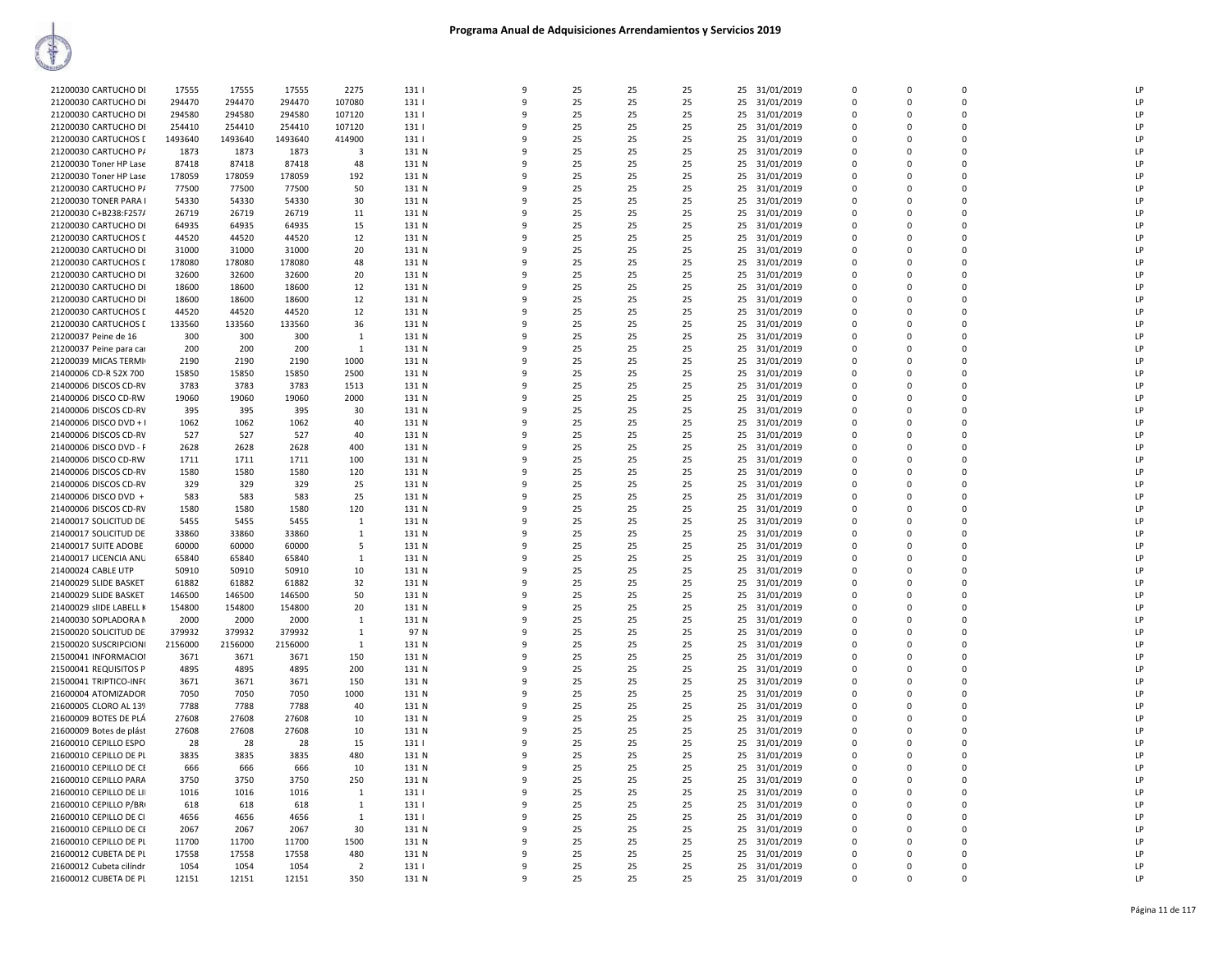| 21600012 CUBETA DE PL   | 12151   | 12151   | 12151   | 350            | 131 N | 9            | 25 | 25 | 25 |    | 25 31/01/2019 | $\Omega$    | $\Omega$    | $\Omega$    | LP            |
|-------------------------|---------|---------|---------|----------------|-------|--------------|----|----|----|----|---------------|-------------|-------------|-------------|---------------|
| 21600012 CUBETA DE PL   | 12151   | 12151   | 12151   | 350            | 131 N | 9            | 25 | 25 | 25 | 25 | 31/01/2019    | 0           | 0           | $\mathbf 0$ | LP            |
| 21600012 CUBETA DE 20   | 1300    | 1300    | 1300    | $\mathbf{1}$   | 131 N | 9            | 25 | 25 | 25 | 25 | 31/01/2019    | $\mathbf 0$ | 0           | $\mathbf 0$ | LP            |
| 21600014 LIQUIDO DESI   | 75768   | 75768   | 75768   | 4100           | 131 N | q            | 25 | 25 | 25 | 25 | 31/01/2019    | $\mathbf 0$ | 0           | $\Omega$    | LP            |
| 21600014 DESINFECTAN    | 5231184 | 5231184 | 5231184 | 700            | 131   | $\mathbf{q}$ | 25 | 25 | 25 | 25 | 31/01/2019    | $\Omega$    | $\Omega$    | $\Omega$    | LP            |
| 21600014 CLORALEX, PR   | 462000  | 462000  | 462000  | 42000          | 131 N | 9            | 25 | 25 | 25 | 25 |               | $\mathbf 0$ | 0           | $\mathbf 0$ | LP            |
|                         | 34248   | 34248   | 34248   |                | 131 N | 9            | 25 | 25 | 25 |    | 31/01/2019    | $\Omega$    | $\Omega$    | $\Omega$    | LP            |
| 21600014 Professional K |         |         |         | 12             |       |              |    |    |    |    | 25 31/01/2019 |             |             |             |               |
| 21600015 DESODORANT     | 99872   | 99872   | 99872   | 2580           | 131 N | 9            | 25 | 25 | 25 | 25 | 31/01/2019    | $\Omega$    | $\Omega$    | $\mathbf 0$ | LP            |
| 21600015 PASTILLA DESI  | 732     | 732     | 732     | 100            | 131 N | 9            | 25 | 25 | 25 | 25 | 31/01/2019    | 0           | 0           | $\mathbf 0$ | $\mathsf{LP}$ |
| 21600015 DESODORANT     | 7000    | 7000    | 7000    | 200            | 131 N | 9            | 25 | 25 | 25 | 25 | 31/01/2019    | $\mathbf 0$ | $\mathbf 0$ | $\mathbf 0$ | LP            |
| 21600015 DESODORANT     | 154628  | 154628  | 154628  | 4300           | 131 N | q            | 25 | 25 | 25 | 25 | 31/01/2019    | $\mathbf 0$ | 0           | $\Omega$    | LP            |
| 21600015 DESODORANT     | 1295    | 1295    | 1295    | 36             | 131 N | $\mathbf{q}$ | 25 | 25 | 25 | 25 | 31/01/2019    | $\Omega$    | $\Omega$    | $\Omega$    | LP            |
| 21600015 DESODORANT     | 108     | 108     | 108     | 3              | 131 N | 9            | 25 | 25 | 25 | 25 | 31/01/2019    | 0           | 0           | $\Omega$    | LP            |
| 21600015 DESODORANT     | 1295    | 1295    | 1295    | 36             | 131 N | 9            | 25 | 25 | 25 | 25 | 31/01/2019    | $\Omega$    | $\Omega$    | $\Omega$    | LP            |
| 21600016 BOMBA DE HL    | 1598    | 1598    | 1598    | 120            | 131 N | 9            | 25 | 25 | 25 | 25 | 31/01/2019    | $\mathbf 0$ | 0           | $\mathbf 0$ | LP            |
| 21600016 BOMBA DE HL    | 2930    | 2930    | 2930    | 220            | 131 N | 9            | 25 | 25 | 25 | 25 | 31/01/2019    | 0           | 0           | $\mathbf 0$ | LP            |
| 21600017 DETERGENTE     | 137964  | 137964  | 137964  | 118255         | 131   | $\mathbf{q}$ | 25 | 25 | 25 | 25 | 31/01/2019    | $\mathbf 0$ | $\mathbf 0$ | $\mathbf 0$ | LP            |
| 21600017 DETERGENTE     | 586746  | 586746  | 586746  | 2000           | 131 N | 9            | 25 | 25 | 25 | 25 | 31/01/2019    | $\Omega$    | $\Omega$    | $\Omega$    | LP            |
| 21600019 BANQUILLO LI   | 34742   | 34742   | 34742   | 10             | 131 N | $\mathbf{q}$ | 25 | 25 | 25 | 25 | 31/01/2019    | $\Omega$    | $\Omega$    | $\Omega$    | LP            |
|                         |         |         |         |                |       | 9            |    |    |    |    |               |             | 0           | $\Omega$    | LP            |
| 21600020 ESCOBA DE PL   | 242     | 242     | 242     | 10             | 131 N |              | 25 | 25 | 25 | 25 | 31/01/2019    | 0           |             |             |               |
| 21600020 ESCOBA DE VI   | 33588   | 33588   | 33588   | 1200           | 131 N | 9            | 25 | 25 | 25 | 25 | 31/01/2019    | $\Omega$    | $\Omega$    | $\Omega$    | LP            |
| 21600020 ESCOBA DE M    | 3000    | 3000    | 3000    | 30             | 131 N | 9            | 25 | 25 | 25 | 25 | 31/01/2019    | 0           | 0           | $\mathbf 0$ | LP            |
| 21600020 ESCOBA DE PL   | 63910   | 63910   | 63910   | 1826           | 131 N | 9            | 25 | 25 | 25 | 25 | 31/01/2019    | $\mathbf 0$ | $\Omega$    | $\mathbf 0$ | LP            |
| 21600022 ESCOBILLON F   | 188     | 188     | 188     | $\overline{2}$ | 131 N | 9            | 25 | 25 | 25 | 25 | 31/01/2019    | $\Omega$    | $\Omega$    | $\Omega$    | LP            |
| 21600022 ESCOBILLON F   | 502     | 502     | 502     | 3              | 131 N | q            | 25 | 25 | 25 | 25 | 31/01/2019    | $\Omega$    | $\Omega$    | $\Omega$    | LP            |
| 21600022 ESCOBETILLA    | 1314    | 1314    | 1314    | 60             | 131 N | 9            | 25 | 25 | 25 | 25 | 31/01/2019    | $\Omega$    | $\Omega$    | $\Omega$    | LP            |
| 21600022 ESCOBILLON F   | 2599    | 2599    | 2599    | 120            | 131 N | 9            | 25 | 25 | 25 | 25 | 31/01/2019    | 0           | 0           | $\mathbf 0$ | LP            |
| 21600022 ESCOBILLON F   | 7395    | 7395    | 7395    | 435            | 131 N | 9            | 25 | 25 | 25 | 25 | 31/01/2019    | $\Omega$    | $\Omega$    | $\Omega$    | LP            |
| 21600022 ESCOBILLON F   | 3763    | 3763    | 3763    | 40             | 131 N | 9            | 25 | 25 | 25 | 25 | 31/01/2019    | $\mathbf 0$ | 0           | $\mathbf 0$ | LP            |
| 21600022 ESCOBILLON F   | 4685    | 4685    | 4685    | 28             | 131 N | 9            | 25 | 25 | 25 | 25 | 31/01/2019    | 0           | $\Omega$    | $\mathbf 0$ | LP            |
| 21600028 ACERINA (FIBF  | 14740   | 14740   | 14740   | 2750           | 131 N | 9            | 25 | 25 | 25 | 25 | 31/01/2019    | $\Omega$    | $\Omega$    | $\Omega$    | LP            |
|                         |         | 44360   | 44360   | 5545           | 131 N | q            | 25 | 25 | 25 |    |               | $\Omega$    | $\Omega$    | $\Omega$    | LP            |
| 21600028 ACERINA (FIBI  | 44360   |         |         |                |       |              |    |    |    | 25 | 31/01/2019    |             |             |             |               |
| 21600028 FIBRA VERDE    | 58014   | 58014   | 58014   | 19338          | 131 N | $\mathbf{q}$ | 25 | 25 | 25 | 25 | 31/01/2019    | $\Omega$    | $\mathsf 0$ | $\Omega$    | LP            |
| 21600028 ACERINA (FIBR  | 107     | 107     | 107     | 20             | 131 N | 9            | 25 | 25 | 25 | 25 | 31/01/2019    | 0           | 0           | $\mathbf 0$ | LP            |
| 21600029 FRANELA 1009   | 921     | 921     | 921     | 94             | 457 N | 9            | 25 | 25 | 25 | 25 | 31/01/2019    | $\Omega$    | $\Omega$    | $\Omega$    | LP            |
| 21600029 FRANELA 1009   | 54100   | 54100   | 54100   | 5000           | 457 N | 9            | 25 | 25 | 25 | 25 | 31/01/2019    | $\mathbf 0$ | 0           | $\mathbf 0$ | LP            |
| 21600029 FRANELA 1009   | 17500   | 17500   | 17500   | 2500           | 131 N | 9            | 25 | 25 | 25 | 25 | 31/01/2019    | 0           | 0           | $\mathbf 0$ | LP            |
| 21600029 FRANELA 1009   | 17500   | 17500   | 17500   | 2500           | 131 N | 9            | 25 | 25 | 25 | 25 | 31/01/2019    | $\Omega$    | $\Omega$    | $\Omega$    | LP            |
| 21600029 FRANELA 1009   | 17500   | 17500   | 17500   | 2500           | 131 N | q            | 25 | 25 | 25 | 25 | 31/01/2019    | $\Omega$    | $\Omega$    | $\Omega$    | LP            |
| 21600032 JABÓN LIQUID   | 408000  | 408000  | 408000  | 2000           | 131 N | 9            | 25 | 25 | 25 | 25 | 31/01/2019    | $\Omega$    | $\Omega$    | $\Omega$    | LP            |
| 21600034 JABON DERM/    | 89      | 89      | 89      | -1             | 131 N | 9            | 25 | 25 | 25 | 25 | 31/01/2019    | 0           | 0           | 0           | LP            |
| 21600034 GEL PARA MA    | 195423  | 195423  | 195423  | 27843          | 131 N | 9            | 25 | 25 | 25 | 25 | 31/01/2019    | $\Omega$    | $\Omega$    | $\Omega$    | LP            |
| 21600034 JABON DE TO(   | 9479    | 9479    | 9479    | 16             | 131 N | 9            | 25 | 25 | 25 | 25 | 31/01/2019    | 0           | 0           | $\mathbf 0$ | LP            |
| 21600034 JABON DE TO(   | 86464   | 86464   | 86464   | 150            | 131 N | 9            | 25 | 25 | 25 | 25 | 31/01/2019    | $\Omega$    | $\Omega$    | $\Omega$    | LP            |
| 21600034 DESPACHADO     | 325     | 325     | 325     | -5             | 131 N | 9            | 25 | 25 | 25 | 25 | 31/01/2019    | $\Omega$    | $\Omega$    | $\Omega$    | LP            |
| 21600035 JALADOR DE H   | 194     | 194     | 194     | -5             | 131 N | 9            | 25 | 25 | 25 | 25 |               | $\Omega$    | $\Omega$    | $\Omega$    | LP            |
|                         |         |         | 22953   |                |       | 9            |    |    |    |    | 31/01/2019    | $\Omega$    | $\Omega$    | $\Omega$    | LP            |
| 21600035 JALADOR CON    | 22953   | 22953   |         | 420            | 131 N |              | 25 | 25 | 25 | 25 | 31/01/2019    |             |             |             |               |
| 21600035 JALADOR CON    | 16782   | 16782   | 16782   | 380            | 131 N | 9            | 25 | 25 | 25 | 25 | 31/01/2019    | $\mathbf 0$ | 0           | $\mathbf 0$ | LP            |
| 21600037 BRASSO LIMPI   | 2120    | 2120    | 2120    | 20             | 131 N | 9            | 25 | 25 | 25 | 25 | 31/01/2019    | $\mathbf 0$ | $\Omega$    | $\mathbf 0$ | LP            |
| 21600039 MECHUDO DE     | 35773   | 35773   | 35773   | 5924           | 131 N | 9            | 25 | 25 | 25 | 25 | 31/01/2019    | 0           | 0           | $\mathbf 0$ | LP            |
| 21600039 MECHUDO DE     | 160226  | 160226  | 160226  | 4800           | 131 N | 9            | 25 | 25 | 25 | 25 | 31/01/2019    | $\Omega$    | $\Omega$    | $\Omega$    | LP            |
| 21600041 PAÑUELOS FA    | 28511   | 28511   | 28511   | 8244           | 131 N | 9            | 25 | 25 | 25 | 25 | 31/01/2019    | $\Omega$    | $\Omega$    | $\Omega$    | LP            |
| 21600041 PAÑUELOS FA    | 156     | 156     | 156     | 12             | 131 N | q            | 25 | 25 | 25 | 25 | 31/01/2019    | $\Omega$    | $\Omega$    | $\Omega$    | LP            |
| 21600041 PAÑUELOS FA    | 76      | 76      | 76      | 6              | 131 N | 9            | 25 | 25 | 25 | 25 | 31/01/2019    | $\Omega$    | $\Omega$    | $\Omega$    | LP            |
| 21600042 PAPEL SANITA   | 85      | 85      | 85      | 30             | 131 N | 9            | 25 | 25 | 25 | 25 | 31/01/2019    | 0           | 0           | $\mathbf 0$ | LP            |
| 21600042 PAPEL HIGIEN   | 723     | 723     | 723     | $\overline{2}$ | 131 N | $\mathsf{q}$ | 25 | 25 | 25 | 25 | 31/01/2019    | 0           | 0           | $\mathbf 0$ | LP            |
| 21600042 ROLLO PAPEL    | 986     | 986     | 986     | 400            | 131 N | 9            | 25 | 25 | 25 | 25 | 31/01/2019    | $\Omega$    | $\Omega$    | $\Omega$    | LP            |
| 21600042 PAPEL HIGIEN   | 697410  | 697410  | 697410  | 1400           | 131 N | 9            | 25 | 25 | 25 | 25 | 31/01/2019    | $\Omega$    | $\Omega$    | $\mathbf 0$ | LP            |
| 21600051 RECOGEDORE     | 33613   | 33613   | 33613   | 720            | 131 N | 9            | 25 | 25 | 25 | 25 | 31/01/2019    | $\Omega$    | $\Omega$    | $\Omega$    | LP            |
|                         | 4700    | 4700    | 4700    | 100            |       | q            | 25 | 25 | 25 |    |               |             | $\Omega$    | $\Omega$    | LP            |
| 21600051 RECOGEDOR I    |         |         |         |                | 131 N |              |    |    |    | 25 | 31/01/2019    | $\Omega$    |             |             |               |
| 21600052 TOALLAS INTE   | 4956    | 4956    | 4956    | 600            | 131 N | 9            | 25 | 25 | 25 | 25 | 31/01/2019    | $\Omega$    | $\Omega$    | $\Omega$    | LP            |
| 21600052 TOALLA EN RC   | 545     | 545     | 545     | 3              | 131 N | 9            | 25 | 25 | 25 | 25 | 31/01/2019    | 0           | 0           | $\mathbf 0$ | LP            |
| 21600052 TOALLA EN RC   | 1048400 | 1048400 | 1048400 | 132000         | 131 N | 9            | 25 | 25 | 25 | 25 | 31/01/2019    | 0           | 0           | $\mathbf 0$ | LP            |
| 21600052 TOALLA EN RC   | 420000  | 420000  | 420000  | 7000           | 131 N | q            | 25 | 25 | 25 | 25 | 31/01/2019    | $\Omega$    | $\Omega$    | $\Omega$    | LP            |
| 21600052 TRAPOS PARA    | 240     | 240     | 240     | $\mathbf{3}$   | 131 N | 9            | 25 | 25 | 25 |    | 25 31/01/2019 | $\Omega$    | $\Omega$    | $\Omega$    | LP            |
|                         |         |         |         |                |       |              |    |    |    |    |               |             |             |             |               |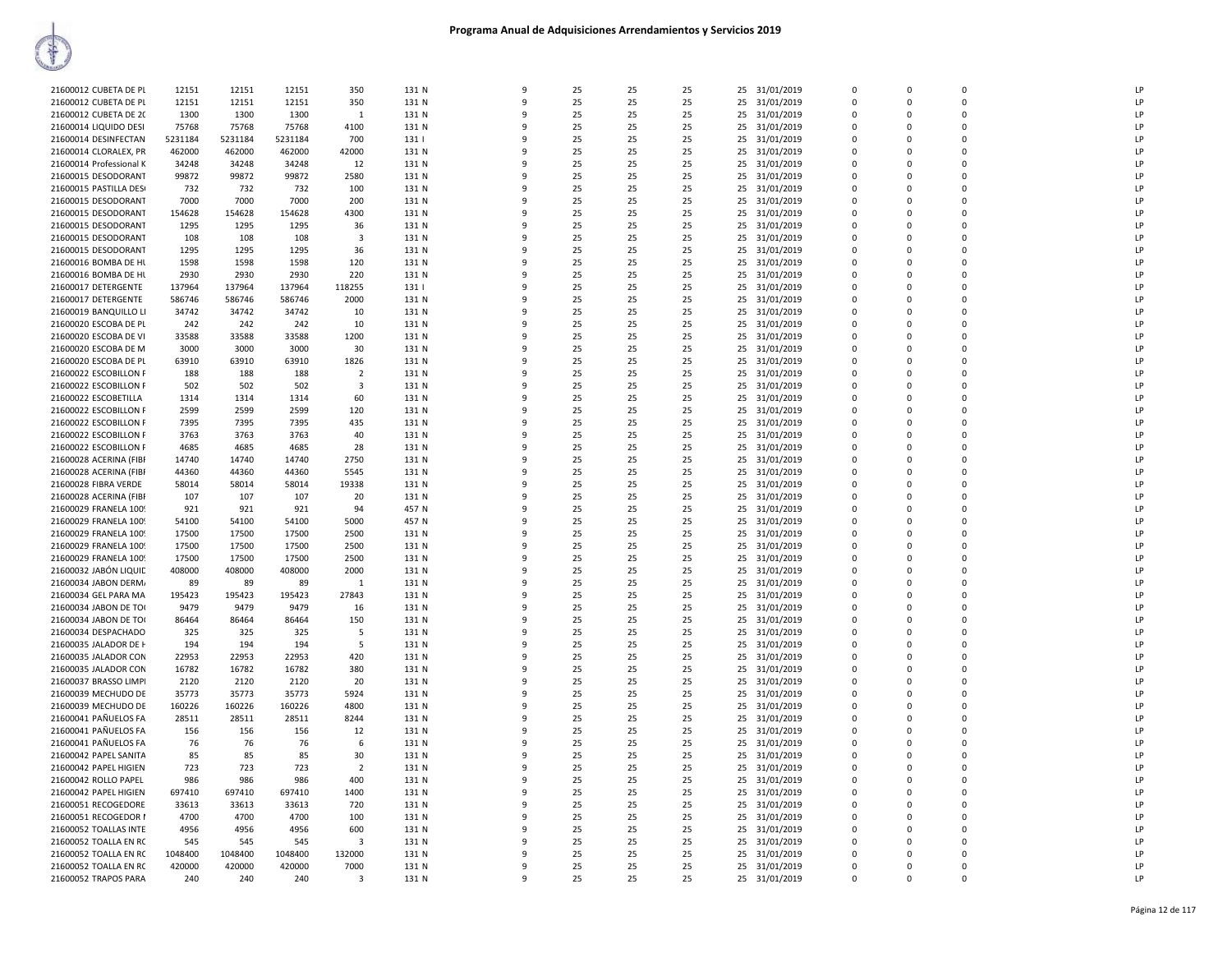| 21600052 TOALLA EN RC   | 545            | 545          | 545                     | 3              | 131 N | 9 | 25       | 25       | 25  | 25       | 31/01/2019    | $\Omega$    | $\Omega$      | $\Omega$       | LP            |
|-------------------------|----------------|--------------|-------------------------|----------------|-------|---|----------|----------|-----|----------|---------------|-------------|---------------|----------------|---------------|
| 21600058 JABÓN CON C    | 27840          | 27840        | 27840                   | 6              | 131 N | 9 | 25       | 25       | 25  | 25       | 31/01/2019    | $\Omega$    | 0             | $\Omega$       | LP            |
| 21600058 ANTISEPTICO    | 186874         | 186874       | 186874                  | 70             | 131   | q | 25       | 25       | 25  | 25       | 31/01/2019    | $\Omega$    | 0             | $\Omega$       | LP            |
| 21600058 Antiséptico pa | 3118           | 3118         | 3118                    | $\mathbf{1}$   | 131   | 9 | $\Omega$ | 40       | 30  | 30       | 31/01/2019    | $\Omega$    | $\Omega$      | $\Omega$       | LP            |
| 21600060 SISTEMA PAR/   | 782034         | 782034       | 782034                  | 387178         | 131   | 9 | 25       | 25       | 25  | 25       | 31/01/2019    | 0           | 0             | $\overline{0}$ | LP            |
| 21600061 DETERGENTE     | 156840         | 156840       | 156840                  | 120            | 131 N | 9 | 25       | 25       | 25  | 25       | 31/01/2019    | 0           | 0             | 0              | LP            |
| 21600061 DETERGENTE     | 2850           | 2850         | 2850                    | 19             | 131 N | q | 25       | 25       | 25  | 25       | 31/01/2019    | $\Omega$    | 0             | $\mathbf 0$    | LP            |
| 21600061 DETERGENTE     | 2024           | 2024         | 2024                    | $\mathbf{A}$   | 131 N | q | 25       | 25       | 25  | 25       | 31/01/2019    | $\Omega$    | $\Omega$      | $\Omega$       | LP            |
|                         |                |              |                         |                | 131 N | 9 |          |          |     |          |               | $\Omega$    | $\Omega$      | $\Omega$       | LP            |
| 21600061 KIT PARA LAV   | 554016         | 554016       | 554016                  | 12             |       |   | 25       | 25       | 25  | 25       | 31/01/2019    |             |               |                |               |
| 21600065 SOLUCION VIC   | 71             | 71           | 71                      | 35             | 131   | q | 25       | 25       | 25  | 25       | 31/01/2019    | $\Omega$    | $\Omega$      | $\Omega$       | LP            |
| 21600065 SOLUCION AN    | 531248         | 531248       | 531248                  | 3836           | 131   | 9 | 25       | 25       | 25  | 25       | 31/01/2019    | $\Omega$    | $\Omega$      | $\Omega$       | LP            |
| 21600065 ESPUMA ANTI    | 2884           | 2884         | 2884                    | 262            | 131   | 9 | 25       | 25       | 25  | 25       | 31/01/2019    | $\Omega$    | 0             | $\overline{0}$ | LP            |
| 21600065 ANTISEPTICO    | 963            | 963          | 963                     | 963            | 131   | 9 | 25       | 25       | 25  | 25       | 31/01/2019    | $\Omega$    | $\Omega$      | $\Omega$       | LP            |
| 21600065 ANTISEPTICO    | 599634         | 599634       | 599634                  | 91699          | 131   | q | 25       | 25       | 25  | 25       | 31/01/2019    | $\Omega$    | 0             | $\Omega$       | LP            |
| 21600065 ANTISEPTICO    | 172669         | 172669       | 172669                  | 129941         | 131   | q | 25       | 25       | 25  | 25       | 31/01/2019    | $\Omega$    | $\Omega$      | $\Omega$       | LP            |
| 21600065 ACCUMAX 10     | 42416          | 42416        | 42416                   | 16             | 131 N | 9 | 25       | 25       | 25  | 25       | 31/01/2019    | $\mathbf 0$ | 0             | $\Omega$       | LP            |
| 21600065 10X EZ PREP S  | 9928           | 9928         | 9928                    | $\overline{2}$ | 131 N | q | 25       | 25       | 25  | 25       | 31/01/2019    | $\Omega$    | $\Omega$      | $\Omega$       | LP            |
| 21600065 10X EZ PREPO   | 9928           | 9928         | 9928                    | $\overline{2}$ | 131 N | 9 | 25       | 25       | 25  | 25       | 31/01/2019    | $\Omega$    | $\Omega$      | $\Omega$       | LP            |
| 21600066 JERGA DE 60 (  | 71904          | 71904        | 71904                   | 4800           | 457 N | q | 25       | 25       | 25  | 25       | 31/01/2019    | $\Omega$    | 0             | $\Omega$       | LP            |
| 21600066 JERGA DE 60 (  | 112500         | 112500       | 112500                  | 7500           | 131 N | 9 | 25       | 25       | 25  | 25       | 31/01/2019    | $\Omega$    | $\Omega$      | $\Omega$       | LP            |
| 21600067 LIMPIADOR D    | 1300           | 1300         | 1300                    | 10             | 131 N | q | 25       | 25       | 25  | 25       | 31/01/2019    | $\Omega$    | 0             | $\Omega$       | LP            |
| 21600067 PINOL, PRESEI  | 294000         | 294000       | 294000                  | 21000          | 131 N | 9 | 25       | 25       | 25  |          | 25 31/01/2019 | $\Omega$    | $\Omega$      | $\mathbf 0$    | LP            |
| 21600067 LIMPIADOR D    | 665            | 665          | 665                     | -5             | 131 N | 9 | 25       | 25       | 25  | 25       | 31/01/2019    | 0           | 0             | $\Omega$       | LP            |
| 21600067 LIMPIADOR D    | 1300           | 1300         | 1300                    | 10             | 131 N | q | 25       | 25       | 25  | 25       | 31/01/2019    | $\Omega$    | $\Omega$      | $\Omega$       | LP            |
|                         |                |              |                         |                | 1311  | 9 |          |          |     |          |               | $\Omega$    | 0             | $\Omega$       | LP            |
| 21600069 RIÑON DE PLA   | 1519           | 1519         | 1519                    | 112            |       |   | 25       | 25       | 25  | 25       | 31/01/2019    |             |               |                | LP            |
| 21600069 ORINAL DE PL   | 48             | 48           | 48                      | 48             | 131   | q | 25       | 25       | 25  | 25       | 31/01/2019    | $\Omega$    | $\Omega$      | $\Omega$       |               |
| 21600069 COMODO DE      | 52             | 52           | 52                      | 52             | 131   | 9 | 25       | 25       | 25  | 25       | 31/01/2019    | $\Omega$    | $\Omega$      | $\Omega$       | LP            |
| 21600071 KELUAL DS SH   | 2828           | 2828         | 2828                    | 653            | 131   | q | 25       | 25       | 25  | 25       | 31/01/2019    | $\Omega$    | 0             | $\Omega$       | LP            |
| 21600071 SENSINOL SH/   | 3434           | 3434         | 3434                    | 763            | 131   | 9 | 25       | 25       | 25  | 25       | 31/01/2019    | $\Omega$    | $\Omega$      | $\mathbf 0$    | LP            |
| 21600075 HIPOCLORITO    | 417283         | 417283       | 417283                  | 3950           | 131 N | 9 | 25       | 25       | 25  | 25       | 31/01/2019    | $\mathbf 0$ | 0             | $\mathbf 0$    | LP            |
| 21600075 INSECTICIDA E  | 34686          | 34686        | 34686                   | 600            | 131 N | q | 25       | 25       | 25  | 25       | 31/01/2019    | $\Omega$    | $\Omega$      | $\Omega$       | LP            |
| 21600075 BOLSA DE POI   | 7811           | 7811         | 7811                    | 100            | 131 N | q | 25       | 25       | 25  | 25       | 31/01/2019    | 0           | $\Omega$      | $\Omega$       | LP            |
| 21600075 BOLSA PLASTI   | 172568         | 172568       | 172568                  | 3700           | 131 N | q | 25       | 25       | 25  | 25       | 31/01/2019    | $\Omega$    | $\Omega$      | $\Omega$       | LP            |
| 21600075 GEL QUITA CC   | 787            | 787          | 787                     | $\mathbf{3}$   | 131 N | ٩ | 25       | 25       | 25  | 25       | 31/01/2019    | $\Omega$    | O             | $\Omega$       | LP            |
| 21600075 BOLSA DE PLA   | 1309           | 1309         | 1309                    | 31             | 131 N | q | 25       | 25       | 25  | 25       | 31/01/2019    | $\Omega$    | 0             | $\Omega$       | LP            |
| 21600075 CESTO BOTE L   | 11598          | 11598        | 11598                   | 200            | 131 N | 9 | 25       | 25       | 25  |          | 25 31/01/2019 | $\Omega$    | $\Omega$      | $\mathbf 0$    | LP            |
| 21600075 CONTENEDOR     | 21083          | 21083        | 21083                   | 500            | 131 N | 9 | 25       | 25       | 25  | 25       | 31/01/2019    | $\mathbf 0$ | 0             | $\mathbf 0$    | LP            |
| 21600075 GORRO DESE(    | 84421          | 84421        | 84421                   | 38233          | 131   | q | 25       | 25       | 25  | 25       | 31/01/2019    | $\mathbf 0$ | $\mathbf 0$   | $\mathbf 0$    | LP            |
| 21600075 CONTENEDOR     | 45500          | 45500        | 45500                   | 700            | 131 N | q | 25       | 25       | 25  | 25       | 31/01/2019    | $\Omega$    | $\Omega$      | $\Omega$       | LP            |
| 21600075 BOLSA DE POI   | 63169          | 63169        | 63169                   | 800            | 131 N | q | 25       | 25       | 25  | 25       | 31/01/2019    | $\Omega$    | $\Omega$      | $\Omega$       | LP            |
| 21600075 CONTENEDOR     | 140448         | 140448       | 140448                  | 1000           | 131 N | 9 | 25       | 25       | 25  | 25       | 31/01/2019    | 0           | 0             | $\Omega$       | LP            |
| 21600075 GEL PARA MA    | 193789         | 193789       | 193789                  | 660            | 131 N | q | 25       | 25       | 25  | 25       | 31/01/2019    | $\Omega$    | $\Omega$      | $\mathfrak o$  | LP            |
|                         | 949333         | 949333       |                         |                |       | 9 |          |          |     |          |               | $\Omega$    | $\Omega$      | 0              | LP            |
| 21600075 CUBREBOCA [    |                |              | 949333                  | 343574         | 131   |   | 25       | 25       | 25  | 25       | 31/01/2019    |             |               |                | LP            |
| 21600075 ANTISEPTICO    | 647702         | 647702       | 647702                  | 647702         | 131   | 9 | 25       | 25       | 25  | 25       | 31/01/2019    | 0           | 0             | $\mathbf 0$    |               |
| 21600075 BOLSA DE POL   | 19528          | 19528        | 19528                   | 250            | 131 N | 9 | 25       | 25       | 25  | 25       | 31/01/2019    | $\Omega$    | $\mathbf 0$   | $\Omega$       | LP            |
| 21600075 BOLSA DE POI   | 21380          | 21380        | 21380                   | 250            | 131 N | q | 25       | 25       | 25  | 25       | 31/01/2019    | $\Omega$    | 0             | $\Omega$       | LP            |
| 21600075 BOLSA DE POL   | 31244          | 31244        | 31244                   | 400            | 131 N | q | 25       | 25       | 25  | 25       | 31/01/2019    | $\Omega$    | $\Omega$      | $\Omega$       | LP            |
| 21600075 CONTENEDOR     | 1701           | 1701         | 1701                    | 56             | 131 N | 9 | 25       | 25       | 25  | 25       | 31/01/2019    | 0           | 0             | $\Omega$       | LP            |
| 21600075 Cathode Buffe  | 38252          | 38252        | 38252                   | 10             | 131 N | q | 25       | 25       | 25  | 25       | 31/01/2019    | $\Omega$    | $\Omega$      | $\Omega$       | LP            |
| 21600075 BOTE DE BASL   | 7896           | 7896         | 7896                    | 17             | 131 N | 9 | $\Omega$ | $\Omega$ | 100 | $\Omega$ | 31/01/2019    | $\Omega$    | $\Omega$      | $\Omega$       | LP            |
| 21600075 BOLSA DE POI   | 126338         | 126338       | 126338                  | 1600           | 131 N | 9 | 25       | 25       | 25  | 25       | 31/01/2019    | $\Omega$    | 0             | $\mathbf 0$    | $\mathsf{LP}$ |
| 21600075 GORRO DESE(    | 32632          | 32632        | 32632                   | 120            | 131 N | 9 | 25       | 25       | 25  | 25       | 31/01/2019    | $\Omega$    | $\mathbf 0$   | $\Omega$       | LP            |
| 21600075 BOLSA DE POI   | 63169          | 63169        | 63169                   | 800            | 131 N | q | 25       | 25       | 25  | 25       | 31/01/2019    | $\Omega$    | 0             | $\Omega$       | LP            |
| 21600075 BOLSA DE POL   | 126338         | 126338       | 126338                  | 1600           | 131 N | q | 25       | 25       | 25  | 25       | 31/01/2019    | O           | $\mathbf 0$   | $\mathbf 0$    | LP            |
| 21600075 BOLSA DE POI   | 15792          | 15792        | 15792                   | 200            | 131 N | 9 | 25       | 25       | 25  | 25       | 31/01/2019    | $\Omega$    | $\Omega$      | $\Omega$       | LP            |
| 21600075 INSECTISIDA E  | 90000          | 90000        | 90000                   | 2000           | 131 N | q | 25       | 25       | 25  | 25       | 31/01/2019    | $\Omega$    | $\Omega$      | $\Omega$       | LP            |
| 21600075 ALCOHOL EN (   | 44043          | 44043        | 44043                   | 150            | 131 N | 9 | 25       | 25       | 25  | 25       | 31/01/2019    | 0           | $\Omega$      | $\Omega$       | LP            |
| 21600075 ANTISEPTICO    | 15             | 15           | 15                      | 15             | 131 N | 9 | 25       | 25       | 25  | 25       | 31/01/2019    | $\Omega$    | 0             | $\mathbf 0$    | LP            |
| 21600075 ANTISEPTICO    | 20             | 20           | 20                      | 20             | 131 N | 9 | 25       | 25       | 25  | 25       | 31/01/2019    | $\Omega$    | 0             | $\Omega$       | LP            |
|                         | 265            | 265          | 265                     | 96             | 131 N | q | 25       | 25       | 25  | 25       |               | $\Omega$    |               | $\Omega$       | LP            |
| 21600075 CUBREBOCA [    |                |              |                         |                |       | 9 |          |          |     |          | 31/01/2019    |             | 0<br>$\Omega$ | $\Omega$       | LP            |
| 21600075 GORRO DESE(    | 55             | 55           | 55                      | 25             | 131 N |   | 25       | 25       | 25  | 25       | 31/01/2019    | $\Omega$    |               |                |               |
| 21600075 ANTISEPTICO    | 84             | 84           | 84                      | 84             | 131 N | q | 25       | 25       | 25  | 25       | 31/01/2019    | 0           | 0             | $\mathbf 0$    | LP            |
| 21600075 CUBREBOCA [    | 75             | 75           | 75                      | 27             | 131 N | q | 25       | 25       | 25  | 25       | 31/01/2019    | $\Omega$    | $\Omega$      | $\Omega$       | LP            |
| 21700001 GISES BLANCC   | 13             | 13           | 13                      | $\overline{4}$ | 131 N | q | 25       | 25       | 25  | 25       | 31/01/2019    | $\Omega$    | $\Omega$      | $\Omega$       | LP            |
| 21700001 GISES          | $\overline{3}$ | $\mathbf{3}$ | $\overline{\mathbf{3}}$ | 1              | 131 N | 9 | 25       | 25       | 25  |          | 25 31/01/2019 | $\Omega$    | $\Omega$      | $\Omega$       | LP            |
|                         |                |              |                         |                |       |   |          |          |     |          |               |             |               |                |               |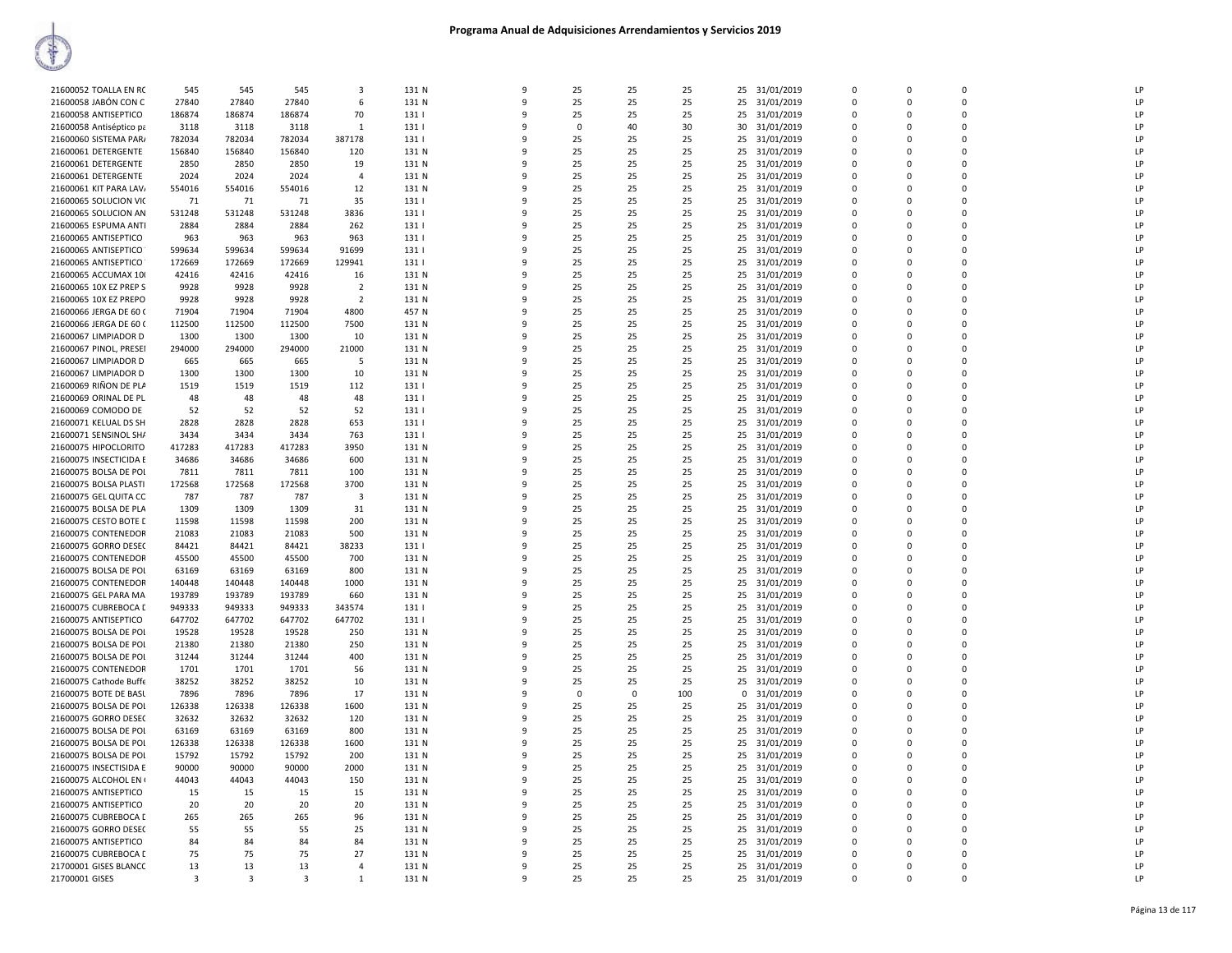| 21700012 JOVI PASTA P/ | 178    | 178    | 178    | 6              | 131 N | 9            | 25 | 25 | 25 |    | 25 31/01/2019 | $\Omega$       | $\Omega$    | $\Omega$       | LP |
|------------------------|--------|--------|--------|----------------|-------|--------------|----|----|----|----|---------------|----------------|-------------|----------------|----|
| 22100006 ACEITE DE OLI | 50953  | 50953  | 50953  | 343            | 131 N | 9            | 25 | 25 | 25 | 25 | 31/01/2019    | $\Omega$       | $\mathbf 0$ | $\Omega$       | LP |
| 22100007 ACEITE DE SO' | 313508 | 313508 | 313508 | 9866           | 131 N | 9            | 25 | 25 | 25 | 25 |               | $\Omega$       | $\Omega$    | $\Omega$       | LP |
|                        |        |        |        |                |       |              | 25 |    |    |    | 31/01/2019    |                |             |                | LP |
| 22100007 ACEITE DE SO' | 263669 | 263669 | 263669 | 7918           | 131 N | 9            |    | 25 | 25 |    | 25 31/01/2019 | $\Omega$       | $\Omega$    | $\Omega$       |    |
| 22100007 BOTELLA DE A  | 33     | 33     | 33     | -1             | 131 N | 9            | 25 | 25 | 25 | 25 | 31/01/2019    | 0              | O           | $\mathbf 0$    | LP |
| 22100008 ACEITUNAS VI  | 18720  | 18720  | 18720  | 260            | 131 N | 9            | 25 | 25 | 25 |    | 25 31/01/2019 | $\mathbf 0$    | $\Omega$    | $\mathbf 0$    | LP |
| 22100010 ACELGAS FRES  | 5310   | 5310   | 5310   | 731            | 125 N | 9            | 25 | 25 | 25 | 25 | 31/01/2019    | $\mathbf 0$    | $\Omega$    | $\Omega$       | LP |
| 22100011 AGUA PURIFIC  | 157814 | 157814 | 157814 | 6197           | 131 N | 9            | 25 | 25 | 25 | 25 | 31/01/2019    | $\mathbf 0$    | 0           | $\overline{0}$ | LP |
| 22100011 AGUA PURIFIC  | 1834   | 1834   | 1834   | 72             | 131 N | 9            | 25 | 25 | 25 | 25 | 31/01/2019    | 0              | 0           | $\mathbf 0$    | LP |
| 22100011 AGUA PURIFIC  | 1273   | 1273   | 1273   | 50             | 131 N | $\mathbf{q}$ | 25 | 25 | 25 | 25 | 31/01/2019    | $\Omega$       | $\Omega$    | $\Omega$       | LP |
| 22100011 AGUA PURIFIO  | 560    | 560    | 560    | 22             | 131 N | 9            | 25 | 25 | 25 | 25 | 31/01/2019    | $\Omega$       | $\Omega$    | $\Omega$       | LP |
| 22100011 AGUA PURIFIC  | 5093   | 5093   | 5093   | 200            | 131 N | 9            | 25 | 25 | 25 | 25 | 31/01/2019    | 0              | $\Omega$    | $\Omega$       | LP |
| 22100011 AGUA PURIFIC  | 2037   | 2037   | 2037   | 80             | 131 N | 9            | 25 | 25 | 25 | 25 | 31/01/2019    | $\Omega$       | $\Omega$    | $\Omega$       | LP |
| 22100011 AGUA PURIFIO  | 611    | 611    | 611    | 24             | 131 N | 9            | 25 | 25 | 25 | 25 | 31/01/2019    | $\Omega$       | $\Omega$    | $\Omega$       | LP |
| 22100012 HOJAS DE AGU  | 93     | 93     | 93     | 15             | 125 N | 9            | 25 | 25 | 25 |    | 25 31/01/2019 | $\mathbf 0$    | $\Omega$    | $\mathbf 0$    | LP |
| 22100012 AGUACATE CF   | 126    | 126    | 126    | 55             | 125 N | 9            | 25 | 25 | 25 | 25 | 31/01/2019    | 0              | 0           | $\mathbf 0$    | LP |
| 22100012 AGUACATE H/   | 252176 | 252176 | 252176 | 26000          | 125 N | 9            | 25 | 25 | 25 | 25 | 31/01/2019    | $\Omega$       | $\Omega$    | $\Omega$       | LP |
| 22100014 AGUA MINER/   | 9142   | 9142   | 9142   | 1329           | 131 N | 9            | 25 | 25 | 25 | 25 | 31/01/2019    | 0              | 0           | $\mathbf 0$    | LP |
| 22100014 AGUA MINER/   | 2202   | 2202   | 2202   | 320            | 131 N | 9            | 25 | 25 | 25 | 25 | 31/01/2019    | $\mathbf 0$    | 0           | $\mathbf 0$    | LP |
| 22100014 AGUA MINER/   | 826    | 826    | 826    | 120            | 131 N | 9            | 25 | 25 | 25 | 25 | 31/01/2019    | $\Omega$       | $\Omega$    | $\Omega$       | LP |
|                        | 31908  | 31908  | 31908  | 2341           | 131 N | $\mathbf{q}$ | 25 | 25 | 25 | 25 |               | $\Omega$       | $\Omega$    | $\Omega$       | LP |
| 22100016 AJONJOLI LIM  |        |        |        |                |       |              |    |    |    |    | 31/01/2019    |                |             | $\Omega$       |    |
| 22100023 ARROZ CON LI  | 857    | 857    | 857    | 130            | 131 N | 9            | 25 | 25 | 25 |    | 25 31/01/2019 | $\Omega$       | $\Omega$    |                | LP |
| 22100023 ARROZ 1 KG. 0 | 146625 | 146625 | 146625 | 6052           | 131 N | 9            | 25 | 25 | 25 | 25 | 31/01/2019    | 0              | 0           | $\mathbf 0$    | LP |
| 22100026 MEDALLONES    | 35617  | 35617  | 35617  | 5715           | 131 N | 9            | 25 | 25 | 25 | 25 | 31/01/2019    | $\mathbf 0$    | 0           | $\Omega$       | LP |
| 22100026 ATUN EN AGU   | 304020 | 304020 | 304020 | 8445           | 131 N | 9            | 25 | 25 | 25 | 25 | 31/01/2019    | $\mathbf 0$    | 0           | $\Omega$       | LP |
| 22100027 HAMBURGESA    | 69373  | 69373  | 69373  | 13630          | 131 N | 9            | 25 | 25 | 25 | 25 | 31/01/2019    | $\Omega$       | $\Omega$    | $\Omega$       | LP |
| 22100028 AVENA 400 G   | 84     | 84     | 84     | $\overline{4}$ | 131 N | 9            | 25 | 25 | 25 | 25 | 31/01/2019    | 0              | 0           | $\mathbf 0$    | LP |
| 22100028 AVENA NATUI   | 57025  | 57025  | 57025  | 2578           | 131 N | 9            | 25 | 25 | 25 |    | 25 31/01/2019 | $\Omega$       | $\Omega$    | $\Omega$       | LP |
| 22100029 AZUCAR REFIN  | 131859 | 131859 | 131859 | 1220           | 125 N | 9            | 25 | 25 | 25 | 25 | 31/01/2019    | 0              | 0           | $\mathbf 0$    | LP |
| 22100029 AZUCAR ESTA   | 350469 | 350469 | 350469 | 16174          | 125 N | 9            | 25 | 25 | 25 | 25 | 31/01/2019    | 0              | $\Omega$    | $\Omega$       | LP |
| 22100029 AZUCAR REFIN  | 116    | 116    | 116    | 6              | 131 N | 9            | 25 | 25 | 25 | 25 | 31/01/2019    | $\Omega$       | $\Omega$    | $\Omega$       | LP |
| 22100029 AZUCAR ESTA   | 95     | 95     | 95     | 1              | 131 N | 9            | 25 | 25 | 25 | 25 | 31/01/2019    | $\Omega$       | $\Omega$    | $\Omega$       | LP |
| 22100029 AZUCAR REFIN  | 357    | 357    | 357    | 1              | 131 N | 9            | 25 | 25 | 25 | 25 | 31/01/2019    | $\Omega$       | $\Omega$    | $\Omega$       | LP |
| 22100029 AZUCAR REFIN  | 1440   | 1440   | 1440   | $\overline{4}$ | 131 N | 9            | 25 | 25 | 25 | 25 | 31/01/2019    | 0              | O           | $\mathbf 0$    | LP |
| 22100034 BETABEL FRES  | 19513  | 19513  | 19513  | 1600           | 125 N | 9            | 25 | 25 | 25 | 25 | 31/01/2019    | $\Omega$       | $\Omega$    | $\Omega$       | LP |
| 22100035 BROCOLI TIER  | 3936   | 3936   | 3936   | 328            | 125 N | 9            | 25 | 25 | 25 | 25 | 31/01/2019    | 0              | 0           | $\mathbf 0$    | LP |
| 22100036 CACAHUATE T   | 412    | 412    | 412    | 58             | 125 N | 9            | 25 | 25 | 25 | 25 | 31/01/2019    | $\mathbf 0$    | $\Omega$    | $\mathbf 0$    | LP |
| 22100038 CAFE EN GRAI  | 99144  | 99144  | 99144  | 540            | 131 N | 9            | 25 | 25 | 25 | 25 | 31/01/2019    | 0              | 0           | $\mathbf 0$    | LP |
|                        |        |        |        |                |       | $\mathbf{q}$ |    |    |    |    |               |                | $\Omega$    | $\Omega$       | LP |
| 22100038 CAFE EN GRAI  | 2239   | 2239   | 2239   | 12             | 131 N |              | 25 | 25 | 25 | 25 | 31/01/2019    | $\mathbf 0$    |             |                |    |
| 22100038 CAFE EN GRAI  | 3860   | 3860   | 3860   | 20             | 131 N | 9            | 25 | 25 | 25 | 25 | 31/01/2019    | $\Omega$       | $\Omega$    | $\Omega$       | LP |
| 22100038 CAFE EN GRAI  | 2272   | 2272   | 2272   | 16             | 131 N | 9            | 25 | 25 | 25 | 25 | 31/01/2019    | $\mathbf 0$    | $\Omega$    | $\Omega$       | LP |
| 22100038 CAFE EN GRAI  | 1704   | 1704   | 1704   | 12             | 131 N | 9            | 25 | 25 | 25 |    | 25 31/01/2019 | $\Omega$       | $\Omega$    | $\Omega$       | LP |
| 22100040 CAFE INSTANT  | 171    | 171    | 171    | 3              | 131 N | 9            | 25 | 25 | 25 |    | 25 31/01/2019 | $\Omega$       | $\Omega$    | $\Omega$       | LP |
| 22100040 CAFÉ INSTANT  | 18671  | 18671  | 18671  | 253            | 131 N | 9            | 25 | 25 | 25 |    | 25 31/01/2019 | $\Omega$       | $\Omega$    | $\Omega$       | LP |
| 22100040 CAFE 100% PL  | 160240 | 160240 | 160240 | 1771           | 131 N | 9            | 25 | 25 | 25 | 25 | 31/01/2019    | $\overline{0}$ | 0           | $\mathbf 0$    | LP |
| 22100040 CAFE 100% PL  | 370968 | 370968 | 370968 | 9516           | 131 N | 9            | 25 | 25 | 25 | 25 | 31/01/2019    | $\Omega$       | $\Omega$    | $\Omega$       | LP |
| 22100040 CAFE 100% PI  | 1036   | 1036   | 1036   | 12             | 131 N | 9            | 25 | 25 | 25 | 25 | 31/01/2019    | 0              | 0           | $\mathbf 0$    | LP |
| 22100040 CAFÉ SOLUBLI  | 543    | 543    | 543    | 6              | 131 N | q            | 25 | 25 | 25 | 25 | 31/01/2019    | $\mathbf 0$    | $\Omega$    | $\mathbf 0$    | LP |
| 22100040 HOLDER CAPS   | 230    | 230    | 230    | $\overline{2}$ | 131 N | 9            | 25 | 25 | 25 | 25 | 31/01/2019    | $\Omega$       | $\Omega$    | $\Omega$       | LP |
| 22100040 CAFE 100% PI  | 518    | 518    | 518    | 6              | 131 N | q            | 25 | 25 | 25 |    | 25 31/01/2019 | $\mathbf 0$    | $\Omega$    | $\Omega$       | LP |
| 22100040 CAFE INSTANT  | 684    | 684    | 684    | 12             | 131 N | 9            | 25 | 25 | 25 |    | 25 31/01/2019 | $\Omega$       | $\Omega$    | $\Omega$       | LP |
| 22100040 CAFE 100% PI  | 4145   | 4145   | 4145   | 48             | 131 N | 9            | 25 | 25 | 25 | 25 | 31/01/2019    | $\mathbf 0$    | 0           | $\Omega$       | LP |
| 22100040 CAFE 100% PI  | 518    | 518    | 518    | -6             | 131 N | 9            | 25 | 25 | 25 | 25 | 31/01/2019    | $\Omega$       | $\Omega$    | $\Omega$       | LP |
| 22100043 CAJETA 640 G  | 1405   | 1405   | 1405   | 58             | 131 N | 9            | 25 | 25 | 25 | 25 | 31/01/2019    | 0              | $\Omega$    | $\Omega$       | LP |
| 22100043 CAJETA 660 G  | 331    | 331    | 331    | 5              | 131 N | 9            | 25 | 25 | 25 | 25 | 31/01/2019    | $\Omega$       | $\Omega$    | $\Omega$       | LP |
| 22100044 CALABACITAS   | 54043  | 54043  | 54043  | 7596           | 125 N | 9            | 25 | 25 | 25 | 25 | 31/01/2019    | 0              | 0           | $\mathbf 0$    | LP |
| 22100045 FLOR DE CALA  | 8480   | 8480   | 8480   | 5950           | 125 N | 9            | 25 | 25 | 25 |    | 25 31/01/2019 | $\Omega$       | $\Omega$    | $\Omega$       | LP |
| 22100045 CALABAZA ITA  | 9297   | 9297   | 9297   | 1033           | 125 N | 9            | 25 | 25 | 25 |    | 25 31/01/2019 | $\overline{0}$ | 0           | $\mathbf 0$    | LP |
|                        | 15240  | 15240  | 15240  |                | 125 N | 9            |    | 25 | 25 |    | 31/01/2019    | 0              | $\mathbf 0$ | $\mathbf 0$    | LP |
| 22100045 CALABAZA RE   |        |        |        | 1501           |       | 9            | 25 | 25 |    | 25 |               | $\Omega$       | $\Omega$    | $\Omega$       |    |
| 22100047 CALAMAR PRE   | 336    | 336    | 336    | 190            | 125 N |              | 25 |    | 25 | 25 | 31/01/2019    |                |             |                | LP |
| 22100049 CAMARON EN    | 1995   | 1995   | 1995   | 26             | 131 N | 9            | 25 | 25 | 25 |    | 25 31/01/2019 | $\Omega$       | $\Omega$    | $\Omega$       | LP |
| 22100049 CAMARON FR    | 67724  | 67724  | 67724  | 5070           | 131 N | 9            | 25 | 25 | 25 | 25 | 31/01/2019    | $\Omega$       | $\Omega$    | $\Omega$       | LP |
| 22100051 CAMOTE AMA    | 8580   | 8580   | 8580   | 675            | 125 N | 9            | 25 | 25 | 25 | 25 | 31/01/2019    | 0              | O           | $\mathbf 0$    | LP |
| 22100052 CANELA MOLI   | 2789   | 2789   | 2789   | 95             | 131 N | 9            | 25 | 25 | 25 |    | 25 31/01/2019 | $\Omega$       | $\Omega$    | $\Omega$       | LP |
| 22100052 CANELA MOLI   | 9158   | 9158   | 9158   | 296            | 131 N | 9            | 25 | 25 | 25 |    | 25 31/01/2019 | $\Omega$       | $\Omega$    | $\Omega$       | LP |
|                        |        |        |        |                |       |              |    |    |    |    |               |                |             |                |    |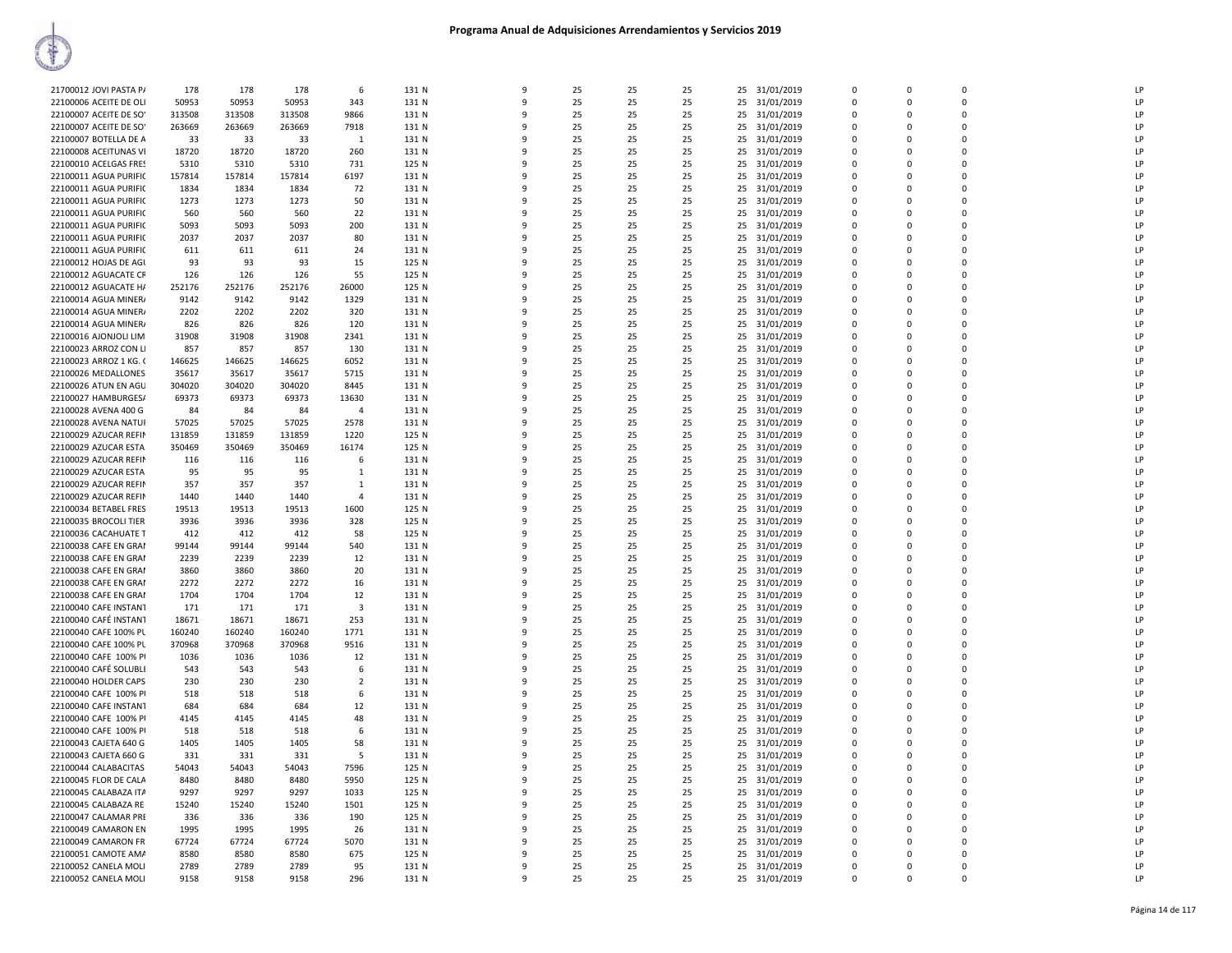

| 22100052 CANELA EN RA  | 78172           | 78172                   | 78172                   | 2874                    | 131 N          | $\mathbf{q}$ | 25       | 25       | 25       |    | 25 31/01/2019 | $\Omega$         | n                    | $\Omega$    | I <sub>P</sub>       |
|------------------------|-----------------|-------------------------|-------------------------|-------------------------|----------------|--------------|----------|----------|----------|----|---------------|------------------|----------------------|-------------|----------------------|
| 22100055 CAÑA          | 460             | 460                     | 460                     | 46                      | 125 N          | q            | 25       | 25       | 25       |    | 25 31/01/2019 | $\Omega$         | $\Omega$             | $\Omega$    | LP                   |
| 22100059 CARAMELO M    | $\mathbf{1}$    | $\overline{1}$          | $\mathbf{1}$            | $\mathbf{1}$            | 131 N          | q            | 25       | 25       | 25       |    | 25 31/01/2019 | $\Omega$         | $\Omega$             | $\Omega$    | LP                   |
| 22100059 CARAMELO SL   | 3               | $\overline{\mathbf{3}}$ | $\overline{\mathbf{3}}$ | $\overline{\mathbf{3}}$ | 131 N          | 9            | 25       | 25       | 25       | 25 | 31/01/2019    | $\mathbf 0$      | 0                    | 0           | LP                   |
| 22100059 GOMITAS DE !  | 3               | $\overline{\mathbf{3}}$ | 3                       | $\overline{\mathbf{3}}$ | 131 N          | $\mathbf{q}$ | 25       | 25       | 25       |    | 25 31/01/2019 | $\Omega$         | $\Omega$             | $\Omega$    | LP                   |
| 22100059 PALETA DE CA  | 3               | $\overline{3}$          | $\mathbf{3}$            | $\mathbf{3}$            | 131 N          |              | 25       | 25       | 25       |    | 25 31/01/2019 | $\Omega$         | $\Omega$             | $\Omega$    | LP                   |
| 22100059 DULCE CONFI   | 4               | $\mathbf{A}$            | 4                       | $\overline{4}$          | 131 N          | q            | 25       | 25       | 25       |    | 25 31/01/2019 | $\Omega$         | n                    | 0           | LP                   |
| 22100059 PALETAS DE C  | 10              | 10                      | 10                      | 10                      | 131 N          | q            | 25       | 25       | 25       |    | 25 31/01/2019 | $\Omega$         | $\Omega$             | $\Omega$    | LP                   |
| 22100059 PALETA DE M.  | 13              | 13                      | 13                      | 13                      | 131 N          |              | 25       | 25       | 25       | 25 | 31/01/2019    | $\mathbf 0$      | $\Omega$             | 0           | LP                   |
| 22100059 GOMITAS DE !  | 54              | 54                      | 54                      | 54                      | 131 N          | q            | 25       | 25       | 25       |    | 25 31/01/2019 | 0                | $\Omega$             | 0           | LP                   |
| 22100059 CARAMELO P/   | 962             | 962                     | 962                     | 46                      | 131 N          | 9            | 25       | 25       | 25       |    | 25 31/01/2019 | $\Omega$         | $\Omega$             | $\Omega$    | LP                   |
| 22100059 OBLEAS DE CA  | 21732           | 21732                   | 21732                   | 2578                    | 131 N          | q            | 25       | 25       | 25       |    | 25 31/01/2019 | $\Omega$         | n                    | $\Omega$    | I <sub>P</sub>       |
| 22100059 COCADA FRES   | 28978           | 28978                   | 28978                   | 9470                    | 131 N          |              | 25       | 25       | 25       |    | 25 31/01/2019 | 0                | $\Omega$             | $\Omega$    | LP                   |
| 22100059 MALVAVISCO    | 32832           | 32832                   | 32832                   | 456                     | 131 N          | q            | 25       | 25       | 25       |    | 25 31/01/2019 | 0                | $\Omega$             | $\mathbf 0$ | LP                   |
| 22100059 HIGOS DESHIL  | 39467           | 39467                   | 39467                   | 9319                    | 131 N          | q            | 25       | 25       | 25       |    | 25 31/01/2019 | $\mathbf 0$      | $\Omega$             | $\mathbf 0$ | IP                   |
| 22100059 PEPITORIAS (M | 42228           | 42228                   | 42228                   | 10350                   | 131 N          | q            | 25       | 25       | 25       |    | 25 31/01/2019 | $\Omega$         | $\Omega$             | $\Omega$    | LP                   |
| 22100061 PULPA DE RES  | 10068           | 10068                   | 10068                   | 121                     | 125 N          | q            | 25       | 25       | 25       |    | 25 31/01/2019 | 0                | $\Omega$             | 0           | LP                   |
| 22100061 BISTECK DE A( | 11060           | 11060                   | 11060                   | 951                     | 125 N          | 9            | 25       | 25       | 25       |    | 25 31/01/2019 | 0                | $\Omega$             | $\Omega$    | LP                   |
| 22100061 HAMBURGUE:    | 24840           | 24840                   | 24840                   | 4140                    | 125 N          | $\mathbf{q}$ | 25       | 25       | 25       |    | 25 31/01/2019 | $\mathbf 0$      | $\Omega$             | $\Omega$    | LP                   |
| 22100061 PUNTAS DE RI  | 32781           | 32781                   | 32781                   | 2479                    | 125 N          |              | 25       | 25       | 25       |    | 25 31/01/2019 | $\mathbf 0$      | $\Omega$             | $\mathbf 0$ | IP                   |
| 22100061 RETAZO C/HU   | 58410           | 58410                   | 58410                   | 3361                    | 125 N          | q            | 25       | 25       | 25       |    | 25 31/01/2019 | 0                | $\Omega$             | 0           | LP                   |
| 22100061 CARNE DE RES  | 63048           | 63048                   | 63048                   | 2066                    | 125 N          | q            | 25       | 25       | 25       |    | 25 31/01/2019 | $\Omega$         | $\Omega$             | $\Omega$    | LP                   |
| 22100061 FALDA DE RES  | 91686           | 91686                   | 91686                   | 2976                    | 125 N          |              | 25       | 25       | 25       |    | 25 31/01/2019 | $\mathbf 0$      | $\Omega$             | 0           | LP                   |
| 22100061 ARRACHERA D   | 111231          | 111231                  | 111231                  | 11100                   | 125 N          | 9            | 25       | 25       | 25       |    | 25 31/01/2019 | 0                | $\Omega$             | 0           | LP                   |
| 22100061 MACIZA DE RE  | 122760          | 122760                  | 122760                  | 9996                    | 125 N          | q            | 25       | 25       | 25       |    | 25 31/01/2019 | $\mathbf 0$      | $\Omega$             | $\mathbf 0$ | LP                   |
| 22100061 CARNE DE TEF  | 204288          | 204288                  | 204288                  | 21450                   | 125 N          | q            | 25       | 25       | 25       |    | 25 31/01/2019 | 0                | $\Omega$             | $\Omega$    | LP                   |
| 22100061 CHAMBARETE    | 229950          | 229950                  | 229950                  | 18027                   | 125 N          |              | 25       | 25       | 25       |    | 25 31/01/2019 | $\Omega$         | $\Omega$             | $\Omega$    | LP                   |
| 22100061 COSTILLA DE F | 261690          | 261690                  | 261690                  | 18411                   | 125 N          |              | 25       | 25       | 25       | 25 | 31/01/2019    | $\mathbf 0$      | $\Omega$             | 0           | LP                   |
| 22100061 BISTECK DE RE | 440238          | 440238                  | 440238                  | 17816                   | 125 N          | q            | 25       | 25       | 25       |    | 25 31/01/2019 | $\Omega$         | $\Omega$             | $\Omega$    | LP                   |
| 22100061 BISTEC DE RES | 307108          | 307108                  | 307108                  | 50184                   | 125 N          |              | 25       | 25       | 25       | 25 | 31/01/2019    | $\Omega$         | $\Omega$             | $\Omega$    | LP                   |
| 22100061 MOLIDA DE RI  | 387640          | 387640                  | 387640                  | 43427                   | 125 N          | q            | 25       | 25       | 25       | 25 | 31/01/2019    | $\Omega$         | $\Omega$             | $\Omega$    | LP                   |
| 22100070 MIXIOTE DE P  | 38              | 38                      | 38                      | 38                      | 131 N          | 9            | 25       | 25       | 25       |    | 25 31/01/2019 | $\mathbf 0$      | $\Omega$             | $\Omega$    | LP                   |
| 22100071 COSTILLA DE ( | 188             | 188                     | 188                     | 93                      | 131 N          |              | 25       | 25       | 25       |    | 25 31/01/2019 | $\mathbf 0$      | $\Omega$             | $\mathbf 0$ | LP                   |
| 22100071 FALDA DE CER  |                 |                         | 190                     | 93                      | 131 N          |              |          | 25       | 25       |    |               | $\Omega$         | $\Omega$             | 0           | LP                   |
|                        | 190             | 190                     |                         |                         |                |              | 25       |          |          |    | 25 31/01/2019 | $\Omega$         | $\Omega$             | $\Omega$    |                      |
| 22100071 CABEZA DE CE  | 1242            | 1242                    | 1242                    | 132                     | 131 N<br>131 N | q            | 25<br>25 | 25<br>25 | 25<br>25 |    | 25 31/01/2019 | $\Omega$         | n                    | $\Omega$    | LP<br>I <sub>P</sub> |
| 22100071 MOLIDA DE CI  | 18720<br>198428 | 18720                   | 18720                   | 529                     |                |              |          | 25       | 25       |    | 25 31/01/2019 | $\Omega$         | $\Omega$             | $\Omega$    | LP                   |
| 22100071 COSTILLA DE ( |                 | 198428                  | 198428                  | 18992                   | 131 N          |              | 25       |          |          | 25 | 31/01/2019    |                  |                      | 0           | LP                   |
| 22100071 LONGANIZA     | 140415          | 140415                  | 140415                  | 2553                    | 131 N          | -9<br>q      | 25<br>25 | 25<br>25 | 25<br>25 | 25 | 31/01/2019    | 0<br>$\mathbf 0$ | $\Omega$<br>$\Omega$ | $\Omega$    | LP                   |
| 22100071 LOMO DE CER   | 164115          | 164115                  | 164115                  | 17493                   | 131 N          | q            |          |          |          |    | 25 31/01/2019 | $\Omega$         | $\Omega$             | $\Omega$    |                      |
| 22100071 FILETE DE CER | 188841          | 188841                  | 188841                  | 17248                   | 131 N<br>131 N |              | 25       | 25<br>25 | 25       |    | 25 31/01/2019 | $\Omega$         | $\Omega$             | $\Omega$    | LP<br>LP             |
| 22100071 COSTILLA CER  | 196650          | 196650                  | 196650                  | 2070                    |                |              | 25       |          | 25       |    | 25 31/01/2019 |                  |                      |             |                      |
| 22100071 CHULETA DE (  | 197392          | 197392                  | 197392                  | 1898                    | 131 N          | 9            | 25       | 25       | 25       |    | 25 31/01/2019 | $\Omega$         | $\Omega$             | $\Omega$    | LP                   |
| 22100071 CECINA ENCH   | 257340          | 257340                  | 257340                  | 19874                   | 131 N          | ٩            | 25       | 25       | 25       |    | 25 31/01/2019 | $\Omega$         | n                    | $\Omega$    | LP                   |
| 22100071 PIERNA O MA   | 267540          | 267540                  | 267540                  | 9796                    | 131 N          |              | 25       | 25       | 25       |    | 25 31/01/2019 | $\mathbf 0$      | $\Omega$             | $\Omega$    | LP                   |
| 22100071 CHULETA AHL   | 335259          | 335259                  | 335259                  | 18560                   | 131 N          | 9            | 25       | 25       | 25       | 25 | 31/01/2019    | 0                | $\Omega$             | $\Omega$    | LP                   |
| 22100071 COSTILLA DE ( | 983250          | 983250                  | 983250                  | 10350                   | 131 N          | q            | 25       | 25       | 25       |    | 25 31/01/2019 | $\Omega$         | $\Omega$             | $\Omega$    | LP                   |
| 22100075 CEBOLLA EN P  | 86              | 86                      | 86                      | 28                      | 125 N          | q            | 25       | 25       | 25       |    | 25 31/01/2019 | 0                | $\Omega$             | 0           | LP                   |
| 22100075 CEBOLLA MOF   | 9605            | 9605                    | 9605                    | 1245                    | 125 N          | q            | 25       | 25       | 25       |    | 25 31/01/2019 | $\Omega$         | $\Omega$             | $\Omega$    | LP                   |
| 22100075 CEBOLLA CAN   | 10148           | 10148                   | 10148                   | 864                     | 125 N          |              | 25       | 25       | 25       |    | 25 31/01/2019 | $\mathbf 0$      | 0                    | 0           | LP                   |
| 22100075 CEBOLLA BLAI  | 77000           | 77000                   | 77000                   | 8404                    | 125 N          | q            | 25       | 25       | 25       |    | 25 31/01/2019 | $\Omega$         | $\Omega$             | $\Omega$    | LP                   |
| 22100077 CEREAL DE AV  | 203             | 203                     | 203                     | 31                      | 131 N          | q            | 25       | 25       | 25       |    | 25 31/01/2019 | $\Omega$         | $\Omega$             | $\Omega$    | LP                   |
| 22100077 CEREAL C/AZL  | 6296            | 6296                    | 6296                    | 900                     | 131 N          | 9            | 25       | 25       | 25       | 25 | 31/01/2019    | 0                | 0                    | 0           | LP                   |
| 22100077 CEREAL INFAN  | 11805           | 11805                   | 11805                   | 248                     | 131 N          | $\mathbf{q}$ | 25       | 25       | 25       |    | 25 31/01/2019 | $\Omega$         | $\Omega$             | $\Omega$    | LP                   |
| 22100077 CEREAL DE AV  | 18895           | 18895                   | 18895                   | 3230                    | 131 N          |              | 25       | 25       | 25       |    | 25 31/01/2019 | $\mathbf 0$      | 0                    | $\mathbf 0$ | LP                   |
| 22100077 HOJUELAS DE   | 41439           | 41439                   | 41439                   | 6346                    | 131 N          | q            | 25       | 25       | 25       |    | 25 31/01/2019 | $\Omega$         | n                    | $\Omega$    | LP                   |
| 22100077 CEREAL DE M/  | 42665           | 42665                   | 42665                   | 805                     | 131 N          |              | 25       | 25       | 25       |    | 25 31/01/2019 | $\Omega$         | $\Omega$             | $\Omega$    | LP                   |
| 22100080 CHABACANO     | 55513           | 55513                   | 55513                   | 684                     | 125 N          | $\mathbf{q}$ | 25       | 25       | 25       |    | 25 31/01/2019 | $\Omega$         | $\Omega$             | $\Omega$    | LP                   |
| 22100083 CHILACAYOTE   | 34              | 34                      | 34                      | 10                      | 125 N          | 9            | 25       | 25       | 25       |    | 25 31/01/2019 | $\Omega$         | $\Omega$             | $\Omega$    | LP                   |
| 22100083 CHAYOTE SIN   | 123092          | 123092                  | 123092                  | 16632                   | 125 N          | 9            | 25       | 25       | 25       | 25 | 31/01/2019    | 0                | 0                    | 0           | LP                   |
| 22100084 CHIA          | 2740            | 2740                    | 2740                    | 650                     | 125 N          | $\mathbf{q}$ | 25       | 25       | 25       |    | 25 31/01/2019 | $\Omega$         | $\Omega$             | $\Omega$    | LP                   |
| 22100085 CHICHARO LIN  | 41160           | 41160                   | 41160                   | 6262                    | 125 N          | q            | 25       | 25       | 25       |    | 25 31/01/2019 | $\Omega$         | $\Omega$             | $\Omega$    | LP                   |
| 22100087 CHILE CHIPOT  | 5720            | 5720                    | 5720                    | 1650                    | 125 N          | q            | 25       | 25       | 25       |    | 25 31/01/2019 | $\Omega$         | n                    | 0           | LP                   |
| 22100087 CHILE MORIT/  | 4690            | 4690                    | 4690                    | 90                      | 125 N          | 9            | 25       | 25       | 25       |    | 25 31/01/2019 | $\Omega$         | $\Omega$             | $\mathbf 0$ | LP                   |
| 22100087 CHILE MULATI  | 6642            | 6642                    | 6642                    | 800                     | 125 N          | q            | 25       | 25       | 25       |    | 25 31/01/2019 | $\Omega$         | $\Omega$             | $\Omega$    | LP                   |
| 22100087 CHILE ANCHO   | 17297           | 17297                   | 17297                   | 5225                    | 125 N          | $\mathbf{q}$ | 25       | 25       | 25       |    | 25 31/01/2019 | $\Omega$         | $\Omega$             | $\Omega$    | LP                   |
|                        |                 |                         |                         |                         |                |              |          |          |          |    |               |                  |                      |             |                      |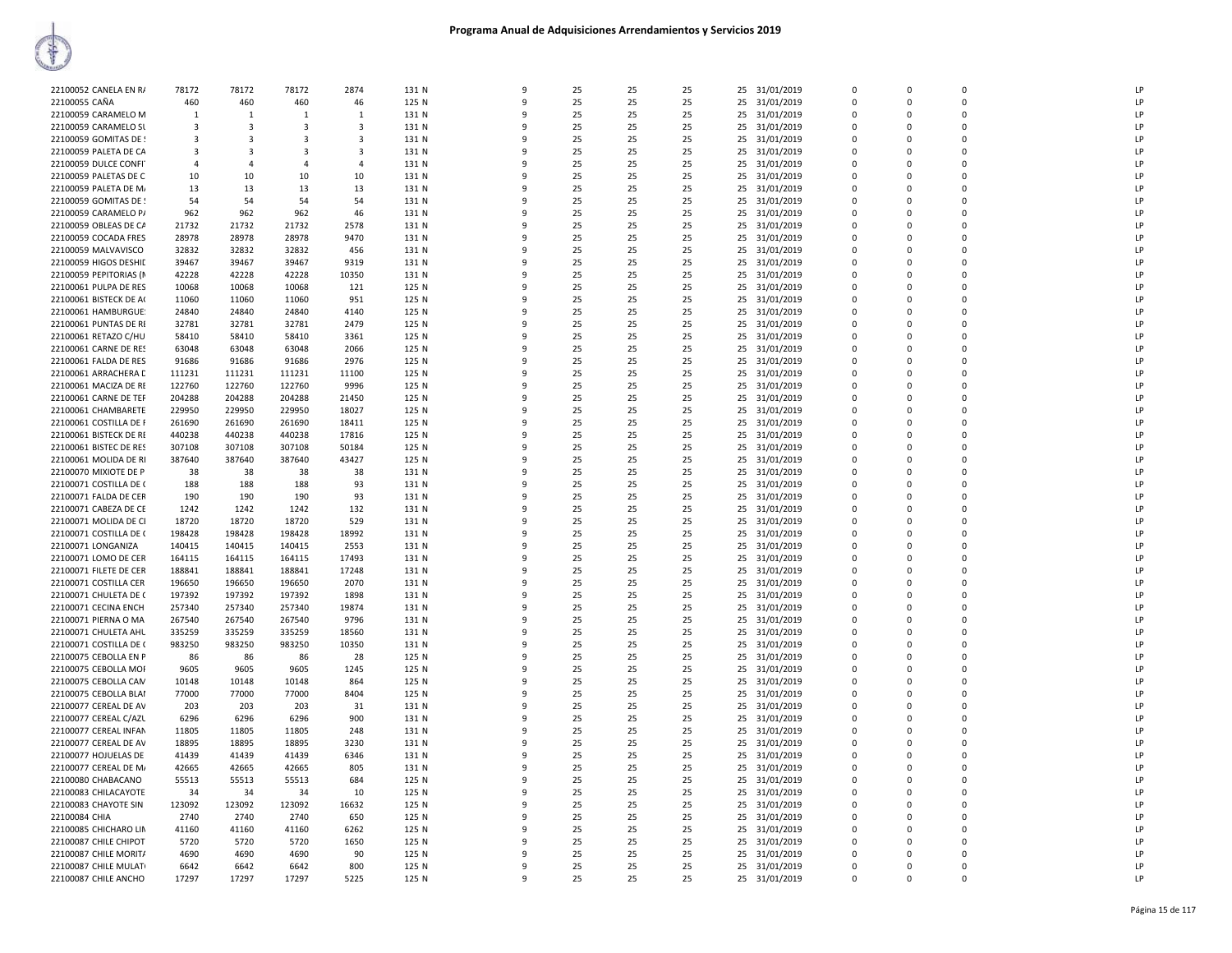| 22100087 CHILE DE ARB  | 27334  | 27334  | 27334  | 1440           | 125 N | 9 | 25 | 25 | 25 | 25 31/01/2019    | $\mathbf 0$ | $\mathbf 0$  | $\Omega$      | LP             |
|------------------------|--------|--------|--------|----------------|-------|---|----|----|----|------------------|-------------|--------------|---------------|----------------|
| 22100087 CHILE GUAJILI | 36127  | 36127  | 36127  | 8970           | 125 N | 9 | 25 | 25 | 25 | 25 31/01/2019    | $\Omega$    | $\Omega$     | $\Omega$      | LP             |
| 22100087 CHILE PASILLA | 54240  | 54240  | 54240  | 1995           | 125 N | 9 | 25 | 25 | 25 | 25<br>31/01/2019 | 0           | 0            | 0             | LP             |
| 22100088 CHILE MANZA   | 2785   | 2785   | 2785   | 60             | 125 N | q | 25 | 25 | 25 | 25 31/01/2019    | $\Omega$    | $\Omega$     | $\Omega$      | LP             |
| 22100088 CHILE CUARES  | 4880   | 4880   | 4880   | 510            | 125 N | 9 | 25 | 25 | 25 | 25 31/01/2019    | $\Omega$    | $\Omega$     | $\Omega$      | LP             |
| 22100088 CHILE POBLAN  | 5170   | 5170   | 5170   | 1026           | 125 N | q | 25 | 25 | 25 | 25<br>31/01/2019 | 0           | $\Omega$     | $\mathbf 0$   | LP             |
| 22100088 CHILE VERDE I | 7785   | 7785   | 7785   | 1085           | 125 N | 9 | 25 | 25 | 25 | 25 31/01/2019    | $\mathbf 0$ | $\Omega$     | $\Omega$      | LP             |
| 22100088 CHILE HABAN   | 14010  | 14010  | 14010  | 399            | 125 N |   | 25 | 25 | 25 | 25<br>31/01/2019 | $\mathbf 0$ | 0            | 0             | LP             |
| 22100088 CHILE SERRAN  | 33288  | 33288  | 33288  | 3168           | 125 N | q | 25 | 25 | 25 | 31/01/2019<br>25 | $\Omega$    | $\Omega$     | $\Omega$      | LP             |
| 22100089 CHILES LARGC  | 5185   | 5185   | 5185   | 244            | 131 N | 9 | 25 | 25 | 25 | 31/01/2019<br>25 | 0           | $\Omega$     | 0             | LP             |
| 22100089 CHILE PIQUIN  | 20670  | 20670  | 20670  | 377            | 131 N | q | 25 | 25 | 25 | 31/01/2019<br>25 | 0           | $\Omega$     | $\Omega$      | LP             |
| 22100089 SALSA PICANT  | 5745   | 5745   | 5745   | 269            | 131 N | 9 | 25 | 25 | 25 | 25<br>31/01/2019 | $\mathbf 0$ | $\Omega$     | $\Omega$      | LP             |
| 22100089 RAJAS POBLAI  | 61129  | 61129  | 61129  | 353            | 131 N | q | 25 | 25 | 25 | 31/01/2019<br>25 | 0           | $\Omega$     | 0             | LP             |
| 22100089 CHILES RAJAS  | 65151  | 65151  | 65151  | 762            | 131 N | q | 25 | 25 | 25 | 25 31/01/2019    | $\mathbf 0$ | $\Omega$     | 0             | P              |
| 22100089 CHILE CHIPOT  | 105641 | 105641 | 105641 | 642            | 131 N | q | 25 | 25 | 25 | 25<br>31/01/2019 | $\Omega$    | $\Omega$     | $\Omega$      | LP             |
| 22100091 CHOCOLATE E   | 46786  | 46786  | 46786  | 1968           | 131 N | 9 | 25 | 25 | 25 | 25 31/01/2019    | $\Omega$    | $\Omega$     | $\Omega$      | LP             |
| 22100091 CHOCOLATE C   | 21413  | 21413  | 21413  | 320            | 131 N | 9 | 25 | 25 | 25 | 25<br>31/01/2019 | 0           | $\Omega$     | $\Omega$      | LP             |
| 22100091 CHOCOLATE E   | 24376  | 24376  | 24376  | 1032           | 131 N | q | 25 | 25 | 25 | 25 31/01/2019    | $\mathbf 0$ | $\Omega$     | $\Omega$      | LP             |
| 22100091 CHOCOLATE E   | 108561 | 108561 | 108561 | 17595          | 131 N |   | 25 | 25 | 25 | 25 31/01/2019    | $\mathbf 0$ | $\Omega$     | $\Omega$      | LP             |
| 22100092 CILANTRO FRE  | 11295  | 11295  | 11295  | 1695           | 131 N | q | 25 | 25 | 25 | 25<br>31/01/2019 | $\Omega$    | $\mathbf{0}$ | 0             | LP             |
| 22100093 CIRUELA PASA  | 129485 | 129485 | 129485 | 1363           | 125 N | q | 25 | 25 | 25 | 25 31/01/2019    | $\Omega$    | $\Omega$     | $\Omega$      | LP             |
| 22100093 CIRUELA IMPO  | 492642 | 492642 | 492642 | 19000          | 125 N | q | 25 | 25 | 25 | 25<br>31/01/2019 | 0           | O            | 0             | LP             |
| 22100098 COL BLANCA (  | 2117   | 2117   | 2117   | 300            | 125 N | q | 25 | 25 | 25 | 25 31/01/2019    | $\Omega$    | $\Omega$     | $\Omega$      | LP             |
|                        |        |        |        |                |       |   |    |    |    |                  |             |              |               |                |
| 22100099 COLIFLOR BLA  | 102    | 102    | 102    | 15             | 125 N | 9 | 25 | 25 | 25 | 25<br>31/01/2019 | $\mathbf 0$ | $\mathbf 0$  | 0             | LP             |
| 22100101 COMINO MOI    | 16636  | 16636  | 16636  | 496            | 131 N | q | 25 | 25 | 25 | 25 31/01/2019    | $\mathbf 0$ | $\Omega$     | $\Omega$      | LP             |
| 22100104 CONSOME DE    | 196052 | 196052 | 196052 | 498            | 131 N |   | 25 | 25 | 25 | 25 31/01/2019    | $\Omega$    | $\Omega$     | $\Omega$      | P              |
| 22100104 SALSA DEMIG   | 3309   | 3309   | 3309   | 184            | 131 N | q | 25 | 25 | 25 | 25<br>31/01/2019 | 0           | $\Omega$     | 0             | LP             |
| 22100104 CONSOME- C/   | 98948  | 98948  | 98948  | 846            | 131 N | q | 25 | 25 | 25 | 25 31/01/2019    | $\Omega$    | $\Omega$     | $\Omega$      | LP             |
| 22100111 CREMA PARA    | 40185  | 40185  | 40185  | 621            | 131 N | q | 25 | 25 | 25 | 25 31/01/2019    | $\mathbf 0$ | 0            | 0             | LP             |
| 22100114 NECTARINA 1/  | 209197 | 209197 | 209197 | 4451           | 125 N | 9 | 25 | 25 | 25 | 25 31/01/2019    | $\mathbf 0$ | $\Omega$     | $\Omega$      | LP             |
| 22100114 DURAZNO DE    | 677611 | 677611 | 677611 | 80650          | 125 N | 9 | 25 | 25 | 25 | 25<br>31/01/2019 | $\Omega$    | $\Omega$     | $\Omega$      | LP             |
| 22100115 EJOTES TIERN  | 931    | 931    | 931    | 120            | 125 N | q | 25 | 25 | 25 | 25 31/01/2019    | $\Omega$    | $\Omega$     | $\Omega$      | LP             |
| 22100116 JAMON DE PA   | 149    | 149    | 149    | $\overline{2}$ | 125 N | q | 25 | 25 | 25 | 25 31/01/2019    | $\Omega$    | $\Omega$     | $\Omega$      | LP             |
| 22100116 SALCHICHA DI  | 315    | 315    | 315    | 6              | 125 N | q | 25 | 25 | 25 | 25<br>31/01/2019 | 0           | 0            | 0             | LP             |
| 22100116 JAMÓN DE PE   | 29686  | 29686  | 29686  | 923            | 125 N | q | 25 | 25 | 25 | 25 31/01/2019    | $\Omega$    | $\Omega$     | $\Omega$      | LP             |
| 22100116 SALCHICHA DI  | 101936 | 101936 | 101936 | 4457           | 125 N | q | 25 | 25 | 25 | 25<br>31/01/2019 | $\mathbf 0$ | 0            | 0             | $\mathsf{I}$   |
| 22100116 TOCINO REBA   | 200149 | 200149 | 200149 | 35310          | 125 N | ٩ | 25 | 25 | 25 | 31/01/2019<br>25 | $\Omega$    | $\Omega$     | $\Omega$      | LP             |
| 22100116 JAMÓN DE PA   | 277792 | 277792 | 277792 | 38443          | 125 N | 9 | 25 | 25 | 25 | 25<br>31/01/2019 | 0           | $\Omega$     | 0             | LP             |
| 22100117 POLVO P/PREI  | 72     | 72     | 72     | 35             | 131 N | q | 25 | 25 | 25 | 25 31/01/2019    | 0           | $\Omega$     | $\Omega$      | LP             |
| 22100117 POLVO P/PREI  | 2168   | 2168   | 2168   | 450            | 131 N |   | 25 | 25 | 25 | 25<br>31/01/2019 | $\mathbf 0$ | $\Omega$     | $\Omega$      | LP             |
| 22100117 PULPA (CONC   | 37622  | 37622  | 37622  | 884            | 131 N | q | 25 | 25 | 25 | 25<br>31/01/2019 | 0           | $\Omega$     | 0             | LP             |
| 22100118 ESPARRAGOS    | 8760   | 8760   | 8760   | 120            | 125 N | q | 25 | 25 | 25 | 25 31/01/2019    | $\Omega$    | $\Omega$     | $\Omega$      | LP             |
| 22100119 MAYONESA D    | 90     | 90     | 90     | 35             | 131 N | 9 | 25 | 25 | 25 | 31/01/2019<br>25 | $\Omega$    | $\Omega$     | 0             | LP             |
| 22100119 CURRY DE 51   | 169    | 169    | 169    | 42             | 131 N | 9 | 25 | 25 | 25 | 31/01/2019<br>25 | 0           | $\Omega$     | $\Omega$      | LP             |
| 22100119 PIPIAN EN PA! | 7514   | 7514   | 7514   | 123            | 131 N | 9 | 25 | 25 | 25 | 25<br>31/01/2019 | 0           | $\Omega$     | $\Omega$      | LP             |
| 22100119 CURRY DE 70   | 337    | 337    | 337    | 8              | 131 N | q | 25 | 25 | 25 | 31/01/2019<br>25 | $\mathbf 0$ | $\Omega$     | $\Omega$      | LP             |
| 22100119 CLAVO MOLID   | 2334   | 2334   | 2334   | 143            | 131 N | C | 25 | 25 | 25 | 25 31/01/2019    | $\mathbf 0$ | $\Omega$     | 0             | P              |
| 22100119 MOLE ROJO A   | 135008 | 135008 | 135008 | 726            | 131 N | q | 25 | 25 | 25 | 25<br>31/01/2019 | 0           | $\Omega$     | 0             | LP             |
| 22100119 OREGANO, FR   | 27295  | 27295  | 27295  | 223            | 131 N | q | 25 | 25 | 25 | 25 31/01/2019    | $\Omega$    | $\Omega$     | $\Omega$      | LP             |
| 22100119 MOLE ROJO E   | 99475  | 99475  | 99475  | 865            | 131 N | 9 | 25 | 25 | 25 | 31/01/2019<br>25 | $\Omega$    | $\Omega$     | $\Omega$      | LP             |
| 22100119 MAYONESA D    | 332114 | 332114 | 332114 | 1574           | 131 N | 9 | 25 | 25 | 25 | 31/01/2019<br>25 | 0           | $\Omega$     | 0             | LP             |
| 22100120 ESPINACA FRE  | 11660  | 11660  | 11660  | 738            | 125 N | 9 | 25 | 25 | 25 | 25<br>31/01/2019 | $\mathbf 0$ | $\Omega$     | $\Omega$      | LP             |
| 22100121 FECULA DE M.  | 4283   | 4283   | 4283   | 741            | 131 N | q | 25 | 25 | 25 | 25<br>31/01/2019 | 0           | $\Omega$     | 0             | LP             |
| 22100121 FECULA DE M.  | 56996  | 56996  | 56996  | 382            | 131 N | C | 25 | 25 | 25 | 25 31/01/2019    | $\Omega$    | $\Omega$     | 0             | P              |
| 22100123 FRESA GRAND   | 365373 | 365373 | 365373 | 4931           | 131 N | q | 25 | 25 | 25 | 25<br>31/01/2019 | 0           | $\Omega$     | 0             | LP             |
| 22100123 FRESA PARA 1  | 46555  | 46555  | 46555  | 6              | 131 N | q | 25 | 25 | 25 | 25 31/01/2019    | $\Omega$    | $\Omega$     | $\Omega$      | LP             |
| 22100123 FRESA PARA 1  | 46555  | 46555  | 46555  | 6              | 131 N | 9 | 25 | 25 | 25 | 25<br>31/01/2019 | $\mathbf 0$ | 0            | 0             | LP             |
|                        |        |        |        |                |       | 9 |    |    |    |                  |             |              |               | LP             |
| 22100124 FRIJOLES BAY( | 53016  | 53016  | 53016  | 3587           | 131 N | q | 25 | 25 | 25 | 31/01/2019<br>25 | 0           | $\mathbf 0$  | 0<br>$\Omega$ | P              |
| 22100124 FRIJOL BAYO F | 53813  | 53813  | 53813  | 592            | 131 N |   | 25 | 25 | 25 | 25 31/01/2019    | $\mathbf 0$ | 0            |               |                |
| 22100124 FRIJOL NEGRC  | 153722 | 153722 | 153722 | 5949           | 131 N | q | 25 | 25 | 25 | 25 31/01/2019    | 0           | $\Omega$     | $\Omega$      | LP             |
| 22100124 FRIJOL FLOR D | 204207 | 204207 | 204207 | 7066           | 131 N | q | 25 | 25 | 25 | 25 31/01/2019    | $\Omega$    | $\Omega$     | 0             | $\overline{P}$ |
| 22100125 FRITURAS BOI  | 3558   | 3558   | 3558   | 824            | 131 N | q | 25 | 25 | 25 | 25<br>31/01/2019 | $\mathbf 0$ | 0            | 0             | LP             |
| 22100126 MANGO ORG/    | 206981 | 206981 | 206981 | 26301          | 131 N | q | 25 | 25 | 25 | 25 31/01/2019    | $\Omega$    | $\Omega$     | $\Omega$      | LP             |
| 22100126 FRESAS CONG   | 220793 | 220793 | 220793 | 25553          | 131 N |   | 25 | 25 | 25 | 31/01/2019<br>25 | $\mathbf 0$ | 0            | O             | LP             |
| 22100127 MANGO EN A    | 13060  | 13060  | 13060  | 350            | 131 N | q | 25 | 25 | 25 | 25 31/01/2019    | $\Omega$    | $\Omega$     | $\Omega$      | LP             |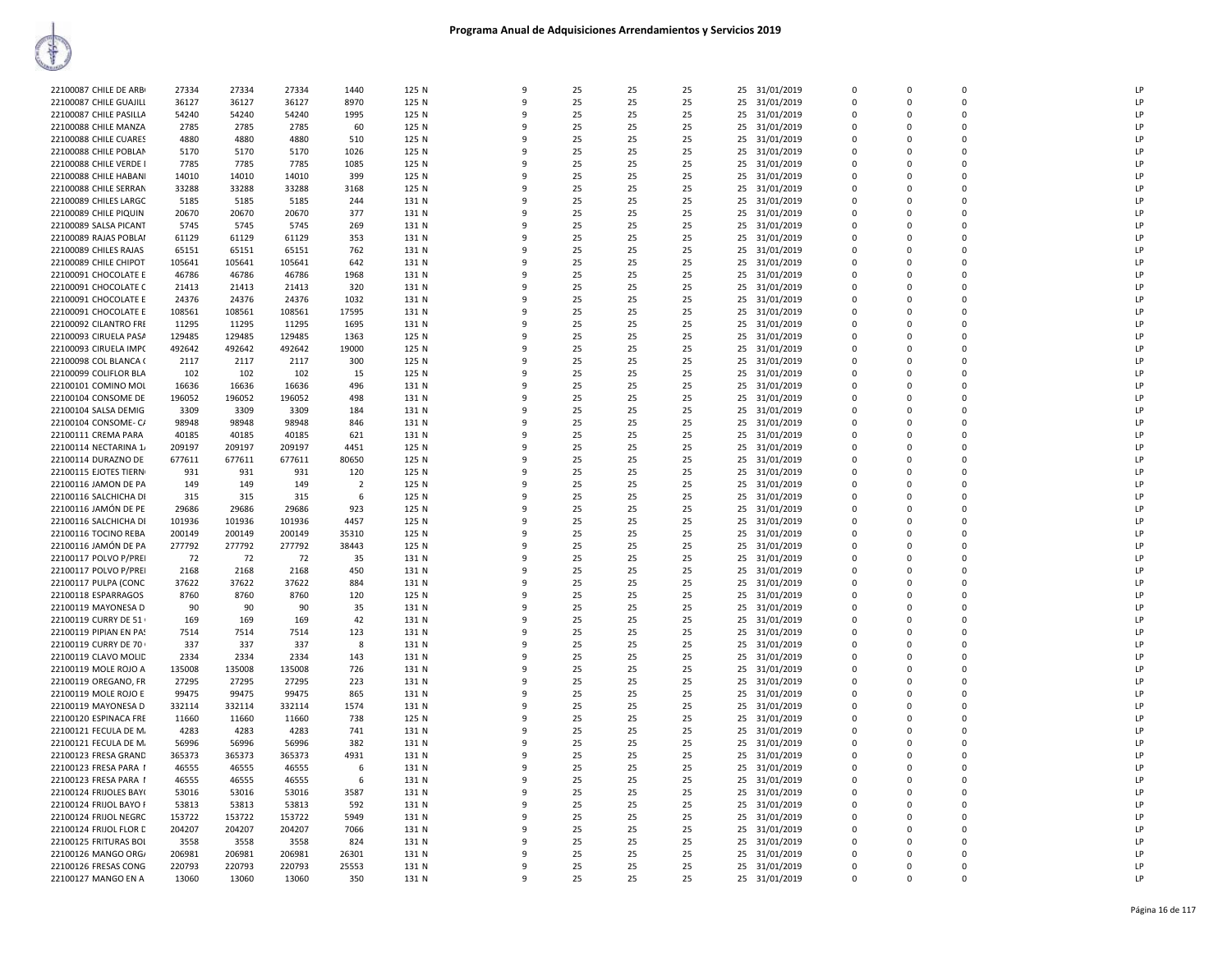| 22100127 COCKTEL DE F  | 19980          | 19980          | 19980          | 444            | 131 N | 9                 | 25 | 25 | 25 |    | 25 31/01/2019 | $\Omega$    | $\Omega$    | $\Omega$       | LP |
|------------------------|----------------|----------------|----------------|----------------|-------|-------------------|----|----|----|----|---------------|-------------|-------------|----------------|----|
| 22100127 PERA EN ALM   | 80468          | 80468          | 80468          | 1376           | 131 N | 9                 | 25 | 25 | 25 | 25 | 31/01/2019    | 0           | $\mathbf 0$ | $\mathbf 0$    | LP |
| 22100127 DURAZNOS EM   | 242687         | 242687         | 242687         | 5523           | 131 N | 9                 | 25 | 25 | 25 | 25 | 31/01/2019    | $\mathbf 0$ | $\mathbf 0$ | $\mathbf 0$    | LP |
| 22100128 GALLETA CRU.  | $\overline{2}$ | $\overline{2}$ | $\overline{2}$ | $\overline{2}$ | 131 N | q                 | 25 | 25 | 25 | 25 | 31/01/2019    | 0           | 0           | $\Omega$       | LP |
| 22100128 GALLETAS SU/  | 17             | 17             | 17             | 8              | 131 N | q                 | 25 | 25 | 25 | 25 | 31/01/2019    | $\Omega$    | $\Omega$    | $\Omega$       | LP |
| 22100128 GALLETA C/CH  | 22             | 22             | 22             | 11             | 131 N | ٩                 | 25 | 25 | 25 | 25 | 31/01/2019    | 0           | 0           | $\mathbf 0$    | LP |
| 22100128 GALLETA CON   | 21             | 21             | 21             | 21             | 131 N | 9                 | 25 | 25 | 25 |    | 25 31/01/2019 | $\Omega$    | $\Omega$    | $\Omega$       | LP |
| 22100128 GALLETA FOR   | 23             | 23             | 23             | 11             | 131 N | 9                 | 25 | 25 | 25 |    | 25 31/01/2019 | $\Omega$    | $\Omega$    | $\mathbf 0$    | LP |
| 22100128 GALLETAS DE   | 32             | 32             | 32             | 32             | 131 N | 9                 | 25 | 25 | 25 | 25 | 31/01/2019    | $\mathbf 0$ | 0           | $\mathbf 0$    | LP |
| 22100128 CROUTONES S   | 46             | 46             | 46             | 46             | 131 N | q                 | 25 | 25 | 25 | 25 | 31/01/2019    | $\mathbf 0$ | 0           | $\mathbf 0$    | LP |
| 22100128 GALLETA CON   | 55             | 55             | 55             | 55             | 131 N | q                 | 25 | 25 | 25 | 25 | 31/01/2019    | $\Omega$    | $\Omega$    | $\Omega$       | LP |
| 22100128 CRUTONES SA   | 5320           | 5320           | 5320           | 80             | 131 N | q                 | 25 | 25 | 25 | 25 | 31/01/2019    | $\Omega$    | $\Omega$    | $\Omega$       | LP |
| 22100128 GALLETAS DE   | 4406           | 4406           | 4406           | 810            | 131 N | ٩                 | 25 | 25 | 25 | 25 | 31/01/2019    | 0           | 0           | $\mathbf 0$    | LP |
| 22100128 PASTA DE THE  | 6116           | 6116           | 6116           | 270            | 131 N | q                 | 25 | 25 | 25 | 25 | 31/01/2019    | $\Omega$    | $\Omega$    | $\Omega$       | LP |
| 22100128 CRUTONES SA   | 8758           | 8758           | 8758           | 184            | 131 N | 9                 | 25 | 25 | 25 | 25 | 31/01/2019    | 0           | 0           | $\mathbf 0$    | LP |
| 22100128 CRUTONES SA   | 19110          | 19110          | 19110          | 420            | 131 N | $\mathbf{q}$      | 25 | 25 | 25 | 25 | 31/01/2019    | $\Omega$    | $\Omega$    | $\mathbf 0$    | LP |
| 22100128 GALLETA HAB.  | 13185          | 13185          | 13185          | 277            | 131 N | $\mathbf{q}$      | 25 | 25 | 25 | 25 | 31/01/2019    | $\Omega$    | $\Omega$    | $\Omega$       | LP |
| 22100128 GALLETAS FOI  | 22253          | 22253          | 22253          | 1930           | 131 N | q                 | 25 | 25 | 25 | 25 | 31/01/2019    | $\Omega$    | $\Omega$    | $\Omega$       | LP |
| 22100128 GALLETAS MA   | 33755          | 33755          | 33755          | 846            | 131 N | q                 | 25 | 25 | 25 | 25 | 31/01/2019    | $\Omega$    | $\Omega$    | $\Omega$       | LP |
|                        | 49097          | 49097          | 49097          | 6660           | 131 N | ٩                 | 25 |    | 25 | 25 |               |             |             | $\mathbf 0$    | LP |
| 22100128 BARRA DE TRI  |                |                |                |                |       | 9                 |    | 25 |    |    | 31/01/2019    | 0           | 0           | $\Omega$       | LP |
| 22100128 PASTA SECA, ( | 40481          | 40481          | 40481          | 6042           | 131 N |                   | 25 | 25 | 25 | 25 | 31/01/2019    | $\Omega$    | $\Omega$    |                |    |
| 22100128 GALLETAS "G/  | 46740          | 46740          | 46740          | 328            | 131 N | q                 | 25 | 25 | 25 | 25 | 31/01/2019    | 0           | 0           | $\mathbf 0$    | LP |
| 22100128 GALLETA MUT   | 90452          | 90452          | 90452          | 9036           | 131 N | 9                 | 25 | 25 | 25 | 25 | 31/01/2019    | $\Omega$    | $\Omega$    | $\mathbf 0$    | LP |
| 22100128 GALLETA DE N  | 78063          | 78063          | 78063          | 63900          | 131 N | 9                 | 25 | 25 | 25 | 25 | 31/01/2019    | $\Omega$    | 0           | $\Omega$       | LP |
| 22100128 BARRA DE PIÑ  | 104495         | 104495         | 104495         | 9626           | 131 N | q                 | 25 | 25 | 25 | 25 | 31/01/2019    | $\Omega$    | $\Omega$    | $\Omega$       | LP |
| 22100128 CRUTONES TII  | 130662         | 130662         | 130662         | 2850           | 131 N | 9                 | 25 | 25 | 25 | 25 | 31/01/2019    | $\Omega$    | $\Omega$    | $\Omega$       | LP |
| 22100128 GALLETAS SEL  | 212313         | 212313         | 212313         | 12355          | 131 N | 9                 | 25 | 25 | 25 | 25 | 31/01/2019    | 0           | 0           | $\overline{0}$ | LP |
| 22100128 GALLETA DE A  | 410832         | 410832         | 410832         | 34236          | 131 N | q                 | 25 | 25 | 25 | 25 | 31/01/2019    | $\Omega$    | $\Omega$    | $\Omega$       | LP |
| 22100128 GALLETA SALA  | 886828         | 886828         | 886828         | 6001           | 131 N | q                 | 25 | 25 | 25 |    | 25 31/01/2019 | $\Omega$    | $\Omega$    | $\Omega$       | LP |
| 22100141 GARBANZA DI   | 10277          | 10277          | 10277          | 239            | 131 N | 9                 | 25 | 25 | 25 | 25 | 31/01/2019    | 0           | 0           | $\mathbf 0$    | LP |
| 22100142 GELATINA DE   | 246            | 246            | 246            | 69             | 131 N | 9                 | 25 | 25 | 25 | 25 | 31/01/2019    | $\Omega$    | 0           | $\Omega$       | LP |
| 22100142 GELATINA DE   | 1698           | 1698           | 1698           | 481            | 131 N | q                 | 25 | 25 | 25 | 25 | 31/01/2019    | $\Omega$    | 0           | $\Omega$       | LP |
| 22100142 GELATINA (PC  | 7086           | 7086           | 7086           | 103            | 131 N | 9                 | 25 | 25 | 25 | 25 | 31/01/2019    | $\Omega$    | $\Omega$    | $\mathbf 0$    | LP |
| 22100142 GELATINA INC  | 15877          | 15877          | 15877          | 4169           | 131 N | q                 | 25 | 25 | 25 | 25 | 31/01/2019    | 0           | 0           | $\mathbf 0$    | LP |
| 22100142 GELATINA DE   | 70950          | 70950          | 70950          | 13697          | 131 N | q                 | 25 | 25 | 25 | 25 | 31/01/2019    | $\Omega$    | $\Omega$    | $\Omega$       | LP |
| 22100142 FLAN DE VAIN  | 78082          | 78082          | 78082          | 18952          | 131 N | q                 | 25 | 25 | 25 | 25 | 31/01/2019    | $\Omega$    | $\Omega$    | $\Omega$       | LP |
| 22100142 GELATINA BAJ  | 90360          | 90360          | 90360          | 7530           | 131 N | 9                 | 25 | 25 | 25 | 25 | 31/01/2019    | 0           | 0           | $\overline{0}$ | LP |
| 22100142 NATILLAS SAB  | 94268          | 94268          | 94268          | 18630          | 131 N | 9                 | 25 | 25 | 25 | 25 | 31/01/2019    | $\mathbf 0$ | 0           | $\Omega$       | LP |
| 22100142 GELATINA DE   | 149733         | 149733         | 149733         | 46646          | 131 N | q                 | 25 | 25 | 25 | 25 | 31/01/2019    | 0           | 0           | $\Omega$       | LP |
| 22100142 GELATINA - P( | 443256         | 443256         | 443256         | 36938          | 131 N | q                 | 25 | 25 | 25 | 25 | 31/01/2019    | $\Omega$    | $\Omega$    | $\Omega$       | LP |
| 22100143 GRANADA FRI   | 99360          | 99360          | 99360          | 2070           | 125 N | 9                 | 25 | 25 | 25 | 25 | 31/01/2019    | $\mathbf 0$ | $\Omega$    | $\Omega$       | LP |
| 22100146 PECHUGA DE    | 426569         | 426569         | 426569         | 1872           | 125 N | $\mathbf{q}$      | 25 | 25 | 25 |    | 25 31/01/2019 | $\Omega$    | $\Omega$    | $\Omega$       | LP |
| 22100148 GUANABANA     | 762            | 762            | 762            | 64             | 131 N | 9                 | 25 | 25 | 25 | 25 | 31/01/2019    | $\Omega$    | $\Omega$    | $\Omega$       | LP |
| 22100149 GUAYABA GR/   | 325482         | 325482         | 325482         | 19685          | 125 N | 9                 | 25 | 25 | 25 | 25 | 31/01/2019    | 0           | 0           | $\mathbf 0$    | LP |
| 22100150 HABA VERDE !  | 29600          | 29600          | 29600          | 660            | 125 N | 9                 | 25 | 25 | 25 | 25 | 31/01/2019    | $\mathbf 0$ | 0           | $\mathbf 0$    | LP |
| 22100151 HARINA DE AF  | 1034           | 1034           | 1034           | 72             | 131 N | q                 | 25 | 25 | 25 | 25 | 31/01/2019    | 0           | 0           | $\Omega$       | LP |
| 22100154 TAMALES DE I  | 35000          | 35000          | 35000          | 3500           | 131 N | q                 | 25 | 25 | 25 | 25 | 31/01/2019    | $\Omega$    | $\Omega$    | $\Omega$       | LP |
| 22100155 SOYA TEXTUR   | 5400           | 5400           | 5400           | 125            | 125 N | ٩                 | 25 | 25 | 25 | 25 | 31/01/2019    | 0           | 0           | $\mathbf 0$    | LP |
| 22100156 HARINA DE TR  | 9571           | 9571           | 9571           | 563            | 131 N | 9                 | 25 | 25 | 25 |    | 25 31/01/2019 | $\Omega$    | $\Omega$    | $\Omega$       | LP |
| 22100156 HARINA P/HO   | 28118          | 28118          | 28118          | 803            | 131 N | 9                 | 25 | 25 | 25 | 25 | 31/01/2019    | $\Omega$    | $\Omega$    | $\mathbf 0$    | LP |
| 22100158 HELADO DE 1   | 161            | 161            | 161            | 85             | 455 N | 9                 | 25 | 25 | 25 | 25 | 31/01/2019    | $\mathbf 0$ | 0           | $\mathbf 0$    | LP |
| 22100158 HELADO INDI\  | 2678           | 2678           | 2678           | 180            | 455 N | q                 | 25 | 25 | 25 | 25 | 31/01/2019    | $\mathbf 0$ | 0           | $\mathbf 0$    | LP |
| 22100158 HELADO INDI\  | 33882          | 33882          | 33882          | 2277           | 455 N | q                 | 25 | 25 | 25 | 25 | 31/01/2019    | $\Omega$    | $\Omega$    | $\Omega$       | LP |
| 22100158 PALETA DE AC  | 62115          | 62115          | 62115          | 9750           | 455 N | q                 | 25 | 25 | 25 | 25 | 31/01/2019    | $\Omega$    | $\Omega$    | $\Omega$       | LP |
| 22100158 PALETA DE AC  | 53358          | 53358          | 53358          | 16575          | 455 N | ٩                 | 25 | 25 | 25 | 25 | 31/01/2019    | 0           | 0           | $\mathbf 0$    | LP |
| 22100158 HELADO INDIV  | 72852          | 72852          | 72852          | 12325          | 455 N | 9                 | 25 | 25 | 25 |    | 25 31/01/2019 | $\Omega$    | $\Omega$    | $\Omega$       | LP |
| 22100158 NIEVE INDIVIE | 173657         | 173657         | 173657         | 43639          | 455 N | 9                 | 25 | 25 | 25 |    | 25 31/01/2019 | 0           | 0           | $\mathbf 0$    | LP |
|                        |                |                |                |                |       |                   |    |    |    |    |               |             |             | $\mathbf 0$    | LP |
| 22100158 NIEVE INDIVIE | 444194         | 444194         | 444194         | 42735          | 455 N | 9<br>$\mathbf{q}$ | 25 | 25 | 25 | 25 | 31/01/2019    | 0           | 0           |                |    |
| 22100159 HIGOS CRISTA  | 25466          | 25466          | 25466          | 7490           | 131 N |                   | 25 | 25 | 25 | 25 | 31/01/2019    | $\Omega$    | $\Omega$    | $\Omega$       | LP |
| 22100160 HUEVO BLAN(   | 556230         | 556230         | 556230         | 10156          | 125 N | q                 | 25 | 25 | 25 | 25 | 31/01/2019    | $\Omega$    | $\Omega$    | $\Omega$       | LP |
| 22100160 HUEVO BLAN(   | 507748         | 507748         | 507748         | 2571           | 125 N | q                 | 25 | 25 | 25 | 25 | 31/01/2019    | $\Omega$    | $\Omega$    | $\Omega$       | LP |
| 22100164 JAMAICA EN F  | 171487         | 171487         | 171487         | 18900          | 125 N | ٩                 | 25 | 25 | 25 | 25 | 31/01/2019    | 0           | 0           | $\mathbf 0$    | LP |
| 22100165 MIEL DE ABEJ, | 4149           | 4149           | 4149           | 441            | 131 N | 9                 | 25 | 25 | 25 | 25 | 31/01/2019    | $\Omega$    | $\Omega$    | $\Omega$       | LP |
| 22100165 MIEL MAPLE S  | 357952         | 357952         | 357952         | 3111           | 131 N | q                 | 25 | 25 | 25 |    | 25 31/01/2019 | 0           | 0           |                | LP |
| 22100166 JICAMA GRAN   | 40149          | 40149          | 40149          | 5562           | 125 N | $\mathbf{q}$      | 25 | 25 | 25 |    | 25 31/01/2019 | $\Omega$    | $\Omega$    | $\Omega$       | LP |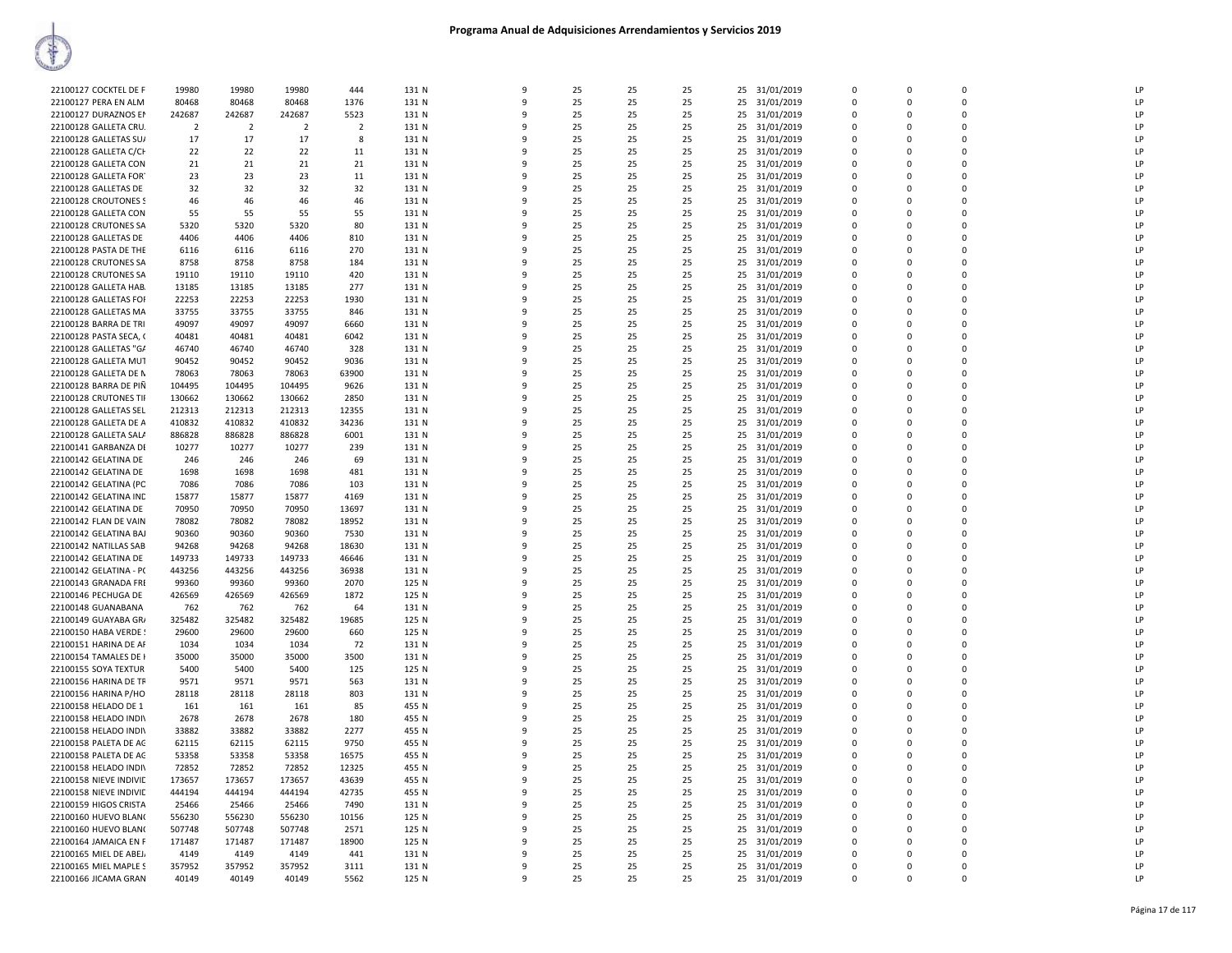| 22100168 JUGO DE FRU   | 60064   | 60064   | 60064   | 6550                    | 131 N | 9            | 25 | 25 | 25 | 25 31/01/2019    | $\Omega$       | $\mathbf 0$  | $\Omega$    | LP |
|------------------------|---------|---------|---------|-------------------------|-------|--------------|----|----|----|------------------|----------------|--------------|-------------|----|
| 22100168 JUGO CON 10   | 43      | 43      | 43      | 22                      | 131 N | 9            | 25 | 25 | 25 | 25<br>31/01/2019 | $\mathbf 0$    | 0            | $\Omega$    | LP |
| 22100168 JUGO CON 10   | 43      | 43      | 43      | 22                      | 131 N | 9            | 25 | 25 | 25 | 31/01/2019<br>25 | $\Omega$       | $\Omega$     | $\Omega$    | LP |
| 22100168 JUGO DE ARAI  | 657     | 657     | 657     | 26                      | 131 N | 9            | 25 | 25 | 25 | 25<br>31/01/2019 | 0              | $\mathbf 0$  | $\mathbf 0$ | LP |
| 22100168 JUGO DE NAR.  | 800     | 800     | 800     | 30                      | 131 N | q            | 25 | 25 | 25 | 31/01/2019<br>25 | $\mathbf 0$    | $\Omega$     | $\mathbf 0$ | LP |
|                        |         |         |         |                         |       | 9            |    |    |    |                  | $\Omega$       | $\Omega$     | $\Omega$    | LP |
| 22100168 JUGO DE NAR.  | 7149    | 7149    | 7149    | 355                     | 131 N |              | 25 | 25 | 25 | 25<br>31/01/2019 |                |              |             |    |
| 22100168 JUGO DE VARI  | 83586   | 83586   | 83586   | 3512                    | 131 N | q            | 25 | 25 | 25 | 31/01/2019<br>25 | $\Omega$       | $\Omega$     | $\Omega$    | LP |
| 22100168 JUGO DE VARI  | 152219  | 152219  | 152219  | 25322                   | 131 N | q            | 25 | 25 | 25 | 25 31/01/2019    | $\Omega$       | $\Omega$     | $\Omega$    | LP |
| 22100168 JUGO DE FRUT  | 104364  | 104364  | 104364  | 4680                    | 131 N | 9            | 25 | 25 | 25 | 25<br>31/01/2019 | $\overline{0}$ | $\mathbf 0$  | $\mathbf 0$ | LP |
| 22100168 JUGO DE SOY/  | 108243  | 108243  | 108243  | 20045                   | 131 N | 9            | 25 | 25 | 25 | 25<br>31/01/2019 | $\Omega$       | $\Omega$     | $\Omega$    | LP |
| 22100168 NECTAR DE M   | 179113  | 179113  | 179113  | 19177                   | 131 N | 9            | 25 | 25 | 25 | 25<br>31/01/2019 | 0              | 0            | $\mathbf 0$ | LP |
| 22100173 LECHE DESLA(  | 220371  | 220371  | 220371  | 8642                    | 131 N | q            | 25 | 25 | 25 | 25<br>31/01/2019 | $\Omega$       | $\Omega$     | $\Omega$    | LP |
| 22100174 LECHE CONDE   | 15463   | 15463   | 15463   | 747                     | 131 N | 9            | 25 | 25 | 25 | 25<br>31/01/2019 | $\Omega$       | $\Omega$     | $\Omega$    | LP |
| 22100176 LECHE EN POL  | 21000   | 21000   | 21000   | 209                     | 131 N | q            | 25 | 25 | 25 | 25<br>31/01/2019 | $\Omega$       | $\Omega$     | $\Omega$    | LP |
| 22100176 LECHE EN POL  | 133852  | 133852  | 133852  | 577                     | 131 N | 9            | 25 | 25 | 25 | 25<br>31/01/2019 | $\overline{0}$ | $\Omega$     | $\Omega$    | LP |
| 22100176 LECHE ENTER/  | 977850  | 977850  | 977850  | 4355                    | 131 N | 9            | 25 | 25 | 25 | 31/01/2019<br>25 | $\mathbf 0$    | $\mathbf{0}$ | $\mathbf 0$ | LP |
| 22100177 LECHE EVAPO   | 11513   | 11513   | 11513   | 764                     | 131 N | 9            | 25 | 25 | 25 | 31/01/2019<br>25 | $\Omega$       | $\Omega$     | $\Omega$    | LP |
|                        |         |         |         |                         |       | q            |    |    |    |                  |                |              |             |    |
| 22100177 LECHE CON CH  | 146733  | 146733  | 146733  | 17406                   | 131 N |              | 25 | 25 | 25 | 25<br>31/01/2019 | 0              | 0            | $\mathbf 0$ | LP |
| 22100181 LECHUGA FRA   | 1730    | 1730    | 1730    | 50                      | 125 N | q            | 25 | 25 | 25 | 25<br>31/01/2019 | $\Omega$       | $\Omega$     | $\Omega$    | LP |
| 22100181 LECHUGA SAN   | 3395    | 3395    | 3395    | 194                     | 125 N | 9            | 25 | 25 | 25 | 25<br>31/01/2019 | $\Omega$       | $\Omega$     | $\Omega$    | LP |
| 22100181 LECHUGA ORE   | 23065   | 23065   | 23065   | 1548                    | 125 N | q            | 25 | 25 | 25 | 25<br>31/01/2019 | $\Omega$       | $\Omega$     | $\Omega$    | LP |
| 22100181 LECHUGA ROM   | 48958   | 48958   | 48958   | 3497                    | 125 N | 9            | 25 | 25 | 25 | 25<br>31/01/2019 | $\overline{0}$ | $\Omega$     | $\Omega$    | LP |
| 22100184 LENTEJAS CHI  | 17680   | 17680   | 17680   | 421                     | 131 N | 9            | 25 | 25 | 25 | 31/01/2019<br>25 | $\mathbf 0$    | $\mathbf{0}$ | $\mathbf 0$ | LP |
| 22100185 EXTRACTO DE   | 1938    | 1938    | 1938    | 1                       | 131 N | $\mathbf{q}$ | 25 | 25 | 25 | 25<br>31/01/2019 | $\mathbf 0$    | $\Omega$     | $\Omega$    | LP |
| 22100187 LIMA          | 780     | 780     | 780     | 52                      | 125 N | q            | 25 | 25 | 25 | 25<br>31/01/2019 | 0              | 0            | $\mathbf 0$ | LP |
| 22100188 LIMON AGRIO   | 39077   | 39077   | 39077   | 1699                    | 125 N | q            | 25 | 25 | 25 | 31/01/2019<br>25 | $\Omega$       | $\Omega$     | $\Omega$    | LP |
| 22100188 LIMON S/ SEN  | 135048  | 135048  | 135048  | 16744                   | 125 N | 9            | 25 | 25 | 25 | 25<br>31/01/2019 | $\Omega$       | $\Omega$     | $\Omega$    | LP |
| 22100194 MAIZ CACAHL   | 16856   | 16856   | 16856   | 2972                    | 125 N | q            | 25 | 25 | 25 | 25<br>31/01/2019 | $\Omega$       | $\Omega$     | $\Omega$    | LP |
| 22100194 ELOTE ENTER(  | 19741   | 19741   | 19741   | 1039                    | 125 N | 9            | 25 | 25 | 25 | 25<br>31/01/2019 | $\mathbf 0$    | $\Omega$     | $\Omega$    | LP |
|                        |         |         |         |                         |       |              |    |    |    |                  |                |              |             |    |
| 22100194 GRANOS DE E   | 45076   | 45076   | 45076   | 5425                    | 125 N | 9            | 25 | 25 | 25 | 31/01/2019<br>25 | $\mathbf 0$    | $\mathbf{0}$ | $\mathbf 0$ | LP |
| 22100195 MAMEY DE 1/   | 2842    | 2842    | 2842    | 540                     | 125 N | $\mathbf{q}$ | 25 | 25 | 25 | 25<br>31/01/2019 | $\mathbf 0$    | $\Omega$     | $\Omega$    | LP |
| 22100196 MANDARINA     | 146266  | 146266  | 146266  | 15079                   | 125 N | q            | 25 | 25 | 25 | 25<br>31/01/2019 | $\Omega$       | $\Omega$     | $\Omega$    | LP |
| 22100197 MANGO MAN     | 339677  | 339677  | 339677  | 11713                   | 125 N | q            | 25 | 25 | 25 | 31/01/2019<br>25 | $\mathbf 0$    | $\Omega$     | $\Omega$    | LP |
| 22100199 MANTEQUILL    | 644820  | 644820  | 644820  | 22400                   | 125 N | 9            | 25 | 25 | 25 | 25<br>31/01/2019 | $\Omega$       | $\Omega$     | $\Omega$    | LP |
| 22100200 MANZANAS D    | 242     | 242     | 242     | 117                     | 125 N | q            | 25 | 25 | 25 | 25<br>31/01/2019 | $\Omega$       | $\Omega$     | $\Omega$    | LP |
| 22100200 MANZANA ST.   | 1295964 | 1295964 | 1295964 | 59940                   | 125 N | 9            | 25 | 25 | 25 | 25<br>31/01/2019 | $\mathbf 0$    | $\Omega$     | $\Omega$    | LP |
| 22100200 MANZANA GC    | 915244  | 915244  | 915244  | 108680                  | 125 N | 9            | 25 | 25 | 25 | 31/01/2019<br>25 | 0              | $\mathbf{0}$ | $\mathbf 0$ | LP |
| 22100202 MARGARINA I   | 113     | 113     | 113     | 62                      | 125 N | $\mathbf{q}$ | 25 | 25 | 25 | 25<br>31/01/2019 | $\Omega$       | $\Omega$     | $\Omega$    | LP |
| 22100202 MARGARINA I   | 4630    | 4630    | 4630    | 4820                    | 125 N | q            | 25 | 25 | 25 | 25<br>31/01/2019 | $\Omega$       | $\Omega$     | $\Omega$    | LP |
| 22100203 MELON CANT.   | 447555  | 447555  | 447555  | 62974                   | 125 N | q            | 25 | 25 | 25 | 25<br>31/01/2019 | $\Omega$       | $\Omega$     | $\Omega$    | LP |
| 22100206 MIEL NATURA   | 268034  | 268034  | 268034  | 2197                    | 131 N | ٩            | 25 | 25 | 25 | 25<br>31/01/2019 | 0              | $\Omega$     | $\mathbf 0$ | LP |
|                        | 77998   |         | 77998   |                         | 125 N | $\mathbf{q}$ | 25 | 25 | 25 | 25               | $\Omega$       | $\Omega$     | $\Omega$    | LP |
| 22100211 NARANJA VAL   |         | 77998   |         | 10913                   |       |              |    |    |    | 31/01/2019       |                |              |             |    |
| 22100212 NUECES DE C/  | 43139   | 43139   | 43139   | 354                     | 125 N | 9            | 25 | 25 | 25 | 25<br>31/01/2019 | $\overline{0}$ | $\Omega$     | $\Omega$    | LP |
| 22100212 NUEZ DE LA IN | 59075   | 59075   | 59075   | 1246                    | 125 N | q            | 25 | 25 | 25 | 31/01/2019<br>25 | 0              | $\mathbf{0}$ | $\mathbf 0$ | LP |
| 22100212 NUEZ GARAPI   | 73640   | 73640   | 73640   | 263                     | 125 N | $\mathbf{q}$ | 25 | 25 | 25 | 25<br>31/01/2019 | $\Omega$       | $\Omega$     | $\Omega$    | LP |
| 22100212 NUEZ EN MIT/  | 273903  | 273903  | 273903  | 685                     | 125 N | q            | 25 | 25 | 25 | 25<br>31/01/2019 | $\Omega$       | $\Omega$     | $\Omega$    | LP |
| 22100216 PAN PARA PAI  | 2453    | 2453    | 2453    | 1291                    | 131 N | q            | 25 | 25 | 25 | 31/01/2019<br>25 | $\Omega$       | $\Omega$     | $\Omega$    | LP |
| 22100216 PAN ARTESAN   | 6076    | 6076    | 6076    | 2170                    | 131 N | ٩            | 25 | 25 | 25 | 25<br>31/01/2019 | 0              | $\Omega$     | $\mathbf 0$ | LP |
| 22100216 PAN ARTESAN   | 22776   | 22776   | 22776   | 7592                    | 131 N | 9            | 25 | 25 | 25 | 25<br>31/01/2019 | $\Omega$       | $\Omega$     | $\Omega$    | LP |
| 22100216 PAN DE AJO D  | 5       | 5       | 5       | $\overline{\mathbf{3}}$ | 131 N | 9            | 25 | 25 | 25 | 25 31/01/2019    | $\overline{0}$ | $\Omega$     | $\Omega$    | LP |
| 22100216 TELERITAS MI  | 3       | 3       | 3       | $\overline{2}$          | 131 N | q            | 25 | 25 | 25 | 31/01/2019<br>25 | 0              | $\mathbf{0}$ | $\mathbf 0$ | LP |
| 22100216 PAN TOSTADC   | 922     | 922     | 922     | 50                      | 131 N | $\mathbf{q}$ | 25 | 25 | 25 | 25<br>31/01/2019 | $\Omega$       | $\Omega$     | $\Omega$    | LP |
| 22100216 HOJALDRAS (5  | 3600    | 3600    | 3600    | 1200                    | 131 N | q            | 25 | 25 | 25 | 25<br>31/01/2019 | $\Omega$       | $\Omega$     | $\Omega$    | LP |
| 22100216 BAGUETTE IN   | 5019    | 5019    | 5019    | 2392                    | 131 N | q            | 25 | 25 | 25 | 31/01/2019<br>25 | $\Omega$       | $\Omega$     | $\Omega$    | LP |
|                        | 10607   | 10607   | 10607   | 2220                    | 131 N | ٩            | 25 | 25 | 25 | 25               |                | $\Omega$     | $\mathbf 0$ | LP |
| 22100216 PAN TOSTADC   |         |         |         |                         |       | 9            |    |    |    | 31/01/2019       | 0<br>$\Omega$  |              | $\Omega$    | LP |
| 22100216 CUERNITOS ( { | 13835   | 13835   | 13835   | 3285                    | 131 N |              | 25 | 25 | 25 | 25<br>31/01/2019 |                | $\Omega$     |             |    |
| 22100216 BISKET        | 13780   | 13780   | 13780   | 3781                    | 131 N | q            | 25 | 25 | 25 | 31/01/2019<br>25 | 0              | $\mathbf 0$  | $\mathbf 0$ | LP |
| 22100216 PAN MEDIAS I  | 36705   | 36705   | 36705   | 4266                    | 131 N | 9            | 25 | 25 | 25 | 31/01/2019<br>25 | 0              | $\mathbf{0}$ | $\mathbf 0$ | LP |
| 22100216 PAN DE MUEF   | 26957   | 26957   | 26957   | 2496                    | 131 N | $\mathbf{q}$ | 25 | 25 | 25 | 25<br>31/01/2019 | $\Omega$       | $\Omega$     | $\Omega$    | LP |
| 22100216 CHAPATAS INI  | 33391   | 33391   | 33391   | 10452                   | 131 N | q            | 25 | 25 | 25 | 25<br>31/01/2019 | $\Omega$       | $\Omega$     | $\Omega$    | LP |
| 22100216 CUERNITOS ( { | 35759   | 35759   | 35759   | 9460                    | 131 N | q            | 25 | 25 | 25 | 25 31/01/2019    | $\Omega$       | $\Omega$     | $\Omega$    | LP |
| 22100216 PAN BLANCO    | 38736   | 38736   | 38736   | 21520                   | 131 N | ٩            | 25 | 25 | 25 | 25<br>31/01/2019 | 0              | O            | $\mathbf 0$ | LP |
| 22100216 PAN BOLILLO   | 54752   | 54752   | 54752   | 30145                   | 131 N | 9            | 25 | 25 | 25 | 25<br>31/01/2019 | $\Omega$       | $\Omega$     | $\Omega$    | LP |
| 22100216 PAN MOLIDO    | 40712   | 40712   | 40712   | 2000                    | 131 N | q            | 25 | 25 | 25 | 31/01/2019<br>25 | 0              | $\mathbf 0$  | 0           | LP |
| 22100216 PAN BIMBOLL   | 42804   | 42804   | 42804   | 4983                    | 131 N | 9            | 25 | 25 | 25 | 25 31/01/2019    | $\Omega$       | $\Omega$     | $\Omega$    | LP |
|                        |         |         |         |                         |       |              |    |    |    |                  |                |              |             |    |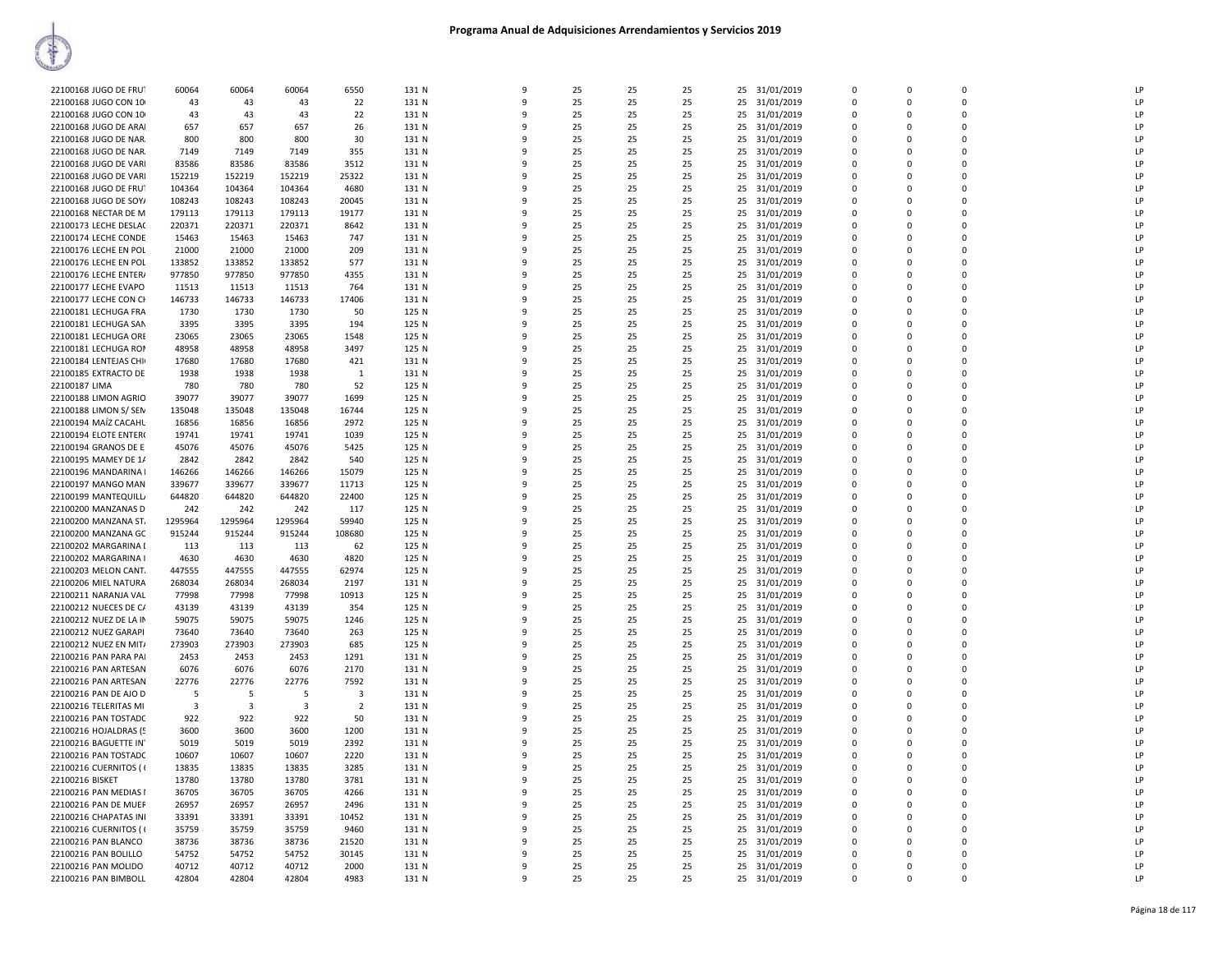| 22100216 PAN DE CAJA   | 69799   | 69799   | 69799   | 9903           | 131 N | 9            | 25 | 25 | 25 | 31/01/2019<br>25 | $\mathbf{0}$ | $\Omega$    | $\Omega$     | LP |
|------------------------|---------|---------|---------|----------------|-------|--------------|----|----|----|------------------|--------------|-------------|--------------|----|
| 22100216 PAN DE DULCI  | 45698   | 45698   | 45698   | 11135          | 131 N | 9            | 25 | 25 | 25 | 25<br>31/01/2019 | $\mathbf{0}$ | $\Omega$    | $\Omega$     | LP |
| 22100216 PAN DE CAJA   | 49416   | 49416   | 49416   | 6340           | 131 N | 9            | 25 | 25 | 25 | 31/01/2019<br>25 | $\Omega$     | $\Omega$    | $\Omega$     | LP |
|                        |         |         |         |                |       | 9            |    |    |    |                  |              | $\Omega$    | $\Omega$     | LP |
| 22100216 HOJALDRAS (5  | 66786   | 66786   | 66786   | 19044          | 131 N |              | 25 | 25 | 25 | 25<br>31/01/2019 | $\mathbf 0$  |             |              |    |
| 22100216 ROSCAS DE RE  | 52488   | 52488   | 52488   | 48600          | 131 N | 9            | 25 | 25 | 25 | 25<br>31/01/2019 | $\mathbf{0}$ | $\Omega$    | $\mathbf 0$  | LP |
| 22100216 BEAGGLES INT  | 57244   | 57244   | 57244   | 10570          | 131 N | $\mathbf{q}$ | 25 | 25 | 25 | 25<br>31/01/2019 | $\mathbf 0$  | $\Omega$    | $\Omega$     | LP |
| 22100216 PAN DE CAJA   | 104400  | 104400  | 104400  | 6089           | 131 N | q            | 25 | 25 | 25 | 25<br>31/01/2019 | $\Omega$     | $\Omega$    | $\Omega$     | LP |
| 22100216 PAN DE CAJA   | 124408  | 124408  | 124408  | 21645          | 131 N | 9            | 25 | 25 | 25 | 31/01/2019<br>25 | 0            | $\Omega$    | $\Omega$     | LP |
| 22100216 PANQUESITOS   | 207368  | 207368  | 207368  | 1320           | 131 N | 9            | 25 | 25 | 25 | 31/01/2019<br>25 | $\mathbf{0}$ | $\Omega$    | $\Omega$     | LP |
| 22100216 PAN BLANCO    | 219290  | 219290  | 219290  | 109645         | 131 N | q            | 25 | 25 | 25 | 25<br>31/01/2019 | $\Omega$     | $\Omega$    | $\Omega$     | LP |
| 22100216 PAN DE DULCI  | 872650  | 872650  | 872650  | 243846         | 131 N | 9            | 25 | 25 | 25 | 25<br>31/01/2019 | $\Omega$     | $\Omega$    | $\Omega$     | LP |
| 22100217 PAPA CAMBR/   | 3136    | 3136    | 3136    | 196            | 125 N | 9            | 25 | 25 | 25 | 25<br>31/01/2019 | $\mathbf{0}$ | $\Omega$    | $\mathbf{0}$ | LP |
| 22100217 PAPA PRECON   | 7534    | 7534    | 7534    | 133            | 125 N | $\mathbf{q}$ | 25 | 25 | 25 | 25<br>31/01/2019 | $\mathbf 0$  | $\Omega$    | $\Omega$     | LP |
|                        |         |         |         |                |       | q            | 25 | 25 |    |                  | $\Omega$     | $\Omega$    | $\Omega$     | LP |
| 22100217 PAPA BLANCA   | 207117  | 207117  | 207117  | 29685          | 125 N | $\mathbf{q}$ |    |    | 25 | 25<br>31/01/2019 |              |             | $\Omega$     |    |
| 22100218 PAPAYA MAR/   | 439794  | 439794  | 439794  | 68561          | 125 N |              | 25 | 25 | 25 | 25 31/01/2019    | $\Omega$     | $\Omega$    |              | LP |
| 22100218 PAPAINA       | 4084    | 4084    | 4084    | $\overline{4}$ | 131 N | 9            | 25 | 25 | 25 | 25<br>31/01/2019 | $\mathbf{0}$ | $\Omega$    | $\Omega$     | LP |
| 22100219 PASTA PARA L  | 1656    | 1656    | 1656    | 71             | 131 N | $\mathbf{q}$ | 25 | 25 | 25 | 25<br>31/01/2019 | $\Omega$     | $\Omega$    | $\Omega$     | LP |
| 22100219 SOPA DE PAST  | 18988   | 18988   | 18988   | 179            | 131 N | q            | 25 | 25 | 25 | 25<br>31/01/2019 | $\Omega$     | $\Omega$    | $\Omega$     | LP |
| 22100219 SOPA DE PAST  | 50176   | 50176   | 50176   | 435            | 131 N | 9            | 25 | 25 | 25 | 25<br>31/01/2019 | $\mathbf{0}$ | $\Omega$    | $\mathbf 0$  | LP |
| 22100220 PASTELITO RE  | 20769   | 20769   | 20769   | 1991           | 131 N | 9            | 25 | 25 | 25 | 25<br>31/01/2019 | $\mathbf 0$  | $\Omega$    | $\Omega$     | LP |
| 22100220 PASTELITO CO  | 51388   | 51388   | 51388   | 5175           | 131 N | q            | 25 | 25 | 25 | 25<br>31/01/2019 | $\mathbf{0}$ | $\Omega$    | $\Omega$     | LP |
| 22100220 PASTELITOS EI | 103961  | 103961  | 103961  | 9626           | 131 N | $\mathbf{q}$ | 25 | 25 | 25 | 25 31/01/2019    | $\Omega$     | $\Omega$    | $\Omega$     | LP |
| 22100223 MANTEQUILL    | 907     | 907     | 907     | 43             | 131 N | 9            | 25 | 25 | 25 | 25<br>31/01/2019 | $\mathbf{0}$ | $\Omega$    | $\Omega$     | LP |
| 22100223 PERA MANTE(   | 1046191 | 1046191 | 1046191 | 139644         | 131 N | 9            | 25 | 25 | 25 | 25<br>31/01/2019 | $\Omega$     | $\Omega$    | $\Omega$     | LP |
|                        |         |         |         |                |       |              |    |    |    |                  |              |             |              | LP |
| 22100224 FILETE DE PES | 250     | 250     | 250     | 160            | 125 N | q            | 25 | 25 | 25 | 31/01/2019<br>25 | $\Omega$     | $\Omega$    | $\Omega$     |    |
| 22100224 PESCADO ROE   | 64525   | 64525   | 64525   | 725            | 125 N | 9            | 25 | 25 | 25 | 25<br>31/01/2019 | 0            | $\Omega$    | $\mathbf{0}$ | LP |
| 22100224 FILETE DE PES | 864380  | 864380  | 864380  | 96480          | 125 N | 9            | 25 | 25 | 25 | 25<br>31/01/2019 | $\mathbf 0$  | $\Omega$    | $\Omega$     | LP |
| 22100228 MOJARRAS 20   | 4800    | 4800    | 4800    | 4800           | 131 N | q            | 25 | 25 | 25 | 25<br>31/01/2019 | $\Omega$     | $\Omega$    | $\Omega$     | LP |
| 22100231 PILONCILLO C  | 7163    | 7163    | 7163    | 400            | 131 N | $\mathsf{q}$ | 25 | 25 | 25 | 25 31/01/2019    | $\Omega$     | $\Omega$    | $\Omega$     | LP |
| 22100232 PIMIENTA NE   | 896     | 896     | 896     | 116            | 131 N | 9            | 25 | 25 | 25 | 25<br>31/01/2019 | $\mathbf{0}$ | $\Omega$    | $\Omega$     | LP |
| 22100232 PIMIENTA NE   | 4544    | 4544    | 4544    | 82             | 131 N | 9            | 25 | 25 | 25 | 25<br>31/01/2019 | $\Omega$     | $\Omega$    | $\Omega$     | LP |
| 22100232 PIMIENTA BLA  | 16649   | 16649   | 16649   | 209            | 131 N | q            | 25 | 25 | 25 | 25<br>31/01/2019 | $\mathbf 0$  | $\Omega$    | $\Omega$     | LP |
| 22100233 PIÑA DESHIDR  | 2162    | 2162    | 2162    | 184            | 131 N | 9            | 25 | 25 | 25 | 25<br>31/01/2019 | 0            | $\Omega$    | $\mathbf{0}$ | LP |
| 22100233 PINA EN ALMI  | 78431   | 78431   | 78431   | 1859           | 131 N | 9            | 25 | 25 | 25 | 25<br>31/01/2019 | $\mathbf 0$  | $\Omega$    | $\Omega$     | LP |
| 22100233 PINA ESMERA   | 271626  | 271626  | 271626  | 17589          | 131 N | q            | 25 | 25 | 25 | 31/01/2019<br>25 | $\Omega$     | $\Omega$    | $\Omega$     | LP |
| 22100234 PIÑONES PELA  | 2030    | 2030    | 2030    | 1440           | 125 N | $\mathsf{q}$ | 25 | 25 | 25 |                  | $\Omega$     | $\Omega$    | $\Omega$     | LP |
|                        |         |         |         |                |       |              |    |    |    | 25 31/01/2019    |              |             |              |    |
| 22100235 PLATANO MA    | 8184    | 8184    | 8184    | 1632           | 125 N | 9            | 25 | 25 | 25 | 25<br>31/01/2019 | $\mathbf{0}$ | $\Omega$    | $\Omega$     | LP |
| 22100235 PLATANO TAB   | 91229   | 91229   | 91229   | 9131           | 125 N | 9            | 25 | 25 | 25 | 25<br>31/01/2019 | $\Omega$     | $\Omega$    | $\Omega$     | LP |
| 22100236 PECHUGA NA    | 30      | 30      | 30      | 30             | 125 N | q            | 25 | 25 | 25 | 25<br>31/01/2019 | $\mathbf 0$  | $\Omega$    | $\Omega$     | LP |
| 22100236 ALAS DE POLL  | 1225    | 1225    | 1225    | 39             | 125 N | 9            | 25 | 25 | 25 | 31/01/2019<br>25 | $\Omega$     | $\Omega$    | $\Omega$     | LP |
| 22100236 NUGGETS DE    | 3317    | 3317    | 3317    | 1206           | 125 N | 9            | 25 | 25 | 25 | 25<br>31/01/2019 | $\mathbf 0$  | 0           | $\mathbf{0}$ | LP |
| 22100236 MEDALLONES    | 7840    | 7840    | 7840    | 490            | 125 N | $\mathbf{Q}$ | 25 | 25 | 25 | 25<br>31/01/2019 | $\Omega$     | $\Omega$    | $\Omega$     | LP |
| 22100236 PECHUGA DE    | 47124   | 47124   | 47124   | 561            | 125 N | $\mathsf{q}$ | 25 | 25 | 25 | 25<br>31/01/2019 | $\Omega$     | $\mathsf 0$ | $\Omega$     | LP |
| 22100236 HAMBURGUE:    | 286274  | 286274  | 286274  | 20909          | 125 N | 9            | 25 | 25 | 25 | 25<br>31/01/2019 | $\mathbf{0}$ | $\Omega$    | $\Omega$     | LP |
| 22100236 PIERNA DE PO  | 51264   | 51264   | 51264   | 1424           | 125 N | 9            | 25 | 25 | 25 | 25<br>31/01/2019 | $\Omega$     | $\Omega$    | $\Omega$     | LP |
| 22100236 HUACAL CON    | 68880   | 68880   | 68880   | 2403           | 125 N | 9            | 25 | 25 | 25 | 25<br>31/01/2019 | $\Omega$     | $\Omega$    | $\Omega$     | LP |
| 22100236 FAJITAS DE PE | 214914  | 214914  | 214914  | 2499           | 125 N | 9            | 25 | 25 | 25 | 31/01/2019<br>25 | $\Omega$     | $\Omega$    | $\Omega$     | LP |
| 22100236 FAJITAS DE PE | 373603  | 373603  | 373603  | 4348           | 125 N | 9            | 25 | 25 | 25 | 25<br>31/01/2019 | $\mathbf{0}$ | 0           | $\mathbf 0$  | LP |
|                        |         |         |         |                |       | $\mathsf{q}$ |    |    |    |                  | $\mathbf 0$  | $\Omega$    | $\Omega$     | LP |
| 22100236 PIERNA C/MU   | 390564  | 390564  | 390564  | 10849          | 125 N |              | 25 | 25 | 25 | 25<br>31/01/2019 |              |             |              |    |
| 22100236 MUSLO DE PO   | 479090  | 479090  | 479090  | 10415          | 125 N | $\mathsf{q}$ | 25 | 25 | 25 | 25<br>31/01/2019 | $\mathbf 0$  | $\mathbf 0$ | $\mathbf 0$  | LP |
| 22100236 PIERNA C/MU   | 634790  | 634790  | 634790  | 26983          | 125 N | 9            | 25 | 25 | 25 | 25<br>31/01/2019 | $\mathbf 0$  | $\Omega$    | $\Omega$     | LP |
| 22100236 PECHUGA EN1   | 768728  | 768728  | 768728  | 11453          | 125 N | 9            | 25 | 25 | 25 | 25<br>31/01/2019 | $\Omega$     | $\Omega$    | $\Omega$     | LP |
| 22100236 PECHUGA DE    | 1426485 | 1426485 | 1426485 | 163316         | 125 N | 9            | 25 | 25 | 25 | 25<br>31/01/2019 | $\Omega$     | $\Omega$    | $\Omega$     | LP |
| 22100236 PECHUGA APL   | 1508670 | 1508670 | 1508670 | 16763          | 125 N | 9            | 25 | 25 | 25 | 31/01/2019<br>25 | $\Omega$     | $\Omega$    | $\Omega$     | LP |
| 22100241 QUESO OAXA    | 9277    | 9277    | 9277    | 882            | 131 N | 9            | 25 | 25 | 25 | 25<br>31/01/2019 | $\mathbf{0}$ | 0           | $\mathbf 0$  | LP |
| 22100242 QUESO PANEL   | 819249  | 819249  | 819249  | 8594           | 131 N | $\mathsf{q}$ | 25 | 25 | 25 | 25<br>31/01/2019 | $\Omega$     | $\Omega$    | $\Omega$     | LP |
| 22100243 QUESO PARM    | 8319    | 8319    | 8319    | 507            | 125 N | 9            | 25 | 25 | 25 | 25 31/01/2019    | $\Omega$     | $\Omega$    | $\Omega$     | LP |
| 22100243 QUESO RICOT   | 2730    | 2730    | 2730    | 57             | 125 N | 9            | 25 | 25 | 25 | 31/01/2019<br>25 | $\mathbf 0$  | $\Omega$    | $\Omega$     | LP |
| 22100243 QUESO PARM    | 4193    | 4193    | 4193    | 138            | 125 N | 9            | 25 | 25 | 25 | 25<br>31/01/2019 | $\Omega$     | $\Omega$    | $\Omega$     | LP |
|                        |         |         |         |                |       |              |    |    |    |                  |              |             | $\Omega$     | LP |
| 22100243 QUESO AMAR    | 27023   | 27023   | 27023   | 4796           | 125 N | 9            | 25 | 25 | 25 | 25<br>31/01/2019 | $\Omega$     | $\Omega$    |              |    |
| 22100243 QUESO CREM.   | 24443   | 24443   | 24443   | 3120           | 125 N | 9            | 25 | 25 | 25 | 31/01/2019<br>25 | $\Omega$     | $\Omega$    | $\Omega$     | LP |
| 22100243 QUESO PHILA   | 29396   | 29396   | 29396   | 2772           | 125 N | 9            | 25 | 25 | 25 | 25<br>31/01/2019 | $\mathbf 0$  | $\Omega$    | $\mathbf 0$  | LP |
| 22100243 QUESO MANC    | 709498  | 709498  | 709498  | 65205          | 125 N | 9            | 25 | 25 | 25 | 25<br>31/01/2019 | $\Omega$     | $\Omega$    | $\Omega$     | LP |
| 22100243 QUESO CHIHU   | 147176  | 147176  | 147176  | 18073          | 125 N | 9            | 25 | 25 | 25 | 25 31/01/2019    | $\Omega$     | $\Omega$    | $\Omega$     | LP |
| 22100243 QUESO COTT/   | 152932  | 152932  | 152932  | 12480          | 125 N | 9            | 25 | 25 | 25 | 25 31/01/2019    | $\Omega$     | $\Omega$    | $\Omega$     | LP |
|                        |         |         |         |                |       |              |    |    |    |                  |              |             |              |    |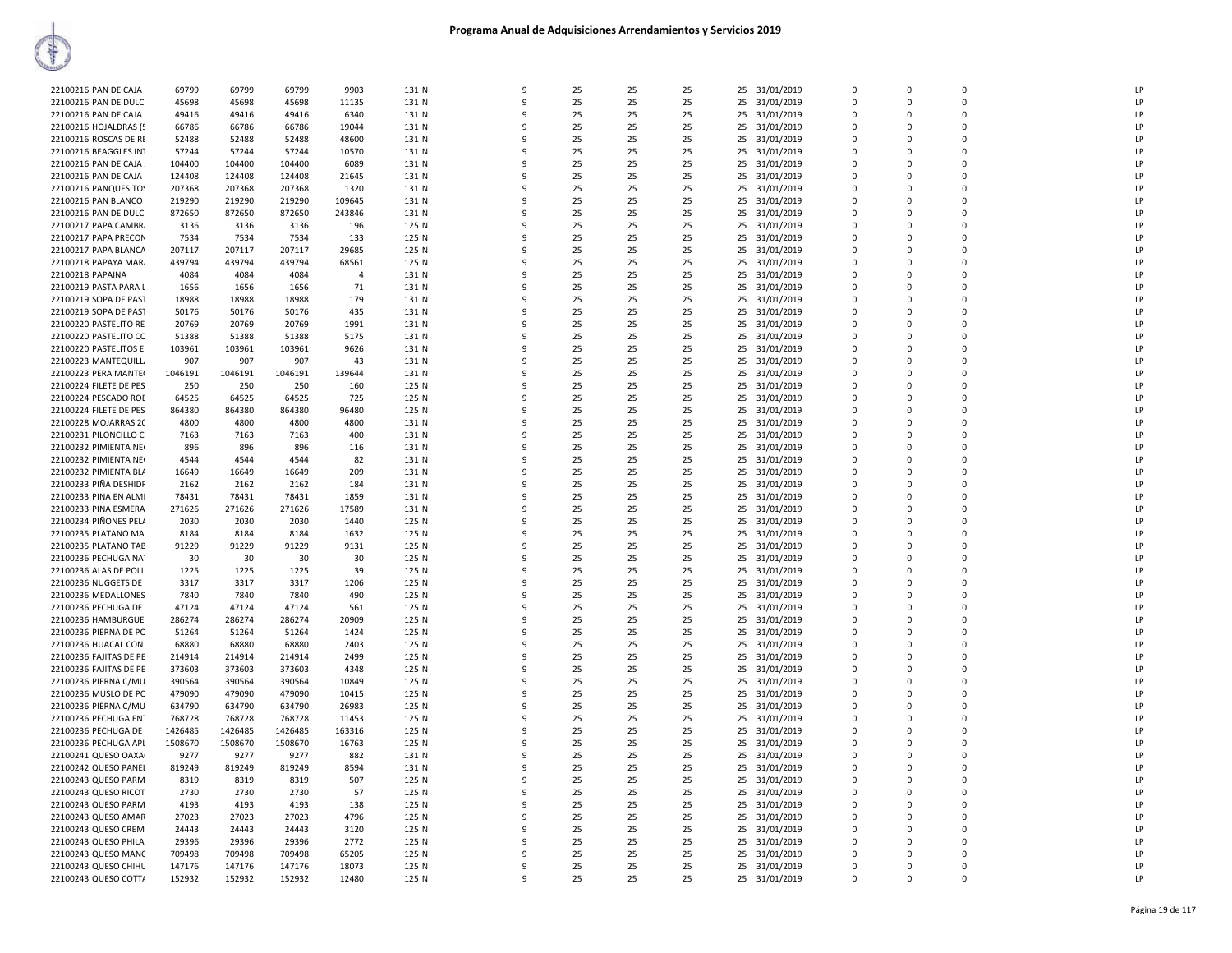| 22100243 QUESO BLANO   | 356867         | 356867         | 356867         | 30091          | 125 N          | q            | 25       | 25       | 25       | 25 31/01/2019          | $\Omega$    | $\Omega$    | $\Omega$    | LP       |
|------------------------|----------------|----------------|----------------|----------------|----------------|--------------|----------|----------|----------|------------------------|-------------|-------------|-------------|----------|
| 22100243 QUESO OAXA    | 412771         | 412771         | 412771         | 44665          | 125 N          | q            | 25       | 25       | 25       | 25 31/01/2019          | $\Omega$    | $\Omega$    | $\Omega$    | LP       |
| 22100243 QUESO GOUD    | 758313         | 758313         | 758313         | 7162           | 125 N          | q            | 25       | 25       | 25       | 25 31/01/2019          | $\Omega$    | $\Omega$    | $\Omega$    | LP       |
| 22100243 QUESO PANEL   | 762786         | 762786         | 762786         | 125190         | 125 N          | 9            | 25       | 25       | 25       | 25<br>31/01/2019       | $\mathbf 0$ | $\mathbf 0$ | $\mathbf 0$ | LP       |
| 22100244 RABANO RED    | 28634          | 28634          | 28634          | 2121           | 125 N          | q            | 25       | 25       | 25       | 31/01/2019<br>25       | $\mathbf 0$ | $\Omega$    | $\Omega$    | LP       |
| 22100245 REFRESCO DE   | 202630         | 202630         | 202630         | 15445          | 131 N          |              | 25       | 25       | 25       | 25<br>31/01/2019       | $\Omega$    | $\Omega$    | $\Omega$    | LP       |
| 22100250 SAL YODATAD   | 2199           | 2199           | 2199           | 167            | 125 N          | q            | 25       | 25       | 25       | 31/01/2019<br>25       | $\Omega$    | $\Omega$    | $\mathbf 0$ | LP       |
| 22100250 SAL DE MESA   | 23347          | 23347          | 23347          | 4184           | 125 N          | q            | 25       | 25       | 25       | 25 31/01/2019          | $\Omega$    | $\Omega$    | $\Omega$    | LP       |
| 22100251 FILETE DE SAL | 107251         | 107251         | 107251         | 5520           | 125 N          |              | 25       | 25       | 25       | 25<br>31/01/2019       | $\mathbf 0$ | $\Omega$    | $\mathbf 0$ | LP       |
| 22100253 SANDIA CHAR   | 165852         | 165852         | 165852         | 21735          | 125 N          | q            | 25       | 25       | 25       | 31/01/2019<br>25       | $\mathbf 0$ | $\Omega$    | $\mathbf 0$ | LP       |
| 22100258 SUSTITUTO DI  | 55289          | 55289          | 55289          | 252            | 131 N          | 9            | 25       | 25       | 25       | 31/01/2019<br>25       | $\Omega$    | $\Omega$    | $\Omega$    | LP       |
| 22100258 SUSTITUTO DI  | 2152           | 2152           | 2152           | 10             | 131 N          | q            | 25       | 25       | 25       | 31/01/2019<br>25       | $\Omega$    | $\Omega$    | $\Omega$    | LP       |
| 22100258 SUSTITUTO DI  | 18747          | 18747          | 18747          | 151            | 131 N          |              | 25       | 25       | 25       | 25<br>31/01/2019       | $\Omega$    | $\Omega$    | 0           | LP       |
| 22100258 ENDULZANTE    | 66520          | 66520          | 66520          | 298            | 131 N          | q            | 25       | 25       | 25       | 31/01/2019<br>25       | $\mathbf 0$ | $\Omega$    | $\mathbf 0$ | LP       |
| 22100258 ENDULZANTE    | 1756           | 1756           | 1756           | 6              | 131 N          | q            | 25       | 25       | 25       | 25 31/01/2019          | $\mathbf 0$ | $\Omega$    | $\mathbf 0$ | LP       |
| 22100258 ENDULZANTE    | 585            | 585            | 585            | $\overline{2}$ | 131 N          | q            | 25       | 25       | 25       | 25 31/01/2019          | $\Omega$    | $\Omega$    | $\Omega$    | LP       |
| 22100258 ENDULZANTE    | 1756           | 1756           | 1756           | 6              | 131 N          | q            | 25       | 25       | 25       | 31/01/2019<br>25       | $\Omega$    | $\Omega$    | $\Omega$    | LP       |
| 22100259 SUSTITUTO DI  | 75419          | 75419          | 75419          | 5157           | 131 N          | q            | 25       | 25       | 25       | 25<br>31/01/2019       | $\mathbf 0$ | $\Omega$    | $\Omega$    | LP       |
| 22100259 SUSTITUTO DI  | 458            | 458            | 458            | 12             | 131 N          | q            | 25       | 25       | 25       | 31/01/2019<br>25       | $\mathbf 0$ | $\Omega$    | $\mathbf 0$ | LP       |
| 22100259 SUSTITUTO DI  | 306            | 306            | 306            | 8              | 131 N          |              | 25       | 25       | 25       | 25 31/01/2019          | $\mathbf 0$ | $\Omega$    | $\mathbf 0$ | LP       |
| 22100259 SUSTITUTO DI  | 1834           | 1834           | 1834           | 48             | 131 N          | q            | 25       | 25       | 25       | 25<br>31/01/2019       | $\mathbf 0$ | $\Omega$    | 0           | LP       |
| 22100259 SUSTITUTO DI  | 917            | 917            | 917            | 24             | 131 N          | q            | 25       | 25       | 25       | 25 31/01/2019          | $\Omega$    | $\Omega$    | $\Omega$    | LP       |
|                        |                |                | $\overline{2}$ | $\overline{2}$ |                |              |          |          |          |                        | $\mathbf 0$ |             | $\mathbf 0$ |          |
| 22100260 DELICIOSAS B/ | $\overline{2}$ | $\overline{2}$ |                |                | 125 N          |              | 25       | 25       | 25       | 25<br>31/01/2019       |             | $\Omega$    |             | LP       |
| 22100260 TAMARINDO (   | 50003          | 50003          | 50003          | 4130           | 125 N          | 9            | 25       | 25       | 25       | 31/01/2019<br>25       | $\mathbf 0$ | $\Omega$    | $\mathbf 0$ | LP       |
| 22100261 TE DE MANZA   | 84             | 84             | 84             | 47             | 131 N          | $\mathbf{q}$ | 25       | 25       | 25       | 25<br>31/01/2019       | $\mathbf 0$ | $\Omega$    | $\mathbf 0$ | LP       |
| 22100261 TE ROJO 1.2 G | 201            | 201            | 201            | 32             | 131 N          | q            | 25       | 25       | 25       | 25 31/01/2019          | $\mathbf 0$ | $\Omega$    | $\Omega$    | LP       |
| 22100261 ANIS ESTRELL  | 720            | 720            | 720            | 120            | 131 N          |              | 25       | 25       | 25       | 25 31/01/2019          | $\Omega$    | $\Omega$    | $\Omega$    | LP       |
| 22100261 TE DE HIERBA  | 2498           | 2498           | 2498           | 160            | 131 N          |              | 25       | 25       | 25       | 25<br>31/01/2019       | 0           | $\Omega$    | $\mathbf 0$ | LP       |
| 22100261 TE VERDE C/2  | 3285           | 3285           | 3285           | 105            | 131 N          | q            | 25       | 25       | 25       | 25<br>31/01/2019       | $\Omega$    | $\Omega$    | $\Omega$    | LP       |
| 22100261 TE VERDE COM  | 3347           | 3347           | 3347           | 131            | 131 N          |              | 25       | 25       | 25       | 25<br>31/01/2019       | $\Omega$    | $\Omega$    | $\Omega$    | LP       |
| 22100261 TE DE CANELA  | 4904           | 4904           | 4904           | 150            | 131 N          | q            | 25       | 25       | 25       | 31/01/2019<br>25       | $\Omega$    | $\Omega$    | $\mathbf 0$ | LP       |
| 22100261 TE DE LIMON   | 18092          | 18092          | 18092          | 955            | 131 N          | q            | 25       | 25       | 25       | 25<br>31/01/2019       | $\mathbf 0$ | $\Omega$    | 0           | LP       |
| 22100261 TE DE MANZA   | 23984          | 23984          | 23984          | 3166           | 131 N          |              | 25       | 25       | 25       | 25<br>31/01/2019       | $\mathbf 0$ | $\Omega$    | $\mathbf 0$ | LP       |
| 22100261 HOJAS DE NAI  | 23310          | 23310          | 23310          | 518            | 131 N          | q            | 25       | 25       | 25       | 31/01/2019<br>25       | $\Omega$    | $\Omega$    | $\mathbf 0$ | LP       |
| 22100261 HOJAS DE LIM  | 51976          | 51976          | 51976          | 584            | 131 N          |              | 25       | 25       | 25       | 25<br>31/01/2019       | $\Omega$    | $\Omega$    | $\Omega$    | LP       |
| 22100261 TE DE LIMON   | 180            | 180            | 180            | 6              | 131 N          | q            | 25       | 25       | 25       | 31/01/2019<br>25       | $\Omega$    | $\Omega$    | $\Omega$    | LP       |
| 22100261 TE DE MANZA   | 408            | 408            | 408            | 6              | 131 N          |              | 25       | 25       | 25       | 31/01/2019<br>25       | $\Omega$    | $\Omega$    | $\Omega$    | LP       |
| 22100261 TE DE LIMON   | 1152           | 1152           | 1152           | 24             | 131 N          | 9            | 25       | 25       | 25       | 31/01/2019<br>25       | 0           | $\Omega$    | $\mathbf 0$ | LP       |
| 22100261 TE DE MANZA   | 1631           | 1631           | 1631           | 24             | 131 N          | $\mathbf{q}$ | 25       | 25       | 25       | 25<br>31/01/2019       | $\mathbf 0$ | $\Omega$    | $\mathbf 0$ | LP       |
| 22100261 TE DE LIMON   | 384            | 384            | 384            | 8              | 131 N          | q            | 25       | 25       | 25       | 25 31/01/2019          | $\Omega$    | $\Omega$    | $\Omega$    | LP       |
| 22100261 TE DE MANZA   | 192            | 192            | 192            | $\overline{4}$ | 131 N          |              | 25       | 25       | 25       | 25 31/01/2019          | $\Omega$    | $\Omega$    | $\Omega$    | LP       |
| 22100261 TE DE LIMON   | 1152           | 1152           | 1152           | 24             | 131 N          |              | 25       | 25       | 25       | 25<br>31/01/2019       | $\Omega$    | $\Omega$    | $\Omega$    | LP       |
| 22100261 TE DE LIMON   | 480            | 480            | 480            | 10             | 131 N          | q            | 25       | 25       | 25       | 31/01/2019<br>25       | 0           | $\Omega$    | $\mathbf 0$ | LP       |
| 22100261 TE DE MANZA   | 680            | 680            | 680            | 10             | 131 N          | q            | 25       | 25       | 25       | 25 31/01/2019          | $\mathbf 0$ | $\Omega$    | $\mathbf 0$ | LP       |
| 22100262 TEJOCOTE      | 828            | 828            | 828            | 46             | 125 N          | 9            | 25       | 25       | 25       | 25<br>31/01/2019       | 0           | $\Omega$    | 0           | LP       |
| 22100263 JITOMATE CHI  | 55264          | 55264          | 55264          | 8280           | 125 N          | q            | 25       | 25       | 25       | 31/01/2019<br>25       | $\Omega$    | $\Omega$    | $\Omega$    | LP       |
| 22100263 JITOMATE BO   | 150530         | 150530         | 150530         | 12364          | 125 N          |              | 25       | 25       | 25       | 25<br>31/01/2019       | $\mathbf 0$ | $\Omega$    | 0           | LP       |
| 22100263 JITOMATE GU   | 588853         | 588853         | 588853         | 73780          | 125 N          |              | 25       | 25       | 25       | 25<br>31/01/2019       | $\Omega$    | $\Omega$    | $\mathbf 0$ | LP       |
| 22100264 TOMATE VERI   | 242148         | 242148         | 242148         | 21988          | 125 N          |              | 25       | 25       | 25       | 25<br>31/01/2019       | $\mathbf 0$ | 0           | $\mathbf 0$ | LP       |
| 22100265 TORONJA ROJ   | 18946          | 18946          | 18946          | 2082           | 125 N          | q            | 25       | 25       | 25       | 25 31/01/2019          | $\Omega$    | $\Omega$    | $\Omega$    | LP       |
| 22100266 TORTILLAS DE  | 98687          | 98687          | 98687          | 21873          | 131 N          | q            | 25       | 25       | 25       | 25 31/01/2019          | $\Omega$    | $\Omega$    | $\Omega$    | LP       |
|                        |                |                |                |                |                |              |          |          |          |                        | $\mathbf 0$ | $\Omega$    | 0           | LP       |
| 22100267 SOPES DE MA   | 1825<br>55688  | 1825<br>55688  | 1825<br>55688  | 1377           | 131 N<br>131 N | 9<br>q       | 25<br>25 | 25<br>25 | 25<br>25 | 25<br>31/01/2019<br>25 | $\Omega$    | $\Omega$    | $\Omega$    | LP       |
| 22100267 TOTOPO TRIA   |                |                |                | 6189           |                |              |          |          |          | 31/01/2019             | $\mathbf 0$ |             | $\mathbf 0$ |          |
| 22100267 TOSTADAS GR   | 142127         | 142127         | 142127         | 64603          | 131 N          |              | 25       | 25       | 25       | 25<br>31/01/2019       |             | $\mathbf 0$ |             | LP<br>LP |
| 22100267 TORTILLAS DE  | 344744         | 344744         | 344744         | 29138          | 131 N          | q            | 25       | 25       | 25       | 31/01/2019<br>25       | $\Omega$    | $\Omega$    | $\mathbf 0$ |          |
| 22100269 TUNA VERDE (  | 7763           | 7763           | 7763           | 1035           | 125 N          |              | 25       | 25       | 25       | 25<br>31/01/2019       | $\Omega$    | $\Omega$    | $\Omega$    | LP       |
| 22100270 UVA VERDE EX  | 522600         | 522600         | 522600         | 74950          | 125 N          | q            | 25       | 25       | 25       | 31/01/2019<br>25       | 0           | $\Omega$    | $\mathbf 0$ | LP       |
| 22100272 NOPAL CAMB    | 30393          | 30393          | 30393          | 3350           | 131 N          | 9            | 25       | 25       | 25       | 31/01/2019<br>25       | $\Omega$    | $\Omega$    | $\mathbf 0$ | LP       |
| 22100272 PEPINOS MED   | 60564          | 60564          | 60564          | 6108           | 131 N          | 9            | 25       | 25       | 25       | 25<br>31/01/2019       | $\mathbf 0$ | $\mathbf 0$ | $\mathbf 0$ | LP       |
| 22100272 NOPALES SIN   | 146413         | 146413         | 146413         | 11713          | 131 N          | q            | 25       | 25       | 25       | 31/01/2019<br>25       | $\Omega$    | $\Omega$    | $\Omega$    | LP       |
| 22100272 CHAMPIÑON     | 391300         | 391300         | 391300         | 31560          | 131 N          |              | 25       | 25       | 25       | 31/01/2019<br>25       | $\Omega$    | $\Omega$    | $\Omega$    | LP       |
| 22100273 FLORETES DE   | 138            | 138            | 138            | 70             | 131 N          | q            | 25       | 25       | 25       | 31/01/2019<br>25       | 0           | $\Omega$    | $\mathbf 0$ | LP       |
| 22100273 MEZCLA JARD   | 159            | 159            | 159            | 76             | 131 N          | 9            | 25       | 25       | 25       | 25 31/01/2019          | $\mathbf 0$ | $\Omega$    | $\Omega$    | LP       |
| 22100273 PAPAS A LA FF | 235            | 235            | 235            | 102            | 131 N          | ۹            | 25       | 25       | 25       | 25 31/01/2019          | $\Omega$    | $\Omega$    | $\Omega$    | LP       |
| 22100273 VERDURA MIX   | 455            | 455            | 455            | 33             | 131 N          | 9            | 25       | 25       | 25       | 25 31/01/2019          | $\Omega$    | $\Omega$    | $\Omega$    | LP       |
|                        |                |                |                |                |                |              |          |          |          |                        |             |             |             |          |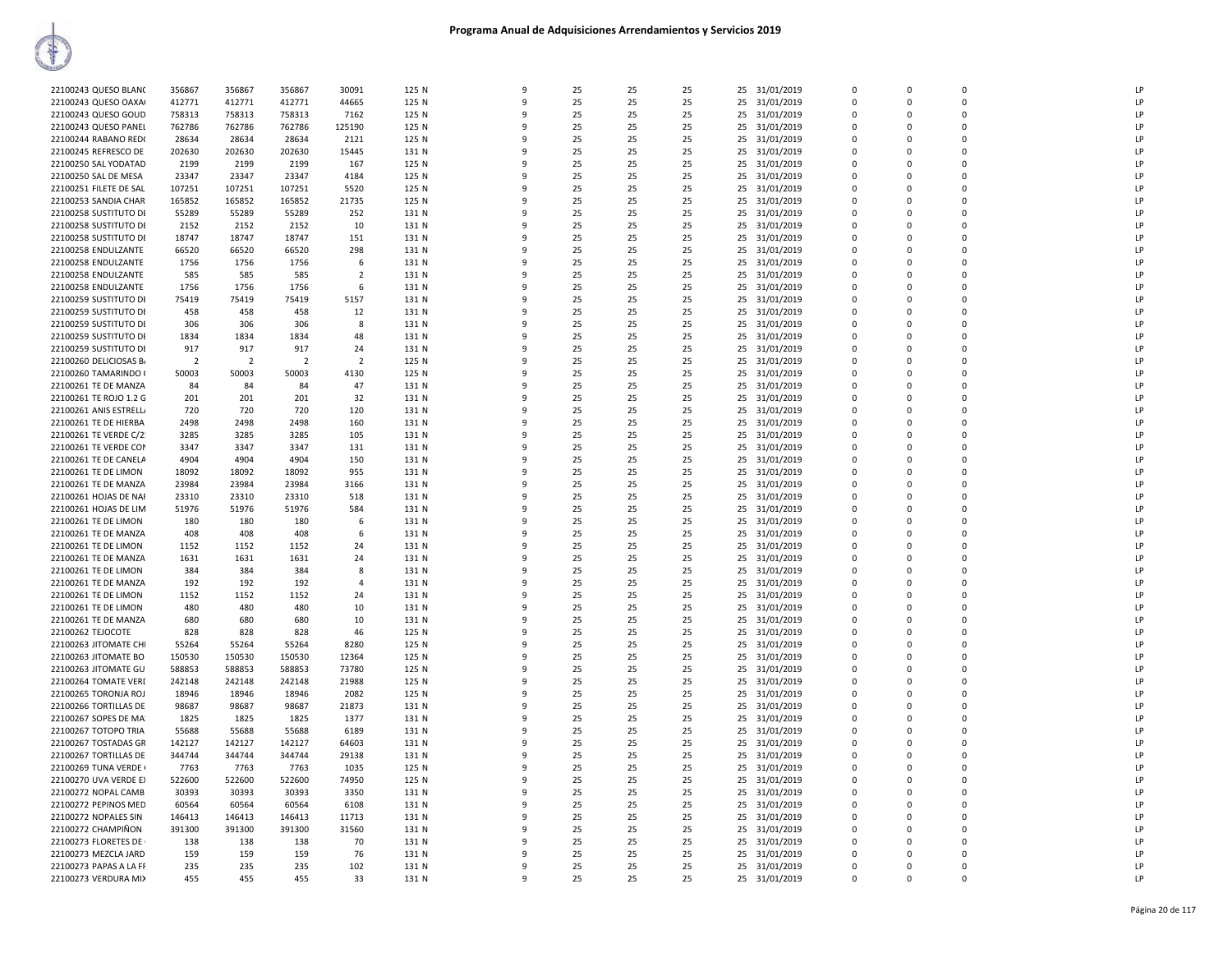| 22100273 CHICHARO PA   | 1344   | 1344   | 1344   | 111                     | 131 N | $\mathsf{q}$ | 25 | 25 | 25 |    | 25 31/01/2019 | $\Omega$    | $\Omega$    | $\Omega$ | LP           |
|------------------------|--------|--------|--------|-------------------------|-------|--------------|----|----|----|----|---------------|-------------|-------------|----------|--------------|
| 22100273 VERDURA PRE   | 2061   | 2061   | 2061   | 71                      | 131 N | 9            | 25 | 25 | 25 |    | 25 31/01/2019 | 0           | $\Omega$    | $\Omega$ | LP           |
|                        |        |        |        |                         |       |              |    |    |    |    |               |             |             |          |              |
| 22100273 MEZCLA GUAI   | 2634   | 2634   | 2634   | 59                      | 131 N | ٩            | 25 | 25 | 25 |    | 25 31/01/2019 | $\Omega$    | $\Omega$    |          | LP           |
| 22100273 GRANO DE EL   | 5661   | 5661   | 5661   | 443                     | 131 N | 9            | 25 | 25 | 25 |    | 25 31/01/2019 | $\Omega$    | $\Omega$    | $\Omega$ | LP           |
| 22100273 MEZCLA DELI(  | 9790   | 9790   | 9790   | 110                     | 131 N | q            | 25 | 25 | 25 |    | 25 31/01/2019 | 0           | $\Omega$    | $\Omega$ | LP           |
| 22100273 ENSALADA RU   | 10273  | 10273  | 10273  | 1447                    | 131 N | q            | 25 | 25 | 25 |    | 25 31/01/2019 | 0           | $\Omega$    | $\Omega$ | LP           |
| 22100273 MEZCLA ORIEI  | 11824  | 11824  | 11824  | 640                     | 131 N | ٠Q           | 25 | 25 | 25 |    | 25 31/01/2019 | 0           | $\Omega$    | $\Omega$ | LP           |
| 22100273 CHÍCHARO CO   | 16876  | 16876  | 16876  | 333                     | 131 N | ٩            | 25 | 25 | 25 |    | 25 31/01/2019 | $\Omega$    | $\Omega$    | $\Omega$ | LP           |
| 22100273 GRANO DE EL   | 21542  | 21542  | 21542  |                         | 131 N | 9            | 25 | 25 | 25 |    |               | $\Omega$    | $\Omega$    | $\Omega$ | LP           |
|                        |        |        |        | 311                     |       |              |    |    |    |    | 25 31/01/2019 |             |             |          |              |
| 22100273 CHILE POBLAN  | 23094  | 23094  | 23094  | 302                     | 131 N | ٩            | 25 | 25 | 25 |    | 25 31/01/2019 | $\Omega$    | $\Omega$    |          | LP           |
| 22100273 ZANAHORIA P   | 28981  | 28981  | 28981  | 2633                    | 131 N |              | 25 | 25 | 25 |    | 25 31/01/2019 | $\Omega$    | $\Omega$    |          | LP           |
| 22100273 ZANAHORIA B   | 44492  | 44492  | 44492  | 4191                    | 131 N | ٠Q           | 25 | 25 | 25 |    | 25 31/01/2019 | 0           | $\Omega$    | $\Omega$ | LP           |
| 22100273 MEZCLA CAM    | 50243  | 50243  | 50243  | 6439                    | 131 N |              | 25 | 25 | 25 |    | 25 31/01/2019 | $\Omega$    | $\Omega$    | $\Omega$ | $\mathsf{I}$ |
| 22100273 MIX DE LECHL  | 78632  | 78632  | 78632  | 2574                    | 131 N | ٠Q           | 25 | 25 | 25 |    | 25 31/01/2019 | $\Omega$    | $\Omega$    | $\Omega$ | LP           |
| 22100273 VERDURA PRE   | 97515  | 97515  | 97515  | 1842                    | 131 N | q            | 25 | 25 | 25 |    | 25 31/01/2019 | $\Omega$    | $\Omega$    | $\Omega$ | LP           |
| 22100273 EJOTE PAQUE   | 156515 | 156515 | 156515 | 10362                   | 131 N | 9            | 25 | 25 | 25 | 25 | 31/01/2019    | 0           | $\Omega$    | n        | LP           |
|                        |        |        |        |                         |       |              |    |    |    |    |               |             |             |          |              |
| 22100273 MIX DE MORA   | 161153 | 161153 | 161153 | 16169                   | 131 N | ٩            | 25 | 25 | 25 |    | 25 31/01/2019 | $\Omega$    | $\Omega$    |          | LP           |
| 22100273 LECHUGA ITAI  | 188804 | 188804 | 188804 | 33350                   | 131 N |              | 25 | 25 | 25 |    | 25 31/01/2019 | $\Omega$    | $\Omega$    |          | LP           |
| 22100273 BRÓCOLI PAQ   | 259281 | 259281 | 259281 | 12250                   | 131 N | ٩            | 25 | 25 | 25 |    | 25 31/01/2019 | 0           | $\Omega$    | $\Omega$ | LP           |
| 22100273 ESPINACAS CC  | 355775 | 355775 | 355775 | 42432                   | 131 N |              | 25 | 25 | 25 |    | 25 31/01/2019 | $\Omega$    | $\Omega$    | $\Omega$ | LP           |
| 22100276 YOGURT DE 1!  | 5390   | 5390   | 5390   | 1321                    | 131 N | q            | 25 | 25 | 25 |    | 25 31/01/2019 | 0           | $\Omega$    | $\Omega$ | LP           |
| 22100276 YOGURT BAJO   | 1201   | 1201   | 1201   | 819                     | 131 N | q            | 25 | 25 | 25 |    | 25 31/01/2019 | $\Omega$    | $\Omega$    | $\Omega$ | LP           |
|                        | 28476  |        |        |                         |       | 9            |    |    |    |    |               | 0           | $\Omega$    | n        | LP           |
| 22100276 YOGURT C/FR   |        | 28476  | 28476  | 6984                    | 131 N |              | 25 | 25 | 25 | 25 | 31/01/2019    |             |             |          |              |
| 22100276 YOGURT NATL   | 149267 | 149267 | 149267 | 62715                   | 131 N | q            | 25 | 25 | 25 |    | 25 31/01/2019 | $\Omega$    | $\Omega$    | $\Omega$ | LP           |
| 22100276 YOGURT DESL   | 25396  | 25396  | 25396  | 2507                    | 131 N |              | 25 | 25 | 25 |    | 25 31/01/2019 | 0           | $\Omega$    |          | LP           |
| 22100276 YOGURT SÓLII  | 44359  | 44359  | 44359  | 7771                    | 131 N | ٩            | 25 | 25 | 25 |    | 25 31/01/2019 | 0           | $\Omega$    | $\Omega$ | LP           |
| 22100276 PRODUCTO L/   | 52510  | 52510  | 52510  | 12155                   | 131 N |              | 25 | 25 | 25 |    | 25 31/01/2019 | $\Omega$    | $\Omega$    | $\Omega$ | LP           |
| 22100276 PRODUCTO L/   | 53016  | 53016  | 53016  | 11256                   | 131 N | q            | 25 | 25 | 25 |    | 25 31/01/2019 | 0           | $\Omega$    | $\Omega$ | LP           |
| 22100276 YOGURT C/FR   | 60107  | 60107  | 60107  | 12895                   | 131 N | q            | 25 | 25 | 25 |    | 25 31/01/2019 | $\Omega$    | $\Omega$    |          | LP           |
|                        |        |        |        |                         |       | 9            |    |    |    |    |               | 0           | $\Omega$    | n        | LP           |
| 22100276 YOGURT C/FR   | 67535  | 67535  | 67535  | 7177                    | 131 N |              | 25 | 25 | 25 | 25 | 31/01/2019    |             |             |          |              |
| 22100276 ALIMENTO LÁ   | 74925  | 74925  | 74925  | 13191                   | 131 N | c            | 25 | 25 | 25 |    | 25 31/01/2019 | $\Omega$    | $\Omega$    | $\Omega$ | LP           |
| 22100276 ALIMENTO LÁ   | 126662 | 126662 | 126662 | 18251                   | 131 N | c            | 25 | 25 | 25 |    | 25 31/01/2019 | 0           | $\Omega$    | n        | LP           |
| 22100276 YOGURT PAR/   | 167217 | 167217 | 167217 | 21356                   | 131 N | ٩            | 25 | 25 | 25 |    | 25 31/01/2019 | $\mathbf 0$ | $\Omega$    | $\Omega$ | LP           |
| 22100276 YOGURT NATI   | 172993 | 172993 | 172993 | 18532                   | 131 N | c            | 25 | 25 | 25 |    | 25 31/01/2019 | $\Omega$    | $\Omega$    | $\Omega$ | LP           |
| 22100276 YOGURT PAR/   | 174418 | 174418 | 174418 | 19513                   | 131 N | q            | 25 | 25 | 25 |    | 25 31/01/2019 | 0           | $\Omega$    | $\Omega$ | LP           |
| 22100276 YOGURT NATI   | 452536 | 452536 | 452536 | 34283                   | 131 N | q            | 25 | 25 | 25 |    | 25 31/01/2019 | $\Omega$    | $\Omega$    |          | LP           |
|                        |        |        |        |                         |       |              |    |    |    |    |               |             | $\Omega$    | n        | LP           |
| 22100276 LACTOBACILU   | 491366 | 491366 | 491366 | 8960                    | 131 N | 9            | 25 | 25 | 25 |    | 25 31/01/2019 | 0           |             |          |              |
| 22100277 ZANAHORIA E   | 1768   | 1768   | 1768   | 1720                    | 131 N | c            | 25 | 25 | 25 |    | 25 31/01/2019 | $\Omega$    | $\Omega$    | $\Omega$ | LP           |
| 22100277 ZANAHORIA N   | 128986 | 128986 | 128986 | 16822                   | 131 N | c            | 25 | 25 | 25 |    | 25 31/01/2019 | 0           | $\Omega$    | n        | LP           |
| 22100280 ABLANDADOR    | 1838   | 1838   | 1838   | 100                     | 131 N |              | 25 | 25 | 25 |    | 25 31/01/2019 | $\Omega$    | $\Omega$    | $\Omega$ | LP           |
| 22100280 ABLANDADOR    | 694    | 694    | 694    | 30                      | 131 N |              | 25 | 25 | 25 |    | 25 31/01/2019 | 0           | $\mathbf 0$ | $\Omega$ | LP           |
| 22100283 ACEITE DE CIT | 3186   | 3186   | 3186   | $\overline{2}$          | 131 N | $\Omega$     | 25 | 25 | 25 |    | 25 31/01/2019 | 0           | $\Omega$    | $\Omega$ | LP           |
| 22100283 CITRONELA     | 3186   | 3186   | 3186   | $\overline{2}$          | 131 N | q            | 25 | 25 | 25 |    | 25 31/01/2019 | $\Omega$    | $\Omega$    | $\Omega$ | LP           |
|                        |        |        |        |                         |       | 9            |    |    |    |    |               | 0           | $\Omega$    | $\Omega$ | LP           |
| 22100286 AXIOTE EN PA  | 18787  | 18787  | 18787  | 206                     | 125 N |              | 25 | 25 | 25 |    | 25 31/01/2019 |             |             |          |              |
| 22100288 ADEREZO CES   | 7118   | 7118   | 7118   | 125                     | 131 N | c            | 25 | 25 | 25 |    | 25 31/01/2019 | $\mathsf 0$ | $\Omega$    | $\Omega$ | LP           |
| 22100288 ADEREZO MIL   | 25167  | 25167  | 25167  | 442                     | 131 N | c            | 25 | 25 | 25 |    | 25 31/01/2019 | 0           | $\Omega$    | n        | LP           |
| 22100288 ADEREZO ITAL  | 8486   | 8486   | 8486   | 57                      | 131 N |              | 25 | 25 | 25 |    | 25 31/01/2019 | $\Omega$    | $\Omega$    | $\Omega$ | LP           |
| 22100288 ADEREZO RAN   | 15994  | 15994  | 15994  | 98                      | 131 N |              | 25 | 25 | 25 |    | 25 31/01/2019 | 0           | $\mathbf 0$ | $\Omega$ | LP           |
| 22100288 ADEREZO CES.  | 27550  | 27550  | 27550  | 145                     | 131 N | q            | 25 | 25 | 25 |    | 25 31/01/2019 | $\Omega$    | $\Omega$    | $\Omega$ | LP           |
| 22100288 ADEREZO MIL   | 33293  | 33293  | 33293  | 204                     | 131 N | q            | 25 | 25 | 25 |    | 25 31/01/2019 | $\mathbf 0$ | $\mathbf 0$ |          | LP           |
| 22100289 AGUA EMBOT    | 103    | 103    | 103    | 31                      | 131 N | 9            | 25 | 25 | 25 |    | 25 31/01/2019 | 0           | $\Omega$    | $\Omega$ | LP           |
|                        |        |        |        |                         |       | c            |    |    |    |    |               | $\Omega$    | $\Omega$    | $\Omega$ |              |
| 22100289 AGUA EMBOT    | 136736 | 136736 | 136736 | 50643                   | 131 N |              | 25 | 25 | 25 |    | 25 31/01/2019 |             |             |          | LP           |
| 22100289 AGUA EMBOT    | 1620   | 1620   | 1620   | 600                     | 131 N | c            | 25 | 25 | 25 |    | 25 31/01/2019 | 0           | $\Omega$    | n        | LP           |
| 22100289 AGUA BIDESTI  | 154280 | 154280 | 154280 | 760                     | 131 N |              | 25 | 25 | 25 |    | 25 31/01/2019 | $\Omega$    | $\Omega$    | $\Omega$ | LP           |
| 22100289 AGUA EMBOT    | 1296   | 1296   | 1296   | 432                     | 131 N |              | 25 | 25 | 25 |    | 25 31/01/2019 | 0           | $\mathbf 0$ | $\Omega$ | LP           |
| 22100289 AGUA EMBOT    | 7200   | 7200   | 7200   | 2400                    | 131 N | q            | 25 | 25 | 25 |    | 25 31/01/2019 | $\Omega$    | $\Omega$    | $\Omega$ | LP           |
| 22100289 AGUA EMBOT    | 1800   | 1800   | 1800   | 600                     | 131 N | q            | 25 | 25 | 25 |    | 25 31/01/2019 | 0           | $\Omega$    | $\Omega$ | LP           |
| 22100291 SAL CON C/AJ  | 528    | 528    | 528    | 25                      | 131 N | 9            | 25 | 25 | 25 |    | 25 31/01/2019 | 0           | $\Omega$    | $\Omega$ | LP           |
| 22100291 AJO PICADO 3  | 533    | 533    | 533    | 28                      | 131 N | q            | 25 | 25 | 25 |    |               | $\Omega$    | $\Omega$    | $\Omega$ | LP           |
|                        |        |        |        |                         |       |              |    |    |    |    | 25 31/01/2019 |             |             |          |              |
| 22100291 SAJ CON C/AJ( | 718    | 718    | 718    | 33                      | 131 N | ٩            | 25 | 25 | 25 |    | 25 31/01/2019 | 0           | $\Omega$    | $\Omega$ | LP           |
| 22100291 AJO EN POLVO  | 2435   | 2435   | 2435   | 68                      | 131 N |              | 25 | 25 | 25 |    | 25 31/01/2019 | $\Omega$    | $\Omega$    | $\Omega$ | LP           |
| 22100291 AJOS ITALIAN  | 183454 | 183454 | 183454 | 4895                    | 131 N |              | 25 | 25 | 25 |    | 25 31/01/2019 | 0           | $\mathbf 0$ | $\Omega$ | LP           |
| 22100291 AJO           | 57     | 57     | 57     | $\overline{\mathbf{3}}$ | 131 N | q            | 25 | 25 | 25 |    | 25 31/01/2019 | $\Omega$    | $\Omega$    | $\Omega$ | LP           |
| 22100292 ALBAHACA FR   | 198    | 198    | 198    | 22                      | 131 N |              | 25 | 25 | 25 |    | 25 31/01/2019 | 0           | $\Omega$    |          | LP           |
| 22100297 ALUBIAS GRAI  | 10920  | 10920  | 10920  | 560                     | 131 N | q            | 25 | 25 | 25 |    | 25 31/01/2019 | $\mathbf 0$ | $\Omega$    |          | LP           |
|                        |        |        |        |                         |       |              |    |    |    |    |               |             |             |          |              |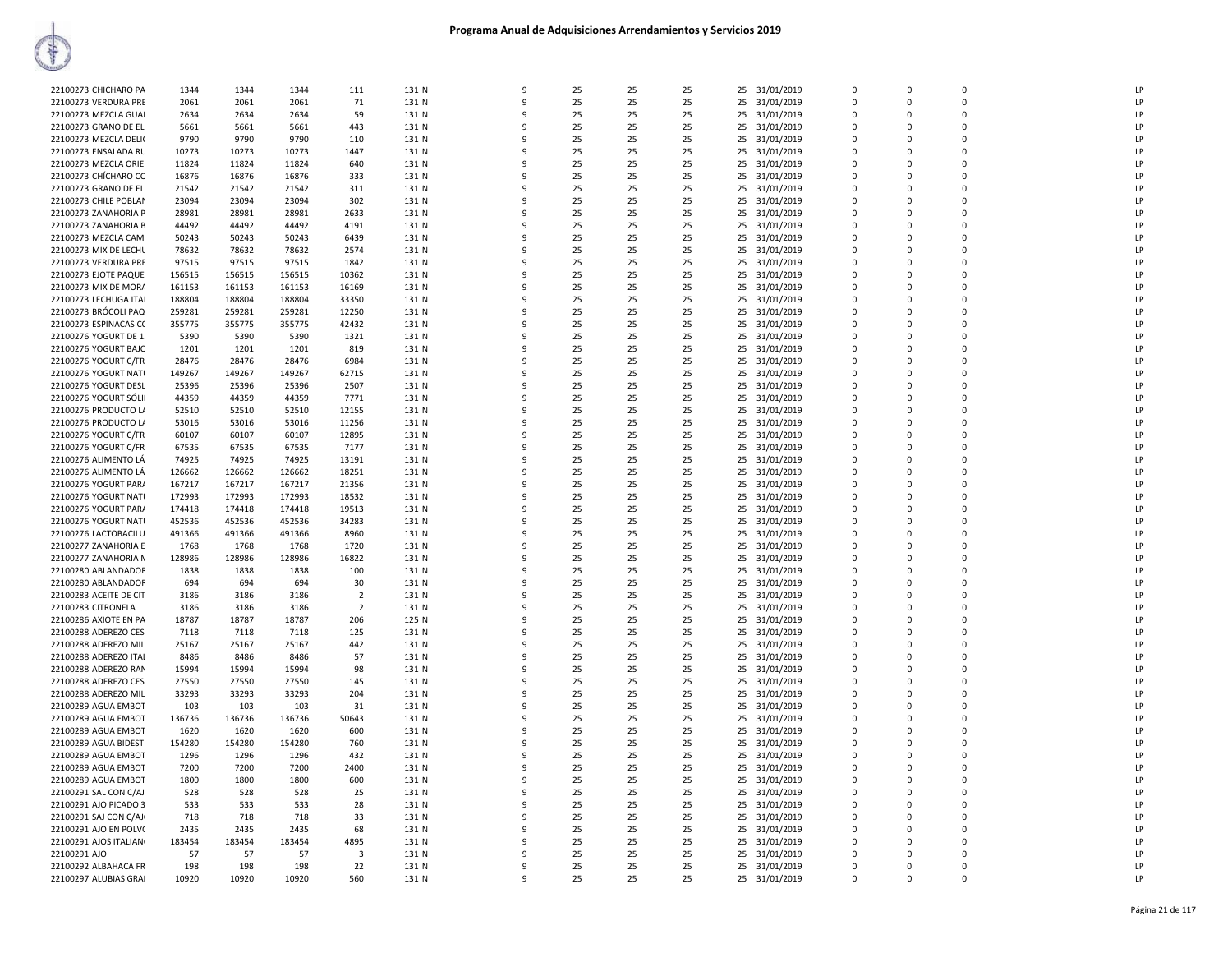| 22100300 ATE DE FRUTA   | 16080   | 16080   | 16080   | 335          | 125 N | 9            | 25       | 25 | 25 |    | 25 31/01/2019 | $\mathbf 0$    | $\mathbf 0$ | $\Omega$       | LP       |
|-------------------------|---------|---------|---------|--------------|-------|--------------|----------|----|----|----|---------------|----------------|-------------|----------------|----------|
| 22100301 BARRA CRUJIE   | 3496    | 3496    | 3496    | 111          | 131 N | q            | 25       | 25 | 25 | 25 | 31/01/2019    | $\mathbf 0$    | 0           | $\mathbf 0$    | LP       |
| 22100301 BARRA DE HO    | 4816    | 4816    | 4816    | 112          | 131 N | 9            | 25       | 25 | 25 | 25 | 31/01/2019    | 0              | 0           | $\Omega$       | LP       |
| 22100301 BARRA CRUJIE   | 6557    | 6557    | 6557    | 263          | 131 N | 9            | 25       | 25 | 25 | 25 | 31/01/2019    | $\Omega$       | $\Omega$    | $\Omega$       | LP       |
| 22100301 BARRA DE GR.   | 788475  | 788475  | 788475  | 9418         | 131 N | 9            | 25       | 25 | 25 | 25 | 31/01/2019    | 0              | 0           | $\Omega$       | LP       |
| 22100304 BERROS DESIN   | 44      | 44      | 44      | $\mathbf{1}$ | 125 N | 9            | 25       | 25 | 25 | 25 | 31/01/2019    | $\Omega$       | $\Omega$    | $\mathbf 0$    | LP       |
| 22100304 BERROS FRESO   | 2245    | 2245    | 2245    | 720          | 125 N | 9            | 25       | 25 | 25 | 25 | 31/01/2019    | 0              | 0           | $\overline{0}$ | LP       |
| 22100308 CAMARON SE     | 37444   | 37444   | 37444   | 12160        | 125 N | q            | 25       | 25 | 25 | 25 | 31/01/2019    | $\mathbf 0$    | $\Omega$    | $\Omega$       | LP       |
| 22100311 SALSA CATSUI   | 1995    | 1995    | 1995    | 104          | 131 N | q            | 25       | 25 | 25 | 25 | 31/01/2019    | $\Omega$       | $\Omega$    | $\Omega$       | LP       |
| 22100311 SALSA CATSUI   | 9976    | 9976    | 9976    | 101          | 131 N | 9            | 25       | 25 | 25 | 25 | 31/01/2019    | $\mathbf 0$    | $\mathbf 0$ | $\mathbf{0}$   | LP       |
| 22100311 SALSA CATSUI   | 17399   | 17399   | 17399   | 189          | 131 N | 9            | 25       | 25 | 25 | 25 | 31/01/2019    | $\Omega$       | $\Omega$    | $\Omega$       | LP       |
| 22100318 CHICHARO DE    | 111     | 111     | 111     | 10           | 131 N | 9            | 25       | 25 | 25 | 25 | 31/01/2019    | 0              | 0           | $\Omega$       | LP       |
| 22100319 CHICHARRON     | 221016  | 221016  | 221016  | 22176        | 125 N | q            | 25       | 25 | 25 | 25 |               | $\mathbf 0$    | 0           | $\mathbf{0}$   | LP       |
|                         |         |         |         |              |       | 9            |          |    |    |    | 31/01/2019    | $\Omega$       | $\Omega$    | $\Omega$       |          |
| 22100327 CHISPAS DE CI  | 24727   | 24727   | 24727   | 419          | 131 N | q            | 25       | 25 | 25 | 25 | 31/01/2019    |                |             | $\Omega$       | LP<br>LP |
| 22100331 COCO RALLAD    | 612     | 612     | 612     | 50           | 131 N |              | 25       | 25 | 25 | 25 | 31/01/2019    | $\Omega$       | $\Omega$    |                |          |
| 22100333 COL MORADA     | 48      | 48      | 48      | 48           | 125 N | 9            | 25       | 25 | 25 |    | 25 31/01/2019 | $\mathbf 0$    | $\Omega$    | $\mathbf 0$    | LP       |
| 22100333 COL MORADA     | 1976    | 1976    | 1976    | 104          | 125 N | 9            | 25       | 25 | 25 | 25 | 31/01/2019    | $\mathbf 0$    | 0           | $\overline{0}$ | LP       |
| 22100335 BOCADILLOS I   | 214830  | 214830  | 214830  | 48750        | 131 N | 9            | 25       | 25 | 25 | 25 | 31/01/2019    | $\Omega$       | $\Omega$    | $\Omega$       | LP       |
| 22100335 TLACOYOS FRI   | 15054   | 15054   | 15054   | 4301         | 131 N | q            | 25       | 25 | 25 | 25 | 31/01/2019    | 0              | 0           | $\mathbf 0$    | LP       |
| 22100335 FLAUTAS DE P   | 60810   | 60810   | 60810   | 1901         | 131 N | q            | 25       | 25 | 25 | 25 | 31/01/2019    | $\mathbf 0$    | $\Omega$    | $\Omega$       | LP       |
| 22100335 FLAUTAS DE C   | 114700  | 114700  | 114700  | 12090        | 131 N | 9            | 25       | 25 | 25 | 25 | 31/01/2019    | $\Omega$       | $\Omega$    | $\Omega$       | LP       |
| 22100335 EMPANADAS      | 64594   | 64594   | 64594   | 4602         | 131 N | q            | 25       | 25 | 25 | 25 | 31/01/2019    | 0              | O           | $\Omega$       | LP       |
| 22100335 CHORIZO DE F   | 74134   | 74134   | 74134   | 7200         | 131 N | 9            | 25       | 25 | 25 | 25 | 31/01/2019    | $\mathbf 0$    | 0           | $\mathbf 0$    | LP       |
| 22100337 CREMA DESLA    | 28      | 28      | 28      | 12           | 131 N | 9            | 25       | 25 | 25 | 25 | 31/01/2019    | 0              | 0           | $\overline{0}$ | LP       |
| 22100337 MEDIA CREM/    | 1116    | 1116    | 1116    | 56           | 131 N | $\mathbf{q}$ | 25       | 25 | 25 | 25 | 31/01/2019    | $\Omega$       | $\Omega$    | $\Omega$       | LP       |
| 22100337 SOPA CREMA     | 11009   | 11009   | 11009   | 497          | 131 N | 9            | 25       | 25 | 25 | 25 | 31/01/2019    | $\Omega$       | $\Omega$    | $\Omega$       | LP       |
| 22100337 SOPA CREMA     | 27466   | 27466   | 27466   | 3324         | 131 N | ٩            | 25       | 25 | 25 | 25 | 31/01/2019    | 0              | O           | $\mathbf{0}$   | LP       |
| 22100337 CREMA REDU     | 392047  | 392047  | 392047  | 36788        | 131 N | 9            | 25       | 25 | 25 | 25 | 31/01/2019    | $\Omega$       | $\Omega$    | $\Omega$       | LP       |
| 22100338 HUITLACOCHE    | 11205   | 11205   | 11205   | 249          | 125 N | q            | 25       | 25 | 25 | 25 | 31/01/2019    | $\mathbf 0$    | $\Omega$    | $\Omega$       | LP       |
| 22100342 ENSALADA VE    | 96      | 96      | 96      | 3            | 131 N | q            | 25       | 25 | 25 |    | 25 31/01/2019 | $\mathbf 0$    | 0           | $\mathbf 0$    | LP       |
|                         |         |         |         |              |       | 9            |          |    |    |    |               | $\mathbf 0$    | $\mathbf 0$ | $\Omega$       | LP       |
| 22100342 MEZCLA JULIA   | 6971    | 6971    | 6971    | 79<br>604    | 131 N | 9            | 25<br>25 | 25 | 25 | 25 | 31/01/2019    | $\Omega$       | $\Omega$    | $\Omega$       | LP       |
| 22100342 KALE, BOLSA 1  | 19328   | 19328   | 19328   |              | 131 N |              |          | 25 | 25 | 25 | 31/01/2019    |                |             |                |          |
| 22100342 PARRILLADA [   | 23805   | 23805   | 23805   | 207          | 131 N | ٩            | 25       | 25 | 25 | 25 | 31/01/2019    | $\Omega$       | $\Omega$    | $\Omega$       | LP       |
| 22100342 LECHUGA DES    | 29455   | 29455   | 29455   | 805          | 131 N | ٩            | 25       | 25 | 25 | 25 | 31/01/2019    | 0              | 0           | $\overline{0}$ | LP       |
| 22100342 PALITO+D12S    | 35867   | 35867   | 35867   | 403          | 131 N | 9            | 25       | 25 | 25 | 25 | 31/01/2019    | $\mathbf 0$    | $\Omega$    | $\mathbf{0}$   | LP       |
| 22100342 MEZCLA CARII   | 124330  | 124330  | 124330  | 1437         | 131 N | q            | 25       | 25 | 25 | 25 | 31/01/2019    | $\Omega$       | $\Omega$    | $\Omega$       | LP       |
| 22100342 MEZCLA INVIE   | 124330  | 124330  | 124330  | 1414         | 131 N | 9            | 25       | 25 | 25 | 25 | 31/01/2019    | $\Omega$       | $\Omega$    | $\Omega$       | LP       |
| 22100343 EPAZOTE FRES   | 13890   | 13890   | 13890   | 926          | 131 N | 9            | 25       | 25 | 25 | 25 | 31/01/2019    | $\mathbf 0$    | $\mathbf 0$ | $\mathbf{0}$   | LP       |
| 22100344 FLAN DE 1 KG   | 12751   | 12751   | 12751   | 311          | 131 N | 9            | 25       | 25 | 25 | 25 | 31/01/2019    | $\Omega$       | $\Omega$    | $\Omega$       | LP       |
| 22100347 GERMEN DE T    | 2600    | 2600    | 2600    | 104          | 125 N | 9            | 25       | 25 | 25 | 25 | 31/01/2019    | 0              | 0           | $\mathbf 0$    | LP       |
| 22100347 GERMEN DE S    | 3728    | 3728    | 3728    | 380          | 125 N | q            | 25       | 25 | 25 | 25 | 31/01/2019    | $\mathbf 0$    | 0           | $\overline{0}$ | LP       |
| 22100347 GERMEN DE A    | 24480   | 24480   | 24480   | 3876         | 125 N | q            | 25       | 25 | 25 | 25 | 31/01/2019    | $\Omega$       | $\Omega$    | $\Omega$       | LP       |
| 22100349 LIMON RELLEI   | 782     | 782     | 782     | 115          | 131 N | q            | 25       | 25 | 25 | 25 | 31/01/2019    | $\Omega$       | $\Omega$    | $\Omega$       | LP       |
| 22100349 BARRA DE AM    | 43655   | 43655   | 43655   | 15844        | 131 N | 9            | 25       | 25 | 25 | 25 | 31/01/2019    | $\Omega$       | $\Omega$    | $\Omega$       | LP       |
| 22100350 SALVADO TOS    | 57      | 57      | 57      | 29           | 131 N | 9            | 25       | 25 | 25 | 25 | 31/01/2019    | $\overline{0}$ | 0           | $\overline{0}$ | LP       |
| 22100350 GRANOLA TO:    | 51042   | 51042   | 51042   | 1086         | 131 N | 9            | 25       | 25 | 25 | 25 | 31/01/2019    | $\Omega$       | $\Omega$    | $\Omega$       | LP       |
| 22100352 ZETAS FRESCA   | 16620   | 16620   | 16620   | 700          | 125 N | 9            | 25       | 25 | 25 | 25 | 31/01/2019    | $\Omega$       | $\Omega$    | $\Omega$       | LP       |
| 22100354 JAMÓN DE PA    | 1173144 | 1173144 | 1173144 | 6520         | 125 N | q            | 25       | 25 | 25 | 25 | 31/01/2019    | $\mathbf 0$    | $\Omega$    | $\Omega$       | LP       |
| 22100355 KIWI DE 1A. C. | 154048  | 154048  | 154048  | 2700         | 125 N | 9            | 25       | 25 | 25 | 25 | 31/01/2019    | $\Omega$       | $\Omega$    | $\Omega$       | LP       |
| 22100360 MAYONESA LI    | 70      | 70      | 70      | 35           | 131 N | 9            | 25       | 25 | 25 | 25 | 31/01/2019    | $\Omega$       | $\Omega$    | $\Omega$       | LP       |
| 22100360 MAYONESA B     | 2138    | 2138    | 2138    | 15           | 131 N | 9            | 25       | 25 | 25 | 25 | 31/01/2019    | $\overline{0}$ | $\Omega$    | $\overline{0}$ | LP       |
| 22100360 MAYONESA EI    | 48790   | 48790   | 48790   | 175          | 131 N | 9            | 25       | 25 | 25 | 25 | 31/01/2019    | $\mathbf 0$    | 0           | $\overline{0}$ | LP       |
| 22100361 MERMELADA      | 1902    | 1902    | 1902    | 47           | 131 N | q            | 25       | 25 | 25 | 25 | 31/01/2019    | $\Omega$       | $\Omega$    | $\Omega$       | LP       |
| 22100361 MERMELADA      | 8355    | 8355    | 8355    | 213          | 131 N | 9            | 25       | 25 | 25 | 25 | 31/01/2019    | $\Omega$       | $\Omega$    | $\Omega$       | LP       |
| 22100361 MERMELADA      | 13197   | 13197   | 13197   | 299          | 131 N | ٩            | 25       | 25 | 25 | 25 | 31/01/2019    | 0              | O           | $\mathbf{0}$   | LP       |
| 22100361 MERMELADA      | 57113   | 57113   | 57113   | 1019         | 131 N | 9            | 25       | 25 | 25 | 25 | 31/01/2019    | $\mathbf 0$    | $\Omega$    | $\mathbf 0$    | LP       |
|                         |         |         |         |              |       | 9            | 25       |    |    |    |               | $\mathbf 0$    | 0           | $\Omega$       | LP       |
| 22100361 MERMELADA      | 58740   | 58740   | 58740   | 1068         | 131 N |              |          | 25 | 25 | 25 | 31/01/2019    |                |             |                |          |
| 22100361 MERMELADA      | 825407  | 825407  | 825407  | 5302         | 131 N | $\mathbf{q}$ | 25       | 25 | 25 | 25 | 31/01/2019    | 0              | $\mathbf 0$ | $\mathbf 0$    | LP       |
| 22100363 PIMIENTO MC    | 50856   | 50856   | 50856   | 7595         | 125 N | 9            | 25       | 25 | 25 | 25 | 31/01/2019    | $\Omega$       | $\Omega$    | $\Omega$       | LP       |
| 22100363 PIMIENTO MC    | 63791   | 63791   | 63791   | 5845         | 125 N | q            | 25       | 25 | 25 | 25 | 31/01/2019    | $\Omega$       | $\Omega$    | $\Omega$       | LP       |
| 22100364 MOSTAZA DE     | 3265    | 3265    | 3265    | 161          | 131 N | 9            | 25       | 25 | 25 | 25 | 31/01/2019    | $\Omega$       | $\Omega$    | $\Omega$       | LP       |
| 22100364 MOSTAZA COI    | 789173  | 789173  | 789173  | 12647        | 131 N | 9            | 25       | 25 | 25 | 25 | 31/01/2019    | $\mathbf 0$    | 0           | $\mathbf 0$    | LP       |
| 22100365 PASITAS (PRES  | 19149   | 19149   | 19149   | 352          | 131 N | q            | 25       | 25 | 25 | 25 | 31/01/2019    | $\mathbf 0$    | $\Omega$    | $\Omega$       | LP       |
| 22100367 PEREJIL FRESC  | 2136    | 2136    | 2136    | 200          | 131 N | q            | 25       | 25 | 25 | 25 | 31/01/2019    | $\Omega$       | $\Omega$    | $\Omega$       | LP       |
| 22100370 PIMIENTO MC    | 29970   | 29970   | 29970   | 4690         | 125 N | 9            | 25       | 25 | 25 |    | 25 31/01/2019 | $\Omega$       | $\Omega$    | $\Omega$       | LP       |
|                         |         |         |         |              |       |              |          |    |    |    |               |                |             |                |          |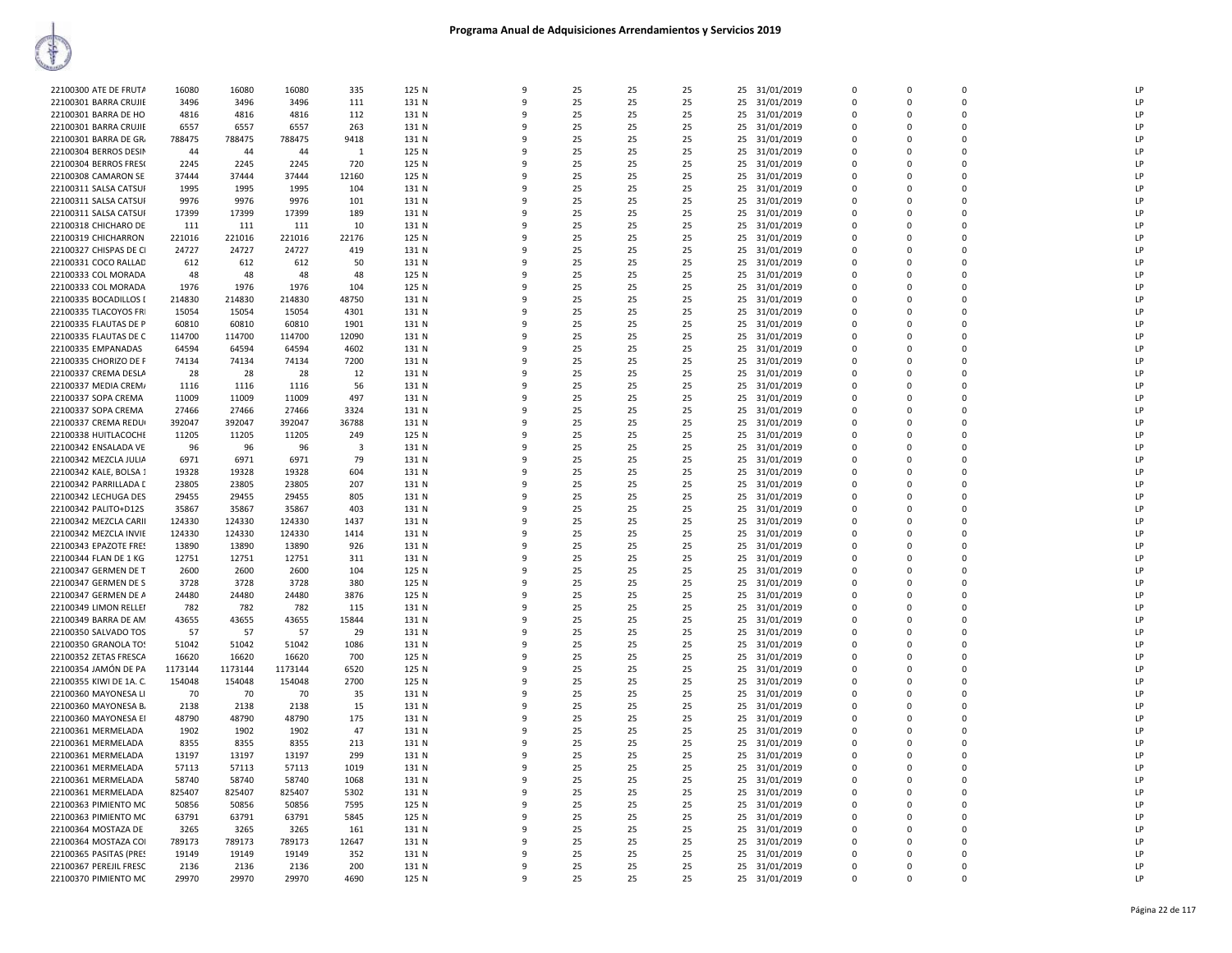| 22100374 POLVO PARA     | 989    | 989    | 989    | 64                      | 131 N | 9  | 25 | 25 | 25 | 25 |               | $\mathbf{0}$ | $\mathbf 0$  | $\mathbf 0$ | LP |
|-------------------------|--------|--------|--------|-------------------------|-------|----|----|----|----|----|---------------|--------------|--------------|-------------|----|
|                         |        |        |        |                         |       |    |    |    |    |    | 31/01/2019    |              |              |             |    |
| 22100375 PORO FRESCO    | 682    | 682    | 682    | 132                     | 125 N | q  | 25 | 25 | 25 | 25 | 31/01/2019    | $\Omega$     | $\Omega$     | $\Omega$    | LP |
| 22100377 PAPILLA ETAP   | 10116  | 10116  | 10116  | 918                     | 131 N |    | 25 | 25 | 25 | 25 | 31/01/2019    | $\Omega$     | $\Omega$     | $\Omega$    | LP |
| 22100379 ROMERITOS L    | 117    | 117    | 117    | 20                      | 125 N | q  | 25 | 25 | 25 | 25 | 31/01/2019    | $\Omega$     | $\Omega$     | $\Omega$    | LP |
| 22100379 ROMERO FRES    | 315    | 315    | 315    | 21                      | 125 N | q  | 25 | 25 | 25 | 25 | 31/01/2019    | $\Omega$     | $\Omega$     | $\Omega$    | LP |
|                         |        |        |        |                         |       |    |    |    |    |    |               |              |              |             |    |
| 22100380 SALCHICHA DI   | 399    | 399    | 399    | 21                      | 131 N | ٩  | 25 | 25 | 25 | 25 | 31/01/2019    | $\Omega$     | $\Omega$     | $\Omega$    | LP |
| 22100381 SALSA DE SOY   | 8810   | 8810   | 8810   | 158                     | 131 N |    | 25 | 25 | 25 | 25 | 31/01/2019    | $\Omega$     | $\Omega$     | $\Omega$    | LP |
| 22100381 SALSA TIPO IN  | 12617  | 12617  | 12617  | 143                     | 131 N | 9  | 25 | 25 | 25 | 25 | 31/01/2019    | $\mathbf 0$  | $\Omega$     | $\mathbf 0$ | LP |
| 22100382 SOPA CREMA     | 3832   | 3832   | 3832   | 173                     | 131 N | q  | 25 | 25 | 25 | 25 | 31/01/2019    | $\Omega$     | $\Omega$     | $\Omega$    | LP |
|                         |        |        |        |                         |       |    |    |    |    |    |               |              |              |             |    |
| 22100384 TAMALES OA)    | 13     | 13     | 13     | 13                      | 131 N |    | 25 | 25 | 25 | 25 | 31/01/2019    | $\mathbf 0$  | $\mathbf{0}$ | $\mathbf 0$ | LP |
| 22100388 VERDOLAGAS     | 9238   | 9238   | 9238   | 1380                    | 125 N |    | 25 | 25 | 25 | 25 | 31/01/2019    | $\Omega$     | $\Omega$     | $\mathbf 0$ | LP |
| 22100389 VINAGRE DE N   | 1239   | 1239   | 1239   | 66                      | 131 N |    | 25 | 25 | 25 | 25 | 31/01/2019    | $\mathbf{0}$ | 0            | $\mathbf 0$ | LP |
| 22100389 VINAGRE BLAI   | 3319   | 3319   | 3319   | 664                     | 131 N | q  | 25 | 25 | 25 | 25 | 31/01/2019    | $\Omega$     | $\Omega$     | $\Omega$    | LP |
|                         |        |        |        |                         |       |    |    |    |    |    |               |              |              |             |    |
| 22100389 BOTELLA DE V   | 10     | 10     | 10     | $\overline{2}$          | 131 N |    | 25 | 25 | 25 | 25 | 31/01/2019    | $\Omega$     | $\Omega$     | $\Omega$    | LP |
| 22100392 ZARZAMORA I    | 780    | 780    | 780    | 26                      | 131 N | ٩  | 25 | 25 | 25 | 25 | 31/01/2019    | $\Omega$     | $\Omega$     | $\Omega$    | LP |
| 22100394 BOX LUNCH N    | 97     | 97     | 97     | 55                      | 131 N | q  | 25 | 25 | 25 | 25 | 31/01/2019    | $\Omega$     | $\Omega$     | $\Omega$    | LP |
| 22100394 MENU 3 C.I. (2 | 250    | 250    | 250    | $\overline{2}$          | 131 N |    | 25 | 25 | 25 | 25 | 31/01/2019    | $\Omega$     | $\Omega$     | $\Omega$    | LP |
| 22100394 FRUTA SECA 1   | 1680   | 1680   | 1680   | 95                      | 131 N |    | 25 | 25 | 25 | 25 | 31/01/2019    | $\Omega$     | $\Omega$     | $\Omega$    | LP |
|                         |        |        |        |                         |       |    |    |    |    |    |               |              |              |             |    |
| 22100395 TALLARIN VER   | 19070  | 19070  | 19070  | 138                     | 125 N |    | 25 | 25 | 25 | 25 | 31/01/2019    | $\mathbf{0}$ | $\Omega$     | $\mathbf 0$ | LP |
| 22100395 PASTEL DE TR   | 31320  | 31320  | 31320  | 9460                    | 125 N | q  | 25 | 25 | 25 | 25 | 31/01/2019    | $\Omega$     | $\Omega$     | $\Omega$    | LP |
| 22100395 PIERNA DE CE   | 196650 | 196650 | 196650 | 2070                    | 125 N |    | 25 | 25 | 25 | 25 | 31/01/2019    | $\mathbf{0}$ | $\mathbf 0$  | $\mathbf 0$ | LP |
| 22100398 SEMILLAS DE    | 125    | 125    | 125    | 12                      | 125 N | ٩  | 25 | 25 | 25 | 25 | 31/01/2019    | $\Omega$     | $\Omega$     | $\Omega$    | LP |
|                         |        |        |        |                         |       |    |    |    |    |    |               |              |              |             |    |
| 22100398 AVELLANA       | 37200  | 37200  | 37200  | 1200                    | 125 N | q  | 25 | 25 | 25 | 25 | 31/01/2019    | $\Omega$     | $\Omega$     | $\Omega$    | LP |
| 22200008 ALIMENTO ES    | 11970  | 11970  | 11970  | 15                      | 131 N | q  | 25 | 25 | 25 | 25 | 31/01/2019    | $\Omega$     | $\Omega$     | $\Omega$    | LP |
| 22200008 ALIMENTO ES    | 15960  | 15960  | 15960  | 20                      | 131 N |    | 25 | 25 | 25 | 25 | 31/01/2019    | $\Omega$     | $\Omega$     | $\Omega$    | LP |
| 22300001 ABRELATAS DI   | 6240   | 6240   | 6240   | 80                      | 131 N | q  | 25 | 25 | 25 | 25 | 31/01/2019    | $\Omega$     | $\Omega$     | 0           | LP |
|                         |        |        |        |                         |       |    |    |    |    |    |               |              |              |             |    |
| 22300001 ABRELATAS TI   | 16917  | 16917  | 16917  | 12                      | 131 N | q  | 25 | 25 | 25 | 25 | 31/01/2019    | $\Omega$     | $\Omega$     | $\Omega$    | LP |
| 22300001 ABRELATAS TI   | 4454   | 4454   | 4454   | $\overline{\mathbf{3}}$ | 131 N |    | 25 | 25 | 25 | 25 | 31/01/2019    | $\Omega$     | $\Omega$     | $\mathbf 0$ | LP |
| 22300001 Abrelatas de a | 6240   | 6240   | 6240   | 80                      | 131 N | 9  | 25 | 25 | 25 | 25 | 31/01/2019    | $\Omega$     | $\Omega$     | $\Omega$    | LP |
| 22300001 ABRELATAS TI   | 16917  | 16917  | 16917  | 12                      | 131 N | 9  | 25 | 25 | 25 | 25 | 31/01/2019    | $\mathbf{0}$ | $\mathbf 0$  | $\mathbf 0$ | LP |
|                         |        |        |        |                         |       |    |    |    |    |    |               |              |              | $\Omega$    |    |
| 22300001 ABRELATAS EL   | 234042 | 234042 | 234042 | 10                      | 131 N | c  | 25 | 25 | 25 | 25 | 31/01/2019    | $\Omega$     | $\Omega$     |             | LP |
| 22300011 ASISTENTE DE   | 1500   | 1500   | 1500   | 10                      | 131 N |    | 25 | 25 | 25 | 25 | 31/01/2019    | $\Omega$     | $\Omega$     | $\Omega$    | LP |
| 22300012 BUDINERA DE    | 7076   | 7076   | 7076   | 10                      | 131 N |    | 25 | 25 | 25 | 25 | 31/01/2019    | $\Omega$     | $\Omega$     | $\Omega$    | LP |
| 22300012 BUDINERA DE    | 25842  | 25842  | 25842  | 20                      | 131 N | q  | 25 | 25 | 25 | 25 | 31/01/2019    | $\Omega$     | $\Omega$     | $\Omega$    | LP |
|                         |        |        |        |                         |       |    |    |    |    |    |               |              |              |             |    |
| 22300012 Budinera de a  | 25842  | 25842  | 25842  | 20                      | 131 N | q  | 25 | 25 | 25 | 25 | 31/01/2019    | $\Omega$     | $\Omega$     | $\Omega$    | LP |
| 22300012 BUDINERA DE    | 7076   | 7076   | 7076   | 10                      | 131 N | ٩  | 25 | 25 | 25 | 25 | 31/01/2019    | $\Omega$     | $\Omega$     | $\Omega$    | LP |
| 22300014 CAFETERA MA    | 388055 | 388055 | 388055 | 270                     | 131 N | -9 | 25 | 25 | 25 | 25 | 31/01/2019    | $\mathbf{0}$ | $\Omega$     | 0           | LP |
| 22300016 MORTERO DE     | 6728   | 6728   | 6728   | 25                      | 131 N | q  | 25 | 25 | 25 | 25 | 31/01/2019    | $\Omega$     | $\Omega$     | $\Omega$    | LP |
| 22300017 CONTRACANA     | 3757   | 3757   | 3757   | 20                      | 131 N |    | 25 | 25 | 25 | 25 |               | $\Omega$     | $\Omega$     | $\mathbf 0$ | LP |
|                         |        |        |        |                         |       |    |    |    |    |    | 31/01/2019    |              |              |             |    |
| 22300017 CONTRA CAN/    | 3757   | 3757   | 3757   | 20                      | 131 N |    | 25 | 25 | 25 | 25 | 31/01/2019    | $\Omega$     | $\Omega$     | $\Omega$    | LP |
| 22300020 CHAROLA DE I   | 355540 | 355540 | 355540 | 4000                    | 131 N |    | 25 | 25 | 25 | 25 | 31/01/2019    | $\mathbf{0}$ | 0            | $\mathbf 0$ | LP |
| 22300020 CHAROLA PAR    | 1844   | 1844   | 1844   | $\overline{2}$          | 131 N | q  | 25 | 25 | 25 | 25 | 31/01/2019    | $\Omega$     | $\Omega$     | $\mathbf 0$ | LP |
| 22300020 COLADOR CHI    | 840    | 840    | 840    | 30                      | 131 N | q  | 25 | 25 | 25 | 25 | 31/01/2019    | $\Omega$     | $\Omega$     | $\Omega$    | LP |
|                         |        |        |        |                         |       |    |    |    |    |    |               |              |              |             |    |
| 22300020 CHAROLA LISA   | 3945   | 3945   | 3945   | 20                      | 131 N | 9  | 25 | 25 | 25 | 25 | 31/01/2019    | $\Omega$     | $\Omega$     | $\Omega$    | LP |
| 22300020 INSERTO PAR/   | 10680  | 10680  | 10680  | 30                      | 131 N | q  | 25 | 25 | 25 | 25 | 31/01/2019    | $\Omega$     | $\Omega$     | $\Omega$    | LP |
| 22300020 CHAROLA DE I   | 12702  | 12702  | 12702  | 150                     | 131 N |    | 25 | 25 | 25 | 25 | 31/01/2019    | $\Omega$     | $\Omega$     | $\Omega$    | LP |
| 22300020 CHAROLA COI    | 21800  | 21800  | 21800  | 100                     | 131 N |    | 25 | 25 | 25 | 25 | 31/01/2019    | $\Omega$     | $\Omega$     | $\Omega$    | LP |
|                         |        |        |        |                         |       |    |    |    |    |    |               |              | $\Omega$     | $\mathbf 0$ |    |
| 22300020 CHAROLA DE     | 23700  | 23700  | 23700  | 30                      | 131 N |    | 25 | 25 | 25 | 25 | 31/01/2019    | $\mathbf{0}$ |              |             | LP |
| 22300020 CHAROLA COL    | 24940  | 24940  | 24940  | 100                     | 131 N | q  | 25 | 25 | 25 | 25 | 31/01/2019    | $\Omega$     | $\Omega$     | $\Omega$    | LP |
| 22300020 CHAROLA DES    | 25450  | 25450  | 25450  | 5500                    | 131 N | 9  | 25 | 25 | 25 | 25 | 31/01/2019    | $\Omega$     | $\Omega$     | $\Omega$    | LP |
| 22300020 CHAROLA COL    | 21800  | 21800  | 21800  | 100                     | 131 N | 9  | 25 | 25 | 25 | 25 | 31/01/2019    | $\mathbf{0}$ | $\Omega$     | $\mathbf 0$ | LP |
| 22300020 CHAROLA COL    | 24940  | 24940  | 24940  | 100                     | 131 N | q  | 25 | 25 | 25 | 25 |               | $\mathbf 0$  | $\Omega$     | $\mathbf 0$ | LP |
|                         |        |        |        |                         |       |    |    |    |    |    | 31/01/2019    |              |              |             |    |
| 22300020 CHAROLA DE     | 23700  | 23700  | 23700  | 30                      | 131 N | q  | 25 | 25 | 25 | 25 | 31/01/2019    | $\Omega$     | $\Omega$     | $\Omega$    | LP |
| 22300020 CHAROLA LISA   | 3945   | 3945   | 3945   | 20                      | 131 N |    | 25 | 25 | 25 | 25 | 31/01/2019    | $\Omega$     | $\Omega$     | $\Omega$    | LP |
| 22300020 INSERTO para   | 10680  | 10680  | 10680  | 30                      | 131 N |    | 25 | 25 | 25 | 25 | 31/01/2019    | $\Omega$     | $\Omega$     | 0           | LP |
| 22300020 BANDEJA PAR    | 26000  | 26000  | 26000  | 10                      | 131 N | q  | 25 | 25 | 25 | 25 | 31/01/2019    | $\Omega$     | $\Omega$     | $\Omega$    | LP |
|                         |        |        |        |                         |       |    |    |    |    |    |               |              |              |             |    |
| 22300020 BANDEJA PAR    | 25998  | 25998  | 25998  | 10                      | 131 N | -9 | 25 | 25 | 25 | 25 | 31/01/2019    | $\Omega$     | $\Omega$     | $\Omega$    | LP |
| 22300020 BANDEJAS DE    | 17070  | 17070  | 17070  | 10                      | 131 N | 9  | 25 | 25 | 25 | 25 | 31/01/2019    | $\Omega$     | $\Omega$     | $\mathbf 0$ | LP |
| 22300020 BANDEJA PAS    | 24150  | 24150  | 24150  | 10                      | 131 N | 9  | 25 | 25 | 25 | 25 | 31/01/2019    | $\Omega$     | $\Omega$     | $\Omega$    | LP |
| 22300020 ACCESSORIOS    | 250000 | 250000 | 250000 | 250                     | 131 N | q  | 25 | 25 | 25 | 25 | 31/01/2019    | $\Omega$     | $\Omega$     | $\Omega$    | LP |
|                         |        |        |        |                         |       |    |    |    |    |    |               | $\Omega$     |              |             | IP |
| 22300020 ACCESSORIOS    | 300000 | 300000 | 300000 | 250                     | 131 N |    | 25 | 25 | 25 | 25 | 31/01/2019    |              | $\Omega$     | $\mathbf 0$ |    |
| 22300020 ACCESSORIOS    | 312500 | 312500 | 312500 | 250                     | 131 N | q  | 25 | 25 | 25 | 25 | 31/01/2019    | $\mathbf{0}$ | $\Omega$     | 0           | LP |
| 22300020 ACCESSORIOS    | 375000 | 375000 | 375000 | 250                     | 131 N | q  | 25 | 25 | 25 | 25 | 31/01/2019    | $\Omega$     | $\Omega$     | $\Omega$    | LP |
| 22300020 ACCESSORIOS    | 7800   | 7800   | 7800   | 6                       | 131 N | ٩  | 25 | 25 | 25 | 25 | 31/01/2019    | $\Omega$     | $\Omega$     | $\Omega$    | LP |
| 22300020 CHAROLA P/P    | 11064  | 11064  | 11064  | 12                      | 131 N | q  | 25 | 25 | 25 |    | 25 31/01/2019 | $\Omega$     | $\Omega$     | $\Omega$    | LP |
|                         |        |        |        |                         |       |    |    |    |    |    |               |              |              |             |    |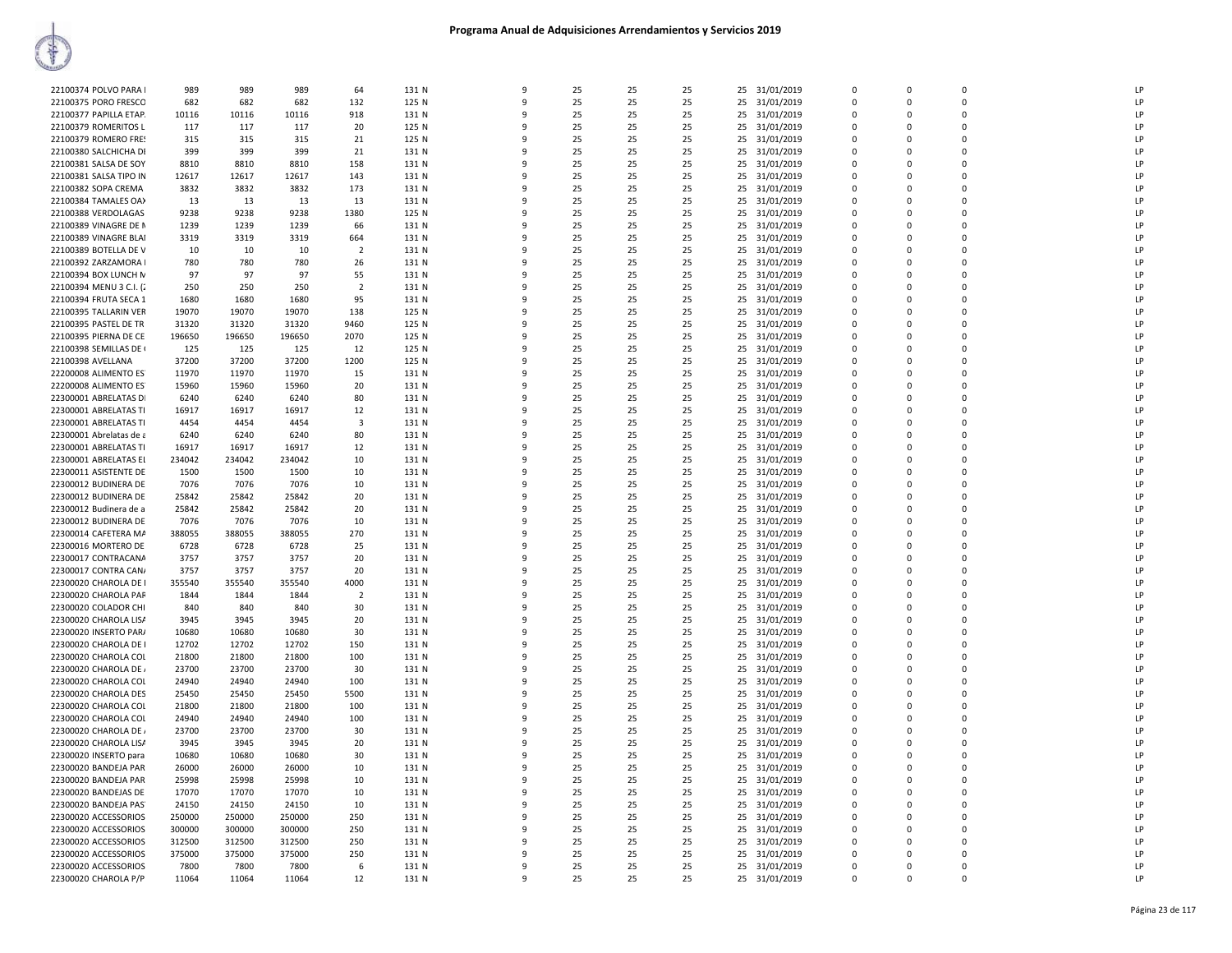| 22300020 CHAROLA DE I   | 85     | 85     | 85     | 1              | 131 N | 9            | 25 | 25 | 25 | 25 | 31/01/2019    | 0           | $\mathbf 0$ | $\mathbf 0$ | LP |
|-------------------------|--------|--------|--------|----------------|-------|--------------|----|----|----|----|---------------|-------------|-------------|-------------|----|
| 22300020 Charola para F | 1040   | 1040   | 1040   | $\overline{2}$ | 131 N | $\mathbf{q}$ | 25 | 25 | 25 | 25 | 31/01/2019    | $\mathbf 0$ | $\Omega$    | $\Omega$    | LP |
|                         |        |        |        |                |       |              | q  |    |    |    |               |             |             | $\Omega$    |    |
| 22300021 COLADOR ME     | 900    | 900    | 900    | 20             | 131 N |              | 25 | 25 | 25 | 25 | 31/01/2019    | $\Omega$    | $\Omega$    |             | LP |
| 22300021 COLADOR ME     | 1225   | 1225   | 1225   | 35             | 131 N |              | 25 | 25 | 25 | 25 | 31/01/2019    | $\Omega$    | n           | 0           | LP |
| 22300021 COLADERA CC    | 1240   | 1240   | 1240   | 10             | 131 N |              | 25 | 25 | 25 | 25 | 31/01/2019    | $\Omega$    | $\Omega$    | $\Omega$    | LP |
| 22300021 COLADOR ME     | 4199   | 4199   | 4199   | 10             | 131 N | ٩            | 25 | 25 | 25 | 25 | 31/01/2019    | $\Omega$    | n           | $\Omega$    | LP |
| 22300021 MALLA PARA     | 5945   | 5945   | 5945   | 25             | 131 N |              | 25 | 25 | 25 |    | 25 31/01/2019 | $\mathbf 0$ | $\Omega$    | 0           | LP |
| 22300021 COLADOR RED    | 9710   | 9710   | 9710   | 20             | 131 N | 9            | 25 | 25 | 25 | 25 | 31/01/2019    | $\mathbf 0$ | 0           | 0           | LP |
| 22300021 CANASTA COL    | 22272  | 22272  | 22272  | 10             | 131 N | $\mathsf{Q}$ | 25 | 25 | 25 | 25 | 31/01/2019    | $\Omega$    | $\Omega$    | $\Omega$    | LP |
| 22300021 COLADOR CHI    | 31320  | 31320  | 31320  | 20             | 131 N |              | 25 | 25 | 25 | 25 | 31/01/2019    | 0           | $\Omega$    | 0           | P  |
| 22300021 Coladora de d  | 3654   | 3654   | 3654   | 15             | 131 N |              | 25 | 25 | 25 | 25 | 31/01/2019    | $\Omega$    | n           | $\Omega$    | LP |
| 22300021 CANASTA COL    | 22272  | 22272  | 22272  | 10             | 131 N |              | 25 | 25 | 25 | 25 | 31/01/2019    | $\Omega$    |             | $\Omega$    | LP |
| 22300021 MALLA PARA     | 5945   | 5945   | 5945   | 25             | 131 N | ۰Q           | 25 | 25 | 25 | 25 |               | $\Omega$    | n           | $\Omega$    | P  |
|                         |        |        |        |                |       |              | 25 | 25 |    |    | 31/01/2019    | $\Omega$    | $\Omega$    | $\Omega$    | LP |
| 22300021 CERNIDOR       | 472    | 472    | 472    | 1              | 131 N |              |    |    | 25 | 25 | 31/01/2019    |             |             |             |    |
| 22300022 COMAL DE TE    | 1955   | 1955   | 1955   | 6              | 131 N | ٩            | 25 | 25 | 25 | 25 | 31/01/2019    | 0           | $\Omega$    | $\mathbf 0$ | LP |
| 22300022 COMAL DE TE    | 1955   | 1955   | 1955   | 6              | 131 N | 9            | 25 | 25 | 25 | 25 | 31/01/2019    | $\mathbf 0$ | $\Omega$    | 0           | LP |
| 22300022 PARRILLA PAR   | 16000  | 16000  | 16000  | 10             | 131 N |              | 25 | 25 | 25 | 25 | 31/01/2019    | $\mathbf 0$ | $\Omega$    | 0           | LP |
| 22300022 PARRILLA COM   | 22000  | 22000  | 22000  | 10             | 131 N |              | 25 | 25 | 25 | 25 | 31/01/2019    | $\Omega$    | $\Omega$    | 0           | LP |
| 22300022 PARRILLA PAR   | 20000  | 20000  | 20000  | 10             | 131 N |              | 25 | 25 | 25 | 25 | 31/01/2019    | 0           | $\Omega$    | 0           | LP |
| 22300022 PARRILLA DE /  | 18000  | 18000  | 18000  | 10             | 131 N | $\Omega$     | 25 | 25 | 25 | 25 | 31/01/2019    | $\Omega$    | n           | $\Omega$    | LP |
| 22300024 TENEDOR DES    | 45     | 45     | 45     | -5             | 131 N |              | 25 | 25 | 25 | 25 | 31/01/2019    | $\Omega$    | $\Omega$    | $\Omega$    | LP |
| 22300024 CUCHILLO DES   | 19700  | 19700  | 19700  | 2000           | 131 N | ٩            | 25 | 25 | 25 | 25 | 31/01/2019    | $\Omega$    | $\Omega$    | $\Omega$    | LP |
| 22300024 CUCHILLO DES   | 63     | 63     | 63     | $\overline{7}$ | 131 N | 9            | 25 | 25 | 25 | 25 | 31/01/2019    | $\Omega$    | $\Omega$    | $\Omega$    | LP |
| 22300024 CUCHARA DES    | 74860  | 74860  | 74860  | 7600           | 131 N |              | 25 | 25 | 25 |    | 31/01/2019    | $\Omega$    | n           | $\Omega$    | LP |
|                         |        |        |        |                |       |              |    |    |    | 25 |               |             |             |             |    |
| 22300024 TENEDOR DES    | 34475  | 34475  | 34475  | 3500           | 131 N |              | 25 | 25 | 25 | 25 | 31/01/2019    | $\Omega$    | n           | $\Omega$    | LP |
| 22300024 CUCHARA PER    | 40500  | 40500  | 40500  | 75             | 131 N |              | 25 | 25 | 25 | 25 | 31/01/2019    | 0           | $\Omega$    | 0           | LP |
| 22300024 JUEGO DE CUI   | 256000 | 256000 | 256000 | 2000           | 131 N | $\Omega$     | 25 | 25 | 25 | 25 | 31/01/2019    | $\Omega$    | $\Omega$    | $\Omega$    | LP |
| 22300024 Cuchara perfo  | 1438   | 1438   | 1438   | 20             | 131 N |              | 25 | 25 | 25 | 25 | 31/01/2019    | 0           | $\mathbf 0$ | 0           | LP |
| 22300024 CUCHARA DES    | 36     | 36     | 36     | $\mathbf{A}$   | 131 N | q            | 25 | 25 | 25 | 25 | 31/01/2019    | $\Omega$    | n           | $\Omega$    | LP |
| 22300024 CUCHARA DES    | 1290   | 1290   | 1290   | 144            | 131 N | 9            | 25 | 25 | 25 | 25 | 31/01/2019    | $\Omega$    | $\Omega$    | $\Omega$    | LP |
| 22300024 CUCHILLO DES   | 1287   | 1287   | 1287   | 144            | 131 N |              | 25 | 25 | 25 | 25 | 31/01/2019    | $\Omega$    | n           | $\Omega$    | LP |
| 22300024 TENEDOR DES    | 9872   | 9872   | 9872   | 144            | 131 N |              | 25 | 25 | 25 | 25 | 31/01/2019    | $\Omega$    | $\Omega$    | $\Omega$    | LP |
| 22300024 JUEGO DE CUI   | 800000 | 800000 | 800000 | 2000           | 131 N |              | 25 | 25 | 25 | 25 | 31/01/2019    | 0           | $\Omega$    | 0           | LP |
| 22300024 CUCHARA DES    | 107    | 107    | 107    | 12             | 131 N | $\mathbf{q}$ | 25 | 25 | 25 | 25 | 31/01/2019    | $\Omega$    | n           | $\Omega$    | LP |
| 22300024 CUCHARA DES    | 430    | 430    | 430    | 48             | 131 N | 9            | 25 | 25 | 25 | 25 |               | $\mathbf 0$ | $\Omega$    | 0           | LP |
|                         |        |        |        |                |       |              |    |    |    |    | 31/01/2019    |             |             |             |    |
| 22300024 CUCHARA DES    | 430    | 430    | 430    | 48             | 131 N | 9            | 25 | 25 | 25 | 25 | 31/01/2019    | $\Omega$    | $\Omega$    | 0           | LP |
| 22300024 CUCHARA DES    | 430    | 430    | 430    | 48             | 131 N | 9            | 25 | 25 | 25 | 25 | 31/01/2019    | 0           | $\mathbf 0$ | 0           | LP |
| 22300025 CUCHARA CAF    | 582    | 582    | 582    | 50             | 131 N | $\Omega$     | 25 | 25 | 25 | 25 | 31/01/2019    | $\Omega$    | n           | $\Omega$    | LP |
| 22300025 CUCHARA SOF    | 640    | 640    | 640    | 50             | 131 N |              | 25 | 25 | 25 | 25 | 31/01/2019    | $\Omega$    | $\Omega$    | $\Omega$    | LP |
| 22300025 CUCHARA LIBI   | 1723   | 1723   | 1723   | 15             | 131 N |              | 25 | 25 | 25 | 25 | 31/01/2019    | $\Omega$    | n           | 0           | LP |
| 22300025 CUCHARA DE     | 6786   | 6786   | 6786   | 75             | 131 N |              | 25 | 25 | 25 | 25 | 31/01/2019    | $\Omega$    |             | $\Omega$    | LP |
| 22300025 CUCHARA DE     | 3422   | 3422   | 3422   | 50             | 131 N |              | 25 | 25 | 25 | 25 | 31/01/2019    | 0           | $\Omega$    | $\Omega$    | LP |
| 22300025 CUCHARA LIBI   | 422    | 422    | 422    | $\overline{7}$ | 131 N | 9            | 25 | 25 | 25 | 25 | 31/01/2019    | $\Omega$    | $\Omega$    | $\Omega$    | LP |
| 22300025 CUCHARA CAF    | 582    | 582    | 582    | 50             | 131 N | 9            | 25 | 25 | 25 | 25 | 31/01/2019    | 0           | $\mathbf 0$ | 0           | LP |
| 22300025 CUCHARA DE     | 6786   | 6786   | 6786   | 75             | 131 N | $\Omega$     | 25 | 25 | 25 | 25 | 31/01/2019    | $\Omega$    | $\Omega$    | $\Omega$    | LP |
| 22300025 CUCHARA LIBI   | 1723   | 1723   | 1723   | 15             | 131 N |              | 25 | 25 | 25 | 25 | 31/01/2019    | 0           | $\mathbf 0$ | 0           | P  |
|                         | 640    | 640    | 640    | 50             | 131 N |              | 25 | 25 | 25 |    |               | $\Omega$    | n           | $\Omega$    | LP |
| 22300025 CUCHARA SOF    |        |        |        |                |       |              |    |    |    | 25 | 31/01/2019    |             |             |             |    |
| 22300025 CUCHARA DE.    | 150    | 150    | 150    | 15             | 131 N |              | 25 | 25 | 25 | 25 | 31/01/2019    | $\Omega$    |             | $\Omega$    | LP |
| 22300026 PALA DE ACER   | 469    | 469    | 469    | $\overline{4}$ | 131 N | ٩            | 25 | 25 | 25 | 25 | 31/01/2019    | $\Omega$    | n           | $\Omega$    | LP |
| 22300026 PALA DE ACER   | 1172   | 1172   | 1172   | 10             | 131 N | q            | 25 | 25 | 25 | 25 | 31/01/2019    | $\Omega$    | $\Omega$    | $\Omega$    | LP |
| 22300026 PALA DE ACER   | 469    | 469    | 469    | 4              | 131 N | 9            | 25 | 25 | 25 | 25 | 31/01/2019    | $\mathbf 0$ | $\Omega$    | 0           | LP |
| 22300026 PALA ESCARR    | 10000  | 10000  | 10000  | 20             | 131 N | $\mathsf{q}$ | 25 | 25 | 25 | 25 | 31/01/2019    | $\Omega$    | $\Omega$    | $\Omega$    | LP |
| 22300028 MACHETE PAF    | 2262   | 2262   | 2262   | -5             | 131 N |              | 25 | 25 | 25 | 25 | 31/01/2019    | $\mathbf 0$ | $\Omega$    | 0           | LP |
| 22300028 CUCHILLO DE    | 5220   | 5220   | 5220   | 20             | 131 N |              | 25 | 25 | 25 | 25 | 31/01/2019    | $\Omega$    | n           | $\mathbf 0$ | LP |
| 22300028 CUCHILLO DE    | 7517   | 7517   | 7517   | 80             | 131 N |              | 25 | 25 | 25 | 25 | 31/01/2019    | $\Omega$    |             | $\Omega$    | LP |
| 22300028 CUCHILLO DE    | 13060  | 13060  | 13060  | 20             | 131 N | q            | 25 | 25 | 25 | 25 | 31/01/2019    | $\Omega$    | n           | $\Omega$    | LP |
| 22300028 CUCHILLO DE    | 15660  | 15660  | 15660  | 60             | 131 N | 9            | 25 | 25 | 25 |    | 25 31/01/2019 | $\Omega$    | $\Omega$    | $\Omega$    | LP |
|                         |        |        |        |                |       | 9            |    |    |    |    |               | 0           | $\Omega$    | 0           | LP |
| 22300028 CUCHILLO DE    | 17800  | 17800  | 17800  | 20             | 131 N |              | 25 | 25 | 25 | 25 | 31/01/2019    |             |             |             |    |
| 22300028 CUCHILLO DE    | 19040  | 19040  | 19040  | 20             | 131 N | q            | 25 | 25 | 25 | 25 | 31/01/2019    | $\Omega$    | $\Omega$    | $\Omega$    | LP |
| 22300028 CUCHILLO PAR   | 20880  | 20880  | 20880  | 80             | 131 N | ٩            | 25 | 25 | 25 | 25 | 31/01/2019    | $\mathbf 0$ | $\Omega$    | 0           | LP |
| 22300028 CUCHILLO DE    | 16704  | 16704  | 16704  | 60             | 131 N | q            | 25 | 25 | 25 | 25 | 31/01/2019    | $\Omega$    | 0           | $\Omega$    | LP |
| 22300028 CUCHILLO DE    | 4292   | 4292   | 4292   | 50             | 131 N |              | 25 | 25 | 25 | 25 | 31/01/2019    | 0           |             | 0           | LP |
| 22300028 CUCHILLO DE    | 2380   | 2380   | 2380   | 20             | 131 N | $\Omega$     | 25 | 25 | 25 | 25 | 31/01/2019    | $\Omega$    | n           | $\Omega$    | P  |
| 22300028 CUCHILLO DE    | 12220  | 12220  | 12220  | 26             | 131 N |              | 25 | 25 | 25 | 25 | 31/01/2019    | $\Omega$    | $\Omega$    | $\Omega$    | LP |
| 22300028 CUCHILLO PAF   | 28600  | 28600  | 28600  | 80             | 131 N | q            | 25 | 25 | 25 | 25 | 31/01/2019    | $\Omega$    | $\Omega$    | $\Omega$    | LP |
|                         |        |        |        |                |       |              |    |    |    |    |               |             |             |             |    |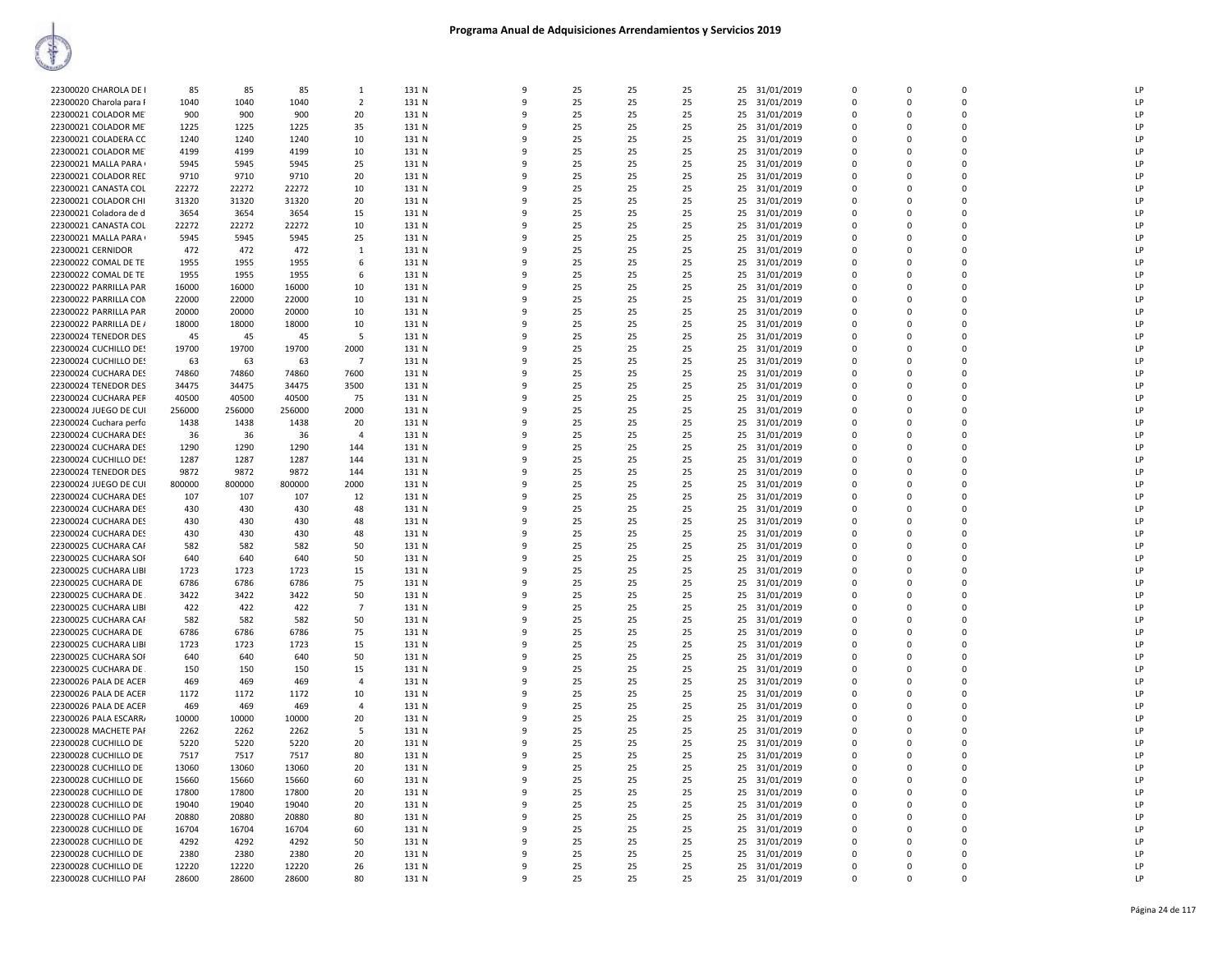|                          |        |        |        |                |       |              |    |    |    |                  |              |             |             | LP             |
|--------------------------|--------|--------|--------|----------------|-------|--------------|----|----|----|------------------|--------------|-------------|-------------|----------------|
| 22300028 MACHETE PAF     | 2262   | 2262   | 2262   | 5              | 131 N | 9            | 25 | 25 | 25 | 25<br>31/01/2019 | $\mathbf{0}$ | 0           | $\mathbf 0$ |                |
| 22300028 CUCHILLO DE     | 3760   | 3760   | 3760   | 20             | 131 N | $\mathbf{q}$ | 25 | 25 | 25 | 25<br>31/01/2019 | $\Omega$     | $\Omega$    | $\Omega$    | LP             |
| 22300028 CUCHILLO DE     | 8800   | 8800   | 8800   | 80             | 131 N |              | 25 | 25 | 25 | 25<br>31/01/2019 | $\mathbf 0$  | 0           | $\mathbf 0$ | LP             |
| 22300028 CUCHILLO DE     | 3400   | 3400   | 3400   | 20             | 131 N |              | 25 | 25 | 25 | 31/01/2019<br>25 | $\Omega$     | $\Omega$    | $\pmb{0}$   | LP             |
| 22300028 CUCHILLO DE     | 3800   | 3800   | 3800   | 20             | 131 N |              | 25 | 25 | 25 | 25<br>31/01/2019 | $\Omega$     | $\Omega$    | $\Omega$    | LP             |
|                          |        |        |        |                |       |              |    |    |    |                  | $\Omega$     |             | $\Omega$    |                |
| 22300030 SACA CORCHO     | 1653   | 1653   | 1653   | -5             | 131 N | ٩            | 25 | 25 | 25 | 31/01/2019<br>25 |              | $\Omega$    |             | LP             |
| 22300030 SACA CORCHO     | 1653   | 1653   | 1653   | 5              | 131 N |              | 25 | 25 | 25 | 31/01/2019<br>25 | $\Omega$     | $\Omega$    | $\Omega$    | LP             |
| 22300033 FRASCO, 25CM    | 14597  | 14597  | 14597  | $\overline{2}$ | 131 N | 9            | 25 | 25 | 25 | 25<br>31/01/2019 | $\mathbf{0}$ | $\Omega$    | $\mathbf 0$ | LP             |
| 22300033 430168 FRASC    | 103350 | 103350 | 103350 | 9              | 131 N | ٩            | 25 | 25 | 25 | 25<br>31/01/2019 | $\Omega$     | $\Omega$    | $\Omega$    | LP             |
| 22300033 Frasco 75cm2    | 23304  | 23304  | 23304  | 10             | 131 N |              | 25 | 25 | 25 | 25<br>31/01/2019 | $\Omega$     | $\Omega$    | $\mathbf 0$ | LP             |
|                          |        |        |        |                |       |              |    |    |    |                  | $\Omega$     |             | $\Omega$    | LP             |
| 22300033 3055 FRASCO,    | 14597  | 14597  | 14597  | $\overline{2}$ | 131 N |              | 25 | 25 | 25 | 31/01/2019<br>25 |              | $\Omega$    |             |                |
| 22300036 MOLDES DE P     | 626    | 626    | 626    | 30             | 131 N |              | 25 | 25 | 25 | 25<br>31/01/2019 | $\mathbf{0}$ | $\Omega$    | $\mathbf 0$ | LP             |
| 22300036 Cool containe   | 1027   | 1027   | 1027   | $\mathbf{1}$   | 131   | $\Omega$     | 25 | 25 | 25 | 25<br>31/01/2019 | $\Omega$     | $\Omega$    | $\Omega$    | LP             |
| 22300036 MOLDES DE P     | 626    | 626    | 626    | 30             | 131 N |              | 25 | 25 | 25 | 25<br>31/01/2019 | $\mathbf{0}$ | 0           | $\mathbf 0$ | LP             |
| 22300037 JARRA DE CRIS   | 1439   | 1439   | 1439   | 8              | 131 N | ٩            | 25 | 25 | 25 | 31/01/2019<br>25 | $\mathbf{0}$ | $\Omega$    | $\mathbf 0$ | LP             |
|                          |        |        |        |                |       | 9            |    |    |    |                  | $\Omega$     | $\Omega$    | $\Omega$    |                |
| 22300037 JUEGO DE CIN    | 24778  | 24778  | 24778  | 30             | 131 N |              | 25 | 25 | 25 | 31/01/2019<br>25 |              |             |             | LP             |
| 22300037 JARRA DE PLA    | 135000 | 135000 | 135000 | 300            | 131 N | ۰Q           | 25 | 25 | 25 | 25<br>31/01/2019 | $\Omega$     | $\Omega$    | $\mathbf 0$ | LP             |
| 22300037 JARRA DE PLA    | 252800 | 252800 | 252800 | 400            | 131 N |              | 25 | 25 | 25 | 25<br>31/01/2019 | $\Omega$     | $\Omega$    | $\Omega$    | LP             |
| 22300037 JARRA DE POL    | 261000 | 261000 | 261000 | 1000           | 131 N |              | 25 | 25 | 25 | 25<br>31/01/2019 | $\Omega$     | $\Omega$    | 0           | LP             |
| 22300037 JARRA DE POL    | 17632  | 17632  | 17632  | 80             | 131 N | $\mathbf{q}$ | 25 | 25 | 25 | 25<br>31/01/2019 | $\Omega$     | $\Omega$    | $\Omega$    | LP             |
|                          |        |        |        |                |       |              |    |    |    |                  | $\Omega$     | $\Omega$    | $\Omega$    | LP             |
| 22300037 JARRA DE CRIS   | 2158   | 2158   | 2158   | 12             | 131 N |              | 25 | 25 | 25 | 25<br>31/01/2019 |              |             |             |                |
| 22300037 JARRA DE PLA    | 14000  | 14000  | 14000  | 400            | 131 N | ٩            | 25 | 25 | 25 | 31/01/2019<br>25 | $\Omega$     | $\Omega$    | $\Omega$    | LP             |
| 22300037 JARRA DE PLA    | 19500  | 19500  | 19500  | 300            | 131 N | 9            | 25 | 25 | 25 | 25<br>31/01/2019 | $\mathbf 0$  | $\Omega$    | $\mathbf 0$ | LP             |
| 22300037 JARRA DE POL    | 313200 | 313200 | 313200 | 1200           | 131 N | $\mathbf{q}$ | 25 | 25 | 25 | 25<br>31/01/2019 | $\Omega$     | $\Omega$    | $\Omega$    | LP             |
| 22300037 JUEGO DE CIN    | 24778  | 24778  | 24778  | 30             | 131 N |              | 25 | 25 | 25 | 25<br>31/01/2019 | $\Omega$     | $\Omega$    | $\Omega$    | LP             |
|                          |        |        |        |                |       |              |    |    |    |                  | $\Omega$     | $\Omega$    | $\mathbf 0$ | LP             |
| 22300037 JARRA MEDID     | 39600  | 39600  | 39600  | 18             | 131 N |              | 25 | 25 | 25 | 31/01/2019<br>25 |              |             |             |                |
| 22300041 CUCHARONES      | 1429   | 1429   | 1429   | 16             | 131 N | 9            | 25 | 25 | 25 | 25<br>31/01/2019 | $\Omega$     | $\Omega$    | $\mathbf 0$ | LP             |
| 22300041 RUEDA CORT/     | 2350   | 2350   | 2350   | 10             | 131 N | ۰Q           | 25 | 25 | 25 | 31/01/2019<br>25 | $\Omega$     | $\Omega$    | $\mathbf 0$ | LP             |
| 22300041 PINZAS PARA     | 3540   | 3540   | 3540   | 15             | 131 N | $\mathbf{q}$ | 25 | 25 | 25 | 25<br>31/01/2019 | $\mathbf 0$  | $\Omega$    | $\mathbf 0$ | LP             |
| 22300041 PINZAS P/PAN    | 6264   | 6264   | 6264   | 75             | 131 N | ٩            | 25 | 25 | 25 | 25<br>31/01/2019 | $\Omega$     | $\Omega$    | $\Omega$    | LP             |
| 22300041 PALA DE ACER    | 6300   | 6300   | 6300   | 10             | 131 N | $\mathbf{q}$ | 25 | 25 | 25 | 25<br>31/01/2019 | $\Omega$     | $\Omega$    | $\Omega$    | LP             |
| 22300041 CORTADORA \     | 16797  | 16797  | 16797  | 16             | 131 N | ۰Q           | 25 | 25 | 25 | 25<br>31/01/2019 | $\Omega$     | $\Omega$    | $\Omega$    | LP             |
|                          |        |        |        |                |       |              |    |    |    |                  |              |             |             |                |
| 22300041 FUENTE DE PC    | 29948  | 29948  | 29948  | 20             | 131 N |              | 25 | 25 | 25 | 31/01/2019<br>25 | $\Omega$     | $\Omega$    | $\Omega$    | LP             |
| 22300041 DESCORAZON      | 4292   | 4292   | 4292   | 25             | 131 N |              | 25 | 25 | 25 | 25<br>31/01/2019 | $\Omega$     | $\Omega$    | $\Omega$    | LP             |
| 22300041 PALA DE ACER    | 3944   | 3944   | 3944   | 5              | 131 N |              | 25 | 25 | 25 | 31/01/2019<br>25 | $\Omega$     | $\Omega$    | $\Omega$    | I <sub>P</sub> |
| 22300041 CUCHARONES      | 1429   | 1429   | 1429   | 16             | 131 N |              | 25 | 25 | 25 | 25<br>31/01/2019 | $\Omega$     | $\Omega$    | $\Omega$    | LP             |
| 22300041 FUENTE DE PC    | 29948  | 29948  | 29948  | 20             | 131 N | ٩            | 25 | 25 | 25 | 31/01/2019<br>25 | $\Omega$     | $\Omega$    | $\mathbf 0$ | LP             |
| 22300041 PINZAS P/PAN    | 6264   | 6264   | 6264   | 75             | 131 N | 9            | 25 | 25 | 25 | 25<br>31/01/2019 | $\Omega$     | $\Omega$    | $\Omega$    | LP             |
|                          |        |        |        |                |       |              |    |    |    |                  |              |             | $\Omega$    |                |
| 22300041 PINZAS PARA     | 3540   | 3540   | 3540   | 15             | 131 N | ٩            | 25 | 25 | 25 | 25<br>31/01/2019 | $\Omega$     | $\Omega$    |             | LP             |
| 22300041 PALA TIPO CA    | 18900  | 18900  | 18900  | 30             | 131 N |              | 25 | 25 | 25 | 25<br>31/01/2019 | $\Omega$     | $\Omega$    | $\mathbf 0$ | LP             |
| 22300046 RECIPIENTE D    | 145000 | 145000 | 145000 | 116000         | 131 N |              | 25 | 25 | 25 | 25<br>31/01/2019 | $\Omega$     | $\Omega$    | 0           | LP             |
| 22300046 CONTENEDOR      | 82000  | 82000  | 82000  | 50000          | 131 N | $\alpha$     | 25 | 25 | 25 | 25<br>31/01/2019 | $\Omega$     | $\Omega$    | $\Omega$    | LP             |
| 22300048 MULTIBAKER      | 8000   | 8000   | 8000   | 20             | 131 N |              | 25 | 25 | 25 | 25<br>31/01/2019 | $\mathbf{0}$ | 0           | $\mathbf 0$ | LP             |
| 22300049 MOLDES PAR/     | 178500 | 178500 | 178500 | 51000          | 131 N | ٩            | 25 | 25 | 25 | 31/01/2019<br>25 | $\Omega$     | $\Omega$    | $\Omega$    | LP             |
|                          |        |        |        |                |       |              |    |    |    |                  |              |             |             |                |
| 22300049 MOLDES DE P     | 2100   | 2100   | 2100   | 60             | 131 N | 9            | 25 | 25 | 25 | 25<br>31/01/2019 | $\Omega$     | $\Omega$    | $\Omega$    | LP             |
| 22300049 MOLDE P/ BAI    | 3625   | 3625   | 3625   | 25             | 131 N |              | 25 | 25 | 25 | 25<br>31/01/2019 | $\Omega$     | $\Omega$    | $\Omega$    | LP             |
| 22300049 MOLDE PARA      | 15776  | 15776  | 15776  | 20             | 131 N |              | 25 | 25 | 25 | 25<br>31/01/2019 | $\Omega$     | $\Omega$    | $\Omega$    | LP             |
| 22300049 MOLDE P/BAN     | 9425   | 9425   | 9425   | 25             | 131 N |              | 25 | 25 | 25 | 25<br>31/01/2019 | $\Omega$     | $\Omega$    | 0           | I <sub>P</sub> |
| 22300049 Recipiente cua  | 5742   | 5742   | 5742   | 10             | 131 N |              | 25 | 25 | 25 | 25<br>31/01/2019 | $\Omega$     | $\Omega$    | $\Omega$    | LP             |
|                          |        |        |        |                |       |              | 25 | 25 |    |                  | $\Omega$     |             | $\Omega$    | LP             |
| 22300049 MOLDE P/BAN     | 3625   | 3625   | 3625   | 25             | 131 N |              |    |    | 25 | 25<br>31/01/2019 |              | $\Omega$    |             |                |
| 22300049 MOLDE PARA      | 3625   | 3625   | 3625   | 25             | 131 N | 9            | 25 | 25 | 25 | 31/01/2019<br>25 | $\Omega$     | $\Omega$    | $\Omega$    | LP             |
| 22300049 MOLDE PARA      | 1300   | 1300   | 1300   | $\overline{2}$ | 131 N | 9            | 25 | 25 | 25 | 25<br>31/01/2019 | $\mathbf 0$  | 0           | $\mathbf 0$ | LP             |
| 22300050 OLLAS RECTAS    | 20889  | 20889  | 20889  | 15             | 131 N | $\mathbf{q}$ | 25 | 25 | 25 | 25<br>31/01/2019 | $\Omega$     | $\Omega$    | $\Omega$    | LP             |
| 22300050 Olla recta de 1 | 13862  | 13862  | 13862  | -5             | 131 N |              | 25 | 25 | 25 | 25<br>31/01/2019 | $\Omega$     | $\Omega$    | $\mathbf 0$ | LP             |
| 22300050 OLLA ALTA RE    | 19217  | 19217  | 19217  | 12             | 131 N |              | 25 | 25 | 25 | 25<br>31/01/2019 | $\Omega$     | $\Omega$    | $\mathbf 0$ | LP             |
|                          |        |        | 17174  |                |       |              |    |    |    |                  | $\mathbf{0}$ | $\mathbf 0$ | $\mathbf 0$ | LP             |
| 22300050 OLLA DE ACER    | 17174  | 17174  |        | 10             | 131 N |              | 25 | 25 | 25 | 25<br>31/01/2019 |              |             |             |                |
| 22300050 OLLA PARA PA    | 20590  | 20590  | 20590  | -5             | 131 N | ٩            | 25 | 25 | 25 | 31/01/2019<br>25 | $\Omega$     | $\Omega$    | $\Omega$    | I <sub>P</sub> |
| 22300050 OLLA ALTA RE    | 222720 | 222720 | 222720 | 40             | 131 N | $\mathbf{q}$ | 25 | 25 | 25 | 25<br>31/01/2019 | $\mathbf 0$  | $\Omega$    | 0           | LP             |
| 22300050 OLLA ALTA RE    | 9563   | 9563   | 9563   | 12             | 131 N | 9            | 25 | 25 | 25 | 25<br>31/01/2019 | $\Omega$     | $\Omega$    | 0           | LP             |
| 22300050 OLLA DE ACER    | 3973   | 3973   | 3973   | 8              | 131 N | $\mathbf{q}$ | 25 | 25 | 25 | 25<br>31/01/2019 | $\Omega$     | $\Omega$    | $\Omega$    | LP             |
| 22300050 OLLA EXPRESS    | 3828   | 3828   | 3828   | 4              | 131 N |              | 25 | 25 | 25 | 25<br>31/01/2019 | $\Omega$     | $\Omega$    | $\Omega$    | LP             |
| 22300050 OLLAS RECTAS    | 25761  | 25761  | 25761  | 15             | 131 N |              | 25 | 25 | 25 | 31/01/2019<br>25 | $\Omega$     | $\Omega$    | $\Omega$    | LP             |
|                          |        |        |        |                |       |              |    |    |    |                  |              |             |             |                |
| 22300050 VARIOSMOKE      | 27960  | 27960  | 27960  | 3              | 131 N |              | 25 | 25 | 25 | 25<br>31/01/2019 | $\Omega$     | $\Omega$    | 0           | LP             |
| 22300050 OLLA ALTA RE    | 3376   | 3376   | 3376   | -6             | 131 N | ٩            | 25 | 25 | 25 | 25<br>31/01/2019 | $\Omega$     | $\Omega$    | $\Omega$    | LP             |
| 22300051 OLLA EXPRESS    | 4014   | 4014   | 4014   | 4              | 131 N | 9            | 25 | 25 | 25 | 25 31/01/2019    | $\Omega$     | $\Omega$    | $\Omega$    | LP             |
|                          |        |        |        |                |       |              |    |    |    |                  |              |             |             |                |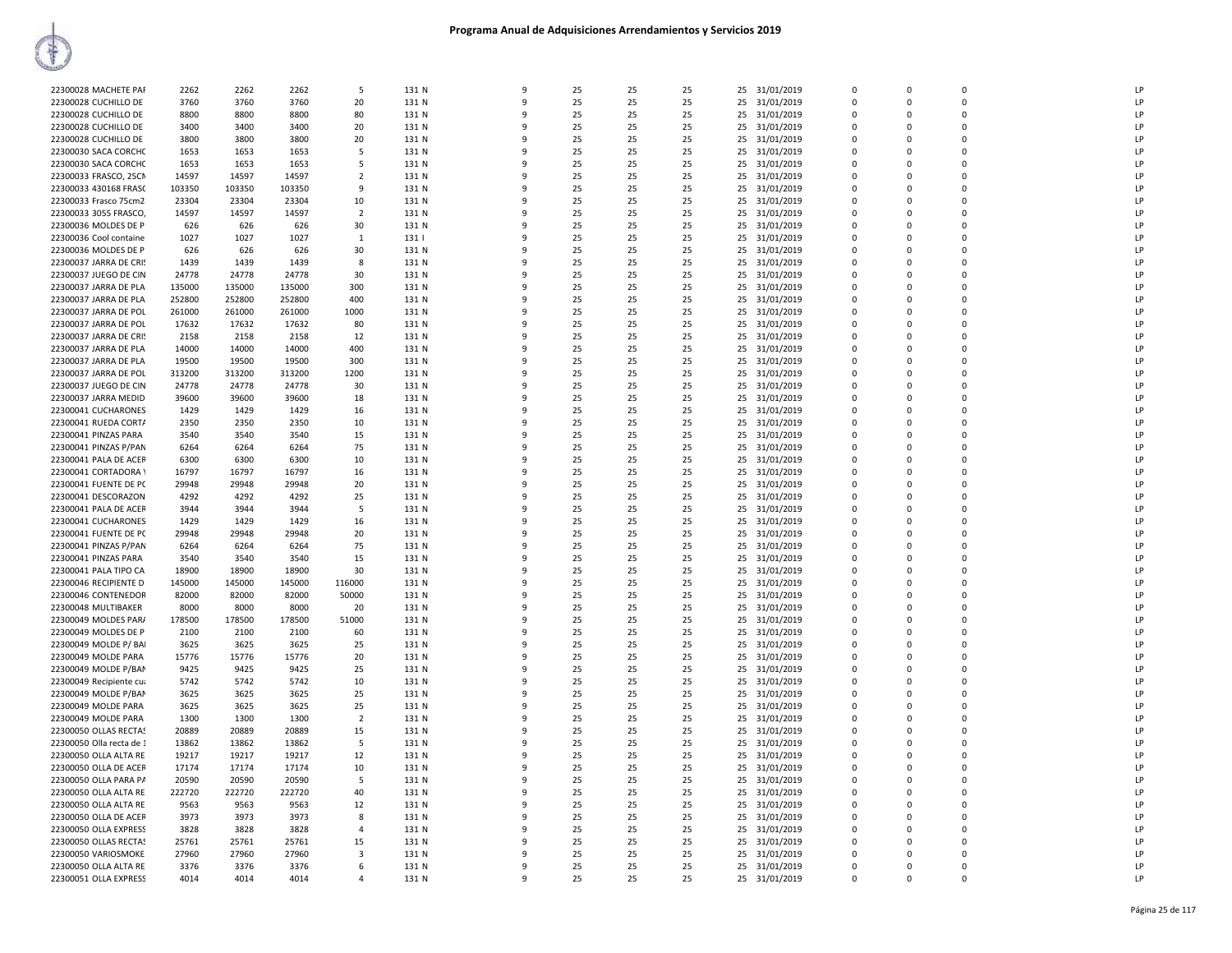| 22300053 PELAPAPAS DI<br>22300053 PELAPAPAS DI<br>22300053 PELAPAPAS DI |              |              |        |                |                |              |    |          |    |                                   |                |             |              |    |
|-------------------------------------------------------------------------|--------------|--------------|--------|----------------|----------------|--------------|----|----------|----|-----------------------------------|----------------|-------------|--------------|----|
|                                                                         | 8410         | 8410         | 8410   | 50             | 131 N          | $\mathbf{q}$ | 25 | 25       | 25 | 25 31/01/2019                     | $\Omega$       | $\Omega$    | $\Omega$     | LP |
|                                                                         | 89600        | 89600        | 89600  | 100            | 131 N          | 9            | 25 | 25       | 25 | 25<br>31/01/2019                  | $\mathbf 0$    | $\Omega$    | $\Omega$     | LP |
|                                                                         |              |              |        |                |                |              |    |          |    |                                   |                |             |              |    |
|                                                                         | 10962        | 10962        | 10962  | 70             | 131 N          | q            | 25 | 25       | 25 | 31/01/2019<br>25                  | $\Omega$       | $\Omega$    | $\Omega$     | LP |
| 22300053 PELAPAPAS DI                                                   | 8410         | 8410         | 8410   | 50             | 131 N          |              | 25 | 25       | 25 | 25<br>31/01/2019                  | $\Omega$       | $\Omega$    | $\Omega$     | LP |
|                                                                         |              |              |        |                |                | Q            |    |          | 25 |                                   | $\mathbf 0$    | $\Omega$    | $\mathbf{0}$ | LP |
| 22300053 PELAPAPAS DI                                                   | 89600        | 89600        | 89600  | 100            | 131 N          |              | 25 | 25       |    | 31/01/2019<br>25                  |                |             |              |    |
| 22300053 PALA DE MAN                                                    | 234          | 234          | 234    | $\overline{2}$ | 131 N          | $\mathbf{q}$ | 25 | 25       | 25 | 25 31/01/2019                     | $\overline{0}$ | $\Omega$    | $\Omega$     | LP |
| 22300055 PLATO POSTR                                                    | 4408         | 4408         | 4408   | 100            | 131 N          | ۹            | 25 | 25       | 25 | 25 31/01/2019                     | $\Omega$       | $\Omega$    | $\Omega$     | LP |
|                                                                         |              |              |        |                |                |              |    |          |    |                                   |                |             |              |    |
| 22300055 PLATO POSTR                                                    | 42300        | 42300        | 42300  | 100            | 131 N          | q            | 25 | 25       | 25 | 31/01/2019<br>25                  | 0              | $\Omega$    | $\Omega$     | LP |
| 22300055 PLATO PLANO                                                    | 62400        | 62400        | 62400  | 400            | 131 N          | 9            | 25 | 25       | 25 | 31/01/2019<br>25                  | $\Omega$       | $\Omega$    | $\Omega$     | LP |
|                                                                         |              |              |        |                |                |              |    |          |    |                                   |                |             |              |    |
| 22300055 PLATO PLANO                                                    | 95400        | 95400        | 95400  | 600            | 131 N          | q            | 25 | 25       | 25 | 25<br>31/01/2019                  | $\Omega$       | $\Omega$    | $\Omega$     | LP |
| 22300055 PLATO HOND(                                                    | 16200        | 16200        | 16200  | 600            | 131 N          |              | 25 | 25       | 25 | 25<br>31/01/2019                  | $\Omega$       | $\Omega$    | $\Omega$     | LP |
|                                                                         |              |              |        |                |                |              |    |          |    |                                   |                | $\Omega$    | $\Omega$     | LP |
| 22300055 PLATO OVALA                                                    | 7200         | 7200         | 7200   | 30             | 131 N          |              | 25 | 25       | 25 | 31/01/2019<br>25                  | $\mathbf 0$    |             |              |    |
| 22300055 PLATO PLANO                                                    | 5916         | 5916         | 5916   | 100            | 131 N          | $\mathbf{q}$ | 25 | 25       | 25 | 25<br>31/01/2019                  | $\overline{0}$ | $\Omega$    | $\Omega$     | LP |
| 22300055 PLATO PLANO                                                    | 12600        | 12600        | 12600  | 400            | 131 N          | ۹            | 25 | 25       | 25 | 25<br>31/01/2019                  | $\Omega$       | $\Omega$    | $\Omega$     | LP |
|                                                                         |              |              |        |                |                |              |    |          |    |                                   |                |             |              |    |
| 22300055 PLATO POSTR                                                    | 42300        | 42300        | 42300  | 100            | 131 N          | $\mathbf{q}$ | 25 | 25       | 25 | 31/01/2019<br>25                  | $\Omega$       | $\Omega$    | $\Omega$     | LP |
| 22300055 PLATO PLANO                                                    | 18900        | 18900        | 18900  | 600            | 131 N          | -9           | 25 | 25       | 25 | 25<br>31/01/2019                  | $\overline{0}$ | $\Omega$    | $\Omega$     | LP |
|                                                                         |              |              |        |                |                |              |    |          |    |                                   |                |             |              |    |
| 22300055 PLATO PLANO                                                    | 18900        | 18900        | 18900  | 600            | 131 N          | q            | 25 | 25       | 25 | 25<br>31/01/2019                  | $\Omega$       | $\Omega$    | $\Omega$     | LP |
| 22300055 PLATO PLANO                                                    | 12600        | 12600        | 12600  | 400            | 131 N          |              | 25 | 25       | 25 | 25<br>31/01/2019                  | $\Omega$       | $\Omega$    | $\Omega$     | LP |
|                                                                         |              |              |        |                | 131 N          |              | 25 |          | 25 |                                   | $\mathbf 0$    | $\Omega$    | $\Omega$     | LP |
| 22300055 SISTEMA DE B                                                   | 2000         | 2000         | 2000   | 100            |                |              |    | 25       |    | 25<br>31/01/2019                  |                |             |              |    |
| 22300055 SISTEMA DE B                                                   | 900          | 900          | 900    | 100            | 131 N          | 9            | 25 | 25       | 25 | 25<br>31/01/2019                  | $\overline{0}$ | $\Omega$    | $\Omega$     | LP |
| 22300055 SISTEMA DE B                                                   | 4800         | 4800         | 4800   | 100            | 131 N          | ۹            | 25 | 25       | 25 | 25<br>31/01/2019                  | $\Omega$       | $\Omega$    | $\Omega$     | LP |
|                                                                         |              |              |        |                |                |              |    |          |    |                                   |                |             |              |    |
| 22300055 PLATO POSTR                                                    | 4408         | 4408         | 4408   | 100            | 131 N          | $\mathbf{q}$ | 25 | 25       | 25 | 25 31/01/2019                     | $\Omega$       | $\Omega$    | $\Omega$     | LP |
| 22300055 PLATO POSTR                                                    | 16200        | 16200        | 16200  | 600            | 131 N          | -9           | 25 | 25       | 25 | 25<br>31/01/2019                  | $\mathbf 0$    | $\Omega$    | $\Omega$     | LP |
|                                                                         |              |              |        |                |                | $\mathbf{q}$ |    |          |    |                                   | $\Omega$       |             | $\Omega$     | LP |
| 22300056 PLATO DESECI                                                   | 75           | 75           | 75     | $\mathbf{3}$   | 131 N          |              | 25 | 25       | 25 | 31/01/2019<br>25                  |                | $\Omega$    |              |    |
| 22300056 PLATO DESECI                                                   | 367          | 367          | 367    | 16             | 131 N          |              | 25 | 25       | 25 | 25<br>31/01/2019                  | $\Omega$       | $\Omega$    | $\Omega$     | LP |
| 22300056 PLATO DESECI                                                   | 996          | 996          | 996    | 40             | 131 N          |              | 25 | 25       | 25 | 25<br>31/01/2019                  | 0              | $\Omega$    | $\Omega$     | LP |
|                                                                         |              |              |        |                |                |              |    |          |    |                                   |                |             |              |    |
| 22300056 PLATO DESECI                                                   | 1608         | 1608         | 1608   | 70             | 131 N          | 9            | 25 | 25       | 25 | 25<br>31/01/2019                  | $\overline{0}$ | $\Omega$    | $\Omega$     | LP |
| 22300056 PLATO DESECI                                                   | 3586         | 3586         | 3586   | 144            | 131 N          | ۹            | 25 | 25       | 25 | 31/01/2019<br>25                  | $\Omega$       | $\Omega$    | $\Omega$     | LP |
| 22300056 PLATO DESECI                                                   | 299          | 299          | 299    | 12             | 131 N          | $\mathbf{q}$ | 25 | 25       | 25 | 25<br>31/01/2019                  | $\Omega$       | $\Omega$    | $\Omega$     | LP |
|                                                                         |              |              |        |                |                |              |    |          |    |                                   |                |             |              |    |
| 22300056 PLATO DESECI                                                   | 299          | 299          | 299    | 12             | 131 N          | -9           | 25 | 25       | 25 | 25<br>31/01/2019                  | $\mathbf 0$    | $\Omega$    | $\Omega$     | LP |
| 22300056 PLATO DESECI                                                   | 1494         | 1494         | 1494   | 60             | 131 N          | $\mathbf{q}$ | 25 | 25       | 25 | 25<br>31/01/2019                  | $\Omega$       | $\Omega$    | $\Omega$     | LP |
| 22300056 PLATO DESECI                                                   | 897          | 897          | 897    | 36             | 131 N          |              | 25 | 25       | 25 | 25 31/01/2019                     | $\Omega$       | $\Omega$    | $\Omega$     | LP |
|                                                                         |              |              |        |                |                |              |    |          |    |                                   |                |             |              |    |
| 22300059 DISPENSADOF                                                    | 26100        | 26100        | 26100  | 100            | 131 N          | q            | 25 | 25       | 25 | 25<br>31/01/2019                  | $\overline{0}$ | $\Omega$    | $\Omega$     | LP |
| 22300059 DISPENSADOF                                                    | 26100        | 26100        | 26100  | 100            | 131 N          | 9            | 25 | 25       | 25 | 25<br>31/01/2019                  | $\overline{0}$ | $\Omega$    | $\Omega$     | LP |
|                                                                         |              |              |        | $\mathbf{A}$   |                | ۹            | 25 | 25       |    |                                   | $\Omega$       | $\Omega$    | $\Omega$     | LP |
| 22300061 RAYADOR DE                                                     | 3848         | 3848         | 3848   |                | 131 N          |              |    |          | 25 | 25<br>31/01/2019                  |                |             |              |    |
| 22300061 RAYADOR DE                                                     | 3848         | 3848         | 3848   | $\Delta$       | 131 N          | $\mathbf{q}$ | 25 | 25       | 25 | 25 31/01/2019                     | $\Omega$       | $\Omega$    | $\Omega$     | LP |
|                                                                         |              |              |        |                |                |              | 25 | 25       | 25 | 25<br>31/01/2019                  | $\mathbf 0$    | $\Omega$    | $\Omega$     | LP |
|                                                                         |              |              |        |                |                |              |    |          |    |                                   |                |             |              | LP |
| 22300061 RAYADOR IND                                                    | 110200       | 110200       | 110200 | 50             | 131 N          | -9           |    |          |    |                                   |                |             |              |    |
| 22300062 REFRACTARIO                                                    | 1079         | 1079         | 1079   | 6              | 131 N          | $\mathbf{q}$ | 25 | 25       | 25 | 25<br>31/01/2019                  | $\Omega$       | $\Omega$    | $\Omega$     |    |
| 22300062 REFRACTARIO                                                    | 1183         | 1183         | 1183   | 6              | 131 N          | q            | 25 | 25       | 25 | 25<br>31/01/2019                  | $\Omega$       | $\Omega$    | $\Omega$     | LP |
|                                                                         |              |              |        |                |                |              |    |          |    |                                   |                |             |              |    |
| 22300062 REFRACTARIO                                                    | 1410         | 1410         | 1410   | 6              | 131 N          | q            | 25 | 25       | 25 | 25<br>31/01/2019                  | $\Omega$       | $\Omega$    | $\Omega$     | LP |
| 22300062 REFRACTARIO                                                    | 1410         | 1410         | 1410   | 6              | 131 N          |              | 25 | 25       | 25 | 25<br>31/01/2019                  | $\mathbf 0$    | 0           | $\Omega$     | LP |
|                                                                         |              |              |        | 6              |                | $\mathbf{Q}$ | 25 |          | 25 |                                   | $\Omega$       | $\Omega$    | $\Omega$     | LP |
| 22300062 REFRACTARIO                                                    | 1410         | 1410         | 1410   |                | 131 N          |              |    | 25       |    | 25 31/01/2019                     |                |             |              |    |
| 22300062 REFRACTARIO                                                    | 3792         | 3792         | 3792   | 6              | 131 N          | $\mathbf{q}$ | 25 | 25       | 25 | 25<br>31/01/2019                  | $\Omega$       | $\Omega$    | $\Omega$     | LP |
| 22300062 REFRACTARIO                                                    | 1183         | 1183         | 1183   | 6              | 131 N          | -9           | 25 | 25       | 25 | 25<br>31/01/2019                  | $\mathbf 0$    | $\Omega$    | $\Omega$     | LP |
|                                                                         | 3792         |              | 3792   | 6              | 131 N          | $\mathbf{q}$ | 25 |          | 25 |                                   | $\Omega$       | $\Omega$    | $\Omega$     | LP |
| 22300062 REFRACTARIO                                                    |              | 3792         |        |                |                |              |    | 25       |    | 25<br>31/01/2019                  |                |             |              |    |
| 22300062 REFRACTARIO                                                    | 1410         | 1410         | 1410   | 6              | 131 N          | q            | 25 | 25       | 25 | 25<br>31/01/2019                  | $\Omega$       | $\Omega$    | $\Omega$     | LP |
| 22300062 REFRACTARIO                                                    | 1183         | 1183         | 1183   | 6              | 131 N          | q            | 25 | 25       | 25 | 31/01/2019<br>25                  | $\Omega$       | $\Omega$    | $\Omega$     | LP |
|                                                                         |              |              |        |                |                |              |    |          |    |                                   |                |             |              |    |
| 22300062 REFRACTARIO                                                    | 1079         | 1079         | 1079   | 6              | 131 N          |              | 25 | 25       | 25 | 25<br>31/01/2019                  | $\mathbf 0$    | 0           | $\mathbf{0}$ | LP |
| 22300062 REFRACTARIO                                                    | 3792         | 3792         | 3792   | 6              | 131 N          | $\mathbf{q}$ | 25 | 25       | 25 | 25<br>31/01/2019                  | $\Omega$       | $\Omega$    | $\Omega$     | LP |
|                                                                         |              |              |        |                |                |              |    |          |    |                                   |                |             |              |    |
| 22300065 PLANCHA DE /                                                   | 2798         | 2798         | 2798   | 6              | 131 N          | $\mathbf{q}$ | 25 | 25       | 25 | 25 31/01/2019                     | $\overline{0}$ | $\mathbf 0$ | $\mathbf{0}$ | LP |
| 22300065 PAELLERA CAF                                                   | 6200         | 6200         | 6200   | 5              | 131 N          | -9           | 25 | 25       | 25 | 25<br>31/01/2019                  | 0              | $\Omega$    | $\Omega$     | LP |
| 22300065 Sartén de ace                                                  | 1183         | 1183         | 1183   | $\overline{3}$ | 131 N          | $\mathbf{q}$ | 25 | 25       | 25 | 25<br>31/01/2019                  | $\Omega$       | $\Omega$    | $\Omega$     | LP |
|                                                                         |              |              |        |                |                |              |    |          |    |                                   |                |             |              |    |
| 22300065 PAELLERA CAF                                                   | 6200         | 6200         | 6200   | 5              | 131 N          |              | 25 | 25       | 25 | 25<br>31/01/2019                  | $\Omega$       | $\Omega$    | $\Omega$     | LP |
| 22300065 PLANCHA DE /                                                   | 2798         | 2798         | 2798   | 6              | 131 N          |              | 25 | 25       | 25 | 31/01/2019<br>25                  | $\Omega$       | $\Omega$    | $\Omega$     | LP |
|                                                                         | 3770         | 3770         | 3770   |                | 131 N          |              | 25 |          | 25 |                                   | $\mathbf 0$    | $\mathbf 0$ | $\Omega$     | LP |
| 22300065 SARTEN DE AL                                                   |              |              |        | 10             |                |              |    | 25       |    | 25<br>31/01/2019                  |                |             |              |    |
| 22300065 SARTEN DE AL                                                   | 8562         | 8562         | 8562   | 15             | 131 N          | $\mathbf{Q}$ | 25 | 25       | 25 | 25 31/01/2019                     | $\Omega$       | $\Omega$    | $\Omega$     | LP |
| 22300065 SARTEN DE AL                                                   | 3352         | 3352         | 3352   | 10             | 131 N          | q            | 25 | 25       | 25 | 25 31/01/2019                     | $\Omega$       | $\Omega$    | $\Omega$     | LP |
|                                                                         |              |              |        |                |                | $\mathbf{q}$ |    |          |    |                                   |                | $\Omega$    | $\Omega$     |    |
| 22300065 SARTÉN PARA                                                    | 6200         | 6200         | 6200   | 10             | 131 N          |              | 25 | 25       | 25 | 31/01/2019<br>25                  | 0              |             |              | LP |
| 22300070 JUEGO DE 4 T                                                   | 2506         | 2506         | 2506   | $\overline{4}$ | 131 N          | $\mathbf{q}$ | 25 | 25       | 25 | 25<br>31/01/2019                  | $\Omega$       | $\Omega$    | $\Omega$     | LP |
| 22300070 JUEGO DE CIN                                                   | 5627         | 5627         | 5627   | 10             | 131 N          | q            | 25 | 25       | 25 | 25<br>31/01/2019                  | $\Omega$       | $\Omega$    | $\Omega$     | LP |
|                                                                         |              | 2506         | 2506   | $\overline{4}$ | 131 N          | q            | 25 |          | 25 |                                   | $\Omega$       | $\Omega$    | $\Omega$     | LP |
| 22300070 JUEGO DE 4 T                                                   | 2506         |              |        |                |                |              |    | 25       |    | 25 31/01/2019                     |                |             |              |    |
| 22300070 JUEGO DE CIN                                                   | 5627         | 5627         | 5627   | 10             | 131 N          |              | 25 | 25       | 25 | 25<br>31/01/2019                  | $\mathbf 0$    | $\Omega$    | $\Omega$     | LP |
| 22300070 TAZA DE POLI                                                   | 196736       | 196736       | 196736 | 3200           | 131 N          | $\Omega$     | 25 | 25       | 25 | 25<br>31/01/2019                  | $\Omega$       | $\Omega$    | $\Omega$     | LP |
|                                                                         |              |              | 1638   | 30             |                |              | 25 |          | 25 |                                   | $\Omega$       | $\Omega$    | $\Omega$     | LP |
| 22300071 TAZON DE PO<br>22300071 TAZON SOPER                            | 1638<br>1670 | 1638<br>1670 | 1670   | 30             | 131 N<br>131 N | $\mathbf{q}$ | 25 | 25<br>25 | 25 | 31/01/2019<br>25<br>25 31/01/2019 | $\Omega$       | $\Omega$    | $\Omega$     | LP |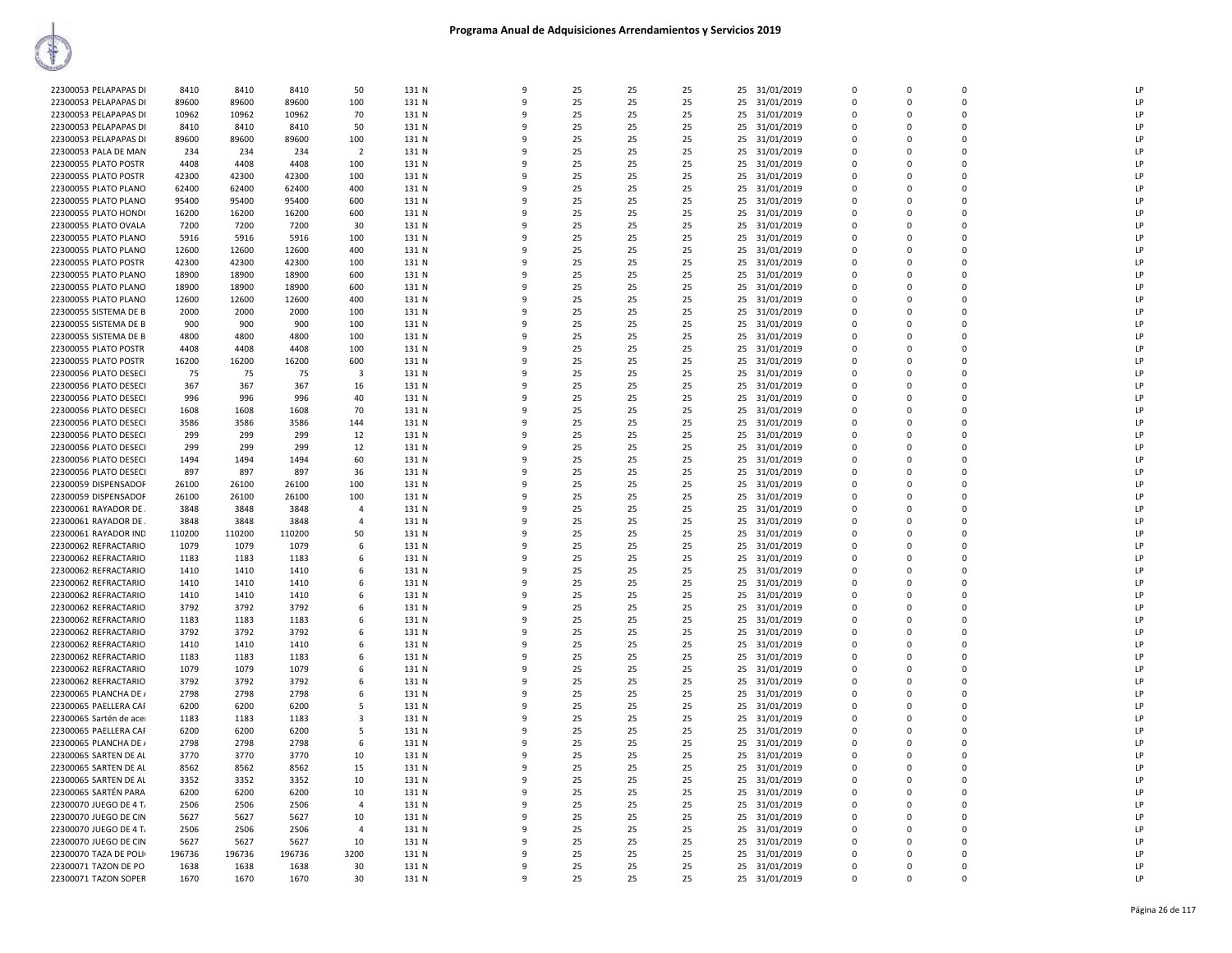|                         |        |        |        |                |       | q            |    |    |    |    |               | $\mathbf 0$  |              | $\Omega$    | LP |
|-------------------------|--------|--------|--------|----------------|-------|--------------|----|----|----|----|---------------|--------------|--------------|-------------|----|
| 22300071 TAZON DE CEI   | 5452   | 5452   | 5452   | 100            | 131 N |              | 25 | 25 | 25 | 25 | 31/01/2019    |              | $\mathbf{0}$ |             |    |
| 22300071 TAZON SOPER    | 5568   | 5568   | 5568   | 100            | 131 N | $\mathbf{q}$ | 25 | 25 | 25 | 25 | 31/01/2019    | $\Omega$     | $\Omega$     | $\Omega$    | LP |
| 22300071 PLATO HOND(    | 75000  | 75000  | 75000  | 600            | 131 N | q            | 25 | 25 | 25 | 25 | 31/01/2019    | $\Omega$     | $\Omega$     | $\Omega$    | LP |
| 22300071 TAZON DE PO    | 45182  | 45182  | 45182  | 1000           | 131 N | q            | 25 | 25 | 25 | 25 | 31/01/2019    | $\Omega$     | $\Omega$     | $\Omega$    | LP |
|                         |        |        |        |                |       |              |    |    |    |    |               | $\mathbf 0$  |              | $\Omega$    | LP |
| 22300071 TAZON DE CEI   | 5452   | 5452   | 5452   | 100            | 131 N | ٩            | 25 | 25 | 25 | 25 | 31/01/2019    |              | 0            |             |    |
| 22300071 TAZON DE PO    | 21576  | 21576  | 21576  | 600            | 131 N | $\mathbf{q}$ | 25 | 25 | 25 |    | 25 31/01/2019 | $\Omega$     | $\Omega$     | $\Omega$    | LP |
| 22300071 TAZON DE PO    | 1638   | 1638   | 1638   | 30             | 131 N | 9            | 25 | 25 | 25 |    | 25 31/01/2019 | $\mathbf 0$  | 0            | $\Omega$    | LP |
| 22300071 TAZON SOPER    | 1670   | 1670   | 1670   | 30             | 131 N | 9            | 25 | 25 | 25 | 25 | 31/01/2019    | $\mathbf{0}$ | $\mathbf{0}$ | $\mathbf 0$ | LP |
|                         |        |        |        |                |       |              |    |    |    |    |               |              |              |             |    |
| 22300071 TAZON SOPER    | 5568   | 5568   | 5568   | 100            | 131 N | $\mathbf{q}$ | 25 | 25 | 25 | 25 | 31/01/2019    | $\mathbf 0$  | $\mathbf 0$  | $\Omega$    | LP |
| 22300071 TAZON DE PO    | 488400 | 488400 | 488400 | 3300           | 131 N | q            | 25 | 25 | 25 | 25 | 31/01/2019    | $\Omega$     | $\Omega$     | $\Omega$    | LP |
| 22300076 MAQUINA PA     | 2089   | 2089   | 2089   | 10             | 131 N | q            | 25 | 25 | 25 | 25 | 31/01/2019    | $\Omega$     | $\Omega$     | $\Omega$    | LP |
| 22300076 MAQUINA PA     | 2089   | 2089   | 2089   | 10             | 131 N | ٩            | 25 | 25 | 25 | 25 | 31/01/2019    | $\mathbf{0}$ | $\Omega$     | $\Omega$    | LP |
|                         |        |        |        |                |       |              |    |    |    |    |               |              |              | $\Omega$    |    |
| 22300077 PINZAS DE CO   | 169    | 169    | 169    | $\overline{2}$ | 131 N | q            | 25 | 25 | 25 | 25 | 31/01/2019    | $\Omega$     | $\Omega$     |             | LP |
| 22300077 PINZAS PARA    | 171    | 171    | 171    | $\overline{2}$ | 131 N | ٩            | 25 | 25 | 25 | 25 | 31/01/2019    | $\Omega$     | 0            | $\Omega$    | LP |
| 22300077 TENEDOR DE     | 605    | 605    | 605    | 40             | 131 N | 9            | 25 | 25 | 25 |    | 25 31/01/2019 | $\mathbf 0$  | $\Omega$     | $\Omega$    | LP |
| 22300077 ROLLO PAPEL    | 676    | 676    | 676    | 3              | 131 N | 9            | 25 | 25 | 25 | 25 | 31/01/2019    | $\mathbf 0$  | 0            | $\mathbf 0$ | LP |
|                         |        |        |        |                |       |              |    |    |    |    |               |              |              |             |    |
| 22300077 CUCHARA DE     | 871    | 871    | 871    | 15             | 131 N | q            | 25 | 25 | 25 | 25 | 31/01/2019    | $\mathbf 0$  | $\Omega$     | $\Omega$    | LP |
| 22300077 PAPEL ALUMII   | 3036   | 3036   | 3036   | $\mathbf{A}$   | 131 N |              | 25 | 25 | 25 | 25 | 31/01/2019    | $\mathbf 0$  | $\mathbf 0$  | $\mathbf 0$ | LP |
| 22300077 JUEGO DE HEF   | 1084   | 1084   | 1084   | $\overline{2}$ | 131 N | q            | 25 | 25 | 25 | 25 | 31/01/2019    | $\Omega$     | $\Omega$     | $\Omega$    | LP |
| 22300077 TIJERAS PARA   | 1462   | 1462   | 1462   | $\overline{a}$ | 131 N | q            | 25 | 25 | 25 |    | 25 31/01/2019 | $\Omega$     | $\Omega$     | $\Omega$    | LP |
|                         |        |        |        |                |       |              |    |    |    |    |               |              |              |             |    |
| 22300077 JUEGO D ELIN   | 1506   | 1506   | 1506   | 2              | 131 N | ٩            | 25 | 25 | 25 | 25 | 31/01/2019    | $\Omega$     | $\Omega$     | $\Omega$    | LP |
| 22300077 ROLLO PAPEL    | 1616   | 1616   | 1616   | $\overline{7}$ | 131 N | 9            | 25 | 25 | 25 | 25 | 31/01/2019    | $\mathbf{0}$ | $\Omega$     | $\Omega$    | LP |
| 22300077 PINZA PARA P   | 1637   | 1637   | 1637   | 30             | 131 N | 9            | 25 | 25 | 25 | 25 | 31/01/2019    | $\mathbf 0$  | $\mathbf 0$  | $\Omega$    | LP |
| 22300077 MARTILLO DE    | 1780   | 1780   | 1780   | $\overline{2}$ | 131 N | $\mathbf{q}$ | 25 | 25 | 25 | 25 | 31/01/2019    | $\Omega$     | $\Omega$     | $\Omega$    | LP |
|                         |        |        |        |                |       |              |    |    |    |    |               |              |              |             |    |
| 22300077 PINZAS P/PAN   | 2961   | 2961   | 2961   | 75             | 131 N | 9            | 25 | 25 | 25 | 25 | 31/01/2019    | $\mathbf 0$  | $\Omega$     | $\Omega$    | LP |
| 22300077 GUANTES DE I   | 5200   | 5200   | 5200   | 10             | 131 N | q            | 25 | 25 | 25 | 25 | 31/01/2019    | $\mathbf{0}$ | $\Omega$     | $\Omega$    | LP |
| 22300077 POCILLO DE A   | 5475   | 5475   | 5475   | 15             | 131 N | $\mathbf{q}$ | 25 | 25 | 25 | 25 | 31/01/2019    | $\mathbf 0$  | $\Omega$     | $\Omega$    | LP |
|                         |        |        |        |                |       | q            | 25 |    |    |    |               | $\Omega$     | $\Omega$     | $\Omega$    | LP |
| 22300077 TIJERAS PARA   | 5920   | 5920   | 5920   | 40             | 131 N |              |    | 25 | 25 | 25 | 31/01/2019    |              |              |             |    |
| 22300077 CUCHARA DE     | 6786   | 6786   | 6786   | 90             | 131 N | q            | 25 | 25 | 25 |    | 25 31/01/2019 | $\Omega$     | $\Omega$     | $\Omega$    | LP |
| 22300077 PINZAS PARA    | 8550   | 8550   | 8550   | 30             | 131 N | 9            | 25 | 25 | 25 | 25 | 31/01/2019    | $\mathbf{0}$ | $\mathbf{0}$ | $\Omega$    | LP |
| 22300077 CERROBEN (LI   | 8993   | 8993   | 8993   | 100            | 131 N | q            | 25 | 25 | 25 | 25 | 31/01/2019    | $\Omega$     | $\Omega$     | $\Omega$    | LP |
|                         |        | 9134   | 9134   | 580            | 131 N | ٩            | 25 | 25 | 25 | 25 |               |              | $\mathbf 0$  | $\Omega$    | LP |
| 22300077 ROLLO PAPEL    | 9134   |        |        |                |       |              |    |    |    |    | 31/01/2019    | 0            |              |             |    |
| 22300077 RODILLO DE A   | 10962  | 10962  | 10962  | 10             | 131 N | q            | 25 | 25 | 25 | 25 | 31/01/2019    | 0            | 0            | $\Omega$    | LP |
| 22300077 POCILLO DE A   | 12840  | 12840  | 12840  | 15             | 131 N | 9            | 25 | 25 | 25 | 25 | 31/01/2019    | $\mathbf 0$  | $\Omega$     | $\Omega$    | LP |
| 22300077 SET DE 4 MOL   | 17284  | 17284  | 17284  | 10             | 131 N | q            | 25 | 25 | 25 | 25 | 31/01/2019    | $\Omega$     | $\Omega$     | $\Omega$    | LP |
|                         |        |        |        |                |       | q            |    |    |    |    |               |              |              |             |    |
| 22300077 PINZA PARA P   | 51980  | 51980  | 51980  | 115            | 131 N |              | 25 | 25 | 25 | 25 | 31/01/2019    | $\mathbf 0$  | $\mathbf 0$  | $\mathbf 0$ | LP |
| 22300077 BROCA A/V 5/   | 62650  | 62650  | 62650  | 70             | 131 N | 9            | 25 | 25 | 25 | 25 | 31/01/2019    | $\mathbf 0$  | $\Omega$     | $\Omega$    | LP |
| 22300077 BLOQUE DE ST   | 65656  | 65656  | 65656  | 200            | 131 N | q            | 25 | 25 | 25 | 25 | 31/01/2019    | $\Omega$     | $\Omega$     | $\Omega$    | LP |
| 22300077 PINZA PARA P   | 1740   | 1740   | 1740   | 50             | 131 N | ٩            | 25 | 25 | 25 | 25 | 31/01/2019    | $\Omega$     | $\Omega$     | $\Omega$    | LP |
| 22300077 CUCHARA DE.    | 6786   | 6786   | 6786   |                | 131 N | q            | 25 | 25 | 25 | 25 |               | $\Omega$     | $\Omega$     | $\Omega$    | LP |
|                         |        |        |        | 90             |       |              |    |    |    |    | 31/01/2019    |              |              |             |    |
| 22300077 DESCORAZON     | 9575   | 9575   | 9575   | 50             | 131 N | ٩            | 25 | 25 | 25 | 25 | 31/01/2019    | 0            | 0            | $\Omega$    | LP |
| 22300077 DESCORAZON     | 7660   | 7660   | 7660   | 40             | 131 N | q            | 25 | 25 | 25 | 25 | 31/01/2019    | $\Omega$     | $\Omega$     | $\Omega$    | LP |
| 22300077 PINZA PARA P   | 1637   | 1637   | 1637   | 30             | 131 N |              | 25 | 25 | 25 | 25 | 31/01/2019    | $\mathbf 0$  | $\Omega$     | $\Omega$    | LP |
|                         |        |        |        |                |       |              |    |    |    |    |               |              |              |             |    |
| 22300077 PINZA PARA P   | 32775  | 32775  | 32775  | 115            | 131 N | q            | 25 | 25 | 25 | 25 | 31/01/2019    | 0            | $\mathbf{0}$ | $\mathbf 0$ | LP |
| 22300077 PINZAS P/PAN   | 2961   | 2961   | 2961   | 75             | 131 N | $\mathbf{q}$ | 25 | 25 | 25 | 25 | 31/01/2019    | $\Omega$     | $\Omega$     | $\Omega$    | LP |
| 22300077 PINZAS PARA    | 8550   | 8550   | 8550   | 30             | 131 N | q            | 25 | 25 | 25 | 25 | 31/01/2019    | $\Omega$     | $\Omega$     | $\Omega$    | LP |
| 22300077 POCILLO DE A   | 5475   | 5475   | 5475   | 15             | 131 N | q            | 25 | 25 | 25 | 25 | 31/01/2019    | $\Omega$     | $\Omega$     | $\Omega$    | LP |
|                         |        |        |        |                |       |              |    |    |    |    |               |              |              | $\Omega$    | LP |
| 22300077 POCILLO DE A   | 12840  | 12840  | 12840  | 15             | 131 N | ٩            | 25 | 25 | 25 | 25 | 31/01/2019    | $\mathbf{0}$ | 0            |             |    |
| 22300077 Rodillo de alu | 10962  | 10962  | 10962  | 10             | 131 N | $\mathbf{q}$ | 25 | 25 | 25 | 25 | 31/01/2019    | $\Omega$     | $\Omega$     | $\Omega$    | LP |
| 22300077 Set de 4 mold  | 17284  | 17284  | 17284  | 10             | 131 N | q            | 25 | 25 | 25 |    | 25 31/01/2019 | $\Omega$     | $\Omega$     | $\Omega$    | LP |
| 22300077 TENEDOR DE     | 605    | 605    | 605    | 40             | 131 N | 9            | 25 | 25 | 25 | 25 | 31/01/2019    | $\mathbf{0}$ | $\mathbf{0}$ | $\Omega$    | LP |
|                         |        |        |        |                |       |              |    |    |    |    |               |              |              |             |    |
| 22300077 TIJERAS PARA   | 5920   | 5920   | 5920   | 40             | 131 N | 9            | 25 | 25 | 25 | 25 | 31/01/2019    | $\mathbf 0$  | $\mathbf 0$  | $\Omega$    | LP |
| 22300077 TIJERAS PARA   | 1462   | 1462   | 1462   | $\mathbf{A}$   | 131 N | q            | 25 | 25 | 25 | 25 | 31/01/2019    | $\mathbf{0}$ | $\Omega$     | $\Omega$    | LP |
| 22300078 RECIPIENTES (  | 2736   | 2736   | 2736   | 18             | 131 N | q            | 25 | 25 | 25 | 25 | 31/01/2019    | $\Omega$     | $\Omega$     | $\Omega$    | LP |
| 22300078 RECIPIENTE D   | 3471   | 3471   | 3471   | -5             | 131 N | ٩            | 25 | 25 | 25 | 25 | 31/01/2019    | $\mathbf{0}$ | $\Omega$     | $\Omega$    | LP |
|                         |        |        |        |                |       |              |    |    |    |    |               |              |              |             |    |
| 22300078 FILTRO DE TEL  | 4630   | 4630   | 4630   | 35             | 131 N | q            | 25 | 25 | 25 |    | 25 31/01/2019 | $\Omega$     | $\Omega$     | $\Omega$    | LP |
| 22300078 RECIPIENTE CI  | 4872   | 4872   | 4872   | 15             | 131 N | q            | 25 | 25 | 25 |    | 25 31/01/2019 | $\Omega$     | $\Omega$     | $\Omega$    | LP |
| 22300078 RECIPIENTES (  | 5116   | 5116   | 5116   | 18             | 131 N | 9            | 25 | 25 | 25 | 25 | 31/01/2019    | 0            | $\mathbf{0}$ | $\Omega$    | LP |
| 22300078 RECIPIENTE D   | 7076   | 7076   | 7076   | 20             | 131 N | 9            | 25 | 25 | 25 | 25 | 31/01/2019    | $\mathbf 0$  | $\Omega$     | $\Omega$    | LP |
|                         |        |        |        |                |       |              |    |    |    |    |               |              |              |             |    |
| 22300078 BASE CON RU    | 7715   | 7715   | 7715   | 10             | 131 N | q            | 25 | 25 | 25 | 25 | 31/01/2019    | $\Omega$     | $\Omega$     | $\Omega$    | LP |
| 22300078 RECIPIENTE CI  | 7744   | 7744   | 7744   | 15             | 131 N | 9            | 25 | 25 | 25 | 25 | 31/01/2019    | $\mathbf 0$  | $\Omega$     | $\Omega$    | LP |
| 22300078 RECIPIENTE CI  | 10721  | 10721  | 10721  | 30             | 131 N | q            | 25 | 25 | 25 | 25 | 31/01/2019    | $\mathbf{0}$ | 0            | $\mathbf 0$ | LP |
| 22300078 CAJA DE POLI(  | 18072  | 18072  | 18072  | 18             | 131 N | q            | 25 | 25 | 25 | 25 | 31/01/2019    | $\Omega$     | $\Omega$     | $\Omega$    | LP |
|                         |        |        |        |                |       | q            | 25 |    |    |    |               | $\Omega$     | $\Omega$     | $\Omega$    | LP |
| 22300078 CHAROLA RED    | 43500  | 43500  | 43500  | 100            | 131 N |              |    | 25 | 25 | 25 | 31/01/2019    |              |              |             |    |
| 22300078 RECIPIENTE CI  | 2854   | 2854   | 2854   | -6             | 131 N | 9            | 25 | 25 | 25 |    | 25 31/01/2019 | $\Omega$     | $\Omega$     | $\Omega$    | LP |
|                         |        |        |        |                |       |              |    |    |    |    |               |              |              |             |    |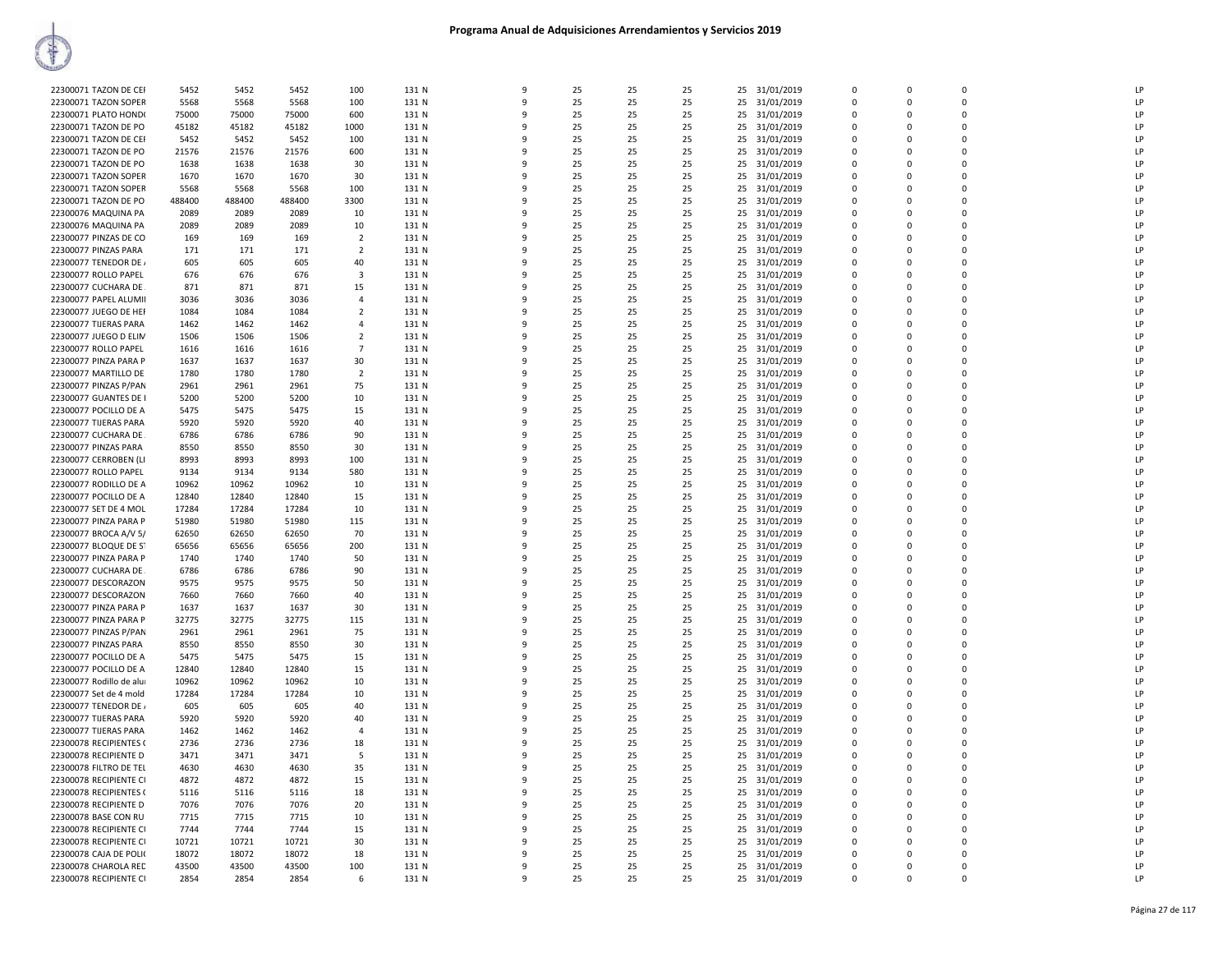| 22300078 BASE CON RU   | 7715  | 7715  | 7715  | 10             | 131 N | 9            | 25 | 25 | 25 |    | 25 31/01/2019 | $\Omega$    | $\Omega$     | $\Omega$    | LP |
|------------------------|-------|-------|-------|----------------|-------|--------------|----|----|----|----|---------------|-------------|--------------|-------------|----|
| 22300078 CAJA DE POLI  | 18072 | 18072 | 18072 | 18             | 131 N | 9            | 25 | 25 | 25 | 25 | 31/01/2019    | 0           | $\Omega$     | $\mathbf 0$ | LP |
| 22300078 CHAROLA RED   | 43500 | 43500 | 43500 | 100            | 131 N | 9            | 25 | 25 | 25 | 25 | 31/01/2019    | $\mathbf 0$ | $\Omega$     | $\Omega$    | LP |
| 22300078 FILTRO DE TEI | 4630  | 4630  | 4630  | 35             | 131 N | 9            | 25 | 25 | 25 | 25 | 31/01/2019    | 0           | $\Omega$     | $\mathbf 0$ | LP |
| 22300078 RECIPIENTE CI | 7744  | 7744  | 7744  | 15             | 131 N | $\mathsf{q}$ | 25 | 25 | 25 |    | 25 31/01/2019 | $\Omega$    | $\Omega$     | $\Omega$    | LP |
| 22300078 RECIPIENTE CI | 4872  | 4872  | 4872  | 15             | 131 N | 9            | 25 | 25 | 25 | 25 | 31/01/2019    | 0           | $\Omega$     | $\mathbf 0$ | LP |
| 22300078 RECIPIENTE CI | 10721 | 10721 | 10721 | 30             | 131 N | 9            | 25 | 25 | 25 |    | 25 31/01/2019 | $\Omega$    | $\Omega$     | $\Omega$    | LP |
| 22300078 RECIPIENTE D  | 7076  | 7076  | 7076  | 20             | 131 N | 9            | 25 | 25 | 25 |    | 25 31/01/2019 | $\Omega$    | $\Omega$     | $\Omega$    | LP |
| 22300078 Recipiente de | 3471  | 3471  | 3471  | 5              | 131 N | 9            | 25 | 25 | 25 | 25 | 31/01/2019    | 0           | $\Omega$     | $\mathbf 0$ | LP |
| 22300078 RECIPIENTES ( | 9288  | 9288  | 9288  | 18             | 131 N | $\mathsf{q}$ | 25 | 25 | 25 | 25 | 31/01/2019    | $\mathbf 0$ | $\Omega$     | $\mathbf 0$ | LP |
| 22300078 RECIPIENTES ( | 5116  | 5116  | 5116  | 18             | 131 N | 9            | 25 | 25 | 25 | 25 | 31/01/2019    | $\Omega$    | $\Omega$     | $\Omega$    | LP |
| 22300078 ASPESOR CON   | 60    | 60    | 60    | $\overline{2}$ | 131 N | $\mathsf{q}$ | 25 | 25 | 25 |    | 25 31/01/2019 | $\Omega$    | $\Omega$     | $\Omega$    | LP |
| 22300079 CONOS DESEC   | 135   | 135   | 135   | 10             | 131 N | 9            | 25 | 25 | 25 | 25 | 31/01/2019    | 0           | $\Omega$     | $\mathbf 0$ | LP |
| 22300079 TAZON SOPER   | 1705  | 1705  | 1705  | 30             | 131 N | 9            | 25 | 25 | 25 |    | 25 31/01/2019 | $\Omega$    | $\Omega$     | $\Omega$    | LP |
| 22300079 PLATO TRINCH  | 1915  | 1915  | 1915  | 30             | 131 N | 9            | 25 | 25 | 25 |    | 25 31/01/2019 | 0           | $\mathbf 0$  | $\mathbf 0$ | LP |
| 22300079 BOBINA DE PA  | 2751  | 2751  | 2751  | 15             | 131 N | 9            | 25 | 25 | 25 | 25 | 31/01/2019    | 0           | $\Omega$     | $\Omega$    | LP |
|                        |       |       |       |                |       | 9            |    |    |    |    |               | $\Omega$    | $\Omega$     | $\Omega$    | LP |
| 22300079 PLATO Y TAZA  | 5222  | 5222  | 5222  | 60             | 131 N |              | 25 | 25 | 25 | 25 | 31/01/2019    |             |              |             |    |
| 22300079 PLATO OVALA   | 7680  | 7680  | 7680  | 30             | 131 N | 9            | 25 | 25 | 25 | 25 | 31/01/2019    | $\Omega$    | $\Omega$     | $\Omega$    | LP |
| 22300079 PLATO POSTR   | 29928 | 29928 | 29928 | 600            | 131 N | 9            | 25 | 25 | 25 |    | 25 31/01/2019 | $\Omega$    | $\Omega$     | $\Omega$    | LP |
| 22300079 PLATO TRINCH  | 603   | 603   | 603   | 10             | 131 N | 9            | 25 | 25 | 25 | 25 | 31/01/2019    | 0           | $\Omega$     | $\mathbf 0$ | LP |
| 22300079 TAZON SOPER   | 603   | 603   | 603   | 10             | 131 N | 9            | 25 | 25 | 25 |    | 25 31/01/2019 | $\Omega$    | $\Omega$     | $\Omega$    | LP |
| 22300079 PLATO Y TAZA  | 1717  | 1717  | 1717  | 20             | 131 N | 9            | 25 | 25 | 25 |    | 25 31/01/2019 | 0           | $\mathbf 0$  | $\mathbf 0$ | LP |
| 22300079 Cuchara perfo | 9000  | 9000  | 9000  | 75             | 131 N | 9            | 25 | 25 | 25 | 25 | 31/01/2019    | 0           | $\Omega$     | $\Omega$    | LP |
| 22300079 PLATO TRINCH  | 1915  | 1915  | 1915  | 30             | 131 N | 9            | 25 | 25 | 25 | 25 | 31/01/2019    | 0           | $\Omega$     | $\Omega$    | LP |
| 22300079 PLATO Y TAZA  | 5222  | 5222  | 5222  | 60             | 131 N | 9            | 25 | 25 | 25 | 25 | 31/01/2019    | $\Omega$    | $\Omega$     | $\Omega$    | LP |
| 22300079 TAZON SOPER   | 1705  | 1705  | 1705  | 30             | 131 N | 9            | 25 | 25 | 25 | 25 | 31/01/2019    | $\Omega$    | $\Omega$     | $\Omega$    | LP |
| 22300079 CUCHARA DES   | 60    | 60    | 60    | 5              | 131 N | 9            | 25 | 25 | 25 | 25 | 31/01/2019    | 0           | $\Omega$     | $\mathbf 0$ | LP |
| 22300081 VASO DE CRIS  | 1067  | 1067  | 1067  | 40             | 131 N | $\mathbf{q}$ | 25 | 25 | 25 | 25 | 31/01/2019    | $\Omega$    | $\Omega$     | $\Omega$    | LP |
| 22300081 VASO PARA LI  | 4350  | 4350  | 4350  | 30             | 131 N | 9            | 25 | 25 | 25 |    | 25 31/01/2019 | $\Omega$    | $\Omega$     | $\Omega$    | LP |
| 22300081 VASO PARA LI  | 6438  | 6438  | 6438  | 30             | 131 N | 9            | 25 | 25 | 25 | 25 | 31/01/2019    | 0           | $\Omega$     | $\Omega$    | LP |
| 22300081 VASO DE POLI  | 15677 | 15677 | 15677 | 500            | 131 N | 9            | 25 | 25 | 25 | 25 | 31/01/2019    | 0           | $\Omega$     | $\Omega$    | LP |
| 22300081 VASO DE VIDR  | 16725 | 16725 | 16725 | 600            | 131 N | 9            | 25 | 25 | 25 | 25 | 31/01/2019    | $\Omega$    | $\Omega$     | $\Omega$    | LP |
| 22300081 VASO DE POLI  | 26912 | 26912 | 26912 | 800            | 131 N | 9            | 25 | 25 | 25 |    | 25 31/01/2019 | $\mathbf 0$ | $\Omega$     | $\Omega$    | LP |
| 22300081 VASO DE POLI  | 27840 | 27840 | 27840 | 1000           | 131 N | 9            | 25 | 25 | 25 | 25 | 31/01/2019    | 0           | $\mathbf 0$  | $\mathbf 0$ | LP |
| 22300081 VASO DE CRIS  | 1067  | 1067  | 1067  | 40             | 131 N | $\mathbf{q}$ | 25 | 25 | 25 | 25 | 31/01/2019    | $\Omega$    | $\Omega$     | $\Omega$    | LP |
| 22300081 VASO DE POLI  | 75400 | 75400 | 75400 | 2500           | 131 N | 9            | 25 | 25 | 25 | 25 | 31/01/2019    | $\Omega$    | $\Omega$     | $\Omega$    | LP |
| 22300081 VASO DE POLI  | 15677 | 15677 | 15677 | 500            | 131 N | 9            | 25 | 25 | 25 | 25 | 31/01/2019    | 0           | $\Omega$     | 0           | LP |
| 22300081 VASO DE POLI  | 26912 | 26912 | 26912 | 800            | 131 N | 9            | 25 | 25 | 25 | 25 | 31/01/2019    | $\mathbf 0$ | $\Omega$     | $\Omega$    | LP |
| 22300081 VASO DE VIDR  | 16725 | 16725 | 16725 | 600            | 131 N | 9            | 25 | 25 | 25 | 25 | 31/01/2019    | $\Omega$    | $\Omega$     | $\Omega$    | LP |
| 22300081 VASO PARA LI  | 4350  | 4350  | 4350  | 30             | 131 N | q            | 25 | 25 | 25 | 25 | 31/01/2019    | $\Omega$    | $\Omega$     | $\Omega$    | IP |
| 22300082 PORTION CUP   | 51090 | 51090 | 51090 | 30             | 131 N | 9            | 25 | 25 | 25 | 25 |               | 0           | $\Omega$     | $\mathbf 0$ | LP |
|                        |       |       |       |                |       | $\mathbf{q}$ |    |    |    |    | 31/01/2019    | $\Omega$    |              | $\Omega$    | LP |
| 22300082 FCO.ESTERIL E | 194   | 194   | 194   | 20             | 131 N |              | 25 | 25 | 25 | 25 | 31/01/2019    |             | $\Omega$     |             |    |
| 22300082 TERMO PARA    | 5360  | 5360  | 5360  | $\overline{4}$ | 131 N | 9            | 25 | 25 | 25 | 25 | 31/01/2019    | $\Omega$    | $\Omega$     | $\Omega$    | LP |
| 22300082 FRASCO DE VI  | 5524  | 5524  | 5524  | 300            | 131 N | 9            | 25 | 25 | 25 | 25 | 31/01/2019    | 0           | $\Omega$     | $\mathbf 0$ | LP |
| 22300083 VASO DESECH   | 15980 | 15980 | 15980 | 2000           | 131 N | 9            | 25 | 25 | 25 | 25 | 31/01/2019    | $\mathbf 0$ | $\Omega$     | $\Omega$    | LP |
| 22300083 TAPA PARA V/  | 33240 | 33240 | 33240 | 1200           | 131 N | q            | 25 | 25 | 25 | 25 | 31/01/2019    | 0           | $\Omega$     | $\mathbf 0$ | LP |
| 22300083 VASO DESECH   | 12    | 12    | 12    | $\overline{2}$ | 131 N | $\mathbf{q}$ | 25 | 25 | 25 |    | 25 31/01/2019 | $\Omega$    | $\Omega$     | $\Omega$    | LP |
| 22300083 VASO DESECH   | 855   | 855   | 855   | 144            | 131 N | 9            | 25 | 25 | 25 | 25 | 31/01/2019    | 0           | $\Omega$     | $\mathbf 0$ | LP |
| 22300083 VASO DESECH   | 588   | 588   | 588   | 12             | 131 N | 9            | 25 | 25 | 25 |    | 25 31/01/2019 | $\Omega$    | $\Omega$     | $\Omega$    | LP |
| 22300083 VASO DESECH   | 89    | 89    | 89    | 15             | 131 N | 9            | 25 | 25 | 25 | 25 | 31/01/2019    | $\mathbf 0$ | $\Omega$     | $\Omega$    | LP |
| 22300083 VASO DESECH   | 356   | 356   | 356   | 60             | 131 N | 9            | 25 | 25 | 25 | 25 | 31/01/2019    | 0           | $\Omega$     | $\mathbf 0$ | LP |
| 22300083 VASO DESECH   | 594   | 594   | 594   | 100            | 131 N | $\mathbf{q}$ | 25 | 25 | 25 | 25 | 31/01/2019    | $\mathbf 0$ | $\Omega$     | $\mathbf 0$ | LP |
| 22300086 CESTA DE MA   | 7600  | 7600  | 7600  | 40             | 131 N | q            | 25 | 25 | 25 | 25 | 31/01/2019    | $\Omega$    | $\Omega$     | $\Omega$    | LP |
| 22300086 CESTA DE MA   | 7600  | 7600  | 7600  | 40             | 131 N | $\mathbf{q}$ | 25 | 25 | 25 |    | 25 31/01/2019 | $\Omega$    | $\Omega$     | $\Omega$    | LP |
| 22300090 GLOBO BATID   | 2169  | 2169  | 2169  | 10             | 131 N | 9            | 25 | 25 | 25 | 25 | 31/01/2019    | 0           | $\Omega$     | $\mathbf 0$ | LP |
| 22300090 GLOBO BATID   | 2169  | 2169  | 2169  | 10             | 131 N | 9            | 25 | 25 | 25 |    | 25 31/01/2019 | $\Omega$    | $\Omega$     | $\Omega$    | LP |
| 22300091 CACEROLA DE   | 1206  | 1206  | 1206  | $\overline{4}$ | 131 N | 9            | 25 | 25 | 25 |    | 25 31/01/2019 | 0           | $\Omega$     | $\mathbf 0$ | LP |
| 22300091 CAZOS PARA (  | 1725  | 1725  | 1725  | 15             | 131 N | 9            | 25 | 25 | 25 | 25 | 31/01/2019    | 0           | $\mathbf{0}$ | $\mathbf 0$ | LP |
| 22300091 CACEROLA DE   | 2236  | 2236  | 2236  | $\overline{4}$ | 131 N | 9            | 25 | 25 | 25 | 25 | 31/01/2019    | $\Omega$    | $\Omega$     | $\Omega$    | LP |
| 22300091 CACEROLA DE   | 4524  | 4524  | 4524  | 10             | 131 N | 9            | 25 | 25 | 25 |    | 25 31/01/2019 | $\Omega$    | $\Omega$     | $\Omega$    | LP |
| 22300091 CACEROLA DE   | 5207  | 5207  | 5207  | 10             | 131 N | 9            | 25 | 25 | 25 |    | 25 31/01/2019 | $\Omega$    | $\Omega$     | $\Omega$    | LP |
| 22300091 CAZOS PARA (  | 1798  | 1798  | 1798  | 5              | 131 N | 9            | 25 | 25 | 25 | 25 | 31/01/2019    | 0           | O            | $\mathbf 0$ | LP |
| 22300091 CACEROLA DE   | 1206  | 1206  | 1206  | $\overline{4}$ | 131 N | 9            | 25 | 25 | 25 | 25 | 31/01/2019    | $\Omega$    | $\Omega$     | $\Omega$    | LP |
| 22300091 CACEROLA DE   | 2236  | 2236  | 2236  | 4              | 131 N | 9            | 25 | 25 | 25 |    | 25 31/01/2019 | 0           | $\Omega$     | $\mathbf 0$ | LP |
|                        |       | 4524  |       | 10             |       | 9            | 25 | 25 | 25 |    |               | $\Omega$    | $\Omega$     | $\Omega$    | LP |
| 22300091 CACEROLA DE   | 4524  |       | 4524  |                | 131 N |              |    |    |    |    | 25 31/01/2019 |             |              |             |    |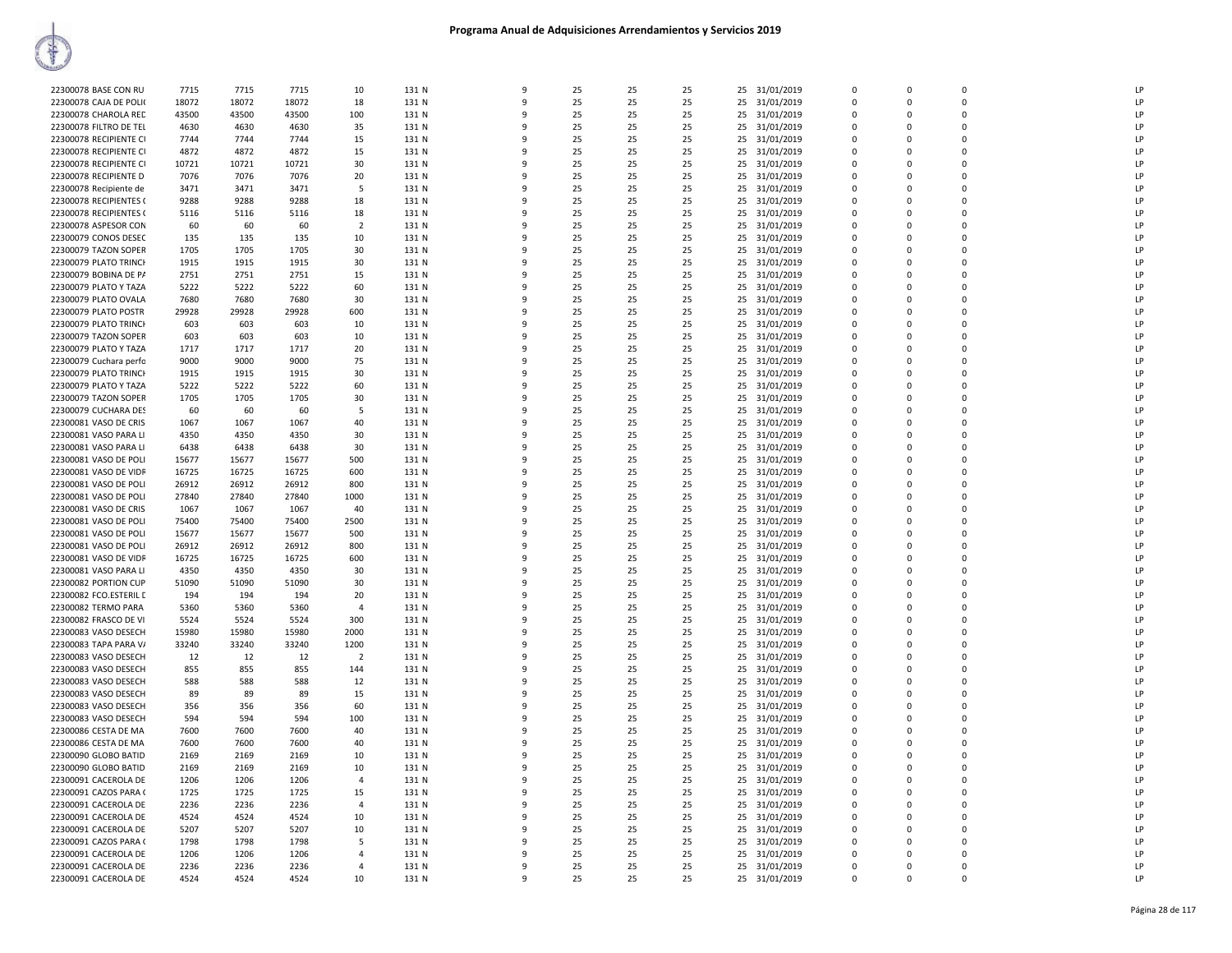| 22300091 CACEROLA DE     | 5207   | 5207   | 5207   | 10             | 131 N | -9           | 25 | 25 | 25 |    | 25 31/01/2019 | $\mathbf 0$             | $\Omega$      | $\Omega$                | LP           |
|--------------------------|--------|--------|--------|----------------|-------|--------------|----|----|----|----|---------------|-------------------------|---------------|-------------------------|--------------|
| 22300091 CACEROLA DE     | 42224  | 42224  | 42224  | 20             | 131 N | $\mathbf{q}$ | 25 | 25 | 25 | 25 | 31/01/2019    | $\overline{0}$          | $\Omega$      | $\Omega$                | LP           |
| 22300091 CAZOS PARA (    | 1725   | 1725   | 1725   | 15             | 131 N | q            | 25 | 25 | 25 | 25 | 31/01/2019    | $\overline{0}$          | $\Omega$      | $\Omega$                | LP           |
| 22300093 Placa 12 conte  | 8846   | 8846   | 8846   | $\overline{3}$ | 131 N | $\mathbf{q}$ | 25 | 25 | 25 | 25 | 31/01/2019    | $\mathbf 0$             | $\Omega$      | $\Omega$                | LP           |
| 22300093 CONTENEDOR      | 24102  | 24102  | 24102  | 975            | 131 N | ٩            | 25 | 25 | 25 | 25 | 31/01/2019    | $\Omega$                | $\Omega$      | $\Omega$                | LP           |
| 22300093 Anode Buffer    | 28746  | 28746  | 28746  | 11             | 131 N | $\mathsf{q}$ | 25 | 25 | 25 | 25 | 31/01/2019    | $\Omega$                | $\Omega$      | $\Omega$                | LP           |
| 22300093 CONTENEDOR      | 1508   | 1508   | 1508   | 20             | 131 N | 9            | 25 | 25 | 25 | 25 | 31/01/2019    | $\mathbf 0$             | $\Omega$      | $\mathbf 0$             | LP           |
| 22300093 CONTENEDOR      | 3596   | 3596   | 3596   | 10             | 131 N | $\Omega$     | 25 | 25 | 25 |    | 25 31/01/2019 | $\Omega$                | $\Omega$      | $\Omega$                | LP           |
| 22300093 Cajas de polie  | 12644  | 12644  | 12644  | 10             | 131 N |              | 25 | 25 | 25 | 25 | 31/01/2019    | $\Omega$                | $\Omega$      | $\Omega$                | LP           |
| 22300093 CONTENEDOR      | 13040  | 13040  | 13040  | 80             | 131 N | 9            | 25 | 25 | 25 | 25 | 31/01/2019    | $\overline{0}$          | $\Omega$      | $\mathbf 0$             | LP           |
| 22300093 CONTENEDOR      | 9200   | 9200   | 9200   | 40             | 131 N | q            | 25 | 25 | 25 | 25 | 31/01/2019    | $\mathbf 0$             | $\Omega$      | $\Omega$                | LP           |
| 22300093 CONTENEDOR      | 3661   | 3661   | 3661   | 12             | 131 N |              | 25 | 25 | 25 | 25 | 31/01/2019    | $\overline{0}$          | $\Omega$      | $\Omega$                | LP           |
| 22300093 CONTENEDOR      | 45500  | 45500  | 45500  | 700            | 131 N | q            | 25 | 25 | 25 | 25 | 31/01/2019    | $\Omega$                | $\Omega$      | $\Omega$                | LP           |
|                          |        |        |        |                |       |              |    |    |    |    |               |                         |               |                         |              |
| 22300093 CONTENEDOR      | 17800  | 17800  | 17800  | 200            | 131 N | q            | 25 | 25 | 25 | 25 | 31/01/2019    | $\mathbf 0$<br>$\Omega$ | 0<br>$\Omega$ | $\mathbf 0$<br>$\Omega$ | LP<br>LP     |
| 22300093 KIT BÁSICO DE   | 54400  | 54400  | 54400  | 8              | 131 N |              | 25 | 25 | 25 | 25 | 31/01/2019    |                         |               |                         |              |
| 22300093 CONTENEDOR      | 15810  | 15810  | 15810  | 10             | 131 N | q            | 25 | 25 | 25 | 25 | 31/01/2019    | $\Omega$                | $\Omega$      | $\Omega$                | LP           |
| 22300093 CONTENEDOR      | 16940  | 16940  | 16940  | 10             | 131 N | 9            | 25 | 25 | 25 | 25 | 31/01/2019    | $\overline{0}$          | $\Omega$      | $\mathbf 0$             | LP           |
| 22300093 CONTENEDOR      | 26840  | 26840  | 26840  | 10             | 131 N | $\mathbf{q}$ | 25 | 25 | 25 | 25 | 31/01/2019    | $\Omega$                | $\Omega$      | $\Omega$                | LP           |
| 22300093 CONTENEDOR      | 33733  | 33733  | 33733  | 800            | 131 N |              | 25 | 25 | 25 | 25 | 31/01/2019    | $\mathbf 0$             | $\Omega$      | $\mathbf 0$             | LP           |
| 22300093 CONTENEDOR      | 112500 | 112500 | 112500 | 1500           | 131 N |              | 25 | 25 | 25 | 25 | 31/01/2019    | $\overline{0}$          | $\Omega$      | $\Omega$                | LP           |
| 22300093 CONTENEDOR      | 46632  | 46632  | 46632  | 30             | 131 N |              | 25 | 25 | 25 | 25 | 31/01/2019    | $\Omega$                | $\Omega$      | $\Omega$                | LP           |
| 22300093 CONTENEDOR      | 3250   | 3250   | 3250   | 50             | 131 N | q            | 25 | 25 | 25 | 25 | 31/01/2019    | $\Omega$                | $\Omega$      | $\Omega$                | $\mathsf{I}$ |
| 22300093 CONTENEDOR      | 2450   | 2450   | 2450   | 50             | 131 N | 9            | 25 | 25 | 25 | 25 | 31/01/2019    | $\Omega$                | $\Omega$      | $\Omega$                | LP           |
| 22300093 CONTENEDOR      | 24592  | 24592  | 24592  | 80             | 131 N | -9           | 25 | 25 | 25 | 25 | 31/01/2019    | - 0                     | $\Omega$      | $\mathbf 0$             | LP           |
| 22300093 Cool containe   | 5600   | 5600   | 5600   | 5              | 131 N | $\mathbf{q}$ | 25 | 25 | 25 | 25 | 31/01/2019    | $\Omega$                | $\Omega$      | $\Omega$                | LP           |
| 22300094 CUCHARON D      | 1299   | 1299   | 1299   | 16             | 131 N |              | 25 | 25 | 25 | 25 | 31/01/2019    | $\mathbf 0$             | $\mathbf 0$   | $\mathbf 0$             | LP           |
| 22300094 CUCHARON D      | 1369   | 1369   | 1369   | 20             | 131 N |              | 25 | 25 | 25 | 25 | 31/01/2019    | $\Omega$                | $\Omega$      | $\Omega$                | LP           |
| 22300094 CUCHARON D      | 1624   |        | 1624   | 20             | 131 N |              | 25 | 25 | 25 | 25 |               | $\Omega$                | $\Omega$      | $\Omega$                | LP           |
|                          |        | 1624   |        |                |       | ٩            | 25 | 25 |    |    | 31/01/2019    | $\Omega$                | $\Omega$      | $\Omega$                | LP           |
| 22300094 CUCHARON D      | 4060   | 4060   | 4060   | 50             | 131 N |              |    |    | 25 | 25 | 31/01/2019    |                         |               |                         |              |
| 22300094 CUCHARON D      | 5014   | 5014   | 5014   | 80             | 131 N | 9            | 25 | 25 | 25 | 25 | 31/01/2019    | $\overline{0}$          | $\Omega$      | $\Omega$                | LP           |
| 22300094 Palas de polica | 3434   | 3434   | 3434   | 20             | 131 N | -9           | 25 | 25 | 25 | 25 | 31/01/2019    | $\overline{0}$          | $\Omega$      | $\mathbf 0$             | LP           |
| 22300094 Cucharon de a   | 1624   | 1624   | 1624   | 20             | 131 N | $\mathbf{q}$ | 25 | 25 | 25 | 25 | 31/01/2019    | $\overline{0}$          | $\Omega$      | $\mathbf 0$             | LP           |
| 22300094 CUCHARON D      | 5014   | 5014   | 5014   | 80             | 131 N |              | 25 | 25 | 25 | 25 | 31/01/2019    | $\mathbf 0$             | 0             | $\mathbf 0$             | LP           |
| 22300094 CUCHARON D      | 4060   | 4060   | 4060   | 50             | 131 N |              | 25 | 25 | 25 | 25 | 31/01/2019    | $\Omega$                | $\Omega$      | $\Omega$                | LP           |
| 22300094 CUCHARON D      | 1369   | 1369   | 1369   | 20             | 131 N |              | 25 | 25 | 25 | 25 | 31/01/2019    | $\Omega$                | $\Omega$      | $\Omega$                | LP           |
| 22300094 CUCHARON D      | 1299   | 1299   | 1299   | 16             | 131 N | ٩            | 25 | 25 | 25 | 25 | 31/01/2019    | $\Omega$                | $\Omega$      | $\Omega$                | LP           |
| 22300096 ESPUMADERA      | 1230   | 1230   | 1230   | 10             | 131 N |              | 25 | 25 | 25 |    | 25 31/01/2019 | $\overline{0}$          | $\Omega$      | $\Omega$                | LP           |
| 22300096 ESPUMADERA      | 1230   | 1230   | 1230   | 10             | 131 N | q            | 25 | 25 | 25 | 25 | 31/01/2019    | $\overline{0}$          | $\Omega$      | $\mathbf 0$             | LP           |
| 22300097 FLANERA DE C    | 9127   | 9127   | 9127   | 4052           | 131   | q            | 25 | 25 | 25 | 25 | 31/01/2019    | $\mathbf 0$             | $\Omega$      | $\Omega$                | LP           |
| 22300097 FLANERA DE C    | 870    | 870    | 870    | 50             | 131 N |              | 25 | 25 | 25 | 25 | 31/01/2019    | $\Omega$                | $\Omega$      | $\Omega$                | LP           |
| 22300099 POPOTES DES     | 4600   | 4600   | 4600   | 200            | 131 N | q            | 25 | 25 | 25 |    | 25 31/01/2019 | $\Omega$                | $\Omega$      | $\Omega$                | LP           |
| 22300103 MACHACADO       | 890    | 890    | 890    | 10             | 131 N | 9            | 25 | 25 | 25 |    | 25 31/01/2019 | $\mathbf 0$             | $\Omega$      | $\Omega$                | LP           |
| 22300103 TABLA DE POL    | 3524   | 3524   | 3524   | 1              | 131 N | q            | 25 | 25 | 25 | 25 | 31/01/2019    | $\Omega$                | $\Omega$      | $\Omega$                | LP           |
| 22300103 TABLA DE POL    | 3933   | 3933   | 3933   | 1              | 131 N |              | 25 | 25 | 25 | 25 | 31/01/2019    | $\overline{0}$          | $\Omega$      | $\mathbf 0$             | LP           |
| 22300103 TABLA DE POL    | 8980   | 8980   | 8980   | $\overline{2}$ | 131 N | q            | 25 | 25 | 25 | 25 | 31/01/2019    | $\overline{0}$          | $\Omega$      | $\Omega$                | LP           |
| 22300103 TABLA DE POL    | 11762  | 11762  | 11762  | $\overline{2}$ | 131 N | q            | 25 | 25 | 25 | 25 | 31/01/2019    | $\mathbf 0$             | $\Omega$      | $\Omega$                | LP           |
| 22300103 JUEGO DE SEI!   | 14278  | 14278  | 14278  | 20             | 131 N |              | 25 | 25 | 25 | 25 | 31/01/2019    | $\Omega$                | $\Omega$      | $\Omega$                | LP           |
| 22300103 TABLA AMAZ(     | 356    | 356    | 356    | 2400           | 131 N |              | 25 | 25 | 25 | 25 | 31/01/2019    | $\Omega$                | $\Omega$      | $\Omega$                | LP           |
| 22300103 JUEGO DE SEI!   | 11422  | 11422  | 11422  | 16             | 131 N |              | 25 | 25 | 25 | 25 | 31/01/2019    | $\mathbf 0$             | $\Omega$      | $\mathbf 0$             | LP           |
|                          |        |        |        |                |       | $\Omega$     |    |    |    |    |               |                         | $\Omega$      | $\Omega$                |              |
| 22300103 MACHACADO       | 900    | 900    | 900    | 10             | 131 N |              | 25 | 25 | 25 | 25 | 31/01/2019    | $\Omega$                |               |                         | LP           |
| 22300103 TABLA DE POL    | 3933   | 3933   | 3933   | $\mathbf{1}$   | 131 N | q            | 25 | 25 | 25 |    | 25 31/01/2019 | $\Omega$                | $\Omega$      | $\Omega$                | LP           |
| 22300103 TABLA DE POL    | 43346  | 43346  | 43346  | 11             | 131 N | q            | 25 | 25 | 25 | 25 | 31/01/2019    | $\overline{0}$          | $\Omega$      | $\Omega$                | LP           |
| 22300103 TABLA DE POL    | 11762  | 11762  | 11762  | $\overline{2}$ | 131 N | q            | 25 | 25 | 25 | 25 | 31/01/2019    | $\mathbf 0$             | $\Omega$      | $\Omega$                | LP           |
| 22300103 TABLA DE POL    | 8980   | 8980   | 8980   | $\overline{2}$ | 131 N |              | 25 | 25 | 25 | 25 | 31/01/2019    | $\Omega$                | $\Omega$      | $\mathbf 0$             | LP           |
| 22300103 TABLA DE POL    | 3524   | 3524   | 3524   | -1             | 131 N |              | 25 | 25 | 25 | 25 | 31/01/2019    | $\overline{0}$          | $\Omega$      | $\Omega$                | LP           |
| 22300105 ESPADAS PAR.    | 1120   | 1120   | 1120   | 10             | 131 N |              | 25 | 25 | 25 | 25 | 31/01/2019    | $\mathbf 0$             | 0             | $\mathbf 0$             | LP           |
| 22300106 RECIPIENTES (   | 12064  | 12064  | 12064  | 20             | 131 N | q            | 25 | 25 | 25 | 25 | 31/01/2019    | $\Omega$                | $\Omega$      | $\Omega$                | LP           |
| 22300106 RECIPIENTE RI   | 13062  | 13062  | 13062  | 20             | 131 N | $\mathsf{q}$ | 25 | 25 | 25 |    | 25 31/01/2019 | $\Omega$                | $\Omega$      | $\Omega$                | LP           |
| 22300106 RECIPIENTE RI   | 13062  | 13062  | 13062  | 20             | 131 N | 9            | 25 | 25 | 25 | 25 | 31/01/2019    | $\overline{0}$          | $\Omega$      | $\mathbf 0$             | LP           |
| 22300106 RECIPIENTES (   | 12064  | 12064  | 12064  | 20             | 131 N | q            | 25 | 25 | 25 | 25 | 31/01/2019    | $\Omega$                | $\Omega$      | $\Omega$                | LP           |
| 22300107 VOLTEADOR D     | 1183   | 1183   | 1183   | 20             | 131 N | q            | 25 | 25 | 25 | 25 | 31/01/2019    | $\mathbf 0$             | $\Omega$      | $\mathbf 0$             | LP           |
| 22300107 PALAS DE ALU    | 1218   | 1218   | 1218   | -5             | 131 N | q            | 25 | 25 | 25 | 25 | 31/01/2019    | $\Omega$                | $\Omega$      | $\Omega$                | LP           |
| 22300107 PALA VOLTEAI    | 4062   | 4062   | 4062   | 50             | 131 N | q            | 25 | 25 | 25 | 25 | 31/01/2019    | $\Omega$                | $\Omega$      | $\Omega$                | LP           |
| 22300107 VOLTEADOR D     | 4875   | 4875   | 4875   | 25             | 131 N | ٩            | 25 | 25 | 25 |    | 25 31/01/2019 | $\Omega$                | $\Omega$      | $\Omega$                | LP           |
| 22300107 PALA DE ALUN    | 2436   | 2436   | 2436   | -5             | 131 N | 9            | 25 | 25 | 25 |    | 25 31/01/2019 | $\Omega$                | $\Omega$      | $\Omega$                | LP           |
|                          |        |        |        |                |       |              |    |    |    |    |               |                         |               |                         |              |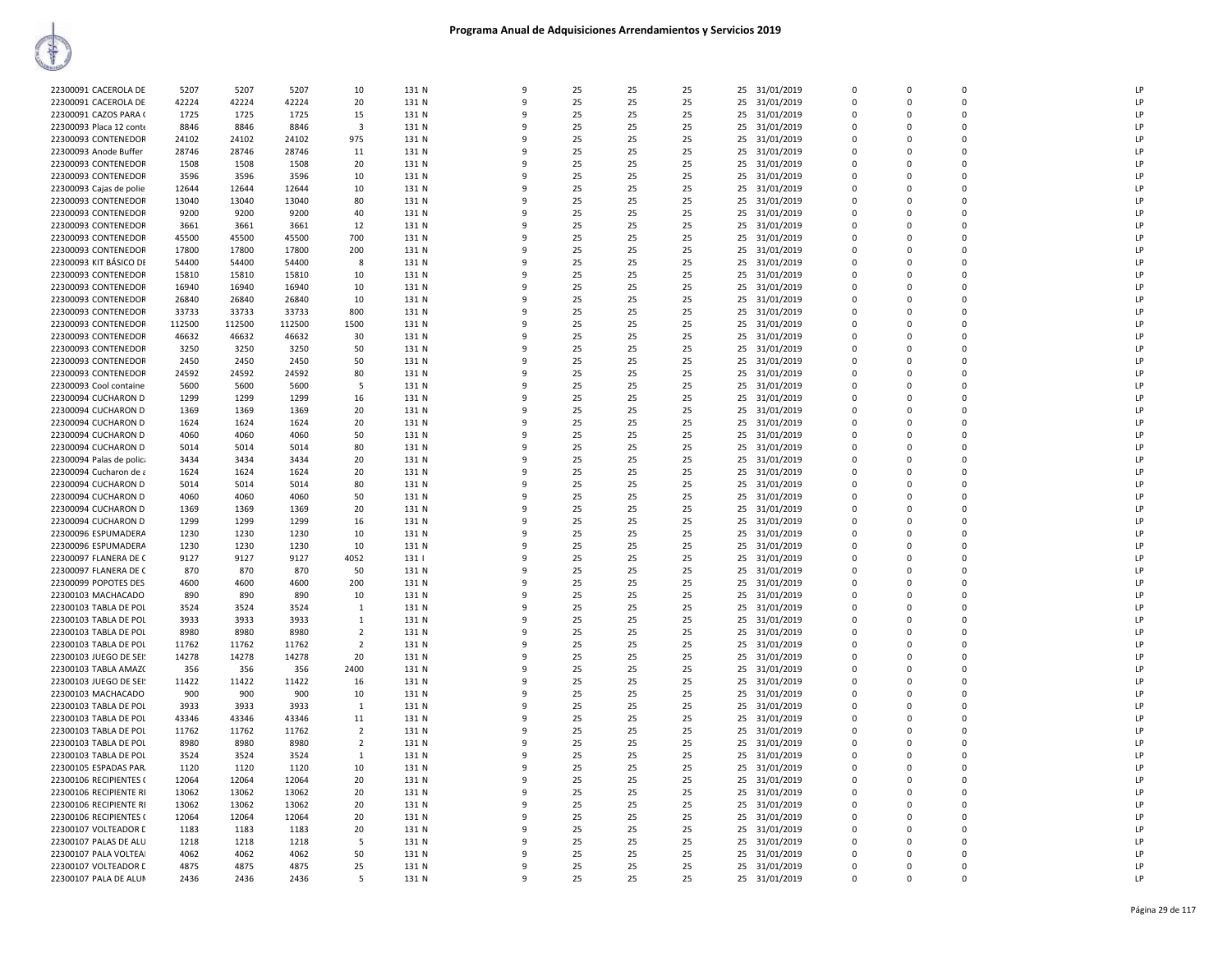| 31/01/2019<br>LP<br>22300107 PALA DE ALUM<br>42195<br>42195<br>42195<br>75<br>131 N<br>9<br>25<br>25<br>25<br>25<br>$\mathbf 0$<br>$\Omega$<br>LP<br>4062<br>4062<br>50<br>131 N<br>9<br>25<br>25<br>25<br>25<br>31/01/2019<br>$\mathbf 0$<br>$\Omega$<br>22300107 PALA VOLTEA<br>4062<br>$\mathbf 0$<br>LP<br>22300107 PALAS DE ALU<br>1218<br>1218<br>1218<br>5<br>131 N<br>9<br>25<br>25<br>25<br>25 31/01/2019<br>$\Omega$<br>$\Omega$<br>$\Omega$<br>LP<br>22300107 VOLTEADOR D<br>4875<br>4875<br>4875<br>25<br>131 N<br>9<br>25<br>25<br>25<br>25<br>31/01/2019<br>$\mathbf 0$<br>$\Omega$<br>$\Omega$<br>22300107 VOLTEADOR D<br>1183<br>1183<br>1183<br>20<br>131 N<br>9<br>25<br>25<br>25<br>25 31/01/2019<br>$\Omega$<br>$\Omega$<br>LP<br>$\Omega$<br>$\Omega$<br>LP<br>22300108 MANDIL DE L(<br>1601<br>1601<br>1601<br>6<br>131 N<br>9<br>25<br>25<br>25<br>25<br>31/01/2019<br>$\Omega$<br>$\Omega$<br>10240<br>10240<br>10240<br>131 N<br>25<br>31/01/2019<br>$\Omega$<br>LP<br>22300108 MANDIL DE L(<br>80<br>9<br>25<br>25<br>25<br>$\mathbf 0$<br>$\mathbf 0$<br>25<br>25<br>25<br>LP<br>22300108 MANDIL DE PI<br>18931<br>18931<br>18931<br>120<br>131 N<br>9<br>25<br>31/01/2019<br>$\mathbf 0$<br>$\mathbf 0$<br>$\Omega$<br>LP<br>22300108 MANDIL CHEF<br>21240<br>21240<br>131 N<br>$\Omega$<br>100<br>31/01/2019<br>$\Omega$<br>21240<br>118<br>9<br>$\Omega$<br>$^{\circ}$<br>$\mathbf 0$<br>0<br>LP<br>22300108 MANDIL DE L(<br>10672<br>10672<br>10672<br>40<br>131 N<br>$\mathbf{q}$<br>25<br>25<br>25<br>25 31/01/2019<br>0<br>$\Omega$<br>$\Omega$<br>18931<br>LP<br>22300108 MANDIL DE PI<br>18931<br>18931<br>120<br>131 N<br>9<br>25<br>25<br>25<br>25<br>31/01/2019<br>$\Omega$<br>$\Omega$<br>$\Omega$<br>5249<br>5249<br>5249<br>$\overline{3}$<br>131 N<br>9<br>25<br>25<br>25<br>25 31/01/2019<br>$\Omega$<br>$\Omega$<br>LP<br>22300110 caja de unidad<br>$\Omega$<br>22300110 caja de unidad<br>2375<br>2375<br>2375<br>3<br>131 N<br>9<br>25<br>25<br>25<br>25<br>31/01/2019<br>$\Omega$<br>$\Omega$<br>$\Omega$<br>LP<br>2089<br>2089<br>2089<br>131 N<br>25<br>31/01/2019<br>LP<br>22300110 FILTRO BRAZC<br>9<br>25<br>25<br>25<br>$\mathbf 0$<br>$\Omega$<br>$\Omega$<br>1<br>22300110 FILTRO DESEC<br>2138<br>2138<br>2138<br>$\overline{2}$<br>131 N<br>9<br>25<br>25<br>25<br>25<br>31/01/2019<br>$\mathbf 0$<br>$\Omega$<br>LP<br>0<br>188006<br>188006<br>188006<br>25<br>25<br>LP<br>22300110 FILTRO BRAZC<br>90<br>131 N<br>$\mathbf{q}$<br>25<br>25<br>31/01/2019<br>$\mathbf 0$<br>$\Omega$<br>$\Omega$<br>LP<br>22300110 FILTRO DESEC<br>2138<br>2138<br>2138<br>$\overline{2}$<br>131 N<br>q<br>25<br>25<br>25<br>25 31/01/2019<br>$\mathbf 0$<br>0<br>$\Omega$<br>LP<br>23100005 ROLLO DE ALC<br>150<br>150<br>150<br>$\overline{2}$<br>131 N<br>9<br>25<br>25<br>25<br>25<br>31/01/2019<br>$\Omega$<br>$\Omega$<br>$\Omega$<br>23100006 ALMENDRAS (<br>25675<br>25675<br>25675<br>299<br>131 N<br>9<br>25<br>25<br>25<br>25 31/01/2019<br>$\Omega$<br>$\Omega$<br>LP<br>$\Omega$<br>LP<br>23100006 ALMENDRAS I<br>249360<br>249360<br>249360<br>1063<br>131 N<br>9<br>25<br>25<br>25<br>25<br>31/01/2019<br>$\Omega$<br>$\Omega$<br>$\Omega$<br>23100007 APIO FRESCO<br>1386<br>125 N<br>25<br>25<br>31/01/2019<br>LP<br>1386<br>1386<br>126<br>9<br>25<br>25<br>$\mathbf 0$<br>$\Omega$<br>$\Omega$<br>23100046 HABA SECA 1<br>23862<br>23862<br>23862<br>557<br>131 N<br>9<br>25<br>25<br>25<br>25<br>31/01/2019<br>$\mathbf 0$<br>$\mathbf 0$<br>LP<br>0<br>125 N<br>25<br>25<br>25<br>LP<br>23100047 HIERBA SANT/<br>13<br>13<br>13<br>$\mathbf{q}$<br>25<br>31/01/2019<br>$\Omega$<br>$\Omega$<br>$\Omega$<br>10<br>23100047 YERBAS DE OL<br>2408<br>2408<br>2408<br>344<br>125 N<br>25<br>25<br>25<br>25 31/01/2019<br>$\Omega$<br>LP<br>9<br>$\Omega$<br>0<br>LP<br>19519<br>19519<br>19519<br>454<br>125 N<br>25<br>25<br>25<br>25<br>31/01/2019<br>23100047 HIERBAS FINA<br>9<br>$\Omega$<br>$\Omega$<br>$\Omega$<br>23100049 HOJA DE PLAT<br>11<br>11<br>11<br>10<br>131 N<br>9<br>25<br>25<br>25<br>25<br>31/01/2019<br>$\Omega$<br>$\Omega$<br>LP<br>$\Omega$<br>LP<br>23100049 HOJAS DE LAL<br>100<br>100<br>100<br>20<br>131 N<br>9<br>25<br>25<br>25<br>25<br>31/01/2019<br>$\Omega$<br>$\Omega$<br>$\Omega$<br>23100062 PASTA HOJALI<br>5726<br>5726<br>5726<br>104<br>125 N<br>25<br>25<br>25<br>31/01/2019<br>LP<br>9<br>25<br>$\mathbf 0$<br>$\Omega$<br>$\Omega$<br>LP<br>23100073 VAINILLA, SAB<br>63771<br>63771<br>63771<br>3515<br>131 N<br>9<br>25<br>25<br>25<br>25<br>31/01/2019<br>$\mathbf 0$<br>$\mathbf 0$<br>$\Omega$<br>15<br>125 N<br>25<br>25<br>25<br>LP<br>23100087 GORDITA DE N<br>15<br>15<br>15<br>9<br>25<br>31/01/2019<br>$\Omega$<br>$\Omega$<br>$\Omega$<br>23100087 MASA DE MAI<br>69<br>69<br>69<br>11<br>125 N<br>25<br>25<br>25<br>25<br>31/01/2019<br>$\Omega$<br>LP<br>9<br>$\Omega$<br>0<br>LP<br>41808<br>3216<br>131 N<br>25<br>23100088 AMARANTO T<br>41808<br>41808<br>9<br>25<br>25<br>25<br>31/01/2019<br>$\mathbf 0$<br>$\Omega$<br>$\Omega$<br>23100090 AZAFRAN DE 2<br>74800<br>74800<br>74800<br>374<br>131 N<br>9<br>25<br>25<br>25<br>25 31/01/2019<br>$\Omega$<br>$\Omega$<br>LP<br>0<br>LP<br>23100093 GRENETINA EI<br>14863<br>14863<br>14863<br>234<br>131 N<br>9<br>25<br>25<br>25<br>25<br>31/01/2019<br>$\Omega$<br>$\Omega$<br>$\Omega$<br>23100094 HOJAS DE ME<br>435<br>435<br>435<br>131 N<br>25<br>25<br>25<br>31/01/2019<br>LP<br>-30<br>9<br>25<br>$\mathbf 0$<br>$\Omega$<br>$\Omega$<br>LP<br>23100094 YERBABUENA<br>2790<br>2790<br>2790<br>220<br>131 N<br>9<br>25<br>25<br>25<br>25<br>31/01/2019<br>$\mathbf 0$<br>$\mathbf 0$<br>$\Omega$<br>33915<br>33915<br>33915<br>125 N<br>25<br>25<br>25<br>LP<br>23100095 JENGIBRE DE<br>969<br>9<br>25<br>31/01/2019<br>$\Omega$<br>$\Omega$<br>$\Omega$<br>23100096 MANZANILLA<br>35450<br>35450<br>35450<br>1418<br>131 N<br>25<br>25<br>25<br>25<br>31/01/2019<br>LP<br>9<br>0<br>0<br>$\Omega$<br>LP<br>104040<br>104040<br>104040<br>1800<br>131 N<br>25<br>25<br>25<br>31/01/2019<br>23100098 PEPITA LIMPI/<br>9<br>25<br>0<br>$\Omega$<br>$\Omega$<br>71193<br>71193<br>131 N<br>25<br>25<br>25<br>25<br>LP.<br>23100099 PISTACHE DE (<br>71193<br>988<br>9<br>31/01/2019<br>$\Omega$<br>0<br>$\Omega$<br>3138<br>25<br>25<br>25<br>$\Omega$<br>LP<br>23100100 COCO, SABOR<br>3138<br>3138<br>132<br>131 N<br>9<br>25<br>31/01/2019<br>$\Omega$<br>$\Omega$<br>23100100 JUGO SAZONA<br>15562<br>15562<br>15562<br>171<br>131 N<br>9<br>25<br>25<br>25<br>25 31/01/2019<br>$\Omega$<br>LP<br>$\Omega$<br>$\Omega$<br>LP<br>23100101 TOMILLO FRE!<br>21<br>21<br>21<br>10<br>131 N<br>9<br>25<br>25<br>25<br>25<br>31/01/2019<br>$\mathbf 0$<br>$\mathbf 0$<br>$\Omega$<br>23200010 ESTAMBRE CA<br>8909<br>8909<br>8909<br>131 N<br>25<br>25<br>25<br>LP<br>24<br>9<br>25<br>31/01/2019<br>$\Omega$<br>$\Omega$<br>$\Omega$<br>23200010 ESTAMBRE CA<br>2053<br>2053<br>2053<br>24<br>131 N<br>25<br>25<br>25<br>25<br>31/01/2019<br>$\Omega$<br>LP<br>9<br>0<br>0<br>LP<br>23200012 RELLENO NUB<br>2088<br>2088<br>2088<br>10<br>131 N<br>25<br>25<br>25<br>31/01/2019<br>$\Omega$<br>9<br>25<br>$\Omega$<br>$\Omega$<br>57<br>57<br>131 N<br>25<br>25<br>25<br>25<br>LP.<br>23200014 HILO NYLON E<br>57<br>$\overline{a}$<br>9<br>31/01/2019<br>$\Omega$<br>O<br>$\Omega$<br>148<br>131 N<br>9<br>25<br>25<br>25<br>$\Omega$<br>LP<br>23200014 HILO NYLON E<br>148<br>148<br>$\overline{a}$<br>25<br>31/01/2019<br>$\Omega$<br>$\Omega$<br>LP<br>23200014 HILO NYLON E<br>200<br>200<br>200<br>$\overline{a}$<br>131 N<br>9<br>25<br>25<br>25<br>25 31/01/2019<br>$\mathbf 0$<br>$\Omega$<br>$\Omega$<br>LP<br>23200014 ROLLO DE HIL<br>371<br>371<br>371<br>320<br>131 N<br>9<br>25<br>25<br>25<br>25<br>31/01/2019<br>$\mathbf 0$<br>$\mathbf 0$<br>$\Omega$<br>23200014 CORDON COL<br>131 N<br>25<br>25<br>25<br>$\Omega$<br>LP<br>565<br>565<br>565<br>5<br>9<br>25<br>31/01/2019<br>$\Omega$<br>$\Omega$<br>23200015 HILO CONO<br>1181<br>1181<br>1181<br>27<br>131 N<br>25<br>25<br>25<br>25<br>31/01/2019<br>$\Omega$<br>LP<br>9<br>0<br>0<br>LP<br>23200015 CONO DE HILO<br>219<br>219<br>131 N<br>25<br>25<br>25<br>25<br>31/01/2019<br>$\Omega$<br>219<br>5<br>9<br>$\Omega$<br>$\Omega$<br>394<br>394<br>394<br>131 N<br>25<br>25<br>25<br>25<br>31/01/2019<br>LP.<br>23200015 1 CONO DE HI<br>9<br>9<br>$\Omega$<br>O<br>$\Omega$<br>80<br>80<br>131 N<br>9<br>25<br>25<br>25<br>$\Omega$<br>LP<br>23200016 CARRETE DE H<br>80<br>10<br>25<br>31/01/2019<br>$\Omega$<br>$\Omega$<br>25 31/01/2019<br>LP<br>23200016 CARRETE DE H<br>40<br>40<br>40<br>5<br>131 N<br>9<br>25<br>25<br>25<br>$\mathbf 0$<br>$\Omega$<br>$\Omega$<br>LP<br>40<br>40<br>40<br>131 N<br>9<br>25<br>25<br>25<br>31/01/2019<br>$\Omega$<br>23200016 CARRETE DE H<br>5<br>25<br>0<br>$\mathbf 0$<br>23200022 MANTA DE CII<br>40<br>131 N<br>25<br>25<br>25<br>31/01/2019<br>$\Omega$<br>LP<br>40<br>40<br>20<br>9<br>25<br>$\Omega$<br>$\Omega$<br>23200022 MANTA BOND<br>30<br>30<br>30<br>15<br>131 N<br>25<br>25<br>25<br>25<br>31/01/2019<br>$\Omega$<br>LP<br>9<br>0<br>0<br>LP<br>23200022 MANTA PRELA<br>30<br>30<br>30<br>131 N<br>25<br>25<br>25<br>25<br>31/01/2019<br>$\Omega$<br>15<br>9<br>$\mathbf 0$<br>$\Omega$<br>23200029 TELA DE ALGC<br>740<br>740<br>740<br>25<br>131 N<br>25<br>25<br>25<br>25<br>31/01/2019<br>LP.<br>9<br>$\Omega$<br>O<br>$\Omega$<br>147<br>131 N<br>25<br>25<br>LP<br>23200029 CUADRILLE CC<br>147<br>147<br>9<br>25<br>25<br>31/01/2019<br>$\Omega$<br>$\Omega$<br>$\Omega$<br>1<br>LP<br>23200029 CUADRILLE CC<br>147<br>147<br>147<br><sup>1</sup><br>131 N<br>9<br>25<br>25<br>25<br>25 31/01/2019<br>$\Omega$<br>0<br>LP<br>23200029 CUADRILLE CC<br>294<br>294<br>294<br>$\overline{2}$<br>131 N<br>9<br>25<br>25<br>25<br>31/01/2019<br>$\mathbf 0$<br>25<br>0<br>$\Omega$<br>294<br>25<br>25<br>LP<br>23200029 CUADRILLE CC<br>294<br>294<br>$\overline{2}$<br>131 N<br>9<br>25<br>25 31/01/2019<br>$\mathbf 0$<br>$\Omega$<br>$\Omega$ |  |  |  |  |  |  |  |  |  |
|-----------------------------------------------------------------------------------------------------------------------------------------------------------------------------------------------------------------------------------------------------------------------------------------------------------------------------------------------------------------------------------------------------------------------------------------------------------------------------------------------------------------------------------------------------------------------------------------------------------------------------------------------------------------------------------------------------------------------------------------------------------------------------------------------------------------------------------------------------------------------------------------------------------------------------------------------------------------------------------------------------------------------------------------------------------------------------------------------------------------------------------------------------------------------------------------------------------------------------------------------------------------------------------------------------------------------------------------------------------------------------------------------------------------------------------------------------------------------------------------------------------------------------------------------------------------------------------------------------------------------------------------------------------------------------------------------------------------------------------------------------------------------------------------------------------------------------------------------------------------------------------------------------------------------------------------------------------------------------------------------------------------------------------------------------------------------------------------------------------------------------------------------------------------------------------------------------------------------------------------------------------------------------------------------------------------------------------------------------------------------------------------------------------------------------------------------------------------------------------------------------------------------------------------------------------------------------------------------------------------------------------------------------------------------------------------------------------------------------------------------------------------------------------------------------------------------------------------------------------------------------------------------------------------------------------------------------------------------------------------------------------------------------------------------------------------------------------------------------------------------------------------------------------------------------------------------------------------------------------------------------------------------------------------------------------------------------------------------------------------------------------------------------------------------------------------------------------------------------------------------------------------------------------------------------------------------------------------------------------------------------------------------------------------------------------------------------------------------------------------------------------------------------------------------------------------------------------------------------------------------------------------------------------------------------------------------------------------------------------------------------------------------------------------------------------------------------------------------------------------------------------------------------------------------------------------------------------------------------------------------------------------------------------------------------------------------------------------------------------------------------------------------------------------------------------------------------------------------------------------------------------------------------------------------------------------------------------------------------------------------------------------------------------------------------------------------------------------------------------------------------------------------------------------------------------------------------------------------------------------------------------------------------------------------------------------------------------------------------------------------------------------------------------------------------------------------------------------------------------------------------------------------------------------------------------------------------------------------------------------------------------------------------------------------------------------------------------------------------------------------------------------------------------------------------------------------------------------------------------------------------------------------------------------------------------------------------------------------------------------------------------------------------------------------------------------------------------------------------------------------------------------------------------------------------------------------------------------------------------------------------------------------------------------------------------------------------------------------------------------------------------------------------------------------------------------------------------------------------------------------------------------------------------------------------------------------------------------------------------------------------------------------------------------------------------------------------------------------------------------------------------------------------------------------------------------------------------------------------------------------------------------------------------------------------------------------------------------------------------------------------------------------------------------------------------------------------------------------------------------------------------------------------------------------------------------------------------------------------------------------------------------------------------------------------------------------------------------------------------------------------------------------------------------------------------------------------------------------------------------------------------------------------------------------------------------------------------------------------------------------------------------------------------------------------------------------------------------------------------------------------------------------------------------------------------------------------------------------------------------------------------------------------------------------------------------------------------------------------------------------------------------------------------------------------------------------------------------------------------------------------------------------------------------------------------------------------------------------------------------------------------------------------------------------------------------------------------------------------------------------------------------------------------------------------------------------------------------------------------------------------------------------------------------------------------------------------------------------------------------------------------------------------------------------------------------------------------------------------------------------------------------------------------------------------------------------------------------------------------------------------------------------------------------------------------------------------------------------------------------------------------------------------------------------------------------------------------------------------------------------------------------------------------------------------------------------------------------------------------------------------------------------------------------------------------------------------------------------------------------------------------------------------------------------------------------------------------------------------------------------------------------------------------------------------------------------------------------------------------------------------------------------------------------------------------------------------------------------------------------------------------------------------------------------------------------------------------------------------------------------------------------------------------------------------------------------------------------------------------------------------------------------------------------------------------------------------------------------------------------------------------------------------------------------------------------------------------------------------------------------------------------------------------------------------------------------------------------------------------------------------------------------------------------------------------------------------|--|--|--|--|--|--|--|--|--|
|                                                                                                                                                                                                                                                                                                                                                                                                                                                                                                                                                                                                                                                                                                                                                                                                                                                                                                                                                                                                                                                                                                                                                                                                                                                                                                                                                                                                                                                                                                                                                                                                                                                                                                                                                                                                                                                                                                                                                                                                                                                                                                                                                                                                                                                                                                                                                                                                                                                                                                                                                                                                                                                                                                                                                                                                                                                                                                                                                                                                                                                                                                                                                                                                                                                                                                                                                                                                                                                                                                                                                                                                                                                                                                                                                                                                                                                                                                                                                                                                                                                                                                                                                                                                                                                                                                                                                                                                                                                                                                                                                                                                                                                                                                                                                                                                                                                                                                                                                                                                                                                                                                                                                                                                                                                                                                                                                                                                                                                                                                                                                                                                                                                                                                                                                                                                                                                                                                                                                                                                                                                                                                                                                                                                                                                                                                                                                                                                                                                                                                                                                                                                                                                                                                                                                                                                                                                                                                                                                                                                                                                                                                                                                                                                                                                                                                                                                                                                                                                                                                                                                                                                                                                                                                                                                                                                                                                                                                                                                                                                                                                                                                                                                                                                                                                                                                                                                                                                                                                                                                                                                                                                                                                                                                                                                                                                                                                                                                                                                                                                                                                                                                                                                                                                                                                                                                                                                                                                                                                                                                                                                                                                                                                                                                                                                                                                                                                                                                                                                                                                                                                                             |  |  |  |  |  |  |  |  |  |
|                                                                                                                                                                                                                                                                                                                                                                                                                                                                                                                                                                                                                                                                                                                                                                                                                                                                                                                                                                                                                                                                                                                                                                                                                                                                                                                                                                                                                                                                                                                                                                                                                                                                                                                                                                                                                                                                                                                                                                                                                                                                                                                                                                                                                                                                                                                                                                                                                                                                                                                                                                                                                                                                                                                                                                                                                                                                                                                                                                                                                                                                                                                                                                                                                                                                                                                                                                                                                                                                                                                                                                                                                                                                                                                                                                                                                                                                                                                                                                                                                                                                                                                                                                                                                                                                                                                                                                                                                                                                                                                                                                                                                                                                                                                                                                                                                                                                                                                                                                                                                                                                                                                                                                                                                                                                                                                                                                                                                                                                                                                                                                                                                                                                                                                                                                                                                                                                                                                                                                                                                                                                                                                                                                                                                                                                                                                                                                                                                                                                                                                                                                                                                                                                                                                                                                                                                                                                                                                                                                                                                                                                                                                                                                                                                                                                                                                                                                                                                                                                                                                                                                                                                                                                                                                                                                                                                                                                                                                                                                                                                                                                                                                                                                                                                                                                                                                                                                                                                                                                                                                                                                                                                                                                                                                                                                                                                                                                                                                                                                                                                                                                                                                                                                                                                                                                                                                                                                                                                                                                                                                                                                                                                                                                                                                                                                                                                                                                                                                                                                                                                                                                             |  |  |  |  |  |  |  |  |  |
|                                                                                                                                                                                                                                                                                                                                                                                                                                                                                                                                                                                                                                                                                                                                                                                                                                                                                                                                                                                                                                                                                                                                                                                                                                                                                                                                                                                                                                                                                                                                                                                                                                                                                                                                                                                                                                                                                                                                                                                                                                                                                                                                                                                                                                                                                                                                                                                                                                                                                                                                                                                                                                                                                                                                                                                                                                                                                                                                                                                                                                                                                                                                                                                                                                                                                                                                                                                                                                                                                                                                                                                                                                                                                                                                                                                                                                                                                                                                                                                                                                                                                                                                                                                                                                                                                                                                                                                                                                                                                                                                                                                                                                                                                                                                                                                                                                                                                                                                                                                                                                                                                                                                                                                                                                                                                                                                                                                                                                                                                                                                                                                                                                                                                                                                                                                                                                                                                                                                                                                                                                                                                                                                                                                                                                                                                                                                                                                                                                                                                                                                                                                                                                                                                                                                                                                                                                                                                                                                                                                                                                                                                                                                                                                                                                                                                                                                                                                                                                                                                                                                                                                                                                                                                                                                                                                                                                                                                                                                                                                                                                                                                                                                                                                                                                                                                                                                                                                                                                                                                                                                                                                                                                                                                                                                                                                                                                                                                                                                                                                                                                                                                                                                                                                                                                                                                                                                                                                                                                                                                                                                                                                                                                                                                                                                                                                                                                                                                                                                                                                                                                                                             |  |  |  |  |  |  |  |  |  |
|                                                                                                                                                                                                                                                                                                                                                                                                                                                                                                                                                                                                                                                                                                                                                                                                                                                                                                                                                                                                                                                                                                                                                                                                                                                                                                                                                                                                                                                                                                                                                                                                                                                                                                                                                                                                                                                                                                                                                                                                                                                                                                                                                                                                                                                                                                                                                                                                                                                                                                                                                                                                                                                                                                                                                                                                                                                                                                                                                                                                                                                                                                                                                                                                                                                                                                                                                                                                                                                                                                                                                                                                                                                                                                                                                                                                                                                                                                                                                                                                                                                                                                                                                                                                                                                                                                                                                                                                                                                                                                                                                                                                                                                                                                                                                                                                                                                                                                                                                                                                                                                                                                                                                                                                                                                                                                                                                                                                                                                                                                                                                                                                                                                                                                                                                                                                                                                                                                                                                                                                                                                                                                                                                                                                                                                                                                                                                                                                                                                                                                                                                                                                                                                                                                                                                                                                                                                                                                                                                                                                                                                                                                                                                                                                                                                                                                                                                                                                                                                                                                                                                                                                                                                                                                                                                                                                                                                                                                                                                                                                                                                                                                                                                                                                                                                                                                                                                                                                                                                                                                                                                                                                                                                                                                                                                                                                                                                                                                                                                                                                                                                                                                                                                                                                                                                                                                                                                                                                                                                                                                                                                                                                                                                                                                                                                                                                                                                                                                                                                                                                                                                                             |  |  |  |  |  |  |  |  |  |
|                                                                                                                                                                                                                                                                                                                                                                                                                                                                                                                                                                                                                                                                                                                                                                                                                                                                                                                                                                                                                                                                                                                                                                                                                                                                                                                                                                                                                                                                                                                                                                                                                                                                                                                                                                                                                                                                                                                                                                                                                                                                                                                                                                                                                                                                                                                                                                                                                                                                                                                                                                                                                                                                                                                                                                                                                                                                                                                                                                                                                                                                                                                                                                                                                                                                                                                                                                                                                                                                                                                                                                                                                                                                                                                                                                                                                                                                                                                                                                                                                                                                                                                                                                                                                                                                                                                                                                                                                                                                                                                                                                                                                                                                                                                                                                                                                                                                                                                                                                                                                                                                                                                                                                                                                                                                                                                                                                                                                                                                                                                                                                                                                                                                                                                                                                                                                                                                                                                                                                                                                                                                                                                                                                                                                                                                                                                                                                                                                                                                                                                                                                                                                                                                                                                                                                                                                                                                                                                                                                                                                                                                                                                                                                                                                                                                                                                                                                                                                                                                                                                                                                                                                                                                                                                                                                                                                                                                                                                                                                                                                                                                                                                                                                                                                                                                                                                                                                                                                                                                                                                                                                                                                                                                                                                                                                                                                                                                                                                                                                                                                                                                                                                                                                                                                                                                                                                                                                                                                                                                                                                                                                                                                                                                                                                                                                                                                                                                                                                                                                                                                                                                             |  |  |  |  |  |  |  |  |  |
|                                                                                                                                                                                                                                                                                                                                                                                                                                                                                                                                                                                                                                                                                                                                                                                                                                                                                                                                                                                                                                                                                                                                                                                                                                                                                                                                                                                                                                                                                                                                                                                                                                                                                                                                                                                                                                                                                                                                                                                                                                                                                                                                                                                                                                                                                                                                                                                                                                                                                                                                                                                                                                                                                                                                                                                                                                                                                                                                                                                                                                                                                                                                                                                                                                                                                                                                                                                                                                                                                                                                                                                                                                                                                                                                                                                                                                                                                                                                                                                                                                                                                                                                                                                                                                                                                                                                                                                                                                                                                                                                                                                                                                                                                                                                                                                                                                                                                                                                                                                                                                                                                                                                                                                                                                                                                                                                                                                                                                                                                                                                                                                                                                                                                                                                                                                                                                                                                                                                                                                                                                                                                                                                                                                                                                                                                                                                                                                                                                                                                                                                                                                                                                                                                                                                                                                                                                                                                                                                                                                                                                                                                                                                                                                                                                                                                                                                                                                                                                                                                                                                                                                                                                                                                                                                                                                                                                                                                                                                                                                                                                                                                                                                                                                                                                                                                                                                                                                                                                                                                                                                                                                                                                                                                                                                                                                                                                                                                                                                                                                                                                                                                                                                                                                                                                                                                                                                                                                                                                                                                                                                                                                                                                                                                                                                                                                                                                                                                                                                                                                                                                                                             |  |  |  |  |  |  |  |  |  |
|                                                                                                                                                                                                                                                                                                                                                                                                                                                                                                                                                                                                                                                                                                                                                                                                                                                                                                                                                                                                                                                                                                                                                                                                                                                                                                                                                                                                                                                                                                                                                                                                                                                                                                                                                                                                                                                                                                                                                                                                                                                                                                                                                                                                                                                                                                                                                                                                                                                                                                                                                                                                                                                                                                                                                                                                                                                                                                                                                                                                                                                                                                                                                                                                                                                                                                                                                                                                                                                                                                                                                                                                                                                                                                                                                                                                                                                                                                                                                                                                                                                                                                                                                                                                                                                                                                                                                                                                                                                                                                                                                                                                                                                                                                                                                                                                                                                                                                                                                                                                                                                                                                                                                                                                                                                                                                                                                                                                                                                                                                                                                                                                                                                                                                                                                                                                                                                                                                                                                                                                                                                                                                                                                                                                                                                                                                                                                                                                                                                                                                                                                                                                                                                                                                                                                                                                                                                                                                                                                                                                                                                                                                                                                                                                                                                                                                                                                                                                                                                                                                                                                                                                                                                                                                                                                                                                                                                                                                                                                                                                                                                                                                                                                                                                                                                                                                                                                                                                                                                                                                                                                                                                                                                                                                                                                                                                                                                                                                                                                                                                                                                                                                                                                                                                                                                                                                                                                                                                                                                                                                                                                                                                                                                                                                                                                                                                                                                                                                                                                                                                                                                                             |  |  |  |  |  |  |  |  |  |
|                                                                                                                                                                                                                                                                                                                                                                                                                                                                                                                                                                                                                                                                                                                                                                                                                                                                                                                                                                                                                                                                                                                                                                                                                                                                                                                                                                                                                                                                                                                                                                                                                                                                                                                                                                                                                                                                                                                                                                                                                                                                                                                                                                                                                                                                                                                                                                                                                                                                                                                                                                                                                                                                                                                                                                                                                                                                                                                                                                                                                                                                                                                                                                                                                                                                                                                                                                                                                                                                                                                                                                                                                                                                                                                                                                                                                                                                                                                                                                                                                                                                                                                                                                                                                                                                                                                                                                                                                                                                                                                                                                                                                                                                                                                                                                                                                                                                                                                                                                                                                                                                                                                                                                                                                                                                                                                                                                                                                                                                                                                                                                                                                                                                                                                                                                                                                                                                                                                                                                                                                                                                                                                                                                                                                                                                                                                                                                                                                                                                                                                                                                                                                                                                                                                                                                                                                                                                                                                                                                                                                                                                                                                                                                                                                                                                                                                                                                                                                                                                                                                                                                                                                                                                                                                                                                                                                                                                                                                                                                                                                                                                                                                                                                                                                                                                                                                                                                                                                                                                                                                                                                                                                                                                                                                                                                                                                                                                                                                                                                                                                                                                                                                                                                                                                                                                                                                                                                                                                                                                                                                                                                                                                                                                                                                                                                                                                                                                                                                                                                                                                                                                             |  |  |  |  |  |  |  |  |  |
|                                                                                                                                                                                                                                                                                                                                                                                                                                                                                                                                                                                                                                                                                                                                                                                                                                                                                                                                                                                                                                                                                                                                                                                                                                                                                                                                                                                                                                                                                                                                                                                                                                                                                                                                                                                                                                                                                                                                                                                                                                                                                                                                                                                                                                                                                                                                                                                                                                                                                                                                                                                                                                                                                                                                                                                                                                                                                                                                                                                                                                                                                                                                                                                                                                                                                                                                                                                                                                                                                                                                                                                                                                                                                                                                                                                                                                                                                                                                                                                                                                                                                                                                                                                                                                                                                                                                                                                                                                                                                                                                                                                                                                                                                                                                                                                                                                                                                                                                                                                                                                                                                                                                                                                                                                                                                                                                                                                                                                                                                                                                                                                                                                                                                                                                                                                                                                                                                                                                                                                                                                                                                                                                                                                                                                                                                                                                                                                                                                                                                                                                                                                                                                                                                                                                                                                                                                                                                                                                                                                                                                                                                                                                                                                                                                                                                                                                                                                                                                                                                                                                                                                                                                                                                                                                                                                                                                                                                                                                                                                                                                                                                                                                                                                                                                                                                                                                                                                                                                                                                                                                                                                                                                                                                                                                                                                                                                                                                                                                                                                                                                                                                                                                                                                                                                                                                                                                                                                                                                                                                                                                                                                                                                                                                                                                                                                                                                                                                                                                                                                                                                                                             |  |  |  |  |  |  |  |  |  |
|                                                                                                                                                                                                                                                                                                                                                                                                                                                                                                                                                                                                                                                                                                                                                                                                                                                                                                                                                                                                                                                                                                                                                                                                                                                                                                                                                                                                                                                                                                                                                                                                                                                                                                                                                                                                                                                                                                                                                                                                                                                                                                                                                                                                                                                                                                                                                                                                                                                                                                                                                                                                                                                                                                                                                                                                                                                                                                                                                                                                                                                                                                                                                                                                                                                                                                                                                                                                                                                                                                                                                                                                                                                                                                                                                                                                                                                                                                                                                                                                                                                                                                                                                                                                                                                                                                                                                                                                                                                                                                                                                                                                                                                                                                                                                                                                                                                                                                                                                                                                                                                                                                                                                                                                                                                                                                                                                                                                                                                                                                                                                                                                                                                                                                                                                                                                                                                                                                                                                                                                                                                                                                                                                                                                                                                                                                                                                                                                                                                                                                                                                                                                                                                                                                                                                                                                                                                                                                                                                                                                                                                                                                                                                                                                                                                                                                                                                                                                                                                                                                                                                                                                                                                                                                                                                                                                                                                                                                                                                                                                                                                                                                                                                                                                                                                                                                                                                                                                                                                                                                                                                                                                                                                                                                                                                                                                                                                                                                                                                                                                                                                                                                                                                                                                                                                                                                                                                                                                                                                                                                                                                                                                                                                                                                                                                                                                                                                                                                                                                                                                                                                                             |  |  |  |  |  |  |  |  |  |
|                                                                                                                                                                                                                                                                                                                                                                                                                                                                                                                                                                                                                                                                                                                                                                                                                                                                                                                                                                                                                                                                                                                                                                                                                                                                                                                                                                                                                                                                                                                                                                                                                                                                                                                                                                                                                                                                                                                                                                                                                                                                                                                                                                                                                                                                                                                                                                                                                                                                                                                                                                                                                                                                                                                                                                                                                                                                                                                                                                                                                                                                                                                                                                                                                                                                                                                                                                                                                                                                                                                                                                                                                                                                                                                                                                                                                                                                                                                                                                                                                                                                                                                                                                                                                                                                                                                                                                                                                                                                                                                                                                                                                                                                                                                                                                                                                                                                                                                                                                                                                                                                                                                                                                                                                                                                                                                                                                                                                                                                                                                                                                                                                                                                                                                                                                                                                                                                                                                                                                                                                                                                                                                                                                                                                                                                                                                                                                                                                                                                                                                                                                                                                                                                                                                                                                                                                                                                                                                                                                                                                                                                                                                                                                                                                                                                                                                                                                                                                                                                                                                                                                                                                                                                                                                                                                                                                                                                                                                                                                                                                                                                                                                                                                                                                                                                                                                                                                                                                                                                                                                                                                                                                                                                                                                                                                                                                                                                                                                                                                                                                                                                                                                                                                                                                                                                                                                                                                                                                                                                                                                                                                                                                                                                                                                                                                                                                                                                                                                                                                                                                                                                             |  |  |  |  |  |  |  |  |  |
|                                                                                                                                                                                                                                                                                                                                                                                                                                                                                                                                                                                                                                                                                                                                                                                                                                                                                                                                                                                                                                                                                                                                                                                                                                                                                                                                                                                                                                                                                                                                                                                                                                                                                                                                                                                                                                                                                                                                                                                                                                                                                                                                                                                                                                                                                                                                                                                                                                                                                                                                                                                                                                                                                                                                                                                                                                                                                                                                                                                                                                                                                                                                                                                                                                                                                                                                                                                                                                                                                                                                                                                                                                                                                                                                                                                                                                                                                                                                                                                                                                                                                                                                                                                                                                                                                                                                                                                                                                                                                                                                                                                                                                                                                                                                                                                                                                                                                                                                                                                                                                                                                                                                                                                                                                                                                                                                                                                                                                                                                                                                                                                                                                                                                                                                                                                                                                                                                                                                                                                                                                                                                                                                                                                                                                                                                                                                                                                                                                                                                                                                                                                                                                                                                                                                                                                                                                                                                                                                                                                                                                                                                                                                                                                                                                                                                                                                                                                                                                                                                                                                                                                                                                                                                                                                                                                                                                                                                                                                                                                                                                                                                                                                                                                                                                                                                                                                                                                                                                                                                                                                                                                                                                                                                                                                                                                                                                                                                                                                                                                                                                                                                                                                                                                                                                                                                                                                                                                                                                                                                                                                                                                                                                                                                                                                                                                                                                                                                                                                                                                                                                                                             |  |  |  |  |  |  |  |  |  |
|                                                                                                                                                                                                                                                                                                                                                                                                                                                                                                                                                                                                                                                                                                                                                                                                                                                                                                                                                                                                                                                                                                                                                                                                                                                                                                                                                                                                                                                                                                                                                                                                                                                                                                                                                                                                                                                                                                                                                                                                                                                                                                                                                                                                                                                                                                                                                                                                                                                                                                                                                                                                                                                                                                                                                                                                                                                                                                                                                                                                                                                                                                                                                                                                                                                                                                                                                                                                                                                                                                                                                                                                                                                                                                                                                                                                                                                                                                                                                                                                                                                                                                                                                                                                                                                                                                                                                                                                                                                                                                                                                                                                                                                                                                                                                                                                                                                                                                                                                                                                                                                                                                                                                                                                                                                                                                                                                                                                                                                                                                                                                                                                                                                                                                                                                                                                                                                                                                                                                                                                                                                                                                                                                                                                                                                                                                                                                                                                                                                                                                                                                                                                                                                                                                                                                                                                                                                                                                                                                                                                                                                                                                                                                                                                                                                                                                                                                                                                                                                                                                                                                                                                                                                                                                                                                                                                                                                                                                                                                                                                                                                                                                                                                                                                                                                                                                                                                                                                                                                                                                                                                                                                                                                                                                                                                                                                                                                                                                                                                                                                                                                                                                                                                                                                                                                                                                                                                                                                                                                                                                                                                                                                                                                                                                                                                                                                                                                                                                                                                                                                                                                                             |  |  |  |  |  |  |  |  |  |
|                                                                                                                                                                                                                                                                                                                                                                                                                                                                                                                                                                                                                                                                                                                                                                                                                                                                                                                                                                                                                                                                                                                                                                                                                                                                                                                                                                                                                                                                                                                                                                                                                                                                                                                                                                                                                                                                                                                                                                                                                                                                                                                                                                                                                                                                                                                                                                                                                                                                                                                                                                                                                                                                                                                                                                                                                                                                                                                                                                                                                                                                                                                                                                                                                                                                                                                                                                                                                                                                                                                                                                                                                                                                                                                                                                                                                                                                                                                                                                                                                                                                                                                                                                                                                                                                                                                                                                                                                                                                                                                                                                                                                                                                                                                                                                                                                                                                                                                                                                                                                                                                                                                                                                                                                                                                                                                                                                                                                                                                                                                                                                                                                                                                                                                                                                                                                                                                                                                                                                                                                                                                                                                                                                                                                                                                                                                                                                                                                                                                                                                                                                                                                                                                                                                                                                                                                                                                                                                                                                                                                                                                                                                                                                                                                                                                                                                                                                                                                                                                                                                                                                                                                                                                                                                                                                                                                                                                                                                                                                                                                                                                                                                                                                                                                                                                                                                                                                                                                                                                                                                                                                                                                                                                                                                                                                                                                                                                                                                                                                                                                                                                                                                                                                                                                                                                                                                                                                                                                                                                                                                                                                                                                                                                                                                                                                                                                                                                                                                                                                                                                                                                             |  |  |  |  |  |  |  |  |  |
|                                                                                                                                                                                                                                                                                                                                                                                                                                                                                                                                                                                                                                                                                                                                                                                                                                                                                                                                                                                                                                                                                                                                                                                                                                                                                                                                                                                                                                                                                                                                                                                                                                                                                                                                                                                                                                                                                                                                                                                                                                                                                                                                                                                                                                                                                                                                                                                                                                                                                                                                                                                                                                                                                                                                                                                                                                                                                                                                                                                                                                                                                                                                                                                                                                                                                                                                                                                                                                                                                                                                                                                                                                                                                                                                                                                                                                                                                                                                                                                                                                                                                                                                                                                                                                                                                                                                                                                                                                                                                                                                                                                                                                                                                                                                                                                                                                                                                                                                                                                                                                                                                                                                                                                                                                                                                                                                                                                                                                                                                                                                                                                                                                                                                                                                                                                                                                                                                                                                                                                                                                                                                                                                                                                                                                                                                                                                                                                                                                                                                                                                                                                                                                                                                                                                                                                                                                                                                                                                                                                                                                                                                                                                                                                                                                                                                                                                                                                                                                                                                                                                                                                                                                                                                                                                                                                                                                                                                                                                                                                                                                                                                                                                                                                                                                                                                                                                                                                                                                                                                                                                                                                                                                                                                                                                                                                                                                                                                                                                                                                                                                                                                                                                                                                                                                                                                                                                                                                                                                                                                                                                                                                                                                                                                                                                                                                                                                                                                                                                                                                                                                                                             |  |  |  |  |  |  |  |  |  |
|                                                                                                                                                                                                                                                                                                                                                                                                                                                                                                                                                                                                                                                                                                                                                                                                                                                                                                                                                                                                                                                                                                                                                                                                                                                                                                                                                                                                                                                                                                                                                                                                                                                                                                                                                                                                                                                                                                                                                                                                                                                                                                                                                                                                                                                                                                                                                                                                                                                                                                                                                                                                                                                                                                                                                                                                                                                                                                                                                                                                                                                                                                                                                                                                                                                                                                                                                                                                                                                                                                                                                                                                                                                                                                                                                                                                                                                                                                                                                                                                                                                                                                                                                                                                                                                                                                                                                                                                                                                                                                                                                                                                                                                                                                                                                                                                                                                                                                                                                                                                                                                                                                                                                                                                                                                                                                                                                                                                                                                                                                                                                                                                                                                                                                                                                                                                                                                                                                                                                                                                                                                                                                                                                                                                                                                                                                                                                                                                                                                                                                                                                                                                                                                                                                                                                                                                                                                                                                                                                                                                                                                                                                                                                                                                                                                                                                                                                                                                                                                                                                                                                                                                                                                                                                                                                                                                                                                                                                                                                                                                                                                                                                                                                                                                                                                                                                                                                                                                                                                                                                                                                                                                                                                                                                                                                                                                                                                                                                                                                                                                                                                                                                                                                                                                                                                                                                                                                                                                                                                                                                                                                                                                                                                                                                                                                                                                                                                                                                                                                                                                                                                                             |  |  |  |  |  |  |  |  |  |
|                                                                                                                                                                                                                                                                                                                                                                                                                                                                                                                                                                                                                                                                                                                                                                                                                                                                                                                                                                                                                                                                                                                                                                                                                                                                                                                                                                                                                                                                                                                                                                                                                                                                                                                                                                                                                                                                                                                                                                                                                                                                                                                                                                                                                                                                                                                                                                                                                                                                                                                                                                                                                                                                                                                                                                                                                                                                                                                                                                                                                                                                                                                                                                                                                                                                                                                                                                                                                                                                                                                                                                                                                                                                                                                                                                                                                                                                                                                                                                                                                                                                                                                                                                                                                                                                                                                                                                                                                                                                                                                                                                                                                                                                                                                                                                                                                                                                                                                                                                                                                                                                                                                                                                                                                                                                                                                                                                                                                                                                                                                                                                                                                                                                                                                                                                                                                                                                                                                                                                                                                                                                                                                                                                                                                                                                                                                                                                                                                                                                                                                                                                                                                                                                                                                                                                                                                                                                                                                                                                                                                                                                                                                                                                                                                                                                                                                                                                                                                                                                                                                                                                                                                                                                                                                                                                                                                                                                                                                                                                                                                                                                                                                                                                                                                                                                                                                                                                                                                                                                                                                                                                                                                                                                                                                                                                                                                                                                                                                                                                                                                                                                                                                                                                                                                                                                                                                                                                                                                                                                                                                                                                                                                                                                                                                                                                                                                                                                                                                                                                                                                                                                             |  |  |  |  |  |  |  |  |  |
|                                                                                                                                                                                                                                                                                                                                                                                                                                                                                                                                                                                                                                                                                                                                                                                                                                                                                                                                                                                                                                                                                                                                                                                                                                                                                                                                                                                                                                                                                                                                                                                                                                                                                                                                                                                                                                                                                                                                                                                                                                                                                                                                                                                                                                                                                                                                                                                                                                                                                                                                                                                                                                                                                                                                                                                                                                                                                                                                                                                                                                                                                                                                                                                                                                                                                                                                                                                                                                                                                                                                                                                                                                                                                                                                                                                                                                                                                                                                                                                                                                                                                                                                                                                                                                                                                                                                                                                                                                                                                                                                                                                                                                                                                                                                                                                                                                                                                                                                                                                                                                                                                                                                                                                                                                                                                                                                                                                                                                                                                                                                                                                                                                                                                                                                                                                                                                                                                                                                                                                                                                                                                                                                                                                                                                                                                                                                                                                                                                                                                                                                                                                                                                                                                                                                                                                                                                                                                                                                                                                                                                                                                                                                                                                                                                                                                                                                                                                                                                                                                                                                                                                                                                                                                                                                                                                                                                                                                                                                                                                                                                                                                                                                                                                                                                                                                                                                                                                                                                                                                                                                                                                                                                                                                                                                                                                                                                                                                                                                                                                                                                                                                                                                                                                                                                                                                                                                                                                                                                                                                                                                                                                                                                                                                                                                                                                                                                                                                                                                                                                                                                                                             |  |  |  |  |  |  |  |  |  |
|                                                                                                                                                                                                                                                                                                                                                                                                                                                                                                                                                                                                                                                                                                                                                                                                                                                                                                                                                                                                                                                                                                                                                                                                                                                                                                                                                                                                                                                                                                                                                                                                                                                                                                                                                                                                                                                                                                                                                                                                                                                                                                                                                                                                                                                                                                                                                                                                                                                                                                                                                                                                                                                                                                                                                                                                                                                                                                                                                                                                                                                                                                                                                                                                                                                                                                                                                                                                                                                                                                                                                                                                                                                                                                                                                                                                                                                                                                                                                                                                                                                                                                                                                                                                                                                                                                                                                                                                                                                                                                                                                                                                                                                                                                                                                                                                                                                                                                                                                                                                                                                                                                                                                                                                                                                                                                                                                                                                                                                                                                                                                                                                                                                                                                                                                                                                                                                                                                                                                                                                                                                                                                                                                                                                                                                                                                                                                                                                                                                                                                                                                                                                                                                                                                                                                                                                                                                                                                                                                                                                                                                                                                                                                                                                                                                                                                                                                                                                                                                                                                                                                                                                                                                                                                                                                                                                                                                                                                                                                                                                                                                                                                                                                                                                                                                                                                                                                                                                                                                                                                                                                                                                                                                                                                                                                                                                                                                                                                                                                                                                                                                                                                                                                                                                                                                                                                                                                                                                                                                                                                                                                                                                                                                                                                                                                                                                                                                                                                                                                                                                                                                                             |  |  |  |  |  |  |  |  |  |
|                                                                                                                                                                                                                                                                                                                                                                                                                                                                                                                                                                                                                                                                                                                                                                                                                                                                                                                                                                                                                                                                                                                                                                                                                                                                                                                                                                                                                                                                                                                                                                                                                                                                                                                                                                                                                                                                                                                                                                                                                                                                                                                                                                                                                                                                                                                                                                                                                                                                                                                                                                                                                                                                                                                                                                                                                                                                                                                                                                                                                                                                                                                                                                                                                                                                                                                                                                                                                                                                                                                                                                                                                                                                                                                                                                                                                                                                                                                                                                                                                                                                                                                                                                                                                                                                                                                                                                                                                                                                                                                                                                                                                                                                                                                                                                                                                                                                                                                                                                                                                                                                                                                                                                                                                                                                                                                                                                                                                                                                                                                                                                                                                                                                                                                                                                                                                                                                                                                                                                                                                                                                                                                                                                                                                                                                                                                                                                                                                                                                                                                                                                                                                                                                                                                                                                                                                                                                                                                                                                                                                                                                                                                                                                                                                                                                                                                                                                                                                                                                                                                                                                                                                                                                                                                                                                                                                                                                                                                                                                                                                                                                                                                                                                                                                                                                                                                                                                                                                                                                                                                                                                                                                                                                                                                                                                                                                                                                                                                                                                                                                                                                                                                                                                                                                                                                                                                                                                                                                                                                                                                                                                                                                                                                                                                                                                                                                                                                                                                                                                                                                                                                             |  |  |  |  |  |  |  |  |  |
|                                                                                                                                                                                                                                                                                                                                                                                                                                                                                                                                                                                                                                                                                                                                                                                                                                                                                                                                                                                                                                                                                                                                                                                                                                                                                                                                                                                                                                                                                                                                                                                                                                                                                                                                                                                                                                                                                                                                                                                                                                                                                                                                                                                                                                                                                                                                                                                                                                                                                                                                                                                                                                                                                                                                                                                                                                                                                                                                                                                                                                                                                                                                                                                                                                                                                                                                                                                                                                                                                                                                                                                                                                                                                                                                                                                                                                                                                                                                                                                                                                                                                                                                                                                                                                                                                                                                                                                                                                                                                                                                                                                                                                                                                                                                                                                                                                                                                                                                                                                                                                                                                                                                                                                                                                                                                                                                                                                                                                                                                                                                                                                                                                                                                                                                                                                                                                                                                                                                                                                                                                                                                                                                                                                                                                                                                                                                                                                                                                                                                                                                                                                                                                                                                                                                                                                                                                                                                                                                                                                                                                                                                                                                                                                                                                                                                                                                                                                                                                                                                                                                                                                                                                                                                                                                                                                                                                                                                                                                                                                                                                                                                                                                                                                                                                                                                                                                                                                                                                                                                                                                                                                                                                                                                                                                                                                                                                                                                                                                                                                                                                                                                                                                                                                                                                                                                                                                                                                                                                                                                                                                                                                                                                                                                                                                                                                                                                                                                                                                                                                                                                                                             |  |  |  |  |  |  |  |  |  |
|                                                                                                                                                                                                                                                                                                                                                                                                                                                                                                                                                                                                                                                                                                                                                                                                                                                                                                                                                                                                                                                                                                                                                                                                                                                                                                                                                                                                                                                                                                                                                                                                                                                                                                                                                                                                                                                                                                                                                                                                                                                                                                                                                                                                                                                                                                                                                                                                                                                                                                                                                                                                                                                                                                                                                                                                                                                                                                                                                                                                                                                                                                                                                                                                                                                                                                                                                                                                                                                                                                                                                                                                                                                                                                                                                                                                                                                                                                                                                                                                                                                                                                                                                                                                                                                                                                                                                                                                                                                                                                                                                                                                                                                                                                                                                                                                                                                                                                                                                                                                                                                                                                                                                                                                                                                                                                                                                                                                                                                                                                                                                                                                                                                                                                                                                                                                                                                                                                                                                                                                                                                                                                                                                                                                                                                                                                                                                                                                                                                                                                                                                                                                                                                                                                                                                                                                                                                                                                                                                                                                                                                                                                                                                                                                                                                                                                                                                                                                                                                                                                                                                                                                                                                                                                                                                                                                                                                                                                                                                                                                                                                                                                                                                                                                                                                                                                                                                                                                                                                                                                                                                                                                                                                                                                                                                                                                                                                                                                                                                                                                                                                                                                                                                                                                                                                                                                                                                                                                                                                                                                                                                                                                                                                                                                                                                                                                                                                                                                                                                                                                                                                                             |  |  |  |  |  |  |  |  |  |
|                                                                                                                                                                                                                                                                                                                                                                                                                                                                                                                                                                                                                                                                                                                                                                                                                                                                                                                                                                                                                                                                                                                                                                                                                                                                                                                                                                                                                                                                                                                                                                                                                                                                                                                                                                                                                                                                                                                                                                                                                                                                                                                                                                                                                                                                                                                                                                                                                                                                                                                                                                                                                                                                                                                                                                                                                                                                                                                                                                                                                                                                                                                                                                                                                                                                                                                                                                                                                                                                                                                                                                                                                                                                                                                                                                                                                                                                                                                                                                                                                                                                                                                                                                                                                                                                                                                                                                                                                                                                                                                                                                                                                                                                                                                                                                                                                                                                                                                                                                                                                                                                                                                                                                                                                                                                                                                                                                                                                                                                                                                                                                                                                                                                                                                                                                                                                                                                                                                                                                                                                                                                                                                                                                                                                                                                                                                                                                                                                                                                                                                                                                                                                                                                                                                                                                                                                                                                                                                                                                                                                                                                                                                                                                                                                                                                                                                                                                                                                                                                                                                                                                                                                                                                                                                                                                                                                                                                                                                                                                                                                                                                                                                                                                                                                                                                                                                                                                                                                                                                                                                                                                                                                                                                                                                                                                                                                                                                                                                                                                                                                                                                                                                                                                                                                                                                                                                                                                                                                                                                                                                                                                                                                                                                                                                                                                                                                                                                                                                                                                                                                                                                             |  |  |  |  |  |  |  |  |  |
|                                                                                                                                                                                                                                                                                                                                                                                                                                                                                                                                                                                                                                                                                                                                                                                                                                                                                                                                                                                                                                                                                                                                                                                                                                                                                                                                                                                                                                                                                                                                                                                                                                                                                                                                                                                                                                                                                                                                                                                                                                                                                                                                                                                                                                                                                                                                                                                                                                                                                                                                                                                                                                                                                                                                                                                                                                                                                                                                                                                                                                                                                                                                                                                                                                                                                                                                                                                                                                                                                                                                                                                                                                                                                                                                                                                                                                                                                                                                                                                                                                                                                                                                                                                                                                                                                                                                                                                                                                                                                                                                                                                                                                                                                                                                                                                                                                                                                                                                                                                                                                                                                                                                                                                                                                                                                                                                                                                                                                                                                                                                                                                                                                                                                                                                                                                                                                                                                                                                                                                                                                                                                                                                                                                                                                                                                                                                                                                                                                                                                                                                                                                                                                                                                                                                                                                                                                                                                                                                                                                                                                                                                                                                                                                                                                                                                                                                                                                                                                                                                                                                                                                                                                                                                                                                                                                                                                                                                                                                                                                                                                                                                                                                                                                                                                                                                                                                                                                                                                                                                                                                                                                                                                                                                                                                                                                                                                                                                                                                                                                                                                                                                                                                                                                                                                                                                                                                                                                                                                                                                                                                                                                                                                                                                                                                                                                                                                                                                                                                                                                                                                                                             |  |  |  |  |  |  |  |  |  |
|                                                                                                                                                                                                                                                                                                                                                                                                                                                                                                                                                                                                                                                                                                                                                                                                                                                                                                                                                                                                                                                                                                                                                                                                                                                                                                                                                                                                                                                                                                                                                                                                                                                                                                                                                                                                                                                                                                                                                                                                                                                                                                                                                                                                                                                                                                                                                                                                                                                                                                                                                                                                                                                                                                                                                                                                                                                                                                                                                                                                                                                                                                                                                                                                                                                                                                                                                                                                                                                                                                                                                                                                                                                                                                                                                                                                                                                                                                                                                                                                                                                                                                                                                                                                                                                                                                                                                                                                                                                                                                                                                                                                                                                                                                                                                                                                                                                                                                                                                                                                                                                                                                                                                                                                                                                                                                                                                                                                                                                                                                                                                                                                                                                                                                                                                                                                                                                                                                                                                                                                                                                                                                                                                                                                                                                                                                                                                                                                                                                                                                                                                                                                                                                                                                                                                                                                                                                                                                                                                                                                                                                                                                                                                                                                                                                                                                                                                                                                                                                                                                                                                                                                                                                                                                                                                                                                                                                                                                                                                                                                                                                                                                                                                                                                                                                                                                                                                                                                                                                                                                                                                                                                                                                                                                                                                                                                                                                                                                                                                                                                                                                                                                                                                                                                                                                                                                                                                                                                                                                                                                                                                                                                                                                                                                                                                                                                                                                                                                                                                                                                                                                                             |  |  |  |  |  |  |  |  |  |
|                                                                                                                                                                                                                                                                                                                                                                                                                                                                                                                                                                                                                                                                                                                                                                                                                                                                                                                                                                                                                                                                                                                                                                                                                                                                                                                                                                                                                                                                                                                                                                                                                                                                                                                                                                                                                                                                                                                                                                                                                                                                                                                                                                                                                                                                                                                                                                                                                                                                                                                                                                                                                                                                                                                                                                                                                                                                                                                                                                                                                                                                                                                                                                                                                                                                                                                                                                                                                                                                                                                                                                                                                                                                                                                                                                                                                                                                                                                                                                                                                                                                                                                                                                                                                                                                                                                                                                                                                                                                                                                                                                                                                                                                                                                                                                                                                                                                                                                                                                                                                                                                                                                                                                                                                                                                                                                                                                                                                                                                                                                                                                                                                                                                                                                                                                                                                                                                                                                                                                                                                                                                                                                                                                                                                                                                                                                                                                                                                                                                                                                                                                                                                                                                                                                                                                                                                                                                                                                                                                                                                                                                                                                                                                                                                                                                                                                                                                                                                                                                                                                                                                                                                                                                                                                                                                                                                                                                                                                                                                                                                                                                                                                                                                                                                                                                                                                                                                                                                                                                                                                                                                                                                                                                                                                                                                                                                                                                                                                                                                                                                                                                                                                                                                                                                                                                                                                                                                                                                                                                                                                                                                                                                                                                                                                                                                                                                                                                                                                                                                                                                                                                             |  |  |  |  |  |  |  |  |  |
|                                                                                                                                                                                                                                                                                                                                                                                                                                                                                                                                                                                                                                                                                                                                                                                                                                                                                                                                                                                                                                                                                                                                                                                                                                                                                                                                                                                                                                                                                                                                                                                                                                                                                                                                                                                                                                                                                                                                                                                                                                                                                                                                                                                                                                                                                                                                                                                                                                                                                                                                                                                                                                                                                                                                                                                                                                                                                                                                                                                                                                                                                                                                                                                                                                                                                                                                                                                                                                                                                                                                                                                                                                                                                                                                                                                                                                                                                                                                                                                                                                                                                                                                                                                                                                                                                                                                                                                                                                                                                                                                                                                                                                                                                                                                                                                                                                                                                                                                                                                                                                                                                                                                                                                                                                                                                                                                                                                                                                                                                                                                                                                                                                                                                                                                                                                                                                                                                                                                                                                                                                                                                                                                                                                                                                                                                                                                                                                                                                                                                                                                                                                                                                                                                                                                                                                                                                                                                                                                                                                                                                                                                                                                                                                                                                                                                                                                                                                                                                                                                                                                                                                                                                                                                                                                                                                                                                                                                                                                                                                                                                                                                                                                                                                                                                                                                                                                                                                                                                                                                                                                                                                                                                                                                                                                                                                                                                                                                                                                                                                                                                                                                                                                                                                                                                                                                                                                                                                                                                                                                                                                                                                                                                                                                                                                                                                                                                                                                                                                                                                                                                                                             |  |  |  |  |  |  |  |  |  |
|                                                                                                                                                                                                                                                                                                                                                                                                                                                                                                                                                                                                                                                                                                                                                                                                                                                                                                                                                                                                                                                                                                                                                                                                                                                                                                                                                                                                                                                                                                                                                                                                                                                                                                                                                                                                                                                                                                                                                                                                                                                                                                                                                                                                                                                                                                                                                                                                                                                                                                                                                                                                                                                                                                                                                                                                                                                                                                                                                                                                                                                                                                                                                                                                                                                                                                                                                                                                                                                                                                                                                                                                                                                                                                                                                                                                                                                                                                                                                                                                                                                                                                                                                                                                                                                                                                                                                                                                                                                                                                                                                                                                                                                                                                                                                                                                                                                                                                                                                                                                                                                                                                                                                                                                                                                                                                                                                                                                                                                                                                                                                                                                                                                                                                                                                                                                                                                                                                                                                                                                                                                                                                                                                                                                                                                                                                                                                                                                                                                                                                                                                                                                                                                                                                                                                                                                                                                                                                                                                                                                                                                                                                                                                                                                                                                                                                                                                                                                                                                                                                                                                                                                                                                                                                                                                                                                                                                                                                                                                                                                                                                                                                                                                                                                                                                                                                                                                                                                                                                                                                                                                                                                                                                                                                                                                                                                                                                                                                                                                                                                                                                                                                                                                                                                                                                                                                                                                                                                                                                                                                                                                                                                                                                                                                                                                                                                                                                                                                                                                                                                                                                                             |  |  |  |  |  |  |  |  |  |
|                                                                                                                                                                                                                                                                                                                                                                                                                                                                                                                                                                                                                                                                                                                                                                                                                                                                                                                                                                                                                                                                                                                                                                                                                                                                                                                                                                                                                                                                                                                                                                                                                                                                                                                                                                                                                                                                                                                                                                                                                                                                                                                                                                                                                                                                                                                                                                                                                                                                                                                                                                                                                                                                                                                                                                                                                                                                                                                                                                                                                                                                                                                                                                                                                                                                                                                                                                                                                                                                                                                                                                                                                                                                                                                                                                                                                                                                                                                                                                                                                                                                                                                                                                                                                                                                                                                                                                                                                                                                                                                                                                                                                                                                                                                                                                                                                                                                                                                                                                                                                                                                                                                                                                                                                                                                                                                                                                                                                                                                                                                                                                                                                                                                                                                                                                                                                                                                                                                                                                                                                                                                                                                                                                                                                                                                                                                                                                                                                                                                                                                                                                                                                                                                                                                                                                                                                                                                                                                                                                                                                                                                                                                                                                                                                                                                                                                                                                                                                                                                                                                                                                                                                                                                                                                                                                                                                                                                                                                                                                                                                                                                                                                                                                                                                                                                                                                                                                                                                                                                                                                                                                                                                                                                                                                                                                                                                                                                                                                                                                                                                                                                                                                                                                                                                                                                                                                                                                                                                                                                                                                                                                                                                                                                                                                                                                                                                                                                                                                                                                                                                                                                             |  |  |  |  |  |  |  |  |  |
|                                                                                                                                                                                                                                                                                                                                                                                                                                                                                                                                                                                                                                                                                                                                                                                                                                                                                                                                                                                                                                                                                                                                                                                                                                                                                                                                                                                                                                                                                                                                                                                                                                                                                                                                                                                                                                                                                                                                                                                                                                                                                                                                                                                                                                                                                                                                                                                                                                                                                                                                                                                                                                                                                                                                                                                                                                                                                                                                                                                                                                                                                                                                                                                                                                                                                                                                                                                                                                                                                                                                                                                                                                                                                                                                                                                                                                                                                                                                                                                                                                                                                                                                                                                                                                                                                                                                                                                                                                                                                                                                                                                                                                                                                                                                                                                                                                                                                                                                                                                                                                                                                                                                                                                                                                                                                                                                                                                                                                                                                                                                                                                                                                                                                                                                                                                                                                                                                                                                                                                                                                                                                                                                                                                                                                                                                                                                                                                                                                                                                                                                                                                                                                                                                                                                                                                                                                                                                                                                                                                                                                                                                                                                                                                                                                                                                                                                                                                                                                                                                                                                                                                                                                                                                                                                                                                                                                                                                                                                                                                                                                                                                                                                                                                                                                                                                                                                                                                                                                                                                                                                                                                                                                                                                                                                                                                                                                                                                                                                                                                                                                                                                                                                                                                                                                                                                                                                                                                                                                                                                                                                                                                                                                                                                                                                                                                                                                                                                                                                                                                                                                                                             |  |  |  |  |  |  |  |  |  |
|                                                                                                                                                                                                                                                                                                                                                                                                                                                                                                                                                                                                                                                                                                                                                                                                                                                                                                                                                                                                                                                                                                                                                                                                                                                                                                                                                                                                                                                                                                                                                                                                                                                                                                                                                                                                                                                                                                                                                                                                                                                                                                                                                                                                                                                                                                                                                                                                                                                                                                                                                                                                                                                                                                                                                                                                                                                                                                                                                                                                                                                                                                                                                                                                                                                                                                                                                                                                                                                                                                                                                                                                                                                                                                                                                                                                                                                                                                                                                                                                                                                                                                                                                                                                                                                                                                                                                                                                                                                                                                                                                                                                                                                                                                                                                                                                                                                                                                                                                                                                                                                                                                                                                                                                                                                                                                                                                                                                                                                                                                                                                                                                                                                                                                                                                                                                                                                                                                                                                                                                                                                                                                                                                                                                                                                                                                                                                                                                                                                                                                                                                                                                                                                                                                                                                                                                                                                                                                                                                                                                                                                                                                                                                                                                                                                                                                                                                                                                                                                                                                                                                                                                                                                                                                                                                                                                                                                                                                                                                                                                                                                                                                                                                                                                                                                                                                                                                                                                                                                                                                                                                                                                                                                                                                                                                                                                                                                                                                                                                                                                                                                                                                                                                                                                                                                                                                                                                                                                                                                                                                                                                                                                                                                                                                                                                                                                                                                                                                                                                                                                                                                                             |  |  |  |  |  |  |  |  |  |
|                                                                                                                                                                                                                                                                                                                                                                                                                                                                                                                                                                                                                                                                                                                                                                                                                                                                                                                                                                                                                                                                                                                                                                                                                                                                                                                                                                                                                                                                                                                                                                                                                                                                                                                                                                                                                                                                                                                                                                                                                                                                                                                                                                                                                                                                                                                                                                                                                                                                                                                                                                                                                                                                                                                                                                                                                                                                                                                                                                                                                                                                                                                                                                                                                                                                                                                                                                                                                                                                                                                                                                                                                                                                                                                                                                                                                                                                                                                                                                                                                                                                                                                                                                                                                                                                                                                                                                                                                                                                                                                                                                                                                                                                                                                                                                                                                                                                                                                                                                                                                                                                                                                                                                                                                                                                                                                                                                                                                                                                                                                                                                                                                                                                                                                                                                                                                                                                                                                                                                                                                                                                                                                                                                                                                                                                                                                                                                                                                                                                                                                                                                                                                                                                                                                                                                                                                                                                                                                                                                                                                                                                                                                                                                                                                                                                                                                                                                                                                                                                                                                                                                                                                                                                                                                                                                                                                                                                                                                                                                                                                                                                                                                                                                                                                                                                                                                                                                                                                                                                                                                                                                                                                                                                                                                                                                                                                                                                                                                                                                                                                                                                                                                                                                                                                                                                                                                                                                                                                                                                                                                                                                                                                                                                                                                                                                                                                                                                                                                                                                                                                                                                             |  |  |  |  |  |  |  |  |  |
|                                                                                                                                                                                                                                                                                                                                                                                                                                                                                                                                                                                                                                                                                                                                                                                                                                                                                                                                                                                                                                                                                                                                                                                                                                                                                                                                                                                                                                                                                                                                                                                                                                                                                                                                                                                                                                                                                                                                                                                                                                                                                                                                                                                                                                                                                                                                                                                                                                                                                                                                                                                                                                                                                                                                                                                                                                                                                                                                                                                                                                                                                                                                                                                                                                                                                                                                                                                                                                                                                                                                                                                                                                                                                                                                                                                                                                                                                                                                                                                                                                                                                                                                                                                                                                                                                                                                                                                                                                                                                                                                                                                                                                                                                                                                                                                                                                                                                                                                                                                                                                                                                                                                                                                                                                                                                                                                                                                                                                                                                                                                                                                                                                                                                                                                                                                                                                                                                                                                                                                                                                                                                                                                                                                                                                                                                                                                                                                                                                                                                                                                                                                                                                                                                                                                                                                                                                                                                                                                                                                                                                                                                                                                                                                                                                                                                                                                                                                                                                                                                                                                                                                                                                                                                                                                                                                                                                                                                                                                                                                                                                                                                                                                                                                                                                                                                                                                                                                                                                                                                                                                                                                                                                                                                                                                                                                                                                                                                                                                                                                                                                                                                                                                                                                                                                                                                                                                                                                                                                                                                                                                                                                                                                                                                                                                                                                                                                                                                                                                                                                                                                                                             |  |  |  |  |  |  |  |  |  |
|                                                                                                                                                                                                                                                                                                                                                                                                                                                                                                                                                                                                                                                                                                                                                                                                                                                                                                                                                                                                                                                                                                                                                                                                                                                                                                                                                                                                                                                                                                                                                                                                                                                                                                                                                                                                                                                                                                                                                                                                                                                                                                                                                                                                                                                                                                                                                                                                                                                                                                                                                                                                                                                                                                                                                                                                                                                                                                                                                                                                                                                                                                                                                                                                                                                                                                                                                                                                                                                                                                                                                                                                                                                                                                                                                                                                                                                                                                                                                                                                                                                                                                                                                                                                                                                                                                                                                                                                                                                                                                                                                                                                                                                                                                                                                                                                                                                                                                                                                                                                                                                                                                                                                                                                                                                                                                                                                                                                                                                                                                                                                                                                                                                                                                                                                                                                                                                                                                                                                                                                                                                                                                                                                                                                                                                                                                                                                                                                                                                                                                                                                                                                                                                                                                                                                                                                                                                                                                                                                                                                                                                                                                                                                                                                                                                                                                                                                                                                                                                                                                                                                                                                                                                                                                                                                                                                                                                                                                                                                                                                                                                                                                                                                                                                                                                                                                                                                                                                                                                                                                                                                                                                                                                                                                                                                                                                                                                                                                                                                                                                                                                                                                                                                                                                                                                                                                                                                                                                                                                                                                                                                                                                                                                                                                                                                                                                                                                                                                                                                                                                                                                                             |  |  |  |  |  |  |  |  |  |
|                                                                                                                                                                                                                                                                                                                                                                                                                                                                                                                                                                                                                                                                                                                                                                                                                                                                                                                                                                                                                                                                                                                                                                                                                                                                                                                                                                                                                                                                                                                                                                                                                                                                                                                                                                                                                                                                                                                                                                                                                                                                                                                                                                                                                                                                                                                                                                                                                                                                                                                                                                                                                                                                                                                                                                                                                                                                                                                                                                                                                                                                                                                                                                                                                                                                                                                                                                                                                                                                                                                                                                                                                                                                                                                                                                                                                                                                                                                                                                                                                                                                                                                                                                                                                                                                                                                                                                                                                                                                                                                                                                                                                                                                                                                                                                                                                                                                                                                                                                                                                                                                                                                                                                                                                                                                                                                                                                                                                                                                                                                                                                                                                                                                                                                                                                                                                                                                                                                                                                                                                                                                                                                                                                                                                                                                                                                                                                                                                                                                                                                                                                                                                                                                                                                                                                                                                                                                                                                                                                                                                                                                                                                                                                                                                                                                                                                                                                                                                                                                                                                                                                                                                                                                                                                                                                                                                                                                                                                                                                                                                                                                                                                                                                                                                                                                                                                                                                                                                                                                                                                                                                                                                                                                                                                                                                                                                                                                                                                                                                                                                                                                                                                                                                                                                                                                                                                                                                                                                                                                                                                                                                                                                                                                                                                                                                                                                                                                                                                                                                                                                                                                             |  |  |  |  |  |  |  |  |  |
|                                                                                                                                                                                                                                                                                                                                                                                                                                                                                                                                                                                                                                                                                                                                                                                                                                                                                                                                                                                                                                                                                                                                                                                                                                                                                                                                                                                                                                                                                                                                                                                                                                                                                                                                                                                                                                                                                                                                                                                                                                                                                                                                                                                                                                                                                                                                                                                                                                                                                                                                                                                                                                                                                                                                                                                                                                                                                                                                                                                                                                                                                                                                                                                                                                                                                                                                                                                                                                                                                                                                                                                                                                                                                                                                                                                                                                                                                                                                                                                                                                                                                                                                                                                                                                                                                                                                                                                                                                                                                                                                                                                                                                                                                                                                                                                                                                                                                                                                                                                                                                                                                                                                                                                                                                                                                                                                                                                                                                                                                                                                                                                                                                                                                                                                                                                                                                                                                                                                                                                                                                                                                                                                                                                                                                                                                                                                                                                                                                                                                                                                                                                                                                                                                                                                                                                                                                                                                                                                                                                                                                                                                                                                                                                                                                                                                                                                                                                                                                                                                                                                                                                                                                                                                                                                                                                                                                                                                                                                                                                                                                                                                                                                                                                                                                                                                                                                                                                                                                                                                                                                                                                                                                                                                                                                                                                                                                                                                                                                                                                                                                                                                                                                                                                                                                                                                                                                                                                                                                                                                                                                                                                                                                                                                                                                                                                                                                                                                                                                                                                                                                                                             |  |  |  |  |  |  |  |  |  |
|                                                                                                                                                                                                                                                                                                                                                                                                                                                                                                                                                                                                                                                                                                                                                                                                                                                                                                                                                                                                                                                                                                                                                                                                                                                                                                                                                                                                                                                                                                                                                                                                                                                                                                                                                                                                                                                                                                                                                                                                                                                                                                                                                                                                                                                                                                                                                                                                                                                                                                                                                                                                                                                                                                                                                                                                                                                                                                                                                                                                                                                                                                                                                                                                                                                                                                                                                                                                                                                                                                                                                                                                                                                                                                                                                                                                                                                                                                                                                                                                                                                                                                                                                                                                                                                                                                                                                                                                                                                                                                                                                                                                                                                                                                                                                                                                                                                                                                                                                                                                                                                                                                                                                                                                                                                                                                                                                                                                                                                                                                                                                                                                                                                                                                                                                                                                                                                                                                                                                                                                                                                                                                                                                                                                                                                                                                                                                                                                                                                                                                                                                                                                                                                                                                                                                                                                                                                                                                                                                                                                                                                                                                                                                                                                                                                                                                                                                                                                                                                                                                                                                                                                                                                                                                                                                                                                                                                                                                                                                                                                                                                                                                                                                                                                                                                                                                                                                                                                                                                                                                                                                                                                                                                                                                                                                                                                                                                                                                                                                                                                                                                                                                                                                                                                                                                                                                                                                                                                                                                                                                                                                                                                                                                                                                                                                                                                                                                                                                                                                                                                                                                                             |  |  |  |  |  |  |  |  |  |
|                                                                                                                                                                                                                                                                                                                                                                                                                                                                                                                                                                                                                                                                                                                                                                                                                                                                                                                                                                                                                                                                                                                                                                                                                                                                                                                                                                                                                                                                                                                                                                                                                                                                                                                                                                                                                                                                                                                                                                                                                                                                                                                                                                                                                                                                                                                                                                                                                                                                                                                                                                                                                                                                                                                                                                                                                                                                                                                                                                                                                                                                                                                                                                                                                                                                                                                                                                                                                                                                                                                                                                                                                                                                                                                                                                                                                                                                                                                                                                                                                                                                                                                                                                                                                                                                                                                                                                                                                                                                                                                                                                                                                                                                                                                                                                                                                                                                                                                                                                                                                                                                                                                                                                                                                                                                                                                                                                                                                                                                                                                                                                                                                                                                                                                                                                                                                                                                                                                                                                                                                                                                                                                                                                                                                                                                                                                                                                                                                                                                                                                                                                                                                                                                                                                                                                                                                                                                                                                                                                                                                                                                                                                                                                                                                                                                                                                                                                                                                                                                                                                                                                                                                                                                                                                                                                                                                                                                                                                                                                                                                                                                                                                                                                                                                                                                                                                                                                                                                                                                                                                                                                                                                                                                                                                                                                                                                                                                                                                                                                                                                                                                                                                                                                                                                                                                                                                                                                                                                                                                                                                                                                                                                                                                                                                                                                                                                                                                                                                                                                                                                                                                             |  |  |  |  |  |  |  |  |  |
|                                                                                                                                                                                                                                                                                                                                                                                                                                                                                                                                                                                                                                                                                                                                                                                                                                                                                                                                                                                                                                                                                                                                                                                                                                                                                                                                                                                                                                                                                                                                                                                                                                                                                                                                                                                                                                                                                                                                                                                                                                                                                                                                                                                                                                                                                                                                                                                                                                                                                                                                                                                                                                                                                                                                                                                                                                                                                                                                                                                                                                                                                                                                                                                                                                                                                                                                                                                                                                                                                                                                                                                                                                                                                                                                                                                                                                                                                                                                                                                                                                                                                                                                                                                                                                                                                                                                                                                                                                                                                                                                                                                                                                                                                                                                                                                                                                                                                                                                                                                                                                                                                                                                                                                                                                                                                                                                                                                                                                                                                                                                                                                                                                                                                                                                                                                                                                                                                                                                                                                                                                                                                                                                                                                                                                                                                                                                                                                                                                                                                                                                                                                                                                                                                                                                                                                                                                                                                                                                                                                                                                                                                                                                                                                                                                                                                                                                                                                                                                                                                                                                                                                                                                                                                                                                                                                                                                                                                                                                                                                                                                                                                                                                                                                                                                                                                                                                                                                                                                                                                                                                                                                                                                                                                                                                                                                                                                                                                                                                                                                                                                                                                                                                                                                                                                                                                                                                                                                                                                                                                                                                                                                                                                                                                                                                                                                                                                                                                                                                                                                                                                                                             |  |  |  |  |  |  |  |  |  |
|                                                                                                                                                                                                                                                                                                                                                                                                                                                                                                                                                                                                                                                                                                                                                                                                                                                                                                                                                                                                                                                                                                                                                                                                                                                                                                                                                                                                                                                                                                                                                                                                                                                                                                                                                                                                                                                                                                                                                                                                                                                                                                                                                                                                                                                                                                                                                                                                                                                                                                                                                                                                                                                                                                                                                                                                                                                                                                                                                                                                                                                                                                                                                                                                                                                                                                                                                                                                                                                                                                                                                                                                                                                                                                                                                                                                                                                                                                                                                                                                                                                                                                                                                                                                                                                                                                                                                                                                                                                                                                                                                                                                                                                                                                                                                                                                                                                                                                                                                                                                                                                                                                                                                                                                                                                                                                                                                                                                                                                                                                                                                                                                                                                                                                                                                                                                                                                                                                                                                                                                                                                                                                                                                                                                                                                                                                                                                                                                                                                                                                                                                                                                                                                                                                                                                                                                                                                                                                                                                                                                                                                                                                                                                                                                                                                                                                                                                                                                                                                                                                                                                                                                                                                                                                                                                                                                                                                                                                                                                                                                                                                                                                                                                                                                                                                                                                                                                                                                                                                                                                                                                                                                                                                                                                                                                                                                                                                                                                                                                                                                                                                                                                                                                                                                                                                                                                                                                                                                                                                                                                                                                                                                                                                                                                                                                                                                                                                                                                                                                                                                                                                                             |  |  |  |  |  |  |  |  |  |
|                                                                                                                                                                                                                                                                                                                                                                                                                                                                                                                                                                                                                                                                                                                                                                                                                                                                                                                                                                                                                                                                                                                                                                                                                                                                                                                                                                                                                                                                                                                                                                                                                                                                                                                                                                                                                                                                                                                                                                                                                                                                                                                                                                                                                                                                                                                                                                                                                                                                                                                                                                                                                                                                                                                                                                                                                                                                                                                                                                                                                                                                                                                                                                                                                                                                                                                                                                                                                                                                                                                                                                                                                                                                                                                                                                                                                                                                                                                                                                                                                                                                                                                                                                                                                                                                                                                                                                                                                                                                                                                                                                                                                                                                                                                                                                                                                                                                                                                                                                                                                                                                                                                                                                                                                                                                                                                                                                                                                                                                                                                                                                                                                                                                                                                                                                                                                                                                                                                                                                                                                                                                                                                                                                                                                                                                                                                                                                                                                                                                                                                                                                                                                                                                                                                                                                                                                                                                                                                                                                                                                                                                                                                                                                                                                                                                                                                                                                                                                                                                                                                                                                                                                                                                                                                                                                                                                                                                                                                                                                                                                                                                                                                                                                                                                                                                                                                                                                                                                                                                                                                                                                                                                                                                                                                                                                                                                                                                                                                                                                                                                                                                                                                                                                                                                                                                                                                                                                                                                                                                                                                                                                                                                                                                                                                                                                                                                                                                                                                                                                                                                                                                             |  |  |  |  |  |  |  |  |  |
|                                                                                                                                                                                                                                                                                                                                                                                                                                                                                                                                                                                                                                                                                                                                                                                                                                                                                                                                                                                                                                                                                                                                                                                                                                                                                                                                                                                                                                                                                                                                                                                                                                                                                                                                                                                                                                                                                                                                                                                                                                                                                                                                                                                                                                                                                                                                                                                                                                                                                                                                                                                                                                                                                                                                                                                                                                                                                                                                                                                                                                                                                                                                                                                                                                                                                                                                                                                                                                                                                                                                                                                                                                                                                                                                                                                                                                                                                                                                                                                                                                                                                                                                                                                                                                                                                                                                                                                                                                                                                                                                                                                                                                                                                                                                                                                                                                                                                                                                                                                                                                                                                                                                                                                                                                                                                                                                                                                                                                                                                                                                                                                                                                                                                                                                                                                                                                                                                                                                                                                                                                                                                                                                                                                                                                                                                                                                                                                                                                                                                                                                                                                                                                                                                                                                                                                                                                                                                                                                                                                                                                                                                                                                                                                                                                                                                                                                                                                                                                                                                                                                                                                                                                                                                                                                                                                                                                                                                                                                                                                                                                                                                                                                                                                                                                                                                                                                                                                                                                                                                                                                                                                                                                                                                                                                                                                                                                                                                                                                                                                                                                                                                                                                                                                                                                                                                                                                                                                                                                                                                                                                                                                                                                                                                                                                                                                                                                                                                                                                                                                                                                                                             |  |  |  |  |  |  |  |  |  |
|                                                                                                                                                                                                                                                                                                                                                                                                                                                                                                                                                                                                                                                                                                                                                                                                                                                                                                                                                                                                                                                                                                                                                                                                                                                                                                                                                                                                                                                                                                                                                                                                                                                                                                                                                                                                                                                                                                                                                                                                                                                                                                                                                                                                                                                                                                                                                                                                                                                                                                                                                                                                                                                                                                                                                                                                                                                                                                                                                                                                                                                                                                                                                                                                                                                                                                                                                                                                                                                                                                                                                                                                                                                                                                                                                                                                                                                                                                                                                                                                                                                                                                                                                                                                                                                                                                                                                                                                                                                                                                                                                                                                                                                                                                                                                                                                                                                                                                                                                                                                                                                                                                                                                                                                                                                                                                                                                                                                                                                                                                                                                                                                                                                                                                                                                                                                                                                                                                                                                                                                                                                                                                                                                                                                                                                                                                                                                                                                                                                                                                                                                                                                                                                                                                                                                                                                                                                                                                                                                                                                                                                                                                                                                                                                                                                                                                                                                                                                                                                                                                                                                                                                                                                                                                                                                                                                                                                                                                                                                                                                                                                                                                                                                                                                                                                                                                                                                                                                                                                                                                                                                                                                                                                                                                                                                                                                                                                                                                                                                                                                                                                                                                                                                                                                                                                                                                                                                                                                                                                                                                                                                                                                                                                                                                                                                                                                                                                                                                                                                                                                                                                                             |  |  |  |  |  |  |  |  |  |
|                                                                                                                                                                                                                                                                                                                                                                                                                                                                                                                                                                                                                                                                                                                                                                                                                                                                                                                                                                                                                                                                                                                                                                                                                                                                                                                                                                                                                                                                                                                                                                                                                                                                                                                                                                                                                                                                                                                                                                                                                                                                                                                                                                                                                                                                                                                                                                                                                                                                                                                                                                                                                                                                                                                                                                                                                                                                                                                                                                                                                                                                                                                                                                                                                                                                                                                                                                                                                                                                                                                                                                                                                                                                                                                                                                                                                                                                                                                                                                                                                                                                                                                                                                                                                                                                                                                                                                                                                                                                                                                                                                                                                                                                                                                                                                                                                                                                                                                                                                                                                                                                                                                                                                                                                                                                                                                                                                                                                                                                                                                                                                                                                                                                                                                                                                                                                                                                                                                                                                                                                                                                                                                                                                                                                                                                                                                                                                                                                                                                                                                                                                                                                                                                                                                                                                                                                                                                                                                                                                                                                                                                                                                                                                                                                                                                                                                                                                                                                                                                                                                                                                                                                                                                                                                                                                                                                                                                                                                                                                                                                                                                                                                                                                                                                                                                                                                                                                                                                                                                                                                                                                                                                                                                                                                                                                                                                                                                                                                                                                                                                                                                                                                                                                                                                                                                                                                                                                                                                                                                                                                                                                                                                                                                                                                                                                                                                                                                                                                                                                                                                                                                             |  |  |  |  |  |  |  |  |  |
|                                                                                                                                                                                                                                                                                                                                                                                                                                                                                                                                                                                                                                                                                                                                                                                                                                                                                                                                                                                                                                                                                                                                                                                                                                                                                                                                                                                                                                                                                                                                                                                                                                                                                                                                                                                                                                                                                                                                                                                                                                                                                                                                                                                                                                                                                                                                                                                                                                                                                                                                                                                                                                                                                                                                                                                                                                                                                                                                                                                                                                                                                                                                                                                                                                                                                                                                                                                                                                                                                                                                                                                                                                                                                                                                                                                                                                                                                                                                                                                                                                                                                                                                                                                                                                                                                                                                                                                                                                                                                                                                                                                                                                                                                                                                                                                                                                                                                                                                                                                                                                                                                                                                                                                                                                                                                                                                                                                                                                                                                                                                                                                                                                                                                                                                                                                                                                                                                                                                                                                                                                                                                                                                                                                                                                                                                                                                                                                                                                                                                                                                                                                                                                                                                                                                                                                                                                                                                                                                                                                                                                                                                                                                                                                                                                                                                                                                                                                                                                                                                                                                                                                                                                                                                                                                                                                                                                                                                                                                                                                                                                                                                                                                                                                                                                                                                                                                                                                                                                                                                                                                                                                                                                                                                                                                                                                                                                                                                                                                                                                                                                                                                                                                                                                                                                                                                                                                                                                                                                                                                                                                                                                                                                                                                                                                                                                                                                                                                                                                                                                                                                                                             |  |  |  |  |  |  |  |  |  |
|                                                                                                                                                                                                                                                                                                                                                                                                                                                                                                                                                                                                                                                                                                                                                                                                                                                                                                                                                                                                                                                                                                                                                                                                                                                                                                                                                                                                                                                                                                                                                                                                                                                                                                                                                                                                                                                                                                                                                                                                                                                                                                                                                                                                                                                                                                                                                                                                                                                                                                                                                                                                                                                                                                                                                                                                                                                                                                                                                                                                                                                                                                                                                                                                                                                                                                                                                                                                                                                                                                                                                                                                                                                                                                                                                                                                                                                                                                                                                                                                                                                                                                                                                                                                                                                                                                                                                                                                                                                                                                                                                                                                                                                                                                                                                                                                                                                                                                                                                                                                                                                                                                                                                                                                                                                                                                                                                                                                                                                                                                                                                                                                                                                                                                                                                                                                                                                                                                                                                                                                                                                                                                                                                                                                                                                                                                                                                                                                                                                                                                                                                                                                                                                                                                                                                                                                                                                                                                                                                                                                                                                                                                                                                                                                                                                                                                                                                                                                                                                                                                                                                                                                                                                                                                                                                                                                                                                                                                                                                                                                                                                                                                                                                                                                                                                                                                                                                                                                                                                                                                                                                                                                                                                                                                                                                                                                                                                                                                                                                                                                                                                                                                                                                                                                                                                                                                                                                                                                                                                                                                                                                                                                                                                                                                                                                                                                                                                                                                                                                                                                                                                                             |  |  |  |  |  |  |  |  |  |
|                                                                                                                                                                                                                                                                                                                                                                                                                                                                                                                                                                                                                                                                                                                                                                                                                                                                                                                                                                                                                                                                                                                                                                                                                                                                                                                                                                                                                                                                                                                                                                                                                                                                                                                                                                                                                                                                                                                                                                                                                                                                                                                                                                                                                                                                                                                                                                                                                                                                                                                                                                                                                                                                                                                                                                                                                                                                                                                                                                                                                                                                                                                                                                                                                                                                                                                                                                                                                                                                                                                                                                                                                                                                                                                                                                                                                                                                                                                                                                                                                                                                                                                                                                                                                                                                                                                                                                                                                                                                                                                                                                                                                                                                                                                                                                                                                                                                                                                                                                                                                                                                                                                                                                                                                                                                                                                                                                                                                                                                                                                                                                                                                                                                                                                                                                                                                                                                                                                                                                                                                                                                                                                                                                                                                                                                                                                                                                                                                                                                                                                                                                                                                                                                                                                                                                                                                                                                                                                                                                                                                                                                                                                                                                                                                                                                                                                                                                                                                                                                                                                                                                                                                                                                                                                                                                                                                                                                                                                                                                                                                                                                                                                                                                                                                                                                                                                                                                                                                                                                                                                                                                                                                                                                                                                                                                                                                                                                                                                                                                                                                                                                                                                                                                                                                                                                                                                                                                                                                                                                                                                                                                                                                                                                                                                                                                                                                                                                                                                                                                                                                                                                             |  |  |  |  |  |  |  |  |  |
|                                                                                                                                                                                                                                                                                                                                                                                                                                                                                                                                                                                                                                                                                                                                                                                                                                                                                                                                                                                                                                                                                                                                                                                                                                                                                                                                                                                                                                                                                                                                                                                                                                                                                                                                                                                                                                                                                                                                                                                                                                                                                                                                                                                                                                                                                                                                                                                                                                                                                                                                                                                                                                                                                                                                                                                                                                                                                                                                                                                                                                                                                                                                                                                                                                                                                                                                                                                                                                                                                                                                                                                                                                                                                                                                                                                                                                                                                                                                                                                                                                                                                                                                                                                                                                                                                                                                                                                                                                                                                                                                                                                                                                                                                                                                                                                                                                                                                                                                                                                                                                                                                                                                                                                                                                                                                                                                                                                                                                                                                                                                                                                                                                                                                                                                                                                                                                                                                                                                                                                                                                                                                                                                                                                                                                                                                                                                                                                                                                                                                                                                                                                                                                                                                                                                                                                                                                                                                                                                                                                                                                                                                                                                                                                                                                                                                                                                                                                                                                                                                                                                                                                                                                                                                                                                                                                                                                                                                                                                                                                                                                                                                                                                                                                                                                                                                                                                                                                                                                                                                                                                                                                                                                                                                                                                                                                                                                                                                                                                                                                                                                                                                                                                                                                                                                                                                                                                                                                                                                                                                                                                                                                                                                                                                                                                                                                                                                                                                                                                                                                                                                                                             |  |  |  |  |  |  |  |  |  |
|                                                                                                                                                                                                                                                                                                                                                                                                                                                                                                                                                                                                                                                                                                                                                                                                                                                                                                                                                                                                                                                                                                                                                                                                                                                                                                                                                                                                                                                                                                                                                                                                                                                                                                                                                                                                                                                                                                                                                                                                                                                                                                                                                                                                                                                                                                                                                                                                                                                                                                                                                                                                                                                                                                                                                                                                                                                                                                                                                                                                                                                                                                                                                                                                                                                                                                                                                                                                                                                                                                                                                                                                                                                                                                                                                                                                                                                                                                                                                                                                                                                                                                                                                                                                                                                                                                                                                                                                                                                                                                                                                                                                                                                                                                                                                                                                                                                                                                                                                                                                                                                                                                                                                                                                                                                                                                                                                                                                                                                                                                                                                                                                                                                                                                                                                                                                                                                                                                                                                                                                                                                                                                                                                                                                                                                                                                                                                                                                                                                                                                                                                                                                                                                                                                                                                                                                                                                                                                                                                                                                                                                                                                                                                                                                                                                                                                                                                                                                                                                                                                                                                                                                                                                                                                                                                                                                                                                                                                                                                                                                                                                                                                                                                                                                                                                                                                                                                                                                                                                                                                                                                                                                                                                                                                                                                                                                                                                                                                                                                                                                                                                                                                                                                                                                                                                                                                                                                                                                                                                                                                                                                                                                                                                                                                                                                                                                                                                                                                                                                                                                                                                                             |  |  |  |  |  |  |  |  |  |
|                                                                                                                                                                                                                                                                                                                                                                                                                                                                                                                                                                                                                                                                                                                                                                                                                                                                                                                                                                                                                                                                                                                                                                                                                                                                                                                                                                                                                                                                                                                                                                                                                                                                                                                                                                                                                                                                                                                                                                                                                                                                                                                                                                                                                                                                                                                                                                                                                                                                                                                                                                                                                                                                                                                                                                                                                                                                                                                                                                                                                                                                                                                                                                                                                                                                                                                                                                                                                                                                                                                                                                                                                                                                                                                                                                                                                                                                                                                                                                                                                                                                                                                                                                                                                                                                                                                                                                                                                                                                                                                                                                                                                                                                                                                                                                                                                                                                                                                                                                                                                                                                                                                                                                                                                                                                                                                                                                                                                                                                                                                                                                                                                                                                                                                                                                                                                                                                                                                                                                                                                                                                                                                                                                                                                                                                                                                                                                                                                                                                                                                                                                                                                                                                                                                                                                                                                                                                                                                                                                                                                                                                                                                                                                                                                                                                                                                                                                                                                                                                                                                                                                                                                                                                                                                                                                                                                                                                                                                                                                                                                                                                                                                                                                                                                                                                                                                                                                                                                                                                                                                                                                                                                                                                                                                                                                                                                                                                                                                                                                                                                                                                                                                                                                                                                                                                                                                                                                                                                                                                                                                                                                                                                                                                                                                                                                                                                                                                                                                                                                                                                                                                             |  |  |  |  |  |  |  |  |  |
|                                                                                                                                                                                                                                                                                                                                                                                                                                                                                                                                                                                                                                                                                                                                                                                                                                                                                                                                                                                                                                                                                                                                                                                                                                                                                                                                                                                                                                                                                                                                                                                                                                                                                                                                                                                                                                                                                                                                                                                                                                                                                                                                                                                                                                                                                                                                                                                                                                                                                                                                                                                                                                                                                                                                                                                                                                                                                                                                                                                                                                                                                                                                                                                                                                                                                                                                                                                                                                                                                                                                                                                                                                                                                                                                                                                                                                                                                                                                                                                                                                                                                                                                                                                                                                                                                                                                                                                                                                                                                                                                                                                                                                                                                                                                                                                                                                                                                                                                                                                                                                                                                                                                                                                                                                                                                                                                                                                                                                                                                                                                                                                                                                                                                                                                                                                                                                                                                                                                                                                                                                                                                                                                                                                                                                                                                                                                                                                                                                                                                                                                                                                                                                                                                                                                                                                                                                                                                                                                                                                                                                                                                                                                                                                                                                                                                                                                                                                                                                                                                                                                                                                                                                                                                                                                                                                                                                                                                                                                                                                                                                                                                                                                                                                                                                                                                                                                                                                                                                                                                                                                                                                                                                                                                                                                                                                                                                                                                                                                                                                                                                                                                                                                                                                                                                                                                                                                                                                                                                                                                                                                                                                                                                                                                                                                                                                                                                                                                                                                                                                                                                                                             |  |  |  |  |  |  |  |  |  |
|                                                                                                                                                                                                                                                                                                                                                                                                                                                                                                                                                                                                                                                                                                                                                                                                                                                                                                                                                                                                                                                                                                                                                                                                                                                                                                                                                                                                                                                                                                                                                                                                                                                                                                                                                                                                                                                                                                                                                                                                                                                                                                                                                                                                                                                                                                                                                                                                                                                                                                                                                                                                                                                                                                                                                                                                                                                                                                                                                                                                                                                                                                                                                                                                                                                                                                                                                                                                                                                                                                                                                                                                                                                                                                                                                                                                                                                                                                                                                                                                                                                                                                                                                                                                                                                                                                                                                                                                                                                                                                                                                                                                                                                                                                                                                                                                                                                                                                                                                                                                                                                                                                                                                                                                                                                                                                                                                                                                                                                                                                                                                                                                                                                                                                                                                                                                                                                                                                                                                                                                                                                                                                                                                                                                                                                                                                                                                                                                                                                                                                                                                                                                                                                                                                                                                                                                                                                                                                                                                                                                                                                                                                                                                                                                                                                                                                                                                                                                                                                                                                                                                                                                                                                                                                                                                                                                                                                                                                                                                                                                                                                                                                                                                                                                                                                                                                                                                                                                                                                                                                                                                                                                                                                                                                                                                                                                                                                                                                                                                                                                                                                                                                                                                                                                                                                                                                                                                                                                                                                                                                                                                                                                                                                                                                                                                                                                                                                                                                                                                                                                                                                                             |  |  |  |  |  |  |  |  |  |
|                                                                                                                                                                                                                                                                                                                                                                                                                                                                                                                                                                                                                                                                                                                                                                                                                                                                                                                                                                                                                                                                                                                                                                                                                                                                                                                                                                                                                                                                                                                                                                                                                                                                                                                                                                                                                                                                                                                                                                                                                                                                                                                                                                                                                                                                                                                                                                                                                                                                                                                                                                                                                                                                                                                                                                                                                                                                                                                                                                                                                                                                                                                                                                                                                                                                                                                                                                                                                                                                                                                                                                                                                                                                                                                                                                                                                                                                                                                                                                                                                                                                                                                                                                                                                                                                                                                                                                                                                                                                                                                                                                                                                                                                                                                                                                                                                                                                                                                                                                                                                                                                                                                                                                                                                                                                                                                                                                                                                                                                                                                                                                                                                                                                                                                                                                                                                                                                                                                                                                                                                                                                                                                                                                                                                                                                                                                                                                                                                                                                                                                                                                                                                                                                                                                                                                                                                                                                                                                                                                                                                                                                                                                                                                                                                                                                                                                                                                                                                                                                                                                                                                                                                                                                                                                                                                                                                                                                                                                                                                                                                                                                                                                                                                                                                                                                                                                                                                                                                                                                                                                                                                                                                                                                                                                                                                                                                                                                                                                                                                                                                                                                                                                                                                                                                                                                                                                                                                                                                                                                                                                                                                                                                                                                                                                                                                                                                                                                                                                                                                                                                                                                             |  |  |  |  |  |  |  |  |  |
|                                                                                                                                                                                                                                                                                                                                                                                                                                                                                                                                                                                                                                                                                                                                                                                                                                                                                                                                                                                                                                                                                                                                                                                                                                                                                                                                                                                                                                                                                                                                                                                                                                                                                                                                                                                                                                                                                                                                                                                                                                                                                                                                                                                                                                                                                                                                                                                                                                                                                                                                                                                                                                                                                                                                                                                                                                                                                                                                                                                                                                                                                                                                                                                                                                                                                                                                                                                                                                                                                                                                                                                                                                                                                                                                                                                                                                                                                                                                                                                                                                                                                                                                                                                                                                                                                                                                                                                                                                                                                                                                                                                                                                                                                                                                                                                                                                                                                                                                                                                                                                                                                                                                                                                                                                                                                                                                                                                                                                                                                                                                                                                                                                                                                                                                                                                                                                                                                                                                                                                                                                                                                                                                                                                                                                                                                                                                                                                                                                                                                                                                                                                                                                                                                                                                                                                                                                                                                                                                                                                                                                                                                                                                                                                                                                                                                                                                                                                                                                                                                                                                                                                                                                                                                                                                                                                                                                                                                                                                                                                                                                                                                                                                                                                                                                                                                                                                                                                                                                                                                                                                                                                                                                                                                                                                                                                                                                                                                                                                                                                                                                                                                                                                                                                                                                                                                                                                                                                                                                                                                                                                                                                                                                                                                                                                                                                                                                                                                                                                                                                                                                                                             |  |  |  |  |  |  |  |  |  |
|                                                                                                                                                                                                                                                                                                                                                                                                                                                                                                                                                                                                                                                                                                                                                                                                                                                                                                                                                                                                                                                                                                                                                                                                                                                                                                                                                                                                                                                                                                                                                                                                                                                                                                                                                                                                                                                                                                                                                                                                                                                                                                                                                                                                                                                                                                                                                                                                                                                                                                                                                                                                                                                                                                                                                                                                                                                                                                                                                                                                                                                                                                                                                                                                                                                                                                                                                                                                                                                                                                                                                                                                                                                                                                                                                                                                                                                                                                                                                                                                                                                                                                                                                                                                                                                                                                                                                                                                                                                                                                                                                                                                                                                                                                                                                                                                                                                                                                                                                                                                                                                                                                                                                                                                                                                                                                                                                                                                                                                                                                                                                                                                                                                                                                                                                                                                                                                                                                                                                                                                                                                                                                                                                                                                                                                                                                                                                                                                                                                                                                                                                                                                                                                                                                                                                                                                                                                                                                                                                                                                                                                                                                                                                                                                                                                                                                                                                                                                                                                                                                                                                                                                                                                                                                                                                                                                                                                                                                                                                                                                                                                                                                                                                                                                                                                                                                                                                                                                                                                                                                                                                                                                                                                                                                                                                                                                                                                                                                                                                                                                                                                                                                                                                                                                                                                                                                                                                                                                                                                                                                                                                                                                                                                                                                                                                                                                                                                                                                                                                                                                                                                                             |  |  |  |  |  |  |  |  |  |
|                                                                                                                                                                                                                                                                                                                                                                                                                                                                                                                                                                                                                                                                                                                                                                                                                                                                                                                                                                                                                                                                                                                                                                                                                                                                                                                                                                                                                                                                                                                                                                                                                                                                                                                                                                                                                                                                                                                                                                                                                                                                                                                                                                                                                                                                                                                                                                                                                                                                                                                                                                                                                                                                                                                                                                                                                                                                                                                                                                                                                                                                                                                                                                                                                                                                                                                                                                                                                                                                                                                                                                                                                                                                                                                                                                                                                                                                                                                                                                                                                                                                                                                                                                                                                                                                                                                                                                                                                                                                                                                                                                                                                                                                                                                                                                                                                                                                                                                                                                                                                                                                                                                                                                                                                                                                                                                                                                                                                                                                                                                                                                                                                                                                                                                                                                                                                                                                                                                                                                                                                                                                                                                                                                                                                                                                                                                                                                                                                                                                                                                                                                                                                                                                                                                                                                                                                                                                                                                                                                                                                                                                                                                                                                                                                                                                                                                                                                                                                                                                                                                                                                                                                                                                                                                                                                                                                                                                                                                                                                                                                                                                                                                                                                                                                                                                                                                                                                                                                                                                                                                                                                                                                                                                                                                                                                                                                                                                                                                                                                                                                                                                                                                                                                                                                                                                                                                                                                                                                                                                                                                                                                                                                                                                                                                                                                                                                                                                                                                                                                                                                                                                             |  |  |  |  |  |  |  |  |  |
|                                                                                                                                                                                                                                                                                                                                                                                                                                                                                                                                                                                                                                                                                                                                                                                                                                                                                                                                                                                                                                                                                                                                                                                                                                                                                                                                                                                                                                                                                                                                                                                                                                                                                                                                                                                                                                                                                                                                                                                                                                                                                                                                                                                                                                                                                                                                                                                                                                                                                                                                                                                                                                                                                                                                                                                                                                                                                                                                                                                                                                                                                                                                                                                                                                                                                                                                                                                                                                                                                                                                                                                                                                                                                                                                                                                                                                                                                                                                                                                                                                                                                                                                                                                                                                                                                                                                                                                                                                                                                                                                                                                                                                                                                                                                                                                                                                                                                                                                                                                                                                                                                                                                                                                                                                                                                                                                                                                                                                                                                                                                                                                                                                                                                                                                                                                                                                                                                                                                                                                                                                                                                                                                                                                                                                                                                                                                                                                                                                                                                                                                                                                                                                                                                                                                                                                                                                                                                                                                                                                                                                                                                                                                                                                                                                                                                                                                                                                                                                                                                                                                                                                                                                                                                                                                                                                                                                                                                                                                                                                                                                                                                                                                                                                                                                                                                                                                                                                                                                                                                                                                                                                                                                                                                                                                                                                                                                                                                                                                                                                                                                                                                                                                                                                                                                                                                                                                                                                                                                                                                                                                                                                                                                                                                                                                                                                                                                                                                                                                                                                                                                                                             |  |  |  |  |  |  |  |  |  |
|                                                                                                                                                                                                                                                                                                                                                                                                                                                                                                                                                                                                                                                                                                                                                                                                                                                                                                                                                                                                                                                                                                                                                                                                                                                                                                                                                                                                                                                                                                                                                                                                                                                                                                                                                                                                                                                                                                                                                                                                                                                                                                                                                                                                                                                                                                                                                                                                                                                                                                                                                                                                                                                                                                                                                                                                                                                                                                                                                                                                                                                                                                                                                                                                                                                                                                                                                                                                                                                                                                                                                                                                                                                                                                                                                                                                                                                                                                                                                                                                                                                                                                                                                                                                                                                                                                                                                                                                                                                                                                                                                                                                                                                                                                                                                                                                                                                                                                                                                                                                                                                                                                                                                                                                                                                                                                                                                                                                                                                                                                                                                                                                                                                                                                                                                                                                                                                                                                                                                                                                                                                                                                                                                                                                                                                                                                                                                                                                                                                                                                                                                                                                                                                                                                                                                                                                                                                                                                                                                                                                                                                                                                                                                                                                                                                                                                                                                                                                                                                                                                                                                                                                                                                                                                                                                                                                                                                                                                                                                                                                                                                                                                                                                                                                                                                                                                                                                                                                                                                                                                                                                                                                                                                                                                                                                                                                                                                                                                                                                                                                                                                                                                                                                                                                                                                                                                                                                                                                                                                                                                                                                                                                                                                                                                                                                                                                                                                                                                                                                                                                                                                                             |  |  |  |  |  |  |  |  |  |
|                                                                                                                                                                                                                                                                                                                                                                                                                                                                                                                                                                                                                                                                                                                                                                                                                                                                                                                                                                                                                                                                                                                                                                                                                                                                                                                                                                                                                                                                                                                                                                                                                                                                                                                                                                                                                                                                                                                                                                                                                                                                                                                                                                                                                                                                                                                                                                                                                                                                                                                                                                                                                                                                                                                                                                                                                                                                                                                                                                                                                                                                                                                                                                                                                                                                                                                                                                                                                                                                                                                                                                                                                                                                                                                                                                                                                                                                                                                                                                                                                                                                                                                                                                                                                                                                                                                                                                                                                                                                                                                                                                                                                                                                                                                                                                                                                                                                                                                                                                                                                                                                                                                                                                                                                                                                                                                                                                                                                                                                                                                                                                                                                                                                                                                                                                                                                                                                                                                                                                                                                                                                                                                                                                                                                                                                                                                                                                                                                                                                                                                                                                                                                                                                                                                                                                                                                                                                                                                                                                                                                                                                                                                                                                                                                                                                                                                                                                                                                                                                                                                                                                                                                                                                                                                                                                                                                                                                                                                                                                                                                                                                                                                                                                                                                                                                                                                                                                                                                                                                                                                                                                                                                                                                                                                                                                                                                                                                                                                                                                                                                                                                                                                                                                                                                                                                                                                                                                                                                                                                                                                                                                                                                                                                                                                                                                                                                                                                                                                                                                                                                                                                             |  |  |  |  |  |  |  |  |  |
|                                                                                                                                                                                                                                                                                                                                                                                                                                                                                                                                                                                                                                                                                                                                                                                                                                                                                                                                                                                                                                                                                                                                                                                                                                                                                                                                                                                                                                                                                                                                                                                                                                                                                                                                                                                                                                                                                                                                                                                                                                                                                                                                                                                                                                                                                                                                                                                                                                                                                                                                                                                                                                                                                                                                                                                                                                                                                                                                                                                                                                                                                                                                                                                                                                                                                                                                                                                                                                                                                                                                                                                                                                                                                                                                                                                                                                                                                                                                                                                                                                                                                                                                                                                                                                                                                                                                                                                                                                                                                                                                                                                                                                                                                                                                                                                                                                                                                                                                                                                                                                                                                                                                                                                                                                                                                                                                                                                                                                                                                                                                                                                                                                                                                                                                                                                                                                                                                                                                                                                                                                                                                                                                                                                                                                                                                                                                                                                                                                                                                                                                                                                                                                                                                                                                                                                                                                                                                                                                                                                                                                                                                                                                                                                                                                                                                                                                                                                                                                                                                                                                                                                                                                                                                                                                                                                                                                                                                                                                                                                                                                                                                                                                                                                                                                                                                                                                                                                                                                                                                                                                                                                                                                                                                                                                                                                                                                                                                                                                                                                                                                                                                                                                                                                                                                                                                                                                                                                                                                                                                                                                                                                                                                                                                                                                                                                                                                                                                                                                                                                                                                                                             |  |  |  |  |  |  |  |  |  |
|                                                                                                                                                                                                                                                                                                                                                                                                                                                                                                                                                                                                                                                                                                                                                                                                                                                                                                                                                                                                                                                                                                                                                                                                                                                                                                                                                                                                                                                                                                                                                                                                                                                                                                                                                                                                                                                                                                                                                                                                                                                                                                                                                                                                                                                                                                                                                                                                                                                                                                                                                                                                                                                                                                                                                                                                                                                                                                                                                                                                                                                                                                                                                                                                                                                                                                                                                                                                                                                                                                                                                                                                                                                                                                                                                                                                                                                                                                                                                                                                                                                                                                                                                                                                                                                                                                                                                                                                                                                                                                                                                                                                                                                                                                                                                                                                                                                                                                                                                                                                                                                                                                                                                                                                                                                                                                                                                                                                                                                                                                                                                                                                                                                                                                                                                                                                                                                                                                                                                                                                                                                                                                                                                                                                                                                                                                                                                                                                                                                                                                                                                                                                                                                                                                                                                                                                                                                                                                                                                                                                                                                                                                                                                                                                                                                                                                                                                                                                                                                                                                                                                                                                                                                                                                                                                                                                                                                                                                                                                                                                                                                                                                                                                                                                                                                                                                                                                                                                                                                                                                                                                                                                                                                                                                                                                                                                                                                                                                                                                                                                                                                                                                                                                                                                                                                                                                                                                                                                                                                                                                                                                                                                                                                                                                                                                                                                                                                                                                                                                                                                                                                                             |  |  |  |  |  |  |  |  |  |
|                                                                                                                                                                                                                                                                                                                                                                                                                                                                                                                                                                                                                                                                                                                                                                                                                                                                                                                                                                                                                                                                                                                                                                                                                                                                                                                                                                                                                                                                                                                                                                                                                                                                                                                                                                                                                                                                                                                                                                                                                                                                                                                                                                                                                                                                                                                                                                                                                                                                                                                                                                                                                                                                                                                                                                                                                                                                                                                                                                                                                                                                                                                                                                                                                                                                                                                                                                                                                                                                                                                                                                                                                                                                                                                                                                                                                                                                                                                                                                                                                                                                                                                                                                                                                                                                                                                                                                                                                                                                                                                                                                                                                                                                                                                                                                                                                                                                                                                                                                                                                                                                                                                                                                                                                                                                                                                                                                                                                                                                                                                                                                                                                                                                                                                                                                                                                                                                                                                                                                                                                                                                                                                                                                                                                                                                                                                                                                                                                                                                                                                                                                                                                                                                                                                                                                                                                                                                                                                                                                                                                                                                                                                                                                                                                                                                                                                                                                                                                                                                                                                                                                                                                                                                                                                                                                                                                                                                                                                                                                                                                                                                                                                                                                                                                                                                                                                                                                                                                                                                                                                                                                                                                                                                                                                                                                                                                                                                                                                                                                                                                                                                                                                                                                                                                                                                                                                                                                                                                                                                                                                                                                                                                                                                                                                                                                                                                                                                                                                                                                                                                                                                             |  |  |  |  |  |  |  |  |  |
|                                                                                                                                                                                                                                                                                                                                                                                                                                                                                                                                                                                                                                                                                                                                                                                                                                                                                                                                                                                                                                                                                                                                                                                                                                                                                                                                                                                                                                                                                                                                                                                                                                                                                                                                                                                                                                                                                                                                                                                                                                                                                                                                                                                                                                                                                                                                                                                                                                                                                                                                                                                                                                                                                                                                                                                                                                                                                                                                                                                                                                                                                                                                                                                                                                                                                                                                                                                                                                                                                                                                                                                                                                                                                                                                                                                                                                                                                                                                                                                                                                                                                                                                                                                                                                                                                                                                                                                                                                                                                                                                                                                                                                                                                                                                                                                                                                                                                                                                                                                                                                                                                                                                                                                                                                                                                                                                                                                                                                                                                                                                                                                                                                                                                                                                                                                                                                                                                                                                                                                                                                                                                                                                                                                                                                                                                                                                                                                                                                                                                                                                                                                                                                                                                                                                                                                                                                                                                                                                                                                                                                                                                                                                                                                                                                                                                                                                                                                                                                                                                                                                                                                                                                                                                                                                                                                                                                                                                                                                                                                                                                                                                                                                                                                                                                                                                                                                                                                                                                                                                                                                                                                                                                                                                                                                                                                                                                                                                                                                                                                                                                                                                                                                                                                                                                                                                                                                                                                                                                                                                                                                                                                                                                                                                                                                                                                                                                                                                                                                                                                                                                                                             |  |  |  |  |  |  |  |  |  |
|                                                                                                                                                                                                                                                                                                                                                                                                                                                                                                                                                                                                                                                                                                                                                                                                                                                                                                                                                                                                                                                                                                                                                                                                                                                                                                                                                                                                                                                                                                                                                                                                                                                                                                                                                                                                                                                                                                                                                                                                                                                                                                                                                                                                                                                                                                                                                                                                                                                                                                                                                                                                                                                                                                                                                                                                                                                                                                                                                                                                                                                                                                                                                                                                                                                                                                                                                                                                                                                                                                                                                                                                                                                                                                                                                                                                                                                                                                                                                                                                                                                                                                                                                                                                                                                                                                                                                                                                                                                                                                                                                                                                                                                                                                                                                                                                                                                                                                                                                                                                                                                                                                                                                                                                                                                                                                                                                                                                                                                                                                                                                                                                                                                                                                                                                                                                                                                                                                                                                                                                                                                                                                                                                                                                                                                                                                                                                                                                                                                                                                                                                                                                                                                                                                                                                                                                                                                                                                                                                                                                                                                                                                                                                                                                                                                                                                                                                                                                                                                                                                                                                                                                                                                                                                                                                                                                                                                                                                                                                                                                                                                                                                                                                                                                                                                                                                                                                                                                                                                                                                                                                                                                                                                                                                                                                                                                                                                                                                                                                                                                                                                                                                                                                                                                                                                                                                                                                                                                                                                                                                                                                                                                                                                                                                                                                                                                                                                                                                                                                                                                                                                                             |  |  |  |  |  |  |  |  |  |
|                                                                                                                                                                                                                                                                                                                                                                                                                                                                                                                                                                                                                                                                                                                                                                                                                                                                                                                                                                                                                                                                                                                                                                                                                                                                                                                                                                                                                                                                                                                                                                                                                                                                                                                                                                                                                                                                                                                                                                                                                                                                                                                                                                                                                                                                                                                                                                                                                                                                                                                                                                                                                                                                                                                                                                                                                                                                                                                                                                                                                                                                                                                                                                                                                                                                                                                                                                                                                                                                                                                                                                                                                                                                                                                                                                                                                                                                                                                                                                                                                                                                                                                                                                                                                                                                                                                                                                                                                                                                                                                                                                                                                                                                                                                                                                                                                                                                                                                                                                                                                                                                                                                                                                                                                                                                                                                                                                                                                                                                                                                                                                                                                                                                                                                                                                                                                                                                                                                                                                                                                                                                                                                                                                                                                                                                                                                                                                                                                                                                                                                                                                                                                                                                                                                                                                                                                                                                                                                                                                                                                                                                                                                                                                                                                                                                                                                                                                                                                                                                                                                                                                                                                                                                                                                                                                                                                                                                                                                                                                                                                                                                                                                                                                                                                                                                                                                                                                                                                                                                                                                                                                                                                                                                                                                                                                                                                                                                                                                                                                                                                                                                                                                                                                                                                                                                                                                                                                                                                                                                                                                                                                                                                                                                                                                                                                                                                                                                                                                                                                                                                                                                             |  |  |  |  |  |  |  |  |  |
|                                                                                                                                                                                                                                                                                                                                                                                                                                                                                                                                                                                                                                                                                                                                                                                                                                                                                                                                                                                                                                                                                                                                                                                                                                                                                                                                                                                                                                                                                                                                                                                                                                                                                                                                                                                                                                                                                                                                                                                                                                                                                                                                                                                                                                                                                                                                                                                                                                                                                                                                                                                                                                                                                                                                                                                                                                                                                                                                                                                                                                                                                                                                                                                                                                                                                                                                                                                                                                                                                                                                                                                                                                                                                                                                                                                                                                                                                                                                                                                                                                                                                                                                                                                                                                                                                                                                                                                                                                                                                                                                                                                                                                                                                                                                                                                                                                                                                                                                                                                                                                                                                                                                                                                                                                                                                                                                                                                                                                                                                                                                                                                                                                                                                                                                                                                                                                                                                                                                                                                                                                                                                                                                                                                                                                                                                                                                                                                                                                                                                                                                                                                                                                                                                                                                                                                                                                                                                                                                                                                                                                                                                                                                                                                                                                                                                                                                                                                                                                                                                                                                                                                                                                                                                                                                                                                                                                                                                                                                                                                                                                                                                                                                                                                                                                                                                                                                                                                                                                                                                                                                                                                                                                                                                                                                                                                                                                                                                                                                                                                                                                                                                                                                                                                                                                                                                                                                                                                                                                                                                                                                                                                                                                                                                                                                                                                                                                                                                                                                                                                                                                                                             |  |  |  |  |  |  |  |  |  |
|                                                                                                                                                                                                                                                                                                                                                                                                                                                                                                                                                                                                                                                                                                                                                                                                                                                                                                                                                                                                                                                                                                                                                                                                                                                                                                                                                                                                                                                                                                                                                                                                                                                                                                                                                                                                                                                                                                                                                                                                                                                                                                                                                                                                                                                                                                                                                                                                                                                                                                                                                                                                                                                                                                                                                                                                                                                                                                                                                                                                                                                                                                                                                                                                                                                                                                                                                                                                                                                                                                                                                                                                                                                                                                                                                                                                                                                                                                                                                                                                                                                                                                                                                                                                                                                                                                                                                                                                                                                                                                                                                                                                                                                                                                                                                                                                                                                                                                                                                                                                                                                                                                                                                                                                                                                                                                                                                                                                                                                                                                                                                                                                                                                                                                                                                                                                                                                                                                                                                                                                                                                                                                                                                                                                                                                                                                                                                                                                                                                                                                                                                                                                                                                                                                                                                                                                                                                                                                                                                                                                                                                                                                                                                                                                                                                                                                                                                                                                                                                                                                                                                                                                                                                                                                                                                                                                                                                                                                                                                                                                                                                                                                                                                                                                                                                                                                                                                                                                                                                                                                                                                                                                                                                                                                                                                                                                                                                                                                                                                                                                                                                                                                                                                                                                                                                                                                                                                                                                                                                                                                                                                                                                                                                                                                                                                                                                                                                                                                                                                                                                                                                                             |  |  |  |  |  |  |  |  |  |
|                                                                                                                                                                                                                                                                                                                                                                                                                                                                                                                                                                                                                                                                                                                                                                                                                                                                                                                                                                                                                                                                                                                                                                                                                                                                                                                                                                                                                                                                                                                                                                                                                                                                                                                                                                                                                                                                                                                                                                                                                                                                                                                                                                                                                                                                                                                                                                                                                                                                                                                                                                                                                                                                                                                                                                                                                                                                                                                                                                                                                                                                                                                                                                                                                                                                                                                                                                                                                                                                                                                                                                                                                                                                                                                                                                                                                                                                                                                                                                                                                                                                                                                                                                                                                                                                                                                                                                                                                                                                                                                                                                                                                                                                                                                                                                                                                                                                                                                                                                                                                                                                                                                                                                                                                                                                                                                                                                                                                                                                                                                                                                                                                                                                                                                                                                                                                                                                                                                                                                                                                                                                                                                                                                                                                                                                                                                                                                                                                                                                                                                                                                                                                                                                                                                                                                                                                                                                                                                                                                                                                                                                                                                                                                                                                                                                                                                                                                                                                                                                                                                                                                                                                                                                                                                                                                                                                                                                                                                                                                                                                                                                                                                                                                                                                                                                                                                                                                                                                                                                                                                                                                                                                                                                                                                                                                                                                                                                                                                                                                                                                                                                                                                                                                                                                                                                                                                                                                                                                                                                                                                                                                                                                                                                                                                                                                                                                                                                                                                                                                                                                                                                             |  |  |  |  |  |  |  |  |  |
|                                                                                                                                                                                                                                                                                                                                                                                                                                                                                                                                                                                                                                                                                                                                                                                                                                                                                                                                                                                                                                                                                                                                                                                                                                                                                                                                                                                                                                                                                                                                                                                                                                                                                                                                                                                                                                                                                                                                                                                                                                                                                                                                                                                                                                                                                                                                                                                                                                                                                                                                                                                                                                                                                                                                                                                                                                                                                                                                                                                                                                                                                                                                                                                                                                                                                                                                                                                                                                                                                                                                                                                                                                                                                                                                                                                                                                                                                                                                                                                                                                                                                                                                                                                                                                                                                                                                                                                                                                                                                                                                                                                                                                                                                                                                                                                                                                                                                                                                                                                                                                                                                                                                                                                                                                                                                                                                                                                                                                                                                                                                                                                                                                                                                                                                                                                                                                                                                                                                                                                                                                                                                                                                                                                                                                                                                                                                                                                                                                                                                                                                                                                                                                                                                                                                                                                                                                                                                                                                                                                                                                                                                                                                                                                                                                                                                                                                                                                                                                                                                                                                                                                                                                                                                                                                                                                                                                                                                                                                                                                                                                                                                                                                                                                                                                                                                                                                                                                                                                                                                                                                                                                                                                                                                                                                                                                                                                                                                                                                                                                                                                                                                                                                                                                                                                                                                                                                                                                                                                                                                                                                                                                                                                                                                                                                                                                                                                                                                                                                                                                                                                                                             |  |  |  |  |  |  |  |  |  |
|                                                                                                                                                                                                                                                                                                                                                                                                                                                                                                                                                                                                                                                                                                                                                                                                                                                                                                                                                                                                                                                                                                                                                                                                                                                                                                                                                                                                                                                                                                                                                                                                                                                                                                                                                                                                                                                                                                                                                                                                                                                                                                                                                                                                                                                                                                                                                                                                                                                                                                                                                                                                                                                                                                                                                                                                                                                                                                                                                                                                                                                                                                                                                                                                                                                                                                                                                                                                                                                                                                                                                                                                                                                                                                                                                                                                                                                                                                                                                                                                                                                                                                                                                                                                                                                                                                                                                                                                                                                                                                                                                                                                                                                                                                                                                                                                                                                                                                                                                                                                                                                                                                                                                                                                                                                                                                                                                                                                                                                                                                                                                                                                                                                                                                                                                                                                                                                                                                                                                                                                                                                                                                                                                                                                                                                                                                                                                                                                                                                                                                                                                                                                                                                                                                                                                                                                                                                                                                                                                                                                                                                                                                                                                                                                                                                                                                                                                                                                                                                                                                                                                                                                                                                                                                                                                                                                                                                                                                                                                                                                                                                                                                                                                                                                                                                                                                                                                                                                                                                                                                                                                                                                                                                                                                                                                                                                                                                                                                                                                                                                                                                                                                                                                                                                                                                                                                                                                                                                                                                                                                                                                                                                                                                                                                                                                                                                                                                                                                                                                                                                                                                                             |  |  |  |  |  |  |  |  |  |
|                                                                                                                                                                                                                                                                                                                                                                                                                                                                                                                                                                                                                                                                                                                                                                                                                                                                                                                                                                                                                                                                                                                                                                                                                                                                                                                                                                                                                                                                                                                                                                                                                                                                                                                                                                                                                                                                                                                                                                                                                                                                                                                                                                                                                                                                                                                                                                                                                                                                                                                                                                                                                                                                                                                                                                                                                                                                                                                                                                                                                                                                                                                                                                                                                                                                                                                                                                                                                                                                                                                                                                                                                                                                                                                                                                                                                                                                                                                                                                                                                                                                                                                                                                                                                                                                                                                                                                                                                                                                                                                                                                                                                                                                                                                                                                                                                                                                                                                                                                                                                                                                                                                                                                                                                                                                                                                                                                                                                                                                                                                                                                                                                                                                                                                                                                                                                                                                                                                                                                                                                                                                                                                                                                                                                                                                                                                                                                                                                                                                                                                                                                                                                                                                                                                                                                                                                                                                                                                                                                                                                                                                                                                                                                                                                                                                                                                                                                                                                                                                                                                                                                                                                                                                                                                                                                                                                                                                                                                                                                                                                                                                                                                                                                                                                                                                                                                                                                                                                                                                                                                                                                                                                                                                                                                                                                                                                                                                                                                                                                                                                                                                                                                                                                                                                                                                                                                                                                                                                                                                                                                                                                                                                                                                                                                                                                                                                                                                                                                                                                                                                                                                             |  |  |  |  |  |  |  |  |  |
|                                                                                                                                                                                                                                                                                                                                                                                                                                                                                                                                                                                                                                                                                                                                                                                                                                                                                                                                                                                                                                                                                                                                                                                                                                                                                                                                                                                                                                                                                                                                                                                                                                                                                                                                                                                                                                                                                                                                                                                                                                                                                                                                                                                                                                                                                                                                                                                                                                                                                                                                                                                                                                                                                                                                                                                                                                                                                                                                                                                                                                                                                                                                                                                                                                                                                                                                                                                                                                                                                                                                                                                                                                                                                                                                                                                                                                                                                                                                                                                                                                                                                                                                                                                                                                                                                                                                                                                                                                                                                                                                                                                                                                                                                                                                                                                                                                                                                                                                                                                                                                                                                                                                                                                                                                                                                                                                                                                                                                                                                                                                                                                                                                                                                                                                                                                                                                                                                                                                                                                                                                                                                                                                                                                                                                                                                                                                                                                                                                                                                                                                                                                                                                                                                                                                                                                                                                                                                                                                                                                                                                                                                                                                                                                                                                                                                                                                                                                                                                                                                                                                                                                                                                                                                                                                                                                                                                                                                                                                                                                                                                                                                                                                                                                                                                                                                                                                                                                                                                                                                                                                                                                                                                                                                                                                                                                                                                                                                                                                                                                                                                                                                                                                                                                                                                                                                                                                                                                                                                                                                                                                                                                                                                                                                                                                                                                                                                                                                                                                                                                                                                                                             |  |  |  |  |  |  |  |  |  |
|                                                                                                                                                                                                                                                                                                                                                                                                                                                                                                                                                                                                                                                                                                                                                                                                                                                                                                                                                                                                                                                                                                                                                                                                                                                                                                                                                                                                                                                                                                                                                                                                                                                                                                                                                                                                                                                                                                                                                                                                                                                                                                                                                                                                                                                                                                                                                                                                                                                                                                                                                                                                                                                                                                                                                                                                                                                                                                                                                                                                                                                                                                                                                                                                                                                                                                                                                                                                                                                                                                                                                                                                                                                                                                                                                                                                                                                                                                                                                                                                                                                                                                                                                                                                                                                                                                                                                                                                                                                                                                                                                                                                                                                                                                                                                                                                                                                                                                                                                                                                                                                                                                                                                                                                                                                                                                                                                                                                                                                                                                                                                                                                                                                                                                                                                                                                                                                                                                                                                                                                                                                                                                                                                                                                                                                                                                                                                                                                                                                                                                                                                                                                                                                                                                                                                                                                                                                                                                                                                                                                                                                                                                                                                                                                                                                                                                                                                                                                                                                                                                                                                                                                                                                                                                                                                                                                                                                                                                                                                                                                                                                                                                                                                                                                                                                                                                                                                                                                                                                                                                                                                                                                                                                                                                                                                                                                                                                                                                                                                                                                                                                                                                                                                                                                                                                                                                                                                                                                                                                                                                                                                                                                                                                                                                                                                                                                                                                                                                                                                                                                                                                                             |  |  |  |  |  |  |  |  |  |
|                                                                                                                                                                                                                                                                                                                                                                                                                                                                                                                                                                                                                                                                                                                                                                                                                                                                                                                                                                                                                                                                                                                                                                                                                                                                                                                                                                                                                                                                                                                                                                                                                                                                                                                                                                                                                                                                                                                                                                                                                                                                                                                                                                                                                                                                                                                                                                                                                                                                                                                                                                                                                                                                                                                                                                                                                                                                                                                                                                                                                                                                                                                                                                                                                                                                                                                                                                                                                                                                                                                                                                                                                                                                                                                                                                                                                                                                                                                                                                                                                                                                                                                                                                                                                                                                                                                                                                                                                                                                                                                                                                                                                                                                                                                                                                                                                                                                                                                                                                                                                                                                                                                                                                                                                                                                                                                                                                                                                                                                                                                                                                                                                                                                                                                                                                                                                                                                                                                                                                                                                                                                                                                                                                                                                                                                                                                                                                                                                                                                                                                                                                                                                                                                                                                                                                                                                                                                                                                                                                                                                                                                                                                                                                                                                                                                                                                                                                                                                                                                                                                                                                                                                                                                                                                                                                                                                                                                                                                                                                                                                                                                                                                                                                                                                                                                                                                                                                                                                                                                                                                                                                                                                                                                                                                                                                                                                                                                                                                                                                                                                                                                                                                                                                                                                                                                                                                                                                                                                                                                                                                                                                                                                                                                                                                                                                                                                                                                                                                                                                                                                                                                             |  |  |  |  |  |  |  |  |  |
|                                                                                                                                                                                                                                                                                                                                                                                                                                                                                                                                                                                                                                                                                                                                                                                                                                                                                                                                                                                                                                                                                                                                                                                                                                                                                                                                                                                                                                                                                                                                                                                                                                                                                                                                                                                                                                                                                                                                                                                                                                                                                                                                                                                                                                                                                                                                                                                                                                                                                                                                                                                                                                                                                                                                                                                                                                                                                                                                                                                                                                                                                                                                                                                                                                                                                                                                                                                                                                                                                                                                                                                                                                                                                                                                                                                                                                                                                                                                                                                                                                                                                                                                                                                                                                                                                                                                                                                                                                                                                                                                                                                                                                                                                                                                                                                                                                                                                                                                                                                                                                                                                                                                                                                                                                                                                                                                                                                                                                                                                                                                                                                                                                                                                                                                                                                                                                                                                                                                                                                                                                                                                                                                                                                                                                                                                                                                                                                                                                                                                                                                                                                                                                                                                                                                                                                                                                                                                                                                                                                                                                                                                                                                                                                                                                                                                                                                                                                                                                                                                                                                                                                                                                                                                                                                                                                                                                                                                                                                                                                                                                                                                                                                                                                                                                                                                                                                                                                                                                                                                                                                                                                                                                                                                                                                                                                                                                                                                                                                                                                                                                                                                                                                                                                                                                                                                                                                                                                                                                                                                                                                                                                                                                                                                                                                                                                                                                                                                                                                                                                                                                                                             |  |  |  |  |  |  |  |  |  |
|                                                                                                                                                                                                                                                                                                                                                                                                                                                                                                                                                                                                                                                                                                                                                                                                                                                                                                                                                                                                                                                                                                                                                                                                                                                                                                                                                                                                                                                                                                                                                                                                                                                                                                                                                                                                                                                                                                                                                                                                                                                                                                                                                                                                                                                                                                                                                                                                                                                                                                                                                                                                                                                                                                                                                                                                                                                                                                                                                                                                                                                                                                                                                                                                                                                                                                                                                                                                                                                                                                                                                                                                                                                                                                                                                                                                                                                                                                                                                                                                                                                                                                                                                                                                                                                                                                                                                                                                                                                                                                                                                                                                                                                                                                                                                                                                                                                                                                                                                                                                                                                                                                                                                                                                                                                                                                                                                                                                                                                                                                                                                                                                                                                                                                                                                                                                                                                                                                                                                                                                                                                                                                                                                                                                                                                                                                                                                                                                                                                                                                                                                                                                                                                                                                                                                                                                                                                                                                                                                                                                                                                                                                                                                                                                                                                                                                                                                                                                                                                                                                                                                                                                                                                                                                                                                                                                                                                                                                                                                                                                                                                                                                                                                                                                                                                                                                                                                                                                                                                                                                                                                                                                                                                                                                                                                                                                                                                                                                                                                                                                                                                                                                                                                                                                                                                                                                                                                                                                                                                                                                                                                                                                                                                                                                                                                                                                                                                                                                                                                                                                                                                                             |  |  |  |  |  |  |  |  |  |
|                                                                                                                                                                                                                                                                                                                                                                                                                                                                                                                                                                                                                                                                                                                                                                                                                                                                                                                                                                                                                                                                                                                                                                                                                                                                                                                                                                                                                                                                                                                                                                                                                                                                                                                                                                                                                                                                                                                                                                                                                                                                                                                                                                                                                                                                                                                                                                                                                                                                                                                                                                                                                                                                                                                                                                                                                                                                                                                                                                                                                                                                                                                                                                                                                                                                                                                                                                                                                                                                                                                                                                                                                                                                                                                                                                                                                                                                                                                                                                                                                                                                                                                                                                                                                                                                                                                                                                                                                                                                                                                                                                                                                                                                                                                                                                                                                                                                                                                                                                                                                                                                                                                                                                                                                                                                                                                                                                                                                                                                                                                                                                                                                                                                                                                                                                                                                                                                                                                                                                                                                                                                                                                                                                                                                                                                                                                                                                                                                                                                                                                                                                                                                                                                                                                                                                                                                                                                                                                                                                                                                                                                                                                                                                                                                                                                                                                                                                                                                                                                                                                                                                                                                                                                                                                                                                                                                                                                                                                                                                                                                                                                                                                                                                                                                                                                                                                                                                                                                                                                                                                                                                                                                                                                                                                                                                                                                                                                                                                                                                                                                                                                                                                                                                                                                                                                                                                                                                                                                                                                                                                                                                                                                                                                                                                                                                                                                                                                                                                                                                                                                                                                             |  |  |  |  |  |  |  |  |  |
|                                                                                                                                                                                                                                                                                                                                                                                                                                                                                                                                                                                                                                                                                                                                                                                                                                                                                                                                                                                                                                                                                                                                                                                                                                                                                                                                                                                                                                                                                                                                                                                                                                                                                                                                                                                                                                                                                                                                                                                                                                                                                                                                                                                                                                                                                                                                                                                                                                                                                                                                                                                                                                                                                                                                                                                                                                                                                                                                                                                                                                                                                                                                                                                                                                                                                                                                                                                                                                                                                                                                                                                                                                                                                                                                                                                                                                                                                                                                                                                                                                                                                                                                                                                                                                                                                                                                                                                                                                                                                                                                                                                                                                                                                                                                                                                                                                                                                                                                                                                                                                                                                                                                                                                                                                                                                                                                                                                                                                                                                                                                                                                                                                                                                                                                                                                                                                                                                                                                                                                                                                                                                                                                                                                                                                                                                                                                                                                                                                                                                                                                                                                                                                                                                                                                                                                                                                                                                                                                                                                                                                                                                                                                                                                                                                                                                                                                                                                                                                                                                                                                                                                                                                                                                                                                                                                                                                                                                                                                                                                                                                                                                                                                                                                                                                                                                                                                                                                                                                                                                                                                                                                                                                                                                                                                                                                                                                                                                                                                                                                                                                                                                                                                                                                                                                                                                                                                                                                                                                                                                                                                                                                                                                                                                                                                                                                                                                                                                                                                                                                                                                                                             |  |  |  |  |  |  |  |  |  |
|                                                                                                                                                                                                                                                                                                                                                                                                                                                                                                                                                                                                                                                                                                                                                                                                                                                                                                                                                                                                                                                                                                                                                                                                                                                                                                                                                                                                                                                                                                                                                                                                                                                                                                                                                                                                                                                                                                                                                                                                                                                                                                                                                                                                                                                                                                                                                                                                                                                                                                                                                                                                                                                                                                                                                                                                                                                                                                                                                                                                                                                                                                                                                                                                                                                                                                                                                                                                                                                                                                                                                                                                                                                                                                                                                                                                                                                                                                                                                                                                                                                                                                                                                                                                                                                                                                                                                                                                                                                                                                                                                                                                                                                                                                                                                                                                                                                                                                                                                                                                                                                                                                                                                                                                                                                                                                                                                                                                                                                                                                                                                                                                                                                                                                                                                                                                                                                                                                                                                                                                                                                                                                                                                                                                                                                                                                                                                                                                                                                                                                                                                                                                                                                                                                                                                                                                                                                                                                                                                                                                                                                                                                                                                                                                                                                                                                                                                                                                                                                                                                                                                                                                                                                                                                                                                                                                                                                                                                                                                                                                                                                                                                                                                                                                                                                                                                                                                                                                                                                                                                                                                                                                                                                                                                                                                                                                                                                                                                                                                                                                                                                                                                                                                                                                                                                                                                                                                                                                                                                                                                                                                                                                                                                                                                                                                                                                                                                                                                                                                                                                                                                                             |  |  |  |  |  |  |  |  |  |
|                                                                                                                                                                                                                                                                                                                                                                                                                                                                                                                                                                                                                                                                                                                                                                                                                                                                                                                                                                                                                                                                                                                                                                                                                                                                                                                                                                                                                                                                                                                                                                                                                                                                                                                                                                                                                                                                                                                                                                                                                                                                                                                                                                                                                                                                                                                                                                                                                                                                                                                                                                                                                                                                                                                                                                                                                                                                                                                                                                                                                                                                                                                                                                                                                                                                                                                                                                                                                                                                                                                                                                                                                                                                                                                                                                                                                                                                                                                                                                                                                                                                                                                                                                                                                                                                                                                                                                                                                                                                                                                                                                                                                                                                                                                                                                                                                                                                                                                                                                                                                                                                                                                                                                                                                                                                                                                                                                                                                                                                                                                                                                                                                                                                                                                                                                                                                                                                                                                                                                                                                                                                                                                                                                                                                                                                                                                                                                                                                                                                                                                                                                                                                                                                                                                                                                                                                                                                                                                                                                                                                                                                                                                                                                                                                                                                                                                                                                                                                                                                                                                                                                                                                                                                                                                                                                                                                                                                                                                                                                                                                                                                                                                                                                                                                                                                                                                                                                                                                                                                                                                                                                                                                                                                                                                                                                                                                                                                                                                                                                                                                                                                                                                                                                                                                                                                                                                                                                                                                                                                                                                                                                                                                                                                                                                                                                                                                                                                                                                                                                                                                                                                             |  |  |  |  |  |  |  |  |  |
|                                                                                                                                                                                                                                                                                                                                                                                                                                                                                                                                                                                                                                                                                                                                                                                                                                                                                                                                                                                                                                                                                                                                                                                                                                                                                                                                                                                                                                                                                                                                                                                                                                                                                                                                                                                                                                                                                                                                                                                                                                                                                                                                                                                                                                                                                                                                                                                                                                                                                                                                                                                                                                                                                                                                                                                                                                                                                                                                                                                                                                                                                                                                                                                                                                                                                                                                                                                                                                                                                                                                                                                                                                                                                                                                                                                                                                                                                                                                                                                                                                                                                                                                                                                                                                                                                                                                                                                                                                                                                                                                                                                                                                                                                                                                                                                                                                                                                                                                                                                                                                                                                                                                                                                                                                                                                                                                                                                                                                                                                                                                                                                                                                                                                                                                                                                                                                                                                                                                                                                                                                                                                                                                                                                                                                                                                                                                                                                                                                                                                                                                                                                                                                                                                                                                                                                                                                                                                                                                                                                                                                                                                                                                                                                                                                                                                                                                                                                                                                                                                                                                                                                                                                                                                                                                                                                                                                                                                                                                                                                                                                                                                                                                                                                                                                                                                                                                                                                                                                                                                                                                                                                                                                                                                                                                                                                                                                                                                                                                                                                                                                                                                                                                                                                                                                                                                                                                                                                                                                                                                                                                                                                                                                                                                                                                                                                                                                                                                                                                                                                                                                                                             |  |  |  |  |  |  |  |  |  |
|                                                                                                                                                                                                                                                                                                                                                                                                                                                                                                                                                                                                                                                                                                                                                                                                                                                                                                                                                                                                                                                                                                                                                                                                                                                                                                                                                                                                                                                                                                                                                                                                                                                                                                                                                                                                                                                                                                                                                                                                                                                                                                                                                                                                                                                                                                                                                                                                                                                                                                                                                                                                                                                                                                                                                                                                                                                                                                                                                                                                                                                                                                                                                                                                                                                                                                                                                                                                                                                                                                                                                                                                                                                                                                                                                                                                                                                                                                                                                                                                                                                                                                                                                                                                                                                                                                                                                                                                                                                                                                                                                                                                                                                                                                                                                                                                                                                                                                                                                                                                                                                                                                                                                                                                                                                                                                                                                                                                                                                                                                                                                                                                                                                                                                                                                                                                                                                                                                                                                                                                                                                                                                                                                                                                                                                                                                                                                                                                                                                                                                                                                                                                                                                                                                                                                                                                                                                                                                                                                                                                                                                                                                                                                                                                                                                                                                                                                                                                                                                                                                                                                                                                                                                                                                                                                                                                                                                                                                                                                                                                                                                                                                                                                                                                                                                                                                                                                                                                                                                                                                                                                                                                                                                                                                                                                                                                                                                                                                                                                                                                                                                                                                                                                                                                                                                                                                                                                                                                                                                                                                                                                                                                                                                                                                                                                                                                                                                                                                                                                                                                                                                                             |  |  |  |  |  |  |  |  |  |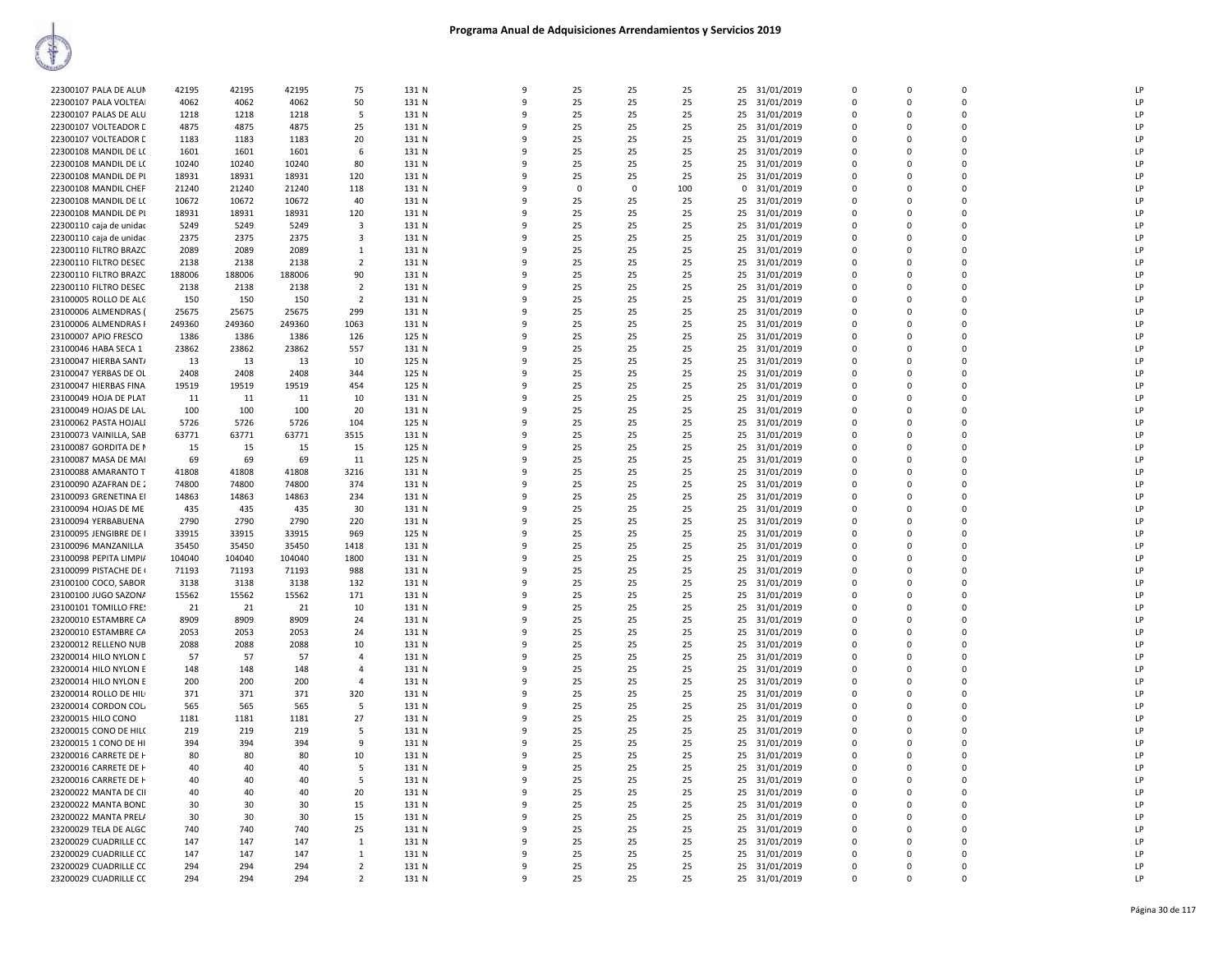| 23200029 CUADRILLE CC   | 292     | 292     | 292     | $\overline{2}$ | 131 N | 9            | 25 | 25 | 25 |    | 25 31/01/2019 | 0           | $\mathbf 0$ | 0        | LP |
|-------------------------|---------|---------|---------|----------------|-------|--------------|----|----|----|----|---------------|-------------|-------------|----------|----|
|                         |         |         |         |                |       |              |    |    |    |    |               |             |             |          |    |
| 23200029 CUADRILLE CC   | 147     | 147     | 147     | $\mathbf{1}$   | 131 N | $\mathbf{q}$ | 25 | 25 | 25 |    | 25 31/01/2019 | $\Omega$    | $\Omega$    | $\Omega$ | LP |
| 23200029 25 METROS D    | 740     | 740     | 740     | 25             | 131 N | q            | 25 | 25 | 25 |    | 25 31/01/2019 | 0           | $\Omega$    | $\Omega$ | LP |
| 23200032 HUATA O MO     | 19      | 19      | 19      | $\overline{1}$ | 131 N | q            | 25 | 25 | 25 |    | 25 31/01/2019 | $\Omega$    | $\Omega$    | 0        | LP |
| 23200032 HUATA O MO     | 285     | 285     | 285     | 15             | 131 N | 9            | 25 | 25 | 25 |    | 25 31/01/2019 | 0           | $\Omega$    | 0        | LP |
|                         |         |         |         |                |       |              |    |    |    |    |               |             |             |          |    |
| 23200032 POPELINA COI   | 320     | 320     | 320     | 10             | 131 N | $\mathbf{q}$ | 25 | 25 | 25 |    | 25 31/01/2019 | $\Omega$    | $\Omega$    | $\Omega$ | LP |
| 23200033 FILAMENTO P.   | 104     | 104     | 104     | $\overline{2}$ | 131 N | 9            | 25 | 25 | 25 |    | 25 31/01/2019 | 0           | 0           | 0        | LP |
| 23200040 MECATE DELG    | 800     | 800     | 800     | $\mathbf{1}$   | 131 N | 9            | 25 | 25 | 25 |    | 25 31/01/2019 | 0           | $\mathbf 0$ | 0        | LP |
| 23500004 DOPA IPSMA-    | 8351475 | 8351475 | 8351475 | 75             | 131 N | 9            | 25 | 25 | 25 |    | 25 31/01/2019 | $\mathbf 0$ | 0           | $\Omega$ | LP |
|                         |         |         |         |                |       |              |    |    |    |    |               |             |             |          |    |
| 23500007 NAPSIN         | 2368    | 2368    | 2368    | $\overline{2}$ | 131 N | q            | 25 | 25 | 25 |    | 25 31/01/2019 | 0           | $\mathbf 0$ | O        | LP |
| 23600001 AGUJA DE MA    | 24      | 24      | 24      | $\overline{2}$ | 131 N |              | 25 | 25 | 25 |    | 25 31/01/2019 | $\Omega$    | $\Omega$    | 0        | LP |
| 23600001 AGUJA P/MAC    | 95      | 95      | 95      | $\overline{2}$ | 131 N | q            | 25 | 25 | 25 |    | 25 31/01/2019 | 0           | $\Omega$    | 0        | LP |
| 23700003 BOLSA DE PLA   | 103000  | 103000  | 103000  | 2500           | 125 N | q            | 25 | 25 | 25 |    | 25 31/01/2019 | $\Omega$    | $\Omega$    | $\Omega$ | LP |
|                         |         |         |         |                |       |              |    |    |    |    |               |             |             |          |    |
| 23700003 BOLSA DE PLA   | 4664    | 4664    | 4664    | 100            | 125 N | q            | 25 | 25 | 25 |    | 25 31/01/2019 | 0           | $\Omega$    | $\Omega$ | LP |
| 23700003 BOLSA DE PLA   | 490560  | 490560  | 490560  | 47480          | 125 N | q            | 25 | 25 | 25 |    | 25 31/01/2019 | $\Omega$    | $\Omega$    | 0        | LP |
| 23700003 BOLSA DE PLA   | 39644   | 39644   | 39644   | 850            | 125 N | 9            | 25 | 25 | 25 | 25 | 31/01/2019    | $\mathbf 0$ | $\mathbf 0$ | 0        | LP |
| 23700003 BOLSA DE PLA   | 47      | 47      | 47      | 1              | 125 N | q            | 25 | 25 | 25 |    | 25 31/01/2019 | $\mathbf 0$ | $\Omega$    | $\Omega$ | LP |
|                         |         |         |         |                |       |              |    |    |    |    |               |             |             |          |    |
| 23700003 BOLSA DE PLA   | 1000    | 1000    | 1000    | 1000           | 131 N |              | 25 | 25 | 25 |    | 25 31/01/2019 | $\mathbf 0$ | $\Omega$    | $\Omega$ | LP |
| 23700003 BOLSA DE PLA   | 3600    | 3600    | 3600    | 3600           | 131 N | q            | 25 | 25 | 25 |    | 25 31/01/2019 | 0           | $\mathbf 0$ | 0        | LP |
| 23700003 BOLSA DE PLA   | 2000    | 2000    | 2000    | 2000           | 131 N | $\mathbf{q}$ | 25 | 25 | 25 |    | 25 31/01/2019 | $\mathbf 0$ | $\Omega$    | $\Omega$ | LP |
| 23700003 BOLSA PLASTI   | 7500    | 7500    | 7500    | 7500           | 131 N | ۹            | 25 | 25 | 25 |    | 25 31/01/2019 | $\Omega$    | $\Omega$    | O        | P  |
|                         |         |         |         |                |       | q            |    |    |    |    |               | $\Omega$    |             | 0        |    |
| 23700003 BOLSA DE PLA   | 16000   | 16000   | 16000   | 16000          | 131 N |              | 25 | 25 | 25 |    | 25 31/01/2019 |             | $\Omega$    |          | LP |
| 23700004 BOLSAS DE PL   | 47      | 47      | 47      | 1              | 131 N | 9            | 25 | 25 | 25 | 25 | 31/01/2019    | 0           | $\mathbf 0$ | 0        | LP |
| 23700014 EMPAQUE DE     | 100     | 100     | 100     | 100            | 131 N | q            | 25 | 25 | 25 |    | 25 31/01/2019 | $\Omega$    | $\Omega$    | $\Omega$ | LP |
| 23700014 EMPAQUE DE     | 1700    | 1700    | 1700    | 100            | 131 N |              | 25 | 25 | 25 |    | 25 31/01/2019 | $\Omega$    | $\Omega$    | $\Omega$ | LP |
|                         |         |         |         |                |       |              |    |    |    |    |               |             |             |          |    |
| 23700033 CAJA MULTIU!   | 100     | 100     | 100     | $\overline{2}$ | 131 N | q            | 25 | 25 | 25 |    | 25 31/01/2019 | $\Omega$    | $\Omega$    | 0        | LP |
| 23700033 CAJA DE POLI(  | 26146   | 26146   | 26146   | 14             | 131 N | 9            | 25 | 25 | 25 |    | 25 31/01/2019 | $\mathsf 0$ | $\Omega$    | 0        | LP |
| 23700033 CAJA DE POLI(  | 20      | 20      | 20      | 20             | 131 N | q            | 25 | 25 | 25 |    | 25 31/01/2019 | $\Omega$    | $\Omega$    | $\Omega$ | LP |
| 23700033 CAJA, DE POLI  | 9       | 9       | 9       | 9              | 131 N | q            | 25 | 25 | 25 |    | 25 31/01/2019 | $\mathbf 0$ | 0           | 0        | LP |
|                         |         |         |         |                |       | q            |    |    |    |    |               |             |             |          |    |
| 23700033 CORREDERA P    | 13050   | 13050   | 13050   | 50             | 131 N |              | 25 | 25 | 25 | 25 | 31/01/2019    | 0           | $\mathbf 0$ | 0        | LP |
| 23700033 CORREDERA P    | 26100   | 26100   | 26100   | 100            | 131 N | $\mathbf{q}$ | 25 | 25 | 25 |    | 25 31/01/2019 | $\Omega$    | $\Omega$    | $\Omega$ | LP |
| 23700034 Garrafon de p  | 6400    | 6400    | 6400    | $\overline{2}$ | 131 N | q            | 25 | 25 | 25 |    | 25 31/01/2019 | 0           | $\Omega$    | $\Omega$ | LP |
| 23700041 CUENTA TRON    | 1591    | 1591    | 1591    | 10             | 131 N | q            | 25 | 25 | 25 |    | 25 31/01/2019 | 0           | $\Omega$    | 0        | LP |
|                         |         |         |         |                |       |              |    |    |    |    |               |             |             |          |    |
| 23800057 ARANDANOS      | 115335  | 115335  | 115335  | 699            | 131 N |              | 25 | 25 | 25 |    | 25 31/01/2019 | $\Omega$    | $\Omega$    | $\Omega$ | LP |
| 23800128 POMADA DE I    | 116469  | 116469  | 116469  | 27714          | 131   | q            | 25 | 25 | 25 |    | 25 31/01/2019 | $\Omega$    | $\Omega$    | 0        | LP |
| 23900001 ALFILER CON /  | 586     | 586     | 586     | 16             | 131 N |              | 25 | 25 | 25 |    | 25 31/01/2019 | $\Omega$    | $\Omega$    | $\Omega$ | LP |
| 23900018 TARA DE PLÁS   | 4901    | 4901    | 4901    | 25             | 131 N | 9            | 25 | 25 | 25 |    | 25 31/01/2019 | 0           | 0           | 0        | LP |
| 23900018 TARA DE PLÁS   | 2700    | 2700    | 2700    | 20             | 131 N | 9            | 25 | 25 | 25 |    | 25 31/01/2019 | $\mathbf 0$ | $\Omega$    | $\Omega$ | LP |
|                         |         |         |         |                |       |              |    |    |    |    |               |             |             |          |    |
| 23900018 TARA DE PLÁS   | 8000    | 8000    | 8000    | 20             | 131 N | q            | 25 | 25 | 25 |    | 25 31/01/2019 | 0           | $\mathbf 0$ | $\Omega$ | LP |
| 23900018 TARA DE PLÁS   | 8000    | 8000    | 8000    | 20             | 131 N |              | 25 | 25 | 25 |    | 25 31/01/2019 | $\mathbf 0$ | 0           | 0        | LP |
| 24100030 Cadmio Yodur   | 1       | -1      | 1       | 1              | 131 N | q            | 25 | 25 | 25 |    | 25 31/01/2019 | 0           | $\Omega$    | 0        | LP |
| 24100032 CALCIO CARB(   | 2730    | 2730    | 2730    |                | 131 N | q            | 25 | 25 | 25 |    |               | $\Omega$    | $\Omega$    | $\Omega$ | LP |
|                         |         |         |         | $\mathbf{1}$   |       |              |    |    |    |    | 25 31/01/2019 |             |             |          |    |
| 24100050 COBRE          | 450     | 450     | 450     | 1              | 131 N | q            | 25 | 25 | 25 |    | 25 31/01/2019 | $\Omega$    | $\Omega$    | $\Omega$ | LP |
| 24100119 CRIM BOLITA    | 239     | 239     | 239     | 15             | 131 N | q            | 25 | 25 | 25 |    | 25 31/01/2019 | $\Omega$    | $\mathbf 0$ | 0        | LP |
| 24100123 TETROXIDO D    | 43970   | 43970   | 43970   | 36             | 131   | q            | 25 | 25 | 25 |    | 25 31/01/2019 | 0           | $\Omega$    | $\Omega$ | LP |
| 24100124 GASES MEDIC    | 5100000 | 5100000 | 5100000 | 1              | 131 N | q            | 25 | 25 | 25 |    | 25 31/01/2019 | $\Omega$    | $\Omega$    | $\Omega$ | LP |
|                         |         |         |         |                |       |              |    |    |    |    |               |             |             |          |    |
| 24100126 PARAFINA HIS   | 1250964 | 1250964 | 1250964 | 3300           | 125 N |              | 25 | 25 | 25 |    | 25 31/01/2019 | $\mathbf 0$ | $\Omega$    | $\Omega$ | LP |
| 24100126 PARAFINA HIS   | 126000  | 126000  | 126000  | 420            | 131 N | q            | 25 | 25 | 25 |    | 25 31/01/2019 | 0           | $\mathbf 0$ | 0        | LP |
| 24100152 YODURO DE S    | 585000  | 585000  | 585000  | 1000           | 131 N | $\mathbf{q}$ | 25 | 25 | 25 |    | 25 31/01/2019 | $\mathbf 0$ | $\Omega$    | $\Omega$ | LP |
| 24100152 YODURO DE S    | 48800   | 48800   | 48800   | 50             | 131 N |              | 25 | 25 | 25 |    | 25 31/01/2019 | 0           | 0           | 0        | LP |
|                         |         |         |         |                |       |              |    |    |    |    |               |             |             |          |    |
| 24100152 Yoduro de Soc  | 11070   | 11070   | 11070   | 300            | 131 N | q            | 25 | 25 | 25 |    | 25 31/01/2019 | 0           | $\mathbf 0$ | 0        | LP |
| 24100152 Yoduro de Soc  | 662700  | 662700  | 662700  | 500            | 131 N | 9            | 25 | 25 | 25 |    | 25 31/01/2019 | $\Omega$    | $\Omega$    | 0        | LP |
| 24100152 Yoduro de Soc  | 1641600 | 1641600 | 1641600 | 1000           | 131 N | q            | 25 | 25 | 25 |    | 25 31/01/2019 | $\Omega$    | $\Omega$    | $\Omega$ | LP |
| 24100152 Yoduro de Soc  | 2124000 | 2124000 | 2124000 | 500            | 131 N |              | 25 | 25 | 25 |    | 25 31/01/2019 | $\Omega$    | $\Omega$    | $\Omega$ | LP |
|                         | 2814000 | 2814000 |         | 1000           |       | q            | 25 |    |    |    |               | $\Omega$    |             |          | LP |
| 24100152 Yoduro de Soc  |         |         | 2814000 |                | 131 N |              |    | 25 | 25 |    | 25 31/01/2019 |             | $\Omega$    | 0        |    |
| 24100152 Yoduro de Soc  | 3255    | 3255    | 3255    | 5              | 131 N | 9            | 25 | 25 | 25 |    | 25 31/01/2019 | $\mathbf 0$ | $\Omega$    | 0        | LP |
| 24100152 Yoduro de Soc  | 8170    | 8170    | 8170    | 12             | 131 N | q            | 25 | 25 | 25 |    | 25 31/01/2019 | 0           | $\Omega$    | $\Omega$ | LP |
| 24100152 Yoduro de Soc  | 4235    | 4235    | 4235    | 5              | 131 N | 9            | 25 | 25 | 25 |    | 25 31/01/2019 | $\Omega$    | $\Omega$    | 0        | LP |
|                         |         |         |         |                |       |              |    |    |    |    |               |             |             |          |    |
| 24100156 Cloruro de Tal | 7665    | 7665    | 7665    | 5              | 131 N | 9            | 25 | 25 | 25 | 25 | 31/01/2019    | 0           | $\mathbf 0$ | 0        | LP |
| 24100175 YODO 500 GR    | 1677    | 1677    | 1677    | 1              | 131   | q            | 25 | 25 | 25 |    | 25 31/01/2019 | $\Omega$    | $\Omega$    | $\Omega$ | LP |
| 24100175 CAPSULA DE Y   | 4367    | 4367    | 4367    | $\overline{2}$ | 131 N |              | 25 | 25 | 25 |    | 25 31/01/2019 | $\Omega$    | $\Omega$    | $\Omega$ | P  |
| 24100175 CAPSULA DE Y   | 5592    | 5592    | 5592    | $\overline{2}$ | 131 N | q            | 25 | 25 | 25 |    | 25 31/01/2019 | $\Omega$    | $\Omega$    | 0        | LP |
|                         |         |         |         |                |       |              |    |    |    |    |               | $\Omega$    | $\Omega$    | 0        | LP |
| 24100175 Metayodo (M    | 60640   | 60640   | 60640   | 10             | 131 N |              | 25 | 25 | 25 |    | 25 31/01/2019 |             |             |          |    |
| 24100175 Metayodo (M    | 137820  | 137820  | 137820  | 10             | 131 N | q            | 25 | 25 | 25 |    | 25 31/01/2019 | $\Omega$    | $\Omega$    | $\Omega$ | LP |
| 24100175 Metayodo (M    | 275630  | 275630  | 275630  | 10             | 131 N | 9            | 25 | 25 | 25 |    | 25 31/01/2019 | $\Omega$    | $\Omega$    |          | LP |
|                         |         |         |         |                |       |              |    |    |    |    |               |             |             |          |    |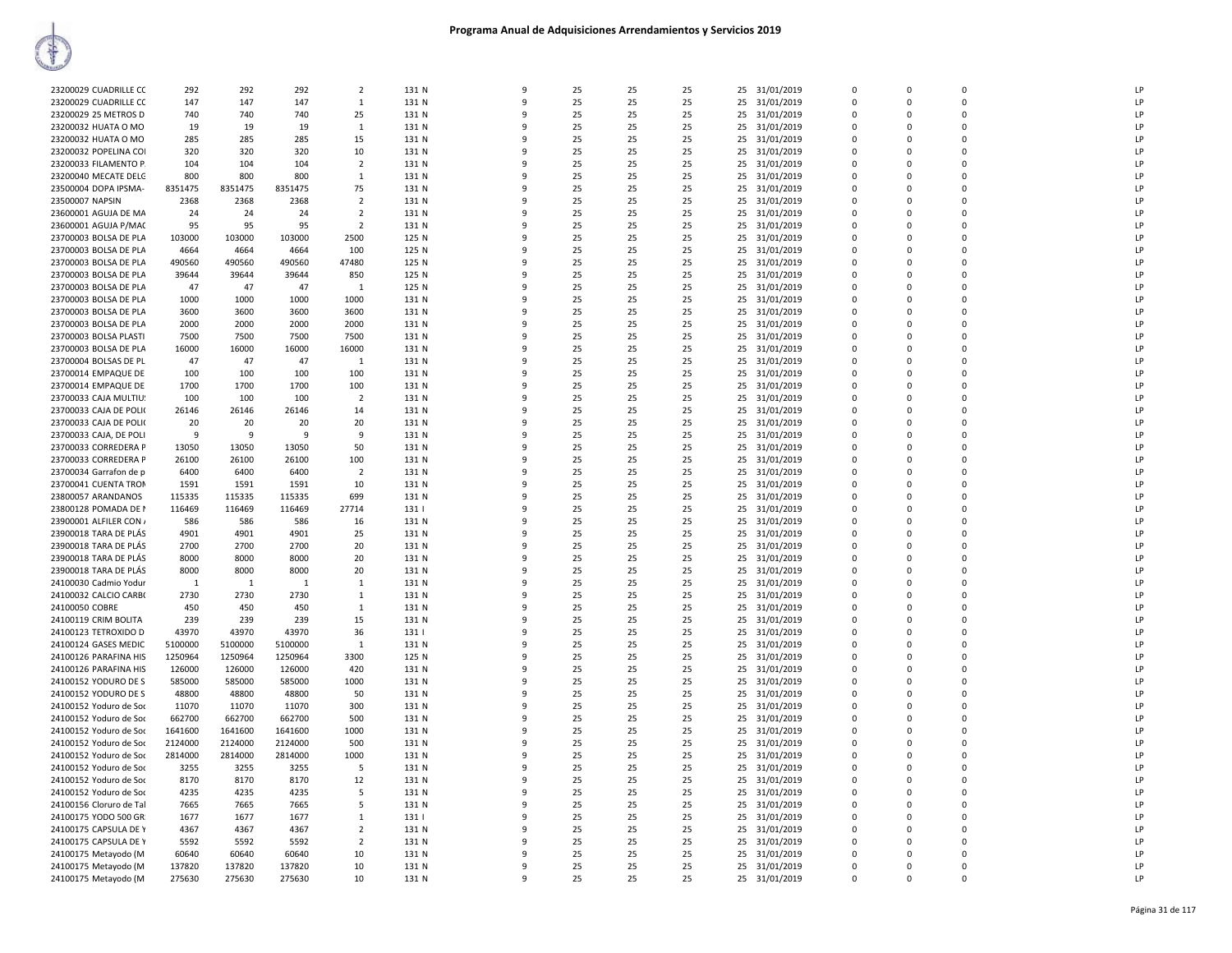| 24100179 LOSETA ANTID   | 36000  | 36000  | 36000  | 200                     | 131 N | 9        | 25       | 25 | 25 | 25<br>31/01/2019 | 0           | 0        | $\mathbf 0$ | LP |
|-------------------------|--------|--------|--------|-------------------------|-------|----------|----------|----|----|------------------|-------------|----------|-------------|----|
| 24100179 LOSETA ANTIL   | 39000  | 39000  | 39000  | 200                     | 131 N | q        | 25       | 25 | 25 | 25<br>31/01/2019 | $\Omega$    | $\Omega$ | $\Omega$    | LP |
| 24200009 Cemento Iris o | 360    | 360    | 360    | .5                      | 131 N |          | 25       | 25 | 25 | 25<br>31/01/2019 | $\Omega$    | $\Omega$ | $\Omega$    | LP |
|                         |        |        |        |                         |       |          |          |    |    |                  |             |          |             |    |
| 24200013 CEMENTO PL/    | 300    | 300    | 300    | 300                     | 131 N | q        | 25       | 25 | 25 | 31/01/2019<br>25 | $\Omega$    | $\Omega$ | $\mathbf 0$ | LP |
| 24300002 TABLAROCA S    | 5200   | 5200   | 5200   | 50                      | 131 N |          | 25       | 25 | 25 | 25<br>31/01/2019 | $\Omega$    | $\Omega$ | $\Omega$    | LP |
| 24400026 PALOS DE BAN   | 140    | 140    | 140    | 5                       | 131 N | q        | 25       | 25 | 25 | 31/01/2019<br>25 | $\Omega$    | $\Omega$ | $\Omega$    | LP |
|                         |        |        |        |                         |       |          |          |    |    |                  |             |          |             |    |
| 24400034 PALILLOS DOE   | 4686   | 4686   | 4686   | 250                     | 131 N |          | 25       | 25 | 25 | 25<br>31/01/2019 | $\Omega$    | $\Omega$ | $\mathbf 0$ | LP |
| 24400034 PALOS DE MA    | 16     | 16     | 16     | $\mathbf{1}$            | 131 N | 9        | 25       | 25 | 25 | 25<br>31/01/2019 | $\mathbf 0$ | $\Omega$ | $\mathbf 0$ | LP |
| 24400035 PALOS DE ESC   | 180    | 180    | 180    |                         | 131 N | c        | 25       | 25 | 25 | 25               | $\Omega$    | $\Omega$ | $\Omega$    | LP |
|                         |        |        |        | 15                      |       |          |          |    |    | 31/01/2019       |             |          |             |    |
| 24400049 MEDIOS TABL    | 650    | 650    | 650    | 10                      | 131 N |          | 25       | 25 | 25 | 25<br>31/01/2019 | $\mathbf 0$ | $\Omega$ | $\mathbf 0$ | LP |
| 24400049 TABLONES       | 650    | 650    | 650    | 10                      | 131 N |          | 25       | 25 | 25 | 31/01/2019<br>25 | $\Omega$    | $\Omega$ | $\Omega$    | LP |
|                         |        |        |        |                         |       |          |          |    |    |                  |             |          | 0           |    |
| 24400049 TABLA DE MA    | 127356 | 127356 | 127356 | 300                     | 131 N |          | 25       | 25 | 25 | 25<br>31/01/2019 | 0           |          |             | LP |
| 24500010 BARRAS DE VI   | 2800   | 2800   | 2800   | $\overline{2}$          | 131 N | ۹        | 25       | 25 | 25 | 31/01/2019<br>25 | $\Omega$    | $\Omega$ | $\Omega$    | LP |
| 24600001 ACRILICO DIFU  | 124    | 124    | 124    | $\overline{2}$          | 131 N |          | 25       | 25 | 25 | 31/01/2019<br>25 | $\Omega$    | $\Omega$ | $\Omega$    | LP |
|                         |        |        |        |                         |       |          |          |    |    |                  |             |          | $\Omega$    | LP |
| 24600001 ACRILICO DIFL  | 1300   | 1300   | 1300   | 20                      | 131 N | q        | 25       | 25 | 25 | 31/01/2019<br>25 | $\Omega$    | $\Omega$ |             |    |
| 24600001 ACRILICO DE 6  | 1240   | 1240   | 1240   | 20                      | 131 N | 9        | 25       | 25 | 25 | 25<br>31/01/2019 | $\Omega$    | $\Omega$ | $\Omega$    | LP |
| 24600003 ADAPTADOR      | 431    | 431    | 431    | 1                       | 131 N |          | 25       | 25 | 25 | 25<br>31/01/2019 | $\Omega$    | $\Omega$ | $\Omega$    | LP |
|                         |        |        |        |                         |       |          |          |    |    |                  |             |          |             |    |
| 24600003 ADAPTADORE     | 5995   | 5995   | 5995   | 5                       | 131 N |          | 25       | 25 | 25 | 31/01/2019<br>25 | $\Omega$    | $\Omega$ | $\Omega$    | LP |
| 24600003 ADAPTADORE     | 5995   | 5995   | 5995   | 5                       | 131 N |          | 25       | 25 | 25 | 25<br>31/01/2019 | $\Omega$    | $\Omega$ | $\mathbf 0$ | LP |
| 24600003 ADAPTADORE     | 13592  | 13592  | 13592  | 8                       | 131 N | q        | 25       | 25 | 25 | 25<br>31/01/2019 | $\Omega$    | $\Omega$ | $\Omega$    | LP |
|                         |        |        |        |                         |       |          |          |    |    |                  |             |          |             |    |
| 24600003 ADULT AIRWA    | 46836  | 46836  | 46836  | $\overline{2}$          | 131 N |          | 25       | 25 | 25 | 25<br>31/01/2019 | 0           | 0        | $\mathbf 0$ | LP |
| 24600003 ADAPTADOR I    | 71940  | 71940  | 71940  | 12                      | 131 N | q        | 25       | 25 | 25 | 31/01/2019<br>25 | $\Omega$    | $\Omega$ | $\Omega$    | LP |
|                         |        |        |        |                         |       | 9        | 25       |    |    |                  | $\Omega$    | $\Omega$ | $\Omega$    | LP |
| 24600003 ADAPTADOR I    | 163104 | 163104 | 163104 | 12                      | 131 N |          |          | 25 | 25 | 31/01/2019<br>25 |             |          |             |    |
| 24600003 ADAPTADOR I    | 71940  | 71940  | 71940  | 12                      | 131 N | c        | 25       | 25 | 25 | 31/01/2019<br>25 | $\Omega$    | $\Omega$ | $\Omega$    | LP |
| 24600003 ADAPTADOR I    | 71940  | 71940  | 71940  | 12                      | 131 N |          | 25       | 25 | 25 | 25 31/01/2019    | $\Omega$    | $\Omega$ | $\Omega$    | LP |
|                         |        |        |        |                         |       |          |          |    |    |                  |             |          |             |    |
| 24600003 ADAPTADOR L    | 71940  | 71940  | 71940  | 12                      | 131 N |          | 25       | 25 | 25 | 25<br>31/01/2019 | $\Omega$    | $\Omega$ | 0           | LP |
| 24600003 ADULT AIRWA    | 46836  | 46836  | 46836  | $\overline{2}$          | 131 N | q        | 25       | 25 | 25 | 25<br>31/01/2019 | $\Omega$    | $\Omega$ | $\Omega$    | LP |
| 24600009 SEÑALADORE!    | 6800   | 6800   | 6800   | 10                      | 131 N |          | 25       | 25 | 25 | 25<br>31/01/2019 | $\Omega$    | $\Omega$ | $\mathbf 0$ | LP |
|                         |        |        |        |                         |       |          |          |    |    |                  |             |          |             |    |
| 24600009 SEÑALADORE!    | 13600  | 13600  | 13600  | 20                      | 131 N | 9        | 25       | 25 | 25 | 31/01/2019<br>25 | $\Omega$    | $\Omega$ | $\Omega$    | LP |
| 24600012 BASE GU10      | 3200   | 3200   | 3200   | 200                     | 131 N | 9        | 25       | 25 | 25 | 25<br>31/01/2019 | 0           | 0        | $\mathbf 0$ | LP |
| 24600012 BASE GU10, SI  | 800    | 800    | 800    | 50                      | 131 N | q        | 25       | 25 | 25 | 31/01/2019<br>25 | $\Omega$    | $\Omega$ | $\Omega$    | LP |
|                         |        |        |        |                         |       |          |          |    |    |                  |             |          |             |    |
| 24600017 CABLE PLANO    | 2366   | 2366   | 2366   | $\overline{2}$          | 131 N |          | 25       | 25 | 25 | 25<br>31/01/2019 | $\Omega$    | $\Omega$ | $\Omega$    | LP |
| 24600019 CABLE CANON    | 1200   | 1200   | 1200   | 10                      | 131 N |          | 25       | 25 | 25 | 31/01/2019<br>25 | $\Omega$    | $\Omega$ | $\Omega$    | LP |
| 24600019 CABLE PARA T   | 2070   | 2070   | 2070   | $\overline{\mathbf{3}}$ | 131 N | q        | 25       | 25 | 25 | 25               | $\Omega$    | $\Omega$ | $\Omega$    | LP |
|                         |        |        |        |                         |       |          |          |    |    | 31/01/2019       |             |          |             |    |
| 24600019 CABLE ACTIVC   | 9300   | 9300   | 9300   | $\overline{4}$          | 131 N |          | 25       | 25 | 25 | 25<br>31/01/2019 | $\Omega$    | $\Omega$ | $\Omega$    | LP |
| 24600019 CABLE USO RL   | 35448  | 35448  | 35448  | 6                       | 131 N | q        | 25       | 25 | 25 | 31/01/2019<br>25 | $\Omega$    | $\Omega$ | $\Omega$    | LP |
|                         |        |        |        |                         |       |          |          |    |    |                  |             |          |             | LP |
| 24600019 CABLE USO RU   | 11816  | 11816  | 11816  | 2                       | 131 N | 9        | 25       | 25 | 25 | 25<br>31/01/2019 | 0           | $\Omega$ | 0           |    |
| 24600019 CABLE USO RL   | 11816  | 11816  | 11816  | $\overline{2}$          | 131 N | c        | 25       | 25 | 25 | 31/01/2019<br>25 | $\Omega$    | $\Omega$ | $\Omega$    | LP |
| 24600019 CABLE PARA T   | 2070   | 2070   | 2070   | $\overline{\mathbf{3}}$ | 131 N |          | 25       | 25 | 25 | 25<br>31/01/2019 | $\Omega$    | $\Omega$ | $\mathbf 0$ | LP |
|                         |        |        |        |                         |       |          |          |    |    |                  |             |          |             | LP |
| 24600019 PORTAELECTR    | 3800   | 3800   | 3800   | 10                      | 131 N |          | 25       | 25 | 25 | 25<br>31/01/2019 | $\Omega$    | $\Omega$ | $\mathbf 0$ |    |
| 24600019 CABLE CANON    | 1800   | 1800   | 1800   | 15                      | 131 N |          | 25       | 25 | 25 | 25<br>31/01/2019 | 0           |          | $\mathbf 0$ | LP |
| 24600020 CABLE DE COE   | 4178   | 4178   | 4178   | 10                      | 131 N | q        | 25       | 25 | 25 | 31/01/2019<br>25 | $\Omega$    | $\Omega$ | $\mathbf 0$ | LP |
|                         |        |        |        |                         |       |          |          |    |    |                  |             |          |             |    |
| 24600020 CABLE DE COE   | 8230   | 8230   | 8230   | 10                      | 131 N | q        | 25       | 25 | 25 | 25<br>31/01/2019 | $\Omega$    | $\Omega$ | $\Omega$    | LP |
| 24600020 CABLE DE COE   | 8230   | 8230   | 8230   | 10                      | 131 N | 9        | 25       | 25 | 25 | 25<br>31/01/2019 | $\Omega$    | $\Omega$ | $\Omega$    | LP |
| 24600020 CABLE DE COE   | 12570  | 12570  | 12570  | 10                      | 131 N | q        | 25       | 25 | 25 | 25<br>31/01/2019 | $\Omega$    | $\Omega$ | $\Omega$    | LP |
|                         |        |        |        |                         |       |          |          |    |    |                  |             |          |             |    |
| 24600020 CABLE GUIA D   | 24128  | 24128  | 24128  | 40                      | 131 N |          | 25       | 25 | 25 | 25<br>31/01/2019 | $\Omega$    | $\Omega$ | $\Omega$    | LP |
| 24600020 CABLE DE COE   | 836    | 836    | 836    | $\overline{2}$          | 131 N |          | 25       | 25 | 25 | 31/01/2019<br>25 | $\Omega$    | $\Omega$ | $\Omega$    | LP |
| 24600020 CABLE DE COE   | 1646   | 1646   | 1646   | $\overline{2}$          | 131 N |          | 25       | 25 | 25 | 25<br>31/01/2019 | 0           | $\Omega$ | $\mathbf 0$ | LP |
|                         |        |        |        |                         |       |          |          |    |    |                  |             |          |             |    |
| 24600020 CABLE DE COE   | 2514   | 2514   | 2514   | $\overline{2}$          | 131 N | $\Omega$ | 25       | 25 | 25 | 25<br>31/01/2019 | $\Omega$    | $\Omega$ | $\Omega$    | LP |
| 24600020 CABLE DE COE   | 2514   | 2514   | 2514   | $\overline{2}$          | 131 N | S        | 25       | 25 | 25 | 25<br>31/01/2019 | $\Omega$    | $\Omega$ | $\mathbf 0$ | LP |
| 24600020 CABLE DE COE   | 1646   | 1646   | 1646   | $\overline{2}$          | 131 N | 9        | 25       | 25 | 25 | 31/01/2019<br>25 | 0           | $\Omega$ | $\mathbf 0$ | LP |
|                         |        |        |        |                         |       |          |          |    |    |                  |             |          |             |    |
| 24600020 CABLE DE COE   | 1646   | 1646   | 1646   | $\overline{2}$          | 131 N | c        | 25       | 25 | 25 | 25<br>31/01/2019 | $\mathbf 0$ | $\Omega$ | $\mathbf 0$ | LP |
| 24600020 CABLE GUIA D   | 24128  | 24128  | 24128  | 40                      | 131 N | q        | 25       | 25 | 25 | 25<br>31/01/2019 | $\Omega$    | $\Omega$ | $\Omega$    | LP |
| 24600020 CABLE AUXILI/  | 450    | 450    | 450    | $\mathbf{3}$            | 131 N |          | 25       | 25 | 25 | 25 31/01/2019    | $\Omega$    | $\Omega$ | $\Omega$    | LP |
|                         |        |        |        |                         |       |          |          |    |    |                  |             |          |             |    |
| 24600020 CABLE ADAPT.   | 1770   | 1770   | 1770   | -5                      | 131 N |          | 25       | 25 | 25 | 25<br>31/01/2019 | $\Omega$    | $\Omega$ | 0           | LP |
| 24600020 CABLE HDMI     | 5916   | 5916   | 5916   | 10                      | 131 N | q        | 25       | 25 | 25 | 25<br>31/01/2019 | $\Omega$    | $\Omega$ | $\Omega$    | LP |
|                         | 1312   | 1312   | 1312   | 30                      | 131 N | 9        | 25       | 25 | 25 | 25               | $\Omega$    | $\Omega$ | $\mathbf 0$ | LP |
| 24600027 CINTA DE AISL  |        |        |        |                         |       |          |          |    |    | 31/01/2019       |             |          |             |    |
| 24600027 CINTA PARA JI  | 4200   | 4200   | 4200   | 20                      | 131 N | 9        | 25       | 25 | 25 | 31/01/2019<br>25 | 0           | $\Omega$ | $\mathbf 0$ | LP |
| 24600027 CINTA DE AISL  | 5200   | 5200   | 5200   | 200                     | 131 N | 9        | 25       | 25 | 25 | 25<br>31/01/2019 | $\Omega$    | $\Omega$ | $\Omega$    | LP |
|                         |        |        |        |                         |       | $\Omega$ |          |    |    |                  |             |          |             |    |
| 24600027 CINTA DE AISL  | 5200   | 5200   | 5200   | 200                     | 131 N |          | 25       | 25 | 25 | 31/01/2019<br>25 | $\Omega$    | $\Omega$ | $\Omega$    | LP |
| 24600028 CINTURON AJ    | 380    | 380    | 380    | $\overline{2}$          | 131 N |          | 25       | 25 | 25 | 25 31/01/2019    | $\Omega$    | $\Omega$ | $\mathbf 0$ | LP |
| 24600028 CINTURON GF    | 1848   | 1848   | 1848   | 10                      | 131   | q        | 25       | 25 | 25 | 25<br>31/01/2019 | $\Omega$    | $\Omega$ | 0           | LP |
|                         |        |        |        |                         |       | q        | $\Omega$ |    |    |                  | $\Omega$    | $\Omega$ | $\Omega$    |    |
| 24600028 Cinturón med   | 1848   | 1848   | 1848   | 10                      | 131   |          |          | 40 | 30 | 30<br>31/01/2019 |             |          |             | LP |
| 24600031 CONECTORES     | 210    | 210    | 210    | 10                      | 131 N | q        | 25       | 25 | 25 | 25<br>31/01/2019 | $\Omega$    | $\Omega$ | $\Omega$    | LP |
| 24600031 CONECTORES     | 340    | 340    | 340    | 10                      | 131 N | 9        | 25       | 25 | 25 | 25 31/01/2019    | $\Omega$    | $\Omega$ | $\Omega$    | LP |
|                         |        |        |        |                         |       |          |          |    |    |                  |             |          |             |    |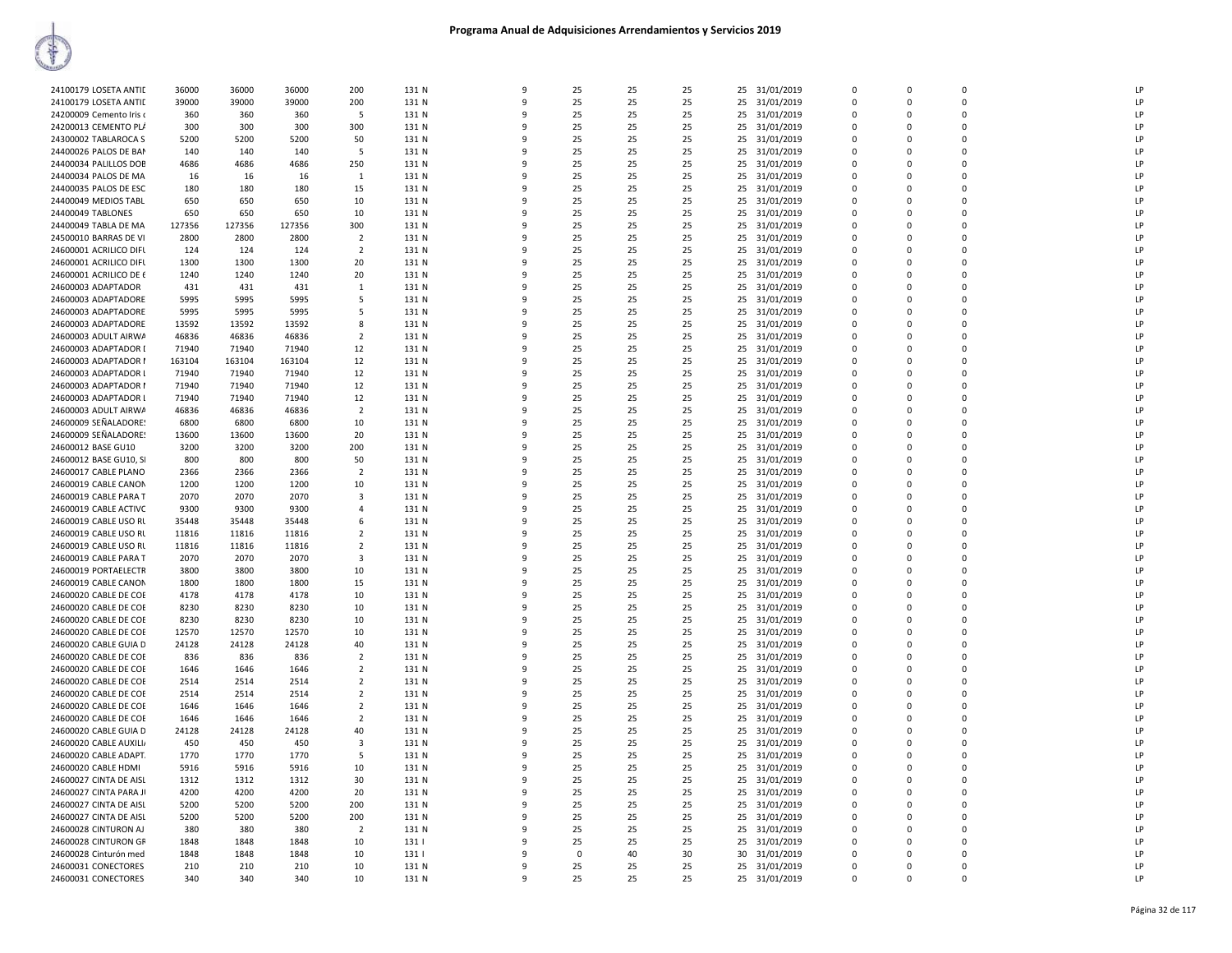| 24600031 CONECTORES   | 375   | 375   | 375   | 15             | 131 N | $\mathsf{q}$ | 25 | 25 | 25 |    | 25 31/01/2019 | $\Omega$    | $\Omega$ | $\Omega$    | <b>LP</b>      |
|-----------------------|-------|-------|-------|----------------|-------|--------------|----|----|----|----|---------------|-------------|----------|-------------|----------------|
| 24600031 CONECTORES   | 420   | 420   | 420   | 10             | 131 N | 9            | 25 | 25 | 25 | 25 | 31/01/2019    | $\Omega$    | $\Omega$ | 0           | LP             |
|                       |       |       |       |                |       |              |    |    |    |    |               |             |          |             | LP             |
| 24600031 CONECTOR CO  | 638   | 638   | 638   | 10             | 131 N | ٩            | 25 | 25 | 25 |    | 25 31/01/2019 | $\Omega$    | $\Omega$ | O           |                |
| 24600031 CONECTOR CO  | 638   | 638   | 638   | 10             | 131 N |              | 25 | 25 | 25 |    | 25 31/01/2019 | $\mathbf 0$ | $\Omega$ | 0           | LP             |
| 24600031 CONECTOR CO  | 638   | 638   | 638   | 10             | 131 N | q            | 25 | 25 | 25 | 25 | 31/01/2019    | 0           | $\Omega$ | 0           | LP             |
| 24600031 CONECTOR CO  | 638   | 638   | 638   | 10             | 131 N | 9            | 25 | 25 | 25 |    | 25 31/01/2019 | $\mathbf 0$ | $\Omega$ | 0           | LP             |
| 24600031 CONECTOR CO  | 1150  | 1150  | 1150  | 10             | 131 N | ٩            | 25 | 25 | 25 |    | 25 31/01/2019 | 0           | n        | 0           | LP             |
| 24600031 CONECTOR CO  | 1230  | 1230  | 1230  | 10             | 131 N | ٩            | 25 | 25 | 25 | 25 | 31/01/2019    | $\Omega$    | $\Omega$ | 0           | LP             |
| 24600031 CONECTORES   | 1260  | 1260  | 1260  | 15             | 131 N | 9            | 25 | 25 | 25 |    | 31/01/2019    | $\Omega$    | $\Omega$ | 0           | LP             |
|                       |       |       |       |                |       |              |    |    |    | 25 |               |             |          |             |                |
| 24600031 CONECTORES   | 1590  | 1590  | 1590  | 15             | 131 N | c            | 25 | 25 | 25 |    | 25 31/01/2019 | $\Omega$    | n        | $\Omega$    | LP             |
| 24600031 PLOCKS PARA  | 4849  | 4849  | 4849  | 200            | 131 N |              | 25 | 25 | 25 |    | 25 31/01/2019 | $\Omega$    | $\Omega$ | 0           | LP             |
| 24600031 CONECTOR EX  | 575   | 575   | 575   | -5             | 131 N |              | 25 | 25 | 25 | 25 | 31/01/2019    | 0           | $\Omega$ | 0           | LP             |
| 24600031 PLOCKS PARA  | 24244 | 24244 | 24244 | 1000           | 131 N |              | 25 | 25 | 25 |    | 25 31/01/2019 | $\mathbf 0$ | $\Omega$ | 0           | LP             |
| 24600031 CONECTORES   | 300   | 300   | 300   | 100            | 131 N | q            | 25 | 25 | 25 | 25 | 31/01/2019    | 0           | $\Omega$ | 0           | LP             |
| 24600031 CONECTOR CO  | 1230  | 1230  | 1230  | 10             | 131 N | q            | 25 | 25 | 25 |    | 25 31/01/2019 | $\Omega$    | $\Omega$ | 0           | LP             |
| 24600031 CONECTOR CO  | 638   | 638   | 638   | 10             | 131 N | -9           | 25 | 25 | 25 | 25 | 31/01/2019    | 0           | $\Omega$ | 0           | LP             |
|                       |       |       |       |                |       |              |    |    |    |    |               |             |          | $\Omega$    | LP             |
| 24600031 CONECTOR CO  | 638   | 638   | 638   | 10             | 131 N | c            | 25 | 25 | 25 |    | 25 31/01/2019 | $\Omega$    | n        |             |                |
| 24600031 CONECTOR CO  | 638   | 638   | 638   | 10             | 131 N |              | 25 | 25 | 25 |    | 25 31/01/2019 | $\Omega$    | $\Omega$ | 0           | LP             |
| 24600031 CONECTOR CO  | 638   | 638   | 638   | 10             | 131 N | ٩            | 25 | 25 | 25 | 25 | 31/01/2019    | 0           | n        | 0           | LP             |
| 24600031 CONECTOR P/  | 659   | 659   | 659   | 10             | 131 N |              | 25 | 25 | 25 |    | 25 31/01/2019 | $\mathbf 0$ | $\Omega$ | 0           | LP             |
| 24600031 CONECTOR TII | 1318  | 1318  | 1318  | 20             | 131 N | q            | 25 | 25 | 25 | 25 | 31/01/2019    | $\mathbf 0$ | $\Omega$ | 0           | LP             |
| 24600031 CONECTOR TII | 1318  | 1318  | 1318  | 20             | 131 N | 9            | 25 | 25 | 25 |    | 25 31/01/2019 | $\mathbf 0$ | $\Omega$ | 0           | LP             |
| 24600031 CONECTORES   | 250   | 250   | 250   | 10             | 131 N | 9            | 25 | 25 | 25 | 25 | 31/01/2019    | 0           | $\Omega$ | 0           | LP             |
| 24600031 CONECTORES   | 420   | 420   | 420   | 10             | 131 N | c            | 25 | 25 | 25 |    |               | $\Omega$    | $\Omega$ | $\Omega$    | LP             |
|                       |       |       |       |                |       |              |    |    |    |    | 25 31/01/2019 |             |          |             |                |
| 24600031 CONECTORES   | 1590  | 1590  | 1590  | 15             | 131 N |              | 25 | 25 | 25 |    | 25 31/01/2019 | $\Omega$    | $\Omega$ | $\Omega$    | LP             |
| 24600031 CONECTORES   | 315   | 315   | 315   | 15             | 131 N |              | 25 | 25 | 25 | 25 | 31/01/2019    | $\Omega$    | n        | 0           | LP             |
| 24600031 CONECTORES   | 340   | 340   | 340   | 10             | 131 N |              | 25 | 25 | 25 | 25 | 31/01/2019    | $\Omega$    | $\Omega$ | 0           | LP             |
| 24600031 CONECTORES   | 1260  | 1260  | 1260  | 15             | 131 N | ٩            | 25 | 25 | 25 | 25 | 31/01/2019    | $\Omega$    | n        | 0           | LP             |
| 24600031 PLOCKS PARA  | 4849  | 4849  | 4849  | 200            | 131 N | 9            | 25 | 25 | 25 |    | 25 31/01/2019 | $\mathbf 0$ | $\Omega$ | 0           | LP             |
| 24600032 CONTACTO B1  | 7440  | 7440  | 7440  | 20             | 131 N | q            | 25 | 25 | 25 | 25 | 31/01/2019    | 0           | 0        | 0           | LP             |
|                       |       |       |       |                |       | c            |    |    |    |    |               | $\Omega$    | $\Omega$ | $\Omega$    | LP             |
| 24600032 CONTACTO BI  | 18600 | 18600 | 18600 | 50             | 131 N |              | 25 | 25 | 25 |    | 25 31/01/2019 |             |          |             |                |
| 24600033 CONTACTO IN  | 230   | 230   | 230   | $\overline{2}$ | 131 N | c            | 25 | 25 | 25 |    | 25 31/01/2019 | $\Omega$    | $\Omega$ | 0           | P              |
| 24600033 CONTACTO IN  | 390   | 390   | 390   | $\overline{2}$ | 131 N |              | 25 | 25 | 25 |    | 25 31/01/2019 | $\Omega$    | $\Omega$ | 0           | LP             |
| 24600033 CONTACTO IN  | 2900  | 2900  | 2900  | 50             | 131 N |              | 25 | 25 | 25 | 25 | 31/01/2019    | $\Omega$    | $\Omega$ | 0           | LP             |
| 24600033 CONTACTO IN  | 3900  | 3900  | 3900  | 20             | 131 N | ٩            | 25 | 25 | 25 | 25 | 31/01/2019    | $\Omega$    | n        | 0           | LP             |
| 24600033 CONTACTO AF  | 7440  | 7440  | 7440  | 20             | 131 N |              | 25 | 25 | 25 |    | 25 31/01/2019 | $\mathbf 0$ | $\Omega$ | 0           | LP             |
| 24600033 CONTACTO AF  | 7440  | 7440  | 7440  | 20             | 131 N | 9            | 25 | 25 | 25 | 25 | 31/01/2019    | 0           | $\Omega$ | 0           | LP             |
|                       |       |       |       |                |       | c            |    |    |    |    |               | $\mathbf 0$ | $\Omega$ | $\Omega$    | LP             |
| 24600033 CONTACTO IN  | 9750  | 9750  | 9750  | 100            | 131 N |              | 25 | 25 | 25 |    | 25 31/01/2019 |             |          |             |                |
| 24600033 CONTACTO AF  | 18600 | 18600 | 18600 | 50             | 131 N | ٠Q           | 25 | 25 | 25 |    | 25 31/01/2019 | $\Omega$    | $\Omega$ | 0           | LP             |
| 24600033 CONTACTO AF  | 18600 | 18600 | 18600 | 50             | 131 N |              | 25 | 25 | 25 |    | 25 31/01/2019 | $\Omega$    | $\Omega$ | 0           | LP             |
| 24600033 CONTACTO IN  | 9750  | 9750  | 9750  | 50             | 131 N |              | 25 | 25 | 25 |    | 25 31/01/2019 | 0           | $\Omega$ | 0           | LP             |
| 24600033 CONTACTO IN  | 19500 | 19500 | 19500 | 100            | 131 N | q            | 25 | 25 | 25 |    | 25 31/01/2019 | $\Omega$    | $\Omega$ | $\Omega$    | LP             |
| 24600033 CONTACTO IN  | 3900  | 3900  | 3900  | 20             | 131 N |              | 25 | 25 | 25 | 25 | 31/01/2019    | $\Omega$    | $\Omega$ | 0           | LP             |
| 24600033 CONTACTO IN  | 3900  | 3900  | 3900  | 20             | 131 N | 9            | 25 | 25 | 25 | 25 | 31/01/2019    | 0           | 0        | 0           | LP             |
| 24600033 CONTACTO IN  | 3900  | 3900  | 3900  | 20             | 131 N | 9            | 25 | 25 | 25 | 25 | 31/01/2019    | $\mathbf 0$ | $\Omega$ | $\Omega$    | LP             |
|                       |       |       |       |                |       | q            |    |    |    |    |               |             | $\Omega$ | O           | LP             |
| 24600033 CONTACTO IN  | 5750  | 5750  | 5750  | 50             | 131 N |              | 25 | 25 | 25 |    | 25 31/01/2019 | 0           |          |             |                |
| 24600033 CONTACTO IN  | 2300  | 2300  | 2300  | 20             | 131 N |              | 25 | 25 | 25 |    | 25 31/01/2019 | $\Omega$    | $\Omega$ | 0           | P              |
| 24600046 FOCO COMPA   | 1950  | 1950  | 1950  | 50             | 131 N |              | 25 | 25 | 25 | 25 | 31/01/2019    | 0           | $\Omega$ | 0           | LP             |
| 24600046 FOCO LED DE  | 2500  | 2500  | 2500  | 50             | 131 N | q            | 25 | 25 | 25 |    | 25 31/01/2019 | $\Omega$    | $\Omega$ | 0           | LP             |
| 24600046 FOCO LED DE  | 2800  | 2800  | 2800  | 50             | 131 N |              | 25 | 25 | 25 | 25 | 31/01/2019    | $\Omega$    | $\Omega$ | 0           | LP             |
| 24600046 FOCO COMPA   | 4250  | 4250  | 4250  | 50             | 131 N | 9            | 25 | 25 | 25 | 25 | 31/01/2019    | 0           | $\Omega$ | 0           | LP             |
| 24600046 FOCO LED SUS | 7000  | 7000  | 7000  | 50             | 131 N | 9            | 25 | 25 | 25 | 25 | 31/01/2019    | $\mathbf 0$ | $\Omega$ | 0           | LP             |
| 24600046 FOCO LED SUS | 11000 | 11000 | 11000 | 100            | 131 N | q            | 25 | 25 | 25 |    | 25 31/01/2019 | $\mathbf 0$ | $\Omega$ | $\Omega$    | LP             |
|                       |       |       |       |                |       |              |    |    |    |    |               |             |          |             |                |
| 24600046 FOCO LED SUS | 11000 | 11000 | 11000 | 100            | 131 N |              | 25 | 25 | 25 |    | 25 31/01/2019 | $\mathbf 0$ | $\Omega$ | $\Omega$    | P              |
| 24600046 FOCO PL-L DE | 11955 | 11955 | 11955 | 300            | 131 N | ٩            | 25 | 25 | 25 | 25 | 31/01/2019    | 0           | n        | $\mathbf 0$ | LP             |
| 24600046 FOCO PL-C DE | 13161 | 13161 | 13161 | 300            | 131 N | q            | 25 | 25 | 25 |    | 25 31/01/2019 | $\Omega$    | $\Omega$ | $\Omega$    | LP             |
| 24600046 FOCO LED 9 W | 18450 | 18450 | 18450 | 150            | 131 N | ٩            | 25 | 25 | 25 |    | 25 31/01/2019 | 0           | $\Omega$ | 0           | LP             |
| 24600046 FOCO COMPA   | 4250  | 4250  | 4250  | 50             | 131 N | ٩            | 25 | 25 | 25 |    | 25 31/01/2019 | 0           | $\Omega$ | 0           | LP             |
| 24600046 FOCO COMPA   | 1950  | 1950  | 1950  | 50             | 131 N | 9            | 25 | 25 | 25 | 25 | 31/01/2019    | 0           | $\Omega$ | 0           | LP             |
| 24600046 FOCO LED 9 W | 18450 | 18450 | 18450 | 150            | 131 N | ٩            | 25 | 25 | 25 | 25 | 31/01/2019    | $\mathbf 0$ | $\Omega$ | $\Omega$    | $\overline{P}$ |
|                       |       |       |       |                |       |              |    |    |    |    |               |             |          | $\Omega$    | LP             |
| 24600046 FOCO LED DE  | 5500  | 5500  | 5500  | 50             | 131 N |              | 25 | 25 | 25 |    | 25 31/01/2019 | $\mathbf 0$ | $\Omega$ |             |                |
| 24600046 FOCO LED DE  | 5500  | 5500  | 5500  | 50             | 131 N | ٠Q           | 25 | 25 | 25 | 25 | 31/01/2019    | 0           | $\Omega$ | 0           | P              |
| 24600046 FOCO LED SUS | 14000 | 14000 | 14000 | 100            | 131 N | c            | 25 | 25 | 25 |    | 25 31/01/2019 | $\Omega$    | $\Omega$ | $\Omega$    | P              |
| 24600046 FOCO LED SUS | 5500  | 5500  | 5500  | 50             | 131 N | ٩            | 25 | 25 | 25 |    | 25 31/01/2019 | $\Omega$    | n        | O           | LP             |
| 24600046 FOCO LED SUS | 11000 | 11000 | 11000 | 100            | 131 N | 9            | 25 | 25 | 25 |    | 25 31/01/2019 | $\Omega$    | $\Omega$ | 0           | LP             |
|                       |       |       |       |                |       |              |    |    |    |    |               |             |          |             |                |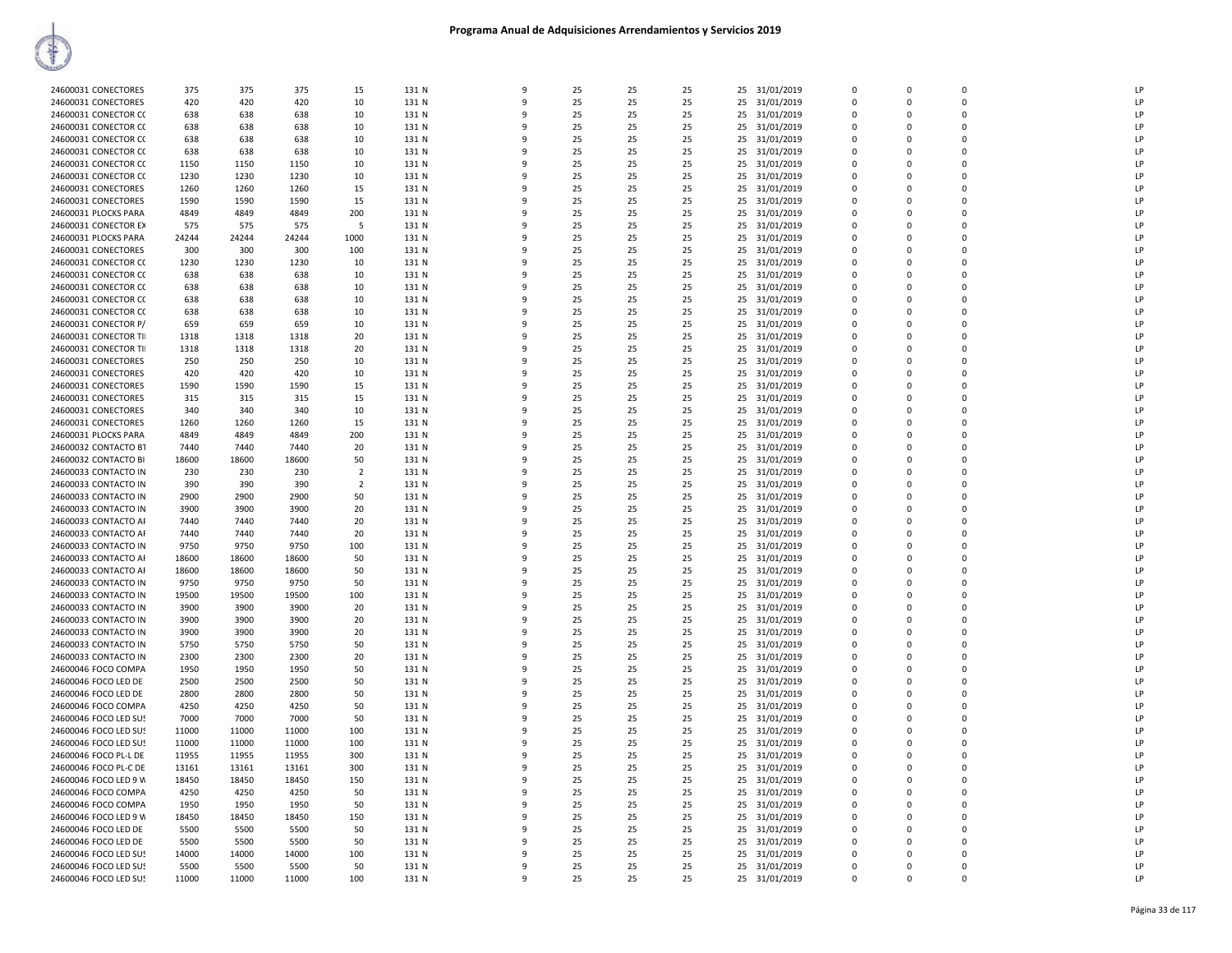| 24600046 FOCO PL-C DE    | 11955  | 11955  | 11955  | 300                     | 131 N | 9            | 25 | 25 | 25 | 25 | 31/01/2019    | $\mathbf 0$ | $\Omega$ | $\Omega$       | LP |
|--------------------------|--------|--------|--------|-------------------------|-------|--------------|----|----|----|----|---------------|-------------|----------|----------------|----|
| 24600046 FOCO PL-L DE    | 13161  | 13161  | 13161  | 300                     | 131 N | 9            | 25 | 25 | 25 | 25 | 31/01/2019    | 0           | 0        | $\Omega$       | LP |
|                          |        |        |        |                         |       | 9            |    |    |    |    |               | $\Omega$    | $\Omega$ | $\Omega$       | LP |
| 24600046 FOCOS PARA I    | 3000   | 3000   | 3000   | 10                      | 131 N |              | 25 | 25 | 25 | 25 | 31/01/2019    |             |          |                |    |
| 24600047 FUSIBLE DE 30   | 1450   | 1450   | 1450   | 50                      | 131 N | 9            | 25 | 25 | 25 | 25 | 31/01/2019    | 0           | $\Omega$ | $\Omega$       | LP |
| 24600047 FUSIBLE DE 60   | 2415   | 2415   | 2415   | 35                      | 131 N | 9            | 25 | 25 | 25 |    | 25 31/01/2019 | $\Omega$    | $\Omega$ | $\Omega$       | LP |
|                          |        |        |        |                         |       |              |    |    |    |    |               |             | $\Omega$ | $\Omega$       | LP |
| 24600047 FUSIBLE DE 10   | 5400   | 5400   | 5400   | 25                      | 131 N | 9            | 25 | 25 | 25 | 25 | 31/01/2019    | 0           |          |                |    |
| 24600047 CARTUCHO DI     | 2000   | 2000   | 2000   | 10                      | 131 N | 9            | 25 | 25 | 25 | 25 | 31/01/2019    | $\Omega$    | $\Omega$ | $\overline{0}$ | LP |
| 24600047 CARTUCHO DI     | 300    | 300    | 300    | 30                      | 131 N | 9            | 25 | 25 | 25 | 25 | 31/01/2019    | $\mathbf 0$ | 0        | $\mathbf 0$    | LP |
|                          |        |        |        |                         |       |              |    |    |    |    |               |             |          |                |    |
| 24600047 CARTUCHO DI     | 600    | 600    | 600    | 20                      | 131 N | 9            | 25 | 25 | 25 | 25 | 31/01/2019    | $\Omega$    | 0        | $\Omega$       | LP |
| 24600047 FUSIBLE DE 10   | 5400   | 5400   | 5400   | 25                      | 131 N | q            | 25 | 25 | 25 | 25 | 31/01/2019    | 0           | $\Omega$ | $\mathbf 0$    | LP |
| 24600047 FUSIBLE DE 30   | 1450   | 1450   | 1450   | 50                      | 131 N | 9            | 25 | 25 | 25 | 25 | 31/01/2019    | $\Omega$    | $\Omega$ | $\Omega$       | LP |
|                          |        |        |        |                         |       |              |    |    |    |    |               |             |          |                |    |
| 24600047 FUSIBLE DE 60   | 2415   | 2415   | 2415   | 35                      | 131 N | 9            | 25 | 25 | 25 |    | 25 31/01/2019 | $\Omega$    | $\Omega$ | $\Omega$       | LP |
| 24600054 LAMPARA TIP     | 5343   | 5343   | 5343   | 20                      | 131 N | 9            | 25 | 25 | 25 | 25 | 31/01/2019    | $\Omega$    | $\Omega$ | $\Omega$       | LP |
| 24600054 LAMPARA TIP     | 5343   | 5343   | 5343   | 20                      | 131 N | 9            | 25 | 25 | 25 |    | 25 31/01/2019 | $\Omega$    | $\Omega$ | $\Omega$       | LP |
|                          |        |        |        |                         |       |              |    |    |    |    |               |             |          |                |    |
| 24600057 LUMINARIO G     | 2300   | 2300   | 2300   | 20                      | 131 N | 9            | 25 | 25 | 25 | 25 | 31/01/2019    | 0           | 0        | $\mathbf 0$    | LP |
| 24600057 LUMINARIO E     | 622500 | 622500 | 622500 | 500                     | 131 N | 9            | 25 | 25 | 25 | 25 | 31/01/2019    | $\Omega$    | $\Omega$ | $\Omega$       | LP |
| 24600057 LUMINARIO G     | 5750   | 5750   | 5750   | 50                      | 131 N | 9            | 25 | 25 | 25 | 25 | 31/01/2019    | $\Omega$    | $\Omega$ | $\mathbf 0$    | LP |
|                          |        |        |        |                         |       |              |    |    |    |    |               |             |          |                |    |
| 24600057 LUMINARIO G     | 11500  | 11500  | 11500  | 100                     | 131 N | 9            | 25 | 25 | 25 | 25 | 31/01/2019    | 0           | 0        | $\mathbf 0$    | LP |
| 24600057 LUMINARIO G     | 11500  | 11500  | 11500  | 100                     | 131 N | $\mathbf{q}$ | 25 | 25 | 25 | 25 | 31/01/2019    | $\Omega$    | $\Omega$ | $\Omega$       | LP |
|                          |        |        |        |                         |       | 9            |    |    |    |    |               | $\Omega$    | $\Omega$ | $\Omega$       | LP |
| 24600057 LUMINARIO G     | 2300   | 2300   | 2300   | 20                      | 131 N |              | 25 | 25 | 25 | 25 | 31/01/2019    |             |          |                |    |
| 24600057 LUMINARIO G     | 200800 | 200800 | 200800 | 200                     | 131 N | 9            | 25 | 25 | 25 | 25 | 31/01/2019    | $\Omega$    | $\Omega$ | $\Omega$       | LP |
| 24600057 LUMINARIO P.    | 50200  | 50200  | 50200  | 50                      | 131 N | 9            | 25 | 25 | 25 | 25 | 31/01/2019    | 0           | 0        | $\mathbf 0$    | LP |
|                          |        |        |        |                         |       | 9            |    |    |    |    |               |             |          | $\Omega$       |    |
| 24600057 LUMINARIO R     | 51428  | 51428  | 51428  | 100                     | 131 N |              | 25 | 25 | 25 | 25 | 31/01/2019    | $\Omega$    | $\Omega$ |                | LP |
| 24600061 LAMPARA DET     | 2990   | 2990   | 2990   | 10                      | 131 N | 9            | 25 | 25 | 25 | 25 | 31/01/2019    | 0           | 0        | $\Omega$       | LP |
| 24600064 PILA ALCALIN/   | 887    | 887    | 887    | 54                      | 131 N | 9            | 25 | 25 | 25 | 25 | 31/01/2019    | 0           | 0        | $\mathbf 0$    | LP |
|                          |        |        |        |                         |       |              |    |    |    |    |               |             |          |                |    |
| 24600064 PILA ALCALIN/   | 73     | 73     | 73     | $\overline{\mathbf{3}}$ | 131 N | q            | 25 | 25 | 25 | 25 | 31/01/2019    | $\mathbf 0$ | $\Omega$ | $\mathbf 0$    | LP |
| 24600064 PILA ALCALIN/   | 1742   | 1742   | 1742   | 329                     | 131 N | 9            | 25 | 25 | 25 | 25 | 31/01/2019    | $\Omega$    | $\Omega$ | $\Omega$       | LP |
| 24600064 PILAS RECARG    |        | 116    | 116    | $\overline{4}$          | 131 N | 9            | 25 | 25 | 25 |    |               | $\Omega$    | $\Omega$ | $\Omega$       | LP |
|                          | 116    |        |        |                         |       |              |    |    |    | 25 | 31/01/2019    |             |          |                |    |
| 24600064 PILA ALCALIN/   | 162    | 162    | 162    | $\overline{4}$          | 131 N | 9            | 25 | 25 | 25 | 25 | 31/01/2019    | 0           | 0        | $\mathbf 0$    | LP |
| 24600064 PILA ALCALIN/   | 9198   | 9198   | 9198   | 2628                    | 131 N | 9            | 25 | 25 | 25 | 25 | 31/01/2019    | $\Omega$    | $\Omega$ | $\Omega$       | LP |
|                          |        |        |        |                         |       | 9            |    |    |    |    |               |             | 0        | $\Omega$       | LP |
| 24600064 PILA ALCALINA   | 219    | 219    | 219    | $\overline{2}$          | 131 N |              | 25 | 25 | 25 | 25 | 31/01/2019    | 0           |          |                |    |
| 24600064 PILA ALKALIN/   | 7686   | 7686   | 7686   | 900                     | 131 N | 9            | 25 | 25 | 25 | 25 | 31/01/2019    | $\Omega$    | $\Omega$ | $\mathbf 0$    | LP |
| 24600064 PILA ALCALIN/   | 8577   | 8577   | 8577   | 953                     | 131 N | 9            | 25 | 25 | 25 | 25 | 31/01/2019    | $\mathbf 0$ | $\Omega$ | $\mathbf 0$    | LP |
|                          |        |        |        |                         |       |              |    |    |    |    |               |             |          |                |    |
| 24600064 CARGADOR DI     | 305    | 305    | 305    | $\overline{2}$          | 131 N | 9            | 25 | 25 | 25 | 25 | 31/01/2019    | $\Omega$    | 0        | $\mathbf 0$    | LP |
| 24600064 CAJA CON 6 P    | 917    | 917    | 917    | $\overline{2}$          | 131 N | 9            | 25 | 25 | 25 |    | 25 31/01/2019 | $\Omega$    | $\Omega$ | $\Omega$       | LP |
| 24600064 PILAS RECARG    | 1029   | 1029   | 1029   | 3                       | 131 N | 9            | 25 | 25 | 25 | 25 | 31/01/2019    | 0           | 0        | $\Omega$       | LP |
|                          |        |        |        |                         |       |              |    |    |    |    |               |             |          |                |    |
| 24600064 Pila lithium Th | 1110   | 1110   | 1110   | 1110                    | 131 N | 9            | 25 | 25 | 25 | 25 | 31/01/2019    | $\Omega$    | $\Omega$ | $\Omega$       | LP |
| 24600064 PILA ALCALIN    | 1518   | 1518   | 1518   | 60                      | 131 N | 9            | 25 | 25 | 25 | 25 | 31/01/2019    | 0           | 0        | $\Omega$       | LP |
| 24600064 PILA ALKALIN/   | 2798   | 2798   | 2798   | 300                     | 131 N | 9            | 25 | 25 | 25 | 25 | 31/01/2019    | $\Omega$    | $\Omega$ | $\Omega$       | LP |
|                          |        |        |        |                         |       |              |    |    |    |    |               |             |          |                |    |
| 24600064 PILAS RECARG    | 7000   | 7000   | 7000   | 20                      | 131 N | 9            | 25 | 25 | 25 | 25 | 31/01/2019    | 0           | 0        | $\mathbf 0$    | LP |
| 24600064 PILA ALKALIN/   | 8770   | 8770   | 8770   | 200                     | 131 N | 9            | 25 | 25 | 25 |    | 25 31/01/2019 | $\Omega$    | $\Omega$ | $\mathbf 0$    | LP |
| 24600064 PILA ALCALIN/   | 2000   | 2000   | 2000   | 100                     | 131 N | $\mathbf{q}$ | 25 | 25 | 25 | 25 | 31/01/2019    | 0           | 0        | $\mathbf 0$    | LP |
|                          |        |        |        |                         |       |              |    |    |    |    |               |             |          |                |    |
| 24600064 PILA ALCALIN/   | 1000   | 1000   | 1000   | 100                     | 131 N | 9            | 25 | 25 | 25 | 25 | 31/01/2019    | 0           | 0        | $\Omega$       | LP |
| 24600064 PILA ALCALIN/   | 270    | 270    | 270    | 30                      | 131 N | 9            | 25 | 25 | 25 | 25 | 31/01/2019    | $\Omega$    | $\Omega$ | $\Omega$       | LP |
| 24600064 PILA ALKALIN/   | 256    | 256    | 256    | 30                      | 131 N | 9            | 25 | 25 | 25 | 25 | 31/01/2019    | $\Omega$    | $\Omega$ | $\Omega$       | LP |
|                          |        |        |        |                         |       |              |    |    |    |    |               |             |          |                |    |
| 24600064 PILA ALCALIN/   | 18     | 18     | 18     | $\overline{2}$          | 131 N | 9            | 25 | 25 | 25 | 25 | 31/01/2019    | $\Omega$    | $\Omega$ | $\Omega$       | LP |
| 24600064 PILA ALKALIN    | 17     | 17     | 17     | $\overline{2}$          | 131 N | 9            | 25 | 25 | 25 | 25 | 31/01/2019    | 0           | 0        | $\mathbf 0$    | LP |
| 24600064 PILA ALKALIN/   | 8770   | 8770   | 8770   | 200                     | 131 N | 9            | 25 | 25 | 25 |    | 25 31/01/2019 | $\Omega$    | $\Omega$ | $\Omega$       | LP |
|                          |        |        |        |                         |       |              |    |    |    |    |               |             |          |                |    |
| 24600064 PILA ALKALIN/   | 2562   | 2562   | 2562   | 300                     | 131 N | 9            | 25 | 25 | 25 | 25 | 31/01/2019    | 0           | 0        | $\mathbf 0$    | LP |
| 24600064 PILA ALKALIN/   | 2798   | 2798   | 2798   | 300                     | 131 N | 9            | 25 | 25 | 25 | 25 | 31/01/2019    | 0           | 0        | $\mathbf 0$    | LP |
| 24600064 PAQUETE COM     | 1260   | 1260   | 1260   | 36                      | 131 N | 9            | 25 | 25 | 25 | 25 | 31/01/2019    | $\Omega$    | $\Omega$ | $\Omega$       | LP |
|                          |        |        |        |                         |       |              |    |    |    |    |               |             |          |                |    |
| 24600064 PAUQETE COM     | 2880   | 2880   | 2880   | 36                      | 131 N | 9            | 25 | 25 | 25 | 25 | 31/01/2019    | $\Omega$    | $\Omega$ | $\Omega$       | LP |
| 24600064 PILAS DURACO    | 48000  | 48000  | 48000  | 120                     | 131 N | 9            | 25 | 25 | 25 | 25 | 31/01/2019    | $\Omega$    | $\Omega$ | $\Omega$       | LP |
|                          |        |        |        |                         |       |              |    |    |    |    |               |             |          |                | LP |
| 24600064 PILA ALCALIN    | 216    | 216    | 216    | 24                      | 131 N | 9            | 25 | 25 | 25 | 25 | 31/01/2019    | 0           | 0        | $\mathbf 0$    |    |
| 24600064 PILA ALCALIN/   | 219    | 219    | 219    | 5                       | 131 N | 9            | 25 | 25 | 25 |    | 25 31/01/2019 | $\Omega$    | $\Omega$ | $\Omega$       | LP |
| 24600064 PILA ALKALIN/   | 205    | 205    | 205    | 24                      | 131 N | 9            | 25 | 25 | 25 | 25 | 31/01/2019    | 0           | 0        | $\mathbf 0$    | LP |
|                          |        |        |        |                         |       |              |    |    |    |    |               |             |          |                |    |
| 24600064 PILA ALCALIN/   | 216    | 216    | 216    | 24                      | 131 N | 9            | 25 | 25 | 25 | 25 | 31/01/2019    | 0           | 0        | $\mathbf 0$    | LP |
|                          |        | 205    | 205    | 24                      | 131 N | 9            | 25 | 25 | 25 | 25 | 31/01/2019    | $\mathbf 0$ | 0        | $\mathbf 0$    | LP |
| 24600064 PILA ALKALIN/   | 205    |        |        |                         | 131 N | 9            | 25 | 25 | 25 | 25 | 31/01/2019    | $\Omega$    | $\Omega$ | $\Omega$       | LP |
|                          |        |        |        |                         |       |              |    |    |    |    |               |             |          |                |    |
| 24600064 PILA ALKALIN/   | 205    | 205    | 205    | 24                      |       |              |    |    |    |    |               |             |          |                |    |
| 24600068 CARCASA PAR     | 9690   | 9690   | 9690   | 30                      | 131 N | 9            | 25 | 25 | 25 | 25 | 31/01/2019    | $\Omega$    | $\Omega$ | $\Omega$       | LP |
| 24600068 CARCASA PAR     | 9690   | 9690   | 9690   | 30                      | 131 N | 9            | 25 | 25 | 25 | 25 | 31/01/2019    | 0           | 0        | $\Omega$       | LP |
|                          |        |        |        | - 5                     |       | 9            |    |    |    |    |               | $\Omega$    | $\Omega$ | $\Omega$       |    |
| 24600078 PASTA PARA S    | 700    | 700    | 700    |                         | 131 N |              | 25 | 25 | 25 |    | 25 31/01/2019 |             |          |                | LP |
| 24600078 SOLDADURA [     | 2528   | 2528   | 2528   | 20                      | 131 N | 9            | 25 | 25 | 25 | 25 | 31/01/2019    | 0           | O        | $\Omega$       | LP |
| 24600078 SOLDADURA I     | 4663   | 4663   | 4663   | 20                      | 131 N | 9            | 25 | 25 | 25 | 25 | 31/01/2019    | $\Omega$    | $\Omega$ | $\Omega$       | LP |
| 24600078 SOLDADURA I     | 5350   | 5350   | 5350   | 50                      | 131 N | 9            | 25 | 25 | 25 | 25 | 31/01/2019    | 0           | 0        | 0              | LP |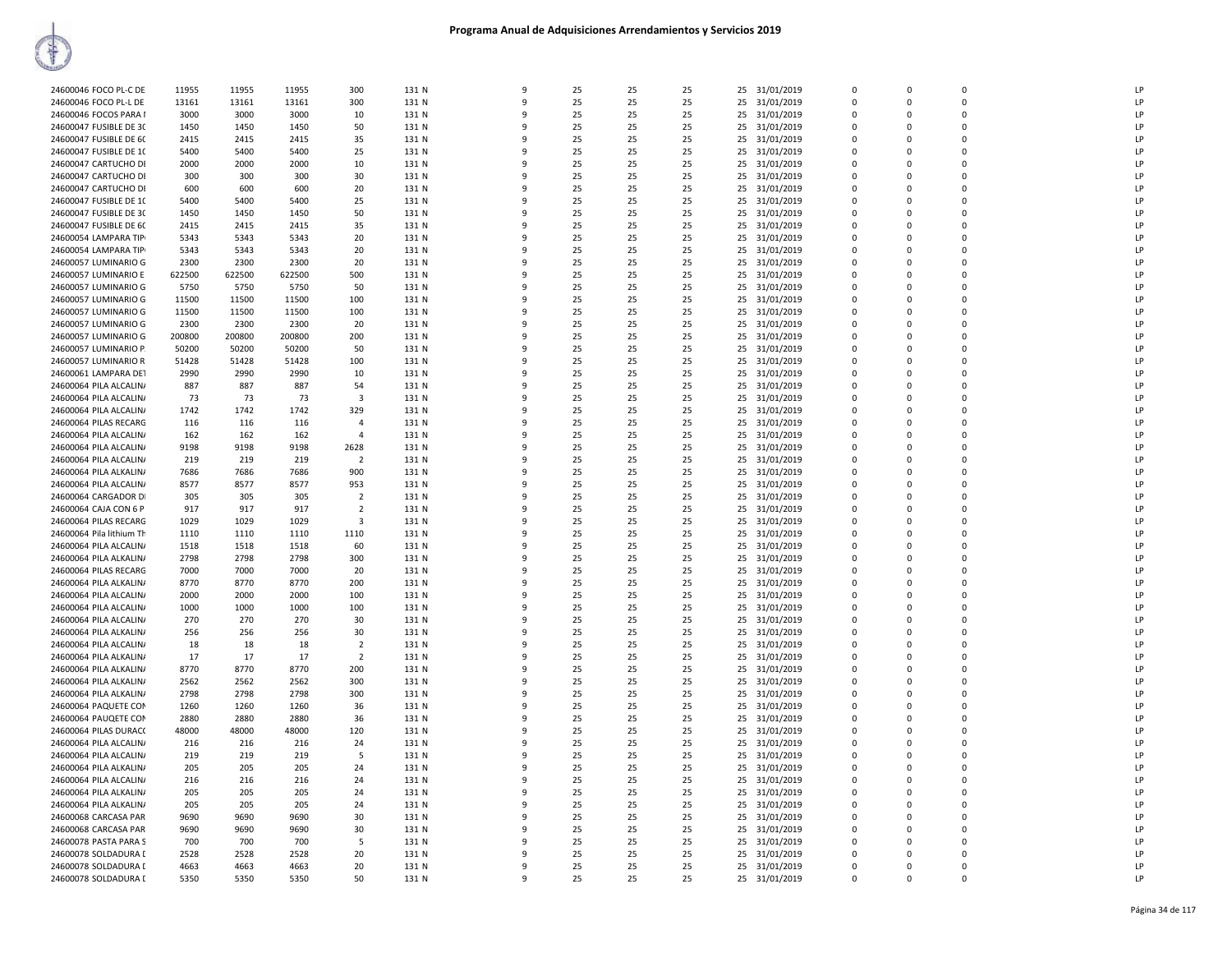| 24600078 SOLDADURA E<br>6500<br>6500<br>131 N<br>25<br>25<br>25<br>25<br>31/01/2019<br>LP<br>6500<br>100<br>9<br>0<br>$\Omega$<br>0<br>LP<br>8400<br>25<br>25<br>25 31/01/2019<br>24600078 SOLDADURA E<br>8400<br>8400<br>120<br>131 N<br>25<br>$\mathbf 0$<br>$\Omega$<br>q<br>0<br>25<br>LP<br>24600078 PASTA PARA S<br>700<br>700<br>700<br>5<br>131 N<br>25<br>25<br>25 31/01/2019<br>$\mathbf 0$<br>$\Omega$<br>0<br>LP<br>5350<br>5350<br>50<br>131 N<br>25<br>25<br>31/01/2019<br>24600078 SOLDADURA [<br>5350<br>25<br>25<br>0<br>$\Omega$<br>0<br>٠Q<br>24600078 SOLDADURA I<br>5544<br>5544<br>5544<br>20<br>131 N<br>25<br>25<br>25<br>25 31/01/2019<br>$\Omega$<br>0<br>LP<br>q<br>$\Omega$<br>LP<br>24600078 SOLDADURA E<br>8400<br>8400<br>8400<br>120<br>131 N<br>25<br>25<br>25<br>25 31/01/2019<br>0<br>0<br>q<br>$\Omega$<br>6500<br>100<br>131 N<br>25<br>31/01/2019<br>LP<br>24600078 SOLDADURA E<br>6500<br>6500<br>25<br>25<br>25<br>0<br>$\Omega$<br>0<br>٩<br>25<br>25<br>25<br>LP<br>24600081 BOTON TIMBF<br>645<br>645<br>645<br>30<br>131 N<br>9<br>25<br>31/01/2019<br>0<br>$\Omega$<br>0<br>25<br>LP<br>24600081 BOTON TIMBF<br>430<br>430<br>430<br>20<br>131 N<br>25<br>25<br>25 31/01/2019<br>$\mathbf 0$<br>$\Omega$<br>q<br>$\Omega$<br>24600083 TUBO DE ENS/<br>249<br>249<br>249<br>100<br>131 N<br>25<br>25<br>25<br>25 31/01/2019<br>$\mathbf 0$<br>0<br>LP<br>$\Omega$<br>25<br>LP<br>24600090 APAGADOR SE<br>1250<br>1250<br>1250<br>50<br>131 N<br>25<br>25<br>25<br>31/01/2019<br>$\Omega$<br>$\Omega$<br>0<br>q<br>24600090 APAGADOR TI<br>5510<br>5510<br>5510<br>50<br>131 N<br>25<br>25<br>25<br>25 31/01/2019<br>$\Omega$<br>0<br>LP<br>q<br>$\Omega$<br>25<br>LP<br>24600090 APAGADOR SI<br>1250<br>1250<br>1250<br>50<br>131 N<br>25<br>25<br>25 31/01/2019<br>0<br>0<br>q<br>$\Omega$<br>24600090 APAGADOR TI<br>5510<br>5510<br>50<br>131 N<br>25<br>25<br>25<br>25 31/01/2019<br>LP<br>5510<br>$\Omega$<br>$\Omega$<br>0<br>-9<br>24600096 LAMPARA DE<br>30972<br>30972<br>30972<br>30<br>131 N<br>25<br>25<br>25<br>25<br>31/01/2019<br>$\mathbf 0$<br>0<br>LP<br>9<br>0<br>1392<br>25<br>LP<br>24600098 MULTICONTA<br>1392<br>1392<br>8<br>131 N<br>25<br>25<br>25 31/01/2019<br>$\mathbf 0$<br>$\Omega$<br>q<br>$\Omega$<br>24600098 MULTICONTA<br>1392<br>1392<br>1392<br>131 N<br>25<br>25<br>25<br>25 31/01/2019<br>$\Omega$<br>0<br> P <br>8<br>$\Omega$<br>LP<br>24600102 BASE PARA LA<br>4700<br>4700<br>4700<br>500<br>131 N<br>25<br>25<br>25<br>25<br>31/01/2019<br>0<br>0<br>q<br>$\Omega$<br>24600102 LÁMPARA LUZ<br>5220<br>5220<br>5220<br>18<br>131 N<br>25<br>25<br>25<br>25 31/01/2019<br>$\Omega$<br>0<br>LP<br>q<br>$\Omega$<br>75<br>LP<br>24600102 LAMPARA FLU<br>5625<br>5625<br>5625<br>131 N<br>25<br>25<br>25<br>25 31/01/2019<br>$\mathbf 0$<br>0<br>-9<br>$\Omega$<br>24600102 BASE TIPO CH<br>6180<br>25<br>25 31/01/2019<br>LP<br>6180<br>6180<br>600<br>131 N<br>25<br>25<br>$\mathbf 0$<br>0<br>9<br>$\Omega$<br>24600102 BASE PARA LA<br>6200<br>6200<br>6200<br>400<br>131 N<br>25<br>25<br>25<br>25<br>31/01/2019<br>$\mathbf 0$<br>0<br>LP<br>9<br>0<br>LP<br>24600102 LÁMPARA FLU<br>6800<br>6800<br>6800<br>100<br>131 N<br>25<br>25<br>25<br>25 31/01/2019<br>$\Omega$<br>$\Omega$<br>c<br>n<br>24600102 LAMPARA FLU<br>7650<br>7650<br>7650<br>50<br>131 N<br>25<br>25<br>25<br>25 31/01/2019<br>$\Omega$<br>0<br>LP<br>$\Omega$<br>LP<br>24600102 BASECOAT EN<br>9000<br>9000<br>9000<br>20<br>131 N<br>25<br>25<br>25<br>25 31/01/2019<br>0<br>0<br>-9<br>$\Omega$<br>24600102 LAMPARA FLU<br>13500<br>13500<br>13500<br>300<br>131 N<br>25<br>25<br>25<br>25 31/01/2019<br>$\Omega$<br>$\Omega$<br>LP<br>٩<br>$\Omega$<br>24600102 LAMPARA FLU<br>17250<br>17250<br>17250<br>150<br>131 N<br>25<br>25<br>25<br>25 31/01/2019<br>$\mathbf 0$<br>0<br>LP<br>$\Omega$<br>23250<br>LP<br>24600102 LÁMPARA FLU<br>23250<br>23250<br>75<br>131 N<br>25<br>25<br>25<br>31/01/2019<br>$\mathbf 0$<br>$\Omega$<br>q<br>25<br>$\Omega$<br>24600102 LÁMPARA FLU<br>24000<br>24000<br>24000<br>75<br>131 N<br>25<br>25<br>25<br>25<br>31/01/2019<br>LP<br>9<br>$\Omega$<br>$\Omega$<br>0<br>LP<br>24600102 LAMPARA DE<br>36600<br>36600<br>36600<br>150<br>131 N<br>25<br>25<br>25<br>25 31/01/2019<br>$\Omega$<br>$\Omega$<br>c<br>n<br>24600102 REFLECTOR DI<br>39713<br>39713<br>25<br>25<br>LP<br>39713<br>20<br>131 N<br>25<br>25 31/01/2019<br>$\Omega$<br>$\Omega$<br>0<br>41227<br>LP<br>24600102 REFLECTOR DI<br>41227<br>41227<br>30<br>131 N<br>25<br>25<br>25<br>25 31/01/2019<br>0<br>0<br>$\Omega$<br>41400<br>41400<br>41400<br>300<br>131 N<br>25<br>25<br>25<br>LP<br>24600102 LAMPARA FLU<br>25 31/01/2019<br>$\Omega$<br>0<br>٩<br>$\Omega$<br>24600102 LÁMPARA FLU<br>44500<br>44500<br>44500<br>500<br>131 N<br>25<br>25<br>25<br>25<br>31/01/2019<br>$\mathbf 0$<br>0<br>LP<br>0<br>LP<br>24600102 REFLECTOR DI<br>57508<br>57508<br>57508<br>50<br>131 N<br>25<br>25<br>25<br>31/01/2019<br>$\Omega$<br>0<br>25<br>$\Omega$<br>٩<br>24600102 LAMPARA CUI<br>65250<br>65250<br>65250<br>150<br>131 N<br>25<br>25<br>25<br>25<br>31/01/2019<br>LP<br>9<br>$\Omega$<br>$\Omega$<br>0<br>LP<br>69878<br>69878<br>69878<br>25<br>25<br>25<br>31/01/2019<br>$\Omega$<br>$\Omega$<br>24600102 LAMPARA LEC<br>100<br>131 N<br>25<br>c<br>n<br>LP<br>24600102 BASE PARA LA<br>40000<br>40000<br>40000<br>100<br>131 N<br>25<br>25<br>25<br>25 31/01/2019<br>$\mathbf 0$<br>$\Omega$<br>0<br>LP<br>50000<br>50000<br>50000<br>100<br>131 N<br>25<br>25<br>25<br>31/01/2019<br>24600102 BASE PARA LA<br>25<br>0<br>$\Omega$<br>0<br>24600102 BASE TIPO CH<br>60000<br>60000<br>60000<br>100<br>131 N<br>25<br>25<br>25<br>25 31/01/2019<br>$\mathbf 0$<br>$\Omega$<br> P <br>q<br>$\Omega$<br>24600102 BASECOAT EN<br>2250<br>2250<br>2250<br>131 N<br>25<br>25<br>25<br>25<br>31/01/2019<br>$\mathbf 0$<br>0<br>LP<br>-5<br>0<br>652500<br>24600102 LAMPARA CUI<br>652500<br>652500<br>1500<br>131 N<br>25<br>25<br>25<br>31/01/2019<br>0<br>LP<br>25<br>$\Omega$<br>$\Omega$<br>٩<br>24600102 LAMPARA DE<br>610000<br>610000<br>610000<br>2500<br>131 N<br>25<br>25<br>25<br>31/01/2019<br>LP<br>9<br>25<br>$\Omega$<br>$\Omega$<br>0<br>LP<br>6800<br>24600102 LÁMPARA FLU<br>6800<br>6800<br>100<br>131 N<br>25<br>25<br>25<br>31/01/2019<br>0<br>$\Omega$<br>٩<br>25<br>n<br>LP<br>24600102 LÁMPARA FLU<br>166000<br>166000<br>166000<br>500<br>131 N<br>25<br>25<br>25<br>25 31/01/2019<br>$\mathbf 0$<br>0<br>$\Omega$<br>LP<br>24600102 LÁMPARA FLU<br>23250<br>23250<br>23250<br>75<br>131 N<br>25<br>25<br>31/01/2019<br>25<br>25<br>0<br>$\Omega$<br>0<br>24600102 LÁMPARA FLU<br>24000<br>24000<br>24000<br>75<br>131 N<br>25<br>25<br>25<br>25 31/01/2019<br>$\Omega$<br>0<br>LP<br>$\Omega$<br>LP<br>24600102 LAMPARA FLU<br>41400<br>41400<br>41400<br>300<br>131 N<br>25<br>25<br>25<br>25 31/01/2019<br>0<br>0<br>٩<br>$\Omega$<br>24600102 LAMPARA FLU<br>17250<br>17250<br>17250<br>150<br>131 N<br>25<br>25<br>25<br>31/01/2019<br>0<br>LP<br>25<br>0<br>$\Omega$<br>٩<br>5625<br>75<br>25<br>25<br>25<br>LP<br>24600102 LAMPARA FLU<br>5625<br>5625<br>131 N<br>9<br>25<br>31/01/2019<br>0<br>$\Omega$<br>0<br>13500<br>13500<br>LP<br>24600102 LAMPARA FLU<br>13500<br>300<br>131 N<br>25<br>25<br>25<br>25 31/01/2019<br>$\mathbf 0$<br>0<br>٩<br>$\Omega$<br>24600102 LAMPARA FLU<br>7650<br>7650<br>7650<br>50<br>131 N<br>25<br>25<br>25<br>25 31/01/2019<br>$\mathbf 0$<br>$\Omega$<br>LP<br>$\Omega$<br>69878<br>69878<br>69878<br>100<br>25<br>25<br>LP<br>24600102 LAMPARA LEC<br>131 N<br>25<br>25<br>31/01/2019<br>$\Omega$<br>$\Omega$<br>0<br>24600102 LAMPARA LIN<br>830000<br>830000<br>830000<br>2500<br>131 N<br>25<br>25<br>25<br>25 31/01/2019<br>$\Omega$<br>0<br>LP<br>q<br>$\Omega$<br>LP<br>24600102 REFLECTOR DI<br>57508<br>57508<br>57508<br>50<br>131 N<br>25<br>25<br>25<br>25 31/01/2019<br>0<br>0<br>-9<br>$\Omega$<br>24600102 REFLECTOR DI<br>41227<br>41227<br>131 N<br>25<br>25<br>25 31/01/2019<br>LP<br>41227<br>30<br>25<br>$\Omega$<br>$\Omega$<br>0<br>-9<br>39713<br>39713<br>25<br>25<br>LP<br>24600102 REFLECTOR DI<br>39713<br>20<br>131 N<br>9<br>25<br>25 31/01/2019<br>$\mathbf 0$<br>$\Omega$<br>0<br>25<br>LP<br>44817<br>44817<br>44817<br>50<br>131 N<br>25<br>25<br>25 31/01/2019<br>$\mathbf 0$<br>0<br>24600102 LAMPARA DE<br>q<br>$\Omega$<br>24600102 LAMPARA DE<br>11814<br>11814<br>11814<br>50<br>131 N<br>25<br>25<br>25<br>25 31/01/2019<br>$\mathbf 0$<br>$\Omega$<br> P <br>$\Omega$<br>LP<br>24600104 CINCHO DE PL<br>10400<br>10400<br>10400<br>200<br>131 N<br>25<br>25<br>25<br>25<br>31/01/2019<br>$\Omega$<br>0<br>$\Omega$<br>24600104 CINCHO DE PL<br>15200<br>15200<br>15200<br>200<br>131 N<br>25<br>25<br>25<br>25 31/01/2019<br>$\Omega$<br>0<br>LP<br>q<br>n<br>LP<br>24600104 Cincho de plás<br>20800<br>20800<br>20800<br>400<br>131 N<br>25<br>25<br>25<br>25 31/01/2019<br>0<br>0<br>$\Omega$<br>15200<br>15200<br>15200<br>131 N<br>25<br>25<br>25 31/01/2019<br>LP<br>24600104 CINCHO DE PL<br>200<br>25<br>$\Omega$<br>0<br>9<br>$\Omega$<br>24700001 ABRAZADERA<br>260<br>260<br>260<br>20<br>131 N<br>25<br>25<br>25<br>25 31/01/2019<br>$\mathbf 0$<br>$\Omega$<br>LP<br>9<br>0 | 24600078 SOLDADURA I | 5544 | 5544 | 5544 | 20 | 131 N | $\mathsf{q}$ | 25 | 25 | 25 | 31/01/2019<br>25 | $\Omega$ | $\Omega$ | $\Omega$ | <b>LP</b> |
|-------------------------------------------------------------------------------------------------------------------------------------------------------------------------------------------------------------------------------------------------------------------------------------------------------------------------------------------------------------------------------------------------------------------------------------------------------------------------------------------------------------------------------------------------------------------------------------------------------------------------------------------------------------------------------------------------------------------------------------------------------------------------------------------------------------------------------------------------------------------------------------------------------------------------------------------------------------------------------------------------------------------------------------------------------------------------------------------------------------------------------------------------------------------------------------------------------------------------------------------------------------------------------------------------------------------------------------------------------------------------------------------------------------------------------------------------------------------------------------------------------------------------------------------------------------------------------------------------------------------------------------------------------------------------------------------------------------------------------------------------------------------------------------------------------------------------------------------------------------------------------------------------------------------------------------------------------------------------------------------------------------------------------------------------------------------------------------------------------------------------------------------------------------------------------------------------------------------------------------------------------------------------------------------------------------------------------------------------------------------------------------------------------------------------------------------------------------------------------------------------------------------------------------------------------------------------------------------------------------------------------------------------------------------------------------------------------------------------------------------------------------------------------------------------------------------------------------------------------------------------------------------------------------------------------------------------------------------------------------------------------------------------------------------------------------------------------------------------------------------------------------------------------------------------------------------------------------------------------------------------------------------------------------------------------------------------------------------------------------------------------------------------------------------------------------------------------------------------------------------------------------------------------------------------------------------------------------------------------------------------------------------------------------------------------------------------------------------------------------------------------------------------------------------------------------------------------------------------------------------------------------------------------------------------------------------------------------------------------------------------------------------------------------------------------------------------------------------------------------------------------------------------------------------------------------------------------------------------------------------------------------------------------------------------------------------------------------------------------------------------------------------------------------------------------------------------------------------------------------------------------------------------------------------------------------------------------------------------------------------------------------------------------------------------------------------------------------------------------------------------------------------------------------------------------------------------------------------------------------------------------------------------------------------------------------------------------------------------------------------------------------------------------------------------------------------------------------------------------------------------------------------------------------------------------------------------------------------------------------------------------------------------------------------------------------------------------------------------------------------------------------------------------------------------------------------------------------------------------------------------------------------------------------------------------------------------------------------------------------------------------------------------------------------------------------------------------------------------------------------------------------------------------------------------------------------------------------------------------------------------------------------------------------------------------------------------------------------------------------------------------------------------------------------------------------------------------------------------------------------------------------------------------------------------------------------------------------------------------------------------------------------------------------------------------------------------------------------------------------------------------------------------------------------------------------------------------------------------------------------------------------------------------------------------------------------------------------------------------------------------------------------------------------------------------------------------------------------------------------------------------------------------------------------------------------------------------------------------------------------------------------------------------------------------------------------------------------------------------------------------------------------------------------------------------------------------------------------------------------------------------------------------------------------------------------------------------------------------------------------------------------------------------------------------------------------------------------------------------------------------------------------------------------------------------------------------------------------------------------------------------------------------------------------------------------------------------------------------------------------------------------------------------------------------------------------------------------------------------------------------------------------------------------------------------------------------------------------------------------------------------------------------------------------------------------------------------------------------------------------------------------------------------------------------------------------------------------------------------------------------------------------------------------------------------------------------------------------------------------------------------------------------------------------------------------------------------------------------------------------------------------------------------------------------------------------------------------------------------------------------------------------------------------------------------------------------------------------------------------------------------------------------------------------------------------------------------------------------------------------------------------------------------------------------------------------------------------------------------------------------------------------------------------------------------------------------------------------------------------------------------------------------------------------------------------------------------------------------------------------------------------------------------------------------------------------------------------------------------------------------------------------------------------------|----------------------|------|------|------|----|-------|--------------|----|----|----|------------------|----------|----------|----------|-----------|
|                                                                                                                                                                                                                                                                                                                                                                                                                                                                                                                                                                                                                                                                                                                                                                                                                                                                                                                                                                                                                                                                                                                                                                                                                                                                                                                                                                                                                                                                                                                                                                                                                                                                                                                                                                                                                                                                                                                                                                                                                                                                                                                                                                                                                                                                                                                                                                                                                                                                                                                                                                                                                                                                                                                                                                                                                                                                                                                                                                                                                                                                                                                                                                                                                                                                                                                                                                                                                                                                                                                                                                                                                                                                                                                                                                                                                                                                                                                                                                                                                                                                                                                                                                                                                                                                                                                                                                                                                                                                                                                                                                                                                                                                                                                                                                                                                                                                                                                                                                                                                                                                                                                                                                                                                                                                                                                                                                                                                                                                                                                                                                                                                                                                                                                                                                                                                                                                                                                                                                                                                                                                                                                                                                                                                                                                                                                                                                                                                                                                                                                                                                                                                                                                                                                                                                                                                                                                                                                                                                                                                                                                                                                                                                                                                                                                                                                                                                                                                                                                                                                                                                                                                                                                                                                                                                                                                                                                                                                                                                                                                                                                                                                                                                                                                                                                                                                                                                                                                                                                                                                                                                                                                                                                                                                                                                                                                                                                                                                                                                                                                                                                                                                                                                                                                                                                                           |                      |      |      |      |    |       |              |    |    |    |                  |          |          |          |           |
|                                                                                                                                                                                                                                                                                                                                                                                                                                                                                                                                                                                                                                                                                                                                                                                                                                                                                                                                                                                                                                                                                                                                                                                                                                                                                                                                                                                                                                                                                                                                                                                                                                                                                                                                                                                                                                                                                                                                                                                                                                                                                                                                                                                                                                                                                                                                                                                                                                                                                                                                                                                                                                                                                                                                                                                                                                                                                                                                                                                                                                                                                                                                                                                                                                                                                                                                                                                                                                                                                                                                                                                                                                                                                                                                                                                                                                                                                                                                                                                                                                                                                                                                                                                                                                                                                                                                                                                                                                                                                                                                                                                                                                                                                                                                                                                                                                                                                                                                                                                                                                                                                                                                                                                                                                                                                                                                                                                                                                                                                                                                                                                                                                                                                                                                                                                                                                                                                                                                                                                                                                                                                                                                                                                                                                                                                                                                                                                                                                                                                                                                                                                                                                                                                                                                                                                                                                                                                                                                                                                                                                                                                                                                                                                                                                                                                                                                                                                                                                                                                                                                                                                                                                                                                                                                                                                                                                                                                                                                                                                                                                                                                                                                                                                                                                                                                                                                                                                                                                                                                                                                                                                                                                                                                                                                                                                                                                                                                                                                                                                                                                                                                                                                                                                                                                                                                           |                      |      |      |      |    |       |              |    |    |    |                  |          |          |          |           |
|                                                                                                                                                                                                                                                                                                                                                                                                                                                                                                                                                                                                                                                                                                                                                                                                                                                                                                                                                                                                                                                                                                                                                                                                                                                                                                                                                                                                                                                                                                                                                                                                                                                                                                                                                                                                                                                                                                                                                                                                                                                                                                                                                                                                                                                                                                                                                                                                                                                                                                                                                                                                                                                                                                                                                                                                                                                                                                                                                                                                                                                                                                                                                                                                                                                                                                                                                                                                                                                                                                                                                                                                                                                                                                                                                                                                                                                                                                                                                                                                                                                                                                                                                                                                                                                                                                                                                                                                                                                                                                                                                                                                                                                                                                                                                                                                                                                                                                                                                                                                                                                                                                                                                                                                                                                                                                                                                                                                                                                                                                                                                                                                                                                                                                                                                                                                                                                                                                                                                                                                                                                                                                                                                                                                                                                                                                                                                                                                                                                                                                                                                                                                                                                                                                                                                                                                                                                                                                                                                                                                                                                                                                                                                                                                                                                                                                                                                                                                                                                                                                                                                                                                                                                                                                                                                                                                                                                                                                                                                                                                                                                                                                                                                                                                                                                                                                                                                                                                                                                                                                                                                                                                                                                                                                                                                                                                                                                                                                                                                                                                                                                                                                                                                                                                                                                                                           |                      |      |      |      |    |       |              |    |    |    |                  |          |          |          |           |
|                                                                                                                                                                                                                                                                                                                                                                                                                                                                                                                                                                                                                                                                                                                                                                                                                                                                                                                                                                                                                                                                                                                                                                                                                                                                                                                                                                                                                                                                                                                                                                                                                                                                                                                                                                                                                                                                                                                                                                                                                                                                                                                                                                                                                                                                                                                                                                                                                                                                                                                                                                                                                                                                                                                                                                                                                                                                                                                                                                                                                                                                                                                                                                                                                                                                                                                                                                                                                                                                                                                                                                                                                                                                                                                                                                                                                                                                                                                                                                                                                                                                                                                                                                                                                                                                                                                                                                                                                                                                                                                                                                                                                                                                                                                                                                                                                                                                                                                                                                                                                                                                                                                                                                                                                                                                                                                                                                                                                                                                                                                                                                                                                                                                                                                                                                                                                                                                                                                                                                                                                                                                                                                                                                                                                                                                                                                                                                                                                                                                                                                                                                                                                                                                                                                                                                                                                                                                                                                                                                                                                                                                                                                                                                                                                                                                                                                                                                                                                                                                                                                                                                                                                                                                                                                                                                                                                                                                                                                                                                                                                                                                                                                                                                                                                                                                                                                                                                                                                                                                                                                                                                                                                                                                                                                                                                                                                                                                                                                                                                                                                                                                                                                                                                                                                                                                                           |                      |      |      |      |    |       |              |    |    |    |                  |          |          |          |           |
|                                                                                                                                                                                                                                                                                                                                                                                                                                                                                                                                                                                                                                                                                                                                                                                                                                                                                                                                                                                                                                                                                                                                                                                                                                                                                                                                                                                                                                                                                                                                                                                                                                                                                                                                                                                                                                                                                                                                                                                                                                                                                                                                                                                                                                                                                                                                                                                                                                                                                                                                                                                                                                                                                                                                                                                                                                                                                                                                                                                                                                                                                                                                                                                                                                                                                                                                                                                                                                                                                                                                                                                                                                                                                                                                                                                                                                                                                                                                                                                                                                                                                                                                                                                                                                                                                                                                                                                                                                                                                                                                                                                                                                                                                                                                                                                                                                                                                                                                                                                                                                                                                                                                                                                                                                                                                                                                                                                                                                                                                                                                                                                                                                                                                                                                                                                                                                                                                                                                                                                                                                                                                                                                                                                                                                                                                                                                                                                                                                                                                                                                                                                                                                                                                                                                                                                                                                                                                                                                                                                                                                                                                                                                                                                                                                                                                                                                                                                                                                                                                                                                                                                                                                                                                                                                                                                                                                                                                                                                                                                                                                                                                                                                                                                                                                                                                                                                                                                                                                                                                                                                                                                                                                                                                                                                                                                                                                                                                                                                                                                                                                                                                                                                                                                                                                                                                           |                      |      |      |      |    |       |              |    |    |    |                  |          |          |          |           |
|                                                                                                                                                                                                                                                                                                                                                                                                                                                                                                                                                                                                                                                                                                                                                                                                                                                                                                                                                                                                                                                                                                                                                                                                                                                                                                                                                                                                                                                                                                                                                                                                                                                                                                                                                                                                                                                                                                                                                                                                                                                                                                                                                                                                                                                                                                                                                                                                                                                                                                                                                                                                                                                                                                                                                                                                                                                                                                                                                                                                                                                                                                                                                                                                                                                                                                                                                                                                                                                                                                                                                                                                                                                                                                                                                                                                                                                                                                                                                                                                                                                                                                                                                                                                                                                                                                                                                                                                                                                                                                                                                                                                                                                                                                                                                                                                                                                                                                                                                                                                                                                                                                                                                                                                                                                                                                                                                                                                                                                                                                                                                                                                                                                                                                                                                                                                                                                                                                                                                                                                                                                                                                                                                                                                                                                                                                                                                                                                                                                                                                                                                                                                                                                                                                                                                                                                                                                                                                                                                                                                                                                                                                                                                                                                                                                                                                                                                                                                                                                                                                                                                                                                                                                                                                                                                                                                                                                                                                                                                                                                                                                                                                                                                                                                                                                                                                                                                                                                                                                                                                                                                                                                                                                                                                                                                                                                                                                                                                                                                                                                                                                                                                                                                                                                                                                                                           |                      |      |      |      |    |       |              |    |    |    |                  |          |          |          |           |
|                                                                                                                                                                                                                                                                                                                                                                                                                                                                                                                                                                                                                                                                                                                                                                                                                                                                                                                                                                                                                                                                                                                                                                                                                                                                                                                                                                                                                                                                                                                                                                                                                                                                                                                                                                                                                                                                                                                                                                                                                                                                                                                                                                                                                                                                                                                                                                                                                                                                                                                                                                                                                                                                                                                                                                                                                                                                                                                                                                                                                                                                                                                                                                                                                                                                                                                                                                                                                                                                                                                                                                                                                                                                                                                                                                                                                                                                                                                                                                                                                                                                                                                                                                                                                                                                                                                                                                                                                                                                                                                                                                                                                                                                                                                                                                                                                                                                                                                                                                                                                                                                                                                                                                                                                                                                                                                                                                                                                                                                                                                                                                                                                                                                                                                                                                                                                                                                                                                                                                                                                                                                                                                                                                                                                                                                                                                                                                                                                                                                                                                                                                                                                                                                                                                                                                                                                                                                                                                                                                                                                                                                                                                                                                                                                                                                                                                                                                                                                                                                                                                                                                                                                                                                                                                                                                                                                                                                                                                                                                                                                                                                                                                                                                                                                                                                                                                                                                                                                                                                                                                                                                                                                                                                                                                                                                                                                                                                                                                                                                                                                                                                                                                                                                                                                                                                                           |                      |      |      |      |    |       |              |    |    |    |                  |          |          |          |           |
|                                                                                                                                                                                                                                                                                                                                                                                                                                                                                                                                                                                                                                                                                                                                                                                                                                                                                                                                                                                                                                                                                                                                                                                                                                                                                                                                                                                                                                                                                                                                                                                                                                                                                                                                                                                                                                                                                                                                                                                                                                                                                                                                                                                                                                                                                                                                                                                                                                                                                                                                                                                                                                                                                                                                                                                                                                                                                                                                                                                                                                                                                                                                                                                                                                                                                                                                                                                                                                                                                                                                                                                                                                                                                                                                                                                                                                                                                                                                                                                                                                                                                                                                                                                                                                                                                                                                                                                                                                                                                                                                                                                                                                                                                                                                                                                                                                                                                                                                                                                                                                                                                                                                                                                                                                                                                                                                                                                                                                                                                                                                                                                                                                                                                                                                                                                                                                                                                                                                                                                                                                                                                                                                                                                                                                                                                                                                                                                                                                                                                                                                                                                                                                                                                                                                                                                                                                                                                                                                                                                                                                                                                                                                                                                                                                                                                                                                                                                                                                                                                                                                                                                                                                                                                                                                                                                                                                                                                                                                                                                                                                                                                                                                                                                                                                                                                                                                                                                                                                                                                                                                                                                                                                                                                                                                                                                                                                                                                                                                                                                                                                                                                                                                                                                                                                                                                           |                      |      |      |      |    |       |              |    |    |    |                  |          |          |          |           |
|                                                                                                                                                                                                                                                                                                                                                                                                                                                                                                                                                                                                                                                                                                                                                                                                                                                                                                                                                                                                                                                                                                                                                                                                                                                                                                                                                                                                                                                                                                                                                                                                                                                                                                                                                                                                                                                                                                                                                                                                                                                                                                                                                                                                                                                                                                                                                                                                                                                                                                                                                                                                                                                                                                                                                                                                                                                                                                                                                                                                                                                                                                                                                                                                                                                                                                                                                                                                                                                                                                                                                                                                                                                                                                                                                                                                                                                                                                                                                                                                                                                                                                                                                                                                                                                                                                                                                                                                                                                                                                                                                                                                                                                                                                                                                                                                                                                                                                                                                                                                                                                                                                                                                                                                                                                                                                                                                                                                                                                                                                                                                                                                                                                                                                                                                                                                                                                                                                                                                                                                                                                                                                                                                                                                                                                                                                                                                                                                                                                                                                                                                                                                                                                                                                                                                                                                                                                                                                                                                                                                                                                                                                                                                                                                                                                                                                                                                                                                                                                                                                                                                                                                                                                                                                                                                                                                                                                                                                                                                                                                                                                                                                                                                                                                                                                                                                                                                                                                                                                                                                                                                                                                                                                                                                                                                                                                                                                                                                                                                                                                                                                                                                                                                                                                                                                                                           |                      |      |      |      |    |       |              |    |    |    |                  |          |          |          |           |
|                                                                                                                                                                                                                                                                                                                                                                                                                                                                                                                                                                                                                                                                                                                                                                                                                                                                                                                                                                                                                                                                                                                                                                                                                                                                                                                                                                                                                                                                                                                                                                                                                                                                                                                                                                                                                                                                                                                                                                                                                                                                                                                                                                                                                                                                                                                                                                                                                                                                                                                                                                                                                                                                                                                                                                                                                                                                                                                                                                                                                                                                                                                                                                                                                                                                                                                                                                                                                                                                                                                                                                                                                                                                                                                                                                                                                                                                                                                                                                                                                                                                                                                                                                                                                                                                                                                                                                                                                                                                                                                                                                                                                                                                                                                                                                                                                                                                                                                                                                                                                                                                                                                                                                                                                                                                                                                                                                                                                                                                                                                                                                                                                                                                                                                                                                                                                                                                                                                                                                                                                                                                                                                                                                                                                                                                                                                                                                                                                                                                                                                                                                                                                                                                                                                                                                                                                                                                                                                                                                                                                                                                                                                                                                                                                                                                                                                                                                                                                                                                                                                                                                                                                                                                                                                                                                                                                                                                                                                                                                                                                                                                                                                                                                                                                                                                                                                                                                                                                                                                                                                                                                                                                                                                                                                                                                                                                                                                                                                                                                                                                                                                                                                                                                                                                                                                                           |                      |      |      |      |    |       |              |    |    |    |                  |          |          |          |           |
|                                                                                                                                                                                                                                                                                                                                                                                                                                                                                                                                                                                                                                                                                                                                                                                                                                                                                                                                                                                                                                                                                                                                                                                                                                                                                                                                                                                                                                                                                                                                                                                                                                                                                                                                                                                                                                                                                                                                                                                                                                                                                                                                                                                                                                                                                                                                                                                                                                                                                                                                                                                                                                                                                                                                                                                                                                                                                                                                                                                                                                                                                                                                                                                                                                                                                                                                                                                                                                                                                                                                                                                                                                                                                                                                                                                                                                                                                                                                                                                                                                                                                                                                                                                                                                                                                                                                                                                                                                                                                                                                                                                                                                                                                                                                                                                                                                                                                                                                                                                                                                                                                                                                                                                                                                                                                                                                                                                                                                                                                                                                                                                                                                                                                                                                                                                                                                                                                                                                                                                                                                                                                                                                                                                                                                                                                                                                                                                                                                                                                                                                                                                                                                                                                                                                                                                                                                                                                                                                                                                                                                                                                                                                                                                                                                                                                                                                                                                                                                                                                                                                                                                                                                                                                                                                                                                                                                                                                                                                                                                                                                                                                                                                                                                                                                                                                                                                                                                                                                                                                                                                                                                                                                                                                                                                                                                                                                                                                                                                                                                                                                                                                                                                                                                                                                                                                           |                      |      |      |      |    |       |              |    |    |    |                  |          |          |          |           |
|                                                                                                                                                                                                                                                                                                                                                                                                                                                                                                                                                                                                                                                                                                                                                                                                                                                                                                                                                                                                                                                                                                                                                                                                                                                                                                                                                                                                                                                                                                                                                                                                                                                                                                                                                                                                                                                                                                                                                                                                                                                                                                                                                                                                                                                                                                                                                                                                                                                                                                                                                                                                                                                                                                                                                                                                                                                                                                                                                                                                                                                                                                                                                                                                                                                                                                                                                                                                                                                                                                                                                                                                                                                                                                                                                                                                                                                                                                                                                                                                                                                                                                                                                                                                                                                                                                                                                                                                                                                                                                                                                                                                                                                                                                                                                                                                                                                                                                                                                                                                                                                                                                                                                                                                                                                                                                                                                                                                                                                                                                                                                                                                                                                                                                                                                                                                                                                                                                                                                                                                                                                                                                                                                                                                                                                                                                                                                                                                                                                                                                                                                                                                                                                                                                                                                                                                                                                                                                                                                                                                                                                                                                                                                                                                                                                                                                                                                                                                                                                                                                                                                                                                                                                                                                                                                                                                                                                                                                                                                                                                                                                                                                                                                                                                                                                                                                                                                                                                                                                                                                                                                                                                                                                                                                                                                                                                                                                                                                                                                                                                                                                                                                                                                                                                                                                                                           |                      |      |      |      |    |       |              |    |    |    |                  |          |          |          |           |
|                                                                                                                                                                                                                                                                                                                                                                                                                                                                                                                                                                                                                                                                                                                                                                                                                                                                                                                                                                                                                                                                                                                                                                                                                                                                                                                                                                                                                                                                                                                                                                                                                                                                                                                                                                                                                                                                                                                                                                                                                                                                                                                                                                                                                                                                                                                                                                                                                                                                                                                                                                                                                                                                                                                                                                                                                                                                                                                                                                                                                                                                                                                                                                                                                                                                                                                                                                                                                                                                                                                                                                                                                                                                                                                                                                                                                                                                                                                                                                                                                                                                                                                                                                                                                                                                                                                                                                                                                                                                                                                                                                                                                                                                                                                                                                                                                                                                                                                                                                                                                                                                                                                                                                                                                                                                                                                                                                                                                                                                                                                                                                                                                                                                                                                                                                                                                                                                                                                                                                                                                                                                                                                                                                                                                                                                                                                                                                                                                                                                                                                                                                                                                                                                                                                                                                                                                                                                                                                                                                                                                                                                                                                                                                                                                                                                                                                                                                                                                                                                                                                                                                                                                                                                                                                                                                                                                                                                                                                                                                                                                                                                                                                                                                                                                                                                                                                                                                                                                                                                                                                                                                                                                                                                                                                                                                                                                                                                                                                                                                                                                                                                                                                                                                                                                                                                                           |                      |      |      |      |    |       |              |    |    |    |                  |          |          |          |           |
|                                                                                                                                                                                                                                                                                                                                                                                                                                                                                                                                                                                                                                                                                                                                                                                                                                                                                                                                                                                                                                                                                                                                                                                                                                                                                                                                                                                                                                                                                                                                                                                                                                                                                                                                                                                                                                                                                                                                                                                                                                                                                                                                                                                                                                                                                                                                                                                                                                                                                                                                                                                                                                                                                                                                                                                                                                                                                                                                                                                                                                                                                                                                                                                                                                                                                                                                                                                                                                                                                                                                                                                                                                                                                                                                                                                                                                                                                                                                                                                                                                                                                                                                                                                                                                                                                                                                                                                                                                                                                                                                                                                                                                                                                                                                                                                                                                                                                                                                                                                                                                                                                                                                                                                                                                                                                                                                                                                                                                                                                                                                                                                                                                                                                                                                                                                                                                                                                                                                                                                                                                                                                                                                                                                                                                                                                                                                                                                                                                                                                                                                                                                                                                                                                                                                                                                                                                                                                                                                                                                                                                                                                                                                                                                                                                                                                                                                                                                                                                                                                                                                                                                                                                                                                                                                                                                                                                                                                                                                                                                                                                                                                                                                                                                                                                                                                                                                                                                                                                                                                                                                                                                                                                                                                                                                                                                                                                                                                                                                                                                                                                                                                                                                                                                                                                                                                           |                      |      |      |      |    |       |              |    |    |    |                  |          |          |          |           |
|                                                                                                                                                                                                                                                                                                                                                                                                                                                                                                                                                                                                                                                                                                                                                                                                                                                                                                                                                                                                                                                                                                                                                                                                                                                                                                                                                                                                                                                                                                                                                                                                                                                                                                                                                                                                                                                                                                                                                                                                                                                                                                                                                                                                                                                                                                                                                                                                                                                                                                                                                                                                                                                                                                                                                                                                                                                                                                                                                                                                                                                                                                                                                                                                                                                                                                                                                                                                                                                                                                                                                                                                                                                                                                                                                                                                                                                                                                                                                                                                                                                                                                                                                                                                                                                                                                                                                                                                                                                                                                                                                                                                                                                                                                                                                                                                                                                                                                                                                                                                                                                                                                                                                                                                                                                                                                                                                                                                                                                                                                                                                                                                                                                                                                                                                                                                                                                                                                                                                                                                                                                                                                                                                                                                                                                                                                                                                                                                                                                                                                                                                                                                                                                                                                                                                                                                                                                                                                                                                                                                                                                                                                                                                                                                                                                                                                                                                                                                                                                                                                                                                                                                                                                                                                                                                                                                                                                                                                                                                                                                                                                                                                                                                                                                                                                                                                                                                                                                                                                                                                                                                                                                                                                                                                                                                                                                                                                                                                                                                                                                                                                                                                                                                                                                                                                                                           |                      |      |      |      |    |       |              |    |    |    |                  |          |          |          |           |
|                                                                                                                                                                                                                                                                                                                                                                                                                                                                                                                                                                                                                                                                                                                                                                                                                                                                                                                                                                                                                                                                                                                                                                                                                                                                                                                                                                                                                                                                                                                                                                                                                                                                                                                                                                                                                                                                                                                                                                                                                                                                                                                                                                                                                                                                                                                                                                                                                                                                                                                                                                                                                                                                                                                                                                                                                                                                                                                                                                                                                                                                                                                                                                                                                                                                                                                                                                                                                                                                                                                                                                                                                                                                                                                                                                                                                                                                                                                                                                                                                                                                                                                                                                                                                                                                                                                                                                                                                                                                                                                                                                                                                                                                                                                                                                                                                                                                                                                                                                                                                                                                                                                                                                                                                                                                                                                                                                                                                                                                                                                                                                                                                                                                                                                                                                                                                                                                                                                                                                                                                                                                                                                                                                                                                                                                                                                                                                                                                                                                                                                                                                                                                                                                                                                                                                                                                                                                                                                                                                                                                                                                                                                                                                                                                                                                                                                                                                                                                                                                                                                                                                                                                                                                                                                                                                                                                                                                                                                                                                                                                                                                                                                                                                                                                                                                                                                                                                                                                                                                                                                                                                                                                                                                                                                                                                                                                                                                                                                                                                                                                                                                                                                                                                                                                                                                                           |                      |      |      |      |    |       |              |    |    |    |                  |          |          |          |           |
|                                                                                                                                                                                                                                                                                                                                                                                                                                                                                                                                                                                                                                                                                                                                                                                                                                                                                                                                                                                                                                                                                                                                                                                                                                                                                                                                                                                                                                                                                                                                                                                                                                                                                                                                                                                                                                                                                                                                                                                                                                                                                                                                                                                                                                                                                                                                                                                                                                                                                                                                                                                                                                                                                                                                                                                                                                                                                                                                                                                                                                                                                                                                                                                                                                                                                                                                                                                                                                                                                                                                                                                                                                                                                                                                                                                                                                                                                                                                                                                                                                                                                                                                                                                                                                                                                                                                                                                                                                                                                                                                                                                                                                                                                                                                                                                                                                                                                                                                                                                                                                                                                                                                                                                                                                                                                                                                                                                                                                                                                                                                                                                                                                                                                                                                                                                                                                                                                                                                                                                                                                                                                                                                                                                                                                                                                                                                                                                                                                                                                                                                                                                                                                                                                                                                                                                                                                                                                                                                                                                                                                                                                                                                                                                                                                                                                                                                                                                                                                                                                                                                                                                                                                                                                                                                                                                                                                                                                                                                                                                                                                                                                                                                                                                                                                                                                                                                                                                                                                                                                                                                                                                                                                                                                                                                                                                                                                                                                                                                                                                                                                                                                                                                                                                                                                                                                           |                      |      |      |      |    |       |              |    |    |    |                  |          |          |          |           |
|                                                                                                                                                                                                                                                                                                                                                                                                                                                                                                                                                                                                                                                                                                                                                                                                                                                                                                                                                                                                                                                                                                                                                                                                                                                                                                                                                                                                                                                                                                                                                                                                                                                                                                                                                                                                                                                                                                                                                                                                                                                                                                                                                                                                                                                                                                                                                                                                                                                                                                                                                                                                                                                                                                                                                                                                                                                                                                                                                                                                                                                                                                                                                                                                                                                                                                                                                                                                                                                                                                                                                                                                                                                                                                                                                                                                                                                                                                                                                                                                                                                                                                                                                                                                                                                                                                                                                                                                                                                                                                                                                                                                                                                                                                                                                                                                                                                                                                                                                                                                                                                                                                                                                                                                                                                                                                                                                                                                                                                                                                                                                                                                                                                                                                                                                                                                                                                                                                                                                                                                                                                                                                                                                                                                                                                                                                                                                                                                                                                                                                                                                                                                                                                                                                                                                                                                                                                                                                                                                                                                                                                                                                                                                                                                                                                                                                                                                                                                                                                                                                                                                                                                                                                                                                                                                                                                                                                                                                                                                                                                                                                                                                                                                                                                                                                                                                                                                                                                                                                                                                                                                                                                                                                                                                                                                                                                                                                                                                                                                                                                                                                                                                                                                                                                                                                                                           |                      |      |      |      |    |       |              |    |    |    |                  |          |          |          |           |
|                                                                                                                                                                                                                                                                                                                                                                                                                                                                                                                                                                                                                                                                                                                                                                                                                                                                                                                                                                                                                                                                                                                                                                                                                                                                                                                                                                                                                                                                                                                                                                                                                                                                                                                                                                                                                                                                                                                                                                                                                                                                                                                                                                                                                                                                                                                                                                                                                                                                                                                                                                                                                                                                                                                                                                                                                                                                                                                                                                                                                                                                                                                                                                                                                                                                                                                                                                                                                                                                                                                                                                                                                                                                                                                                                                                                                                                                                                                                                                                                                                                                                                                                                                                                                                                                                                                                                                                                                                                                                                                                                                                                                                                                                                                                                                                                                                                                                                                                                                                                                                                                                                                                                                                                                                                                                                                                                                                                                                                                                                                                                                                                                                                                                                                                                                                                                                                                                                                                                                                                                                                                                                                                                                                                                                                                                                                                                                                                                                                                                                                                                                                                                                                                                                                                                                                                                                                                                                                                                                                                                                                                                                                                                                                                                                                                                                                                                                                                                                                                                                                                                                                                                                                                                                                                                                                                                                                                                                                                                                                                                                                                                                                                                                                                                                                                                                                                                                                                                                                                                                                                                                                                                                                                                                                                                                                                                                                                                                                                                                                                                                                                                                                                                                                                                                                                                           |                      |      |      |      |    |       |              |    |    |    |                  |          |          |          |           |
|                                                                                                                                                                                                                                                                                                                                                                                                                                                                                                                                                                                                                                                                                                                                                                                                                                                                                                                                                                                                                                                                                                                                                                                                                                                                                                                                                                                                                                                                                                                                                                                                                                                                                                                                                                                                                                                                                                                                                                                                                                                                                                                                                                                                                                                                                                                                                                                                                                                                                                                                                                                                                                                                                                                                                                                                                                                                                                                                                                                                                                                                                                                                                                                                                                                                                                                                                                                                                                                                                                                                                                                                                                                                                                                                                                                                                                                                                                                                                                                                                                                                                                                                                                                                                                                                                                                                                                                                                                                                                                                                                                                                                                                                                                                                                                                                                                                                                                                                                                                                                                                                                                                                                                                                                                                                                                                                                                                                                                                                                                                                                                                                                                                                                                                                                                                                                                                                                                                                                                                                                                                                                                                                                                                                                                                                                                                                                                                                                                                                                                                                                                                                                                                                                                                                                                                                                                                                                                                                                                                                                                                                                                                                                                                                                                                                                                                                                                                                                                                                                                                                                                                                                                                                                                                                                                                                                                                                                                                                                                                                                                                                                                                                                                                                                                                                                                                                                                                                                                                                                                                                                                                                                                                                                                                                                                                                                                                                                                                                                                                                                                                                                                                                                                                                                                                                                           |                      |      |      |      |    |       |              |    |    |    |                  |          |          |          |           |
|                                                                                                                                                                                                                                                                                                                                                                                                                                                                                                                                                                                                                                                                                                                                                                                                                                                                                                                                                                                                                                                                                                                                                                                                                                                                                                                                                                                                                                                                                                                                                                                                                                                                                                                                                                                                                                                                                                                                                                                                                                                                                                                                                                                                                                                                                                                                                                                                                                                                                                                                                                                                                                                                                                                                                                                                                                                                                                                                                                                                                                                                                                                                                                                                                                                                                                                                                                                                                                                                                                                                                                                                                                                                                                                                                                                                                                                                                                                                                                                                                                                                                                                                                                                                                                                                                                                                                                                                                                                                                                                                                                                                                                                                                                                                                                                                                                                                                                                                                                                                                                                                                                                                                                                                                                                                                                                                                                                                                                                                                                                                                                                                                                                                                                                                                                                                                                                                                                                                                                                                                                                                                                                                                                                                                                                                                                                                                                                                                                                                                                                                                                                                                                                                                                                                                                                                                                                                                                                                                                                                                                                                                                                                                                                                                                                                                                                                                                                                                                                                                                                                                                                                                                                                                                                                                                                                                                                                                                                                                                                                                                                                                                                                                                                                                                                                                                                                                                                                                                                                                                                                                                                                                                                                                                                                                                                                                                                                                                                                                                                                                                                                                                                                                                                                                                                                                           |                      |      |      |      |    |       |              |    |    |    |                  |          |          |          |           |
|                                                                                                                                                                                                                                                                                                                                                                                                                                                                                                                                                                                                                                                                                                                                                                                                                                                                                                                                                                                                                                                                                                                                                                                                                                                                                                                                                                                                                                                                                                                                                                                                                                                                                                                                                                                                                                                                                                                                                                                                                                                                                                                                                                                                                                                                                                                                                                                                                                                                                                                                                                                                                                                                                                                                                                                                                                                                                                                                                                                                                                                                                                                                                                                                                                                                                                                                                                                                                                                                                                                                                                                                                                                                                                                                                                                                                                                                                                                                                                                                                                                                                                                                                                                                                                                                                                                                                                                                                                                                                                                                                                                                                                                                                                                                                                                                                                                                                                                                                                                                                                                                                                                                                                                                                                                                                                                                                                                                                                                                                                                                                                                                                                                                                                                                                                                                                                                                                                                                                                                                                                                                                                                                                                                                                                                                                                                                                                                                                                                                                                                                                                                                                                                                                                                                                                                                                                                                                                                                                                                                                                                                                                                                                                                                                                                                                                                                                                                                                                                                                                                                                                                                                                                                                                                                                                                                                                                                                                                                                                                                                                                                                                                                                                                                                                                                                                                                                                                                                                                                                                                                                                                                                                                                                                                                                                                                                                                                                                                                                                                                                                                                                                                                                                                                                                                                                           |                      |      |      |      |    |       |              |    |    |    |                  |          |          |          |           |
|                                                                                                                                                                                                                                                                                                                                                                                                                                                                                                                                                                                                                                                                                                                                                                                                                                                                                                                                                                                                                                                                                                                                                                                                                                                                                                                                                                                                                                                                                                                                                                                                                                                                                                                                                                                                                                                                                                                                                                                                                                                                                                                                                                                                                                                                                                                                                                                                                                                                                                                                                                                                                                                                                                                                                                                                                                                                                                                                                                                                                                                                                                                                                                                                                                                                                                                                                                                                                                                                                                                                                                                                                                                                                                                                                                                                                                                                                                                                                                                                                                                                                                                                                                                                                                                                                                                                                                                                                                                                                                                                                                                                                                                                                                                                                                                                                                                                                                                                                                                                                                                                                                                                                                                                                                                                                                                                                                                                                                                                                                                                                                                                                                                                                                                                                                                                                                                                                                                                                                                                                                                                                                                                                                                                                                                                                                                                                                                                                                                                                                                                                                                                                                                                                                                                                                                                                                                                                                                                                                                                                                                                                                                                                                                                                                                                                                                                                                                                                                                                                                                                                                                                                                                                                                                                                                                                                                                                                                                                                                                                                                                                                                                                                                                                                                                                                                                                                                                                                                                                                                                                                                                                                                                                                                                                                                                                                                                                                                                                                                                                                                                                                                                                                                                                                                                                                           |                      |      |      |      |    |       |              |    |    |    |                  |          |          |          |           |
|                                                                                                                                                                                                                                                                                                                                                                                                                                                                                                                                                                                                                                                                                                                                                                                                                                                                                                                                                                                                                                                                                                                                                                                                                                                                                                                                                                                                                                                                                                                                                                                                                                                                                                                                                                                                                                                                                                                                                                                                                                                                                                                                                                                                                                                                                                                                                                                                                                                                                                                                                                                                                                                                                                                                                                                                                                                                                                                                                                                                                                                                                                                                                                                                                                                                                                                                                                                                                                                                                                                                                                                                                                                                                                                                                                                                                                                                                                                                                                                                                                                                                                                                                                                                                                                                                                                                                                                                                                                                                                                                                                                                                                                                                                                                                                                                                                                                                                                                                                                                                                                                                                                                                                                                                                                                                                                                                                                                                                                                                                                                                                                                                                                                                                                                                                                                                                                                                                                                                                                                                                                                                                                                                                                                                                                                                                                                                                                                                                                                                                                                                                                                                                                                                                                                                                                                                                                                                                                                                                                                                                                                                                                                                                                                                                                                                                                                                                                                                                                                                                                                                                                                                                                                                                                                                                                                                                                                                                                                                                                                                                                                                                                                                                                                                                                                                                                                                                                                                                                                                                                                                                                                                                                                                                                                                                                                                                                                                                                                                                                                                                                                                                                                                                                                                                                                                           |                      |      |      |      |    |       |              |    |    |    |                  |          |          |          |           |
|                                                                                                                                                                                                                                                                                                                                                                                                                                                                                                                                                                                                                                                                                                                                                                                                                                                                                                                                                                                                                                                                                                                                                                                                                                                                                                                                                                                                                                                                                                                                                                                                                                                                                                                                                                                                                                                                                                                                                                                                                                                                                                                                                                                                                                                                                                                                                                                                                                                                                                                                                                                                                                                                                                                                                                                                                                                                                                                                                                                                                                                                                                                                                                                                                                                                                                                                                                                                                                                                                                                                                                                                                                                                                                                                                                                                                                                                                                                                                                                                                                                                                                                                                                                                                                                                                                                                                                                                                                                                                                                                                                                                                                                                                                                                                                                                                                                                                                                                                                                                                                                                                                                                                                                                                                                                                                                                                                                                                                                                                                                                                                                                                                                                                                                                                                                                                                                                                                                                                                                                                                                                                                                                                                                                                                                                                                                                                                                                                                                                                                                                                                                                                                                                                                                                                                                                                                                                                                                                                                                                                                                                                                                                                                                                                                                                                                                                                                                                                                                                                                                                                                                                                                                                                                                                                                                                                                                                                                                                                                                                                                                                                                                                                                                                                                                                                                                                                                                                                                                                                                                                                                                                                                                                                                                                                                                                                                                                                                                                                                                                                                                                                                                                                                                                                                                                                           |                      |      |      |      |    |       |              |    |    |    |                  |          |          |          |           |
|                                                                                                                                                                                                                                                                                                                                                                                                                                                                                                                                                                                                                                                                                                                                                                                                                                                                                                                                                                                                                                                                                                                                                                                                                                                                                                                                                                                                                                                                                                                                                                                                                                                                                                                                                                                                                                                                                                                                                                                                                                                                                                                                                                                                                                                                                                                                                                                                                                                                                                                                                                                                                                                                                                                                                                                                                                                                                                                                                                                                                                                                                                                                                                                                                                                                                                                                                                                                                                                                                                                                                                                                                                                                                                                                                                                                                                                                                                                                                                                                                                                                                                                                                                                                                                                                                                                                                                                                                                                                                                                                                                                                                                                                                                                                                                                                                                                                                                                                                                                                                                                                                                                                                                                                                                                                                                                                                                                                                                                                                                                                                                                                                                                                                                                                                                                                                                                                                                                                                                                                                                                                                                                                                                                                                                                                                                                                                                                                                                                                                                                                                                                                                                                                                                                                                                                                                                                                                                                                                                                                                                                                                                                                                                                                                                                                                                                                                                                                                                                                                                                                                                                                                                                                                                                                                                                                                                                                                                                                                                                                                                                                                                                                                                                                                                                                                                                                                                                                                                                                                                                                                                                                                                                                                                                                                                                                                                                                                                                                                                                                                                                                                                                                                                                                                                                                                           |                      |      |      |      |    |       |              |    |    |    |                  |          |          |          |           |
|                                                                                                                                                                                                                                                                                                                                                                                                                                                                                                                                                                                                                                                                                                                                                                                                                                                                                                                                                                                                                                                                                                                                                                                                                                                                                                                                                                                                                                                                                                                                                                                                                                                                                                                                                                                                                                                                                                                                                                                                                                                                                                                                                                                                                                                                                                                                                                                                                                                                                                                                                                                                                                                                                                                                                                                                                                                                                                                                                                                                                                                                                                                                                                                                                                                                                                                                                                                                                                                                                                                                                                                                                                                                                                                                                                                                                                                                                                                                                                                                                                                                                                                                                                                                                                                                                                                                                                                                                                                                                                                                                                                                                                                                                                                                                                                                                                                                                                                                                                                                                                                                                                                                                                                                                                                                                                                                                                                                                                                                                                                                                                                                                                                                                                                                                                                                                                                                                                                                                                                                                                                                                                                                                                                                                                                                                                                                                                                                                                                                                                                                                                                                                                                                                                                                                                                                                                                                                                                                                                                                                                                                                                                                                                                                                                                                                                                                                                                                                                                                                                                                                                                                                                                                                                                                                                                                                                                                                                                                                                                                                                                                                                                                                                                                                                                                                                                                                                                                                                                                                                                                                                                                                                                                                                                                                                                                                                                                                                                                                                                                                                                                                                                                                                                                                                                                                           |                      |      |      |      |    |       |              |    |    |    |                  |          |          |          |           |
|                                                                                                                                                                                                                                                                                                                                                                                                                                                                                                                                                                                                                                                                                                                                                                                                                                                                                                                                                                                                                                                                                                                                                                                                                                                                                                                                                                                                                                                                                                                                                                                                                                                                                                                                                                                                                                                                                                                                                                                                                                                                                                                                                                                                                                                                                                                                                                                                                                                                                                                                                                                                                                                                                                                                                                                                                                                                                                                                                                                                                                                                                                                                                                                                                                                                                                                                                                                                                                                                                                                                                                                                                                                                                                                                                                                                                                                                                                                                                                                                                                                                                                                                                                                                                                                                                                                                                                                                                                                                                                                                                                                                                                                                                                                                                                                                                                                                                                                                                                                                                                                                                                                                                                                                                                                                                                                                                                                                                                                                                                                                                                                                                                                                                                                                                                                                                                                                                                                                                                                                                                                                                                                                                                                                                                                                                                                                                                                                                                                                                                                                                                                                                                                                                                                                                                                                                                                                                                                                                                                                                                                                                                                                                                                                                                                                                                                                                                                                                                                                                                                                                                                                                                                                                                                                                                                                                                                                                                                                                                                                                                                                                                                                                                                                                                                                                                                                                                                                                                                                                                                                                                                                                                                                                                                                                                                                                                                                                                                                                                                                                                                                                                                                                                                                                                                                                           |                      |      |      |      |    |       |              |    |    |    |                  |          |          |          |           |
|                                                                                                                                                                                                                                                                                                                                                                                                                                                                                                                                                                                                                                                                                                                                                                                                                                                                                                                                                                                                                                                                                                                                                                                                                                                                                                                                                                                                                                                                                                                                                                                                                                                                                                                                                                                                                                                                                                                                                                                                                                                                                                                                                                                                                                                                                                                                                                                                                                                                                                                                                                                                                                                                                                                                                                                                                                                                                                                                                                                                                                                                                                                                                                                                                                                                                                                                                                                                                                                                                                                                                                                                                                                                                                                                                                                                                                                                                                                                                                                                                                                                                                                                                                                                                                                                                                                                                                                                                                                                                                                                                                                                                                                                                                                                                                                                                                                                                                                                                                                                                                                                                                                                                                                                                                                                                                                                                                                                                                                                                                                                                                                                                                                                                                                                                                                                                                                                                                                                                                                                                                                                                                                                                                                                                                                                                                                                                                                                                                                                                                                                                                                                                                                                                                                                                                                                                                                                                                                                                                                                                                                                                                                                                                                                                                                                                                                                                                                                                                                                                                                                                                                                                                                                                                                                                                                                                                                                                                                                                                                                                                                                                                                                                                                                                                                                                                                                                                                                                                                                                                                                                                                                                                                                                                                                                                                                                                                                                                                                                                                                                                                                                                                                                                                                                                                                                           |                      |      |      |      |    |       |              |    |    |    |                  |          |          |          |           |
|                                                                                                                                                                                                                                                                                                                                                                                                                                                                                                                                                                                                                                                                                                                                                                                                                                                                                                                                                                                                                                                                                                                                                                                                                                                                                                                                                                                                                                                                                                                                                                                                                                                                                                                                                                                                                                                                                                                                                                                                                                                                                                                                                                                                                                                                                                                                                                                                                                                                                                                                                                                                                                                                                                                                                                                                                                                                                                                                                                                                                                                                                                                                                                                                                                                                                                                                                                                                                                                                                                                                                                                                                                                                                                                                                                                                                                                                                                                                                                                                                                                                                                                                                                                                                                                                                                                                                                                                                                                                                                                                                                                                                                                                                                                                                                                                                                                                                                                                                                                                                                                                                                                                                                                                                                                                                                                                                                                                                                                                                                                                                                                                                                                                                                                                                                                                                                                                                                                                                                                                                                                                                                                                                                                                                                                                                                                                                                                                                                                                                                                                                                                                                                                                                                                                                                                                                                                                                                                                                                                                                                                                                                                                                                                                                                                                                                                                                                                                                                                                                                                                                                                                                                                                                                                                                                                                                                                                                                                                                                                                                                                                                                                                                                                                                                                                                                                                                                                                                                                                                                                                                                                                                                                                                                                                                                                                                                                                                                                                                                                                                                                                                                                                                                                                                                                                                           |                      |      |      |      |    |       |              |    |    |    |                  |          |          |          |           |
|                                                                                                                                                                                                                                                                                                                                                                                                                                                                                                                                                                                                                                                                                                                                                                                                                                                                                                                                                                                                                                                                                                                                                                                                                                                                                                                                                                                                                                                                                                                                                                                                                                                                                                                                                                                                                                                                                                                                                                                                                                                                                                                                                                                                                                                                                                                                                                                                                                                                                                                                                                                                                                                                                                                                                                                                                                                                                                                                                                                                                                                                                                                                                                                                                                                                                                                                                                                                                                                                                                                                                                                                                                                                                                                                                                                                                                                                                                                                                                                                                                                                                                                                                                                                                                                                                                                                                                                                                                                                                                                                                                                                                                                                                                                                                                                                                                                                                                                                                                                                                                                                                                                                                                                                                                                                                                                                                                                                                                                                                                                                                                                                                                                                                                                                                                                                                                                                                                                                                                                                                                                                                                                                                                                                                                                                                                                                                                                                                                                                                                                                                                                                                                                                                                                                                                                                                                                                                                                                                                                                                                                                                                                                                                                                                                                                                                                                                                                                                                                                                                                                                                                                                                                                                                                                                                                                                                                                                                                                                                                                                                                                                                                                                                                                                                                                                                                                                                                                                                                                                                                                                                                                                                                                                                                                                                                                                                                                                                                                                                                                                                                                                                                                                                                                                                                                                           |                      |      |      |      |    |       |              |    |    |    |                  |          |          |          |           |
|                                                                                                                                                                                                                                                                                                                                                                                                                                                                                                                                                                                                                                                                                                                                                                                                                                                                                                                                                                                                                                                                                                                                                                                                                                                                                                                                                                                                                                                                                                                                                                                                                                                                                                                                                                                                                                                                                                                                                                                                                                                                                                                                                                                                                                                                                                                                                                                                                                                                                                                                                                                                                                                                                                                                                                                                                                                                                                                                                                                                                                                                                                                                                                                                                                                                                                                                                                                                                                                                                                                                                                                                                                                                                                                                                                                                                                                                                                                                                                                                                                                                                                                                                                                                                                                                                                                                                                                                                                                                                                                                                                                                                                                                                                                                                                                                                                                                                                                                                                                                                                                                                                                                                                                                                                                                                                                                                                                                                                                                                                                                                                                                                                                                                                                                                                                                                                                                                                                                                                                                                                                                                                                                                                                                                                                                                                                                                                                                                                                                                                                                                                                                                                                                                                                                                                                                                                                                                                                                                                                                                                                                                                                                                                                                                                                                                                                                                                                                                                                                                                                                                                                                                                                                                                                                                                                                                                                                                                                                                                                                                                                                                                                                                                                                                                                                                                                                                                                                                                                                                                                                                                                                                                                                                                                                                                                                                                                                                                                                                                                                                                                                                                                                                                                                                                                                                           |                      |      |      |      |    |       |              |    |    |    |                  |          |          |          |           |
|                                                                                                                                                                                                                                                                                                                                                                                                                                                                                                                                                                                                                                                                                                                                                                                                                                                                                                                                                                                                                                                                                                                                                                                                                                                                                                                                                                                                                                                                                                                                                                                                                                                                                                                                                                                                                                                                                                                                                                                                                                                                                                                                                                                                                                                                                                                                                                                                                                                                                                                                                                                                                                                                                                                                                                                                                                                                                                                                                                                                                                                                                                                                                                                                                                                                                                                                                                                                                                                                                                                                                                                                                                                                                                                                                                                                                                                                                                                                                                                                                                                                                                                                                                                                                                                                                                                                                                                                                                                                                                                                                                                                                                                                                                                                                                                                                                                                                                                                                                                                                                                                                                                                                                                                                                                                                                                                                                                                                                                                                                                                                                                                                                                                                                                                                                                                                                                                                                                                                                                                                                                                                                                                                                                                                                                                                                                                                                                                                                                                                                                                                                                                                                                                                                                                                                                                                                                                                                                                                                                                                                                                                                                                                                                                                                                                                                                                                                                                                                                                                                                                                                                                                                                                                                                                                                                                                                                                                                                                                                                                                                                                                                                                                                                                                                                                                                                                                                                                                                                                                                                                                                                                                                                                                                                                                                                                                                                                                                                                                                                                                                                                                                                                                                                                                                                                                           |                      |      |      |      |    |       |              |    |    |    |                  |          |          |          |           |
|                                                                                                                                                                                                                                                                                                                                                                                                                                                                                                                                                                                                                                                                                                                                                                                                                                                                                                                                                                                                                                                                                                                                                                                                                                                                                                                                                                                                                                                                                                                                                                                                                                                                                                                                                                                                                                                                                                                                                                                                                                                                                                                                                                                                                                                                                                                                                                                                                                                                                                                                                                                                                                                                                                                                                                                                                                                                                                                                                                                                                                                                                                                                                                                                                                                                                                                                                                                                                                                                                                                                                                                                                                                                                                                                                                                                                                                                                                                                                                                                                                                                                                                                                                                                                                                                                                                                                                                                                                                                                                                                                                                                                                                                                                                                                                                                                                                                                                                                                                                                                                                                                                                                                                                                                                                                                                                                                                                                                                                                                                                                                                                                                                                                                                                                                                                                                                                                                                                                                                                                                                                                                                                                                                                                                                                                                                                                                                                                                                                                                                                                                                                                                                                                                                                                                                                                                                                                                                                                                                                                                                                                                                                                                                                                                                                                                                                                                                                                                                                                                                                                                                                                                                                                                                                                                                                                                                                                                                                                                                                                                                                                                                                                                                                                                                                                                                                                                                                                                                                                                                                                                                                                                                                                                                                                                                                                                                                                                                                                                                                                                                                                                                                                                                                                                                                                                           |                      |      |      |      |    |       |              |    |    |    |                  |          |          |          |           |
|                                                                                                                                                                                                                                                                                                                                                                                                                                                                                                                                                                                                                                                                                                                                                                                                                                                                                                                                                                                                                                                                                                                                                                                                                                                                                                                                                                                                                                                                                                                                                                                                                                                                                                                                                                                                                                                                                                                                                                                                                                                                                                                                                                                                                                                                                                                                                                                                                                                                                                                                                                                                                                                                                                                                                                                                                                                                                                                                                                                                                                                                                                                                                                                                                                                                                                                                                                                                                                                                                                                                                                                                                                                                                                                                                                                                                                                                                                                                                                                                                                                                                                                                                                                                                                                                                                                                                                                                                                                                                                                                                                                                                                                                                                                                                                                                                                                                                                                                                                                                                                                                                                                                                                                                                                                                                                                                                                                                                                                                                                                                                                                                                                                                                                                                                                                                                                                                                                                                                                                                                                                                                                                                                                                                                                                                                                                                                                                                                                                                                                                                                                                                                                                                                                                                                                                                                                                                                                                                                                                                                                                                                                                                                                                                                                                                                                                                                                                                                                                                                                                                                                                                                                                                                                                                                                                                                                                                                                                                                                                                                                                                                                                                                                                                                                                                                                                                                                                                                                                                                                                                                                                                                                                                                                                                                                                                                                                                                                                                                                                                                                                                                                                                                                                                                                                                                           |                      |      |      |      |    |       |              |    |    |    |                  |          |          |          |           |
|                                                                                                                                                                                                                                                                                                                                                                                                                                                                                                                                                                                                                                                                                                                                                                                                                                                                                                                                                                                                                                                                                                                                                                                                                                                                                                                                                                                                                                                                                                                                                                                                                                                                                                                                                                                                                                                                                                                                                                                                                                                                                                                                                                                                                                                                                                                                                                                                                                                                                                                                                                                                                                                                                                                                                                                                                                                                                                                                                                                                                                                                                                                                                                                                                                                                                                                                                                                                                                                                                                                                                                                                                                                                                                                                                                                                                                                                                                                                                                                                                                                                                                                                                                                                                                                                                                                                                                                                                                                                                                                                                                                                                                                                                                                                                                                                                                                                                                                                                                                                                                                                                                                                                                                                                                                                                                                                                                                                                                                                                                                                                                                                                                                                                                                                                                                                                                                                                                                                                                                                                                                                                                                                                                                                                                                                                                                                                                                                                                                                                                                                                                                                                                                                                                                                                                                                                                                                                                                                                                                                                                                                                                                                                                                                                                                                                                                                                                                                                                                                                                                                                                                                                                                                                                                                                                                                                                                                                                                                                                                                                                                                                                                                                                                                                                                                                                                                                                                                                                                                                                                                                                                                                                                                                                                                                                                                                                                                                                                                                                                                                                                                                                                                                                                                                                                                                           |                      |      |      |      |    |       |              |    |    |    |                  |          |          |          |           |
|                                                                                                                                                                                                                                                                                                                                                                                                                                                                                                                                                                                                                                                                                                                                                                                                                                                                                                                                                                                                                                                                                                                                                                                                                                                                                                                                                                                                                                                                                                                                                                                                                                                                                                                                                                                                                                                                                                                                                                                                                                                                                                                                                                                                                                                                                                                                                                                                                                                                                                                                                                                                                                                                                                                                                                                                                                                                                                                                                                                                                                                                                                                                                                                                                                                                                                                                                                                                                                                                                                                                                                                                                                                                                                                                                                                                                                                                                                                                                                                                                                                                                                                                                                                                                                                                                                                                                                                                                                                                                                                                                                                                                                                                                                                                                                                                                                                                                                                                                                                                                                                                                                                                                                                                                                                                                                                                                                                                                                                                                                                                                                                                                                                                                                                                                                                                                                                                                                                                                                                                                                                                                                                                                                                                                                                                                                                                                                                                                                                                                                                                                                                                                                                                                                                                                                                                                                                                                                                                                                                                                                                                                                                                                                                                                                                                                                                                                                                                                                                                                                                                                                                                                                                                                                                                                                                                                                                                                                                                                                                                                                                                                                                                                                                                                                                                                                                                                                                                                                                                                                                                                                                                                                                                                                                                                                                                                                                                                                                                                                                                                                                                                                                                                                                                                                                                                           |                      |      |      |      |    |       |              |    |    |    |                  |          |          |          |           |
|                                                                                                                                                                                                                                                                                                                                                                                                                                                                                                                                                                                                                                                                                                                                                                                                                                                                                                                                                                                                                                                                                                                                                                                                                                                                                                                                                                                                                                                                                                                                                                                                                                                                                                                                                                                                                                                                                                                                                                                                                                                                                                                                                                                                                                                                                                                                                                                                                                                                                                                                                                                                                                                                                                                                                                                                                                                                                                                                                                                                                                                                                                                                                                                                                                                                                                                                                                                                                                                                                                                                                                                                                                                                                                                                                                                                                                                                                                                                                                                                                                                                                                                                                                                                                                                                                                                                                                                                                                                                                                                                                                                                                                                                                                                                                                                                                                                                                                                                                                                                                                                                                                                                                                                                                                                                                                                                                                                                                                                                                                                                                                                                                                                                                                                                                                                                                                                                                                                                                                                                                                                                                                                                                                                                                                                                                                                                                                                                                                                                                                                                                                                                                                                                                                                                                                                                                                                                                                                                                                                                                                                                                                                                                                                                                                                                                                                                                                                                                                                                                                                                                                                                                                                                                                                                                                                                                                                                                                                                                                                                                                                                                                                                                                                                                                                                                                                                                                                                                                                                                                                                                                                                                                                                                                                                                                                                                                                                                                                                                                                                                                                                                                                                                                                                                                                                                           |                      |      |      |      |    |       |              |    |    |    |                  |          |          |          |           |
|                                                                                                                                                                                                                                                                                                                                                                                                                                                                                                                                                                                                                                                                                                                                                                                                                                                                                                                                                                                                                                                                                                                                                                                                                                                                                                                                                                                                                                                                                                                                                                                                                                                                                                                                                                                                                                                                                                                                                                                                                                                                                                                                                                                                                                                                                                                                                                                                                                                                                                                                                                                                                                                                                                                                                                                                                                                                                                                                                                                                                                                                                                                                                                                                                                                                                                                                                                                                                                                                                                                                                                                                                                                                                                                                                                                                                                                                                                                                                                                                                                                                                                                                                                                                                                                                                                                                                                                                                                                                                                                                                                                                                                                                                                                                                                                                                                                                                                                                                                                                                                                                                                                                                                                                                                                                                                                                                                                                                                                                                                                                                                                                                                                                                                                                                                                                                                                                                                                                                                                                                                                                                                                                                                                                                                                                                                                                                                                                                                                                                                                                                                                                                                                                                                                                                                                                                                                                                                                                                                                                                                                                                                                                                                                                                                                                                                                                                                                                                                                                                                                                                                                                                                                                                                                                                                                                                                                                                                                                                                                                                                                                                                                                                                                                                                                                                                                                                                                                                                                                                                                                                                                                                                                                                                                                                                                                                                                                                                                                                                                                                                                                                                                                                                                                                                                                                           |                      |      |      |      |    |       |              |    |    |    |                  |          |          |          |           |
|                                                                                                                                                                                                                                                                                                                                                                                                                                                                                                                                                                                                                                                                                                                                                                                                                                                                                                                                                                                                                                                                                                                                                                                                                                                                                                                                                                                                                                                                                                                                                                                                                                                                                                                                                                                                                                                                                                                                                                                                                                                                                                                                                                                                                                                                                                                                                                                                                                                                                                                                                                                                                                                                                                                                                                                                                                                                                                                                                                                                                                                                                                                                                                                                                                                                                                                                                                                                                                                                                                                                                                                                                                                                                                                                                                                                                                                                                                                                                                                                                                                                                                                                                                                                                                                                                                                                                                                                                                                                                                                                                                                                                                                                                                                                                                                                                                                                                                                                                                                                                                                                                                                                                                                                                                                                                                                                                                                                                                                                                                                                                                                                                                                                                                                                                                                                                                                                                                                                                                                                                                                                                                                                                                                                                                                                                                                                                                                                                                                                                                                                                                                                                                                                                                                                                                                                                                                                                                                                                                                                                                                                                                                                                                                                                                                                                                                                                                                                                                                                                                                                                                                                                                                                                                                                                                                                                                                                                                                                                                                                                                                                                                                                                                                                                                                                                                                                                                                                                                                                                                                                                                                                                                                                                                                                                                                                                                                                                                                                                                                                                                                                                                                                                                                                                                                                                           |                      |      |      |      |    |       |              |    |    |    |                  |          |          |          |           |
|                                                                                                                                                                                                                                                                                                                                                                                                                                                                                                                                                                                                                                                                                                                                                                                                                                                                                                                                                                                                                                                                                                                                                                                                                                                                                                                                                                                                                                                                                                                                                                                                                                                                                                                                                                                                                                                                                                                                                                                                                                                                                                                                                                                                                                                                                                                                                                                                                                                                                                                                                                                                                                                                                                                                                                                                                                                                                                                                                                                                                                                                                                                                                                                                                                                                                                                                                                                                                                                                                                                                                                                                                                                                                                                                                                                                                                                                                                                                                                                                                                                                                                                                                                                                                                                                                                                                                                                                                                                                                                                                                                                                                                                                                                                                                                                                                                                                                                                                                                                                                                                                                                                                                                                                                                                                                                                                                                                                                                                                                                                                                                                                                                                                                                                                                                                                                                                                                                                                                                                                                                                                                                                                                                                                                                                                                                                                                                                                                                                                                                                                                                                                                                                                                                                                                                                                                                                                                                                                                                                                                                                                                                                                                                                                                                                                                                                                                                                                                                                                                                                                                                                                                                                                                                                                                                                                                                                                                                                                                                                                                                                                                                                                                                                                                                                                                                                                                                                                                                                                                                                                                                                                                                                                                                                                                                                                                                                                                                                                                                                                                                                                                                                                                                                                                                                                                           |                      |      |      |      |    |       |              |    |    |    |                  |          |          |          |           |
|                                                                                                                                                                                                                                                                                                                                                                                                                                                                                                                                                                                                                                                                                                                                                                                                                                                                                                                                                                                                                                                                                                                                                                                                                                                                                                                                                                                                                                                                                                                                                                                                                                                                                                                                                                                                                                                                                                                                                                                                                                                                                                                                                                                                                                                                                                                                                                                                                                                                                                                                                                                                                                                                                                                                                                                                                                                                                                                                                                                                                                                                                                                                                                                                                                                                                                                                                                                                                                                                                                                                                                                                                                                                                                                                                                                                                                                                                                                                                                                                                                                                                                                                                                                                                                                                                                                                                                                                                                                                                                                                                                                                                                                                                                                                                                                                                                                                                                                                                                                                                                                                                                                                                                                                                                                                                                                                                                                                                                                                                                                                                                                                                                                                                                                                                                                                                                                                                                                                                                                                                                                                                                                                                                                                                                                                                                                                                                                                                                                                                                                                                                                                                                                                                                                                                                                                                                                                                                                                                                                                                                                                                                                                                                                                                                                                                                                                                                                                                                                                                                                                                                                                                                                                                                                                                                                                                                                                                                                                                                                                                                                                                                                                                                                                                                                                                                                                                                                                                                                                                                                                                                                                                                                                                                                                                                                                                                                                                                                                                                                                                                                                                                                                                                                                                                                                                           |                      |      |      |      |    |       |              |    |    |    |                  |          |          |          |           |
|                                                                                                                                                                                                                                                                                                                                                                                                                                                                                                                                                                                                                                                                                                                                                                                                                                                                                                                                                                                                                                                                                                                                                                                                                                                                                                                                                                                                                                                                                                                                                                                                                                                                                                                                                                                                                                                                                                                                                                                                                                                                                                                                                                                                                                                                                                                                                                                                                                                                                                                                                                                                                                                                                                                                                                                                                                                                                                                                                                                                                                                                                                                                                                                                                                                                                                                                                                                                                                                                                                                                                                                                                                                                                                                                                                                                                                                                                                                                                                                                                                                                                                                                                                                                                                                                                                                                                                                                                                                                                                                                                                                                                                                                                                                                                                                                                                                                                                                                                                                                                                                                                                                                                                                                                                                                                                                                                                                                                                                                                                                                                                                                                                                                                                                                                                                                                                                                                                                                                                                                                                                                                                                                                                                                                                                                                                                                                                                                                                                                                                                                                                                                                                                                                                                                                                                                                                                                                                                                                                                                                                                                                                                                                                                                                                                                                                                                                                                                                                                                                                                                                                                                                                                                                                                                                                                                                                                                                                                                                                                                                                                                                                                                                                                                                                                                                                                                                                                                                                                                                                                                                                                                                                                                                                                                                                                                                                                                                                                                                                                                                                                                                                                                                                                                                                                                                           |                      |      |      |      |    |       |              |    |    |    |                  |          |          |          |           |
|                                                                                                                                                                                                                                                                                                                                                                                                                                                                                                                                                                                                                                                                                                                                                                                                                                                                                                                                                                                                                                                                                                                                                                                                                                                                                                                                                                                                                                                                                                                                                                                                                                                                                                                                                                                                                                                                                                                                                                                                                                                                                                                                                                                                                                                                                                                                                                                                                                                                                                                                                                                                                                                                                                                                                                                                                                                                                                                                                                                                                                                                                                                                                                                                                                                                                                                                                                                                                                                                                                                                                                                                                                                                                                                                                                                                                                                                                                                                                                                                                                                                                                                                                                                                                                                                                                                                                                                                                                                                                                                                                                                                                                                                                                                                                                                                                                                                                                                                                                                                                                                                                                                                                                                                                                                                                                                                                                                                                                                                                                                                                                                                                                                                                                                                                                                                                                                                                                                                                                                                                                                                                                                                                                                                                                                                                                                                                                                                                                                                                                                                                                                                                                                                                                                                                                                                                                                                                                                                                                                                                                                                                                                                                                                                                                                                                                                                                                                                                                                                                                                                                                                                                                                                                                                                                                                                                                                                                                                                                                                                                                                                                                                                                                                                                                                                                                                                                                                                                                                                                                                                                                                                                                                                                                                                                                                                                                                                                                                                                                                                                                                                                                                                                                                                                                                                                           |                      |      |      |      |    |       |              |    |    |    |                  |          |          |          |           |
|                                                                                                                                                                                                                                                                                                                                                                                                                                                                                                                                                                                                                                                                                                                                                                                                                                                                                                                                                                                                                                                                                                                                                                                                                                                                                                                                                                                                                                                                                                                                                                                                                                                                                                                                                                                                                                                                                                                                                                                                                                                                                                                                                                                                                                                                                                                                                                                                                                                                                                                                                                                                                                                                                                                                                                                                                                                                                                                                                                                                                                                                                                                                                                                                                                                                                                                                                                                                                                                                                                                                                                                                                                                                                                                                                                                                                                                                                                                                                                                                                                                                                                                                                                                                                                                                                                                                                                                                                                                                                                                                                                                                                                                                                                                                                                                                                                                                                                                                                                                                                                                                                                                                                                                                                                                                                                                                                                                                                                                                                                                                                                                                                                                                                                                                                                                                                                                                                                                                                                                                                                                                                                                                                                                                                                                                                                                                                                                                                                                                                                                                                                                                                                                                                                                                                                                                                                                                                                                                                                                                                                                                                                                                                                                                                                                                                                                                                                                                                                                                                                                                                                                                                                                                                                                                                                                                                                                                                                                                                                                                                                                                                                                                                                                                                                                                                                                                                                                                                                                                                                                                                                                                                                                                                                                                                                                                                                                                                                                                                                                                                                                                                                                                                                                                                                                                                           |                      |      |      |      |    |       |              |    |    |    |                  |          |          |          |           |
|                                                                                                                                                                                                                                                                                                                                                                                                                                                                                                                                                                                                                                                                                                                                                                                                                                                                                                                                                                                                                                                                                                                                                                                                                                                                                                                                                                                                                                                                                                                                                                                                                                                                                                                                                                                                                                                                                                                                                                                                                                                                                                                                                                                                                                                                                                                                                                                                                                                                                                                                                                                                                                                                                                                                                                                                                                                                                                                                                                                                                                                                                                                                                                                                                                                                                                                                                                                                                                                                                                                                                                                                                                                                                                                                                                                                                                                                                                                                                                                                                                                                                                                                                                                                                                                                                                                                                                                                                                                                                                                                                                                                                                                                                                                                                                                                                                                                                                                                                                                                                                                                                                                                                                                                                                                                                                                                                                                                                                                                                                                                                                                                                                                                                                                                                                                                                                                                                                                                                                                                                                                                                                                                                                                                                                                                                                                                                                                                                                                                                                                                                                                                                                                                                                                                                                                                                                                                                                                                                                                                                                                                                                                                                                                                                                                                                                                                                                                                                                                                                                                                                                                                                                                                                                                                                                                                                                                                                                                                                                                                                                                                                                                                                                                                                                                                                                                                                                                                                                                                                                                                                                                                                                                                                                                                                                                                                                                                                                                                                                                                                                                                                                                                                                                                                                                                                           |                      |      |      |      |    |       |              |    |    |    |                  |          |          |          |           |
|                                                                                                                                                                                                                                                                                                                                                                                                                                                                                                                                                                                                                                                                                                                                                                                                                                                                                                                                                                                                                                                                                                                                                                                                                                                                                                                                                                                                                                                                                                                                                                                                                                                                                                                                                                                                                                                                                                                                                                                                                                                                                                                                                                                                                                                                                                                                                                                                                                                                                                                                                                                                                                                                                                                                                                                                                                                                                                                                                                                                                                                                                                                                                                                                                                                                                                                                                                                                                                                                                                                                                                                                                                                                                                                                                                                                                                                                                                                                                                                                                                                                                                                                                                                                                                                                                                                                                                                                                                                                                                                                                                                                                                                                                                                                                                                                                                                                                                                                                                                                                                                                                                                                                                                                                                                                                                                                                                                                                                                                                                                                                                                                                                                                                                                                                                                                                                                                                                                                                                                                                                                                                                                                                                                                                                                                                                                                                                                                                                                                                                                                                                                                                                                                                                                                                                                                                                                                                                                                                                                                                                                                                                                                                                                                                                                                                                                                                                                                                                                                                                                                                                                                                                                                                                                                                                                                                                                                                                                                                                                                                                                                                                                                                                                                                                                                                                                                                                                                                                                                                                                                                                                                                                                                                                                                                                                                                                                                                                                                                                                                                                                                                                                                                                                                                                                                                           |                      |      |      |      |    |       |              |    |    |    |                  |          |          |          |           |
|                                                                                                                                                                                                                                                                                                                                                                                                                                                                                                                                                                                                                                                                                                                                                                                                                                                                                                                                                                                                                                                                                                                                                                                                                                                                                                                                                                                                                                                                                                                                                                                                                                                                                                                                                                                                                                                                                                                                                                                                                                                                                                                                                                                                                                                                                                                                                                                                                                                                                                                                                                                                                                                                                                                                                                                                                                                                                                                                                                                                                                                                                                                                                                                                                                                                                                                                                                                                                                                                                                                                                                                                                                                                                                                                                                                                                                                                                                                                                                                                                                                                                                                                                                                                                                                                                                                                                                                                                                                                                                                                                                                                                                                                                                                                                                                                                                                                                                                                                                                                                                                                                                                                                                                                                                                                                                                                                                                                                                                                                                                                                                                                                                                                                                                                                                                                                                                                                                                                                                                                                                                                                                                                                                                                                                                                                                                                                                                                                                                                                                                                                                                                                                                                                                                                                                                                                                                                                                                                                                                                                                                                                                                                                                                                                                                                                                                                                                                                                                                                                                                                                                                                                                                                                                                                                                                                                                                                                                                                                                                                                                                                                                                                                                                                                                                                                                                                                                                                                                                                                                                                                                                                                                                                                                                                                                                                                                                                                                                                                                                                                                                                                                                                                                                                                                                                                           |                      |      |      |      |    |       |              |    |    |    |                  |          |          |          |           |
|                                                                                                                                                                                                                                                                                                                                                                                                                                                                                                                                                                                                                                                                                                                                                                                                                                                                                                                                                                                                                                                                                                                                                                                                                                                                                                                                                                                                                                                                                                                                                                                                                                                                                                                                                                                                                                                                                                                                                                                                                                                                                                                                                                                                                                                                                                                                                                                                                                                                                                                                                                                                                                                                                                                                                                                                                                                                                                                                                                                                                                                                                                                                                                                                                                                                                                                                                                                                                                                                                                                                                                                                                                                                                                                                                                                                                                                                                                                                                                                                                                                                                                                                                                                                                                                                                                                                                                                                                                                                                                                                                                                                                                                                                                                                                                                                                                                                                                                                                                                                                                                                                                                                                                                                                                                                                                                                                                                                                                                                                                                                                                                                                                                                                                                                                                                                                                                                                                                                                                                                                                                                                                                                                                                                                                                                                                                                                                                                                                                                                                                                                                                                                                                                                                                                                                                                                                                                                                                                                                                                                                                                                                                                                                                                                                                                                                                                                                                                                                                                                                                                                                                                                                                                                                                                                                                                                                                                                                                                                                                                                                                                                                                                                                                                                                                                                                                                                                                                                                                                                                                                                                                                                                                                                                                                                                                                                                                                                                                                                                                                                                                                                                                                                                                                                                                                                           |                      |      |      |      |    |       |              |    |    |    |                  |          |          |          |           |
|                                                                                                                                                                                                                                                                                                                                                                                                                                                                                                                                                                                                                                                                                                                                                                                                                                                                                                                                                                                                                                                                                                                                                                                                                                                                                                                                                                                                                                                                                                                                                                                                                                                                                                                                                                                                                                                                                                                                                                                                                                                                                                                                                                                                                                                                                                                                                                                                                                                                                                                                                                                                                                                                                                                                                                                                                                                                                                                                                                                                                                                                                                                                                                                                                                                                                                                                                                                                                                                                                                                                                                                                                                                                                                                                                                                                                                                                                                                                                                                                                                                                                                                                                                                                                                                                                                                                                                                                                                                                                                                                                                                                                                                                                                                                                                                                                                                                                                                                                                                                                                                                                                                                                                                                                                                                                                                                                                                                                                                                                                                                                                                                                                                                                                                                                                                                                                                                                                                                                                                                                                                                                                                                                                                                                                                                                                                                                                                                                                                                                                                                                                                                                                                                                                                                                                                                                                                                                                                                                                                                                                                                                                                                                                                                                                                                                                                                                                                                                                                                                                                                                                                                                                                                                                                                                                                                                                                                                                                                                                                                                                                                                                                                                                                                                                                                                                                                                                                                                                                                                                                                                                                                                                                                                                                                                                                                                                                                                                                                                                                                                                                                                                                                                                                                                                                                                           |                      |      |      |      |    |       |              |    |    |    |                  |          |          |          |           |
|                                                                                                                                                                                                                                                                                                                                                                                                                                                                                                                                                                                                                                                                                                                                                                                                                                                                                                                                                                                                                                                                                                                                                                                                                                                                                                                                                                                                                                                                                                                                                                                                                                                                                                                                                                                                                                                                                                                                                                                                                                                                                                                                                                                                                                                                                                                                                                                                                                                                                                                                                                                                                                                                                                                                                                                                                                                                                                                                                                                                                                                                                                                                                                                                                                                                                                                                                                                                                                                                                                                                                                                                                                                                                                                                                                                                                                                                                                                                                                                                                                                                                                                                                                                                                                                                                                                                                                                                                                                                                                                                                                                                                                                                                                                                                                                                                                                                                                                                                                                                                                                                                                                                                                                                                                                                                                                                                                                                                                                                                                                                                                                                                                                                                                                                                                                                                                                                                                                                                                                                                                                                                                                                                                                                                                                                                                                                                                                                                                                                                                                                                                                                                                                                                                                                                                                                                                                                                                                                                                                                                                                                                                                                                                                                                                                                                                                                                                                                                                                                                                                                                                                                                                                                                                                                                                                                                                                                                                                                                                                                                                                                                                                                                                                                                                                                                                                                                                                                                                                                                                                                                                                                                                                                                                                                                                                                                                                                                                                                                                                                                                                                                                                                                                                                                                                                                           |                      |      |      |      |    |       |              |    |    |    |                  |          |          |          |           |
|                                                                                                                                                                                                                                                                                                                                                                                                                                                                                                                                                                                                                                                                                                                                                                                                                                                                                                                                                                                                                                                                                                                                                                                                                                                                                                                                                                                                                                                                                                                                                                                                                                                                                                                                                                                                                                                                                                                                                                                                                                                                                                                                                                                                                                                                                                                                                                                                                                                                                                                                                                                                                                                                                                                                                                                                                                                                                                                                                                                                                                                                                                                                                                                                                                                                                                                                                                                                                                                                                                                                                                                                                                                                                                                                                                                                                                                                                                                                                                                                                                                                                                                                                                                                                                                                                                                                                                                                                                                                                                                                                                                                                                                                                                                                                                                                                                                                                                                                                                                                                                                                                                                                                                                                                                                                                                                                                                                                                                                                                                                                                                                                                                                                                                                                                                                                                                                                                                                                                                                                                                                                                                                                                                                                                                                                                                                                                                                                                                                                                                                                                                                                                                                                                                                                                                                                                                                                                                                                                                                                                                                                                                                                                                                                                                                                                                                                                                                                                                                                                                                                                                                                                                                                                                                                                                                                                                                                                                                                                                                                                                                                                                                                                                                                                                                                                                                                                                                                                                                                                                                                                                                                                                                                                                                                                                                                                                                                                                                                                                                                                                                                                                                                                                                                                                                                                           |                      |      |      |      |    |       |              |    |    |    |                  |          |          |          |           |
|                                                                                                                                                                                                                                                                                                                                                                                                                                                                                                                                                                                                                                                                                                                                                                                                                                                                                                                                                                                                                                                                                                                                                                                                                                                                                                                                                                                                                                                                                                                                                                                                                                                                                                                                                                                                                                                                                                                                                                                                                                                                                                                                                                                                                                                                                                                                                                                                                                                                                                                                                                                                                                                                                                                                                                                                                                                                                                                                                                                                                                                                                                                                                                                                                                                                                                                                                                                                                                                                                                                                                                                                                                                                                                                                                                                                                                                                                                                                                                                                                                                                                                                                                                                                                                                                                                                                                                                                                                                                                                                                                                                                                                                                                                                                                                                                                                                                                                                                                                                                                                                                                                                                                                                                                                                                                                                                                                                                                                                                                                                                                                                                                                                                                                                                                                                                                                                                                                                                                                                                                                                                                                                                                                                                                                                                                                                                                                                                                                                                                                                                                                                                                                                                                                                                                                                                                                                                                                                                                                                                                                                                                                                                                                                                                                                                                                                                                                                                                                                                                                                                                                                                                                                                                                                                                                                                                                                                                                                                                                                                                                                                                                                                                                                                                                                                                                                                                                                                                                                                                                                                                                                                                                                                                                                                                                                                                                                                                                                                                                                                                                                                                                                                                                                                                                                                                           |                      |      |      |      |    |       |              |    |    |    |                  |          |          |          |           |
|                                                                                                                                                                                                                                                                                                                                                                                                                                                                                                                                                                                                                                                                                                                                                                                                                                                                                                                                                                                                                                                                                                                                                                                                                                                                                                                                                                                                                                                                                                                                                                                                                                                                                                                                                                                                                                                                                                                                                                                                                                                                                                                                                                                                                                                                                                                                                                                                                                                                                                                                                                                                                                                                                                                                                                                                                                                                                                                                                                                                                                                                                                                                                                                                                                                                                                                                                                                                                                                                                                                                                                                                                                                                                                                                                                                                                                                                                                                                                                                                                                                                                                                                                                                                                                                                                                                                                                                                                                                                                                                                                                                                                                                                                                                                                                                                                                                                                                                                                                                                                                                                                                                                                                                                                                                                                                                                                                                                                                                                                                                                                                                                                                                                                                                                                                                                                                                                                                                                                                                                                                                                                                                                                                                                                                                                                                                                                                                                                                                                                                                                                                                                                                                                                                                                                                                                                                                                                                                                                                                                                                                                                                                                                                                                                                                                                                                                                                                                                                                                                                                                                                                                                                                                                                                                                                                                                                                                                                                                                                                                                                                                                                                                                                                                                                                                                                                                                                                                                                                                                                                                                                                                                                                                                                                                                                                                                                                                                                                                                                                                                                                                                                                                                                                                                                                                                           |                      |      |      |      |    |       |              |    |    |    |                  |          |          |          |           |
|                                                                                                                                                                                                                                                                                                                                                                                                                                                                                                                                                                                                                                                                                                                                                                                                                                                                                                                                                                                                                                                                                                                                                                                                                                                                                                                                                                                                                                                                                                                                                                                                                                                                                                                                                                                                                                                                                                                                                                                                                                                                                                                                                                                                                                                                                                                                                                                                                                                                                                                                                                                                                                                                                                                                                                                                                                                                                                                                                                                                                                                                                                                                                                                                                                                                                                                                                                                                                                                                                                                                                                                                                                                                                                                                                                                                                                                                                                                                                                                                                                                                                                                                                                                                                                                                                                                                                                                                                                                                                                                                                                                                                                                                                                                                                                                                                                                                                                                                                                                                                                                                                                                                                                                                                                                                                                                                                                                                                                                                                                                                                                                                                                                                                                                                                                                                                                                                                                                                                                                                                                                                                                                                                                                                                                                                                                                                                                                                                                                                                                                                                                                                                                                                                                                                                                                                                                                                                                                                                                                                                                                                                                                                                                                                                                                                                                                                                                                                                                                                                                                                                                                                                                                                                                                                                                                                                                                                                                                                                                                                                                                                                                                                                                                                                                                                                                                                                                                                                                                                                                                                                                                                                                                                                                                                                                                                                                                                                                                                                                                                                                                                                                                                                                                                                                                                                           |                      |      |      |      |    |       |              |    |    |    |                  |          |          |          |           |
|                                                                                                                                                                                                                                                                                                                                                                                                                                                                                                                                                                                                                                                                                                                                                                                                                                                                                                                                                                                                                                                                                                                                                                                                                                                                                                                                                                                                                                                                                                                                                                                                                                                                                                                                                                                                                                                                                                                                                                                                                                                                                                                                                                                                                                                                                                                                                                                                                                                                                                                                                                                                                                                                                                                                                                                                                                                                                                                                                                                                                                                                                                                                                                                                                                                                                                                                                                                                                                                                                                                                                                                                                                                                                                                                                                                                                                                                                                                                                                                                                                                                                                                                                                                                                                                                                                                                                                                                                                                                                                                                                                                                                                                                                                                                                                                                                                                                                                                                                                                                                                                                                                                                                                                                                                                                                                                                                                                                                                                                                                                                                                                                                                                                                                                                                                                                                                                                                                                                                                                                                                                                                                                                                                                                                                                                                                                                                                                                                                                                                                                                                                                                                                                                                                                                                                                                                                                                                                                                                                                                                                                                                                                                                                                                                                                                                                                                                                                                                                                                                                                                                                                                                                                                                                                                                                                                                                                                                                                                                                                                                                                                                                                                                                                                                                                                                                                                                                                                                                                                                                                                                                                                                                                                                                                                                                                                                                                                                                                                                                                                                                                                                                                                                                                                                                                                                           |                      |      |      |      |    |       |              |    |    |    |                  |          |          |          |           |
|                                                                                                                                                                                                                                                                                                                                                                                                                                                                                                                                                                                                                                                                                                                                                                                                                                                                                                                                                                                                                                                                                                                                                                                                                                                                                                                                                                                                                                                                                                                                                                                                                                                                                                                                                                                                                                                                                                                                                                                                                                                                                                                                                                                                                                                                                                                                                                                                                                                                                                                                                                                                                                                                                                                                                                                                                                                                                                                                                                                                                                                                                                                                                                                                                                                                                                                                                                                                                                                                                                                                                                                                                                                                                                                                                                                                                                                                                                                                                                                                                                                                                                                                                                                                                                                                                                                                                                                                                                                                                                                                                                                                                                                                                                                                                                                                                                                                                                                                                                                                                                                                                                                                                                                                                                                                                                                                                                                                                                                                                                                                                                                                                                                                                                                                                                                                                                                                                                                                                                                                                                                                                                                                                                                                                                                                                                                                                                                                                                                                                                                                                                                                                                                                                                                                                                                                                                                                                                                                                                                                                                                                                                                                                                                                                                                                                                                                                                                                                                                                                                                                                                                                                                                                                                                                                                                                                                                                                                                                                                                                                                                                                                                                                                                                                                                                                                                                                                                                                                                                                                                                                                                                                                                                                                                                                                                                                                                                                                                                                                                                                                                                                                                                                                                                                                                                                           |                      |      |      |      |    |       |              |    |    |    |                  |          |          |          |           |
|                                                                                                                                                                                                                                                                                                                                                                                                                                                                                                                                                                                                                                                                                                                                                                                                                                                                                                                                                                                                                                                                                                                                                                                                                                                                                                                                                                                                                                                                                                                                                                                                                                                                                                                                                                                                                                                                                                                                                                                                                                                                                                                                                                                                                                                                                                                                                                                                                                                                                                                                                                                                                                                                                                                                                                                                                                                                                                                                                                                                                                                                                                                                                                                                                                                                                                                                                                                                                                                                                                                                                                                                                                                                                                                                                                                                                                                                                                                                                                                                                                                                                                                                                                                                                                                                                                                                                                                                                                                                                                                                                                                                                                                                                                                                                                                                                                                                                                                                                                                                                                                                                                                                                                                                                                                                                                                                                                                                                                                                                                                                                                                                                                                                                                                                                                                                                                                                                                                                                                                                                                                                                                                                                                                                                                                                                                                                                                                                                                                                                                                                                                                                                                                                                                                                                                                                                                                                                                                                                                                                                                                                                                                                                                                                                                                                                                                                                                                                                                                                                                                                                                                                                                                                                                                                                                                                                                                                                                                                                                                                                                                                                                                                                                                                                                                                                                                                                                                                                                                                                                                                                                                                                                                                                                                                                                                                                                                                                                                                                                                                                                                                                                                                                                                                                                                                                           |                      |      |      |      |    |       |              |    |    |    |                  |          |          |          |           |
|                                                                                                                                                                                                                                                                                                                                                                                                                                                                                                                                                                                                                                                                                                                                                                                                                                                                                                                                                                                                                                                                                                                                                                                                                                                                                                                                                                                                                                                                                                                                                                                                                                                                                                                                                                                                                                                                                                                                                                                                                                                                                                                                                                                                                                                                                                                                                                                                                                                                                                                                                                                                                                                                                                                                                                                                                                                                                                                                                                                                                                                                                                                                                                                                                                                                                                                                                                                                                                                                                                                                                                                                                                                                                                                                                                                                                                                                                                                                                                                                                                                                                                                                                                                                                                                                                                                                                                                                                                                                                                                                                                                                                                                                                                                                                                                                                                                                                                                                                                                                                                                                                                                                                                                                                                                                                                                                                                                                                                                                                                                                                                                                                                                                                                                                                                                                                                                                                                                                                                                                                                                                                                                                                                                                                                                                                                                                                                                                                                                                                                                                                                                                                                                                                                                                                                                                                                                                                                                                                                                                                                                                                                                                                                                                                                                                                                                                                                                                                                                                                                                                                                                                                                                                                                                                                                                                                                                                                                                                                                                                                                                                                                                                                                                                                                                                                                                                                                                                                                                                                                                                                                                                                                                                                                                                                                                                                                                                                                                                                                                                                                                                                                                                                                                                                                                                                           |                      |      |      |      |    |       |              |    |    |    |                  |          |          |          |           |
|                                                                                                                                                                                                                                                                                                                                                                                                                                                                                                                                                                                                                                                                                                                                                                                                                                                                                                                                                                                                                                                                                                                                                                                                                                                                                                                                                                                                                                                                                                                                                                                                                                                                                                                                                                                                                                                                                                                                                                                                                                                                                                                                                                                                                                                                                                                                                                                                                                                                                                                                                                                                                                                                                                                                                                                                                                                                                                                                                                                                                                                                                                                                                                                                                                                                                                                                                                                                                                                                                                                                                                                                                                                                                                                                                                                                                                                                                                                                                                                                                                                                                                                                                                                                                                                                                                                                                                                                                                                                                                                                                                                                                                                                                                                                                                                                                                                                                                                                                                                                                                                                                                                                                                                                                                                                                                                                                                                                                                                                                                                                                                                                                                                                                                                                                                                                                                                                                                                                                                                                                                                                                                                                                                                                                                                                                                                                                                                                                                                                                                                                                                                                                                                                                                                                                                                                                                                                                                                                                                                                                                                                                                                                                                                                                                                                                                                                                                                                                                                                                                                                                                                                                                                                                                                                                                                                                                                                                                                                                                                                                                                                                                                                                                                                                                                                                                                                                                                                                                                                                                                                                                                                                                                                                                                                                                                                                                                                                                                                                                                                                                                                                                                                                                                                                                                                                           |                      |      |      |      |    |       |              |    |    |    |                  |          |          |          |           |
|                                                                                                                                                                                                                                                                                                                                                                                                                                                                                                                                                                                                                                                                                                                                                                                                                                                                                                                                                                                                                                                                                                                                                                                                                                                                                                                                                                                                                                                                                                                                                                                                                                                                                                                                                                                                                                                                                                                                                                                                                                                                                                                                                                                                                                                                                                                                                                                                                                                                                                                                                                                                                                                                                                                                                                                                                                                                                                                                                                                                                                                                                                                                                                                                                                                                                                                                                                                                                                                                                                                                                                                                                                                                                                                                                                                                                                                                                                                                                                                                                                                                                                                                                                                                                                                                                                                                                                                                                                                                                                                                                                                                                                                                                                                                                                                                                                                                                                                                                                                                                                                                                                                                                                                                                                                                                                                                                                                                                                                                                                                                                                                                                                                                                                                                                                                                                                                                                                                                                                                                                                                                                                                                                                                                                                                                                                                                                                                                                                                                                                                                                                                                                                                                                                                                                                                                                                                                                                                                                                                                                                                                                                                                                                                                                                                                                                                                                                                                                                                                                                                                                                                                                                                                                                                                                                                                                                                                                                                                                                                                                                                                                                                                                                                                                                                                                                                                                                                                                                                                                                                                                                                                                                                                                                                                                                                                                                                                                                                                                                                                                                                                                                                                                                                                                                                                                           |                      |      |      |      |    |       |              |    |    |    |                  |          |          |          |           |
|                                                                                                                                                                                                                                                                                                                                                                                                                                                                                                                                                                                                                                                                                                                                                                                                                                                                                                                                                                                                                                                                                                                                                                                                                                                                                                                                                                                                                                                                                                                                                                                                                                                                                                                                                                                                                                                                                                                                                                                                                                                                                                                                                                                                                                                                                                                                                                                                                                                                                                                                                                                                                                                                                                                                                                                                                                                                                                                                                                                                                                                                                                                                                                                                                                                                                                                                                                                                                                                                                                                                                                                                                                                                                                                                                                                                                                                                                                                                                                                                                                                                                                                                                                                                                                                                                                                                                                                                                                                                                                                                                                                                                                                                                                                                                                                                                                                                                                                                                                                                                                                                                                                                                                                                                                                                                                                                                                                                                                                                                                                                                                                                                                                                                                                                                                                                                                                                                                                                                                                                                                                                                                                                                                                                                                                                                                                                                                                                                                                                                                                                                                                                                                                                                                                                                                                                                                                                                                                                                                                                                                                                                                                                                                                                                                                                                                                                                                                                                                                                                                                                                                                                                                                                                                                                                                                                                                                                                                                                                                                                                                                                                                                                                                                                                                                                                                                                                                                                                                                                                                                                                                                                                                                                                                                                                                                                                                                                                                                                                                                                                                                                                                                                                                                                                                                                                           |                      |      |      |      |    |       |              |    |    |    |                  |          |          |          |           |
|                                                                                                                                                                                                                                                                                                                                                                                                                                                                                                                                                                                                                                                                                                                                                                                                                                                                                                                                                                                                                                                                                                                                                                                                                                                                                                                                                                                                                                                                                                                                                                                                                                                                                                                                                                                                                                                                                                                                                                                                                                                                                                                                                                                                                                                                                                                                                                                                                                                                                                                                                                                                                                                                                                                                                                                                                                                                                                                                                                                                                                                                                                                                                                                                                                                                                                                                                                                                                                                                                                                                                                                                                                                                                                                                                                                                                                                                                                                                                                                                                                                                                                                                                                                                                                                                                                                                                                                                                                                                                                                                                                                                                                                                                                                                                                                                                                                                                                                                                                                                                                                                                                                                                                                                                                                                                                                                                                                                                                                                                                                                                                                                                                                                                                                                                                                                                                                                                                                                                                                                                                                                                                                                                                                                                                                                                                                                                                                                                                                                                                                                                                                                                                                                                                                                                                                                                                                                                                                                                                                                                                                                                                                                                                                                                                                                                                                                                                                                                                                                                                                                                                                                                                                                                                                                                                                                                                                                                                                                                                                                                                                                                                                                                                                                                                                                                                                                                                                                                                                                                                                                                                                                                                                                                                                                                                                                                                                                                                                                                                                                                                                                                                                                                                                                                                                                                           |                      |      |      |      |    |       |              |    |    |    |                  |          |          |          |           |
|                                                                                                                                                                                                                                                                                                                                                                                                                                                                                                                                                                                                                                                                                                                                                                                                                                                                                                                                                                                                                                                                                                                                                                                                                                                                                                                                                                                                                                                                                                                                                                                                                                                                                                                                                                                                                                                                                                                                                                                                                                                                                                                                                                                                                                                                                                                                                                                                                                                                                                                                                                                                                                                                                                                                                                                                                                                                                                                                                                                                                                                                                                                                                                                                                                                                                                                                                                                                                                                                                                                                                                                                                                                                                                                                                                                                                                                                                                                                                                                                                                                                                                                                                                                                                                                                                                                                                                                                                                                                                                                                                                                                                                                                                                                                                                                                                                                                                                                                                                                                                                                                                                                                                                                                                                                                                                                                                                                                                                                                                                                                                                                                                                                                                                                                                                                                                                                                                                                                                                                                                                                                                                                                                                                                                                                                                                                                                                                                                                                                                                                                                                                                                                                                                                                                                                                                                                                                                                                                                                                                                                                                                                                                                                                                                                                                                                                                                                                                                                                                                                                                                                                                                                                                                                                                                                                                                                                                                                                                                                                                                                                                                                                                                                                                                                                                                                                                                                                                                                                                                                                                                                                                                                                                                                                                                                                                                                                                                                                                                                                                                                                                                                                                                                                                                                                                                           |                      |      |      |      |    |       |              |    |    |    |                  |          |          |          |           |
|                                                                                                                                                                                                                                                                                                                                                                                                                                                                                                                                                                                                                                                                                                                                                                                                                                                                                                                                                                                                                                                                                                                                                                                                                                                                                                                                                                                                                                                                                                                                                                                                                                                                                                                                                                                                                                                                                                                                                                                                                                                                                                                                                                                                                                                                                                                                                                                                                                                                                                                                                                                                                                                                                                                                                                                                                                                                                                                                                                                                                                                                                                                                                                                                                                                                                                                                                                                                                                                                                                                                                                                                                                                                                                                                                                                                                                                                                                                                                                                                                                                                                                                                                                                                                                                                                                                                                                                                                                                                                                                                                                                                                                                                                                                                                                                                                                                                                                                                                                                                                                                                                                                                                                                                                                                                                                                                                                                                                                                                                                                                                                                                                                                                                                                                                                                                                                                                                                                                                                                                                                                                                                                                                                                                                                                                                                                                                                                                                                                                                                                                                                                                                                                                                                                                                                                                                                                                                                                                                                                                                                                                                                                                                                                                                                                                                                                                                                                                                                                                                                                                                                                                                                                                                                                                                                                                                                                                                                                                                                                                                                                                                                                                                                                                                                                                                                                                                                                                                                                                                                                                                                                                                                                                                                                                                                                                                                                                                                                                                                                                                                                                                                                                                                                                                                                                                           |                      |      |      |      |    |       |              |    |    |    |                  |          |          |          |           |
|                                                                                                                                                                                                                                                                                                                                                                                                                                                                                                                                                                                                                                                                                                                                                                                                                                                                                                                                                                                                                                                                                                                                                                                                                                                                                                                                                                                                                                                                                                                                                                                                                                                                                                                                                                                                                                                                                                                                                                                                                                                                                                                                                                                                                                                                                                                                                                                                                                                                                                                                                                                                                                                                                                                                                                                                                                                                                                                                                                                                                                                                                                                                                                                                                                                                                                                                                                                                                                                                                                                                                                                                                                                                                                                                                                                                                                                                                                                                                                                                                                                                                                                                                                                                                                                                                                                                                                                                                                                                                                                                                                                                                                                                                                                                                                                                                                                                                                                                                                                                                                                                                                                                                                                                                                                                                                                                                                                                                                                                                                                                                                                                                                                                                                                                                                                                                                                                                                                                                                                                                                                                                                                                                                                                                                                                                                                                                                                                                                                                                                                                                                                                                                                                                                                                                                                                                                                                                                                                                                                                                                                                                                                                                                                                                                                                                                                                                                                                                                                                                                                                                                                                                                                                                                                                                                                                                                                                                                                                                                                                                                                                                                                                                                                                                                                                                                                                                                                                                                                                                                                                                                                                                                                                                                                                                                                                                                                                                                                                                                                                                                                                                                                                                                                                                                                                                           |                      |      |      |      |    |       |              |    |    |    |                  |          |          |          |           |
|                                                                                                                                                                                                                                                                                                                                                                                                                                                                                                                                                                                                                                                                                                                                                                                                                                                                                                                                                                                                                                                                                                                                                                                                                                                                                                                                                                                                                                                                                                                                                                                                                                                                                                                                                                                                                                                                                                                                                                                                                                                                                                                                                                                                                                                                                                                                                                                                                                                                                                                                                                                                                                                                                                                                                                                                                                                                                                                                                                                                                                                                                                                                                                                                                                                                                                                                                                                                                                                                                                                                                                                                                                                                                                                                                                                                                                                                                                                                                                                                                                                                                                                                                                                                                                                                                                                                                                                                                                                                                                                                                                                                                                                                                                                                                                                                                                                                                                                                                                                                                                                                                                                                                                                                                                                                                                                                                                                                                                                                                                                                                                                                                                                                                                                                                                                                                                                                                                                                                                                                                                                                                                                                                                                                                                                                                                                                                                                                                                                                                                                                                                                                                                                                                                                                                                                                                                                                                                                                                                                                                                                                                                                                                                                                                                                                                                                                                                                                                                                                                                                                                                                                                                                                                                                                                                                                                                                                                                                                                                                                                                                                                                                                                                                                                                                                                                                                                                                                                                                                                                                                                                                                                                                                                                                                                                                                                                                                                                                                                                                                                                                                                                                                                                                                                                                                                           |                      |      |      |      |    |       |              |    |    |    |                  |          |          |          |           |
|                                                                                                                                                                                                                                                                                                                                                                                                                                                                                                                                                                                                                                                                                                                                                                                                                                                                                                                                                                                                                                                                                                                                                                                                                                                                                                                                                                                                                                                                                                                                                                                                                                                                                                                                                                                                                                                                                                                                                                                                                                                                                                                                                                                                                                                                                                                                                                                                                                                                                                                                                                                                                                                                                                                                                                                                                                                                                                                                                                                                                                                                                                                                                                                                                                                                                                                                                                                                                                                                                                                                                                                                                                                                                                                                                                                                                                                                                                                                                                                                                                                                                                                                                                                                                                                                                                                                                                                                                                                                                                                                                                                                                                                                                                                                                                                                                                                                                                                                                                                                                                                                                                                                                                                                                                                                                                                                                                                                                                                                                                                                                                                                                                                                                                                                                                                                                                                                                                                                                                                                                                                                                                                                                                                                                                                                                                                                                                                                                                                                                                                                                                                                                                                                                                                                                                                                                                                                                                                                                                                                                                                                                                                                                                                                                                                                                                                                                                                                                                                                                                                                                                                                                                                                                                                                                                                                                                                                                                                                                                                                                                                                                                                                                                                                                                                                                                                                                                                                                                                                                                                                                                                                                                                                                                                                                                                                                                                                                                                                                                                                                                                                                                                                                                                                                                                                                           |                      |      |      |      |    |       |              |    |    |    |                  |          |          |          |           |
|                                                                                                                                                                                                                                                                                                                                                                                                                                                                                                                                                                                                                                                                                                                                                                                                                                                                                                                                                                                                                                                                                                                                                                                                                                                                                                                                                                                                                                                                                                                                                                                                                                                                                                                                                                                                                                                                                                                                                                                                                                                                                                                                                                                                                                                                                                                                                                                                                                                                                                                                                                                                                                                                                                                                                                                                                                                                                                                                                                                                                                                                                                                                                                                                                                                                                                                                                                                                                                                                                                                                                                                                                                                                                                                                                                                                                                                                                                                                                                                                                                                                                                                                                                                                                                                                                                                                                                                                                                                                                                                                                                                                                                                                                                                                                                                                                                                                                                                                                                                                                                                                                                                                                                                                                                                                                                                                                                                                                                                                                                                                                                                                                                                                                                                                                                                                                                                                                                                                                                                                                                                                                                                                                                                                                                                                                                                                                                                                                                                                                                                                                                                                                                                                                                                                                                                                                                                                                                                                                                                                                                                                                                                                                                                                                                                                                                                                                                                                                                                                                                                                                                                                                                                                                                                                                                                                                                                                                                                                                                                                                                                                                                                                                                                                                                                                                                                                                                                                                                                                                                                                                                                                                                                                                                                                                                                                                                                                                                                                                                                                                                                                                                                                                                                                                                                                                           |                      |      |      |      |    |       |              |    |    |    |                  |          |          |          |           |
|                                                                                                                                                                                                                                                                                                                                                                                                                                                                                                                                                                                                                                                                                                                                                                                                                                                                                                                                                                                                                                                                                                                                                                                                                                                                                                                                                                                                                                                                                                                                                                                                                                                                                                                                                                                                                                                                                                                                                                                                                                                                                                                                                                                                                                                                                                                                                                                                                                                                                                                                                                                                                                                                                                                                                                                                                                                                                                                                                                                                                                                                                                                                                                                                                                                                                                                                                                                                                                                                                                                                                                                                                                                                                                                                                                                                                                                                                                                                                                                                                                                                                                                                                                                                                                                                                                                                                                                                                                                                                                                                                                                                                                                                                                                                                                                                                                                                                                                                                                                                                                                                                                                                                                                                                                                                                                                                                                                                                                                                                                                                                                                                                                                                                                                                                                                                                                                                                                                                                                                                                                                                                                                                                                                                                                                                                                                                                                                                                                                                                                                                                                                                                                                                                                                                                                                                                                                                                                                                                                                                                                                                                                                                                                                                                                                                                                                                                                                                                                                                                                                                                                                                                                                                                                                                                                                                                                                                                                                                                                                                                                                                                                                                                                                                                                                                                                                                                                                                                                                                                                                                                                                                                                                                                                                                                                                                                                                                                                                                                                                                                                                                                                                                                                                                                                                                                           |                      |      |      |      |    |       |              |    |    |    |                  |          |          |          |           |
|                                                                                                                                                                                                                                                                                                                                                                                                                                                                                                                                                                                                                                                                                                                                                                                                                                                                                                                                                                                                                                                                                                                                                                                                                                                                                                                                                                                                                                                                                                                                                                                                                                                                                                                                                                                                                                                                                                                                                                                                                                                                                                                                                                                                                                                                                                                                                                                                                                                                                                                                                                                                                                                                                                                                                                                                                                                                                                                                                                                                                                                                                                                                                                                                                                                                                                                                                                                                                                                                                                                                                                                                                                                                                                                                                                                                                                                                                                                                                                                                                                                                                                                                                                                                                                                                                                                                                                                                                                                                                                                                                                                                                                                                                                                                                                                                                                                                                                                                                                                                                                                                                                                                                                                                                                                                                                                                                                                                                                                                                                                                                                                                                                                                                                                                                                                                                                                                                                                                                                                                                                                                                                                                                                                                                                                                                                                                                                                                                                                                                                                                                                                                                                                                                                                                                                                                                                                                                                                                                                                                                                                                                                                                                                                                                                                                                                                                                                                                                                                                                                                                                                                                                                                                                                                                                                                                                                                                                                                                                                                                                                                                                                                                                                                                                                                                                                                                                                                                                                                                                                                                                                                                                                                                                                                                                                                                                                                                                                                                                                                                                                                                                                                                                                                                                                                                                           |                      |      |      |      |    |       |              |    |    |    |                  |          |          |          |           |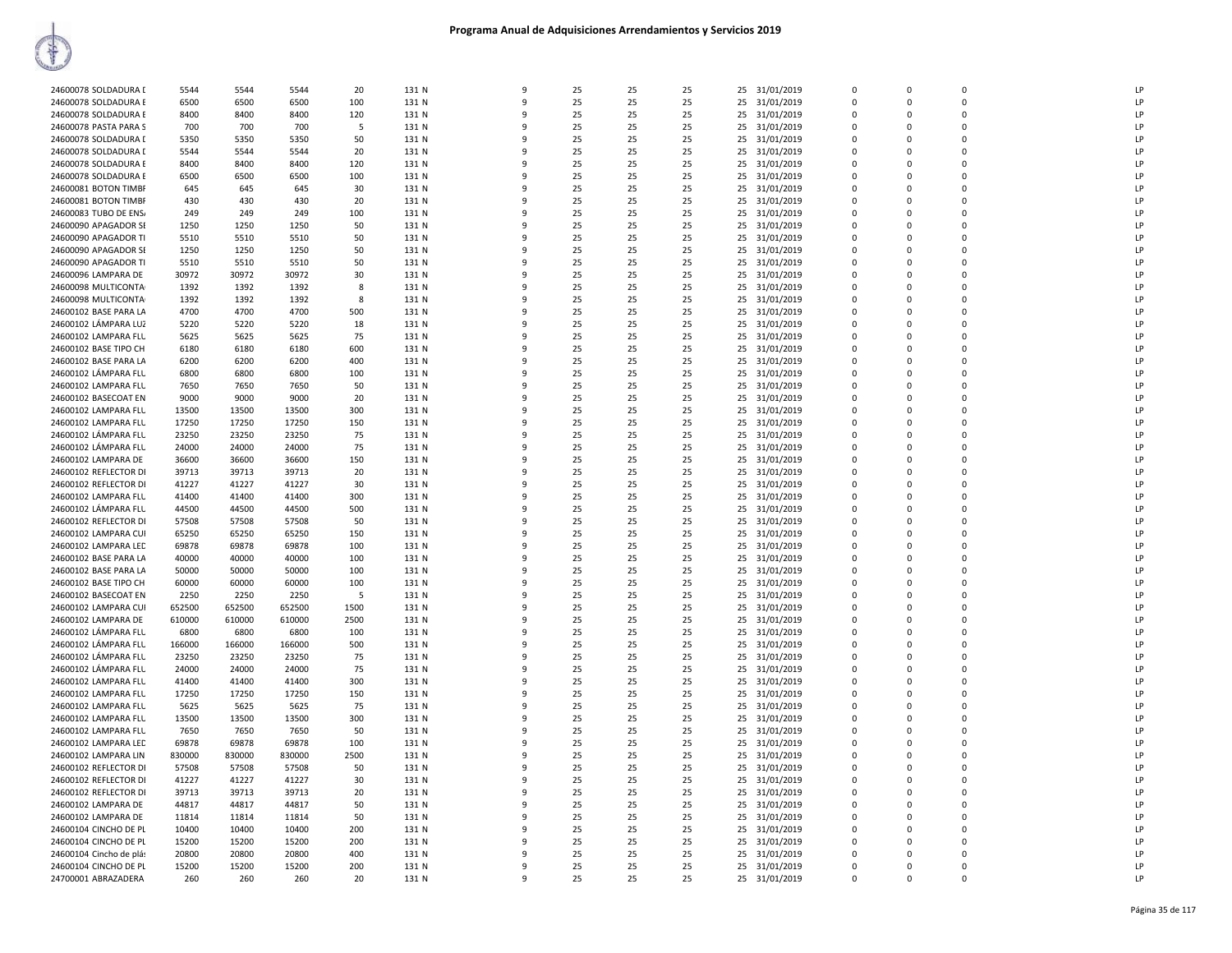|                        | 260    | 260    | 260    | 20             | 131 N | $\mathbf{q}$ | 25 | 25 | 25 |    | 31/01/2019    | $\Omega$       | $\Omega$     | $\Omega$     | LP |
|------------------------|--------|--------|--------|----------------|-------|--------------|----|----|----|----|---------------|----------------|--------------|--------------|----|
| 24700001 ABRAZADERA    |        |        |        |                |       |              |    |    |    | 25 |               |                |              |              |    |
| 24700001 ABRAZADERA    | 1300   | 1300   | 1300   | 100            | 131 N | 9            | 25 | 25 | 25 | 25 | 31/01/2019    | $\mathbf 0$    | $\Omega$     | $\Omega$     | LP |
| 24700001 ABRAZADERA    | 1300   | 1300   | 1300   | 100            | 131 N | q            | 25 | 25 | 25 | 25 | 31/01/2019    | $\Omega$       | $\Omega$     | $\Omega$     | LP |
| 24700008 ALAMBRE REC   | 700    | 700    | 700    | 20             | 125 N |              | 25 | 25 | 25 | 25 | 31/01/2019    | $\Omega$       | $\Omega$     | $\Omega$     | LP |
| 24700008 ALAMBRE REC   | 3500   | 3500   | 3500   | 100            | 131 N | q            | 25 | 25 | 25 | 25 | 31/01/2019    | $\mathbf 0$    | $\Omega$     | $\mathbf 0$  | LP |
|                        |        |        |        |                |       |              |    |    |    |    |               |                |              | $\Omega$     |    |
| 24700009 ALAMBRE FOF   | 66     | 66     | 66     | 15             | 131 N | 9            | 25 | 25 | 25 |    | 25 31/01/2019 | $\overline{0}$ | $\Omega$     |              | LP |
| 24700015 SOLERA DE FII | 625    | 625    | 625    | 5              | 131 N | $\mathbf{Q}$ | 25 | 25 | 25 |    | 25 31/01/2019 | $\Omega$       | $\Omega$     | $\Omega$     | LP |
| 24700015 ANGULO DE 1   | 708    | 708    | 708    | $\mathbf{1}$   | 131 N | $\mathbf{q}$ | 25 | 25 | 25 | 25 | 31/01/2019    | $\Omega$       | $\Omega$     | $\Omega$     | LP |
| 24700015 SOLERA DE FII | 890    | 890    | 890    | 5              | 131 N | 9            | 25 | 25 | 25 | 25 | 31/01/2019    | $\Omega$       | $\Omega$     | $\Omega$     | LP |
| 24700015 SOLERA DE FII | 1265   | 1265   | 1265   | 5              | 131 N | q            | 25 | 25 | 25 | 25 |               | $\Omega$       | $\Omega$     | $\Omega$     | LP |
|                        |        |        |        |                |       |              |    |    |    |    | 31/01/2019    |                |              |              |    |
| 24700015 SOLERA DE FII | 2280   | 2280   | 2280   | 5              | 131 N |              | 25 | 25 | 25 | 25 | 31/01/2019    | $\Omega$       | $\Omega$     | $\Omega$     | LP |
| 24700015 ANGULO DE F   | 3000   | 3000   | 3000   | 20             | 131 N | q            | 25 | 25 | 25 | 25 | 31/01/2019    | 0              | $\Omega$     | $\Omega$     | LP |
| 24700015 ANGULO DE F   | 3920   | 3920   | 3920   | 20             | 131 N | 9            | 25 | 25 | 25 | 25 | 31/01/2019    | $\Omega$       | $\Omega$     | $\Omega$     | LP |
| 24700015 ANGULO DE F   | 4100   | 4100   | 4100   | 20             | 131 N | $\mathbf{Q}$ | 25 | 25 | 25 | 25 | 31/01/2019    | $\Omega$       | $\Omega$     | $\Omega$     | LP |
| 24700015 ANGULO DE F   | 7200   | 7200   | 7200   | 20             | 131 N | $\mathbf{q}$ | 25 | 25 | 25 | 25 | 31/01/2019    | $\Omega$       | $\Omega$     | $\Omega$     | LP |
|                        |        |        |        |                |       |              |    |    |    |    |               |                |              |              |    |
| 24700015 ANGULO DE 1   | 141600 | 141600 | 141600 | 200            | 131 N | -9           | 25 | 25 | 25 | 25 | 31/01/2019    | $\mathbf 0$    | $\Omega$     | $\Omega$     | LP |
| 24700015 ANGULO DE F   | 41000  | 41000  | 41000  | 200            | 131 N | $\mathbf{q}$ | 25 | 25 | 25 | 25 | 31/01/2019    | $\mathbf 0$    | $\Omega$     | $\Omega$     | LP |
| 24700015 ANGULO DE F   | 39200  | 39200  | 39200  | 200            | 131 N |              | 25 | 25 | 25 | 25 | 31/01/2019    | $\Omega$       | $\Omega$     | $\Omega$     | LP |
| 24700015 ANGULO DE F   | 30000  | 30000  | 30000  | 200            | 131 N |              | 25 | 25 | 25 | 25 | 31/01/2019    | 0              | $\Omega$     | $\Omega$     | LP |
| 24700015 SOLERA DE FII | 13680  | 13680  | 13680  | 30             | 131 N |              | 25 | 25 | 25 | 25 | 31/01/2019    | $\Omega$       | O            | $\Omega$     | LP |
|                        |        |        |        |                |       |              |    |    |    |    |               |                |              |              |    |
| 24700015 SOLERA DE FII | 7590   | 7590   | 7590   | 30             | 131 N | $\mathbf{q}$ | 25 | 25 | 25 | 25 | 31/01/2019    | $\Omega$       | $\Omega$     | $\Omega$     | LP |
| 24700015 SOLERA DE FII | 5340   | 5340   | 5340   | 30             | 131 N | 9            | 25 | 25 | 25 |    | 25 31/01/2019 | $\overline{0}$ | $\Omega$     | $\Omega$     | LP |
| 24700015 SOLERA DE FII | 3750   | 3750   | 3750   | 30             | 131 N | q            | 25 | 25 | 25 | 25 | 31/01/2019    | 0              | $\Omega$     | $\Omega$     | LP |
| 24700024 BROCA PARA    | 17     | 17     | 17     | $\overline{2}$ | 131 N | $\mathbf{q}$ | 25 | 25 | 25 | 25 | 31/01/2019    | $\Omega$       | $\Omega$     | $\Omega$     | LP |
|                        |        |        |        |                |       |              | 25 |    |    | 25 |               | $\Omega$       | $\Omega$     | $\Omega$     | LP |
| 24700024 BROCA A/V 1/  | 10000  | 10000  | 10000  | 200            | 131 N |              |    | 25 | 25 |    | 31/01/2019    |                |              |              |    |
| 24700024 JUEGO DE BR(  | 280    | 280    | 280    | $\overline{2}$ | 131 N |              | 25 | 25 | 25 | 25 | 31/01/2019    | $\mathbf 0$    | $\Omega$     | $\Omega$     | LP |
| 24700024 BROCA A/V 1/  | 354    | 354    | 354    | 50             | 131 N |              | 25 | 25 | 25 | 25 | 31/01/2019    | $\Omega$       | $\Omega$     | $\Omega$     | LP |
| 24700024 BROCA A/V 3/  | 360    | 360    | 360    | 50             | 131 N | q            | 25 | 25 | 25 | 25 | 31/01/2019    | $\Omega$       | $\Omega$     | $\Omega$     | LP |
| 24700024 BROCA PARA    | 424    | 424    | 424    | 50             | 131 N | 9            | 25 | 25 | 25 | 25 | 31/01/2019    | $\overline{0}$ | $\Omega$     | $\Omega$     | LP |
|                        |        |        | 451    | 50             |       | $\mathbf{q}$ | 25 | 25 | 25 |    | 31/01/2019    | 0              | 0            | $\mathbf{0}$ | LP |
| 24700024 BROCA PARA    | 451    | 451    |        |                | 131 N |              |    |    |    | 25 |               |                |              |              |    |
| 24700024 BROCA PARA    | 4000   | 4000   | 4000   | 200            | 131 N | $\mathbf{q}$ | 25 | 25 | 25 | 25 | 31/01/2019    | $\Omega$       | $\Omega$     | $\Omega$     | LP |
| 24700024 BROCA PARA    | 2200   | 2200   | 2200   | 200            | 131 N |              | 25 | 25 | 25 | 25 | 31/01/2019    | $\Omega$       | $\Omega$     | $\Omega$     | LP |
| 24700024 BROCA PARA    | 2200   | 2200   | 2200   | 200            | 131 N |              | 25 | 25 | 25 | 25 | 31/01/2019    | $\Omega$       | $\Omega$     | $\Omega$     | LP |
| 24700024 BROCA PARA    | 11980  | 11980  | 11980  | 10             | 131 N |              | 25 | 25 | 25 | 25 | 31/01/2019    | $\Omega$       | $\Omega$     | $\Omega$     | LP |
| 24700024 BROCA PARA    | 830    | 830    | 830    | 10             | 131 N | q            | 25 | 25 | 25 | 25 | 31/01/2019    | $\Omega$       | $\Omega$     | $\Omega$     | LP |
| 24700024 BROCA PARA    | 450    | 450    | 450    | 10             | 131 N | 9            | 25 | 25 | 25 | 25 | 31/01/2019    | $\overline{0}$ | $\Omega$     | $\Omega$     | LP |
|                        |        |        |        |                |       |              |    |    |    |    |               |                |              |              |    |
| 24700024 BROCA PARA    | 7200   | 7200   | 7200   | 10             | 131 N | 9            | 25 | 25 | 25 | 25 | 31/01/2019    | $\mathbf 0$    | $\mathbf{0}$ | $\mathbf{0}$ | LP |
| 24700024 BROCA PARA    | 7800   | 7800   | 7800   | 10             | 131 N | $\mathbf{q}$ | 25 | 25 | 25 | 25 | 31/01/2019    | $\mathbf 0$    | $\Omega$     | $\Omega$     | LP |
| 24700024 BROCA PARA    | 440    | 440    | 440    | 10             | 131 N | ۹            | 25 | 25 | 25 | 25 | 31/01/2019    | $\Omega$       | $\Omega$     | $\Omega$     | LP |
| 24700024 BROCA PARA    | 590    | 590    | 590    | 10             | 131 N |              | 25 | 25 | 25 | 25 | 31/01/2019    | $\Omega$       | $\Omega$     | $\Omega$     | LP |
| 24700024 BROCA PARA    | 8100   | 8100   | 8100   | 10             | 131 N |              | 25 | 25 | 25 | 25 | 31/01/2019    | $\mathbf 0$    | $\Omega$     | $\Omega$     | LP |
| 24700024 BROCA PARA    | 7200   | 7200   | 7200   | 10             | 131 N |              | 25 | 25 | 25 | 25 | 31/01/2019    | $\Omega$       | $\Omega$     | $\Omega$     | LP |
|                        |        |        |        |                |       |              |    |    |    |    |               |                |              |              |    |
| 24700024 BROCA PARA    | 7100   | 7100   | 7100   | 10             | 131 N |              | 25 | 25 | 25 | 25 | 31/01/2019    | $\Omega$       | $\Omega$     | $\Omega$     | LP |
| 24700024 BROCA PARA    | 4400   | 4400   | 4400   | 200            | 131 N | q            | 25 | 25 | 25 | 25 | 31/01/2019    | 0              | $\Omega$     | $\Omega$     | LP |
| 24700024 BROCA PARA    | 3400   | 3400   | 3400   | 200            | 131 N | 9            | 25 | 25 | 25 | 25 | 31/01/2019    | $\mathbf 0$    | $\Omega$     | $\Omega$     | LP |
| 24700024 BROCA PARA    | 3200   | 3200   | 3200   | 200            | 131 N | ۹            | 25 | 25 | 25 | 25 | 31/01/2019    | $\Omega$       | $\Omega$     | $\Omega$     | LP |
| 24700024 BROCA PARA    | 1300   | 1300   | 1300   | 20             | 131 N |              | 25 | 25 | 25 | 25 | 31/01/2019    | $\Omega$       | $\Omega$     | $\Omega$     | LP |
|                        |        |        |        |                |       |              |    |    |    |    |               |                |              |              |    |
| 24700024 BROCA PARA    | 37480  | 37480  | 37480  | 20             | 131 N |              | 25 | 25 | 25 | 25 | 31/01/2019    | $\mathbf 0$    | $\Omega$     | $\Omega$     | LP |
| 24700024 BROCAS DE M   | 13700  | 13700  | 13700  | 50             | 131 N | $\mathbf{q}$ | 25 | 25 | 25 |    | 25 31/01/2019 | $\Omega$       | $\Omega$     | $\Omega$     | LP |
| 24700024 BROCAS DE M   | 18100  | 18100  | 18100  | 50             | 131 N |              | 25 | 25 | 25 |    | 25 31/01/2019 | $\Omega$       | $\Omega$     | $\Omega$     | LP |
| 24700024 BROCAS PARA   | 80000  | 80000  | 80000  | 50             | 131 N | q            | 25 | 25 | 25 | 25 | 31/01/2019    | $\mathbf 0$    | $\Omega$     | $\Omega$     | LP |
| 24700024 BROCAS PARA   | 18740  | 18740  | 18740  | 10             | 131 N | 9            | 25 | 25 | 25 | 25 | 31/01/2019    | $\overline{0}$ | $\Omega$     | $\Omega$     | LP |
|                        |        |        |        |                |       | $\mathbf{Q}$ |    |    |    |    |               |                |              |              |    |
| 24700024 BROCAS PARA   | 650    | 650    | 650    | 10             | 131 N |              | 25 | 25 | 25 | 25 | 31/01/2019    | $\Omega$       | $\Omega$     | $\Omega$     | LP |
| 24700024 BROCAS PARA   | 18740  | 18740  | 18740  | 10             | 131 N |              | 25 | 25 | 25 | 25 | 31/01/2019    | $\overline{0}$ | $\Omega$     | $\Omega$     | LP |
| 24700024 JUEGO DE BR(  | 2000   | 2000   | 2000   | 10             | 131 N | ۹            | 25 | 25 | 25 | 25 | 31/01/2019    | $\Omega$       | $\Omega$     | $\Omega$     | LP |
| 24700024 PULCETA PAR.  | 7650   | 7650   | 7650   | 5              | 131 N | $\mathbf{q}$ | 25 | 25 | 25 |    | 25 31/01/2019 | $\Omega$       | $\Omega$     | $\Omega$     | LP |
| 24700028 CODO 19 X 90  | 100    | 100    | 100    | 5              | 131 N | q            | 25 | 25 | 25 | 25 | 31/01/2019    | $\Omega$       | $\Omega$     | $\Omega$     | LP |
|                        |        |        |        |                |       |              |    |    |    |    |               |                |              |              |    |
| 24700028 CODO 90° TER  | 445    | 445    | 445    | 5              | 131 N | q            | 25 | 25 | 25 | 25 | 31/01/2019    | $\mathbf 0$    | $\Omega$     | $\Omega$     | LP |
| 24700028 CODO DE 45°   | 80     | 80     | 80     | 5              | 131 N | 9            | 25 | 25 | 25 | 25 | 31/01/2019    | 0              | $\Omega$     | $\Omega$     | LP |
| 24700028 CODO DE 45°   | 160    | 160    | 160    | 5              | 131 N | q            | 25 | 25 | 25 | 25 | 31/01/2019    | $\Omega$       | $\Omega$     | $\Omega$     | LP |
| 24700028 CODO DE 45°   | 425    | 425    | 425    | 5              | 131 N |              | 25 | 25 | 25 | 25 | 31/01/2019    | $\mathbf 0$    | $\Omega$     | $\Omega$     | LP |
| 24700028 CODO DE 90°   | 40     | 40     | 40     | 5              | 131 N |              | 25 | 25 | 25 | 25 | 31/01/2019    | $\mathbf 0$    | $\Omega$     | $\mathbf{0}$ | LP |
| 24700028 CODO DE 90°   | 95     | 95     | 95     | 5              | 131 N | $\mathbf{q}$ | 25 | 25 | 25 |    | 25 31/01/2019 | $\Omega$       | $\Omega$     | $\Omega$     | LP |
|                        |        |        |        |                |       |              |    |    |    |    |               |                |              |              |    |
| 24700028 CODO DE 90°   | 425    | 425    | 425    | 5              | 131 N |              | 25 | 25 | 25 | 25 | 31/01/2019    | $\Omega$       | $\Omega$     | $\Omega$     | LP |
| 24700028 CODO DE CUE   | 470    | 470    | 470    | 5              | 131 N | 9            | 25 | 25 | 25 |    | 25 31/01/2019 | $\Omega$       | $\Omega$     | $\Omega$     | LP |
|                        |        |        |        |                |       |              |    |    |    |    |               |                |              |              |    |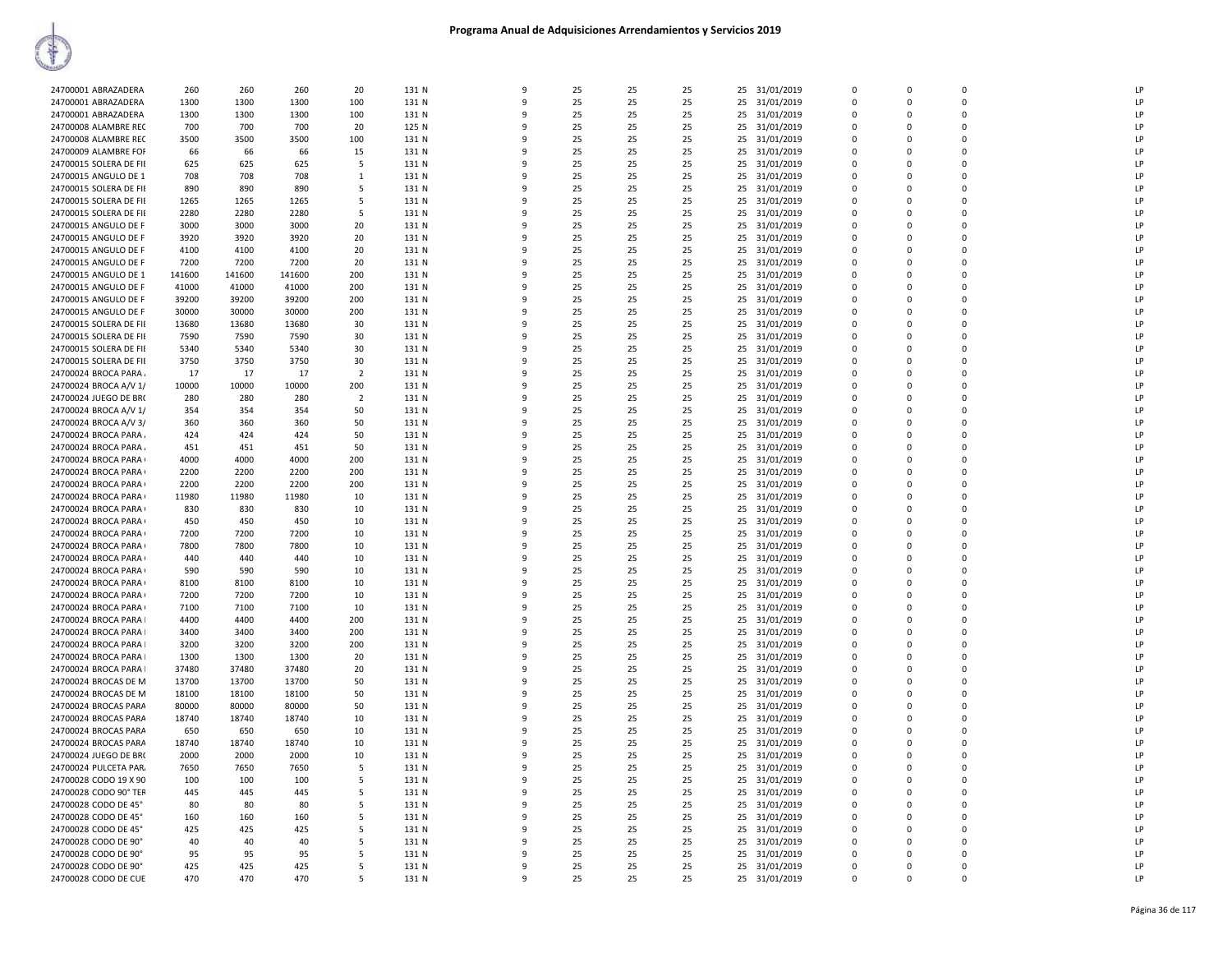| 24700028 CODO DE CUE    | 375   | 375   | 375   | -5             | 131 N | 9            | 25 | 25 | 25 | 25 | 31/01/2019    | 0           | $\mathbf 0$ | $\mathbf 0$    | LP            |
|-------------------------|-------|-------|-------|----------------|-------|--------------|----|----|----|----|---------------|-------------|-------------|----------------|---------------|
|                         |       |       |       |                |       |              |    |    |    |    |               |             |             |                |               |
| 24700029 COPLE DE 13 I  | 290   | 290   | 290   | 30             | 131 N | 9            | 25 | 25 | 25 | 25 | 31/01/2019    | $\Omega$    | $\Omega$    | $\Omega$       | LP            |
| 24700029 COPLE DE COE   | 424   | 424   | 424   | 20             | 131 N | 9            | 25 | 25 | 25 | 25 | 31/01/2019    | 0           | $\Omega$    | $\Omega$       | LP            |
| 24700029 COPLE DE COE   | 744   | 744   | 744   | 20             | 131 N | q            | 25 | 25 | 25 | 25 | 31/01/2019    | $\Omega$    | $\Omega$    | $\Omega$       | LP            |
| 24700032 BANNER DE      | 14848 | 14848 | 14848 | 40             | 131 N | 9            | 25 | 25 | 25 | 25 | 31/01/2019    | 0           | 0           | $\overline{0}$ | LP            |
|                         |       |       |       |                |       |              |    |    |    |    |               |             |             |                |               |
| 24700032 PORTA BANNI    | 46400 | 46400 | 46400 | 931            | 131 N | 9            | 25 | 25 | 25 |    | 25 31/01/2019 | $\Omega$    | $\Omega$    | $\Omega$       | LP            |
| 24700032 ROLL UP DE 0.  | 63104 | 63104 | 63104 | 54400          | 131 N | 9            | 25 | 25 | 25 |    | 25 31/01/2019 | 0           | 0           | $\mathbf 0$    | LP            |
| 24700032 Porta Mini bar | 1757  | 1757  | 1757  | $\overline{4}$ | 131 N | 9            | 25 | 25 | 25 | 25 | 31/01/2019    | 0           | $\mathbf 0$ | $\mathbf 0$    | LP            |
| 24700032 PORTA BANNI    | 89088 | 89088 | 89088 | 48             | 131 N | $\mathbf{q}$ | 25 | 25 | 25 | 25 | 31/01/2019    | $\mathbf 0$ | $\mathbf 0$ | $\mathbf 0$    | LP            |
|                         |       |       |       |                |       |              |    |    |    |    |               |             |             | $\Omega$       |               |
| 24700032 ROLL UP DE 8   | 94656 | 94656 | 94656 | 48             | 131 N | q            | 25 | 25 | 25 | 25 | 31/01/2019    | $\Omega$    | $\Omega$    |                | LP            |
| 24700049 Imanes (Table  | 1110  | 1110  | 1110  | 100            | 131 N | q            | 25 | 25 | 25 | 25 | 31/01/2019    | $\Omega$    | $\Omega$    | $\Omega$       | LP            |
| 24700049 JUEGO MAGN     | 800   | 800   | 800   | $\overline{2}$ | 131 N | q            | 25 | 25 | 25 | 25 | 31/01/2019    | 0           | $\Omega$    | $\Omega$       | LP            |
| 24700057 LAMINA LISA I  | 520   | 520   | 520   | 1              | 131 N | q            | 25 | 25 | 25 |    | 25 31/01/2019 | $\Omega$    | $\Omega$    | $\Omega$       | LP            |
| 24700057 LAMINA LISA I  | 610   | 610   | 610   | 1              | 131 N | 9            | 25 | 25 | 25 | 25 | 31/01/2019    | 0           | O           | $\Omega$       | LP            |
|                         |       |       |       |                |       |              |    |    |    |    |               |             |             |                |               |
| 24700057 LAMINA LISA I  | 800   | 800   | 800   | 1              | 131 N | 9            | 25 | 25 | 25 | 25 | 31/01/2019    | $\Omega$    | $\Omega$    | $\mathbf 0$    | LP            |
| 24700057 LAMINA ACRII   | 1086  | 1086  | 1086  | $\overline{2}$ | 131 N | 9            | 25 | 25 | 25 | 25 | 31/01/2019    | 0           | 0           | $\mathbf 0$    | LP            |
| 24700057 LAMINA ACRII   | 1696  | 1696  | 1696  | 1              | 131 N | 9            | 25 | 25 | 25 | 25 | 31/01/2019    | 0           | $\mathbf 0$ | $\Omega$       | LP            |
| 24700057 LAMINA GALV    | 1790  | 1790  | 1790  | $\overline{2}$ | 131 N | q            | 25 | 25 | 25 | 25 | 31/01/2019    | 0           | 0           | $\mathbf 0$    | LP            |
|                         |       |       |       |                |       | 9            |    |    |    |    |               |             | $\Omega$    | $\Omega$       | LP            |
| 24700057 LAMINA ACRII   | 3890  | 3890  | 3890  | 1              | 131 N |              | 25 | 25 | 25 | 25 | 31/01/2019    | 0           |             |                |               |
| 24700057 LAMINA ACRII   | 25440 | 25440 | 25440 | 15             | 131 N | q            | 25 | 25 | 25 |    | 25 31/01/2019 | $\Omega$    | $\Omega$    | $\Omega$       | LP            |
| 24700057 LAMINA ACRII   | 58350 | 58350 | 58350 | 15             | 131 N | q            | 25 | 25 | 25 | 25 | 31/01/2019    | $\Omega$    | $\Omega$    | $\Omega$       | LP            |
| 24700057 LAMINA ACRII   | 16290 | 16290 | 16290 | 30             | 131 N | 9            | 25 | 25 | 25 | 25 | 31/01/2019    | $\Omega$    | $\Omega$    | $\Omega$       | LP            |
| 24700057 LAMINA GALV    | 26850 | 26850 | 26850 | 30             | 131 N | 9            | 25 | 25 | 25 | 25 | 31/01/2019    | 0           | $\mathbf 0$ | $\mathbf 0$    | LP            |
|                         |       |       |       |                |       |              |    |    |    |    |               |             |             |                |               |
| 24700057 LAMINA LISA I  | 16000 | 16000 | 16000 | 20             | 131 N | 9            | 25 | 25 | 25 | 25 | 31/01/2019    | $\Omega$    | $\Omega$    | $\Omega$       | LP            |
| 24700057 LAMINA LISA I  | 12200 | 12200 | 12200 | 20             | 131 N | 9            | 25 | 25 | 25 |    | 25 31/01/2019 | $\Omega$    | $\Omega$    | $\Omega$       | LP            |
| 24700057 LAMINA LISA I  | 10400 | 10400 | 10400 | 20             | 131 N | 9            | 25 | 25 | 25 | 25 | 31/01/2019    | 0           | 0           | $\mathbf 0$    | LP            |
| 24700067 PERFIL DE ALL  | 299   | 299   | 299   | 1              | 131 N | q            | 25 | 25 | 25 | 25 | 31/01/2019    | 0           | 0           | $\mathbf 0$    | LP            |
|                         |       |       |       |                |       |              |    |    |    |    |               |             |             |                |               |
| 24700067 PERFIL DE ALL  | 380   | 380   | 380   | $\overline{2}$ | 131 N | q            | 25 | 25 | 25 | 25 | 31/01/2019    | $\Omega$    | $\Omega$    | $\Omega$       | LP            |
| 24700067 PERFIL DE ALL  | 390   | 390   | 390   | $\mathbf{1}$   | 131 N | 9            | 25 | 25 | 25 |    | 25 31/01/2019 | $\Omega$    | $\Omega$    | $\Omega$       | LP            |
| 24700067 SOLERA DE AL   | 465   | 465   | 465   | 1              | 131 N | 9            | 25 | 25 | 25 | 25 | 31/01/2019    | 0           | $\mathbf 0$ | $\mathbf 0$    | LP            |
| 24700067 PERFIL DE ALL  | 550   | 550   | 550   | $\overline{2}$ | 131 N | 9            | 25 | 25 | 25 | 25 | 31/01/2019    | $\Omega$    | $\Omega$    | $\Omega$       | LP            |
|                         |       |       |       |                |       |              |    |    |    |    |               |             |             | $\Omega$       |               |
| 24700067 PERFIL DE ALL  | 620   | 620   | 620   | 1              | 131 N | q            | 25 | 25 | 25 | 25 | 31/01/2019    | 0           | 0           |                | LP            |
| 24700067 PERFIL DE ALL  | 750   | 750   | 750   | 1              | 131 N | q            | 25 | 25 | 25 | 25 | 31/01/2019    | 0           | 0           | $\mathbf 0$    | LP            |
| 24700067 ANGULO DE A    | 809   | 809   | 809   | 1              | 131 N | 9            | 25 | 25 | 25 |    | 25 31/01/2019 | 0           | 0           | $\mathbf 0$    | LP            |
| 24700067 PERFIL DE ALL  | 950   | 950   | 950   | 5              | 131 N | q            | 25 | 25 | 25 | 25 | 31/01/2019    | 0           | $\Omega$    | $\Omega$       | LP            |
| 24700067 PERFIL DE ALL  | 995   | 995   | 995   | 5              | 131 N | $\mathsf{q}$ | 25 | 25 | 25 |    |               | 0           | 0           | $\mathbf 0$    | LP            |
|                         |       |       |       |                |       |              |    |    |    |    | 25 31/01/2019 |             |             |                |               |
| 24700067 PERFIL DE ALL  | 1450  | 1450  | 1450  | 5              | 131 N | 9            | 25 | 25 | 25 | 25 | 31/01/2019    | 0           | 0           | $\Omega$       | LP            |
| 24700067 PERFIL DE ALL  | 1490  | 1490  | 1490  | -5             | 131 N | 9            | 25 | 25 | 25 | 25 | 31/01/2019    | $\Omega$    | $\Omega$    | $\Omega$       | LP            |
| 24700067 PERFIL DE ALL  | 1690  | 1690  | 1690  | 5              | 131 N | q            | 25 | 25 | 25 | 25 | 31/01/2019    | $\Omega$    | $\Omega$    | $\Omega$       | LP            |
| 24700067 PERFIL DE ALL  | 1780  | 1780  | 1780  | $\overline{2}$ | 131 N | 9            | 25 | 25 | 25 | 25 | 31/01/2019    | $\Omega$    | $\Omega$    | $\Omega$       | LP            |
|                         |       |       |       |                |       |              |    |    |    |    |               |             |             | $\mathbf 0$    | LP            |
| 24700067 PERFIL DE ALL  | 1875  | 1875  | 1875  | -5             | 131 N | 9            | 25 | 25 | 25 | 25 | 31/01/2019    | 0           | 0           |                |               |
| 24700067 PERFIL DE ALL  | 2560  | 2560  | 2560  | 8              | 131 N | q            | 25 | 25 | 25 | 25 | 31/01/2019    | $\Omega$    | O           | $\Omega$       | LP            |
| 24700067 PERFIL DE ALL  | 2760  | 2760  | 2760  | 5              | 131 N | 9            | 25 | 25 | 25 |    | 25 31/01/2019 | 0           | 0           | $\mathbf 0$    | LP            |
| 24700067 PERFIL DE ALL  | 2900  | 2900  | 2900  | 10             | 131 N | 9            | 25 | 25 | 25 | 25 | 31/01/2019    | 0           | $\mathbf 0$ | $\mathbf 0$    | LP            |
| 24700067 PERFIL DE ALL  | 3175  | 3175  | 3175  | 5              | 131 N | $\mathsf{q}$ | 25 | 25 | 25 | 25 |               | $\Omega$    | $\Omega$    | $\Omega$       | LP            |
|                         |       |       |       |                |       |              |    |    |    |    | 31/01/2019    |             |             |                |               |
| 24700067 PERFIL DE ALL  | 3377  | 3377  | 3377  | 5              | 131 N | q            | 25 | 25 | 25 | 25 | 31/01/2019    | $\Omega$    | $\Omega$    | $\Omega$       | LP            |
| 24700067 PERFIL DE ALL  | 3425  | 3425  | 3425  | -5             | 131 N | q            | 25 | 25 | 25 | 25 | 31/01/2019    | $\Omega$    | $\Omega$    | $\Omega$       | LP            |
| 24700067 PERFIL DE ALL  | 5450  | 5450  | 5450  | 10             | 131 N | q            | 25 | 25 | 25 | 25 | 31/01/2019    | 0           | 0           | $\Omega$       | LP            |
| 24700067 PERFIL DE ALL  | 5600  | 5600  | 5600  | 10             | 131 N | 9            | 25 | 25 | 25 |    | 25 31/01/2019 | $\Omega$    | $\Omega$    | $\Omega$       | LP            |
|                         |       |       |       |                |       | 9            |    | 25 | 25 |    |               | $\Omega$    | $\Omega$    | $\Omega$       | LP            |
| 24700067 PERFIL DE ALL  | 5900  | 5900  | 5900  | 10             | 131 N |              | 25 |    |    |    | 25 31/01/2019 |             |             |                |               |
| 24700067 SOLERA DE AL   | 9300  | 9300  | 9300  | 20             | 131 N | 9            | 25 | 25 | 25 | 25 | 31/01/2019    | 0           | $\mathbf 0$ | $\mathbf 0$    | LP            |
| 24700079 TEE DE COBRE   | 85    | 85    | 85    | 5              | 131 N | 9            | 25 | 25 | 25 | 25 | 31/01/2019    | $\mathbf 0$ | $\mathbf 0$ | $\Omega$       | LP            |
| 24700079 TEE DE COBRE   | 210   | 210   | 210   | 5              | 131 N | q            | 25 | 25 | 25 | 25 | 31/01/2019    | 0           | $\mathbf 0$ | $\Omega$       | LP            |
| 24700079 TEE DE COBRE   | 1665  | 1665  | 1665  | 15             | 131 N | q            | 25 | 25 | 25 |    | 25 31/01/2019 | $\Omega$    | $\Omega$    | $\Omega$       | LP            |
|                         |       |       |       |                |       |              |    |    |    |    |               |             |             |                |               |
| 24700092 POSTE ESTRU(   | 3100  | 3100  | 3100  | 20             | 131 N | 9            | 25 | 25 | 25 | 25 | 31/01/2019    | 0           | $\Omega$    | $\Omega$       | LP            |
| 24700092 POSTE 26 PAR   | 11600 | 11600 | 11600 | 100            | 131 N | q            | 25 | 25 | 25 |    | 25 31/01/2019 | $\Omega$    | $\Omega$    | $\Omega$       | LP            |
| 24700092 POSTE 26 PAR   | 40600 | 40600 | 40600 | 350            | 131 N | 9            | 25 | 25 | 25 |    | 25 31/01/2019 | $\Omega$    | $\Omega$    | $\Omega$       | LP            |
| 24700092 POSTE ESTRU(   | 15500 | 15500 | 15500 | 100            | 131 N | 9            | 25 | 25 | 25 | 25 | 31/01/2019    | 0           | 0           | $\mathbf 0$    | $\mathsf{LP}$ |
|                         |       |       |       |                |       | 9            |    |    |    |    |               |             |             | $\Omega$       | LP            |
| 24700101 MANGUERA C     | 50    | 50    | 50    | $\overline{2}$ | 131 N |              | 25 | 25 | 25 | 25 | 31/01/2019    | 0           | $\mathbf 0$ |                |               |
| 24700105 TAPONES CAP    | 60    | 60    | 60    | 5              | 131 N | q            | 25 | 25 | 25 | 25 | 31/01/2019    | 0           | $\mathbf 0$ | $\Omega$       | LP            |
| 24700105 TAPONES CAP    | 105   | 105   | 105   | 5              | 131 N | 9            | 25 | 25 | 25 |    | 25 31/01/2019 | 0           | 0           | $\Omega$       | LP            |
| 24700105 TAPONES CAP    | 210   | 210   | 210   | 5              | 131 N | 9            | 25 | 25 | 25 | 25 | 31/01/2019    | 0           | 0           | $\mathbf 0$    | LP            |
| 24700117 TORNILLO DE    | 50    | 50    | 50    | 50             | 131 N | q            | 25 | 25 | 25 |    | 25 31/01/2019 | $\Omega$    | $\Omega$    | $\Omega$       | LP            |
|                         |       |       |       |                |       | q            |    |    |    |    |               | $\Omega$    | $\Omega$    | $\Omega$       | LP            |
| 24700117 TORNILLOS DE   | 100   | 100   | 100   | 100            | 131 N |              | 25 | 25 | 25 |    | 25 31/01/2019 |             |             |                |               |
| 24700117 TORNILLO PUI   | 140   | 140   | 140   | 50             | 131 N | 9            | 25 | 25 | 25 |    | 25 31/01/2019 | $\Omega$    | $\Omega$    | $\Omega$       | LP            |
|                         |       |       |       |                |       |              |    |    |    |    |               |             |             |                |               |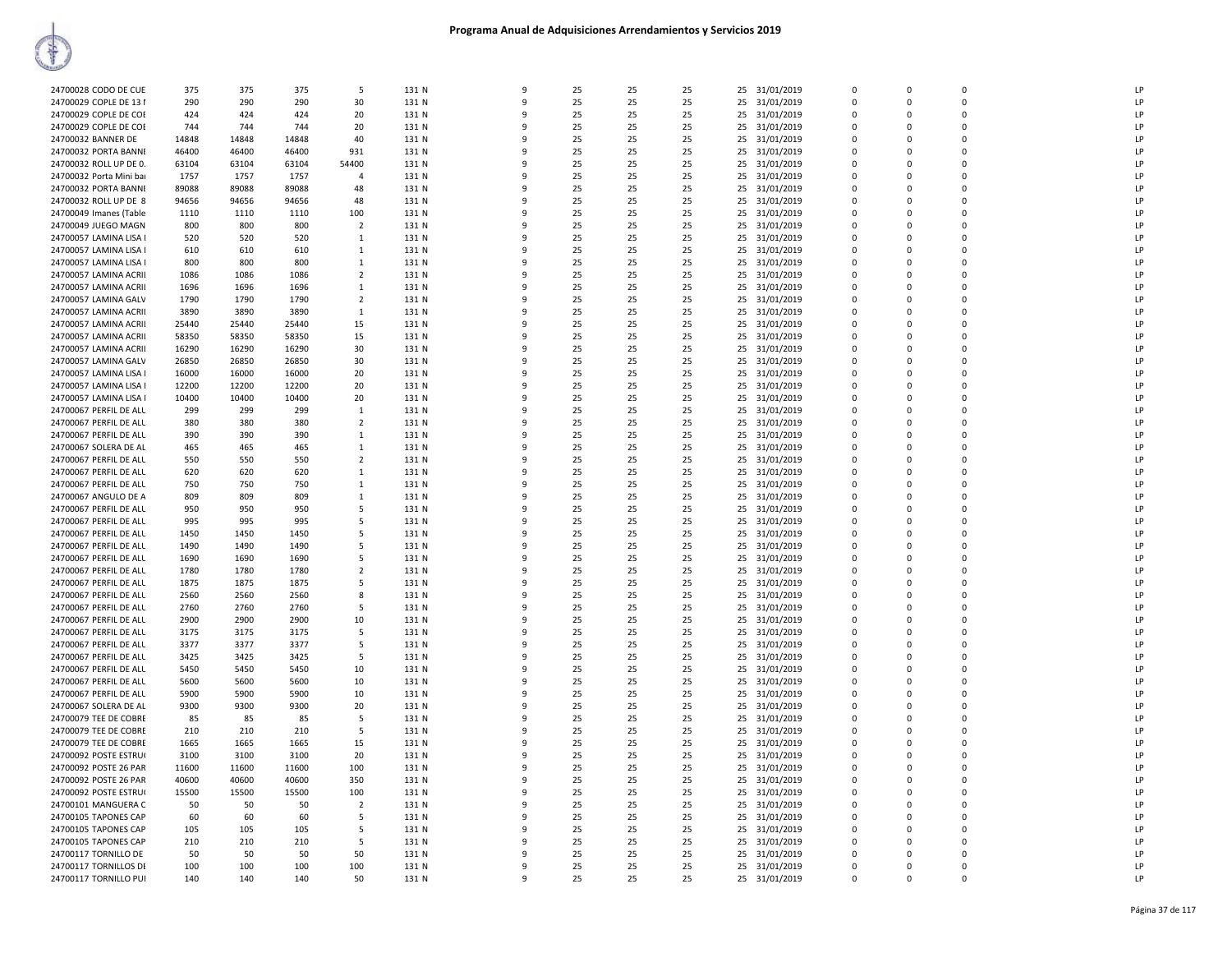| 24700117 TORNILLO PUI  | 140    | 140    | 140    | 50             | 131 N | 9            | 25 | 25 | 25 | 25 31/01/2019    | $\Omega$    | $\Omega$    | $\Omega$    | LP             |
|------------------------|--------|--------|--------|----------------|-------|--------------|----|----|----|------------------|-------------|-------------|-------------|----------------|
|                        |        |        |        |                |       |              |    |    |    |                  |             |             |             |                |
| 24700117 TORNILLO PU   | 140    | 140    | 140    | 50             | 131 N | $\alpha$     | 25 | 25 | 25 | 25 31/01/2019    | $\mathbf 0$ | $\Omega$    | $\Omega$    | LP             |
| 24700117 TORNILLO DE   | 2145   | 2145   | 2145   | 1              | 131 N | q            | 25 | 25 | 25 | 25 31/01/2019    | $\mathbf 0$ | $\Omega$    | $\Omega$    | LP             |
| 24700117 TORNILLO DE   | 7317   | 7317   | 7317   | $\overline{2}$ | 131 N |              | 25 | 25 | 25 | 31/01/2019<br>25 | 0           | $\Omega$    | $\mathbf 0$ | P              |
| 24700117 TORNILLO DE   | 600    | 600    | 600    | 200            | 131 N | q            | 25 | 25 | 25 | 25 31/01/2019    | $\Omega$    | $\Omega$    | $\Omega$    | LP             |
| 24700117 TORNILLO PUI  | 1400   | 1400   | 1400   | 500            | 131 N | ۰            | 25 | 25 | 25 | 25 31/01/2019    | $\Omega$    | $\Omega$    | $\Omega$    | LP             |
| 24700117 TORNILLO PUI  | 1400   | 1400   | 1400   | 500            | 131 N | q            | 25 | 25 | 25 | 25 31/01/2019    | $\Omega$    | $\Omega$    | $\Omega$    | LP             |
| 24700117 TORNILLO PUI  | 840    | 840    | 840    | 300            | 131 N | -9           | 25 | 25 | 25 | 31/01/2019<br>25 | 0           | $\Omega$    | $\Omega$    | LP             |
|                        |        |        |        |                |       |              |    |    |    |                  |             |             |             | <b>IP</b>      |
| 24700117 TORNILLOS DE  | 2000   | 2000   | 2000   | 500            | 131 N |              | 25 | 25 | 25 | 25 31/01/2019    | $\Omega$    | $\Omega$    | $\Omega$    |                |
| 24700117 TORNILLO DE   | 18292  | 18292  | 18292  | -5             | 131 N |              | 25 | 25 | 25 | 25 31/01/2019    | 0           | $\Omega$    | $\Omega$    | LP             |
| 24700117 TORNILLO DE   | 4291   | 4291   | 4291   | 2              | 131 N |              | 25 | 25 | 25 | 31/01/2019<br>25 | 0           | $\Omega$    | $\mathbf 0$ | LP             |
| 24700132 TUBOS PCR DI  | 7424   | 7424   | 7424   | $\overline{2}$ | 131 N | -9           | 25 | 25 | 25 | 25 31/01/2019    | $\mathbf 0$ | $\Omega$    | $\Omega$    | LP             |
| 24700132 MICROTUBOS    | 2044   | 2044   | 2044   | 3              | 131 N | $\alpha$     | 25 | 25 | 25 | 25 31/01/2019    | 0           | $\Omega$    | $\Omega$    | LP             |
| 24700132 MICROTUBOS    | 21121  | 21121  | 21121  | 31             | 131 N | q            | 25 | 25 | 25 | 25 31/01/2019    | $\mathbf 0$ | $\Omega$    | $\Omega$    | LP             |
| 24700134 REDUCCIÓN C   | 44     | 44     | 44     | $\overline{2}$ | 131 N | ٩            | 25 | 25 | 25 | 25<br>31/01/2019 | 0           | $\mathbf 0$ | 0           | LP             |
|                        |        |        |        |                |       |              |    |    |    |                  |             |             |             |                |
| 24700134 REDUCCIÓN C   | 78     | 78     | 78     | $\overline{2}$ | 131 N | q            | 25 | 25 | 25 | 25 31/01/2019    | $\Omega$    | $\Omega$    | $\Omega$    | LP             |
| 24700134 REDUCCIÓN C   | 90     | 90     | 90     | $\overline{2}$ | 131 N |              | 25 | 25 | 25 | 25 31/01/2019    | $\Omega$    | $\Omega$    | $\Omega$    | LP             |
| 24700134 TUBO DE COB   | 780    | 780    | 780    | $\mathbf{1}$   | 131 N |              | 25 | 25 | 25 | 25 31/01/2019    | $\Omega$    | $\Omega$    | $\Omega$    | LP             |
| 24700134 TUBO DE COB   | 888    | 888    | 888    | $\mathbf{1}$   | 131 N |              | 25 | 25 | 25 | 25 31/01/2019    | $\Omega$    | $\Omega$    | $\Omega$    | LP             |
| 24700134 TUBO DE COB   | 910    | 910    | 910    | 1              | 131 N | ٩            | 25 | 25 | 25 | 25 31/01/2019    | $\Omega$    | $\Omega$    | $\Omega$    | LP             |
| 24700134 TUBO DE COB   | 1100   | 1100   | 1100   | $\overline{2}$ | 131 N |              | 25 | 25 | 25 | 25 31/01/2019    | $\Omega$    | $\Omega$    | $\Omega$    | LP             |
|                        |        |        |        |                |       |              |    |    |    |                  |             |             |             | LP             |
| 24700134 TUBO DE COB   | 1469   | 1469   | 1469   | 1              | 131 N | ٩            | 25 | 25 | 25 | 31/01/2019<br>25 | 0           | $\Omega$    | $\mathbf 0$ |                |
| 24700134 REDUCCION C   | 195    | 195    | 195    | 5              | 131 N | 9            | 25 | 25 | 25 | 25<br>31/01/2019 | $\mathbf 0$ | $\Omega$    | $\Omega$    | LP             |
| 24700134 REDUCCIÓN C   | 220    | 220    | 220    | 10             | 131 N |              | 25 | 25 | 25 | 25 31/01/2019    | $\mathbf 0$ | $\Omega$    | $\Omega$    | LP             |
| 24700134 REDUCCIÓN C   | 225    | 225    | 225    | -5             | 131 N |              | 25 | 25 | 25 | 25 31/01/2019    | $\Omega$    | $\Omega$    | $\Omega$    | LP             |
| 24700137 CONECTOR P/   | 132    | 132    | 132    | $\overline{2}$ | 131 N |              | 25 | 25 | 25 | 25<br>31/01/2019 | 0           | 0           | 0           | LP             |
| 24700137 CONECTOR TII  | 330    | 330    | 330    | -5             | 131 N | ۰            | 25 | 25 | 25 | 25 31/01/2019    | $\Omega$    | $\Omega$    | $\Omega$    | LP             |
|                        | 330    | 330    | 330    | -5             |       |              | 25 | 25 | 25 |                  | $\Omega$    | $\Omega$    | $\Omega$    | LP             |
| 24700137 CONECTOR TII  |        |        |        |                | 131 N |              |    |    |    | 25 31/01/2019    |             |             |             |                |
| 24700138 TUERCA UNIO   | 108    | 108    | 108    | $\overline{2}$ | 131 N | q            | 25 | 25 | 25 | 31/01/2019<br>25 | $\Omega$    | $\Omega$    | $\Omega$    | LP             |
| 24700138 TUERCA UNIO   | 218    | 218    | 218    | $\overline{2}$ | 131 N |              | 25 | 25 | 25 | 31/01/2019<br>25 | 0           | $\Omega$    | $\Omega$    | LP             |
| 24700138 TUERCA UNIO   | 218    | 218    | 218    | 2              | 131 N |              | 25 | 25 | 25 | 25 31/01/2019    | 0           | $\Omega$    | $\Omega$    | LP             |
| 24700138 TUERCA UNIO   | 402    | 402    | 402    | $\overline{2}$ | 131 N |              | 25 | 25 | 25 | 25 31/01/2019    | 0           | $\Omega$    | $\Omega$    | LP             |
| 24700139 TUERCA CONI   | 29     | 29     | 29     | 1              | 131 N |              | 25 | 25 | 25 | 25<br>31/01/2019 | 0           | O           | 0           | LP             |
| 24700139 TUERCA CONI   | 78     | 78     | 78     | -1             | 131 N | $\mathbf{q}$ | 25 | 25 | 25 | 25 31/01/2019    | $\Omega$    | $\Omega$    | $\Omega$    | LP             |
| 24700162 VARILLAS PAR  | 8750   | 8750   | 8750   | 5              | 131 N | 9            | 25 | 25 | 25 |                  | $\mathbf 0$ | 0           | $\Omega$    | LP             |
|                        |        |        |        |                |       |              |    |    |    | 25 31/01/2019    |             |             |             |                |
| 24700162 VARILLAS PAR  | 35000  | 35000  | 35000  | 20             | 131 N | -9           | 25 | 25 | 25 | 25 31/01/2019    | $\Omega$    | $\Omega$    | $\Omega$    | LP             |
| 24700175 COLADOR CHI   | 840    | 840    | 840    | 30             | 131 N | 9            | 25 | 25 | 25 | 25<br>31/01/2019 | 0           | $\mathbf 0$ | 0           | LP             |
| 24700175 COLADOR ME    | 1225   | 1225   | 1225   | 35             | 131 N | q            | 25 | 25 | 25 | 25 31/01/2019    | $\mathbf 0$ | $\Omega$    | $\Omega$    | LP             |
| 24700175 COLADOR ME    | 4199   | 4199   | 4199   | 10             | 131 N |              | 25 | 25 | 25 | 25 31/01/2019    | $\Omega$    | $\Omega$    | $\Omega$    | LP             |
| 24700175 COLADOR ME    | 900    | 900    | 900    | 20             | 131 N |              | 25 | 25 | 25 | 31/01/2019<br>25 | $\Omega$    | $\Omega$    | $\Omega$    | LP             |
| 24700175 COLADOR RED   | 9710   | 9710   | 9710   | 20             | 131 N |              | 25 | 25 | 25 | 25 31/01/2019    | $\Omega$    | $\Omega$    | $\Omega$    | LP             |
|                        |        |        |        |                |       |              | 25 | 25 | 25 |                  | 0           | $\Omega$    | $\Omega$    | LP             |
| 24700175 COLADERA CC   | 1240   | 1240   | 1240   | 10             | 131 N |              |    |    |    | 25 31/01/2019    |             |             |             |                |
| 24800001 CUADRADO D    | 2970   | 2970   | 2970   | 15             | 131 N | q            | 25 | 25 | 25 | 25 31/01/2019    | $\Omega$    | $\Omega$    | $\Omega$    | LP             |
| 24800001 CUADRADO D    | 19800  | 19800  | 19800  | 100            | 131 N | 9            | 25 | 25 | 25 | 25<br>31/01/2019 | 0           | $\mathbf 0$ | $\Omega$    | LP             |
| 24800014 COLOCACIÓN    | 1090   | 1090   | 1090   | $\mathbf{1}$   | 131 N | $\mathbf{q}$ | 25 | 25 | 25 | 31/01/2019<br>25 | $\Omega$    | $\Omega$    | $\Omega$    | LP             |
| 24800017 TAPETES ANTI  | 4700   | 4700   | 4700   | 20             | 131 N |              | 25 | 25 | 25 | 25 31/01/2019    | $\mathbf 0$ | 0           | $\Omega$    | LP             |
| 24800017 TAPETE ANTIS  | 7800   | 7800   | 7800   | 60             | 131 N |              | 25 | 25 | 25 | 25 31/01/2019    | $\Omega$    | $\Omega$    | $\Omega$    | LP             |
| 24800017 TAPETES ANTI  | 8600   | 8600   | 8600   | 20             | 131 N |              | 25 | 25 | 25 | 25 31/01/2019    | 0           | 0           | $\mathbf 0$ | P              |
| 24800017 TAPETE ANTIS  | 52000  | 52000  | 52000  | 400            | 131 N | q            | 25 | 25 | 25 | 25 31/01/2019    | $\mathbf 0$ | $\Omega$    | $\Omega$    | LP             |
|                        |        |        |        |                |       |              |    |    |    |                  |             |             |             |                |
| 24800022 TRIPLAY DE PI | 25771  | 25771  | 25771  | 40             | 131 N | q            | 25 | 25 | 25 | 25 31/01/2019    | $\mathbf 0$ | $\Omega$    | $\Omega$    | LP             |
| 24800022 TRIPLAY DE PI | 78296  | 78296  | 78296  | 60             | 131 N | ٩            | 25 | 25 | 25 | 25<br>31/01/2019 | 0           | $\Omega$    | $\Omega$    | P              |
| 24800022 TRIPLAY DE PI | 391482 | 391482 | 391482 | 300            | 131 N | q            | 25 | 25 | 25 | 25 31/01/2019    | $\Omega$    | $\Omega$    | $\Omega$    | LP             |
| 24800022 TRIPLAY DE PI | 128856 | 128856 | 128856 | 200            | 131 N |              | 25 | 25 | 25 | 25 31/01/2019    | 0           | O           | $\Omega$    | P              |
| 24800032 TUBO CONDU    | 375    | 375    | 375    | -5             | 131 N |              | 25 | 25 | 25 | 25 31/01/2019    | $\Omega$    | $\Omega$    | $\Omega$    | LP             |
| 24800032 TUBO CONDU    | 540    | 540    | 540    | -5             | 131 N |              | 25 | 25 | 25 | 25 31/01/2019    | 0           | O           | $\Omega$    | LP             |
| 24800032 RUBBER BULB   | 17     | 17     | 17     | $\overline{2}$ | 131 N | $\mathbf{q}$ | 25 | 25 | 25 | 25 31/01/2019    | $\Omega$    | $\Omega$    | $\Omega$    | LP             |
|                        |        |        |        |                |       |              |    |    |    |                  |             |             |             | LP             |
| 24800034 CONECTOR CL   | 66     | 66     | 66     | 1              | 131 N | 9            | 25 | 25 | 25 | 25 31/01/2019    | $\mathbf 0$ | 0           | $\Omega$    |                |
| 24800034 CONECTOR CL   | 66     | 66     | 66     | 1              | 131 N | -9           | 25 | 25 | 25 | 31/01/2019<br>25 | $\mathbf 0$ | $\Omega$    | $\mathbf 0$ | LP             |
| 24800034 CONECTOR CL   | 66     | 66     | 66     | 1              | 131 N | 9            | 25 | 25 | 25 | 25 31/01/2019    | $\mathbf 0$ | $\Omega$    | $\Omega$    | LP             |
| 24800034 CONECTOR CL   | 66     | 66     | 66     | 1              | 131 N | ۰            | 25 | 25 | 25 | 25 31/01/2019    | $\mathbf 0$ | $\Omega$    | $\Omega$    | LP             |
| 24800034 CONECTOR CL   | 66     | 66     | 66     | $\mathbf{1}$   | 131 N |              | 25 | 25 | 25 | 25 31/01/2019    | $\mathbf 0$ | $\Omega$    | $\Omega$    | I <sub>P</sub> |
| 24800034 CONECTOR CL   | 66     | 66     | 66     | 1              | 131 N |              | 25 | 25 | 25 | 25<br>31/01/2019 | $\Omega$    | n           | $\Omega$    | P              |
| 24800034 TUBO DE CPV   | 157    | 157    | 157    | $\mathbf{1}$   | 131 N | q            | 25 | 25 | 25 | 25 31/01/2019    | $\Omega$    | $\Omega$    | $\Omega$    | LP             |
|                        |        |        |        |                |       |              |    |    |    |                  | $\Omega$    | O           | n           | LP             |
| 24800034 TUBO DE CPV   | 267    | 267    | 267    | 1              | 131 N |              | 25 | 25 | 25 | 25 31/01/2019    |             |             |             |                |
| 24800034 TUBO DE PVC   | 355    | 355    | 355    | $\mathbf{1}$   | 131 N | -9           | 25 | 25 | 25 | 25 31/01/2019    | $\Omega$    | $\Omega$    |             | LP             |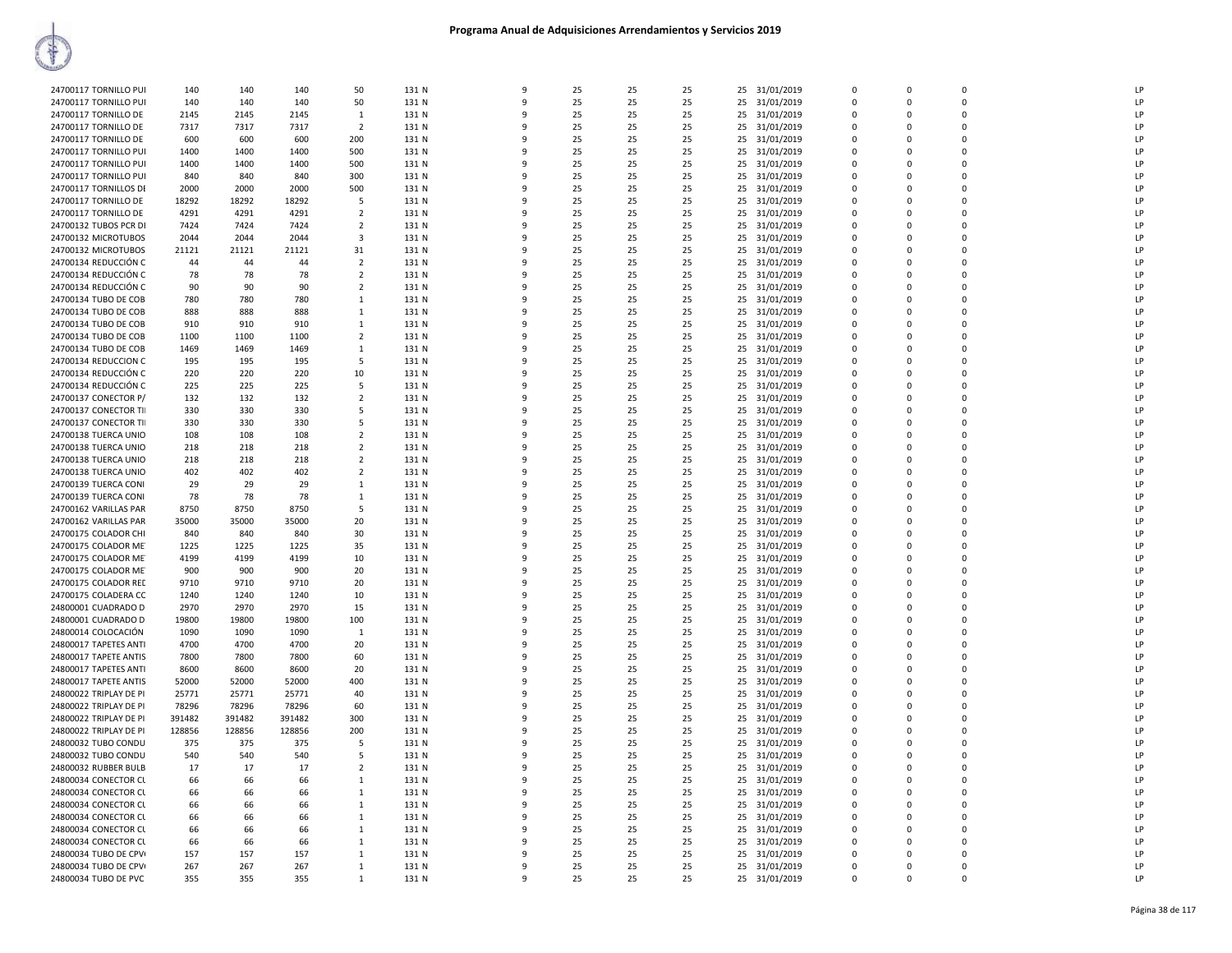| 24800034 TUBO DE CPV                             | 449        | 449        | 449          | 1              | 131 N          | 9            | 25       | 25       | 25       |    | 25 31/01/2019               | $\mathbf 0$ | $\Omega$    | $\mathbf 0$ | LP             |
|--------------------------------------------------|------------|------------|--------------|----------------|----------------|--------------|----------|----------|----------|----|-----------------------------|-------------|-------------|-------------|----------------|
| 24800034 TUBO DE PVC                             | 455        | 455        | 455          | $\mathbf{1}$   | 131 N          | 9            | 25       | 25       | 25       | 25 | 31/01/2019                  | $\mathsf 0$ | $\Omega$    | $\Omega$    | LP             |
|                                                  |            |            |              |                |                | q            |          |          |          |    |                             | $\Omega$    | $\Omega$    | $\Omega$    | LP             |
| 24800034 TUBO DE PVC                             | 635        | 635        | 635          | 1              | 131 N          | q            | 25       | 25       | 25       | 25 | 31/01/2019                  |             |             |             |                |
| 24800034 CODO DE CPV                             | 135        | 135        | 135          | .5             | 131 N          |              | 25       | 25       | 25       | 25 | 31/01/2019                  | $\Omega$    | $\Omega$    | $\Omega$    | LP             |
| 24800034 CODO DE CPV                             | 135        | 135        | 135          | 5              | 131 N          | ٩            | 25       | 25       | 25       | 25 | 31/01/2019                  | $\mathbf 0$ | $\Omega$    | 0           | LP             |
| 24800034 CODO DE CPV                             | 65         | 65         | 65           | -5             | 131 N          | q            | 25       | 25       | 25       |    | 25 31/01/2019               | $\Omega$    | $\Omega$    | $\Omega$    | LP             |
| 24800034 CODO DE CPV                             | 30         | 30         | 30           | 5              | 131 N          | q            | 25       | 25       | 25       |    | 25 31/01/2019               | $\Omega$    | $\Omega$    | $\Omega$    | LP             |
| 24800034 CODO DE CPV                             | 80         | 80         | 80           | 5              | 131 N          | q            | 25       | 25       | 25       | 25 | 31/01/2019                  | $\mathbf 0$ | $\Omega$    | $\mathbf 0$ | LP             |
| 24800034 CODO DE CPV                             | 40         | 40         | 40           | 5              | 131 N          | 9            | 25       | 25       | 25       | 25 | 31/01/2019                  | $\mathbf 0$ | $\Omega$    | $\Omega$    | LP             |
| 24800034 CODO DE PVC                             | 120        | 120        | 120          | -5             | 131 N          | q            | 25       | 25       | 25       | 25 | 31/01/2019                  | $\Omega$    | $\Omega$    | $\Omega$    | LP             |
| 24800034 CODO DE PVC                             | 140        | 140        | 140          | 5              | 131 N          | 9            | 25       | 25       | 25       | 25 | 31/01/2019                  | $\mathbf 0$ | $\Omega$    | $\Omega$    | LP             |
| 24800034 CODO DE PVC                             | 170        | 170        | 170          | 5              | 131 N          | q            | 25       | 25       | 25       | 25 | 31/01/2019                  | $\mathbf 0$ | $\Omega$    | $\mathbf 0$ | LP             |
| 24800034 CODO DE PVC                             | 190        | 190        | 190          | 5              | 131 N          | 9            | 25       | 25       | 25       |    | 25 31/01/2019               | $\mathbf 0$ | $\Omega$    | $\mathbf 0$ | LP             |
|                                                  |            |            |              |                |                | q            |          |          |          |    |                             |             | $\Omega$    | $\mathbf 0$ |                |
| 24800034 CODO DE PVC                             | 245        | 245        | 245          | -5             | 131 N          |              | 25       | 25       | 25       | 25 | 31/01/2019                  | $\mathbf 0$ |             |             | LP             |
| 24800034 CODO DE PVC                             | 275        | 275        | 275          | 5              | 131 N          | q            | 25       | 25       | 25       |    | 25 31/01/2019               | $\mathbf 0$ | $\Omega$    | $\mathbf 0$ | IP             |
| 24800034 CODO DE PVC                             | 295        | 295        | 295          | 5              | 131 N          | 9            | 25       | 25       | 25       | 25 | 31/01/2019                  | 0           | $\mathbf 0$ | 0           | LP             |
| 24800034 CODO DE PVC                             | 325        | 325        | 325          | 5              | 131 N          | $\mathbf{q}$ | 25       | 25       | 25       | 25 | 31/01/2019                  | $\mathsf 0$ | $\Omega$    | $\Omega$    | LP             |
| 24800034 CONECTOR CU                             | 659        | 659        | 659          | 10             | 131 N          | q            | 25       | 25       | 25       | 25 | 31/01/2019                  | $\mathbf 0$ | $\mathbf 0$ | $\mathbf 0$ | LP             |
| 24800034 CONECTOR CL                             | 659        | 659        | 659          | 10             | 131 N          | q            | 25       | 25       | 25       | 25 | 31/01/2019                  | $\Omega$    | $\Omega$    | $\Omega$    | LP             |
| 24800034 CONECTOR CL                             | 659        | 659        | 659          | 10             | 131 N          | 9            | 25       | 25       | 25       | 25 | 31/01/2019                  | $\Omega$    | $\Omega$    | $\Omega$    | LP             |
| 24800034 CONECTOR CL                             | 659        | 659        | 659          | 10             | 131 N          | q            | 25       | 25       | 25       | 25 | 31/01/2019                  | $\Omega$    | $\Omega$    | $\Omega$    | I <sub>P</sub> |
| 24800034 CONECTOR CL                             | 659        | 659        | 659          | 10             | 131 N          | 9            | 25       | 25       | 25       |    | 25 31/01/2019               | $\Omega$    | $\Omega$    | $\Omega$    | LP             |
| 24800034 CONECTOR CL                             | 659        | 659        | 659          | 10             | 131 N          | 9            | 25       | 25       | 25       | 25 | 31/01/2019                  | 0           | $\Omega$    | $\Omega$    | LP             |
|                                                  |            | 90         |              |                |                | 9            | 25       | 25       | 25       |    |                             | $\mathbf 0$ | $\Omega$    | $\Omega$    | LP             |
| 24800038 CHUPON DE N                             | 90         |            | 90           | 15             | 131 N          |              |          |          |          | 25 | 31/01/2019                  |             |             |             |                |
| 24800038 MAGUERA PA                              | 269        | 269        | 269          | 1              | 131 N          | q            | 25       | 25       | 25       | 25 | 31/01/2019                  | $\Omega$    | $\Omega$    | $\Omega$    | LP             |
| 24800038 CHUPON DE N                             | 300        | 300        | 300          | 50             | 131 N          | q            | 25       | 25       | 25       | 25 | 31/01/2019                  | $\Omega$    | $\Omega$    | $\Omega$    | LP             |
| 24800040 ROLLO DE 5 N                            | 17         | 17         | 17           | $\overline{4}$ | 131 N          | ٩            | 25       | 25       | 25       | 25 | 31/01/2019                  | $\mathbf 0$ | $\Omega$    | $\mathbf 0$ | LP             |
| 24800040 ALAMBRE DE                              | 387        | 387        | 387          | 387            | 131            | 9            | 25       | 25       | 25       |    | 25 31/01/2019               | $\Omega$    | $\Omega$    | $\Omega$    | LP             |
| 24800042 CINTA PARA JI                           | 504        | 504        | 504          | 12             | 131 N          | 9            | 25       | 25       | 25       | 25 | 31/01/2019                  | $\mathbf 0$ | $\Omega$    | $\mathbf 0$ | LP             |
| 24800042 CINTA PARA JI                           | 1260       | 1260       | 1260         | 30             | 131 N          | 9            | 25       | 25       | 25       | 25 | 31/01/2019                  | $\mathsf 0$ | $\Omega$    | $\Omega$    | LP             |
| 24800045 LAVABO                                  | 780        | 780        | 780          | 1              | 131 N          | 9            | 25       | 25       | 25       | 25 | 31/01/2019                  | $\mathbf 0$ | $\mathbf 0$ | $\mathbf 0$ | LP             |
| 24800047 MINGITORIO                              | 37250      | 37250      | 37250        | 5              | 131 N          | q            | 25       | 25       | 25       | 25 | 31/01/2019                  | $\mathsf 0$ | $\Omega$    | $\Omega$    | LP             |
| 24800047 MINGITORIO                              | 149000     | 149000     | 149000       | 20             | 131 N          | 9            | 25       | 25       | 25       | 25 | 31/01/2019                  | $\mathbf 0$ | $\Omega$    | $\mathbf 0$ | LP             |
|                                                  |            |            |              |                |                | q            |          |          |          |    |                             | $\mathbf 0$ | n           | 0           | IP             |
| 24800048 ASIENTO CON                             | 22500      | 22500      | 22500        | 50             | 131 N          | $\mathbf{q}$ | 25       | 25       | 25       | 25 | 31/01/2019                  |             |             |             |                |
| 24800059 PELICULA PRC                            | 11600      | 11600      | 11600        | $\overline{a}$ | 131 N          |              | 25       | 25       | 25       |    | 25 31/01/2019               | $\mathsf 0$ | $\Omega$    | $\Omega$    | LP             |
| 24800059 PELICULA DEC                            | 15000      | 15000      | 15000        | $\overline{a}$ | 131 N          | q            | 25       | 25       | 25       | 25 | 31/01/2019                  | $\Omega$    | $\Omega$    | $\Omega$    | LP             |
| 24800059 PELICULA DEC                            | 19600      | 19600      | 19600        | $\overline{a}$ | 131 N          | q            | 25       | 25       | 25       |    | 25 31/01/2019               | $\Omega$    | $\Omega$    | $\Omega$    | LP             |
| 24800059 PELICULA PRC                            | 11600      | 11600      | 11600        | $\overline{4}$ | 131 N          | 9            | 25       | 25       | 25       | 25 | 31/01/2019                  | $\mathbf 0$ | $\Omega$    | 0           | LP             |
| 24900006 CINTA TEFLON                            | 9          | 9          | <sup>9</sup> | -1             | 131 N          | q            | 25       | 25       | 25       | 25 | 31/01/2019                  | $\mathbf 0$ | $\Omega$    | $\Omega$    | LP             |
| 24900006 CINTA TEFLON                            | 14         | 14         | 14           | $\overline{2}$ | 131 N          | ٩            | 25       | 25       | 25       | 25 | 31/01/2019                  | $\mathbf 0$ | $\Omega$    | $\Omega$    | LP             |
| 24900006 CINTA TEFLON                            | 70         | 70         | 70           | 10             | 131 N          | q            | 25       | 25       | 25       |    | 25 31/01/2019               | $\Omega$    | $\Omega$    | $\Omega$    | LP             |
| 24900006 CINTA TEFLON                            | 95         | 95         | 95           | 10             | 131 N          | 9            | 25       | 25       | 25       |    | 25 31/01/2019               | $\mathbf 0$ | $\Omega$    | $\Omega$    | LP             |
| 24900011 COPLE DE CPV                            | 5          | 5          | 5            | 1              | 131 N          | $\mathbf{q}$ | 25       | 25       | 25       | 25 | 31/01/2019                  | $\Omega$    | $\Omega$    | $\Omega$    | LP             |
| 24900011 COPLE DE CPV                            | 9          | 9          | -9           | $\mathbf{1}$   | 131 N          | 9            | 25       | 25       | 25       |    | 25 31/01/2019               | $\mathbf 0$ | $\Omega$    | $\Omega$    | LP             |
| 24900011 TEE DE CPVC (                           | 17         | 17         | 17           | $\mathbf{1}$   | 131 N          | 9            | 25       | 25       | 25       | 25 | 31/01/2019                  | $\mathbf 0$ | $\mathbf 0$ | $\mathbf 0$ | LP             |
| 24900011 COPLE DE CPV                            | 29         | 29         | 29           | 1              | 131 N          | 9            | 25       | 25       | 25       | 25 |                             | $\mathbf 0$ | $\Omega$    | $\mathbf 0$ | LP             |
|                                                  |            |            |              |                |                | q            |          |          |          |    | 31/01/2019                  |             |             |             |                |
| 24900011 YEE DE PVC DI                           | 35         | 35         | 35           | 1              | 131 N          |              | 25       | 25       | 25       | 25 | 31/01/2019                  | $\mathbf 0$ | $\Omega$    | $\mathbf 0$ | LP             |
| 24900011 TEE DE CPVC (                           | 45         | 45         | 45           | 5              | 131 N          | q            | 25       | 25       | 25       |    | 25 31/01/2019               | $\mathbf 0$ | $\Omega$    | $\mathbf 0$ | IP             |
| 24900011 YEE DE PVC D                            | 45         | 45         | 45           | 1              | 131 N          | q            | 25       | 25       | 25       | 25 | 31/01/2019                  | $\mathbf 0$ | n           | 0           | LP             |
| 24900011 TEE DE CPVC (                           | 49         | 49         | 49           | 1              | 131 N          | q            | 25       | 25       | 25       |    | 25 31/01/2019               | $\Omega$    | $\Omega$    | $\Omega$    | LP             |
| 24900011 COPLE DE PVC                            | 52         | 52         | 52           | $\overline{2}$ | 131 N          | q            | 25       | 25       | 25       |    | 25 31/01/2019               | $\mathbf 0$ | $\mathbf 0$ | $\mathbf 0$ | LP             |
| 24900011 TEE DE PVC DI                           | 63         | 63         | 63           | -1             | 131 N          | q            | 25       | 25       | 25       | 25 | 31/01/2019                  | $\Omega$    | $\Omega$    | $\Omega$    | I <sub>P</sub> |
| 24900011 TUERCA UNIÓ                             | 63         | 63         | 63           | $\mathbf{1}$   | 131 N          | 9            | 25       | 25       | 25       | 25 | 31/01/2019                  | $\Omega$    | $\Omega$    | $\Omega$    | LP             |
| 24900011 COPLE DE PVC                            | 72         | 72         | 72           | $\overline{2}$ | 131 N          | q            | 25       | 25       | 25       | 25 | 31/01/2019                  | $\Omega$    | $\Omega$    | $\Omega$    | LP             |
| 24900011 TEE DE PVC DI                           | 73         | 73         | 73           | $\mathbf{1}$   | 131 N          | q            | 25       | 25       | 25       | 25 | 31/01/2019                  | $\Omega$    | $\Omega$    | $\Omega$    | LP             |
|                                                  |            |            |              | 1              | 131 N          | ٩            | 25       |          | 25       |    |                             | 0           | $\Omega$    | 0           | IP             |
| 24900011 YEE DE PVC DI                           | 76         | 76         | 76           |                |                |              |          | 25       |          | 25 | 31/01/2019                  |             |             |             |                |
| 24900011 TUERCA UNIÓ                             | 82         | 82         | 82           | 1              | 131 N          | 9            | 25       | 25       | 25       |    | 25 31/01/2019               | $\mathbf 0$ | $\Omega$    | $\Omega$    | LP             |
| 24900011 YEE DE PVC DI                           | 86         | 86         | 86           | 1              | 131 N          | 9            | 25       | 25       | 25       |    | 25 31/01/2019               | $\Omega$    | $\Omega$    | $\Omega$    | LP             |
| 24900011 TUERCA UNIÓ                             | 93         | 93         | 93           | -1             | 131 N          | 9            | 25       | 25       | 25       | 25 | 31/01/2019                  | $\mathbf 0$ | $\Omega$    | $\Omega$    | LP             |
| 24900011 TAPON DE CP'                            | 95         | 95         | 95           | 5              | 131 N          | 9            | 25       | 25       | 25       | 25 | 31/01/2019                  | $\mathbf 0$ | $\mathbf 0$ | $\mathbf 0$ | LP             |
| 24900011 TAPON DE CP'                            | 120        | 120        | 120          | 12             | 131 N          | 9            | 25       | 25       | 25       |    | 25 31/01/2019               | $\Omega$    | $\Omega$    | $\Omega$    | LP             |
| 24900011 COPLE DE PVC                            | 128        | 128        | 128          | $\overline{2}$ | 131 N          | 9            | 25       | 25       | 25       |    | 25 31/01/2019               | $\mathbf 0$ | $\Omega$    | $\Omega$    | LP             |
| 24900011 COPLE DE PVC                            | 148        | 148        | 148          | $\overline{2}$ | 131 N          | 9            | 25       | 25       | 25       | 25 | 31/01/2019                  | $\mathbf 0$ | $\Omega$    | $\mathbf 0$ | LP             |
|                                                  |            |            |              |                |                |              |          |          |          |    |                             |             |             |             |                |
|                                                  |            |            |              | 5              |                | 9            |          |          |          |    |                             | $\mathbf 0$ | $\mathbf 0$ | 0           |                |
| 24900011 TEE DE PVC DI<br>24900011 TEE DE PVC DI | 180<br>230 | 180<br>230 | 180<br>230   | 5              | 131 N<br>131 N | $\mathbf{q}$ | 25<br>25 | 25<br>25 | 25<br>25 | 25 | 31/01/2019<br>25 31/01/2019 | $\Omega$    | $\Omega$    | $\Omega$    | LP<br>LP       |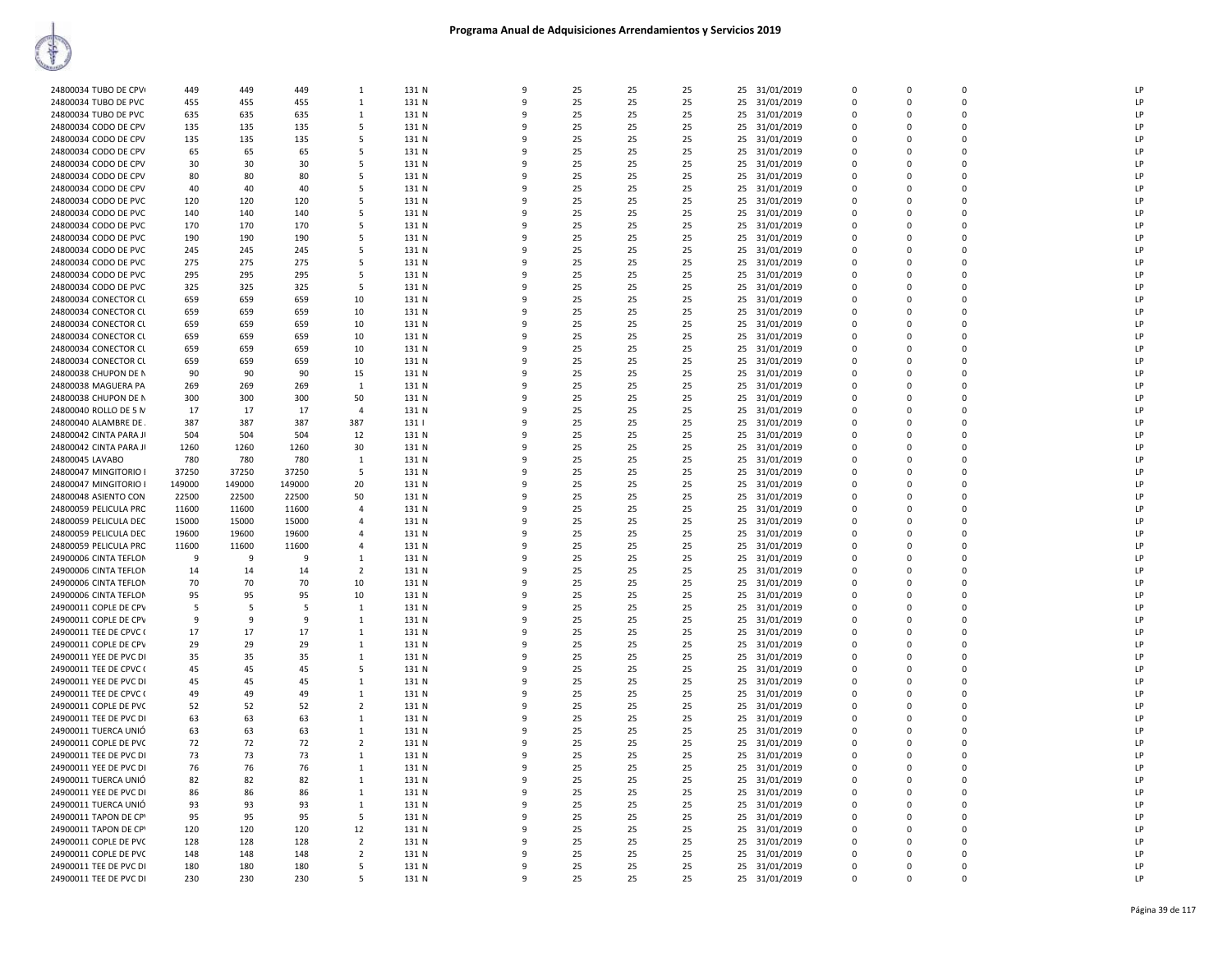| 24900011 TAPON DE CPY  | 245   | 245   | 245   | .5             | 131 N | $\mathbf{q}$ | 25 | 25 | 25 | 25 | 31/01/2019    | $\Omega$    | $\Omega$ | $\Omega$    | LP |
|------------------------|-------|-------|-------|----------------|-------|--------------|----|----|----|----|---------------|-------------|----------|-------------|----|
|                        |       |       |       |                |       |              |    |    |    |    |               |             |          |             |    |
| 24900011 COPLE DE CPV  | 290   | 290   | 290   | 10             | 131 N | 9            | 25 | 25 | 25 | 25 | 31/01/2019    | $\Omega$    | $\Omega$ | $\Omega$    | LP |
| 24900011 COPLE DE CPV  | 50    | 50    | 50    | 10             | 131 N | ٩            | 25 | 25 | 25 | 25 | 31/01/2019    | $\Omega$    | $\Omega$ | $\Omega$    | LP |
| 24900011 COPLE DE CPV  | 90    | 90    | 90    | 10             | 131 N |              | 25 | 25 | 25 |    | 25 31/01/2019 | $\Omega$    | $\Omega$ | $\Omega$    | LP |
|                        | 260   | 260   |       |                | 131 N | q            | 25 | 25 |    |    | 31/01/2019    | 0           | $\Omega$ | $\mathbf 0$ | LP |
| 24900011 COPLE DE PVC  |       |       | 260   | 10             |       |              |    |    | 25 | 25 |               |             |          |             |    |
| 24900011 COPLE DE PVC  | 360   | 360   | 360   | 10             | 131 N | q            | 25 | 25 | 25 | 25 | 31/01/2019    | $\mathbf 0$ | $\Omega$ | $\mathbf 0$ | LP |
| 24900011 COPLE DE PVC  | 960   | 960   | 960   | 15             | 131 N | $\Omega$     | 25 | 25 | 25 | 25 | 31/01/2019    | 0           | $\Omega$ | $\mathbf 0$ | LP |
| 24900011 COPLE DE PVC  | 740   | 740   | 740   | 10             | 131 N | ٩            | 25 | 25 | 25 | 25 | 31/01/2019    | $\Omega$    | $\Omega$ | $\Omega$    | LP |
|                        |       |       |       |                |       |              |    |    |    |    |               |             |          |             |    |
| 24900016 ESMALTE COL   | 2447  | 2447  | 2447  | $\mathbf{1}$   | 131 N | q            | 25 | 25 | 25 | 25 | 31/01/2019    | $\Omega$    | $\Omega$ | $\Omega$    | LP |
| 24900016 ESMALTE COL   | 2447  | 2447  | 2447  | $\mathbf{1}$   | 131 N | q            | 25 | 25 | 25 | 25 | 31/01/2019    | $\Omega$    | $\Omega$ | $\Omega$    | LP |
| 24900016 ESMALTE COL   | 2447  | 2447  | 2447  | 1              | 131 N |              | 25 | 25 | 25 | 25 | 31/01/2019    | $\Omega$    | $\Omega$ | $\Omega$    | LP |
|                        |       |       |       |                |       |              |    |    |    |    |               |             |          | $\mathbf 0$ | LP |
| 24900016 ESMALTE COL   | 2447  | 2447  | 2447  | 1              | 131 N | q            | 25 | 25 | 25 | 25 | 31/01/2019    | $\Omega$    | $\Omega$ |             |    |
| 24900016 ESMALTE COL   | 7340  | 7340  | 7340  | 3              | 131 N |              | 25 | 25 | 25 | 25 | 31/01/2019    | $\Omega$    | $\Omega$ | $\mathbf 0$ | LP |
| 24900016 ESMALTE COL   | 7340  | 7340  | 7340  | 3              | 131 N | $\Omega$     | 25 | 25 | 25 | 25 | 31/01/2019    | $\Omega$    | $\Omega$ | $\mathbf 0$ | LP |
| 24900016 ESMALTE COL   | 7340  | 7340  | 7340  | 3              | 131 N | q            | 25 | 25 | 25 |    | 25 31/01/2019 | $\Omega$    | $\Omega$ | $\Omega$    | LP |
|                        |       |       |       |                |       |              |    |    |    |    |               |             |          |             |    |
| 24900016 ESMALTE COL   | 12233 | 12233 | 12233 | 5              | 131 N | 9            | 25 | 25 | 25 | 25 | 31/01/2019    | $\Omega$    | $\Omega$ | 0           | LP |
| 24900016 ESMALTE COL   | 29358 | 29358 | 29358 | 12             | 131 N | q            | 25 | 25 | 25 | 25 | 31/01/2019    | $\Omega$    | $\Omega$ | $\Omega$    | LP |
| 24900016 ESMALTE COL   | 33474 | 33474 | 33474 | 12             | 131 N |              | 25 | 25 | 25 |    | 25 31/01/2019 | $\Omega$    | $\Omega$ | $\Omega$    | LP |
| 24900016 PINTURA ESM   | 48930 | 48930 | 48930 | 20             | 131 N | ٩            | 25 | 25 | 25 | 25 | 31/01/2019    | $\Omega$    | $\Omega$ | 0           | LP |
|                        |       |       |       |                |       |              |    |    |    |    |               |             |          |             |    |
| 24900016 ESMALTE COL   | 97633 | 97633 | 97633 | 35             | 131 N |              | 25 | 25 | 25 | 25 | 31/01/2019    | $\Omega$    | $\Omega$ | $\mathbf 0$ | LP |
| 24900016 ESMALTE COL   | 73395 | 73395 | 73395 | 30             | 131 N | q            | 25 | 25 | 25 | 25 | 31/01/2019    | $\Omega$    | $\Omega$ | $\Omega$    | LP |
| 24900016 ESMALTE COL   | 24465 | 24465 | 24465 | 10             | 131 N | 9            | 25 | 25 | 25 | 25 | 31/01/2019    | $\mathbf 0$ | $\Omega$ | $\mathbf 0$ | LP |
|                        |       |       |       |                |       |              |    |    |    |    |               |             |          | $\Omega$    |    |
| 24900016 ESMALTE COL   | 24465 | 24465 | 24465 | 10             | 131 N | 9            | 25 | 25 | 25 | 25 | 31/01/2019    | $\Omega$    | $\Omega$ |             | LP |
| 24900016 ESMALTE COL   | 24465 | 24465 | 24465 | 10             | 131 N | q            | 25 | 25 | 25 | 25 | 31/01/2019    | $\Omega$    | $\Omega$ | $\Omega$    | LP |
| 24900016 ESMALTE COL   | 7340  | 7340  | 7340  | $\mathbf{3}$   | 131 N |              | 25 | 25 | 25 | 25 | 31/01/2019    | $\Omega$    | $\Omega$ | $\Omega$    | LP |
|                        | 7340  | 7340  | 7340  | 3              | 131 N |              | 25 | 25 | 25 | 25 |               | $\Omega$    | $\Omega$ | $\mathbf 0$ | IP |
| 24900016 ESMALTE COL   |       |       |       |                |       |              |    |    |    |    | 31/01/2019    |             |          |             |    |
| 24900016 ESMALTE COL   | 7340  | 7340  | 7340  | 3              | 131 N |              | 25 | 25 | 25 | 25 | 31/01/2019    | $\Omega$    | $\Omega$ | $\Omega$    | LP |
| 24900016 ESMALTE COL   | 7340  | 7340  | 7340  | 3              | 131 N | ٩            | 25 | 25 | 25 | 25 | 31/01/2019    | $\Omega$    | $\Omega$ | $\Omega$    | LP |
| 24900016 ESMALTE COL   | 24465 | 24465 | 24465 | 10             | 131 N | q            | 25 | 25 | 25 |    | 25 31/01/2019 | $\Omega$    | $\Omega$ | $\mathbf 0$ | LP |
|                        |       |       |       |                |       | q            |    |    |    |    |               |             |          |             |    |
| 24900019 IMPERMEABIL   | 8505  | 8505  | 8505  | 5              | 131 N |              | 25 | 25 | 25 | 25 | 31/01/2019    | 0           | 0        | $\mathbf 0$ | LP |
| 24900019 IMPERMEABIL   | 34020 | 34020 | 34020 | 20             | 131 N | q            | 25 | 25 | 25 | 25 | 31/01/2019    | $\Omega$    | $\Omega$ | $\Omega$    | LP |
| 24900021 LACA AUTOM    | 2573  | 2573  | 2573  | $\mathbf{1}$   | 131 N | ۰Q           | 25 | 25 | 25 |    | 25 31/01/2019 | $\Omega$    | $\Omega$ | $\Omega$    | LP |
| 24900021 LACA AUTOM    | 2846  | 2846  | 2846  | $\mathbf{1}$   | 131 N | q            | 25 | 25 | 25 | 25 | 31/01/2019    | $\Omega$    | $\Omega$ | $\mathbf 0$ | LP |
|                        |       |       |       |                |       |              |    |    |    |    |               |             |          |             |    |
| 24900021 LACA AUTOM    | 2846  | 2846  | 2846  | $\mathbf{1}$   | 131 N |              | 25 | 25 | 25 | 25 | 31/01/2019    | $\Omega$    | $\Omega$ | $\Omega$    | LP |
| 24900021 LACA AUTOM    | 2846  | 2846  | 2846  | 1              | 131 N | ٩            | 25 | 25 | 25 | 25 | 31/01/2019    | $\Omega$    | $\Omega$ | $\Omega$    | LP |
| 24900021 LACA AUTOM    | 5691  | 5691  | 5691  | $\overline{2}$ | 131 N | -9           | 25 | 25 | 25 | 25 | 31/01/2019    | $\Omega$    | $\Omega$ | $\mathbf 0$ | LP |
| 24900021 LACA AUTOM    | 5691  | 5691  | 5691  | $\overline{2}$ | 131 N | 9            | 25 | 25 | 25 | 25 | 31/01/2019    | 0           | $\Omega$ | $\mathbf 0$ | LP |
|                        |       |       |       |                |       |              |    |    |    |    |               |             |          |             |    |
| 24900021 LACA AUTOM    | 5691  | 5691  | 5691  | $\overline{2}$ | 131 N | q            | 25 | 25 | 25 | 25 | 31/01/2019    | $\mathbf 0$ | $\Omega$ | $\mathbf 0$ | LP |
| 24900021 LACA AUTOM    | 5691  | 5691  | 5691  | $\overline{2}$ | 131 N | q            | 25 | 25 | 25 | 25 | 31/01/2019    | $\Omega$    | $\Omega$ | $\Omega$    | LP |
| 24900024 LIJA DE MADE  | 83    | 83    | 83    | 15             | 131 N |              | 25 | 25 | 25 | 25 | 31/01/2019    | $\Omega$    | $\Omega$ | $\Omega$    | LP |
|                        |       |       |       |                |       |              |    |    |    |    |               | $\Omega$    | $\Omega$ | 0           | LP |
| 24900024 LIJA DE AGUA  | 105   | 105   | 105   | 15             | 131 N |              | 25 | 25 | 25 | 25 | 31/01/2019    |             |          |             |    |
| 24900024 LIJA DE MADE  | 105   | 105   | 105   | 15             | 131 N | ٩            | 25 | 25 | 25 | 25 | 31/01/2019    | $\Omega$    | $\Omega$ | $\Omega$    | LP |
| 24900024 LIJA DE AGUA  | 113   | 113   | 113   | 15             | 131 N | 9            | 25 | 25 | 25 | 25 | 31/01/2019    | $\Omega$    | $\Omega$ | $\Omega$    | LP |
| 24900024 LIJA DE MADE  | 120   | 120   | 120   | 20             | 131 N | 9            | 25 | 25 | 25 | 25 | 31/01/2019    | 0           | $\Omega$ | $\mathbf 0$ | LP |
|                        |       |       |       |                |       |              |    |    |    |    |               |             |          |             |    |
| 24900024 LIJA DE AGUA  | 140   | 140   | 140   | 20             | 131 N | 9            | 25 | 25 | 25 | 25 | 31/01/2019    | $\mathbf 0$ | $\Omega$ | $\Omega$    | LP |
| 24900024 LIJA DE DISCO | 290   | 290   | 290   | 5              | 131 N | $\Omega$     | 25 | 25 | 25 | 25 | 31/01/2019    | 0           | $\Omega$ | $\mathbf 0$ | LP |
| 24900024 LIJA EN ROLLC | 590   | 590   | 590   | 1              | 131 N |              | 25 | 25 | 25 |    | 25 31/01/2019 | $\Omega$    | $\Omega$ | $\Omega$    | IP |
| 24900024 LIJA DE DISCO | 1160  | 1160  | 1160  | 20             | 131 N |              | 25 | 25 | 25 | 25 | 31/01/2019    | $\Omega$    | $\Omega$ | 0           | LP |
|                        |       |       |       |                |       |              |    |    |    |    |               |             |          |             |    |
| 24900024 LIJA DE AGUA  | 4000  | 4000  | 4000  | 500            | 131 N | ٩            | 25 | 25 | 25 | 25 | 31/01/2019    | $\Omega$    | $\Omega$ | $\Omega$    | LP |
| 24900024 LIJA DE AGUA  | 3250  | 3250  | 3250  | 500            | 131 N |              | 25 | 25 | 25 | 25 | 31/01/2019    | $\Omega$    | $\Omega$ | $\Omega$    | LP |
| 24900024 LIJA DE AGUA  | 3250  | 3250  | 3250  | 500            | 131 N | 9            | 25 | 25 | 25 | 25 | 31/01/2019    | 0           | $\Omega$ | 0           | LP |
|                        |       |       |       |                |       | 9            |    | 25 |    |    |               | $\Omega$    | $\Omega$ | $\Omega$    | LP |
| 24900024 LIJA DE AGUA  | 4000  | 4000  | 4000  | 500            | 131 N |              | 25 |    | 25 | 25 | 31/01/2019    |             |          |             |    |
| 24900024 LIJA DE AGUA  | 5000  | 5000  | 5000  | 500            | 131 N | $\Omega$     | 25 | 25 | 25 | 25 | 31/01/2019    | $\Omega$    | $\Omega$ | $\Omega$    | LP |
| 24900024 LIJA DE AGUA  | 5000  | 5000  | 5000  | 500            | 131 N |              | 25 | 25 | 25 |    | 25 31/01/2019 | $\Omega$    | $\Omega$ | $\mathbf 0$ | LP |
| 24900024 LIJA DE AGUA  | 3500  | 3500  | 3500  | 500            | 131 N | ۰Q           | 25 | 25 | 25 | 25 | 31/01/2019    | $\Omega$    | $\Omega$ | 0           | IP |
|                        |       |       |       |                |       |              |    |    |    |    |               |             |          |             |    |
| 24900024 LIJA DE AGUA  | 525   | 525   | 525   | 75             | 131 N | q            | 25 | 25 | 25 |    | 25 31/01/2019 | $\Omega$    | $\Omega$ | $\Omega$    | LP |
| 24900024 LIJA DE AGUA  | 300   | 300   | 300   | 50             | 131 N | 9            | 25 | 25 | 25 |    | 25 31/01/2019 | $\Omega$    | $\Omega$ | $\Omega$    | LP |
| 24900024 LIJA DE AGUA  | 850   | 850   | 850   | 100            | 131 N | 9            | 25 | 25 | 25 | 25 | 31/01/2019    | $\Omega$    | $\Omega$ | $\mathbf 0$ | LP |
|                        |       | 1450  |       | 25             |       | 9            | 25 | 25 | 25 |    |               | $\Omega$    | $\Omega$ | $\Omega$    | LP |
| 24900024 LIJA DE DISCO | 1450  |       | 1450  |                | 131 N |              |    |    |    | 25 | 31/01/2019    |             |          |             |    |
| 24900024 LIJA DE DISCO | 5800  | 5800  | 5800  | 100            | 131 N | ٩            | 25 | 25 | 25 | 25 | 31/01/2019    | $\Omega$    | $\Omega$ | $\Omega$    | LP |
| 24900024 LIJA DE MADE  | 750   | 750   | 750   | 150            | 131 N |              | 25 | 25 | 25 |    | 25 31/01/2019 | $\Omega$    | $\Omega$ | $\mathbf 0$ | LP |
| 24900024 LIJA DE MADE  | 1200  | 1200  | 1200  | 200            | 131 N | ۰Q           | 25 | 25 | 25 | 25 | 31/01/2019    | 0           | $\Omega$ | 0           | IP |
| 24900024 LIJA DE MADE  | 2100  | 2100  | 2100  | 300            | 131 N | q            | 25 | 25 | 25 |    | 25 31/01/2019 | $\Omega$    | $\Omega$ | $\Omega$    | LP |
|                        |       |       |       |                |       |              |    |    |    |    |               |             |          |             |    |
| 24900024 LIJA EN ROLLC | 948   | 948   | 948   | 3              | 131 N | ٩            | 25 | 25 | 25 | 25 | 31/01/2019    | $\Omega$    | $\Omega$ | $\Omega$    | LP |
| 24900024 LIJAS PARA M. | 18    | 18    | 18    | 3              | 131 N | 9            | 25 | 25 | 25 |    | 25 31/01/2019 | $\Omega$    | $\Omega$ | $\Omega$    | LP |
|                        |       |       |       |                |       |              |    |    |    |    |               |             |          |             |    |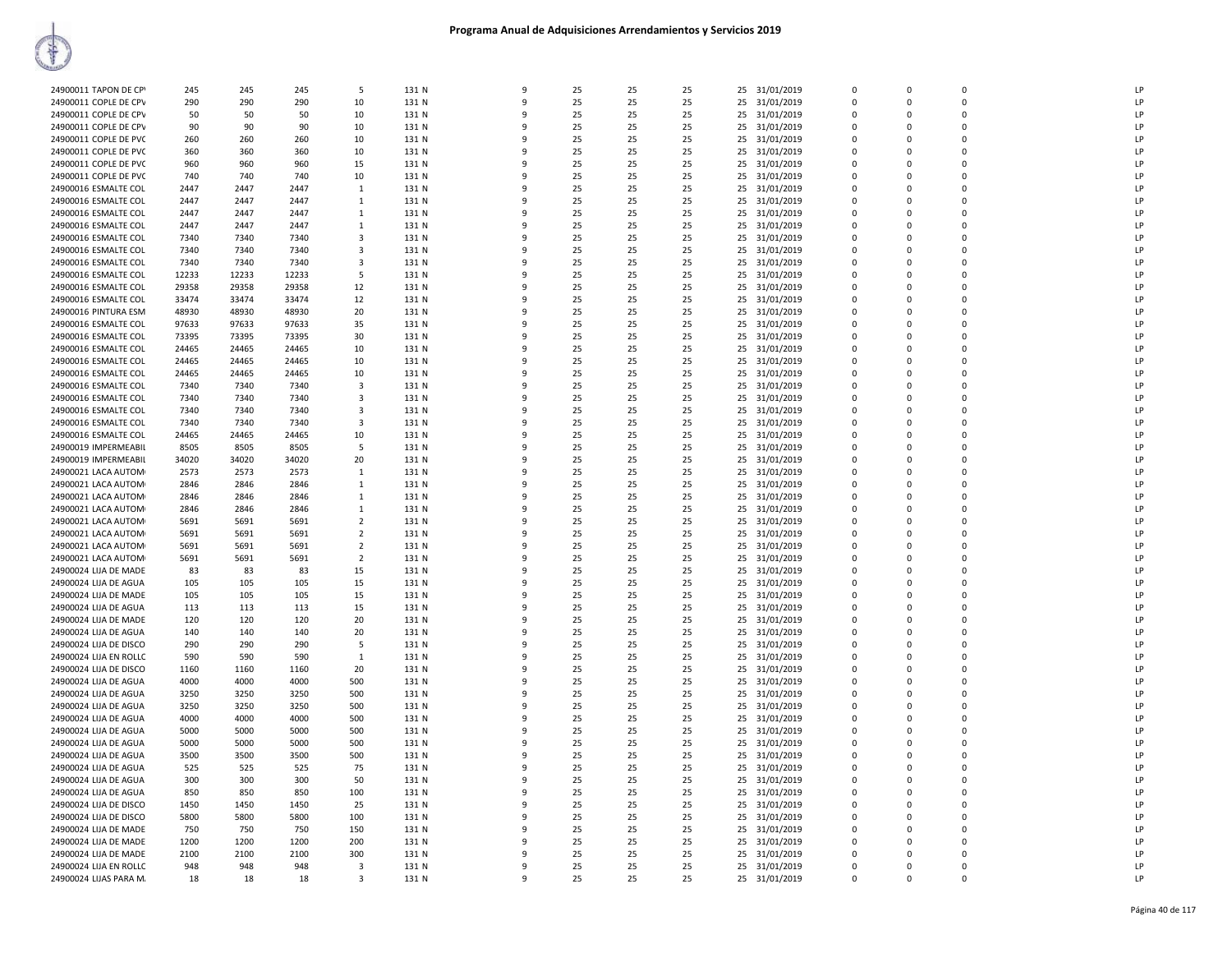|                           | 170    | 170    | 170    | 1                        | 131 N | 9            | 25 |    | 25 | 25 |               | $\Omega$    | $\mathbf 0$ | $\mathbf 0$ | LP             |
|---------------------------|--------|--------|--------|--------------------------|-------|--------------|----|----|----|----|---------------|-------------|-------------|-------------|----------------|
| 24900026 PEGAMENTO        |        |        |        |                          |       |              |    | 25 |    |    | 31/01/2019    |             |             |             |                |
| 24900026 PEGAMENTO        | 315    | 315    | 315    | $\mathbf{1}$             | 131 N | $\mathbf{q}$ | 25 | 25 | 25 | 25 | 31/01/2019    | $\Omega$    | $\Omega$    | $\Omega$    | LP             |
| 24900026 KRAZY KOLA L     | 452    | 452    | 452    | 30                       | 131 N | q            | 25 | 25 | 25 | 25 | 31/01/2019    | $\mathbf 0$ | $\mathbf 0$ | $\mathbf 0$ | LP             |
| 24900026 RESISTOL 500     | 605    | 605    | 605    | $\overline{\phantom{a}}$ | 131 N |              | 25 | 25 | 25 | 25 | 31/01/2019    | $\Omega$    | $\Omega$    | $\Omega$    | LP             |
|                           | 1197   | 1197   | 1197   | 12                       | 131 N |              | 25 | 25 |    | 25 |               | $\Omega$    | $\Omega$    | $\Omega$    | LP             |
| 24900026 PEGAMENTO        |        |        |        |                          |       |              |    |    | 25 |    | 31/01/2019    |             |             |             |                |
| 24900026 RESINA EPOX.     | 1515   | 1515   | 1515   | 30                       | 131 N | ٩            | 25 | 25 | 25 | 25 | 31/01/2019    | $\Omega$    | $\Omega$    | $\Omega$    | $\mathsf{I}$   |
| 24900026 PEGAMENTO        | 2835   | 2835   | 2835   | $\overline{2}$           | 131 N | 9            | 25 | 25 | 25 | 25 | 31/01/2019    | $\Omega$    | $\Omega$    | $\Omega$    | LP             |
| 24900026 RESISTOL BLA     | 15122  | 15122  | 15122  | 50                       | 131 N | -9           | 25 | 25 | 25 | 25 | 31/01/2019    | $\Omega$    | $\Omega$    | 0           | LP             |
| 24900026 PEGAMENTO        | 2993   | 2993   | 2993   | 30                       | 131 N | q            | 25 | 25 | 25 | 25 | 31/01/2019    | $\Omega$    | $\Omega$    | $\Omega$    | LP             |
|                           |        |        |        |                          |       |              |    |    |    |    |               |             |             |             |                |
| 24900026 PEGAMENTO        | 850    | 850    | 850    | 5                        | 131 N |              | 25 | 25 | 25 | 25 | 31/01/2019    | $\Omega$    | $\Omega$    | $\mathbf 0$ | LP             |
| 24900026 PEGAMENTO        | 1575   | 1575   | 1575   | -5                       | 131 N |              | 25 | 25 | 25 | 25 | 31/01/2019    | $\Omega$    | $\Omega$    | $\Omega$    | LP             |
| 24900031 ACRILICO FRA     | 162    | 162    | 162    | 8                        | 131 N |              | 25 | 25 | 25 | 25 | 31/01/2019    | $\Omega$    | $\Omega$    | $\mathbf 0$ | LP             |
| 24900031 ACRILICO POL     | 307    | 307    | 307    | 22                       | 131 N | q            | 25 | 25 | 25 | 25 | 31/01/2019    | $\Omega$    | $\Omega$    | $\Omega$    | LP             |
|                           |        |        |        |                          |       |              |    |    |    |    |               |             |             |             |                |
| 24900041 BOTE DE PINT     | 2390   | 2390   | 2390   | 1                        | 131 N | 9            | 25 | 25 | 25 | 25 | 31/01/2019    | 0           | $\Omega$    | $\mathbf 0$ | LP             |
| 24900044 PINTURA VINI     | 1349   | 1349   | 1349   | 1                        | 131 N | q            | 25 | 25 | 25 | 25 | 31/01/2019    | $\Omega$    | $\Omega$    | $\mathbf 0$ | LP             |
| 24900044 PINTURA VINI     | 1349   | 1349   | 1349   | $\mathbf{1}$             | 131 N | 9            | 25 | 25 | 25 | 25 | 31/01/2019    | $\Omega$    | $\Omega$    | $\Omega$    | LP             |
| 24900044 PINTURA VINI     | 1349   | 1349   | 1349   | 1                        | 131 N |              | 25 | 25 | 25 | 25 | 31/01/2019    | 0           | $\Omega$    | $\mathbf 0$ | LP             |
|                           |        |        |        |                          |       |              |    |    |    |    |               |             |             |             |                |
| 24900044 PINTURA VINI     | 1349   | 1349   | 1349   | $\mathbf{1}$             | 131 N |              | 25 | 25 | 25 | 25 | 31/01/2019    | $\Omega$    | $\Omega$    | $\Omega$    | LP             |
| 24900044 PINTURA VINI     | 26980  | 26980  | 26980  | 20                       | 131 N |              | 25 | 25 | 25 | 25 | 31/01/2019    | $\Omega$    | $\Omega$    | 0           | LP             |
| 24900044 PINTURA VINI     | 134900 | 134900 | 134900 | 100                      | 131 N | q            | 25 | 25 | 25 | 25 | 31/01/2019    | $\Omega$    | $\Omega$    | $\Omega$    | LP             |
| 24900044 PINTURA VINI     | 13490  | 13490  | 13490  | 10                       | 131 N |              | 25 | 25 | 25 | 25 | 31/01/2019    | $\Omega$    | $\Omega$    | $\Omega$    | LP.            |
| 24900044 PINTURA VINI     | 13490  | 13490  | 13490  |                          | 131 N | q            | 25 | 25 | 25 |    | 31/01/2019    | $\Omega$    | $\Omega$    | $\Omega$    | LP             |
|                           |        |        |        | 10                       |       |              |    |    |    | 25 |               |             |             |             |                |
| 24900044 PINTURA VINI     | 13490  | 13490  | 13490  | 10                       | 131 N | 9            | 25 | 25 | 25 | 25 | 31/01/2019    | $\mathbf 0$ | $\Omega$    | $\mathbf 0$ | LP             |
| 24900044 PINTURA VINI     | 13490  | 13490  | 13490  | 10                       | 131 N | $\mathbf{q}$ | 25 | 25 | 25 | 25 | 31/01/2019    | $\Omega$    | $\Omega$    | $\Omega$    | LP             |
| 24900046 GASOLINA BLA     | 725    | 725    | 725    | 5                        | 131 N |              | 25 | 25 | 25 | 25 | 31/01/2019    | $\Omega$    | $\Omega$    | $\Omega$    | LP             |
|                           |        | 2950   | 2950   |                          |       |              |    |    |    |    |               | $\Omega$    | $\Omega$    | $\mathbf 0$ | LP             |
| 24900046 THINER EN BII    | 2950   |        |        | -5                       | 131 N | q            | 25 | 25 | 25 | 25 | 31/01/2019    |             |             |             |                |
| 24900046 THINNER DE 2     | 118000 | 118000 | 118000 | 200                      | 131 N |              | 25 | 25 | 25 | 25 | 31/01/2019    | $\Omega$    | $\Omega$    | $\mathbf 0$ | LP             |
| 24900046 GASOLINA BL/     | 2175   | 2175   | 2175   | 15                       | 131 N |              | 25 | 25 | 25 | 25 | 31/01/2019    | $\Omega$    | $\Omega$    | $\mathbf 0$ | LP             |
| 24900049 FORMAICA CA      | 645    | 645    | 645    | 1                        | 131 N |              | 25 | 25 | 25 | 25 | 31/01/2019    | 0           | $\Omega$    | $\mathbf 0$ | $\mathsf{I}$   |
|                           |        |        |        |                          |       | ٩            | 25 | 25 | 25 |    |               | $\Omega$    | $\Omega$    | $\Omega$    | LP             |
| 24900049 FORMAICA CA      | 645    | 645    | 645    | $\mathbf{1}$             | 131 N |              |    |    |    | 25 | 31/01/2019    |             |             |             |                |
| 24900049 FORMAICA RC      | 645    | 645    | 645    | -1                       | 131 N | q            | 25 | 25 | 25 | 25 | 31/01/2019    | $\Omega$    | $\Omega$    | $\Omega$    | LP             |
| 24900049 FORMAICA AZ      | 9675   | 9675   | 9675   | 15                       | 131 N |              | 25 | 25 | 25 | 25 | 31/01/2019    | $\Omega$    | $\Omega$    | $\Omega$    | $\mathsf{I}$   |
| 24900049 FORMAICA BL      | 9675   | 9675   | 9675   | 15                       | 131 N |              | 25 | 25 | 25 | 25 | 31/01/2019    | $\Omega$    | $\Omega$    | $\Omega$    | $\mathsf{I}$   |
| 24900049 FORMAICA AZ      | 96750  | 96750  | 96750  | 150                      | 131 N |              | 25 | 25 | 25 | 25 | 31/01/2019    | $\Omega$    | $\Omega$    | $\Omega$    | LP             |
|                           |        |        |        |                          |       |              |    |    |    |    |               |             |             |             |                |
| 24900049 FORMAICA BL      | 96750  | 96750  | 96750  | 150                      | 131 N | q            | 25 | 25 | 25 | 25 | 31/01/2019    | $\Omega$    | $\Omega$    | $\Omega$    | $\mathsf{I}$   |
| 24900049 FORMAICA CA      | 96750  | 96750  | 96750  | 150                      | 131 N |              | 25 | 25 | 25 | 25 | 31/01/2019    | $\Omega$    | $\Omega$    | $\Omega$    | LP             |
| 24900049 FORMAICA CA      | 96750  | 96750  | 96750  | 150                      | 131 N | ٩            | 25 | 25 | 25 | 25 | 31/01/2019    | $\Omega$    | $\Omega$    | $\mathbf 0$ | LP             |
| 24900049 FORMAICA RC      | 96750  | 96750  | 96750  | 150                      | 131 N | 9            | 25 | 25 | 25 | 25 | 31/01/2019    | $\Omega$    | $\Omega$    | $\Omega$    | LP             |
|                           |        |        |        |                          |       |              |    |    |    |    |               |             |             | $\Omega$    |                |
| 24900050 SELLADOR PAI     | 467    | 467    | 467    | 1                        | 131 N |              | 25 | 25 | 25 | 25 | 31/01/2019    | $\Omega$    | $\Omega$    |             | LP             |
| 24900050 SELLADOR PAI     | 4673   | 4673   | 4673   | 10                       | 131 N |              | 25 | 25 | 25 | 25 | 31/01/2019    | $\Omega$    | $\Omega$    | $\mathbf 0$ | LP             |
| 24900051 REDIMIX EN C     | 294    | 294    | 294    | 1                        | 131 N |              | 25 | 25 | 25 | 25 | 31/01/2019    | $\Omega$    | $\Omega$    | $\mathbf 0$ | $\mathsf{I}$   |
| 24900051 REDIMIX EN C     | 2940   | 2940   | 2940   | 10                       | 131 N | $\mathbf{Q}$ | 25 | 25 | 25 | 25 | 31/01/2019    | $\Omega$    | $\Omega$    | $\Omega$    | LP             |
|                           |        |        |        |                          |       |              |    |    |    |    |               |             |             |             |                |
| 24900053 Cera para hue    | 569    | 569    | 569    | 569                      | 131 N | q            | 25 | 25 | 25 | 25 | 31/01/2019    | 0           | $\mathbf 0$ | $\mathbf 0$ | LP             |
| 25100003 ALCOHOL ETIL     | 149354 | 149354 | 149354 | 707                      | 131   | q            | 25 | 25 | 25 | 25 | 31/01/2019    | $\Omega$    | $\Omega$    | $\Omega$    | LP             |
| 25100003 ALCOHOL ISO      | 2900   | 2900   | 2900   | 140                      | 131   | 9            | 25 | 25 | 25 | 25 | 31/01/2019    | $\Omega$    | $\Omega$    | $\Omega$    | LP             |
| 25100003 ALCOHOL SIN      | 25740  | 25740  | 25740  | 39                       | 131 N | ۰            | 25 | 25 | 25 | 25 | 31/01/2019    | $\Omega$    | $\Omega$    | $\Omega$    | LP             |
| 25100003 ALCOHOL PUF      | 61244  | 61244  | 61244  | 1838                     | 131   |              | 25 | 25 | 25 | 25 | 31/01/2019    | $\Omega$    | $\Omega$    | $\Omega$    | LP             |
|                           |        |        |        |                          |       |              |    |    |    |    |               |             |             |             |                |
| 25100003 ALCOHOL ETIL     | 7084   | 7084   | 7084   | $\overline{a}$           | 131 N |              | 25 | 25 | 25 | 25 | 31/01/2019    | $\Omega$    | $\Omega$    | 0           | $\overline{P}$ |
| 25100003 ALCOHOL PUF      | 5917   | 5917   | 5917   | 4366                     | 131 N |              | 25 | 25 | 25 | 25 | 31/01/2019    | $\Omega$    | $\Omega$    | $\Omega$    | LP             |
| 25100003 ALCOHOL ISO      | 405    | 405    | 405    | -5                       | 131 N |              | 25 | 25 | 25 | 25 | 31/01/2019    | $\Omega$    | $\Omega$    | $\Omega$    | LP             |
| 25100003 ALCOHOL ETIL     | 21252  | 21252  | 21252  | 12                       | 131 N | 9            | 25 | 25 | 25 | 25 | 31/01/2019    | $\Omega$    | $\Omega$    | $\Omega$    | LP             |
|                           |        |        |        |                          |       |              |    |    |    |    |               |             |             |             |                |
| 25100003 ALCOHOL SIN      | 26400  | 26400  | 26400  | 40                       | 131 N | 9            | 25 | 25 | 25 | 25 | 31/01/2019    | 0           | $\Omega$    | $\mathbf 0$ | LP             |
| 25100003 Alcohol etilico  | 145015 | 145015 | 145015 | 485                      | 131 N | $\mathbf{q}$ | 25 | 25 | 25 | 25 | 31/01/2019    | $\Omega$    | $\Omega$    | $\Omega$    | LP             |
| 25100003 ALCOHOL PUF      | 103547 | 103547 | 103547 | 210                      | 131 N |              | 25 | 25 | 25 | 25 | 31/01/2019    | $\Omega$    | $\Omega$    | $\mathbf 0$ | LP             |
| 25100004 PHENOL CHLC      | 5844   | 5844   | 5844   | $\overline{\phantom{a}}$ | 131 N |              | 25 | 25 | 25 | 25 | 31/01/2019    | $\Omega$    | $\Omega$    | $\mathbf 0$ | LP             |
|                           |        |        |        |                          |       |              |    |    |    |    |               |             |             |             |                |
| 25100004 PHENOL CHLC      | 16240  | 16240  | 16240  | $\overline{7}$           | 131 N |              | 25 | 25 | 25 | 25 | 31/01/2019    | 0           | $\mathbf 0$ | $\mathbf 0$ | LP             |
| 25100004 PHENOL CHLC      | 55680  | 55680  | 55680  | 24                       | 131 N | q            | 25 | 25 | 25 | 25 | 31/01/2019    | $\Omega$    | $\Omega$    | $\Omega$    | LP             |
| 25100004 KCl cristales gi | 1320   | 1320   | 1320   | 1                        | 131 N | $\mathbf{q}$ | 25 | 25 | 25 | 25 | 31/01/2019    | $\mathbf 0$ | $\Omega$    | $\mathbf 0$ | $\mathsf{I}$   |
| 25100007 ANTIGENO HE      | 49896  | 49896  | 49896  | 280                      | 131   | q            | 25 | 25 | 25 | 25 | 31/01/2019    | $\Omega$    | $\Omega$    | 0           | LP             |
|                           |        |        |        |                          |       |              |    |    |    |    |               |             |             |             |                |
| 25100007 ANTIGEN RETI     | 65520  | 65520  | 65520  | 52                       | 131 N | q            | 25 | 25 | 25 | 25 | 31/01/2019    | $\Omega$    | $\Omega$    | $\Omega$    | LP             |
| 25100007 ANTIGEN RETI     | 32760  | 32760  | 32760  | 26                       | 131 N |              | 25 | 25 | 25 | 25 | 31/01/2019    | $\Omega$    | $\Omega$    | $\Omega$    | $\mathsf{I}$   |
| 25100007 DEWAX SOLUT      | 91980  | 91980  | 91980  | 73                       | 131 N |              | 25 | 25 | 25 | 25 | 31/01/2019    | $\Omega$    | $\Omega$    | $\Omega$    | LP             |
| 25100007 PSA, (PROSTA)    | 2415   | 2415   | 2415   | $\overline{2}$           | 131 N |              | 25 | 25 | 25 | 25 | 31/01/2019    | $\Omega$    | $\Omega$    | 0           | LP.            |
| 25100007 ANTIGEN RETI     | 982800 | 982800 | 982800 | 15                       | 131 N | $\mathbf{q}$ | 25 | 25 | 25 | 25 | 31/01/2019    | $\Omega$    | $\Omega$    | $\Omega$    | LP             |
|                           |        |        |        |                          |       |              |    |    |    |    |               |             |             |             |                |
| 25100007 ANTIGEN RETI     | 131040 | 131040 | 131040 | $\overline{4}$           | 131 N | 9            | 25 | 25 | 25 |    | 25 31/01/2019 | $\Omega$    | $\Omega$    | $\Omega$    | LP             |
|                           |        |        |        |                          |       |              |    |    |    |    |               |             |             |             |                |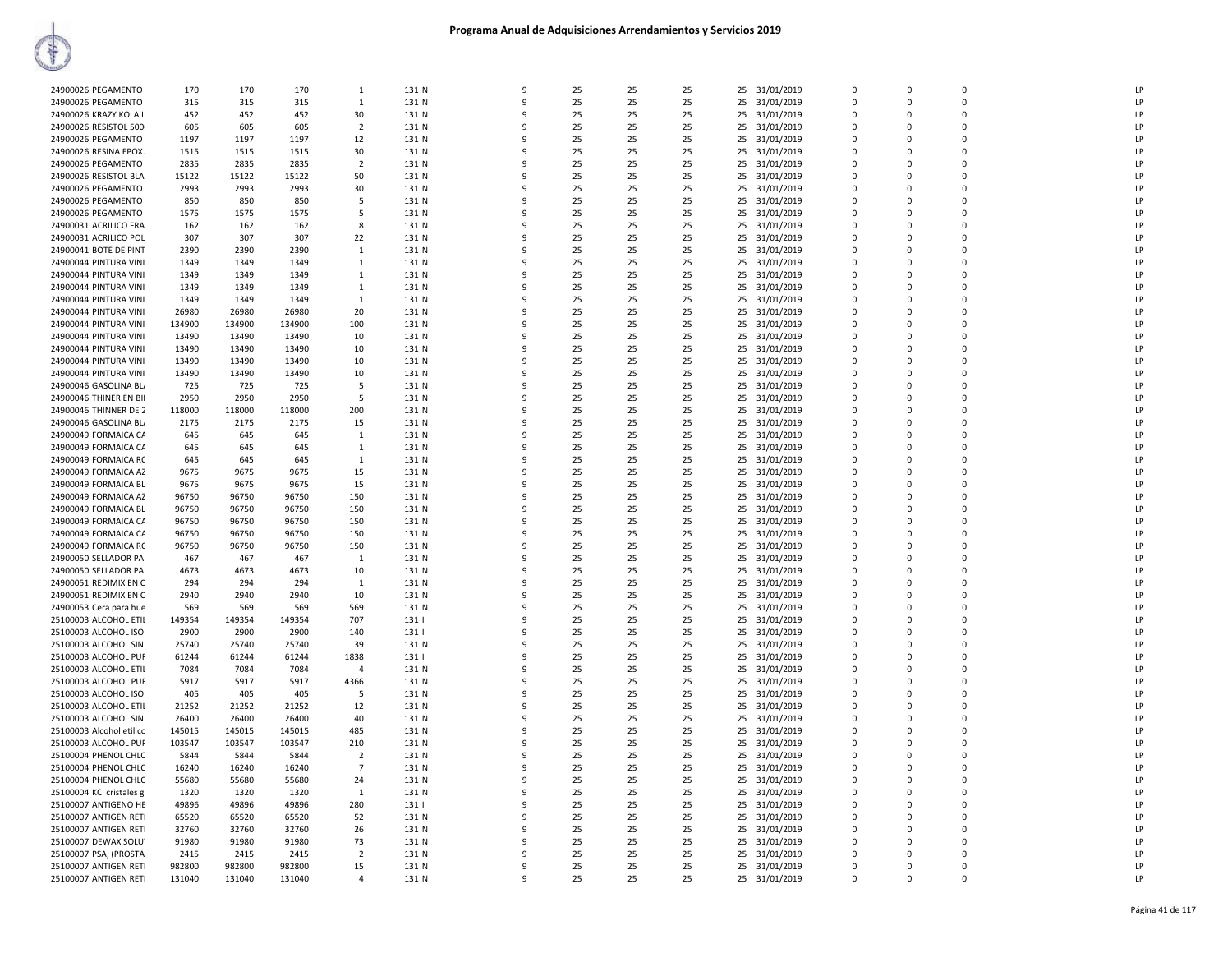| 25100016 OXIDO DE PRO  | 5136  | 5136  | 5136  | 10                       | 131 N | q        | 25 | 25 | 25 | 25 | 31/01/2019    | $\Omega$             | $\Omega$    | $\Omega$    | LP |
|------------------------|-------|-------|-------|--------------------------|-------|----------|----|----|----|----|---------------|----------------------|-------------|-------------|----|
| 25100017 AVELLANADO    | 1660  | 1660  | 1660  | 5                        | 131 N | 9        | 25 | 25 | 25 | 25 | 31/01/2019    | $\Omega$             | $\Omega$    | $\Omega$    | LP |
| 25100021 MEM NON-ES    | 910   | 910   | 910   | $\overline{2}$           | 131 N | q        | 25 | 25 | 25 | 25 | 31/01/2019    | $\Omega$             | $\Omega$    | $\Omega$    | LP |
|                        |       | 1484  |       | $\overline{2}$           |       |          | 25 | 25 | 25 |    | 31/01/2019    | $\Omega$             | $\Omega$    | $\Omega$    | LP |
| 25100021 RPMI 1640, 2) | 1484  |       | 1484  |                          | 131 N | q        |    |    |    | 25 |               |                      | n           | $\mathbf 0$ | LP |
| 25100021 TUBERCULINA   | 5136  | 5136  | 5136  | 8                        | 131 N |          | 25 | 25 | 25 | 25 | 31/01/2019    | $\Omega$<br>$\Omega$ |             | $\Omega$    |    |
| 25100021 TUBERCULINA   | 31326 | 31326 | 31326 | 15356                    | 131   | $\Omega$ | 25 | 25 | 25 | 25 | 31/01/2019    |                      | $\Omega$    |             | LP |
| 25100021 MEM Non-ess   | 910   | 910   | 910   | $\overline{2}$           | 131 N |          | 25 | 25 | 25 | 25 | 31/01/2019    | $\Omega$             | $\Omega$    | $\Omega$    | LP |
| 25100021 GRANZIMA B    | 390   | 390   | 390   | 1                        | 131 N | 9        | 25 | 25 | 25 | 25 | 31/01/2019    | $\mathbf 0$          | $\Omega$    | $\Omega$    | LP |
| 25100035 AIRE COMPRII  | 680   | 680   | 680   | 5                        | 131 N | 9        | 25 | 25 | 25 | 25 | 31/01/2019    | $\mathbf 0$          | $\mathbf 0$ | $\mathbf 0$ | LP |
| 25100037 CELL STAINING | 3278  | 3278  | 3278  | $\overline{2}$           | 131 N | ۹        | 25 | 25 | 25 | 25 | 31/01/2019    | $\Omega$             | $\Omega$    | $\Omega$    | LP |
| 25100037 CLORURO DE    | 20466 | 20466 | 20466 | 104                      | 131   |          | 25 | 25 | 25 | 25 | 31/01/2019    | $\Omega$             | $\Omega$    | $\Omega$    | LP |
| 25100037 LEGENT MAXT   | 28064 | 28064 | 28064 | - 1                      | 131 N | q        | 25 | 25 | 25 | 25 | 31/01/2019    | $\Omega$             | n           | $\Omega$    | LP |
| 25100037 Un TagMan® I  | 20829 | 20829 | 20829 | $\overline{2}$           | 131 N |          | 25 | 25 | 25 | 25 | 31/01/2019    | $\Omega$             |             | $\Omega$    | LP |
| 25100037 COLORANTE D   | 495   | 495   | 495   | 2                        | 131   | q        | 25 | 25 | 25 | 25 | 31/01/2019    | $\Omega$             | $\Omega$    | $\Omega$    | LP |
| 25100037 OPTI MEM I-5  | 5217  | 5217  | 5217  | 5                        | 131 N |          | 25 | 25 | 25 | 25 | 31/01/2019    | $\Omega$             | $\Omega$    | $\Omega$    | LP |
| 25100037 PLASMID TRA   | 437   | 437   | 437   | $\overline{2}$           | 131 N | 9        | 25 | 25 | 25 | 25 | 31/01/2019    | $\mathbf 0$          | $\Omega$    | $\mathbf 0$ | LP |
| 25100037 METHANOL N    | 760   | 760   | 760   | $\overline{2}$           | 131 N | q        | 25 | 25 | 25 | 25 | 31/01/2019    | $\Omega$             | $\Omega$    | $\Omega$    | LP |
| 25100037 TRYPAN BLUE   | 468   | 468   | 468   | $\overline{4}$           | 131 N |          | 25 | 25 | 25 | 25 | 31/01/2019    | $\mathbf 0$          | $\Omega$    | $\mathbf 0$ | LP |
| 25100037 AMINOMAX C    | 670   | 670   | 670   | 1                        | 131 N |          | 25 | 25 | 25 | 25 | 31/01/2019    | $\mathbf 0$          | $\Omega$    | $\Omega$    | LP |
| 25100037 CLORURO DE    | 916   | 916   | 916   | 3                        | 131 N |          | 25 | 25 | 25 | 25 | 31/01/2019    | $\Omega$             | $\Omega$    | $\Omega$    | LP |
| 25100037 L-GLUTAMINE   | 1778  | 1778  | 1778  | 8                        | 131 N | ۹        | 25 | 25 | 25 | 25 | 31/01/2019    | $\Omega$             | $\Omega$    | $\Omega$    | LP |
| 25100037 SIRNA TRANSP  | 738   | 738   | 738   | 3                        | 131 N |          | 25 | 25 | 25 | 25 | 31/01/2019    | $\Omega$             | $\Omega$    | $\Omega$    | LP |
| 25100037 SDS (SODIUM   | 5070  | 5070  | 5070  | 3                        | 131 N | 9        | 25 | 25 | 25 | 25 | 31/01/2019    | $\Omega$             | $\Omega$    | $\Omega$    | LP |
| 25100037 NON ESSENTI/  | 4345  | 4345  | 4345  | 11                       | 131 N | 9        | 25 | 25 | 25 | 25 | 31/01/2019    | $\Omega$             | $\Omega$    | $\Omega$    | LP |
| 25100037 MEM NEAA-1    | 2370  | 2370  | 2370  | 6                        | 131 N |          | 25 | 25 | 25 | 25 | 31/01/2019    | $\Omega$             | $\Omega$    | $\Omega$    | LP |
| 25100037 OLIGOS PARA   | 74880 | 74880 | 74880 | 160                      | 131 N |          | 25 | 25 | 25 | 25 | 31/01/2019    | $\Omega$             | $\Omega$    | $\Omega$    | LP |
| 25100037 KNOCKOUT DI   | 1068  | 1068  | 1068  | 1                        | 131 N |          | 25 | 25 | 25 | 25 | 31/01/2019    | $\mathbf 0$          | $\Omega$    | $\mathbf 0$ | LP |
| 25100037 HT SUP 100X-  | 1101  | 1101  | 1101  | 1                        | 131 N | ۹        | 25 | 25 | 25 | 25 | 31/01/2019    | $\Omega$             | $\Omega$    | $\Omega$    | LP |
| 25100037 ATCC, MCCOY   | 4280  | 4280  | 4280  | 10                       | 131 N |          | 25 | 25 | 25 | 25 | 31/01/2019    | $\mathbf 0$          | 0           | $\mathbf 0$ | LP |
| 25100037 WATER, NUCL   | 5783  | 5783  | 5783  | 10                       | 131 N | q        | 25 | 25 | 25 | 25 | 31/01/2019    | $\Omega$             | $\Omega$    | $\Omega$    | LP |
| 25100037 ACETIC ACID.  | 2060  | 2060  | 2060  | $\overline{2}$           | 131 N | 9        | 25 | 25 | 25 | 25 | 31/01/2019    | $\Omega$             | $\Omega$    | $\Omega$    | LP |
|                        |       |       |       |                          |       | q        | 25 | 25 |    |    |               | $\Omega$             | $\Omega$    | $\Omega$    | LP |
| 25100037 DISPENSER CC  | 1181  | 1181  | 1181  | -1                       | 131 N |          |    |    | 25 | 25 | 31/01/2019    |                      |             |             |    |
| 25100037 AQUAGUARD     | 1548  | 1548  | 1548  | -5                       | 131 N |          | 25 | 25 | 25 | 25 | 31/01/2019    | $\Omega$             | $\Omega$    | $\Omega$    | LP |
| 25100037 ATCC, MEDIO   | 8304  | 8304  | 8304  | 16                       | 131 N |          | 25 | 25 | 25 | 25 | 31/01/2019    | $\mathbf 0$          | $\Omega$    | $\mathbf 0$ | LP |
| 25100037 NOCODAZOL,    | 1344  | 1344  | 1344  | $\overline{2}$           | 131 N | q        | 25 | 25 | 25 | 25 | 31/01/2019    | $\Omega$             | $\Omega$    | $\Omega$    | LP |
| 25100037 MED 199 EAR   | 1392  | 1392  | 1392  | <sup>1</sup>             | 131 N |          | 25 | 25 | 25 | 25 | 31/01/2019    | $\mathbf 0$          | $\Omega$    | $\mathbf 0$ | LP |
| 25100037 METANOL AB:   | 1448  | 1448  | 1448  | $\overline{7}$           | 131 N | 9        | 25 | 25 | 25 | 25 | 31/01/2019    | $\mathbf 0$          | $\Omega$    | $\Omega$    | LP |
| 25100037 CLEAVER BUFI  | 5422  | 5422  | 5422  | 5                        | 131 N | 9        | 25 | 25 | 25 | 25 | 31/01/2019    | $\mathbf 0$          | $\mathbf 0$ | $\mathbf 0$ | LP |
| 25100037 (3-AMINOPRC   | 1665  | 1665  | 1665  | 1                        | 131 N | q        | 25 | 25 | 25 | 25 | 31/01/2019    | $\Omega$             | $\Omega$    | $\Omega$    | LP |
| 25100037 TC99M COLOI   | 14322 | 14322 | 14322 | 31                       | 131 N |          | 25 | 25 | 25 | 25 | 31/01/2019    | $\Omega$             | $\Omega$    | $\Omega$    | LP |
| 25100037 NITRATO DE P  | 29304 | 29304 | 29304 | $\overline{\mathbf{3}}$  | 131   | q        | 25 | 25 | 25 | 25 | 31/01/2019    | $\Omega$             | $\Omega$    | $\Omega$    | LP |
| 25100037 TRYPSIN .05%  | 10150 | 10150 | 10150 | 33                       | 131 N | q        | 25 | 25 | 25 | 25 | 31/01/2019    | $\Omega$             | $\Omega$    | $\Omega$    | LP |
| 25100037 L GLUTAMINE   | 7561  | 7561  | 7561  | 1191                     | 131 N | q        | 25 | 25 | 25 | 25 | 31/01/2019    | $\Omega$             | $\Omega$    | $\Omega$    | LP |
| 25100037 ATCC, TRYPSIN | 8395  | 8395  | 8395  | 23                       | 131 N | q        | 25 | 25 | 25 | 25 | 31/01/2019    | $\Omega$             | $\Omega$    | $\Omega$    | LP |
| 25100037 LAEMMLI SAN   | 1828  | 1828  | 1828  | $\overline{4}$           | 131 N | 9        | 25 | 25 | 25 | 25 | 31/01/2019    | $\mathbf 0$          | $\Omega$    | $\mathbf 0$ | LP |
| 25100037 METHANOL-H    | 14894 | 14894 | 14894 | 15                       | 131 N | q        | 25 | 25 | 25 | 25 | 31/01/2019    | $\Omega$             | $\Omega$    | $\Omega$    | LP |
| 25100037 ATCC, MEDIO   | 6002  | 6002  | 6002  | 11                       | 131 N |          | 25 | 25 | 25 | 25 | 31/01/2019    | $\mathbf 0$          | $\Omega$    | $\mathbf 0$ | LP |
| 25100037 DMEM NUTRI    | 17013 | 17013 | 17013 | 18                       | 131 N |          | 25 | 25 | 25 | 25 | 31/01/2019    | $\mathbf 0$          | $\Omega$    | $\Omega$    | LP |
| 25100037 RNASE A, DNA  | 7895  | 7895  | 7895  | 6                        | 131 N |          | 25 | 25 | 25 | 25 | 31/01/2019    | $\Omega$             | $\Omega$    | $\Omega$    | LP |
| 25100037 WRIGHTS SOL   | 1911  | 1911  | 1911  | 3                        | 131 N | $\Omega$ | 25 | 25 | 25 | 25 | 31/01/2019    | $\Omega$             | $\Omega$    | $\mathbf 0$ | LP |
| 25100037 ATCC, MEDIO   | 7498  | 7498  | 7498  | 17                       | 131 N | q        | 25 | 25 | 25 | 25 | 31/01/2019    | $\Omega$             | $\Omega$    | $\Omega$    | LP |
| 25100037 ATCC, SOLUCI  | 1972  | 1972  | 1972  | $\overline{2}$           | 131 N | 9        | 25 | 25 | 25 | 25 | 31/01/2019    | $\mathbf 0$          | $\Omega$    | $\Omega$    | LP |
| 25100037 TRYPSIN 0.259 | 10232 | 10232 | 10232 | 13                       | 131 N | q        | 25 | 25 | 25 | 25 | 31/01/2019    | $\Omega$             | $\Omega$    | $\Omega$    | LP |
| 25100037 ATCC, TRIPSIN | 2088  | 2088  | 2088  | $\overline{2}$           | 131 N |          | 25 | 25 | 25 | 25 | 31/01/2019    | $\Omega$             | $\Omega$    | $\Omega$    | LP |
| 25100037 MEDIO LEIBOV  | 4804  | 4804  | 4804  | 5                        | 131 N |          | 25 | 25 | 25 | 25 | 31/01/2019    | $\Omega$             | $\Omega$    | $\Omega$    | LP |
| 25100037 0.2 % HEPARII | 29820 | 29820 | 29820 | 30                       | 131 N |          | 25 | 25 | 25 | 25 | 31/01/2019    | $\mathbf 0$          | $\Omega$    | $\mathbf 0$ | LP |
| 25100037 PHYTOHEMAC    | 3057  | 3057  | 3057  | $\overline{4}$           | 131 N | 9        | 25 | 25 | 25 | 25 | 31/01/2019    | $\Omega$             | $\Omega$    | $\Omega$    | LP |
| 25100037 MINIELUTE RE  | 6040  | 6040  | 6040  | $\overline{2}$           | 131 N |          | 25 | 25 | 25 | 25 | 31/01/2019    | $\mathbf 0$          | $\Omega$    | $\Omega$    | LP |
| 25100037 ORANGE G LO   | 7979  | 7979  | 7979  | 12                       | 131 N | 9        | 25 | 25 | 25 | 25 | 31/01/2019    | $\mathbf 0$          | $\mathbf 0$ | $\mathbf 0$ | LP |
| 25100037 LCGC CERTIFIE | 3188  | 3188  | 3188  | $\overline{2}$           | 131 N | q        | 25 | 25 | 25 | 25 | 31/01/2019    | $\Omega$             | $\Omega$    | $\Omega$    | LP |
| 25100037 KANAMYCIN S   | 5475  | 5475  | 5475  | $\overline{4}$           | 131 N | q        | 25 | 25 | 25 | 25 | 31/01/2019    | $\Omega$             | $\Omega$    | $\Omega$    | LP |
| 25100037 PHOSPHATE B   | 11431 | 11431 | 11431 | .5                       | 131 N |          | 25 | 25 | 25 | 25 | 31/01/2019    | $\Omega$             | $\Omega$    | $\Omega$    | LP |
| 25100037 T4 DNA LIGAS  | 2905  | 2905  | 2905  | $\overline{2}$           | 131 N |          | 25 | 25 | 25 | 25 | 31/01/2019    | $\Omega$             | n           | $\mathbf 0$ | LP |
| 25100037 ULTRA VIEW S  | 12730 | 12730 | 12730 | $\overline{a}$           | 131 N | q        | 25 | 25 | 25 | 25 | 31/01/2019    | $\Omega$             | $\Omega$    | $\Omega$    | LP |
| 25100037 2-PROPANOL,   | 2752  | 2752  | 2752  | $\overline{\phantom{a}}$ | 131 N | 9        | 25 | 25 | 25 |    | 25 31/01/2019 | $\Omega$             | $\Omega$    | $\Omega$    | LP |
|                        |       |       |       |                          |       |          |    |    |    |    |               |                      |             |             |    |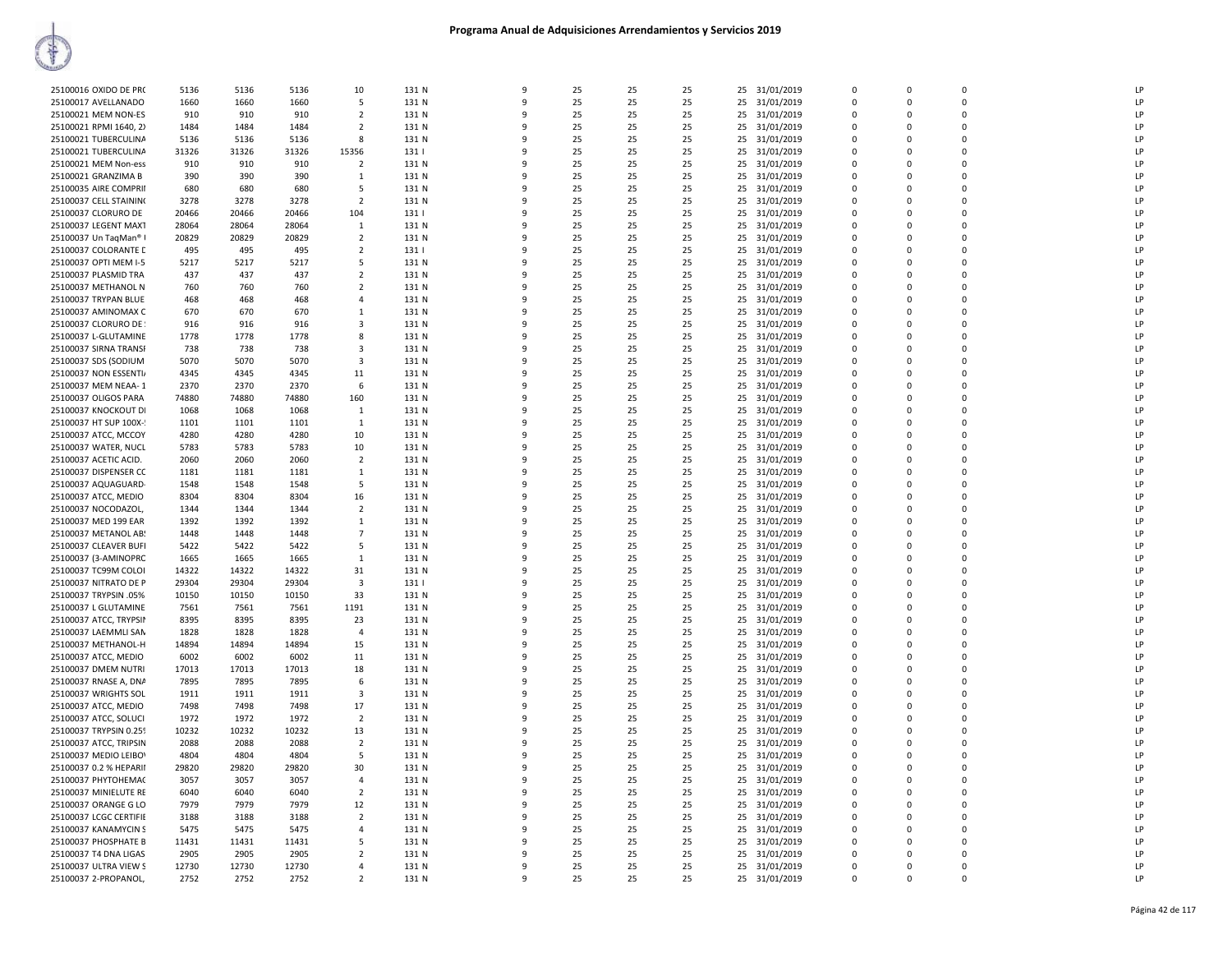| 25100037 ETHIDIUM BR    | 2865    | 2865    | 2865    | $\overline{\mathbf{3}}$ | 131 N | 9 | 25 | 25 | 25 |    | 25 31/01/2019 | $\Omega$    | $\Omega$    | $\Omega$ | <b>LP</b>      |
|-------------------------|---------|---------|---------|-------------------------|-------|---|----|----|----|----|---------------|-------------|-------------|----------|----------------|
| 25100037 OUT GLASS PL   | 3030    | 3030    | 3030    | $\overline{2}$          | 131 N | q | 25 | 25 | 25 |    | 25 31/01/2019 | $\Omega$    | $\Omega$    | $\Omega$ | LP             |
| 25100037 M-MULV REVI    | 4815    | 4815    | 4815    | $\overline{2}$          | 131 N | q | 25 | 25 | 25 |    | 25 31/01/2019 | $\Omega$    | $\Omega$    | $\Omega$ | LP             |
| 25100037 DMEM NUTRI     | 13704   | 13704   | 13704   | -9                      | 131 N | 9 | 25 | 25 | 25 |    | 25 31/01/2019 | $\mathbf 0$ | $\Omega$    | $\Omega$ | LP             |
| 25100037 NORMAL GOA     | 3081    | 3081    | 3081    | $\overline{2}$          | 131 N | q | 25 | 25 | 25 |    | 25 31/01/2019 | 0           | 0           | 0        | LP             |
| 25100037 CYTOKERATIN    | 3115    | 3115    | 3115    | $\mathbf{1}$            | 131 N | q | 25 | 25 | 25 |    | 25 31/01/2019 | $\Omega$    | $\Omega$    | $\Omega$ | LP             |
| 25100037 POWDERED T     | 3123    | 3123    | 3123    | $\overline{2}$          | 131 N | q | 25 | 25 | 25 |    | 25 31/01/2019 | 0           | $\Omega$    | $\Omega$ | LP             |
|                         | 6996    | 6996    | 6996    | $\overline{4}$          | 131 N | q | 25 | 25 | 25 |    |               | $\Omega$    | $\Omega$    | $\Omega$ | LP             |
| 25100037 OLIGO(DT)18    | 6821    |         | 6821    | -9                      |       | 9 | 25 | 25 | 25 |    | 25 31/01/2019 | 0           | $\Omega$    | $\Omega$ | LP             |
| 25100037 ANTIBIOTIC AI  |         | 6821    |         |                         | 131 N | q |    |    |    |    | 25 31/01/2019 |             |             |          | LP             |
| 25100037 TRITON CAT. 1  | 3160    | 3160    | 3160    | $\overline{2}$          | 131 N |   | 25 | 25 | 25 |    | 25 31/01/2019 | 0           | $\Omega$    | $\Omega$ |                |
| 25100037 GELATINA GR/   | 3167    | 3167    | 3167    | $\overline{2}$          | 131   |   | 25 | 25 | 25 |    | 25 31/01/2019 | $\mathbf 0$ | $\Omega$    | $\Omega$ | LP             |
| 25100037 ETHANOL E70    | 3513    | 3513    | 3513    | 3513                    | 131 N | q | 25 | 25 | 25 |    | 25 31/01/2019 | $\Omega$    | $\Omega$    | $\Omega$ | LP             |
| 25100037 ZYMOPURE PL    | 4516    | 4516    | 4516    | $\overline{2}$          | 131 N | q | 25 | 25 | 25 |    | 25 31/01/2019 | $\Omega$    | $\Omega$    | $\Omega$ | LP             |
| 25100037 SOLUCION FA    | 7710    | 7710    | 7710    | 10                      | 131 N |   | 25 | 25 | 25 |    | 25 31/01/2019 | 0           | $\Omega$    | $\Omega$ | LP             |
| 25100037 BLUEJUICE LO   | 6902    | 6902    | 6902    | 6                       | 131 N | 9 | 25 | 25 | 25 | 25 | 31/01/2019    | $\Omega$    | $\Omega$    | $\Omega$ | LP             |
| 25100037 IPTG CAT.155.  | 3372    | 3372    | 3372    | $\overline{2}$          | 131 N | 9 | 25 | 25 | 25 | 25 | 31/01/2019    | 0           | 0           | 0        | LP             |
| 25100037 RPMI 1640 CA   | 16802   | 16802   | 16802   | 19                      | 131 N | q | 25 | 25 | 25 |    | 25 31/01/2019 | 0           | $\Omega$    | $\Omega$ | LP             |
| 25100037 PTET-OFF ADV   | 14110   | 14110   | 14110   | $\mathbf{1}$            | 131 N |   | 25 | 25 | 25 |    | 25 31/01/2019 | $\Omega$    | $\Omega$    | $\Omega$ | P              |
| 25100037 ATCC, MEDIO    | 14532   | 14532   | 14532   | 28                      | 131 N | q | 25 | 25 | 25 |    | 25 31/01/2019 | 0           | $\Omega$    | $\Omega$ | LP             |
| 25100037 TGX ACRYL SO   | 6080    | 6080    | 6080    | $\overline{2}$          | 131 N | q | 25 | 25 | 25 |    | 25 31/01/2019 | $\Omega$    | $\Omega$    | $\Omega$ | LP             |
| 25100037 HIDI FORMAN    | 3459    | 3459    | 3459    | $\overline{\mathbf{3}}$ | 131 N |   | 25 | 25 | 25 |    | 25 31/01/2019 | 0           | O           | $\Omega$ | LP             |
| 25100037 ETHANOL FOR    | 6633    | 6633    | 6633    | 8                       | 131 N | 9 | 25 | 25 | 25 |    | 25 31/01/2019 | $\Omega$    | $\Omega$    | $\Omega$ | LP             |
| 25100037 NITRATO DE P   | 3780    | 3780    | 3780    | $\overline{2}$          | 131   | 9 | 25 | 25 | 25 | 25 | 31/01/2019    | 0           | 0           | 0        | LP             |
| 25100037 NITRATO DE L   | 16128   | 16128   | 16128   | $\overline{2}$          | 131   | q | 25 | 25 | 25 |    | 25 31/01/2019 | $\Omega$    | $\Omega$    | $\Omega$ | LP             |
| 25100037 PROTEASE INF   | 3814    | 3814    | 3814    | $\overline{\mathbf{3}}$ | 131 N |   | 25 | 25 | 25 |    | 25 31/01/2019 | $\Omega$    | $\Omega$    | $\Omega$ | P              |
| 25100037 ANTICUERPO     | 10496   | 10496   | 10496   | -5                      | 131 N | q | 25 | 25 | 25 |    | 25 31/01/2019 | 0           | $\Omega$    | $\Omega$ | LP             |
| 25100037 SMA I, (1,000) | 3919    | 3919    | 3919    | $\overline{2}$          | 131 N | q | 25 | 25 | 25 |    | 25 31/01/2019 | $\Omega$    | $\Omega$    | $\Omega$ | LP             |
|                         |         |         |         |                         |       |   |    |    |    |    |               |             |             | $\Omega$ | LP             |
| 25100037 CLOROFORM(     | 3932    | 3932    | 3932    | 6                       | 131 N |   | 25 | 25 | 25 |    | 25 31/01/2019 | 0           | $\Omega$    | $\Omega$ |                |
| 25100037 BLUING REAG    | 4188    | 4188    | 4188    | $\overline{2}$          | 131 N | q | 25 | 25 | 25 | 25 | 31/01/2019    | 0           | $\Omega$    |          | LP             |
| 25100037 SERVICIO DE S  | 16708   | 16708   | 16708   | 21                      | 131 N | 9 | 25 | 25 | 25 | 25 | 31/01/2019    | $\Omega$    | $\Omega$    | $\Omega$ | LP             |
| 25100037 DONKEY ANTI    | 4092    | 4092    | 4092    | $\overline{2}$          | 131 N | q | 25 | 25 | 25 |    | 25 31/01/2019 | $\Omega$    | $\Omega$    | $\Omega$ | LP             |
| 25100037 SOLUCION FA    | 9372    | 9372    | 9372    | 12                      | 131 N |   | 25 | 25 | 25 |    | 25 31/01/2019 | $\Omega$    | $\Omega$    | O        | LP             |
| 25100037 DNMT3L 50 U    | 7047    | 7047    | 7047    | 1                       | 131 N | q | 25 | 25 | 25 |    | 25 31/01/2019 | 0           | $\Omega$    | 0        | LP             |
| 25100037 ATCC, MEDIO    | 20313   | 20313   | 20313   | 37                      | 131 N | q | 25 | 25 | 25 |    | 25 31/01/2019 | $\Omega$    | $\Omega$    | $\Omega$ | LP             |
| 25100037 TWEEN 20,EIA   | 9928    | 9928    | 9928    | $\overline{4}$          | 131 N |   | 25 | 25 | 25 | 25 | 31/01/2019    | 0           | 0           | $\Omega$ | LP             |
| 25100037 QUBIT ASSAY    | 4342    | 4342    | 4342    | $\overline{2}$          | 131 N | q | 25 | 25 | 25 | 25 | 31/01/2019    | $\Omega$    | $\Omega$    | $\Omega$ | LP             |
| 25100037 NAVAJA TEFL(   | 7200    | 7200    | 7200    | 10                      | 131   | 9 | 25 | 25 | 25 | 25 | 31/01/2019    | $\Omega$    | $\Omega$    | $\Omega$ | LP             |
| 25100037 ATCC, LEIBOV   | 17985   | 17985   | 17985   | 33                      | 131 N | q | 25 | 25 | 25 |    | 25 31/01/2019 | $\Omega$    | $\Omega$    | $\Omega$ | P              |
| 25100037 NOLIMITS™ 10   | 4465    | 4465    | 4465    | $\overline{2}$          | 131 N |   | 25 | 25 | 25 |    | 25 31/01/2019 | 0           | $\Omega$    | $\Omega$ | LP             |
| 25100037 MINI-PROTEA    | 13680   | 13680   | 13680   | 5                       | 131 N | q | 25 | 25 | 25 |    | 25 31/01/2019 | 0           | $\Omega$    | 0        | LP             |
| 25100037 NITRO BLUE T   | 4613    | 4613    | 4613    | $\overline{2}$          | 131 N | q | 25 | 25 | 25 |    | 25 31/01/2019 | $\mathbf 0$ | $\Omega$    | $\Omega$ | P              |
| 25100037 ATCC. ISOCOV   | 19203   | 19203   | 19203   | 37                      | 131 N |   | 25 | 25 | 25 |    | 25 31/01/2019 | 0           | 0           | ŋ        | P              |
| 25100037 HIGH RANGE I   | 4691    | 4691    | 4691    | $\overline{\mathbf{3}}$ | 131 N | q | 25 | 25 | 25 |    | 25 31/01/2019 | $\Omega$    | $\Omega$    | $\Omega$ | LP             |
| 25100037 NOLIMITS™ 2!   | 4754    | 4754    | 4754    | $\overline{2}$          | 131 N | 9 | 25 | 25 | 25 |    | 25 31/01/2019 | 0           | $\Omega$    | $\Omega$ | LP             |
| 25100037 BP GRADE STE   | 4898    | 4898    | 4898    | 6                       | 131 N | q | 25 | 25 | 25 |    | 25 31/01/2019 | $\Omega$    | $\Omega$    | $\Omega$ | $\overline{P}$ |
| 25100037 RNA CLEAN &    | 7721    | 7721    | 7721    | $\mathbf{1}$            | 131 N |   | 25 | 25 | 25 |    | 25 31/01/2019 | 0           | $\Omega$    | $\Omega$ | LP             |
| 25100037 ZYMOPURE™      | 8526    | 8526    | 8526    | $\mathbf{1}$            | 131 N | q | 25 | 25 | 25 |    | 25 31/01/2019 | 0           | 0           | 0        | LP             |
| 25100037 ULTRACRUZ®     | 4974    | 4974    | 4974    | $\overline{2}$          | 131 N | q | 25 | 25 | 25 |    | 25 31/01/2019 | $\Omega$    | $\Omega$    | $\Omega$ | P              |
| 25100037 QIAQUICK PCF   | 5026    | 5026    | 5026    | $\overline{2}$          | 131 N | q | 25 | 25 | 25 |    |               | $\Omega$    | $\Omega$    | $\Omega$ | LP             |
|                         | 17280   |         |         |                         |       |   |    |    |    |    | 25 31/01/2019 |             |             |          |                |
| 25100037 METANOL AB!    |         | 17280   | 17280   | 16                      | 131 N | q | 25 | 25 | 25 |    | 25 31/01/2019 | $\Omega$    | $\Omega$    | $\Omega$ | LP             |
| 25100037 COLOIDE DE R   | 2205000 | 2205000 | 2205000 | 700                     | 131 N | 9 | 25 | 25 | 25 |    | 25 31/01/2019 | 0           | $\Omega$    | $\Omega$ | LP             |
| 25100037 SOLUCION FA    | 11820   | 11820   | 11820   | 12                      | 131 N | q | 25 | 25 | 25 |    | 25 31/01/2019 | 0           | $\Omega$    | O        | LP             |
| 25100037 EXTRA THICK I  | 5188    | 5188    | 5188    | $\overline{\mathbf{3}}$ | 131 N |   | 25 | 25 | 25 |    | 25 31/01/2019 | $\mathbf 0$ | $\Omega$    | $\Omega$ | LP             |
| 25100037 PHOSPHATE B    | 5313    | 5313    | 5313    | 3                       | 131 N | q | 25 | 25 | 25 |    | 25 31/01/2019 | $\Omega$    | $\Omega$    | $\Omega$ | LP             |
| 25100037 PBS PH 7.4 10  | 7527    | 7527    | 7527    | 8                       | 131 N | q | 25 | 25 | 25 |    | 25 31/01/2019 | $\Omega$    | $\Omega$    | $\Omega$ | $\overline{P}$ |
| 25100037 X-GAL-1GM C    | 21750   | 21750   | 21750   | 12                      | 131 N |   | 25 | 25 | 25 |    | 25 31/01/2019 | 0           | $\Omega$    | $\Omega$ | LP             |
| 25100037 DNA LADDER     | 19419   | 19419   | 19419   | 24                      | 131 N | 9 | 25 | 25 | 25 |    | 25 31/01/2019 | $\Omega$    | $\Omega$    | $\Omega$ | LP             |
| 25100037 ATCC, DERMA    | 5522    | 5522    | 5522    | $\overline{\mathbf{3}}$ | 131 N | 9 | 25 | 25 | 25 |    | 25 31/01/2019 | $\mathbf 0$ | $\Omega$    | $\Omega$ | LP             |
| 25100037 GLICEROL MB    | 18503   | 18503   | 18503   | 13                      | 131 N | q | 25 | 25 | 25 |    | 25 31/01/2019 | 0           | $\Omega$    | $\Omega$ | LP             |
| 25100037 SERUM-FREE (   | 14800   | 14800   | 14800   | $\overline{4}$          | 131 N |   | 25 | 25 | 25 |    | 25 31/01/2019 | $\mathbf 0$ | $\Omega$    | $\Omega$ | P              |
| 25100037 POWDERED T     | 11557   | 11557   | 11557   | -8                      | 131 N | q | 25 | 25 | 25 |    | 25 31/01/2019 | $\Omega$    | $\Omega$    | $\Omega$ | LP             |
| 25100037 IMAGE-IT FX S  | 6342    | 6342    | 6342    | $\overline{2}$          | 131 N | q | 25 | 25 | 25 |    | 25 31/01/2019 | $\Omega$    | $\Omega$    | $\Omega$ | LP             |
| 25100037 10X TRIS/GLY(  | 9120    | 9120    | 9120    | 5                       | 131 N |   | 25 | 25 | 25 | 25 | 31/01/2019    | 0           | O           | n        | LP             |
| 25100037 CENTROMERE     | 5849    | 5849    | 5849    | $\mathbf{1}$            | 131 N | 9 | 25 | 25 | 25 |    | 25 31/01/2019 | $\Omega$    | $\Omega$    | $\Omega$ | LP             |
| 25100037 PONCEAU S ST   | 14137   | 14137   | 14137   | 6                       | 131 N | 9 | 25 | 25 | 25 |    | 25 31/01/2019 | 0           | $\mathbf 0$ | $\Omega$ | LP             |
|                         |         |         |         |                         |       |   |    |    |    |    |               |             |             |          |                |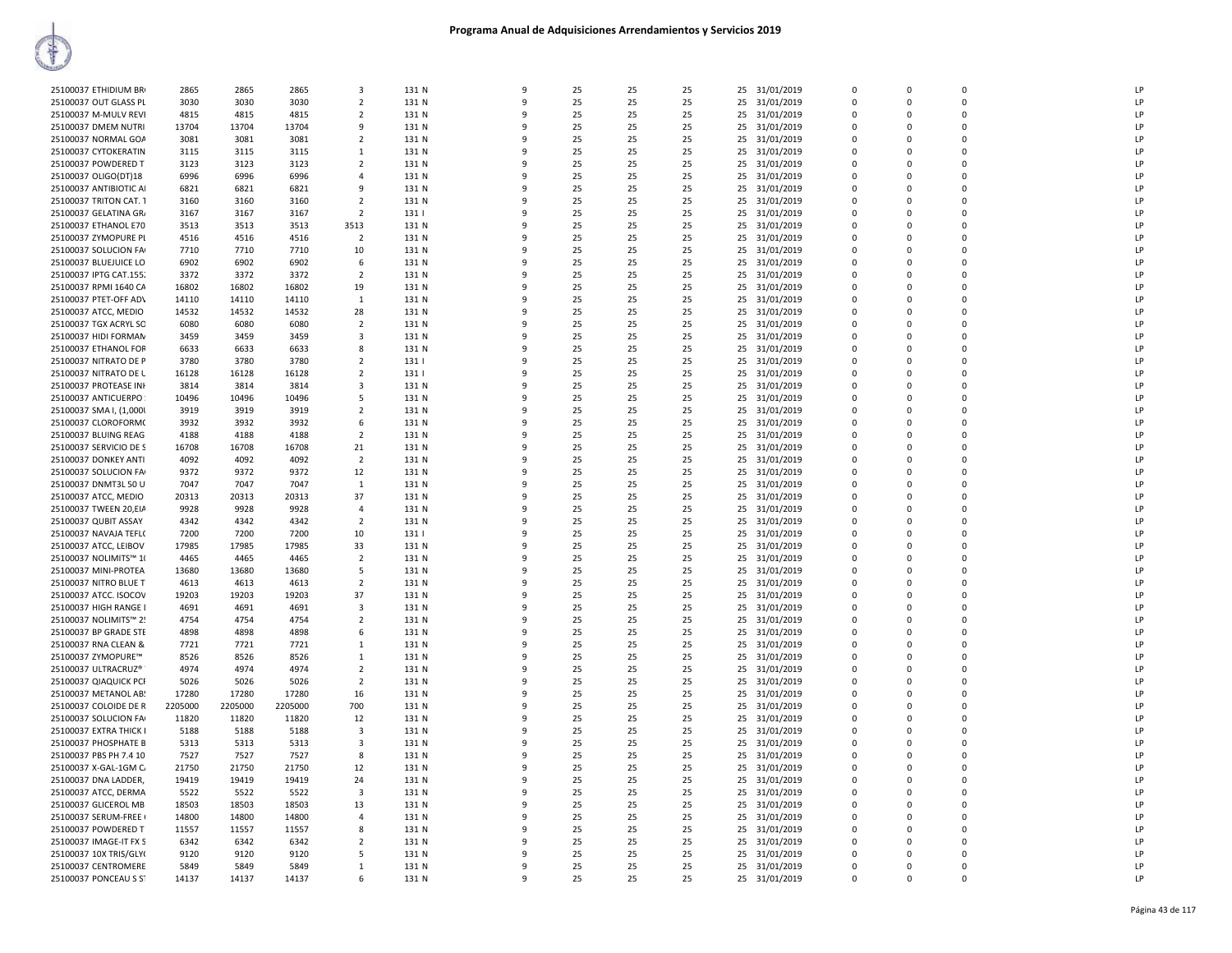| 25100037 RIBONUCLEAS    | 10230  | 10230  | 10230  | 6              | 131 N | 9            | 25 | 25 | 25 | 25<br>31/01/2019 | $\mathbf 0$  | 0           | $\Omega$    | LP |
|-------------------------|--------|--------|--------|----------------|-------|--------------|----|----|----|------------------|--------------|-------------|-------------|----|
| 25100037 DNTP MIX, 2 M  | 9715   | 9715   | 9715   | 3              | 131 N | $\mathbf{q}$ | 25 | 25 | 25 | 25<br>31/01/2019 | $\mathbf 0$  | $\Omega$    | $\Omega$    | LP |
|                         | 26943  | 26943  | 26943  |                | 131 N | q            | 25 | 25 | 25 | 25               | $\Omega$     | $\Omega$    | $\Omega$    | LP |
| 25100037 FORMAMIDE      |        |        |        | 15             |       |              |    |    |    | 31/01/2019       |              |             |             |    |
| 25100037 SPECTRA MUL    | 6133   | 6133   | 6133   | $\overline{2}$ | 131 N | q            | 25 | 25 | 25 | 25<br>31/01/2019 | $\Omega$     | $\Omega$    | $\Omega$    | LP |
| 25100037 EZ DNA METH    | 300825 | 300825 | 300825 | 21             | 131 N | 9            | 25 | 25 | 25 | 25<br>31/01/2019 | $\Omega$     | $\Omega$    | $\Omega$    | LP |
|                         | 6357   |        | 6357   | 1              | 131 N | q            | 25 | 25 | 25 | 25               | $\Omega$     | $\Omega$    | $\Omega$    | LP |
| 25100037 DONKEY ANTI    |        | 6357   |        |                |       |              |    |    |    | 31/01/2019       |              |             |             |    |
| 25100037 DONKEY ANTI    | 6357   | 6357   | 6357   | $\mathbf{1}$   | 131 N | q            | 25 | 25 | 25 | 25 31/01/2019    | $\mathbf 0$  | $\Omega$    | $\Omega$    | LP |
| 25100037 DONKEY ANTI    | 6357   | 6357   | 6357   | $\mathbf{1}$   | 131 N | 9            | 25 | 25 | 25 | 25<br>31/01/2019 | $\mathbf 0$  | $\mathbf 0$ | $\Omega$    | LP |
| 25100037 MOPS FCO DE    | 6366   | 6366   |        | $\overline{2}$ | 131 N | $\mathbf{q}$ | 25 | 25 | 25 | 25               | $\Omega$     | $\Omega$    | $\Omega$    | LP |
|                         |        |        | 6366   |                |       |              |    |    |    | 31/01/2019       |              |             |             |    |
| 25100037 ANTI - MOUSE   | 6410   | 6410   | 6410   | 1              | 131 N | 9            | 25 | 25 | 25 | 25<br>31/01/2019 | 0            | 0           | $\Omega$    | LP |
| 25100037 TEMED, 50 MI   | 6546   | 6546   | 6546   | -5             | 131 N | q            | 25 | 25 | 25 | 25<br>31/01/2019 | $\mathbf 0$  | $\Omega$    | $\Omega$    | LP |
| 25100037 FRASCO DE 50   | 7744   | 7744   | 7744   | 8              | 131   | q            | 25 | 25 | 25 | 25<br>31/01/2019 | $\mathbf 0$  | 0           | $\mathbf 0$ | LP |
|                         |        |        |        |                |       |              |    |    |    |                  |              |             |             |    |
| 25100037 DAB CHROMC     | 76440  | 76440  | 76440  | 20             | 131 N | q            | 25 | 25 | 25 | 25<br>31/01/2019 | $\Omega$     | $\Omega$    | $\Omega$    | LP |
| 25100037 DNASE I, RNA!  | 16629  | 16629  | 16629  | 11             | 131 N | q            | 25 | 25 | 25 | 31/01/2019<br>25 | $\Omega$     | O           | $\Omega$    | LP |
| 25100037 KIT PARA RECI  | 23760  | 23760  | 23760  | 8              | 131 N | q            | 25 | 25 | 25 | 31/01/2019<br>25 | 0            | $\Omega$    | $\Omega$    | LP |
|                         |        |        |        |                |       |              |    |    |    |                  |              |             |             |    |
| 25100037 PROTEINASA I   | 17820  | 17820  | 17820  | -9             | 131 N | 9            | 25 | 25 | 25 | 25<br>31/01/2019 | $\mathbf{0}$ | $\Omega$    | $\Omega$    | LP |
| 25100037 RNA LATER RE   | 23101  | 23101  | 23101  | 13             | 131 N | ٩            | 25 | 25 | 25 | 25<br>31/01/2019 | $\Omega$     | $\Omega$    | $\Omega$    | LP |
| 25100037 CLOROFORM(     | 6968   | 6968   | 6968   | 26             | 131   | q            | 25 | 25 | 25 | 25<br>31/01/2019 | $\Omega$     | $\Omega$    | $\Omega$    | LP |
|                         |        |        |        |                |       |              |    |    |    |                  |              |             |             |    |
| 25100037 ATCC; DIMETH   | 21945  | 21945  | 21945  | 15             | 131 N | 9            | 25 | 25 | 25 | 25<br>31/01/2019 | $\mathbf 0$  | 0           | $\Omega$    | LP |
| 25100037 SUPERASE-IN.   | 6984   | 6984   | 6984   | $\overline{2}$ | 131 N | 9            | 25 | 25 | 25 | 25<br>31/01/2019 | $\Omega$     | $\Omega$    | $\Omega$    | LP |
| 25100037 ALEXA FLUOR    | 9349   | 9349   | 9349   | 3              | 131 N | q            | 25 | 25 | 25 | 25<br>31/01/2019 | $\mathbf 0$  | 0           | $\mathbf 0$ | LP |
|                         |        |        |        |                |       |              |    |    |    |                  |              |             |             |    |
| 25100037 MARCADOR P     | 17856  | 17856  | 17856  | 16             | 131 N | q            | 25 | 25 | 25 | 25<br>31/01/2019 | $\Omega$     | $\Omega$    | $\Omega$    | LP |
| 25100037 HIGH FIDELITY  | 7095   | 7095   | 7095   | $\mathbf{3}$   | 131 N | 9            | 25 | 25 | 25 | 25<br>31/01/2019 | $\Omega$     | $\Omega$    | $\Omega$    | LP |
| 25100037 VECTASHIELD'   | 11664  | 11664  | 11664  | 3              | 131 N | q            | 25 | 25 | 25 | 31/01/2019<br>25 | $\Omega$     | $\Omega$    | $\Omega$    | LP |
|                         |        |        |        |                |       |              |    |    |    |                  |              |             |             |    |
| 25100037 POWDERED T     | 13653  | 13653  | 13653  | -9             | 131 N | q            | 25 | 25 | 25 | 25<br>31/01/2019 | $\Omega$     | $\Omega$    | $\Omega$    | LP |
| 25100037 BIO RAD PROT   | 12676  | 12676  | 12676  | $\overline{2}$ | 131 N | ٩            | 25 | 25 | 25 | 25<br>31/01/2019 | $\mathbf{0}$ | 0           | $\Omega$    | LP |
| 25100037 GOAT ANTI-R/   | 15558  | 15558  | 15558  | -9             | 131 N | q            | 25 | 25 | 25 | 25<br>31/01/2019 | $\Omega$     | $\Omega$    | $\Omega$    | LP |
|                         |        |        |        |                |       |              |    |    |    |                  |              |             |             |    |
| 25100037 ALEXA FLUOR    | 11552  | 11552  | 11552  | $\overline{2}$ | 131 N | ٩            | 25 | 25 | 25 | 25<br>31/01/2019 | $\Omega$     | 0           | $\Omega$    | LP |
| 25100037 ROLL PVDF 28   | 16194  | 16194  | 16194  | $\overline{a}$ | 131 N | 9            | 25 | 25 | 25 | 31/01/2019<br>25 | $\mathbf 0$  | $\Omega$    | $\Omega$    | LP |
| 25100037 ALEXA FLUOR    | 28980  | 28980  | 28980  | -5             | 131 N | 9            | 25 | 25 | 25 | 25<br>31/01/2019 | $\mathbf 0$  | 0           | $\mathbf 0$ | LP |
|                         |        |        |        |                |       |              |    |    |    |                  |              |             |             |    |
| 25100037 SUBSTRATO Q    | 7994   | 7994   | 7994   | $\mathbf{A}$   | 131 N | $\mathbf{q}$ | 25 | 25 | 25 | 25<br>31/01/2019 | $\mathbf 0$  | $\Omega$    | $\Omega$    | LP |
| 25100037 ANTI BRCA1. I  | 8077   | 8077   | 8077   | $\mathbf{1}$   | 131 N | q            | 25 | 25 | 25 | 25<br>31/01/2019 | $\Omega$     | 0           | $\Omega$    | LP |
| 25100037 DAXX ANTIBO    | 31874  | 31874  | 31874  | $\overline{4}$ | 131 N | q            | 25 | 25 | 25 | 31/01/2019<br>25 | $\Omega$     | $\Omega$    | $\Omega$    | LP |
|                         |        |        |        |                |       |              |    |    |    |                  |              |             |             |    |
| 25100037 PERSULFATO I   | 8293   | 8293   | 8293   | -5             | 131 N | $\mathbf{q}$ | 25 | 25 | 25 | 25 31/01/2019    | $\Omega$     | $\Omega$    | $\Omega$    | LP |
| 25100037 FITC ANTI-RAT  | 11592  | 11592  | 11592  | 3              | 131 N | q            | 25 | 25 | 25 | 25<br>31/01/2019 | $\Omega$     | $\Omega$    | $\Omega$    | LP |
| 25100037 MICROAMP R     | 28972  | 28972  | 28972  | 10             | 131 N | 9            | 25 | 25 | 25 | 31/01/2019<br>25 | $\Omega$     | $\Omega$    | $\Omega$    | LP |
|                         |        |        |        |                |       |              |    |    |    |                  |              |             |             |    |
| 25100037 PURELINK PCF   | 8537   | 8537   | 8537   | 3              | 131 N | 9            | 25 | 25 | 25 | 25<br>31/01/2019 | $\mathbf{0}$ | $\mathbf 0$ | $\Omega$    | LP |
| 25100037 ATCC, KIT DE ( | 8526   | 8526   | 8526   | $\overline{3}$ | 131 N | $\mathbf{q}$ | 25 | 25 | 25 | 25<br>31/01/2019 | $\Omega$     | $\Omega$    | $\Omega$    | LP |
| 25100037 TAQMAN GEN     | 35242  | 35242  | 35242  | 9              | 131 N | q            | 25 | 25 | 25 | 25<br>31/01/2019 | $\mathbf 0$  | 0           | $\Omega$    | LP |
| 25100037 CITOCALASIN/   | 9512   | 9512   | 9512   | $\mathbf{1}$   | 131 N | 9            | 25 | 25 | 25 | 25<br>31/01/2019 | $\mathbf{0}$ | $\Omega$    | $\Omega$    | LP |
|                         |        |        |        |                |       |              |    |    |    |                  |              |             |             |    |
| 25100037 FUMONISIN A    | 8623   | 8623   | 8623   | 1              | 131 N | q            | 25 | 25 | 25 | 25<br>31/01/2019 | $\mathbf 0$  | 0           | $\mathbf 0$ | LP |
| 25100037 DMEM CAT.12    | 28018  | 28018  | 28018  | 25             | 131 N | q            | 25 | 25 | 25 | 31/01/2019<br>25 | $\Omega$     | $\Omega$    | $\Omega$    | LP |
| 25100037 DIMETHYL SU    | 169764 | 169764 | 169764 | -6             | 131 N | $\mathbf{q}$ | 25 | 25 | 25 | 25<br>31/01/2019 | $\Omega$     | $\Omega$    | $\Omega$    | LP |
|                         |        |        |        |                |       |              |    |    |    |                  |              |             |             |    |
| 25100037 KMAX COLCEN    | 8812   | 8812   | 8812   | 3              | 131 N | 9            | 25 | 25 | 25 | 25<br>31/01/2019 | $\mathbf{0}$ | $\Omega$    | $\Omega$    | LP |
| 25100037 TAQ DNA POL    | 8842   | 8842   | 8842   | $\overline{a}$ | 131 N | q            | 25 | 25 | 25 | 25<br>31/01/2019 | $\Omega$     | $\Omega$    | $\Omega$    | LP |
| 25100037 POLYCLONAL     | 9078   | 9078   | 9078   | 2              | 131 N | ٩            | 25 | 25 | 25 | 25<br>31/01/2019 | $\Omega$     | $\Omega$    | $\Omega$    | LP |
|                         |        |        |        |                |       |              |    |    |    |                  |              |             |             |    |
| 25100037 GLYCINE 1 KG   | 11097  | 11097  | 11097  | $\overline{7}$ | 131 N | q            | 25 | 25 | 25 | 31/01/2019<br>25 | $\Omega$     | $\Omega$    | $\Omega$    | LP |
| 25100037 GENERULER™     | 24875  | 24875  | 24875  | -5             | 131 N | 9            | 25 | 25 | 25 | 25<br>31/01/2019 | $\mathbf 0$  | 0           | $\Omega$    | LP |
| 25100037 RNASEOUT RE    | 18755  | 18755  | 18755  | $\overline{4}$ | 131 N | 9            | 25 | 25 | 25 | 25<br>31/01/2019 | $\Omega$     | $\Omega$    | $\Omega$    | LP |
|                         |        |        |        |                |       | 9            |    |    |    |                  |              | $\Omega$    | $\Omega$    |    |
| 25100037 OLIGO(DT)12-   | 74460  | 74460  | 74460  | 34             | 131 N |              | 25 | 25 | 25 | 31/01/2019<br>25 | $\mathbf 0$  |             |             | LP |
| 25100037 MICROAMP F/    | 15210  | 15210  | 15210  | $\overline{7}$ | 131 N | 9            | 25 | 25 | 25 | 31/01/2019<br>25 | $\mathbf{0}$ | $\mathbf 0$ | $\mathbf 0$ | LP |
| 25100037 MINI PAP PEN   | 9338   | 9338   | 9338   | $\Delta$       | 131 N | $\mathbf{q}$ | 25 | 25 | 25 | 25<br>31/01/2019 | $\mathbf 0$  | $\mathbf 0$ | $\Omega$    | LP |
|                         |        |        |        |                |       | q            | 25 |    |    |                  | $\Omega$     | $\Omega$    | $\Omega$    | LP |
| 25100037 PURIFIED ANT   | 26750  | 26750  | 26750  | 10             | 131 N |              |    | 25 | 25 | 25<br>31/01/2019 |              |             |             |    |
| 25100037 MINI GENOMI    | 9353   | 9353   | 9353   | $\overline{2}$ | 131 N | q            | 25 | 25 | 25 | 25 31/01/2019    | $\Omega$     | $\Omega$    | $\Omega$    | LP |
| 25100037 TAQMAN MIC     | 18560  | 18560  | 18560  | $\overline{4}$ | 131 N | ٩            | 25 | 25 | 25 | 25<br>31/01/2019 | $\mathbf{0}$ | 0           | $\Omega$    | LP |
| 25100037 EZ PREP SOLU   | 78977  | 78977  | 78977  | 15             | 131 N | q            | 25 | 25 | 25 | 25 31/01/2019    | $\Omega$     | $\Omega$    | $\Omega$    | LP |
|                         |        |        |        |                |       |              |    |    |    |                  |              |             |             |    |
| 25100037 INMOBILON-F    | 28288  | 28288  | 28288  | $\overline{4}$ | 131 N | ٩            | 25 | 25 | 25 | 25 31/01/2019    | $\Omega$     | $\Omega$    | $\Omega$    | LP |
| 25100037 EZ-ECL KIT, EN | 9493   | 9493   | 9493   | $\overline{2}$ | 131 N | -9           | 25 | 25 | 25 | 31/01/2019<br>25 | $\mathbf 0$  | $\mathbf 0$ | $\Omega$    | LP |
| 25100037 TRIS ELECTRO   | 17940  | 17940  | 17940  | 6              | 131 N | 9            | 25 | 25 | 25 | 25<br>31/01/2019 | $\mathbf 0$  | $\Omega$    | $\Omega$    | LP |
|                         |        |        |        |                |       |              |    |    |    |                  |              |             |             |    |
| 25100037 ALEXA FLUOR    | 12701  | 12701  | 12701  | 3              | 131 N | q            | 25 | 25 | 25 | 25<br>31/01/2019 | $\Omega$     | $\Omega$    | $\Omega$    | LP |
| 25100037 KIT DE PURIFI( | 9744   | 9744   | 9744   | 3              | 131 N | q            | 25 | 25 | 25 | 25<br>31/01/2019 | $\mathbf 0$  | $\Omega$    | $\Omega$    | LP |
| 25100037 CENTROMERE     | 9749   | 9749   | 9749   | $\overline{2}$ | 131 N | ٩            | 25 | 25 | 25 | 31/01/2019<br>25 | $\mathbf 0$  | 0           | $\mathbf 0$ | LP |
| 25100037 DMEM NUTRI     | 63187  | 63187  | 63187  | 32             | 131 N | q            | 25 | 25 | 25 | 25               | $\Omega$     | $\Omega$    | $\Omega$    | LP |
|                         |        |        |        |                |       |              |    |    |    | 31/01/2019       |              |             |             |    |
| 25100037 PURIFIED ANT   | 10066  | 10066  | 10066  | $\overline{2}$ | 131 N | ٩            | 25 | 25 | 25 | 25<br>31/01/2019 | $\Omega$     | $\Omega$    | $\Omega$    | LP |
| 25100037 PURIFIED ANT   | 15605  | 15605  | 15605  | -5             | 131 N | 9            | 25 | 25 | 25 | 25 31/01/2019    | $\Omega$     | $\Omega$    | $\Omega$    | LP |
|                         |        |        |        |                |       |              |    |    |    |                  |              |             |             |    |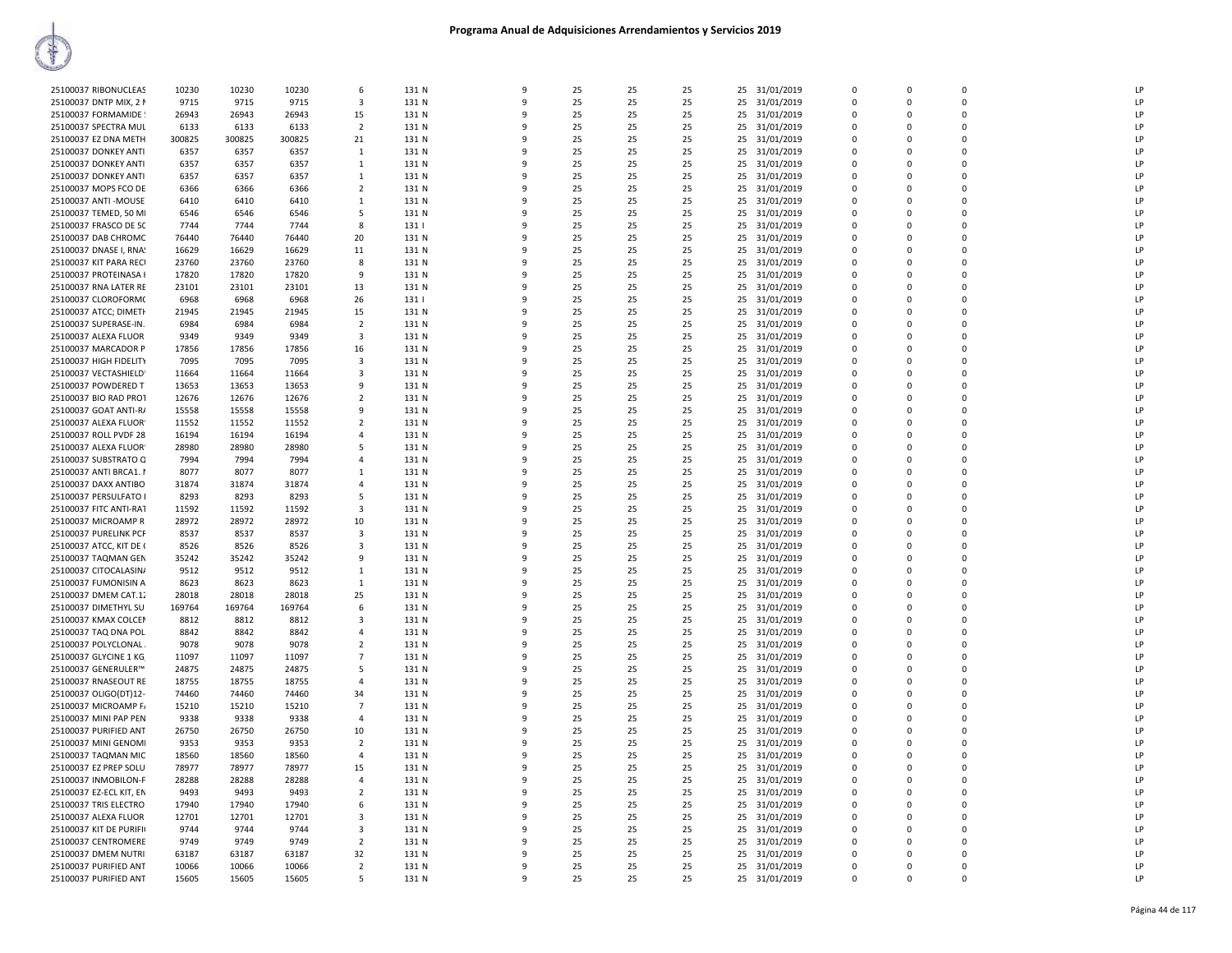| 25100037 BUFFER 10X V   | 15618          | 15618          | 15618          | .5                      | 131 N          | 9            | 25       | 25       | 25       |          | 25 31/01/2019 | $\Omega$      | $\Omega$ | $\Omega$    | LP |
|-------------------------|----------------|----------------|----------------|-------------------------|----------------|--------------|----------|----------|----------|----------|---------------|---------------|----------|-------------|----|
| 25100037 GLYCOGEN LII   | 15517          | 15517          | 15517          | 6                       | 131 N          | 9            | 25       | 25       | 25       | 25       | 31/01/2019    | 0             | $\Omega$ | $\mathbf 0$ | LP |
| 25100037 RNA SCREENT    | 10286          | 10286          | 10286          | 5                       | 131 N          | 9            | 25       | 25       | 25       | 25       | 31/01/2019    | $\mathbf 0$   | $\Omega$ | $\Omega$    | LP |
| 25100037 QIAAMP DNA     | 22746          | 22746          | 22746          | 6                       | 131 N          | q            | 25       | 25       | 25       |          | 25 31/01/2019 | 0             | $\Omega$ | $\mathbf 0$ | LP |
| 25100037 RNASE H (E.CO  | 10474          | 10474          | 10474          | $\overline{2}$          | 131 N          |              | 25       | 25       | 25       |          | 25 31/01/2019 | $\mathbf 0$   | $\Omega$ | $\mathbf 0$ | LP |
| 25100037 SPECTRA MUL    | 10520          | 10520          | 10520          | 3                       | 131 N          |              | 25       | 25       | 25       | 25       | 31/01/2019    | $\Omega$      | $\Omega$ | 0           | LP |
| 25100037 CONTROL CRI:   | 20917          | 20917          | 20917          | 11                      | 131 N          | q            | 25       | 25       | 25       |          | 25 31/01/2019 | $\Omega$      | $\Omega$ | $\Omega$    | LP |
| 25100037 HISTOPAQUE,    | 10562          | 10562          | 10562          | 3                       | 131 N          |              | 25       | 25       | 25       | 25       | 31/01/2019    | $\Omega$      | $\Omega$ | $\Omega$    | LP |
| 25100037 3100 GENETIC   | 10602          | 10602          | 10602          | 1                       | 131 N          | 9            | 25       | 25       | 25       | 25       | 31/01/2019    | $\Omega$      | $\Omega$ | $\mathbf 0$ | LP |
| 25100037 PAGERULER P    | 15684          | 15684          | 15684          | 5                       | 131 N          | 9            | 25       | 25       | 25       | 25       | 31/01/2019    | $\Omega$      | $\Omega$ | $\Omega$    | LP |
| 25100037 RNASE INHIBI   | 17926          | 17926          | 17926          | 9                       | 131 N          | q            | 25       | 25       | 25       | 25       | 31/01/2019    | $\Omega$      | $\Omega$ | $\Omega$    | LP |
| 25100037 NUCLEAR EXT    | 10816          | 10816          | 10816          | $\overline{2}$          | 131 N          |              | 25       | 25       | 25       |          | 25 31/01/2019 | $\mathbf 0$   | $\Omega$ | $\mathbf 0$ | LP |
| 25100037 ALEXA FLUOR    | 10962          | 10962          | 10962          | 3                       | 131 N          |              | 25       | 25       | 25       | 25       | 31/01/2019    | 0             | $\Omega$ | 0           | IP |
| 25100037 DIRECT-ZOL R   | 11324          | 11324          | 11324          | $\overline{2}$          | 131 N          | q            | 25       | 25       | 25       |          | 25 31/01/2019 | $\Omega$      | $\Omega$ | $\Omega$    | LP |
| 25100037 FG, TAQMAN     | 18156          | 18156          | 18156          | 12429                   | 131 N          | q            | 25       | 25       | 25       | 25       | 31/01/2019    | $\Omega$      | $\Omega$ | $\Omega$    | LP |
| 25100037 MICROAMP F/    | 49456          | 49456          | 49456          | 23                      | 131 N          | 9            | 25       | 25       | 25       | 25       | 31/01/2019    | $\Omega$      | $\Omega$ | $\Omega$    | LP |
| 25100037 RED COUNTER    | 13821          | 13821          | 13821          | $\overline{2}$          | 131 N          | 9            | 25       | 25       | 25       | 25       | 31/01/2019    | $\Omega$      | $\Omega$ | $\Omega$    | LP |
| 25100037 CYTOCHALASI    | 11934          | 11934          | 11934          | 2                       | 131 N          | q            | 25       | 25       | 25       | 25       | 31/01/2019    | $\Omega$      | $\Omega$ | $\Omega$    | LP |
| 25100037 ATCC, LINEA C  | 12006          | 12006          | 12006          | 1                       | 131 N          |              | 25       | 25       | 25       | 25       | 31/01/2019    | $\Omega$      | $\Omega$ | $\mathbf 0$ | LP |
| 25100037 DHARMAFECT     | 22675          | 22675          | 22675          | $\overline{2}$          | 131 N          |              | 25       | 25       | 25       | 25       | 31/01/2019    | 0             | $\Omega$ | $\mathbf 0$ | LP |
| 25100037 DHARMAFECT     | 12303          | 12303          | 12303          | $\mathbf{1}$            | 131 N          | q            | 25       | 25       | 25       |          |               | 0             | $\Omega$ | $\mathbf 0$ | LP |
|                         |                |                |                |                         |                | q            |          |          |          |          | 25 31/01/2019 | $\Omega$      | $\Omega$ | $\Omega$    |    |
| 25100037 BD CST BEADS   | 18672          | 18672          | 18672          | 6                       | 131 N          |              | 25       | 25       | 25       | 25       | 31/01/2019    |               |          |             | LP |
| 25100037 PAGERULER P    | 12547          | 12547          | 12547          | $\overline{a}$          | 131 N          | q            | 25       | 25       | 25       |          | 25 31/01/2019 | $\Omega$      | $\Omega$ | $\Omega$    | LP |
| 25100037 POWDERED N     | 33513          | 33513          | 33513          | 9                       | 131 N          | 9            | 25       | 25       | 25       | 25       | 31/01/2019    | 0             | $\Omega$ | 0           | LP |
| 25100037 RNA SCREENT    | 12461          | 12461          | 12461          | 5                       | 131 N          | q            | 25       | 25       | 25       | 25       | 31/01/2019    | $\Omega$      | $\Omega$ | $\Omega$    | LP |
| 25100037 LL-37 D-5, MC  | 12539          | 12539          | 12539          | $\overline{2}$          | 131 N          |              | 25       | 25       | 25       |          | 25 31/01/2019 | $\Omega$      | $\Omega$ | $\Omega$    | LP |
| 25100037 ALEXA FLUOR    | 21993          | 21993          | 21993          | $\overline{4}$          | 131 N          |              | 25       | 25       | 25       | 25       | 31/01/2019    | 0             | $\Omega$ | $\mathbf 0$ | LP |
| 25100037 ANTICUERPO     | 12748          | 12748          | 12748          | 1                       | 131 N          | 9            | 25       | 25       | 25       |          | 25 31/01/2019 | $\Omega$      | $\Omega$ | $\mathbf 0$ | LP |
| 25100037 TC99M DTPA     | 12760          | 12760          | 12760          | 20                      | 131 N          | q            | 25       | 25       | 25       | 25       | 31/01/2019    | 0             | $\Omega$ | $\mathbf 0$ | LP |
| 25100037 RNASE-FREE V   | 132379         | 132379         | 132379         | 21                      | 131 N          | q            | 25       | 25       | 25       |          | 25 31/01/2019 | $\Omega$      | $\Omega$ | $\Omega$    | LP |
| 25100037 CAT. 70165 M   | 16140          | 16140          | 16140          | 20                      | 131            | 9            | 25       | 25       | 25       | 25       | 31/01/2019    | 0             | $\Omega$ | 0           | LP |
| 25100037 BROAD RANG     | 13104          | 13104          | 13104          | $\mathbf{3}$            | 131 N          | q            | 25       | 25       | 25       | 25       | 31/01/2019    | $\Omega$      | $\Omega$ | $\Omega$    | LP |
| 25100037 DC PROTEIN A   | 19014          | 19014          | 19014          | 3                       | 131 N          |              | 25       | 25       | 25       | 25       | 31/01/2019    | $\Omega$      | $\Omega$ | $\Omega$    | LP |
| 25100037 5X SIRNA BUF   | 13207          | 13207          | 13207          | 1                       | 131 N          | q            | 25       | 25       | 25       | 25       | 31/01/2019    | $\Omega$      | $\Omega$ | $\mathbf 0$ | LP |
| 25100037 QIAX II GEL EX | 13325          | 13325          | 13325          | $\overline{\mathbf{3}}$ | 131 N          | 9            | 25       | 25       | 25       |          | 25 31/01/2019 | $\Omega$      | $\Omega$ | $\mathbf 0$ | LP |
| 25100037 CELL CONDITI   | 16776          | 16776          | 16776          | $\overline{4}$          | 131 N          | q            | 25       | 25       | 25       | 25       | 31/01/2019    | $\Omega$      | $\Omega$ | $\mathbf 0$ | LP |
| 25100037 PE ANTI-HUM    | 75983          | 75983          | 75983          | 12                      | 131 N          | q            | 25       | 25       | 25       | 25       | 31/01/2019    | $\Omega$      | $\Omega$ | $\Omega$    | LP |
| 25100037 CLIA KIT FOR F | 27800          | 27800          | 27800          | $\overline{2}$          | 131 N          | 9            | 25       | 25       | 25       | 25       | 31/01/2019    | 0             | $\Omega$ | 0           | LP |
| 25100037 MICROAMP O     | 36939          | 36939          | 36939          | 24                      | 131 N          | q            | 25       | 25       | 25       | 25       | 31/01/2019    | $\Omega$      | $\Omega$ | $\Omega$    | LP |
| 25100037 MAD2 (N-19)    | 13780          | 13780          | 13780          | $\overline{2}$          | 131 N          |              | 25       | 25       | 25       |          | 25 31/01/2019 | 0             | $\Omega$ | $\mathbf 0$ | LP |
| 25100037 RNASIN RIBOI   | 13903          | 13903          | 13903          | $\overline{3}$          | 131 N          |              | 25       | 25       | 25       | 25       | 31/01/2019    | $\Omega$      | $\Omega$ | $\mathbf 0$ | LP |
| 25100037 HIGH-CAPACIT   | 13925          | 13925          | 13925          | $\overline{2}$          | 131 N          |              | 25       | 25       | 25       |          | 25 31/01/2019 | $\Omega$      | $\Omega$ | $\mathbf 0$ | LP |
| 25100037 SURE FISH CH   | 13972          | 13972          | 13972          | $\overline{2}$          | 131 N          | q            | 25       | 25       | 25       | 25       | 31/01/2019    | $\Omega$      | $\Omega$ | $\mathbf 0$ | LP |
| 25100037 TRACKIT 100 E  | 14845          | 14845          | 14845          | 6                       | 131 N          | 9            | 25       | 25       | 25       | 25       | 31/01/2019    | 0             | $\Omega$ | $\mathbf 0$ | LP |
| 25100037 MIDORI GREE    | 14144          | 14144          | 14144          | 8                       | 131 N          | 9            | 25       | 25       | 25       | 25       | 31/01/2019    | $\Omega$      | $\Omega$ | $\Omega$    | LP |
| 25100037 TRANSWELL 2    | 14178          | 14178          | 14178          | 5                       | 131 N          | c            | 25       | 25       | 25       | 25       | 31/01/2019    | $\Omega$      | $\Omega$ | $\Omega$    | LP |
| 25100037 ACRYLAMIDE/    | 14277          | 14277          | 14277          | 8                       | 131 N          | q            | 25       | 25       | 25       | 25       | 31/01/2019    | 0             | $\Omega$ | $\Omega$    | LP |
| 25100037 TAQMAN™ UI     | 24355          | 24355          | 24355          | $\overline{2}$          | 131 N          |              | 25       | 25       | 25       | 25       | 31/01/2019    | $\Omega$      | $\Omega$ | $\Omega$    | LP |
| 25100037 EDTA 99% PUI   | 40627          | 40627          | 40627          | 12                      | 131 N          |              | 25       | 25       | 25       | 25       | 31/01/2019    | 0             | $\Omega$ | $\mathbf 0$ | LP |
| 25100037 LCS (LIQUID O  | 14792          | 14792          | 14792          | 5                       | 131 N          | q            | 25       | 25       | 25       | 25       | 31/01/2019    | $\Omega$      | $\Omega$ | $\Omega$    | LP |
| 25100037 PURIFIED ANT   | 14859          | 14859          | 14859          | 3                       | 131 N          |              | 25       | 25       | 25       | 25       | 31/01/2019    | $\Omega$      | $\Omega$ | $\mathbf 0$ | LP |
| 25100037 AKT2 (F-7) MC  | 15251          | 15251          | 15251          | $\overline{2}$          | 131 N          | q            | 25       | 25       | 25       | 25       | 31/01/2019    | 0             | 0        | $\mathbf 0$ | LP |
| 25100037 ANNEXIN II AN  | 15251          | 15251          | 15251          | $\overline{2}$          | 131 N          | q            | 25       | 25       | 25       | 25       | 31/01/2019    | $\Omega$      | $\Omega$ | $\Omega$    | LP |
| 25100037 ANTICUERPO     | 15251          | 15251          | 15251          | $\overline{2}$          | 131 N          | q            | 25       | 25       | 25       |          | 25 31/01/2019 | $\Omega$      | $\Omega$ | $\Omega$    | LP |
| 25100037 BORIS CRISPR   | 34080          | 34080          | 34080          | $\overline{a}$          | 131 N          |              | 25       | 25       | 25       |          | 25 31/01/2019 | $\Omega$      | $\Omega$ | $\Omega$    | LP |
|                         |                |                |                | $\overline{2}$          |                |              |          |          |          |          |               |               | $\Omega$ | 0           | LP |
| 25100037 CYP1A1 (G-18   | 15251<br>15251 | 15251<br>15251 | 15251<br>15251 |                         | 131 N<br>131 N | q            | 25<br>25 | 25<br>25 | 25<br>25 | 25<br>25 | 31/01/2019    | 0<br>$\Omega$ | $\Omega$ | $\Omega$    | LP |
| 25100037 HPV18 E6 AN1   |                |                |                | $\overline{2}$          |                |              |          |          |          |          | 31/01/2019    |               |          |             |    |
| 25100037 MAD2 (17D10    | 20671          | 20671          | 20671          | 3                       | 131 N          | 9            | 25       | 25       | 25       | 25       | 31/01/2019    | $\Omega$      | $\Omega$ | $\mathbf 0$ | LP |
| 25100037 MCM5 ANTIB(    | 15251          | 15251          | 15251          | $\overline{2}$          | 131 N          | 9            | 25       | 25       | 25       | 25       | 31/01/2019    | 0             | $\Omega$ | $\mathbf 0$ | LP |
| 25100037 N-COR ANTIB(   | 20671          | 20671          | 20671          | 3                       | 131 N          | $\mathbf{q}$ | 25       | 25       | 25       | 25       | 31/01/2019    | $\mathbf 0$   | $\Omega$ | $\mathbf 0$ | LP |
| 25100037 ORC1 ANTIBO    | 34451          | 34451          | 34451          | 5                       | 131 N          | q            | 25       | 25       | 25       |          | 25 31/01/2019 | $\Omega$      | $\Omega$ | $\Omega$    | LP |
| 25100037 PECAM-1 ANT    | 15251          | 15251          | 15251          | $\overline{2}$          | 131 N          |              | 25       | 25       | 25       |          | 25 31/01/2019 | $\Omega$      | $\Omega$ | $\Omega$    | LP |
| 25100037 P-ERK (TYR 20  | 15251          | 15251          | 15251          | $\overline{2}$          | 131 N          | 9            | 25       | 25       | 25       | 25       | 31/01/2019    | 0             | $\Omega$ | 0           | LP |
| 25100037 MTH1 ANTIBC    | 27561          | 27561          | 27561          | $\overline{a}$          | 131 N          | q            | 25       | 25       | 25       |          | 25 31/01/2019 | $\Omega$      | $\Omega$ | $\Omega$    | LP |
| 25100037 OGG1/2 ANTII   | 15252          | 15252          | 15252          | $\overline{2}$          | 131 N          | 9            | 25       | 25       | 25       |          | 25 31/01/2019 | $\Omega$      | $\Omega$ | $\Omega$    | LP |
|                         |                |                |                |                         |                |              |          |          |          |          |               |               |          |             |    |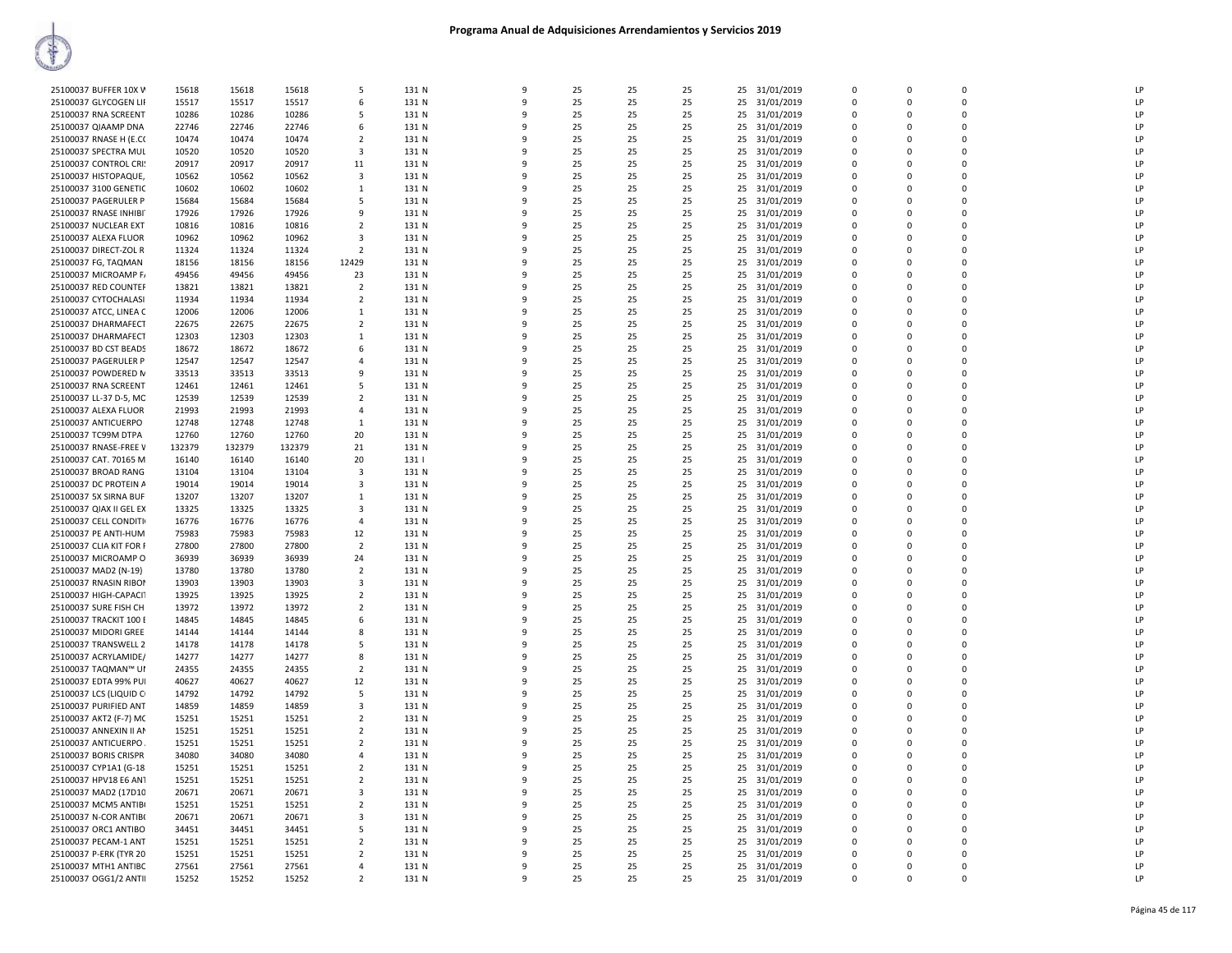| 25100037 BENCHMARK      | 62092  | 62092  | 62092  | 12                      | 131 N | 9        | 25 | 25 | 25 | 25 31/01/2019    | $\Omega$    | $\Omega$ | $\Omega$    | LP |
|-------------------------|--------|--------|--------|-------------------------|-------|----------|----|----|----|------------------|-------------|----------|-------------|----|
| 25100037 ANTI-GOAT HI   | 15306  | 15306  | 15306  | 8                       | 131 N | 9        | 25 | 25 | 25 | 25<br>31/01/2019 | 0           | $\Omega$ | $\mathbf 0$ | LP |
| 25100037 ALEXA FLUOR    | 21402  | 21402  | 21402  | 6                       | 131 N | 9        | 25 | 25 | 25 | 25<br>31/01/2019 | $\mathbf 0$ | $\Omega$ | $\mathbf 0$ | LP |
| 25100037 VECTASHIELD    | 15552  | 15552  | 15552  | $\Delta$                | 131 N | $\Omega$ | 25 | 25 | 25 | 31/01/2019<br>25 | $\Omega$    | $\Omega$ | $\mathbf 0$ | LP |
| 25100037 ALEXA FLUOR    | 15556  | 15556  | 15556  | $\overline{\mathbf{3}}$ | 131 N |          | 25 | 25 | 25 | 25 31/01/2019    | $\Omega$    | $\Omega$ | $\Omega$    | LP |
| 25100037 ALEXA FLUOR    | 15556  | 15556  | 15556  | 3                       | 131 N | q        | 25 | 25 | 25 | 25<br>31/01/2019 | $\Omega$    | $\Omega$ | 0           | LP |
| 25100037 TC99M MIBI     | 90675  | 90675  | 90675  | 115                     | 131 N | ٩        | 25 | 25 | 25 | 25<br>31/01/2019 | $\Omega$    | $\Omega$ | $\Omega$    | LP |
| 25100037 PROLONG GO     | 56323  | 56323  | 56323  | 11                      | 131 N |          | 25 | 25 | 25 | 31/01/2019<br>25 | $\Omega$    | $\Omega$ | $\Omega$    | LP |
| 25100037 H3K9ME3 POI    | 58325  | 58325  | 58325  | 8                       | 131 N | 9        | 25 | 25 | 25 | 31/01/2019<br>25 | 0           | $\Omega$ | $\mathbf 0$ | LP |
| 25100037 E-SELECTIN, 1  | 15962  | 15962  | 15962  | $\overline{2}$          | 131 N | 9        | 25 | 25 | 25 | 25<br>31/01/2019 | $\Omega$    | $\Omega$ | $\Omega$    | LP |
| 25100037 SELECTIN, 100  | 15962  | 15962  | 15962  | $\overline{2}$          | 131 N | q        | 25 | 25 | 25 | 31/01/2019<br>25 | $\Omega$    | $\Omega$ | $\mathbf 0$ | LP |
| 25100037 FRACTALKINE    | 36000  | 36000  | 36000  | 5                       | 131 N |          | 25 | 25 | 25 | 25<br>31/01/2019 | $\Omega$    | $\Omega$ | $\Omega$    | IP |
| 25100037 GENOMIC DN.    | 27254  | 27254  | 27254  | 4                       | 131 N | q        | 25 | 25 | 25 | 25<br>31/01/2019 | $\Omega$    | $\Omega$ | 0           | LP |
| 25100037 AMPLITAQ GC    | 16290  | 16290  | 16290  | $\mathbf{3}$            | 131 N | q        | 25 | 25 | 25 | 25<br>31/01/2019 | $\Omega$    | $\Omega$ | $\Omega$    | LP |
| 25100037 CTCF ANTICUE   | 16311  | 16311  | 16311  | $\overline{2}$          | 131 N | ٩        | 25 | 25 | 25 | 25<br>31/01/2019 | $\Omega$    | $\Omega$ | 0           | LP |
| 25100037 DSRED2 ANTII   | 16311  | 16311  | 16311  | $\overline{2}$          | 131 N | 9        | 25 | 25 | 25 | 31/01/2019<br>25 | $\Omega$    | $\Omega$ | $\mathbf 0$ | LP |
| 25100037 OCTA-PROBE     | 16311  | 16311  | 16311  | $\overline{2}$          | 131 N | 9        | 25 | 25 | 25 | 25<br>31/01/2019 | $\Omega$    | $\Omega$ | $\Omega$    | LP |
| 25100037 GOAT ANTI-R/   | 16541  | 16541  | 16541  | 3                       | 131 N | q        | 25 | 25 | 25 | 31/01/2019<br>25 | $\Omega$    | $\Omega$ | $\mathbf 0$ | LP |
| 25100037 HIGH CAPACIT   | 50475  | 50475  | 50475  | 10                      | 131 N |          | 25 | 25 | 25 | 25<br>31/01/2019 | 0           | $\Omega$ | $\mathbf 0$ | IP |
| 25100037 FITC ANTI-RAT  | 16620  | 16620  | 16620  | 4                       | 131 N | q        | 25 | 25 | 25 | 25<br>31/01/2019 | $\Omega$    | $\Omega$ | 0           | LP |
| 25100037 ATCC, LINEA C  | 16646  | 16646  | 16646  | $\mathbf{1}$            | 131 N | q        | 25 | 25 | 25 | 25<br>31/01/2019 | $\Omega$    | $\Omega$ | $\Omega$    | LP |
| 25100037 ATCC, LÍNEA C  | 16704  | 16704  | 16704  | 1                       | 131 N | ٩        | 25 | 25 | 25 | 25<br>31/01/2019 | $\Omega$    | $\Omega$ | 0           | LP |
| 25100037 TAQMAN MIC     | 31779  | 31779  | 31779  | 4                       | 131 N | 9        | 25 | 25 | 25 | 31/01/2019<br>25 | $\Omega$    | $\Omega$ | $\mathbf 0$ | LP |
| 25100037 CLEAVER BUFI   | 26025  | 26025  | 26025  | 6                       | 131 N | 9        | 25 | 25 | 25 | 25<br>31/01/2019 | 0           | 0        | $\mathbf 0$ | LP |
| 25100037 CLIA KIT FOR ( | 16850  | 16850  | 16850  | 1                       | 131 N | q        | 25 | 25 | 25 | 31/01/2019<br>25 | $\Omega$    | $\Omega$ | $\mathbf 0$ | LP |
| 25100037 10 MM BIO-1(   | 17037  | 17037  | 17037  | $\overline{2}$          | 131 N |          | 25 | 25 | 25 | 25<br>31/01/2019 | $\Omega$    | $\Omega$ | $\mathbf 0$ | LP |
| 25100037 GENERULER™     | 69558  | 69558  | 69558  | 7                       | 131 N | q        | 25 | 25 | 25 | 25<br>31/01/2019 | $\Omega$    | $\Omega$ | 0           | LP |
| 25100037 RNA LATER TI!  | 17372  | 17372  | 17372  | 3                       | 131 N | q        | 25 | 25 | 25 | 25<br>31/01/2019 | $\Omega$    | $\Omega$ | $\Omega$    | LP |
| 25100037 PE ANTI-HUM    | 19620  | 19620  | 19620  | 3                       | 131 N | ٩        | 25 | 25 | 25 | 25<br>31/01/2019 | $\Omega$    | $\Omega$ | 0           | LP |
| 25100037 MAMMOCUL1      | 194370 | 194370 | 194370 | 31                      | 131 N | 9        | 25 | 25 | 25 | 31/01/2019<br>25 | $\Omega$    | $\Omega$ | $\Omega$    | LP |
| 25100037 RNASE-FREE V   | 17862  | 17862  | 17862  | 3                       | 131 N | 9        | 25 | 25 | 25 | 25<br>31/01/2019 | 0           | 0        | $\mathbf 0$ | LP |
| 25100037 RNA SCREENT    | 19986  | 19986  | 19986  | $\overline{a}$          | 131 N | q        | 25 | 25 | 25 | 25<br>31/01/2019 | $\Omega$    | $\Omega$ | $\Omega$    | LP |
| 25100037 VIEWRNA TYP    | 17934  | 17934  | 17934  | $\overline{2}$          | 131 N |          | 25 | 25 | 25 | 25<br>31/01/2019 | $\Omega$    | $\Omega$ | $\mathbf 0$ | LP |
| 25100037 H3K9ME3, 50    | 33609  | 33609  | 33609  | 10                      | 131 N | q        | 25 | 25 | 25 | 25<br>31/01/2019 | $\Omega$    | $\Omega$ | 0           | IP |
| 25100037 MICROVOLUN     | 18189  | 18189  | 18189  | $\overline{7}$          | 131 N | q        | 25 | 25 | 25 | 25<br>31/01/2019 | $\Omega$    | $\Omega$ | $\Omega$    | LP |
| 25100037 APC ANTI-MO    | 28240  | 28240  | 28240  | 5                       | 131 N | ٩        | 25 | 25 | 25 | 25<br>31/01/2019 | $\Omega$    | $\Omega$ | $\Omega$    | LP |
| 25100037 GENERULER™     | 50868  | 50868  | 50868  | 9                       | 131 N | 9        | 25 | 25 | 25 | 31/01/2019<br>25 | $\Omega$    | $\Omega$ | $\Omega$    | LP |
| 25100037 MOUNTING N     | 20772  | 20772  | 20772  | 12                      | 131 N | 9        | 25 | 25 | 25 | 25<br>31/01/2019 | 0           | 0        | $\mathbf 0$ | LP |
| 25100037 RNASE A-10 N   | 18640  | 18640  | 18640  | 5                       | 131 N | q        | 25 | 25 | 25 | 25<br>31/01/2019 | $\Omega$    | $\Omega$ | $\Omega$    | LP |
| 25100037 F 12 NUTRIEN   | 18725  | 18725  | 18725  | 23                      | 131 N |          | 25 | 25 | 25 | 25<br>31/01/2019 | 0           | $\Omega$ | $\mathbf 0$ | LP |
| 25100037 MCCOYS 5A N    | 44395  | 44395  | 44395  | $\overline{7}$          | 131 N |          | 25 | 25 | 25 | 31/01/2019<br>25 | $\Omega$    | $\Omega$ | $\Omega$    | LP |
| 25100037 QUEST 5-HMC    | 21271  | 21271  | 21271  | $\mathbf{1}$            | 131 N | q        | 25 | 25 | 25 | 25 31/01/2019    | $\Omega$    | $\Omega$ | $\Omega$    | LP |
| 25100037 AH RECEPTOR    | 51121  | 51121  | 51121  | 6                       | 131 N | ٩        | 25 | 25 | 25 | 25<br>31/01/2019 | $\Omega$    | $\Omega$ | $\Omega$    | LP |
| 25100037 PE ANTI-MOU    | 19175  | 19175  | 19175  | $\overline{2}$          | 131 N | 9        | 25 | 25 | 25 | 31/01/2019<br>25 | $\Omega$    | $\Omega$ | $\Omega$    | LP |
| 25100037 RNEASY FFPE    | 19242  | 19242  | 19242  | $\overline{2}$          | 131 N | 9        | 25 | 25 | 25 | 25<br>31/01/2019 | 0           | $\Omega$ | $\mathbf 0$ | LP |
| 25100037 RNASE A SOLU   | 32397  | 32397  | 32397  | 6                       | 131 N | q        | 25 | 25 | 25 | 25<br>31/01/2019 | $\Omega$    | $\Omega$ | $\Omega$    | LP |
| 25100037 NA2PH04 FOS    | 20040  | 20040  | 20040  | 118                     | 131   |          | 25 | 25 | 25 | 25<br>31/01/2019 | 0           | $\Omega$ | $\mathbf 0$ | LP |
| 25100037 PLATINUM TA    | 42870  | 42870  | 42870  | 12                      | 131 N |          | 25 | 25 | 25 | 31/01/2019<br>25 | $\Omega$    | $\Omega$ | $\Omega$    | LP |
| 25100037 JMJD2A CRISP   | 93721  | 93721  | 93721  | 11                      | 131 N |          | 25 | 25 | 25 | 25<br>31/01/2019 | $\Omega$    | $\Omega$ | $\Omega$    | LP |
| 25100037 MIRVANA(TM     | 20223  | 20223  | 20223  | $\overline{2}$          | 131 N | q        | 25 | 25 | 25 | 25<br>31/01/2019 | $\Omega$    | $\Omega$ | $\Omega$    | LP |
| 25100037 TC99M UBI      | 79400  | 79400  | 79400  | 50                      | 131 N | 9        | 25 | 25 | 25 | 31/01/2019<br>25 | $\Omega$    | $\Omega$ | $\Omega$    | LP |
| 25100037 SDS (SODIUM    | 20521  | 20521  | 20521  | 5                       | 131 N | 9        | 25 | 25 | 25 | 25<br>31/01/2019 | $\mathbf 0$ | $\Omega$ | $\mathbf 0$ | LP |
| 25100037 AGAROSA LE (   | 112000 | 112000 | 112000 | 16                      | 131 N | q        | 25 | 25 | 25 | 25<br>31/01/2019 | $\Omega$    | $\Omega$ | $\Omega$    | LP |
| 25100037 AH RECEPTOR    | 21155  | 21155  | 21155  | 3                       | 131 N |          | 25 | 25 | 25 | 25<br>31/01/2019 | 0           | $\Omega$ | $\mathbf 0$ | LP |
| 25100037 GENEJET™ PL/   | 21553  | 21553  | 21553  | 3                       | 131 N |          | 25 | 25 | 25 | 31/01/2019<br>25 | $\Omega$    | $\Omega$ | $\Omega$    | LP |
| 25100037 PROTEINASE K   | 29741  | 29741  | 29741  | 11                      | 131 N |          | 25 | 25 | 25 | 25<br>31/01/2019 | $\Omega$    | $\Omega$ | $\Omega$    | LP |
| 25100037 CLOROFORM(     | 38433  | 38433  | 38433  | 6                       | 131 N | ٩        | 25 | 25 | 25 | 25<br>31/01/2019 | $\Omega$    | $\Omega$ | $\Omega$    | LP |
| 25100037 PLATINUM TA    | 51387  | 51387  | 51387  | 8                       | 131 N | q        | 25 | 25 | 25 | 25<br>31/01/2019 | $\Omega$    | $\Omega$ | $\Omega$    | LP |
| 25100037 PURIFIED ANT   | 29724  | 29724  | 29724  | 4                       | 131 N | 9        | 25 | 25 | 25 | 25<br>31/01/2019 | 0           | $\Omega$ | 0           | LP |
| 25100037 QUBIT DSDNA    | 22422  | 22422  | 22422  | 3                       | 131 N | q        | 25 | 25 | 25 | 25<br>31/01/2019 | $\Omega$    | $\Omega$ | $\Omega$    | LP |
| 25100037 CAVEOLIN-1 A   | 22877  | 22877  | 22877  | 3                       | 131 N | q        | 25 | 25 | 25 | 25<br>31/01/2019 | 0           | $\Omega$ | $\mathbf 0$ | LP |
| 25100037 CENTRIN-3 AN   | 34451  | 34451  | 34451  | 5                       | 131 N |          | 25 | 25 | 25 | 25<br>31/01/2019 | $\Omega$    | $\Omega$ | $\mathbf 0$ | LP |
| 25100037 CTCF ANTIBOI   | 48231  | 48231  | 48231  | $\overline{7}$          | 131 N |          | 25 | 25 | 25 | 25<br>31/01/2019 | $\Omega$    | $\Omega$ | $\Omega$    | LP |
| 25100037 MLH1 ANTIBC    | 27561  | 27561  | 27561  | $\Delta$                | 131 N | ٩        | 25 | 25 | 25 | 25<br>31/01/2019 | $\Omega$    | $\Omega$ | $\Omega$    | LP |
| 25100037 P53 (DO-1), M  | 27561  | 27561  | 27561  | 4                       | 131 N | 9        | 25 | 25 | 25 | 25 31/01/2019    | $\Omega$    | $\Omega$ | $\Omega$    | LP |
|                         |        |        |        |                         |       |          |    |    |    |                  |             |          |             |    |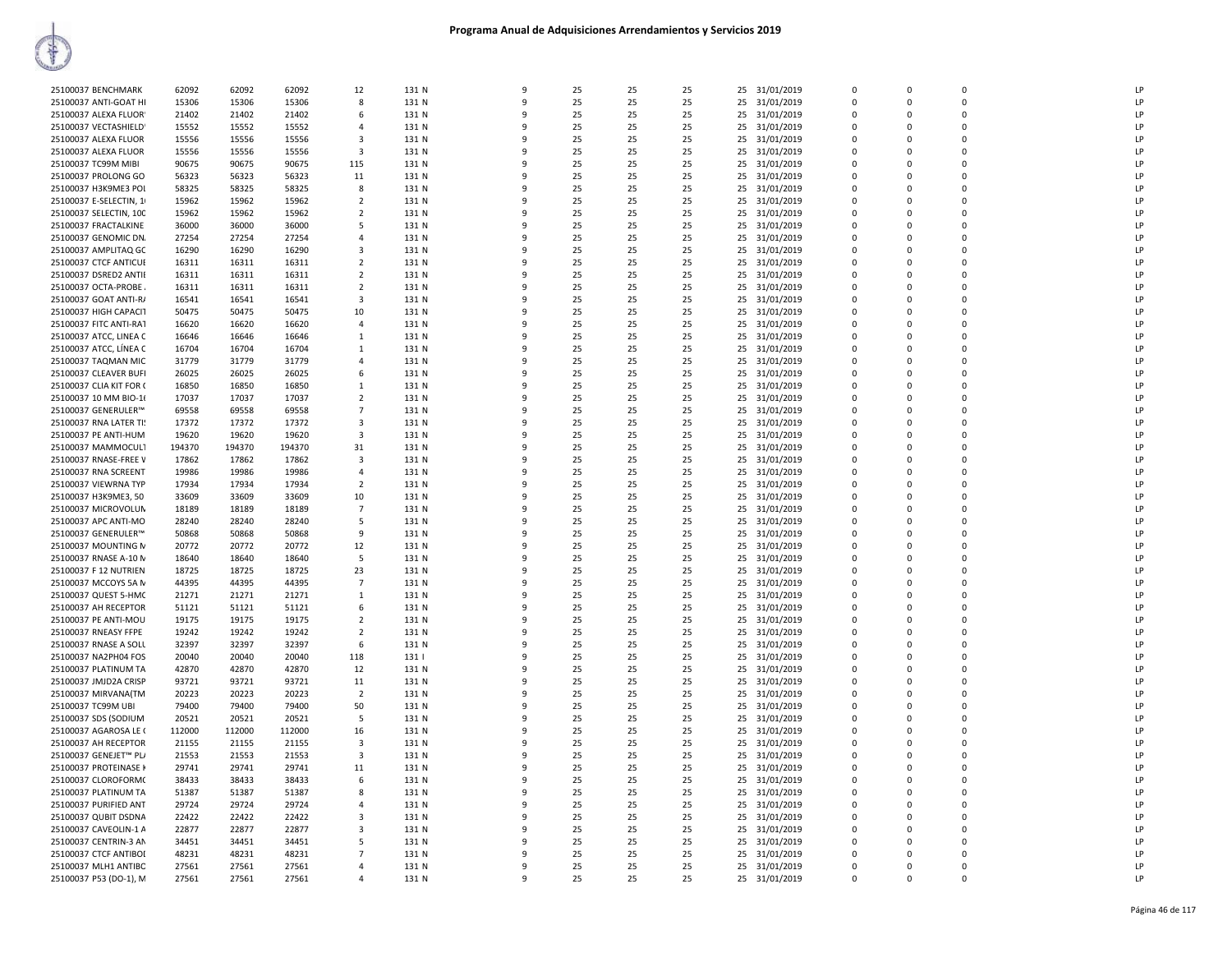| 25100037 MICROAMP O      | 52965  | 52965  | 52965  | 20                      | 131 N | $\mathbf{q}$ | 25 | 25 | 25 | 25 | 31/01/2019 | $\Omega$    | $\Omega$ | $\Omega$    | LP |
|--------------------------|--------|--------|--------|-------------------------|-------|--------------|----|----|----|----|------------|-------------|----------|-------------|----|
| 25100037 COLLAGENASE     | 35258  | 35258  | 35258  | 6                       | 131 N | 9            | 25 | 25 | 25 | 25 | 31/01/2019 | $\Omega$    | $\Omega$ | $\Omega$    | LP |
| 25100037 DMEM-10 X 5     | 23232  | 23232  | 23232  | $\Delta$                | 131 N | ٩            | 25 | 25 | 25 | 25 | 31/01/2019 | $\Omega$    | $\Omega$ | $\Omega$    | LP |
|                          |        |        |        |                         |       |              |    |    |    |    |            |             | $\Omega$ | $\Omega$    | LP |
| 25100037 POWDERED T      | 42202  | 42202  | 42202  | 12                      | 131 N |              | 25 | 25 | 25 | 25 | 31/01/2019 | $\mathbf 0$ |          |             |    |
| 25100037 UHRF1 POLYC     | 48600  | 48600  | 48600  | 6                       | 131 N | ٠Q           | 25 | 25 | 25 | 25 | 31/01/2019 | $\mathbf 0$ | $\Omega$ | $\mathbf 0$ | LP |
| 25100037 ANNEXIN V FI    | 25362  | 25362  | 25362  | 6                       | 131 N | q            | 25 | 25 | 25 | 25 | 31/01/2019 | $\mathbf 0$ | $\Omega$ | $\Omega$    | LP |
| 25100037 FOSFATO DE F    | 54941  | 54941  | 54941  | 26055                   | 131   | ۰Q           | 25 | 25 | 25 | 25 | 31/01/2019 | $\Omega$    | $\Omega$ | $\Omega$    | LP |
| 25100037 ICAM-1 MCA.     | 36056  | 36056  | 36056  | 5                       | 131 N | ٩            | 25 | 25 | 25 | 25 | 31/01/2019 | $\Omega$    | $\Omega$ | $\Omega$    | LP |
| 25100037 LEAF™ PURIFI    | 44586  | 44586  | 44586  | 6                       | 131 N | 9            | 25 | 25 | 25 | 25 | 31/01/2019 | $\Omega$    | $\Omega$ | $\Omega$    | LP |
| 25100037 ANTI-EGFR (R/   | 51260  | 51260  | 51260  | $\Delta$                | 131 N | ۰Q           | 25 | 25 | 25 | 25 | 31/01/2019 | $\Omega$    | $\Omega$ | $\Omega$    | LP |
| 25100037 DMEM NUTRI      | 24502  | 24502  | 24502  | $\overline{3}$          | 131 N |              | 25 | 25 | 25 | 25 | 31/01/2019 | $\Omega$    | $\Omega$ | $\Omega$    | LP |
| 25100037 NITROCELLULI    | 25271  | 25271  | 25271  | $\overline{2}$          | 131 N | ٠Q           | 25 | 25 | 25 | 25 | 31/01/2019 | $\mathbf 0$ | $\Omega$ | $\Omega$    | LP |
| 25100037 ACRYLAMIDE,     | 25469  | 25469  | 25469  | 8                       | 131 N | q            | 25 | 25 | 25 | 25 | 31/01/2019 | $\mathbf 0$ | $\Omega$ | $\Omega$    | LP |
|                          |        |        |        | 3                       |       | ۰Q           | 25 | 25 |    |    |            | $\Omega$    | $\Omega$ | $\Omega$    | LP |
| 25100037 VCAM-1 100 T    | 25607  | 25607  | 25607  |                         | 131 N |              |    |    | 25 | 25 | 31/01/2019 |             |          |             |    |
| 25100037 ANTI-KDM4A      | 25648  | 25648  | 25648  | $\overline{2}$          | 131 N | ٩            | 25 | 25 | 25 | 25 | 31/01/2019 | $\Omega$    | $\Omega$ | $\Omega$    | LP |
| 25100037 SSIII FIRST-STF | 25664  | 25664  | 25664  | $\overline{2}$          | 131 N | 9            | 25 | 25 | 25 | 25 | 31/01/2019 | $\mathbf 0$ | $\Omega$ | $\Omega$    | LP |
| 25100037 DNTP MIX, 2 N   | 25729  | 25729  | 25729  | $\overline{2}$          | 131 N | ٩            | 25 | 25 | 25 | 25 | 31/01/2019 | $\Omega$    | $\Omega$ | $\Omega$    | LP |
| 25100037 OSMIUM TETI     | 26025  | 26025  | 26025  | $\overline{2}$          | 131 N |              | 25 | 25 | 25 | 25 | 31/01/2019 | $\Omega$    | $\Omega$ | $\Omega$    | LP |
| 25100037 PFU DNA POL'    | 26157  | 26157  | 26157  | 3                       | 131 N | q            | 25 | 25 | 25 | 25 | 31/01/2019 | $\mathbf 0$ | $\Omega$ | $\mathbf 0$ | LP |
| 25100037 APC ANTI-HUI    | 32696  | 32696  | 32696  | $\overline{4}$          | 131 N | 9            | 25 | 25 | 25 | 25 | 31/01/2019 | $\mathbf 0$ | $\Omega$ | $\Omega$    | LP |
| 25100037 HYPERFILM EC    | 118134 | 118134 | 118134 | 20                      | 131 N | ۰Q           | 25 | 25 | 25 | 25 | 31/01/2019 | $\Omega$    | $\Omega$ | $\Omega$    | LP |
| 25100037 ETHYLGLUCUF     | 26467  | 26467  | 26467  | $\overline{2}$          | 131 N | q            | 25 | 25 | 25 | 25 | 31/01/2019 | $\Omega$    | $\Omega$ | $\Omega$    | LP |
| 25100037 ANTI-HISTONI    | 26664  | 26664  | 26664  | $\overline{2}$          | 131 N | 9            | 25 | 25 | 25 | 25 | 31/01/2019 | $\mathbf 0$ | $\Omega$ | $\Omega$    | LP |
| 25100037 ANTI-HISTONI    | 26664  | 26664  | 26664  | $\overline{2}$          | 131 N | ٩            | 25 | 25 | 25 | 25 | 31/01/2019 | $\mathbf 0$ | $\Omega$ | $\Omega$    | LP |
|                          |        |        |        |                         |       |              |    |    |    |    |            |             |          |             |    |
| 25100037 ELISA KIT FOR   | 52324  | 52324  | 52324  | 4                       | 131 N |              | 25 | 25 | 25 | 25 | 31/01/2019 | $\Omega$    | $\Omega$ | $\Omega$    | LP |
| 25100037 XFECT TRANSF    | 27159  | 27159  | 27159  | $\overline{2}$          | 131 N | q            | 25 | 25 | 25 | 25 | 31/01/2019 | 0           | $\Omega$ | $\Omega$    | LP |
| 25100037 PERCP/CY5.5     | 66876  | 66876  | 66876  | 6                       | 131 N | 9            | 25 | 25 | 25 | 25 | 31/01/2019 | $\mathbf 0$ | $\Omega$ | $\Omega$    | LP |
| 25100037 ELISA KIT FOR   | 27608  | 27608  | 27608  | $\overline{2}$          | 131 N | ۰Q           | 25 | 25 | 25 | 25 | 31/01/2019 | $\Omega$    | $\Omega$ | 0           | LP |
| 25100037 BRCA1 SIRNA,    | 28207  | 28207  | 28207  | 4                       | 131 N | ٩            | 25 | 25 | 25 | 25 | 31/01/2019 | $\Omega$    | $\Omega$ | $\Omega$    | LP |
| 25100037 SEEBLUE PLUS    | 28299  | 28299  | 28299  | $\overline{7}$          | 131 N | 9            | 25 | 25 | 25 | 25 | 31/01/2019 | $\mathbf 0$ | $\Omega$ | $\Omega$    | LP |
| 25100037 AMPLIFICACIC    | 115022 | 115022 | 115022 | 19                      | 131 N | ٩            | 25 | 25 | 25 | 25 | 31/01/2019 | $\Omega$    | $\Omega$ | $\Omega$    | LP |
| 25100037 T4 DNA LIGAS    | 28988  | 28988  | 28988  | $\overline{4}$          | 131 N |              | 25 | 25 | 25 | 25 | 31/01/2019 | $\Omega$    | $\Omega$ | $\Omega$    | LP |
| 25100037 POLYFECT TR/    | 40176  | 40176  | 40176  | 9                       | 131 N |              | 25 | 25 | 25 | 25 | 31/01/2019 | 0           | $\Omega$ | $\Omega$    | LP |
| 25100037 L-?-PHOSPHA     | 29476  | 29476  | 29476  | 3                       | 131 N | 9            | 25 | 25 | 25 | 25 | 31/01/2019 | $\mathbf 0$ | $\Omega$ | $\Omega$    | LP |
|                          |        |        |        |                         |       | $\Omega$     |    | 25 |    |    |            | $\Omega$    | $\Omega$ | $\Omega$    | LP |
| 25100037 BLUE WIDE R/    | 73644  | 73644  | 73644  | 22                      | 131 N |              | 25 |    | 25 | 25 | 31/01/2019 |             |          |             |    |
| 25100037 AH RECEPTOR     | 30502  | 30502  | 30502  | $\overline{a}$          | 131 N | q            | 25 | 25 | 25 | 25 | 31/01/2019 | $\Omega$    | $\Omega$ | $\Omega$    | LP |
| 25100037 ANTI-P-P21 (S   | 30502  | 30502  | 30502  | $\overline{4}$          | 131 N | 9            | 25 | 25 | 25 | 25 | 31/01/2019 | $\mathbf 0$ | $\Omega$ | $\Omega$    | LP |
| 25100037 BRACHYURY A     | 30502  | 30502  | 30502  | $\overline{a}$          | 131 N | ٩            | 25 | 25 | 25 | 25 | 31/01/2019 | $\mathbf 0$ | $\Omega$ | $\Omega$    | LP |
| 25100037 HYBOND-P PV     | 31552  | 31552  | 31552  | 3                       | 131 N |              | 25 | 25 | 25 | 25 | 31/01/2019 | $\Omega$    | $\Omega$ | $\Omega$    | LP |
| 25100037 AGAROSE 100     | 57567  | 57567  | 57567  | 6                       | 131 N |              | 25 | 25 | 25 | 25 | 31/01/2019 | $\Omega$    | $\Omega$ | $\Omega$    | LP |
| 25100037 ALEXA FLUOR     | 76238  | 76238  | 76238  | 10                      | 131 N |              | 25 | 25 | 25 | 25 | 31/01/2019 | $\mathbf 0$ | $\Omega$ | $\mathbf 0$ | LP |
| 25100037 FBS, PREMIUN    | 777047 | 777047 | 777047 | 8                       | 131 N | $\Omega$     | 25 | 25 | 25 | 25 | 31/01/2019 | $\Omega$    | $\Omega$ | $\Omega$    | LP |
| 25100037 INFORM EBER     | 94701  | 94701  | 94701  | -5                      | 131 N | q            | 25 | 25 | 25 | 25 | 31/01/2019 | $\Omega$    | $\Omega$ | $\Omega$    | LP |
| 25100037 HUMAN TGF-I     | 37958  | 37958  | 37958  | $\overline{2}$          | 131 N | 9            | 25 | 25 | 25 | 25 | 31/01/2019 | $\mathbf 0$ | $\Omega$ | $\Omega$    | LP |
| 25100037 MACH2 UNIV      | 52710  | 52710  | 52710  | $\mathbf{1}$            | 131 N | q            | 25 | 25 | 25 | 25 | 31/01/2019 | $\Omega$    | $\Omega$ | $\Omega$    | LP |
| 25100037 TAQMAN UNI      | 33046  | 33046  | 33046  | 3                       | 131 N | ٩            | 25 | 25 | 25 | 25 | 31/01/2019 | $\Omega$    | $\Omega$ | $\Omega$    | LP |
| 25100037 PAGERULER P     | 43295  | 43295  |        | $\overline{\mathbf{3}}$ | 131 N |              | 25 | 25 | 25 |    |            | $\Omega$    | $\Omega$ | $\Omega$    | LP |
|                          |        |        | 43295  |                         |       |              |    |    |    | 25 | 31/01/2019 |             |          |             |    |
| 25100037 CLIA KIT FOR I  | 63712  | 63712  | 63712  | $\overline{4}$          | 131 N |              | 25 | 25 | 25 | 25 | 31/01/2019 | $\mathbf 0$ | $\Omega$ | $\mathbf 0$ | LP |
| 25100037 SUBSTRATO IN    | 69432  | 69432  | 69432  | 10                      | 131 N | ۰Q           | 25 | 25 | 25 | 25 | 31/01/2019 | $\Omega$    | $\Omega$ | $\Omega$    | LP |
| 25100037 CLIA KIT FOR (  | 61585  | 61585  | 61585  | $\Delta$                | 131 N | q            | 25 | 25 | 25 | 25 | 31/01/2019 | $\mathbf 0$ | $\Omega$ | $\mathbf 0$ | LP |
| 25100037 CLIA KIT FOR F  | 33345  | 33345  | 33345  | $\overline{2}$          | 131 N | 9            | 25 | 25 | 25 | 25 | 31/01/2019 | 0           | $\Omega$ | $\Omega$    | LP |
| 25100037 CLIA KIT FOR F  | 46189  | 46189  | 46189  | $\overline{\mathbf{3}}$ | 131 N | ٩            | 25 | 25 | 25 | 25 | 31/01/2019 | $\mathbf 0$ | $\Omega$ | $\Omega$    | LP |
| 25100037 CSL PINK PLUS   | 83687  | 83687  | 83687  | 25                      | 131 N |              | 25 | 25 | 25 | 25 | 31/01/2019 | $\Omega$    | $\Omega$ | $\Omega$    | LP |
| 25100037 CLIA KIT FOR I  | 67366  | 67366  | 67366  | 4                       | 131 N |              | 25 | 25 | 25 | 25 | 31/01/2019 | $\Omega$    | $\Omega$ | $\Omega$    | LP |
| 25100037 M5005. GOTA     | 33749  | 33749  | 33749  | 5                       | 131 N |              | 25 | 25 | 25 | 25 | 31/01/2019 | $\mathbf 0$ | $\Omega$ | $\mathbf 0$ | LP |
| 25100037 APC ANTI-HUI    | 36117  | 36117  | 36117  | q                       | 131 N | ۰Q           | 25 | 25 | 25 | 25 | 31/01/2019 | $\Omega$    | $\Omega$ | $\Omega$    | LP |
|                          |        |        |        | $\overline{a}$          |       |              |    |    |    |    |            | $\Omega$    | $\Omega$ | $\Omega$    |    |
| 25100037 CLIA KIT FOR I  | 64769  | 64769  | 64769  |                         | 131 N |              | 25 | 25 | 25 | 25 | 31/01/2019 |             |          |             | LP |
| 25100037 SUERO FETAL     | 214020 | 214020 | 214020 | 18                      | 131 N | 9            | 25 | 25 | 25 | 25 | 31/01/2019 | 0           | $\Omega$ | $\Omega$    | LP |
| 25100037 APC/CY7 ANTI    | 60192  | 60192  | 60192  | 9                       | 131 N | q            | 25 | 25 | 25 | 25 | 31/01/2019 | $\Omega$    | $\Omega$ | $\Omega$    | LP |
| 25100037 C 5-M DNA EL    | 62394  | 62394  | 62394  | $\overline{2}$          | 131 N | ٩            | 25 | 25 | 25 | 25 | 31/01/2019 | $\Omega$    | $\Omega$ | $\Omega$    | LP |
| 25100037 MICROAMP 9      | 55681  | 55681  | 55681  | 10                      | 131 N | q            | 25 | 25 | 25 | 25 | 31/01/2019 | $\Omega$    | $\Omega$ | $\Omega$    | LP |
| 25100037 CYCLIN B1 (GN   | 38128  | 38128  | 38128  | 5                       | 131 N |              | 25 | 25 | 25 | 25 | 31/01/2019 | $\mathbf 0$ | $\Omega$ | $\mathbf 0$ | LP |
| 25100037 MAXIMA SYBF     | 81181  | 81181  | 81181  | $\overline{a}$          | 131 N | ۰Q           | 25 | 25 | 25 | 25 | 31/01/2019 | $\Omega$    | $\Omega$ | $\Omega$    | LP |
| 25100037 ANTI-CENPA A    | 38489  | 38489  | 38489  | 3                       | 131 N |              | 25 | 25 | 25 | 25 | 31/01/2019 | $\Omega$    | $\Omega$ | $\Omega$    | LP |
| 25100037 RELIAPREP RN    | 72847  | 72847  | 72847  | $\overline{2}$          | 131 N | $\mathbf{q}$ | 25 | 25 | 25 | 25 | 31/01/2019 | $\Omega$    | $\Omega$ | $\Omega$    | LP |
|                          |        |        |        |                         |       |              |    |    |    |    |            |             |          |             |    |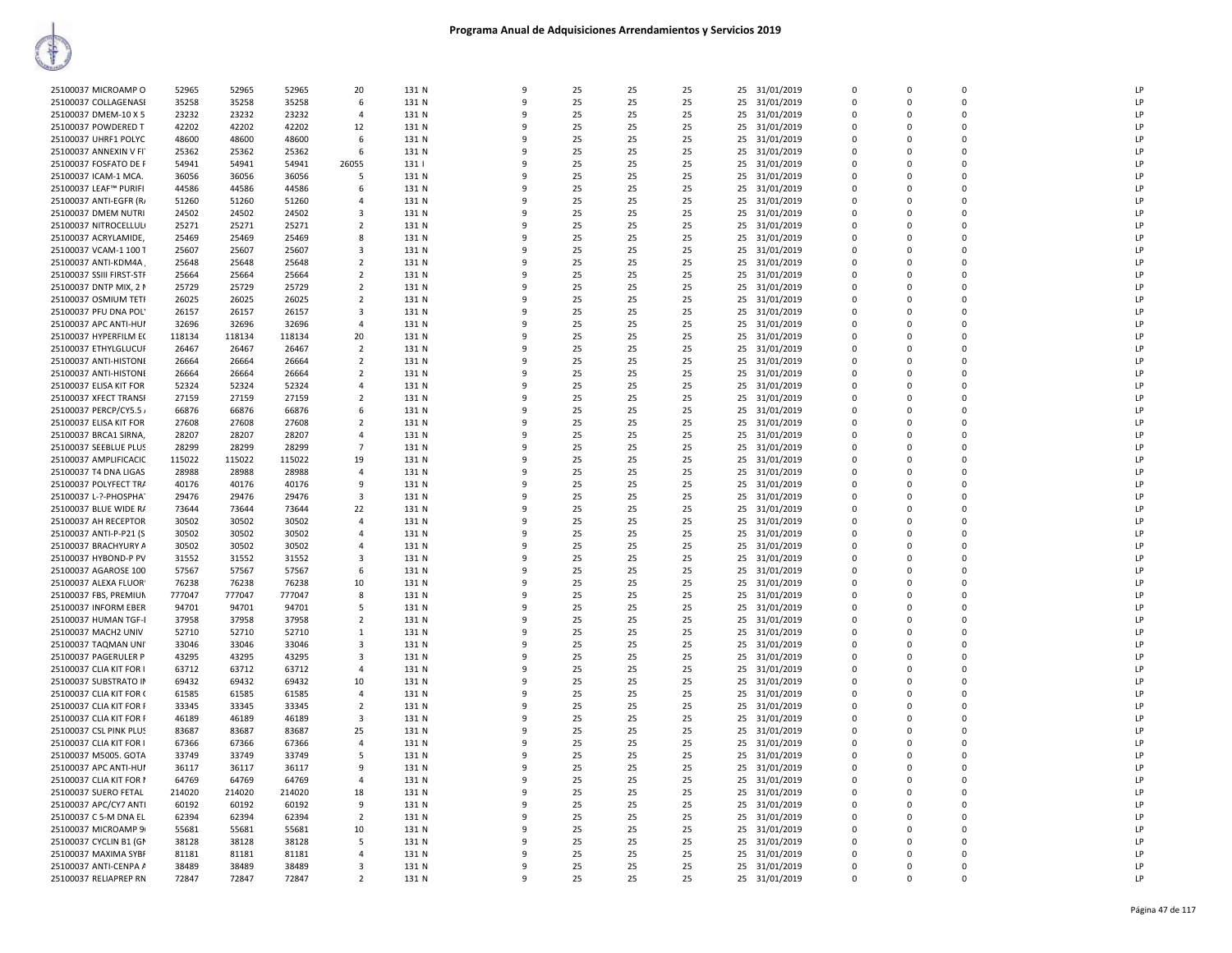| 25100037 18:0 PEG 2000  | 38651  | 38651  | 38651  | $\overline{2}$ | 131 N | $\mathbf{q}$ | 25 | 25 | 25 | 25 | 31/01/2019    | $\Omega$     | $\Omega$ | $\mathbf 0$ | LP |
|-------------------------|--------|--------|--------|----------------|-------|--------------|----|----|----|----|---------------|--------------|----------|-------------|----|
| 25100037 GENEJET™ PL/   | 38936  | 38936  | 38936  | 3              | 131 N | $\mathbf{q}$ | 25 | 25 | 25 | 25 | 31/01/2019    | $\Omega$     | $\Omega$ | $\Omega$    | LP |
|                         |        |        |        |                |       |              |    |    |    |    |               |              |          |             |    |
| 25100037 ANTI-HISTONI   | 39184  | 39184  | 39184  | 3              | 131 N | ٩            | 25 | 25 | 25 | 25 | 31/01/2019    | $\Omega$     | $\Omega$ | $\Omega$    | LP |
| 25100037 HUMAN IL-6 E   | 49344  | 49344  | 49344  | $\mathbf{A}$   | 131 N | ٩            | 25 | 25 | 25 | 25 | 31/01/2019    | $\Omega$     | $\Omega$ | $\Omega$    | LP |
|                         |        |        |        |                |       |              |    |    |    |    |               |              |          |             | LP |
| 25100037 TRYPLE EXPRE   | 41787  | 41787  | 41787  | $\overline{a}$ | 131 N |              | 25 | 25 | 25 | 25 | 31/01/2019    | $\Omega$     | $\Omega$ | $\mathbf 0$ |    |
| 25100037 CINTECR P16 I  | 42034  | 42034  | 42034  | $\overline{4}$ | 131 N | $\mathbf{q}$ | 25 | 25 | 25 | 25 | 31/01/2019    | $\Omega$     | $\Omega$ | $\Omega$    | LP |
| 25100037 LEAF™ PURIFI   | 107899 | 107899 | 107899 | 11             | 131 N |              | 25 | 25 | 25 | 25 | 31/01/2019    | $\mathbf{0}$ | 0        | 0           | LP |
|                         |        |        |        |                |       |              |    |    |    |    |               |              |          |             |    |
| 25100037 ALEXA FLUOR    | 46816  | 46816  | 46816  | $\overline{7}$ | 131 N | $\alpha$     | 25 | 25 | 25 | 25 | 31/01/2019    | $\mathbf{0}$ | $\Omega$ | $\mathbf 0$ | LP |
| 25100037 LIPOFECTAMII   | 55408  | 55408  | 55408  | $\overline{4}$ | 131 N | $\mathbf{q}$ | 25 | 25 | 25 | 25 | 31/01/2019    | $\mathbf 0$  | $\Omega$ | $\mathbf 0$ | LP |
|                         |        |        |        |                |       |              |    |    |    |    |               |              |          |             |    |
| 25100037 ULTRAVIEW A    | 51597  | 51597  | 51597  | 1              | 131 N | ۰Q           | 25 | 25 | 25 | 25 | 31/01/2019    | $\Omega$     | $\Omega$ | $\Omega$    | LP |
| 25100037 CLIA KIT FOR E | 54892  | 54892  | 54892  | $\mathbf{a}$   | 131 N |              | 25 | 25 | 25 | 25 | 31/01/2019    | $\Omega$     | $\Omega$ | $\Omega$    | IP |
|                         |        |        |        |                |       |              |    |    |    |    |               |              |          |             |    |
| 25100037 CLIA KIT FOR 1 | 124285 | 124285 | 124285 | 6              | 131 N |              | 25 | 25 | 25 | 25 | 31/01/2019    | $\Omega$     | $\Omega$ | 0           | LP |
| 25100037 DNA CLEAN &    | 44940  | 44940  | 44940  | -5             | 131 N |              | 25 | 25 | 25 | 25 | 31/01/2019    | $\Omega$     | $\Omega$ | $\Omega$    | LP |
| 25100037 HUMAN IL-1ß    | 84714  | 84714  | 84714  | 6              | 131 N |              | 25 | 25 | 25 | 25 | 31/01/2019    | $\Omega$     | $\Omega$ | $\mathbf 0$ | LP |
|                         |        |        |        |                |       |              |    |    |    |    |               |              |          |             |    |
| 25100037 ERA ANTIBOD    | 45754  | 45754  | 45754  | -6             | 131 N | q            | 25 | 25 | 25 | 25 | 31/01/2019    | $\Omega$     | $\Omega$ | $\Omega$    | LP |
| 25100037 MAGMEDIP K     | 208718 | 208718 | 208718 | 15             | 131 N | 9            | 25 | 25 | 25 | 25 | 31/01/2019    | $\mathbf{0}$ | 0        | 0           | LP |
|                         |        |        |        |                |       |              |    |    |    |    |               |              |          |             |    |
| 25100037 CHOLESTEROL    | 105700 | 105700 | 105700 | 5              | 131 N | ۰Q           | 25 | 25 | 25 | 25 | 31/01/2019    | $\Omega$     | $\Omega$ | $\Omega$    | LP |
| 25100037 LUMINARIS HI   | 47076  | 47076  | 47076  | $\overline{2}$ | 131 N |              | 25 | 25 | 25 | 25 | 31/01/2019    | $\Omega$     | $\Omega$ | $\mathbf 0$ | LP |
|                         |        |        |        |                |       |              |    |    |    |    |               | $\Omega$     | $\Omega$ |             | IP |
| 25100037 EZ DNA METH    | 47984  | 47984  | 47984  | 3              | 131 N |              | 25 | 25 | 25 | 25 | 31/01/2019    |              |          | 0           |    |
| 25100037 JUST-ADD-DN.   | 98375  | 98375  | 98375  | 9              | 131 N | $\mathbf{q}$ | 25 | 25 | 25 | 25 | 31/01/2019    | $\Omega$     | $\Omega$ | $\Omega$    | LP |
| 25100037 PROTEUS PRO    | 48797  | 48797  | 48797  | $\overline{2}$ | 131 N |              | 25 | 25 | 25 | 25 | 31/01/2019    | $\Omega$     | $\Omega$ | $\Omega$    | LP |
|                         |        |        |        |                |       |              |    |    |    |    |               |              |          |             |    |
| 25100037 POP-6 POLYM    | 49278  | 49278  | 49278  | 3              | 131 N | ٩            | 25 | 25 | 25 | 25 | 31/01/2019    | $\Omega$     | $\Omega$ | $\Omega$    | LP |
| 25100037 CLIA KIT FOR ( | 76982  | 76982  | 76982  | 5              | 131 N | 9            | 25 | 25 | 25 | 25 | 31/01/2019    | $\mathbf 0$  | $\Omega$ | $\mathbf 0$ | LP |
|                         |        |        |        |                |       |              |    |    |    |    |               |              |          | $\Omega$    |    |
| 25100037 PE/CY5 ANTI-I  | 50492  | 50492  | 50492  | 4              | 131 N | $\mathbf{q}$ | 25 | 25 | 25 | 25 | 31/01/2019    | $\Omega$     | $\Omega$ |             | LP |
| 25100037 ANTI-HISTONI   | 50641  | 50641  | 50641  | $\overline{4}$ | 131 N |              | 25 | 25 | 25 | 25 | 31/01/2019    | $\Omega$     | $\Omega$ | $\mathbf 0$ | LP |
|                         |        |        |        |                |       |              |    |    |    |    |               | $\Omega$     | $\Omega$ | $\mathbf 0$ | LP |
| 25100037 PGEM-T EASY    | 50743  | 50743  | 50743  | 16             | 131 N |              | 25 | 25 | 25 | 25 | 31/01/2019    |              |          |             |    |
| 25100037 MINELUTE PC    | 50762  | 50762  | 50762  | $\overline{a}$ | 131 N | $\mathbf{q}$ | 25 | 25 | 25 | 25 | 31/01/2019    | $\Omega$     | $\Omega$ | $\mathbf 0$ | LP |
| 25100037 TRIZOL REAGE   | 171570 | 171570 | 171570 | 21             | 131 N |              | 25 | 25 | 25 | 25 | 31/01/2019    | $\Omega$     | $\Omega$ | $\Omega$    | LP |
|                         |        |        |        |                |       |              |    |    |    |    |               |              |          |             |    |
| 25100037 LEGEND MAX'    | 428040 | 428040 | 428040 | 10             | 131 N | ٩            | 25 | 25 | 25 | 25 | 31/01/2019    | $\Omega$     | $\Omega$ | $\Omega$    | LP |
| 25100037 LOADING TIPS   | 51616  | 51616  | 51616  | 10             | 131 N | 9            | 25 | 25 | 25 | 25 | 31/01/2019    | $\mathbf{0}$ | $\Omega$ | 0           | LP |
| 25100037 10 MM DNTP     | 160942 | 160942 | 160942 | 15             | 131 N | ٩            | 25 | 25 | 25 | 25 | 31/01/2019    | $\Omega$     | $\Omega$ | $\Omega$    | LP |
|                         |        |        |        |                |       |              |    |    |    |    |               |              |          |             |    |
| 25100037 ANTI-E-CADHI   | 53379  | 53379  | 53379  | $\overline{7}$ | 131 N |              | 25 | 25 | 25 | 25 | 31/01/2019    | $\Omega$     | $\Omega$ | $\mathbf 0$ | LP |
| 25100037 RNEASY MINI    | 53902  | 53902  | 53902  | 9              | 131 N |              | 25 | 25 | 25 | 25 | 31/01/2019    | $\Omega$     | $\Omega$ | $\mathbf 0$ | LP |
|                         |        |        |        |                |       |              |    |    |    |    |               | $\Omega$     |          |             | LP |
| 25100037 CLIA KIT FOR 1 | 55635  | 55635  | 55635  | 3              | 131 N | 9            | 25 | 25 | 25 | 25 | 31/01/2019    |              | $\Omega$ | $\mathbf 0$ |    |
| 25100037 AMPLITAQ GC    | 80126  | 80126  | 80126  | 3              | 131 N | ۰Q           | 25 | 25 | 25 | 25 | 31/01/2019    | $\Omega$     | $\Omega$ | $\mathbf 0$ | LP |
| 25100037 QIAPREP SPIN   | 169328 | 169328 | 169328 | 19             | 131 N | $\mathbf{q}$ | 25 | 25 | 25 | 25 | 31/01/2019    | $\mathbf{0}$ | $\Omega$ | 0           | LP |
|                         |        |        |        |                |       |              |    |    |    |    |               |              |          |             |    |
| 25100037 TAQ DNA POL    | 57445  | 57445  | 57445  | 4              | 131 N | ٩            | 25 | 25 | 25 | 25 | 31/01/2019    | $\Omega$     | $\Omega$ | $\Omega$    | LP |
| 25100037 VIEWRNA ISH    | 57708  | 57708  | 57708  | $\overline{2}$ | 131 N | $\mathbf{q}$ | 25 | 25 | 25 | 25 | 31/01/2019    | $\Omega$     | $\Omega$ | $\Omega$    | LP |
| 25100037 DNEASY BLOC    | 82754  | 82754  | 82754  | 7              | 131 N |              | 25 | 25 | 25 | 25 | 31/01/2019    | $\Omega$     | $\Omega$ | $\Omega$    | LP |
| 25100037 CLIA KIT FOR I | 73012  | 73012  | 73012  |                | 131 N |              | 25 | 25 | 25 |    |               | $\Omega$     |          | $\Omega$    | LP |
|                         |        |        |        | 4              |       |              |    |    |    | 25 | 31/01/2019    |              | $\Omega$ |             |    |
| 25100037 RECOMBINAN     | 137475 | 137475 | 137475 | 25             | 131 N |              | 25 | 25 | 25 | 25 | 31/01/2019    | $\Omega$     | $\Omega$ | $\mathbf 0$ | LP |
| 25100037 POP-7 POLYM    | 61121  | 61121  | 61121  | 10             | 131 N | ٩            | 25 | 25 | 25 | 25 | 31/01/2019    | $\Omega$     | $\Omega$ | $\Omega$    | LP |
|                         |        |        |        |                |       |              |    |    |    |    |               |              |          |             |    |
| 25100037 HUMAN IL-12    | 63757  | 63757  | 63757  | 3              | 131 N | 9            | 25 | 25 | 25 | 25 | 31/01/2019    | $\Omega$     | $\Omega$ | $\mathbf 0$ | LP |
| 25100037 SS ONE STEP F  | 135259 | 135259 | 135259 | 9              | 131 N | ٩            | 25 | 25 | 25 | 25 | 31/01/2019    | $\mathbf{0}$ | $\Omega$ | $\mathbf 0$ | LP |
| 25100037 HUMAN TNF-     | 86352  | 86352  | 86352  | $\overline{7}$ | 131 N | $\mathbf{q}$ | 25 | 25 | 25 | 25 | 31/01/2019    | $\Omega$     | $\Omega$ | $\Omega$    | LP |
|                         |        |        |        |                |       |              |    |    |    |    |               |              |          |             |    |
| 25100037 HIGH CAPACIT   | 106382 | 106382 | 106382 | 10             | 131 N | ۰Q           | 25 | 25 | 25 | 25 | 31/01/2019    | $\Omega$     | $\Omega$ | $\Omega$    | LP |
| 25100037 BIG DYE XTERI  | 71434  | 71434  | 71434  | 12             | 131 N |              | 25 | 25 | 25 | 25 | 31/01/2019    | $\Omega$     | $\Omega$ | $\Omega$    | LP |
|                         |        |        |        |                |       |              |    |    |    |    |               |              |          |             |    |
| 25100037 ANTI-HISTONI   | 66580  | 66580  | 66580  | 5              | 131 N |              | 25 | 25 | 25 | 25 | 31/01/2019    | $\Omega$     | $\Omega$ | 0           | LP |
| 25100037 CLIA KIT FOR L | 76982  | 76982  | 76982  | 5              | 131 N | ٩            | 25 | 25 | 25 | 25 | 31/01/2019    | $\Omega$     | $\Omega$ | $\Omega$    | LP |
| 25100037 AGAROSE- UL'   | 131476 | 131476 | 131476 | 11             | 131 N |              | 25 | 25 | 25 | 25 | 31/01/2019    | $\Omega$     | $\Omega$ | $\Omega$    | LP |
|                         |        |        |        |                |       |              |    |    |    |    |               |              |          |             |    |
| 25100037 ACCELL SET OI  | 72920  | 72920  | 72920  | $\overline{2}$ | 131 N | 9            | 25 | 25 | 25 | 25 | 31/01/2019    | $\mathbf{0}$ | $\Omega$ | $\mathbf 0$ | LP |
| 25100037 GOTAQ FLEXI    | 493210 | 493210 | 493210 | 13             | 131 N | 9            | 25 | 25 | 25 | 25 | 31/01/2019    | $\mathbf 0$  | $\Omega$ | $\mathbf 0$ | LP |
|                         |        |        |        |                |       |              |    |    |    |    |               |              |          |             |    |
| 25100037 RNASY MINI C   | 78951  | 78951  | 78951  | 3              | 131 N | ٠Q           | 25 | 25 | 25 | 25 | 31/01/2019    | $\Omega$     | $\Omega$ | $\mathbf 0$ | LP |
| 25100037 CELL PROLIFEI  | 95328  | 95328  | 95328  | 8              | 131 N |              | 25 | 25 | 25 | 25 | 31/01/2019    | $\Omega$     | $\Omega$ | $\Omega$    | IP |
| 25100037 LEGEND MAX'    | 185780 | 185780 | 185780 | 5              | 131 N |              | 25 | 25 | 25 | 25 | 31/01/2019    | $\Omega$     | $\Omega$ | 0           | LP |
|                         |        |        |        |                |       |              |    |    |    |    |               |              |          |             |    |
| 25100037 RECOMBINAN     | 83540  | 83540  | 83540  | $\mathbf{3}$   | 131 N | $\mathbf{q}$ | 25 | 25 | 25 | 25 | 31/01/2019    | $\Omega$     | $\Omega$ | $\Omega$    | LP |
| 25100037 GAPDH (FL-33   | 83882  | 83882  | 83882  | 11             | 131 N | 9            | 25 | 25 | 25 | 25 | 31/01/2019    | $\Omega$     | $\Omega$ | $\Omega$    | LP |
|                         | 100065 | 100065 |        |                | 131 N | 9            |    | 25 |    |    | 31/01/2019    | $\Omega$     | $\Omega$ | $\mathbf 0$ | LP |
| 25100037 HUMAN IL-32    |        |        | 100065 | 5              |       |              | 25 |    | 25 | 25 |               |              |          |             |    |
| 25100037 1,2-DISTEARO   | 89030  | 89030  | 89030  | 5              | 131 N | 9            | 25 | 25 | 25 | 25 | 31/01/2019    | $\Omega$     | $\Omega$ | $\Omega$    | LP |
| 25100037 GOTAQ® FLEX    | 89695  | 89695  | 89695  | 15             | 131 N | q            | 25 | 25 | 25 | 25 | 31/01/2019    | $\Omega$     | $\Omega$ | $\Omega$    | LP |
|                         |        |        |        |                |       |              |    |    |    |    |               | $\Omega$     |          |             | LP |
| 25100037 ANTI-HISTONI   | 92576  | 92576  | 92576  | $\overline{7}$ | 131 N |              | 25 | 25 | 25 | 25 | 31/01/2019    |              | $\Omega$ | $\mathbf 0$ |    |
| 25100037 HUMAN TH17     | 95874  | 95874  | 95874  | 6              | 131 N |              | 25 | 25 | 25 | 25 | 31/01/2019    | $\Omega$     | $\Omega$ | 0           | IP |
| 25100037 MAXIMA SYBF    | 99024  | 99024  | 99024  | 5              | 131 N | $\mathbf{q}$ | 25 | 25 | 25 | 25 | 31/01/2019    | $\Omega$     | $\Omega$ | $\Omega$    | LP |
|                         |        |        |        |                |       |              | 25 |    |    |    |               | $\Omega$     | $\Omega$ | $\Omega$    | LP |
| 25100037 SV TOTAL RNA   | 99503  | 99503  | 99503  | 10             | 131 N |              |    | 25 | 25 | 25 | 31/01/2019    |              |          |             |    |
|                         | 215888 | 215888 | 215888 | $\overline{7}$ | 131 N | $\mathbf{q}$ | 25 | 25 | 25 |    | 25 31/01/2019 | $\Omega$     | $\Omega$ | $\Omega$    | LP |
| 25100037 DUAL-LUCIFEF   |        |        |        |                |       |              |    |    |    |    |               |              |          |             |    |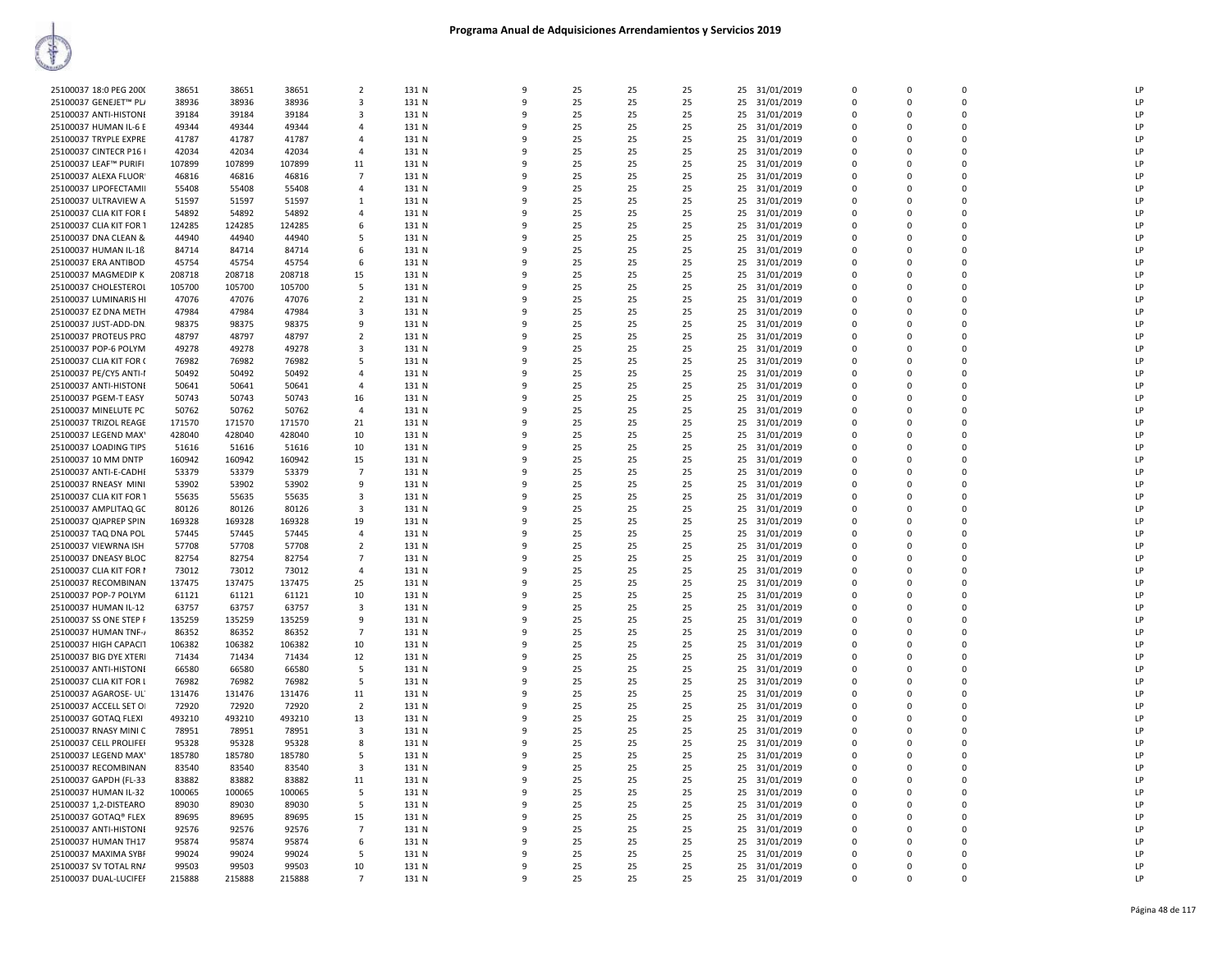| 25100037 BIG DYE TERN    | 192030  | 192030  | 192030  | $\overline{7}$ | 131 N | $\mathbf{q}$ | 25 | 25 | 25 | 31/01/2019<br>25 | $\Omega$     | $\Omega$    | $\Omega$    | LP             |
|--------------------------|---------|---------|---------|----------------|-------|--------------|----|----|----|------------------|--------------|-------------|-------------|----------------|
| 25100037 WIZARD SV GI    | 109141  | 109141  | 109141  | 10             | 131 N | 9            | 25 | 25 | 25 | 25<br>31/01/2019 | $\Omega$     | $\Omega$    | 0           | LP             |
| 25100037 LIPOFECTAMII    | 272828  | 272828  | 272828  | 19             | 131 N | $\mathsf{q}$ | 25 | 25 | 25 | 25<br>31/01/2019 | $\Omega$     | $\Omega$    | $\Omega$    | LP             |
| 25100037 AGAROSE, LE,    | 119099  | 119099  | 119099  | 10             | 131 N |              | 25 | 25 | 25 | 25<br>31/01/2019 | $\Omega$     | $\Omega$    | 0           | LP             |
| 25100037 LEGEND MAX'     | 119844  | 119844  | 119844  | 3              | 131 N |              | 25 | 25 | 25 | 25<br>31/01/2019 | $\Omega$     | $\Omega$    | $\mathbf 0$ | LP             |
| 25100037 HUMAN IL-10     | 123042  | 123042  | 123042  | $\overline{7}$ | 131 N |              | 25 | 25 | 25 | 25<br>31/01/2019 | $\Omega$     | $\Omega$    | $\Omega$    | LP             |
|                          |         |         |         |                |       |              | 25 |    |    |                  | $\Omega$     | $\Omega$    | $\Omega$    | LP             |
| 25100037 RECOMBINAN      | 238665  | 238665  | 238665  | -6             | 131 N |              |    | 25 | 25 | 25<br>31/01/2019 |              |             |             |                |
| 25100037 AMPLITAQ GC     | 234266  | 234266  | 234266  | .5             | 131 N | $\mathbf{q}$ | 25 | 25 | 25 | 25<br>31/01/2019 | $\Omega$     | $\Omega$    | $\Omega$    | LP             |
| 25100037 ELISA KIT FOR   | 275364  | 275364  | 275364  | 7              | 131 N | 9            | 25 | 25 | 25 | 25<br>31/01/2019 | $\Omega$     | $\Omega$    | 0           | LP             |
| 25100037 LEGEND MAX'     | 218477  | 218477  | 218477  | $\overline{7}$ | 131 N | ٩            | 25 | 25 | 25 | 31/01/2019<br>25 | $\Omega$     | $\Omega$    | $\Omega$    | LP             |
| 25100037 SYBR GREEN F    | 216045  | 216045  | 216045  | 23             | 131 N |              | 25 | 25 | 25 | 25<br>31/01/2019 | $\Omega$     | $\Omega$    | $\mathbf 0$ | LP             |
| 25100037 HUMAN IL-4 E    | 148766  | 148766  | 148766  | $\overline{7}$ | 131 N |              | 25 | 25 | 25 | 31/01/2019<br>25 | $\Omega$     | $\Omega$    | $\mathbf 0$ | LP             |
| 25100037 FBS- CERT- US   | 439930  | 439930  | 439930  | 37             | 131 N |              | 25 | 25 | 25 | 25<br>31/01/2019 | $\Omega$     |             | $\Omega$    | LP             |
| 25100037 RECOMBINAN      | 153398  | 153398  | 153398  | -6             | 131 N |              | 25 | 25 | 25 | 31/01/2019<br>25 | $\Omega$     | $\Omega$    | $\Omega$    | I <sub>P</sub> |
| 25100037 LEGEND MAX'     | 159792  | 159792  | 159792  | $\overline{4}$ | 131 N |              | 25 | 25 | 25 | 25<br>31/01/2019 | $\Omega$     | $\Omega$    | $\Omega$    | LP             |
| 25100037 RECOMBINAN      | 161916  | 161916  | 161916  | -5             | 131 N | ٩            | 25 | 25 | 25 | 31/01/2019<br>25 | $\Omega$     | $\Omega$    | 0           | LP             |
| 25100037 LEGEND MAX'     | 321032  | 321032  | 321032  | 8              | 131 N | ٩            | 25 | 25 | 25 | 25<br>31/01/2019 | $\Omega$     | $\Omega$    | $\Omega$    | LP             |
| 25100037 MAXIMA SYBF     | 221737  | 221737  | 221737  | $\overline{4}$ | 131 N |              | 25 | 25 | 25 | 25<br>31/01/2019 | $\Omega$     | $\Omega$    | $\mathbf 0$ | LP             |
| 25100037 MISEQ V2 REA    | 282744  | 282744  | 282744  | 8              | 131 N |              | 25 | 25 | 25 | 25<br>31/01/2019 | $\Omega$     | $\Omega$    | $\mathbf 0$ | LP             |
| 25100037 SET OF DATP,    | 251833  | 251833  | 251833  | 29             | 131 N |              | 25 | 25 | 25 | 25<br>31/01/2019 | $\mathbf{0}$ | $\mathbf 0$ | 0           | LP             |
| 25100037 ACCESS RT-PC    | 262800  | 262800  | 262800  | -5             | 131 N | ۰Q           | 25 | 25 | 25 | 25<br>31/01/2019 | $\Omega$     | $\Omega$    | $\Omega$    | LP             |
| 25100037 LEGEND MAX'     | 343321  | 343321  |         | 11             | 131 N |              | 25 | 25 | 25 | 31/01/2019       | $\Omega$     | $\Omega$    | $\Omega$    | LP             |
|                          |         |         | 343321  |                |       |              |    |    |    | 25               |              |             |             |                |
| 25100037 WIZARD GEN(     | 286132  | 286132  | 286132  | 29             | 131 N | ٩            | 25 | 25 | 25 | 31/01/2019<br>25 | $\Omega$     | $\Omega$    | $\mathbf 0$ | LP             |
| 25100037 LIVE/DEAD FI)   | 334552  | 334552  | 334552  | $\overline{2}$ | 131 N | -9           | 25 | 25 | 25 | 25<br>31/01/2019 | $\Omega$     | $\Omega$    | $\Omega$    | LP             |
| 25100037 LEGEND MAX'     | 497592  | 497592  | 497592  | 12             | 131 N |              | 25 | 25 | 25 | 25<br>31/01/2019 | $\Omega$     | $\Omega$    | $\mathbf 0$ | LP             |
| 25100037 OPTIVIEW DA     | 734399  | 734399  | 734399  | 19             | 131 N |              | 25 | 25 | 25 | 25<br>31/01/2019 | $\Omega$     | $\Omega$    | 0           | LP             |
| 25100037 WIZARD GEN(     | 486296  | 486296  | 486296  | 18             | 131 N |              | 25 | 25 | 25 | 25<br>31/01/2019 | $\mathbf{0}$ | $\Omega$    | $\mathbf 0$ | LP             |
| 25100037 LCS, MCA. VEI   | 571431  | 571431  | 571431  | 202            | 131 N |              | 25 | 25 | 25 | 25<br>31/01/2019 | $\Omega$     | $\Omega$    | $\Omega$    | LP             |
| 25100037 GOTAQ FLEXI     | 852536  | 852536  | 852536  | 22             | 131 N |              | 25 | 25 | 25 | 31/01/2019<br>25 | $\Omega$     | $\Omega$    | $\Omega$    | LP             |
| 25100037 ULTRA VIEW I    | 1238154 | 1238154 | 1238154 | 41             | 131 N | ٩            | 25 | 25 | 25 | 31/01/2019<br>25 | $\Omega$     | $\Omega$    | $\mathbf 0$ | LP             |
| 25100037 FUENTE DE IR    | 2040000 | 2040000 | 2040000 | 2040000        | 131 N | -9           | 25 | 25 | 25 | 25<br>31/01/2019 | $\Omega$     | $\Omega$    | $\Omega$    | LP             |
| 25100037 PROPILENGLI(    | 1028    | 1028    | 1028    | $\overline{2}$ | 131   | ٩            | 25 | 25 | 25 | 25<br>31/01/2019 | $\Omega$     | $\Omega$    | $\Omega$    | LP             |
| 25100037 ABS DILUENT     | 2342    | 2342    | 2342    | $\mathbf{1}$   | 131 N |              | 25 | 25 | 25 | 31/01/2019<br>25 | $\Omega$     | $\Omega$    | $\Omega$    | LP             |
| 25100037 UBI-TC99M (D    | 18465   | 18465   | 18465   | 15             | 131 N |              | 25 | 25 | 25 | 25<br>31/01/2019 | $\mathbf{0}$ | $\Omega$    | $\mathbf 0$ | LP             |
| 25100037 ISH PROTEASE    | 14546   | 14546   | 14546   | $\mathbf{A}$   | 131 N |              | 25 | 25 | 25 | 25<br>31/01/2019 | $\Omega$     | $\Omega$    | $\Omega$    | LP             |
| 25100037 BROMOPHEN       |         | 6420    | 6420    | -6             | 131 N |              | 25 | 25 |    | 31/01/2019       | $\Omega$     | $\Omega$    | $\Omega$    | LP             |
|                          | 6420    | 8556    |         |                |       | ٩            |    |    | 25 | 25<br>31/01/2019 | $\Omega$     | $\Omega$    | $\mathbf 0$ | LP             |
| 25100037 EOSINA Y DE 1   | 8556    |         | 8556    | 8              | 131   |              | 25 | 25 | 25 | 25               |              |             |             |                |
| 25100037 MEZCLA CRON     |         |         |         |                |       |              |    |    |    |                  |              |             |             | LP             |
|                          | 14093   | 14093   | 14093   | 36             | 131   | -9           | 25 | 25 | 25 | 25<br>31/01/2019 | $\Omega$     | $\Omega$    | $\Omega$    |                |
| 25100037 BENCHMARK       | 15752   | 15752   | 15752   | 3              | 131 N |              | 25 | 25 | 25 | 31/01/2019<br>25 | $\Omega$     | $\Omega$    | $\Omega$    | LP             |
| 25100037 10X SSC SOLU    | 24114   | 24114   | 24114   | 5              | 131 N |              | 25 | 25 | 25 | 25<br>31/01/2019 | $\Omega$     | $\Omega$    | $\mathbf 0$ | LP             |
| 25100037 KIT PACK EBAI   | 35213   | 35213   | 35213   | 1              | 131 N |              | 25 | 25 | 25 | 25<br>31/01/2019 | $\Omega$     | $\Omega$    | $\pmb{0}$   | LP             |
| 25100037 TAQMAN RNA      | 50425   | 50425   | 50425   | 3              | 131 N | ۰Q           | 25 | 25 | 25 | 25<br>31/01/2019 | $\Omega$     | $\Omega$    | $\Omega$    | LP             |
| 25100037 CONFIRM ANT     | 86169   | 86169   | 86169   | 10             | 131 N |              | 25 | 25 | 25 | 25<br>31/01/2019 | $\Omega$     | $\Omega$    | $\Omega$    | LP             |
| 25100037 REACTION BU     | 180607  | 180607  | 180607  | 51             | 131 N | ٩            | 25 | 25 | 25 | 31/01/2019<br>25 | $\Omega$     | $\Omega$    | 0           | I <sub>P</sub> |
| 25100037 AGAROSE ULT     | 224831  | 224831  | 224831  | 400            | 131   | -9           | 25 | 25 | 25 | 25<br>31/01/2019 | $\Omega$     | $\Omega$    | $\Omega$    | LP             |
| 25100037 CONFIRM ANT     | 290063  | 290063  | 290063  | 16             | 131 N |              | 25 | 25 | 25 | 31/01/2019<br>25 | $\Omega$     | $\Omega$    | $\Omega$    | LP             |
| 25100037 PATHWAY AN      | 431750  | 431750  | 431750  | 15             | 131 N |              | 25 | 25 | 25 | 25<br>31/01/2019 | $\Omega$     | $\Omega$    | $\mathbf 0$ | LP             |
| 25100037 BIO-PRO REAC    | 28634   | 28634   | 28634   | 3              | 131 N |              | 25 | 25 | 25 | 25<br>31/01/2019 | $\Omega$     | $\Omega$    | $\mathbf 0$ | LP             |
| 25100037 BIO-PRO HU C    | 12214   | 12214   | 12214   | 3              | 131 N | $\mathbf{q}$ | 25 | 25 | 25 | 25               | $\Omega$     | $\Omega$    | $\Omega$    | LP             |
|                          |         |         |         | 3              |       |              |    |    |    | 31/01/2019       | $\Omega$     | $\Omega$    | $\Omega$    |                |
| 25100037 BIO-PRO HUN     | 16742   | 16742   | 16742   |                | 131 N | ٩            | 25 | 25 | 25 | 25<br>31/01/2019 | $\Omega$     | $\Omega$    |             | LP             |
| 25100037 BIO-PRO HUN     | 16742   | 16742   | 16742   | 3              | 131 N |              | 25 | 25 | 25 | 31/01/2019<br>25 |              |             | $\mathbf 0$ | LP             |
| 25100037 BIO-PRO HUN     | 16742   | 16742   | 16742   | 3              | 131 N | -9           | 25 | 25 | 25 | 25<br>31/01/2019 | $\Omega$     | $\Omega$    | $\Omega$    | LP             |
| 25100037 BIO-PRO HUN     | 16742   | 16742   | 16742   | 3              | 131 N | ٩            | 25 | 25 | 25 | 25<br>31/01/2019 | $\Omega$     | $\Omega$    | $\Omega$    | LP             |
| 25100037 BIO-PRO HUN     | 16742   | 16742   | 16742   | 3              | 131 N |              | 25 | 25 | 25 | 25<br>31/01/2019 | $\Omega$     | $\Omega$    | $\mathbf 0$ | LP             |
| 25100037 BIO-PRO HUN     | 16742   | 16742   | 16742   | 3              | 131 N |              | 25 | 25 | 25 | 25<br>31/01/2019 | $\Omega$     | $\Omega$    | $\mathbf 0$ | LP             |
| 25100037 BIO-PRO HUN     | 16742   | 16742   | 16742   | 3              | 131 N | $\mathbf{q}$ | 25 | 25 | 25 | 25<br>31/01/2019 | $\Omega$     | $\Omega$    | $\Omega$    | LP             |
| 25100037 BIO-PRO HUN     | 18529   | 18529   | 18529   | 3              | 131 N | ٩            | 25 | 25 | 25 | 25<br>31/01/2019 | $\Omega$     | $\Omega$    | $\Omega$    | LP             |
| 25100037 Access RT-PCF   | 46753   | 46753   | 46753   | 1              | 131 N | ٩            | 25 | 25 | 25 | 31/01/2019<br>25 | $\Omega$     | $\Omega$    | $\Omega$    | LP             |
| 25100037 Anti-Histone I  | 11934   | 11934   | 11934   | 1              | 131 N | 9            | 25 | 25 | 25 | 25<br>31/01/2019 | $\Omega$     | $\Omega$    | $\Omega$    | LP             |
| 25100037 Anti-Histone H  | 12046   | 12046   | 12046   | 1              | 131 N | ٩            | 25 | 25 | 25 | 25<br>31/01/2019 | $\Omega$     | $\Omega$    | $\Omega$    | LP             |
| 25100037 Recombinant     | 5597    | 5597    | 5597    | $\mathbf{1}$   | 131 N |              | 25 | 25 | 25 | 25<br>31/01/2019 | $\Omega$     | $\Omega$    | $\mathbf 0$ | LP             |
| 25100037 Anti-Isocitrate | 11372   | 11372   | 11372   | 1              | 131 N |              | 25 | 25 | 25 | 31/01/2019<br>25 | $\Omega$     | $\Omega$    | 0           | LP             |
| 25100037 Bis acrylamide  | 14967   | 14967   | 14967   | $\Delta$       | 131 N | $\mathbf{q}$ | 25 | 25 | 25 | 25<br>31/01/2019 | $\Omega$     | $\Omega$    | $\Omega$    | LP             |
| 25100037 BUB1 antibod    | 8766    | 8766    | 8766    | 1              | 131 N |              | 25 | 25 | 25 | 25<br>31/01/2019 | $\Omega$     | $\Omega$    | $\Omega$    | LP             |
| 25100037 cholesterol (o  | 3664    | 3664    | 3664    | $\mathbf{1}$   | 131 N | $\mathbf{q}$ | 25 | 25 | 25 | 25 31/01/2019    | $\Omega$     | $\Omega$    | $\Omega$    | LP             |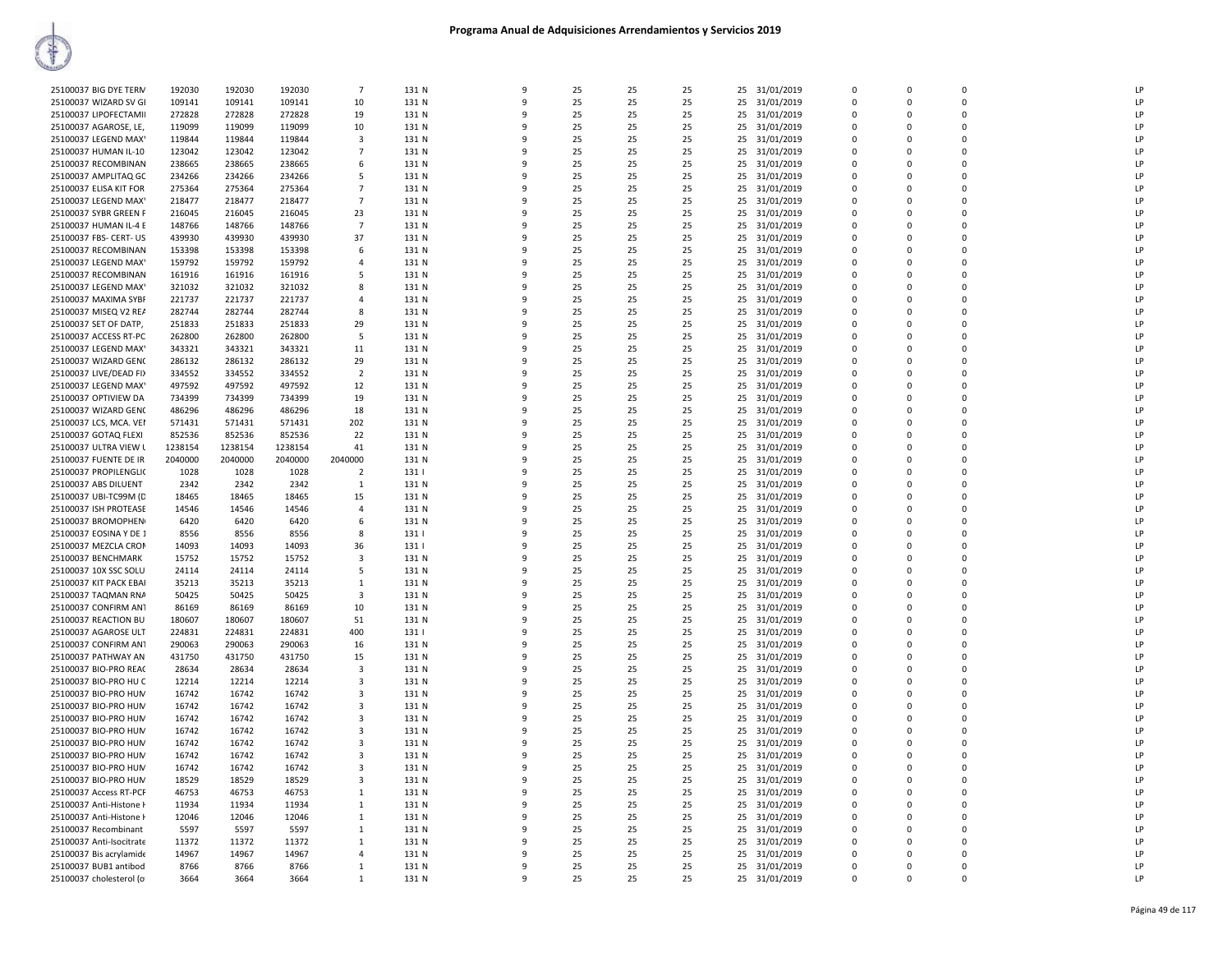| 25100037 ChromeoTM 4     | 10391  | 10391  | 10391  | $\mathbf{1}$            | 131 N | 9  | 25 | 25 | 25 | 25<br>31/01/2019 | $\mathbf 0$ | $\mathbf 0$ | 0        | LP |
|--------------------------|--------|--------|--------|-------------------------|-------|----|----|----|----|------------------|-------------|-------------|----------|----|
| 25100037 Cleaver buffer  | 13390  | 13390  | 13390  | $\Delta$                | 131 N | q  | 25 | 25 | 25 | 25 31/01/2019    | $\Omega$    | $\Omega$    | $\Omega$ | LP |
| 25100037 DA VINCI GRE    | 132405 | 132405 | 132405 | 13                      | 131 N | 9  | 25 | 25 | 25 | 25 31/01/2019    | $\mathbf 0$ | $\mathbf 0$ | 0        | LP |
| 25100037 DNA Clean & (   | 8412   | 8412   | 8412   | $\overline{1}$          | 131 N | q  | 25 | 25 | 25 | 31/01/2019<br>25 | $\Omega$    | n           | 0        | LP |
|                          | 15168  | 15168  |        | 3                       | 131 N | 9  | 25 | 25 | 25 | 25<br>31/01/2019 | $\Omega$    | $\Omega$    | $\Omega$ | LP |
| 25100037 DNMT1 polycl    |        |        | 15168  |                         |       |    |    |    |    |                  |             |             |          |    |
| 25100037 DreamTaq DN     | 38123  | 38123  | 38123  | 1                       | 131 N | q  | 25 | 25 | 25 | 31/01/2019<br>25 | $\Omega$    | n           | $\Omega$ | LP |
| 25100037 DREAMTAQ D      | 11487  | 11487  | 11487  | 1                       | 131 N | 9  | 25 | 25 | 25 | 31/01/2019<br>25 | $\Omega$    | $\Omega$    | $\Omega$ | LP |
| 25100037 TACHA'S HEM     | 65205  | 65205  | 65205  | 100                     | 131 N | 9  | 25 | 25 | 25 | 25<br>31/01/2019 | 0           | $\Omega$    | 0        | LP |
| 25100037 Wash tubing,    | 5481   | 5481   | 5481   | 40                      | 131 N | q  | 25 | 25 | 25 | 25 31/01/2019    | $\Omega$    | $\Omega$    | $\Omega$ | LP |
|                          |        |        |        | $\overline{4}$          |       |    |    |    |    |                  | $\mathbf 0$ |             | 0        | LP |
| 25100037 WASH BUFFEI     | 2436   | 2436   | 2436   |                         | 131 N | q  | 25 | 25 | 25 | 25 31/01/2019    |             | $\Omega$    |          |    |
| 25100037 TTF1, CAT. CN   | 15918  | 15918  | 15918  | 8                       | 131 N | q  | 25 | 25 | 25 | 25 31/01/2019    | $\Omega$    | $\Omega$    | $\Omega$ | LP |
| 25100037 Tris-HCl, Mole  | 21894  | 21894  | 21894  | $\overline{2}$          | 131 N | 9  | 25 | 25 | 25 | 25<br>31/01/2019 | $\mathbf 0$ | $\Omega$    | 0        | LP |
| 25100037 TRI REAGENT,    | 40727  | 40727  | 40727  | 20                      | 131 N | 9  | 25 | 25 | 25 | 25 31/01/2019    | $\Omega$    | $\Omega$    | $\Omega$ | LP |
| 25100037 TISSIU-TEK O.   | 5772   | 5772   | 5772   | 20                      | 131 N | 9  | 25 | 25 | 25 | 25<br>31/01/2019 | $\mathbf 0$ | $\mathbf 0$ | 0        | LP |
| 25100037 TBS AUTO WA     | 49980  | 49980  | 49980  | 20                      | 131 N | q  | 25 | 25 | 25 | 31/01/2019<br>25 | $\mathbf 0$ | $\Omega$    | 0        | LP |
|                          |        |        |        |                         |       |    |    |    |    |                  |             |             |          |    |
| 25100037 Taq DNA Polyi   | 10917  | 10917  | 10917  | 5000                    | 131 N | q  | 25 | 25 | 25 | 25<br>31/01/2019 | $\Omega$    | $\Omega$    | $\Omega$ | LP |
| 25100037 Suero fetal bo  | 103250 | 103250 | 103250 | 5                       | 131 N | q  | 25 | 25 | 25 | 25 31/01/2019    | $\mathbf 0$ | $\Omega$    | 0        | LP |
| 25100037 STIM CELL ENI   | 442512 | 442512 | 442512 | 15                      | 131 N | q  | 25 | 25 | 25 | 25 31/01/2019    | $\Omega$    | $\Omega$    | $\Omega$ | LP |
| 25100037 SODIUM CARE     | 9226   | 9226   | 9226   | 10                      | 131 N | q  | 25 | 25 | 25 | 25<br>31/01/2019 | 0           | n           | 0        | LP |
|                          |        |        |        | 50                      | 131 N | q  | 25 | 25 | 25 |                  | $\Omega$    | $\Omega$    | $\Omega$ | LP |
| 25100037 Servicio de si? | 35100  | 35100  | 35100  |                         |       |    |    |    |    | 25 31/01/2019    |             |             |          |    |
| 25100037 Roll PVDF 28 o  | 24290  | 24290  | 24290  | 6                       | 131 N | 9  | 25 | 25 | 25 | 25<br>31/01/2019 | 0           | $\Omega$    | 0        | LP |
| 25100037 RevertAid H N   | 11663  | 11663  | 11663  | $\overline{4}$          | 131 N | q  | 25 | 25 | 25 | 25 31/01/2019    | $\Omega$    | $\Omega$    | $\Omega$ | LP |
| 25100037 Recombinant     | 26770  | 26770  | 26770  | $\overline{4}$          | 131 N | 9  | 25 | 25 | 25 | 25<br>31/01/2019 | $\mathbf 0$ | $\Omega$    | 0        | LP |
| 25100037 Recombinant     | 123428 | 123428 | 123428 | 13                      | 131 N | 9  | 25 | 25 | 25 | 25 31/01/2019    | $\Omega$    | $\Omega$    | $\Omega$ | LP |
|                          |        |        |        |                         |       | 9  |    |    |    |                  |             | $\Omega$    |          | LP |
| 25100037 PolyATtract m   | 4107   | 4107   | 4107   | 4000                    | 131 N |    | 25 | 25 | 25 | 25 31/01/2019    | $\mathbf 0$ |             | 0        |    |
| 25100037 Plasmid DNA I   | 4999   | 4999   | 4999   | $\overline{4}$          | 131 N | 9  | 25 | 25 | 25 | 25<br>31/01/2019 | 0           | $\Omega$    | 0        | LP |
| 25100037 P21, CAT. CM    | 9744   | 9744   | 9744   | 1                       | 131 N | 9  | 25 | 25 | 25 | 25 31/01/2019    | $\mathbf 0$ | $\Omega$    | 0        | LP |
| 25100037 OCT. 3/4, CLO   | 6153   | 6153   | 6153   | $\overline{2}$          | 131 N | q  | 25 | 25 | 25 | 25<br>31/01/2019 | 0           | $\Omega$    | 0        | LP |
| 25100037 Normal Goat !   | 5307   | 5307   | 5307   | 10                      | 131 N | q  | 25 | 25 | 25 | 25 31/01/2019    | $\mathbf 0$ | $\Omega$    | 0        | LP |
|                          |        |        |        |                         |       |    |    |    |    |                  |             |             |          |    |
| 25100037 MicroAmp Op     | 3531   | 3531   | 3531   | 10                      | 131 N | q  | 25 | 25 | 25 | 25<br>31/01/2019 | 0           | $\Omega$    | 0        | LP |
| 25100037 Maxima SYBR     | 55784  | 55784  | 55784  | 10                      | 131 N | q  | 25 | 25 | 25 | 25 31/01/2019    | $\Omega$    | $\Omega$    | $\Omega$ | LP |
| 25100037 MAXIMA HOT      | 20141  | 20141  | 20141  | 6                       | 131 N | q  | 25 | 25 | 25 | 25 31/01/2019    | 0           | $\Omega$    | $\Omega$ | LP |
| 25100037 MACH 4 UNIV     | 45927  | 45927  | 45927  | $\overline{2}$          | 131 N | q  | 25 | 25 | 25 | 25 31/01/2019    | $\Omega$    | n           | 0        | LP |
| 25100037 MACH 2 MOU      | 143430 | 143430 | 143430 | 81                      | 131 N | 9  | 25 | 25 | 25 | 25<br>31/01/2019 | $\Omega$    | $\Omega$    | $\Omega$ | LP |
|                          |        |        | 60228  | $\overline{2}$          | 131 N | q  | 25 | 25 | 25 | 25               | $\Omega$    | n           | $\Omega$ | LP |
| 25100037 MACH 2 RABB     | 60228  | 60228  |        |                         |       |    |    |    |    | 31/01/2019       |             |             |          |    |
| 25100037 Linea celular M | 14788  | 14788  | 14788  | 1                       | 131 N | 9  | 25 | 25 | 25 | 25<br>31/01/2019 | 0           | $\Omega$    | 0        | LP |
| 25100037 Linea celular I | 15500  | 15500  | 15500  | -1                      | 131 N | -9 | 25 | 25 | 25 | 31/01/2019<br>25 | $\mathbf 0$ | $\Omega$    | 0        | LP |
| 25100037 Linea Celular I | 14977  | 14977  | 14977  | 1                       | 131 N | 9  | 25 | 25 | 25 | 25<br>31/01/2019 | $\mathbf 0$ | $\Omega$    | $\Omega$ | LP |
| 25100037 LEGENDplex T    | 43065  | 43065  | 43065  | $\overline{2}$          | 131 N | q  | 25 | 25 | 25 | 31/01/2019<br>25 | $\mathbf 0$ | $\Omega$    | 0        | LP |
| 25100037 LEGENDplex T    | 43065  | 43065  | 43065  | 8960                    | 131 N | 9  | 25 | 25 | 25 | 25 31/01/2019    | $\mathbf 0$ | $\Omega$    | 0        | LP |
| 25100037 LABEL, BARCC    | 48741  | 48741  | 48741  | 35                      | 131 N | q  | 25 | 25 | 25 | 25<br>31/01/2019 | 0           | $\Omega$    | 0        | LP |
|                          |        |        |        |                         |       |    |    |    |    |                  |             |             |          |    |
| 25100037 K1-67 (Ki-67):  | 13780  | 13780  | 13780  | $\overline{2}$          | 131 N | 9  | 25 | 25 | 25 | 25 31/01/2019    | $\Omega$    | $\Omega$    | $\Omega$ | LP |
| 25100037 KI-67, CAT. CN  | 129150 | 129150 | 129150 | 10                      | 131 N | 9  | 25 | 25 | 25 | 25<br>31/01/2019 | $\mathbf 0$ | $\mathbf 0$ | 0        | LP |
| 25100037 ION LIBRARY 1   | 29198  | 29198  | 29198  | $\overline{1}$          | 131 N | q  | 25 | 25 | 25 | 31/01/2019<br>25 | $\Omega$    | $\Omega$    | $\Omega$ | LP |
| 25100037 InsTAclone™ F   | 13953  | 13953  | 13953  | $\overline{2}$          | 131 N | q  | 25 | 25 | 25 | 25<br>31/01/2019 | $\Omega$    | $\Omega$    | $\Omega$ | LP |
| 25100037 Linea celular ( | 14788  | 14788  | 14788  | 3                       | 131 N | q  | 25 | 25 | 25 | 25<br>31/01/2019 | $\Omega$    | n           | $\Omega$ | LP |
|                          |        |        |        | $\overline{\mathbf{3}}$ |       | 9  | 25 |    |    |                  | $\Omega$    | $\Omega$    | $\Omega$ | LP |
| 25100037 HYBOND-P PV     | 28233  | 28233  | 28233  |                         | 131 N |    |    | 25 | 25 | 25 31/01/2019    |             |             |          |    |
| 25100037 HTB-121, Líne   | 14563  | 14563  | 14563  | $\overline{4}$          | 131 N | q  | 25 | 25 | 25 | 25<br>31/01/2019 | 0           | n           | 0        | LP |
| 25100037 Gene ruler 1 K  | 3668   | 3668   | 3668   | 8400                    | 131 N | 9  | 25 | 25 | 25 | 25 31/01/2019    | 0           | $\Omega$    | 0        | LP |
| 25100037 Exonuclease I   | 39164  | 39164  | 39164  | 13125                   | 131 N | q  | 25 | 25 | 25 | 25<br>31/01/2019 | 0           | $\Omega$    | 0        | LP |
| 25100037 ETIQUETAS PA    | 43313  | 43313  | 43313  | 13125                   | 131 N | 9  | 25 | 25 | 25 | 25 31/01/2019    | $\Omega$    | $\Omega$    | $\Omega$ | LP |
|                          |        |        |        | 5                       |       |    |    |    |    |                  | $\mathbf 0$ |             | 0        | LP |
| 25100037 RNasin Ribonu   | 19188  | 19188  | 19188  |                         | 131 N | 9  | 25 | 25 | 25 | 25<br>31/01/2019 |             | 0           |          |    |
| 25100037 TWEEN 20 509    | 1560   | 1560   | 1560   | 150                     | 131 N | 9  | 25 | 25 | 25 | 25 31/01/2019    | $\Omega$    | $\Omega$    | $\Omega$ | LP |
| 25100037 Tris-EDTA Buft  | 2236   | 2236   | 2236   | $\overline{2}$          | 131 N | 9  | 25 | 25 | 25 | 25<br>31/01/2019 | $\mathbf 0$ | $\mathbf 0$ | 0        | LP |
| 25100037 Tris-buffered : | 3640   | 3640   | 3640   | $\Delta$                | 131 N | q  | 25 | 25 | 25 | 25<br>31/01/2019 | $\mathbf 0$ | $\Omega$    | 0        | LP |
| 25100037 Tc99mpertecr    | 486    | 486    | 486    | $\overline{3}$          | 131 N | 9  | 25 | 25 | 25 | 25<br>31/01/2019 | 0           | 0           | 0        | LP |
|                          |        |        |        |                         |       | q  |    |    |    |                  | $\Omega$    |             | $\Omega$ | LP |
| 25100037 TAQMAN COM      | 3248   | 3248   | 3248   | $\overline{2}$          | 131 N |    | 25 | 25 | 25 | 25 31/01/2019    |             | n           |          |    |
| 25100037 TAE (Tris/Acet  | 2340   | 2340   | 2340   | $\overline{\mathbf{3}}$ | 131 N | q  | 25 | 25 | 25 | 25 31/01/2019    | $\mathbf 0$ | $\mathbf 0$ | 0        | LP |
| 25100037 SUPERSCRIPT     | 6362   | 6362   | 6362   | 1                       | 131 N | 9  | 25 | 25 | 25 | 25<br>31/01/2019 | 0           | $\Omega$    | 0        | LP |
| 25100037 REGION VHL \    | 33326  | 33326  | 33326  | $\overline{2}$          | 131 N | q  | 25 | 25 | 25 | 25 31/01/2019    | $\Omega$    | $\Omega$    | $\Omega$ | LP |
| 25100037 REGION TP53     | 33326  | 33326  | 33326  | 3                       | 131 N | q  | 25 | 25 | 25 | 25 31/01/2019    | 0           | $\Omega$    | $\Omega$ | LP |
| 25100037 REGION MLH1     | 66652  | 66652  | 66652  | $\overline{\mathbf{3}}$ | 131 N | q  | 25 | 25 | 25 |                  | $\Omega$    | n           | $\Omega$ | LP |
|                          |        |        |        |                         |       |    |    |    |    | 25 31/01/2019    |             |             |          |    |
| 25100037 REGION BRCA     | 99978  | 99978  | 99978  | 3                       | 131 N | q  | 25 | 25 | 25 | 25<br>31/01/2019 | 0           | $\Omega$    | 0        | LP |
| 25100037 REGION BRCA     | 99978  | 99978  | 99978  | $\overline{\mathbf{3}}$ | 131 N | 9  | 25 | 25 | 25 | 25 31/01/2019    | $\Omega$    | $\Omega$    | $\Omega$ | LP |
| 25100037 QuantiNova S'   | 65476  | 65476  | 65476  | $\overline{2}$          | 131 N | 9  | 25 | 25 | 25 | 25 31/01/2019    | $\mathbf 0$ | $\Omega$    | $\Omega$ | LP |
|                          |        |        |        |                         |       |    |    |    |    |                  |             |             |          |    |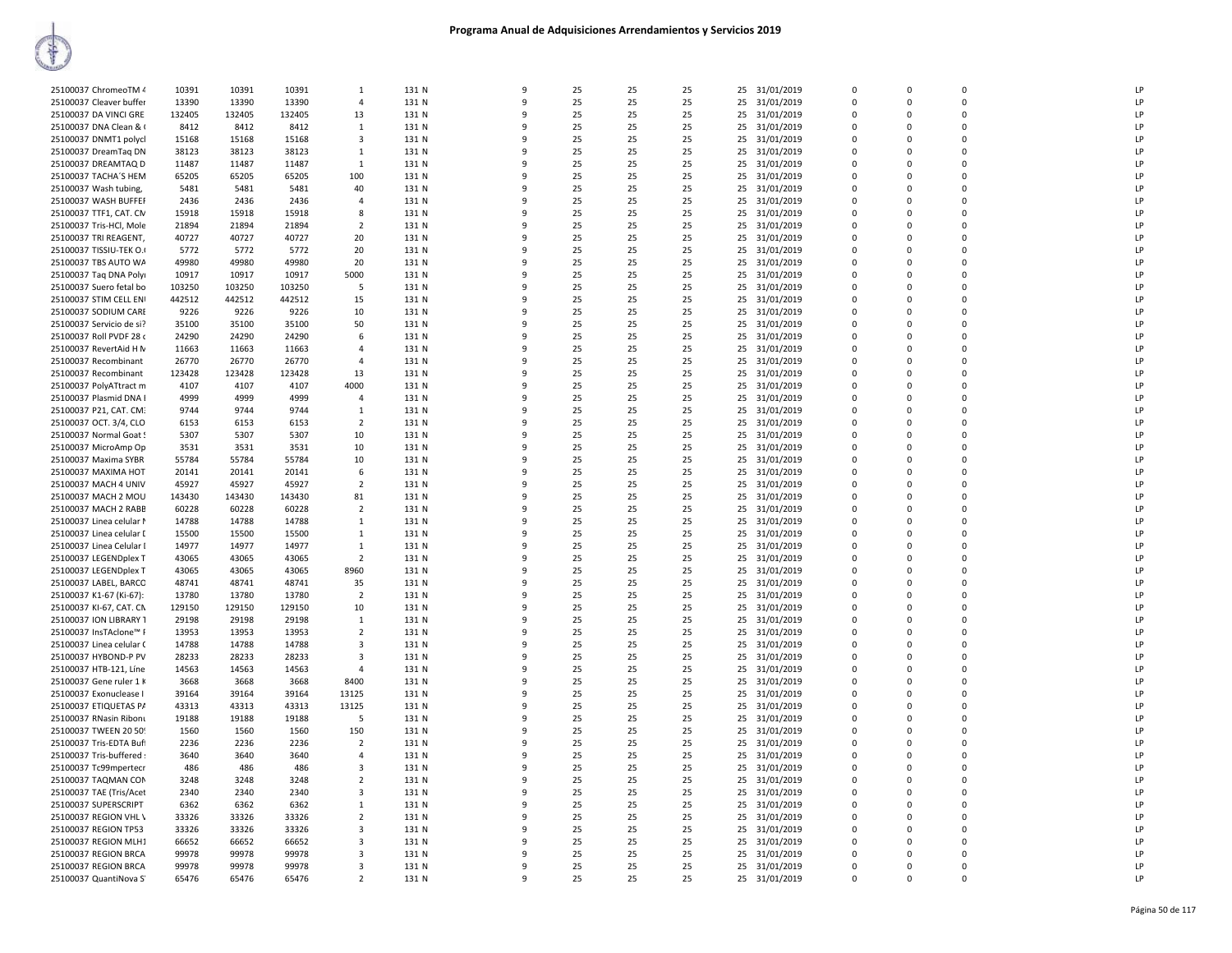| 25100037 QuantiNova P    | 32652  | 32652  | 32652  | 9                       | 131 N | q        | 25       | 25 | 25 | 25 | 31/01/2019    | $\Omega$    | $\Omega$    | $\Omega$    | LP |
|--------------------------|--------|--------|--------|-------------------------|-------|----------|----------|----|----|----|---------------|-------------|-------------|-------------|----|
| 25100037 QIAamp DNA      | 11002  | 11002  | 11002  | $\overline{2}$          | 131 N | 9        | 25       | 25 | 25 | 25 | 31/01/2019    | 0           | $\Omega$    | 0           | LP |
| 25100037 Purified anti-h | 29430  | 29430  | 29430  | 9                       | 131 N | q        | 25       | 25 | 25 |    | 25 31/01/2019 | $\mathbf 0$ | $\Omega$    | $\Omega$    | LP |
|                          |        |        |        |                         |       |          |          |    |    |    |               |             | $\Omega$    | 0           | LP |
| 25100037 POP-4 Polyme    | 25209  | 25209  | 25209  | 15                      | 131 N |          | 25       | 25 | 25 |    | 25 31/01/2019 | $\mathbf 0$ |             |             |    |
| 25100037 p-mTOR Antib    | 6890   | 6890   | 6890   | 1                       | 131 N | ۹        | 25       | 25 | 25 | 25 | 31/01/2019    | 0           | $\mathbf 0$ | $\pmb{0}$   | LP |
| 25100037 p.EGFR anyibc   | 6890   | 6890   | 6890   | $\mathbf{1}$            | 131 N | q        | 25       | 25 | 25 |    | 25 31/01/2019 | $\Omega$    | $\Omega$    | 0           | LP |
| 25100037 Nuclease-Free   | 1176   | 1176   | 1176   | 1                       | 131 N | 9        | 25       | 25 | 25 |    | 25 31/01/2019 | 0           | $\Omega$    | 0           | LP |
| 25100037 MKLP-1 Antib    | 6890   | 6890   | 6890   | 8                       | 131 N | 9        | 25       | 25 | 25 | 25 | 31/01/2019    | 0           | $\Omega$    | $\mathbf 0$ | LP |
| 25100037 MAD2 Antibor    | 20671  | 20671  | 20671  | 100                     | 131 N | 9        | 25       | 25 | 25 | 25 | 31/01/2019    | 0           | $\Omega$    | 0           | LP |
| 25100037 Juego de reac   | 95268  | 95268  | 95268  | $\overline{2}$          | 131 N | q        | 25       | 25 | 25 |    | 25 31/01/2019 | $\mathbf 0$ | $\Omega$    | 0           | LP |
| 25100037 ION 510 CHIP    | 105929 | 105929 | 105929 | $\overline{2}$          | 131 N |          | 25       | 25 | 25 |    | 25 31/01/2019 | $\mathbf 0$ | $\Omega$    | 0           | LP |
| 25100037 ION S5 CONTF    | 18741  | 18741  | 18741  | 1                       | 131 N | q        | 25       | 25 | 25 | 25 | 31/01/2019    | 0           | $\Omega$    | 0           | LP |
| 25100037 HotStarTaq M    | 3637   | 3637   | 3637   | $\overline{1}$          | 131 N | q        | 25       | 25 | 25 |    | 25 31/01/2019 | $\Omega$    | $\Omega$    | $\Omega$    | LP |
|                          |        |        |        |                         |       | 9        |          |    |    |    |               | 0           | $\Omega$    | 0           | LP |
| 25100037 FITC anti-mou   | 7729   | 7729   | 7729   | 12                      | 131 N |          | 25       | 25 | 25 |    | 25 31/01/2019 |             |             |             |    |
| 25100037 Cre Vector: 20  | 11113  | 11113  | 11113  | 250                     | 131 N | 9        | 25       | 25 | 25 |    | 25 31/01/2019 | $\Omega$    | $\Omega$    | $\Omega$    | LP |
| 25100037 CHAPS 100 G.    | 54522  | 54522  | 54522  | 10                      | 131 N | 9        | 25       | 25 | 25 | 25 | 31/01/2019    | $\mathbf 0$ | $\mathbf 0$ | $\mathbf 0$ | LP |
| 25100037 C23 Antibody    | 6890   | 6890   | 6890   | $\overline{2}$          | 131 N | q        | 25       | 25 | 25 |    | 25 31/01/2019 | $\mathbf 0$ | $\Omega$    | 0           | LP |
| 25100037 APC/Cy7 anti-   | 15754  | 15754  | 15754  | 3                       | 131 N |          | 25       | 25 | 25 |    | 25 31/01/2019 | $\Omega$    | $\Omega$    | 0           | LP |
| 25100037 APC ANEXIN1(    | 10998  | 10998  | 10998  | 8                       | 131 N | 9        | 25       | 25 | 25 | 25 | 31/01/2019    | 0           | $\Omega$    | 0           | LP |
| 25100037 ANTICUERPO      | 20671  | 20671  | 20671  | $\overline{\mathbf{3}}$ | 131 N | q        | 25       | 25 | 25 |    | 25 31/01/2019 | $\Omega$    | $\Omega$    | 0           | LP |
| 25100037 ANTICUERPO      | 55121  | 55121  | 55121  | 8                       | 131 N | 9        | 25       | 25 | 25 |    | 25 31/01/2019 | $\mathbf 0$ | $\Omega$    | 0           | LP |
| 25100037 ANTICUERPO      | 13780  | 13780  | 13780  | $\overline{2}$          | 131 N | 9        | 25       | 25 | 25 |    | 25 31/01/2019 | $\mathbf 0$ | $\Omega$    | 0           | LP |
| 25100037 ANTICUERPO      | 48231  | 48231  | 48231  | 10                      | 131 N | 9        | 25       | 25 | 25 | 25 | 31/01/2019    | $\mathbf 0$ | $\mathbf 0$ | 0           | LP |
|                          |        |        |        | 8                       | 131 N | q        | 25       |    | 25 |    |               | $\Omega$    | $\Omega$    | $\Omega$    | LP |
| 25100037 ANTICUERPO      | 23476  | 23476  | 23476  |                         |       |          |          | 25 |    |    | 25 31/01/2019 |             |             |             |    |
| 25100037 Aldefluor Kit.  | 157861 | 157861 | 157861 | 200                     | 131 N |          | 25       | 25 | 25 |    | 25 31/01/2019 | $\Omega$    | $\Omega$    | 0           | LP |
| 25100037 AFFINIPURE D    | 6376   | 6376   | 6376   | $\overline{4}$          | 131 N | 9        | 25       | 25 | 25 | 25 | 31/01/2019    | 0           | $\Omega$    | 0           | LP |
| 25100037 Acrylamide/Bi   | 9152   | 9152   | 9152   | 8                       | 131 N | q        | 25       | 25 | 25 |    | 25 31/01/2019 | $\Omega$    | $\Omega$    | $\Omega$    | LP |
| 25100037 50 BP DNA LA    | 39913  | 39913  | 39913  | 11                      | 131 N |          | 25       | 25 | 25 | 25 | 31/01/2019    | $\mathbf 0$ | $\mathbf 0$ | 0           | LP |
| 25100037 1 KB DNA LAD    | 6880   | 6880   | 6880   | 6                       | 131 N | q        | 25       | 25 | 25 | 25 | 31/01/2019    | $\mathbf 0$ | $\Omega$    | 0           | LP |
| 25100037 0.5M EDTA, pl   | 2600   | 2600   | 2600   | $\mathbf{1}$            | 97 N  | 9        | 25       | 25 | 25 | 25 | 31/01/2019    | $\Omega$    | $\Omega$    | 0           | LP |
| 25100037 ANTIBODY DIL    | 4310   | 4310   | 4310   | 1                       | 131 N | ٩        | $\Omega$ | 40 | 30 | 30 | 31/01/2019    | $\Omega$    | $\Omega$    | $\Omega$    | LP |
| 25100037 CONFIRM AN1     | 121050 | 121050 | 121050 | 9                       | 131 N |          | $\Omega$ | 40 | 30 |    | 30 31/01/2019 | 0           | $\Omega$    | 0           | LP |
| 25100037 ISH iView Blue  | 29520  | 29520  | 29520  | 1                       | 131 N |          | 0        | 40 | 30 | 30 | 31/01/2019    | 0           | $\mathbf 0$ | 0           | LP |
|                          |        | 7587   | 7587   | 40                      | 131   | q        | $\Omega$ | 40 | 30 | 30 |               | $\Omega$    | $\Omega$    | $\Omega$    | LP |
| 25100037 Protector cuta  | 7587   |        |        |                         |       |          |          |    |    |    | 31/01/2019    |             |             |             |    |
| 25100037 CITRISOLV, 1 E  | 13075  | 13075  | 13075  | 5                       | 131   |          | 25       | 25 | 25 | 25 | 31/01/2019    | $\mathbf 0$ | $\mathbf 0$ | 0           | LP |
| 25100037 EMbed 812 / I   | 6405   | 6405   | 6405   | 3                       | 131   | q        | 25       | 25 | 25 | 25 | 31/01/2019    | $\Omega$    | $\Omega$    | 0           | LP |
| 25100037 FOSFATO DE F    | 8579   | 8579   | 8579   | 30                      | 131   | 9        | 25       | 25 | 25 | 25 | 31/01/2019    | $\Omega$    | $\Omega$    | 0           | LP |
| 25100037 GelPilot DNA I  | 3174   | 3174   | 3174   | 3                       | 131   | q        | 25       | 25 | 25 | 25 | 31/01/2019    | $\Omega$    | n           | $\Omega$    | LP |
| 25100037 KIT DE TINCIO   | 23565  | 23565  | 23565  | 12                      | 131   |          | 25       | 25 | 25 | 25 | 31/01/2019    | $\mathbf 0$ | $\Omega$    | $\Omega$    | LP |
| 25100037 POLYETHYLEN     | 2617   | 2617   | 2617   | $\overline{2}$          | 131   | ۰Q       | 25       | 25 | 25 | 25 | 31/01/2019    | 0           | $\Omega$    | $\mathsf 0$ | LP |
| 25100037 Rnas away, Re   | 8124   | 8124   | 8124   | $\overline{4}$          | 131   | q        | 25       | 25 | 25 |    | 25 31/01/2019 | $\mathbf 0$ | $\mathbf 0$ | 0           | LP |
| 25100037 Solución amor   | 1647   | 1647   | 1647   | 3                       | 131   |          | 25       | 25 | 25 | 25 | 31/01/2019    | $\mathbf 0$ | $\mathbf 0$ | 0           | LP |
| 25100037 CKAE1/AE3, C    | 42178  | 42178  | 42178  | 5                       | 131 N | q        | 25       | 25 | 25 | 25 | 31/01/2019    | $\Omega$    | $\Omega$    | 0           | LP |
| 25100037 VIMENTINA, C    | 12189  | 12189  | 12189  | 1                       | 131 N | 9        | 25       | 25 | 25 | 25 | 31/01/2019    | 0           | $\Omega$    | 0           | LP |
|                          |        |        |        |                         |       | q        |          |    |    |    |               | 0           | $\Omega$    | 0           | LP |
| 25100037 PyroMark PCF    | 49593  | 49593  | 49593  | 7                       | 131 N |          | 25       | 25 | 25 | 25 | 31/01/2019    |             | $\Omega$    | 0           | LP |
| 25100037 PyroMark Adv    | 55614  | 55614  | 55614  | 6                       | 131 N |          | 25       | 25 | 25 | 25 | 31/01/2019    | $\mathbf 0$ |             |             |    |
| 25100037 PyroMark Wa     | 2729   | 2729   | 2729   | $\overline{2}$          | 131 N | ٩        | 25       | 25 | 25 | 25 | 31/01/2019    | 0           | $\mathbf 0$ | $\mathsf 0$ | LP |
| 25100037 PyroMark Der    | 6821   | 6821   | 6821   | 5                       | 131 N | q        | 25       | 25 | 25 |    | 25 31/01/2019 | $\Omega$    | $\Omega$    | 0           | LP |
| 25100037 PyroMark Q24    | 4553   | 4553   | 4553   | $\overline{a}$          | 131 N | q        | 25       | 25 | 25 | 25 | 31/01/2019    | 0           | $\Omega$    | 0           | LP |
| 25100037 PyroMark Q24    | 23307  | 23307  | 23307  | $\overline{2}$          | 131 N | q        | 25       | 25 | 25 | 25 | 31/01/2019    | 0           | $\Omega$    | 0           | LP |
| 25100037 PyroMark Q24    | 5670   | 5670   | 5670   | 1                       | 131 N | 9        | 25       | 25 | 25 | 25 | 31/01/2019    | 0           | $\Omega$    | 0           | LP |
| 25100037 PyroMark Adv    | 202248 | 202248 | 202248 | 24                      | 131 N | q        | 25       | 25 | 25 | 25 | 31/01/2019    | $\mathbf 0$ | $\Omega$    | 0           | LP |
| 25100037 PyroMark Cus    | 24542  | 24542  | 24542  | 10                      | 131 N |          | 25       | 25 | 25 |    | 25 31/01/2019 | $\mathbf 0$ | $\Omega$    | 0           | LP |
| 25100037 CD138, CAT. N   | 42033  | 42033  | 42033  | 1                       | 131 N | q        | 25       | 25 | 25 | 25 | 31/01/2019    | 0           | $\Omega$    | 0           | LP |
| 25100037 C-KIT, CAT. A4  | 32976  | 32976  | 32976  | 1                       | 131 N | q        | 25       | 25 | 25 |    | 25 31/01/2019 | $\Omega$    | $\Omega$    | 0           | LP |
|                          |        |        |        |                         |       | 9        |          |    |    |    |               | 0           | $\Omega$    | 0           | LP |
| 25100037 SLIDE LABEL K   | 408524 | 408524 | 408524 | 16                      | 131 N |          | 25       | 25 | 25 | 25 | 31/01/2019    |             |             |             |    |
| 25100037 MLH1, CAT. N    | 18337  | 18337  | 18337  | $\mathbf{1}$            | 131 N | 9        | 25       | 25 | 25 |    | 25 31/01/2019 | $\Omega$    | $\Omega$    | $\Omega$    | LP |
| 25100037 MSH6, CAT. N    | 19465  | 19465  | 19465  | $\mathbf{1}$            | 131 N | 9        | 25       | 25 | 25 | 25 | 31/01/2019    | $\mathbf 0$ | $\Omega$    | 0           | LP |
| 25100037 PMS2, CAT. PI   | 24006  | 24006  | 24006  | 1                       | 131 N | $\Omega$ | 25       | 25 | 25 |    | 25 31/01/2019 | $\mathbf 0$ | $\Omega$    | 0           | LP |
| 25100037 IgG4, CAT. RN   | 8483   | 8483   | 8483   | $\mathbf{1}$            | 131 N |          | 25       | 25 | 25 |    | 25 31/01/2019 | $\mathbf 0$ | $\mathbf 0$ | 0           | LP |
| 25100037 NapsinaA, AN    | 36524  | 36524  | 36524  | $\overline{2}$          | 131 N | q        | 25       | 25 | 25 | 25 | 31/01/2019    | 0           | $\Omega$    | 0           | LP |
| 25100037 PROITENASA I    | 13459  | 13459  | 13459  | .5                      | 131 N | q        | 25       | 25 | 25 |    | 25 31/01/2019 | $\Omega$    | $\Omega$    | 0           | LP |
| 25100037 Lipofectamine   | 34837  | 34837  | 34837  | 3                       | 131 N |          | 25       | 25 | 25 | 25 | 31/01/2019    | 0           | $\Omega$    | 0           | LP |
| 25100037 LEGEND MAX'     | 67818  | 67818  | 67818  | $\overline{2}$          | 131 N | 9        | 25       | 25 | 25 |    | 25 31/01/2019 | $\Omega$    | $\Omega$    | 0           | LP |
| 25100037 Advacaned DN    | 39672  | 39672  | 39672  | 6                       | 131 N | 9        | 25       | 25 | 25 |    | 25 31/01/2019 | $\mathbf 0$ | 0           | $\Omega$    | LP |
|                          |        |        |        |                         |       |          |          |    |    |    |               |             |             |             |    |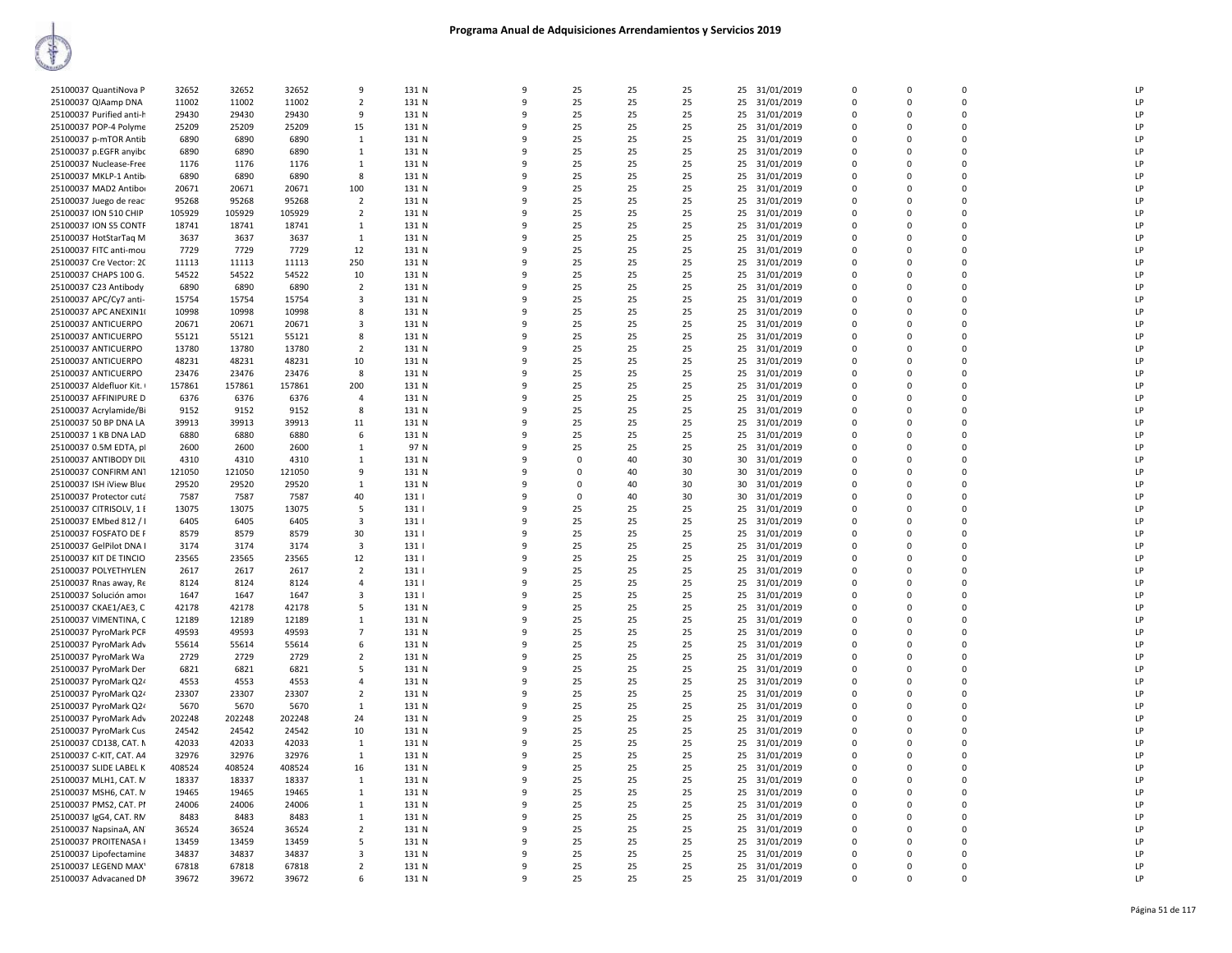| 25100037 FBS Suero feta  | 116468 | 116468 | 116468 | 10                      | 131 N | 9        | 25 | 25 | 25 | 25 | 31/01/2019    | $\Omega$    | 0        | $\mathbf 0$ | LP |
|--------------------------|--------|--------|--------|-------------------------|-------|----------|----|----|----|----|---------------|-------------|----------|-------------|----|
| 25100037 DMEM MEDIC      | 5000   | 5000   | 5000   | 5                       | 131 N | 9        | 25 | 25 | 25 | 25 | 31/01/2019    | $\Omega$    | $\Omega$ | $\mathbf 0$ | LP |
| 25100037 Penicillin-Stre | 1126   | 1126   | 1126   | $\overline{3}$          | 131 N | 9        | 25 | 25 | 25 | 25 | 31/01/2019    | $\mathbf 0$ | 0        | $\mathbf 0$ | LP |
| 25100037 L-Glutamine (   | 2265   | 2265   | 2265   | 5                       | 131 N | q        | 25 | 25 | 25 | 25 | 31/01/2019    | $\Omega$    | $\Omega$ | $\Omega$    | LP |
| 25100037 Lipofectamine   | 70681  | 70681  | 70681  | $\mathbf{1}$            | 131 N | 9        | 25 | 25 | 25 | 25 | 31/01/2019    | $\Omega$    | $\Omega$ | $\Omega$    | LP |
| 25100037 TPHI LARGE CI   | 75409  | 75409  | 75409  | 1                       | 131 N | q        | 25 | 25 | 25 | 25 | 31/01/2019    | $\Omega$    | $\Omega$ | $\mathbf 0$ | LP |
| 25100037 TEMPLIPHI 50    | 34823  | 34823  | 34823  | $\mathbf{1}$            | 131 N | 9        | 25 | 25 | 25 | 25 | 31/01/2019    | $\Omega$    | $\Omega$ | $\mathbf 0$ | LP |
| 25100037 Templiphi Seq   | 129280 | 129280 | 129280 | $\overline{2}$          | 131 N | 9        | 25 | 25 | 25 | 25 | 31/01/2019    | $\Omega$    | $\Omega$ | $\mathbf 0$ | LP |
| 25100037 RNASPIN MIN     | 55739  | 55739  | 55739  | $\overline{2}$          | 131 N | q        | 25 | 25 | 25 | 25 | 31/01/2019    | $\Omega$    | $\Omega$ | $\mathbf 0$ | LP |
| 25100037 triplePrep (50  | 27220  | 27220  | 27220  | $\overline{2}$          | 131 N | 9        | 25 | 25 | 25 | 25 | 31/01/2019    | $\Omega$    | $\Omega$ | $\Omega$    | LP |
| 25100037 EGFR (Full-len  | 27563  | 27563  | 27563  | 2                       | 131 N | q        | 25 | 25 | 25 | 25 | 31/01/2019    | $\Omega$    | $\Omega$ | $\Omega$    | LP |
| 25100037 EGFR (Phosph    | 27563  | 27563  | 27563  | 2                       | 131 N |          | 25 | 25 | 25 |    | 25 31/01/2019 | $\Omega$    | $\Omega$ | $\Omega$    | LP |
|                          |        |        | 28614  | 3                       | 131 N | q        | 25 |    |    | 25 |               | $\Omega$    | $\Omega$ | $\mathbf 0$ | LP |
| 25100037 Anticuerpo pc   | 28614  | 28614  |        |                         |       | 9        |    | 25 | 25 |    | 31/01/2019    | $\Omega$    |          |             |    |
| 25100037 AKT (Total) HL  | 41596  | 41596  | 41596  | $\overline{\mathbf{3}}$ | 131 N |          | 25 | 25 | 25 | 25 | 31/01/2019    |             | $\Omega$ | $\mathbf 0$ | LP |
| 25100037 AKT (Phospho    | 27730  | 27730  | 27730  | $\overline{2}$          | 131 N | q        | 25 | 25 | 25 | 25 | 31/01/2019    | $\Omega$    | $\Omega$ | $\mathbf 0$ | LP |
| 25100037 Anticuerpo m    | 10889  | 10889  | 10889  | 2                       | 131 N | q        | 25 | 25 | 25 |    | 25 31/01/2019 | $\Omega$    | $\Omega$ | $\Omega$    | LP |
| 25100037 Anticuerpo m    | 12973  | 12973  | 12973  | $\overline{2}$          | 131 N | 9        | 25 | 25 | 25 | 25 | 31/01/2019    | $\Omega$    | $\Omega$ | $\Omega$    | LP |
| 25100037 Anticuerpo Go   | 11027  | 11027  | 11027  | $\overline{2}$          | 131 N | q        | 25 | 25 | 25 | 25 | 31/01/2019    | $\Omega$    | $\Omega$ | $\Omega$    | LP |
| 25100037 Anticuerpo Go   | 6734   | 6734   | 6734   | $\mathbf{1}$            | 131 N |          | 25 | 25 | 25 | 25 | 31/01/2019    | $\Omega$    | $\Omega$ | $\mathbf 0$ | LP |
| 25100037 Anticuerpo Go   | 5526   | 5526   | 5526   | 1                       | 131 N | q        | 25 | 25 | 25 | 25 | 31/01/2019    | $\Omega$    | $\Omega$ | $\mathbf 0$ | LP |
| 25100037 Línea Celular I | 14500  | 14500  | 14500  | 1                       | 131 N | q        | 25 | 25 | 25 | 25 | 31/01/2019    | $\Omega$    | $\Omega$ | $\mathbf 0$ | LP |
| 25100037 Línea Celular I | 14500  | 14500  | 14500  | 1                       | 131 N | q        | 25 | 25 | 25 | 25 | 31/01/2019    | $\Omega$    | $\Omega$ | $\Omega$    | LP |
| 25100037 Línea celular,  | 2900   | 2900   | 2900   | 1                       | 131 N | 9        | 25 | 25 | 25 | 25 | 31/01/2019    | $\Omega$    | $\Omega$ | $\Omega$    | LP |
| 25100037 linea celular,S | 18444  | 18444  | 18444  | 1                       | 131 N | 9        | 25 | 25 | 25 | 25 | 31/01/2019    | 0           | $\Omega$ | 0           | LP |
| 25100037 Línea celular S | 18444  | 18444  | 18444  | 1                       | 131 N | q        | 25 | 25 | 25 | 25 | 31/01/2019    | $\Omega$    | $\Omega$ | $\Omega$    | LP |
| 25100037 Medio de cult   | 650    | 650    | 650    | $\mathbf{1}$            | 131 N |          | 25 | 25 | 25 | 25 | 31/01/2019    | $\Omega$    | $\Omega$ | $\mathbf 0$ | LP |
| 25100037 Medio Iscove'   | 580    | 580    | 580    | 1                       | 131 N | ٩        | 25 | 25 | 25 | 25 | 31/01/2019    | 0           | $\Omega$ | $\pmb{0}$   | LP |
| 25100037 (Dimetil sulfo) | 1740   | 1740   | 1740   | $\mathbf{1}$            | 131 N | q        | 25 | 25 | 25 | 25 | 31/01/2019    | $\Omega$    | $\Omega$ | $\Omega$    | LP |
| 25100037 Linea Celular / | 2900   | 2900   | 2900   | 1                       | 131 N | 9        | 25 | 25 | 25 | 25 | 31/01/2019    | $\Omega$    | $\Omega$ | $\Omega$    | LP |
| 25100037 Linea Celular!  | 18444  | 18444  | 18444  | 1                       | 131 N | 9        | 25 | 25 | 25 | 25 | 31/01/2019    | $\Omega$    | $\Omega$ | $\Omega$    | LP |
| 25100037 Linea Celular!  | 18444  | 18444  | 18444  | $\mathbf{1}$            | 131 N | 9        | 25 | 25 | 25 | 25 | 31/01/2019    | $\mathbf 0$ | 0        | $\mathbf 0$ | LP |
|                          | 18444  | 18444  | 18444  | 1                       | 131 N | q        | 25 | 25 | 25 |    |               | $\Omega$    | $\Omega$ | $\Omega$    | LP |
| 25100037 Línea Celular 9 |        |        |        |                         |       |          |    |    |    | 25 | 31/01/2019    |             |          |             |    |
| 25100037 Línea Celular I | 14500  | 14500  | 14500  | $\mathbf{1}$            | 131 N |          | 25 | 25 | 25 | 25 | 31/01/2019    | $\Omega$    | $\Omega$ | $\mathbf 0$ | LP |
| 25100037 ATCC ISCOVE     | 580    | 580    | 580    | 1                       | 131 N | q        | 25 | 25 | 25 | 25 | 31/01/2019    | $\Omega$    | $\Omega$ | $\pmb{0}$   | LP |
| 25100037 Dimetil Sulfóx  | 1740   | 1740   | 1740   | 1                       | 131 N | q        | 25 | 25 | 25 | 25 | 31/01/2019    | $\Omega$    | $\Omega$ | $\Omega$    | LP |
| 25100037 Suero Fetal Bo  | 14616  | 14616  | 14616  | 1                       | 131 N | 9        | 25 | 25 | 25 | 25 | 31/01/2019    | $\Omega$    | $\Omega$ | $\Omega$    | LP |
| 25100037 Suero fetal bo  | 14616  | 14616  | 14616  | 1                       | 131 N | 9        | 25 | 25 | 25 | 25 | 31/01/2019    | $\Omega$    | $\Omega$ | $\Omega$    | LP |
| 25100037 FITC anti-hum   | 8448   | 8448   | 8448   | $\mathbf{1}$            | 131 N | 9        | 25 | 25 | 25 | 25 | 31/01/2019    | 0           | 0        | $\mathbf 0$ | LP |
| 25100037 Purified anti-h | 6136   | 6136   | 6136   | $\overline{2}$          | 131 N | q        | 25 | 25 | 25 | 25 | 31/01/2019    | $\Omega$    | $\Omega$ | $\mathbf 0$ | LP |
| 25100037 Purified anti-h | 10656  | 10656  | 10656  | 3                       | 131 N |          | 25 | 25 | 25 | 25 | 31/01/2019    | $\Omega$    | $\Omega$ | $\Omega$    | LP |
| 25100037 Purified anti-n | 24221  | 24221  | 24221  | 3                       | 131 N |          | 25 | 25 | 25 | 25 | 31/01/2019    | $\Omega$    | $\Omega$ | $\mathbf 0$ | LP |
| 25100037 FITC anti-mou   | 23253  | 23253  | 23253  | $\overline{\mathbf{3}}$ | 131 N | q        | 25 | 25 | 25 | 25 | 31/01/2019    | $\Omega$    | $\Omega$ | $\Omega$    | LP |
| 25100037 Recombinant     | 17922  | 17922  | 17922  | $\overline{3}$          | 131 N |          | 25 | 25 | 25 | 25 | 31/01/2019    | $\Omega$    | $\Omega$ | $\mathbf 0$ | LP |
| 25100037 APC/Cy7 anti-   | 14532  | 14532  | 14532  | $\overline{2}$          | 131 N | 9        | 25 | 25 | 25 | 25 | 31/01/2019    | $\Omega$    | $\Omega$ | $\mathbf 0$ | LP |
| 25100037 DyLightTM 64    | 8721   | 8721   | 8721   | 3                       | 131 N | 9        | 25 | 25 | 25 | 25 | 31/01/2019    | 0           | 0        | $\mathbf 0$ | LP |
| 25100037 Go-ChIP-Grad    | 20518  | 20518  | 20518  | 3                       | 131 N | q        | 25 | 25 | 25 | 25 | 31/01/2019    | $\Omega$    | $\Omega$ | $\Omega$    | LP |
| 25100037 Direct-Blot HR  | 20230  | 20230  | 20230  | $\overline{2}$          | 131 N |          | 25 | 25 | 25 | 25 | 31/01/2019    | $\Omega$    | $\Omega$ | $\Omega$    | LP |
| 25100037 Purified anti-C | 7530   | 7530   | 7530   | 1                       | 131 N | q        | 25 | 25 | 25 | 25 | 31/01/2019    | $\Omega$    | $\Omega$ | $\mathbf 0$ | LP |
| 25100037 BrightGreen 2   | 32334  | 32334  | 32334  | $\overline{2}$          | 131 N | 9        | 25 | 25 | 25 | 25 | 31/01/2019    | $\Omega$    | $\Omega$ | $\mathbf 0$ | LP |
| 25100037 Tag DNA Polyi   | 29740  | 29740  | 29740  | $\overline{3}$          | 131 N | 9        | 25 | 25 | 25 | 25 | 31/01/2019    | $\Omega$    | $\Omega$ | $\mathbf 0$ | LP |
| 25100037 2X PCR Tag Pl   | 19161  | 19161  | 19161  | $\overline{2}$          | 131 N | q        | 25 | 25 | 25 | 25 | 31/01/2019    | $\Omega$    | $\Omega$ | $\mathbf 0$ | LP |
| 25100037 BMP15 (NM (     | 43361  | 43361  | 43361  | 3                       | 131 N | 9        | 25 | 25 | 25 | 25 | 31/01/2019    | $\Omega$    | $\Omega$ | $\Omega$    | LP |
| 25100037 PCMVMIR Mio     | 25317  | 25317  | 25317  | 3                       | 131 N | q        | 25 | 25 | 25 | 25 | 31/01/2019    | $\Omega$    | $\Omega$ | $\Omega$    | LP |
| 25100037 Mamocult hur    | 50912  | 50912  | 50912  | $\overline{7}$          | 131 N |          | 25 | 25 | 25 |    | 25 31/01/2019 | $\Omega$    | $\Omega$ | $\Omega$    | LP |
|                          |        | 27026  |        |                         |       | q        |    |    |    |    |               |             |          | $\mathbf 0$ | LP |
| 25100037 IntestiCult Org | 27026  |        | 27026  | 4                       | 131 N |          | 25 | 25 | 25 | 25 | 31/01/2019    | $\Omega$    | $\Omega$ |             |    |
| 25100037 0.2 % HEPARII   | 9224   | 9224   | 9224   | 8                       | 131 N | 9        | 25 | 25 | 25 | 25 | 31/01/2019    | $\Omega$    | $\Omega$ | $\mathbf 0$ | LP |
| 25100037 6-well ultra lo | 17502  | 17502  | 17502  | $\overline{4}$          | 131 N | q        | 25 | 25 | 25 | 25 | 31/01/2019    | $\Omega$    | $\Omega$ | 0           | LP |
| 25100037 ACCUMAX 10(     | 21526  | 21526  | 21526  | $\overline{7}$          | 131 N | 9        | 25 | 25 | 25 | 25 | 31/01/2019    | $\Omega$    | $\Omega$ | $\Omega$    | LP |
| 25100037 Aldefluor Kit   | 66589  | 66589  | 66589  | $\overline{a}$          | 131 N | 9        | 25 | 25 | 25 | 25 | 31/01/2019    | $\Omega$    | $\Omega$ | $\Omega$    | LP |
| 25100037 TrueSight Tum   | 353916 | 353916 | 353916 | 3                       | 131 N | q        | 25 | 25 | 25 | 25 | 31/01/2019    | $\Omega$    | $\Omega$ | $\Omega$    | LP |
| 25100037 TrueSeg Ampl    | 707832 | 707832 | 707832 | $\overline{2}$          | 131 N |          | 25 | 25 | 25 |    | 25 31/01/2019 | $\Omega$    | $\Omega$ | $\mathbf 0$ | LP |
| 25100037 Infinium FFPE   | 2920   | 2920   | 2920   | 1                       | 131 N | $\Omega$ | 25 | 25 | 25 | 25 | 31/01/2019    | $\Omega$    | $\Omega$ | $\mathbf 0$ | LP |
| 25100037 TrueSeq Index   | 4572   | 4572   | 4572   | 1                       | 131 N | q        | 25 | 25 | 25 |    | 25 31/01/2019 | $\Omega$    | $\Omega$ | $\mathbf 0$ | LP |
| 25100037 TrueSeg Custo   | 1404   | 1404   | 1404   | 1                       | 131 N | q        | 25 | 25 | 25 |    | 25 31/01/2019 | $\Omega$    | $\Omega$ | $\Omega$    | LP |
| 25100037 TrueSeq Index   | 5309   | 5309   | 5309   | 1                       | 131 N | 9        | 25 | 25 | 25 |    | 25 31/01/2019 | $\Omega$    | $\Omega$ | $\Omega$    | LP |
|                          |        |        |        |                         |       |          |    |    |    |    |               |             |          |             |    |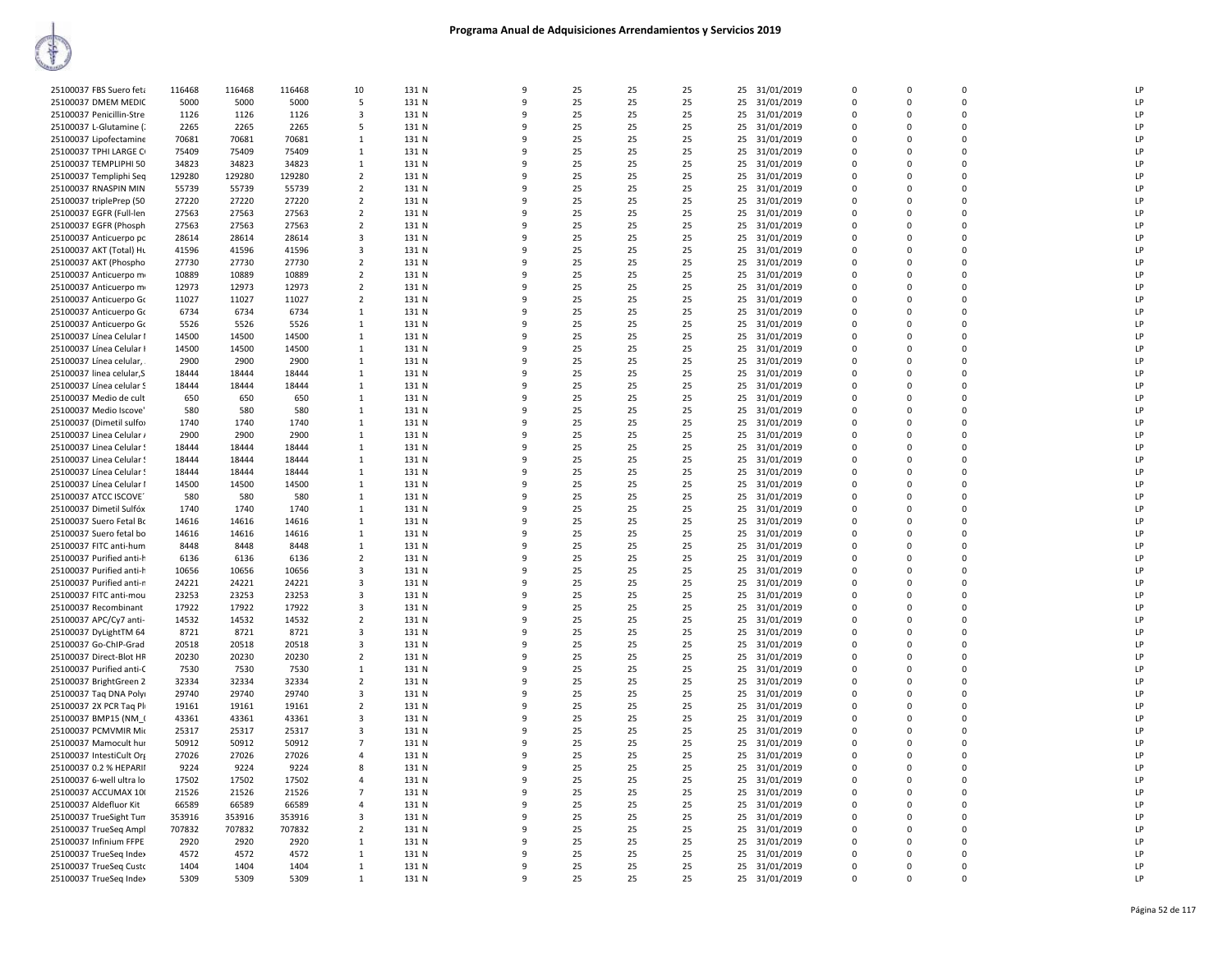| 25100037 AGENCOURT /     | 39985  | 39985  | 39985  | 1              | 131 N | 9            | 25 | 25 | 25 | 25<br>31/01/2019 | $\overline{0}$ | $\mathbf 0$ | $\mathbf 0$ | LP |
|--------------------------|--------|--------|--------|----------------|-------|--------------|----|----|----|------------------|----------------|-------------|-------------|----|
| 25100037 PhiX Control v  | 10695  | 10695  | 10695  | $\overline{2}$ | 131 N | $\mathbf{q}$ | 25 | 25 | 25 | 25<br>31/01/2019 | $\mathbf 0$    | $\Omega$    | $\Omega$    | LP |
| 25100037 BRACHYURY, (    | 18015  | 18015  | 18015  | 1              | 131 N | q            | 25 | 25 | 25 | 25<br>31/01/2019 | $\Omega$       | $\Omega$    | $\Omega$    | LP |
|                          |        |        |        |                |       |              |    |    |    |                  |                |             |             |    |
| 25100037 MDM2, CAT. I    | 11664  | 11664  | 11664  | -1             | 131 N | ٩            | 25 | 25 | 25 | 31/01/2019<br>25 | $\Omega$       | $\Omega$    | $\Omega$    | LP |
| 25100037 P40, CAT. BSB   | 13871  | 13871  | 13871  | -1             | 131 N | 9            | 25 | 25 | 25 | 25<br>31/01/2019 | $\Omega$       | $\Omega$    | $\Omega$    | LP |
| 25100037 TIA 1, CAT. BS  | 23329  | 23329  | 23329  | 1              | 131 N | ٩            | 25 | 25 | 25 | 25<br>31/01/2019 | $\Omega$       | $\Omega$    | $\Omega$    | LP |
|                          |        |        |        |                |       |              |    |    |    |                  |                |             |             |    |
| 25100037 P63, CAT. BSB   | 101602 | 101602 | 101602 | 8              | 131 N | 9            | 25 | 25 | 25 | 25 31/01/2019    | $\overline{0}$ | $\Omega$    | $\mathbf 0$ | LP |
| 25100037 HGAL, CAT. BS   | 23149  | 23149  | 23149  | 1              | 131 N | 9            | 25 | 25 | 25 | 25<br>31/01/2019 | $\overline{0}$ | $\mathsf 0$ | $\mathbf 0$ | LP |
| 25100037 Citomegalovir   | 17519  | 17519  | 17519  | $\mathbf{1}$   | 131 N | $\mathsf{q}$ | 25 | 25 | 25 | 25<br>31/01/2019 | $\Omega$       | $\Omega$    | $\Omega$    | LP |
|                          |        |        |        |                |       |              |    |    |    |                  |                |             |             |    |
| 25100037 ANTICUERPO      | 21250  | 21250  | 21250  | 1              | 131 N | q            | 25 | 25 | 25 | 25<br>31/01/2019 | $\mathbf 0$    | $\Omega$    | $\mathbf 0$ | LP |
| 25100037 CD23, CAT. AC   | 18622  | 18622  | 18622  | $\mathbf{1}$   | 131 N | q            | 25 | 25 | 25 | 25<br>31/01/2019 | $\overline{0}$ | $\Omega$    | $\mathbf 0$ | LP |
| 25100037 CD79a, CAT. 1   | 29560  | 29560  | 29560  | 1              | 131 N | q            | 25 | 25 | 25 | 25<br>31/01/2019 | $\mathbf 0$    | 0           | $\mathbf 0$ | LP |
|                          |        |        |        |                |       |              |    |    |    |                  |                |             |             |    |
| 25100037 CDX2, CAT. 23   | 19443  | 19443  | 19443  | -1             | 131 N | q            | 25 | 25 | 25 | 25<br>31/01/2019 | $\Omega$       | $\Omega$    | $\Omega$    | LP |
| 25100037 CK14. CAT. 31   | 30643  | 30643  | 30643  | $\mathbf{1}$   | 131 N | q            | 25 | 25 | 25 | 31/01/2019<br>25 | $\Omega$       | $\Omega$    | $\Omega$    | LP |
| 25100037 c-Myc, CAT. 3!  | 33698  | 33698  | 33698  | 1              | 131 N | -9           | 25 | 25 | 25 | 25<br>31/01/2019 | $\overline{0}$ | $\Omega$    | $\Omega$    | LP |
|                          |        |        |        |                |       |              |    |    |    |                  |                |             |             |    |
| 25100037 GLUT1, CAT. 3   | 4532   | 4532   | 4532   | 1              | 131 N | 9            | 25 | 25 | 25 | 25<br>31/01/2019 | $\overline{0}$ | $\Omega$    | $\Omega$    | LP |
| 25100037 GLYPICAN3, C.   | 27031  | 27031  | 27031  | 1              | 131 N | ٩            | 25 | 25 | 25 | 25<br>31/01/2019 | $\Omega$       | $\Omega$    | $\Omega$    | LP |
| 25100037 INI, CAT. 272N  | 24600  | 24600  | 24600  | -1             | 131 N | $\mathbf{q}$ | 25 | 25 | 25 | 31/01/2019<br>25 | $\Omega$       | $\Omega$    | $\Omega$    | LP |
|                          |        |        |        |                |       |              |    |    |    |                  |                |             |             |    |
| 25100037 STAT6, CAT. 4   | 18821  | 18821  | 18821  | 1              | 131 N | 9            | 25 | 25 | 25 | 25<br>31/01/2019 | $\overline{0}$ | $\Omega$    | $\mathbf 0$ | LP |
| 25100037 TLE1, CAT. 40:  | 24961  | 24961  | 24961  | 1              | 131 N | 9            | 25 | 25 | 25 | 25<br>31/01/2019 | $\Omega$       | $\Omega$    | $\Omega$    | LP |
|                          |        |        |        | 1              |       | q            |    |    | 25 | 25               | $\mathbf 0$    | $\mathbf 0$ | $\mathbf 0$ | LP |
| 25100037 WT1, CAT. 348   | 11725  | 11725  | 11725  |                | 131 N |              | 25 | 25 |    | 31/01/2019       |                |             |             |    |
| 25100037 EGFR, CAT. 41   | 16422  | 16422  | 16422  | -1             | 131 N | q            | 25 | 25 | 25 | 31/01/2019<br>25 | $\Omega$       | $\Omega$    | $\Omega$    | LP |
| 25100037 ANTICUERPO      | 28349  | 28349  | 28349  | $\mathbf{1}$   | 131 N | 9            | 25 | 25 | 25 | 25<br>31/01/2019 | $\Omega$       | $\Omega$    | $\Omega$    | LP |
|                          |        |        |        |                |       | q            |    |    |    |                  | $\Omega$       | $\Omega$    | $\Omega$    | LP |
| 25100037 3506 PLACA,6    | 2544   | 2544   | 2544   | -1             | 131 N |              | 25 | 25 | 25 | 25<br>31/01/2019 |                |             |             |    |
| 25100037 MACS GMP Re     | 50836  | 50836  | 50836  | -5             | 131 N |              | 25 | 25 | 25 | 25<br>31/01/2019 | $\Omega$       | $\Omega$    | $\Omega$    | LP |
| 25100037 CLINIMACS.- N   | 69153  | 69153  | 69153  | -5             | 131 N |              | 25 | 25 | 25 | 25<br>31/01/2019 | $\overline{0}$ | $\Omega$    | $\mathbf 0$ | LP |
|                          |        |        |        |                |       |              |    |    |    |                  |                |             |             |    |
| 25100037 MACS GMP Re     | 80679  | 80679  | 80679  | -5             | 131 N | q            | 25 | 25 | 25 | 25 31/01/2019    | $\Omega$       | $\Omega$    | $\Omega$    | LP |
| 25100037 CLINIMACS.- T   | 118933 | 118933 | 118933 | 20             | 131 N | ٩            | 25 | 25 | 25 | 25<br>31/01/2019 | $\Omega$       | $\Omega$    | $\mathbf 0$ | LP |
| 25100037 Whole Blood (   | 72327  | 72327  | 72327  | -5             | 131 N | 9            | 25 | 25 | 25 | 31/01/2019<br>25 | $\overline{0}$ | $\Omega$    | $\Omega$    | LP |
|                          |        |        |        |                |       |              |    |    |    |                  |                |             |             |    |
| 25100037 MACS BSA Stc    | 32702  | 32702  | 32702  | -5             | 131 N | 9            | 25 | 25 | 25 | 25<br>31/01/2019 | $\overline{0}$ | 0           | $\mathbf 0$ | LP |
| 25100037 autoMACS Rir    | 17235  | 17235  | 17235  | -5             | 131 N | $\mathbf{q}$ | 25 | 25 | 25 | 25<br>31/01/2019 | $\Omega$       | $\Omega$    | $\Omega$    | LP |
| 25100037 AutoMACS co     | 33763  | 33763  | 33763  | $\overline{2}$ | 131 N | q            | 25 | 25 | 25 | 25<br>31/01/2019 | $\Omega$       | $\Omega$    | $\Omega$    | LP |
|                          |        |        |        |                |       | $\Omega$     |    |    |    |                  |                |             |             |    |
| 25100037 Whole Blood (   | 15614  | 15614  | 15614  | -5             | 131 N |              | 25 | 25 | 25 | 31/01/2019<br>25 | $\Omega$       | $\Omega$    | $\Omega$    | LP |
| 25100037 Whole Blood I   | 50732  | 50732  | 50732  | $\overline{2}$ | 131 N | $\mathbf{q}$ | 25 | 25 | 25 | 25 31/01/2019    | $\Omega$       | $\Omega$    | $\Omega$    | LP |
| 25100037 MACSPlex Cyt    | 88314  | 88314  | 88314  | $\overline{2}$ | 131 N | $\Omega$     | 25 | 25 | 25 | 25<br>31/01/2019 | $\Omega$       | $\Omega$    | $\Omega$    | LP |
|                          |        |        |        |                |       |              |    |    |    |                  |                |             | $\Omega$    |    |
| 25100037 3262 CAJA,10    | 42704  | 42704  | 42704  | 10             | 131 N | q            | 25 | 25 | 25 | 31/01/2019<br>25 | $\Omega$       | $\Omega$    |             | LP |
| 25100037 Corning. Matr   | 52553  | 52553  | 52553  | 11             | 131 N | 9            | 25 | 25 | 25 | 25<br>31/01/2019 | $\overline{0}$ | 0           | $\mathbf 0$ | LP |
| 25100037 GoTaq DNA Po    | 6268   | 6268   | 6268   | $\overline{2}$ | 131 N | $\mathbf{q}$ | 25 | 25 | 25 | 31/01/2019<br>25 | $\mathbf 0$    | $\Omega$    | $\Omega$    | LP |
|                          |        |        |        |                |       | q            |    |    |    |                  |                | $\Omega$    |             |    |
| 25100037 Trascriptasa re | 6357   | 6357   | 6357   | 5              | 131 N |              | 25 | 25 | 25 | 25<br>31/01/2019 | $\overline{0}$ |             | $\mathbf 0$ | LP |
| 25100037 dNTP Mix. Sol   | 1633   | 1633   | 1633   | 3              | 131 N | $\Omega$     | 25 | 25 | 25 | 25<br>31/01/2019 | $\overline{0}$ | $\Omega$    | $\mathbf 0$ | LP |
| 25100037 RQ1 RNase-Fr    | 2776   | 2776   | 2776   | 3              | 131 N | q            | 25 | 25 | 25 | 25<br>31/01/2019 | $\overline{0}$ | 0           | $\mathbf 0$ | LP |
|                          |        |        |        |                |       |              |    |    |    |                  |                |             |             |    |
| 25100037 100bp DNA La    | 4582   | 4582   | 4582   | $\overline{2}$ | 131 N | $\Omega$     | 25 | 25 | 25 | 25 31/01/2019    | $\overline{0}$ | $\Omega$    | $\mathbf 0$ | LP |
| 25100037 Recombinant     | 2254   | 2254   | 2254   | $\mathbf{1}$   | 131 N | $\mathbf{q}$ | 25 | 25 | 25 | 25 31/01/2019    | $\Omega$       | $\Omega$    | $\Omega$    | LP |
| 25100037 1.5ml Boil-Pro  | 1685   | 1685   | 1685   | $\mathbf{1}$   | 131 N | 9            | 25 | 25 | 25 | 25<br>31/01/2019 | $\overline{0}$ | $\Omega$    | $\Omega$    | LP |
|                          |        |        |        |                |       |              |    |    |    |                  |                |             |             |    |
| 25100037 0.6ml Microtu   | 3508   | 3508   | 3508   | -1             | 131 N | q            | 25 | 25 | 25 | 25<br>31/01/2019 | $\mathbf 0$    | $\Omega$    | $\Omega$    | LP |
| 25100037 1000ul Blue Ti  | 1252   | 1252   | 1252   | 1              | 131 N |              | 25 | 25 | 25 | 25<br>31/01/2019 | $\Omega$       | $\Omega$    | $\Omega$    | LP |
| 25100037 200ul Yellow 1  | 3357   | 3357   | 3357   | -1             | 131 N | $\mathbf{q}$ | 25 | 25 | 25 | 31/01/2019<br>25 | $\Omega$       | $\Omega$    | $\Omega$    | LP |
|                          |        |        |        |                |       |              |    |    |    |                  |                |             |             |    |
| 25100037 0.5-10ul Clear  | 4505   | 4505   | 4505   | 1              | 131 N | 9            | 25 | 25 | 25 | 25<br>31/01/2019 | $\overline{0}$ | $\Omega$    | $\mathbf 0$ | LP |
| 25100037 Ala-Gln, 20ml.  | 448    | 448    | 448    | 1              | 131 N | $\mathsf{Q}$ | 25 | 25 | 25 | 25 31/01/2019    | $\Omega$       | $\Omega$    | $\Omega$    | LP |
| 25100037 Ala-Gln, 100m   | 1115   | 1115   | 1115   | 1              | 131 N | 9            | 25 | 25 | 25 | 25 31/01/2019    | $\overline{0}$ | $\Omega$    | $\mathbf 0$ | LP |
|                          |        |        |        |                |       |              |    |    |    |                  |                |             |             |    |
| 25100037 Synperonic F:   | 2275   | 2275   | 2275   | $\mathbf{1}$   | 131 N | 9            | 25 | 25 | 25 | 31/01/2019<br>25 | $\overline{0}$ | $\mathbf 0$ | $\mathbf 0$ | LP |
| 25100037 Octreotide, 1r  | 10342  | 10342  | 10342  | 1              | 131 N | $\mathbf{q}$ | 25 | 25 | 25 | 25<br>31/01/2019 | $\mathbf 0$    | $\Omega$    | $\mathbf 0$ | LP |
| 25100037 MACS GMP T      | 191498 | 191498 | 191498 | -5             | 131 N |              | 25 | 25 | 25 | 25<br>31/01/2019 | $\Omega$       | $\Omega$    | $\Omega$    | LP |
|                          |        | 63788  | 63788  | -5             | 131 N |              | 25 | 25 | 25 |                  | $\Omega$       | $\Omega$    | $\Omega$    | LP |
| 25100037 Lenti-X qRT-P(  | 63788  |        |        |                |       |              |    |    |    | 25 31/01/2019    |                |             |             |    |
| 25100037 Lenti-X Maxi F  | 66906  | 66906  | 66906  | -5             | 131 N | q            | 25 | 25 | 25 | 25<br>31/01/2019 | $\overline{0}$ | $\Omega$    | $\mathbf 0$ | LP |
| 25100037 Suero Fetal Bo  | 269892 | 269892 | 269892 | 25             | 131 N | q            | 25 | 25 | 25 | 25 31/01/2019    | $\Omega$       | $\Omega$    | $\Omega$    | LP |
| 25100037 Tripsina EDTA   | 1863   | 1863   | 1863   | $\overline{7}$ | 131 N | 9            | 25 | 25 | 25 | 25 31/01/2019    | $\Omega$       | $\Omega$    | $\mathbf 0$ | LP |
|                          |        |        |        |                |       |              |    |    |    |                  |                |             |             |    |
| 25100037 Medio RPMI-1    | 6431   | 6431   | 6431   | 20             | 131 N | -9           | 25 | 25 | 25 | 31/01/2019<br>25 | $\overline{0}$ | $\Omega$    | $\mathbf 0$ | LP |
| 25100037 L-GLU 100 ml,   | 2595   | 2595   | 2595   | 8              | 131 N | 9            | 25 | 25 | 25 | 25<br>31/01/2019 | $\mathbf 0$    | $\Omega$    | $\Omega$    | LP |
| 25100037 Medio D-MEN     | 6459   | 6459   | 6459   | 20             | 131 N | $\Omega$     | 25 | 25 | 25 | 31/01/2019       | $\Omega$       | $\Omega$    | $\Omega$    | LP |
|                          |        |        |        |                |       |              |    |    |    | 25               |                |             |             |    |
| 25100037 Antibiótico Ar  | 25686  | 25686  | 25686  | -5             | 131 N |              | 25 | 25 | 25 | 25<br>31/01/2019 | $\overline{0}$ | $\Omega$    | $\mathbf 0$ | LP |
| 25100037 Wizard Genon    | 287937 | 287937 | 287937 | 13             | 131 N | ۰Q           | 25 | 25 | 25 | 25<br>31/01/2019 | $\overline{0}$ | $\Omega$    | $\mathbf 0$ | LP |
| 25100037 Wizard SV Gel   | 94910  | 94910  | 94910  | 10             | 131 N | q            | 25 | 25 | 25 | 25 31/01/2019    | $\Omega$       | $\Omega$    | $\Omega$    | LP |
|                          |        |        |        |                |       |              |    |    |    |                  |                |             |             |    |
| 25100037 Trascriptasa ri | 12556  | 12556  | 12556  | $\overline{2}$ | 131 N | ۰Q           | 25 | 25 | 25 | 25 31/01/2019    | $\Omega$       | $\Omega$    | $\Omega$    | LP |
| 25100037 Agarose, LE, A  | 119099 | 119099 | 119099 | 10             | 131 N | 9            | 25 | 25 | 25 | 25 31/01/2019    | $\Omega$       | $\Omega$    | $\Omega$    | LP |
|                          |        |        |        |                |       |              |    |    |    |                  |                |             |             |    |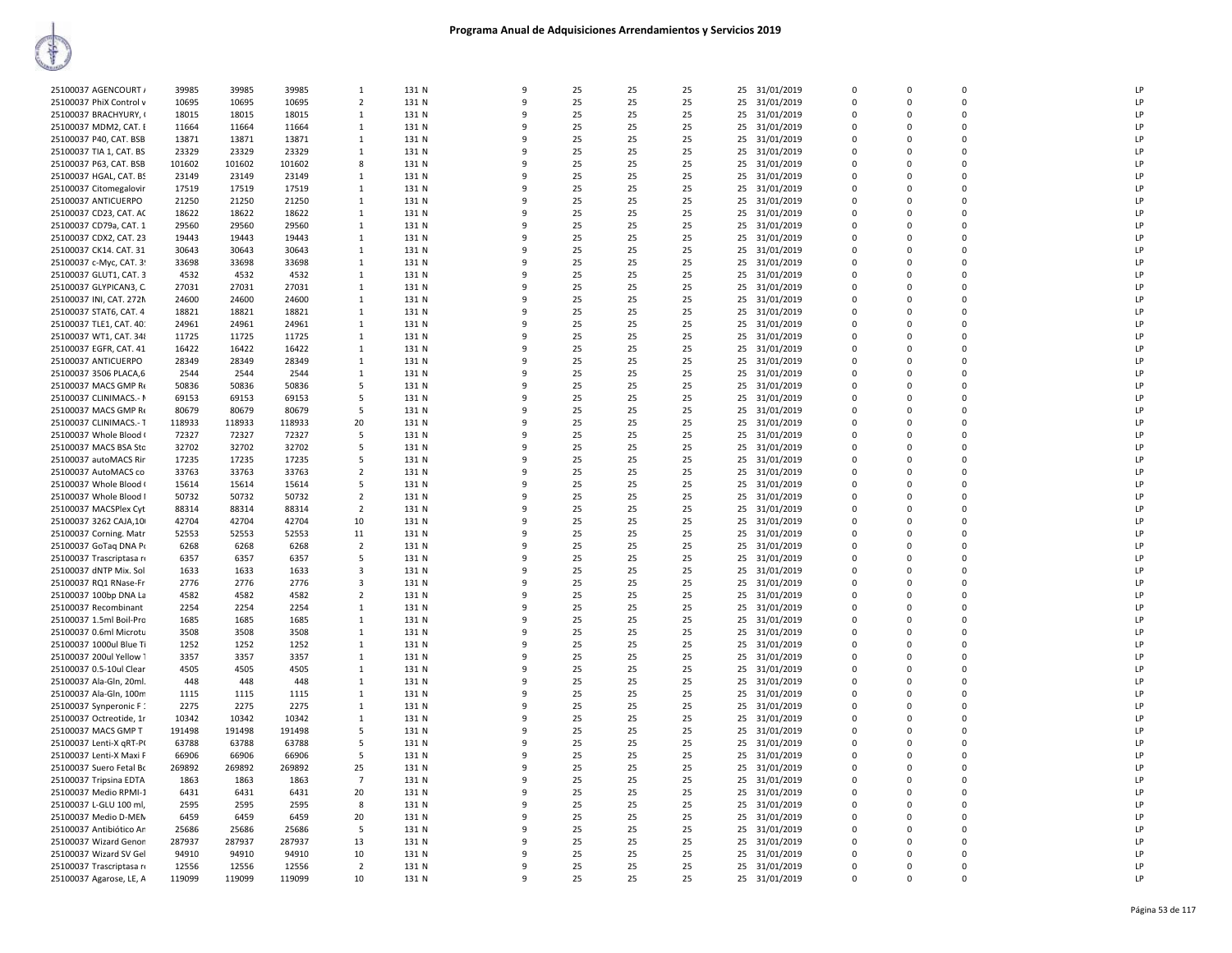| 25100037 TBE Buffer, 10                           | 1566          | 1566          | 1566          | $\mathbf{1}$                     | 131 N          | 9                 | 25       | 25       | 25       | 25       | 31/01/2019               | $\Omega$                | $\Omega$    | $\Omega$      | LP |
|---------------------------------------------------|---------------|---------------|---------------|----------------------------------|----------------|-------------------|----------|----------|----------|----------|--------------------------|-------------------------|-------------|---------------|----|
| 25100037 Poroshell 120                            | 64449         | 64449         | 64449         | 5                                | 131 N          | $\mathbf{q}$      | 25       | 25       | 25       | 25       | 31/01/2019               | $\Omega$                | $\Omega$    | $\Omega$      | LP |
| 25100037 RRHD Eclipse                             | 167174        | 167174        | 167174        | $\overline{a}$                   | 131 N          | 9                 | 25       | 25       | 25       | 25       | 31/01/2019               | $\Omega$                | $\Omega$    | $\Omega$      | LP |
| 25100037 KitPre VialÁm                            | 6978          | 6978          | 6978          | .5                               | 131 N          | q                 | 25       | 25       | 25       | 25       | 31/01/2019               | $\Omega$                | $\Omega$    | $\Omega$      | LP |
|                                                   |               |               |               |                                  |                |                   |          |          |          |          |                          | $\mathbf 0$             |             | $\mathbf 0$   | LP |
| 25100037 Human GeCK                               | 76000         | 76000         | 76000         | $\mathbf{1}$                     | 131 N          | q                 | 25       | 25       | 25       | 25       | 31/01/2019               | $\Omega$                | $\Omega$    | $\Omega$      |    |
| 25100037 Human GeCK                               | 76000         | 76000         | 76000         | 1                                | 131 N          |                   | 25       | 25       | 25       | 25       | 31/01/2019               |                         | $\Omega$    |               | LP |
| 25100037 Human SAM L                              | 76000         | 76000         | 76000         | 1                                | 131 N          |                   | 25       | 25       | 25       | 25       | 31/01/2019               | $\mathbf 0$             | $\Omega$    | $\mathbf 0$   | LP |
| 25100037 Pathway-focu                             | 116827        | 116827        | 116827        | $\mathbf{1}$                     | 131 N          | 9                 | 25       | 25       | 25       | 25       | 31/01/2019               | $\mathbf 0$             | $\mathbf 0$ | $\mathbf 0$   | LP |
| 25100037 DNA 1000 CAT                             | 45704         | 45704         | 45704         | $\overline{2}$                   | 131 N          | q                 | 25       | 25       | 25       | 25       | 31/01/2019               | $\Omega$                | $\Omega$    | $\Omega$      | LP |
| 25100037 Mini Homolog                             | 100920        | 100920        | 100920        | $\mathbf{1}$                     | 131 N          | ٩                 | 25       | 25       | 25       | 25       | 31/01/2019               | $\Omega$                | $\Omega$    | $\Omega$      | LP |
| 25100037 FastGene RNA                             | 22216         | 22216         | 22216         | 1                                | 131 N          |                   | 25       | 25       | 25       | 25       | 31/01/2019               | $\Omega$                | $\Omega$    | $\Omega$      | LP |
| 25100037 FastGene Gel/                            | 17584         | 17584         | 17584         | $\overline{2}$                   | 131 N          |                   | 25       | 25       | 25       | 25       | 31/01/2019               | $\mathbf 0$             | $\Omega$    | $\mathbf 0$   | LP |
| 25100037 FastGene Dye                             | 8934          | 8934          | 8934          | $\overline{\mathbf{3}}$          | 131 N          | q                 | 25       | 25       | 25       | 25       | 31/01/2019               | $\Omega$                | $\Omega$    | $\Omega$      | LP |
| 25100037 Low volume ir                            | 29080         | 29080         | 29080         | 20                               | 131 N          | 9                 | 25       | 25       | 25       | 25       | 31/01/2019               | $\mathbf 0$             | $\Omega$    | $\mathbf 0$   | LP |
| 25100037 LCGC Certified                           | 13730         | 13730         | 13730         | 10                               | 131 N          | q                 | 25       | 25       | 25       | 25       | 31/01/2019               | $\mathbf 0$             | $\Omega$    | $\mathbf 0$   | LP |
| 25100037 Symmetry C18                             | 175070        | 175070        | 175070        | 10                               | 131 N          | 9                 | 25       | 25       | 25       | 25       | 31/01/2019               | $\Omega$                | $\Omega$    | $\Omega$      | LP |
| 25100037 Symmetry C8                              | 87535         | 87535         | 87535         | 5                                | 131 N          | q                 | 25       | 25       | 25       | 25       | 31/01/2019               | $\Omega$                | $\Omega$    | $\Omega$      | LP |
| 25100037 TE Buffer, 50X                           | 7471          | 7471          | 7471          | 5                                | 131 N          |                   | 25       | 25       | 25       | 25       | 31/01/2019               | $\Omega$                | $\Omega$    | $\Omega$      | LP |
| 25100037 TWEEN 20, 50                             | 5356          | 5356          | 5356          | $\overline{7}$                   | 131 N          |                   | 25       | 25       | 25       | 25       | 31/01/2019               | $\Omega$                | n           | $\mathbf 0$   | LP |
| 25100037 Bromophenol                              | 2706          | 2706          | 2706          | $\overline{2}$                   | 131 N          | q                 | 25       | 25       | 25       | 25       | 31/01/2019               | $\Omega$                | $\Omega$    | $\Omega$      | LP |
| 25100037 DTT, 5g MARC                             | 10867         | 10867         | 10867         | 5                                | 131 N          |                   | 25       | 25       | 25       | 25       | 31/01/2019               | $\Omega$                | $\Omega$    | $\mathbf 0$   | LP |
| 25100037 GLYCINE, MOI                             | 4926          | 4926          | 4926          | $\overline{4}$                   | 131 N          | 9                 | 25       | 25       | 25       | 25       | 31/01/2019               | $\Omega$                | $\Omega$    | $\Omega$      | LP |
| 25100037 Mineral oil, 1l                          | 5162          | 5162          | 5162          | $\overline{4}$                   | 131 N          | 9                 | 25       | 25       | 25       | 25       | 31/01/2019               | $\mathbf 0$             | $\mathbf 0$ | $\mathbf 0$   | LP |
| 25100037 TBS (20x), pH                            | 10477         | 10477         | 10477         | 5                                | 131 N          | q                 | 25       | 25       | 25       | 25       | 31/01/2019               | $\Omega$                | $\Omega$    | $\Omega$      | LP |
| 25100037 Ammonium P                               | 8038          | 8038          | 8038          | $\overline{a}$                   | 131 N          |                   | 25       | 25       | 25       | 25       | 31/01/2019               | $\Omega$                | $\Omega$    | $\Omega$      | LP |
| 25100037 DQ Fluorescer                            | 16071         | 16071         | 16071         | 5                                | 131 N          | 9                 | 25       | 25       | 25       | 25       | 31/01/2019               | $\Omega$                | $\Omega$    | $\mathbf 0$   | LP |
| 25100037 Agarose, Ultra                           | 34910         | 34910         | 34910         | $\overline{4}$                   | 131 N          | q                 | 25       | 25       | 25       | 25       | 31/01/2019               | $\Omega$                | $\Omega$    | $\Omega$      | LP |
| 25100037 UREA, Ultra-P                            | 4813          | 4813          | 4813          | 3                                | 131 N          | 9                 | 25       | 25       | 25       | 25       | 31/01/2019               | $\Omega$                | $\Omega$    | $\mathbf 0$   | LP |
| 25100037 TBE Buffer, 5x                           | 4091          | 4091          | 4091          | $\overline{\mathbf{3}}$          | 131 N          | 9                 | 25       | 25       | 25       | 25       | 31/01/2019               | $\Omega$                | $\Omega$    | $\Omega$      | LP |
| 25100037 EDTA                                     | 2153          | 2153          | 2153          | $\overline{\mathbf{3}}$          | 131 N          | 9                 | 25       | 25       | 25       | 25       | 31/01/2019               | $\mathbf 0$             | $\mathbf 0$ | $\mathbf 0$   | LP |
| 25100037 Unidad de filti                          | 148290        | 148290        | 148290        | 5                                | 131 N          | q                 | 25       | 25       | 25       | 25       | 31/01/2019               | $\Omega$                | $\Omega$    | $\Omega$      | LP |
| 25100037 Ultrafree-MC,                            | 118210        | 118210        | 118210        | 10                               | 131 N          |                   | 25       | 25       | 25       | 25       | 31/01/2019               | $\Omega$                | $\Omega$    | $\Omega$      | LP |
| 25100037 Ultrafree-MC,                            | 17070         | 17070         | 17070         | 10                               | 131 N          | q                 | 25       | 25       | 25       | 25       | 31/01/2019               | $\Omega$                | $\Omega$    | $\mathbf 0$   | LP |
| 25100037 Ultrafree-CL, f                          | 64260         | 64260         | 64260         | 10                               | 131 N          | q                 | 25       | 25       | 25       | 25       | 31/01/2019               | $\Omega$                | $\Omega$    | $\Omega$      | LP |
| 25100037 Ultrafree-CL, 2                          | 22540         | 22540         | 22540         | 10                               | 131 N          | q                 | 25       | 25       | 25       | 25       | 31/01/2019               | $\Omega$                | $\Omega$    | $\Omega$      | LP |
| 25100037 ISOPORE MEN                              | 16260         | 16260         | 16260         | 5                                | 131 N          | q                 | 25       | 25       | 25       | 25       | 31/01/2019               | $\Omega$                | $\Omega$    | $\Omega$      | LP |
| 25100037 Acetonitrile, H                          | 152740        | 152740        | 152740        | 5                                | 131 N          | 9                 | 25       | 25       | 25       | 25       | 31/01/2019               | $\mathbf 0$             | $\Omega$    | $\mathbf 0$   | LP |
| 25100037 2-Propanol, H                            | 26790         | 26790         | 26790         | $\overline{2}$                   | 131 N          | q                 | 25       | 25       | 25       | 25       | 31/01/2019               | $\Omega$                | $\Omega$    | $\Omega$      | LP |
| 25100037 Diazepam, Un                             | 55341         | 55341         | 55341         | $\overline{3}$                   | 131 N          |                   | 25       | 25       | 25       | 25       | 31/01/2019               | $\mathbf 0$             | $\Omega$    | $\mathbf 0$   | LP |
| 25100037 nitrato de plat                          | 5104          | 5104          | 5104          | $\overline{2}$                   | 131 N          |                   | 25       | 25       | 25       | 25       | 31/01/2019               | $\Omega$                | $\Omega$    | $\Omega$      | LP |
| 25100037 Acrilamida 50                            | 1743          | 1743          | 1743          | 1                                | 131 N          |                   | 25       | 25       | 25       | 25       | 31/01/2019               | $\Omega$                | $\Omega$    | $\Omega$      | LP |
|                                                   |               |               |               | $\overline{2}$                   |                | q                 | 25       | 25       | 25       |          |                          | $\Omega$                | $\Omega$    | $\Omega$      | LP |
| 25100037 Bis-acrilamida<br>25100037 CHAPS. 5GR.   | 10530<br>4408 | 10530<br>4408 | 10530<br>4408 | $\overline{1}$                   | 131 N<br>131 N | q                 | 25       | 25       | 25       | 25       | 31/01/2019               | $\Omega$                | $\Omega$    | $\Omega$      | LP |
|                                                   |               |               |               |                                  |                |                   |          |          |          | 25       | 31/01/2019               | $\mathbf 0$             | $\Omega$    | $\mathbf 0$   | LP |
| 25100037 Bicarbonato d<br>25100037 Ácido Trifluor | 3564<br>16090 | 3564<br>16090 | 3564<br>16090 | $\overline{2}$<br>$\overline{1}$ | 131 N<br>131 N | 9<br>$\mathbf{q}$ | 25<br>25 | 25<br>25 | 25<br>25 | 25<br>25 | 31/01/2019<br>31/01/2019 | $\Omega$                | $\Omega$    | $\Omega$      | LP |
|                                                   |               |               | 6666          | 1                                | 131 N          |                   | 25       |          | 25       | 25       |                          | $\mathbf 0$             | $\Omega$    | $\mathbf 0$   | LP |
| 25100037 Chelex 100 so                            | 6666<br>17312 | 6666<br>17312 |               | 1                                | 131 N          | ٩                 | 25       | 25<br>25 | 25       |          | 31/01/2019               | $\mathbf 0$             | $\Omega$    | $\mathbf 0$   | LP |
| 25100037 lodoacetamid                             |               |               | 17312         | 8                                | 131 N          |                   | 25       |          | 25       | 25       | 31/01/2019               | $\Omega$                | $\Omega$    | $\Omega$      | LP |
| 25100037 METHANOL-H                               | 86096         | 86096         | 86096         |                                  |                | q                 |          | 25       |          | 25       | 31/01/2019               | $\Omega$                | $\Omega$    | $\Omega$      | LP |
| 25100037 FORMULA 200                              | 3200          | 3200          | 3200          | 10                               | 131 N          |                   | 25       | 25       | 25       | 25       | 31/01/2019               |                         |             |               |    |
| 25100037 (3-Aminoprop                             | 1665          | 1665          | 1665          | 1                                | 131 N          | q                 | 25       | 25       | 25       | 25       | 31/01/2019               | $\Omega$                | $\Omega$    | $\Omega$      | LP |
| 25100037 0.2 % Heparin                            | 11530         | 11530         | 11530         | 10                               | 131 N          | 9                 | 25       | 25       | 25       | 25       | 31/01/2019               | $\mathbf 0$<br>$\Omega$ | $\Omega$    | 0<br>$\Omega$ | LP |
| 25100037 1 KB DNA LAD                             | 10320         | 10320         | 10320         | $\overline{9}$                   | 131 N          | q                 | 25       | 25       | 25       | 25       | 31/01/2019               |                         | $\Omega$    |               | LP |
| 25100037 1,2-distearoyl                           | 17806         | 17806         | 17806         | $\mathbf{1}$                     | 131 N          |                   | 25       | 25       | 25       | 25       | 31/01/2019               | $\Omega$                | $\Omega$    | $\mathbf 0$   | LP |
| 25100037 10 MM DNTP                               | 9674          | 9674          | 9674          | 5                                | 131 N          |                   | 25       | 25       | 25       | 25       | 31/01/2019               | $\Omega$                | $\Omega$    | $\Omega$      | LP |
| 25100037 10 MM DNTP                               | 118024        | 118024        | 118024        | 11                               | 131 N          |                   | 25       | 25       | 25       | 25       | 31/01/2019               | $\mathbf 0$             | $\mathbf 0$ | $\mathbf 0$   | LP |
| 25100037 100 BP DNA L                             | 12299         | 12299         | 12299         | -9                               | 131 N          | q                 | 25       | 25       | 25       | 25       | 31/01/2019               | $\Omega$                | $\Omega$    | $\Omega$      | LP |
| 25100037 100BP DNA LA                             | 52693         | 52693         | 52693         | 23                               | 131 N          |                   | 25       | 25       | 25       | 25       | 31/01/2019               | $\Omega$                | $\Omega$    | $\Omega$      | LP |
| 25100037 10X BLUEJUIC                             | 4601          | 4601          | 4601          | $\overline{a}$                   | 131 N          | 9                 | 25       | 25       | 25       | 25       | 31/01/2019               | $\Omega$                | $\Omega$    | $\Omega$      | LP |
| 25100037 10X SSC SOLU                             | 38582         | 38582         | 38582         | 8                                | 131 N          | q                 | 25       | 25       | 25       | 25       | 31/01/2019               | $\Omega$                | $\Omega$    | $\Omega$      | LP |
| 25100037 10x Tris/Glycii                          | 3648          | 3648          | 3648          | $\overline{2}$                   | 131 N          | 9                 | 25       | 25       | 25       | 25       | 31/01/2019               | $\Omega$                | $\Omega$    | $\mathbf 0$   | LP |
| 25100037 25006567-HYI                             | 52587         | 52587         | 52587         | 5                                | 131 N          | q                 | 25       | 25       | 25       | 25       | 31/01/2019               | $\Omega$                | $\Omega$    | $\Omega$      | LP |
| 25100037 28906835-Hy                              | 88601         | 88601         | 88601         | 15                               | 131 N          |                   | 25       | 25       | 25       | 25       | 31/01/2019               | $\mathbf 0$             | $\Omega$    | $\mathbf 0$   | LP |
| 25100037 3100 Genetic                             | 21204         | 21204         | 21204         | $\overline{2}$                   | 131 N          | $\Omega$          | 25       | 25       | 25       | 25       | 31/01/2019               | $\Omega$                | $\Omega$    | $\Omega$      | LP |
| 25100037 50 BP DNA LA                             | 14514         | 14514         | 14514         | $\overline{a}$                   | 131 N          |                   | 25       | 25       | 25       | 25       | 31/01/2019               | $\Omega$                | $\Omega$    | $\Omega$      | LP |
| 25100037 50bp DNA LAI                             | 14514         | 14514         | 14514         | $\Delta$                         | 131 N          | q                 | 25       | 25       | 25       | 25       | 31/01/2019               | $\Omega$                | $\Omega$    | $\Omega$      | LP |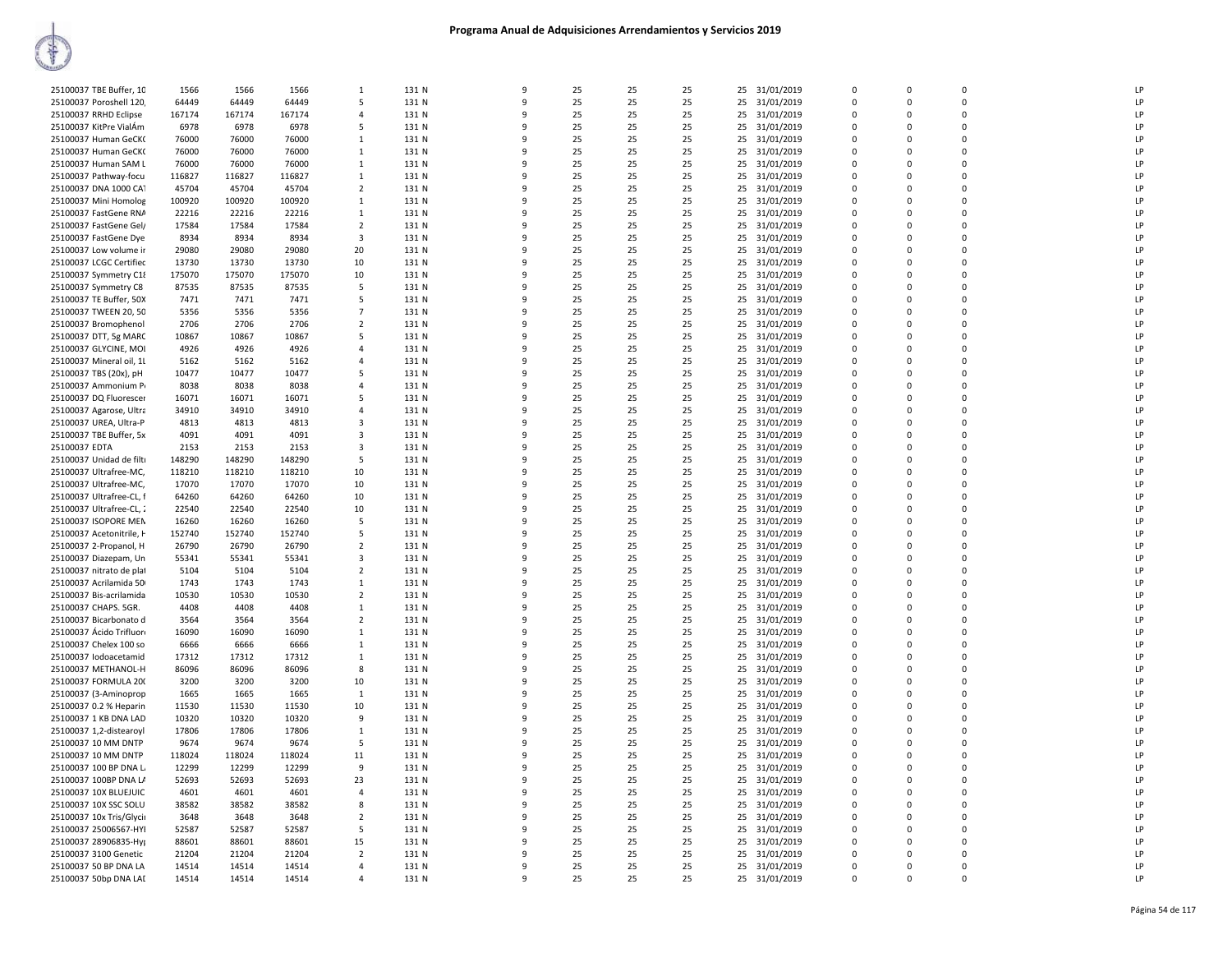| 25100037 5-mC DNA ELI    | 62394  | 62394  | 62394  | $\overline{2}$          | 131 N | 9 | 25 | 25 | 25 | 25 | 31/01/2019    | $\Omega$    | $\Omega$    | $\Omega$    | LP |
|--------------------------|--------|--------|--------|-------------------------|-------|---|----|----|----|----|---------------|-------------|-------------|-------------|----|
| 25100037 5X siRNA Buffi  | 13207  | 13207  | 13207  | 1                       | 131 N | 9 | 25 | 25 | 25 | 25 | 31/01/2019    | 0           | $\Omega$    | $\Omega$    | LP |
| 25100037 A1460. Wizard   | 18982  | 18982  | 18982  | $\overline{2}$          | 131 N | q | 25 | 25 | 25 | 25 | 31/01/2019    | $\Omega$    | n           | $\Omega$    | LP |
| 25100037 A7973. RNase    | 16199  | 16199  | 16199  | $\overline{\mathbf{3}}$ | 131 N | 9 | 25 | 25 | 25 |    | 25 31/01/2019 | $\mathbf 0$ | $\Omega$    | 0           | LP |
| 25100037 Accell Set of 4 | 36460  | 36460  | 36460  | 1                       | 131 N | q | 25 | 25 | 25 | 25 | 31/01/2019    | 0           | $\Omega$    | 0           | LP |
| 25100037 ACCESS QUICH    | 3440   | 3440   | 3440   | $\mathbf{1}$            | 131 N | 9 | 25 | 25 | 25 |    | 25 31/01/2019 | $\mathbf 0$ | $\Omega$    | 0           | LP |
| 25100037 ACETIC ACID.    | 4120   | 4120   | 4120   | $\overline{4}$          | 131 N | q | 25 | 25 | 25 |    |               | 0           | $\Omega$    | 0           | LP |
|                          |        |        |        |                         |       | q |    |    |    |    | 25 31/01/2019 | $\Omega$    | $\Omega$    | $\Omega$    | LP |
| 25100037 Acrylamide 99   | 5354   | 5354   | 5354   | 3                       | 131 N |   | 25 | 25 | 25 |    | 25 31/01/2019 |             |             |             |    |
| 25100037 Acrylamide, N   | 3184   | 3184   | 3184   | 1                       | 131 N | q | 25 | 25 | 25 | 25 | 31/01/2019    | $\Omega$    | $\Omega$    | $\Omega$    | LP |
| 25100037 Acrylamide/Bi   | 2288   | 2288   | 2288   | $\overline{2}$          | 131 N | q | 25 | 25 | 25 | 25 | 31/01/2019    | $\Omega$    | n           | $\Omega$    | LP |
| 25100037 AGAR. MILLER    | 1275   | 1275   | 1275   | 12                      | 131 N | 9 | 25 | 25 | 25 |    | 25 31/01/2019 | 0           | $\Omega$    | 0           | LP |
| 25100037 AGAROSA LE (    | 127500 | 127500 | 127500 | 17                      | 131 N | q | 25 | 25 | 25 | 25 | 31/01/2019    | $\mathbf 0$ | $\Omega$    | 0           | LP |
| 25100037 Agarose 2000    | 11910  | 11910  | 11910  | $\mathbf{1}$            | 131 N | 9 | 25 | 25 | 25 |    | 25 31/01/2019 | $\mathbf 0$ | $\Omega$    | 0           | LP |
| 25100037 AGAROSE- UL'    | 119524 | 119524 | 119524 | 10                      | 131 N | 9 | 25 | 25 | 25 | 25 | 31/01/2019    | 0           | $\Omega$    | 0           | LP |
| 25100037 Agarose, LE, A  | 226288 | 226288 | 226288 | 19                      | 131 N | q | 25 | 25 | 25 |    | 25 31/01/2019 | $\Omega$    | $\Omega$    | $\Omega$    | LP |
| 25100037 AH RECEPTOR     | 22877  | 22877  | 22877  | 3                       | 131 N | q | 25 | 25 | 25 | 25 | 31/01/2019    | 0           | $\Omega$    | 0           | LP |
| 25100037 Ah Receptor C   | 93722  | 93722  | 93722  | 11                      | 131 N | q | 25 | 25 | 25 |    | 25 31/01/2019 | $\Omega$    | $\Omega$    | $\Omega$    | LP |
| 25100037 AKT2 (F-7) MC   | 30502  | 30502  | 30502  | $\overline{4}$          | 131 N | 9 | 25 | 25 | 25 |    | 25 31/01/2019 | $\Omega$    | $\Omega$    | $\Omega$    | LP |
| 25100037 ALDEFLUOR K     | 66589  | 66589  | 66589  | $\overline{4}$          | 131 N | q | 25 | 25 | 25 | 25 | 31/01/2019    | 0           | n           | 0           | LP |
| 25100037 Alexa Fluor 48  | 20741  | 20741  | 20741  | $\overline{4}$          | 131 N | 9 | 25 | 25 | 25 |    | 25 31/01/2019 | $\mathbf 0$ | $\Omega$    | 0           | LP |
| 25100037 Alexa Fluor 48  | 25402  | 25402  | 25402  | 6                       | 131 N | q | 25 | 25 | 25 | 25 | 31/01/2019    | 0           | $\Omega$    | 0           | LP |
| 25100037 Alexa Fluor 48  | 20741  | 20741  | 20741  | $\overline{4}$          | 131 N | 9 | 25 | 25 | 25 |    | 25 31/01/2019 | $\mathbf 0$ | $\Omega$    | 0           | LP |
| 25100037 Alexa Fluor 59  | 18698  | 18698  | 18698  | 6                       | 131 N | q | 25 | 25 | 25 | 25 | 31/01/2019    | 0           | $\Omega$    | 0           | LP |
| 25100037 Alexa Fluor 59  | 14616  | 14616  | 14616  | $\overline{4}$          | 131 N | q | 25 | 25 | 25 |    | 25 31/01/2019 | $\Omega$    | $\Omega$    | $\Omega$    | LP |
| 25100037 ALEXA FLUOR     | 10997  | 10997  | 10997  | $\overline{2}$          | 131 N | 9 | 25 | 25 | 25 |    | 25 31/01/2019 | $\Omega$    | $\Omega$    | $\Omega$    | LP |
| 25100037 Alexa Fluor® 4  | 32103  | 32103  | 32103  | 9                       | 131 N | q | 25 | 25 | 25 | 25 | 31/01/2019    | $\Omega$    | n           | 0           | LP |
| 25100037 Alexa Fluor® 4  | 5776   | 5776   | 5776   | 1                       | 131 N | 9 | 25 | 25 | 25 | 25 | 31/01/2019    | 0           | $\Omega$    | 0           | LP |
| 25100037 Alexa Fluor® 6  | 53367  | 53367  | 53367  | $\overline{7}$          | 131 N | ٩ | 25 | 25 | 25 | 25 | 31/01/2019    | $\mathbf 0$ | n           | 0           | LP |
| 25100037 Alexa Fluor® 6  | 11592  | 11592  | 11592  | $\overline{2}$          | 131 N | 9 | 25 | 25 | 25 | 25 | 31/01/2019    | $\mathbf 0$ | $\Omega$    | 0           | LP |
| 25100037 Alexa Fluor® 7  | 40128  | 40128  | 40128  | 6                       | 131 N | 9 | 25 | 25 | 25 | 25 | 31/01/2019    | 0           | $\mathbf 0$ | $\mathsf 0$ | LP |
| 25100037 AMINOMAX C      | 670    | 670    | 670    | $\mathbf{1}$            | 131 N | q | 25 | 25 | 25 |    | 25 31/01/2019 | $\Omega$    | $\Omega$    | $\Omega$    | LP |
| 25100037 Amonium per     | 4019   | 4019   | 4019   | $\overline{2}$          | 131 N | q | 25 | 25 | 25 |    | 25 31/01/2019 | 0           | $\Omega$    | $\Omega$    | LP |
| 25100037 AMPLITAQ DN     | 5430   | 5430   | 5430   | $\mathbf{1}$            | 131 N | q | 25 | 25 | 25 |    | 25 31/01/2019 | $\Omega$    | n           | 0           | LP |
| 25100037 AmpliTag Gold   | 27150  | 27150  | 27150  | 5                       | 131 N | 9 | 25 | 25 | 25 | 25 | 31/01/2019    | $\Omega$    | $\Omega$    | 0           | LP |
| 25100037 AmpliTag Gold   | 234266 | 234266 | 234266 | 5                       | 131 N | q | 25 | 25 | 25 | 25 | 31/01/2019    | $\Omega$    | n           | $\Omega$    | LP |
| 25100037 Annexin II Ant  | 30502  | 30502  | 30502  | $\overline{4}$          | 131 N | 9 | 25 | 25 | 25 |    | 25 31/01/2019 | $\mathbf 0$ | $\Omega$    | 0           | LP |
| 25100037 Anti BRCA1. N   | 8077   | 8077   | 8077   | 1                       | 131 N | 9 | 25 | 25 | 25 | 25 | 31/01/2019    | 0           | $\Omega$    | 0           | LP |
| 25100037 Anti Heat Sho   | 5166   | 5166   | 5166   | 1                       | 131 N | q | 25 | 25 | 25 |    | 25 31/01/2019 | $\mathbf 0$ | $\Omega$    | 0           | LP |
| 25100037 Anti-beta Cate  | 13666  | 13666  | 13666  | 1                       | 131 N | q | 25 | 25 | 25 |    | 25 31/01/2019 | $\Omega$    | $\Omega$    | $\Omega$    | LP |
| 25100037 ANTIBIOTIC AI   | 8337   | 8337   | 8337   | 11                      | 131 N | C | 25 | 25 | 25 |    | 25 31/01/2019 | $\Omega$    | $\Omega$    | $\Omega$    | LP |
| 25100037 Anti-CENPA ar   | 25659  | 25659  | 25659  | $\overline{2}$          | 131 N | q | 25 | 25 | 25 | 25 | 31/01/2019    | 0           | $\Omega$    | 0           | LP |
| 25100037 Anti-Ctcf 07-7  | 8371   | 8371   | 8371   | 1                       | 131 N | q | 25 | 25 | 25 |    | 25 31/01/2019 | $\Omega$    | n           | $\Omega$    | LP |
| 25100037 Anti-Ctcf Pc 1. | 8371   | 8371   | 8371   | 1                       | 131 N | 9 | 25 | 25 | 25 | 25 | 31/01/2019    | 0           | $\Omega$    | 0           | LP |
| 25100037 ANTICUERPO      | 43476  | 43476  | 43476  | $\overline{4}$          | 131 N | 9 | 25 | 25 | 25 | 25 | 31/01/2019    | $\mathbf 0$ | $\Omega$    | 0           | LP |
| 25100037 ANTICUERPO      | 19292  | 19292  | 19292  | $\overline{4}$          | 131 N | 9 | 25 | 25 | 25 | 25 | 31/01/2019    | $\mathbf 0$ | $\Omega$    | 0           | LP |
| 25100037 ANTICUERPO      | 20670  | 20670  | 20670  | 3                       | 131 N | q | 25 | 25 | 25 | 25 | 31/01/2019    | $\mathbf 0$ | $\Omega$    | 0           | LP |
| 25100037 ANTICUERPO      | 13780  | 13780  | 13780  | $\overline{2}$          | 131 N | q | 25 | 25 | 25 |    | 25 31/01/2019 | $\Omega$    | $\Omega$    | $\Omega$    | LP |
| 25100037 ANTICUERPO      | 6890   | 6890   | 6890   | 1                       | 131 N | q | 25 | 25 | 25 | 25 | 31/01/2019    | 0           | n           | 0           | LP |
| 25100037 ANTICUERPO      | 6298   | 6298   | 6298   | $\overline{\mathbf{3}}$ | 131 N | q | 25 | 25 | 25 |    | 25 31/01/2019 | $\Omega$    | $\Omega$    | $\Omega$    | LP |
| 25100037 Anti-ERK1 ant   | 29518  | 29518  | 29518  | $\overline{2}$          | 131 N | 9 | 25 | 25 | 25 |    | 25 31/01/2019 | $\Omega$    | $\Omega$    | $\Omega$    | LP |
| 25100037 Anti-Histone H  | 26123  | 26123  | 26123  | $\overline{2}$          | 131 N | 9 | 25 | 25 | 25 | 25 | 31/01/2019    | 0           | $\Omega$    | $\mathbf 0$ | LP |
| 25100037 Anti-Histone F  | 26664  | 26664  | 26664  | $\overline{2}$          | 131 N | 9 | 25 | 25 | 25 | 25 | 31/01/2019    | $\mathbf 0$ | $\Omega$    | 0           | LP |
| 25100037 Anti-Histone H  | 26664  | 26664  | 26664  | $\overline{2}$          | 131 N | q | 25 | 25 | 25 | 25 | 31/01/2019    | $\mathbf 0$ | $\Omega$    | 0           | LP |
| 25100037 Anti-Histone H  | 11934  | 11934  | 11934  | $\mathbf{1}$            | 131 N | q | 25 | 25 | 25 |    | 25 31/01/2019 | $\mathbf 0$ | $\Omega$    | 0           | LP |
| 25100037 Anti-Histone H  | 13316  | 13316  | 13316  | 1                       | 131 N | q | 25 | 25 | 25 | 25 | 31/01/2019    | 0           | n           | 0           | LP |
| 25100037 Anti-Histone H  | 12046  | 12046  | 12046  | 1                       | 131 N | q | 25 | 25 | 25 |    | 25 31/01/2019 | $\Omega$    | $\Omega$    | $\Omega$    | LP |
| 25100037 Anti-Histone I  | 39675  | 39675  | 39675  | 3                       | 131 N | 9 | 25 | 25 | 25 |    | 25 31/01/2019 | 0           | $\Omega$    | 0           | LP |
| 25100037 Anti-Histone I  | 37981  | 37981  | 37981  | 3                       | 131 N | 9 | 25 | 25 | 25 | 25 | 31/01/2019    | 0           | $\Omega$    | 0           | LP |
| 25100037 Anti-KDM4A /    | 25648  | 25648  | 25648  | $\overline{2}$          | 131 N | q | 25 | 25 | 25 |    | 25 31/01/2019 | 0           | $\Omega$    | $\Omega$    | LP |
| 25100037 Anti-phospho    | 13252  | 13252  | 13252  | $\overline{2}$          | 131 N | q | 25 | 25 | 25 | 25 | 31/01/2019    | $\mathbf 0$ | n           | $\Omega$    | LP |
| 25100037 ANTI-P-p21 (S   | 22877  | 22877  | 22877  | $\overline{3}$          | 131 N | 9 | 25 | 25 | 25 |    | 25 31/01/2019 | $\mathbf 0$ | $\Omega$    | 0           | LP |
| 25100037 Anti-RNA poly   | 13666  | 13666  | 13666  | 1                       | 131 N | q | 25 | 25 | 25 | 25 | 31/01/2019    | 0           | n           | 0           | LP |
| 25100037 APC ANEXIN1     | 5499   | 5499   | 5499   | $\overline{4}$          | 131 N | q | 25 | 25 | 25 |    | 25 31/01/2019 | $\Omega$    | $\Omega$    | $\Omega$    | LP |
| 25100037 APC anti-hum    | 24522  | 24522  | 24522  | 3                       | 131 N | q | 25 | 25 | 25 |    | 25 31/01/2019 | $\Omega$    | n           | $\Omega$    | LP |
|                          |        |        |        |                         |       |   |    |    |    |    |               |             |             |             |    |
| 25100037 APC anti-mou    | 18502  | 18502  | 18502  | $\overline{2}$          | 131 N | 9 | 25 | 25 | 25 |    | 25 31/01/2019 | $\Omega$    | $\Omega$    | $\Omega$    | LP |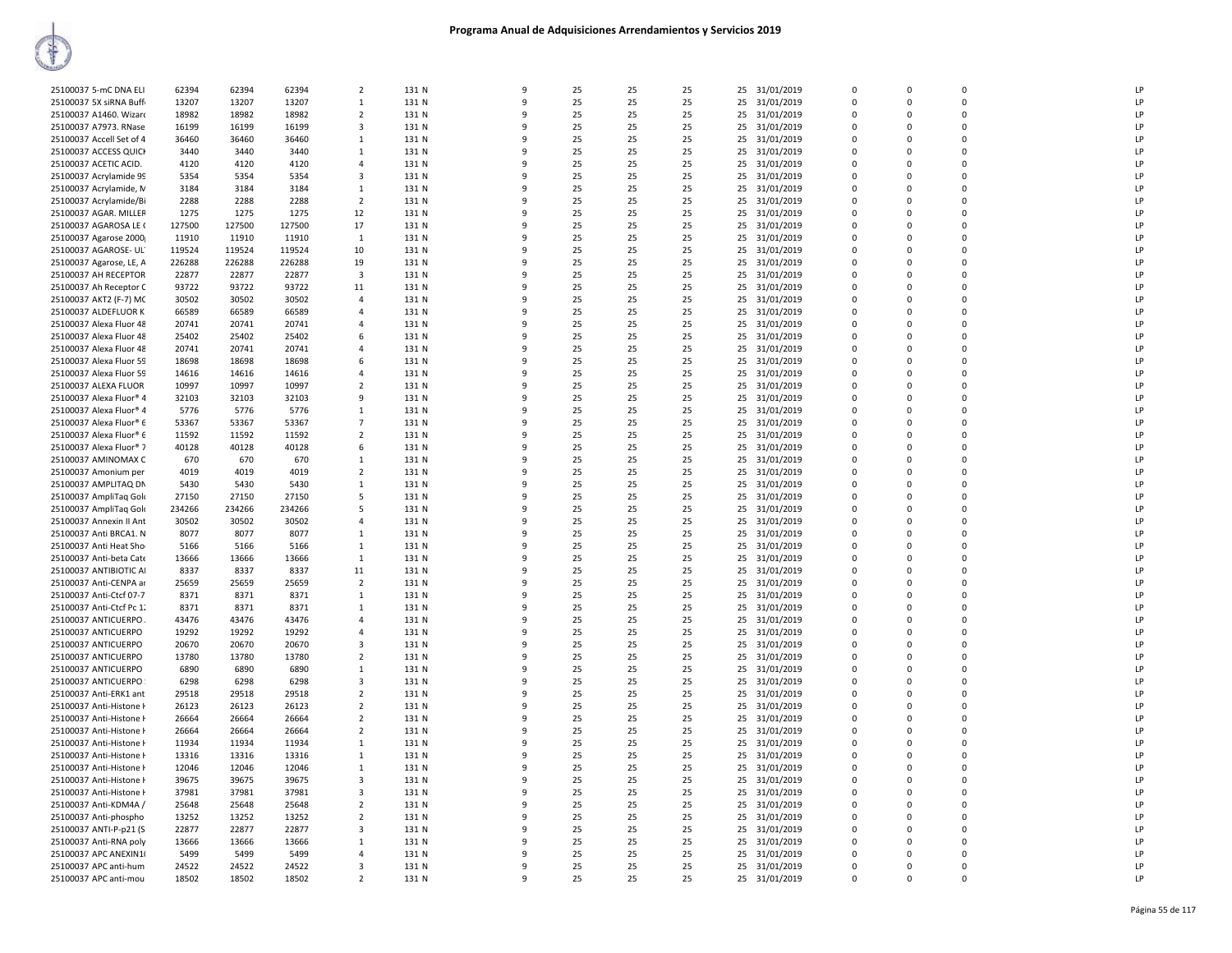| 25100037 APC anti-mou     | 22592  | 22592  | 22592  | $\overline{4}$          | 131 N | $\mathbf{q}$ | 25 | 25 | 25 | 31/01/2019<br>25 | $\Omega$    | $\Omega$    | $\Omega$    | LP |
|---------------------------|--------|--------|--------|-------------------------|-------|--------------|----|----|----|------------------|-------------|-------------|-------------|----|
| 25100037 APC/Cy7 anti-    | 10503  | 10503  | 10503  | $\overline{2}$          | 131 N | 9            | 25 | 25 | 25 | 25<br>31/01/2019 | $\Omega$    | $\Omega$    | $\Omega$    | LP |
|                           |        |        |        |                         |       |              |    |    |    |                  |             |             | $\Omega$    | LP |
| 25100037 APC/Cy7 anti-    | 40128  | 40128  | 40128  | 6                       | 131 N | q            | 25 | 25 | 25 | 25 31/01/2019    | $\Omega$    | $\Omega$    |             |    |
| 25100037 ATCC, Dermal     | 3681   | 3681   | 3681   | $\overline{2}$          | 131 N | 9            | 25 | 25 | 25 | 25 31/01/2019    | $\Omega$    | $\Omega$    | $\mathbf 0$ | LP |
| 25100037 ATCC, kit de ci  | 5684   | 5684   | 5684   | $\overline{2}$          | 131 N | q            | 25 | 25 | 25 | 25<br>31/01/2019 | $\mathbf 0$ | $\Omega$    | $\mathbf 0$ | LP |
| 25100037 ATCC, Leibovit   | 8720   | 8720   | 8720   | 16                      | 131 N | 9            | 25 | 25 | 25 | 25 31/01/2019    | $\mathbf 0$ | $\Omega$    | $\mathbf 0$ | LP |
| 25100037 ATCC, línea ce   | 16704  | 16704  | 16704  | $\mathbf{1}$            | 131 N | $\Omega$     | 25 | 25 | 25 | 25 31/01/2019    | $\mathbf 0$ | $\Omega$    | $\mathbf 0$ | LP |
| 25100037 ATCC, Linea ce   | 12006  | 12006  | 12006  | 1                       | 131 N | q            | 25 | 25 | 25 | 25<br>31/01/2019 | $\mathbf 0$ | $\Omega$    | $\mathbf 0$ | LP |
| 25100037 ATCC, Linea ce   | 24012  | 24012  | 24012  | $\overline{2}$          | 131 N | 9            | 25 | 25 | 25 | 25<br>31/01/2019 | $\Omega$    | $\Omega$    | $\Omega$    | LP |
| 25100037 ATCC, Línea C    | 66816  | 66816  | 66816  | $\overline{4}$          | 131 N | q            | 25 | 25 | 25 | 25 31/01/2019    | $\Omega$    | $\Omega$    | $\Omega$    | LP |
| 25100037 ATCC, McCoy      | 6420   | 6420   | 6420   | 15                      | 131 N | q            | 25 | 25 | 25 | 25 31/01/2019    | $\Omega$    | $\Omega$    | $\Omega$    | LP |
| 25100037 ATCC, medio o    | 5734   | 5734   | 5734   | 13                      | 131 N | q            | 25 | 25 | 25 | 25<br>31/01/2019 | 0           | $\Omega$    | 0           | LP |
| 25100037 ATCC, Medio I    | 12627  | 12627  | 12627  | 23                      | 131 N | 9            | 25 | 25 | 25 | 25 31/01/2019    | $\Omega$    | $\Omega$    | $\mathbf 0$ | LP |
|                           |        |        |        |                         |       |              |    |    |    |                  |             |             |             |    |
| 25100037 ATCC, Medio I    | 10380  | 10380  | 10380  | 20                      | 131 N | q            | 25 | 25 | 25 | 25<br>31/01/2019 | $\mathbf 0$ | $\Omega$    | $\mathbf 0$ | LP |
| 25100037 ATCC, Medio I    | 10899  | 10899  | 10899  | 21                      | 131 N | 9            | 25 | 25 | 25 | 25 31/01/2019    | $\mathbf 0$ | $\Omega$    | $\mathbf 0$ | LP |
| 25100037 ATCC, medio F    | 7639   | 7639   | 7639   | 14                      | 131 N | 9            | 25 | 25 | 25 | 25<br>31/01/2019 | 0           | 0           | 0           | LP |
| 25100037 ATCC, Solució    | 1972   | 1972   | 1972   | $\overline{2}$          | 131 N | q            | 25 | 25 | 25 | 31/01/2019<br>25 | $\mathbf 0$ | $\Omega$    | $\Omega$    | LP |
| 25100037 ATCC, Tripsina   | 2088   | 2088   | 2088   | $\overline{2}$          | 131 N | q            | 25 | 25 | 25 | 25 31/01/2019    | $\Omega$    | $\Omega$    | $\Omega$    | LP |
| 25100037 ATCC, Trypsin    | 9490   | 9490   | 9490   | 26                      | 131 N | q            | 25 | 25 | 25 | 31/01/2019<br>25 | $\Omega$    | $\Omega$    | $\mathbf 0$ | LP |
| 25100037 ATCC. Isocove    | 16089  | 16089  | 16089  | 31                      | 131 N | q            | 25 | 25 | 25 | 25<br>31/01/2019 | $\Omega$    | $\Omega$    | $\mathbf 0$ | LP |
| 25100037 ATCC; Dimeth     | 30723  | 30723  | 30723  | 21                      | 131 N | q            | 25 | 25 | 25 | 25<br>31/01/2019 | $\Omega$    | $\Omega$    | $\Omega$    | LP |
| 25100037 B-ACTIN (C4),    | 7626   | 7626   | 7626   | <sup>1</sup>            | 131 N | 9            | 25 | 25 | 25 | 25 31/01/2019    | $\mathbf 0$ | $\Omega$    | $\mathbf 0$ | LP |
| 25100037 BD CST Beads     | 21784  | 21784  | 21784  | $\overline{7}$          | 131 N | 9            | 25 | 25 | 25 | 31/01/2019<br>25 | $\mathbf 0$ | $\Omega$    | $\mathbf 0$ | LP |
| 25100037 BENCHMARK        | 10349  | 10349  | 10349  | $\overline{2}$          | 131 N | 9            | 25 | 25 | 25 |                  | $\mathbf 0$ | $\Omega$    | $\mathbf 0$ | LP |
|                           |        |        |        |                         |       |              |    |    |    | 25 31/01/2019    |             |             |             |    |
| 25100037 Bgl II 2,000 CA  | 1798   | 1798   | 1798   | 1                       | 131 N |              | 25 | 25 | 25 | 25 31/01/2019    | $\mathbf 0$ | $\Omega$    | $\mathbf 0$ | LP |
| 25100037 Big Dye Termi    | 137164 | 137164 | 137164 | 5                       | 131 N | q            | 25 | 25 | 25 | 25<br>31/01/2019 | $\mathbf 0$ | $\Omega$    | 0           | LP |
| 25100037 Big Dye XTerm    | 11906  | 11906  | 11906  | $\overline{2}$          | 131 N | 9            | 25 | 25 | 25 | 25<br>31/01/2019 | $\Omega$    | $\Omega$    | $\Omega$    | LP |
| 25100037 Bio-Rad Prote    | 6338   | 6338   | 6338   | $\overline{1}$          | 131 N | q            | 25 | 25 | 25 | 31/01/2019<br>25 | $\Omega$    | $\Omega$    | $\Omega$    | LP |
| 25100037 Blue Wide Rar    | 123856 | 123856 | 123856 | 37                      | 131 N | 9            | 25 | 25 | 25 | 31/01/2019<br>25 | $\Omega$    | $\Omega$    | $\Omega$    | LP |
| 25100037 BLUING REAG      | 8376   | 8376   | 8376   | $\overline{4}$          | 131 N | 9            | 25 | 25 | 25 | 31/01/2019<br>25 | 0           | $\Omega$    | 0           | LP |
| 25100037 BP GRADE STE     | 17143  | 17143  | 17143  | 21                      | 131 N | 9            | 25 | 25 | 25 | 25<br>31/01/2019 | $\mathbf 0$ | $\Omega$    | $\mathbf 0$ | LP |
| 25100037 brachyury Ant    | 7626   | 7626   | 7626   | 1                       | 131 N | q            | 25 | 25 | 25 | 25 31/01/2019    | $\mathbf 0$ | $\Omega$    | $\mathbf 0$ | LP |
| 25100037 BspE I - 1,000   | 4109   | 4109   | 4109   | $\overline{2}$          | 131 N | q            | 25 | 25 | 25 | 25 31/01/2019    | $\Omega$    | $\Omega$    | $\mathbf 0$ | LP |
| 25100037 Buffer 10X wit   | 9371   | 9371   | 9371   | $\overline{\mathbf{3}}$ | 131 N | 9            | 25 | 25 | 25 | 25<br>31/01/2019 | $\mathbf 0$ | $\Omega$    | $\mathbf 0$ | LP |
|                           |        |        |        | $\overline{\mathbf{3}}$ |       | q            | 25 |    |    |                  | $\Omega$    | $\Omega$    | $\mathbf 0$ | LP |
| 25100037 BUFFER TRIS-/    | 14408  | 14408  | 14408  |                         | 131 N |              |    | 25 | 25 | 25 31/01/2019    |             |             |             |    |
| 25100037 caveolin-1 Ant   | 15251  | 15251  | 15251  | $\overline{2}$          | 131 N | 9            | 25 | 25 | 25 | 31/01/2019<br>25 | $\Omega$    | $\Omega$    | $\Omega$    | LP |
| 25100037 CD34 Microbe     | 50732  | 50732  | 50732  | $\overline{2}$          | 131 N | 9            | 25 | 25 | 25 | 31/01/2019<br>25 | $\Omega$    | $\Omega$    | $\mathbf 0$ | LP |
| 25100037 Cell Condition   | 33552  | 33552  | 33552  | 8                       | 131 N | 9            | 25 | 25 | 25 | 31/01/2019<br>25 | $\mathbf 0$ | $\Omega$    | $\Omega$    | LP |
| 25100037 CELL LYSIS BU    | 8980   | 8980   | 8980   | 4                       | 131 N | q            | 25 | 25 | 25 | 31/01/2019<br>25 | $\mathbf 0$ | $\Omega$    | $\Omega$    | LP |
| 25100037 Cell Proliferati | 71496  | 71496  | 71496  | 6                       | 131 N |              | 25 | 25 | 25 | 25 31/01/2019    | $\mathbf 0$ | $\Omega$    | $\mathbf 0$ | LP |
| 25100037 Centrin-3 Anti   | 20671  | 20671  | 20671  | 3                       | 131 N | q            | 25 | 25 | 25 | 31/01/2019<br>25 | $\mathbf 0$ | $\Omega$    | $\mathbf 0$ | LP |
| 25100037 Centromere (/    | 9749   | 9749   | 9749   | $\overline{2}$          | 131 N | 9            | 25 | 25 | 25 | 25 31/01/2019    | $\Omega$    | $\Omega$    | $\Omega$    | LP |
| 25100037 Centromere p     | 23396  | 23396  | 23396  | $\overline{4}$          | 131 N | q            | 25 | 25 | 25 | 25<br>31/01/2019 | $\mathbf 0$ | $\mathbf 0$ | $\mathbf 0$ | LP |
| 25100037 CHAPS 100 G.     | 10904  | 10904  | 10904  | $\overline{2}$          | 131 N | q            | 25 | 25 | 25 | 31/01/2019<br>25 | $\Omega$    | $\Omega$    | $\Omega$    | LP |
| 25100037 Citocalasina b   | 19024  | 19024  | 19024  | $\overline{2}$          | 131 N | 9            | 25 | 25 | 25 | 31/01/2019<br>25 | $\Omega$    | $\Omega$    | $\Omega$    | LP |
| 25100037 Cleaver Buffer   | 143138 | 143138 | 143138 | 33                      | 131 N | q            | 25 | 25 | 25 | 25               | $\Omega$    | $\Omega$    | $\Omega$    | LP |
|                           | 30749  | 30749  |        | 22                      |       | q            | 25 | 25 | 25 | 31/01/2019       | $\Omega$    | $\Omega$    | $\Omega$    | LP |
| 25100037 Cleaver Buffer   |        |        | 30749  |                         | 131 N |              |    |    |    | 25 31/01/2019    |             |             |             |    |
| 25100037 Cleaver buffer   | 26780  | 26780  | 26780  | 8                       | 131 N | q            | 25 | 25 | 25 | 25<br>31/01/2019 | 0           | $\Omega$    | $\mathbf 0$ | LP |
| 25100037 CLIA Kit for Ca  | 46189  | 46189  | 46189  | 3                       | 131 N | 9            | 25 | 25 | 25 | 25 31/01/2019    | $\mathbf 0$ | $\Omega$    | $\mathbf 0$ | LP |
| 25100037 CLIA Kit for Cil | 67400  | 67400  | 67400  | $\overline{4}$          | 131 N |              | 25 | 25 | 25 | 25<br>31/01/2019 | $\mathbf 0$ | $\Omega$    | $\mathbf 0$ | LP |
| 25100037 CLIA Kit for Er  | 41169  | 41169  | 41169  | $\overline{\mathbf{3}}$ | 131 N | 9            | 25 | 25 | 25 | 31/01/2019<br>25 | $\mathbf 0$ | $\Omega$    | $\mathbf 0$ | LP |
| 25100037 CLIA Kit for Fil | 13900  | 13900  | 13900  | 1                       | 131 N | 9            | 25 | 25 | 25 | 25<br>31/01/2019 | $\mathbf 0$ | $\mathbf 0$ | $\mathbf 0$ | LP |
| 25100037 CLIA Kit for Gl  | 61585  | 61585  | 61585  | $\overline{a}$          | 131 N | q            | 25 | 25 | 25 | 25 31/01/2019    | $\Omega$    | $\Omega$    | $\Omega$    | LP |
| 25100037 CLIA Kit for Inl | 95568  | 95568  | 95568  | 6                       | 131 N |              | 25 | 25 | 25 | 25 31/01/2019    | $\Omega$    | $\Omega$    | $\Omega$    | LP |
| 25100037 CLIA Kit for Inf | 168415 | 168415 | 168415 | 10                      | 131 N | q            | 25 | 25 | 25 | 31/01/2019<br>25 | $\Omega$    | $\Omega$    | $\mathbf 0$ | LP |
| 25100037 CLIA Kit for La  | 15396  | 15396  | 15396  | <sup>1</sup>            | 131 N | 9            | 25 | 25 | 25 | 25 31/01/2019    | $\Omega$    | $\Omega$    | 0           | LP |
| 25100037 CLIA Kit for M   | 127771 | 127771 | 127771 | $\overline{7}$          | 131 N | q            | 25 | 25 | 25 | 25 31/01/2019    | $\mathbf 0$ | $\Omega$    | $\mathbf 0$ | LP |
| 25100037 CLIA Kit for M   | 129538 | 129538 | 129538 |                         | 131 N | 9            | 25 | 25 | 25 |                  | $\Omega$    | $\Omega$    | $\Omega$    | LP |
|                           |        |        |        | 8                       |       |              |    |    |    | 25 31/01/2019    |             |             |             |    |
| 25100037 CLIA Kit for Pir | 50018  | 50018  | 50018  | $\overline{3}$          | 131 N | 9            | 25 | 25 | 25 | 25<br>31/01/2019 | $\mathbf 0$ | $\mathbf 0$ | $\mathbf 0$ | LP |
| 25100037 CLIA Kit for Pir | 107774 | 107774 | 107774 | $\overline{7}$          | 131 N | 9            | 25 | 25 | 25 | 31/01/2019<br>25 | $\Omega$    | $\Omega$    | $\Omega$    | LP |
| 25100037 CLIA Kit for Tr. | 129815 | 129815 | 129815 | $\overline{7}$          | 131 N | q            | 25 | 25 | 25 | 25 31/01/2019    | $\mathbf 0$ | $\mathbf 0$ | $\mathbf 0$ | LP |
| 25100037 CLIA Kit for Tr. | 207142 | 207142 | 207142 | 10                      | 131 N | q            | 25 | 25 | 25 | 31/01/2019<br>25 | $\Omega$    | $\Omega$    | $\Omega$    | LP |
| 25100037 CLOROFORM(       | 655    | 655    | 655    | $\mathbf{1}$            | 131 N | q            | 25 | 25 | 25 | 25 31/01/2019    | $\Omega$    | $\Omega$    | $\Omega$    | LP |
| 25100037 Cloroformo R/    | 25622  | 25622  | 25622  | $\overline{4}$          | 131 N | q            | 25 | 25 | 25 | 25 31/01/2019    | $\Omega$    | $\Omega$    | $\Omega$    | LP |
| 25100037 Cloruro de cal   | 6809   | 6809   | 6809   | $\overline{2}$          | 131 N | 9            | 25 | 25 | 25 | 25 31/01/2019    | $\Omega$    |             | $\Omega$    | LP |
|                           |        |        |        |                         |       |              |    |    |    |                  |             |             |             |    |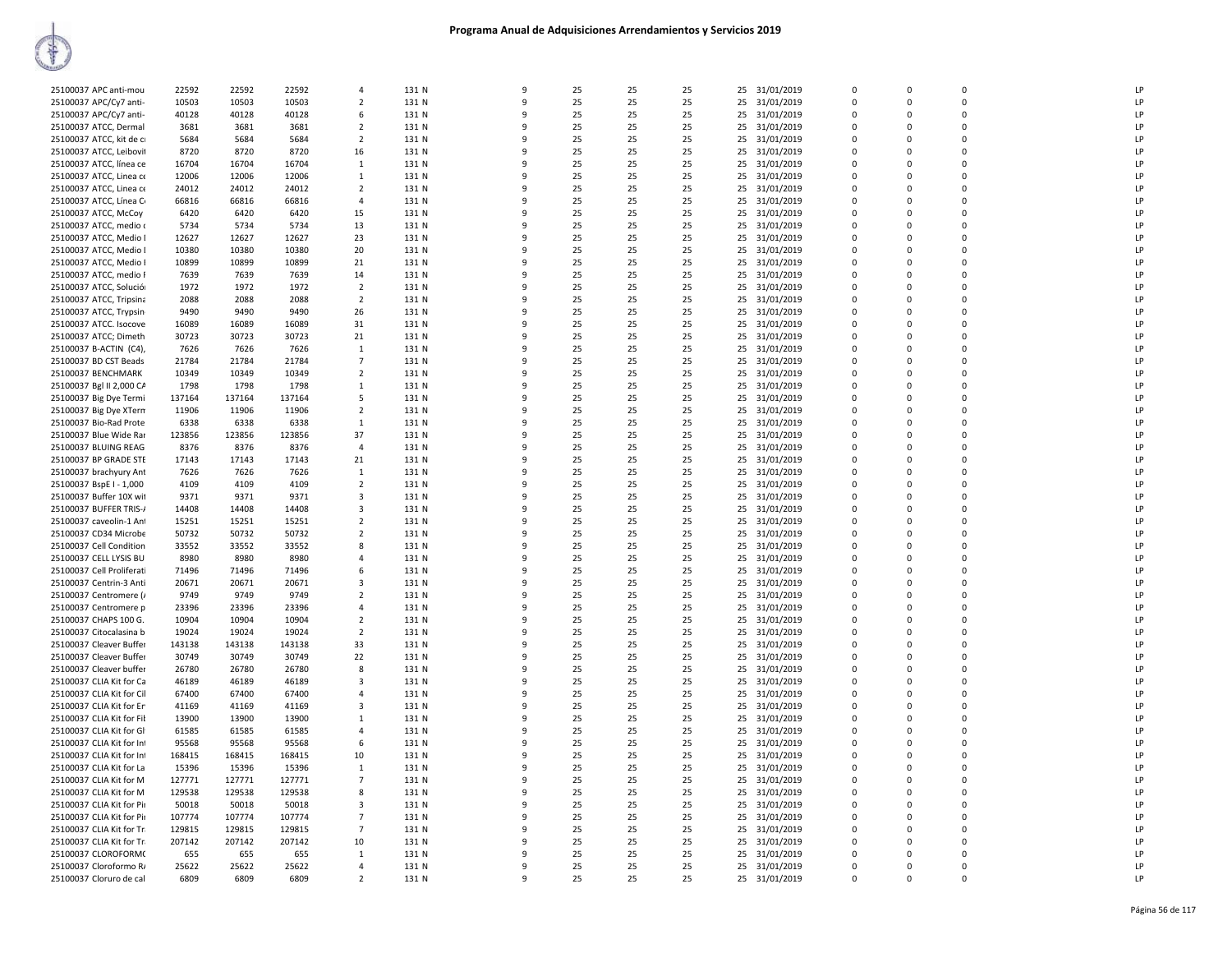| 25100037 Cloruro de Sor                          | 2137   | 2137   | 2137   | $\overline{7}$                   | 131 N | $\mathbf{q}$      | 25 | 25 | 25       | 31/01/2019<br>25 | $\Omega$             | $\Omega$ | $\Omega$    | I <sub>P</sub> |
|--------------------------------------------------|--------|--------|--------|----------------------------------|-------|-------------------|----|----|----------|------------------|----------------------|----------|-------------|----------------|
| 25100037 Control CRISP                           | 15212  | 15212  | 15212  | 8                                | 131 N | 9                 | 25 | 25 | 25       | 25<br>31/01/2019 | $\Omega$             | $\Omega$ | $\Omega$    | LP             |
| 25100037 CpG Methylas                            | 21762  | 21762  | 21762  | 3                                | 131 N | q                 | 25 | 25 | 25       | 31/01/2019<br>25 | $\Omega$             | $\Omega$ | $\Omega$    | LP             |
| 25100037 Cre Vector: 20                          | 89     | 89     | 89     | $\overline{2}$                   | 131 N |                   | 25 | 25 | 25       | 25<br>31/01/2019 | $\Omega$             | $\Omega$ | $\Omega$    | LP             |
|                                                  | 153984 | 153984 | 153984 |                                  | 131 N | q                 | 25 | 25 |          | 31/01/2019       | $\Omega$             | $\Omega$ | $\mathbf 0$ | LP             |
| 25100037 CSL PINK PLUS<br>25100037 CTCF Antibody | 27561  | 27561  | 27561  | 46<br>$\overline{4}$             | 131 N | 9                 | 25 | 25 | 25<br>25 | 25<br>25         | $\Omega$             | $\Omega$ | $\mathbf 0$ | LP             |
|                                                  |        |        |        |                                  |       | $\Omega$          |    |    |          | 31/01/2019       | $\Omega$             |          |             |                |
| 25100037 CTCF anticuer                           | 16311  | 16311  | 16311  | $\overline{2}$                   | 131 N |                   | 25 | 25 | 25       | 25<br>31/01/2019 |                      | $\Omega$ | $\mathbf 0$ | LP             |
| 25100037 CUBIT ASSAY                             | 6513   | 6513   | 6513   | 3                                | 131 N | q                 | 25 | 25 | 25       | 31/01/2019<br>25 | $\Omega$             | $\Omega$ | $\Omega$    | LP             |
| 25100037 CUBIT DS DNA                            | 14948  | 14948  | 14948  | $\overline{2}$                   | 131 N | 9                 | 25 | 25 | 25       | 25<br>31/01/2019 | $\Omega$             | $\Omega$ | $\Omega$    | LP             |
| 25100037 Cyclin B1 (GN!                          | 30502  | 30502  | 30502  | 4                                | 131 N | q                 | 25 | 25 | 25       | 25<br>31/01/2019 | $\Omega$             | $\Omega$ | $\Omega$    | LP             |
| 25100037 CYP1A1 (G-18                            | 15251  | 15251  | 15251  | $\overline{2}$                   | 131 N |                   | 25 | 25 | 25       | 25<br>31/01/2019 | $\Omega$             | $\Omega$ | $\Omega$    | LP             |
| 25100037 Cytochalasin E                          | 17901  | 17901  | 17901  | -3                               | 131 N | q                 | 25 | 25 | 25       | 31/01/2019<br>25 | $\Omega$             | $\Omega$ | $\mathbf 0$ | LP             |
| 25100037 Daxx Antibody                           | 7969   | 7969   | 7969   | $\mathbf{1}$                     | 131 N | 9                 | 25 | 25 | 25       | 25<br>31/01/2019 | $\Omega$             | $\Omega$ | $\mathbf 0$ | LP             |
| 25100037 DC protein As:                          | 25352  | 25352  | 25352  | $\overline{4}$                   | 131 N | $\Omega$          | 25 | 25 | 25       | 31/01/2019<br>25 | $\Omega$             | $\Omega$ | $\mathbf 0$ | LP             |
| 25100037 DharmaFECT:                             | 12303  | 12303  | 12303  | 1                                | 131 N | q                 | 25 | 25 | 25       | 25<br>31/01/2019 | $\Omega$             | $\Omega$ | $\Omega$    | LP             |
| 25100037 DMEM CAT.12                             | 40346  | 40346  | 40346  | 36                               | 131 N | 9                 | 25 | 25 | 25       | 25<br>31/01/2019 | $\Omega$             | $\Omega$ | $\mathbf 0$ | LP             |
| 25100037 DMEM F12 10                             | 29010  | 29010  | 29010  | 20                               | 131 N | q                 | 25 | 25 | 25       | 31/01/2019<br>25 | $\Omega$             | $\Omega$ | $\Omega$    | LP             |
| 25100037 DMEM NUTRI                              | 24502  | 24502  | 24502  | $\overline{3}$                   | 131 N |                   | 25 | 25 | 25       | 25<br>31/01/2019 | $\Omega$             | $\Omega$ | $\Omega$    | LP             |
| 25100037 DMEM NUTRI                              | 35543  | 35543  | 35543  | 18                               | 131 N | q                 | 25 | 25 | 25       | 25<br>31/01/2019 | $\Omega$             | $\Omega$ | $\mathbf 0$ | LP             |
| 25100037 DMEM NUTRI                              | 7613   | 7613   | 7613   | 5                                | 131 N | c                 | 25 | 25 | 25       | 25<br>31/01/2019 | $\Omega$             | $\Omega$ | $\mathbf 0$ | LP             |
| 25100037 DMEM NUTRI                              | 6616   | 6616   | 6616   | $\overline{7}$                   | 131 N | q                 | 25 | 25 | 25       | 31/01/2019<br>25 | $\Omega$             | $\Omega$ | $\Omega$    | LP             |
| 25100037 DMEM-10 X 5                             | 23232  | 23232  | 23232  | $\overline{4}$                   | 131 N | 9                 | 25 | 25 | 25       | 25 31/01/2019    | $\Omega$             | $\Omega$ | $\mathbf 0$ | LP             |
| 25100037 DNA Clean & 0                           | 17976  | 17976  | 17976  | $\overline{2}$                   | 131 N | 9                 | 25 | 25 | 25       | 25<br>31/01/2019 | $\Omega$             | $\Omega$ | $\pmb{0}$   | LP             |
| 25100037 DNase I, RNas                           | 33258  | 33258  | 33258  | 22                               | 131 N | q                 | 25 | 25 | 25       | 25<br>31/01/2019 | $\Omega$             | $\Omega$ | $\Omega$    | LP             |
| 25100037 DNMT1 polycl                            | 5056   | 5056   | 5056   | $\overline{1}$                   | 131 N |                   | 25 | 25 | 25       | 25<br>31/01/2019 | $\Omega$             | $\Omega$ | $\Omega$    | LP             |
|                                                  |        | 15168  | 15168  | 3                                | 131 N | q                 | 25 | 25 | 25       | 31/01/2019<br>25 | $\Omega$             | $\Omega$ | $\mathbf 0$ | LP             |
| 25100037 DNMT1 polycl                            | 15168  | 70447  |        |                                  |       |                   | 25 | 25 | 25       |                  | $\Omega$             | $\Omega$ | $\Omega$    | LP             |
| 25100037 DNMT3L 50 u                             | 70447  |        | 70447  | <sup>1</sup>                     | 131 N | q                 |    | 25 |          | 25<br>31/01/2019 |                      | $\Omega$ | $\Omega$    | LP             |
| 25100037 dNTP Mix, 10                            | 1935   | 1935   | 1935   | 1<br>5                           | 131 N | 9                 | 25 |    | 25       | 25<br>31/01/2019 | $\Omega$<br>$\Omega$ | $\Omega$ | $\mathbf 0$ | LP             |
| 25100037 dNTP Mix, 2 m                           | 16192  | 16192  | 16192  |                                  | 131 N |                   | 25 | 25 | 25       | 25<br>31/01/2019 |                      | $\Omega$ | $\mathbf 0$ | LP             |
| 25100037 DreamTag DN                             | 76246  | 76246  | 76246  | $\overline{2}$<br>$\overline{2}$ | 131 N | 9<br>q            | 25 | 25 | 25       | 25<br>31/01/2019 | 0<br>$\Omega$        | $\Omega$ | $\Omega$    |                |
| 25100037 Dsred2 antibo                           | 16311  | 16311  | 16311  |                                  | 131 N | q                 | 25 | 25 | 25       | 25<br>31/01/2019 | $\Omega$             | $\Omega$ | $\Omega$    | LP<br>LP       |
| 25100037 Dual-Luciferas                          | 30841  | 30841  | 30841  | 1                                | 131 N |                   | 25 | 25 | 25       | 25<br>31/01/2019 |                      |          |             | LP             |
| 25100037 DyeEx 2.0 Spir                          | 7560   | 7560   | 7560   | $\overline{2}$                   | 131 N |                   | 25 | 25 | 25       | 25<br>31/01/2019 | $\Omega$             | $\Omega$ | $\Omega$    |                |
| 25100037 EGF-100uG No                            | 4507   | 4507   | 4507   | 1                                | 131 N |                   | 25 | 25 | 25       | 25<br>31/01/2019 | $\Omega$             |          | $\Omega$    | LP             |
| 25100037 ELISA Kit for A                         | 60320  | 60320  | 60320  | 1                                | 131 N | q                 | 25 | 25 | 25       | 25<br>31/01/2019 | $\Omega$             | $\Omega$ | $\Omega$    | LP             |
| 25100037 ELISA Kit for F                         | 118013 | 118013 | 118013 | $\overline{\mathbf{3}}$          | 131 N |                   | 25 | 25 | 25       | 25<br>31/01/2019 | $\Omega$             | $\Omega$ | 0           | LP             |
| 25100037 ELISA Kit for N                         | 78486  | 78486  | 78486  | 6                                | 131 N | 9<br>$\mathbf{q}$ | 25 | 25 | 25       | 31/01/2019<br>25 | 0                    | $\Omega$ | $\mathbf 0$ | LP             |
| 25100037 ELISA Kit for S                         | 78675  | 78675  | 78675  | $\overline{2}$                   | 131 N |                   | 25 | 25 | 25       | 25<br>31/01/2019 | $\mathbf 0$          | $\Omega$ | 0           | LP             |
| 25100037 ELISA Kit for T                         | 110432 | 110432 | 110432 | 8                                | 131 N | q                 | 25 | 25 | 25       | 25<br>31/01/2019 | $\Omega$             | $\Omega$ | $\Omega$    | LP             |
| 25100037 ERa Antibody                            | 91508  | 91508  | 91508  | 12                               | 131 N |                   | 25 | 25 | 25       | 25<br>31/01/2019 | $\Omega$             | $\Omega$ | $\Omega$    | LP             |
| 25100037 E-SELECTIN, 1                           | 47886  | 47886  | 47886  | 6                                | 131 N |                   | 25 | 25 | 25       | 25<br>31/01/2019 | $\Omega$             | $\Omega$ | 0           | LP             |
| 25100037 Ethidium Bron                           | 2865   | 2865   | 2865   | $\overline{\mathbf{3}}$          | 131 N | q                 | 25 | 25 | 25       | 25<br>31/01/2019 | $\Omega$             | $\Omega$ | $\Omega$    | LP             |
| 25100037 Exonuclease I                           | -9     | 9      | 9      | 3                                | 131 N |                   | 25 | 25 | 25       | 25<br>31/01/2019 | $\Omega$             | $\Omega$ | $\Omega$    | LP             |
| 25100037 Extra Thick Blo                         | 1729   | 1729   | 1729   | 1                                | 131 N | 9                 | 25 | 25 | 25       | 31/01/2019<br>25 | $\Omega$             | $\Omega$ | $\mathbf 0$ | LP             |
| 25100037 EZ DNA Methy                            | 28650  | 28650  | 28650  | $\overline{2}$                   | 131 N | 9                 | 25 | 25 | 25       | 25<br>31/01/2019 | $\Omega$             | $\Omega$ | $\mathbf 0$ | LP             |
| 25100037 F 12 NUTRIEN                            | 9770   | 9770   | 9770   | 12                               | 131 N | q                 | 25 | 25 | 25       | 31/01/2019<br>25 | $\Omega$             | $\Omega$ | $\mathbf 0$ | LP             |
| 25100037 FBS- CERT- US                           | 606390 | 606390 | 606390 | 51                               | 131 N |                   | 25 | 25 | 25       | 25<br>31/01/2019 | $\Omega$             | $\Omega$ | $\Omega$    | LP             |
| 25100037 FBS, PREMIUN                            | 485654 | 485654 | 485654 | 5                                | 131 N | q                 | 25 | 25 | 25       | 25<br>31/01/2019 | $\Omega$             | $\Omega$ | 0           | LP             |
| 25100037 FITC anti-Bcl-2                         | 98431  | 98431  | 98431  | 14                               | 131 N | q                 | 25 | 25 | 25       | 25<br>31/01/2019 | $\Omega$             | $\Omega$ | $\Omega$    | LP             |
| 25100037 FITC anti-mou                           | 644    | 644    | 644    | 1                                | 131 N |                   | 25 | 25 | 25       | 31/01/2019<br>25 | $\Omega$             | $\Omega$ | $\Omega$    | LP             |
| 25100037 FITC anti-rat C                         | 16620  | 16620  | 16620  | $\overline{4}$                   | 131 N | 9                 | 25 | 25 | 25       | 31/01/2019<br>25 | $\Omega$             | $\Omega$ | $\mathbf 0$ | LP             |
| 25100037 FITC anti-rat N                         | 11592  | 11592  | 11592  | $\overline{\mathbf{3}}$          | 131 N | 9                 | 25 | 25 | 25       | 25<br>31/01/2019 | $\Omega$             | $\Omega$ | $\mathbf 0$ | LP             |
| 25100037 FORMAMIDE !                             | 35924  | 35924  | 35924  | 20                               | 131 N | $\Omega$          | 25 | 25 | 25       | 31/01/2019<br>25 | $\Omega$             | $\Omega$ | $\mathbf 0$ | LP             |
| 25100037 Frasco de 500                           | 4032   | 4032   | 4032   | 6                                | 131 N |                   | 25 | 25 | 25       | 25<br>31/01/2019 | $\Omega$             | $\Omega$ | $\mathbf 0$ | LP             |
| 25100037 Fumonisin ant                           | 25869  | 25869  | 25869  | 3                                | 131 N | q                 | 25 | 25 | 25       | 25<br>31/01/2019 | $\Omega$             | $\Omega$ | $\pmb{0}$   | LP             |
| 25100037 GAPDH (FL-33                            | 83882  | 83882  | 83882  | 11                               | 131 N | q                 | 25 | 25 | 25       | 25<br>31/01/2019 | $\Omega$             | $\Omega$ | $\Omega$    | LP             |
| 25100037 GeneJET™ Pla                            | 77872  | 77872  | 77872  | 6                                | 131 N | 9                 | 25 | 25 | 25       | 25<br>31/01/2019 | $\Omega$             | $\Omega$ | $\Omega$    | LP             |
| 25100037 GeneJET™ Pla                            | 43106  | 43106  | 43106  | 6                                | 131 N | 9                 | 25 | 25 | 25       | 31/01/2019<br>25 | $\Omega$             | $\Omega$ | $\mathbf 0$ | LP             |
| 25100037 GeneRuler™ 1                            | 34825  | 34825  | 34825  | $\overline{7}$                   | 131 N | 9                 | 25 | 25 | 25       | 25<br>31/01/2019 | $\Omega$             | $\Omega$ | $\Omega$    | LP             |
| 25100037 GeneRuler™ 1                            | 33912  | 33912  | 33912  | 6                                | 131 N | q                 | 25 | 25 | 25       | 31/01/2019<br>25 | $\Omega$             | $\Omega$ | $\Omega$    | LP             |
| 25100037 GeneRuler™ L                            | 39747  | 39747  | 39747  | $\overline{a}$                   | 131 N |                   | 25 | 25 | 25       | 25<br>31/01/2019 | $\Omega$             | $\Omega$ | $\mathbf 0$ | LP             |
| 25100037 Genomic DNA                             | 16863  | 16863  | 16863  | 3                                | 131 N | ٩                 | 25 | 25 | 25       | 25<br>31/01/2019 | $\Omega$             | $\Omega$ | $\mathbf 0$ | LP             |
| 25100037 Genomic DNA                             | 20441  | 20441  | 20441  | $\overline{\mathbf{3}}$          | 131 N | q                 | 25 | 25 | 25       | 25 31/01/2019    | $\Omega$             | $\Omega$ | $\Omega$    | LP             |
| 25100037 GLICEROL MB                             | 12810  | 12810  | 12810  | 9                                | 131 N | q                 | 25 | 25 | 25       | 25 31/01/2019    | $\Omega$             | $\Omega$ | $\Omega$    | LP             |
| 25100037 Glycine 1 kg, (                         | 3171   | 3171   | 3171   | $\overline{2}$                   | 131 N | 9                 | 25 | 25 | 25       | 25 31/01/2019    | $\Omega$             | $\Omega$ | $\Omega$    | LP             |
|                                                  |        |        |        |                                  |       |                   |    |    |          |                  |                      |          |             |                |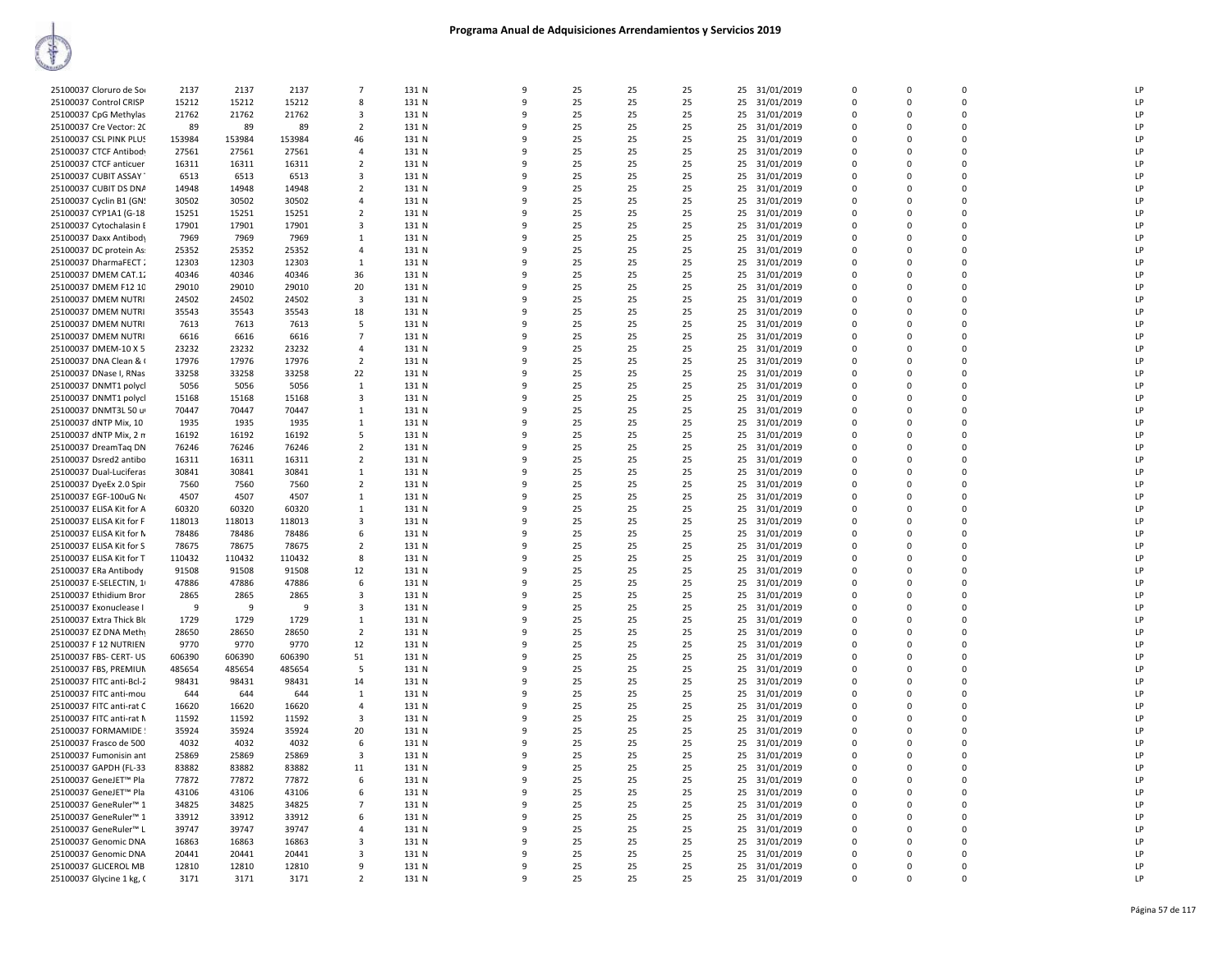|                          |        | 7759   | 7759   | 3                       |       | 9            | 25 | 25 |    |    |               | 0           | 0           | $\mathbf 0$ | LP |
|--------------------------|--------|--------|--------|-------------------------|-------|--------------|----|----|----|----|---------------|-------------|-------------|-------------|----|
| 25100037 Glycogen Life   | 7759   |        |        |                         | 131 N |              |    |    | 25 | 25 | 31/01/2019    |             |             |             |    |
| 25100037 goat anti-rabb  | 6915   | 6915   | 6915   | $\overline{a}$          | 131 N | $\mathbf{q}$ | 25 | 25 | 25 | 25 | 31/01/2019    | $\Omega$    | $\Omega$    | $\Omega$    | LP |
| 25100037 GOAT ANTI-R/    | 11027  | 11027  | 11027  | $\overline{2}$          | 131 N | 9            | 25 | 25 | 25 | 25 | 31/01/2019    | $\Omega$    | $\Omega$    | $\Omega$    | LP |
| 25100037 GoTaq Flexi D   | 37939  | 37939  | 37939  | $\mathbf{1}$            | 131 N | q            | 25 | 25 | 25 |    | 25 31/01/2019 | $\Omega$    | $\Omega$    | $\Omega$    | LP |
| 25100037 GoTaq Flexi D   | 78350  | 78350  | 78350  | 25                      | 131 N | 9            | 25 | 25 | 25 | 25 | 31/01/2019    | $\mathbf 0$ | $\Omega$    | 0           | LP |
|                          |        |        |        |                         |       |              |    |    |    |    |               |             |             |             |    |
| 25100037 GoTaq Green     | 232510 | 232510 | 232510 | 6                       | 131 N | $\mathbf{q}$ | 25 | 25 | 25 |    | 25 31/01/2019 | $\Omega$    | $\Omega$    | $\mathbf 0$ | LP |
| 25100037 GUANIDINA T     | 4072   | 4072   | 4072   | 1                       | 131 N | 9            | 25 | 25 | 25 | 25 | 31/01/2019    | 0           | $\mathbf 0$ | $\mathbf 0$ | LP |
| 25100037 H3K9me3 poly    | 29163  | 29163  | 29163  | 4                       | 131 N | 9            | 25 | 25 | 25 | 25 | 31/01/2019    | 0           | 0           | $\mathbf 0$ | LP |
| 25100037 H3K9me3, 50     | 10083  | 10083  | 10083  | 3                       | 131 N | $\mathbf{q}$ | 25 | 25 | 25 | 25 | 31/01/2019    | $\mathbf 0$ | $\Omega$    | $\mathbf 0$ | LP |
|                          |        |        |        |                         |       | q            |    |    |    |    |               |             |             | $\Omega$    |    |
| 25100037 HEMACOLOR       | 5008   | 5008   | 5008   | $\overline{2}$          | 131 N |              | 25 | 25 | 25 |    | 25 31/01/2019 | $\Omega$    | $\Omega$    |             | LP |
| 25100037 HiDi Formami    | 3459   | 3459   | 3459   | $\overline{\mathbf{3}}$ | 131 N |              | 25 | 25 | 25 |    | 25 31/01/2019 | $\Omega$    | $\Omega$    | $\Omega$    | LP |
| 25100037 HIGH CAPACIT    | 234040 | 234040 | 234040 | 22                      | 131 N |              | 25 | 25 | 25 | 25 | 31/01/2019    | 0           | $\Omega$    | 0           | LP |
| 25100037 HIGH CAPACIT    | 15143  | 15143  | 15143  | $\overline{\mathbf{3}}$ | 131 N | q            | 25 | 25 | 25 | 25 | 31/01/2019    | $\Omega$    | $\Omega$    | $\Omega$    | LP |
| 25100037 High Fidelity P | 4730   | 4730   | 4730   | $\overline{2}$          | 131 N | 9            | 25 | 25 | 25 | 25 | 31/01/2019    | $\mathbf 0$ | $\Omega$    | $\mathbf 0$ | LP |
|                          |        |        |        |                         |       |              |    |    |    |    |               |             |             |             |    |
| 25100037 High RANGE D    | 1564   | 1564   | 1564   | 1                       | 131 N | 9            | 25 | 25 | 25 | 25 | 31/01/2019    | $\Omega$    | $\Omega$    | $\Omega$    | LP |
| 25100037 High-Capacity   | 41775  | 41775  | 41775  | 6                       | 131 N | 9            | 25 | 25 | 25 | 25 | 31/01/2019    | 0           | $\mathbf 0$ | 0           | LP |
| 25100037 Histone H2B a   | 11970  | 11970  | 11970  | 1                       | 131 N | q            | 25 | 25 | 25 | 25 | 31/01/2019    | 0           | $\Omega$    | $\mathbf 0$ | LP |
| 25100037 Histopaque, 6   | 10562  | 10562  | 10562  | 3                       | 131 N |              | 25 | 25 | 25 | 25 | 31/01/2019    | $\mathbf 0$ | $\Omega$    | $\mathbf 0$ | LP |
|                          |        |        |        |                         |       | q            |    |    |    |    |               | $\Omega$    | $\Omega$    | 0           | LP |
| 25100037 HPV18 E6 AN1    | 15251  | 15251  | 15251  | $\overline{2}$          | 131 N |              | 25 | 25 | 25 | 25 | 31/01/2019    |             |             |             |    |
| 25100037 HT SUP 100X-    | 1101   | 1101   | 1101   | 1                       | 131 N | q            | 25 | 25 | 25 |    | 25 31/01/2019 | $\Omega$    | $\Omega$    | $\Omega$    | LP |
| 25100037 Human IL-10 E   | 87887  | 87887  | 87887  | 5                       | 131 N | q            | 25 | 25 | 25 | 25 | 31/01/2019    | $\Omega$    | $\Omega$    | $\Omega$    | LP |
| 25100037 Human IL-12 (   | 63757  | 63757  | 63757  | 3                       | 131 N | 9            | 25 | 25 | 25 | 25 | 31/01/2019    | $\Omega$    | $\Omega$    | $\Omega$    | LP |
| 25100037 Human IL-1ß I   | 70595  | 70595  | 70595  | 5                       | 131 N | 9            | 25 | 25 | 25 | 25 | 31/01/2019    | $\mathbf 0$ | $\Omega$    | $\mathbf 0$ | LP |
|                          |        |        |        |                         |       |              |    |    |    |    |               |             |             |             |    |
| 25100037 Human IL-32 E   | 20013  | 20013  | 20013  | 1                       | 131 N | q            | 25 | 25 | 25 | 25 | 31/01/2019    | $\Omega$    | $\Omega$    | $\Omega$    | LP |
| 25100037 Human IL-4 El   | 42505  | 42505  | 42505  | $\overline{2}$          | 131 N |              | 25 | 25 | 25 |    | 25 31/01/2019 | $\Omega$    | $\Omega$    | $\mathbf 0$ | LP |
| 25100037 Human IL-6 El   | 37008  | 37008  | 37008  | 3                       | 131 N | q            | 25 | 25 | 25 | 25 | 31/01/2019    | 0           | $\Omega$    | $\mathbf 0$ | LP |
| 25100037 Human Th17 I    | 79895  | 79895  | 79895  | 5                       | 131 N | q            | 25 | 25 | 25 | 25 | 31/01/2019    | 0           | $\Omega$    | $\mathbf 0$ | LP |
|                          |        |        |        |                         |       |              |    |    |    |    |               |             |             |             |    |
| 25100037 Human TNF-a     | 49344  | 49344  | 49344  | $\overline{4}$          | 131 N | q            | 25 | 25 | 25 | 25 | 31/01/2019    | $\Omega$    | $\Omega$    | $\Omega$    | LP |
| 25100037   kb DNA LADI   | 1147   | 1147   | 1147   | 1                       | 131 N | q            | 25 | 25 | 25 |    | 25 31/01/2019 | $\Omega$    | $\Omega$    | $\Omega$    | LP |
| 25100037 ICAM-1 MCA.     | 28845  | 28845  | 28845  | $\overline{4}$          | 131 N | 9            | 25 | 25 | 25 | 25 | 31/01/2019    | 0           | $\Omega$    | 0           | LP |
| 25100037 IMAGE-IT FX S   | 3171   | 3171   | 3171   | 1                       | 131 N | q            | 25 | 25 | 25 | 25 | 31/01/2019    | $\Omega$    | $\Omega$    | $\Omega$    | LP |
| 25100037 inea celular CO | 4929   | 4929   | 4929   | 1                       | 131 N |              | 25 | 25 | 25 | 25 | 31/01/2019    | $\mathbf 0$ | $\Omega$    | $\mathbf 0$ | LP |
|                          |        |        |        |                         |       |              |    |    |    |    |               |             |             |             |    |
| 25100037 JMJD2A CRISP    | 17040  | 17040  | 17040  | $\overline{2}$          | 131 N | q            | 25 | 25 | 25 | 25 | 31/01/2019    | 0           | $\Omega$    | $\mathbf 0$ | LP |
| 25100037 JUST-ADD-DN.    | 349778 | 349778 | 349778 | 32                      | 131 N | 9            | 25 | 25 | 25 | 25 | 31/01/2019    | $\Omega$    | $\Omega$    | $\mathbf 0$ | LP |
| 25100037 K1-67 (Ki-67):  | 13780  | 13780  | 13780  | $\overline{2}$          | 131 N | q            | 25 | 25 | 25 | 25 | 31/01/2019    | 0           | $\Omega$    | 0           | LP |
| 25100037 KANAMYCIN S     | 2738   | 2738   | 2738   | $\overline{2}$          | 131 N | q            | 25 | 25 | 25 |    | 25 31/01/2019 | $\mathbf 0$ | $\Omega$    | $\mathbf 0$ | LP |
|                          |        |        |        |                         |       | 9            |    |    |    |    |               |             | $\Omega$    |             |    |
| 25100037 KIT DE PURIFI   | 9744   | 9744   | 9744   | 3                       | 131 N |              | 25 | 25 | 25 | 25 | 31/01/2019    | 0           |             | 0           | LP |
| 25100037 KIT PARA RECI   | 32670  | 32670  | 32670  | 11                      | 131 N | q            | 25 | 25 | 25 | 25 | 31/01/2019    | $\Omega$    | $\Omega$    | $\Omega$    | LP |
| 25100037 KMAX COLCEN     | 5875   | 5875   | 5875   | $\overline{2}$          | 131 N | q            | 25 | 25 | 25 |    | 25 31/01/2019 | $\Omega$    | $\Omega$    | $\Omega$    | LP |
| 25100037 L GLUTAMINE     | 25     | 25     | 25     | $\overline{a}$          | 131 N |              | 25 | 25 | 25 | 25 | 31/01/2019    | $\Omega$    | $\Omega$    | $\Omega$    | LP |
| 25100037 LCS (Liquid Co  | 23667  | 23667  | 23667  | 8                       | 131 N |              | 25 | 25 | 25 | 25 | 31/01/2019    | 0           | $\Omega$    | $\mathbf 0$ | LP |
|                          |        |        |        |                         |       |              |    |    |    |    |               |             |             |             |    |
| 25100037 LEAF™ Purifier  | 98090  | 98090  | 98090  | 10                      | 131 N | q            | 25 | 25 | 25 | 25 | 31/01/2019    | $\Omega$    | $\Omega$    | $\Omega$    | LP |
| 25100037 LEAF™ Purifier  | 37155  | 37155  | 37155  | 5                       | 131 N | 9            | 25 | 25 | 25 | 25 | 31/01/2019    | $\mathbf 0$ | $\Omega$    | $\mathbf 0$ | LP |
| 25100037 LEGEND MAX'     | 401290 | 401290 | 401290 | 10                      | 131 N | 9            | 25 | 25 | 25 | 25 | 31/01/2019    | 0           | 0           | $\mathbf 0$ | LP |
| 25100037 LEGEND MAX'     | 199740 | 199740 | 199740 | .5                      | 131 N | q            | 25 | 25 | 25 | 25 | 31/01/2019    | $\Omega$    | $\Omega$    | $\Omega$    | LP |
| 25100037 LEGEND MAX      | 539058 | 539058 | 539058 | 13                      | 131 N | q            | 25 | 25 | 25 | 25 | 31/01/2019    | $\Omega$    | $\Omega$    | $\Omega$    | LP |
|                          |        |        |        |                         |       |              |    |    |    |    |               |             |             |             |    |
| 25100037 LEGEND MAX'     | 119844 | 119844 | 119844 | $\overline{\mathbf{3}}$ | 131 N | c            | 25 | 25 | 25 |    | 25 31/01/2019 | $\Omega$    | $\Omega$    | $\Omega$    | LP |
| 25100037 LEGEND MAX      | 37156  | 37156  | 37156  | 1                       | 131 N |              | 25 | 25 | 25 | 25 | 31/01/2019    | 0           | $\Omega$    | 0           | LP |
| 25100037 LEGEND MAX'     | 280899 | 280899 | 280899 | $\mathbf{q}$            | 131 N | $\mathbf{q}$ | 25 | 25 | 25 |    | 25 31/01/2019 | $\Omega$    | $\Omega$    | $\Omega$    | LP |
| 25100037 LEGEND MAX      | 135636 | 135636 | 135636 | $\overline{4}$          | 131 N |              | 25 | 25 | 25 |    | 25 31/01/2019 | $\Omega$    | $\Omega$    | $\Omega$    | LP |
|                          |        |        |        |                         | 131 N | 9            |    |    |    |    |               | 0           | $\Omega$    | $\mathbf 0$ | LP |
| 25100037 LEGEND MAX      | 312110 | 312110 | 312110 | 10                      |       |              | 25 | 25 | 25 | 25 | 31/01/2019    |             |             |             |    |
| 25100037 LEGEND MAX'     | 470844 | 470844 | 470844 | 11                      | 131 N | 9            | 25 | 25 | 25 | 25 | 31/01/2019    | $\mathbf 0$ | $\Omega$    | $\mathbf 0$ | LP |
| 25100037 Linea celular I | 14788  | 14788  | 14788  | $\mathbf{1}$            | 131 N | q            | 25 | 25 | 25 | 25 | 31/01/2019    | 0           | $\Omega$    | $\mathbf 0$ | LP |
| 25100037 LIPOFECTAMII    | 201031 | 201031 | 201031 | 14                      | 131 N |              | 25 | 25 | 25 |    | 25 31/01/2019 | $\Omega$    | $\Omega$    | $\Omega$    | LP |
| 25100037 LIPOFECTAMII    | 27704  | 27704  | 27704  | $\overline{2}$          | 131 N |              | 25 | 25 | 25 | 25 | 31/01/2019    | $\Omega$    | $\Omega$    | 0           | LP |
|                          |        |        |        |                         |       | q            |    |    |    |    |               |             | $\Omega$    | $\Omega$    |    |
| 25100037 Loading Tips (  | 20646  | 20646  | 20646  | $\overline{a}$          | 131 N |              | 25 | 25 | 25 |    | 25 31/01/2019 | $\Omega$    |             |             | LP |
| 25100037 M5005. GoTa     | 6750   | 6750   | 6750   | 1                       | 131 N | 9            | 25 | 25 | 25 |    | 25 31/01/2019 | 0           | $\Omega$    | 0           | LP |
| 25100037 MAD2 (17D10     | 13781  | 13781  | 13781  | $\overline{2}$          | 131 N | 9            | 25 | 25 | 25 | 25 | 31/01/2019    | 0           | $\Omega$    | $\mathbf 0$ | LP |
| 25100037 MAD2 Antibor    | 207    | 207    | 207    | $\mathbf{1}$            | 131 N | 9            | 25 | 25 | 25 | 25 | 31/01/2019    | $\Omega$    | $\Omega$    | $\Omega$    | LP |
| 25100037 MagMeDIP kit    | 111316 | 111316 | 111316 | 8                       | 131 N | q            | 25 | 25 | 25 | 25 | 31/01/2019    | $\Omega$    | $\Omega$    | $\Omega$    | LP |
|                          |        |        |        |                         |       |              |    |    |    |    |               |             |             |             |    |
| 25100037 MAMMOCUL1       | 25080  | 25080  | 25080  | $\overline{4}$          | 131 N |              | 25 | 25 | 25 |    | 25 31/01/2019 | $\Omega$    | $\Omega$    | $\mathbf 0$ | LP |
| 25100037 Mammocult n     | 50160  | 50160  | 50160  | 8                       | 131 N | q            | 25 | 25 | 25 | 25 | 31/01/2019    | 0           | $\Omega$    | $\mathbf 0$ | LP |
| 25100037 Marcador par    | 21204  | 21204  | 21204  | 19                      | 131 N | q            | 25 | 25 | 25 |    | 25 31/01/2019 | $\Omega$    | $\Omega$    | $\Omega$    | LP |
| 25100037 MAXIMA HOT      | 6714   | 6714   | 6714   | $\overline{2}$          | 131 N | q            | 25 | 25 | 25 |    | 25 31/01/2019 | $\Omega$    | $\Omega$    | $\Omega$    | LP |
| 25100037 Maxima SYBR     | 388040 | 388040 | 388040 | $\overline{7}$          | 131 N | 9            | 25 | 25 | 25 |    | 25 31/01/2019 | $\Omega$    | $\Omega$    | $\Omega$    | LP |
|                          |        |        |        |                         |       |              |    |    |    |    |               |             |             |             |    |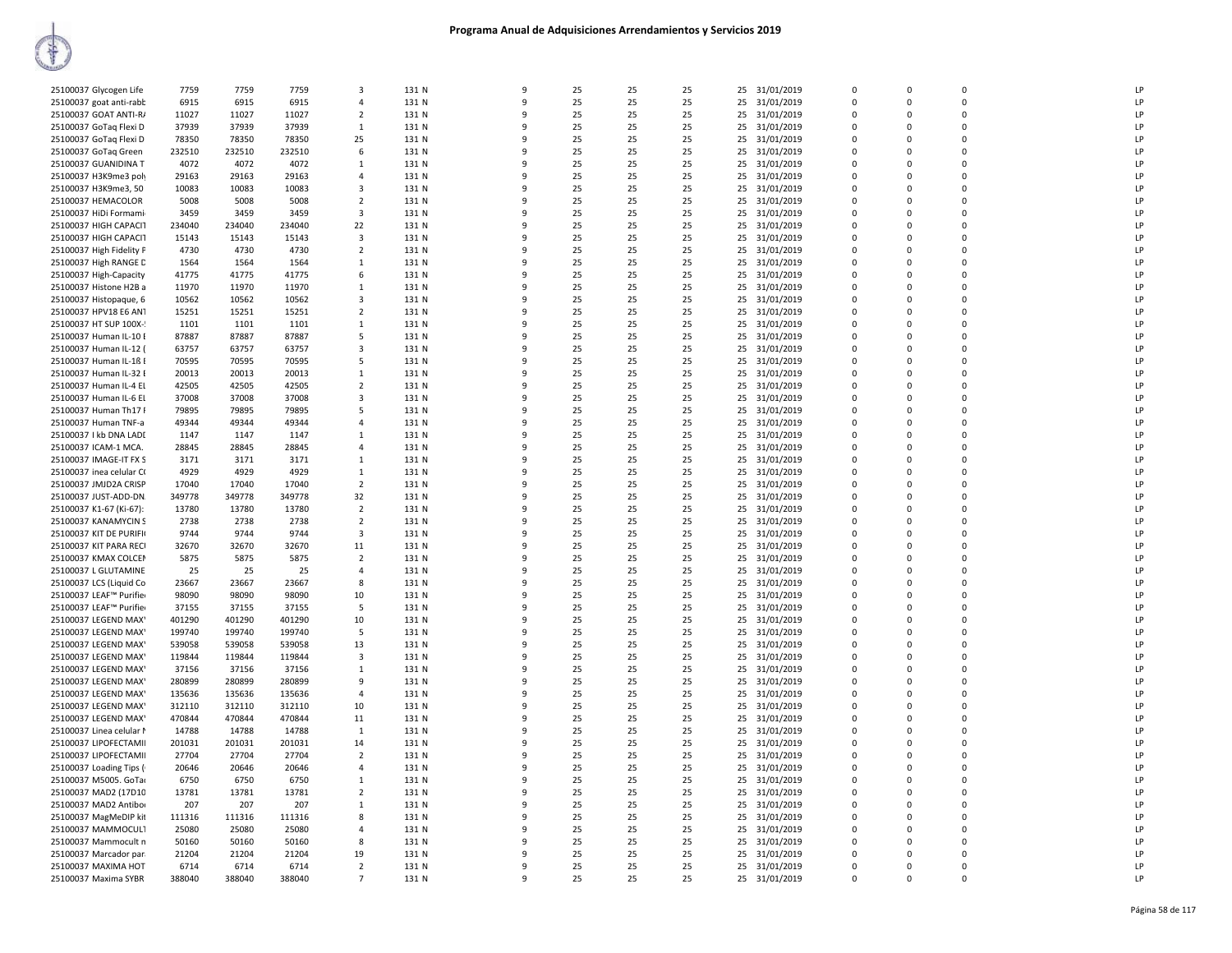| 25100037 MCCOYS 5A N                           | 25369         | 25369         | 25369         | $\overline{4}$          | 131 N          | 9            | 25       | 25       | 25       |    | 25 31/01/2019                  | $\mathbf 0$   | 0                    | 0             | LP       |
|------------------------------------------------|---------------|---------------|---------------|-------------------------|----------------|--------------|----------|----------|----------|----|--------------------------------|---------------|----------------------|---------------|----------|
| 25100037 MEDIO DMEN                            | 12006         | 12006         | 12006         | $\overline{2}$          | 131 N          | 9            | 25       | 25       | 25       | 25 | 31/01/2019                     | $\Omega$      | $\Omega$             | $\mathbf 0$   | LP       |
| 25100037 MEDIO LEIBOV                          | 5765          | 5765          | 5765          | 6                       | 131 N          | 9            | 25       | 25       | 25       | 25 | 31/01/2019                     | $\mathbf 0$   | $\mathbf 0$          | 0             | LP       |
| 25100037 MEM NEAA-1                            | 1185          | 1185          | 1185          | 3                       | 131 N          | q            | 25       | 25       | 25       |    | 25 31/01/2019                  | $\Omega$      | $\Omega$             | $\Omega$      | LP       |
| 25100037 METANOL AB                            | 6480          | 6480          | 6480          | 6                       | 131 N          | 9            | 25       | 25       | 25       |    | 25 31/01/2019                  | $\Omega$      | $\Omega$             | 0             | LP       |
| 25100037 METANOL AB:                           | 1655          | 1655          | 1655          | 8                       | 131 N          | q            | 25       | 25       | 25       | 25 | 31/01/2019                     | $\mathbf 0$   | $\Omega$             | 0             | LP       |
| 25100037 METHANOL N                            | 1520          | 1520          | 1520          | $\overline{4}$          | 131 N          | 9            | 25       | 25       | 25       |    | 25 31/01/2019                  | $\mathbf 0$   | $\Omega$             | 0             | LP       |
| 25100037 METHANOL-H                            | 2051          | 2051          | 2051          | $\overline{7}$          | 131 N          | 9            | 25       | 25       | 25       |    | 25 31/01/2019                  | $\mathbf 0$   | $\Omega$             | 0             | LP       |
| 25100037 MICROAMP 9                            | 105794        | 105794        | 105794        | 19                      | 131 N          | q            | 25       | 25       | 25       | 25 | 31/01/2019                     | $\Omega$      | $\Omega$             | $\Omega$      | LP       |
| 25100037 MICROAMP F/                           | 53757         | 53757         | 53757         | 25                      | 131 N          | q            | 25       | 25       | 25       | 25 | 31/01/2019                     | 0             | $\Omega$             | $\Omega$      | LP       |
| 25100037 MICROAMP F/                           | 47803         | 47803         | 47803         | 22                      | 131 N          | q            | 25       | 25       | 25       |    | 25 31/01/2019                  | 0             | n                    | $\Omega$      | LP       |
| 25100037 MicroAmp Op                           | 37076         | 37076         | 37076         | 14                      | 131 N          | 9            | 25       | 25       | 25       |    | 25 31/01/2019                  | $\mathbf 0$   | $\Omega$             | 0             | LP       |
| 25100037 MicroAmp Op                           | 58487         | 58487         | 58487         | 38                      | 131 N          | 9            | 25       | 25       | 25       | 25 | 31/01/2019                     | 0             | $\Omega$             | 0             | LP       |
| 25100037 MicroAmp Rea                          | 14486         | 14486         | 14486         | 5                       | 131 N          | q            | 25       | 25       | 25       |    | 25 31/01/2019                  | $\mathbf 0$   | $\Omega$             | 0             | LP       |
| 25100037 Microvolume                           | 5197          | 5197          | 5197          | $\overline{2}$          | 131 N          | q            | 25       | 25       | 25       |    | 25 31/01/2019                  | 0             | n                    | $\Omega$      | LP       |
| 25100037 Midori Green                          | 31824         | 31824         | 31824         | 18                      | 131 N          | q            | 25       | 25       | 25       |    | 25 31/01/2019                  | $\Omega$      | $\Omega$             | $\Omega$      | LP       |
| 25100037 MinElute PCR                          | 25381         | 25381         | 25381         | $\overline{2}$          | 131 N          | q            | 25       | 25       | 25       |    | 25 31/01/2019                  | 0             | $\Omega$             | $\Omega$      | LP       |
| 25100037 MINI GENOMI                           | 23383         | 23383         | 23383         | 5                       | 131 N          | q            | 25       | 25       | 25       | 25 | 31/01/2019                     | $\mathbf 0$   | n                    | $\Omega$      | LP       |
| 25100037 Minielute read                        | 6040          | 6040          | 6040          | $\overline{2}$          | 131 N          | 9            | 25       | 25       | 25       |    | 25 31/01/2019                  | $\mathbf 0$   | $\Omega$             | 0             | LP       |
| 25100037 MINI-PROTEA                           | 5472          | 5472          | 5472          | $\overline{2}$          | 131 N          | q            | 25       | 25       | 25       | 25 | 31/01/2019                     | 0             | n                    | 0             | LP       |
| 25100037 mirVana(TM)                           | 20223         | 20223         | 20223         | $\overline{2}$          | 131 N          | q            | 25       | 25       | 25       |    | 25 31/01/2019                  | $\Omega$      | $\Omega$             | $\Omega$      | LP       |
| 25100037 MLH1 Antiboo                          | 41342         | 41342         | 41342         | 6                       | 131 N          | 9            | 25       | 25       | 25       | 25 | 31/01/2019                     | 0             | $\Omega$             | 0             | LP       |
| 25100037 M-MuLV Reve                           | 9630          | 9630          | 9630          | $\overline{4}$          | 131 N          | 9            | 25       | 25       | 25       | 25 | 31/01/2019                     | $\Omega$      | $\Omega$             | 0             | LP       |
| 25100037 MOPS FCO DE                           | 3183          | 3183          | 3183          | $\mathbf{1}$            | 131 N          | 9            | 25       | 25       | 25       | 25 | 31/01/2019                     | $\mathbf 0$   | $\mathbf 0$          | 0             | LP       |
| 25100037 MTH1 Antibor                          | 34451         | 34451         | 34451         | 5                       | 131 N          | q            | 25       | 25       | 25       |    | 25 31/01/2019                  | $\mathbf 0$   | $\Omega$             | 0             | LP       |
| 25100037 Nocodazol, 2 i                        | 1344          | 1344          | 1344          | $\overline{2}$          | 131 N          | C            | 25       | 25       | 25       |    | 25 31/01/2019                  | $\Omega$      | $\Omega$             | $\Omega$      | LP       |
| 25100037 NoLimits™ 10<br>25100037 NON ESSENTI/ | 4465<br>7900  | 4465<br>7900  | 4465<br>7900  | $\overline{2}$          | 131 N<br>131 N | q<br>q       | 25<br>25 | 25<br>25 | 25<br>25 | 25 | 31/01/2019                     | 0<br>$\Omega$ | n<br>n               | 0<br>$\Omega$ | LP<br>LP |
| 25100037 NUCLEAR EXT                           | 10816         | 10816         | 10816         | 20<br>$\overline{2}$    | 131 N          | q            | 25       | 25       | 25       | 25 | 25 31/01/2019<br>31/01/2019    | $\mathbf 0$   | $\Omega$             | 0             | LP       |
| 25100037 OGG1/2 Antib                          | 22878         | 22878         | 22878         | $\overline{\mathbf{3}}$ | 131 N          | q            | 25       | 25       | 25       |    | 25 31/01/2019                  | $\Omega$      | $\Omega$             | 0             | LP       |
| 25100037 OLIGO(DT)12-                          | 67890         | 67890         | 67890         | 31                      | 131 N          | q            | 25       | 25       | 25       | 25 | 31/01/2019                     | $\Omega$      | $\Omega$             | $\Omega$      | LP       |
| 25100037 Oligo(dT)18 Pr                        | 13992         | 13992         | 13992         | 8                       | 131 N          | q            | 25       | 25       | 25       |    | 25 31/01/2019                  | $\Omega$      | n                    | $\Omega$      | LP       |
| 25100037 Oligos para sír                       | 93600         | 93600         | 93600         | 200                     | 131 N          | q            | 25       | 25       | 25       |    | 25 31/01/2019                  | $\Omega$      | $\Omega$             | $\Omega$      | LP       |
| 25100037 OPTI MEM I-5                          | 3130          | 3130          | 3130          | 3                       | 131 N          | q            | 25       | 25       | 25       | 25 | 31/01/2019                     | 0             | $\Omega$             | 0             | LP       |
| 25100037 ORC1 Antibod                          | 13780         | 13780         | 13780         | $\overline{2}$          | 131 N          | 9            | 25       | 25       | 25       |    | 25 31/01/2019                  | $\Omega$      | $\Omega$             | $\Omega$      | LP       |
| 25100037 OUT GLASS PL                          | 3030          | 3030          | 3030          | $\overline{2}$          | 131 N          | 9            | 25       | 25       | 25       |    | 25 31/01/2019                  | $\mathbf 0$   | $\mathbf 0$          | 0             | LP       |
| 25100037 P53 (DO-1), M                         | 27561         | 27561         | 27561         | $\overline{4}$          | 131 N          | q            | 25       | 25       | 25       | 25 | 31/01/2019                     | $\Omega$      | $\Omega$             | $\Omega$      | LP       |
| 25100037 PageRuler Plu                         | 3137          | 3137          | 3137          | 1                       | 131 N          | q            | 25       | 25       | 25       | 25 | 31/01/2019                     | 0             | $\Omega$             | $\Omega$      | LP       |
| 25100037 PageRuler Pre                         | 28231         | 28231         | 28231         | 9                       | 131 N          | q            | 25       | 25       | 25       | 25 | 31/01/2019                     | 0             | n                    | $\Omega$      | LP       |
| 25100037 PAP PEN, MC/                          | 2335          | 2335          | 2335          | $\mathbf{1}$            | 131 N          | 9            | 25       | 25       | 25       |    | 25 31/01/2019                  | $\mathbf 0$   | $\Omega$             | 0             | LP       |
| 25100037 PBS PH 7.4 10                         | 9409          | 9409          | 9409          | 10                      | 131 N          | 9            | 25       | 25       | 25       | 25 | 31/01/2019                     | 0             | $\Omega$             | 0             | LP       |
| 25100037 PE anti-humar                         | 13080         | 13080         | 13080         | $\overline{2}$          | 131 N          | $\mathsf{q}$ | 25       | 25       | 25       |    | 25 31/01/2019                  | $\Omega$      | $\Omega$             | 0             | LP       |
| 25100037 PE ANTI-MOU                           | 67113         | 67113         | 67113         | $\overline{7}$          | 131 N          | 9            | 25       | 25       | 25       | 25 | 31/01/2019                     | $\Omega$      | $\Omega$             | $\Omega$      | LP       |
| 25100037 PE/Cy5 anti-m                         | 12623         | 12623         | 12623         | 1                       | 131 N          | -9           | 25       | 25       | 25       | 25 | 31/01/2019                     | 0             | $\Omega$             | 0             | LP       |
| 25100037 PECAM-1 Anti                          | 38128         | 38128         | 38128         | 5                       | 131 N          | q            | 25       | 25       | 25       | 25 | 31/01/2019                     | 0             | $\Omega$             | 0             | LP       |
| 25100037 PerCP/Cy5.5 a                         | 44584         | 44584         | 44584         | $\overline{4}$          | 131 N          | q            | 25       | 25       | 25       | 25 | 31/01/2019                     | $\mathbf 0$   | $\Omega$             | 0             | LP       |
| 25100037 PERSULFATO I                          | 11610         | 11610         | 11610         | $\overline{7}$          | 131 N          | C            | 25       | 25       | 25       |    | 25 31/01/2019                  | $\mathbf 0$   | $\Omega$             | 0             | LP       |
| 25100037 Pfu DNA Polyr                         | 17438         | 17438         | 17438         | $\overline{2}$          | 131 N          | q            | 25       | 25       | 25       | 25 | 31/01/2019                     | 0             | n                    | 0             | LP       |
| 25100037 pGEM-T Easy                           | 9514          | 9514          | 9514          | $\overline{3}$          | 131 N          | q            | 25       | 25       | 25       |    | 25 31/01/2019                  | $\Omega$      | $\Omega$             | $\Omega$      | LP       |
| 25100037 PHOSPHATE B                           | 17710         | 17710         | 17710         | 10                      | 131 N          | 9            | 25       | 25       | 25       | 25 | 31/01/2019                     | $\Omega$      | $\Omega$             | $\Omega$      | LP       |
| 25100037 PHYTOHEMAC                            | 3057          | 3057          | 3057          | $\overline{4}$          | 131 N          | 9            | 25       | 25       | 25       | 25 | 31/01/2019                     | $\mathbf 0$   | $\Omega$             | 0             | LP       |
| 25100037 Plasmid Trans                         | 874           | 874           | 874           | $\overline{4}$          | 131 N          | 9            | 25       | 25       | 25       | 25 | 31/01/2019                     | $\mathbf 0$   | $\Omega$             | 0             | LP       |
| 25100037 PLATINUM TA                           | 53588         | 53588         | 53588         | 15                      | 131 N          | q            | 25       | 25       | 25       |    | 25 31/01/2019                  | 0             | $\Omega$             | 0             | LP       |
| 25100037 PLATINUM TA                           | 8682          | 8682          | 8682          | $\overline{\mathbf{3}}$ | 131 N          | q            | 25       | 25       | 25       |    | 25 31/01/2019                  | $\Omega$      | $\Omega$             | $\Omega$      | LP       |
| 25100037 PLATINUM TA                           | 38540         | 38540         | 38540         | 6                       | 131 N          | q            | 25       | 25       | 25       | 25 | 31/01/2019                     | 0             | $\Omega$             | 0             | LP       |
| 25100037 Polyclonal Ant                        | 9078          | 9078          | 9078          | $\overline{2}$          | 131 N          | q            | 25       | 25       | 25       |    | 25 31/01/2019                  | $\Omega$      | n                    | $\Omega$      | LP       |
| 25100037 Ponceau S sta                         | 2356          | 2356          | 2356          | $\mathbf{1}$            | 131 N          | 9            | 25       | 25       | 25       |    | 25 31/01/2019                  | $\mathbf 0$   | $\Omega$             | 0             | LP       |
| 25100037 PONCEAU S ST                          | 18849         | 18849         | 18849         | 8                       | 131 N          | 9<br>q       | 25       | 25       | 25       | 25 | 31/01/2019                     | $\pmb{0}$     | $\Omega$<br>$\Omega$ | 0             | LP       |
| 25100037 POP-6 Polyme                          | 49278         | 49278         | 49278         | $\overline{\mathbf{3}}$ | 131 N          | q            | 25       | 25       | 25       |    | 25 31/01/2019                  | $\mathbf 0$   | $\Omega$             | 0<br>$\Omega$ | LP<br>LP |
| 25100037 POWDERED N<br>25100037 Powdered Tris  | 7447<br>34671 | 7447<br>34671 | 7447<br>34671 | $\overline{2}$<br>24    | 131 N<br>131 N | q            | 25<br>25 | 25<br>25 | 25<br>25 |    | 25 31/01/2019                  | 0<br>$\Omega$ | n                    | $\Omega$      | LP       |
| 25100037 Powdered Tris                         | 6246          | 6246          | 6246          | $\overline{4}$          | 131 N          | q            | 25       | 25       | 25       |    | 25 31/01/2019<br>25 31/01/2019 | $\mathbf 0$   | $\Omega$             | 0             | LP       |
| 25100037 POWDERED T                            | 77370         | 77370         | 77370         | 22                      | 131 N          | 9            | 25       | 25       | 25       |    | 25 31/01/2019                  | $\Omega$      | $\Omega$             | $\Omega$      | LP       |
| 25100037 PROLONG GO                            | 25601         | 25601         | 25601         | 5                       | 131 N          | 9            | 25       | 25       | 25       |    | 25 31/01/2019                  | 0             | $\mathbf 0$          | 0             | LP       |
| 25100037 PROTEINASA I                          | 13860         | 13860         | 13860         | $\overline{7}$          | 131 N          | 9            | 25       | 25       | 25       |    | 25 31/01/2019                  | $\Omega$      | $\Omega$             | $\Omega$      | LP       |
|                                                |               |               |               |                         |                |              |          |          |          |    |                                |               |                      |               |          |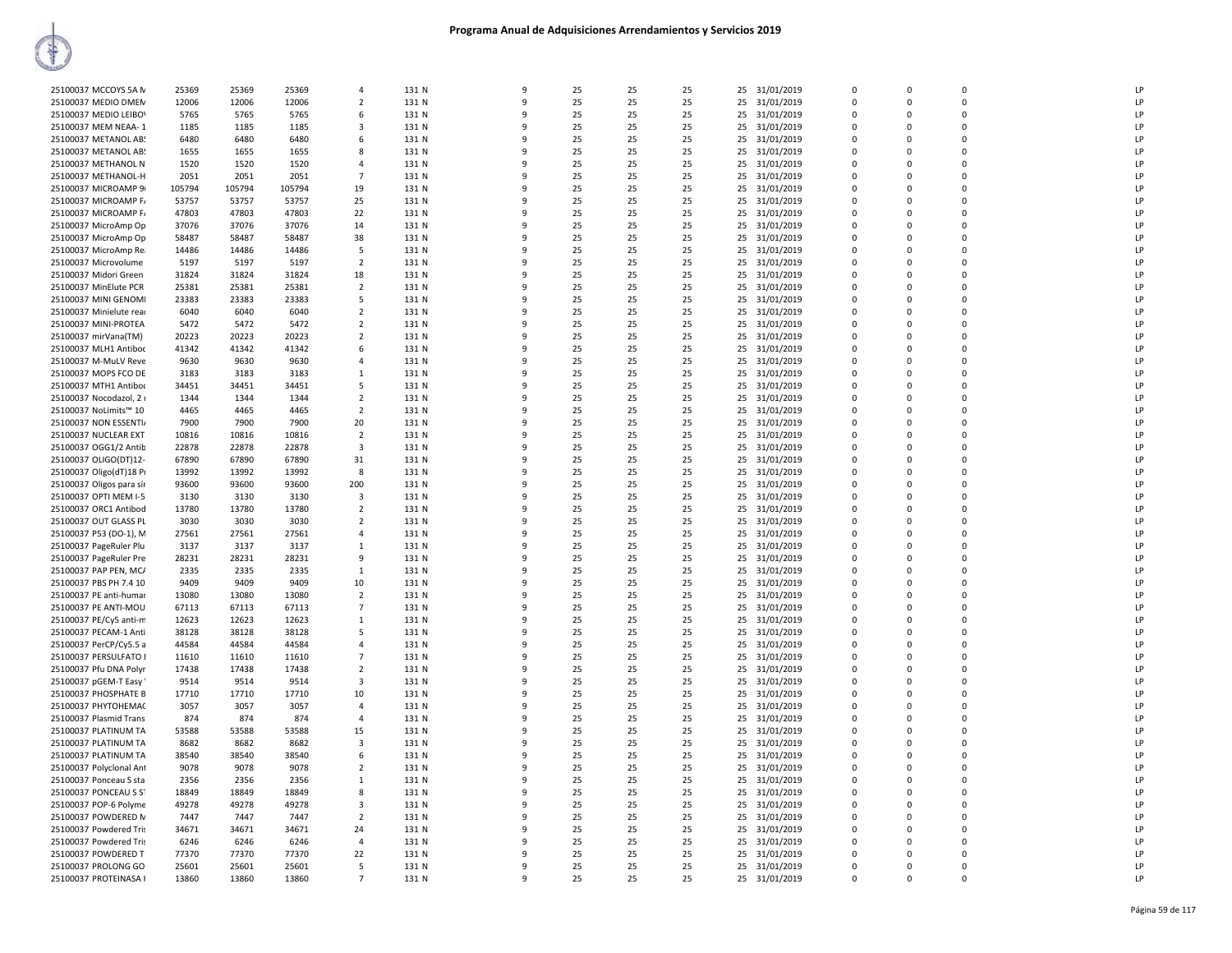| 25100037 PROTEINASE H              | 13519  | 13519  | 13519  | 5                       | 131 N | 9 | 25 | 25 | 25 | 25 | 31/01/2019    | $\mathbf 0$ | 0            | 0           | LP           |
|------------------------------------|--------|--------|--------|-------------------------|-------|---|----|----|----|----|---------------|-------------|--------------|-------------|--------------|
| 25100037 Proteus Prote             | 97594  | 97594  | 97594  | $\Delta$                | 131 N | q | 25 | 25 | 25 |    | 25 31/01/2019 | $\mathbf 0$ | $\Omega$     | $\Omega$    | LP           |
| 25100037 PURELINK PCF              | 14228  | 14228  | 14228  | 5                       | 131 N | 9 | 25 | 25 | 25 | 25 | 31/01/2019    | $\Omega$    | $\Omega$     | $\Omega$    | LP           |
| 25100037 PURELINK QU               | 8537   | 8537   | 8537   | 3                       | 131 N | q | 25 | 25 | 25 | 25 | 31/01/2019    | $\Omega$    | <sup>n</sup> | $\Omega$    | LP           |
|                                    |        |        |        |                         |       |   |    |    |    |    |               |             |              |             |              |
| 25100037 Purified anti-h           | 3068   | 3068   | 3068   | 1                       | 131 N | 9 | 25 | 25 | 25 |    | 25 31/01/2019 | $\Omega$    | $\Omega$     | $\Omega$    | LP           |
| 25100037 Purified anti-h           | 9810   | 9810   | 9810   | -3                      | 131 N | ٩ | 25 | 25 | 25 | 25 | 31/01/2019    | $\Omega$    | <sup>n</sup> | $\Omega$    | LP           |
| 25100037 Purified anti-h           | 9906   | 9906   | 9906   | $\overline{2}$          | 131 N | 9 | 25 | 25 | 25 | 25 | 31/01/2019    | $\mathbf 0$ | $\Omega$     | $\Omega$    | LP           |
| 25100037 Purified anti-n           | 29724  | 29724  | 29724  | $\overline{4}$          | 131 N | 9 | 25 | 25 | 25 | 25 | 31/01/2019    | $\mathbf 0$ | $\mathbf 0$  | 0           | LP           |
|                                    |        |        |        |                         | 131 N | 9 | 25 |    |    |    |               | $\Omega$    |              | $\Omega$    | LP           |
| 25100037 Purified anti-n           | 5891   | 5891   | 5891   | $\overline{1}$          |       |   |    | 25 | 25 |    | 25 31/01/2019 |             | $\Omega$     |             |              |
| 25100037 Purified anti-p           | 5033   | 5033   | 5033   | 1                       | 131 N | 9 | 25 | 25 | 25 |    | 25 31/01/2019 | $\mathbf 0$ | 0            | 0           | LP           |
| 25100037 Purified anti-r           | 15605  | 15605  | 15605  | 5                       | 131 N | q | 25 | 25 | 25 |    | 25 31/01/2019 | $\mathbf 0$ | $\Omega$     | 0           | LP           |
| 25100037 Puromycin dih             | 4800   | 4800   | 4800   | $\mathbf{1}$            | 131 N | 9 | 25 | 25 | 25 | 25 | 31/01/2019    | 0           | 0            | 0           | LP           |
|                                    |        |        |        |                         | 131 N | q | 25 |    | 25 |    |               | $\Omega$    | n            | $\Omega$    | LP           |
| 25100037 QIAAMP DNA                | 18955  | 18955  | 18955  | 5                       |       |   |    | 25 |    |    | 25 31/01/2019 |             |              |             |              |
| 25100037 QIAfilter Plasr           | 57284  | 57284  | 57284  | $\overline{a}$          | 131 N | 9 | 25 | 25 | 25 | 25 | 31/01/2019    | $\Omega$    | $\Omega$     | $\Omega$    | LP           |
| 25100037 QIAPREP SPIN              | 53472  | 53472  | 53472  | 6                       | 131 N | 9 | 25 | 25 | 25 | 25 | 31/01/2019    | 0           | $\Omega$     | $\Omega$    | LP           |
| 25100037 QIAquick PCR              | 22982  | 22982  | 22982  | $\overline{2}$          | 131 N | 9 | 25 | 25 | 25 | 25 | 31/01/2019    | 0           | $\Omega$     | $\Omega$    | LP           |
|                                    |        |        |        | $\overline{2}$          |       | q | 25 | 25 |    |    |               | 0           | $\Omega$     | $\Omega$    | LP           |
| 25100037 Quest 5-hmC <sup>11</sup> | 42542  | 42542  | 42542  |                         | 131 N |   |    |    | 25 |    | 25 31/01/2019 |             |              |             |              |
| 25100037 Rapid DNA Lig             | 9136   | 9136   | 9136   | $\overline{2}$          | 131 N | c | 25 | 25 | 25 |    | 25 31/01/2019 | $\Omega$    | $\Omega$     | $\Omega$    | LP           |
| 25100037 Reaction Buffe            | 25024  | 25024  | 25024  | 8                       | 131 N | 9 | 25 | 25 | 25 | 25 | 31/01/2019    | $\mathbf 0$ | $\Omega$     | 0           | LP           |
| 25100037 Recombinant               | 27495  | 27495  | 27495  | 5                       | 131 N | 9 | 25 | 25 | 25 |    | 25 31/01/2019 | $\Omega$    | $\Omega$     | $\Omega$    | LP           |
| 25100037 Recombinant               | 318220 | 318220 | 318220 | 8                       | 131 N | q | 25 | 25 | 25 | 25 | 31/01/2019    | $\mathbf 0$ | 0            | 0           | LP           |
|                                    |        |        |        |                         |       |   |    |    |    |    |               |             |              |             |              |
| 25100037 Recombinant               | 32383  | 32383  | 32383  | $\overline{1}$          | 131 N | q | 25 | 25 | 25 | 25 | 31/01/2019    | $\Omega$    | $\Omega$     | $\Omega$    | LP           |
| 25100037 Recombinant               | 167080 | 167080 | 167080 | 6                       | 131 N | 9 | 25 | 25 | 25 | 25 | 31/01/2019    | 0           | $\Omega$     | $\Omega$    | LP           |
| 25100037 Recombinant               | 66461  | 66461  | 66461  | $\overline{7}$          | 131 N | q | 25 | 25 | 25 |    | 25 31/01/2019 | $\Omega$    | n            | $\Omega$    | LP           |
|                                    |        |        |        | $\overline{7}$          | 131 N | q | 25 | 25 | 25 |    |               | $\Omega$    | $\Omega$     | $\Omega$    | LP           |
| 25100037 Recombinant               | 178964 | 178964 | 178964 |                         |       |   |    |    |    |    | 25 31/01/2019 |             |              |             |              |
| 25100037 ReliaPrep RNA             | 36424  | 36424  | 36424  | 1                       | 131 N | q | 25 | 25 | 25 | 25 | 31/01/2019    | 0           | $\Omega$     | 0           | LP           |
| 25100037 RevertAid H N             | 5832   | 5832   | 5832   | $\overline{2}$          | 131 N | q | 25 | 25 | 25 |    | 25 31/01/2019 | $\Omega$    | $\Omega$     | $\Omega$    | LP           |
| 25100037 RIBONUCLEAS               | 8525   | 8525   | 8525   | 5                       | 131 N | q | 25 | 25 | 25 | 25 | 31/01/2019    | $\mathbf 0$ | $\Omega$     | 0           | LP           |
| 25100037 RNA Clean and             | 7721   | 7721   | 7721   | 1                       | 131 N | 9 | 25 | 25 | 25 | 25 | 31/01/2019    | $\mathbf 0$ | $\Omega$     | 0           | LP           |
|                                    |        |        |        |                         |       |   |    |    |    |    |               |             |              |             |              |
| 25100037 RNA LATER RE              | 10662  | 10662  | 10662  | 6                       | 131 N | 9 | 25 | 25 | 25 | 25 | 31/01/2019    | $\mathbf 0$ | 0            | 0           | LP           |
| 25100037 RNA ScreenTa              | 29979  | 29979  | 29979  | 6                       | 131 N | q | 25 | 25 | 25 |    | 25 31/01/2019 | $\mathbf 0$ | $\Omega$     | $\Omega$    | LP           |
| 25100037 RNA ScreenTa              | 14953  | 14953  | 14953  | 6                       | 131 N | 9 | 25 | 25 | 25 |    | 25 31/01/2019 | $\Omega$    | $\Omega$     | $\Omega$    | LP           |
| 25100037 RNA ScreenTa              | 10286  | 10286  | 10286  | 5                       | 131 N | q | 25 | 25 | 25 | 25 | 31/01/2019    | $\Omega$    | $\Omega$     | 0           | LP           |
|                                    |        |        |        |                         |       |   |    |    |    |    |               |             |              |             |              |
| 25100037 RNase A, DNa              | 14474  | 14474  | 14474  | 11                      | 131 N | q | 25 | 25 | 25 |    | 25 31/01/2019 | $\Omega$    | $\Omega$     | $\Omega$    | LP           |
| 25100037 RNASE A-10 N              | 22368  | 22368  | 22368  | 6                       | 131 N | q | 25 | 25 | 25 |    | 25 31/01/2019 | 0           | $\Omega$     | $\Omega$    | LP           |
| 25100037 RNAse inhibito            | 19918  | 19918  | 19918  | 10                      | 131 N | 9 | 25 | 25 | 25 |    | 25 31/01/2019 | $\Omega$    | $\Omega$     | $\Omega$    | LP           |
| 25100037 RNASE-FREE L              | 12608  | 12608  | 12608  | $\overline{2}$          | 131 N | 9 | 25 | 25 | 25 | 25 | 31/01/2019    | 0           | 0            | 0           | LP           |
|                                    |        |        |        |                         |       | 9 |    |    |    |    |               | $\Omega$    |              | $\Omega$    | LP           |
| 25100037 RNASE-FREE V              | 1999   | 1999   | 1999   | $\overline{2}$          | 131 N |   | 25 | 25 | 25 |    | 25 31/01/2019 |             | $\Omega$     |             |              |
| 25100037 RNASE-FREE V              | 201720 | 201720 | 201720 | 32                      | 131 N | 9 | 25 | 25 | 25 | 25 | 31/01/2019    | $\mathbf 0$ | $\Omega$     | 0           | LP           |
| 25100037 RNASEOUT RE               | 14066  | 14066  | 14066  | $\overline{\mathbf{3}}$ | 131 N | q | 25 | 25 | 25 |    | 25 31/01/2019 | $\Omega$    | $\Omega$     | $\Omega$    | LP           |
| 25100037 RNasin Ribonu             | 19188  | 19188  | 19188  | 5                       | 131 N | 9 | 25 | 25 | 25 | 25 | 31/01/2019    | 0           | 0            | 0           | LP           |
|                                    |        |        |        |                         |       | q |    |    |    |    |               |             |              | $\Omega$    |              |
| 25100037 RNASY MINI C              | 52634  | 52634  | 52634  | $\overline{2}$          | 131 N |   | 25 | 25 | 25 | 25 | 31/01/2019    | $\mathbf 0$ | $\Omega$     |             | LP           |
| 25100037 RNeasy FFPE K             | 57726  | 57726  | 57726  | 6                       | 131 N | q | 25 | 25 | 25 |    | 25 31/01/2019 | $\Omega$    | $\Omega$     | $\Omega$    | LP           |
| 25100037 Roll PVDF 28 o            | 24290  | 24290  | 24290  | 6                       | 131 N | q | 25 | 25 | 25 | 25 | 31/01/2019    | 0           | $\Omega$     | 0           | LP           |
| 25100037 RPMI 1640 CA              | 16802  | 16802  | 16802  | 19                      | 131 N | q | 25 | 25 | 25 |    | 25 31/01/2019 | $\Omega$    | $\Omega$     | $\Omega$    | LP           |
| 25100037 S-ADENOSYLN               | 3455   | 3455   | 3455   | -3                      | 131 N | q | 25 | 25 | 25 |    |               | 0           | $\Omega$     | $\Omega$    | LP           |
|                                    |        |        |        |                         |       |   |    |    |    |    | 25 31/01/2019 |             |              |             |              |
| 25100037 SDS (Sodium I             | 12313  | 12313  | 12313  | $\overline{\mathbf{3}}$ | 131 N | q | 25 | 25 | 25 |    | 25 31/01/2019 | $\Omega$    | $\Omega$     | $\Omega$    | LP           |
| 25100037 SEEBLUE PLUS              | 20214  | 20214  | 20214  | 5                       | 131 N | 9 | 25 | 25 | 25 | 25 | 31/01/2019    | $\mathbf 0$ | $\Omega$     | 0           | LP           |
| 25100037 Set of dATP, d            | 60787  | 60787  | 60787  | $\overline{7}$          | 131 N | 9 | 25 | 25 | 25 |    | 25 31/01/2019 | $\Omega$    | $\Omega$     | $\Omega$    | LP           |
| 25100037 Short plates C            | 665    | 665    | 665    | $\mathbf{1}$            | 131 N | 9 | 25 | 25 | 25 |    | 25 31/01/2019 | $\mathbf 0$ | $\Omega$     | $\Omega$    | LP           |
|                                    |        |        |        |                         |       |   |    |    |    |    |               |             |              |             |              |
| 25100037 siRNA Transfe             | 492    | 492    | 492    | $\overline{2}$          | 131 N | 9 | 25 | 25 | 25 | 25 | 31/01/2019    | 0           | 0            | 0           | LP           |
| 25100037 SODIUM CARE               | 9226   | 9226   | 9226   | <sup>1</sup>            | 131 N | q | 25 | 25 | 25 |    | 25 31/01/2019 | $\mathbf 0$ | $\Omega$     | $\mathbf 0$ | LP           |
| 25100037 SOLUCION FA               | 3855   | 3855   | 3855   | 5                       | 131 N | q | 25 | 25 | 25 |    | 25 31/01/2019 | $\Omega$    | $\Omega$     | $\Omega$    | $\mathsf{I}$ |
| 25100037 SOLUCION FA               | 18715  | 18715  | 18715  | 19                      | 131 N | C | 25 | 25 | 25 |    | 25 31/01/2019 | $\Omega$    | $\Omega$     | $\Omega$    | LP           |
|                                    |        |        |        |                         |       |   |    |    |    |    |               |             |              |             |              |
| 25100037 SOLUCION FA               | 13277  | 13277  | 13277  | 17                      | 131 N | q | 25 | 25 | 25 | 25 | 31/01/2019    | 0           | $\Omega$     | 0           | LP           |
| 25100037 SS ONE STEP F             | 105201 | 105201 | 105201 | $\overline{7}$          | 131 N | q | 25 | 25 | 25 |    | 25 31/01/2019 | $\Omega$    | $\Omega$     | $\Omega$    | LP           |
| 25100037 SSIII FIRST-STF           | 12832  | 12832  | 12832  | $\mathbf{1}$            | 131 N | q | 25 | 25 | 25 |    | 25 31/01/2019 | $\mathbf 0$ | $\Omega$     | 0           | LP           |
| 25100037 SUBSTRATO IN              | 20830  | 20830  | 20830  | $\overline{\mathbf{3}}$ | 131 N | 9 | 25 | 25 | 25 | 25 | 31/01/2019    | $\mathbf 0$ | 0            | 0           | LP           |
|                                    |        |        |        |                         |       |   |    |    |    |    |               |             |              |             |              |
| 25100037 SUPERASE-IN.              | 6984   | 6984   | 6984   | $\overline{2}$          | 131 N | 9 | 25 | 25 | 25 | 25 | 31/01/2019    | $\mathbf 0$ | $\Omega$     | $\Omega$    | LP           |
| 25100037 SV Total RNA              | 59702  | 59702  | 59702  | 6                       | 131 N | q | 25 | 25 | 25 |    | 25 31/01/2019 | $\mathbf 0$ | $\Omega$     | $\Omega$    | LP           |
| 25100037 SV Total RNA              | 49752  | 49752  | 49752  | 5                       | 131 N | q | 25 | 25 | 25 |    | 25 31/01/2019 | $\mathbf 0$ | $\Omega$     | $\mathbf 0$ | $\mathsf{I}$ |
| 25100037 SYBR GREEN F              | 197258 | 197258 | 197258 | 21                      | 131 N | q | 25 | 25 | 25 | 25 | 31/01/2019    | 0           | n            | 0           | LP           |
| 25100037 T4 DNA Ligase             | 7263   | 7263   | 7263   | 5                       | 131 N | q | 25 | 25 | 25 |    | 25 31/01/2019 | $\Omega$    | $\Omega$     | $\Omega$    | LP           |
|                                    |        |        |        |                         |       |   |    |    |    |    |               |             |              |             |              |
| 25100037 T4 DNA LIGAS              | 36235  | 36235  | 36235  | 5                       | 131 N | q | 25 | 25 | 25 |    | 25 31/01/2019 | $\Omega$    | $\Omega$     | $\Omega$    | LP           |
| 25100037 Taq DNA Polyi             | 11053  | 11053  | 11053  | 5                       | 131 N | 9 | 25 | 25 | 25 |    | 25 31/01/2019 | $\Omega$    | $\Omega$     | $\Omega$    | LP           |
|                                    |        |        |        |                         |       |   |    |    |    |    |               |             |              |             |              |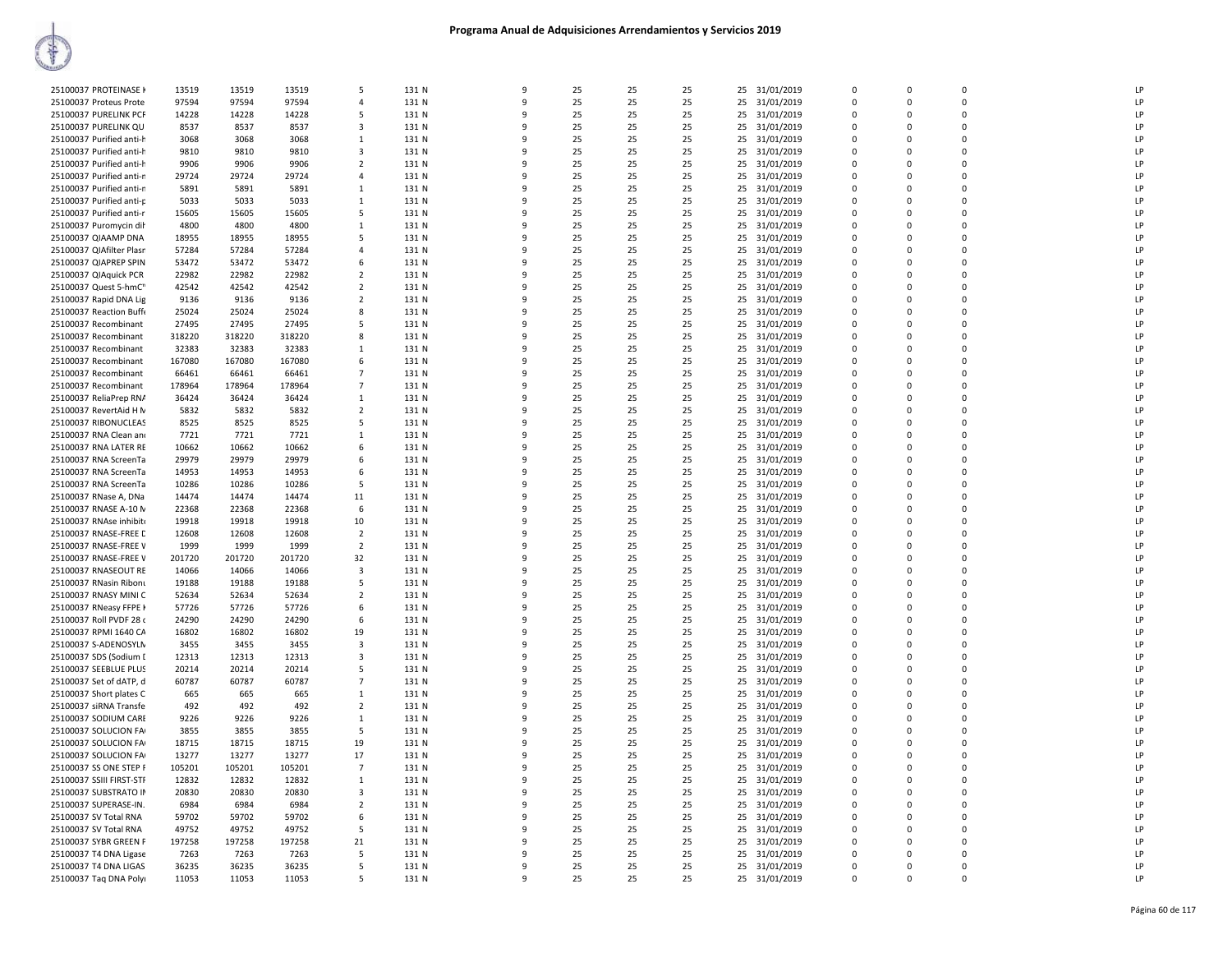| 25100037 TAQMAN GEN      | 3916   | 3916   | 3916   | 1              | 131 N | 9            | 25 | 25 | 25 | 25<br>31/01/2019 | $\mathbf 0$    | 0           | $\mathbf 0$    | LP |
|--------------------------|--------|--------|--------|----------------|-------|--------------|----|----|----|------------------|----------------|-------------|----------------|----|
| 25100037 TAQMAN MIC      | 13920  | 13920  | 13920  | 3              | 131 N | $\mathsf{q}$ | 25 | 25 | 25 | 25<br>31/01/2019 | $\mathbf 0$    | $\mathbf 0$ | $\Omega$       | LP |
| 25100037 TAQMAN MIC      | 7945   | 7945   | 7945   | -1             | 131 N | q            | 25 | 25 | 25 | 25<br>31/01/2019 | $\Omega$       | $\Omega$    | $\Omega$       | LP |
| 25100037 TAQMAN UNI      | 44061  | 44061  | 44061  | $\mathbf{A}$   | 131 N | q            | 25 | 25 | 25 | 25<br>31/01/2019 | $\mathbf 0$    | $\Omega$    | $\overline{0}$ | LP |
|                          |        |        |        |                |       |              |    |    |    |                  |                |             | $\Omega$       |    |
| 25100037 Tc99m UBI       | 7940   | 7940   | 7940   | 5              | 131 N | 9            | 25 | 25 | 25 | 25<br>31/01/2019 | $\Omega$       | $\Omega$    |                | LP |
| 25100037 Tc99mpertecr    | 1620   | 1620   | 1620   | 10             | 131 N | ٩            | 25 | 25 | 25 | 25<br>31/01/2019 | $\Omega$       | $\Omega$    | $\Omega$       | LP |
| 25100037 TEMED, 50 MI    | 2618   | 2618   | 2618   | $\overline{2}$ | 131 N | 9            | 25 | 25 | 25 | 25 31/01/2019    | $\mathbf 0$    | $\Omega$    | $\overline{0}$ | LP |
| 25100037 TGX ACRYL SO    | 6080   | 6080   | 6080   | $\overline{2}$ | 131 N | 9            | 25 | 25 | 25 | 25<br>31/01/2019 | $\mathbf 0$    | 0           | $\overline{0}$ | LP |
|                          |        |        |        | 9              |       | $\mathsf{Q}$ | 25 |    |    |                  | $\Omega$       | $\Omega$    | $\Omega$       | LP |
| 25100037 TRACKIT 100 E   | 22268  | 22268  | 22268  |                | 131 N |              |    | 25 | 25 | 31/01/2019<br>25 |                |             |                |    |
| 25100037 Transwell 24n   | 8306   | 8306   | 8306   | $\overline{2}$ | 131 N | q            | 25 | 25 | 25 | 25<br>31/01/2019 | $\mathbf 0$    | 0           | $\overline{0}$ | LP |
| 25100037 Trascriptasa re | 37668  | 37668  | 37668  | -6             | 131 N | q            | 25 | 25 | 25 | 25<br>31/01/2019 | $\Omega$       | $\Omega$    | $\Omega$       | LP |
| 25100037 TRI REAGENT,    | 14254  | 14254  | 14254  | $\overline{7}$ | 131 N | q            | 25 | 25 | 25 | 25<br>31/01/2019 | $\Omega$       | $\Omega$    | $\Omega$       | LP |
|                          |        |        |        | $\overline{2}$ |       | q            | 25 |    |    |                  | $\Omega$       | $\Omega$    | $\Omega$       | LP |
| 25100037 Tris-buffered : | 1820   | 1820   | 1820   |                | 131 N |              |    | 25 | 25 | 25<br>31/01/2019 |                |             |                |    |
| 25100037 Triton CAT. T8  | 3160   | 3160   | 3160   | 2              | 131 N | q            | 25 | 25 | 25 | 31/01/2019<br>25 | $\Omega$       | $\Omega$    | $\Omega$       | LP |
| 25100037 TRIZMA-HCL.     | 538    | 538    | 538    | 1              | 131 N | 9            | 25 | 25 | 25 | 31/01/2019<br>25 | $\overline{0}$ | $\mathbf 0$ | $\overline{0}$ | LP |
| 25100037 TRIZOL REAGE    | 81700  | 81700  | 81700  | 10             | 131 N | 9            | 25 | 25 | 25 | 25<br>31/01/2019 | $\mathbf 0$    | 0           | $\Omega$       | LP |
|                          | 234    | 234    | 234    | $\overline{2}$ | 131 N | q            | 25 | 25 | 25 | 25               | $\mathbf 0$    | 0           | $\Omega$       | LP |
| 25100037 Trypan Blue so  |        |        |        |                |       |              |    |    |    | 31/01/2019       |                |             |                |    |
| 25100037 TRYPLE EXPRE    | 41787  | 41787  | 41787  | 4              | 131 N | Q            | 25 | 25 | 25 | 25<br>31/01/2019 | $\Omega$       | $\Omega$    | $\overline{0}$ | LP |
| 25100037 TWEEN 20 509    | 31     | 31     | 31     | 3              | 131 N | q            | 25 | 25 | 25 | 25<br>31/01/2019 | $\mathbf 0$    | 0           | $\overline{0}$ | LP |
| 25100037 UHRF1 polyck    | 16200  | 16200  | 16200  | $\overline{2}$ | 131 N | $\mathsf{q}$ | 25 | 25 | 25 | 25<br>31/01/2019 | $\Omega$       | $\Omega$    | $\Omega$       | LP |
| 25100037 UltraCruz® Tra  | 12435  | 12435  | 12435  | .5             | 131 N | q            | 25 | 25 | 25 | 25<br>31/01/2019 | $\Omega$       | $\Omega$    | $\Omega$       | LP |
|                          |        |        |        |                |       |              |    |    |    |                  |                |             |                |    |
| 25100037 ultraView Uni   | 53892  | 53892  | 53892  | 2              | 131 N | q            | 25 | 25 | 25 | 31/01/2019<br>25 | $\mathbf 0$    | $\mathbf 0$ | $\overline{0}$ | LP |
| 25100037 VCAM-1 100 t    | 42678  | 42678  | 42678  | 5              | 131 N | 9            | 25 | 25 | 25 | 25<br>31/01/2019 | $\mathbf 0$    | 0           | $\Omega$       | LP |
| 25100037 VECTASHIELD     | 19440  | 19440  | 19440  | -5             | 131 N | ٩            | 25 | 25 | 25 | 25<br>31/01/2019 | $\mathbf 0$    | $\mathbf 0$ | $\Omega$       | LP |
| 25100037 VECTASHIELD     | 19440  | 19440  | 19440  | 5              | 131 N | q            | 25 | 25 | 25 | 25               | $\Omega$       | $\Omega$    | $\Omega$       | LP |
|                          |        |        |        |                |       |              |    |    |    | 31/01/2019       |                |             |                |    |
| 25100037 VECTASTAIN®     | 23000  | 23000  | 23000  | $\overline{2}$ | 131 N | 9            | 25 | 25 | 25 | 25<br>31/01/2019 | $\mathbf 0$    | 0           | $\overline{0}$ | LP |
| 25100037 ViewRNA ISH     | 144270 | 144270 | 144270 | 5              | 131 N | 9            | 25 | 25 | 25 | 25<br>31/01/2019 | $\Omega$       | $\Omega$    | $\Omega$       | LP |
| 25100037 Water, nuclea   | 1735   | 1735   | 1735   | 3              | 131 N | q            | 25 | 25 | 25 | 25<br>31/01/2019 | $\mathbf 0$    | 0           | $\overline{0}$ | LP |
| 25100037 Wizard Genon    | 237692 | 237692 | 237692 | 25             | 131 N | q            | 25 | 25 | 25 | 31/01/2019<br>25 | 0              | $\Omega$    | $\Omega$       | LP |
|                          |        |        |        |                |       |              |    |    |    |                  |                |             |                |    |
| 25100037 Wizard SV Gel   | 142365 | 142365 | 142365 | 15             | 131 N | 9            | 25 | 25 | 25 | 25<br>31/01/2019 | $\Omega$       | $\Omega$    | $\Omega$       | LP |
| 25100037 Wrights soluti  | 1274   | 1274   | 1274   | $\overline{2}$ | 131 N | q            | 25 | 25 | 25 | 31/01/2019<br>25 | $\Omega$       | $\Omega$    | $\Omega$       | LP |
| 25100037 Xfect Transfec  | 27159  | 27159  | 27159  | $\overline{2}$ | 131 N | q            | 25 | 25 | 25 | 25<br>31/01/2019 | $\Omega$       | $\Omega$    | $\Omega$       | LP |
| 25100037 X-GAL-1GM C     | 7250   | 7250   | 7250   | 4              | 131 N | ٩            | 25 | 25 | 25 | 25<br>31/01/2019 | $\mathbf 0$    | 0           | $\mathbf{0}$   | LP |
|                          |        |        |        |                |       |              |    |    |    |                  |                |             |                |    |
| 25100037 X-GAL5-BRON     | 26962  | 26962  | 26962  | -5             | 131 N | $\mathbf{q}$ | 25 | 25 | 25 | 25<br>31/01/2019 | $\Omega$       | $\Omega$    | $\Omega$       | LP |
| 25100037 ZR DNA Seque    | 16843  | 16843  | 16843  | $\overline{2}$ | 131 N | 9            | 25 | 25 | 25 | 25<br>31/01/2019 | $\mathbf 0$    | 0           | $\overline{0}$ | LP |
| 25100037 ZymoPURE pla    | 1129   | 1129   | 1129   | 1              | 131 N | 9            | 25 | 25 | 25 | 31/01/2019<br>25 | $\mathbf 0$    | $\mathbf 0$ | $\overline{0}$ | LP |
| 25100037 ZymoPURE pla    | 4516   | 4516   | 4516   | $\overline{2}$ | 131 N | 9            | 25 | 25 | 25 | 25<br>31/01/2019 | $\mathbf 0$    | 0           | $\overline{0}$ | LP |
|                          |        |        |        |                |       | $\mathsf{q}$ |    |    |    |                  | $\Omega$       | $\Omega$    | $\Omega$       | LP |
| 25100037 TruSeq Strand   | 5309   | 5309   | 5309   | -1             | 131 N |              | 25 | 25 | 25 | 25<br>31/01/2019 |                |             |                |    |
| 25100037 TruSeq RNA Si   | 2358   | 2358   | 2358   | $\overline{2}$ | 131 N | q            | 25 | 25 | 25 | 31/01/2019<br>25 | $\Omega$       | $\Omega$    | $\Omega$       | LP |
| 25100037 ImmPRESSTM      | 19600  | 19600  | 19600  | $\overline{2}$ | 131 N | q            | 25 | 25 | 25 | 25<br>31/01/2019 | $\mathbf 0$    | $\Omega$    | $\overline{0}$ | LP |
| 25100037 Anti-beta Cate  | 13666  | 13666  | 13666  | 1              | 131 N | 9            | 25 | 25 | 25 | 25 31/01/2019    | $\Omega$       | $\Omega$    | $\Omega$       | LP |
|                          |        |        |        |                |       | q            | 25 | 25 |    |                  | $\Omega$       | $\Omega$    | $\Omega$       | LP |
| 25100037 Anti-HIF-1 alp  | 25659  | 25659  | 25659  | 2              | 131 N |              |    |    | 25 | 25 31/01/2019    |                |             |                |    |
| 25100037 Anti-Pygopus    | 24993  | 24993  | 24993  | $\overline{2}$ | 131 N | 9            | 25 | 25 | 25 | 31/01/2019<br>25 | $\mathbf 0$    | $\Omega$    | $\overline{0}$ | LP |
| 25100037 Anti-ERK1 ant   | 29517  | 29517  | 29517  | $\overline{2}$ | 131 N | 9            | 25 | 25 | 25 | 25<br>31/01/2019 | $\mathbf 0$    | 0           | $\overline{0}$ | LP |
| 25100037 Infinium FFPE   | 13224  | 13224  | 13224  | $\overline{2}$ | 131 N | $\mathsf{q}$ | 25 | 25 | 25 | 25<br>31/01/2019 | $\Omega$       | $\Omega$    | $\Omega$       | LP |
| 25100037 Ribo-Zero rRM   | 17668  | 17668  | 17668  | 1              | 131 N | q            | 25 | 25 | 25 | 25<br>31/01/2019 | $\mathbf 0$    | 0           | $\overline{0}$ | LP |
|                          |        |        |        |                |       |              |    |    |    |                  |                |             |                |    |
| 25100037 TruSeq Index    | 2808   | 2808   | 2808   | $\overline{2}$ | 131 N | q            | 25 | 25 | 25 | 25<br>31/01/2019 | $\Omega$       | $\Omega$    | $\Omega$       | LP |
| 25100037 TruSeq Index    | 10618  | 10618  | 10618  | $\overline{2}$ | 131 N | 9            | 25 | 25 | 25 | 25<br>31/01/2019 | $\Omega$       | $\Omega$    | $\Omega$       | LP |
| 25100037 Anti-CDK1 + C   | 12685  | 12685  | 12685  | -1             | 131 N | q            | 25 | 25 | 25 | 25<br>31/01/2019 | $\Omega$       | $\Omega$    | $\Omega$       | LP |
| 25100037 Anti-Oct4 anti  | 12998  | 12998  | 12998  | -1             | 131 N | 9            | 25 | 25 | 25 | 25 31/01/2019    | $\Omega$       | $\Omega$    | $\Omega$       | LP |
|                          |        |        |        |                |       |              |    |    |    |                  |                |             |                |    |
| 25100037 BORIS CRISPR    | 7626   | 7626   | 7626   | 1              | 131 N | 9            | 25 | 25 | 25 | 25<br>31/01/2019 | $\mathbf 0$    | $\mathbf 0$ | $\overline{0}$ | LP |
| 25100037 FBS, USDA, 50   | 502885 | 502885 | 502885 | 43             | 131 N | $\mathsf{q}$ | 25 | 25 | 25 | 25<br>31/01/2019 | $\Omega$       | $\Omega$    | $\Omega$       | LP |
| 25100037 DNMT3L 50 u     | 4164   | 4164   | 4164   | 1              | 131 N | 9            | 25 | 25 | 25 | 25<br>31/01/2019 | $\mathbf 0$    | 0           | $\overline{0}$ | LP |
| 25100037 FITC anti-mou   | 5200   | 5200   | 5200   | $\mathbf{1}$   | 131 N | $\mathbf{q}$ | 25 | 25 | 25 | 25<br>31/01/2019 | $\mathbf 0$    | 0           | $\overline{0}$ | LP |
|                          |        |        |        | $\overline{2}$ |       | q            |    |    |    |                  | $\Omega$       | $\Omega$    | $\Omega$       |    |
| 25100037 Goat anti-rabl  | 12080  | 12080  | 12080  |                | 131 N |              | 25 | 25 | 25 | 25<br>31/01/2019 |                |             |                | LP |
| 25100037 Ribo-Zero rRN   | 17668  | 17668  | 17668  | -1             | 131 N | q            | 25 | 25 | 25 | 25<br>31/01/2019 | $\Omega$       | $\Omega$    | $\Omega$       | LP |
| 25100037 Blue Wide Rar   | 7413   | 7413   | 7413   | 2              | 131 N | q            | 25 | 25 | 25 | 25 31/01/2019    | $\Omega$       | $\Omega$    | $\Omega$       | LP |
| 25100037 Agarose, LE, A  | 10623  | 10623  | 10623  | $\mathbf{1}$   | 131 N | 9            | 25 | 25 | 25 | 31/01/2019<br>25 | $\mathbf 0$    | 0           | $\Omega$       | LP |
| 25100037 ORANGE G LO     | 3140   | 3140   | 3140   | .5             | 131 N | q            | 25 | 25 | 25 | 25               | $\Omega$       | $\Omega$    | $\Omega$       | LP |
|                          |        |        |        |                |       |              |    |    |    | 31/01/2019       |                |             |                |    |
| 25100037 AGAROSE 100     | 46443  | 46443  | 46443  | $\overline{2}$ | 131 N | ٩            | 25 | 25 | 25 | 25<br>31/01/2019 | $\mathbf 0$    | 0           | $\Omega$       | LP |
| 25100037 Maxima SYBR     | 38487  | 38487  | 38487  | $\overline{2}$ | 131 N | q            | 25 | 25 | 25 | 25 31/01/2019    | $\Omega$       | $\Omega$    | $\overline{0}$ | LP |
| 25100037 GoTaq Hot Sta   | 116255 | 116255 | 116255 | 3              | 131 N | 9            | 25 | 25 | 25 | 25<br>31/01/2019 | $\mathbf 0$    | 0           | $\overline{0}$ | LP |
| 25100037 SELECTIN, 100   | 23943  | 23943  | 23943  | 3              | 131 N | $\mathsf{q}$ | 25 | 25 | 25 | 25<br>31/01/2019 | $\Omega$       | $\Omega$    | $\Omega$       | LP |
|                          |        |        |        |                |       |              |    |    |    |                  |                |             |                |    |
| 25100037 E-SELECTIN, 1   | 7981   | 7981   | 7981   | $\mathbf{1}$   | 131 N | q            | 25 | 25 | 25 | 25 31/01/2019    | $\Omega$       | $\Omega$    | $\Omega$       | LP |
| 25100037 Annexin II Ant  | 15251  | 15251  | 15251  | $\overline{2}$ | 131 N | $\mathsf{q}$ | 25 | 25 | 25 | 25 31/01/2019    | $\Omega$       | $\Omega$    | $\Omega$       | LP |
|                          |        |        |        |                |       |              |    |    |    |                  |                |             |                |    |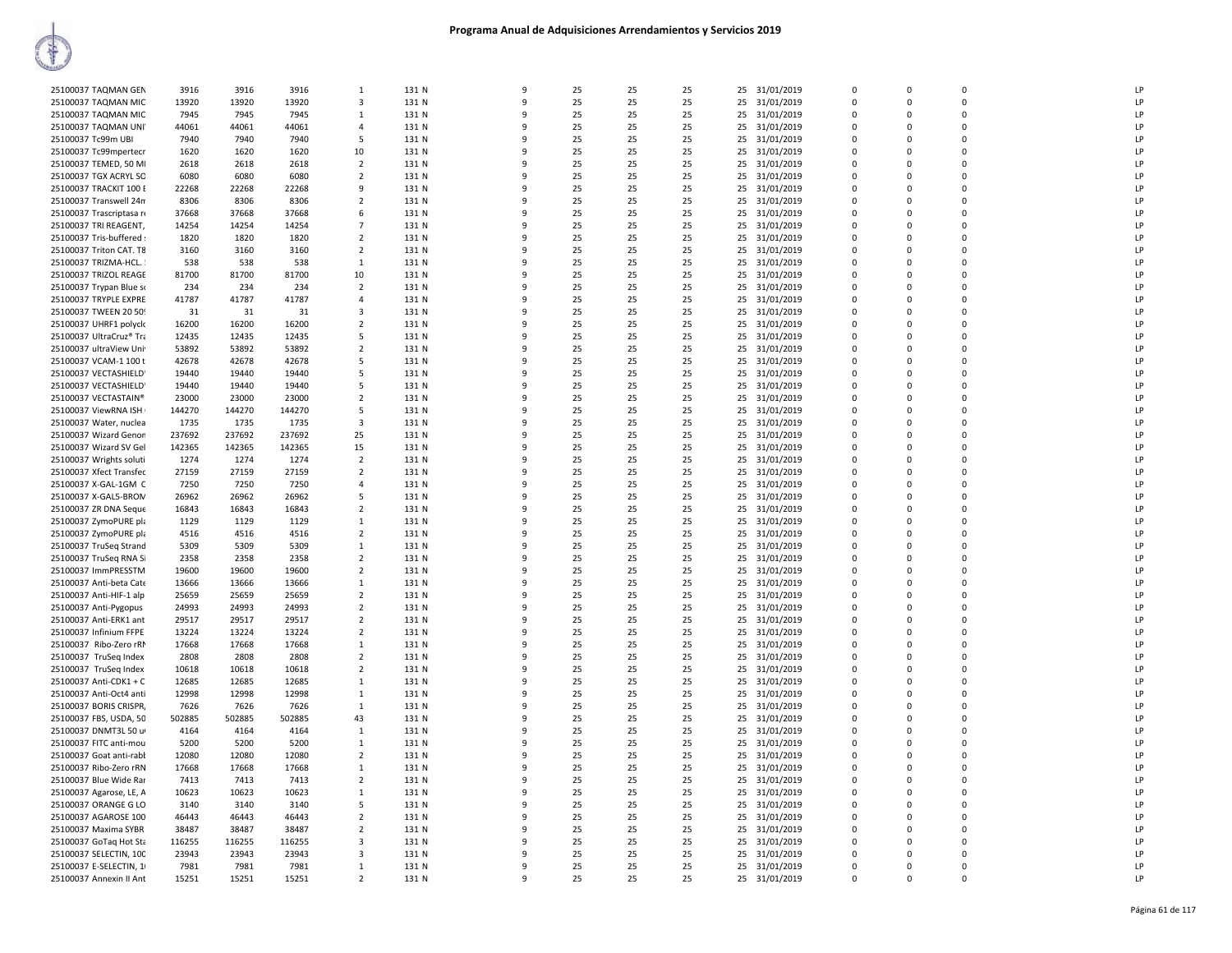| 25100037 Marcador par                         | 884           | 884           | 884           | $\mathbf{1}$                 | 131 N          | 9            | 25       | 25       | 25       |    | 25 31/01/2019               | $\Omega$      | $\Omega$                | $\Omega$    | LP       |
|-----------------------------------------------|---------------|---------------|---------------|------------------------------|----------------|--------------|----------|----------|----------|----|-----------------------------|---------------|-------------------------|-------------|----------|
| 25100037 Midori Green                         | 1768          | 1768          | 1768          | 1                            | 131 N          | q            | 25       | 25       | 25       | 25 | 31/01/2019                  | 0             | $\Omega$                | $\Omega$    | LP       |
| 25100037 EDTA 99% pur                         | 14720         | 14720         | 14720         | -5                           | 131 N          | q            | 25       | 25       | 25       |    | 25 31/01/2019               | $\Omega$      | $\Omega$                | $\Omega$    | LP       |
| 25100037 Bis acrylamide                       | 19596         | 19596         | 19596         | $\overline{a}$               | 131 N          | 9            | 25       | 25       | 25       |    | 25 31/01/2019               | $\mathbf 0$   | $\Omega$                | $\Omega$    | LP       |
| 25100037 Tween 2 EIA g                        | 8440          | 8440          | 8440          | $\overline{4}$               | 131 N          | 9            | 25       | 25       | 25       |    | 25 31/01/2019               | 0             | 0                       | $\mathbf 0$ | LP       |
| 25100037 SDS 500 gr, GI                       | 1404          | 1404          | 1404          | $\overline{2}$               | 131 N          | q            | 25       | 25       | 25       |    | 25 31/01/2019               | $\mathbf 0$   | $\Omega$                | $\mathbf 0$ | LP       |
|                                               |               |               |               | $\overline{4}$               |                | q            | 25       | 25       | 25       |    |                             | $\Omega$      | $\Omega$                | $\Omega$    | LP       |
| 25100037 Filter paper 50                      | 8609          | 8609          | 8609          |                              | 131 N          |              |          |          |          |    | 25 31/01/2019               |               |                         | $\Omega$    |          |
| 25100037 Sdodium Dod                          | 15090         | 15090         | 15090         | $\overline{\mathbf{3}}$      | 131 N          | q            | 25       | 25       | 25       |    | 25 31/01/2019               | 0             | $\Omega$                |             | LP       |
| 25100037 Poly(ethylene                        | 17806         | 17806         | 17806         | $\mathbf{1}$                 | 131 N          | 9            | 25       | 25       | 25       | 25 | 31/01/2019                  | $\Omega$      | $\Omega$                | $\Omega$    | LP       |
| 25100037 Exonuclease I                        | 12188         | 12188         | 12188         | $\overline{2}$               | 131 N          | q            | 25       | 25       | 25       |    | 25 31/01/2019               | $\Omega$      | $\Omega$                | $\Omega$    | LP       |
| 25100037 DreamTag DN                          | 26856         | 26856         | 26856         | $\mathbf{1}$                 | 131 N          | 9            | 25       | 25       | 25       |    | 25 31/01/2019               | 0             | $\Omega$                | $\Omega$    | LP       |
| 25100037 TopVision Aga                        | 11393         | 11393         | 11393         | $\overline{2}$               | 131 N          | 9            | 25       | 25       | 25       |    | 25 31/01/2019               | 0             | 0                       | $\mathbf 0$ | LP       |
| 25100037 Luminata Cres                        | 4550          | 4550          | 4550          | $\mathbf{1}$                 | 131 N          | q            | 25       | 25       | 25       |    | 25 31/01/2019               | $\mathbf 0$   | $\Omega$                | $\Omega$    | LP       |
| 25100037 mniPur® HEPE                         | 9676          | 9676          | 9676          | $\mathbf{1}$                 | 131 N          | q            | 25       | 25       | 25       |    | 25 31/01/2019               | $\Omega$      | $\Omega$                | $\Omega$    | LP       |
| 25100037 D1DR Antibod                         | 5680          | 5680          | 5680          | $\mathbf{1}$                 | 131 N          | 9            | 25       | 25       | 25       |    | 25 31/01/2019               | $\Omega$      | $\Omega$                | $\Omega$    | LP       |
| 25100037 p-EGFR Antibo                        | 12122         | 12122         | 12122         | 1                            | 131 N          | q            | 25       | 25       | 25       | 25 | 31/01/2019                  | 0             | $\mathbf 0$             | $\Omega$    | LP       |
| 25100037 MEDIO DE CU                          | 1400          | 1400          | 1400          | $\overline{2}$               | 131 N          | q            | 25       | 25       | 25       |    | 25 31/01/2019               | $\Omega$      | $\Omega$                | $\Omega$    | LP       |
| 25100037 TRYPSIN 0.259                        | 2958          | 2958          | 2958          | -9                           | 131 N          | 9            | 25       | 25       | 25       |    | 25 31/01/2019               | $\Omega$      | $\Omega$                | $\Omega$    | LP       |
| 25100037 ATCC, Hybrica                        | 3132          | 3132          | 3132          | $\overline{\mathbf{3}}$      | 131 N          | 9            | 25       | 25       | 25       |    | 25 31/01/2019               | 0             | 0                       | $\mathbf 0$ | LP       |
| 25100037 ATCC, Linea C                        | 452           | 452           | 452           | $\mathbf{1}$                 | 131 N          | 9            | 25       | 25       | 25       |    | 25 31/01/2019               | $\mathbf 0$   | $\Omega$                | $\mathbf 0$ | LP       |
| 25100037 Blue screw ca                        | 4590          | 4590          | 4590          | $\mathbf{1}$                 | 131 N          | q            | 25       | 25       | 25       |    | 25 31/01/2019               | 0             | 0                       | $\Omega$    | LP       |
| 25100037 KitPre VialA?n                       | 17000         | 17000         | 17000         | $\mathbf{1}$                 | 131 N          | q            | 25       | 25       | 25       |    | 25 31/01/2019               | $\Omega$      | $\Omega$                | $\Omega$    | LP       |
| 25100037 Eclipse Plus C.                      | 7500          | 7500          | 7500          | 1                            | 131 N          | q            | 25       | 25       | 25       | 25 | 31/01/2019                  | 0             | $\mathbf 0$             | $\Omega$    | LP       |
| 25100037 Caspase-3/7 F                        | 18112         | 18112         | 18112         | $\overline{2}$               | 131 N          | q            | 25       | 25       | 25       |    | 25 31/01/2019               | $\Omega$      | $\Omega$                | $\Omega$    | LP       |
| 25100037 KIT DE ENSAY(                        | 5200          | 5200          | 5200          | 1                            | 131 N          | q            | 25       | 25       | 25       | 25 | 31/01/2019                  | $\Omega$      | $\Omega$                | $\Omega$    | LP       |
| 25100037 EARLY APOPTI                         | 27000         | 27000         | 27000         | $\overline{\mathbf{3}}$      | 131 N          | q            | 25       | 25       | 25       | 25 | 31/01/2019                  | 0             | 0                       | $\mathbf 0$ | LP       |
| 25100037 ANGPTL6 (HU                          | 25016         | 25016         | 25016         | $\overline{2}$               | 131 N          | 9            | 25       | 25       | 25       |    | 25 31/01/2019               | $\mathbf 0$   | $\Omega$                | $\Omega$    | LP       |
| 25100037 P53 (PHOSPH)                         | 15251         | 15251         | 15251         | $\overline{2}$               | 131 N          | q            | 25       | 25       | 25       |    | 25 31/01/2019               | 0             | $\Omega$                | $\Omega$    | LP       |
| 25100037 TRANS-TRISM                          | 27816         | 27816         | 27816         | $\overline{4}$               | 131 N          | q            | 25       | 25       | 25       |    | 25 31/01/2019               | $\Omega$      | $\Omega$                | $\Omega$    | LP       |
| 25100037 KIT ENSAYO A                         | 37800         | 37800         | 37800         | 3                            | 131 N          | 9            | 25       | 25       | 25       | 25 | 31/01/2019                  | 0             | $\mathbf 0$             | $\Omega$    | LP       |
| 25100037 BigDye Xtermi                        | 99709         | 99709         | 99709         | $\overline{3}$               | 131 N          | $\mathsf{q}$ | 25       | 25       | 25       |    | 25 31/01/2019               | $\Omega$      | $\Omega$                | $\Omega$    | LP       |
| 25100037 DNMT1 polycl                         | 4200          | 4200          | 4200          | $\mathbf{1}$                 | 131 N          | q            | 25       | 25       | 25       |    | 25 31/01/2019               | 0             | $\Omega$                | $\Omega$    | LP       |
| 25100037 Wizard Genon                         | 142615        | 142615        | 142615        | 15                           | 131 N          | q            | 25       | 25       | 25       |    | 25 31/01/2019               | 0             | $\Omega$                | $\mathbf 0$ | LP       |
| 25100037 ATCC PCS-440                         | 566           | 566           | 566           | $\mathbf{1}$                 | 131 N          | 9            | 25       | 25       | 25       |    |                             | $\mathbf 0$   | $\Omega$                | $\Omega$    | LP       |
|                                               |               |               |               |                              |                | q            |          |          |          |    | 25 31/01/2019               |               |                         | $\Omega$    | LP       |
| 25100037 ATCC, PCS-44(                        | 1392          | 1392          | 1392<br>626   | $\mathbf{1}$<br>$\mathbf{1}$ | 131 N          | q            | 25       | 25       | 25       |    | 25 31/01/2019               | 0<br>$\Omega$ | 0<br>$\Omega$           | $\Omega$    |          |
| 25100037 ATCC PCS-440                         | 626           | 626           |               |                              | 131 N          | q            | 25       | 25       | 25       |    | 25 31/01/2019               |               |                         | $\Omega$    | LP       |
| 25100037 MicroAmp Op<br>25100037 MuLV Reverse | 23891<br>2934 | 23891<br>2934 | 23891<br>2934 | 4<br>$\overline{2}$          | 131 N<br>131 N | q            | 25<br>25 | 25<br>25 | 25<br>25 | 25 | 31/01/2019<br>25 31/01/2019 | 0<br>$\Omega$ | $\mathbf 0$<br>$\Omega$ | $\Omega$    | LP<br>LP |
|                                               |               |               |               | $\overline{2}$               |                | 9            |          |          |          |    |                             | 0             | $\Omega$                | $\Omega$    | LP       |
| 25100037 Random Hexa                          | 4680          | 4680          | 4680          |                              | 131 N          | 9            | 25       | 25       | 25       | 25 | 31/01/2019                  | $\Omega$      |                         | $\Omega$    | LP       |
| 25100037 OPTI MEM I-5                         | 2830          | 2830          | 2830          | 6                            | 131 N          |              | 25       | 25       | 25       |    | 25 31/01/2019               |               | $\Omega$                |             |          |
| 25100037 TRIZOL REAGE                         | 101592        | 101592        | 101592        | 12                           | 131 N          | 9<br>q       | 25       | 25       | 25       |    | 25 31/01/2019               | 0             | 0                       | $\mathbf 0$ | LP       |
| 25100037 Hi Pure Plasm                        | 28642         | 28642         | 28642         | $\overline{2}$               | 131 N          |              | 25       | 25       | 25       |    | 25 31/01/2019               | 0             | $\Omega$                | $\Omega$    | LP       |
| 25100037 PageRuler Plu                        | 4120          | 4120          | 4120          | $\overline{2}$               | 131 N          | q            | 25       | 25       | 25       |    | 25 31/01/2019               | $\Omega$      | $\Omega$                | $\Omega$    | LP       |
| 25100037 T4 Polynucleo                        | 4243          | 4243          | 4243          | 3                            | 131 N          | q            | 25       | 25       | 25       | 25 | 31/01/2019                  | 0             | $\mathbf 0$             | $\Omega$    | LP       |
| 25100037 FastDigest® Eo                       | 1500          | 1500          | 1500          | 1                            | 131 N          | q            | 25       | 25       | 25       |    | 25 31/01/2019               | $\Omega$      | $\Omega$                | $\Omega$    | LP       |
| 25100037 ATCC CRL-792                         | 696           | 696           | 696           | 1                            | 131 N          | q            | 25       | 25       | 25       |    | 25 31/01/2019               | 0             | $\Omega$                | $\Omega$    | LP       |
| 25100037 ß-cateninAntil                       | 7626          | 7626          | 7626          | $\mathbf{1}$                 | 131 N          | 9            | 25       | 25       | 25       |    | 25 31/01/2019               | $\Omega$      | $\Omega$                | $\Omega$    | LP       |
| 25100037 mouse anti-go                        | 25428         | 25428         | 25428         | $\overline{4}$               | 131 N          | 9            | 25       | 25       | 25       | 25 | 31/01/2019                  | 0             | 0                       | $\mathbf 0$ | LP       |
| 25100037 GAPDH Antibo                         | 15251         | 15251         | 15251         | $\overline{2}$               | 131 N          | q            | 25       | 25       | 25       |    | 25 31/01/2019               | 0             | $\Omega$                | $\Omega$    | LP       |
| 25100037 caveolin-1 Ant                       | 15252         | 15252         | 15252         | $\overline{2}$               | 131 N          | q            | 25       | 25       | 25       |    | 25 31/01/2019               | $\mathbf 0$   | 0                       | $\mathbf 0$ | LP       |
| 25100037 PCNA Antibod                         | 11160         | 11160         | 11160         | $\overline{2}$               | 131 N          | q            | 25       | 25       | 25       | 25 | 31/01/2019                  | 0             | 0                       | $\Omega$    | LP       |
| 25100037 SAP 97 Antibo                        | 7626          | 7626          | 7626          | $\mathbf{1}$                 | 131 N          | q            | 25       | 25       | 25       |    | 25 31/01/2019               | $\Omega$      | $\Omega$                | $\Omega$    | LP       |
| 25100037 YAP Antibody                         | 6000          | 6000          | 6000          | 1                            | 131 N          | q            | 25       | 25       | 25       |    | 25 31/01/2019               | 0             | $\Omega$                | $\Omega$    | LP       |
| 25100037 Cathode Buffe                        | 14940         | 14940         | 14940         | 10                           | 131 N          | 9            | 25       | 25       | 25       | 25 | 31/01/2019                  | $\Omega$      | $\Omega$                | $\Omega$    | LP       |
| 25100037 GeneScan 500                         | 26644         | 26644         | 26644         | $\overline{2}$               | 131 N          | 9            | 25       | 25       | 25       | 25 | 31/01/2019                  | 0             | 0                       | $\mathbf 0$ | LP       |
| 25100037 MicroAmp Op                          | 29864         | 29864         | 29864         | 5                            | 131 N          | q            | 25       | 25       | 25       |    | 25 31/01/2019               | $\Omega$      | $\Omega$                | $\Omega$    | LP       |
| 25100037 MicroAmp Op                          | 40178         | 40178         | 40178         | 14                           | 131 N          | 9            | 25       | 25       | 25       |    | 25 31/01/2019               | $\Omega$      | $\Omega$                | $\Omega$    | LP       |
| 25100037 Plate Septa, 9                       | 21205         | 21205         | 21205         | $\overline{2}$               | 131 N          | 9            | 25       | 25       | 25       | 25 | 31/01/2019                  | 0             | $\Omega$                | $\Omega$    | LP       |
| 25100037 Qubit dsDNA I                        | 35940         | 35940         | 35940         | $\overline{\mathbf{3}}$      | 131 N          | q            | 25       | 25       | 25       |    | 25 31/01/2019               | $\Omega$      | $\Omega$                | $\Omega$    | LP       |
| 25100037 Zyppy™ Plasm                         | 26800         | 26800         | 26800         | $\overline{2}$               | 131 N          | q            | 25       | 25       | 25       |    | 25 31/01/2019               | 0             | $\Omega$                | $\Omega$    | LP       |
| 25100037 GeneRuler1kb                         | 6448          | 6448          | 6448          | $\overline{4}$               | 131 N          | q            | 25       | 25       | 25       |    | 25 31/01/2019               | $\Omega$      | $\Omega$                | $\Omega$    | LP       |
| 25100037 LEGEND MAX'                          | 43144         | 43144         | 43144         | 1                            | 131 N          | 9            | 25       | 25       | 25       | 25 | 31/01/2019                  | 0             | 0                       | $\mathbf 0$ | LP       |
| 25100037 Human TNF-?                          | 16600         | 16600         | 16600         | $\overline{2}$               | 131 N          | 9            | 25       | 25       | 25       |    | 25 31/01/2019               | $\Omega$      | $\Omega$                | $\Omega$    | LP       |
| 25100037 LEGEND MAX'                          | 39948         | 39948         | 39948         | $\mathbf{1}$                 | 131 N          | 9            | 25       | 25       | 25       |    | 25 31/01/2019               | $\Omega$      | $\Omega$                | $\Omega$    | LP       |
| 25100037 Mouse GM-CS                          | 21731         | 21731         | 21731         | $\mathbf{1}$                 | 131 N          | 9            | 25       | 25       | 25       |    | 25 31/01/2019               | 0             | $\Omega$                | $\Omega$    | LP       |
|                                               |               |               |               |                              |                |              |          |          |          |    |                             |               |                         |             |          |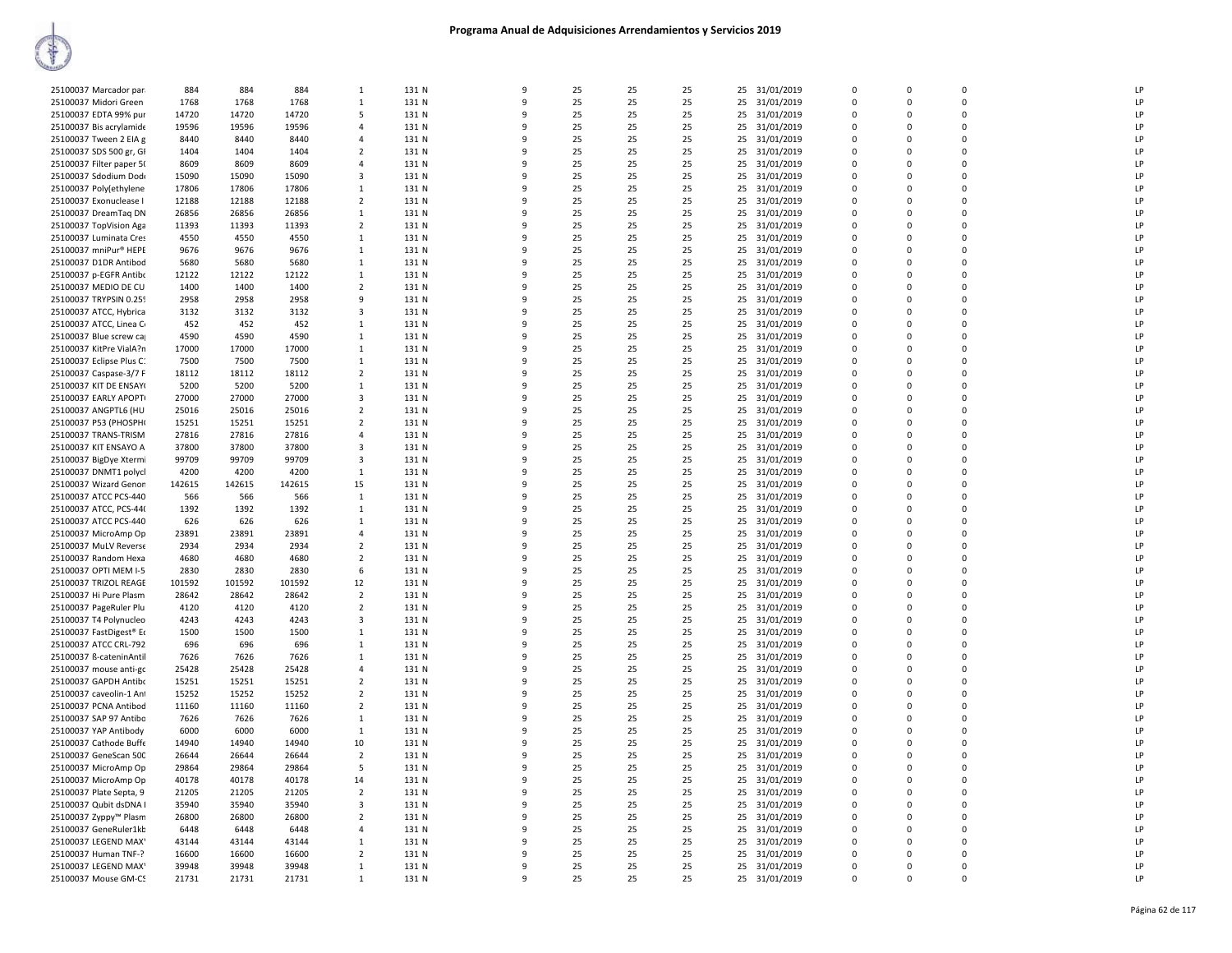| 25100037 LEGEND MAX'     | 33556  | 33556  | 33556  | $\mathbf{1}$   | 131 N | 9            | 25 | 25 | 25 | 25 31/01/2019    | $\Omega$    | $\Omega$    | $\Omega$    | LP        |
|--------------------------|--------|--------|--------|----------------|-------|--------------|----|----|----|------------------|-------------|-------------|-------------|-----------|
| 25100037 Human IL-4 El   | 26600  | 26600  | 26600  | $\overline{2}$ | 131 N | 9            | 25 | 25 | 25 | 25 31/01/2019    | $\mathbf 0$ | $\Omega$    | 0           | LP        |
|                          |        |        |        |                |       |              |    | 25 |    |                  | $\Omega$    | $\Omega$    | 0           | LP        |
| 25100037 REGION FANC     | 10692  | 10692  | 10692  | 1              | 131 N | 9            | 25 |    | 25 | 31/01/2019<br>25 |             |             |             |           |
| 25100037 REGION PALB.    | 10692  | 10692  | 10692  | 1              | 131 N | 9            | 25 | 25 | 25 | 25<br>31/01/2019 | $\mathbf 0$ | $\mathbf 0$ | 0           | LP        |
| 25100037 REGION MLH1     | 32076  | 32076  | 32076  | 3              | 131 N | q            | 25 | 25 | 25 | 25<br>31/01/2019 | $\Omega$    | $\Omega$    | 0           | LP        |
| 25100037 REGION MLH1     | 10692  | 10692  | 10692  | $\mathbf{1}$   | 131 N |              | 25 | 25 | 25 | 25 31/01/2019    | $\Omega$    | $\Omega$    | $\Omega$    | LP        |
| 25100037 REGION MSH      | 10692  | 10692  | 10692  | 1              | 131 N | 9            | 25 | 25 | 25 | 31/01/2019<br>25 | $\Omega$    | $\Omega$    | 0           | LP        |
| 25100037 REGION PTCH     | 10692  | 10692  | 10692  | $\mathbf{1}$   | 131 N | q            | 25 | 25 | 25 | 25 31/01/2019    | $\Omega$    | $\Omega$    | $\Omega$    | LP        |
| 25100037 OctA-Probe A    | 16311  | 16311  | 16311  | 2              | 131 N | ٩            | 25 | 25 | 25 | 25<br>31/01/2019 | $\mathbf 0$ | $\Omega$    | 0           | LP        |
| 25100037 MCM5 Antibo     | 7626   | 7626   | 7626   | 1              | 131 N |              | 25 | 25 | 25 | 31/01/2019<br>25 | $\Omega$    | $\Omega$    | $\mathbf 0$ | LP        |
| 25100037 brachyury Ant   | 22877  | 22877  | 22877  | 3              | 131 N | q            | 25 | 25 | 25 | 25<br>31/01/2019 | $\mathbf 0$ | $\Omega$    | 0           | LP        |
| 25100037 N-CoR Antibor   | 15251  | 15251  | 15251  | 2              | 131 N | $\Omega$     | 25 | 25 | 25 | 31/01/2019<br>25 | $\Omega$    | $\Omega$    | $\Omega$    | LP        |
| 25100037 4-(N-Boc-amir   | 8623   | 8623   | 8623   | 1              | 131 N |              | 25 | 25 | 25 | 25<br>31/01/2019 | $\mathbf 0$ | $\mathbf 0$ | 0           | LP        |
| 25100037 MAD2 Antibor    | 6855   | 6855   | 6855   | 1              | 131 N | ٩            | 25 | 25 | 25 | 31/01/2019<br>25 | $\Omega$    | $\Omega$    | 0           | LP        |
| 25100037 Topo II? Antib  | 2537   | 2537   | 2537   | $\mathbf{1}$   | 131 N | 9            | 25 | 25 | 25 | 31/01/2019<br>25 | $\Omega$    | $\Omega$    | $\Omega$    | LP        |
| 25100037 Dual-Luciferas  | 264848 | 264848 | 264848 | 8              | 131 N | ٩            | 25 | 25 | 25 | 25<br>31/01/2019 | $\Omega$    | $\Omega$    | $\Omega$    | <b>LP</b> |
| 25100037 Access RT-PCF   | 74131  | 74131  | 74131  | 6              | 131 N | ٩            | 25 | 25 | 25 | 25 31/01/2019    | $\Omega$    | $\Omega$    | $\Omega$    | LP        |
| 25100037 Vcam-1Antibc    | 14422  | 14422  | 14422  | $\overline{2}$ | 131 N | 9            | 25 | 25 | 25 | 25               | $\mathbf 0$ | $\Omega$    | 0           | LP        |
|                          |        |        |        |                |       | q            |    |    |    | 31/01/2019       | $\Omega$    |             | $\Omega$    | LP        |
| 25100037 mouse IgG kaj   | 3826   | 3826   | 3826   | $\overline{2}$ | 131 N |              | 25 | 25 | 25 | 25<br>31/01/2019 |             | $\Omega$    |             |           |
| 25100037 E-cadherin An   | 11360  | 11360  | 11360  | 2              | 131 N | 9            | 25 | 25 | 25 | 25<br>31/01/2019 | $\mathbf 0$ | $\mathbf 0$ | 0           | LP        |
| 25100037 mouse monoc     | 3826   | 3826   | 3826   | 2              | 131 N | ٩            | 25 | 25 | 25 | 31/01/2019<br>25 | $\mathbf 0$ | $\Omega$    | 0           | LP        |
| 25100037 5-mC DNA ELI    | 35642  | 35642  | 35642  | $\mathbf{1}$   | 131 N | 9            | 25 | 25 | 25 | 25<br>31/01/2019 | $\Omega$    | $\Omega$    | $\Omega$    | LP        |
| 25100037 ATCC CRL-240    | 556    | 556    | 556    | 1              | 131 N | q            | 25 | 25 | 25 | 31/01/2019<br>25 | $\Omega$    | $\Omega$    | $\Omega$    | LP        |
| 25100037 ATCC CRL-590    | 650    | 650    | 650    | $\mathbf{1}$   | 131 N |              | 25 | 25 | 25 | 25 31/01/2019    | $\Omega$    | $\Omega$    | $\Omega$    | LP        |
| 25100037 DMEM NUTRI      | 4726   | 4726   | 4726   | 5              | 131 N | ٩            | 25 | 25 | 25 | 25<br>31/01/2019 | $\mathbf 0$ | $\Omega$    | 0           | LP        |
| 25100037 Amonium Per.    | 375    | 375    | 375    | 1              | 131 N | q            | 25 | 25 | 25 | 25<br>31/01/2019 | $\Omega$    | $\Omega$    | $\Omega$    | LP        |
| 25100037 MACH 4 Unive    | 3278   | 3278   | 3278   | 1              | 131 N | 9            | 25 | 25 | 25 | 25<br>31/01/2019 | $\mathbf 0$ | $\Omega$    | 0           | LP        |
| 25100037 Trident plus w  | 6397   | 6397   | 6397   | 1              | 131 N | 9            | 25 | 25 | 25 | 31/01/2019<br>25 | $\Omega$    | $\Omega$    | $\mathbf 0$ | LP        |
| 25100037 OSMIUM TETI     | 13013  | 13013  | 13013  | $\mathbf{1}$   | 131 N | 9            | 25 | 25 | 25 | 25<br>31/01/2019 | $\mathbf 0$ | $\mathbf 0$ | 0           | LP        |
| 25100037 Human IL-32 E   | 20013  | 20013  | 20013  | 1              | 131 N | q            | 25 | 25 | 25 | 31/01/2019<br>25 | $\Omega$    | $\Omega$    | $\Omega$    | LP        |
| 25100037 AccuPOL DNA     | 116255 | 116255 | 116255 | 3              | 131 N |              | 25 | 25 | 25 | 25<br>31/01/2019 | $\Omega$    | $\Omega$    | $\Omega$    | LP        |
| 25100037 Acrylamide.bi:  | 4576   | 4576   | 4576   | 2              | 131 N |              | 25 | 25 | 25 | 31/01/2019<br>25 | $\Omega$    | $\Omega$    | $\mathbf 0$ | LP        |
|                          |        |        |        |                |       | q            |    |    |    |                  |             | $\Omega$    | $\Omega$    |           |
| 25100037 Alexa fluor 48  | 14616  | 14616  | 14616  | $\overline{a}$ | 131 N |              | 25 | 25 | 25 | 25 31/01/2019    | $\Omega$    |             |             | LP        |
| 25100037 Alexa fluor 48  | 7670   | 7670   | 7670   | 2              | 131 N | ٩            | 25 | 25 | 25 | 25 31/01/2019    | $\mathbf 0$ | $\Omega$    | $\Omega$    | LP        |
| 25100037 Alexa fluor 70  | 11505  | 11505  | 11505  | 3              | 131 N | 9            | 25 | 25 | 25 | 31/01/2019<br>25 | $\Omega$    | $\Omega$    | $\Omega$    | LP        |
| 25100037 Alexa fuor 350  | 7990   | 7990   | 7990   | 1              | 131 N | 9            | 25 | 25 | 25 | 25<br>31/01/2019 | $\mathbf 0$ | 0           | 0           | LP        |
| 25100037 Anti Actina No  | 16530  | 16530  | 16530  | 1              | 131 N | q            | 25 | 25 | 25 | 25<br>31/01/2019 | $\Omega$    | $\Omega$    | $\Omega$    | LP        |
| 25100037 Anti CDC20 Ar   | 13452  | 13452  | 13452  | 1              | 131 N | q            | 25 | 25 | 25 | 25 31/01/2019    | $\mathbf 0$ | $\Omega$    | 0           | LP        |
| 25100037 Anti NF-KB P6   | 19563  | 19563  | 19563  | 1              | 131 N | ۰Q           | 25 | 25 | 25 | 25<br>31/01/2019 | $\Omega$    | $\Omega$    | 0           | LP        |
| 25100037 ANTI PML PRC    | 19632  | 19632  | 19632  | $\mathbf{1}$   | 131 N |              | 25 | 25 | 25 | 25<br>31/01/2019 | $\Omega$    | $\Omega$    | $\Omega$    | LP        |
| 25100037 ANTI-BETA CA    | 10191  | 10191  | 10191  | 1              | 131 N | ٩            | 25 | 25 | 25 | 25<br>31/01/2019 | $\Omega$    | $\Omega$    | $\Omega$    | LP        |
| 25100037 Anti-Daxx anti  | 4539   | 4539   | 4539   | $\mathbf{1}$   | 131 N | q            | 25 | 25 | 25 | 25 31/01/2019    | $\Omega$    | $\Omega$    | $\Omega$    | LP        |
| 25100037 Anti-HIF 1 ALF  | 12998  | 12998  | 12998  | 1              | 131 N | 9            | 25 | 25 | 25 | 25<br>31/01/2019 | $\mathbf 0$ | $\Omega$    | 0           | LP        |
| 25100037 Anti-Histone I  | 12497  | 12497  | 12497  | $\mathbf{1}$   | 131 N | q            | 25 | 25 | 25 | 31/01/2019<br>25 | $\Omega$    | $\Omega$    | $\Omega$    | LP        |
| 25100037 Anti-miR Inhit  | 25996  | 25996  | 25996  | $\overline{2}$ | 131 N | 9            | 25 | 25 | 25 | 25<br>31/01/2019 | $\mathbf 0$ | $\Omega$    | 0           | LP        |
| 25100037 Anti-Survivi ar | 13666  | 13666  | 13666  | 1              | 131 N |              | 25 | 25 | 25 | 31/01/2019<br>25 | $\Omega$    | $\Omega$    | $\mathbf 0$ | LP        |
| 25100037 Anza 14 Sall-8  | 6635   | 6635   | 6635   | 1              | 131 N |              | 25 | 25 | 25 | 25<br>31/01/2019 | $\mathbf 0$ | $\Omega$    | 0           | LP        |
| 25100037 Anza Kpnl cat   | 5650   | 5650   | 5650   | 1              | 131 N | ۰Q           | 25 | 25 | 25 | 25<br>31/01/2019 | $\Omega$    | $\Omega$    | 0           | LP        |
| 25100037 ATTO 647N gc    | 1913   | 1913   | 1913   | $\mathbf{1}$   | 131 N |              | 25 | 25 | 25 | 25 31/01/2019    | $\Omega$    | $\Omega$    | $\Omega$    | LP        |
| 25100037 BARD1 antibc    | 17800  | 17800  | 17800  | $\mathbf{1}$   | 131 N | 9            | 25 | 25 | 25 | 31/01/2019<br>25 | 0           | $\Omega$    | 0           | LP        |
|                          |        |        |        | $\overline{2}$ | 131 N | q            | 25 | 25 | 25 | 25               | $\Omega$    | $\Omega$    | $\Omega$    | LP        |
| 25100037 BD CST Beads    | 6160   | 6160   | 6160   |                |       |              |    |    |    | 31/01/2019       |             |             |             |           |
| 25100037 BUB1 CRIPR/C    | 7590   | 7590   | 7590   | 1              | 131 N | ٩            | 25 | 25 | 25 | 25<br>31/01/2019 | $\mathbf 0$ | $\Omega$    | 0           | LP        |
| 25100037 BUB1 shRNA F    | 7856   | 7856   | 7856   | -1             | 131 N | ٩            | 25 | 25 | 25 | 25 31/01/2019    | $\Omega$    | $\Omega$    | $\Omega$    | LP        |
| 25100037 BUB1, MSX-10    | 14041  | 14041  | 14041  | $\overline{2}$ | 131 N | 9            | 25 | 25 | 25 | 25<br>31/01/2019 | $\mathbf 0$ | $\Omega$    | 0           | LP        |
| 25100037 Control Doubl   | 1560   | 1560   | 1560   | 1              | 131 N | 9            | 25 | 25 | 25 | 25 31/01/2019    | $\Omega$    | $\Omega$    | $\Omega$    | LP        |
| 25100037 Control shRN/   | 1680   | 1680   | 1680   | $\mathbf{1}$   | 131 N | 9            | 25 | 25 | 25 | 25<br>31/01/2019 | $\mathbf 0$ | $\mathbf 0$ | 0           | LP        |
| 25100037 CpG methylas    | 2235   | 2235   | 2235   | $\mathbf{1}$   | 131 N | q            | 25 | 25 | 25 | 31/01/2019<br>25 | $\Omega$    | $\Omega$    | 0           | LP        |
| 25100037 DAPI D9542-5    | 2550   | 2550   | 2550   | $\mathbf{1}$   | 131 N | $\mathbf{q}$ | 25 | 25 | 25 | 25<br>31/01/2019 | $\Omega$    | $\Omega$    | $\Omega$    | LP        |
| 25100037 Daxx CRISPR/(   | 7020   | 7020   | 7020   | 1              | 131 N | q            | 25 | 25 | 25 | 25 31/01/2019    | $\Omega$    | $\Omega$    | $\Omega$    | LP        |
| 25100037 Daxx CRISPR/(   | 7020   | 7020   | 7020   | $\mathbf{1}$   | 131 N | ٩            | 25 | 25 | 25 | 25 31/01/2019    | $\Omega$    | $\Omega$    | $\Omega$    | LP        |
| 25100037 Daxx HDR Plas   | 7020   | 7020   | 7020   | 1              | 131 N | 9            | 25 | 25 | 25 | 25<br>31/01/2019 | $\mathbf 0$ | $\Omega$    | 0           | LP        |
| 25100037 DAXX sh plasn   | 10580  | 10580  | 10580  | 1              | 131 N | ٩            | 25 | 25 | 25 | 25<br>31/01/2019 | $\Omega$    | $\Omega$    | $\Omega$    | LP        |
| 25100037 DM3B Antibor    | 11360  | 11360  | 11360  | $\overline{2}$ | 131 N | 9            | 25 | 25 | 25 | 25<br>31/01/2019 | $\mathbf 0$ | $\Omega$    | 0           | LP        |
| 25100037 DMSO cell cul   | 600    | 600    | 600    | 1              | 131 N | 9            | 25 | 25 | 25 | 25 31/01/2019    | $\Omega$    | $\Omega$    | $\Omega$    | LP        |
| 25100037 donkey anti-g   | 2046   | 2046   | 2046   | 1              | 131 N | 9            | 25 | 25 | 25 | 25 31/01/2019    | $\mathbf 0$ | 0           | 0           | LP        |
|                          |        |        |        |                |       |              |    |    |    |                  |             |             |             |           |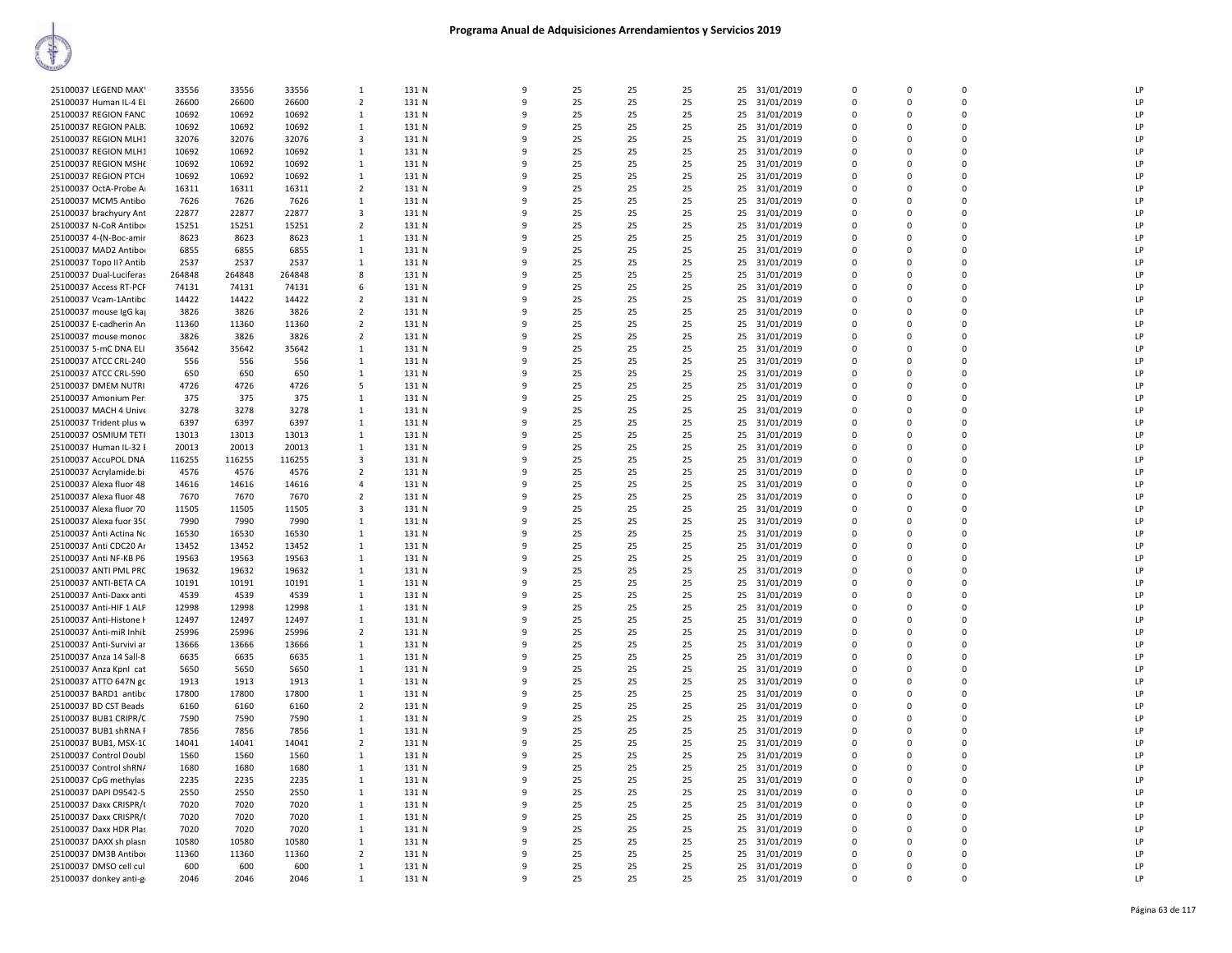| 25100037 GFP (1), Scran                         | 25620         | 25620         | 25620         | 3                                | 131 N          | 9      | 25       | 25       | 25       | 25 31/01/2019                  | $\Omega$      | $\Omega$         | $\Omega$         | LP       |
|-------------------------------------------------|---------------|---------------|---------------|----------------------------------|----------------|--------|----------|----------|----------|--------------------------------|---------------|------------------|------------------|----------|
| 25100037 Giemsa Cat. 1                          | 1192          | 1192          | 1192          | $\overline{2}$                   | 131 N          | 9      | 25       | 25       | 25       | 25 31/01/2019                  | $\Omega$      | $\Omega$         | $\Omega$         | LP       |
| 25100037 H3.3A CRISPR                           | 7020          | 7020          | 7020          | 1                                | 131 N          | 9      | 25       | 25       | 25       | 25 31/01/2019                  | 0             | $\Omega$         | $\Omega$         | LP       |
| 25100037 HiPerFect Trai                         | 5120          | 5120          | 5120          | $\mathbf{1}$                     | 131 N          | q      | 25       | 25       | 25       | 25 31/01/2019                  | $\Omega$      | $\Omega$         | $\Omega$         | LP       |
|                                                 |               |               |               | $\mathbf{1}$                     |                |        |          |          |          |                                | $\mathbf 0$   |                  |                  | LP       |
| 25100037 HiSeq PE Rapi                          | 13900         | 13900         | 13900         |                                  | 131 N          | 9<br>9 | 25       | 25       | 25       | 25 31/01/2019                  | $\Omega$      | $\Omega$         | 0<br>$\mathbf 0$ | LP       |
| 25100037 Histodenz nor                          | 16544         | 16544         | 16544         | $\overline{2}$                   | 131 N          |        | 25       | 25       | 25       | 25 31/01/2019                  |               | $\Omega$         |                  |          |
| 25100037 HPA II 2000 ur                         | 1300          | 1300          | 1300          | 1                                | 131 N          | 9      | 25       | 25       | 25       | 25 31/01/2019                  | $\mathbf 0$   | $\mathbf 0$      | 0                | LP       |
| 25100037 Inmunoprecip                           | 8998          | 8998          | 8998          | 1                                | 131 N          | 9      | 25       | 25       | 25       | 31/01/2019<br>25               | 0             | 0                | 0                | LP       |
| 25100037 Línea celular H                        | 14867         | 14867         | 14867         | 1                                | 131 N          | q      | 25       | 25       | 25       | 25 31/01/2019                  | $\Omega$      | $\Omega$         | $\Omega$         | LP       |
| 25100037 Línea celular h                        | 14867         | 14867         | 14867         | 1                                | 131 N          | q      | 25       | 25       | 25       | 25 31/01/2019                  | 0             | $\Omega$         | $\Omega$         | LP       |
| 25100037 LIPOFECTAMII                           | 45426         | 45426         | 45426         | $\overline{\mathbf{3}}$          | 131 N          | q      | 25       | 25       | 25       | 25 31/01/2019                  | $\Omega$      | $\Omega$         | $\Omega$         | LP       |
| 25100037 LS Columns. C                          | 246353        | 246353        | 246353        | $\overline{2}$                   | 131 N          | q      | 25       | 25       | 25       | 25<br>31/01/2019               | 0             | $\Omega$         | 0                | LP       |
| 25100037 LSI BCR/ABL E                          | 57355         | 57355         | 57355         | $\overline{\mathbf{3}}$          | 131 N          | 9      | 25       | 25       | 25       | 25 31/01/2019                  | $\Omega$      | $\Omega$         | $\Omega$         | LP       |
| 25100037 LSI PML/RARA                           | 19118         | 19118         | 19118         | $\mathbf{1}$                     | 131 N          | 9      | 25       | 25       | 25       | 25 31/01/2019                  | $\mathbf 0$   | $\Omega$         | 0                | LP       |
| 25100037 Luciferase Ass                         | 62100         | 62100         | 62100         | 3                                | 131 N          | q      | 25       | 25       | 25       | 25 31/01/2019                  | $\mathbf 0$   | $\Omega$         | 0                | LP       |
| 25100037 MIRNA MIMIC                            | 8000          | 8000          | 8000          | 1                                | 131 N          | q      | 25       | 25       | 25       | 25<br>31/01/2019               | $\Omega$      | $\Omega$         | $\Omega$         | LP       |
| 25100037 mirVana miRN                           | 10112         | 10112         | 10112         | 1                                | 131 N          | q      | 25       | 25       | 25       | 25 31/01/2019                  | 0             | $\Omega$         | $\Omega$         | LP       |
| 25100037 mirVana miRN                           | 20223         | 20223         | 20223         | $\overline{2}$                   | 131 N          | q      | 25       | 25       | 25       | 25 31/01/2019                  | $\Omega$      | $\Omega$         | $\Omega$         | LP       |
| 25100037 Monoclonal a                           | 7626          | 7626          | 7626          | 1                                | 131 N          | q      | 25       | 25       | 25       | 25<br>31/01/2019               | 0             | $\Omega$         | 0                | LP       |
| 25100037 Mouse anti ra                          | 6357          | 6357          | 6357          | $\overline{1}$                   | 131 N          | q      | 25       | 25       | 25       | 25 31/01/2019                  | $\Omega$      | n                | $\Omega$         | LP       |
| 25100037 MSPI 5,000 ur                          | 7626          | 7626          | 7626          | $\mathbf{1}$                     | 131 N          | q      | 25       | 25       | 25       | 25<br>31/01/2019               | $\mathbf 0$   | $\Omega$         | 0                | LP       |
| 25100037 Panel par dete                         | 6500          | 6500          | 6500          | 5                                | 131 N          | q      | 25       | 25       | 25       | 31/01/2019<br>25               | $\Omega$      | $\Omega$         | 0                | LP       |
| 25100037 PathVision He                          | 30000         | 30000         | 30000         | 1                                | 131 N          | 9      | 25       | 25       | 25       | 25<br>31/01/2019               | $\mathbf 0$   | $\mathbf 0$      | 0                | LP       |
| 25100037 pGL4.10[luc2]                          | 3383          | 3383          | 3383          | $\overline{1}$                   | 131 N          | q      | 25       | 25       | 25       | 25 31/01/2019                  | $\Omega$      | $\Omega$         | $\Omega$         | LP       |
| 25100037 Plasmid transf                         | 4209          | 4209          | 4209          | $\overline{2}$                   | 131 N          | C      | 25       | 25       | 25       | 25 31/01/2019                  | $\Omega$      | $\Omega$         | $\Omega$         | LP       |
| 25100037 pmirGLO Dual                           | 33606         | 33606         | 33606         | 1                                | 131 N          | q      | 25       | 25       | 25       | 25<br>31/01/2019               | 0             | n                | 0                | LP       |
| 25100037 Premo FUCCI                            | 12476         | 12476         | 12476         | $\overline{1}$                   | 131 N          | q      | 25       | 25       | 25       |                                | $\Omega$      | n                | $\Omega$         | LP       |
|                                                 | 170395        | 170395        | 170395        | $\overline{4}$                   | 131 N          | 9      | 25       | 25       | 25       | 25 31/01/2019                  | 0             | $\Omega$         | 0                | LP       |
| 25100037 Prueba rápida<br>25100037 QIAamp Circu | 45000         | 45000         | 45000         | $\overline{2}$                   | 131 N          | 9      | 25       | 25       | 25       | 25 31/01/2019<br>25 31/01/2019 | $\Omega$      | $\Omega$         | $\Omega$         | LP       |
| 25100037 QIAamp DNA                             | 9960          | 9960          | 9960          | $\overline{2}$                   | 131 N          | 9      | 25       | 25       | 25       | 25<br>31/01/2019               | $\mathbf 0$   | $\mathbf 0$      | 0                | LP       |
| 25100037 Rabbit anti CT                         | 5632          | 5632          | 5632          | 1                                | 131 N          | q      | 25       | 25       | 25       | 31/01/2019<br>25               | $\mathbf 0$   | $\Omega$         | $\Omega$         | LP       |
| 25100037 Rabbit polyclo                         | 6270          | 6270          | 6270          | $\mathbf{1}$                     | 131 N          | 9      | 25       | 25       | 25       | 25 31/01/2019                  | $\Omega$      | $\Omega$         | $\Omega$         | LP       |
|                                                 |               |               |               |                                  |                | 9      |          |          |          |                                |               | $\Omega$         | 0                | LP       |
| 25100037 Rabbit-mouss                           | 4875<br>4290  | 4875<br>4290  | 4875<br>4290  | 1<br>1                           | 131 N<br>131 N | q      | 25<br>25 | 25<br>25 | 25<br>25 | 25 31/01/2019                  | 0<br>$\Omega$ | $\Omega$         | $\Omega$         | LP       |
| 25100037 REC HU WNT-                            |               |               |               | 1                                |                | 9      | 25       |          |          | 25 31/01/2019                  | 0             | $\Omega$         | 0                | LP       |
| 25100037 RFC4 Antibod<br>25100037 RNA LATER RE  | 6925<br>17372 | 6925<br>17372 | 6925<br>17372 | 3                                | 131 N<br>131 N | q      | 25       | 25<br>25 | 25<br>25 | 25 31/01/2019<br>25 31/01/2019 | $\Omega$      | $\Omega$         | $\Omega$         | LP       |
| 25100037 Rnase Inhibito                         | 4017          | 4017          | 4017          | $\mathbf{1}$                     | 131 N          |        | 25       | 25       | 25       | 25                             | $\mathbf 0$   |                  | 0                | LP       |
|                                                 | 8230          | 8230          | 8230          | $\overline{1}$                   | 131 N          | 9<br>9 | 25       | 25       | 25       | 31/01/2019<br>25 31/01/2019    | $\Omega$      | 0<br>$\Omega$    | $\Omega$         | LP       |
| 25100037 RNAse Zap Ca                           |               |               |               |                                  |                |        |          |          |          |                                | $\mathbf 0$   |                  | 0                |          |
| 25100037 RT2 First Strar                        | 4820          | 4820          | 4820          | 1                                | 131 N          | 9<br>q | 25       | 25       | 25       | 25 31/01/2019                  | $\Omega$      | $\mathbf 0$<br>n |                  | LP<br>LP |
| 25100037 RT <sup>2</sup> Profiler™ I            | 9640          | 9640          | 9640          | $\overline{2}$<br>$\overline{2}$ | 131 N          | 9      | 25       | 25       | 25       | 31/01/2019<br>25               | $\Omega$      | $\Omega$         | 0<br>$\Omega$    | LP       |
| 25100037 RT <sup>2</sup> Profiler™ I            | 9640          | 9640          | 9640          |                                  | 131 N          | q      | 25       | 25       | 25       | 25 31/01/2019                  |               |                  | $\Omega$         |          |
| 25100037 RT2 SYBR Gree                          | 9640          | 9640          | 9640          | $\overline{2}$                   | 131 N          |        | 25       | 25       | 25       | 25 31/01/2019                  | 0<br>$\Omega$ | $\Omega$         | $\Omega$         | LP       |
| 25100037 Smart vector i                         | 11336         | 11336         | 11336         | $\overline{1}$                   | 131 N          | q      | 25       | 25       | 25       | 25 31/01/2019                  |               | $\Omega$         |                  | LP       |
| 25100037 SYN MIRNA H                            | 10112         | 10112         | 10112         | 1                                | 131 N          | 9      | 25       | 25       | 25       | 25<br>31/01/2019               | 0<br>$\Omega$ | $\Omega$         | 0<br>$\Omega$    | LP       |
| 25100037 SYN MIRNA in                           | 10112         | 10112         | 10112         | $\mathbf{1}$                     | 131 N          | 9      | 25       | 25       | 25       | 25 31/01/2019                  |               | $\Omega$         |                  | LP       |
| 25100037 T4 DNA Ligase                          | 14494         | 14494         | 14494         | $\mathbf{1}$                     | 131 N          | 9      | 25       | 25       | 25       | 25 31/01/2019                  | $\mathbf 0$   | $\Omega$         | 0                | LP       |
| 25100037 Taqman advar                           | 20223         | 20223         | 20223         | $\overline{2}$                   | 131 N          | q      | 25       | 25       | 25       | 25 31/01/2019                  | $\Omega$      | $\Omega$         | 0                | LP       |
| 25100037 Taqman advar                           | 10112         | 10112         | 10112         | 1                                | 131 N          | 9      | 25       | 25       | 25       | 25<br>31/01/2019               | $\Omega$      | $\Omega$         | $\Omega$         | LP       |
| 25100037 To-PRO-3 iodi                          | 3569          | 3569          | 3569          | 1                                | 131 N          | q      | 25       | 25       | 25       | 25 31/01/2019                  | $\Omega$      | n                | $\Omega$         | LP       |
| 25100037 TruSeg RNA Si                          | 9144          | 9144          | 9144          | $\overline{2}$                   | 131 N          | 9      | 25       | 25       | 25       | 25 31/01/2019                  | $\Omega$      | $\Omega$         | $\Omega$         | LP       |
| 25100037 TruSeq Strand                          | 1404          | 1404          | 1404          | 1                                | 131 N          | 9      | 25       | 25       | 25       | 25<br>31/01/2019               | 0             | $\Omega$         | 0                | LP       |
| 25100037 Superase IN C                          | 3492          | 3492          | 3492          | $\overline{1}$                   | 131 N          | q      | 25       | 25       | 25       | 25 31/01/2019                  | $\Omega$      | $\Omega$         | $\Omega$         | LP       |
| 25100037 Taqman Pri-m                           | 4681          | 4681          | 4681          | $\mathbf{1}$                     | 131 N          | q      | 25       | 25       | 25       | 25 31/01/2019                  | $\mathbf 0$   | $\Omega$         | 0                | LP       |
| 25100037 UltraCruz® Tra                         | 7461          | 7461          | 7461          | $\overline{\mathbf{3}}$          | 131 N          | 9      | 25       | 25       | 25       | 25 31/01/2019                  | $\mathbf 0$   | $\Omega$         | 0                | LP       |
| 25100037 TRYPSIN .05%                           | 9499          | 9499          | 9499          | 21                               | 131 N          | 9      | 25       | 25       | 25       | 25<br>31/01/2019               | 0             | 0                | 0                | LP       |
| 25100037 ANTI-E-CADHI                           | 30502         | 30502         | 30502         | $\overline{4}$                   | 131 N          | q      | 25       | 25       | 25       | 25 31/01/2019                  | $\Omega$      | $\Omega$         | $\Omega$         | LP       |
| 25100037 Phi Control v:                         | 32085         | 32085         | 32085         | 6                                | 131 N          | 9      | 25       | 25       | 25       | 25 31/01/2019                  | $\Omega$      | $\Omega$         | $\Omega$         | LP       |
| 25100037 ATCC, Linea C                          | 667           | 667           | 667           | 1                                | 131 N          | q      | 25       | 25       | 25       | 25<br>31/01/2019               | 0             | $\Omega$         | 0                | LP       |
| 25100037 Powdered Tris                          | 21704         | 21704         | 21704         | 12                               | 131 N          | 9      | 25       | 25       | 25       | 25 31/01/2019                  | $\Omega$      | $\Omega$         | $\Omega$         | LP       |
| 25100037 AH RECEPTOR                            | 49361         | 49361         | 49361         | $\overline{7}$                   | 131 N          | q      | 25       | 25       | 25       | 25 31/01/2019                  | 0             | $\Omega$         | 0                | LP       |
| 25100037 Transcriptasa                          | 25112         | 25112         | 25112         | $\overline{4}$                   | 131 N          | q      | 25       | 25       | 25       | 25 31/01/2019                  | $\Omega$      | $\Omega$         | $\Omega$         | LP       |
| 25100037 PROTEINASE K                           | 2704          | 2704          | 2704          | $\mathbf{1}$                     | 131 N          | 9      | 25       | 25       | 25       | 25 31/01/2019                  | $\mathbf 0$   | $\Omega$         | 0                | LP       |
| 25100037 SUERO FETAL                            | 140340        | 140340        | 140340        | 12                               | 131 N          | q      | 25       | 25       | 25       | 25 31/01/2019                  | $\Omega$      | n                | 0                | LP       |
| 25100037 MEDIO KNOCI                            | 24120         | 24120         | 24120         | 3                                | 131 N          | 9      | 25       | 25       | 25       | 25 31/01/2019                  | $\Omega$      | $\Omega$         | $\Omega$         | LP       |
| 25100037 Acrylamide 99                          | 9551          | 9551          | 9551          | $\overline{\mathbf{3}}$          | 131 N          | 9      | 25       | 25       | 25       | 25 31/01/2019                  | $\Omega$      | $\Omega$         | $\Omega$         | LP       |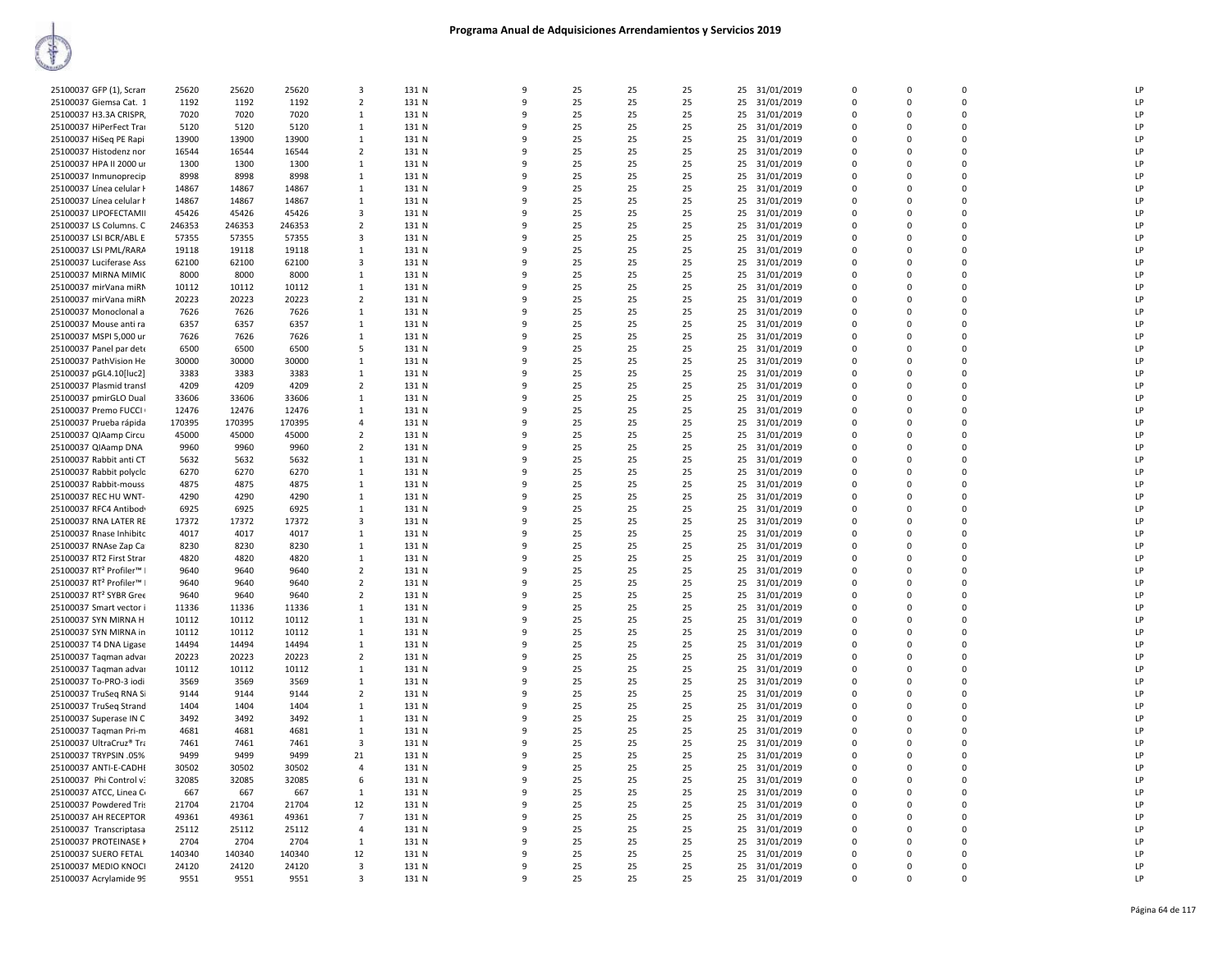| 25100037 temed fco de                              | 8040          | 8040          | 8040           | $\overline{a}$               | 131 N          | $\mathbf{q}$ | 25       | 25       | 25       |          | 25 31/01/2019            | $\Omega$    | $\Omega$ | $\Omega$    | LP |
|----------------------------------------------------|---------------|---------------|----------------|------------------------------|----------------|--------------|----------|----------|----------|----------|--------------------------|-------------|----------|-------------|----|
| 25100037 Sds 500 gr (pe                            | 1404          | 1404          | 1404           | $\overline{2}$               | 131 N          | 9            | 25       | 25       | 25       | 25       | 31/01/2019               | $\mathbf 0$ | $\Omega$ | 0           | LP |
| 25100037 ANTI JM JD2A                              | 16523         | 16523         | 16523          | -1                           | 131 N          | $\mathbf{q}$ | 25       | 25       | 25       |          | 25 31/01/2019            | $\Omega$    | $\Omega$ | $\Omega$    | LP |
| 25100037 ANNEXIN V-FI                              | 4714          | 4714          | 4714           | 1                            | 131 N          | q            | 25       | 25       | 25       |          | 25 31/01/2019            | $\mathbf 0$ | $\Omega$ | $\mathbf 0$ | LP |
| 25100037 BETA-CATENII                              | 10191         | 10191         | 10191          | 1                            | 131 N          | q            | 25       | 25       | 25       | 25       | 31/01/2019               | $\Omega$    | $\Omega$ | $\mathbf 0$ | LP |
| 25100037 CAVEOLIN-1 A                              | 9056          | 9056          | 9056           | $\mathbf{1}$                 | 131 N          | q            | 25       | 25       | 25       | 25       | 31/01/2019               | $\Omega$    | $\Omega$ | $\Omega$    | LP |
| 25100037 HIS-TAG (27E8                             | 5680          | 5680          | 5680           | 1                            | 131 N          | q            | 25       | 25       | 25       | 25       | 31/01/2019               | $\Omega$    | $\Omega$ | $\Omega$    | LP |
| 25100037 NOTCH1 (D1E                               | 7380          | 7380          | 7380           | 1                            | 131 N          | q            | 25       | 25       | 25       |          | 25 31/01/2019            | $\Omega$    | $\Omega$ | $\Omega$    | LP |
| 25100037 Luminaris HiG                             | 23322         | 23322         | 23322          | <sup>1</sup>                 | 131 N          | 9            | 25       | 25       | 25       | 25       | 31/01/2019               | $\mathbf 0$ | $\Omega$ | 0           | LP |
| 25100037 PageRuler Plu                             | 9242          | 9242          | 9242           | 3                            | 131 N          | $\mathbf{q}$ | 25       | 25       | 25       |          | 25 31/01/2019            | $\Omega$    | $\Omega$ | $\Omega$    | LP |
| 25100037 AffiniPure Dor                            | 4659          | 4659          | 4659           | $\overline{2}$               | 131 N          |              | 25       | 25       | 25       |          | 25 31/01/2019            | $\mathbf 0$ | $\Omega$ | $\mathbf 0$ | LP |
| 25100037 MACH 3 Rabb                               | 26356         | 26356         | 26356          | $\overline{\phantom{a}}$     | 131 N          | q            | 25       | 25       | 25       |          | 25 31/01/2019            | $\Omega$    | $\Omega$ | $\mathbf 0$ | LP |
| 25100037 Anti-Hexokina                             | 25996         | 25996         | 25996          | $\overline{2}$               | 131 N          | q            | 25       | 25       | 25       | 25       | 31/01/2019               | $\Omega$    | $\Omega$ | $\Omega$    | LP |
| 25100037 AGAR BACTER                               | 13295         | 13295         | 13295          | -1                           | 131 N          | q            | 25       | 25       | 25       |          | 25 31/01/2019            | $\Omega$    | $\Omega$ | $\Omega$    | LP |
| 25100037 TRYPTONA. CA                              | 1013          | 1013          | 1013           | <sup>1</sup>                 | 131 N          | 9            | 25       | 25       | 25       |          | 25 31/01/2019            | $\Omega$    | $\Omega$ | $\Omega$    | LP |
| 25100037 LB BROTH (MI                              | 1806          | 1806          | 1806           | -1                           | 131 N          | 9            | 25       | 25       | 25       | 25       | 31/01/2019               | $\mathbf 0$ | $\Omega$ | $\mathbf 0$ | LP |
| 25100037 2-MERCAPTOI                               | 504           | 504           | 504            | 1                            | 131 N          | q            | 25       | 25       | 25       |          | 25 31/01/2019            | $\Omega$    | $\Omega$ | $\Omega$    | LP |
| 25100037 DIMETHYL SU                               | 6517          | 6517          | 6517           | 1                            | 131 N          |              | 25       | 25       | 25       |          | 25 31/01/2019            | $\mathbf 0$ | $\Omega$ | $\mathbf 0$ | LP |
| 25100037 G418                                      | 13428         | 13428         | 13428          | 1                            | 131 N          | q            | 25       | 25       | 25       | 25       | 31/01/2019               | $\Omega$    | $\Omega$ | $\mathbf 0$ | LP |
| 25100037 Roll PVDF 28 (                            | 18884         | 18884         | 18884          | $\overline{4}$               | 131 N          | 9            | 25       | 25       | 25       | 25       | 31/01/2019               | $\mathbf 0$ | 0        | $\mathbf 0$ | LP |
| 25100037 Powdered Tris                             | 3123          | 3123          | 3123           | $\overline{2}$               | 131 N          | q            | 25       | 25       | 25       |          | 25 31/01/2019            | $\Omega$    | $\Omega$ | $\Omega$    | LP |
| 25100037 RNase-Free W                              | 4802          | 4802          | 4802           | 3                            | 131 N          |              | 25       | 25       | 25       | 25       | 31/01/2019               | $\Omega$    | $\Omega$ | $\Omega$    | LP |
| 25100037 RNase-Free W                              | 4802          | 4802          | 4802           | 3                            | 131 N          | 9            | 25       | 25       | 25       | 25       | 31/01/2019               | 0           | $\Omega$ | $\mathbf 0$ | LP |
| 25100037 10x Bromophe                              | 3357          | 3357          | 3357           | 3                            | 131 N          | 9            | 25       | 25       | 25       |          | 25 31/01/2019            | $\mathbf 0$ | $\Omega$ | $\mathbf 0$ | LP |
| 25100037 Broad Range I                             | 13104         | 13104         | 13104          | 3                            | 131 N          |              | 25       | 25       | 25       |          | 25 31/01/2019            | $\mathbf 0$ | $\Omega$ | $\mathbf 0$ | LP |
| 25100037 Cleaver Buffer                            | 1398          | 1398          | 1398           | 1                            | 131 N          | q            | 25       | 25       | 25       |          | 25 31/01/2019            | $\Omega$    | $\Omega$ | $\mathbf 0$ | LP |
| 25100037 BRCA1 SIRNA                               | 29472         | 29472         | 29472          | 8                            | 131 N          | q            | 25       | 25       | 25       | 25       | 31/01/2019               | $\mathbf 0$ | $\Omega$ | $\mathbf 0$ | LP |
| 25100037 Ah Receptor C                             | 9430          | 9430          | 9430           | -1                           | 131 N          | q            | 25       | 25       | 25       |          | 25 31/01/2019            | $\Omega$    | $\Omega$ | $\Omega$    | LP |
| 25100037 Control CRISP                             | 2105          | 2105          | 2105           | 1                            | 131 N          |              | 25       | 25       | 25       | 25       | 31/01/2019               | $\Omega$    | $\Omega$ | $\Omega$    | LP |
| 25100037 MLH1 Antiboo                              | 7626          | 7626          | 7626           | -1                           | 131 N          | 9            | 25       | 25       | 25       | 25       | 31/01/2019               | $\mathbf 0$ | $\Omega$ | $\mathbf 0$ | LP |
| 25100037 MTH1 Antiboo                              | 7626          | 7626          | 7626           | <sup>1</sup>                 | 131 N          | 9            | 25       | 25       | 25       | 25       | 31/01/2019               | $\mathbf 0$ | $\Omega$ | $\mathbf 0$ | LP |
| 25100037 Alexa Fluor® 4                            | 15980         | 15980         | 15980          | $\overline{2}$               | 131 N          | q            | 25       | 25       | 25       | 25       | 31/01/2019               | $\mathbf 0$ | $\Omega$ | $\mathbf 0$ | LP |
| 25100037 Alexa Fluor® 5                            | 7191          | 7191          | 7191           | $\mathbf{1}$                 | 131 N          | q            | 25       | 25       | 25       | 25       | 31/01/2019               | $\Omega$    | $\Omega$ | $\mathbf 0$ | LP |
| 25100037 ALEXA FLUOR                               | 7990          | 7990          | 7990           | $\mathbf{1}$                 | 131 N          | 9            | 25       | 25       | 25       | 25       | 31/01/2019               | $\mathbf 0$ | $\Omega$ | $\mathbf 0$ | LP |
| 25100037 pGEM-T Easy                               | 12686         | 12686         | 12686          | $\overline{4}$               | 131 N          | q            | 25       | 25       | 25       |          | 25 31/01/2019            | $\Omega$    | $\Omega$ | $\Omega$    | LP |
| 25100037 Wizard Genon                              | 47538         | 47538         | 47538          | 5                            | 131 N          |              | 25       | 25       | 25       | 25       | 31/01/2019               | $\Omega$    | $\Omega$ | $\Omega$    | LP |
| 25100037 Set of dATP, d                            | 43419         | 43419         | 43419          | -5                           | 131 N          | 9            | 25       | 25       | 25       | 25       | 31/01/2019               | $\mathbf 0$ | $\Omega$ | 0           | LP |
| 25100037 Wizard SV Gel                             | 47455         | 47455         | 47455          | 5                            | 131 N          | 9            | 25       | 25       | 25       | 25       | 31/01/2019               | $\mathbf 0$ | $\Omega$ | 0           | LP |
| 25100037 RNasin Ribonu                             | 7675          | 7675          | 7675           | $\overline{2}$               | 131 N          | q            | 25       | 25       | 25       |          | 25 31/01/2019            | $\mathbf 0$ | $\Omega$ | $\Omega$    | LP |
| 25100037 SV Total RNA                              | 39801         | 39801         | 39801          | $\overline{4}$               | 131 N          |              | 25       | 25       | 25       |          | 25 31/01/2019            | $\mathbf 0$ | $\Omega$ | $\mathbf 0$ | LP |
| 25100037 Acrylamide, N                             | 12735         | 12735         | 12735          | 4                            | 131 N          | q            | 25       | 25       | 25       | 25       | 31/01/2019               | 0           | $\Omega$ | 0           | LP |
| 25100037 Aldefluor Kit C                           | 1577          | 1577          | 1577           | $\overline{2}$               | 131 N          | q            | 25       | 25       | 25       |          | 25 31/01/2019            | $\Omega$    | $\Omega$ | $\mathbf 0$ | LP |
| 25100037 ATCC HTB-103                              | 1322          | 1322          | 1322           |                              | 131 N          | 9            | 25       | 25       | 25       |          | 31/01/2019               | $\Omega$    | $\Omega$ | $\Omega$    | LP |
|                                                    | 742           | 742           | 742            | $\overline{2}$<br>-1         | 131 N          | 9            | 25       | 25       | 25       | 25<br>25 |                          | $\Omega$    | $\Omega$ | $\mathbf 0$ | LP |
| 25100037 ATCC Cat. CCL<br>25100037 Trascriptasa ru | 6278          | 6278          | 6278           | 1                            | 131 N          | 9            | 25       | 25       | 25       | 25       | 31/01/2019<br>31/01/2019 | $\mathbf 0$ | $\Omega$ | $\Omega$    | LP |
| 25100037 GoTaq Green                               | 36080         | 36080         | 36080          | $\overline{4}$               | 131 N          | q            | 25       | 25       | 25       | 25       | 31/01/2019               | $\mathbf 0$ | $\Omega$ | $\Omega$    | LP |
| 25100037 Tc99m RGD (1                              | 15000         | 15000         | 15000          | 30                           | 131 N          |              | 25       | 25       | 25       |          | 25 31/01/2019            | $\mathbf 0$ | $\Omega$ | $\mathbf 0$ | LP |
| 25100037 IdPH-BAR COD                              | 31350         | 31350         | 31350          | 9500                         | 131 N          | q            | 25       | 25       | 25       | 25       | 31/01/2019               | $\mathbf 0$ | $\Omega$ | 0           | LP |
| 25100037 BRAZALETE TÉ                              | 26160         | 26160         | 26160          | 12000                        | 131 N          | q            | 25       | 25       | 25       |          | 25 31/01/2019            | $\Omega$    | $\Omega$ | $\Omega$    | LP |
|                                                    |               | 39985         | 39985          | $\overline{1}$               |                | q            | 25       | 25       | 25       | 25       |                          | $\Omega$    | $\Omega$ | $\Omega$    | LP |
| 25100037 Agencourt AN                              | 39985         |               |                |                              | 131 N          | 9            |          |          |          |          | 31/01/2019               | $\Omega$    | $\Omega$ | $\mathbf 0$ | LP |
| 25100037 AMINO PROPY                               | 3330<br>10058 | 3330<br>10058 | 3330           | $\overline{2}$               | 131 N          | 9            | 25<br>25 | 25<br>25 | 25<br>25 | 25       | 31/01/2019               | $\mathbf 0$ | $\Omega$ | $\Omega$    | LP |
| 25100037 Antifade solut<br>25100037 BRAF RGQ PCI   | 77510         | 77510         | 10058<br>77510 | 2<br>$\overline{\mathbf{3}}$ | 131 N<br>131 N | q            | 25       | 25       | 25       | 25<br>25 | 31/01/2019<br>31/01/2019 | $\mathbf 0$ | $\Omega$ | $\Omega$    | LP |
| 25100037 CARBONATO I                               | 5808          | 5808          | 5808           | 6                            | 131 N          |              | 25       | 25       | 25       |          | 25 31/01/2019            | $\mathbf 0$ | $\Omega$ | $\mathbf 0$ | LP |
|                                                    | 15690         | 15690         | 15690          | 6                            |                | q            | 25       | 25       |          |          | 31/01/2019               | $\mathbf 0$ | $\Omega$ | 0           | LP |
| 25100037 CITRISOLV CLE                             |               | 13075         | 13075          | 5                            | 131 N<br>131 N | q            | 25       | 25       | 25<br>25 | 25       |                          | $\Omega$    | $\Omega$ | $\Omega$    | LP |
| 25100037 CitriSolv, 1 bo                           | 13075         |               |                |                              |                | 9            |          |          |          |          | 25 31/01/2019            |             |          |             |    |
| 25100037 CLOROFORM(                                | 3468          | 3468          | 3468           | 12                           | 131 N          |              | 25       | 25       | 25       |          | 25 31/01/2019            | $\mathbf 0$ | $\Omega$ | $\Omega$    | LP |
| 25100037 CLORURO DE :                              | 766           | 766           | 766            | 12                           | 131 N          | 9            | 25       | 25       | 25       | 25       | 31/01/2019               | $\Omega$    | $\Omega$ | $\mathbf 0$ | LP |
| 25100037 COLORANTE E                               | 128           | 128           | 128            | $\overline{2}$               | 131 N          | 9            | 25       | 25       | 25       | 25       | 31/01/2019               | $\mathbf 0$ | $\Omega$ | $\Omega$    | LP |
| 25100037 COLORANTE \                               | 2378          | 2378          | 2378           | $\overline{2}$               | 131 N          | q            | 25       | 25       | 25       |          | 25 31/01/2019            | $\Omega$    | $\Omega$ | $\Omega$    | LP |
| 25100037 DNAZap™ PCF                               | 28848         | 28848         | 28848          | 12                           | 131 N          |              | 25       | 25       | 25       |          | 25 31/01/2019            | $\mathbf 0$ | $\Omega$ | $\mathbf 0$ | LP |
| 25100037 dNTP set, grad                            | 3812          | 3812          | 3812           | $\overline{2}$               | 131 N          | q            | 25       | 25       | 25       | 25       | 31/01/2019               | $\mathbf 0$ | $\Omega$ | $\mathbf 0$ | LP |
| 25100037 EDTA                                      | 1880          | 1880          | 1880           | $\overline{2}$               | 131 N          | q            | 25       | 25       | 25       |          | 25 31/01/2019            | $\mathbf 0$ | $\Omega$ | $\mathbf 0$ | LP |
| 25100037 EGFR RGQ PCI                              | 5400          | 5400          | 5400           | 3                            | 131 N          | q            | 25       | 25       | 25       |          | 25 31/01/2019            | $\Omega$    | $\Omega$ | $\Omega$    | LP |
| 25100037 EMBED-812                                 | 3360          | 3360          | 3360           | $\overline{2}$               | 131 N          | q            | 25       | 25       | 25       |          | 25 31/01/2019            | $\Omega$    | $\Omega$ | $\Omega$    | LP |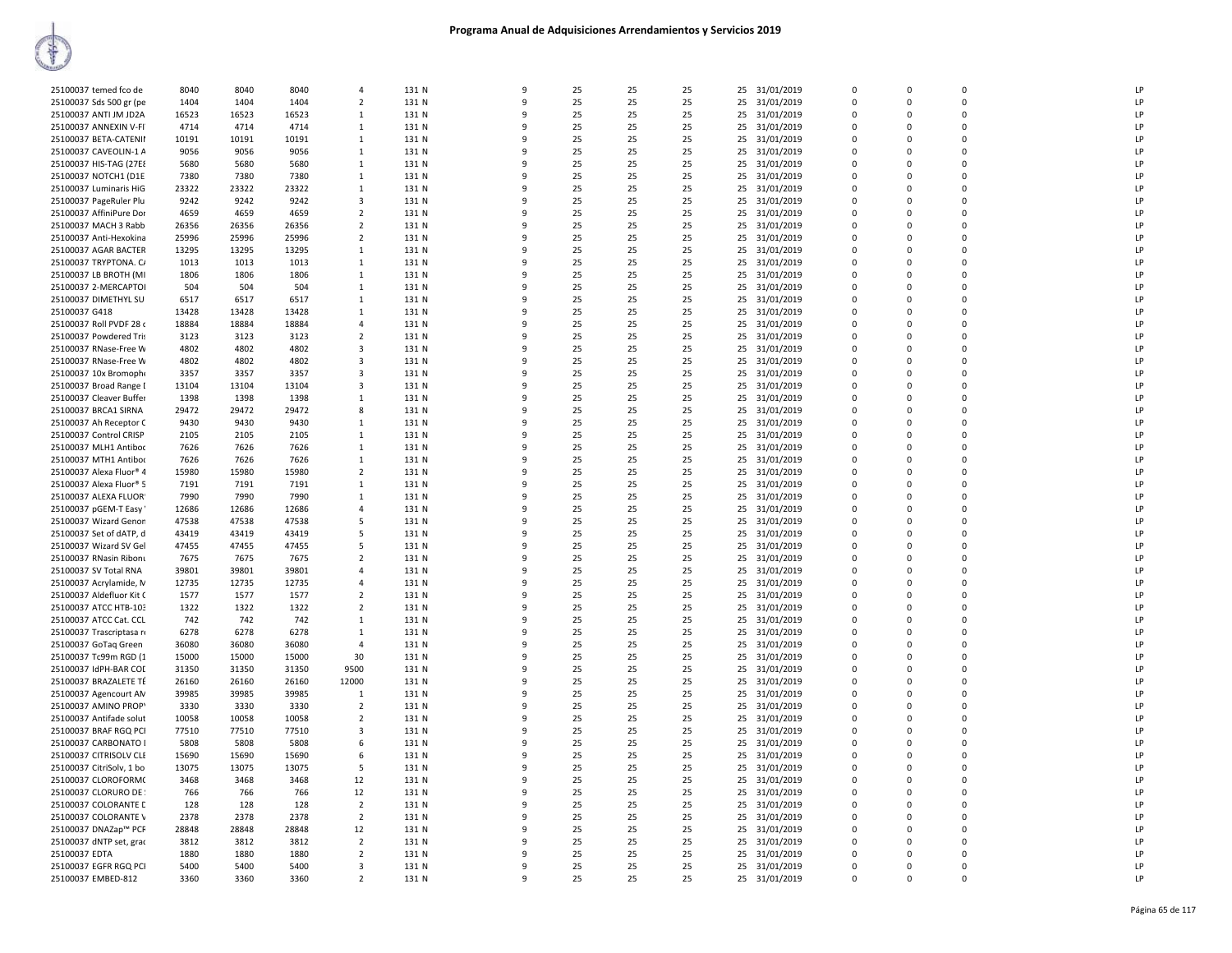| 25100037 EPON 812 KIT    | 4378    | 4378    | 4378    | $\overline{2}$          | 131 N | 9            | 25 | 25 | 25 |    | 25 31/01/2019 | $\Omega$ | $\Omega$    | $\Omega$ | LP        |
|--------------------------|---------|---------|---------|-------------------------|-------|--------------|----|----|----|----|---------------|----------|-------------|----------|-----------|
| 25100037 FUME FILTER     | 80209   | 80209   | 80209   | 8                       | 131 N | 9            | 25 | 25 | 25 | 25 | 31/01/2019    | 0        | 0           | 0        | LP        |
| 25100037 Gel pilot 100 p | 16000   | 16000   | 16000   | -5                      | 131 N | 9            | 25 | 25 | 25 |    | 25 31/01/2019 | $\Omega$ | $\Omega$    | $\Omega$ | <b>LP</b> |
| 25100037 Gel pilot 100 p | 16000   | 16000   | 16000   | 5                       | 131 N | 9            | 25 | 25 | 25 |    | 25 31/01/2019 | 0        | 0           | 0        | LP        |
| 25100037 Gel pilot 50 pł | 18000   | 18000   | 18000   | 5                       | 131 N | q            | 25 | 25 | 25 |    | 25 31/01/2019 | 0        | $\Omega$    | 0        | LP        |
| 25100037 Gel pilot 50 pl | 18000   | 18000   | 18000   | 5                       | 131 N | q            | 25 | 25 | 25 |    | 25 31/01/2019 | $\Omega$ | $\Omega$    | 0        | LP        |
| 25100037 GELATINA GR     | 3167    | 3167    | 3167    | $\overline{2}$          | 131 N | q            | 25 | 25 | 25 |    | 25 31/01/2019 | $\Omega$ | $\Omega$    | 0        | LP        |
| 25100037 GelPilot DNA I  | 5560    | 5560    | 5560    | 5                       | 131 N | 9            | 25 | 25 | 25 |    | 25 31/01/2019 | $\Omega$ | $\Omega$    | 0        | LP        |
| 25100037 GelPilot DNA I  | 2224    | 2224    | 2224    | $\overline{2}$          | 131 N | 9            | 25 | 25 | 25 | 25 | 31/01/2019    | 0        | $\mathbf 0$ | 0        | LP        |
| 25100037 GeneRead DN     | 42700   | 42700   | 42700   | 5                       | 131 N | 9            | 25 | 25 | 25 |    | 25 31/01/2019 | $\Omega$ | $\Omega$    | $\Omega$ | LP        |
| 25100037 GIEMSA EN P(    | 1192    | 1192    | 1192    | $\overline{2}$          | 131 N | q            | 25 | 25 | 25 |    | 25 31/01/2019 | 0        | 0           | 0        | LP        |
| 25100037 HER2 DNA prc    | 46540   | 46540   | 46540   | 13                      | 131 N | q            | 25 | 25 | 25 |    | 25 31/01/2019 | $\Omega$ | $\Omega$    | 0        | LP        |
| 25100037 Hidroxido de j  | 1120    | 1120    | 1120    | $\overline{2}$          | 131 N | q            | 25 | 25 | 25 |    | 25 31/01/2019 | $\Omega$ | $\Omega$    | 0        | LP        |
| 25100037 HPV28. GENO     | 1410    | 1410    | 1410    | $\overline{2}$          | 131 N | q            | 25 | 25 | 25 |    | 25 31/01/2019 | $\Omega$ | $\Omega$    | 0        | LP        |
| 25100037 INMUNOSAVE      | 14000   | 14000   | 14000   | $\overline{2}$          | 131 N | 9            | 25 | 25 | 25 |    | 25 31/01/2019 | 0        | $\Omega$    | 0        | LP        |
| 25100037 JAK2 RGQ PCF    | 18000   | 18000   | 18000   | 5                       | 131 N | 9            | 25 | 25 | 25 | 25 | 31/01/2019    | 0        | 0           | 0        | LP        |
| 25100037 Kit de pretrata | 170000  | 170000  | 170000  | 10                      | 131 N | 9            | 25 | 25 | 25 |    | 25 31/01/2019 | $\Omega$ | $\Omega$    | $\Omega$ | LP        |
| 25100037 KIT DE TINCIO   | 76000   | 76000   | 76000   | 10                      | 131 N | 9            | 25 | 25 | 25 |    | 25 31/01/2019 | 0        | 0           | 0        | LP        |
| 25100037 KRAS RGQ PCI    | 158400  | 158400  | 158400  | $\overline{\mathbf{3}}$ | 131 N | q            | 25 | 25 | 25 |    | 25 31/01/2019 | $\Omega$ | $\Omega$    | 0        | LP        |
| 25100037 LSI BCL6 dual   | 114711  | 114711  | 114711  | 6                       | 131 N | q            | 25 | 25 | 25 |    | 25 31/01/2019 | $\Omega$ | $\Omega$    | 0        | LP        |
| 25100037 MEDIO DE INC    | 10040   | 10040   | 10040   | $\overline{2}$          | 131 N | q            | 25 | 25 | 25 |    | 25 31/01/2019 | 0        | $\Omega$    | $\Omega$ | LP        |
| 25100037 MGMT Pyro K     | 8040    | 8040    | 8040    | $\mathbf{1}$            | 131 N | 9            | 25 | 25 | 25 |    | 25 31/01/2019 | 0        | $\Omega$    | 0        | LP        |
| 25100037 MOUNTING N      | 55768   | 55768   | 55768   | 30                      | 131 N | 9            | 25 | 25 | 25 | 25 | 31/01/2019    | 0        | 0           | 0        | LP        |
| 25100037 NITRATO DE P    | 4797    | 4797    | 4797    | 3                       | 131 N | $\mathbf{q}$ | 25 | 25 | 25 |    | 25 31/01/2019 | 0        | $\mathbf 0$ | $\Omega$ | LP        |
|                          |         |         |         |                         |       |              |    |    |    |    |               |          |             |          |           |
| 25100037 NITRATO DE P    | 11340   | 11340   | 11340   | 6                       | 131 N | 9            | 25 | 25 | 25 |    | 25 31/01/2019 | 0        | 0           | 0        | LP        |
| 25100037 NITRATO DE L    | 11340   | 11340   | 11340   | 6                       | 131 N | q            | 25 | 25 | 25 |    | 25 31/01/2019 | 0        | $\Omega$    | 0        | LP        |
| 25100037 Pathvysion      | 3278    | 3278    | 3278    | 1                       | 131 N | q            | 25 | 25 | 25 |    | 25 31/01/2019 | $\Omega$ | $\Omega$    | 0        | LP        |
| 25100037 Pimers para C   | 60000   | 60000   | 60000   | -5                      | 131 N | q            | 25 | 25 | 25 |    | 25 31/01/2019 | 0        | $\Omega$    | 0        | LP        |
| 25100037 POLYETHYLEN     | 35612   | 35612   | 35612   | $\overline{2}$          | 131 N | 9            | 25 | 25 | 25 |    | 25 31/01/2019 | 0        | $\Omega$    | 0        | LP        |
| 25100037 PyroMark Bin    | 3596    | 3596    | 3596    | $\overline{2}$          | 131 N | 9            | 25 | 25 | 25 | 25 | 31/01/2019    | 0        | $\mathbf 0$ | 0        | LP        |
| 25100037 PyroMark Cor    | 3596    | 3596    | 3596    | $\overline{2}$          | 131 N | $\mathbf{q}$ | 25 | 25 | 25 |    | 25 31/01/2019 | 0        | 0           | $\Omega$ | LP        |
| 25100037 PyroMark Cus    | 7192    | 7192    | 7192    | $\overline{4}$          | 131 N | q            | 25 | 25 | 25 |    | 25 31/01/2019 | 0        | $\Omega$    | 0        | LP        |
| 25100037 PyroMark Der    | 7192    | 7192    | 7192    | $\overline{4}$          | 131 N | q            | 25 | 25 | 25 |    | 25 31/01/2019 | $\Omega$ | $\Omega$    | 0        | LP        |
| 25100037 PyroMark Ma     | 3596    | 3596    | 3596    | $\overline{2}$          | 131 N | q            | 25 | 25 | 25 |    | 25 31/01/2019 | $\Omega$ | $\Omega$    | 0        | LP        |
| 25100037 PyroMark PCF    | 7192    | 7192    | 7192    | $\overline{a}$          | 131 N | 9            | 25 | 25 | 25 |    | 25 31/01/2019 | 0        | $\Omega$    | 0        | LP        |
| 25100037 PyroMark Q24    | 14384   | 14384   | 14384   | 8                       | 131 N | 9            | 25 | 25 | 25 |    | 25 31/01/2019 | 0        | $\Omega$    | 0        | LP        |
| 25100037 PyroMark Wa     | 7192    | 7192    | 7192    | $\overline{4}$          | 131 N | 9            | 25 | 25 | 25 | 25 | 31/01/2019    | 0        | 0           | 0        | LP        |
| 25100037 QIAGEN Multi    | 46880   | 46880   | 46880   | 8                       | 131 N | $\mathbf{q}$ | 25 | 25 | 25 |    | 25 31/01/2019 | $\Omega$ | $\Omega$    | $\Omega$ | LP        |
| 25100037 QIAmp DNA F     | 24960   | 24960   | 24960   | 6                       | 131 N | q            | 25 | 25 | 25 |    | 25 31/01/2019 | 0        | $\Omega$    | 0        | LP        |
| 25100037 Qubit™ dsDN/    | 4780    | 4780    | 4780    | $\mathbf{1}$            | 131 N | q            | 25 | 25 | 25 |    | 25 31/01/2019 | 0        | $\Omega$    | 0        | LP        |
| 25100037 Rnase away, R   | 9050    | 9050    | 9050    | -5                      | 131 N | q            | 25 | 25 | 25 |    | 25 31/01/2019 | 0        | 0           | 0        | LP        |
| 25100037 Rnase away. F   | 5430    | 5430    | 5430    | $\overline{\mathbf{3}}$ | 131 N | $\mathbf{q}$ | 25 | 25 | 25 |    | 25 31/01/2019 | 0        | $\Omega$    | $\Omega$ | LP        |
| 25100037 Rneasy FFPE k   | 19242   | 19242   | 19242   | $\overline{2}$          | 131 N | 9            | 25 | 25 | 25 |    | 25 31/01/2019 | 0        | $\Omega$    | 0        | LP        |
| 25100037 Rojo Congo      | 3344    | 3344    | 3344    | $\overline{2}$          | 131 N | 9            | 25 | 25 | 25 | 25 | 31/01/2019    | 0        | 0           | 0        | LP        |
| 25100037 SET DE REACT    | 686962  | 686962  | 686962  | 60                      | 131 N | $\mathbf{q}$ | 25 | 25 | 25 |    | 25 31/01/2019 | $\Omega$ | $\Omega$    | $\Omega$ | LP        |
| 25100037 TBE Buffer 10.  | 6115    | 6115    | 6115    | 5                       | 131 N | q            | 25 | 25 | 25 |    | 25 31/01/2019 | 0        | $\Omega$    | 0        | LP        |
| 25100037 TISSIU-TEK O.I  | 5772    | 5772    | 5772    | 20                      | 131 N | q            | 25 | 25 | 25 |    | 25 31/01/2019 | $\Omega$ | $\Omega$    | $\Omega$ | LP        |
| 25100037 True north® m   | 18480   | 18480   | 18480   | 5                       | 131 N | 9            | 25 | 25 | 25 | 25 | 31/01/2019    | 0        | 0           | 0        | LP        |
| 25100037 Vysis ALK Brea  | 13120   | 13120   | 13120   | $\mathbf{1}$            | 131 N | 9            | 25 | 25 | 25 |    | 25 31/01/2019 | $\Omega$ | $\Omega$    | 0        | LP        |
| 25100037 Vysis LSI BCL2  | 43425   | 43425   | 43425   | 5                       | 131 N | 9            | 25 | 25 | 25 |    | 25 31/01/2019 | 0        | $\Omega$    | $\Omega$ | LP        |
| 25100037 Vysis LSI DNA   | 23648   | 23648   | 23648   | $\overline{2}$          | 131 N | 9            | 25 | 25 | 25 | 25 | 31/01/2019    | 0        | 0           | 0        | LP        |
| 25100037 Vysis LSI SS18  | 38237   | 38237   | 38237   | $\overline{2}$          | 131 N | $\mathbf{q}$ | 25 | 25 | 25 |    | 25 31/01/2019 | $\Omega$ | $\Omega$    | $\Omega$ | LP        |
| 25100037 XILOL (XILENC   | 3162000 | 3162000 | 3162000 | 527                     | 131 N | q            | 25 | 25 | 25 |    | 25 31/01/2019 | 0        | $\Omega$    | 0        | LP        |
| 25100037 BCL2            | 14062   | 14062   | 14062   | $\overline{2}$          | 131 N | q            | 25 | 25 | 25 |    | 25 31/01/2019 | $\Omega$ | $\Omega$    | $\Omega$ | LP        |
| 25100037 BCL6            | 7031    | 7031    | 7031    | $\mathbf{1}$            | 131 N | 9            | 25 | 25 | 25 | 25 | 31/01/2019    | 0        | 0           | 0        | LP        |
| 25100037 Ca125           | 11296   | 11296   | 11296   | $\overline{2}$          | 131 N | 9            | 25 | 25 | 25 |    | 25 31/01/2019 | $\Omega$ | $\Omega$    | 0        | LP        |
| 25100037 CD23, CAT. AC   | 37244   | 37244   | 37244   | $\overline{2}$          | 131 N | 9            | 25 | 25 | 25 |    | 25 31/01/2019 | 0        | 0           | 0        | LP        |
| 25100037 CD79a, CAT. 1   | 29560   | 29560   | 29560   | $\mathbf{1}$            | 131 N | 9            | 25 | 25 | 25 | 25 | 31/01/2019    | 0        | 0           | 0        | LP        |
| 25100037 CDX2, CAT. 23   | 58329   | 58329   | 58329   | $\overline{3}$          | 131 N | 9            | 25 | 25 | 25 |    | 25 31/01/2019 | $\Omega$ | $\Omega$    | $\Omega$ | LP        |
| 25100037 CEL'S PELUDA    | 14686   | 14686   | 14686   | 1                       | 131 N | q            | 25 | 25 | 25 |    | 25 31/01/2019 | 0        | $\Omega$    | 0        | LP        |
| 25100037 CK14. CAT. 31   | 91929   | 91929   | 91929   | $\mathbf{3}$            | 131 N | q            | 25 | 25 | 25 |    | 25 31/01/2019 | $\Omega$ | $\Omega$    | 0        | LP        |
| 25100037 CKAE1/AE3, C    | 25307   | 25307   | 25307   | 3                       | 131 N | 9            | 25 | 25 | 25 |    | 25 31/01/2019 | 0        | 0           | 0        | LP        |
| 25100037 DOG1            | 2180    | 2180    | 2180    | 1                       | 131 N | 9            | 25 | 25 | 25 |    | 25 31/01/2019 | $\Omega$ | $\Omega$    | 0        | LP        |
| 25100037 EGFR            | 3894    | 3894    | 3894    | 3                       | 131 N | 9            | 25 | 25 | 25 |    | 25 31/01/2019 | 0        | 0           | 0        | LP        |
| 25100037 INI-1           | 8998    | 8998    | 8998    | $\mathbf{1}$            | 131 N | 9            | 25 | 25 | 25 |    | 25 31/01/2019 | $\Omega$ | $\Omega$    | 0        | LP        |
|                          |         |         |         |                         |       |              |    |    |    |    |               |          |             |          |           |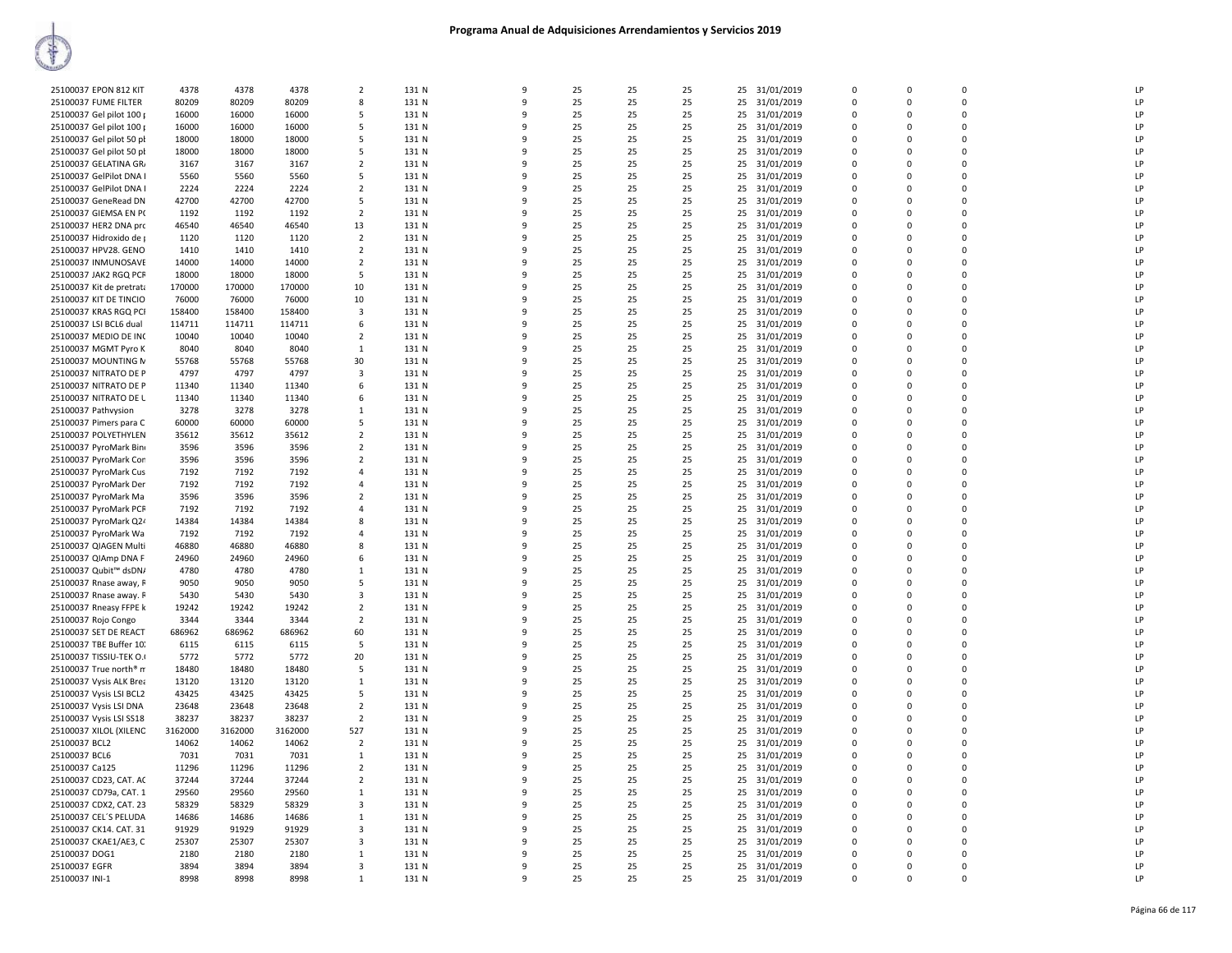| 25100037 MUC6           | 8722    | 8722    | 8722    | $\mathbf{1}$            | 131 N | -9           | 25 | 25 | 25 |    | 25 31/01/2019 | $\Omega$             | $\Omega$    | $\Omega$    | LP |
|-------------------------|---------|---------|---------|-------------------------|-------|--------------|----|----|----|----|---------------|----------------------|-------------|-------------|----|
| 25100037 OCT3/4         | 5680    | 5680    | 5680    | 1                       | 131 N | 9            | 25 | 25 | 25 | 25 | 31/01/2019    | 0                    | $\Omega$    | $\Omega$    | LP |
| 25100037 P53            | 15251   | 15251   | 15251   | $\overline{2}$          | 131 N | 9            | 25 | 25 | 25 | 25 | 31/01/2019    | $\Omega$             | 0           | $\Omega$    | LP |
| 25100037 P63            | 22877   | 22877   | 22877   | 3                       | 131 N | 9            | 25 | 25 | 25 | 25 | 31/01/2019    | $\Omega$             | 0           | $\Omega$    | LP |
| 25100037 P21            | 7626    | 7626    | 7626    | $\overline{1}$          | 131 N | 9            | 25 | 25 | 25 |    | 25 31/01/2019 | $\Omega$             | $\Omega$    | $\Omega$    | LP |
| 25100037 PAX5           | 14200   | 14200   | 14200   | 1                       | 131 N | -9           | 25 | 25 | 25 | 25 | 31/01/2019    | $\Omega$             | $\Omega$    | $\Omega$    | LP |
| 25100037 PAX8           | 5580    | 5580    | 5580    | $\mathbf{1}$            | 131 N | 9            | 25 | 25 | 25 | 25 | 31/01/2019    | $\Omega$             | $\Omega$    | $\Omega$    | LP |
| 25100037 PMS2           | 26938   | 26938   | 26938   | $\overline{2}$          | 131 N | -9           | 25 | 25 | 25 | 25 | 31/01/2019    | $\Omega$             | $\Omega$    | $\Omega$    | LP |
| 25100037 D240           | 6270    | 6270    | 6270    | 1                       | 131 N | 9            | 25 | 25 | 25 | 25 | 31/01/2019    | $\Omega$             | $\Omega$    | $\Omega$    | LP |
| 25100037 RA             | 16896   | 16896   | 16896   | $\overline{\mathbf{3}}$ | 131 N | 9            | 25 | 25 | 25 | 25 | 31/01/2019    | $\Omega$             | $\mathbf 0$ | $\Omega$    | LP |
| 25100037 SATB2          | 5030    | 5030    | 5030    | 1                       | 131 N | 9            | 25 | 25 | 25 | 25 | 31/01/2019    | $\Omega$             | 0           | $\Omega$    | LP |
| 25100037 SINAPTOFISIN   | 6580    | 6580    | 6580    | $\overline{1}$          | 131 N | 9            | 25 | 25 | 25 |    | 25 31/01/2019 | $\Omega$             | $\Omega$    | $\Omega$    | LP |
|                         |         |         |         |                         |       | -9           |    |    |    |    |               |                      | $\Omega$    | $\Omega$    | LP |
| 25100037 WT1            | 35175   | 35175   | 35175   | 3                       | 131 N | 9            | 25 | 25 | 25 | 25 | 31/01/2019    | $\Omega$<br>$\Omega$ |             |             |    |
| 25100037 MACH 4 UNIV    | 3278    | 3278    | 3278    | $\overline{1}$          | 131 N |              | 25 | 25 | 25 | 25 | 31/01/2019    |                      | $\Omega$    | $\Omega$    | LP |
| 25100037 WASH BUFFER    | 18270   | 18270   | 18270   | 30                      | 131 N | 9            | 25 | 25 | 25 | 25 | 31/01/2019    | $\Omega$             | 0           | $\Omega$    | LP |
| 25100037 DA VINCI GRE   | 25443   | 25443   | 25443   | 15                      | 131 N | 9            | 25 | 25 | 25 | 25 | 31/01/2019    | $\Omega$             | $\Omega$    | $\Omega$    | LP |
| 25100037 MACH2 MOU9     | 9460    | 9460    | 9460    | $\overline{2}$          | 131 N | 9            | 25 | 25 | 25 | 25 | 31/01/2019    | $\Omega$             | $\mathbf 0$ | $\Omega$    | LP |
| 25100037 MACH2 RABB     | 16390   | 16390   | 16390   | 5                       | 131 N | 9            | 25 | 25 | 25 | 25 | 31/01/2019    | $\Omega$             | 0           | $\Omega$    | LP |
| 25100037 WASH TUBIN(    | 274     | 274     | 274     | $\overline{2}$          | 131 N | 9            | 25 | 25 | 25 |    | 25 31/01/2019 | $\Omega$             | $\mathbf 0$ | $\Omega$    | LP |
| 25100037 LABEL BARCO    | 16443   | 16443   | 16443   | 3                       | 131 N | -9           | 25 | 25 | 25 | 25 | 31/01/2019    | $\Omega$             | $\Omega$    | $\Omega$    | LP |
| 25100037 DAB CHROMC     | 28784   | 28784   | 28784   | 10                      | 131 N | 9            | 25 | 25 | 25 | 25 | 31/01/2019    | $\Omega$             | $\Omega$    | $\Omega$    | LP |
| 25100037 KLING ON HIE   | 155463  | 155463  | 155463  | 11                      | 131 N | 9            | 25 | 25 | 25 | 25 | 31/01/2019    | $\Omega$             | 0           | $\Omega$    | LP |
| 25100037 SealPlate Film | 8960    | 8960    | 8960    | $\overline{4}$          | 131 N | 9            | 25 | 25 | 25 | 25 | 31/01/2019    | $\Omega$             | $\Omega$    | $\Omega$    | LP |
| 25100037 Streptavidin S | 79819   | 79819   | 79819   | 1                       | 131 N | 9            | 25 | 25 | 25 | 25 | 31/01/2019    | $\mathbf 0$          | 0           | 0           | LP |
| 25100037 ANGIOTECH 1    | 1000000 | 1000000 | 1000000 | 100                     | 131 N | 9            | 25 | 25 | 25 | 25 | 31/01/2019    | $\Omega$             | 0           | $\Omega$    | LP |
| 25100037 MICROPARTÍC    | 207750  | 207750  | 207750  | 30                      | 131 N | 9            | 25 | 25 | 25 | 25 | 31/01/2019    | $\Omega$             | $\mathbf 0$ | $\Omega$    | LP |
| 25100038 RIBBON DE RE   | 4351    | 4351    | 4351    | 10                      | 131 N | -9           | 25 | 25 | 25 | 25 | 31/01/2019    | $\Omega$             | $\Omega$    | $\Omega$    | LP |
| 25100038 Fomvar         | 6480    | 6480    | 6480    | $\overline{2}$          | 131 N | 9            | 25 | 25 | 25 | 25 | 31/01/2019    | $\Omega$             | $\Omega$    | $\Omega$    | LP |
| 25100038 Lowicryl       | 3438    | 3438    | 3438    | $\overline{2}$          | 131 N | 9            | 25 | 25 | 25 | 25 |               | $\Omega$             | $\Omega$    | $\Omega$    | LP |
| 25100038 LR WHITE RES   | 3438    | 3438    | 3438    |                         | 131 N | 9            | 25 |    | 25 |    | 31/01/2019    |                      | $\Omega$    | $\Omega$    | LP |
|                         |         |         |         | $\overline{2}$          |       |              |    | 25 |    | 25 | 31/01/2019    | $\Omega$             |             |             |    |
| 25100038 Paraformaldel  | 40      | 40      | 40      | $\overline{2}$          | 131 N | 9            | 25 | 25 | 25 | 25 | 31/01/2019    | $\mathbf 0$          | 0           | 0           | LP |
| 25100038 Paraformalde   | 112     | 112     | 112     | $\overline{2}$          | 131 N | $\mathbf{q}$ | 25 | 25 | 25 | 25 | 31/01/2019    | $\Omega$             | $\Omega$    | $\Omega$    | LP |
| 25100038 Paraformalde   | 112     | 112     | 112     | $\overline{2}$          | 131 N | 9            | 25 | 25 | 25 |    | 25 31/01/2019 | $\Omega$             | $\mathbf 0$ | $\Omega$    | LP |
| 25100047 SULFATO DE A   | 750     | 750     | 750     | 1                       | 131   | -9           | 25 | 25 | 25 | 25 | 31/01/2019    | $\Omega$             | $\Omega$    | $\Omega$    | LP |
| 25100049 CITRATO DE S   | 448     | 448     | 448     | $\mathbf{1}$            | 1311  | 9            | 25 | 25 | 25 | 25 | 31/01/2019    | $\Omega$             | $\Omega$    | $\Omega$    | LP |
| 25100049 AMMONIUM       | 5298    | 5298    | 5298    | 12                      | 131 N | 9            | 25 | 25 | 25 | 25 | 31/01/2019    | $\Omega$             | $\Omega$    | $\Omega$    | LP |
| 25100049 DTPA-TC99M     | 2390    | 2390    | 2390    | 5                       | 131 N | $\mathbf{q}$ | 25 | 25 | 25 | 25 | 31/01/2019    | $\Omega$             | $\Omega$    | $\Omega$    | LP |
| 25100049 ACETATO DE I   | 20700   | 20700   | 20700   | $\overline{2}$          | 131   | 9            | 25 | 25 | 25 | 25 | 31/01/2019    | 0                    | 0           | 0           | LP |
| 25100049 MAA-TC99M (    | 5520    | 5520    | 5520    | 10                      | 131 N | $\mathbf{q}$ | 25 | 25 | 25 | 25 | 31/01/2019    | $\Omega$             | $\Omega$    | $\Omega$    | LP |
| 25100049 SACAROSA MI    | 6012    | 6012    | 6012    | 9                       | 131 N | 9            | 25 | 25 | 25 | 25 | 31/01/2019    | $\mathbf 0$          | 0           | 0           | LP |
| 25100049 ETANOL INDU    | 4620    | 4620    | 4620    | $\overline{7}$          | 131 N | $\mathbf{q}$ | 25 | 25 | 25 | 25 | 31/01/2019    | $\Omega$             | $\Omega$    | C           | LP |
| 25100049 MAG3 -TC99N    | 430000  | 430000  | 430000  | 500                     | 131 N | 9            | 25 | 25 | 25 | 25 | 31/01/2019    | $\Omega$             | $\Omega$    | $\Omega$    | LP |
| 25100049 SALBUTAMOL     | 2451    | 2451    | 2451    | 79                      | 131   | -9           | 25 | 25 | 25 | 25 | 31/01/2019    | $\Omega$             | $\Omega$    | $\Omega$    | LP |
| 25100049 ATCC, L-GLUT,  | 2535    | 2535    | 2535    | 5                       | 131 N | $\mathbf{q}$ | 25 | 25 | 25 | 25 | 31/01/2019    | $\Omega$             | $\Omega$    | $\Omega$    | LP |
| 25100049 PENICILLIN ST  | 7029    | 7029    | 7029    | 1320                    | 131 N | 9            | 25 | 25 | 25 | 25 | 31/01/2019    | 0                    | 0           | $\mathbf 0$ | LP |
| 25100049 DMSA V TC99    | 4965    | 4965    | 4965    | .5                      | 131 N | $\mathbf{q}$ | 25 | 25 | 25 | 25 | 31/01/2019    | $\Omega$             | $\Omega$    | $\Omega$    | LP |
| 25100049 MIBI-TC99M 0   | 101200  | 101200  | 101200  | 100                     | 131 N | 9            | 25 | 25 | 25 |    | 25 31/01/2019 | $\mathbf 0$          | 0           | 0           | LP |
| 25100049 L-CISTINA R.A. | 4416    | 4416    | 4416    | 6                       | 131 N | $\mathbf{q}$ | 25 | 25 | 25 | 25 | 31/01/2019    | $\Omega$             | $\Omega$    | $\Omega$    | LP |
| 25100049 MEBROFENIN     | 5515    | 5515    | 5515    | -5                      | 131 N | -9           | 25 | 25 | 25 | 25 | 31/01/2019    | $\Omega$             | $\Omega$    | $\Omega$    | LP |
|                         |         |         |         | 3                       |       | -9           |    |    |    |    |               | $\Omega$             | $\Omega$    | $\Omega$    | LP |
| 25100049 PACLITAXEL FI  | 2429    | 2429    | 2429    |                         | 131 N | $\mathbf{q}$ | 25 | 25 | 25 | 25 | 31/01/2019    |                      |             |             |    |
| 25100049 VINBLASTINE    | 2940    | 2940    | 2940    | $\mathbf{1}$            | 131 N |              | 25 | 25 | 25 | 25 | 31/01/2019    | $\Omega$             | $\Omega$    | $\Omega$    | LP |
| 25100049 HYDROCORTIS    | 23256   | 23256   | 23256   | 12                      | 131 N | 9            | 25 | 25 | 25 | 25 | 31/01/2019    | 0                    | 0           | $\mathbf 0$ | LP |
| 25100049 METANOL RA     | 8480    | 8480    | 8480    | 8                       | 131 N | $\mathbf{q}$ | 25 | 25 | 25 | 25 | 31/01/2019    | $\Omega$             | $\Omega$    | $\Omega$    | LP |
| 25100049 CLORURO DE     | 5880    | 5880    | 5880    | 84                      | 131   | 9            | 25 | 25 | 25 |    | 25 31/01/2019 | $\mathbf 0$          | 0           | 0           | LP |
| 25100049 BLEBBISTATIN   | 3471    | 3471    | 3471    | $\overline{1}$          | 131 N | $\mathbf{q}$ | 25 | 25 | 25 | 25 | 31/01/2019    | $\Omega$             | $\Omega$    | $\Omega$    | LP |
| 25100049 GEL CONDUCT    | 51578   | 51578   | 51578   | 2865                    | 131   | -9           | 25 | 25 | 25 | 25 | 31/01/2019    | $\Omega$             | $\Omega$    | $\Omega$    | LP |
| 25100049 AZUL DE METI   | 3806    | 3806    | 3806    | $\overline{2}$          | 131 N | 9            | 25 | 25 | 25 | 25 | 31/01/2019    | $\Omega$             | $\Omega$    | $\Omega$    | LP |
| 25100049 ACRILAMIDA 4   | 4200    | 4200    | 4200    | $\overline{2}$          | 131 N | 9            | 25 | 25 | 25 | 25 | 31/01/2019    | $\Omega$             | $\Omega$    | $\Omega$    | LP |
| 25100049 CLORURO DE     | 5540    | 5540    | 5540    | 3                       | 131 N | 9            | 25 | 25 | 25 | 25 | 31/01/2019    | 0                    | 0           | 0           | LP |
| 25100049 GLUCONATO I    | 9179    | 9179    | 9179    | $\overline{2}$          | 131   | $\mathbf{q}$ | 25 | 25 | 25 | 25 | 31/01/2019    | $\Omega$             | $\Omega$    | $\Omega$    | LP |
| 25100049 ETER ETILICO   | 5104    | 5104    | 5104    | $\overline{2}$          | 131 N | 9            | 25 | 25 | 25 |    | 25 31/01/2019 | $\mathbf 0$          | $\mathbf 0$ | $\Omega$    | LP |
| 25100049 METANOL AN     | 6601    | 6601    | 6601    | $\overline{\mathbf{3}}$ | 131 N | $\mathbf{q}$ | 25 | 25 | 25 | 25 | 31/01/2019    | $\Omega$             | $\Omega$    | $\Omega$    | LP |
| 25100049 L-CISTINA R.A. | 5152    | 5152    | 5152    | $\overline{7}$          | 131 N | -9           | 25 | 25 | 25 | 25 | 31/01/2019    | $\Omega$             | $\Omega$    | $\Omega$    | LP |
| 25100049 MICROAMP O     | 5366    | 5366    | 5366    | $\overline{2}$          | 131 N | -9           | 25 | 25 | 25 |    | 25 31/01/2019 | $\Omega$             | $\Omega$    | C           | LP |
| 25100049 ACETONA R.A    | 6821    | 6821    | 6821    | $\overline{4}$          | 131 N | $\mathbf{q}$ | 25 | 25 | 25 |    | 25 31/01/2019 | $\Omega$             | $\Omega$    | $\Omega$    | LP |
|                         |         |         |         |                         |       |              |    |    |    |    |               |                      |             |             |    |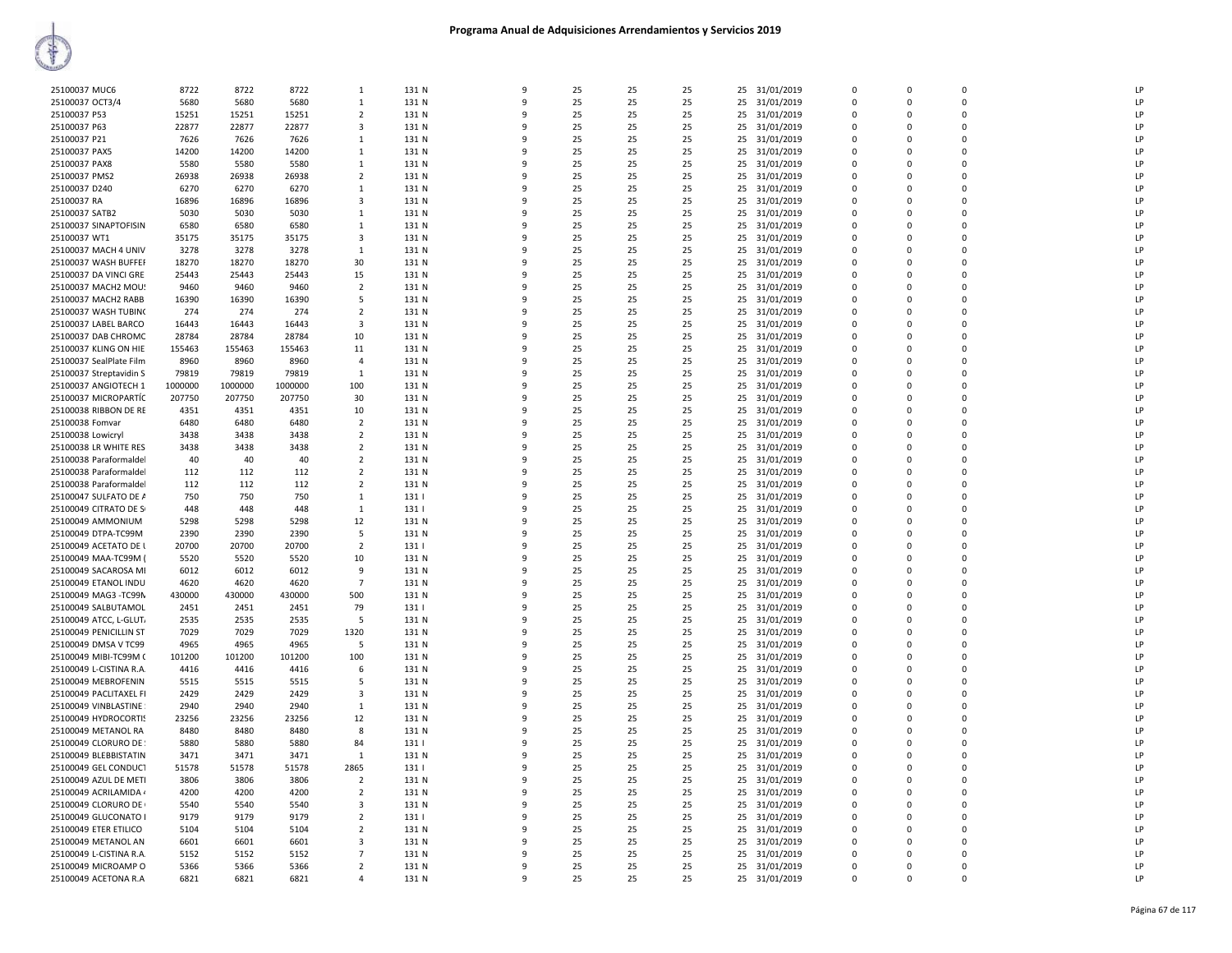| 25100049 ALCOHOL ETÍL  | 12144  | 12144  | 12144  | $\Delta$                | 131 N | $\mathbf{q}$ | 25 | 25 | 25 | 25 | 31/01/2019    | $\overline{0}$ | $\Omega$    | $\Omega$    | LP |
|------------------------|--------|--------|--------|-------------------------|-------|--------------|----|----|----|----|---------------|----------------|-------------|-------------|----|
| 25100049 PLASMID MID   | 26304  | 26304  | 26304  | $\overline{4}$          | 131 N | 9            | 25 | 25 | 25 | 25 | 31/01/2019    | $\mathbf 0$    | $\Omega$    | $\Omega$    | LP |
| 25100049 SOURCE ADM    | 840840 | 840840 | 840840 | 400                     | 131 N | $\mathbf{q}$ | 25 | 25 | 25 | 25 | 31/01/2019    | $\Omega$       | $\Omega$    | $\Omega$    | LP |
|                        |        |        |        | 9                       |       | 9            | 25 |    |    |    |               | $\Omega$       | $\Omega$    | $\Omega$    | LP |
| 25100049 ALCOHOL BEN   | 11700  | 11700  | 11700  |                         | 131 N |              |    | 25 | 25 | 25 | 31/01/2019    |                |             |             |    |
| 25100049 DYLIGHT™ 649  | 21400  | 21400  | 21400  | 8                       | 131 N | 9            | 25 | 25 | 25 | 25 | 31/01/2019    | $\mathbf 0$    | $\Omega$    | $\mathbf 0$ | LP |
| 25100049 GLYCINE, MOI  | 6439   | 6439   | 6439   | $\overline{2}$          | 131 N | 9            | 25 | 25 | 25 |    | 25 31/01/2019 | $\mathbf 0$    | $\Omega$    | $\mathbf 0$ | LP |
| 25100049 ACIDO NITRIC  | 6793   | 6793   | 6793   | 3                       | 131 N | q            | 25 | 25 | 25 | 25 | 31/01/2019    | $\mathbf 0$    | 0           | $\Omega$    | LP |
| 25100049 ISOPROPANOI   | 32920  | 32920  | 32920  | 44                      | 131 N | q            | 25 | 25 | 25 | 25 | 31/01/2019    | $\overline{0}$ | $\Omega$    | $\Omega$    | LP |
| 25100049 BISMUTO ME    | 6960   | 6960   | 6960   | 6                       | 131 N | 9            | 25 | 25 | 25 | 25 | 31/01/2019    | $\Omega$       | $\Omega$    | $\Omega$    | LP |
| 25100049 B 27 SUPPLEN  | 30974  | 30974  | 30974  | 14                      | 131 N | q            | 25 | 25 | 25 | 25 | 31/01/2019    | $\Omega$       | $\Omega$    | $\Omega$    | LP |
| 25100049 BLEOMYCIN S   | 7239   | 7239   | 7239   | $\mathbf{1}$            | 131 N | 9            | 25 | 25 | 25 | 25 | 31/01/2019    | $\Omega$       | $\Omega$    | $\Omega$    | LP |
| 25100049 ETANOL ABSO   | 40480  | 40480  | 40480  | 46                      | 131 N | q            | 25 | 25 | 25 | 25 | 31/01/2019    | 0              | 0           | $\mathbf 0$ | LP |
| 25100049 GLICEROL ANI  | 8320   | 8320   | 8320   | $\overline{4}$          | 131 N | 9            | 25 | 25 | 25 | 25 | 31/01/2019    | $\mathbf 0$    | $\Omega$    | $\Omega$    | LP |
| 25100049 ACIDO BÓRICO  | 9280   | 9280   | 9280   | $\overline{4}$          | 131 N | q            | 25 | 25 | 25 | 25 | 31/01/2019    | $\Omega$       | $\Omega$    | $\Omega$    | LP |
| 25100049 CITRATO DE G  | 116920 | 116920 | 116920 | 20                      | 131 N | q            | 25 | 25 | 25 |    |               | $\Omega$       | $\Omega$    | $\Omega$    | LP |
|                        |        |        |        |                         |       |              |    |    |    |    | 25 31/01/2019 |                |             |             |    |
| 25100049 HMPAO O ECI   | 88200  | 88200  | 88200  | 20                      | 131 N | 9            | 25 | 25 | 25 | 25 | 31/01/2019    | $\mathbf 0$    | $\Omega$    | $\Omega$    | LP |
| 25100049 CALCIO FOSFA  | 9500   | 9500   | 9500   | 3                       | 131 N | q            | 25 | 25 | 25 | 25 | 31/01/2019    | $\Omega$       | $\Omega$    | $\Omega$    | LP |
| 25100049 DNEASY BLOC   | 10509  | 10509  | 10509  | $\overline{a}$          | 131 N | 9            | 25 | 25 | 25 | 25 | 31/01/2019    | $\Omega$       | $\Omega$    | $\Omega$    | LP |
| 25100049 ATCC, LİNEA C | 26030  | 26030  | 26030  | $\overline{2}$          | 131 N | q            | 25 | 25 | 25 | 25 | 31/01/2019    | 0              | 0           | $\Omega$    | LP |
| 25100049 HEMATOXILIN   | 27600  | 27600  | 27600  | 12                      | 131 N | 9            | 25 | 25 | 25 | 25 | 31/01/2019    | $\Omega$       | $\Omega$    | $\Omega$    | LP |
| 25100049 ACCELL SIRNA  | 10677  | 10677  | 10677  | 1                       | 131 N | q            | 25 | 25 | 25 | 25 | 31/01/2019    | $\Omega$       | $\Omega$    | $\Omega$    | LP |
| 25100049 ACIDO N-BUTI  | 10836  | 10836  | 10836  | $\overline{\mathbf{3}}$ | 131 N | 9            | 25 | 25 | 25 | 25 | 31/01/2019    | $\mathbf 0$    | 0           | $\mathbf 0$ | LP |
| 25100049 AMONIO HIDF   | 10878  | 10878  | 10878  | 3                       | 131 N | 9            | 25 | 25 | 25 | 25 | 31/01/2019    | 0              | $\Omega$    | $\Omega$    | LP |
| 25100049 GEL CUTTING   | 19779  | 19779  | 19779  | 9                       | 131 N | q            | 25 | 25 | 25 | 25 | 31/01/2019    | $\Omega$       | $\Omega$    | $\Omega$    | LP |
| 25100049 ATCC, LINEA C | 11770  | 11770  | 11770  | $\overline{1}$          | 131 N | 9            | 25 | 25 | 25 | 25 | 31/01/2019    | $\Omega$       | $\Omega$    | $\Omega$    | LP |
|                        |        |        |        |                         |       | q            |    |    |    |    |               |                |             | $\Omega$    | LP |
| 25100049 AGAR EN POL'  | 11856  | 11856  | 11856  | 3                       | 131 N |              | 25 | 25 | 25 | 25 | 31/01/2019    | $\mathbf 0$    | $\Omega$    |             |    |
| 25100049 ATCC, LINEA C | 12006  | 12006  | 12006  | 1                       | 131 N | 9            | 25 | 25 | 25 | 25 | 31/01/2019    | $\Omega$       | $\Omega$    | $\Omega$    | LP |
| 25100049 PUNTAS PD SL  | 12296  | 12296  | 12296  | 10                      | 131 N | q            | 25 | 25 | 25 | 25 | 31/01/2019    | $\Omega$       | 0           | $\Omega$    | LP |
| 25100049 ATCC; LINEA C | 12673  | 12673  | 12673  | 1                       | 131 N | 9            | 25 | 25 | 25 | 25 | 31/01/2019    | $\mathbf 0$    | $\Omega$    | $\mathbf 0$ | LP |
| 25100049 FORMALDEHII   | 65686  | 65686  | 65686  | 245                     | 131 N | 9            | 25 | 25 | 25 | 25 | 31/01/2019    | 0              | 0           | $\mathbf 0$ | LP |
| 25100049 ACETAMIDA C   | 21900  | 21900  | 21900  | 6                       | 131 N | q            | 25 | 25 | 25 | 25 | 31/01/2019    | $\Omega$       | $\Omega$    | $\Omega$    | LP |
| 25100049 DIETHYL PYRC  | 13048  | 13048  | 13048  | $\overline{2}$          | 131 N | q            | 25 | 25 | 25 | 25 | 31/01/2019    | $\Omega$       | $\Omega$    | $\Omega$    | LP |
| 25100049 ACIDO BENZO   | 13502  | 13502  | 13502  | 3                       | 131 N | q            | 25 | 25 | 25 | 25 | 31/01/2019    | $\Omega$       | $\Omega$    | $\Omega$    | LP |
| 25100049 ATCC, LINEA C | 14358  | 14358  | 14358  | $\overline{1}$          | 131 N | 9            | 25 | 25 | 25 | 25 | 31/01/2019    | $\Omega$       | $\Omega$    | $\Omega$    | LP |
| 25100049 MAXIMA FIRS   | 19411  | 19411  | 19411  | -2                      | 131 N | q            | 25 | 25 | 25 | 25 | 31/01/2019    | $\Omega$       | $\Omega$    | $\Omega$    | LP |
| 25100049 KNOCKOUT(TI   | 68593  | 68593  | 68593  | 9                       | 131 N | 9            | 25 | 25 | 25 |    | 25 31/01/2019 | $\mathbf 0$    | $\Omega$    | $\Omega$    | LP |
|                        |        |        |        |                         |       |              |    |    |    |    |               |                |             | $\mathbf 0$ | LP |
| 25100049 GLUTARALDEI   | 15800  | 15800  | 15800  | $\overline{2}$          | 131   | 9<br>q       | 25 | 25 | 25 | 25 | 31/01/2019    | 0              | 0           | $\Omega$    |    |
| 25100049 PLASMID MID   | 18893  | 18893  | 18893  | $\overline{\mathbf{3}}$ | 131 N |              | 25 | 25 | 25 | 25 | 31/01/2019    | $\mathbf 0$    | $\mathbf 0$ |             | LP |
| 25100049 BARIO SULFAT  | 67500  | 67500  | 67500  | .5                      | 131 N | q            | 25 | 25 | 25 | 25 | 31/01/2019    | $\Omega$       | $\Omega$    | $\Omega$    | LP |
| 25100049 QIAAMP CIRC   | 75594  | 75594  | 75594  | 50000                   | 131 N | q            | 25 | 25 | 25 | 25 | 31/01/2019    | $\Omega$       | $\Omega$    | $\Omega$    | LP |
| 25100049 GENETICIN CA  | 29032  | 29032  | 29032  | 3                       | 131 N | 9            | 25 | 25 | 25 | 25 | 31/01/2019    | $\mathbf 0$    | $\Omega$    | $\Omega$    | LP |
| 25100049 TAQMAN UNI    | 29164  | 29164  | 29164  | $\overline{2}$          | 131 N | q            | 25 | 25 | 25 | 25 | 31/01/2019    | $\Omega$       | $\Omega$    | $\Omega$    | LP |
| 25100049 1- BUTANOL R  | 37800  | 37800  | 37800  | 6                       | 131 N | 9            | 25 | 25 | 25 | 25 | 31/01/2019    | $\Omega$       | $\Omega$    | $\Omega$    | LP |
| 25100049 1 KB DNA LAD  | 29232  | 29232  | 29232  | 11                      | 131 N | 9            | 25 | 25 | 25 | 25 | 31/01/2019    | 0              | 0           | $\mathbf 0$ | LP |
| 25100049 GLUTARALDEI   | 31600  | 31600  | 31600  | $\overline{4}$          | 131   | 9            | 25 | 25 | 25 | 25 | 31/01/2019    | $\mathbf 0$    | $\mathbf 0$ | $\Omega$    | LP |
| 25100049 ATCC, UNIVER  | 51870  | 51870  | 51870  | -5                      | 131 N | q            | 25 | 25 | 25 | 25 | 31/01/2019    | $\mathbf 0$    | 0           | $\Omega$    | LP |
| 25100049 ATCC, LINEA C | 46124  | 46124  | 46124  | $\Delta$                | 131 N | q            | 25 | 25 | 25 | 25 | 31/01/2019    | $\mathsf 0$    | $\Omega$    | $\Omega$    | LP |
| 25100049 ATCC, LINEA C | 48024  | 48024  | 48024  | 4                       | 131 N | 9            | 25 | 25 | 25 | 25 | 31/01/2019    | $\mathbf 0$    | $\Omega$    | $\Omega$    | LP |
|                        | 57655  |        | 57655  | -5                      | 131 N | q            | 25 | 25 | 25 |    |               | $\Omega$       | $\Omega$    | $\Omega$    | LP |
| 25100049 ATCC, LÍNEA C |        | 57655  |        |                         |       |              |    |    |    |    | 25 31/01/2019 |                |             |             |    |
| 25100049 COENZIME A (  | 89541  | 89541  | 89541  | $\mathbf{3}$            | 131 N | q            | 25 | 25 | 25 | 25 | 31/01/2019    | $\Omega$       | $\Omega$    | $\Omega$    | LP |
| 25100049 BENCIDINA, R  | 69600  | 69600  | 69600  | 3                       | 131 N | 9            | 25 | 25 | 25 | 25 | 31/01/2019    | $\mathbf 0$    | 0           | $\Omega$    | LP |
| 25100049 STEPONEPLUS   | 120807 | 120807 | 120807 | 8                       | 131 N | 9            | 25 | 25 | 25 | 25 | 31/01/2019    | $\mathbf 0$    | $\Omega$    | $\Omega$    | LP |
| 25100049 ATCC, SUERO   | 242060 | 242060 | 242060 | 19                      | 131 N | q            | 25 | 25 | 25 | 25 | 31/01/2019    | $\mathbf 0$    | $\Omega$    | $\Omega$    | LP |
| 25100049 VERDE LUZ AN  | 1684   | 1684   | 1684   | $\overline{2}$          | 131   | q            | 25 | 25 | 25 | 25 | 31/01/2019    | $\mathbf 0$    | $\Omega$    | $\mathbf 0$ | LP |
| 25100049 GIEMSA EN PO  | 17063  | 17063  | 17063  | $\overline{2}$          | 131   | q            | 25 | 25 | 25 | 25 | 31/01/2019    | $\Omega$       | $\Omega$    | $\Omega$    | LP |
| 25100049 MDP O HDP-T   | 993425 | 993425 | 993425 | 2515                    | 131 N | q            | 25 | 25 | 25 |    | 25 31/01/2019 | $\Omega$       | $\Omega$    | $\Omega$    | LP |
| 25100049 ACIDO FOSFO   | 15995  | 15995  | 15995  | $\overline{2}$          | 131   | 9            | 25 | 25 | 25 |    | 25 31/01/2019 | $\Omega$       | $\Omega$    | $\Omega$    | LP |
| 25100049 ACIDO FOSFO   | 32935  | 32935  | 32935  | $\overline{2}$          | 131   | 9            | 25 | 25 | 25 | 25 | 31/01/2019    | $\mathbf 0$    | 0           | $\Omega$    | LP |
| 25100049 FERROCIANUF   | 3416   | 3416   | 3416   | 3                       | 131   | 9            | 25 | 25 | 25 | 25 | 31/01/2019    | $\mathbf 0$    | $\Omega$    | $\Omega$    | LP |
| 25100049 18F-FDG (FLU) | 2556   | 2556   | 2556   | $\overline{2}$          | 131 N | q            | 25 | 25 | 25 | 25 |               | $\Omega$       | $\Omega$    | $\Omega$    | LP |
|                        |        |        |        |                         |       |              |    |    |    |    | 31/01/2019    |                |             |             |    |
| 25100049 ROJO RÁPIDO   | 22587  | 22587  | 22587  | $\overline{\mathbf{3}}$ | 131   | 9            | 25 | 25 | 25 | 25 | 31/01/2019    | $\mathbf 0$    | $\Omega$    | $\Omega$    | LP |
| 25100049 ACIDO PERYÓ   | 3297   | 3297   | 3297   | $\overline{4}$          | 131   | q            | 25 | 25 | 25 | 25 | 31/01/2019    | $\mathbf 0$    | 0           | $\mathbf 0$ | LP |
| 25100049 ACIDO TETRA(  | 9536   | 9536   | 9536   | $\overline{a}$          | 131   | q            | 25 | 25 | 25 | 25 | 31/01/2019    | $\Omega$       | $\Omega$    | $\Omega$    | LP |
| 25100049 ACIDO NITRIC  | 33096  | 33096  | 33096  | 56                      | 131   | q            | 25 | 25 | 25 | 25 | 31/01/2019    | $\Omega$       | $\Omega$    | $\Omega$    | LP |
| 25100049 ACIDO CLORH   | 12918  | 12918  | 12918  | 24                      | 131   | 9            | 25 | 25 | 25 |    | 25 31/01/2019 | $\Omega$       | $\Omega$    | $\Omega$    | LP |
|                        |        |        |        |                         |       |              |    |    |    |    |               |                |             |             |    |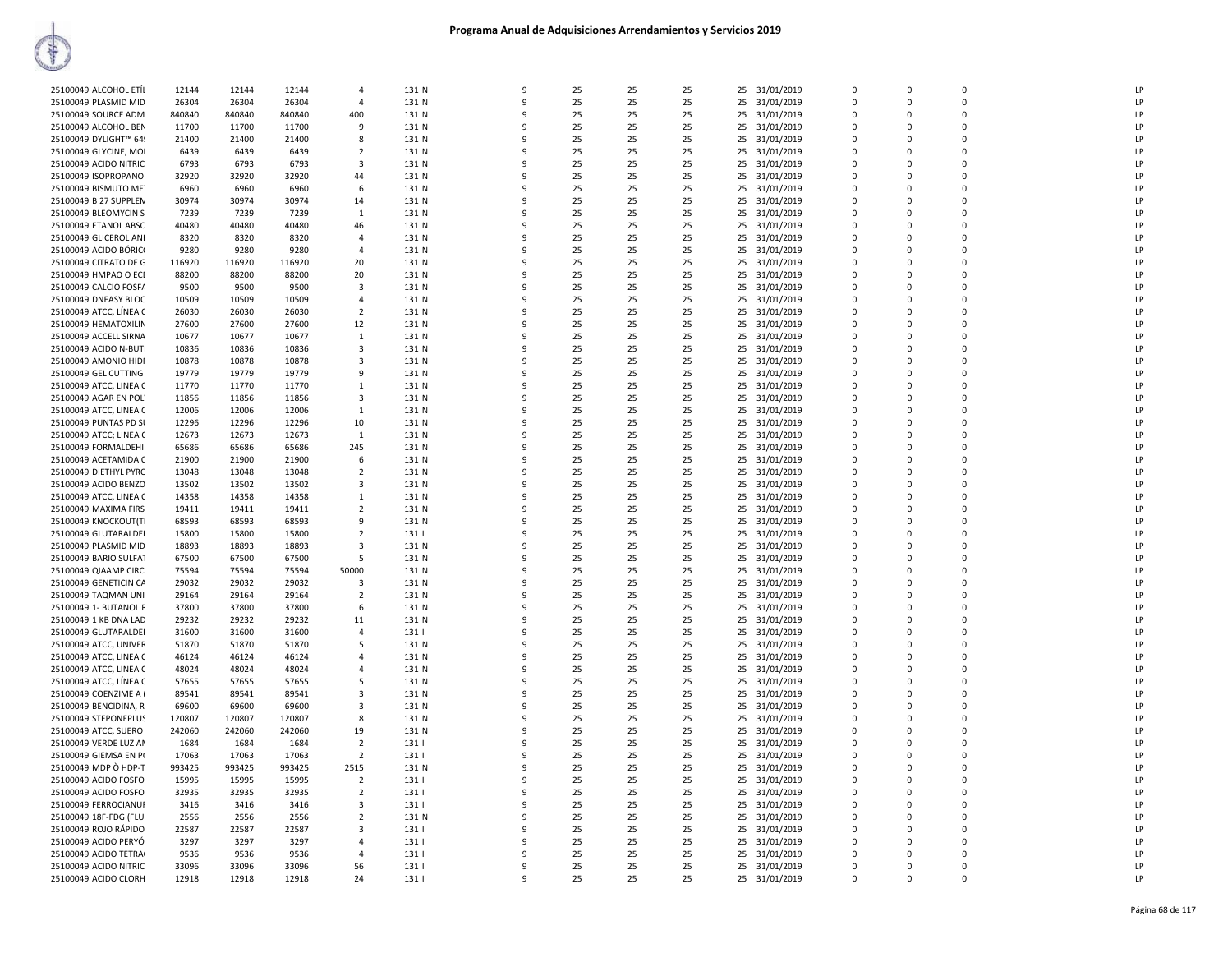| 25100049 ACETATO DE S    | 19377   | 19377   | 19377   | 36             | 131   | 9            | 25          | 25 | 25 |    | 25 31/01/2019 | $\Omega$     | $\Omega$ | $\Omega$    | LP             |
|--------------------------|---------|---------|---------|----------------|-------|--------------|-------------|----|----|----|---------------|--------------|----------|-------------|----------------|
| 25100049 ACIDO PICRICI   | 242040  | 242040  | 242040  | 120            | 131   | ٩            | 25          | 25 | 25 | 25 | 31/01/2019    | $\Omega$     | $\Omega$ | $\mathbf 0$ | LP             |
| 25100049 BENCHMARK       | 160464  | 160464  | 160464  | 54             | 131 N | 9            | 25          | 25 | 25 | 25 | 31/01/2019    | $\mathbf 0$  | $\Omega$ | $\mathbf 0$ | LP             |
| 25100049 100 MM DNTI     | 7713    | 7713    | 7713    | 3              | 131 N | ۰Q           | 25          | 25 | 25 | 25 | 31/01/2019    | $\Omega$     | $\Omega$ | $\mathbf 0$ | LP             |
| 25100049 CAT. 231-2 SU   | 13500   | 13500   | 13500   | $\overline{2}$ | 131   |              | 25          | 25 | 25 | 25 | 31/01/2019    | $\Omega$     | $\Omega$ | $\Omega$    | LP             |
| 25100049 CAT. 217ANTI    | 10371   | 10371   | 10371   | 3              | 131   |              | 25          | 25 | 25 | 25 | 31/01/2019    | $\Omega$     | $\Omega$ | 0           | LP             |
| 25100049 CAT. 218 ANT    | 10371   | 10371   | 10371   | 3              | 131   |              | 25          | 25 | 25 | 25 | 31/01/2019    | $\Omega$     | $\Omega$ | $\Omega$    | LP             |
| 25100049 CAT. 265-2 SU   | 19462   | 19462   | 19462   | $\overline{2}$ | 131   |              | 25          | 25 | 25 | 25 | 31/01/2019    | $\Omega$     | $\Omega$ | $\Omega$    | LP             |
| 25100049 SUERO ANTI-E    | 58860   | 58860   | 58860   | 4              | 131   | $\mathbf{q}$ | 25          | 25 | 25 | 25 | 31/01/2019    | $\Omega$     | $\Omega$ | $\mathbf 0$ | LP             |
| 25100049 CAT. 234 SUEF   | 15387   | 15387   | 15387   | 3              | 131   | 9            | 25          | 25 | 25 | 25 | 31/01/2019    | $\mathbf 0$  | $\Omega$ | $\mathbf 0$ | LP             |
| 25100049 CAT. 235 SUEF   | 26324   | 26324   | 26324   | 3              | 131   |              | 25          | 25 | 25 | 25 | 31/01/2019    | $\Omega$     | $\Omega$ | $\mathbf 0$ | LP             |
| 25100049 CAT, 236 SUEF   | 16770   | 16770   | 16770   | 3              | 131   |              | 25          | 25 | 25 | 25 | 31/01/2019    | $\Omega$     | $\Omega$ | $\Omega$    | LP             |
| 25100049 CAT. 237 SUEF   | 31350   | 31350   | 31350   | 3              | 131   |              | 25          | 25 | 25 | 25 | 31/01/2019    | $\Omega$     | $\Omega$ | 0           | LP             |
| 25100049 CAT. 222-5 SU   | 6996    | 6996    | 6996    | $\overline{2}$ | 131   | ٩            | 25          | 25 | 25 | 25 | 31/01/2019    | $\Omega$     | $\Omega$ | $\Omega$    | LP             |
| 25100049 CAT. 222-5 SU   | 6940    | 6940    | 6940    | $\overline{2}$ | 131   |              | 25          | 25 | 25 | 25 | 31/01/2019    | $\Omega$     | $\Omega$ | $\mathbf 0$ | LP             |
| 25100049 CAT. 224 SUEF   | 22100   | 22100   | 22100   | $\overline{2}$ | 131   | 9            | 25          | 25 | 25 | 25 | 31/01/2019    | $\Omega$     | $\Omega$ | $\mathbf 0$ | LP             |
| 25100049 ANTI-KELL DE    | 16260   | 16260   | 16260   | 3              | 131   | $\mathbf{q}$ | 25          | 25 | 25 | 25 | 31/01/2019    | $\mathbf 0$  | $\Omega$ | $\mathbf 0$ | LP             |
| 25100049 Cat. 255 Suero  | 18086   | 18086   | 18086   | $\overline{2}$ | 131   |              | 25          | 25 | 25 | 25 | 31/01/2019    | $\Omega$     | $\Omega$ | $\Omega$    | LP             |
| 25100049 99mTc HYNIC     | 11025   | 11025   | 11025   | -5             | 131 N |              | 25          | 25 | 25 | 25 | 31/01/2019    | $\Omega$     | $\Omega$ | $\Omega$    | LP             |
| 25100049 99mTc iPSMA     | 110250  | 110250  | 110250  | 50             | 131 N |              | 25          | 25 | 25 | 25 | 31/01/2019    | $\Omega$     | $\Omega$ | 0           | LP             |
| 25100049 99mTc RGD A     | 44100   | 44100   | 44100   | 20             | 131 N | ٩            | 25          | 25 | 25 | 25 | 31/01/2019    | $\Omega$     | $\Omega$ | $\Omega$    | LP             |
| 25100049 99mTc Pertec    | 9720    | 9720    | 9720    | 40             | 131 N |              | 25          | 25 | 25 | 25 | 31/01/2019    | $\Omega$     | $\Omega$ | $\mathbf 0$ | LP             |
| 25100049 ATCC, HCC195    | 14563   | 14563   | 14563   | $\mathbf{1}$   | 131 N | ٩            | 25          | 25 | 25 | 25 | 31/01/2019    | $\mathbf 0$  | $\Omega$ | $\mathbf 0$ | LP             |
| 25100049 AURORA B CA     | 8556    | 8556    | 8556    | $\mathbf{1}$   | 131 N | 9            | 25          | 25 | 25 | 25 | 31/01/2019    | $\Omega$     | $\Omega$ | $\Omega$    | LP             |
| 25100049 CAT. 201-D SL   | 34468   | 34468   | 34468   | 194            | 131 N | ۰Q           | 25          | 25 | 25 | 25 | 31/01/2019    | $\Omega$     | $\Omega$ | $\Omega$    | LP             |
| 25100049 CAT. 202-D SL   | 34468   | 34468   | 34468   | 194            | 131 N |              | 25          | 25 | 25 | 25 | 31/01/2019    | $\Omega$     | $\Omega$ | $\Omega$    | LP             |
| 25100049 CAT. 203-D SL   | 33580   | 33580   | 33580   | 189            | 131 N |              | 25          | 25 | 25 | 25 | 31/01/2019    | $\Omega$     | $\Omega$ | 0           | LP             |
| 25100049 CAT. 205-5, LE  | 133473  | 133473  | 133473  | 121            | 131 N | ٩            | 25          | 25 | 25 | 25 | 31/01/2019    | $\Omega$     | $\Omega$ | $\Omega$    | LP             |
| 25100049 CAT. 215-D SL   | 73906   | 73906   | 73906   | 194            | 131 N |              | 25          | 25 | 25 | 25 | 31/01/2019    | $\Omega$     | $\Omega$ | $\mathbf 0$ | LP             |
| 25100049 CAT. 216 CON    | 84496   | 84496   | 84496   | 196            | 131 N | ٩            | 25          | 25 | 25 | 25 | 31/01/2019    | $\mathbf{0}$ | $\Omega$ | 0           | LP             |
| 25100049 CAT. 227-2 AN   | 16420   | 16420   | 16420   | $\overline{2}$ | 131   | 9            | 25          | 25 | 25 | 25 | 31/01/2019    | $\Omega$     | $\Omega$ | $\Omega$    | LP             |
| 25100049 CAT. 228-2 AN   | 23882   | 23882   | 23882   | $\overline{2}$ | 131   |              | 25          | 25 | 25 | 25 | 31/01/2019    | $\Omega$     | $\Omega$ | $\Omega$    | LP             |
| 25100049 CAT, 239 ANT    | 73004   | 73004   | 73004   | 184            | 131 N |              | 25          | 25 | 25 | 25 | 31/01/2019    | $\Omega$     | $\Omega$ | $\Omega$    | LP             |
| 25100049 CAT. 240 SUEF   | 26814   | 26814   | 26814   | 20             | 131 N |              | 25          | 25 | 25 | 25 | 31/01/2019    | $\Omega$     | $\Omega$ | 0           | LP             |
| 25100049 CAT. 270 BUFI   | 77704   | 77704   | 77704   | 79             | 131   |              | 25          | 25 | 25 | 25 | 31/01/2019    | $\Omega$     | $\Omega$ | $\Omega$    | LP             |
| 25100049 CAT. 204-5 LE   | 118965  | 118965  | 118965  | 121            | 131 N |              | 25          | 25 | 25 | 25 | 31/01/2019    | $\Omega$     | 0        | $\mathbf 0$ | LP             |
| 25100049 CAT. 241 EQU    | 23982   | 23982   | 23982   | 3              | 131   | ٩            | 25          | 25 | 25 | 25 | 31/01/2019    | $\mathbf{0}$ | $\Omega$ | $\mathbf 0$ | LP             |
| 25100049 CAT. 243 EQU    | 23952   | 23952   | 23952   | 3              | 131   |              | 25          | 25 | 25 | 25 | 31/01/2019    | $\Omega$     | $\Omega$ | $\Omega$    | LP             |
| 25100049 CAT. 259 GLO    | 71338   | 71338   | 71338   | 12             | 131   |              | 25          | 25 | 25 | 25 | 31/01/2019    | $\Omega$     | $\Omega$ | $\Omega$    | LP             |
| 25100049 CAT. 266 ANT    | 4562    | 4562    | 4562    | $\overline{2}$ | 131   |              | 25          | 25 | 25 | 25 | 31/01/2019    | $\Omega$     | $\Omega$ | 0           | LP             |
| 25100049 CONTROLES P     | 160455  | 160455  | 160455  | 15             | 131 N |              | 25          | 25 | 25 | 25 | 31/01/2019    | $\Omega$     | $\Omega$ | 0           | LP             |
| 25100049 COOMBS MOI      | 142114  | 142114  | 142114  | 106            | 131   | $\mathbf{q}$ | 25          | 25 | 25 | 25 | 31/01/2019    | $\Omega$     | $\Omega$ | $\Omega$    | LP             |
| 25100049 CRL-5877. Line  | 14788   | 14788   | 14788   | 1              | 131 N |              | 25          | 25 | 25 | 25 | 31/01/2019    | $\Omega$     | 0        | $\mathbf 0$ | LP             |
| 25100049 SISTEMA DE A    | 33000   | 33000   | 33000   | 10             | 131 N | ٩            | 25          | 25 | 25 | 25 | 31/01/2019    | $\Omega$     | $\Omega$ | $\Omega$    | LP             |
| 25100049 Pirofosfato + ! | 1672000 | 1672000 | 1672000 | 4000           | 131 N | 9            | 25          | 25 | 25 | 25 | 31/01/2019    | $\Omega$     | $\Omega$ | $\Omega$    | LP             |
| 25100049 Phenylbutyrat   | 2602    | 2602    | 2602    | -5             | 131 N | ۰Q           | 25          | 25 | 25 | 25 | 31/01/2019    | $\Omega$     | $\Omega$ | $\Omega$    | I <sub>P</sub> |
| 25100049 KIT DE ANALIS   | 109500  | 109500  | 109500  | 300            | 131 N |              | 25          | 25 | 25 | 25 | 31/01/2019    | $\Omega$     | $\Omega$ | $\Omega$    | LP             |
| 25100049 Isopore Polyca  | 6504    | 6504    | 6504    | $\overline{2}$ | 131 N |              | 25          | 25 | 25 | 25 | 31/01/2019    | $\Omega$     | $\Omega$ | $\mathbf 0$ | LP             |
| 25100049 FastAPTM The    | 29992   | 29992   | 29992   | $\overline{2}$ | 131 N | 9            | 25          | 25 | 25 | 25 | 31/01/2019    | $\Omega$     | $\Omega$ | $\mathbf 0$ | LP             |
| 25100049 PureProteom     | 2705    | 2705    | 2705    | $\overline{2}$ | 131 N |              | 25          | 25 | 25 | 25 | 31/01/2019    | $\mathbf{0}$ | 0        | $\mathbf 0$ | LP             |
| 25100049 Lymphoprep f    | 68312   | 68312   | 68312   | 8              | 131 N | ٩            | 25          | 25 | 25 | 25 | 31/01/2019    | $\Omega$     | $\Omega$ | $\Omega$    | LP             |
| 25100049 L-Lactate Assa  | 19718   | 19718   | 19718   | $\overline{2}$ | 131 N | 9            | 25          | 25 | 25 | 25 | 31/01/2019    | $\Omega$     | $\Omega$ | $\Omega$    | LP             |
| 25100049 DTPA-Tc99m (    | 9232    | 9232    | 9232    | 16             | 131 N | ٠Q           | 25          | 25 | 25 | 25 | 31/01/2019    | $\Omega$     | $\Omega$ | $\Omega$    | LP             |
| 25100049 510/520/530     | 257580  | 257580  | 257580  | $\overline{2}$ | 131 N |              | 25          | 25 | 25 | 25 | 31/01/2019    | $\Omega$     | $\Omega$ | $\mathbf 0$ | LP             |
| 25100049 HEMO-10FR, I    | 279975  | 279975  | 279975  | 15             | 97 N  |              | 25          | 25 | 25 | 25 | 31/01/2019    | $\Omega$     | $\Omega$ | $\mathbf 0$ | LP             |
| 25100049 OLARATUMAE      | 906312  | 906312  | 906312  | 30             | 131   | $\mathbf{q}$ | $\mathbf 0$ | 40 | 30 | 30 | 31/01/2019    | $\Omega$     | $\Omega$ | $\mathbf 0$ | LP             |
| 25100049 Spray eliminar  | 9082    | 9082    | 9082    | 40             | 131   | ۰Q           | $\Omega$    | 40 | 30 | 30 | 31/01/2019    | $\Omega$     | $\Omega$ | $\Omega$    | LP             |
| 25100049 ACIDO CLORH     | 184     | 184     | 184     | $\overline{2}$ | 131   | $\mathbf{q}$ | $\Omega$    | 40 | 30 | 30 | 31/01/2019    | $\Omega$     | $\Omega$ | $\Omega$    | LP             |
| 25100049 ALCOHOL ME      | 1206    | 1206    | 1206    | 5              | 131   | 9            | $\Omega$    | 40 | 30 | 30 | 31/01/2019    | $\Omega$     | $\Omega$ | $\Omega$    | LP             |
| 25100049 ETANOL ABSO     | 4684    | 4684    | 4684    | $\mathbf{a}$   | 131   |              | 25          | 25 | 25 | 25 | 31/01/2019    | $\Omega$     | $\Omega$ | $\Omega$    | LP             |
| 25100049 FORMALDEHII     | 381220  | 381220  | 381220  | 392            | 131   |              | 25          | 25 | 25 | 25 | 31/01/2019    | $\Omega$     | $\Omega$ | $\mathbf 0$ | LP             |
| 25100049 VANDETANIB      | 81900   | 81900   | 81900   | 1              | 131   |              | 25          | 25 | 25 | 25 | 31/01/2019    | $\Omega$     | n        | $\mathbf 0$ | LP             |
| 25100049 VERDE CLARO     | 1684    | 1684    | 1684    | $\overline{2}$ | 131   | $\mathbf{q}$ | 25          | 25 | 25 | 25 | 31/01/2019    | $\Omega$     | $\Omega$ | $\Omega$    | LP             |
| 25100049 ENJUAGUE BL     | 102     | 102     | 102     | -1             | 131   |              | 25          | 25 | 25 | 25 | 31/01/2019    | $\Omega$     | $\Omega$ | $\Omega$    | LP             |
| 25100049 DABRAFENIB (    | 31702   | 31702   | 31702   | $\mathbf{1}$   | 131 N | $\mathbf{q}$ | 25          | 25 | 25 |    | 25 31/01/2019 | $\Omega$     | $\Omega$ | $\Omega$    | LP             |
|                          |         |         |         |                |       |              |             |    |    |    |               |              |          |             |                |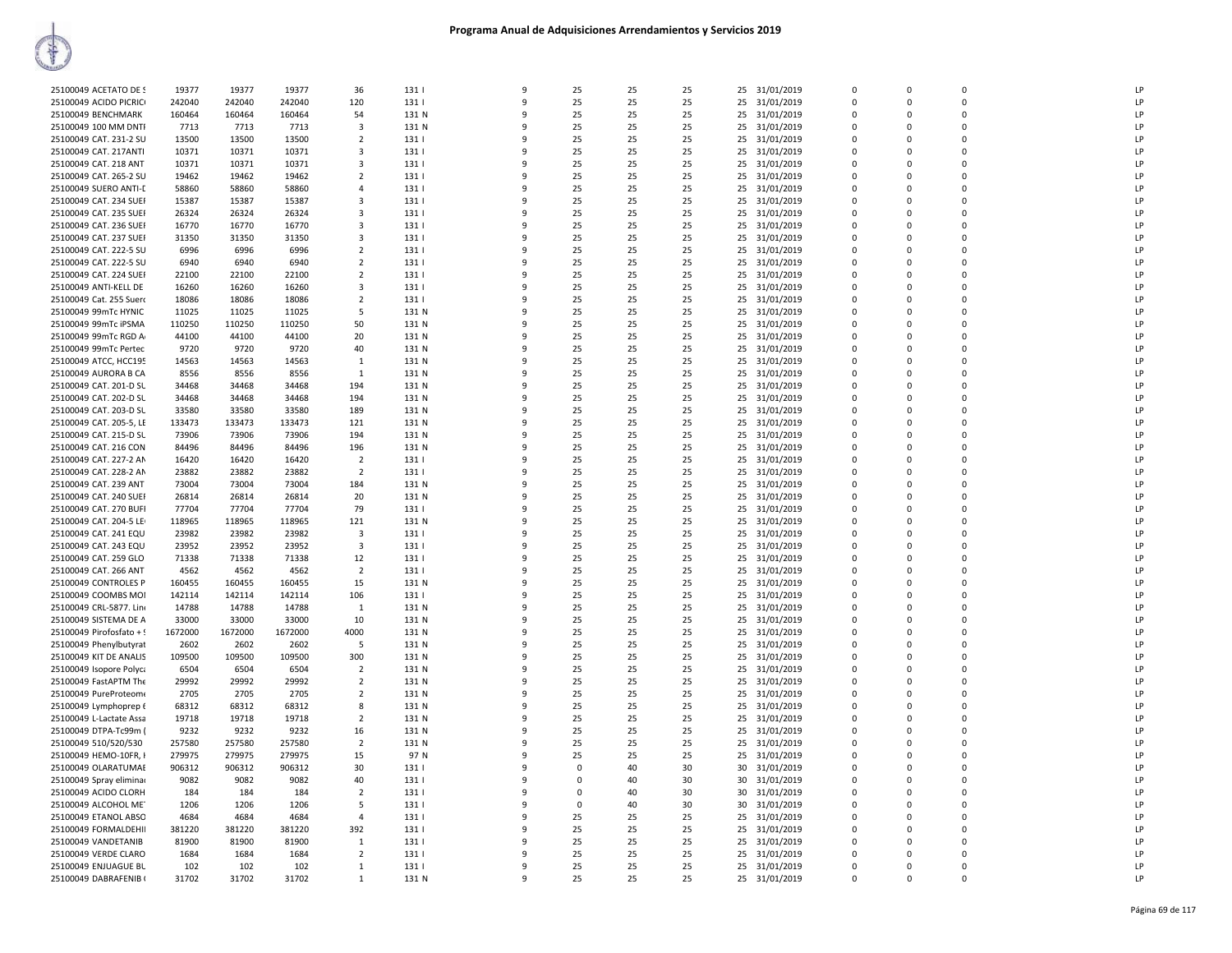| 25100049 DABRAFENIB (    | 31702  | 31702  | 31702  | 1                       | 131 N | 9            | 25 | 25 | 25 | 25<br>31/01/2019 | 0           | 0        | $\mathbf 0$ | LP |
|--------------------------|--------|--------|--------|-------------------------|-------|--------------|----|----|----|------------------|-------------|----------|-------------|----|
| 25100049 TRAMETINIB (    | 29263  | 29263  | 29263  | 1                       | 131 N | q            | 25 | 25 | 25 | 25<br>31/01/2019 | $\Omega$    | $\Omega$ | $\Omega$    | LP |
| 25100049 HYDROCORTIS     | 6744   | 6744   | 6744   | 3                       | 131 N |              | 25 | 25 | 25 | 25<br>31/01/2019 | $\Omega$    | $\Omega$ | $\Omega$    | LP |
| 25100049 FastGene Plas   | 16166  | 16166  | 16166  | $\overline{2}$          | 131 N | q            | 25 | 25 | 25 | 31/01/2019<br>25 | $\Omega$    | $\Omega$ | $\mathbf 0$ | LP |
|                          |        |        |        |                         |       |              |    |    |    |                  |             |          |             |    |
| 25100049 Acido Citrico I | 2370   | 2370   | 2370   | 2                       | 131 N | 9            | 25 | 25 | 25 | 25<br>31/01/2019 | $\Omega$    | $\Omega$ | $\Omega$    | LP |
| 25100049 (±)-Blebbistati | 3471   | 3471   | 3471   | 1                       | 131 N | q            | 25 | 25 | 25 | 31/01/2019<br>25 | $\Omega$    | $\Omega$ | $\Omega$    | LP |
| 25100049 1- Butanol RA   | 18900  | 18900  | 18900  | $\overline{\mathbf{3}}$ | 131 N |              | 25 | 25 | 25 | 25<br>31/01/2019 | $\Omega$    | $\Omega$ | 0           | LP |
| 25100049 1 KB DNA Lad    | 26575  | 26575  | 26575  | 10                      | 131 N | 9            | 25 | 25 | 25 | 25<br>31/01/2019 | $\mathbf 0$ | $\Omega$ | $\mathbf 0$ | LP |
|                          |        |        |        |                         |       |              |    |    |    |                  |             |          |             |    |
| 25100049 1Kb DNA ladd    | 15945  | 15945  | 15945  | 6                       | 131 N | q            | 25 | 25 | 25 | 25<br>31/01/2019 | $\Omega$    | $\Omega$ | $\Omega$    | LP |
| 25100049 6.5mm x 1mm     | 13186  | 13186  | 13186  | 6                       | 131 N |              | 25 | 25 | 25 | 25<br>31/01/2019 | $\mathbf 0$ | $\Omega$ | $\mathbf 0$ | LP |
| 25100049 accell siRNA re | 21354  | 21354  | 21354  | $\overline{2}$          | 131 N |              | 25 | 25 | 25 | 31/01/2019<br>25 | $\Omega$    | $\Omega$ | $\mathbf 0$ | LP |
| 25100049 Acetamida Q.I   | 14600  | 14600  | 14600  | $\overline{4}$          | 131 N |              | 25 | 25 | 25 | 25<br>31/01/2019 | 0           | 0        | $\mathbf 0$ | LP |
|                          |        |        |        |                         |       |              |    |    |    |                  |             |          |             |    |
| 25100049 Acetona R.A. :  | 8526   | 8526   | 8526   | 5                       | 131 N | q            | 25 | 25 | 25 | 31/01/2019<br>25 | $\Omega$    | $\Omega$ | $\Omega$    | LP |
| 25100049 Acido Benzoic   | 13502  | 13502  | 13502  | 3                       | 131 N |              | 25 | 25 | 25 | 31/01/2019<br>25 | $\Omega$    | $\Omega$ | $\Omega$    | LP |
| 25100049 Acido Bórico F  | 6960   | 6960   | 6960   | 3                       | 131 N | q            | 25 | 25 | 25 | 31/01/2019<br>25 | $\Omega$    | $\Omega$ | $\mathbf 0$ | LP |
| 25100049 ACRILAMIDA 4    | 2100   | 2100   | 2100   | <sup>1</sup>            | 131 N | 9            | 25 | 25 | 25 | 25<br>31/01/2019 | $\Omega$    | $\Omega$ | $\Omega$    | LP |
|                          |        |        |        |                         |       |              |    |    |    |                  |             |          |             |    |
| 25100049 Alcohol Bencíl  | 11700  | 11700  | 11700  | 9                       | 131 N |              | 25 | 25 | 25 | 25<br>31/01/2019 | $\Omega$    | $\Omega$ | $\Omega$    | LP |
| 25100049 ALCOHOL ME      | 9648   | 9648   | 9648   | 40                      | 131 N |              | 25 | 25 | 25 | 31/01/2019<br>25 | $\Omega$    | $\Omega$ | $\Omega$    | LP |
| 25100049 ALKALINE PHC    | 2370   | 2370   | 2370   | 1                       | 131 N |              | 25 | 25 | 25 | 25<br>31/01/2019 | 0           | $\Omega$ | $\mathbf 0$ | LP |
|                          |        |        |        |                         |       | $\Omega$     |    |    |    |                  |             |          | $\Omega$    |    |
| 25100049 Ammonium Pr     | 4019   | 4019   | 4019   | $\overline{2}$          | 131 N |              | 25 | 25 | 25 | 25<br>31/01/2019 | $\Omega$    | $\Omega$ |             | LP |
| 25100049 ATCC, HCC195    | 14563  | 14563  | 14563  | 1                       | 131 N |              | 25 | 25 | 25 | 25<br>31/01/2019 | 0           | 0        | $\mathbf 0$ | LP |
| 25100049 ATCC, L-Gluta   | 3042   | 3042   | 3042   | 6                       | 131 N | q            | 25 | 25 | 25 | 31/01/2019<br>25 | $\Omega$    | $\Omega$ | $\Omega$    | LP |
| 25100049 ATCC, Linea C   | 12006  | 12006  | 12006  |                         | 131 N | 9            | 25 | 25 | 25 | 25<br>31/01/2019 | $\Omega$    | $\Omega$ | $\Omega$    | LP |
|                          |        |        |        | $\mathbf{1}$            |       |              |    |    |    |                  |             |          |             |    |
| 25100049 ATCC, Línea ce  | 92248  | 92248  | 92248  | 8                       | 131 N | q            | 25 | 25 | 25 | 31/01/2019<br>25 | $\Omega$    | $\Omega$ | $\Omega$    | LP |
| 25100049 ATCC, Linea C   | 12673  | 12673  | 12673  | $\mathbf{1}$            | 131 N |              | 25 | 25 | 25 | 25 31/01/2019    | $\Omega$    | $\Omega$ | $\Omega$    | LP |
| 25100049 ATCC, Linea C   | 46124  | 46124  | 46124  | $\overline{4}$          | 131 N |              | 25 | 25 | 25 | 25<br>31/01/2019 | $\Omega$    | $\Omega$ | 0           | LP |
|                          |        |        |        |                         |       |              |    |    |    |                  |             |          | $\Omega$    |    |
| 25100049 ATCC, Linea C   | 72036  | 72036  | 72036  | 6                       | 131 N | q            | 25 | 25 | 25 | 25<br>31/01/2019 | $\Omega$    | $\Omega$ |             | LP |
| 25100049 ATCC, Linea C   | 11531  | 11531  | 11531  | 1                       | 131 N | 9            | 25 | 25 | 25 | 25<br>31/01/2019 | $\Omega$    | $\Omega$ | $\mathbf 0$ | LP |
| 25100049 ATCC, Linea C   | 36018  | 36018  | 36018  | $\overline{\mathbf{3}}$ | 131 N | 9            | 25 | 25 | 25 | 31/01/2019<br>25 | $\Omega$    | $\Omega$ | $\Omega$    | LP |
| 25100049 ATCC, Linea C   | 12006  | 12006  | 12006  | 1                       | 131 N | 9            | 25 | 25 | 25 | 25<br>31/01/2019 | 0           | 0        | $\mathbf 0$ | LP |
|                          |        |        |        |                         |       |              |    |    |    |                  |             |          |             |    |
| 25100049 ATCC, Linea C   | 23540  | 23540  | 23540  | $\overline{2}$          | 131 N | q            | 25 | 25 | 25 | 31/01/2019<br>25 | $\Omega$    | $\Omega$ | $\mathbf 0$ | LP |
| 25100049 ATCC, Suero F   | 331240 | 331240 | 331240 | 26                      | 131 N |              | 25 | 25 | 25 | 25<br>31/01/2019 | $\Omega$    | $\Omega$ | $\Omega$    | LP |
| 25100049 ATCC, Univers   | 103740 | 103740 | 103740 | 10                      | 131 N | q            | 25 | 25 | 25 | 31/01/2019<br>25 | $\Omega$    | $\Omega$ | $\pmb{0}$   | LP |
| 25100049 ATCC; Linea C   | 63365  | 63365  | 63365  | 5                       | 131 N | q            | 25 | 25 | 25 | 25<br>31/01/2019 | $\Omega$    | $\Omega$ | $\Omega$    | LP |
|                          |        |        |        |                         |       |              |    |    |    |                  |             |          |             |    |
| 25100049 ATCC; Linea C   | 37584  | 37584  | 37584  | 3                       | 131 N | q            | 25 | 25 | 25 | 25<br>31/01/2019 | $\Omega$    | $\Omega$ | $\Omega$    | LP |
| 25100049 AURORA B CA     | 8556   | 8556   | 8556   | 1                       | 131 N | 9            | 25 | 25 | 25 | 31/01/2019<br>25 | $\Omega$    | $\Omega$ | $\Omega$    | LP |
| 25100049 Azul de metile  | 5709   | 5709   | 5709   | 3                       | 131 N | 9            | 25 | 25 | 25 | 25<br>31/01/2019 | 0           | $\Omega$ | 0           | LP |
| 25100049 B 27 SUPPLEN    | 4425   | 4425   | 4425   | $\overline{2}$          | 131 N | $\mathbf{q}$ | 25 | 25 | 25 | 31/01/2019<br>25 | $\Omega$    | $\Omega$ | $\Omega$    | LP |
|                          |        |        |        |                         |       |              |    |    |    |                  |             |          |             |    |
| 25100049 Bario Sulfato I | 40500  | 40500  | 40500  | 3                       | 131 N |              | 25 | 25 | 25 | 25<br>31/01/2019 | $\mathbf 0$ | $\Omega$ | $\mathbf 0$ | LP |
| 25100049 Bencidina, R.A  | 46400  | 46400  | 46400  | $\overline{2}$          | 131 N | q            | 25 | 25 | 25 | 25<br>31/01/2019 | $\Omega$    | $\Omega$ | $\mathbf 0$ | LP |
| 25100049 Bismuto meta    | 8120   | 8120   | 8120   | $\overline{7}$          | 131 N |              | 25 | 25 | 25 | 25<br>31/01/2019 | 0           | 0        | $\mathbf 0$ | LP |
|                          |        |        |        |                         |       |              |    |    |    |                  |             |          |             |    |
| 25100049 Bleomycin sul   | 7239   | 7239   | 7239   | 1                       | 131 N | $\Omega$     | 25 | 25 | 25 | 31/01/2019<br>25 | $\Omega$    | $\Omega$ | $\mathbf 0$ | LP |
| 25100049 Calcio Fosfato  | 12667  | 12667  | 12667  | $\overline{4}$          | 131 N | q            | 25 | 25 | 25 | 25<br>31/01/2019 | $\Omega$    | $\Omega$ | $\Omega$    | LP |
| 25100049 CellTiter 96 A  | 70000  | 70000  | 70000  | $\overline{2}$          | 131 N | 9            | 25 | 25 | 25 | 25<br>31/01/2019 | $\Omega$    | $\Omega$ | 0           | LP |
| 25100049 CEP 1 (D1Z5)    | 21114  | 21114  | 21114  | $\overline{2}$          | 131 N | q            | 25 | 25 | 25 | 25<br>31/01/2019 | $\Omega$    | $\Omega$ | $\Omega$    | LP |
|                          |        |        |        |                         |       |              |    |    |    |                  |             |          |             |    |
| 25100049 CEP 16 (D16Z3   | 23928  | 23928  | 23928  | $\overline{2}$          | 131 N |              | 25 | 25 | 25 | 25<br>31/01/2019 | $\Omega$    | $\Omega$ | $\Omega$    | LP |
| 25100049 CEP 9 SPECTR    | 23648  | 23648  | 23648  | $\overline{2}$          | 131 N |              | 25 | 25 | 25 | 31/01/2019<br>25 | $\Omega$    | $\Omega$ | $\Omega$    | LP |
| 25100049 cholesterol (p  | 93032  | 93032  | 93032  | $\overline{4}$          | 131 N |              | 25 | 25 | 25 | 25<br>31/01/2019 | 0           | $\Omega$ | 0           | LP |
| 25100049 CITRATO DE G    | 87690  | 87690  | 87690  | 15                      | 131 N | $\Omega$     | 25 | 25 | 25 | 25<br>31/01/2019 | $\Omega$    | $\Omega$ | $\Omega$    | LP |
|                          |        |        |        |                         |       |              |    |    |    |                  |             |          |             |    |
| 25100049 CLORURO DE      | 11080  | 11080  | 11080  | 6                       | 131 N | 9            | 25 | 25 | 25 | 25<br>31/01/2019 | $\Omega$    | $\Omega$ | $\mathbf 0$ | LP |
| 25100049 CLORURO DE      | 12000  | 12000  | 12000  | 3                       | 131 N | 9            | 25 | 25 | 25 | 31/01/2019<br>25 | 0           | $\Omega$ | $\mathbf 0$ | LP |
| 25100049 Coenzime A (1   | 149235 | 149235 | 149235 | 5                       | 131 N | $\mathbf{q}$ | 25 | 25 | 25 | 25<br>31/01/2019 | $\mathbf 0$ | $\Omega$ | $\mathbf 0$ | LP |
|                          |        |        |        | $\overline{2}$          |       | q            |    | 25 |    |                  | $\Omega$    | $\Omega$ | $\Omega$    | LP |
| 25100049 DIETHYL PYRC    | 13048  | 13048  | 13048  |                         | 131 N |              | 25 |    | 25 | 25<br>31/01/2019 |             |          |             |    |
| 25100049 DNEASY BLOC     | 5255   | 5255   | 5255   | $\overline{2}$          | 131 N | c            | 25 | 25 | 25 | 25 31/01/2019    | $\Omega$    | $\Omega$ | $\Omega$    | LP |
| 25100049 DyLight™ 649    | 5350   | 5350   | 5350   | $\overline{2}$          | 131 N | 9            | 25 | 25 | 25 | 25<br>31/01/2019 | $\Omega$    | $\Omega$ | 0           | LP |
| 25100049 ETANOL ABSO     | 43120  | 43120  | 43120  | 49                      | 131 N | q            | 25 | 25 | 25 | 25<br>31/01/2019 | $\Omega$    | $\Omega$ | $\Omega$    | LP |
|                          |        |        |        |                         |       |              |    |    |    |                  | $\Omega$    |          |             |    |
| 25100049 ETANOL G.B.N    | 13470  | 13470  | 13470  | 8                       | 131 N | 9            | 25 | 25 | 25 | 25<br>31/01/2019 |             | $\Omega$ | $\mathbf 0$ | LP |
| 25100049 ETANOL INDU     | 10560  | 10560  | 10560  | 16                      | 131 N | 9            | 25 | 25 | 25 | 31/01/2019<br>25 | $\mathbf 0$ | $\Omega$ | $\mathbf 0$ | LP |
| 25100049 Formaldehido    | 804    | 804    | 804    | 3                       | 131 N | 9            | 25 | 25 | 25 | 25<br>31/01/2019 | $\Omega$    | $\Omega$ | $\mathbf 0$ | LP |
| 25100049 GENETICIN CA    | 9677   | 9677   | 9677   | 1                       | 131 N | $\Omega$     | 25 | 25 | 25 | 31/01/2019<br>25 | $\Omega$    | $\Omega$ | $\Omega$    | LP |
|                          |        |        |        |                         |       |              |    |    |    |                  | $\Omega$    |          |             |    |
| 25100049 Glicerol Anhid  | 10400  | 10400  | 10400  | 5                       | 131 N |              | 25 | 25 | 25 | 25 31/01/2019    |             | $\Omega$ | $\mathbf 0$ | LP |
| 25100049 Hematoxilina    | 11500  | 11500  | 11500  | 5                       | 131 N | q            | 25 | 25 | 25 | 25<br>31/01/2019 | 0           | $\Omega$ | 0           | LP |
| 25100049 Hydrocortison   | 19380  | 19380  | 19380  | 10                      | 131 N | q            | 25 | 25 | 25 | 25 31/01/2019    | $\Omega$    | $\Omega$ | $\Omega$    | LP |
| 25100049 ISOPROPANOI     | 27683  | 27683  | 27683  | 37                      | 131 N | q            | 25 | 25 | 25 | 25 31/01/2019    | $\Omega$    | $\Omega$ | $\Omega$    | LP |
|                          |        |        |        |                         |       |              |    |    |    |                  | $\Omega$    | $\Omega$ | $\Omega$    |    |
| 25100049 ISOPROPANOI     | 4340   | 4340   | 4340   | 5                       | 131 N | 9            | 25 | 25 | 25 | 25 31/01/2019    |             |          |             | LP |
|                          |        |        |        |                         |       |              |    |    |    |                  |             |          |             |    |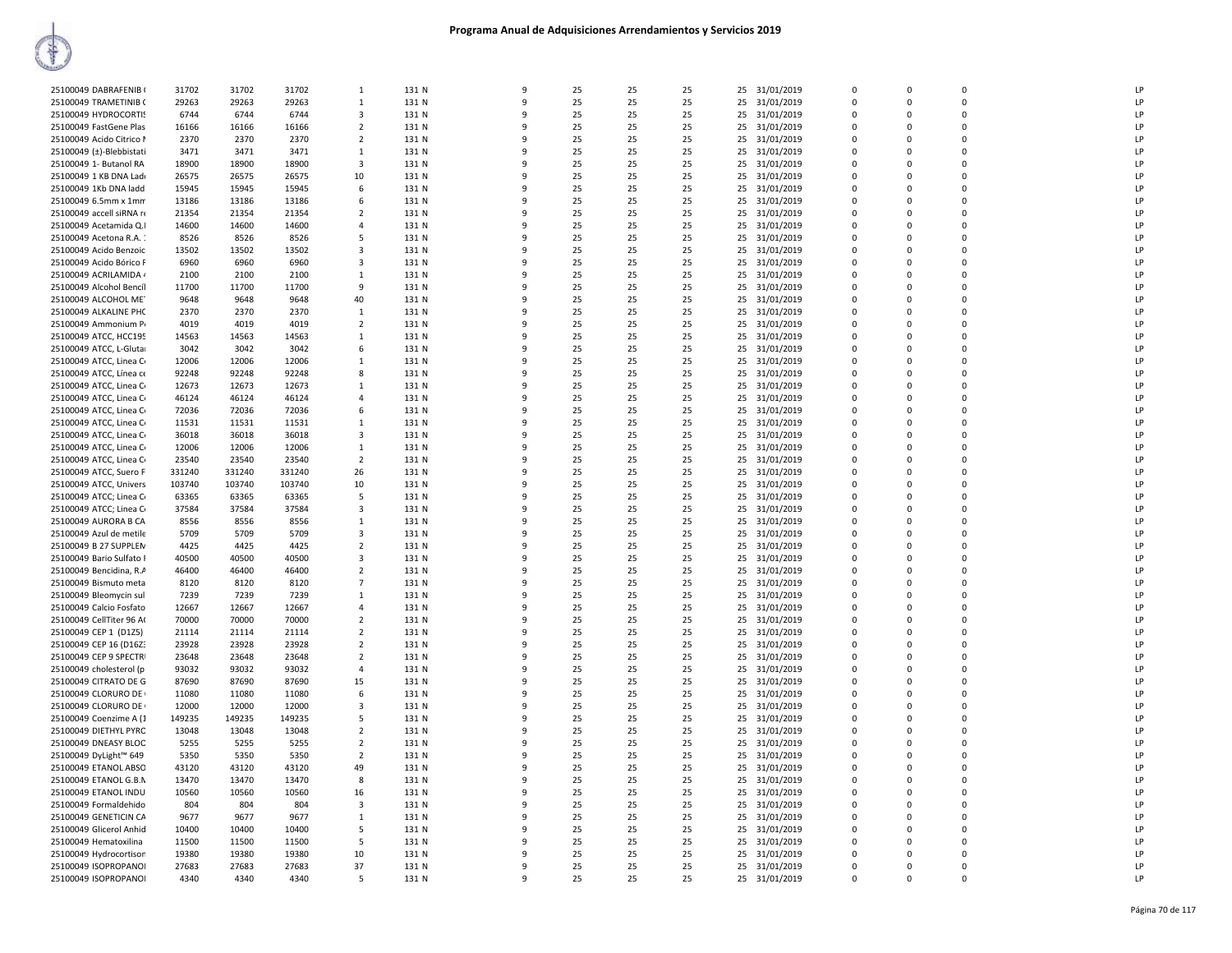| 25100049 L.Cistina RA M  | 2208    | 2208    | 2208    | 3              | 131 N | $\mathbf{q}$ | 25 | 25 | 25 | 25 | 31/01/2019    | $\Omega$    | $\Omega$ | $\Omega$    | LP |
|--------------------------|---------|---------|---------|----------------|-------|--------------|----|----|----|----|---------------|-------------|----------|-------------|----|
| 25100049 Laemmli Samr    | 1348    | 1348    | 1348    | $\mathbf{1}$   | 131 N | 9            | 25 | 25 | 25 | 25 | 31/01/2019    | $\Omega$    | $\Omega$ | $\Omega$    | LP |
| 25100049 L.Cistina RA M  | 1472    | 1472    | 1472    | 2              | 131 N | ٩            | 25 | 25 | 25 | 25 | 31/01/2019    | $\Omega$    | $\Omega$ | $\Omega$    | LP |
|                          |         |         |         | $\overline{2}$ |       |              |    |    |    |    |               | $\Omega$    | $\Omega$ | $\mathbf 0$ | LP |
| 25100049 L-Lactate Assa  | 19718   | 19718   | 19718   |                | 131 N |              | 25 | 25 | 25 |    | 25 31/01/2019 |             |          |             |    |
| 25100049 Metanol RA (/   | 6360    | 6360    | 6360    | 6              | 131 N | q            | 25 | 25 | 25 | 25 | 31/01/2019    | 0           | $\Omega$ | $\mathbf 0$ | LP |
| 25100049 MicroAmp Op     | 16098   | 16098   | 16098   | 6              | 131 N | 9            | 25 | 25 | 25 | 25 | 31/01/2019    | $\Omega$    | $\Omega$ | $\mathbf 0$ | LP |
| 25100049 Paclitaxel fron | 2429    | 2429    | 2429    | 3              | 131 N | q            | 25 | 25 | 25 | 25 | 31/01/2019    | 0           | $\Omega$ | $\mathbf 0$ | LP |
| 25100049 PENICILLIN ST   | 80      | 80      | 80      | 15             | 131 N | q            | 25 | 25 | 25 | 25 | 31/01/2019    | $\Omega$    | $\Omega$ | $\Omega$    | LP |
| 25100049 Plasmid midi l  | 6298    | 6298    | 6298    | $\mathbf{1}$   | 131 N | 9            | 25 | 25 | 25 | 25 | 31/01/2019    | $\Omega$    | $\Omega$ | $\Omega$    | LP |
| 25100049 Puntas PD sue   | 15985   | 15985   | 15985   | 13             | 131 N | q            | 25 | 25 | 25 | 25 | 31/01/2019    | $\Omega$    | $\Omega$ | $\Omega$    | LP |
| 25100049 SACAROSA MI     | 4008    | 4008    | 4008    | 6              | 131 N |              | 25 | 25 | 25 | 25 | 31/01/2019    | $\Omega$    | $\Omega$ | $\mathbf 0$ | LP |
| 25100049 SODIUM ACET     | 1120    | 1120    | 1120    | 1              | 131 N | ٩            | 25 | 25 | 25 | 25 | 31/01/2019    | $\Omega$    | $\Omega$ | $\mathbf 0$ | LP |
| 25100049 StepOnePlus F   | 75504   | 75504   | 75504   | 5              | 131 N | 9            | 25 | 25 | 25 | 25 | 31/01/2019    | $\Omega$    | $\Omega$ | $\mathbf 0$ | LP |
| 25100049 Tc-99m(TECNI    | 11040   | 11040   | 11040   | 20             | 131 N | $\Omega$     | 25 | 25 | 25 | 25 | 31/01/2019    | $\Omega$    | $\Omega$ | $\mathbf 0$ | LP |
|                          |         |         |         |                |       | q            |    |    |    |    |               | $\Omega$    |          | $\Omega$    |    |
| 25100049 Vinblastine su  | 2940    | 2940    | 2940    | $\mathbf{1}$   | 131 N |              | 25 | 25 | 25 | 25 | 31/01/2019    |             | $\Omega$ |             | LP |
| 25100049 Metanol RA (/   | 4918    | 4918    | 4918    | 4              | 131 N | 9            | 25 | 25 | 25 | 25 | 31/01/2019    | $\Omega$    | $\Omega$ | $\mathbf 0$ | LP |
| 25100049 L. Cistina RA N | 1472    | 1472    | 1472    | $\overline{2}$ | 131 N | q            | 25 | 25 | 25 | 25 | 31/01/2019    | $\Omega$    | $\Omega$ | $\Omega$    | LP |
| 25100049 Methanol anl    | 2459    | 2459    | 2459    | $\overline{2}$ | 131 N |              | 25 | 25 | 25 | 25 | 31/01/2019    | $\Omega$    | $\Omega$ | $\Omega$    | LP |
| 25100049 Ethyl alcohol,  | 6868    | 6868    | 6868    | 1              | 131 N | ٩            | 25 | 25 | 25 | 25 | 31/01/2019    | $\Omega$    | $\Omega$ | $\mathbf 0$ | LP |
| 25100049 StepOne Real-   | 15101   | 15101   | 15101   | $\mathbf{1}$   | 131 N | 9            | 25 | 25 | 25 | 25 | 31/01/2019    | $\Omega$    | $\Omega$ | $\mathbf 0$ | LP |
| 25100049 ATCC 60-2450    | 194908  | 194908  | 194908  | $\overline{2}$ | 131 N | q            | 25 | 25 | 25 | 25 | 31/01/2019    | $\Omega$    | $\Omega$ | $\mathbf 0$ | LP |
| 25100049 ATCC CRL-122    | 11063   | 11063   | 11063   | 1              | 131 N | 9            | 25 | 25 | 25 | 25 | 31/01/2019    | $\mathbf 0$ | $\Omega$ | $\mathbf 0$ | LP |
| 25100049 ATCC CCL-183    | 586     | 586     | 586     | $\mathbf{1}$   | 131 N | 9            | 25 | 25 | 25 | 25 | 31/01/2019    | $\Omega$    | $\Omega$ | $\pmb{0}$   | LP |
| 25100049 ATCC CRL-213    | 12006   | 12006   | 12006   | $\mathbf{1}$   | 131 N | q            | 25 | 25 | 25 | 25 | 31/01/2019    | $\Omega$    | $\Omega$ | $\Omega$    | LP |
|                          |         |         |         |                |       |              |    |    |    |    |               |             |          |             |    |
| 25100049 ATCC CCL-243    | 10672   | 10672   | 10672   | $\mathbf{1}$   | 131 N |              | 25 | 25 | 25 | 25 | 31/01/2019    | $\Omega$    | $\Omega$ | $\Omega$    | LP |
| 25100049 All prep DNA/   | 20852   | 20852   | 20852   | $\overline{2}$ | 131 N |              | 25 | 25 | 25 | 25 | 31/01/2019    | $\Omega$    | $\Omega$ | $\mathbf 0$ | LP |
| 25100049 4mm x 1 mm,     | 22660   | 22660   | 22660   | 8              | 131 N | q            | 25 | 25 | 25 | 25 | 31/01/2019    | $\Omega$    | $\Omega$ | 0           | LP |
| 25100049 Hydrocortison   | 1549    | 1549    | 1549    | 1              | 131 N | ٩            | 25 | 25 | 25 | 25 | 31/01/2019    | $\Omega$    | $\Omega$ | $\Omega$    | LP |
| 25100049 Amonium per     | 828     | 828     | 828     | 3              | 131 N | q            | 25 | 25 | 25 | 25 | 31/01/2019    | $\Omega$    | $\Omega$ | $\mathbf 0$ | LP |
| 25100049 Recombinant     | 98623   | 98623   | 98623   | 3              | 131 N | q            | 25 | 25 | 25 | 25 | 31/01/2019    | 0           | 0        | $\mathbf 0$ | LP |
| 25100049 Ampicillin sod  | 2900    | 2900    | 2900    | $\mathbf{1}$   | 131 N | q            | 25 | 25 | 25 | 25 | 31/01/2019    | $\Omega$    | $\Omega$ | $\Omega$    | LP |
| 25100049 ETANOL ABSO     | 696     | 696     | 696     | $\mathbf{1}$   | 131 N | ۰Q           | 25 | 25 | 25 | 25 | 31/01/2019    | $\Omega$    | $\Omega$ | $\Omega$    | LP |
| 25100049 CLORURO DE      | 4621    | 4621    | 4621    | 16             | 131 N | q            | 25 | 25 | 25 | 25 | 31/01/2019    | $\Omega$    | $\Omega$ | $\mathbf 0$ | LP |
|                          | 98623   | 98623   | 98623   | 3              | 131 N | q            | 25 | 25 | 25 | 25 |               | $\Omega$    | $\Omega$ | $\Omega$    | LP |
| 25100049 bFGF, Human     |         |         |         |                |       |              |    |    |    |    | 31/01/2019    |             |          | $\Omega$    |    |
| 25100049 ATCC Suero de   | 24244   | 24244   | 24244   | 2              | 131 N | ٩            | 25 | 25 | 25 | 25 | 31/01/2019    | $\Omega$    | $\Omega$ |             | LP |
| 25100049 ACETATO DE L    | 2152    | 2152    | 2152    | 4              | 131 N | 9            | 25 | 25 | 25 | 25 | 31/01/2019    | $\Omega$    | $\Omega$ | $\mathbf 0$ | LP |
| 25100049 AZUL DE METI    | 7612    | 7612    | 7612    | 4              | 131 N | 9            | 25 | 25 | 25 | 25 | 31/01/2019    | 0           | $\Omega$ | $\mathbf 0$ | LP |
| 25100049 CITRATO DE S    | 892     | 892     | 892     | $\overline{2}$ | 131 N | q            | 25 | 25 | 25 | 25 | 31/01/2019    | $\Omega$    | $\Omega$ | $\mathbf 0$ | LP |
| 25100049 Etanol absolut  | 2784    | 2784    | 2784    | $\overline{a}$ | 131 N | q            | 25 | 25 | 25 | 25 | 31/01/2019    | $\Omega$    | $\Omega$ | $\Omega$    | LP |
| 25100049 Etanol absolut  | 3480    | 3480    | 3480    | 5              | 131 N |              | 25 | 25 | 25 | 25 | 31/01/2019    | $\Omega$    | $\Omega$ | $\Omega$    | LP |
| 25100049 FORMALDEHII     | 2294768 | 2294768 | 2294768 | 392            | 131 N | -9           | 25 | 25 | 25 | 25 | 31/01/2019    | $\Omega$    | $\Omega$ | 0           | LP |
| 25100049 Formaldehido    | 1016000 | 1016000 | 1016000 | 320            | 131 N | ٩            | 25 | 25 | 25 | 25 | 31/01/2019    | $\Omega$    | $\Omega$ | $\Omega$    | LP |
| 25100049 Formaldehido    | 2110    | 2110    | 2110    | 2              | 131 N | 9            | 25 | 25 | 25 | 25 | 31/01/2019    | $\Omega$    | $\Omega$ | 0           | LP |
| 25100049 FORMALDEHY      | 1040    | 1040    | 1040    | $\overline{2}$ | 131 N | 9            | 25 | 25 | 25 | 25 | 31/01/2019    | 0           | $\Omega$ | $\mathbf 0$ | LP |
| 25100049 FORMALDEHY      | 3400    | 3400    | 3400    | $\overline{2}$ | 131 N | 9            | 25 | 25 | 25 | 25 | 31/01/2019    | $\Omega$    | $\Omega$ | $\mathbf 0$ | LP |
|                          |         |         |         | $\Delta$       |       | $\Omega$     | 25 |    |    |    |               | $\Omega$    | $\Omega$ | $\mathbf 0$ | LP |
| 25100049 GLUTARALDEH     | 31600   | 31600   | 31600   | $\overline{2}$ | 131 N |              |    | 25 | 25 | 25 | 31/01/2019    |             | $\Omega$ | $\Omega$    |    |
| 25100049 Glutaraldehid   | 15800   | 15800   | 15800   |                | 131 N |              | 25 | 25 | 25 | 25 | 31/01/2019    | $\Omega$    |          |             | LP |
| 25100049 Glutaraldehid   | 15800   | 15800   | 15800   | $\overline{2}$ | 131 N | ٩            | 25 | 25 | 25 | 25 | 31/01/2019    | $\Omega$    | $\Omega$ | $\mathbf 0$ | LP |
| 25100049 Glutaraldehid   | 15800   | 15800   | 15800   | $\overline{2}$ | 131 N | q            | 25 | 25 | 25 | 25 | 31/01/2019    | $\Omega$    | $\Omega$ | $\Omega$    | LP |
| 25100049 GLUTARALDEI     | 15800   | 15800   | 15800   | 2              | 131 N |              | 25 | 25 | 25 | 25 | 31/01/2019    | $\Omega$    | $\Omega$ | $\Omega$    | LP |
| 25100049 Immersol. Ace   | 32670   | 32670   | 32670   | 5              | 131 N | 9            | 25 | 25 | 25 | 25 | 31/01/2019    | 0           | $\Omega$ | $\mathbf 0$ | LP |
| 25100049 Nucleic Acid G  | 70326   | 70326   | 70326   | 3              | 131 N | 9            | 25 | 25 | 25 | 25 | 31/01/2019    | $\Omega$    | $\Omega$ | $\mathbf 0$ | LP |
| 25100049 Vysis LSI N-M\  | 52784   | 52784   | 52784   | 5              | 131 N | q            | 25 | 25 | 25 | 25 | 31/01/2019    | $\Omega$    | $\Omega$ | $\mathbf 0$ | LP |
| 25100049 HEMATOXILIN     | 40020   | 40020   | 40020   | 15             | 131 N |              | 25 | 25 | 25 | 25 | 31/01/2019    | $\Omega$    | $\Omega$ | $\mathbf 0$ | LP |
| 25100049 GLUCONATO I     | 4590    | 4590    | 4590    | 1              | 131 N | ٩            | 25 | 25 | 25 | 25 | 31/01/2019    | $\Omega$    | $\Omega$ | $\pmb{0}$   | LP |
| 25100049 INTRODUCTOI     | 29000   | 29000   | 29000   | 250            | 131 N | q            | 25 | 25 | 25 | 25 | 31/01/2019    | $\Omega$    | $\Omega$ | $\Omega$    | LP |
|                          |         |         |         |                |       |              |    |    |    |    |               |             |          |             |    |
| 25100049 KIT DE VACIO    | 156600  | 156600  | 156600  | 250            | 131 N | 9            | 25 | 25 | 25 | 25 | 31/01/2019    | $\Omega$    | $\Omega$ | 0           | LP |
| 25100049 SENOMARK EI     | 435000  | 435000  | 435000  | 250            | 131 N | 9            | 25 | 25 | 25 | 25 | 31/01/2019    | $\Omega$    | $\Omega$ | $\mathbf 0$ | LP |
| 25100049 SISTEMA DE A    | 99000   | 99000   | 99000   | 30             | 131 N | 9            | 25 | 25 | 25 | 25 | 31/01/2019    | $\Omega$    | $\Omega$ | $\Omega$    | LP |
| 25100049 TAPON AUDIT     | 12000   | 12000   | 12000   | 6000           | 131 N | q            | 25 | 25 | 25 | 25 | 31/01/2019    | $\Omega$    | $\Omega$ | $\Omega$    | LP |
| 25100049 CISATRACURI(    | 9       | 9       | 9       | 6              | 131 N |              | 25 | 25 | 25 | 25 | 31/01/2019    | $\Omega$    | $\Omega$ | $\mathbf 0$ | LP |
| 25100049 GEL CONDUCT     | 180     | 180     | 180     | 10             | 131 N | ۰Q           | 25 | 25 | 25 | 25 | 31/01/2019    | 0           | $\Omega$ | $\mathbf 0$ | LP |
| 25100049 SALBUTAMOL      | 155     | 155     | 155     | 5              | 131 N | q            | 25 | 25 | 25 | 25 | 31/01/2019    | $\Omega$    | $\Omega$ | $\Omega$    | LP |
| 25100049 SISTEMA DE A    | 1000000 | 1000000 | 1000000 | 500            | 131 N | ٩            | 25 | 25 | 25 | 25 | 31/01/2019    | $\Omega$    | $\Omega$ | $\Omega$    | LP |
| 25100051 ETER ETÍLICO    | 1958    | 1958    | 1958    | 6              | 131   | q            | 25 | 25 | 25 |    | 25 31/01/2019 | $\Omega$    | $\Omega$ | $\Omega$    | LP |
|                          |         |         |         |                |       |              |    |    |    |    |               |             |          |             |    |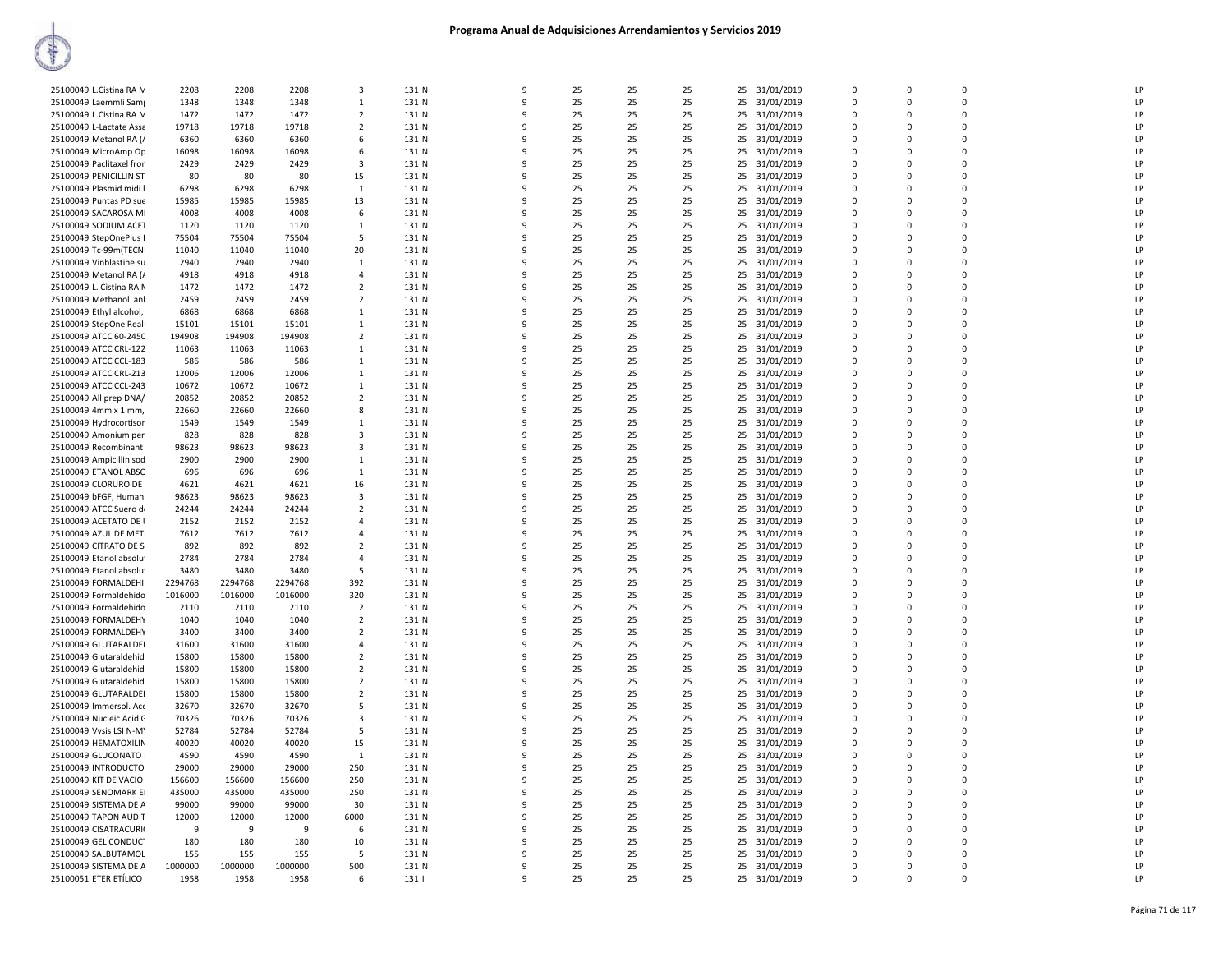| 25100052 GLICERINA CO   | 934     | 934     | 934     | 934            | 131   | 9            | 25       | 25 | 25 |    | 25 31/01/2019 | $\Omega$    | $\Omega$    | $\Omega$       | LP            |
|-------------------------|---------|---------|---------|----------------|-------|--------------|----------|----|----|----|---------------|-------------|-------------|----------------|---------------|
| 25100052 GLICE PURA     | -5      | -5      | 5       | - 5            | 131 N | 9            | 25       | 25 | 25 | 25 | 31/01/2019    | 0           | 0           | $\mathbf 0$    | LP            |
| 25100056 Picosulfato De | 343689  | 343689  | 343689  | 153658         | 131   | 9            | 25       | 25 | 25 | 25 | 31/01/2019    | $\mathbf 0$ | 0           | $\mathbf 0$    | LP            |
| 25100056 PICOSULFATO    | 8501    | 8501    | 8501    | 48             | 131   | 9            | 25       | 25 | 25 | 25 | 31/01/2019    | $\Omega$    | 0           | $\Omega$       | LP            |
| 25100060 TIOSULFATO I   | 590     | 590     | 590     | $\mathbf{1}$   | 131   | 9            | 25       | 25 | 25 | 25 | 31/01/2019    | $\Omega$    | $\mathbf 0$ | $\mathbf 0$    | LP            |
| 25100063 AGUA INYECT.   | 33523   | 33523   | 33523   | 53             | 131 N | 9            | 25       | 25 | 25 | 25 | 31/01/2019    | 0           | 0           | $\mathbf 0$    | LP            |
| 25100063 AGUA BIDESTI   | 120004  | 120004  | 120004  | 915            | 131 N | $\mathsf{q}$ | 25       | 25 | 25 |    | 25 31/01/2019 | $\Omega$    | $\Omega$    | $\Omega$       | LP            |
| 25100063 AGUA BIDESTI   | 75600   | 75600   | 75600   | 300            | 131 N | 9            | 25       | 25 | 25 | 25 | 31/01/2019    | $\Omega$    | $\Omega$    | $\Omega$       | LP            |
| 25100063 AGUA BIDESTI   | 94500   | 94500   | 94500   | 310            | 131 N | 9            | 25       | 25 | 25 | 25 | 31/01/2019    | $\Omega$    | $\Omega$    | $\mathbf 0$    | LP            |
| 25100063 AGUA ESTERIL   | 336400  | 336400  | 336400  | 20000          | 131 N | 9            | 25       | 25 | 25 | 25 | 31/01/2019    | $\Omega$    | $\Omega$    | $\Omega$       | LP            |
| 25100063 AGUA INYECT.   | 1232    | 1232    | 1232    | $\overline{2}$ | 131 N | 9            | 25       | 25 | 25 | 25 | 31/01/2019    | $\Omega$    | $\Omega$    | $\Omega$       | LP            |
| 25100063 Agua, Ultra pu | 1243    | 1243    | 1243    | $\overline{2}$ | 131   | 9            | $\Omega$ | 40 | 30 | 30 | 31/01/2019    | $\Omega$    | $\Omega$    | $\Omega$       | LP            |
| 25100063 AGUA INYECT.   | 633     | 633     | 633     | 1              | 131 N | 9            | 25       | 25 | 25 | 25 | 31/01/2019    | $\Omega$    | 0           | $\mathbf 0$    | $\mathsf{LP}$ |
| 25100063 AGUA INYECT.   | 616     | 616     | 616     | $\mathbf{1}$   | 131 N | 9            | 25       | 25 | 25 | 25 | 31/01/2019    | $\Omega$    | $\Omega$    | $\Omega$       | LP            |
| 25100063 AGUA BIDESTI   | 252     | 252     | 252     | $\mathbf{1}$   | 131 N | q            | 25       | 25 | 25 | 25 | 31/01/2019    | $\Omega$    | 0           | $\mathbf 0$    | LP            |
| 25100063 AGUA ESTERIL   | 26912   | 26912   | 26912   | 1600           | 131 N | $\mathsf{q}$ | 25       | 25 | 25 |    | 25 31/01/2019 | $\Omega$    | $\Omega$    | $\Omega$       | LP            |
| 25100063 AGUA ESTERIL   | 673     | 673     | 673     | 40             | 131 N | 9            | 25       | 25 | 25 | 25 | 31/01/2019    | 0           | 0           | $\mathbf 0$    | LP            |
| 25200004 ABONO          | 900     | 900     | 900     | 3              | 131 N | $\mathsf{q}$ | 25       | 25 | 25 | 25 | 31/01/2019    | $\Omega$    | $\Omega$    | $\Omega$       | LP            |
| 25300036 AFILIBERCEPT   | 5476    | 5476    | 5476    | 5476           | 131   | 9            | 25       | 25 | 25 | 25 | 31/01/2019    | $\Omega$    | $\Omega$    | $\Omega$       | LP            |
| 25300036 ACICLOVIR FO   | 661297  | 661297  | 661297  | 365384         | 131   | 9            | 25       | 25 | 25 | 25 | 31/01/2019    | $\Omega$    | $\Omega$    | $\Omega$       | LP            |
| 25300037 ACICLOVIR C/:  | 23812   | 23812   | 23812   | 8903           | 131   | 9            | 25       | 25 | 25 | 25 | 31/01/2019    | $\Omega$    | $\Omega$    | $\Omega$       | LP            |
| 25300056 ACIDO FOLINI   | 3734    | 3734    | 3734    | 1245           | 131   | $\mathsf{q}$ | 25       | 25 | 25 | 25 | 31/01/2019    | $\Omega$    | 0           | $\Omega$       | LP            |
| 25300058 ACIDO FOLINI   | 2093400 | 2093400 | 2093400 | 733400         | 131   | 9            | 25       | 25 | 25 | 25 | 31/01/2019    | $\Omega$    | $\Omega$    | $\mathbf 0$    | LP            |
| 25300079 ACIDO ZOLEDI   | 2093058 | 2093058 | 2093058 | 892818         | 131   | 9            | 25       | 25 | 25 | 25 | 31/01/2019    | 0           | 0           | $\mathbf 0$    | LP            |
| 25300085 ADENOSINA S    | 30635   | 30635   | 30635   | 4595           | 131   | 9            | 25       | 25 | 25 | 25 | 31/01/2019    | $\Omega$    | $\Omega$    | $\Omega$       | LP            |
| 25300085 ADENOSINA S    | 133     | 133     | 133     | 20             | 131 N | 9            | 25       | 25 | 25 | 25 | 31/01/2019    | 0           | 0           | $\mathbf 0$    | LP            |
| 25300090 Agua Termal S  | 1574    | 1574    | 1574    | 944            | 131   | q            | 25       | 25 | 25 | 25 | 31/01/2019    | $\Omega$    | $\Omega$    | $\Omega$       | LP            |
| 25300090 AGUA DE IRRI   | 130685  | 130685  | 130685  | 130685         | 131 N | 9            | 25       | 25 | 25 | 25 | 31/01/2019    | $\Omega$    | $\Omega$    | $\Omega$       | LP            |
| 25300134 Urea RX al 10  | 1200    | 1200    | 1200    | 150            | 131   | $\mathsf{q}$ | 25       | 25 | 25 | 25 | 31/01/2019    | $\Omega$    | $\Omega$    | $\Omega$       | LP            |
| 25300143 ALPRAZOLAM     | 2880    | 2880    | 2880    | 960            | 131   | 9            | 25       | 25 | 25 | 25 | 31/01/2019    | $\Omega$    | $\Omega$    | $\Omega$       | LP            |
| 25300143 ALPRAZOLAM     | 6578    | 6578    | 6578    | 415            | 131   | 9            | 25       | 25 | 25 | 25 | 31/01/2019    | 0           | 0           | $\overline{0}$ | LP            |
| 25300146 ALTEPLASA SC   | 4282    | 4282    | 4282    | 4239           | 131   | 9            | 25       | 25 | 25 | 25 | 31/01/2019    | $\Omega$    | $\mathbf 0$ | $\Omega$       | LP            |
| 25300154 AMBROXOL S(    | 2914    | 2914    | 2914    | 112            | 131   | 9            | 25       | 25 | 25 | 25 | 31/01/2019    | 0           | 0           | $\Omega$       | LP            |
| 25300155 Clorhidrato De | 150     | 150     | 150     | 150            | 131   | 9            | 25       | 25 | 25 | 25 | 31/01/2019    | $\Omega$    | $\Omega$    | $\Omega$       | LP            |
| 25300173 AMINOFILINA    | 3112    | 3112    | 3112    | 1758           | 131 N | 9            | 25       | 25 | 25 | 25 | 31/01/2019    | 0           | 0           | $\overline{0}$ | LP            |
| 25300173 AMINOFILINA    | 35      | 35      | 35      | 20             | 131 N | $\mathsf{q}$ | 25       | 25 | 25 | 25 | 31/01/2019    | $\Omega$    | $\Omega$    | $\Omega$       | LP            |
| 25300175 AMIODARON/     | 37348   | 37348   | 37348   | 23337          | 131   | 9            | 25       | 25 | 25 | 25 | 31/01/2019    | $\Omega$    | $\Omega$    | $\Omega$       | LP            |
| 25300175 AMIODARON/     | 32      | 32      | 32      | 20             | 131 N | 9            | 25       | 25 | 25 | 25 | 31/01/2019    | $\Omega$    | $\Omega$    | $\mathbf 0$    | LP            |
| 25300178 AMITRIPTILIN.  | 158400  | 158400  | 158400  | 66000          | 131   | 9            | 25       | 25 | 25 | 25 | 31/01/2019    | $\Omega$    | $\Omega$    | $\Omega$       | LP            |
| 25300183 AMOXICILINA    | 183009  | 183009  | 183009  | 757            | 131   | 9            | 25       | 25 | 25 | 25 | 31/01/2019    | $\Omega$    | $\Omega$    | $\Omega$       | LP            |
| 25300189 AMPICILINA S   | 9150    | 9150    | 9150    | $\overline{4}$ | 131 N | 9            | 25       | 25 | 25 | 25 | 31/01/2019    | $\Omega$    | $\Omega$    | $\Omega$       | LP            |
| 25300189 AMPICILINA A   | 10674   | 10674   | 10674   | 9580           | 131   | 9            | 25       | 25 | 25 | 25 | 31/01/2019    | 0           | 0           | $\mathbf 0$    | LP            |
| 25300189 AMPICILINA S   | 59300   | 59300   | 59300   | 16850          | 131   | 9            | 25       | 25 | 25 |    | 25 31/01/2019 | $\Omega$    | $\Omega$    | $\Omega$       | LP            |
| 25300189 Ampicilina sol | 4575    | 4575    | 4575    | $\overline{2}$ | 131 N | 9            | 25       | 25 | 25 | 25 | 31/01/2019    | 0           | 0           | $\mathbf 0$    | LP            |
| 25300201 ANASTROZOL     | 684034  | 684034  | 684034  | 264769         | 131   | 9            | 25       | 25 | 25 | 25 | 31/01/2019    | 0           | $\Omega$    | $\mathbf 0$    | LP            |
| 25300227 Anti Bcl2 Clon | 15380   | 15380   | 15380   | $\overline{2}$ | 131 N | 9            | 25       | 25 | 25 | 25 | 31/01/2019    | 0           | 0           | $\mathbf 0$    | LP            |
| 25300227 ANTICUERPO     | 19569   | 19569   | 19569   | $\overline{2}$ | 131 N | $\mathsf{q}$ | 25       | 25 | 25 | 25 | 31/01/2019    | $\Omega$    | $\Omega$    | $\Omega$       | LP            |
| 25300227 caja con 10 so | 5664    | 5664    | 5664    | 4              | 131 N | 9            | 25       | 25 | 25 | 25 | 31/01/2019    | $\Omega$    | $\Omega$    | $\Omega$       | LP            |
| 25300227 caja con 10 so | 4057    | 4057    | 4057    | 4              | 131 N | 9            | 25       | 25 | 25 | 25 | 31/01/2019    | $\Omega$    | $\Omega$    | $\mathbf 0$    | LP            |
| 25300227 Donkey IRDye   | 9335    | 9335    | 9335    | $\overline{2}$ | 131 N | $\mathsf{q}$ | 25       | 25 | 25 |    | 25 31/01/2019 | $\Omega$    | $\Omega$    | $\Omega$       | LP            |
| 25300227 DONKEY IRDyi   | 9317    | 9317    | 9317    | $\overline{2}$ | 131 N | 9            | 25       | 25 | 25 | 25 | 31/01/2019    | $\Omega$    | $\Omega$    | $\Omega$       | LP            |
| 25300227 DULBECCO'S I   | 3508    | 3508    | 3508    | $\overline{a}$ | 131 N | 9            | 25       | 25 | 25 | 25 | 31/01/2019    | $\Omega$    | $\Omega$    | $\Omega$       | LP            |
| 25300227 Frasco de 500  | 5292    | 5292    | 5292    | $\overline{7}$ | 131 N | 9            | 25       | 25 | 25 | 25 | 31/01/2019    | 0           | 0           | $\mathbf 0$    | LP            |
| 25300227 Frasco de 500  | 2688    | 2688    | 2688    | $\overline{a}$ | 131 N | 9            | 25       | 25 | 25 | 25 | 31/01/2019    | $\Omega$    | $\Omega$    | $\Omega$       | LP            |
| 25300227 PERCP/Cy5.5 /  | 7102    | 7102    | 7102    | 1              | 131 N | 9            | 25       | 25 | 25 | 25 | 31/01/2019    | 0           | 0           | $\mathbf 0$    | LP            |
| 25300227 ANTICUERPO     | 20671   | 20671   | 20671   | 3              | 131 N | q            | 25       | 25 | 25 | 25 | 31/01/2019    | 0           | $\Omega$    | $\overline{0}$ | LP            |
| 25300227 ANTICUERPOS    | 6890    | 6890    | 6890    | 1              | 131 N | 9            | 25       | 25 | 25 | 25 | 31/01/2019    | $\Omega$    | $\Omega$    | $\Omega$       | LP            |
| 25300227 H3K27ME3 PC    | 14964   | 14964   | 14964   | $\overline{2}$ | 131 N | q            | 25       | 25 | 25 |    | 25 31/01/2019 | $\Omega$    | $\Omega$    | $\Omega$       | LP            |
| 25300227 H3K9ME3 POL    | 7482    | 7482    | 7482    | 1              | 131 N | 9            | 25       | 25 | 25 |    | 25 31/01/2019 | $\Omega$    | $\Omega$    | $\Omega$       | LP            |
| 25300227 H3K4ME3 POI    | 9064    | 9064    | 9064    | 1              | 131 N | 9            | 25       | 25 | 25 | 25 | 31/01/2019    | 0           | 0           | $\mathbf 0$    | LP            |
| 25300227 ANTICUERPOS    | 9156    | 9156    | 9156    | $\mathbf{1}$   | 131 N | 9            | 25       | 25 | 25 | 25 | 31/01/2019    | $\Omega$    | $\Omega$    | $\Omega$       | LP            |
| 25300227 ANTI CENTRIN   | 12441   | 12441   | 12441   | $\mathbf{1}$   | 131 N | q            | 25       | 25 | 25 | 25 | 31/01/2019    | 0           | 0           | $\Omega$       | LP            |
| 25300227 ANTI-HP1 ALP   | 13007   | 13007   | 13007   | $\mathbf{1}$   | 131 N | 9            | 25       | 25 | 25 | 25 | 31/01/2019    | $\Omega$    | $\Omega$    | $\mathbf 0$    | LP            |
| 25300227 MOUSE ANTI-    | 13650   | 13650   | 13650   | $\overline{2}$ | 131 N | 9            | 25       | 25 | 25 | 25 | 31/01/2019    | 0           | 0           | $\mathbf 0$    | LP            |
| 25300227 ANTI HISTONE   | 23562   | 23562   | 23562   | $\overline{2}$ | 131 N | $\mathsf{q}$ | 25       | 25 | 25 |    | 25 31/01/2019 | $\Omega$    | $\Omega$    | $\Omega$       |               |
|                         |         |         |         |                |       |              |          |    |    |    |               |             |             |                |               |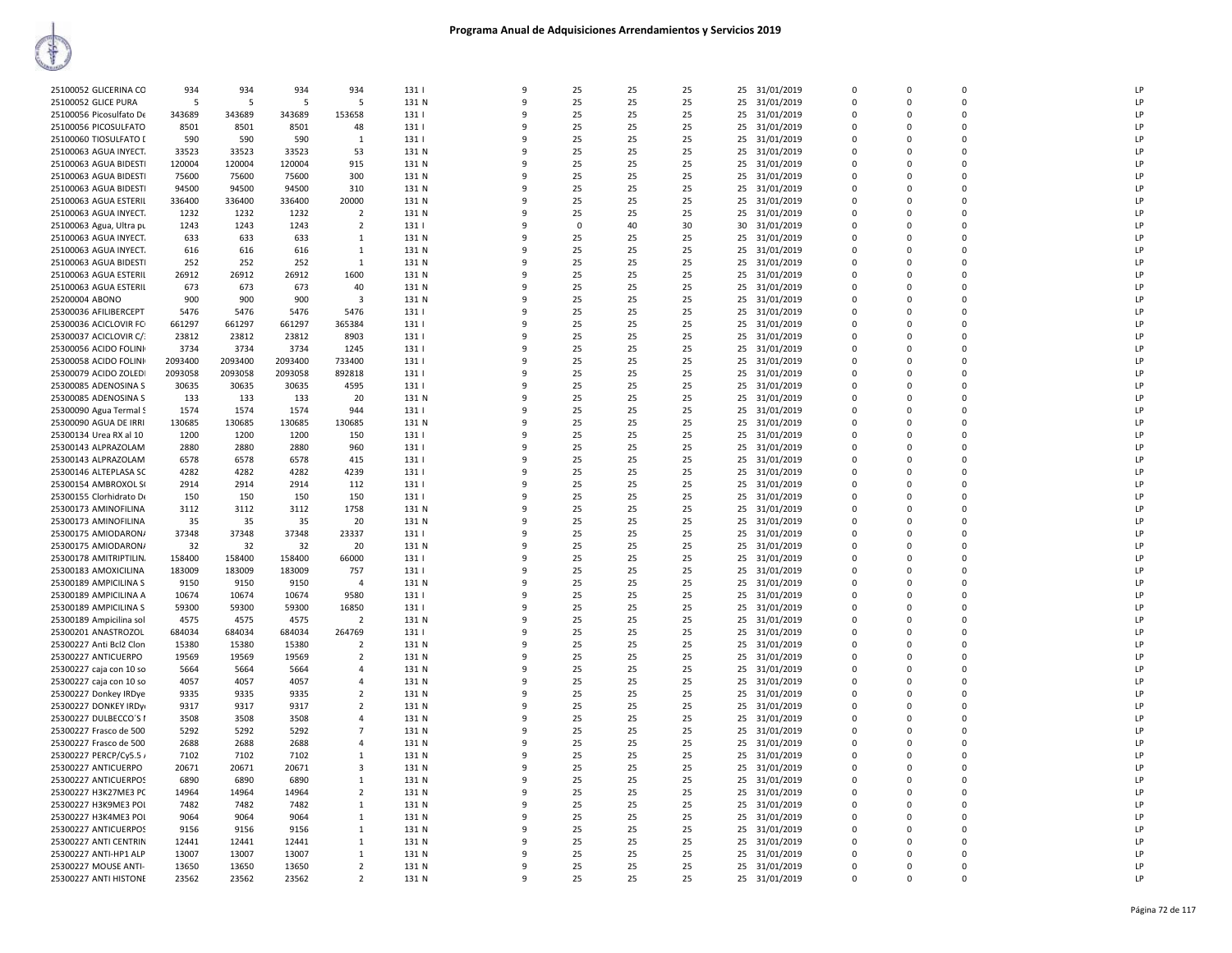|                          |          |          |          | $\overline{7}$ |       | q            |          |    |    |                  | $\Omega$    | $\Omega$    | $\Omega$    | LP        |
|--------------------------|----------|----------|----------|----------------|-------|--------------|----------|----|----|------------------|-------------|-------------|-------------|-----------|
| 25300227 MOUSE GM-C      | 138369   | 138369   | 138369   |                | 131 N |              | 25       | 25 | 25 | 31/01/2019<br>25 |             |             |             |           |
| 25300227 ANTI DNMT1      | 40017    | 40017    | 40017    | $\mathbf{3}$   | 131 N | $\mathbf{q}$ | 25       | 25 | 25 | 25<br>31/01/2019 | $\Omega$    | $\Omega$    | $\Omega$    | LP        |
| 25300227 ANTI HP1 GAM    | 52715    | 52715    | 52715    | $\mathbf{A}$   | 131 N | q            | 25       | 25 | 25 | 25<br>31/01/2019 | $\Omega$    | $\Omega$    | $\Omega$    | LP        |
| 25300227 ANTI-CENPA A    | 53328    | 53328    | 53328    | $\mathbf{A}$   | 131 N | q            | 25       | 25 | 25 | 31/01/2019<br>25 | $\Omega$    | $\Omega$    | $\Omega$    | LP        |
| 25300227 ANTI-NUCLEO     | 53328    | 53328    | 53328    |                | 131 N |              | 25       | 25 | 25 | 25               | $\mathbf 0$ | $\Omega$    | $\mathbf 0$ | LP        |
|                          |          |          |          | $\overline{a}$ |       |              |          |    |    | 31/01/2019       |             |             |             |           |
| 25300227 ANTI DNMT3/     | 79052    | 79052    | 79052    | 6              | 131 N | q            | 25       | 25 | 25 | 25<br>31/01/2019 | $\Omega$    | $\Omega$    | $\Omega$    | LP        |
| 25300227 ANTI DNMT3E     | 79991    | 79991    | 79991    | 6              | 131 N | q            | 25       | 25 | 25 | 25<br>31/01/2019 | $\mathbf 0$ | $\Omega$    | $\mathbf 0$ | LP        |
| 25300227 RAMUCIRUM/      | 18090    | 18090    | 18090    | 9504           | 131   | q            | 25       | 25 | 25 | 31/01/2019<br>25 | $\mathbf 0$ | $\Omega$    | $\mathbf 0$ | LP        |
|                          |          |          |          |                |       |              |          |    |    |                  |             |             |             |           |
| 25300227 RAMUCIRUM/      | 180896   | 180896   | 180896   | 47520          | 131   | $\mathbf{q}$ | 25       | 25 | 25 | 25<br>31/01/2019 | $\Omega$    | $\Omega$    | $\Omega$    | LP        |
| 25300227 ANTI E MAYÚ!    | 10455    | 10455    | 10455    | 3              | 131   | ۰            | 25       | 25 | 25 | 25<br>31/01/2019 | $\Omega$    | $\Omega$    | $\Omega$    | LP        |
| 25300227 ANTI E MINÚS    | 10371    | 10371    | 10371    | $\mathbf{3}$   | 1311  | q            | 25       | 25 | 25 | 25<br>31/01/2019 | $\Omega$    | $\Omega$    | $\Omega$    | LP        |
| 25300227 ANTI HISTONE    | 11934    | 11934    | 11934    | 1              | 131 N |              | 25       | 25 | 25 | 25<br>31/01/2019 | $\mathbf 0$ | $\Omega$    | $\mathbf 0$ | LP        |
|                          |          |          |          |                |       |              |          |    |    |                  |             |             |             |           |
| 25300227 Anti - LDHA An  | 22626    | 22626    | 22626    | $\overline{2}$ | 131 N | $\alpha$     | 25       | 25 | 25 | 25<br>31/01/2019 | $\Omega$    | $\Omega$    | $\Omega$    | LP        |
| 25300227 H3K36me3 po     | 28708    | 28708    | 28708    | 60             | 131 N | q            | 25       | 25 | 25 | 25<br>31/01/2019 | $\mathbf 0$ | $\Omega$    | $\mathbf 0$ | LP        |
| 25300227 PDL-1 (SP263)   | 241794   | 241794   | 241794   | 2              | 131 N | q            | $\Omega$ | 40 | 30 | 31/01/2019<br>30 | $\Omega$    | $\Omega$    | $\Omega$    | LP        |
| 25300227 ANTI DNMT1      | 13339    | 13339    | 13339    | 1              | 131 N | 9            | 25       | 25 | 25 | 25<br>31/01/2019 | $\Omega$    | $\Omega$    | $\Omega$    | LP        |
|                          |          |          |          |                |       |              |          |    |    |                  |             |             |             |           |
| 25300227 ANTI DNMT3/     | 13175    | 13175    | 13175    | 1              | 131 N |              | 25       | 25 | 25 | 25 31/01/2019    | $\Omega$    | $\Omega$    | $\Omega$    | LP        |
| 25300227 ANTI DNMT3E     | 39995    | 39995    | 39995    | $\mathbf{3}$   | 131 N |              | 25       | 25 | 25 | 25<br>31/01/2019 | $\Omega$    | $\Omega$    | $\Omega$    | LP        |
| 25300227 ANTI HISTONE    | 23562    | 23562    | 23562    | 2              | 131 N |              | 25       | 25 | 25 | 25<br>31/01/2019 | $\mathbf 0$ | O           | $\mathbf 0$ | LP        |
|                          |          |          |          |                |       |              |          |    |    |                  |             |             | $\Omega$    |           |
| 25300227 Anti - LDHA An  | 45252    | 45252    | 45252    | 4              | 131 N | q            | 25       | 25 | 25 | 25<br>31/01/2019 | $\Omega$    | $\Omega$    |             | LP        |
| 25300227 ANTI-CENPA A    | 26664    | 26664    | 26664    | $\overline{2}$ | 131 N | 9            | 25       | 25 | 25 | 25<br>31/01/2019 | $\mathbf 0$ | $\Omega$    | $\mathbf 0$ | LP        |
| 25300227 Anti-HP1 alph   | 26014    | 26014    | 26014    | $\overline{2}$ | 131 N | q            | 25       | 25 | 25 | 31/01/2019<br>25 | $\Omega$    | $\Omega$    | $\Omega$    | LP        |
| 25300227 ANTI-NUCLEO     | 26664    | 26664    | 26664    | $\overline{2}$ | 131 N | -9           | 25       | 25 | 25 | 25<br>31/01/2019 | $\Omega$    | $\Omega$    | $\Omega$    | <b>LP</b> |
|                          |          |          |          |                |       |              |          |    |    |                  |             |             |             |           |
| 25300227 BUB1 Antibod    | 6890     | 6890     | 6890     | 1              | 131 N | q            | 25       | 25 | 25 | 25<br>31/01/2019 | $\Omega$    | $\Omega$    | $\Omega$    | LP        |
| 25300227 Ect2 Antibody   | 20670    | 20670    | 20670    | $\mathbf{3}$   | 131 N | q            | 25       | 25 | 25 | 25<br>31/01/2019 | $\Omega$    | $\Omega$    | $\Omega$    | LP        |
| 25300227 H3K27me3 po     | 7482     | 7482     | 7482     | 1              | 131 N | 9            | 25       | 25 | 25 | 25<br>31/01/2019 | $\mathbf 0$ | $\Omega$    | $\mathbf 0$ | LP        |
|                          | 957      | 957      | 957      | $\overline{2}$ | 131 N | $\mathbf{q}$ | 25       | 25 | 25 | 25               | $\Omega$    | $\Omega$    | $\Omega$    | LP        |
| 25300227 H3K36me3 po     |          |          |          |                |       |              |          |    |    | 31/01/2019       |             |             |             |           |
| 25300227 H3K4me3 poly    | 18128    | 18128    | 18128    | $\overline{2}$ | 131 N | 9            | 25       | 25 | 25 | 25<br>31/01/2019 | $\mathbf 0$ | $\Omega$    | $\mathbf 0$ | LP        |
| 25300227 H3K9me3 poly    | 22446    | 22446    | 22446    | 3              | 131 N | q            | 25       | 25 | 25 | 31/01/2019<br>25 | $\mathbf 0$ | $\Omega$    | $\mathbf 0$ | LP        |
| 25300227 KIF20A Antibo   | 9156     | 9156     | 9156     | $\mathbf{1}$   | 131 N | -9           | 25       | 25 | 25 | 25<br>31/01/2019 | $\Omega$    | $\Omega$    | $\Omega$    | LP        |
|                          |          |          |          | $\mathbf{A}$   |       | ۰            | 25       |    | 25 |                  | $\Omega$    | $\Omega$    | $\Omega$    | LP        |
| 25300227 Mouse GM-CS     | 79068    | 79068    | 79068    |                | 131 N |              |          | 25 |    | 31/01/2019<br>25 |             |             |             |           |
| 25300227 Anti 53 BPI Ca  | 17000    | 17000    | 17000    | -1             | 131 N |              | 25       | 25 | 25 | 25<br>31/01/2019 | $\Omega$    | $\Omega$    | $\Omega$    | LP        |
| 25300227 Anti-BUB1 Ant   | 85323    | 85323    | 85323    | 1              | 131 N |              | 25       | 25 | 25 | 25<br>31/01/2019 | $\mathbf 0$ | $\Omega$    | $\mathbf 0$ | LP        |
| 25300227 CEP55 antibor   | 5680     | 5680     | 5680     | 1              | 131 N | $\mathbf{q}$ | 25       | 25 | 25 | 25<br>31/01/2019 | $\Omega$    | $\Omega$    | $\Omega$    | LP        |
|                          |          |          |          |                |       |              |          |    |    |                  |             |             |             |           |
| 25300227 Ect2 Antibody   | 5680     | 5680     | 5680     | 1              | 131 N | 9            | 25       | 25 | 25 | 25<br>31/01/2019 | $\mathbf 0$ | $\Omega$    | $\mathbf 0$ | LP        |
| 25300227 ALK ANTICUE     | 7990     | 7990     | 7990     | 1              | 131 N | q            | 25       | 25 | 25 | 31/01/2019<br>25 | $\mathbf 0$ | $\Omega$    | $\mathbf 0$ | LP        |
| 25300227 CD38            | 6710     | 6710     | 6710     | $\mathbf{1}$   | 131 N | 9            | 25       | 25 | 25 | 25<br>31/01/2019 | $\Omega$    | $\Omega$    | $\Omega$    | LP        |
| 25300227 CD56            | 8690     | 8690     | 8690     | -1             | 131 N | ۰            | 25       | 25 | 25 | 25<br>31/01/2019 | $\Omega$    | $\Omega$    | $\Omega$    | LP        |
|                          |          |          |          |                |       |              |          |    |    |                  |             |             |             |           |
| 25300227 CD99            | 6358     | 6358     | 6358     | $\mathbf{1}$   | 131 N |              | 25       | 25 | 25 | 25<br>31/01/2019 | $\Omega$    | $\Omega$    | $\Omega$    | LP        |
| 25300227 CD10            | 12980    | 12980    | 12980    | 2              | 131 N |              | 25       | 25 | 25 | 25<br>31/01/2019 | 0           | $\Omega$    | $\mathbf 0$ | LP        |
| 25300227 CD4             | 15356    | 15356    | 15356    | $\overline{2}$ | 131 N | 9            | 25       | 25 | 25 | 25<br>31/01/2019 | $\mathbf 0$ | $\Omega$    | $\Omega$    | LP        |
|                          | 7810     |          | 7810     | 1              | 131 N | 9            | 25       | 25 | 25 | 25               | $\mathbf 0$ | $\Omega$    | $\mathbf 0$ | LP        |
| 25300227 CK19            |          | 7810     |          |                |       |              |          |    |    | 31/01/2019       |             |             |             |           |
| 25300227 CK20            | 7678     | 7678     | 7678     | 1              | 131 N | q            | 25       | 25 | 25 | 31/01/2019<br>25 | $\mathbf 0$ | $\Omega$    | $\Omega$    | LP        |
| 25300227 CK5/6           | 23430    | 23430    | 23430    | 3              | 131 N | -9           | 25       | 25 | 25 | 25<br>31/01/2019 | $\Omega$    | $\Omega$    | $\Omega$    | LP        |
| 25300227 CK17            | 23430    | 23430    | 23430    | $\mathbf{3}$   | 131 N | ٩            | 25       | 25 | 25 | 25<br>31/01/2019 | $\Omega$    | $\Omega$    | $\Omega$    | LP        |
| 25300227 CKIT            |          | 21054    |          | $\mathbf{3}$   | 131 N |              | 25       | 25 | 25 |                  | $\Omega$    | $\Omega$    | $\Omega$    | LP        |
|                          | 21054    |          | 21054    |                |       |              |          |    |    | 25<br>31/01/2019 |             |             |             |           |
| 25300227 Ki67            | 28636    | 28636    | 28636    | 4              | 131 N |              | 25       | 25 | 25 | 25<br>31/01/2019 | 0           | $\Omega$    | $\mathbf 0$ | LP        |
| 25300227 CMYC            | 6578     | 6578     | 6578     | 1              | 131 N | 9            | 25       | 25 | 25 | 25<br>31/01/2019 | $\mathbf 0$ | $\Omega$    | $\Omega$    | LP        |
| 25300276 APREPITANT N    | 3944253  | 3944253  | 3944253  | 789290         | 131   | $\alpha$     | 25       | 25 | 25 | 25<br>31/01/2019 | $\Omega$    | $\Omega$    | $\mathbf 0$ | LP        |
|                          |          |          |          |                |       |              |          |    |    |                  |             |             |             |           |
| 25300298 ATROPINA AN     | 6322     | 6322     | 6322     | 4402           | 131 N | -9           | 25       | 25 | 25 | 31/01/2019<br>25 | $\mathbf 0$ | $\Omega$    | $\mathbf 0$ | LP        |
| 25300298 ATROPINA AN     | 101      | 101      | 101      | 70             | 131 N | 9            | 25       | 25 | 25 | 25<br>31/01/2019 | $\mathbf 0$ | $\mathbf 0$ | $\mathbf 0$ | LP        |
| 25300326 Penicilina G So | 32       | 32       | 32       | -6             | 131   | $\alpha$     | 25       | 25 | 25 | 31/01/2019<br>25 | $\Omega$    | $\Omega$    | $\Omega$    | LP        |
| 25300326 Penicilina Fras | 9280     | 9280     | 9280     | 6572           | 131   |              | 25       | 25 | 25 | 25<br>31/01/2019 | $\Omega$    | $\Omega$    | $\Omega$    | LP        |
|                          |          |          |          |                |       |              |          |    |    |                  |             |             |             |           |
| 25300343 Cellosolve Ace  | 11184    | 11184    | 11184    | 2              | 131 N |              | 25       | 25 | 25 | 25<br>31/01/2019 | 0           | $\Omega$    | $\mathbf 0$ | LP        |
| 25300350 BEVACIZUMAI     | 24803098 | 24803098 | 24803098 | 8546751        | 131   |              | 25       | 25 | 25 | 25<br>31/01/2019 | $\mathbf 0$ | $\Omega$    | $\Omega$    | LP        |
| 25300357 BICARBONAT(     | 64       | 64       | 64       | 17             | 131 N | $\alpha$     | 25       | 25 | 25 | 31/01/2019<br>25 | $\Omega$    | $\Omega$    | $\Omega$    | LP        |
| 25300365 BLEOMICINA :    | 347846   | 347846   | 347846   | 115949         | 131   | $\mathbf{q}$ | 25       | 25 | 25 | 25 31/01/2019    | $\mathbf 0$ | $\Omega$    | $\mathbf 0$ | LP        |
|                          |          |          |          |                |       |              |          |    |    |                  |             |             |             |           |
| 25300367 BORTEZOMIB,     | 556879   | 556879   | 556879   | 156510         | 131   | 9            | 25       | 25 | 25 | 25<br>31/01/2019 | $\mathbf 0$ | $\mathbf 0$ | $\mathbf 0$ | LP        |
| 25300367 Bortezomid 2!   | 15469    | 15469    | 15469    | -1             | 131 N | q            | 25       | 25 | 25 | 25<br>31/01/2019 | $\Omega$    | $\Omega$    | $\Omega$    | LP        |
| 25300384 BUDESONIDA,     | 260      | 260      | 260      | $\mathbf{1}$   | 131   | 9            | 25       | 25 | 25 | 25<br>31/01/2019 | $\Omega$    | $\Omega$    | $\Omega$    | LP        |
| 25300384 BUDESONIDA      | 119      | 119      | 119      | 119            | 131   | q            | 25       | 25 | 25 | 25<br>31/01/2019 | $\Omega$    | $\Omega$    | $\mathbf 0$ | LP        |
|                          |          |          |          |                |       |              |          |    |    |                  |             |             |             |           |
| 25300384 Budesonida, P   | 221      | 221      | 221      | 221            | 131   | 9            | 25       | 25 | 25 | 25<br>31/01/2019 | $\Omega$    |             | $\Omega$    | LP        |
| 25300384 BUDESONIDA,     | 7946     | 7946     | 7946     | 163            | 131   | q            | 25       | 25 | 25 | 31/01/2019<br>25 | $\Omega$    | $\Omega$    | $\Omega$    | LP        |
| 25300384 BUDESONIDA,     | 65400    | 65400    | 65400    | 19640          | 131   | q            | 25       | 25 | 25 | 25 31/01/2019    | $\mathbf 0$ | $\Omega$    | $\Omega$    | LP        |
| 25300392 CLORHIDRATC     | 11680    | 11680    | 11680    | 5816           | 131   | -9           | 25       | 25 | 25 | 25<br>31/01/2019 | $\Omega$    | $\Omega$    | $\Omega$    | LP        |
|                          |          |          |          |                |       |              |          |    |    |                  |             |             |             |           |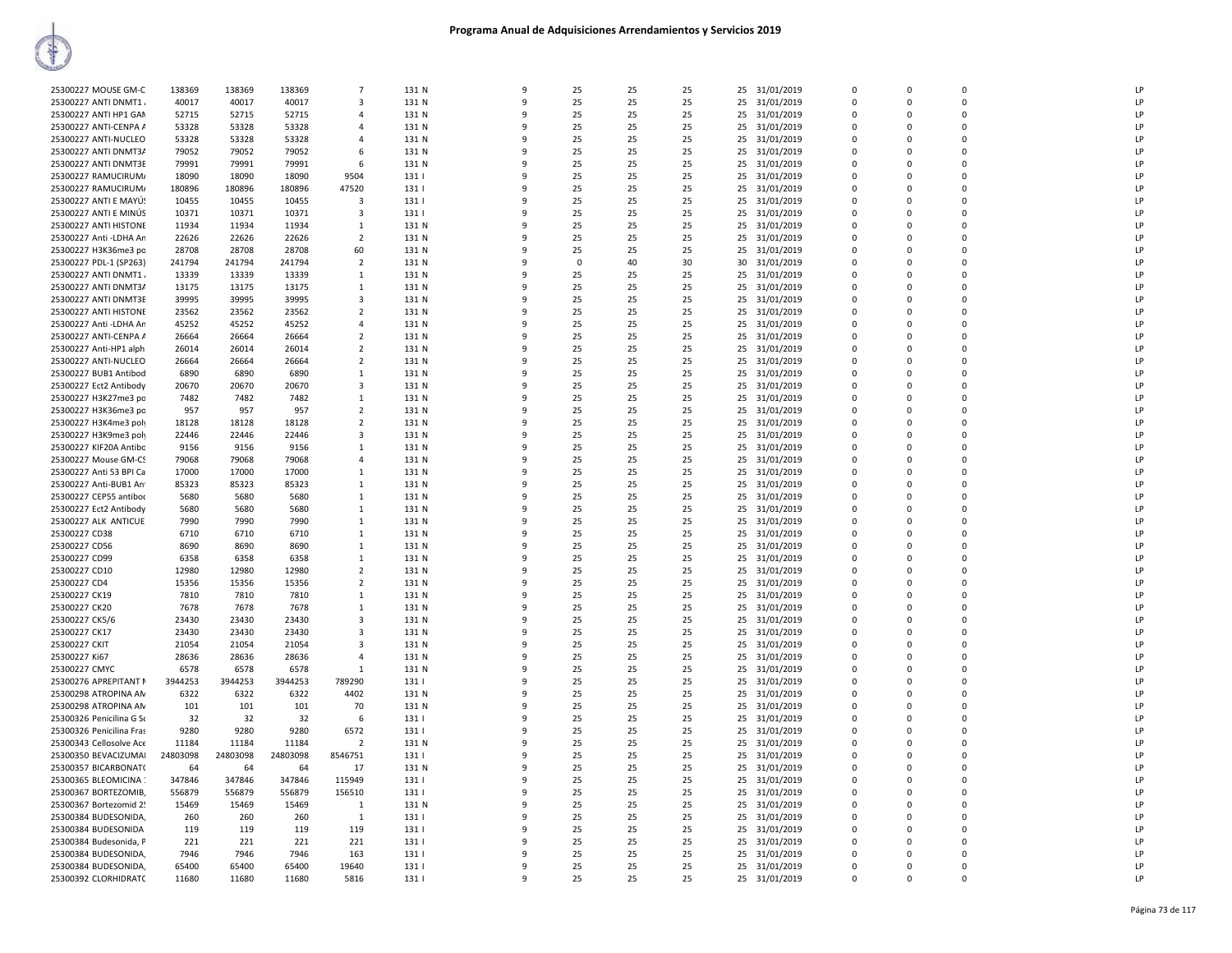| 25300392 BUPIVACAINA    | 30926    | 30926    | 30926    | 23493          | 131   | 9            | 25 | 25 | 25 | 25 | 31/01/2019    | $\Omega$ | $\Omega$    | $\Omega$       | LP |
|-------------------------|----------|----------|----------|----------------|-------|--------------|----|----|----|----|---------------|----------|-------------|----------------|----|
| 25300394 Transtec 35M   | 966075   | 966075   | 966075   | 234200         | 131   | $\mathbf{q}$ | 25 | 25 | 25 |    |               | $\Omega$ | $\Omega$    | $\Omega$       | LP |
|                         |          |          |          |                |       |              |    |    |    | 25 | 31/01/2019    |          |             |                |    |
| 25300399 BUSERELINA 9   | 104845   | 104845   | 104845   | 24963          | 131   | 9            | 25 | 25 | 25 | 25 | 31/01/2019    | $\Omega$ | 0           | $\Omega$       | LP |
| 25300401 BUSULFANO T    | 8400     | 8400     | 8400     | 3600           | 1311  | q            | 25 | 25 | 25 | 25 | 31/01/2019    | $\Omega$ | $\Omega$    | $\Omega$       | LP |
| 25300401 BUSULFANO S    | 3118713  | 3118713  | 3118713  | 1350281        | 131   | ٩            | 25 | 25 | 25 | 25 | 31/01/2019    | 0        | 0           | $\overline{0}$ | LP |
| 25300416 CANDESARTÁI    | 1056     | 1056     | 1056     | 528            | 131   | q            | 25 | 25 | 25 |    | 25 31/01/2019 | $\Omega$ | $\Omega$    | $\Omega$       | LP |
| 25300419 CAPECITABIN/   | 11575764 | 11575764 | 11575764 | 6505859        | 131   | q            | 25 | 25 | 25 |    | 25 31/01/2019 | 0        | 0           | $\mathbf 0$    | LP |
| 25300423 CAPTOPRIL 25   | 1450     | 1450     | 1450     | 972            | 131 N | 9            | 25 | 25 | 25 | 25 | 31/01/2019    | 0        | 0           | $\mathbf 0$    | LP |
| 25300425 CARBAMACEP     | 7672     | 7672     | 7672     | 115            | 131   | q            | 25 | 25 | 25 | 25 | 31/01/2019    | $\Omega$ | $\Omega$    | $\Omega$       | LP |
|                         |          |          |          |                |       | q            | 25 |    |    |    |               | $\Omega$ | $\Omega$    | $\Omega$       | LP |
| 25300425 CARBAMACEP     | 1908     | 1908     | 1908     | 13             | 131   |              |    | 25 | 25 | 25 | 31/01/2019    |          |             |                |    |
| 25300433 Citarabina Fcc | 71       | 71       | 71       | 71             | 131   | q            | 25 | 25 | 25 | 25 | 31/01/2019    | $\Omega$ | $\Omega$    | $\Omega$       | LP |
| 25300433 CARBOPLATIN    | 4635660  | 4635660  | 4635660  | 2436433        | 131   | ٩            | 25 | 25 | 25 | 25 | 31/01/2019    | 0        | 0           | $\mathbf 0$    | LP |
| 25300439 CASEINATO DI   | 895590   | 895590   | 895590   | 400365         | 131   | q            | 25 | 25 | 25 | 25 | 31/01/2019    | $\Omega$ | $\Omega$    | $\Omega$       | LP |
| 25300441 CASPOFUNGII    | 930866   | 930866   | 930866   | 323949         | 131   | q            | 25 | 25 | 25 | 25 | 31/01/2019    | 0        | 0           | $\mathbf 0$    | LP |
| 25300442 CASPOFUNGII    | 158606   | 158606   | 158606   | 60835          | 131   | q            | 25 | 25 | 25 | 25 | 31/01/2019    | $\Omega$ | $\Omega$    | $\Omega$       | LP |
| 25300447 CEFALEXINA T   | 32357    | 32357    | 32357    | 2397           | 131   | 9            | 25 | 25 | 25 | 25 | 31/01/2019    | $\Omega$ | $\Omega$    | $\Omega$       | LP |
| 25300449 CEFALOTINA S   | 379849   | 379849   | 379849   | 144249         | 131 N | q            | 25 | 25 | 25 | 25 | 31/01/2019    | $\Omega$ | $\Omega$    | $\Omega$       | LP |
| 25300459 CEFTIBUTÉN (   | 1030     | 1030     | 1030     | 226            | 1311  | q            | 25 | 25 | 25 | 25 |               | $\Omega$ | $\Omega$    | $\Omega$       | LP |
|                         |          |          |          |                |       |              |    |    |    |    | 31/01/2019    |          |             |                |    |
| 25300459 CEFTAZIDIMA    | 248432   | 248432   | 248432   | 166180         | 131 N | ٩            | 25 | 25 | 25 | 25 | 31/01/2019    | 0        | 0           | $\mathbf 0$    | LP |
| 25300461 CEFTRIAXONA    | 236948   | 236948   | 236948   | 158878         | 131   | q            | 25 | 25 | 25 | 25 | 31/01/2019    | $\Omega$ | $\Omega$    | $\Omega$       | LP |
| 25300465 CELECOXIB TA   | 479050   | 479050   | 479050   | 124893         | 131   | 9            | 25 | 25 | 25 | 25 | 31/01/2019    | 0        | 0           | $\mathbf 0$    | LP |
| 25300465 CERITINIB (ZYI | 3821645  | 3821645  | 3821645  | 1877299        | 131   | q            | 25 | 25 | 25 | 25 | 31/01/2019    | $\Omega$ | $\Omega$    | $\Omega$       | LP |
| 25300479 CICLOSPORIN    | 210340   | 210340   | 210340   | 40883          | 131   | 9            | 25 | 25 | 25 | 25 | 31/01/2019    | $\Omega$ | $\Omega$    | $\Omega$       | LP |
| 25300489 GENETICINA, !  | 27525    | 27525    | 27525    | 3              | 131 N | q            | 25 | 25 | 25 | 25 | 31/01/2019    | $\Omega$ | 0           | $\Omega$       | LP |
| 25300494 CIPROFLOXAC    | 200      | 200      | 200      | -1             | 131   | q            | 25 | 25 | 25 | 25 | 31/01/2019    | $\Omega$ | $\Omega$    | $\Omega$       | LP |
| 25300494 CIPROFLOXAC    | 67923    | 67923    | 67923    | 47823          | 131 N | ٩            | 25 | 25 | 25 | 25 | 31/01/2019    | 0        | 0           | $\mathbf 0$    | LP |
| 25300494 CIPROFLOXAC    | 254000   | 254000   | 254000   | 45570          | 131   | q            | 25 | 25 | 25 | 25 | 31/01/2019    | $\Omega$ | $\Omega$    | $\Omega$       | LP |
|                         |          |          |          |                |       |              |    |    |    |    |               |          |             |                |    |
| 25300507 CIS-PLATINO S  | 91715    | 91715    | 91715    | 32242          | 131   | 9            | 25 | 25 | 25 | 25 | 31/01/2019    | 0        | 0           | $\mathbf 0$    | LP |
| 25300507 CISATRACURI(   | 217349   | 217349   | 217349   | 143743         | 131   | q            | 25 | 25 | 25 | 25 | 31/01/2019    | 0        | 0           | $\mathbf 0$    | LP |
| 25300507 CIS-PLATINO S  | 1019715  | 1019715  | 1019715  | 386640         | 131   | 9            | 25 | 25 | 25 | 25 | 31/01/2019    | $\Omega$ | $\Omega$    | $\Omega$       | LP |
| 25300513 CITARABINA F   | 1600800  | 1600800  | 1600800  | 829065         | 131   | q            | 25 | 25 | 25 | 25 | 31/01/2019    | $\Omega$ | $\Omega$    | $\Omega$       | LP |
| 25300515 CLARITROMIC    | 91997    | 91997    | 91997    | 51821          | 131   | q            | 25 | 25 | 25 | 25 | 31/01/2019    | $\Omega$ | $\Omega$    | $\Omega$       | LP |
| 25300515 CLARITROMIC    | 686016   | 686016   | 686016   | 315360         | 131   | ٩            | 25 | 25 | 25 | 25 | 31/01/2019    | 0        | 0           | 0              | LP |
| 25300517 CLINDAMICIN.   | 74262    | 74262    | 74262    | 36035          | 131   | q            | 25 | 25 | 25 | 25 | 31/01/2019    | $\Omega$ | $\Omega$    | $\Omega$       | LP |
| 25300517 CLINDAMICIN.   | 408680   | 408680   | 408680   | 152309         | 131 N | 9            | 25 | 25 | 25 | 25 | 31/01/2019    | 0        | 0           | $\mathbf 0$    | LP |
| 25300524 CLOBESOL (PR   | 21041    | 21041    | 21041    | 6703           | 131   | q            | 25 | 25 | 25 | 25 | 31/01/2019    | 0        | $\Omega$    | $\overline{0}$ | LP |
| 25300530 CLONACEPAN     | 84328    | 84328    | 84328    | 24118          | 131   | 9            | 25 | 25 | 25 | 25 | 31/01/2019    | $\Omega$ | $\Omega$    | $\Omega$       | LP |
| 25300530 LENVATINIB C   | 81000    | 81000    | 81000    | 81000          | 131   | q            | 25 | 25 | 25 | 25 | 31/01/2019    | $\Omega$ | $\Omega$    | $\Omega$       | LP |
| 25300534 CLORHIDRATC    | 7140     | 7140     |          |                |       | q            | 25 | 25 |    |    |               | $\Omega$ | $\Omega$    | $\Omega$       | LP |
|                         |          |          | 7140     | 2890           | 131   |              |    |    | 25 | 25 | 31/01/2019    |          |             |                |    |
| 25300534 CLORHIDRATC    | 1143605  | 1143605  | 1143605  | 231618         | 131   | ٩            | 25 | 25 | 25 | 25 | 31/01/2019    | 0        | 0           | $\overline{0}$ | LP |
| 25300536 LISINA, CLONI  | 14143    | 14143    | 14143    | 6473           | 131 N | 9            | 25 | 25 | 25 | 25 | 31/01/2019    | $\Omega$ | $\Omega$    | $\Omega$       | LP |
| 25300536 LISINA, CLONI  | 8700     | 8700     | 8700     | 470            | 131   | 9            | 25 | 25 | 25 | 25 | 31/01/2019    | $\Omega$ | 0           | $\mathbf 0$    | LP |
| 25300536 CLONIXINATO    | 9725     | 9725     | 9725     | 1530           | 131   | q            | 25 | 25 | 25 | 25 | 31/01/2019    | 0        | $\mathbf 0$ | $\overline{0}$ | LP |
| 25300542 CLORAMBUCI     | 76565    | 76565    | 76565    | 21358          | 131   | 9            | 25 | 25 | 25 | 25 | 31/01/2019    | $\Omega$ | $\Omega$    | $\Omega$       | LP |
| 25300549 Clofarabina Fr | 31120    | 31120    | 31120    | 31120          | 131   | q            | 25 | 25 | 25 | 25 | 31/01/2019    | $\Omega$ | $\Omega$    | $\Omega$       | LP |
| 25300554 CLORFENAMII    | 4457     | 4457     | 4457     | 1680           | 131   | q            | 25 | 25 | 25 | 25 | 31/01/2019    | $\Omega$ | $\Omega$    | $\Omega$       | LP |
| 25300554 CLORFENAMII    | 29689    | 29689    | 29689    | 8504           | 131   | ٩            | 25 | 25 | 25 | 25 | 31/01/2019    | 0        | 0           | 0              | LP |
| 25300554 CLORFENAMII    | 19       | 19       | 19       | $\overline{7}$ | 131 N | 9            | 25 | 25 | 25 | 25 | 31/01/2019    | $\Omega$ | $\Omega$    | $\Omega$       | LP |
| 25300555 CLORFENAMII    | 318398   | 318398   | 318398   | 5740           | 131   | q            | 25 | 25 | 25 | 25 | 31/01/2019    | $\Omega$ | 0           | $\Omega$       | LP |
|                         |          |          |          |                |       | 9            | 25 |    |    |    |               |          | $\Omega$    | $\mathbf 0$    |    |
| 25300555 CLORFENAMII    | 555      | 555      | 555      | 10             | 131 N |              |    | 25 | 25 | 25 | 31/01/2019    | $\Omega$ |             |                | LP |
| 25300562 CLOROPIRAM     | 23940    | 23940    | 23940    | 8336           | 131   | 9            | 25 | 25 | 25 | 25 | 31/01/2019    | 0        | 0           | $\overline{0}$ | LP |
| 25300562 CLOROPIRAM     | 14       | 14       | 14       | -5             | 131 N | q            | 25 | 25 | 25 | 25 | 31/01/2019    | $\Omega$ | $\Omega$    | $\Omega$       | LP |
| 25300569 POTASIO, CLO   | 188472   | 188472   | 188472   | 30051          | 131   | q            | 25 | 25 | 25 | 25 | 31/01/2019    | $\Omega$ | $\Omega$    | $\Omega$       | LP |
| 25300569 Cloruro de po  | 13       | 13       | 13       | $\overline{2}$ | 131 N | ٩            | 25 | 25 | 25 | 25 | 31/01/2019    | $\Omega$ | $\Omega$    | $\mathbf 0$    | LP |
| 25300571 CLORURO DE     | 2232279  | 2232279  | 2232279  | 234320         | 131 N | 9            | 25 | 25 | 25 | 25 | 31/01/2019    | $\Omega$ | $\Omega$    | $\Omega$       | LP |
| 25300571 CLORURO DE     | 1401156  | 1401156  | 1401156  | 127608         | 131 N | q            | 25 | 25 | 25 | 25 | 31/01/2019    | $\Omega$ | 0           | $\Omega$       | LP |
| 25300571 CLORURO DE     | 1447881  | 1447881  | 1447881  | 92756          | 131 N | q            | 25 | 25 | 25 |    | 25 31/01/2019 | 0        | 0           | $\mathbf 0$    | LP |
| 25300571 CLORURO DE     | 4837     | 4837     | 4837     | 24             | 131 N | 9            | 25 | 25 | 25 | 25 | 31/01/2019    | 0        | 0           | $\overline{0}$ | LP |
| 25300571 CLORURO DE     | 549979   | 549979   | 549979   | 549979         | 131 N | q            | 25 | 25 | 25 | 25 | 31/01/2019    | $\Omega$ | $\Omega$    | $\Omega$       | LP |
|                         |          |          |          |                |       | q            | 25 |    |    |    |               | $\Omega$ | $\Omega$    | $\Omega$       | LP |
| 25300571 CLORURO DE     | 549979   | 549979   | 549979   | 42144          | 131 N |              |    | 25 | 25 | 25 | 31/01/2019    |          |             |                |    |
| 25300571 CLORURO DE     | 273      | 273      | 273      | 30             | 131 N | ٩            | 25 | 25 | 25 | 25 | 31/01/2019    | $\Omega$ | $\Omega$    | $\Omega$       | LP |
| 25300571 CLORURO DE     | 1958     | 1958     | 1958     | 150            | 131 N | 9            | 25 | 25 | 25 | 25 | 31/01/2019    | $\Omega$ | $\Omega$    | $\Omega$       | LP |
| 25300571 CLORURO DE     | 6825     | 6825     | 6825     | 650            | 131 N | q            | 25 | 25 | 25 | 25 | 31/01/2019    | $\Omega$ | $\Omega$    | $\Omega$       | LP |
| 25300571 CLORURO DE     | 11920    | 11920    | 11920    | 800            | 131 N | q            | 25 | 25 | 25 |    | 25 31/01/2019 | O        | 0           | $\Omega$       | LP |
| 25300626 DACARBAZIN/    | 716473   | 716473   | 716473   | 429541         | 131   | 9            | 25 | 25 | 25 |    | 25 31/01/2019 | $\Omega$ | $\Omega$    | $\Omega$       | LP |
|                         |          |          |          |                |       |              |    |    |    |    |               |          |             |                |    |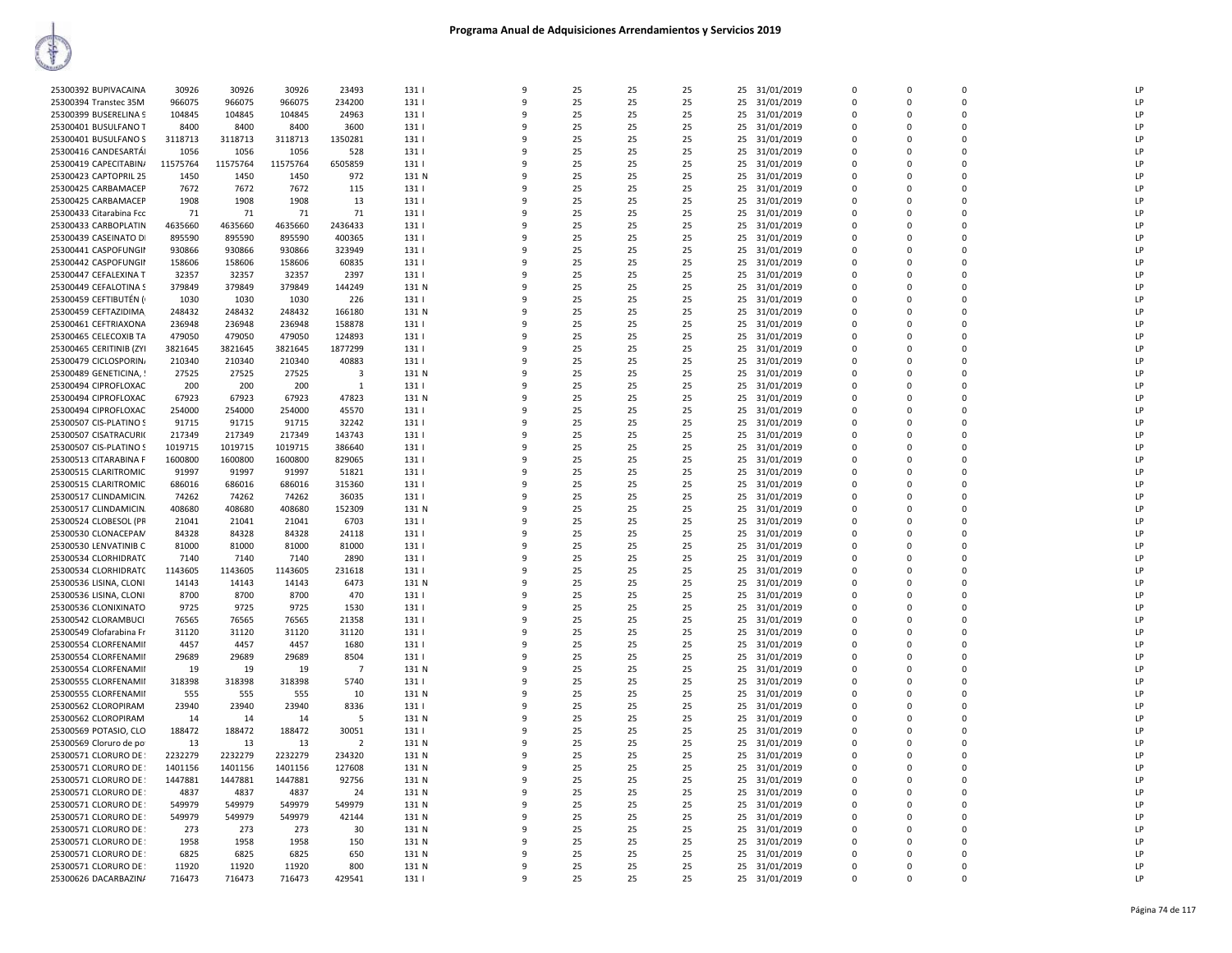| 25300626 TOPOTECAN \    | 2985566  | 2985566  | 2985566  | 1451249        | 131              | $\mathbf{q}$ | 25 | 25 | 25 | 31/01/2019<br>25 | $\Omega$    | $\Omega$    | $\Omega$       | LP |
|-------------------------|----------|----------|----------|----------------|------------------|--------------|----|----|----|------------------|-------------|-------------|----------------|----|
| 25300630 DACTINOMICI    | 120000   | 120000   | 120000   | 48000          | 131              | 9            | 25 | 25 | 25 | 25<br>31/01/2019 | $\Omega$    | $\mathbf 0$ | $\Omega$       | LP |
|                         |          |          |          |                |                  |              |    |    |    |                  |             |             | $\Omega$       | LP |
| 25300640 DAUNORRUBI     | 75221    | 75221    | 75221    | 29894          | 131              | ٩            | 25 | 25 | 25 | 31/01/2019<br>25 | $\Omega$    | 0           |                |    |
| 25300642 DEFERASIROX    | 5564     | 5564     | 5564     | 1              | 131 N            | q            | 25 | 25 | 25 | 25<br>31/01/2019 | $\Omega$    | $\Omega$    | $\Omega$       | LP |
| 25300651 DESFLURANO     | 2286900  | 2286900  | 2286900  | 490050         | 131              | q            | 25 | 25 | 25 | 31/01/2019<br>25 | 0           | 0           | $\overline{0}$ | LP |
| 25300664 DEXAMETASO     | 35574    | 35574    | 35574    | 8936           | 131              |              | 25 | 25 | 25 | 25<br>31/01/2019 | $\mathbf 0$ | 0           | $\mathbf 0$    | LP |
| 25300664 DEXAMETASO     | 139845   | 139845   | 139845   | 30469          | 131              | ۰Q           | 25 | 25 | 25 | 25<br>31/01/2019 | $\Omega$    | $\Omega$    | $\Omega$       | LP |
| 25300664 DEXAMETASO     | 555442   | 555442   | 555442   | 369237         | 131 N            | q            | 25 | 25 | 25 | 31/01/2019<br>25 | $\Omega$    | $\Omega$    | $\Omega$       | LP |
| 25300671 DEXRAZOXAN     | 232663   | 232663   | 232663   | 26897          | 131              | 9            | 25 | 25 | 25 | 25<br>31/01/2019 | $\Omega$    | $\Omega$    | $\Omega$       | LP |
| 25300673 DEXTROSA SO    | 277049   | 277049   | 277049   | 28980          | 131 N            | ۰Q           | 25 | 25 | 25 | 25<br>31/01/2019 | $\Omega$    | $\Omega$    | $\Omega$       | LP |
| 25300673 DEXTROSA SO    | 66712    | 66712    | 66712    | 66712          | 131 N            | q            | 25 | 25 | 25 | 25<br>31/01/2019 | $\Omega$    | $\Omega$    | $\Omega$       | LP |
| 25300673 DEXTROSA 50    | 75940    | 75940    | 75940    | 75940          | 131 N            | q            | 25 | 25 | 25 | 25<br>31/01/2019 | 0           | 0           | $\mathbf 0$    | LP |
|                         |          |          |          |                |                  |              |    |    |    |                  | $\mathbf 0$ | $\Omega$    | $\mathbf 0$    | LP |
| 25300673 DEXTROSA SO    | 107609   | 107609   | 107609   | 9756           | 131 N            |              | 25 | 25 | 25 | 25<br>31/01/2019 |             |             |                |    |
| 25300673 DEXTROSA, SC   | 277049   | 277049   | 277049   | 277049         | 131 N            | ۹            | 25 | 25 | 25 | 25<br>31/01/2019 | $\Omega$    | $\Omega$    | $\Omega$       | LP |
| 25300673 DEXTROSA 50    | 10       | 10       | 10       | 10             | 131 N            | q            | 25 | 25 | 25 | 31/01/2019<br>25 | $\Omega$    | $\Omega$    | $\Omega$       | LP |
| 25300673 DEXTROSA SO    | 50       | 50       | 50       | 50             | 131 N            | 9            | 25 | 25 | 25 | 25<br>31/01/2019 | 0           | 0           | $\mathbf 0$    | LP |
| 25300673 DEXTROSA SO    | 50       | 50       | 50       | 50             | 131 N            | q            | 25 | 25 | 25 | 25<br>31/01/2019 | $\Omega$    | $\Omega$    | $\Omega$       | LP |
| 25300673 DEXTROSA, SC   | 30       | 30       | 30       | 30             | 131 N            | q            | 25 | 25 | 25 | 25<br>31/01/2019 | $\Omega$    | $\Omega$    | $\Omega$       | LP |
| 25300678 DIACEPAM SO    | 1016     | 1016     | 1016     | 204            | 131              | q            | 25 | 25 | 25 | 25<br>31/01/2019 | 0           | 0           | 0              | LP |
| 25300678 DIAZEPAM SO    | 8        | 8        | 8        | 8              | 131              |              | 25 | 25 | 25 | 25<br>31/01/2019 | $\Omega$    | $\Omega$    | $\Omega$       | LP |
| 25300678 DIAZEPAN, AI   | 243      | 243      | 243      | 20             | 131 N            | ۰Q           | 25 | 25 | 25 | 31/01/2019<br>25 | 0           | $\Omega$    | $\Omega$       | LP |
| 25300689 DICLOFENACC    | 46       | 46       | 46       | 20             | 131              | q            | 25 | 25 | 25 | 25<br>31/01/2019 | $\Omega$    | $\Omega$    | $\Omega$       | LP |
|                         |          |          |          |                |                  | 9            |    |    |    |                  | 0           | 0           | $\mathbf 0$    | LP |
| 25300689 DICLOFENACC    | 2354     | 2354     | 2354     | 54             | 131              |              | 25 | 25 | 25 | 25<br>31/01/2019 |             |             |                |    |
| 25300693 DICLOXACILIN   | 44206    | 44206    | 44206    | 17051          | 1311             | q            | 25 | 25 | 25 | 25<br>31/01/2019 | $\Omega$    | $\Omega$    | $\Omega$       | LP |
| 25300693 DICLOXACILIN   | 127426   | 127426   | 127426   | 9802           | 131              | q            | 25 | 25 | 25 | 25<br>31/01/2019 | $\Omega$    | $\Omega$    | $\Omega$       | LP |
| 25300707 SUPLEMENTO     | 143871   | 143871   | 143871   | 516            | 131              | ٩            | 25 | 25 | 25 | 25<br>31/01/2019 | 0           | 0           | $\overline{0}$ | LP |
| 25300707 SUPLEMENTO     | 503184   | 503184   | 503184   | 2400           | 131 N            |              | 25 | 25 | 25 | 25<br>31/01/2019 | $\mathbf 0$ | $\Omega$    | $\mathbf 0$    | LP |
| 25300707 FÓRMULA HIP    | 1625148  | 1625148  | 1625148  | 8400           | 131 N            | ۰Q           | 25 | 25 | 25 | 25<br>31/01/2019 | 0           | $\Omega$    | $\Omega$       | LP |
| 25300707 ? mercaptoeta  | 2324     | 2324     | 2324     | $\overline{2}$ | 131 N            | q            | 25 | 25 | 25 | 31/01/2019<br>25 | $\Omega$    | $\Omega$    | $\Omega$       | LP |
| 25300707 HotStartTaqD   | 6760     | 6760     | 6760     | 10             | 131 N            | 9            | 25 | 25 | 25 | 25<br>31/01/2019 | 0           | 0           | $\mathbf 0$    | LP |
| 25300720 DIGOXINA 0.5   | 1073     | 1073     | 1073     | 941            | 131              | q            | 25 | 25 | 25 | 25<br>31/01/2019 | $\Omega$    | $\Omega$    | $\Omega$       | LP |
| 25300720 DIOSMECTITA    | 40230    | 40230    | 40230    | 14040          | 131              |              | 25 | 25 | 25 | 25<br>31/01/2019 | 0           | 0           | $\Omega$       | LP |
|                         |          |          |          |                |                  |              |    |    |    |                  |             |             |                | LP |
| 25300743 HIDROXIUREA    | 137660   | 137660   | 137660   | 50164          | 131              | q            | 25 | 25 | 25 | 25<br>31/01/2019 | 0           | O           | $\mathbf 0$    |    |
| 25300746 DOBUTAMINA     | 4524     | 4524     | 4524     | 1333           | 131              |              | 25 | 25 | 25 | 25<br>31/01/2019 | $\Omega$    | $\Omega$    | $\Omega$       | LP |
| 25300746 DOBUTAMINA     | 51       | 51       | 51       | 15             | 131 N            | $\Omega$     | 25 | 25 | 25 | 25<br>31/01/2019 | 0           | $\Omega$    | $\Omega$       | LP |
| 25300748 DOCETAXEL SI   | 3061     | 3061     | 3061     | 1664           | 131 N            |              | 25 | 25 | 25 | 25<br>31/01/2019 | $\Omega$    | $\Omega$    | $\Omega$       | LP |
| 25300748 DOCETAXEL SI   | 2597600  | 2597600  | 2597600  | 3056           | 131              | ٩            | 25 | 25 | 25 | 25<br>31/01/2019 | 0           | 0           | $\mathbf 0$    | LP |
| 25300748 DOCETAXEL SI   | 4220517  | 4220517  | 4220517  | 1459504        | 131 <sub>1</sub> | q            | 25 | 25 | 25 | 25<br>31/01/2019 | $\Omega$    | $\Omega$    | $\Omega$       | LP |
| 25300754 DOPAMINA CI    | 1059     | 1059     | 1059     | 858            | 131 N            |              | 25 | 25 | 25 | 25<br>31/01/2019 | $\Omega$    | $\Omega$    | $\Omega$       | LP |
| 25300754 DOTATOC LUT    | 4300000  | 4300000  | 4300000  | 27             | 131 N            | q            | 25 | 25 | 25 | 25<br>31/01/2019 | $\Omega$    | $\Omega$    | $\Omega$       | LP |
| 25300754 DOTATOC LUT    | 5179864  | 5179864  | 5179864  | 42             | 131 N            |              | 25 | 25 | 25 | 25<br>31/01/2019 | 0           | 0           | $\overline{0}$ | LP |
| 25300754 DOPAMINA CI    | 31       | 31       | 31       | 25             | 131 N            | $\Omega$     | 25 | 25 | 25 | 31/01/2019<br>25 | 0           | $\Omega$    | $\Omega$       | LP |
| 25300760 GRANUDOXY      | 24282    | 24282    | 24282    | 299            | 131              |              | 25 | 25 | 25 | 25<br>31/01/2019 | $\Omega$    | $\Omega$    | $\Omega$       | LP |
|                         | 58974    | 58974    | 58974    |                |                  | q            |    | 25 |    |                  | 0           | $\Omega$    | $\mathbf 0$    | LP |
| 25300763 DOXORRUBICI    |          |          |          | 17594          | 131              | q            | 25 |    | 25 | 25<br>31/01/2019 |             |             | $\Omega$       | LP |
| 25300763 DOXORRUBICI    | 632333   | 632333   | 632333   | 222985         | 131              |              | 25 | 25 | 25 | 25<br>31/01/2019 | $\Omega$    | $\Omega$    |                |    |
| 25300764 DOXORRUBICI    | 3730000  | 3730000  | 3730000  | 937251         | 131              |              | 25 | 25 | 25 | 25<br>31/01/2019 | 0           | O           | $\Omega$       | LP |
| 25300779 ADRENALINA     | 10667    | 10667    | 10667    | 6779           | 131 N            | q            | 25 | 25 | 25 | 31/01/2019<br>25 | $\Omega$    | $\Omega$    | $\Omega$       | LP |
| 25300779 EFEDRINA, SU   | 34594    | 34594    | 34594    | 1400           | 131              |              | 25 | 25 | 25 | 25<br>31/01/2019 | 0           | 0           | $\mathbf 0$    | LP |
| 25300779 AFATINIB TAB   | 29998    | 29998    | 29998    | 29998          | 131              | q            | 25 | 25 | 25 | 25<br>31/01/2019 | $\Omega$    | $\Omega$    | $\Omega$       | LP |
| 25300779 AFATINIB (GIC  | 10169322 | 10169322 | 10169322 | 3119792        | 131              |              | 25 | 25 | 25 | 25<br>31/01/2019 | 0           | 0           | $\mathbf 0$    | LP |
| 25300779 AFATINIB 40 N  | 8159456  | 8159456  | 8159456  | 3209786        | 131              | q            | 25 | 25 | 25 | 25<br>31/01/2019 | 0           | $\Omega$    | 0              | LP |
| 25300779 ADRENALINA     | 47       | 47       | 47       | 30             | 131 N            | q            | 25 | 25 | 25 | 25<br>31/01/2019 | $\Omega$    | $\Omega$    | $\Omega$       | LP |
| 25300790 TENOFOVIR T/   | 2000     | 2000     | 2000     | 2000           | 131              |              | 25 | 25 | 25 | 25<br>31/01/2019 | $\Omega$    | $\Omega$    | $\Omega$       | LP |
| 25300796 ENOXAPARIN/    | 630932   | 630932   | 630932   | 69031          | 131              | 9            | 25 | 25 | 25 | 31/01/2019<br>25 | $\Omega$    | $\Omega$    | $\Omega$       | LP |
| 25300796 ENOXAPARIN/    | 1030476  | 1030476  | 1030476  | 318251         | 131              |              | 25 | 25 | 25 | 25<br>31/01/2019 | 0           | 0           | $\overline{0}$ | LP |
|                         |          |          |          |                |                  | $\Omega$     |    |    |    |                  |             |             | $\Omega$       |    |
| 25300823 ERITROMICIN.   | 221      | 221      | 221      | 141            | 131              |              | 25 | 25 | 25 | 25<br>31/01/2019 | $\Omega$    | $\Omega$    |                | LP |
| 25300832 ERTAPENEM I    | 1450463  | 1450463  | 1450463  | 491325         | 131              | q            | 25 | 25 | 25 | 31/01/2019<br>25 | $\Omega$    | $\Omega$    | $\Omega$       | LP |
| 25300838 CLORHIDRATC    | 17851    | 17851    | 17851    | 12312          | 131              | q            | 25 | 25 | 25 | 31/01/2019<br>25 | 0           | $\Omega$    | $\Omega$       | LP |
| 25300838 Clorhidrato de | 6491     | 6491     | 6491     | $\overline{a}$ | 131 N            | q            | 25 | 25 | 25 | 25<br>31/01/2019 | $\Omega$    | $\Omega$    | $\Omega$       | LP |
| 25300871 BENDAMUSTI     | 901877   | 901877   | 901877   | 486369         | 131              | ۹            | 25 | 25 | 25 | 25<br>31/01/2019 | $\Omega$    | $\Omega$    | $\Omega$       | LP |
| 25300898 ETOMIDATO 2    | 2687     | 2687     | 2687     | 2061           | 131              | $\mathbf{q}$ | 25 | 25 | 25 | 31/01/2019<br>25 | $\Omega$    | $\Omega$    | $\Omega$       | LP |
| 25300902 ETOPOSIDO (\   | 428019   | 428019   | 428019   | 273078         | 131              | 9            | 25 | 25 | 25 | 25<br>31/01/2019 | 0           | 0           | 0              | LP |
| 25300937 FENITOINA 10   | 13245    | 13245    | 13245    | 3644           | 131              | $\mathsf{Q}$ | 25 | 25 | 25 | 25<br>31/01/2019 | $\Omega$    | $\Omega$    | $\Omega$       | LP |
| 25300937 FENITOINA SC   | 42876    | 42876    | 42876    | 62948          | 131 N            | q            | 25 | 25 | 25 | 25 31/01/2019    | $\Omega$    | $\Omega$    |                | LP |
| 25300946 FENTANILO CI   | 380710   | 380710   | 380710   | 51192          | 131              | q            | 25 | 25 | 25 | 25 31/01/2019    | $\Omega$    | $\Omega$    | $\Omega$       | LP |
|                         |          |          |          |                |                  |              |    |    |    |                  |             |             |                |    |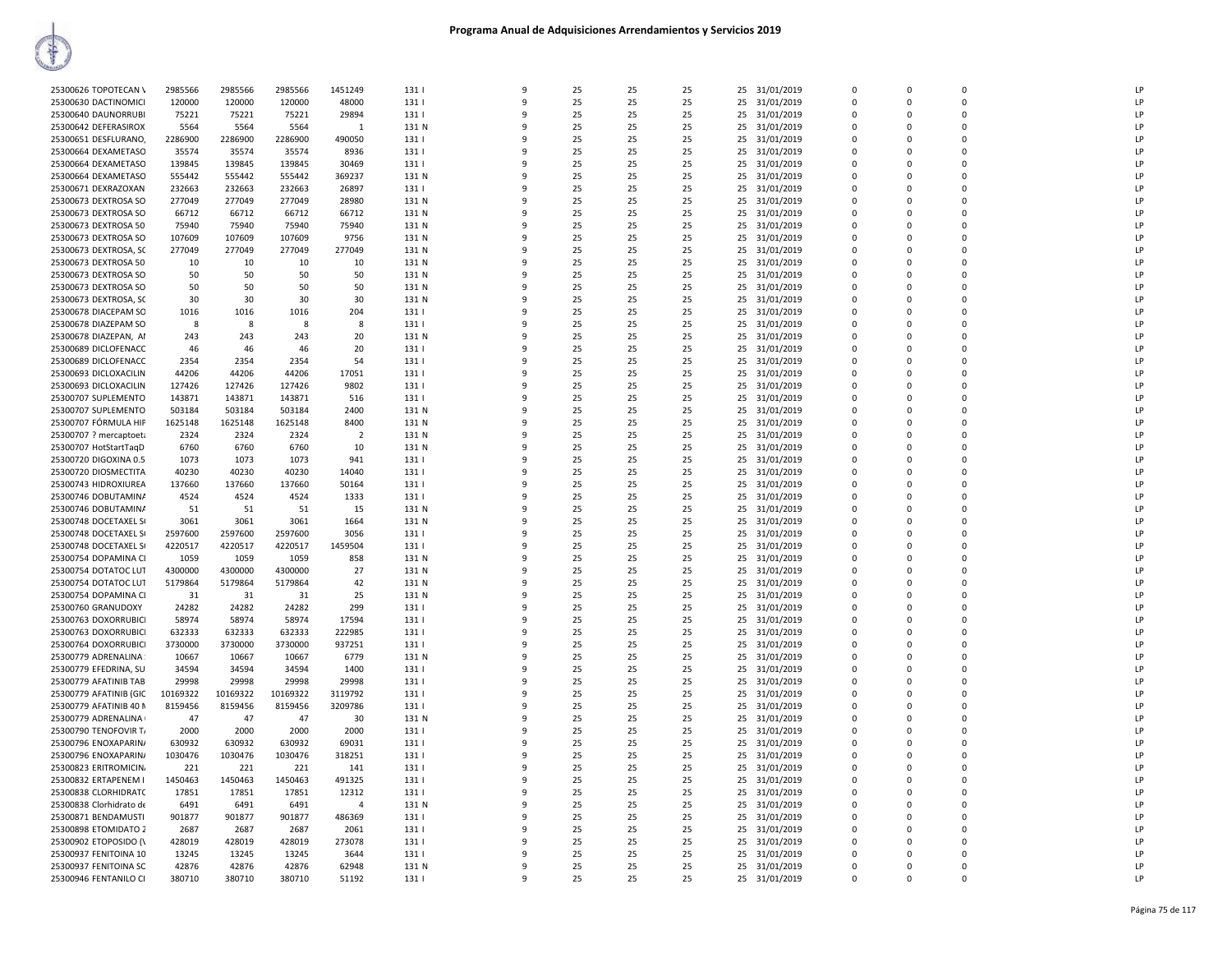| 25300946 PARCHE TRAN    | 840557         | 840557         | 840557         | 985            | 131   | 9            | 25 | 25 | 25 | 31/01/2019<br>25 | $\Omega$       | $\Omega$    | $\Omega$    | LP |
|-------------------------|----------------|----------------|----------------|----------------|-------|--------------|----|----|----|------------------|----------------|-------------|-------------|----|
| 25300946 PARCHE TRAN    | 995604         | 995604         | 995604         | 298287         | 131   | 9            | 25 | 25 | 25 | 25<br>31/01/2019 | 0              | $\Omega$    | $\mathbf 0$ | LP |
| 25300952 FILGASTRIM A   | 7510291        | 7510291        | 7510291        | 27211          | 131   | 9            | 25 | 25 | 25 | 25<br>31/01/2019 | $\mathbf 0$    | $\Omega$    | $\Omega$    | LP |
| 25300960 FLUCONAZOL     | 31968          | 31968          | 31968          | 11400          | 131   | ۰Q           | 25 | 25 | 25 | 31/01/2019<br>25 | $\Omega$       | $\Omega$    | $\Omega$    | LP |
| 25300960 FLUCONAZOL     | 31152          | 31152          | 31152          | 8809           | 131 N |              | 25 | 25 | 25 | 25<br>31/01/2019 | $\Omega$       | $\Omega$    | $\Omega$    | LP |
| 25300961 FLUCONAZOL     | 519674         | 519674         | 519674         | 58402          | 131 N |              | 25 | 25 | 25 | 25<br>31/01/2019 | $\mathbf 0$    | $\Omega$    | 0           | LP |
| 25300963 FLUDARABINA    | 7007           | 7007           | 7007           | $\mathbf{1}$   | 131   | q            | 25 | 25 | 25 | 25<br>31/01/2019 | $\Omega$       | $\Omega$    | $\Omega$    | LP |
| 25300968 FLUMAZENIL (   | 5562           | 5562           | 5562           | 5561           | 131   |              | 25 | 25 | 25 | 25<br>31/01/2019 | $\mathbf 0$    | $\Omega$    | $\Omega$    | LP |
| 25300976 6-MERCATOPI    | 331925         | 331925         | 331925         | 94836          | 131   | $\mathbf{q}$ | 25 | 25 | 25 | 31/01/2019<br>25 | $\mathbf 0$    | $\Omega$    | $\mathbf 0$ | LP |
| 25300976 5-FLUORACIL    | 694854         | 694854         | 694854         | 263193         | 131   | q            | 25 | 25 | 25 | 25<br>31/01/2019 | $\Omega$       | $\Omega$    | $\Omega$    | LP |
| 25300978 Isofluorano 10 | 76500          | 76500          | 76500          | 100            | 131 N | ٩            | 25 | 25 | 25 | 25<br>31/01/2019 | $\Omega$       | $\Omega$    | $\Omega$    | LP |
| 25301007 Colagenase ty  | 7005           | 7005           | 7005           | 1              | 131 N |              | 25 | 25 | 25 | 31/01/2019<br>25 | $\Omega$       | $\Omega$    | $\Omega$    | LP |
| 25301007 Colagenase ty  | 6952           | 6952           | 6952           | $\mathbf{1}$   | 131 N |              | 25 | 25 | 25 | 25<br>31/01/2019 | $\mathbf 0$    | $\Omega$    | $\mathbf 0$ | LP |
| 25301007 Laemmli Samp   | 1026           | 1026           | 1026           | $\mathbf{1}$   | 131 N | ۰Q           | 25 | 25 | 25 | 25<br>31/01/2019 | $\Omega$       | $\Omega$    | $\Omega$    | LP |
| 25301023 FOSFATO DE F   | 41500          | 41500          | 41500          | 6103           | 131 N |              | 25 | 25 | 25 | 25<br>31/01/2019 | $\Omega$       | $\Omega$    | $\Omega$    | LP |
| 25301023 POTASSIUM P    | 1568           | 1568           | 1568           | 1              | 131 N | ٩            | 25 | 25 | 25 | 31/01/2019<br>25 | $\mathbf 0$    | $\Omega$    | $\Omega$    | LP |
| 25301023 Fosfato de Po  | 1501           | 1501           | 1501           | 12             | 131 N | q            | 25 | 25 | 25 | 25<br>31/01/2019 | $\Omega$       | $\Omega$    | $\Omega$    | LP |
| 25301023 Fosfato de po  | 10914          | 10914          | 10914          | 51             | 131   | ٩            | 25 | 25 | 25 | 25<br>31/01/2019 | $\Omega$       | $\Omega$    | $\Omega$    | LP |
| 25301025 CITRATO DE S   | 2191           | 2191           | 2191           | 87             | 131   |              | 25 | 25 | 25 | 31/01/2019<br>25 | $\Omega$       | $\Omega$    | $\Omega$    | LP |
| 25301025 FOSFATO DE S   | 73340          | 73340          | 73340          | 298            | 131 N |              | 25 | 25 | 25 | 25<br>31/01/2019 | $\mathbf 0$    | 0           | $\mathbf 0$ | LP |
| 25301033 FUROSEMIDA     | 44370          | 44370          | 44370          | 31329          | 131 N | ۰Q           | 25 | 25 | 25 | 25<br>31/01/2019 | $\Omega$       | $\Omega$    | $\Omega$    | LP |
| 25301033 FUROSEMIDA     | 28             | 28             | 28             | 20             | 131 N |              | 25 | 25 | 25 | 31/01/2019<br>25 | $\Omega$       | $\Omega$    | $\Omega$    | LP |
| 25301035 FUROSEMIDA     | 4360           | 4360           | 4360           | 218            | 131   | ٩            | 25 | 25 | 25 | 31/01/2019<br>25 | $\mathbf 0$    | $\Omega$    | $\Omega$    | LP |
| 25301037 GABAPENTIN/    | 449            | 449            | 449            | 309            | 131   | 9            | 25 | 25 | 25 | 25<br>31/01/2019 | $\mathbf 0$    | $\Omega$    | $\Omega$    | LP |
| 25301037 GABAPENTIN/    | 1786108        | 1786108        | 1786108        | 632098         | 131   |              | 25 | 25 | 25 | 25<br>31/01/2019 | $\mathbf 0$    | $\Omega$    | $\Omega$    | LP |
| 25301042 GANCICLOVIR    | 359423         | 359423         | 359423         | 322673         | 131 N |              | 25 | 25 | 25 | 25<br>31/01/2019 | $\mathbf 0$    | $\Omega$    | $\mathbf 0$ | LP |
| 25301045 GEFITINIB 250  | 5224968        | 5224968        | 5224968        | 1746099        | 131   |              | 25 | 25 | 25 | 25<br>31/01/2019 | $\Omega$       | $\Omega$    | $\Omega$    | LP |
| 25301048 GENETICIN CA   | 8561           | 8561           | 8561           | $\overline{2}$ | 131 N | ۰Q           | 25 | 25 | 25 | 31/01/2019<br>25 | $\Omega$       | $\Omega$    | $\Omega$    | LP |
| 25301048 GEMCITABINA    | 314448         | 314448         | 314448         | 963            | 131   |              | 25 | 25 | 25 | 25<br>31/01/2019 | $\Omega$       | $\Omega$    | $\Omega$    | LP |
| 25301048 GEMCITABINA    | 2176214        | 2176214        | 2176214        | 845014         | 131   | 9            | 25 | 25 | 25 | 31/01/2019<br>25 | $\mathbf 0$    | $\Omega$    | $\mathbf 0$ | LP |
| 25301048 GEMCITABINA    | 1536700        | 1536700        | 1536700        | 1397           | 131 N | q            | 25 | 25 | 25 | 25<br>31/01/2019 | $\mathbf 0$    | $\Omega$    | $\Omega$    | LP |
| 25301048 GENETICIN CA   | 8561           | 8561           | 8561           | $\overline{2}$ | 131 N |              | 25 | 25 | 25 | 25<br>31/01/2019 | $\Omega$       | $\Omega$    | $\Omega$    | LP |
| 25301052 Frasco de 10 r | 1936           | 1936           | 1936           | $\Delta$       | 131 N |              | 25 | 25 | 25 | 25<br>31/01/2019 | $\Omega$       | $\Omega$    | $\Omega$    | LP |
| 25301059 GLICEROL 1 LI  | 4100           | 4100           | 4100           | 25             | 131   |              | 25 | 25 | 25 | 25<br>31/01/2019 | $\Omega$       |             | $\Omega$    | LP |
| 25301059 Glycerol Biolo | 750            | 750            | 750            | 6              | 131 N | ٩            | 25 | 25 | 25 | 25<br>31/01/2019 | $\Omega$       | $\Omega$    | $\Omega$    | LP |
| 25301059 GLICEROL DE    | 3375           | 3375           | 3375           | 27             | 131 N | 9            | 25 | 25 | 25 | 25<br>31/01/2019 | $\mathbf 0$    | $\Omega$    | $\Omega$    | LP |
| 25301088 ACETATO DE (   | 378464         | 378464         | 378464         | 117709         | 131   | q            | 25 | 25 | 25 | 25<br>31/01/2019 | $\mathbf 0$    | $\Omega$    | $\mathbf 0$ | LP |
| 25301088 ACETATO DE (   | 4244979        | 4244979        | 4244979        | 1383908        | 131   | q            | 25 | 25 | 25 | 25<br>31/01/2019 | $\Omega$       | $\Omega$    | $\Omega$    | LP |
| 25301091 GRANISETROM    | 736            | 736            | 736            | 736            | 131   | ٩            | 25 | 25 | 25 | 25<br>31/01/2019 | $\Omega$       | $\Omega$    | $\Omega$    | LP |
| 25301091 GRANISETROM    | 1800941        | 1800941        | 1800941        | 637826         | 131   |              | 25 | 25 | 25 | 31/01/2019<br>25 | $\Omega$       | $\Omega$    | $\Omega$    | LP |
| 25301097 HALOPERIDOI    | 321289         | 321289         | 321289         | 111289         | 131 N |              | 25 | 25 | 25 | 25<br>31/01/2019 | $\mathbf 0$    | $\Omega$    | $\mathbf 0$ | LP |
| 25301097 HALOPERIDOI    | 33205          | 33205          | 33205          | 15300          | 131   | $\Omega$     | 25 | 25 | 25 | 25<br>31/01/2019 | $\Omega$       | $\Omega$    | $\Omega$    | LP |
| 25301103 HEPARINA DE    | 32568          | 32568          | 32568          | 18101          | 131   | q            | 25 | 25 | 25 | 25<br>31/01/2019 | $\mathbf 0$    | $\Omega$    | $\mathbf 0$ | LP |
| 25301103 HEPARINA SO    | 91346          | 91346          | 91346          | 77160          | 131 N | 9            | 25 | 25 | 25 | 25<br>31/01/2019 | $\mathbf 0$    | $\Omega$    | $\Omega$    | LP |
| 25301103 HEPARINA SO    | 3397410        | 3397410        | 3397410        | 1304728        | 131   | ٩            | 25 | 25 | 25 | 25<br>31/01/2019 | $\Omega$       | $\Omega$    | $\Omega$    | LP |
| 25301103 HEPARINA DE    | 9              | 9              | 9              | -5             | 131 N |              | 25 | 25 | 25 | 25<br>31/01/2019 | $\Omega$       | $\Omega$    | $\Omega$    | LP |
| 25301103 HEPARINA SO    | 39             | 39             | 39             | 15             | 131 N |              | 25 | 25 | 25 | 25<br>31/01/2019 | $\mathbf 0$    | $\Omega$    | $\Omega$    | LP |
| 25301103 HEPARINA SO    | $\overline{4}$ | $\overline{4}$ | $\overline{4}$ | 3              | 131 N |              | 25 | 25 | 25 | 25<br>31/01/2019 | $\mathbf 0$    | $\Omega$    | $\mathbf 0$ | LP |
| 25301114 HIDROCORTIS    | 2529           | 2529           | 2529           | 506            | 131   | ۰Q           | 25 | 25 | 25 | 25<br>31/01/2019 | $\Omega$       | $\Omega$    | $\Omega$    | LP |
| 25301114 SUCCINATO SI   | 87569          | 87569          | 87569          | 7292           | 131   | ٩            | 25 | 25 | 25 | 25<br>31/01/2019 | $\Omega$       | $\Omega$    | $\Omega$    | LP |
| 25301114 HIDROCORTIS    | 158            | 158            | 158            | 5              | 131 N | 9            | 25 | 25 | 25 | 25<br>31/01/2019 | $\mathbf 0$    | $\Omega$    | $\Omega$    | LP |
| 25301114 HIDROCORTIZ    | 350            | 350            | 350            | 350            | 131 N | ٩            | 25 | 25 | 25 | 25<br>31/01/2019 | $\Omega$       | $\Omega$    | $\Omega$    | LP |
| 25301114 SUCCINATO S    | 601            | 601            | 601            | 50             | 131 N |              | 25 | 25 | 25 | 25<br>31/01/2019 | $\mathbf 0$    | $\Omega$    | $\Omega$    | LP |
| 25301133 Hierro Solució | 32191          | 32191          | 32191          | 1207           | 131   |              | 25 | 25 | 25 | 25<br>31/01/2019 | $\mathbf 0$    | $\Omega$    | $\Omega$    | LP |
| 25301133 Hierro Polima  | 6599           | 6599           | 6599           | 1605           | 131   |              | 25 | 25 | 25 | 25<br>31/01/2019 | $\Omega$       | $\Omega$    | $\Omega$    | LP |
| 25301137 COLD CREAM     | 107            | 107            | 107            | 95             | 131   | ٩            | 25 | 25 | 25 | 25<br>31/01/2019 | $\Omega$       | $\Omega$    | $\Omega$    | LP |
| 25301137 ALDARA (IMIC   | 4800           | 4800           | 4800           | 200            | 131   | 9            | 25 | 25 | 25 | 25<br>31/01/2019 | $\mathbf 0$    | $\Omega$    | $\Omega$    | LP |
| 25301137 MELASCREEN     | 3847           | 3847           | 3847           | 769            | 131   | 9            | 25 | 25 | 25 | 25<br>31/01/2019 | $\mathbf 0$    | $\mathbf 0$ | $\mathbf 0$ | LP |
| 25301137 ERYFOTONA A    | 4320           | 4320           | 4320           | 466            | 131   | ۰Q           | 25 | 25 | 25 | 25<br>31/01/2019 | $\Omega$       | $\Omega$    | $\Omega$    | LP |
| 25301137 RADIOCARE C    | 40820          | 40820          | 40820          | 12772          | 131   |              | 25 | 25 | 25 | 25<br>31/01/2019 | $\Omega$       | $\Omega$    | $\Omega$    | LP |
| 25301157 IFOSFAMIDA F   | 1725635        | 1725635        | 1725635        | 578435         | 131   | ٩            | 25 | 25 | 25 | 31/01/2019<br>25 | $\Omega$       | $\Omega$    | $\Omega$    | LP |
| 25301159 IMATINIB TAB   | 906914         | 906914         | 906914         | 218910         | 131   | 9            | 25 | 25 | 25 | 25<br>31/01/2019 | $\Omega$       | $\Omega$    | $\Omega$    | LP |
| 25301159 IMATINIB TAB   | 739409         | 739409         | 739409         | 230420         | 131   | ٩            | 25 | 25 | 25 | 25<br>31/01/2019 | $\Omega$       | $\Omega$    | $\Omega$    | LP |
| 25301184 INMUNOGLOI     | 94461          | 94461          | 94461          | 3936           | 131   | 9            | 25 | 25 | 25 | 25<br>31/01/2019 | $\overline{0}$ | $\Omega$    | $\Omega$    | LP |
| 25301195 INSULINA BOV   | 4990           | 4990           | 4990           | $\overline{2}$ | 131 N | 9            | 25 | 25 | 25 | 25<br>31/01/2019 | $\Omega$       | $\Omega$    | $\Omega$    | LP |
|                         |                |                |                |                |       |              |    |    |    |                  |                |             |             |    |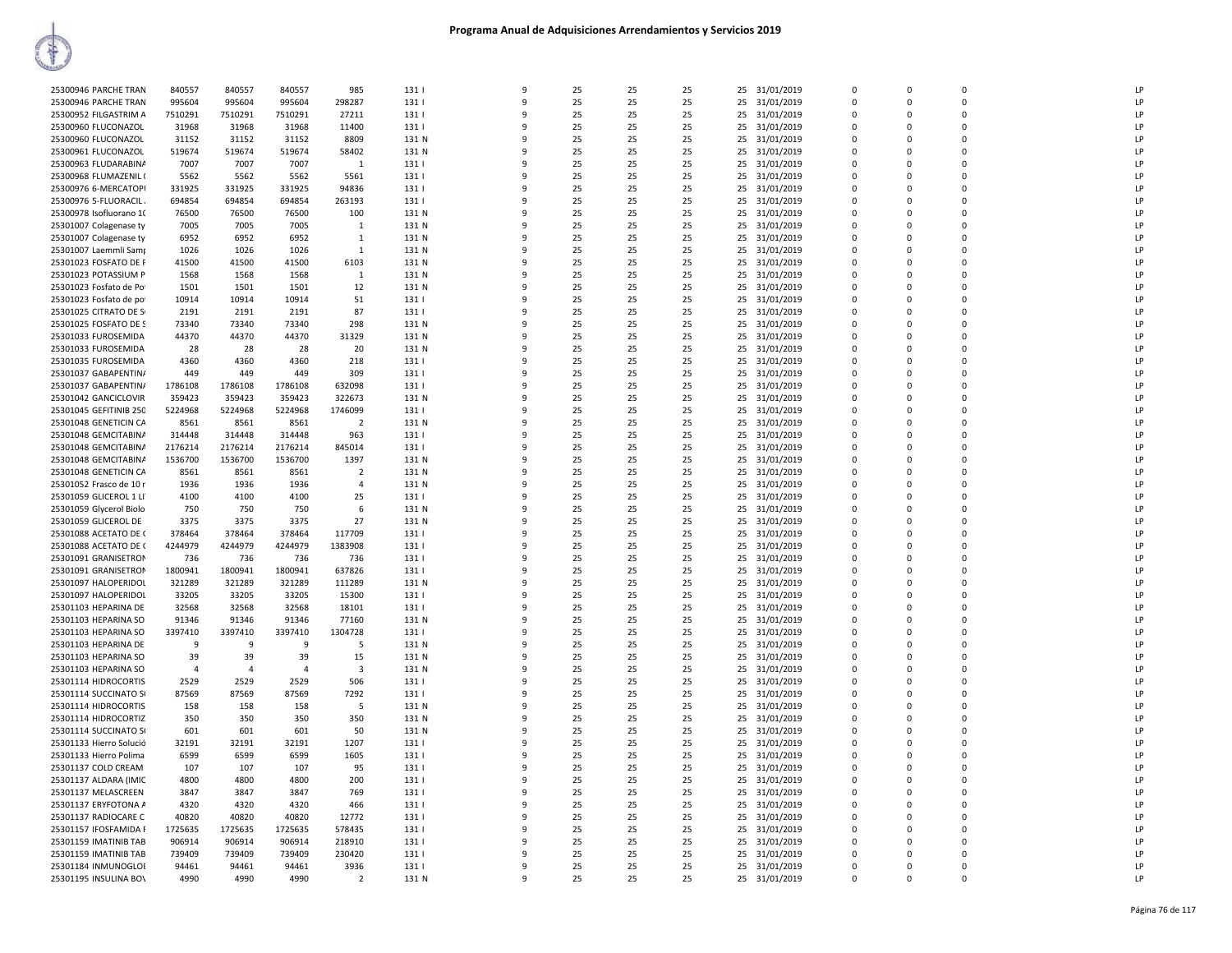| 25301195 Insulina Bovin | 2495           | 2495           | 2495           | $\mathbf{1}$   | 131 N | $\mathbf{q}$ | 25 | 25 | 25 | 31/01/2019<br>25 | $\Omega$     | $\Omega$ | $\Omega$    | LP             |
|-------------------------|----------------|----------------|----------------|----------------|-------|--------------|----|----|----|------------------|--------------|----------|-------------|----------------|
| 25301205 INSULINA HUI   | 8791           | 8791           | 8791           | 3087           | 131   | 9            | 25 | 25 | 25 | 25<br>31/01/2019 | $\mathbf{0}$ | $\Omega$ | 0           | LP             |
| 25301205 INSULINA GLA   | 18480          | 18480          | 18480          | 7700           | 1311  | $\mathbf{q}$ | 25 | 25 | 25 | 25<br>31/01/2019 | $\Omega$     | $\Omega$ | $\Omega$    | LP             |
| 25301205 INSULINA HUI   | 28473          | 28473          | 28473          | 15570          | 131   | 9            | 25 | 25 | 25 | 25<br>31/01/2019 | $\mathbf 0$  | $\Omega$ | $\mathbf 0$ | LP             |
| 25301205 IODOTALAMA     | 36508          | 36508          | 36508          | 10235          | 131   | ۰            | 25 | 25 | 25 | 25<br>31/01/2019 | $\mathbf{0}$ | $\Omega$ | $\mathbf 0$ | LP             |
| 25301205 Insulin-recom  | 1851           | 1851           | 1851           | $\overline{2}$ | 131 N |              | 25 | 25 | 25 | 25<br>31/01/2019 | $\Omega$     |          | $\Omega$    | LP             |
|                         |                |                | 1419840        |                |       | q            | 25 |    |    |                  | $\Omega$     | $\Omega$ | $\Omega$    | LP             |
| 25301231 IRINOTECAN /   | 1419840        | 1419840        |                | 487440         | 131   |              |    | 25 | 25 | 31/01/2019<br>25 |              |          |             |                |
| 25301235 Isoflurano Fra | 421            | 421            | 421            | 421            | 1311  | q            | 25 | 25 | 25 | 25<br>31/01/2019 | $\Omega$     | $\Omega$ | $\Omega$    | LP             |
| 25301238 RIFAMPICINA    | 10511          | 10511          | 10511          | 876            | 131   | -9           | 25 | 25 | 25 | 25<br>31/01/2019 | $\mathbf{0}$ | $\Omega$ | 0           | LP             |
| 25301246 ISOPROPANOI    | 5146           | 5146           | 5146           | -5             | 131 N | $\mathbf{q}$ | 25 | 25 | 25 | 31/01/2019<br>25 | $\Omega$     | $\Omega$ | $\Omega$    | LP             |
| 25301248 ISOSORBIDE D   | 936            | 936            | 936            | 156            | 131   | 9            | 25 | 25 | 25 | 25<br>31/01/2019 | $\mathbf 0$  | $\Omega$ | $\mathbf 0$ | LP             |
| 25301248 ISOSORBIDE D   | 6              | 6              | 6              | 1              | 131 N | ۰            | 25 | 25 | 25 | 25<br>31/01/2019 | $\mathbf 0$  | $\Omega$ | $\mathbf 0$ | LP             |
| 25301256 ISOTRETINOIN   | 299            | 299            | 299            | 299            | 131   |              | 25 | 25 | 25 | 25<br>31/01/2019 | $\Omega$     |          | $\Omega$    | LP             |
| 25301256 ISOTRETINOIN   | 7802           | 7802           | 7802           | 5202           | 131   | q            | 25 | 25 | 25 | 25<br>31/01/2019 | $\Omega$     | $\Omega$ | $\Omega$    | I <sub>P</sub> |
| 25301258 ITRACONAZOI    | 7735           | 7735           | 7735           | 3771           | 131   |              | 25 | 25 | 25 | 25<br>31/01/2019 | $\Omega$     | $\Omega$ | $\Omega$    | LP             |
| 25100037 Kanamycin Dis  | 2031           | 2031           | 2031           | 1              | 131 N | -9           | 25 | 25 | 25 | 31/01/2019<br>25 | 0            | $\Omega$ | $\mathbf 0$ | LP             |
| 25301260 KANAMICINA     | 4229           | 4229           | 4229           | $\overline{2}$ | 131 N | q            | 25 | 25 | 25 | 31/01/2019<br>25 | $\Omega$     | $\Omega$ | $\Omega$    | LP             |
| 25301260 Kanamicina K.  | 2115           | 2115           | 2115           | $\mathbf{1}$   | 131 N | 9            | 25 | 25 | 25 | 25<br>31/01/2019 | $\mathbf 0$  | $\Omega$ | $\mathbf 0$ | LP             |
| 25301262 KETAMINA SO    | 1470           | 1470           | 1470           | 49             | 131   | q            | 25 | 25 | 25 | 31/01/2019<br>25 | $\Omega$     | $\Omega$ | $\mathbf 0$ | LP             |
| 25301266 KETOPROFEN     | 755060         | 755060         | 755060         | 134614         | 131   |              | 25 | 25 | 25 | 25<br>31/01/2019 | $\mathbf{0}$ |          | $\mathbf 0$ | LP             |
| 25301266 KETOPROFEN     | 168            | 168            | 168            | 30             | 131 N | ۰            | 25 | 25 | 25 | 31/01/2019<br>25 | $\Omega$     | $\Omega$ | $\Omega$    | I <sub>P</sub> |
| 25301299 LETROZOL TAI   | 4169900        | 4169900        | 4169900        | 940199         | 131   |              | 25 | 25 | 25 | 31/01/2019<br>25 | $\Omega$     | $\Omega$ | $\Omega$    | LP             |
| 25301302 LEUPRORELIN    | 2244199        | 2244199        | 2244199        | 798            | 131   | ٩            | 25 | 25 | 25 | 31/01/2019<br>25 | $\Omega$     | $\Omega$ | $\mathbf 0$ | LP             |
| 25301302 Leuprorelina S | 11191          | 11191          | 11191          | $\overline{2}$ | 131   | 9            | 25 | 25 | 25 | 25<br>31/01/2019 | $\Omega$     | $\Omega$ | $\Omega$    | LP             |
| 25301326 LEVOFLOXACI    | 74246          | 74246          | 74246          | 2080           | 131   | 9            | 25 | 25 | 25 | 25<br>31/01/2019 | $\Omega$     | $\Omega$ | $\mathbf 0$ | LP             |
| 25301342 LEVOTIROXIN    | 32855          | 32855          | 32855          | 13847          | 131   | q            | 25 | 25 | 25 | 31/01/2019<br>25 | $\Omega$     | $\Omega$ | $\mathbf 0$ | LP             |
| 25301342 LEVOTIROXIN    | 31840          | 31840          | 31840          | 11238          | 131   |              | 25 | 25 | 25 | 25<br>31/01/2019 | $\mathbf{0}$ |          | $\mathbf 0$ | LP             |
| 25301342 LEVOTIROXIN    | 71778          | 71778          | 71778          | 27360          | 131   | q            | 25 | 25 | 25 | 31/01/2019<br>25 | $\Omega$     | $\Omega$ | $\Omega$    | LP             |
| 25301342 LEVOTIROXIN    | 165435         | 165435         | 165435         | 64083          | 131   | 9            | 25 | 25 | 25 | 31/01/2019<br>25 | $\Omega$     | $\Omega$ | $\Omega$    | LP             |
| 25301348 LIDOCAINA B/   | 40941          | 40941          | 40941          | 26541          | 131 N | ٩            | 25 | 25 | 25 | 31/01/2019<br>25 | $\Omega$     | $\Omega$ | $\mathbf 0$ | LP             |
| 25301348 LIDOCAINA AL   | 171032         | 171032         | 171032         | 46835          | 131 N | 9            | 25 | 25 | 25 | 25<br>31/01/2019 | $\Omega$     | $\Omega$ | $\Omega$    | LP             |
| 25301348 LIDOCAINA, C   | 73019          | 73019          | 73019          | 45270          | 131   | q            | 25 | 25 | 25 | 31/01/2019       | $\Omega$     | $\Omega$ | $\mathbf 0$ | LP             |
|                         | $\overline{7}$ | $\overline{7}$ | $\overline{7}$ |                |       |              |    |    |    | 25               | $\Omega$     |          | $\mathbf 0$ | LP             |
| 25301348 LIDOCAÍNA AL   |                |                |                | $\overline{2}$ | 131 N |              | 25 | 25 | 25 | 31/01/2019<br>25 |              | $\Omega$ |             |                |
| 25301348 LIDOCAINA AL   | 1825           | 1825           | 1825           | 500            | 131 N |              | 25 | 25 | 25 | 25<br>31/01/2019 | $\mathbf{0}$ |          | $\mathbf 0$ | LP             |
| 25301348 LIDOCAINA, B.  | 6              | 6              | -6             | $\Delta$       | 131 N | q            | 25 | 25 | 25 | 25<br>31/01/2019 | $\Omega$     | $\Omega$ | $\Omega$    | LP             |
| 25301348 LIDOCAINA, C   | 644            | 644            | 644            | 400            | 131 N |              | 25 | 25 | 25 | 31/01/2019<br>25 | $\Omega$     | $\Omega$ | $\Omega$    | LP             |
| 25301361 LINEZOLID, (Z' | 98033          | 98033          | 98033          | 3225           | 131   | ٩            | 25 | 25 | 25 | 31/01/2019<br>25 | $\Omega$     | $\Omega$ | $\mathbf 0$ | LP             |
| 25301361 LINEZOLID 600  | 218110         | 218110         | 218110         | 40294          | 131   | -9           | 25 | 25 | 25 | 25<br>31/01/2019 | $\Omega$     | $\Omega$ | $\Omega$    | LP             |
| 25301376 MAGALDRATC     | 23001          | 23001          | 23001          | 9522           | 131   | q            | 25 | 25 | 25 | 31/01/2019<br>25 | $\Omega$     | $\Omega$ | $\Omega$    | LP             |
| 25301376 LOPERAMIDA     | 13469          | 13469          | 13469          | 2993           | 131   |              | 25 | 25 | 25 | 25<br>31/01/2019 | $\mathbf 0$  | $\Omega$ | 0           | LP             |
| 25301376 CLORHIDRATC    | 99354          | 99354          | 99354          | 33940          | 131   |              | 25 | 25 | 25 | 25<br>31/01/2019 | $\mathbf{0}$ | $\Omega$ | $\pmb{0}$   | LP             |
| 25301376 MAGALDRATC     | 71503          | 71503          | 71503          | 26776          | 131   | q            | 25 | 25 | 25 | 25<br>31/01/2019 | $\Omega$     | $\Omega$ | $\Omega$    | LP             |
| 25301396 SULFATO DE N   | 93897          | 93897          | 93897          | 39108          | 131   |              | 25 | 25 | 25 | 25<br>31/01/2019 | $\Omega$     | $\Omega$ | $\Omega$    | LP             |
| 25301396 SULFATO DE N   | 48             | 48             | 48             | 20             | 131 N | ٩            | 25 | 25 | 25 | 31/01/2019<br>25 | $\Omega$     | $\Omega$ | $\mathbf 0$ | LP             |
| 25301402 MANITOL AL 2   | 183637         | 183637         | 183637         | 183637         | 131 N | -9           | 25 | 25 | 25 | 25<br>31/01/2019 | $\Omega$     | $\Omega$ | $\Omega$    | LP             |
| 25301402 MANITOL AL 2   | 10             | 10             | 10             | 10             | 131 N | ٩            | 25 | 25 | 25 | 25<br>31/01/2019 | $\Omega$     | $\Omega$ | $\Omega$    | LP             |
| 25301419 MELFALAN TA    | 178357         | 178357         | 178357         | 70192          | 131   |              | 25 | 25 | 25 | 25<br>31/01/2019 | $\mathbf 0$  | $\Omega$ | $\mathbf 0$ | LP             |
| 25301424 BISULFITO DE   | 20210          | 20210          | 20210          | 8856           | 131   |              | 25 | 25 | 25 | 25<br>31/01/2019 | $\mathbf{0}$ | $\Omega$ | 0           | IP             |
| 25301436 MESNA SOLU(    | 985718         | 985718         | 985718         | 15809          | 131   | q            | 25 | 25 | 25 | 25<br>31/01/2019 | $\Omega$     | $\Omega$ | $\Omega$    | LP             |
| 25301442 METAMIZOL S    | 2387           | 2387           | 2387           | 663            | 131   |              | 25 | 25 | 25 | 25<br>31/01/2019 | $\Omega$     | $\Omega$ | $\Omega$    | LP             |
| 25301458 METILPREDNI:   | 113957         | 113957         | 113957         | 642            | 131   | ٩            | 25 | 25 | 25 | 31/01/2019<br>25 | $\Omega$     | $\Omega$ | $\mathbf 0$ | LP             |
| 25301458 UMBRELLA PL    | 208137         | 208137         | 208137         | 71941          | 131   | -9           | 25 | 25 | 25 | 25<br>31/01/2019 | $\Omega$     | $\Omega$ | $\Omega$    | LP             |
| 25301458 METILPREDNI:   | 15             | 15             | 15             | 10             | 131 N | ٩            | 25 | 25 | 25 | 25<br>31/01/2019 | $\Omega$     | $\Omega$ | $\Omega$    | LP             |
| 25301458 METILPREDNI:   | 710            | 710            | 710            | $\overline{a}$ | 131 N |              | 25 | 25 | 25 | 25<br>31/01/2019 | $\Omega$     | $\Omega$ | $\mathbf 0$ | LP             |
| 25301459 METILPREDNI:   | 19633          | 19633          | 19633          | 10402          | 131 N |              | 25 | 25 | 25 | 25<br>31/01/2019 | $\mathbf{0}$ | $\Omega$ | $\mathbf 0$ | LP             |
| 25301460 AZUL PATENT    | 341573         | 341573         | 341573         | 186313         | 131   | q            | 25 | 25 | 25 | 25<br>31/01/2019 | $\Omega$     | $\Omega$ | $\Omega$    | LP             |
| 25301465 METOCLOPRA     | 744748         | 744748         | 744748         | 284319         | 131   | q            | 25 | 25 | 25 | 25<br>31/01/2019 | $\Omega$     | $\Omega$ | $\Omega$    | LP             |
| 25301466 CLORHIDRATC    | 491666         | 491666         | 491666         | 64381          | 131   | q            | 25 | 25 | 25 | 31/01/2019<br>25 | $\Omega$     | $\Omega$ | $\Omega$    | LP             |
| 25301471 METOTREXAT     | 22518          | 22518          | 22518          | 7765           | 131   | -9           | 25 | 25 | 25 | 25<br>31/01/2019 | $\Omega$     | $\Omega$ | $\Omega$    | LP             |
| 25301471 METOTREXAT     | 378606         | 378606         | 378606         | 151382         | 131   | ٩            | 25 | 25 | 25 | 25<br>31/01/2019 | $\Omega$     | $\Omega$ | $\Omega$    | LP             |
| 25301474 METOTREXAT     | 12365          | 12365          | 12365          | 4625           | 131   | 9            | 25 | 25 | 25 | 25<br>31/01/2019 | $\Omega$     | $\Omega$ | $\mathbf 0$ | LP             |
| 25301478 METRONIDAZ     | 4367           | 4367           | 4367           | 883            | 131   | ۰            | 25 | 25 | 25 | 31/01/2019<br>25 | $\Omega$     | $\Omega$ | $\mathbf 0$ | LP             |
| 25301478 METRONIDAZ     | 49911          | 49911          | 49911          | 19773          | 131   | $\mathbf{q}$ | 25 | 25 | 25 | 25<br>31/01/2019 | $\mathbf 0$  | $\Omega$ | $\mathbf 0$ | LP             |
| 25301480 METRONIDAZ     | 162257         | 162257         | 162257         | 98831          | 131 N | q            | 25 | 25 | 25 | 25<br>31/01/2019 | $\Omega$     | $\Omega$ | $\Omega$    | LP             |
| 25301487 MIDAZOLAM !    | 18480          | 18480          | 18480          | 597            | 131   | -9           | 25 | 25 | 25 | 31/01/2019<br>25 | $\Omega$     | $\Omega$ | $\Omega$    | LP             |
|                         |                |                |                |                |       |              |    |    |    |                  |              |          |             |                |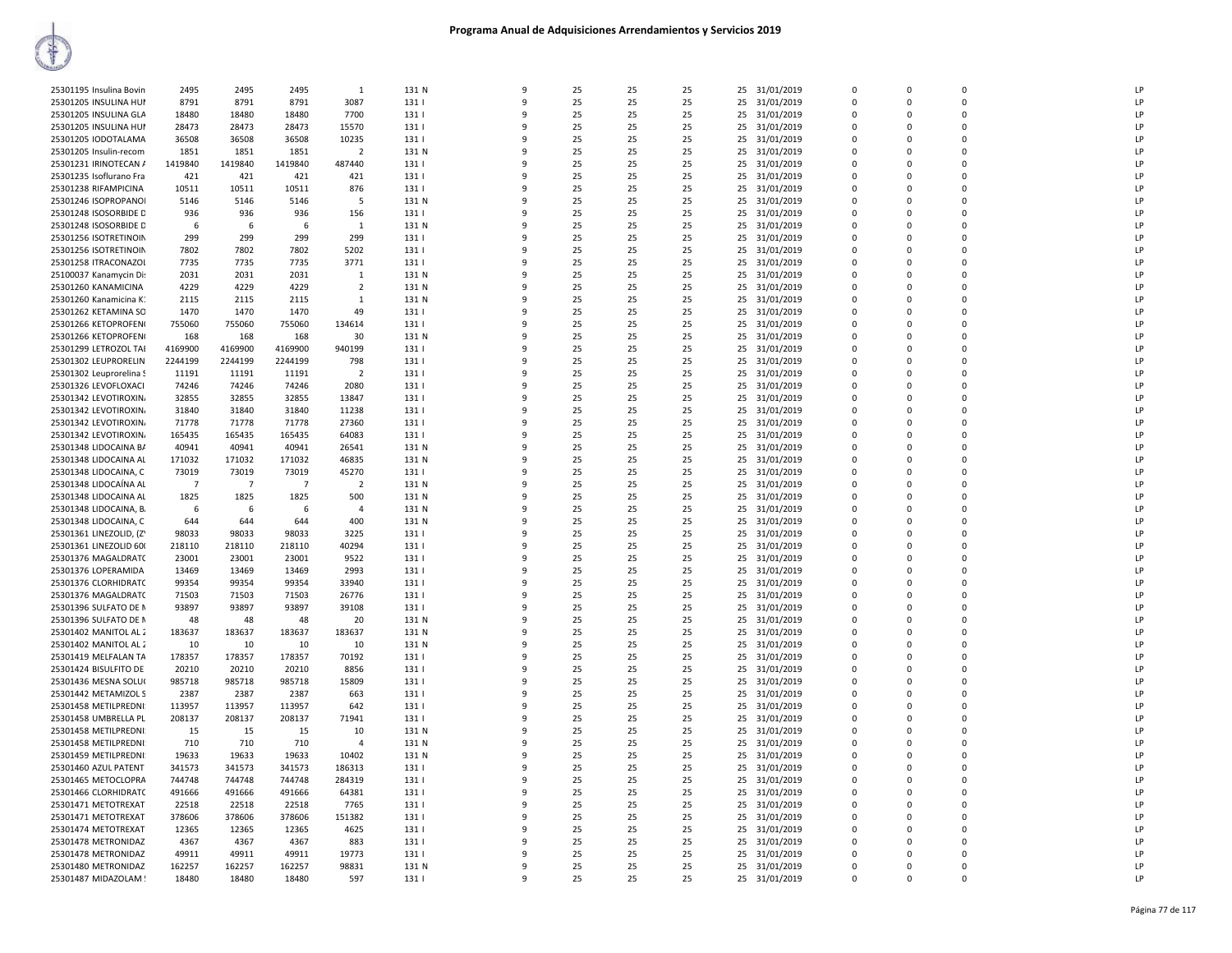| 25301487 MIDAZOLAM                           | 29674   | 29674          | 29674          | 3373          | 131          | 9            | 25 | 25 | 25       | 31/01/2019<br>25                     | $\Omega$     | $\Omega$    |             | LP |
|----------------------------------------------|---------|----------------|----------------|---------------|--------------|--------------|----|----|----------|--------------------------------------|--------------|-------------|-------------|----|
| 25301487 MIDAZOLAM,                          | 29917   | 29917          | 29917          | 2833          | 131          | -9           | 25 | 25 | 25       | 31/01/2019<br>25                     | $\mathbf 0$  | $\mathbf 0$ | $\Omega$    | LP |
| 25301487 MICOFENOLA                          | 103115  | 103115         | 103115         | 47785         | 131          | 9            | 25 | 25 | 25       | 25<br>31/01/2019                     | $\mathbf 0$  | $\mathbf 0$ | $\Omega$    | LP |
| 25301487 MIDAZOLAM,                          | 1409183 | 1409183        | 1409183        | 150187        | 131          | ۹            | 25 | 25 | 25       | 31/01/2019<br>25                     | $\mathbf{0}$ | 0           | $\Omega$    | LP |
| 25301487 MIDAZOLAM                           | 619     | 619            | 619            | 20            | 131 N        |              | 25 | 25 | 25       | 25<br>31/01/2019                     | $\Omega$     | 0           | $\Omega$    | LP |
| 25301487 MIDAZOLAM,                          | 188     | 188            | 188            | 20            | 131 N        |              | 25 | 25 | 25       | 25<br>31/01/2019                     | $\mathbf 0$  | $\Omega$    | $\Omega$    | LP |
| 25301487 Midazolam, So                       | 264     | 264            | 264            | 25            | 131 N        | q            | 25 | 25 | 25       | 25<br>31/01/2019                     | $\Omega$     | $\Omega$    | $\Omega$    | LP |
| 25301500 MIRTAZAPINA                         | 43463   | 43463          | 43463          | 12200         | 131          |              | 25 | 25 | 25       | 31/01/2019<br>25                     | $\Omega$     | 0           | $\Omega$    | LP |
| 25301500 MIRTAZAPINA                         | 48295   | 48295          | 48295          | 250           | 131          | $\mathbf{q}$ | 25 | 25 | 25       | 31/01/2019<br>25                     | $\mathbf{0}$ | $\mathbf 0$ | $\mathbf 0$ | LP |
| 25301502 MITOMICINA                          | 54118   | 54118          | 54118          | 23383         | 131          | 9            | 25 | 25 | 25       | 25<br>31/01/2019                     | $\mathbf 0$  | $\Omega$    | $\Omega$    | LP |
| 25301504 MITOXANTRO                          | 71940   | 71940          | 71940          | 21450         | 131          |              | 25 | 25 | 25       | 25<br>31/01/2019                     | $\mathbf 0$  | 0           | $\Omega$    | LP |
| 25301519 SULFATO DE N                        | 88      | 88             | 88             | 88            | 131          |              | 25 | 25 | 25       | 25<br>31/01/2019                     | $\Omega$     | $\Omega$    | $\Omega$    | LP |
| 25301519 HIDROMORFC                          | 2914    | 2914           | 2914           | 117           | 131          |              | 25 | 25 | 25       | 25<br>31/01/2019                     | $\mathbf 0$  | $\Omega$    | $\mathbf 0$ | LP |
| 25301519 SULFATO DE N                        | 630     | 630            | 630            | 35            | 131          | q            | 25 | 25 | 25       | 25<br>31/01/2019                     | $\Omega$     | $\Omega$    | $\Omega$    | LP |
| 25301519 SULFATO DE N                        | 23401   | 23401          | 23401          | 369           | 131          |              | 25 | 25 | 25       | 25<br>31/01/2019                     | 0            | 0           | $\Omega$    | LP |
| 25301519 SULFATO DE N                        | 97984   | 97984          | 97984          | 38642         | 131          | -9           | 25 | 25 | 25       | 31/01/2019<br>25                     | $\mathbf 0$  | $\mathbf 0$ | $\mathbf 0$ | LP |
| 25301519 SULFATO DE N                        | 942975  | 942975         | 942975         | 155350        | 131          | $\mathbf{q}$ | 25 | 25 | 25       | 25<br>31/01/2019                     | $\mathbf 0$  | $\mathbf 0$ | $\mathbf 0$ | LP |
| 25301519 MORFINA SUL                         | 299541  | 299541         | 299541         | 3526          | 131          |              | 25 | 25 | 25       | 25<br>31/01/2019                     | $\Omega$     | $\Omega$    | $\Omega$    | LP |
| 25301519 SULFATO DE N                        | 758721  | 758721         | 758721         | 1459          | 131          |              | 25 | 25 | 25       | 25<br>31/01/2019                     | $\Omega$     | 0           | $\Omega$    | LP |
| 25301519 SULFATO DE N                        | 803631  | 803631         | 803631         | 2676          | 131          |              | 25 | 25 | 25       | 25<br>31/01/2019                     | $\mathbf 0$  | 0           | $\mathbf 0$ | LP |
| 25301534 MUPIROCINA                          | 4884    | 4884           | 4884           |               | 131          | q            | 25 | 25 | 25       | 25<br>31/01/2019                     | $\Omega$     | $\Omega$    | $\Omega$    | LP |
|                                              |         |                |                | 212           |              |              |    |    |          |                                      |              |             | $\Omega$    |    |
| 25301546 NALOXONA S(                         | 9000    | 9000           | 9000           | 4500          | 131          |              | 25 | 25 | 25       | 25<br>31/01/2019                     | 0            | 0           |             | LP |
| 25301548 NAPROXENO!                          | 13845   | 13845          | 13845          | 6818          | 131          | q            | 25 | 25 | 25       | 25<br>31/01/2019                     | $\mathbf 0$  | $\mathbf 0$ | $\mathbf 0$ | LP |
| 25301548 NAPROXENO!                          | 31516   | 31516          | 31516          | 13862         | 131          |              | 25 | 25 | 25       | 31/01/2019<br>25                     | $\Omega$     | $\Omega$    | $\Omega$    | LP |
| 25301548 NAPROXENO!                          | 14      | 14             | 14             | 6             | 131 N        |              | 25 | 25 | 25       | 31/01/2019<br>25                     | $\Omega$     | $\Omega$    | $\Omega$    | LP |
| 25301560 NEOSTIGMIN/                         | 5207    | 5207           | 5207           | 4965          | 131          |              | 25 | 25 | 25       | 25<br>31/01/2019                     | $\Omega$     | 0           | $\Omega$    | LP |
| 25301579 NILOTINIB CAI                       | 66976   | 66976          | 66976          | 66976         | 131          |              | 25 | 25 | 25       | 25<br>31/01/2019                     | $\mathbf 0$  | 0           | $\mathbf 0$ | LP |
| 25301581 NILUTAMIDA                          | 4057    | 4057           | 4057           | 3610          | 131          | q            | 25 | 25 | 25       | 25<br>31/01/2019                     | $\Omega$     | $\Omega$    | $\Omega$    | LP |
| 25301585 NISTATINA SU                        | 288178  | 288178         | 288178         | 110262        | 131          |              | 25 | 25 | 25       | 25<br>31/01/2019                     | 0            | 0           | $\mathbf 0$ | LP |
| 25301601 BITARTRATO [                        | 231486  | 231486         | 231486         | 231486        | 131          | q            | 25 | 25 | 25       | 25<br>31/01/2019                     | $\mathbf 0$  | $\mathbf 0$ | $\mathbf 0$ | LP |
| 25301601 BITARTRATO I                        | 362625  | 362625         | 362625         | 6066          | 131          |              | 25 | 25 | 25       | 25<br>31/01/2019                     | $\Omega$     | $\Omega$    | $\Omega$    | LP |
| 25301611 NUTRICION P/                        | 108628  | 108628         | 108628         | 108628        | 131 N        |              | 25 | 25 | 25       | 31/01/2019<br>25                     | $\Omega$     | $\Omega$    | $\Omega$    | LP |
| 25301611 NUTRICION P/                        | 586484  | 586484         | 586484         | 1172968       | 131 N        |              | 25 | 25 | 25       | 25<br>31/01/2019                     | $\Omega$     | 0           | $\Omega$    | LP |
| 25301611 SERVICIO DE F                       | 689000  | 689000         | 689000         | 1             | 131 N        |              | 25 | 25 | 25       | 25<br>31/01/2019                     | 0            | 0           | $\mathbf 0$ | LP |
| 25301611 SERVICIO DE F                       | 2287987 | 2287987        | 2287987        | 1             | 131 N        | q            | 25 | 25 | 25       | 25<br>31/01/2019                     | $\Omega$     | $\Omega$    | $\Omega$    | LP |
| 25301611 SERVICIO DE F                       | 1293103 | 1293103        | 1293103        | 1             | 97 N         |              | 25 | 25 | 25       | 25<br>31/01/2019                     | 0            | 0           | $\mathbf 0$ | LP |
| 25301615 ACETATO DE (                        | 531354  | 531354         | 531354         | 185974        | 131          | q            | 25 | 25 | 25       | 31/01/2019<br>25                     | $\mathbf 0$  | $\mathbf 0$ | $\mathbf 0$ | LP |
| 25301625 OLIGOELEMEN                         | 61194   | 61194          | 61194          | 5097          | 131          |              | 25 | 25 | 25       | 25<br>31/01/2019                     | $\Omega$     | $\Omega$    | $\Omega$    | LP |
| 25301632 CLORHIDRATC                         | 4798    | 4798           | 4798           | 2512          | 131          |              | 25 | 25 | 25       | 25<br>31/01/2019                     | $\Omega$     | $\Omega$    | $\Omega$    | LP |
| 25301632 ONDANSETRO                          | 98465   | 98465          | 98465          | 35939         | 131          |              | 25 | 25 | 25       | 25<br>31/01/2019                     | $\Omega$     | 0           | $\Omega$    | LP |
| 25301632 ONDANSETRC                          | 1674033 | 1674033        | 1674033        | 409729        | 131          |              | 25 | 25 | 25       | 25<br>31/01/2019                     | 0            | 0           | $\mathbf 0$ | LP |
| 25301633 ONDANSETRO                          | 1865905 | 1865905        | 1865905        | 731582        | 131          | $\mathbf{q}$ | 25 | 25 | 25       | 25 31/01/2019                        | $\Omega$     | $\Omega$    | $\Omega$    | LP |
| 25301647 OXALIPLATINO                        | 1366196 | 1366196        | 1366196        | 528890        | 131          |              | 25 | 25 | 25       | 25<br>31/01/2019                     | 0            | 0           | $\mathbf 0$ | LP |
| 25301648 OXALIPLATINO                        | 349982  | 349982         | 349982         | 121371        | 131          | q            | 25 | 25 | 25       | 31/01/2019<br>25                     | $\Omega$     | $\Omega$    | $\Omega$    | LP |
| 25301659 OXIDO DE PRO                        | 12566   | 12566          | 12566          | 10            | 131          | 9            | 25 | 25 | 25       | 31/01/2019<br>25                     | $\Omega$     | $\Omega$    | $\Omega$    | LP |
| 25301661 Clorhidrato De                      | 3629    | 3629           | 3629           | 1465          | 131 N        |              | 25 | 25 | 25       | 31/01/2019<br>25                     | $\Omega$     | $\Omega$    | $\Omega$    | LP |
| 25301671 NANOPACLIT/                         | 261800  | 261800         | 261800         | 14            | 131          |              | 25 | 25 | 25       | 25<br>31/01/2019                     | $\Omega$     | 0           | $\Omega$    | LP |
| 25301671 PACLITAXEL 3                        | 1929725 | 1929725        | 1929725        | 1929725       | 131          |              | 25 | 25 | 25       | 25<br>31/01/2019                     | $\mathbf 0$  | $\Omega$    | $\mathbf 0$ | LP |
| 25301671 PACLITAXEL 3                        | 5070541 | 5070541        | 5070541        | 1331978       | 131          | 9            | 25 | 25 | 25       | 25<br>31/01/2019                     | $\mathbf 0$  | 0           | $\mathbf 0$ | LP |
| 25301678 CLORHIDRATC                         | 3277168 | 3277168        | 3277168        | 415911        | 131          |              | 25 | 25 | 25       | 25<br>31/01/2019                     | 0            | 0           | $\mathbf 0$ | LP |
| 25301685 PARACETAMC                          | 3406037 | 3406037        | 3406037        | 877917        | 131          | q            | 25 | 25 | 25       | 31/01/2019<br>25                     | $\Omega$     | $\Omega$    | $\Omega$    | LP |
| 25301685 PARACETAMC                          | 78      | 78             | 78             |               | 131 N        |              | 25 | 25 | 25       | 31/01/2019                           | $\Omega$     | $\Omega$    | $\Omega$    | LP |
|                                              | 5979342 |                |                | 20            |              |              | 25 | 25 |          | 25                                   | $\Omega$     | $\Omega$    | $\Omega$    | LP |
| 25301703 PEMETREXED<br>25301711 PENTOXIFILIN | 106     | 5979342<br>106 | 5979342<br>106 | 3806330<br>60 | 131  <br>131 |              | 25 | 25 | 25<br>25 | 25<br>31/01/2019<br>25<br>31/01/2019 | $\Omega$     | 0           | $\Omega$    | LP |
|                                              |         |                |                |               |              |              |    |    |          |                                      |              | $\Omega$    |             | LP |
| 25301724 PIPERACILINA                        | 1294381 | 1294381        | 1294381        | 637076        | 131          |              | 25 | 25 | 25       | 25<br>31/01/2019                     | $\mathbf 0$  |             | $\mathbf 0$ |    |
| 25301729 BENCIDAMIN/                         | 78740   | 78740          | 78740          | 27404         | 131          | $\mathbf{q}$ | 25 | 25 | 25       | 25<br>31/01/2019                     | $\mathbf 0$  | O           | $\mathbf 0$ | LP |
| 25301749 POLIETILENGL                        | 409688  | 409688         | 409688         | 162355        | 131          | q            | 25 | 25 | 25       | 25<br>31/01/2019                     | $\Omega$     | $\Omega$    | $\Omega$    | LP |
| 25301753 YODURO DE P                         | 1392    | 1392           | 1392           | 1             | 131          | q            | 25 | 25 | 25       | 31/01/2019<br>25                     | $\mathbf 0$  | $\Omega$    | $\Omega$    | LP |
| 25301764 PRAZOSINA CI                        | 1044    | 1044           | 1044           | 359           | 131          | 9            | 25 | 25 | 25       | 31/01/2019<br>25                     | $\Omega$     | $\Omega$    | $\Omega$    | LP |
| 25301772 Predninsona T                       | 38      | 38             | 38             | 20            | 131          | q            | 25 | 25 | 25       | 25<br>31/01/2019                     | $\Omega$     | $\Omega$    | $\Omega$    | LP |
| 25301772 Prednisona 50                       | 25750   | 25750          | 25750          | 25750         | 131 N        |              | 25 | 25 | 25       | 25<br>31/01/2019                     | $\Omega$     | 0           | $\Omega$    | LP |
| 25301772 PREDNISONA                          | 124877  | 124877         | 124877         | 1501          | 131          |              | 25 | 25 | 25       | 31/01/2019<br>25                     | $\mathbf 0$  | 0           | $\Omega$    | LP |
| 25301772 Prednisona Ta                       | 1099584 | 1099584        | 1099584        | 380375        | 131          | $\mathbf{q}$ | 25 | 25 | 25       | 25<br>31/01/2019                     | $\mathbf 0$  | O           | $\mathbf 0$ | LP |
| 25301797 PROPAFENON                          | 4496    | 4496           | 4496           | 674           | 131          | ۹            | 25 | 25 | 25       | 25<br>31/01/2019                     | $\Omega$     | $\Omega$    | $\Omega$    | LP |
| 25301799 PROPOFOL EN                         | 685255  | 685255         | 685255         | 5035          | 131          | $\mathbf{q}$ | 25 | 25 | 25       | 25 31/01/2019                        | $\Omega$     | 0           | $\Omega$    | LP |
|                                              |         |                |                |               |              |              |    |    |          |                                      |              |             |             |    |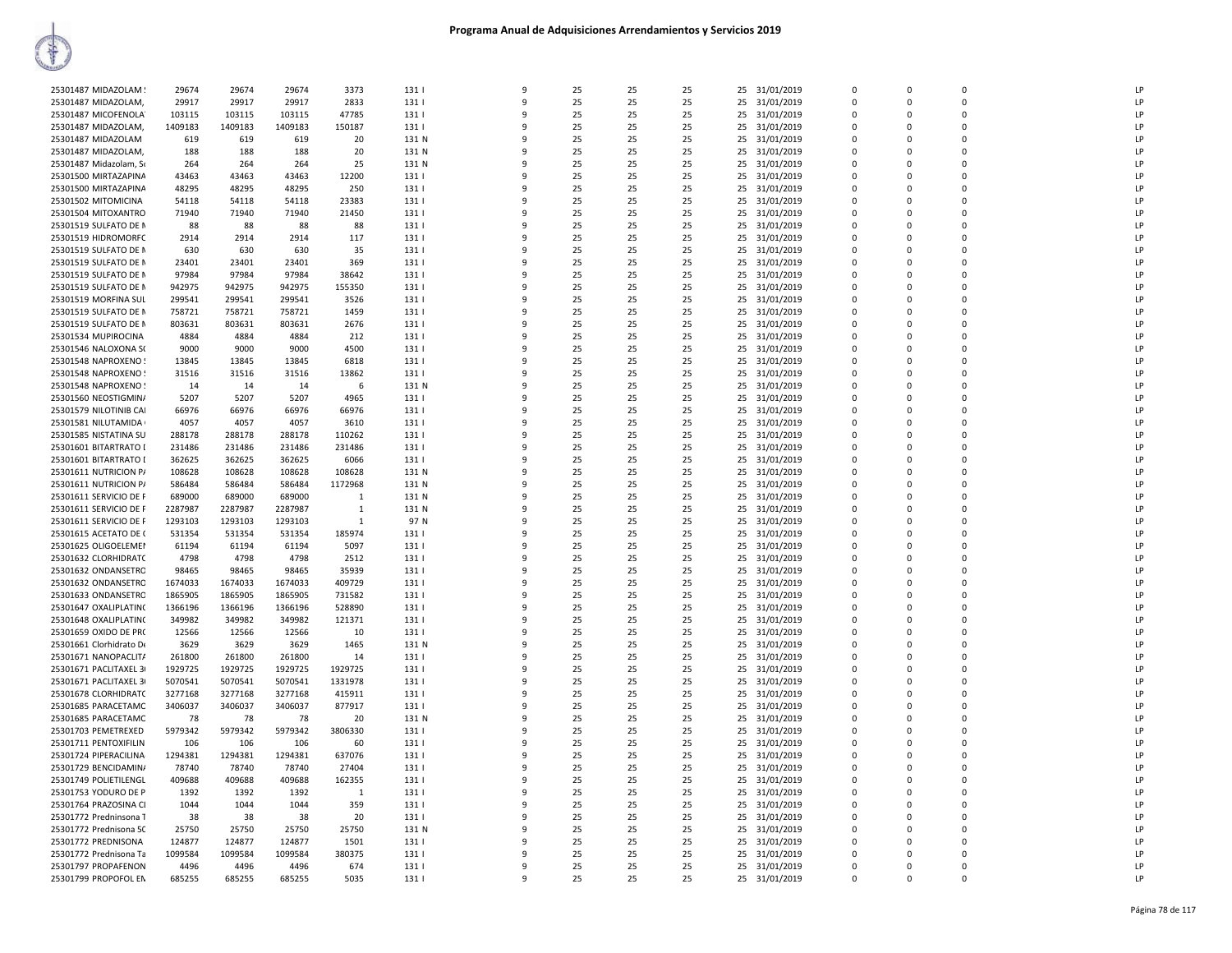| 25301799 PROPOFOL AL    | 2636037 | 2636037 | 2636037 | 666888         | 131   | 9            | 25       | 25 | 25 | 25 31/01/2019    | $\Omega$       | $\Omega$    | $\Omega$       | LP |
|-------------------------|---------|---------|---------|----------------|-------|--------------|----------|----|----|------------------|----------------|-------------|----------------|----|
| 25301803 PROPANOLOL     | 296     | 296     | 296     | 191            | 131   | 9            | 25       | 25 | 25 | 25<br>31/01/2019 | $\mathbf 0$    | $\mathbf 0$ | $\mathbf 0$    | LP |
| 25301833 RANITIDINA, (  | 22245   | 22245   | 22245   | 2364           | 131   | 9            | 25       | 25 | 25 | 31/01/2019<br>25 | $\Omega$       | $\Omega$    | $\Omega$       | LP |
| 25301833 RANITIDINA C   | 61180   | 61180   | 61180   | 8265           | 131   | 9            | 25       | 25 | 25 | 25<br>31/01/2019 | 0              | 0           | $\mathbf{0}$   | LP |
| 25301833 RANITIDINA, C  | 84832   | 84832   | 84832   | 84832          | 131 N | q            | 25       | 25 | 25 | 31/01/2019<br>25 | $\mathbf 0$    | 0           | $\overline{0}$ | LP |
|                         |         |         |         |                |       | 9            |          |    |    |                  | $\Omega$       | $\Omega$    | $\Omega$       | LP |
| 25301868 BROMURO DE     | 536360  | 536360  | 536360  | 183370         | 131   |              | 25       | 25 | 25 | 25<br>31/01/2019 |                |             |                |    |
| 25301870 Clorhidrato De | 409417  | 409417  | 409417  | 162904         | 131 N | q            | 25       | 25 | 25 | 31/01/2019<br>25 | $\Omega$       | $\Omega$    | $\Omega$       | LP |
| 25301870 CLORHIDRATC    | 147210  | 147210  | 147210  | 76168          | 131 N | q            | 25       | 25 | 25 | 31/01/2019<br>25 | $\Omega$       | $\Omega$    | $\Omega$       | LP |
| 25301880 Sulfato De Sal | 1271    | 1271    | 1271    | 14             | 131   | 9            | 25       | 25 | 25 | 25<br>31/01/2019 | 0              | 0           | $\overline{0}$ | LP |
| 25301880 SULFATO DE S   | 5460    | 5460    | 5460    | 182            | 131   | 9            | 25       | 25 | 25 | 25<br>31/01/2019 | $\Omega$       | $\Omega$    | $\Omega$       | LP |
| 25301884 SALMETEROL     | 57660   | 57660   | 57660   | 11160          | 131   | 9            | 25       | 25 | 25 | 25<br>31/01/2019 | 0              | 0           | $\Omega$       | LP |
| 25301893 SENOSIDOS A-   | 3541    | 3541    | 3541    | 82             | 131   | q            | 25       | 25 | 25 | 25<br>31/01/2019 | $\Omega$       | $\Omega$    | $\Omega$       | LP |
| 25301893 SENOSIDOS A-   | 600     | 600     | 600     | 100            | 131   | 9            | 25       | 25 | 25 | 25<br>31/01/2019 | $\Omega$       | $\Omega$    | $\Omega$       | LP |
| 25301893 SENOSIDOS A-   | 71100   | 71100   | 71100   | 2370           | 131   | q            | 25       | 25 | 25 | 25<br>31/01/2019 | $\Omega$       | $\Omega$    | $\Omega$       | LP |
| 25301896 ALBUMINA HL    | 944118  | 944118  | 944118  | 944118         | 131 N | 9            | 25       | 25 | 25 | 25 31/01/2019    | $\Omega$       | $\Omega$    | $\Omega$       | LP |
| 25301899 SERTRALINA C   | 61438   | 61438   | 61438   | 17018          | 131 N | 9            | 25       | 25 | 25 | 31/01/2019<br>25 | 0              | $\mathbf 0$ | $\overline{0}$ | LP |
| 25301917 KIT PARA SIST  | 180     | 180     | 180     | 180            | 131   | 9            | 25       | 25 | 25 | 31/01/2019<br>25 | $\Omega$       | $\Omega$    | $\Omega$       | LP |
| 25301924 SOLUCION HA    | 194810  | 194810  | 194810  | 194810         | 131 N | q            | 25       | 25 | 25 | 25<br>31/01/2019 | 0              | 0           | $\mathbf 0$    | LP |
| 25301924 HARTMAN SO     | 480017  | 480017  | 480017  | 480017         | 131 N | q            | 25       | 25 | 25 | 31/01/2019<br>25 | $\Omega$       | $\Omega$    | $\Omega$       | LP |
|                         |         |         |         |                |       | 9            |          |    |    |                  | $\Omega$       | $\Omega$    | $\Omega$       | LP |
| 25301924 HARTMAN SO     | 80      | 80      | 80      | 80             | 131 N | q            | 25<br>25 | 25 | 25 | 25<br>31/01/2019 |                |             | $\Omega$       | LP |
| 25301924 SOLUCION HA    | 60      | 60      | 60      | 60             | 131 N |              |          | 25 | 25 | 31/01/2019<br>25 | $\Omega$       | $\Omega$    |                |    |
| 25301965 SORAFENIB DI   | 521470  | 521470  | 521470  | 86912          | 131   | 9            | 25       | 25 | 25 | 25<br>31/01/2019 | $\Omega$       | $\Omega$    | $\mathbf 0$    | LP |
| 25301973 SUCRALFATO     | 18201   | 18201   | 18201   | 10843          | 131 N | 9            | 25       | 25 | 25 | 31/01/2019<br>25 | 0              | 0           | $\overline{0}$ | LP |
| 25301996 MALATO DE S    | 1570056 | 1570056 | 1570056 | 821541         | 131   | q            | 25       | 25 | 25 | 25<br>31/01/2019 | $\mathbf 0$    | 0           | $\mathbf{0}$   | LP |
| 25302008 TALIDOMIDA     | 768672  | 768672  | 768672  | 171891         | 131   | q            | 25       | 25 | 25 | 25<br>31/01/2019 | 0              | 0           | $\mathbf 0$    | LP |
| 25302010 TAMOXIFENO     | 532589  | 532589  | 532589  | 290591         | 131 N | q            | 25       | 25 | 25 | 31/01/2019<br>25 | $\Omega$       | $\Omega$    | $\Omega$       | LP |
| 25302065 Penthotal Sód  | 7219    | 7219    | 7219    | 7219           | 131 N | ٩            | 25       | 25 | 25 | 25<br>31/01/2019 | $\Omega$       | $\Omega$    | $\Omega$       | LP |
| 25302078 TIROTROPINA    | 169924  | 169924  | 169924  | 121374         | 131   | q            | 25       | 25 | 25 | 25<br>31/01/2019 | $\Omega$       | O           | $\Omega$       | LP |
| 25302097 Tramadol de L  | 6430    | 6430    | 6430    | 51             | 131   | 9            | 25       | 25 | 25 | 25<br>31/01/2019 | $\mathbf 0$    | $\Omega$    | $\mathbf 0$    | LP |
| 25302097 Tramadol, Clo  | 59      | 59      | 59      | 59             | 131   | 9            | 25       | 25 | 25 | 31/01/2019<br>25 | 0              | $\mathbf 0$ | $\overline{0}$ | LP |
| 25302097 TRAMADOL. T    | 10475   | 10475   | 10475   | 2857           | 131   | q            | 25       | 25 | 25 | 25<br>31/01/2019 | $\mathbf 0$    | 0           | $\mathbf 0$    | LP |
| 25302097 TRAMADOL, C    | 1046330 | 1046330 | 1046330 | 412456         | 131   | q            | 25       | 25 | 25 | 25<br>31/01/2019 | $\Omega$       | $\Omega$    | $\Omega$       | LP |
|                         | 827558  | 827558  |         |                |       | q            | 25       |    | 25 |                  | $\Omega$       | $\Omega$    | $\Omega$       | LP |
| 25302097 TRAMADOL, C    |         |         | 827558  | 138688         | 131   |              |          | 25 |    | 25<br>31/01/2019 |                |             |                |    |
| 25302097 TRAMADOL, C    | 1172252 | 1172252 | 1172252 | 422305         | 131   | 9            | 25       | 25 | 25 | 25<br>31/01/2019 | $\Omega$       | $\Omega$    | $\Omega$       | LP |
| 25302097 TRAMADOL, C    | 10      | 10      | 10      | 10             | 131 N | q            | 25       | 25 | 25 | 25<br>31/01/2019 | $\Omega$       | $\Omega$    | $\Omega$       | LP |
| 25302103 Acido Transre  | 52292   | 52292   | 52292   | 7382           | 131   | 9            | 25       | 25 | 25 | 25<br>31/01/2019 | $\mathbf 0$    | $\Omega$    | $\mathbf 0$    | LP |
| 25302115 TRIMETOPRIN    | 62270   | 62270   | 62270   | 23074          | 131   | 9            | 25       | 25 | 25 | 31/01/2019<br>25 | 0              | $\mathbf 0$ | $\overline{0}$ | LP |
| 25302121 TRINITRATO D   | 2743    | 2743    | 2743    | 1882           | 131   | q            | 25       | 25 | 25 | 25<br>31/01/2019 | $\Omega$       | $\Omega$    | $\Omega$       | LP |
| 25302121 PARCHES DE T   | 4779    | 4779    | 4779    | 308            | 131   | q            | 25       | 25 | 25 | 25<br>31/01/2019 | $\Omega$       | $\Omega$    | $\Omega$       | LP |
| 25302121 PARCHES DE T   | 62      | 62      | 62      | $\overline{4}$ | 131 N | q            | 25       | 25 | 25 | 31/01/2019<br>25 | $\Omega$       | $\Omega$    | $\Omega$       | LP |
| 25302192 VALGANCICLC    | 1647571 | 1647571 | 1647571 | 655387         | 131   | ٩            | 25       | 25 | 25 | 25<br>31/01/2019 | 0              | 0           | $\mathbf 0$    | LP |
| 25302204 VANCOMICIN.    | 833011  | 833011  | 833011  | 564755         | 131   | q            | 25       | 25 | 25 | 31/01/2019<br>25 | $\Omega$       | $\Omega$    | $\Omega$       | LP |
| 25302215 VASOPRESINA    | 3882    | 3882    | 3882    | 1941           | 131   | 9            | 25       | 25 | 25 | 25<br>31/01/2019 | $\overline{0}$ | $\Omega$    | $\mathbf 0$    | LP |
| 25302220 BROMURO DE     | 321     | 321     | 321     | 76             | 131   | 9            | 25       | 25 | 25 | 31/01/2019<br>25 | 0              | $\mathbf 0$ | $\overline{0}$ | LP |
| 25302220 BOTE DE LIQU   | 32480   | 32480   | 32480   | 200            | 131 N | q            | 25       | 25 | 25 | 25<br>31/01/2019 | $\Omega$       | $\Omega$    | $\Omega$       | LP |
| 25302220 BROMURO DE     | 42      | 42      | 42      | 10             | 131 N | q            | 25       | 25 | 25 | 25<br>31/01/2019 | $\Omega$       | $\Omega$    | $\Omega$       | LP |
| 25302224 CLORHIDRATC    | 456     | 456     | 456     | 284            | 131   | q            | 25       | 25 | 25 | 25<br>31/01/2019 | $\Omega$       | $\Omega$    | $\Omega$       | LP |
| 25302231 VINBLASTINA    | 91222   | 91222   | 91222   | 37436          | 131   | ٩            | 25       | 25 | 25 | 25<br>31/01/2019 | 0              | 0           | $\mathbf 0$    | LP |
|                         | 159582  | 159582  | 159582  | 49294          | 131   | 9            | 25       | 25 | 25 |                  | $\Omega$       | $\Omega$    | $\Omega$       | LP |
| 25302233 VINCRISTINA !  |         |         |         |                |       |              |          |    |    | 25<br>31/01/2019 |                |             |                |    |
| 25302235 VINORELBINE    | 941063  | 941063  | 941063  | 171968         | 131   | 9            | 25       | 25 | 25 | 25<br>31/01/2019 | $\overline{0}$ | 0           | $\mathbf 0$    | LP |
| 25302235 VINORELBINE    | 2810006 | 2810006 | 2810006 | 1012494        | 131   | 9            | 25       | 25 | 25 | 31/01/2019<br>25 | 0              | $\mathbf 0$ | $\mathbf{0}$   | LP |
| 25302237 VINORELBINA    | 78295   | 78295   | 78295   | 578            | 131   | q            | 25       | 25 | 25 | 25<br>31/01/2019 | $\Omega$       | $\Omega$    | $\Omega$       | LP |
| 25302249 VITAMINAY H    | 77979   | 77979   | 77979   | 19228          | 131   | q            | 25       | 25 | 25 | 25<br>31/01/2019 | $\Omega$       | $\Omega$    | $\Omega$       | LP |
| 25302256 VORICONAZO     | 392930  | 392930  | 392930  | 153858         | 131   | q            | 25       | 25 | 25 | 31/01/2019<br>25 | $\Omega$       | $\Omega$    | $\Omega$       | LP |
| 25302256 VORICONAZO     | 1651926 | 1651926 | 1651926 | 533677         | 131   | ٩            | 25       | 25 | 25 | 25<br>31/01/2019 | 0              | 0           | $\mathbf 0$    | LP |
| 25302305 DARBEPOETIN    | 115128  | 115128  | 115128  | 30996          | 131   | 9            | 25       | 25 | 25 | 25<br>31/01/2019 | $\Omega$       | $\Omega$    | $\Omega$       | LP |
| 25302305 DARBEPOETIN    | 125460  | 125460  | 125460  | 14760          | 131   | q            | 25       | 25 | 25 | 31/01/2019<br>25 | 0              | 0           | $\mathbf 0$    | LP |
| 25302316 FULVESTRANT    | 2397089 | 2397089 | 2397089 | 719127         | 131   | 9            | 25       | 25 | 25 | 31/01/2019<br>25 | 0              | $\mathbf 0$ | $\overline{0}$ | LP |
| 25302321 Lenalidomida   | 76361   | 76361   | 76361   | 76361          | 131   | q            | 25       | 25 | 25 | 25<br>31/01/2019 | $\Omega$       | $\Omega$    | $\Omega$       | LP |
| 25302321 LENALIDOMIC    | 481434  | 481434  | 481434  | 160478         | 131   | 9            | 25       | 25 | 25 | 25<br>31/01/2019 | $\Omega$       | $\Omega$    | $\Omega$       | LP |
| 25302321 LENALIDOMIC    | 639312  | 639312  | 639312  | 159828         | 131   | q            | 25       | 25 | 25 | 31/01/2019<br>25 | $\Omega$       | $\Omega$    | $\Omega$       | LP |
| 25302321 LENALIDOMIC    | 2187702 | 2187702 | 2187702 | 567182         | 131   | ٩            | 25       | 25 | 25 | 25<br>31/01/2019 | 0              | 0           | $\mathbf 0$    | LP |
|                         |         |         |         |                |       | 9            | 25       |    |    |                  | $\Omega$       | $\Omega$    | $\Omega$       | LP |
| 25302331 OBINUTUZUN     | 314600  | 314600  | 314600  | 62920          | 131   |              |          | 25 | 25 | 25<br>31/01/2019 |                |             |                |    |
| 25302331 OLAPARIB (LY   | 7176000 | 7176000 | 7176000 | 2760000        | 131   | q            | 25       | 25 | 25 | 25 31/01/2019    | 0              | 0           | $\Omega$       | LP |
| 25302331 LYNPARZA 50I   | 7000000 | 7000000 | 7000000 | 81             | 131 N | $\mathbf{q}$ | 25       | 25 | 25 | 25 31/01/2019    | $\Omega$       | $\Omega$    | $\Omega$       | LP |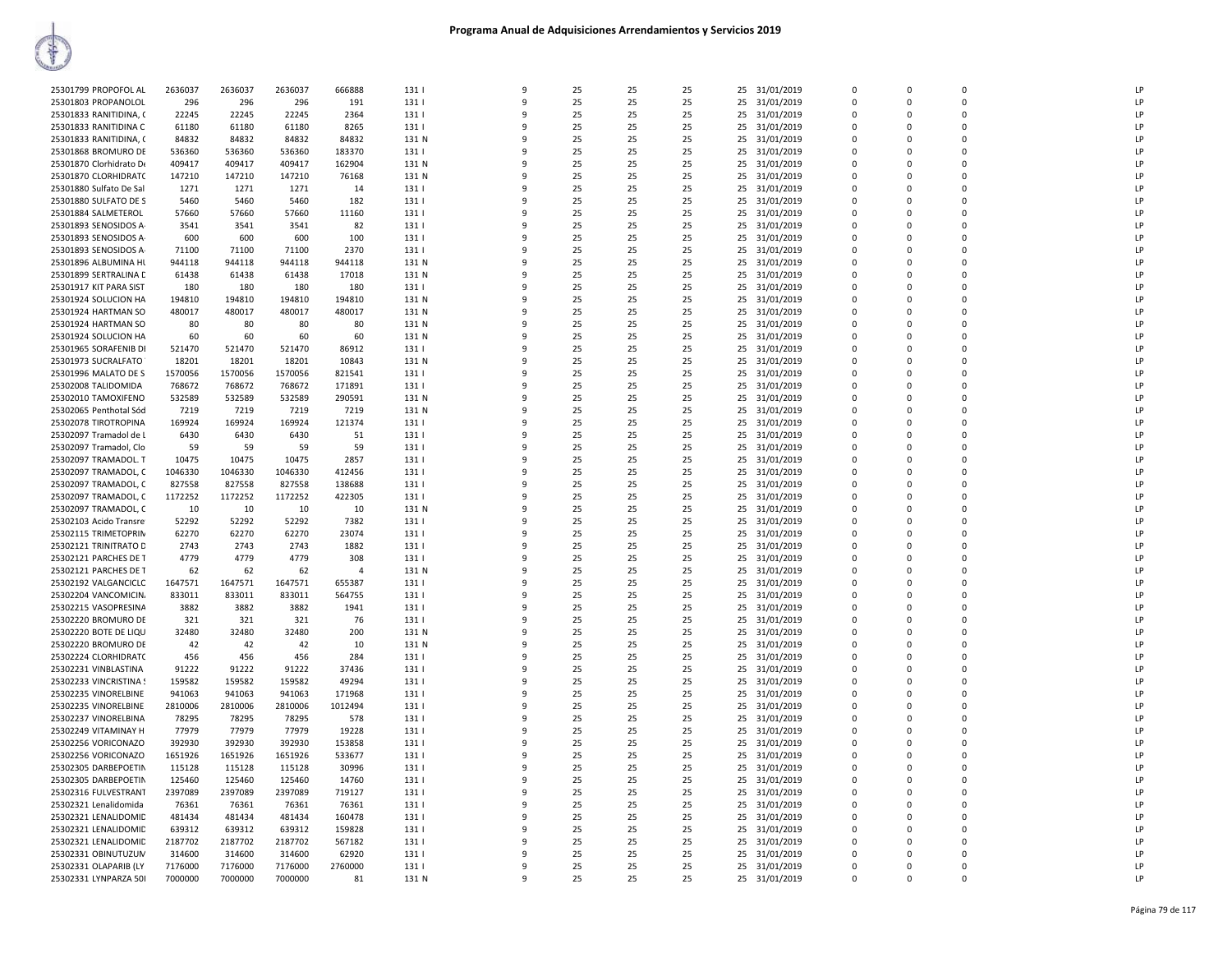| 25302332 PAZOPANIB T/    | 2781601 | 2781601 | 2781601 | 894538         | 131   | 9            | 25 | 25 | 25 | 25 | 31/01/2019    | $\Omega$    | $\Omega$     | $\Omega$    | LP |
|--------------------------|---------|---------|---------|----------------|-------|--------------|----|----|----|----|---------------|-------------|--------------|-------------|----|
| 25302344 VACUNA ANTI     | 63037   | 63037   | 63037   | 17459          | 131   | 9            | 25 | 25 | 25 | 25 | 31/01/2019    | $\mathbf 0$ | 0            | 0           | LP |
| 25302348 ACETATO DE /    | 3037608 | 3037608 | 3037608 | 1022868        | 131   | $\mathbf{q}$ | 25 | 25 | 25 | 25 | 31/01/2019    | $\mathbf 0$ | 0            | $\Omega$    | LP |
|                          |         |         |         |                |       |              |    |    |    |    |               |             |              |             |    |
| 25302353 ACENOCUMAI      | 67912   | 67912   | 67912   | 25711          | 131   | 9            | 25 | 25 | 25 | 25 | 31/01/2019    | $\Omega$    | $\Omega$     | $\Omega$    | LP |
| 25302371 HIDROXIMETI     | 141212  | 141212  | 141212  | 25383          | 131   | q            | 25 | 25 | 25 | 25 | 31/01/2019    | $\Omega$    | $\Omega$     | $\Omega$    | LP |
|                          |         |         |         |                |       |              |    |    |    |    |               |             | $\Omega$     | $\Omega$    | LP |
| 25302371 HIDROXIMETI     | 44      | 44      | 44      | -8             | 131 N | q            | 25 | 25 | 25 | 25 | 31/01/2019    | $\Omega$    |              |             |    |
| 25302376 ALOPURINOL      | 133809  | 133809  | 133809  | 36823          | 131   | 9            | 25 | 25 | 25 | 25 | 31/01/2019    | $\Omega$    | $\Omega$     | $\Omega$    | LP |
| 25302382 AMFOTERICIN     | 471555  | 471555  | 471555  | 121849         | 131   | 9            | 25 | 25 | 25 | 25 | 31/01/2019    | $\Omega$    | $\Omega$     | $\Omega$    | LP |
|                          |         |         |         |                |       |              |    |    |    |    |               |             |              |             |    |
| 25302383 AMIKACINA SI    | 27804   | 27804   | 27804   | 19917          | 131 N | $\mathbf{q}$ | 25 | 25 | 25 | 25 | 31/01/2019    | $\Omega$    | $\Omega$     | $\Omega$    | LP |
| 25302390 AMLODIPINA      | 625     | 625     | 625     | 174            | 131   | q            | 25 | 25 | 25 | 25 | 31/01/2019    | $\Omega$    | $\Omega$     | $\Omega$    | LP |
| 25302390 BESILATO DE /   | 36490   | 36490   | 36490   | 10880          | 131   | 9            | 25 | 25 | 25 | 25 | 31/01/2019    | $\mathbf 0$ | $\Omega$     | 0           | LP |
|                          |         |         |         |                |       |              |    |    |    |    |               |             |              |             |    |
| 25302401 APIXABAN TAI    | 3990    | 3990    | 3990    | 855            | 131   | 9            | 25 | 25 | 25 | 25 | 31/01/2019    | $\Omega$    | $\Omega$     | $\Omega$    | LP |
| 25302401 APIXABAN TAI    | 57570   | 57570   | 57570   | 9120           | 131   | q            | 25 | 25 | 25 | 25 | 31/01/2019    | $\Omega$    | $\Omega$     | 0           | LP |
| 25302401 APIXABAN TAI    | 14535   | 14535   | 14535   | 2565           | 131   | $\mathbf{q}$ | 25 | 25 | 25 | 25 | 31/01/2019    | $\Omega$    | $\Omega$     | $\Omega$    | LP |
|                          |         |         |         |                |       |              |    |    |    |    |               |             |              |             |    |
| 25302401 APIXABAN TAI    | 408690  | 408690  | 408690  | 29925          | 131   | 9            | 25 | 25 | 25 | 25 | 31/01/2019    | $\mathbf 0$ | 0            | 0           | LP |
| 25302406 Axitinib Tablet | 25247   | 25247   | 25247   | $\overline{1}$ | 131   | 9            | 25 | 25 | 25 | 25 | 31/01/2019    | $\Omega$    | $\Omega$     | $\Omega$    | LP |
|                          |         |         | 504942  |                | 131   | q            | 25 |    |    | 25 |               | $\Omega$    | $\Omega$     | $\Omega$    | LP |
| 25302406 AXITINIB (INL)  | 504942  | 504942  |         | 126236         |       |              |    | 25 | 25 |    | 31/01/2019    |             |              |             |    |
| 25302408 AZACITIDINA,    | 603120  | 603120  | 603120  | 366180         | 131   | 9            | 25 | 25 | 25 | 25 | 31/01/2019    | $\Omega$    | <sup>0</sup> | $\mathbf 0$ | LP |
| 25302409 Azilsartan Me   | 399     | 399     | 399     | 399            | 131   | 9            | 25 | 25 | 25 | 25 | 31/01/2019    | $\Omega$    | $\Omega$     | $\Omega$    | LP |
|                          |         |         |         |                |       | q            |    |    |    |    |               |             |              |             |    |
| 25302417 DIPROPIONAT     | 862     | 862     | 862     | 538            | 131   |              | 25 | 25 | 25 | 25 | 31/01/2019    | $\Omega$    | $\Omega$     | $\Omega$    | LP |
| 25302417 DIPROPIONAT     | 8       | 8       | 8       | -5             | 131 N | 9            | 25 | 25 | 25 | 25 | 31/01/2019    | $\Omega$    | $\Omega$     | $\mathbf 0$ | LP |
| 25302422 GEL FACIAL HI   | 1102    | 1102    | 1102    | 944            | 131   | 9            | 25 | 25 | 25 | 25 | 31/01/2019    | $\mathbf 0$ | 0            | 0           | LP |
|                          |         |         |         |                |       |              |    |    |    |    |               |             |              |             |    |
| 25302425 BICALUTAMID     | 228600  | 228600  | 228600  | 95100          | 131   | $\mathbf{q}$ | 25 | 25 | 25 | 25 | 31/01/2019    | $\mathbf 0$ | 0            | $\mathbf 0$ | LP |
| 25302430 Bromuro De II   | 116     | 116     | 116     | 116            | 131   | q            | 25 | 25 | 25 | 25 | 31/01/2019    | $\Omega$    | $\Omega$     | $\Omega$    | LP |
| 25302430 BROMURO DE      | 276949  | 276949  | 276949  | 79860          | 131   | q            | 25 | 25 | 25 | 25 |               | $\Omega$    | <sup>0</sup> | $\Omega$    | LP |
|                          |         |         |         |                |       |              |    |    |    |    | 31/01/2019    |             |              |             |    |
| 25302431 Vinflunina Sol  | 3600    | 3600    | 3600    | 3600           | 131   | 9            | 25 | 25 | 25 | 25 | 31/01/2019    | $\Omega$    | $\Omega$     | $\Omega$    | LP |
| 25302431 Vinflunina Sol  | 18000   | 18000   | 18000   | 18000          | 131   | q            | 25 | 25 | 25 | 25 | 31/01/2019    | $\Omega$    | $\Omega$     | $\Omega$    | LP |
| 25302437 BUPRENORFIN     |         |         |         |                |       | 9            |    |    |    |    |               | $\Omega$    | $\Omega$     | $\Omega$    | LP |
|                          | 461245  | 461245  | 461245  | 26365          | 131   |              | 25 | 25 | 25 | 25 | 31/01/2019    |             |              |             |    |
| 25302437 Buprenorfina    | 138792  | 138792  | 138792  | 28915          | 131   | 9            | 25 | 25 | 25 | 25 | 31/01/2019    | 0           | 0            | $\mathbf 0$ | LP |
| 25302437 BUPRENORFIN     | 62633   | 62633   | 62633   | 31003          | 131   | 9            | 25 | 25 | 25 | 25 | 31/01/2019    | $\Omega$    | $\Omega$     | $\Omega$    | LP |
|                          |         |         |         |                |       | 9            |    |    |    |    |               | $\Omega$    | $\Omega$     |             | LP |
| 25302437 TRANSTEC® 5.    | 450000  | 450000  | 450000  | 150000         | 131   |              | 25 | 25 | 25 | 25 | 31/01/2019    |             |              | 0           |    |
| 25302437 BUPRENORFIN     | 99100   | 99100   | 99100   | 280            | 131   | q            | 25 | 25 | 25 | 25 | 31/01/2019    | $\Omega$    | $\Omega$     | $\mathbf 0$ | LP |
| 25302441 Butilhiosina/M  | 825     | 825     | 825     | $\overline{4}$ | 131   | 9            | 25 | 25 | 25 | 25 | 31/01/2019    | 0           | 0            | 0           | LP |
|                          |         |         |         |                |       |              |    |    |    |    |               |             |              |             |    |
| 25302441 BUTILHIOSINA    | 248132  | 248132  | 248132  | 67284          | 131   | q            | 25 | 25 | 25 | 25 | 31/01/2019    | $\Omega$    | $\Omega$     | $\Omega$    | LP |
| 25302441 BUTILHIOSCIN    | 269523  | 269523  | 269523  | 142860         | 131   | 9            | 25 | 25 | 25 | 25 | 31/01/2019    | $\Omega$    | $\Omega$     | $\Omega$    | LP |
| 25302441 BUTILHIOSCIN    | 11      | 11      | 11      | -6             | 131 N | 9            | 25 | 25 | 25 | 25 | 31/01/2019    | $\Omega$    | $\Omega$     | $\Omega$    | LP |
|                          |         |         |         |                |       |              |    |    |    |    |               |             |              |             |    |
| 25302441 BUTILHIOSINA    | 22      | 22      | 22      | 6              | 131 N | 9            | 25 | 25 | 25 | 25 | 31/01/2019    | $\Omega$    | $\Omega$     | $\Omega$    | LP |
| 25302443 CABAZITAXEL     | 64000   | 64000   | 64000   | 32000          | 131   | q            | 25 | 25 | 25 | 25 | 31/01/2019    | $\Omega$    | $\Omega$     | $\Omega$    | LP |
| 25302446 CALCITROL DE    | 5530    | 5530    | 5530    | 3010           | 131   | q            | 25 | 25 | 25 | 25 | 31/01/2019    | $\Omega$    | $\Omega$     | $\Omega$    | LP |
|                          |         |         |         |                |       |              |    |    |    |    |               |             |              |             |    |
| 25302455 CEFUROXIMA      | 33881   | 33881   | 33881   | 21205          | 131   | 9            | 25 | 25 | 25 | 25 | 31/01/2019    | $\mathbf 0$ | $\Omega$     | $\mathbf 0$ | LP |
| 25302455 CEFUROXIMA      | 244656  | 244656  | 244656  | 105643         | 131   | 9            | 25 | 25 | 25 | 25 | 31/01/2019    | $\Omega$    | $\Omega$     | 0           | LP |
| 25302459 BEVACIZUMAI     | 8165074 | 8165074 | 8165074 | 3418187        | 131   | 9            | 25 | 25 | 25 | 25 | 31/01/2019    | 0           | 0            | $\mathbf 0$ | LP |
|                          |         |         |         |                |       |              |    |    |    |    |               |             |              |             |    |
| 25302459 CETUXIMAB 1     | 6358638 | 6358638 | 6358638 | 2109204        | 131   | 9            | 25 | 25 | 25 | 25 | 31/01/2019    | $\mathbf 0$ | <sup>0</sup> | $\mathbf 0$ | LP |
| 25302461 CICLOFOSFAM     | 323960  | 323960  | 323960  | 95970          | 131   | 9            | 25 | 25 | 25 | 25 | 31/01/2019    | $\Omega$    | $\Omega$     | $\Omega$    | LP |
|                          |         |         |         |                | 131   | q            | 25 | 25 |    |    |               | $\Omega$    | <sup>0</sup> | $\Omega$    | LP |
| 25302461 CICLOFOSFAN     | 522804  | 522804  | 522804  | 5204           |       |              |    |    | 25 | 25 | 31/01/2019    |             |              |             |    |
| 25302480 COLISMESTAT     | 188881  | 188881  | 188881  | 88812          | 131   | q            | 25 | 25 | 25 | 25 | 31/01/2019    | $\Omega$    | $\Omega$     | $\Omega$    | LP |
| 25302494 CRIZOTINIB C/   | 74496   | 74496   | 74496   | 74496          | 131   | 9            | 25 | 25 | 25 | 25 | 31/01/2019    | $\Omega$    | <sup>0</sup> | $\Omega$    | LP |
| 25302494 CRIZOTINIB (X   | 148991  | 148991  | 148991  | 74496          | 131   | 9            | 25 | 25 | 25 | 25 | 31/01/2019    | $\Omega$    | $\Omega$     | $\Omega$    | LP |
|                          |         |         |         |                |       |              |    |    |    |    |               |             |              |             |    |
| 25302507 Dasatinib Tabl  | 34427   | 34427   | 34427   | 34427          | 131   | 9            | 25 | 25 | 25 | 25 | 31/01/2019    | $\Omega$    | O            | 0           | LP |
| 25302507 DASATINIB 50    | 344265  | 344265  | 344265  | 137706         | 1311  | 9            | 25 | 25 | 25 | 25 | 31/01/2019    | $\Omega$    | $\Omega$     | $\Omega$    | LP |
|                          |         |         |         |                |       |              |    |    |    |    |               |             |              |             |    |
| 25302514 DERMALIBOU      | 1893    | 1893    | 1893    | 507            | 131   | 9            | 25 | 25 | 25 | 25 | 31/01/2019    | $\mathbf 0$ | 0            | $\mathbf 0$ | LP |
| 25302514 DENOSUMAB       | 135257  | 135257  | 135257  | 21934          | 131   | 9            | 25 | 25 | 25 | 25 | 31/01/2019    | $\Omega$    | $\Omega$     | $\Omega$    | LP |
| 25302514 DENOSUMAB       | 1010649 | 1010649 | 1010649 | 389194         | 131   | 9            | 25 | 25 | 25 | 25 | 31/01/2019    | 0           | 0            | 0           | LP |
|                          |         |         |         |                |       |              |    |    |    |    |               |             |              |             |    |
| 25302523 TIZANIDINA D    | 27472   | 27472   | 27472   | 7772           | 131   | q            | 25 | 25 | 25 | 25 | 31/01/2019    | $\Omega$    | <sup>0</sup> | $\Omega$    | LP |
| 25302545 DULOXETINA      | 50619   | 50619   | 50619   | 18382          | 131   | 9            | 25 | 25 | 25 | 25 | 31/01/2019    | $\Omega$    | $\Omega$     | $\Omega$    | LP |
| 25302545 DULOXETINA      | 57263   | 57263   | 57263   | 27040          | 131   | q            | 25 | 25 | 25 | 25 | 31/01/2019    | $\Omega$    | $\Omega$     | $\Omega$    | LP |
|                          |         |         |         |                |       |              |    |    |    |    |               |             |              |             |    |
| 25302551 ELTROMBOPA      | 85872   | 85872   | 85872   | -9             | 131   | 9            | 25 | 25 | 25 | 25 | 31/01/2019    | $\Omega$    | $\Omega$     | $\Omega$    | LP |
|                          | 38166   | 38166   | 38166   | $\overline{2}$ | 131   | 9            | 25 | 25 | 25 | 25 | 31/01/2019    | $\mathbf 0$ | 0            | 0           | LP |
| 25302552 ELTROMBOPA      |         | 406     | 406     | 406            | 131   | 9            | 25 | 25 | 25 | 25 | 31/01/2019    | $\Omega$    | $\Omega$     | $\Omega$    | LP |
|                          |         |         |         |                |       |              |    |    |    |    |               |             |              |             |    |
| 25302563 Clorhidrato de  | 406     |         |         |                |       |              | 25 | 25 | 25 | 25 | 31/01/2019    | 0           | 0            | $\Omega$    | LP |
| 25302563 CLORHIDRATC     | 4939    | 4939    | 4939    | 4939           | 131 N | q            |    |    |    |    |               |             |              |             |    |
| 25302578 CLORHIDRATC     | 457008  | 457008  | 457008  | 19042          | 131   | 9            | 25 | 25 | 25 | 25 | 31/01/2019    | $\Omega$    | $\Omega$     | $\Omega$    | LP |
|                          |         |         |         |                |       |              |    |    |    |    |               |             |              |             |    |
| 25302578 CLORHIDRATC     | 1913896 | 1913896 | 1913896 | 21613          | 131   | 9            | 25 | 25 | 25 | 25 | 31/01/2019    | 0           | 0            | 0           | LP |
| 25302579 ESCITALOPRAI    | 141450  | 141450  | 141450  | 58950          | 131   | q            | 25 | 25 | 25 | 25 | 31/01/2019    | $\Omega$    | <sup>0</sup> | $\Omega$    | LP |
| 25302581 ESPIRINOLACT    | 16522   | 16522   | 16522   | 2155           | 131   | 9            | 25 | 25 | 25 | 25 | 31/01/2019    | $\Omega$    | $\Omega$     | $\Omega$    | LP |
| 25302592 EXEMESTANE      | 6000000 | 6000000 | 6000000 | 2530420        | 131   | q            | 25 | 25 | 25 |    | 25 31/01/2019 | $\Omega$    | $\Omega$     | $\Omega$    | LP |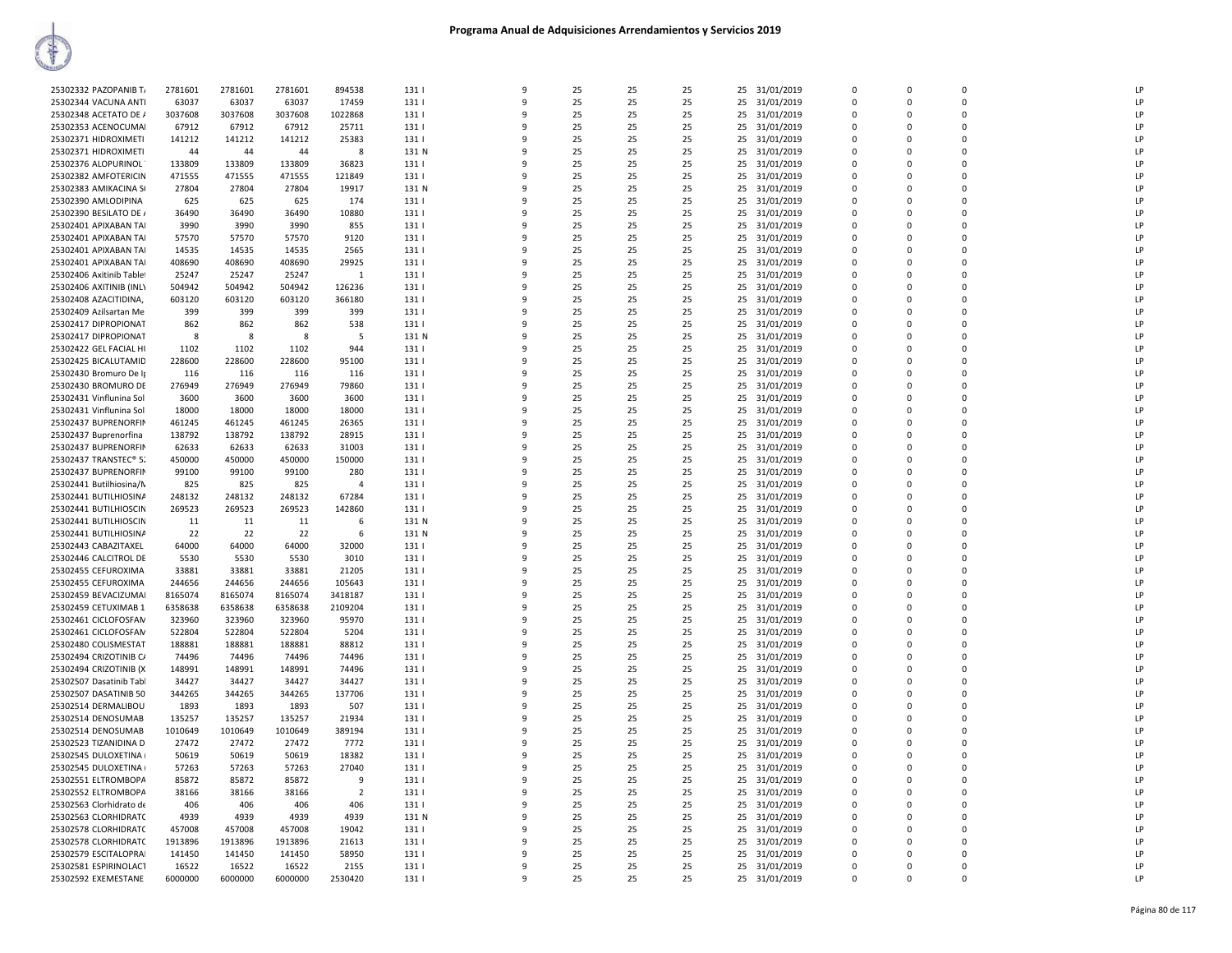| 25302622 EFFUDIX LPS C  | 11219   | 11219   | 11219   | 2800           | 131   | 9            | 25       | 25 | 25 |    | 25 31/01/2019 | $\Omega$ | $\Omega$      | $\Omega$    | LP             |
|-------------------------|---------|---------|---------|----------------|-------|--------------|----------|----|----|----|---------------|----------|---------------|-------------|----------------|
| 25302629 Fluticasona/V  | 1701    | 1701    | 1701    | 8              | 131   | 9            | 0        | 40 | 30 | 30 | 31/01/2019    | $\Omega$ | 0             | $\Omega$    | LP             |
| 25302629 Bromuro de U   | 2941    | 2941    | 2941    | 8              | 131   | 9            | $\Omega$ | 40 | 30 | 30 | 31/01/2019    | $\Omega$ | $\Omega$      | $\Omega$    | LP             |
| 25302638 Magna Chip P   | 14265   | 14265   | 14265   | 3              | 131 N | 9            | 25       | 25 | 25 | 25 | 31/01/2019    |          | 0             | $\Omega$    | LP             |
| 25302643 FOSAPREPITA    | 2701049 | 2701049 | 2701049 | 1111104        | 131   | 9            | 25       | 25 | 25 | 25 | 31/01/2019    | $\Omega$ | $\Omega$      | n           | LP             |
| 25302661 CALCIO, GLUC   | 41201   | 41201   | 41201   | 27303          | 131   | 9            | 25       | 25 | 25 | 25 | 31/01/2019    | $\Omega$ | $\Omega$      | $\Omega$    | LP             |
| 25302661 CALCIO, GLUC   | 60      | 60      | 60      | 40             | 131 N | 9            | 25       | 25 | 25 | 25 | 31/01/2019    | $\Omega$ | $\Omega$      | n           | LP             |
| 25302682 IBRUTINIB TAI  | 218492  | 218492  | 218492  | 79451          | 131   | 9            | 25       | 25 | 25 | 25 | 31/01/2019    | $\Omega$ | $\Omega$      | $\Omega$    | LF             |
| 25302682 OSIMERTINIB,   | 8488794 | 8488794 | 8488794 | 3745056        | 131   | 9            | 25       | 25 | 25 | 25 | 31/01/2019    | 0        | 0             | $\mathbf 0$ | LP             |
| 25302684 IBUPROFENO     | 123170  | 123170  | 123170  | 32350          | 131   | $\mathbf{q}$ | 25       | 25 | 25 | 25 | 31/01/2019    | $\Omega$ | $\Omega$      | $\Omega$    | LP             |
| 25302684 IBUPROFENO     | 38      | 38      | 38      | 10             | 131 N | 9            | 25       | 25 | 25 | 25 | 31/01/2019    |          | $\Omega$      |             | LP             |
| 25302702 Idarubicina So | 69      | 69      | 69      | 69             | 131   | 9            | 25       | 25 | 25 | 25 | 31/01/2019    | $\Omega$ | $\Omega$      | n           | LP             |
| 25302702 CLORHIDRATC    | 156672  | 156672  | 156672  | 65802          | 131   | 9            | 25       | 25 | 25 | 25 | 31/01/2019    | $\Omega$ | $\Omega$      |             | LP             |
| 25302717 PALBOCICLIB (  | 223487  | 223487  | 223487  | 74496          | 131   | 9            | 25       | 25 | 25 | 25 | 31/01/2019    | $\Omega$ | 0             | $\Omega$    | LP             |
| 25302717 PALBOCICLIB I  | 2954905 | 2954905 | 2954905 | 521469         | 131   | q            | 25       | 25 | 25 | 25 | 31/01/2019    | $\Omega$ | $\mathbf 0$   | $\Omega$    | LP             |
| 25302717 PALBOCICLIB I  | 1564361 | 1564361 | 1564361 | 223487         | 131   | 9            | 25       | 25 | 25 | 25 | 31/01/2019    | $\Omega$ | 0             | $\Omega$    | LP             |
|                         | 1692351 |         |         |                |       | 9            |          | 25 |    | 25 |               | $\Omega$ | $\Omega$      | $\Omega$    | LP             |
| 25302717 PARECOXIB SC   |         | 1692351 | 1692351 | 627521         | 131   |              | 25       |    | 25 |    | 31/01/2019    |          |               |             |                |
| 25302717 COMPLETE ED    | 43103   | 43103   | 43103   | $\overline{2}$ | 131 N | 9            | 25       | 25 | 25 | 25 | 31/01/2019    |          | $\Omega$      |             | LP             |
| 25302717 SILICON ANTI   | 12500   | 12500   | 12500   | 500            | 131 N | 9            | 25       | 25 | 25 | 25 | 31/01/2019    | $\Omega$ | $\Omega$      | n           | LP             |
| 25302717 SILICON ANTI   | 12500   | 12500   | 12500   | 500            | 131 N | 9            | 25       | 25 | 25 | 25 | 31/01/2019    | $\Omega$ | $\Omega$      |             | LP             |
| 25302717 SILICON ANTI   | 12500   | 12500   | 12500   | 500            | 131 N | q            | 25       | 25 | 25 | 25 | 31/01/2019    | $\Omega$ | 0             | $\Omega$    | LP             |
| 25302717 COMPLETE ED    | 107758  | 107758  | 107758  | -5             | 131 N | 9            | 25       | 25 | 25 |    | 25 31/01/2019 | $\Omega$ | $\Omega$      | $\Omega$    | LP             |
| 25302717 COMPLETE(TN    | 43103   | 43103   | 43103   | $\overline{2}$ | 131 N | 9            | 25       | 25 | 25 | 25 | 31/01/2019    | $\Omega$ | 0             | $\Omega$    | LP             |
| 25302717 SIGMAFAST PI   | 3964    | 3964    | 3964    | $\overline{1}$ | 131 N | 9            | 25       | 25 | 25 | 25 | 31/01/2019    | $\Omega$ | $\Omega$      | $\Omega$    | LF             |
| 25302734 POMALIDOMI     | 107998  | 107998  | 107998  | 107998         | 131   | 9            | 25       | 25 | 25 | 25 | 31/01/2019    |          | $\Omega$      |             | LP             |
| 25302738 Ficoll         | 6400    | 6400    | 6400    | $\overline{4}$ | 131 N | 9            | 25       | 25 | 25 | 25 | 31/01/2019    | $\Omega$ | 0             | $\Omega$    | LP             |
| 25302755 IPILIMUMAB,    | 1110400 | 1110400 | 1110400 | 76844          | 131   | q            | 25       | 25 | 25 | 25 | 31/01/2019    | $\Omega$ | $\mathbf 0$   | $\Omega$    | LP             |
| 25302756 IPRATROPIO S   | 401     | 401     | 401     | 37             | 131   | 9            | 25       | 25 | 25 | 25 | 31/01/2019    | $\Omega$ | $\Omega$      | $\Omega$    | LP             |
| 25302763 KETOROLACO     | 25846   | 25846   | 25846   | 5668           | 131   | 9            | 25       | 25 | 25 |    | 25 31/01/2019 | $\Omega$ | $\Omega$      | $\Omega$    | LF             |
| 25302763 KETOROLACO     | 31511   | 31511   | 31511   | 23510          | 131 N | 9            | 25       | 25 | 25 | 25 | 31/01/2019    | $\Omega$ | $\mathbf 0$   | $\Omega$    | LP             |
| 25302763 KETOROLACO     | 68      | 68      | 68      | 15             | 131 N | 9            | 25       | 25 | 25 | 25 | 31/01/2019    | $\Omega$ | $\Omega$      | $\Omega$    | LF             |
| 25302763 KETOROLACO     | 268     | 268     | 268     | 200            | 131 N | 9            | 25       | 25 | 25 | 25 | 31/01/2019    |          | 0             | $\Omega$    | LP             |
| 25302763 KETOROLACO     | 68      | 68      | 68      | 15             | 131 N | 9            | 25       | 25 | 25 | 25 | 31/01/2019    | $\Omega$ | $\Omega$      | $\Omega$    | LP             |
| 25302771 LAPATINIB. D   | 1106489 | 1106489 | 1106489 | 336757         | 131   | q            | 25       | 25 | 25 | 25 | 31/01/2019    | $\Omega$ | $\Omega$      | n           | LF             |
| 25302772 L-ASPARAGIN    | 1023529 | 1023529 | 1023529 | 335294         | 131   | 9            | 25       | 25 | 25 | 25 | 31/01/2019    | $\Omega$ | 0             | $\Omega$    | LP             |
| 25302808 MEROPENEM      | 138769  | 138769  | 138769  | 89303          | 131   | 9            | 25       | 25 | 25 | 25 | 31/01/2019    | $\Omega$ | $\Omega$      | $\Omega$    | LF             |
| 25302808 MEROPENEM      | 2625765 | 2625765 | 2625765 | 964995         | 131   | 9            | 25       | 25 | 25 | 25 | 31/01/2019    | 0        | 0             | $\mathbf 0$ | LP             |
| 25302812 MESALAZINA     | 188156  | 188156  | 188156  | 71699          | 131   | 9            | 25       | 25 | 25 | 25 | 31/01/2019    | $\Omega$ | $\Omega$      | $\Omega$    | LP             |
| 25302812 MESALAZINA     | 179279  | 179279  | 179279  | 58945          | 131   | 9            | 25       | 25 | 25 | 25 | 31/01/2019    |          | $\Omega$      |             | LP             |
| 25302819 MESILATO DE    | 589360  | 589360  | 589360  | 44480          | 131   | 9            | 25       | 25 | 25 | 25 | 31/01/2019    | $\Omega$ | $\Omega$      | n           | LP             |
| 25302820 METADONA S     | 65550   | 65550   | 65550   | 300            | 131   | 9            | 25       | 25 | 25 | 25 | 31/01/2019    | $\Omega$ | $\Omega$      | $\Omega$    | LP             |
| 25302820 Metadona 5 N   | 378     | 378     | 378     | 378            | 131   | 9            | 25       | 25 | 25 |    | 25 31/01/2019 | $\Omega$ | $\mathbf 0$   | $\Omega$    | LP             |
| 25302827 PEGFILGASTRI   | 3874005 | 3874005 | 3874005 | 1413672        | 131   | 9            | 25       | 25 | 25 | 25 | 31/01/2019    | $\Omega$ | $\Omega$      | $\Omega$    | LP             |
| 25302832 MIFEPRISTON    | 624000  | 624000  | 624000  | 480            | 131 N | 9            | $\Omega$ | 40 | 30 | 30 | 31/01/2019    | $\Omega$ | $\Omega$      | $\Omega$    | LP             |
| 25302858 MULTIVITAMI    | 41685   | 41685   | 41685   | 12165          | 131   | 9            | 25       | 25 | 25 | 25 | 31/01/2019    | $\Omega$ | $\Omega$      | n           | LP             |
| 25302866 CLORHIDRATO    | 5959    | 5959    | 5959    | 2548           | 131 N | 9            | 25       | 25 | 25 | 25 | 31/01/2019    |          | $\Omega$      |             | LP             |
|                         |         |         |         |                |       |              |          |    |    |    |               | $\Omega$ |               | $\Omega$    | LP             |
| 25302871 NINTEDANIB E   | 268200  | 268200  | 268200  | 59600          | 131   | 9<br>9       | 25<br>25 | 25 | 25 | 25 | 31/01/2019    | $\Omega$ | 0<br>$\Omega$ | $\Omega$    | LP             |
| 25302901 OMEPRAZOL (    | 246030  | 246030  | 246030  | 55288          | 131   |              |          | 25 | 25 | 25 | 31/01/2019    |          |               | $\Omega$    |                |
| 25302901 OMEPRAZOL 9    | 890463  | 890463  | 890463  | 209675         | 131   | 9            | 25       | 25 | 25 | 25 | 31/01/2019    | $\Omega$ | $\Omega$      |             | LP             |
| 25302907 OXICODONA 5    | 576     | 576     | 576     | 576            | 131   | 9            | 25       | 25 | 25 | 25 | 31/01/2019    | $\Omega$ | $\Omega$      | $\Omega$    | LP             |
| 25302907 OXICODONA 1    | 751     | 751     | 751     | 751            | 131   | 9            | 25       | 25 | 25 | 25 | 31/01/2019    | $\Omega$ | $\Omega$      | $\Omega$    | LP             |
| 25302907 Oxicodona Tal  | 1120    | 1120    | 1120    | 1120           | 131   | 9            | 25       | 25 | 25 | 25 | 31/01/2019    | $\Omega$ | $\Omega$      | n           | LP             |
| 25302907 oxicodona TAI  | 1530    | 1530    | 1530    | 1530           | 131   | 9            | 25       | 25 | 25 | 25 | 31/01/2019    | $\Omega$ | $\Omega$      |             | LP             |
| 25302907 OXICODONA (    | 41432   | 41432   | 41432   | 13811          | 131   | 9            | 25       | 25 | 25 | 25 | 31/01/2019    | $\Omega$ | 0             | $\Omega$    | LP             |
| 25302907 OXICODONA (    | 96438   | 96438   | 96438   | 28128          | 131   | q            | 25       | 25 | 25 | 25 | 31/01/2019    | $\Omega$ | $\Omega$      | $\Omega$    | LP             |
| 25302907 CLORHIDRATC    | 132534  | 132534  | 132534  | 1598           | 131   | 9            | 25       | 25 | 25 |    | 25 31/01/2019 | $\Omega$ | $\Omega$      | $\Omega$    | LP             |
| 25302918 PANCREATINA    | 541     | 541     | 541     | 541            | 131   | 9            | 25       | 25 | 25 |    | 25 31/01/2019 | $\Omega$ | $\Omega$      | $\Omega$    | LF             |
| 25302920 PANITUMUM/     | 3071981 | 3071981 | 3071981 | 399            | 131   | 9            | 25       | 25 | 25 | 25 | 31/01/2019    | $\Omega$ | $\Omega$      | $\Omega$    | LP             |
| 25302921 PANTOPRAZO     | 12160   | 12160   | 12160   | 2280           | 131   | 9            | 25       | 25 | 25 | 25 | 31/01/2019    | $\Omega$ | 0             | $\Omega$    | LP             |
| 25302924 Paracetamol/   | 7055    | 7055    | 7055    | 2381           | 131   | q            | 25       | 25 | 25 | 25 | 31/01/2019    | $\Omega$ | $\mathbf 0$   | $\Omega$    | LP             |
| 25302924 Paracetamol/I  | 5036    | 5036    | 5036    | 2428           | 131   | 9            | 25       | 25 | 25 | 25 | 31/01/2019    | $\Omega$ | $\Omega$      | n           | LP             |
| 25302924 PARACETAMC     | 1528246 | 1528246 | 1528246 | 563651         | 131   | 9            | 25       | 25 | 25 | 25 | 31/01/2019    | $\Omega$ | $\Omega$      | $\Omega$    | LP             |
| 25302924 PARACETAMC     | 41      | 41      | 41      | 15             | 131 N | 9            | 25       | 25 | 25 | 25 | 31/01/2019    | $\Omega$ | 0             | $\Omega$    | LP             |
| 25302940 PERTUZUMAB     | 3655249 | 3655249 | 3655249 | 1185486        | 131   | 9            | 25       | 25 | 25 |    | 25 31/01/2019 | $\Omega$ | $\Omega$      | $\Omega$    | LP             |
| 25302954 PREGABALINA    | 19433   | 19433   | 19433   | 397            | 131   | 9            | 25       | 25 | 25 | 25 | 31/01/2019    | $\Omega$ | $\mathbf 0$   |             | I <sub>P</sub> |
|                         |         |         |         |                |       |              |          |    |    |    |               |          |               |             |                |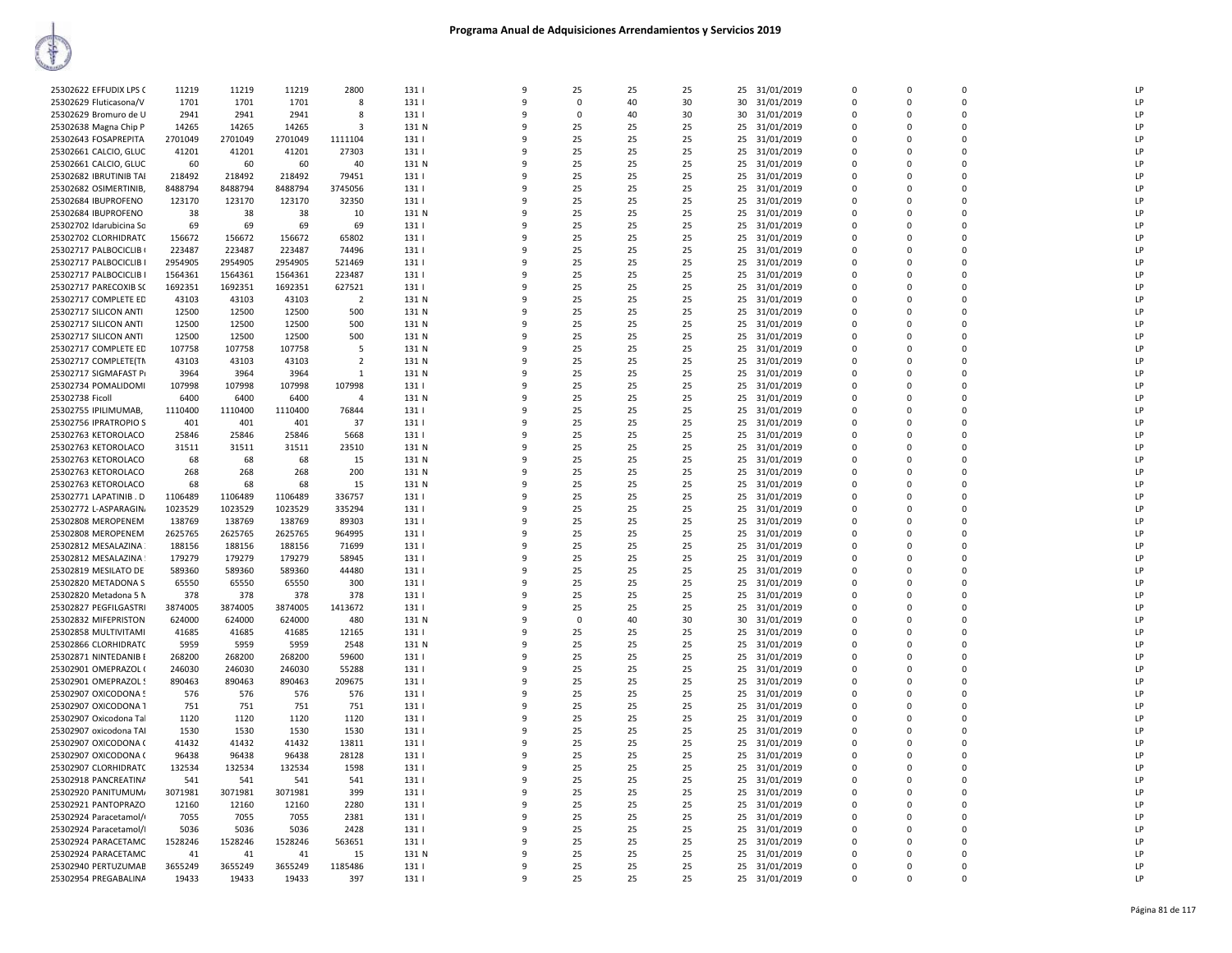| 25302954 PREGABALINA    | 32842    | 32842    | 32842    | 355            | 131   | 9            | 25 | 25 | 25 | 25<br>31/01/2019 | $\mathbf 0$  | 0           | $\Omega$    | LP |
|-------------------------|----------|----------|----------|----------------|-------|--------------|----|----|----|------------------|--------------|-------------|-------------|----|
| 25302954 PREGABALINA    | 320472   | 320472   | 320472   | 107550         | 131   | $\mathbf{q}$ | 25 | 25 | 25 | 25<br>31/01/2019 | $\mathbf 0$  | $\mathbf 0$ | $\Omega$    | LP |
|                         |          |          |          |                |       |              |    |    |    |                  |              |             |             |    |
| 25302954 PREGABALINA    | 257220   | 257220   | 257220   | 83250          | 131   | q            | 25 | 25 | 25 | 25<br>31/01/2019 | $\Omega$     | $\Omega$    | $\Omega$    | LP |
| 25302974 RITUXIMAB AI   | 3073227  | 3073227  | 3073227  | 1180601        | 131   | q            | 25 | 25 | 25 | 31/01/2019<br>25 | $\Omega$     | $\Omega$    | $\Omega$    | LP |
|                         |          |          |          |                |       |              |    |    |    |                  |              |             |             |    |
| 25302974 RITUXIMAB AI   | 7849910  | 7849910  | 7849910  | 3116160        | 131   | 9            | 25 | 25 | 25 | 25<br>31/01/2019 | $\Omega$     | O           | $\Omega$    | LP |
| 25302978 RIVAROXABAM    | 10114    | 10114    | 10114    | 778            | 131   | q            | 25 | 25 | 25 | 25<br>31/01/2019 | $\Omega$     | $\Omega$    | $\Omega$    | LP |
|                         |          |          |          |                |       |              |    |    |    |                  |              |             |             |    |
| 25302978 RIVAROXABAI    | 6224     | 6224     | 6224     | 778            | 131   | 9            | 25 | 25 | 25 | 25<br>31/01/2019 | $\mathbf 0$  | $\Omega$    | $\Omega$    | LP |
| 25302986 Romiplostim \  | 168889   | 168889   | 168889   | 51401          | 131   | 9            | 25 | 25 | 25 | 25<br>31/01/2019 | $\mathbf 0$  | $\mathbf 0$ | $\Omega$    | LP |
|                         |          |          |          |                |       | q            |    |    |    |                  |              |             |             |    |
| 25302994 SEVOFLURAN(    | 1227600  | 1227600  | 1227600  | 368280         | 131   |              | 25 | 25 | 25 | 31/01/2019<br>25 | $\Omega$     | $\Omega$    | $\Omega$    | LP |
| 25303030 Arnaltem Crer  | 980      | 980      | 980      | 280            | 131   | q            | 25 | 25 | 25 | 25<br>31/01/2019 | 0            | 0           | $\Omega$    | LP |
|                         |          |          |          |                |       | q            |    |    |    |                  |              | $\Omega$    | $\Omega$    | LP |
| 25303044 Clorhidrato De | 38016    | 38016    | 38016    | 75             | 131   |              | 25 | 25 | 25 | 25<br>31/01/2019 | $\Omega$     |             |             |    |
| 25303044 Clorhidrato De | 5029     | 5029     | 5029     | 10             | 131   | q            | 25 | 25 | 25 | 25<br>31/01/2019 | $\Omega$     | O           | $\Omega$    | LP |
|                         | 673241   | 673241   | 673241   |                | 131   | q            | 25 | 25 | 25 | 25               | $\Omega$     | $\Omega$    | $\Omega$    | LP |
| 25303044 CLORHIDRATC    |          |          |          | 16345          |       |              |    |    |    | 31/01/2019       |              |             |             |    |
| 25303044 CLORHIDRATC    | 33947    | 33947    | 33947    | 135            | 131   | q            | 25 | 25 | 25 | 31/01/2019<br>25 | $\Omega$     | $\Omega$    | $\Omega$    | LP |
| 25303048 TEMOZOLOM      | 542400   | 542400   | 542400   | 136209         | 131 N | ٩            | 25 | 25 | 25 | 31/01/2019<br>25 | $\mathbf 0$  | $\mathbf 0$ | $\Omega$    | LP |
|                         |          |          |          |                |       |              |    |    |    |                  |              |             |             |    |
| 25303083 TRASTUZUMA     | 291242   | 291242   | 291242   | 41606          | 131   | 9            | 25 | 25 | 25 | 25<br>31/01/2019 | $\mathbf 0$  | $\Omega$    | $\Omega$    | LP |
| 25303083 TRASTUZUMA     | 520080   | 520080   | 520080   | 26004          | 131   |              | 25 | 25 | 25 | 25<br>31/01/2019 | $\mathbf 0$  | $\mathbf 0$ | $\Omega$    | LP |
|                         |          |          |          |                |       |              |    |    |    |                  |              |             |             |    |
| 25303083 TRASTUZUMA     | 1401155  | 1401155  | 1401155  | 576946         | 131   | q            | 25 | 25 | 25 | 25<br>31/01/2019 | $\Omega$     | $\Omega$    | $\Omega$    | LP |
| 25303083 TRASTUZUMA     | 62856780 | 62856780 | 62856780 | 30127007       | 131   | q            | 25 | 25 | 25 | 25<br>31/01/2019 | 0            | 0           | $\mathbf 0$ | LP |
|                         |          |          |          |                |       | q            |    |    |    |                  | $\Omega$     | $\Omega$    | $\Omega$    |    |
| 25303104 CELL CYCLE PH  | 7920     | 7920     | 7920     | $\overline{2}$ | 131 N |              | 25 | 25 | 25 | 25<br>31/01/2019 |              |             |             | LP |
| 25303166 Vorinostat Ca  | 85569    | 85569    | 85569    | 85569          | 131   | q            | 25 | 25 | 25 | 31/01/2019<br>25 | $\Omega$     | $\Omega$    | $\Omega$    | LP |
|                         | 333330   | 333330   | 333330   |                | 131   | q            | 25 | 25 | 25 | 25               | $\mathbf{0}$ | $\Omega$    | $\Omega$    | LP |
| 25303184 BRENTUXIMA     |          |          |          | 266664         |       |              |    |    |    | 31/01/2019       |              |             |             |    |
| 25303185 Extracto De Ca | 1315     | 1315     | 1315     | 66             | 131   | 9            | 25 | 25 | 25 | 25<br>31/01/2019 | $\mathbf 0$  | $\Omega$    | $\Omega$    | LP |
| 25303185 CARFILZOMIB    | 2273487  | 2273487  | 2273487  | 605041         | 131   | q            | 25 | 25 | 25 | 25<br>31/01/2019 | $\Omega$     | $\Omega$    | $\Omega$    | LP |
|                         |          |          |          |                |       |              |    |    |    |                  |              |             |             |    |
| 25303203 Bansol Solucić | 372      | 372      | 372      | 372            | 131   | q            | 25 | 25 | 25 | 31/01/2019<br>25 | $\Omega$     | $\Omega$    | $\Omega$    | LP |
| 25303206 RUXOLITINIB    | 34354    | 34354    | 34354    | 34354          | 131   | 9            | 25 | 25 | 25 | 25<br>31/01/2019 | $\mathbf 0$  | 0           | $\Omega$    | LP |
|                         |          |          |          |                |       |              |    |    |    |                  |              |             |             |    |
| 25303206 RUXOLITINIB T  | 54996    | 54996    | 54996    | 54996          | 131   | q            | 25 | 25 | 25 | 25<br>31/01/2019 | $\Omega$     | $\Omega$    | $\Omega$    | LP |
| 25303206 RUXOLITINIB T  | 109992   | 109992   | 109992   | 109992         | 131   | q            | 25 | 25 | 25 | 25<br>31/01/2019 | 0            | 0           | $\mathbf 0$ | LP |
|                         |          |          |          |                |       |              |    |    |    |                  |              |             |             |    |
| 25303211 Acetato de plo | 60       | 60       | 60       | $\overline{2}$ | 131 N | q            | 25 | 25 | 25 | 31/01/2019<br>25 | $\Omega$     | $\Omega$    | $\Omega$    | LP |
| 25303226 LACTULOSA 1    | 252704   | 252704   | 252704   | 88243          | 131   | 9            | 25 | 25 | 25 | 25<br>31/01/2019 | $\Omega$     | $\Omega$    | $\Omega$    | LP |
|                         |          |          |          |                |       | q            |    |    |    |                  |              |             | $\Omega$    | LP |
| 25303238 BLINATUMON     | 1854523  | 1854523  | 1854523  | 486432         | 131   |              | 25 | 25 | 25 | 31/01/2019<br>25 | $\Omega$     | $\Omega$    |             |    |
| 25303239 ENZALUTAMII    | 565000   | 565000   | 565000   | 56500          | 131   | q            | 25 | 25 | 25 | 25<br>31/01/2019 | $\Omega$     | 0           | $\Omega$    | LP |
|                         | 1791192  |          |          |                |       |              | 25 | 25 |    |                  |              | $\Omega$    | $\Omega$    | LP |
| 25303241 NIVOLUMAB I    |          | 1791192  | 1791192  | 562618         | 131   | ٩            |    |    | 25 | 25<br>31/01/2019 | $\mathbf 0$  |             |             |    |
| 25303241 NIVOLUMAB I    | 6429920  | 6429920  | 6429920  | 2526040        | 131   | q            | 25 | 25 | 25 | 25<br>31/01/2019 | $\Omega$     | $\Omega$    | $\Omega$    | LP |
| 25303250 CLORHIDRATO    | 8543     | 8543     | 8543     | 8543           | 131   |              | 25 | 25 | 25 | 25<br>31/01/2019 | $\mathbf 0$  | $\Omega$    | $\Omega$    | LP |
|                         |          |          |          |                |       |              |    |    |    |                  |              |             |             |    |
| 25303260 MEDIO RPMI     | 79303    | 79303    | 79303    | 14             | 131 N | 9            | 25 | 25 | 25 | 31/01/2019<br>25 | $\mathbf 0$  | $\Omega$    | $\Omega$    | LP |
| 25303260 DIETA ELEMEN   | 628168   | 628168   | 628168   | 166038         | 131   | 9            | 25 | 25 | 25 | 25<br>31/01/2019 | $\mathbf 0$  | 0           | $\mathbf 0$ | LP |
|                         |          |          |          |                |       |              |    |    |    |                  |              |             |             |    |
| 25303260 MEDIO RPMI     | 33987    | 33987    | 33987    | 6              | 131 N | q            | 25 | 25 | 25 | 31/01/2019<br>25 | $\Omega$     | $\Omega$    | $\Omega$    | LP |
| 25303260 L- GLUTAMIN/   | 1561     | 1561     | 1561     | $\overline{3}$ | 131 N | q            | 25 | 25 | 25 | 31/01/2019<br>25 | $\Omega$     | 0           | $\Omega$    | LP |
|                         |          |          |          |                |       |              |    |    |    |                  |              |             |             | LP |
| 25303261 CITRATO DE F   | 176000   | 176000   | 176000   | 1100           | 131   | ٩            | 25 | 25 | 25 | 25<br>31/01/2019 | 0            | $\Omega$    | $\Omega$    |    |
| 25303262 Dexketoprofe   | 630      | 630      | 630      | 210            | 131   | 9            | 25 | 25 | 25 | 25<br>31/01/2019 | $\Omega$     | O           | $\Omega$    | LP |
|                         |          |          |          |                |       | ٩            | 25 | 25 |    |                  | $\Omega$     | $\Omega$    | $\Omega$    | LP |
| 25303263 ETAMSILATO,    | 34549    | 34549    | 34549    | 14799          | 131   |              |    |    | 25 | 25<br>31/01/2019 |              |             |             |    |
| 25303269 POSACONAZO     | 2098456  | 2098456  | 2098456  | 613910         | 131   | 9            | 25 | 25 | 25 | 31/01/2019<br>25 | $\Omega$     | $\Omega$    | $\Omega$    | LP |
| 25303272 DAPTOMICIN/    | 12400    | 12400    | 12400    | 1240           | 131   | 9            | 25 | 25 | 25 | 25<br>31/01/2019 | $\mathbf 0$  | 0           | $\mathbf 0$ | LP |
|                         |          |          |          |                |       |              |    |    |    |                  |              |             |             |    |
| 25303307 CARBOXIMAL     | 115213   | 115213   | 115213   | 40150          | 131   | q            | 25 | 25 | 25 | 25<br>31/01/2019 | $\Omega$     | $\Omega$    | $\Omega$    | LP |
| 25303307 PASTA DE REL   | 151676   | 151676   | 151676   | 700            | 131   | q            | 25 | 25 | 25 | 25<br>31/01/2019 | 0            | 0           | $\Omega$    | LP |
|                         |          |          |          |                |       |              |    |    |    |                  |              |             |             |    |
| 25303307 PASTA DE REL   | 148854   | 148854   | 148854   | 600            | 131   | q            | 25 | 25 | 25 | 25<br>31/01/2019 | $\Omega$     | $\Omega$    | $\Omega$    | LP |
| 25303310 TEMSIROLIML    | 255000   | 255000   | 255000   | 17000          | 131   | q            | 25 | 25 | 25 | 25<br>31/01/2019 | $\Omega$     | O           | $\Omega$    | LP |
|                         | 1469023  | 1469023  | 1469023  | 274165         | 131   | q            | 25 | 25 | 25 | 25               | $\Omega$     | $\Omega$    | $\Omega$    | LP |
| 25303311 TRABECTEDIN    |          |          |          |                |       |              |    |    |    | 31/01/2019       |              |             |             |    |
| 25303322 AVENE BARRA    | 68       | 68       | 68       | 68             | 131   | q            | 25 | 25 | 25 | 31/01/2019<br>25 | $\Omega$     | $\Omega$    | $\Omega$    | LP |
| 25303322 Avene Emulsio  | 293      | 293      | 293      | 293            | 131   | 9            | 25 | 25 | 25 | 25<br>31/01/2019 | $\mathbf 0$  | $\mathbf 0$ | $\Omega$    | LP |
|                         |          |          |          |                |       |              |    |    |    |                  |              |             |             |    |
| 25303342 PEMBROLIZUI    | 3051225  | 3051225  | 3051225  | 1473005        | 131   | $\mathbf{q}$ | 25 | 25 | 25 | 31/01/2019<br>25 | $\Omega$     | $\Omega$    | $\Omega$    | LP |
| 25303401 SUGAMMADE      | 1973189  | 1973189  | 1973189  | 629475         | 131   | q            | 25 | 25 | 25 | 25<br>31/01/2019 | 0            | 0           | $\Omega$    | LP |
|                         |          |          |          |                |       |              |    |    |    |                  |              |             |             |    |
| 25400001 ABATELENGU     | 12795    | 12795    | 12795    | 152            | 131   | q            | 25 | 25 | 25 | 25<br>31/01/2019 | $\mathbf 0$  | $\Omega$    | $\mathbf 0$ | LP |
| 25400001 ABATELENGU     | 43939    | 43939    | 43939    | 500            | 131 N | q            | 25 | 25 | 25 | 25<br>31/01/2019 | $\Omega$     | O           | $\Omega$    | LP |
|                         |          |          |          |                |       | q            | 25 |    | 25 |                  | $\Omega$     | $\Omega$    | $\Omega$    | LP |
| 25400001 ABATELENGU     | 1758     | 1758     | 1758     | 20             | 131 N |              |    | 25 |    | 25<br>31/01/2019 |              |             |             |    |
| 25400001 ABATELENGU     | 1431     | 1431     | 1431     | 17             | 131 N | q            | 25 | 25 | 25 | 31/01/2019<br>25 | $\Omega$     | O           | $\Omega$    | LP |
|                         | 103342   | 103342   |          | 222            |       | 9            |    | 25 |    | 31/01/2019       | $\mathbf{0}$ | $\Omega$    | $\Omega$    | LP |
| 25400006 ACETONA PUF    |          |          | 103342   |                | 131   |              | 25 |    | 25 | 25               |              |             |             |    |
| 25400006 Acetona Pura   | 118360   | 118360   | 118360   | 220            | 131 N | q            | 25 | 25 | 25 | 25<br>31/01/2019 | $\Omega$     | $\Omega$    | $\Omega$    | LP |
| 25400008 EQUIPO PARA    | 1251512  | 1251512  | 1251512  | 667680         | 131   | ٩            | 25 | 25 | 25 | 25<br>31/01/2019 | $\Omega$     | $\Omega$    | $\Omega$    | LP |
|                         |          |          |          |                |       |              |    |    |    |                  |              |             |             |    |
| 25400011 AGUA OXIGEN    | 679      | 679      | 679      | 60             | 131   | q            | 25 | 25 | 25 | 31/01/2019<br>25 | $\Omega$     | $\Omega$    | $\Omega$    | LP |
| 25400011 LAL Agua de 5  | 9638     | 9638     | 9638     | 11             | 131 N | 9            | 25 | 25 | 25 | 25<br>31/01/2019 | 0            | 0           | $\Omega$    | LP |
|                         |          |          |          |                |       |              |    |    |    |                  |              |             |             |    |
| 25400015 AGUJA ESTERI   | 10199    | 10199    | 10199    | 197            | 131   | q            | 25 | 25 | 25 | 25<br>31/01/2019 | $\Omega$     | $\Omega$    | $\Omega$    | LP |
| 25400015 AGUJAS PARA    | 2200     | 2200     | 2200     | 10             | 131 N | q            | 25 | 25 | 25 | 31/01/2019<br>25 | $\Omega$     | O           | $\Omega$    | LP |
|                         | 16337    |          |          |                |       | $\mathbf{q}$ | 25 | 25 | 25 |                  | $\Omega$     | $\Omega$    | $\Omega$    | LP |
| 25400015 AGUJA ESTERI   |          | 16337    | 16337    | 6348           | 131   |              |    |    |    | 25 31/01/2019    |              |             |             |    |
|                         |          |          |          |                |       |              |    |    |    |                  |              |             |             |    |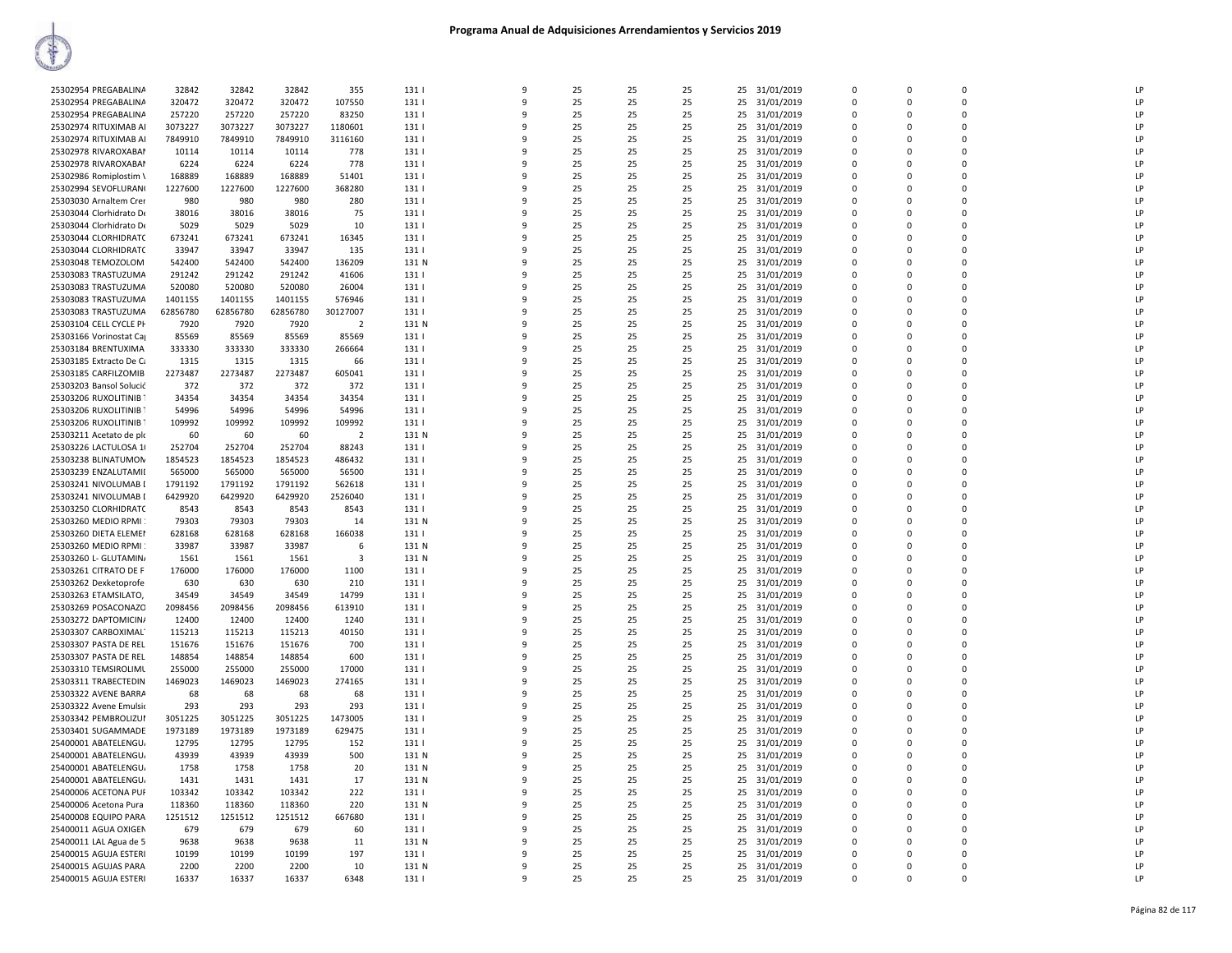| 25400015 AGUJA PARA I   | 27599   | 27599   | 27599   | 9283                    | 131   | 9 | 25       | 25 | 25 | 25<br>31/01/2019 | 0           | $\mathbf 0$ | $\mathbf 0$ | LP |
|-------------------------|---------|---------|---------|-------------------------|-------|---|----------|----|----|------------------|-------------|-------------|-------------|----|
| 25400015 AGUJA MONC     | 8816    | 8816    | 8816    | $\overline{2}$          | 131 N | q | 25       | 25 | 25 | 25<br>31/01/2019 | $\Omega$    | $\Omega$    | $\Omega$    | LP |
| 25400015 AGUJA HIPOD    | 88633   | 88633   | 88633   | 28092                   | 131   |   | 25       | 25 | 25 | 25<br>31/01/2019 | $\Omega$    | $\Omega$    | $\Omega$    | LP |
|                         |         |         |         |                         |       |   |          |    |    |                  |             |             |             |    |
| 25400015 Aguja PARA V.  | 2590    | 2590    | 2590    | 10                      | 131 N | q | 25       | 25 | 25 | 31/01/2019<br>25 | $\Omega$    | $\Omega$    | $\mathbf 0$ | LP |
| 25400015 AGUJAS DESE    | 39800   | 39800   | 39800   | 100                     | 131 N | 9 | 25       | 25 | 25 | 25<br>31/01/2019 | $\Omega$    | $\Omega$    | $\Omega$    | LP |
| 25400015 AGUJA ESTERI   | 159     | 159     | 159     | 3                       | 131 N | q | 25       | 25 | 25 | 31/01/2019<br>25 | $\Omega$    | $\Omega$    | $\Omega$    | LP |
|                         |         |         |         |                         |       |   |          |    |    |                  |             |             |             |    |
| 25400015 AGUJA ESTERI   | 159     | 159     | 159     | $\overline{\mathbf{3}}$ | 131 N |   | 25       | 25 | 25 | 25 31/01/2019    | $\Omega$    | $\Omega$    | $\mathbf 0$ | LP |
| 25400017 AGUJA ACERO    | 139321  | 139321  | 139321  | 114                     | 131   | 9 | 25       | 25 | 25 | 25<br>31/01/2019 | $\mathbf 0$ | $\Omega$    | $\mathbf 0$ | LP |
| 25400017 AGUJA DE ACI   | 1373    | 1373    | 1373    | $\mathbf{1}$            | 131   | c | 25       | 25 | 25 | 31/01/2019<br>25 | $\Omega$    | $\Omega$    | $\Omega$    | LP |
|                         |         |         |         |                         |       |   |          |    |    |                  |             |             |             |    |
| 25400017 AGUJA BARD I   | 395200  | 395200  | 395200  | 800                     | 131 N |   | 25       | 25 | 25 | 25<br>31/01/2019 | 0           | $\Omega$    | $\mathbf 0$ | LP |
| 25400017 AGUJA DE VEF   | 25178   | 25178   | 25178   | 7334                    | 131   |   | 25       | 25 | 25 | 25<br>31/01/2019 | $\Omega$    | $\Omega$    | $\mathbf 0$ | LP |
| 25400017 AGUJA ACERO    | 33524   | 33524   | 33524   | 33524                   | 131   |   | 25       | 25 | 25 | 25<br>31/01/2019 | 0           | $\Omega$    | $\mathbf 0$ | LP |
|                         |         |         |         |                         |       |   |          |    |    |                  |             |             |             |    |
| 25400017 Aguja espinal  | 73      | 73      | 73      | $\mathbf{1}$            | 131   | ۰ | $\Omega$ | 40 | 30 | 31/01/2019<br>30 | $\Omega$    | $\Omega$    | $\Omega$    | LP |
| 25400017 AGUJA ENCOF    | 27500   | 27500   | 27500   | 250                     | 131 N |   | 25       | 25 | 25 | 31/01/2019<br>25 | $\Omega$    | $\Omega$    | $\Omega$    | LP |
| 25400017 AGUJA ACERO    | 12      | 12      | 12      | 12                      | 131 N | q | 25       | 25 | 25 | 31/01/2019<br>25 | $\Omega$    | $\Omega$    | $\mathbf 0$ | LP |
|                         | 34450   | 34450   | 34450   | 35                      |       | 9 | 25       | 25 | 25 |                  | $\Omega$    | $\Omega$    | $\Omega$    | LP |
| 25400020 AGUJA PARA /   |         |         |         |                         | 131 N |   |          |    |    | 25<br>31/01/2019 |             |             |             |    |
| 25400020 AGUJA PARA /   | 15700   | 15700   | 15700   | 20                      | 131 N |   | 25       | 25 | 25 | 25 31/01/2019    | 0           | $\Omega$    | $\mathbf 0$ | LP |
| 25400020 AGUJA PARA I   | 785     | 785     | 785     | 1                       | 131   |   | 25       | 25 | 25 | 31/01/2019<br>25 | $\Omega$    | $\Omega$    | $\Omega$    | LP |
|                         |         |         |         |                         |       |   |          |    |    |                  |             |             |             |    |
| 25400020 AGUJA PARA 1   | 6062    | 6062    | 6062    | 6062                    | 131   |   | 25       | 25 | 25 | 25<br>31/01/2019 | 0           | $\Omega$    | $\mathbf 0$ | LP |
| 25400020 AGUJAS DE CO   | 87696   | 87696   | 87696   | 200                     | 131 N | q | 25       | 25 | 25 | 25<br>31/01/2019 | $\Omega$    | $\Omega$    | $\Omega$    | LP |
| 25400020 AGUJA PARA     | 121231  | 121231  | 121231  | 109108                  | 131   |   | 25       | 25 | 25 | 25<br>31/01/2019 | 0           | $\mathbf 0$ | $\mathbf 0$ | LP |
|                         |         |         |         | 232530                  |       | q |          |    |    |                  | $\Omega$    | $\Omega$    | $\Omega$    | LP |
| 25400020 AGUJA ANGUI    | 557982  | 557982  | 557982  |                         | 131   |   | 25       | 25 | 25 | 31/01/2019<br>25 |             |             |             |    |
| 25400020 AGUJA ANGUI    | 208104  | 208104  | 208104  | 139568                  | 131   | 9 | 25       | 25 | 25 | 31/01/2019<br>25 | $\Omega$    | $\Omega$    | $\Omega$    | LP |
| 25400020 AGUJAS DE M    | 266800  | 266800  | 266800  | 500                     | 131 N | q | 25       | 25 | 25 | 25<br>31/01/2019 | $\Omega$    | $\Omega$    | $\Omega$    | LP |
|                         |         |         |         |                         |       |   |          |    |    |                  |             |             |             |    |
| 25400020 AGUJAS CORE    | 516200  | 516200  | 516200  | 1000                    | 131 N | c | 25       | 25 | 25 | 25 31/01/2019    | $\Omega$    | $\Omega$    | $\Omega$    | LP |
| 25400020 INSTRUMENT(    | 268750  | 268750  | 268750  | 250                     | 131 N | 9 | 25       | 25 | 25 | 25<br>31/01/2019 | 0           | $\Omega$    | 0           | LP |
| 25400020 AGUJA PARA I   | 142500  | 142500  | 142500  | 150                     | 131 N | q | 25       | 25 | 25 | 25<br>31/01/2019 | $\Omega$    | $\Omega$    | $\Omega$    | LP |
|                         |         |         |         |                         |       |   |          |    |    |                  |             |             |             |    |
| 25400020 AGUJA PARA I   | 204850  | 204850  | 204850  | 50                      | 131 N |   | 25       | 25 | 25 | 25<br>31/01/2019 | 0           | $\Omega$    | $\mathbf 0$ | LP |
| 25400020 INSTRUMENT     | 32250   | 32250   | 32250   | 30                      | 131 N | 9 | 25       | 25 | 25 | 31/01/2019<br>25 | $\Omega$    | $\Omega$    | $\mathbf 0$ | LP |
| 25400020 AGUJAS DE BI   | 13957   | 13957   | 13957   | 1                       | 131   | 9 | 25       | 25 | 25 | 25<br>31/01/2019 | 0           | $\mathbf 0$ | $\mathbf 0$ | LP |
|                         |         |         |         |                         |       | c |          |    |    |                  | $\Omega$    | $\Omega$    | $\Omega$    | LP |
| 25400020 AGUJAS ECHO    | 13957   | 13957   | 13957   | 1                       | 131   |   | 25       | 25 | 25 | 31/01/2019<br>25 |             |             |             |    |
| 25400020 AGUJAS DE BI   | 15045   | 15045   | 15045   | $\mathbf{1}$            | 131   |   | 25       | 25 | 25 | 25 31/01/2019    | $\Omega$    | $\Omega$    | $\Omega$    | LP |
| 25400020 AGUJAS DE BI   | 14895   | 14895   | 14895   | $\mathbf{1}$            | 97 I  |   | 25       | 25 | 25 | 31/01/2019<br>25 | $\Omega$    | $\Omega$    | 0           | LP |
|                         |         |         |         |                         |       |   |          |    |    |                  |             |             |             |    |
| 25400020 AGUJAS ECHO    | 13957   | 13957   | 13957   | $\mathbf{1}$            | 97 I  | q | 25       | 25 | 25 | 25 31/01/2019    | $\Omega$    | $\Omega$    | $\Omega$    | LP |
| 25400020 AGUJA PARA /   | 602     | 602     | 602     | $\mathbf{1}$            | 131   | q | 25       | 25 | 25 | 25<br>31/01/2019 | $\Omega$    | $\Omega$    | $\Omega$    | LP |
| 25400020 AGUJA PARA I   | 237500  | 237500  | 237500  | 250                     | 131 N | q | 25       | 25 | 25 | 25 31/01/2019    | $\Omega$    | $\Omega$    | $\Omega$    | LP |
|                         |         |         |         |                         |       |   |          |    |    |                  |             |             |             |    |
| 25400020 VACUUMM A!     | 573120  | 573120  | 573120  | 144                     | 131 N | 9 | 25       | 25 | 25 | 25<br>31/01/2019 | 0           | $\Omega$    | 0           | LP |
| 25400020 COAXIAL Y AG   | 332500  | 332500  | 332500  | 500                     | 131 N | c | 25       | 25 | 25 | 25<br>31/01/2019 | $\Omega$    | $\Omega$    | $\Omega$    | LP |
| 25400020 AGUJA PARA I   | 85600   | 85600   | 85600   | 100                     | 131 N |   | 25       | 25 | 25 | 25<br>31/01/2019 | $\mathbf 0$ | $\Omega$    | $\mathbf 0$ | LP |
|                         |         | 36000   |         |                         |       |   |          |    |    |                  | $\Omega$    | $\Omega$    | $\mathbf 0$ | LP |
| 25400020 AGUJA PARA I   | 36000   |         | 36000   | 100                     | 131 N |   | 25       | 25 | 25 | 25<br>31/01/2019 |             |             |             |    |
| 25400020 AGUJA PARA I   | 26500   | 26500   | 26500   | 50                      | 131 N |   | 25       | 25 | 25 | 25<br>31/01/2019 | 0           | $\mathbf 0$ | $\mathbf 0$ | LP |
| 25400020 AGUJA JAMSH    | 26820   | 26820   | 26820   | 30                      | 131 N | q | 25       | 25 | 25 | 31/01/2019<br>25 | 0           | $\Omega$    | $\mathbf 0$ | LP |
|                         | 3586    | 3586    | 3586    |                         | 131 N | q | 25       | 25 | 25 | 25               | $\Omega$    | $\Omega$    | $\Omega$    | LP |
| 25400021 AGUJAS DE AC   |         |         |         | 32                      |       |   |          |    |    | 31/01/2019       |             |             |             |    |
| 25400021 Aguja Desecha  | 1080    | 1080    | 1080    | $\overline{\mathbf{3}}$ | 131 N | 9 | 25       | 25 | 25 | 25<br>31/01/2019 | 0           | $\Omega$    | 0           | LP |
| 25400021 Aguja Desecha  | 1050    | 1050    | 1050    | $\overline{3}$          | 131 N | c | 25       | 25 | 25 | 25<br>31/01/2019 | $\Omega$    | $\Omega$    | $\Omega$    | LP |
| 25400021 Aguja Diseccio | 18700   | 18700   | 18700   | 55                      | 131 N |   | 25       | 25 | 25 | 25<br>31/01/2019 | 0           | $\Omega$    | $\mathbf 0$ | LP |
|                         |         |         |         |                         |       |   |          |    |    |                  |             |             |             |    |
| 25400025 Aguja para tor | 6000    | 6000    | 6000    | 20                      | 131 N |   | 25       | 25 | 25 | 31/01/2019<br>25 | $\Omega$    | $\Omega$    | $\mathbf 0$ | LP |
| 25400025 AGUJA PARA !   | 598     | 598     | 598     | $\overline{2}$          | 131 N |   | 25       | 25 | 25 | 25<br>31/01/2019 | 0           | $\Omega$    | $\mathbf 0$ | LP |
| 25400031 ASA DE POLIP   | 775     | 775     | 775     | 775                     | 131   | q | 25       | 25 | 25 | 25<br>31/01/2019 | $\Omega$    | $\Omega$    | $\Omega$    | LP |
|                         |         |         |         |                         |       |   |          |    |    |                  |             |             |             |    |
| 25400031 CANASTILLA T   | 4723    | 4723    | 4723    | 4723                    | 131   | 9 | 25       | 25 | 25 | 25 31/01/2019    | $\mathbf 0$ | $\Omega$    | $\mathbf 0$ | LP |
| 25400031 ACCESORIO M    | 1162194 | 1162194 | 1162194 | 721969                  | 131 N | 9 | 25       | 25 | 25 | 31/01/2019<br>25 | 0           | 0           | $\mathbf 0$ | LP |
| 25400031 ASA DE POLIP   | 7119    | 7119    | 7119    | $\mathbf{1}$            | 131   | q | 25       | 25 | 25 | 25<br>31/01/2019 | $\mathbf 0$ | $\Omega$    | $\mathbf 0$ | LP |
|                         |         |         |         |                         |       |   |          |    |    |                  |             |             |             |    |
| 25400031 ASA DE POLIP   | 7634    | 7634    | 7634    | $\mathbf{1}$            | 131   | ٩ | 25       | 25 | 25 | 25<br>31/01/2019 | $\Omega$    | $\Omega$    | $\Omega$    | LP |
| 25400031 ASA DE POLIP   | 17742   | 17742   | 17742   | $\mathbf{1}$            | 131   |   | 25       | 25 | 25 | 25 31/01/2019    | $\Omega$    | $\Omega$    | $\Omega$    | LP |
| 25400031 ASA DE RED T   | 11989   | 11989   | 11989   | $\mathbf{1}$            | 131   |   | 25       | 25 | 25 | 25<br>31/01/2019 | 0           | $\Omega$    | 0           | LP |
|                         |         |         |         |                         | 1311  |   | 25       |    |    |                  |             | $\Omega$    | $\Omega$    | LP |
| 25400031 ASA DE RED T   | 23978   | 23978   | 23978   | 1                       |       | q |          | 25 | 25 | 25<br>31/01/2019 | $\Omega$    |             |             |    |
| 25400031 ASA MODELO     | 2055    | 2055    | 2055    | $\mathbf{1}$            | 131   | 9 | 25       | 25 | 25 | 25<br>31/01/2019 | 0           | $\Omega$    | $\mathbf 0$ | LP |
| 25400034 ALGODON PLI    | 22      | 22      | 22      | 22                      | 131   | 9 | 25       | 25 | 25 | 31/01/2019<br>25 | 0           | $\Omega$    | $\mathbf 0$ | LP |
|                         |         |         |         |                         |       |   |          |    |    |                  |             |             |             |    |
| 25400034 ALGODON EN     | 28098   | 28098   | 28098   | 539                     | 131   | 9 | 25       | 25 | 25 | 25<br>31/01/2019 | $\Omega$    | $\Omega$    | $\Omega$    | LP |
| 25400040 APLICADORES    | 601     | 601     | 601     | 601                     | 131   | q | 25       | 25 | 25 | 31/01/2019<br>25 | $\Omega$    | $\Omega$    | $\Omega$    | LP |
| 25400040 APLICADORES    | 550     | 550     | 550     | 10                      | 131 N |   | 25       | 25 | 25 | 25 31/01/2019    | $\Omega$    | $\Omega$    | $\mathbf 0$ | IP |
|                         |         |         |         |                         |       | q |          |    |    |                  | 0           | $\Omega$    | 0           | LP |
| 25400041 APOSITOS DU    | 149530  | 149530  | 149530  | 1900                    | 131   |   | 25       | 25 | 25 | 25<br>31/01/2019 |             |             |             |    |
| 25400041 APOSITOS DU    | 104500  | 104500  | 104500  | 1900                    | 131   | q | 25       | 25 | 25 | 25 31/01/2019    | $\Omega$    | $\Omega$    | $\Omega$    | LP |
| 25400041 APOSITOS HID   | 27391   | 27391   | 27391   | 100                     | 131   | q | 25       | 25 | 25 | 25 31/01/2019    | $\Omega$    | $\Omega$    | $\Omega$    | LP |
| 25400041 APOSITO ADH    | 1913    | 1913    | 1913    | 1913                    | 131   | 9 | 25       | 25 | 25 | 25 31/01/2019    | $\Omega$    | $\Omega$    | $\Omega$    | LP |
|                         |         |         |         |                         |       |   |          |    |    |                  |             |             |             |    |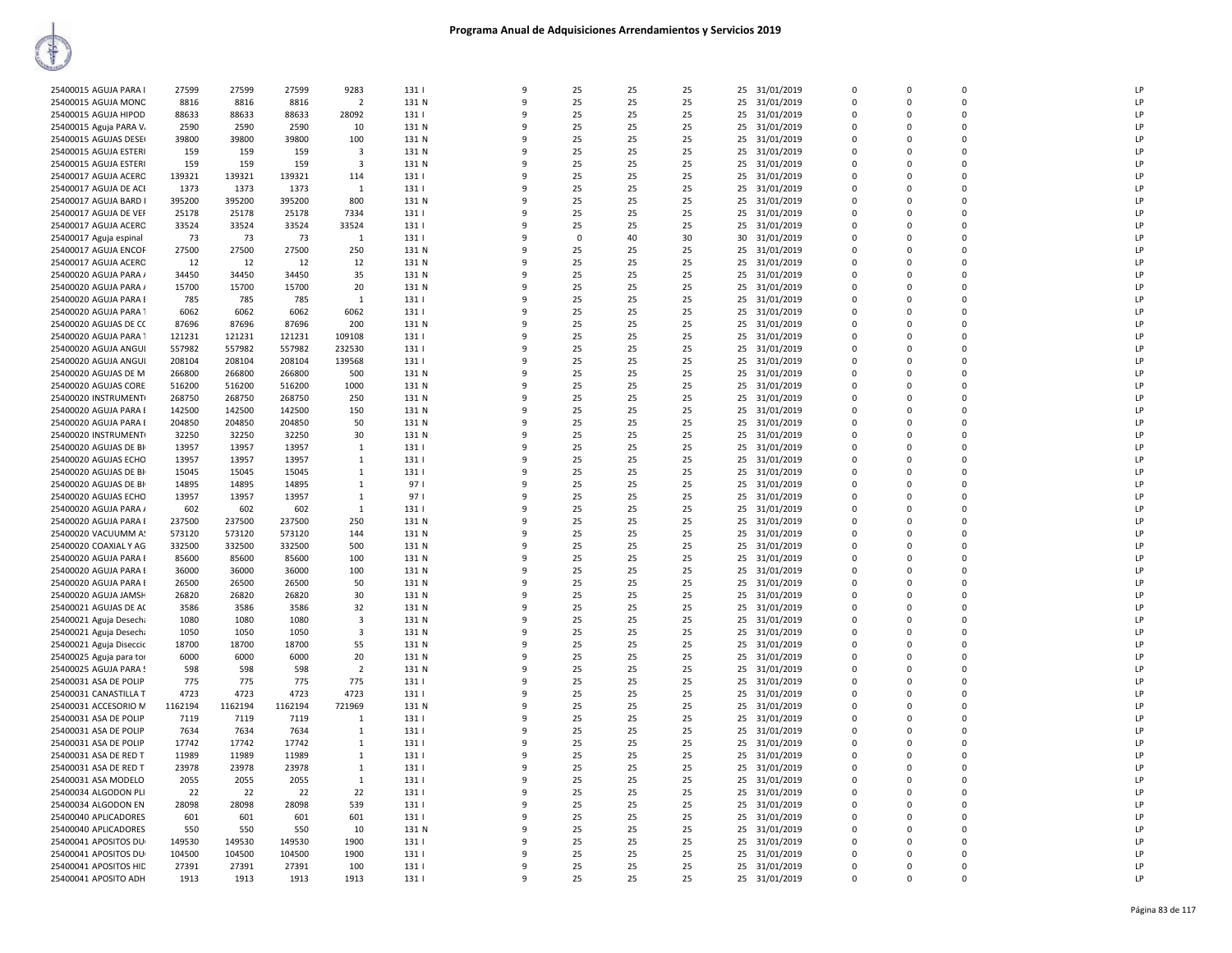| 25400041 APOSITO TRAI   | 1939           | 1939           | 1939           | 1939           | 131          | 9            | 25       | 25       | 25       | 31/01/2019<br>25 | $\Omega$       | $\Omega$    | $\Omega$       | LP |
|-------------------------|----------------|----------------|----------------|----------------|--------------|--------------|----------|----------|----------|------------------|----------------|-------------|----------------|----|
| 25400041 APOSITO TRAI   | 68130          | 68130          | 68130          | 2004           | 131          | 9            | 25       | 25       | 25       | 25<br>31/01/2019 | $\Omega$       | $\Omega$    | $\Omega$       | LP |
| 25400041 APOSITO DE A   | 826261         | 826261         | 826261         | 1035           | 131          | 9            | 25       | 25       | 25       | 25<br>31/01/2019 | $\mathbf 0$    | 0           | $\Omega$       | LP |
| 25400041 APOSITO ADH    | 155202         | 155202         | 155202         | 16421          | 131          | 9            | 25       | 25       | 25       | 31/01/2019<br>25 | $\Omega$       | $\Omega$    | $\mathbf 0$    | LP |
|                         |                |                |                |                |              | 9            |          |          |          |                  |                |             | $\mathbf 0$    | LP |
| 25400041 APOSITO ADH    | 347950         | 347950         | 347950         | 75806          | 131          | $\mathbf{q}$ | 25       | 25       | 25       | 25<br>31/01/2019 | $\mathbf 0$    | 0           | $\Omega$       |    |
| 25400041 APOSITO ADH    | 577540         | 577540         | 577540         | 395427         | 131          |              | 25       | 25       | 25       | 25 31/01/2019    | $\Omega$       | $\Omega$    |                | LP |
| 25400041 APOSITO ADH    | 1173754        | 1173754        | 1173754        | 514983         | 131          | 9            | 25       | 25       | 25       | 25<br>31/01/2019 | $\Omega$       | $\Omega$    | $\Omega$       | LP |
| 25400041 KIT PARA TRA   | 25710          | 25710          | 25710          | 10             | 131 N        | 9            | 25       | 25       | 25       | 31/01/2019<br>25 | $\mathbf 0$    | 0           | $\Omega$       | LP |
| 25400041 APOSITO DE A   | 28991          | 28991          | 28991          | 53             | 131 N        | 9            | 25       | 25       | 25       | 25<br>31/01/2019 | $\Omega$       | $\Omega$    | $\Omega$       | LP |
| 25400041 APOSITO ADH    | 1140           | 1140           | 1140           | 500            | 131 N        | 9            | 25       | 25       | 25       | 25<br>31/01/2019 | 0              | 0           | $\Omega$       | LP |
| 25400041 APOSITO ADH    | 2190           | 2190           | 2190           | 1500           | 131 N        | 9            | 25       | 25       | 25       | 25<br>31/01/2019 | $\Omega$       | $\Omega$    | $\Omega$       | LP |
| 25400043 ASAS BACTERI   | 1407           | 1407           | 1407           | 36             | 131          | 9            | 25       | 25       | 25       | 25<br>31/01/2019 | $\mathbf 0$    | 0           | $\mathbf 0$    | LP |
| 25400043 Asas Bacteriol | 1404           | 1404           | 1404           | 36             | 131 N        | $\mathbf{q}$ | 25       | 25       | 25       | 25 31/01/2019    | $\Omega$       | $\Omega$    | $\Omega$       | LP |
| 25400045 BALON DE DIL   | 4465           | 4465           | 4465           | 4465           | 131          | 9            | 25       | 25       | 25       | 31/01/2019<br>25 | $\Omega$       | $\Omega$    | $\Omega$       | LP |
| 25400045 BALON PARA     | 135301         | 135301         | 135301         | 12             | 131          | 9            | 25       | 25       | 25       | 31/01/2019<br>25 | 0              | 0           | $\overline{0}$ | LP |
| 25400045 BALON EXTRA    | 247173         | 247173         | 247173         | 12806          | 131          | 9            | 25       | 25       | 25       | 25<br>31/01/2019 | $\overline{0}$ | 0           | $\Omega$       | LP |
| 25400046 BANDITAS AD    | 26605          | 26605          | 26605          | 325            | 131          | 9            | 25       | 25       | 25       | 25<br>31/01/2019 | 0              | 0           | $\mathbf 0$    | LP |
| 25400046 BANDA ELAST    | 8319           | 8319           | 8319           | 1279           | 131          | $\mathbf{q}$ | 25       | 25       | 25       | 25<br>31/01/2019 | $\Omega$       | $\Omega$    | $\overline{0}$ | LP |
| 25400046 BANDA ELAST    | 1560           | 1560           | 1560           | 240            | 131 N        | 9            | 25       | 25       | 25       | 25<br>31/01/2019 | $\Omega$       | $\Omega$    | $\Omega$       | LP |
| 25400046 BANDITAS AD    | 1965           | 1965           | 1965           | 24             | 131 N        | q            | 25       | 25       | 25       | 25 31/01/2019    | $\Omega$       | $\Omega$    | $\Omega$       | LP |
| 25400048 BARNIZ MATE    | 715            | 715            | 715            | $\overline{2}$ | 131 N        | 9            | 25       | 25       | 25       | 25<br>31/01/2019 | $\Omega$       | $\Omega$    | 0              | LP |
| 25400051 BICARBONAT(    | 209354         | 209354         | 209354         | 111218         | 131 N        | 9            | 25       | 25       | 25       | 31/01/2019<br>25 | 0              | 0           | $\mathbf 0$    | LP |
| 25400051 BICARBONAT(    | 75             | 75             | 75             | 40             | 131 N        | 9            | 25       | 25       | 25       | 25<br>31/01/2019 | $\overline{0}$ | 0           | $\Omega$       | LP |
| 25400052 HOJAS DE BIST  | 475            | 475            | 475            | 147            | 131          | q            | 25       | 25       | 25       | 25<br>31/01/2019 | $\mathbf 0$    | 0           | $\Omega$       | LP |
|                         |                |                |                |                |              | q            |          |          |          |                  | $\Omega$       | $\Omega$    | $\Omega$       |    |
| 25400052 HOJA DE BISTI  | 9000           | 9000           | 9000           | 5500           | 131          |              | 25       | 25       | 25       | 25<br>31/01/2019 |                |             |                | LP |
| 25400052 HOJA DE BISTI  | 7666           | 7666           | 7666           | 7666           | 131          | 9            | 25       | 25       | 25       | 25<br>31/01/2019 | $\Omega$       | $\Omega$    | $\Omega$       | LP |
| 25400052 HOJAS DE BIST  | 13166          | 13166          | 13166          | 8333           | 131          | 9            | 25       | 25       | 25       | 25 31/01/2019    | $\Omega$       | O           | $\Omega$       | LP |
| 25400052 HOJA DE DERI   | 1301           | 1301           | 1301           | 1              | 131          | 9            | 25       | 25       | 25       | 25<br>31/01/2019 | $\Omega$       | $\Omega$    | $\mathbf 0$    | LP |
| 25400052 HOJAS DE BIST  | 9466           | 9466           | 9466           | 60             | 131 N        | 9            | 25       | 25       | 25       | 31/01/2019<br>25 | $\mathbf 0$    | 0           | $\mathbf 0$    | LP |
| 25400053 Paquete Acuto  | 6590           | 6590           | 6590           | 100            | 131 N        | 9            | 25       | 25       | 25       | 25<br>31/01/2019 | $\overline{0}$ | $\mathbf 0$ | $\overline{0}$ | LP |
| 25400053 BISTURI AISLA  | 9682           | 9682           | 9682           | 1              | 131          | 9            | 25       | 25       | 25       | 25<br>31/01/2019 | $\Omega$       | $\Omega$    | $\Omega$       | LP |
| 25400053 BISTURI CON I  | 9682           | 9682           | 9682           | $\mathbf{1}$   | 131          | 9            | 25       | 25       | 25       | 31/01/2019<br>25 | $\Omega$       | $\Omega$    | $\Omega$       | LP |
| 25400053 BISTURI AISLA  | 9682           | 9682           | 9682           | 1              | 131          | 9            | 25       | 25       | 25       | 25<br>31/01/2019 | $\Omega$       | $\Omega$    | $\Omega$       | LP |
| 25400053 Acutomo (Mir   | 19590          | 19590          | 19590          | 300            | 131 N        | 9            | 25       | 25       | 25       | 25<br>31/01/2019 | $\Omega$       | O           | $\Omega$       | LP |
| 25400053 Paquete Acuto  | 13184          | 13184          | 13184          | 200            | 131 N        | 9            | 25       | 25       | 25       | 25<br>31/01/2019 | $\mathbf 0$    | $\Omega$    | $\mathbf 0$    | LP |
| 25400057 BOLSA CRIOGI   | 626460         | 626460         | 626460         | 20             | 131 N        | 9            | 25       | 25       | 25       | 31/01/2019<br>25 | $\mathbf 0$    | 0           | $\mathbf 0$    | LP |
| 25400059 BOLSA P/NUT    | 144            | 144            | 144            | $\mathbf{1}$   | 131          | 9            | 25       | 25       | 25       | 25<br>31/01/2019 | $\Omega$       | $\Omega$    | $\Omega$       | LP |
| 25400059 BOLSA DE REA   | 137041         | 137041         | 137041         | 65605          | 131          | 9            | 25       | 25       | 25       | 25<br>31/01/2019 | $\Omega$       | $\Omega$    | $\Omega$       | LP |
| 25400059 BOLSA TEX-LIN  | 54396          | 54396          | 54396          | 9788           | 131          | 9            | 25       | 25       | 25       | 31/01/2019<br>25 | $\Omega$       | $\Omega$    | $\Omega$       | LP |
| 25400059 BOLSA P/NUT    | 516681         | 516681         | 516681         | 336399         | 131          | 9            | 25       | 25       | 25       | 25<br>31/01/2019 | 0              | 0           | 0              | LP |
| 25400061 BOLSA DE UR(   | 13266          | 13266          | 13266          | 180            | 523 1        | 9            | 25       | 25       | 25       | 25 31/01/2019    | $\Omega$       | $\Omega$    | $\Omega$       | LP |
| 25400061 BOLSAS DE UF   | 292            | 292            | 292            | $\overline{a}$ | 523 1        | 9            | 25       | 25       | 25       | 25 31/01/2019    | $\mathbf 0$    | $\Omega$    | $\overline{0}$ | LP |
| 25400061 BOLSA DE UR(   | 66330          | 66330          | 66330          | 900            | 523 1        | 9            | 25       | 25       | 25       | 31/01/2019<br>25 | 0              | 0           | $\Omega$       | LP |
| 25400061 BOLSA UROST    | 365            | 365            | 365            | 5              | 5231         | 9            | 25       | 25       | 25       | 25<br>31/01/2019 | $\Omega$       | $\Omega$    | $\Omega$       | LP |
| 25400061 BOLSA MIXTA    | 448            | 448            | 448            | 448            | 523          | 9            | 25       | 25       | 25       | 25<br>31/01/2019 | $\Omega$       | 0           | $\Omega$       | LP |
| 25400061 BOLSA DE PAF   | 2154           | 2154           | 2154           | 989            | 5231         | 9            | 25       | 25       | 25       | 25<br>31/01/2019 | $\Omega$       | $\Omega$    | $\Omega$       | LP |
| 25400061 BOLSA DE PAF   | 1077           | 1077           | 1077           | 1              | 131 N        | 9            | 25       | 25       | 25       | 25<br>31/01/2019 | $\mathbf 0$    | 0           | $\overline{0}$ | LP |
| 25400061 BOLSA DE PAF   | 1077           | 1077           | 1077           | $\mathbf{1}$   | 131 N        | $\mathbf{q}$ | 25       | 25       | 25       | 25 31/01/2019    | $\Omega$       | $\Omega$    | $\Omega$       | LP |
| 25400064 CUBIERTA PAI   | $\overline{4}$ | $\overline{4}$ | $\overline{4}$ | 4              | 131          | 9            | 25       | 25       | 25       | 25<br>31/01/2019 | $\Omega$       | $\Omega$    | $\Omega$       | LP |
|                         |                |                |                |                |              | 9            |          |          |          |                  | $\mathbf 0$    | 0           | $\Omega$       | LP |
| 25400064 BOLSA MIXTA    | 5458<br>11     | 5458<br>11     | 5458<br>11     | 3567<br>11     | 131  <br>131 | 9            | 25<br>25 | 25<br>25 | 25<br>25 | 31/01/2019<br>25 | $\Omega$       | $\Omega$    | $\Omega$       | LP |
| 25400064 CUBIERTA P/E   |                |                |                |                |              |              |          |          |          | 25<br>31/01/2019 |                |             |                |    |
| 25400064 BOLSA MIXTA    | 17             | 17             | 17             | 17             | 131          | 9            | 25       | 25       | 25       | 25<br>31/01/2019 | 0              | 0           | $\Omega$       | LP |
| 25400064 BOLSA PARA E   | 32989          | 32989          | 32989          | 733            | 131          | 9            | 25       | 25       | 25       | 25<br>31/01/2019 | $\Omega$       | $\Omega$    | $\Omega$       | LP |
| 25400064 BOLSA PARA E   | 19913          | 19913          | 19913          | 6638           | 131          | 9            | 25       | 25       | 25       | 25<br>31/01/2019 | $\mathbf 0$    | 0           | $\overline{0}$ | LP |
| 25400064 CUBIERTA P/E   | 19955          | 19955          | 19955          | 6674           | 131          | q            | 25       | 25       | 25       | 25 31/01/2019    | $\Omega$       | $\Omega$    | $\Omega$       | LP |
| 25400064 BOLSA PARA E   | 22503          | 22503          | 22503          | 8334           | 131          | 9            | 25       | 25       | 25       | 31/01/2019<br>25 | $\Omega$       | $\Omega$    | $\Omega$       | LP |
| 25400064 CUBIERTA PAF   | 25900          | 25900          | 25900          | 11655          | 131          | 9            | 25       | 25       | 25       | 31/01/2019<br>25 | 0              | $\mathsf 0$ | $\mathbf 0$    | LP |
| 25400064 BOLSA MIXTA    | 34116          | 34116          | 34116          | 14307          | 131          | 9            | 25       | 25       | 25       | 25<br>31/01/2019 | $\Omega$       | $\Omega$    | $\Omega$       | LP |
| 25400064 ENVASE P/EST   | 3828           | 3828           | 3828           | 350            | 131          | 9            | 25       | 25       | 25       | 25<br>31/01/2019 | 0              | 0           | $\Omega$       | LP |
| 25400064 BOLSAS PARA    | 20616          | 20616          | 20616          | 50             | 131 N        | 9            | 25       | 25       | 25       | 25<br>31/01/2019 | $\Omega$       | $\Omega$    | $\mathbf 0$    | LP |
| 25400064 BOLSAS PARA    | 20616          | 20616          | 20616          | 50             | 131 N        | 9            | 25       | 25       | 25       | 25<br>31/01/2019 | $\Omega$       | $\Omega$    | $\Omega$       | LP |
| 25400065 EQ. P/COLOST   | 49856          | 49856          | 49856          | 200            | 131          | $\mathbf{q}$ | 25       | 25       | 25       | 25 31/01/2019    | $\Omega$       | $\Omega$    | $\Omega$       | LP |
| 25400065 EQUIPO PARA    | 7338           | 7338           | 7338           | 25             | 131          | 9            | 25       | 25       | 25       | 25<br>31/01/2019 | $\Omega$       | $\Omega$    | $\Omega$       | LP |
| 25400065 EPO. DE PIERN  | 35550          | 35550          | 35550          | 70             | 131          | 9            | 25       | 25       | 25       | 31/01/2019<br>25 | 0              | 0           | $\Omega$       | LP |
| 25400065 EQUIPO PARA    | 28427          | 28427          | 28427          | 100            | 131          | 9            | 25       | 25       | 25       | 25<br>31/01/2019 | $\mathbf 0$    | $\Omega$    | $\Omega$       | LP |
|                         |                |                |                |                |              |              |          |          |          |                  |                |             |                |    |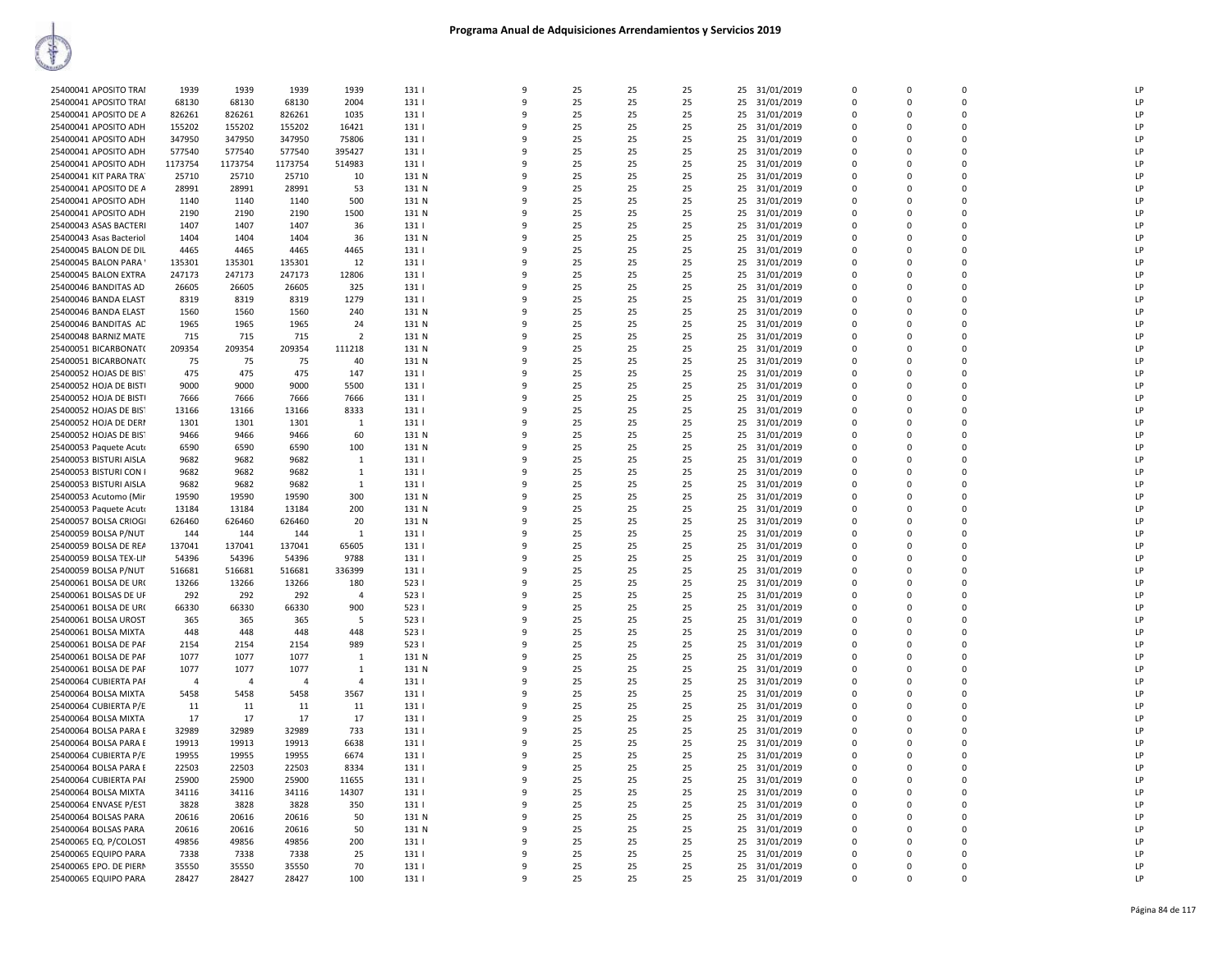| 25400065 EQ. PARA COL   | 124640 | 124640 | 124640 | 500            | 131              | q  | 25          | 25 | 25 | 25 31/01/2019    | $\Omega$    | $\Omega$     | $\Omega$    | LP             |
|-------------------------|--------|--------|--------|----------------|------------------|----|-------------|----|----|------------------|-------------|--------------|-------------|----------------|
| 25400065 Equipo para c  | 18594  | 18594  | 18594  | 75             | 131              | 9  | $\mathbf 0$ | 40 | 30 | 31/01/2019<br>30 | $\mathbf 0$ | 0            | 0           | LP             |
| 25400070 BALÓN DE DIL   | 4677   | 4677   | 4677   | 4677           | 131              | 9  | 25          | 25 | 25 | 25<br>31/01/2019 | $\mathbf 0$ | $\Omega$     | $\Omega$    | LP             |
| 25400070 BALÓN DE DIL   | 5054   | 5054   | 5054   | 5054           | 131              | q  | 25          | 25 | 25 | 25 31/01/2019    | 0           | $\Omega$     | $\mathbf 0$ | LP             |
| 25400070 BLON DE DILA   | 5054   | 5054   | 5054   | 5054           | 131              | c  | 25          | 25 | 25 | 25 31/01/2019    | $\Omega$    | $\Omega$     | $\Omega$    | LP             |
| 25400070 BALON DE DIL   | 5395   | 5395   | 5395   | 5395           | 131              | q  | 25          | 25 | 25 | 25<br>31/01/2019 | 0           | $\Omega$     | 0           | LP             |
| 25400070 INSPIROMETR    | 259956 | 259956 | 259956 | 104146         | 131              | 9  | 25          | 25 | 25 | 25 31/01/2019    | $\Omega$    | $\Omega$     | $\Omega$    | LP             |
| 25400070 BALÓN DE LIN   | 5995   | 5995   | 5995   | 1              | 131              | 9  | 25          | 25 | 25 | 25<br>31/01/2019 | $\mathbf 0$ | $\Omega$     | $\Omega$    | LP             |
| 25400073 BOLSA EXTRA    | 103800 | 103800 | 103800 | 17300          | 131 N            | 9  | 25          | 25 | 25 | 31/01/2019<br>25 | 0           | 0            | 0           | LP             |
| 25400073 BOLSA EXTRA    | 4039   | 4039   | 4039   | 4039           | 131 N            | q  | 25          | 25 | 25 | 25<br>31/01/2019 | $\mathbf 0$ | $\Omega$     | $\mathbf 0$ | LP             |
| 25400074 BOLSA PARA [   | 21     | 21     | 21     | 21             | 131              | q  | 25          | 25 | 25 | 25 31/01/2019    | $\Omega$    | $\Omega$     | $\Omega$    | LP             |
| 25400074 BOLSA DE COI   | 15123  | 15123  | 15123  | 250            | 131              | c  | 25          | 25 | 25 | 25 31/01/2019    | $\Omega$    | $\Omega$     | $\Omega$    | LP             |
| 25400074 BOLSA DE COI   | 12397  | 12397  | 12397  | 230            | 131              | q  | 25          | 25 | 25 | 25<br>31/01/2019 | 0           | $\Omega$     | 0           | LP.            |
| 25400074 BOLSA DE COI   | 9074   | 9074   | 9074   | 150            | 131              | 9  | 25          | 25 | 25 | 25 31/01/2019    | $\Omega$    | $\Omega$     | $\Omega$    | LP             |
| 25400074 BOLSA DE COI   | 18147  | 18147  | 18147  | 300            | 131              | 9  | 25          | 25 | 25 | 25<br>31/01/2019 | $\mathbf 0$ | 0            | 0           | LP             |
| 25400074 BOLSA COLOS    | 7546   | 7546   | 7546   | 140            | 131              | 9  | 25          | 25 | 25 | 31/01/2019<br>25 | $\Omega$    | $\Omega$     | $\Omega$    | LP             |
| 25400074 BOLSAS ACTIV   | 15768  | 15768  | 15768  | 240            | 131              | q  | 25          | 25 | 25 | 25 31/01/2019    | $\Omega$    | $\Omega$     | $\Omega$    | LP             |
| 25400074 BOLSAS PARA    | 16170  | 16170  | 16170  | 300            | 131              | q  | 25          | 25 | 25 | 25<br>31/01/2019 | 0           | $\Omega$     | $\Omega$    | LP             |
| 25400074 Bolsa para urc | 1867   | 1867   | 1867   | 20             | 131              | q  | $\Omega$    | 40 | 30 | 30 31/01/2019    | $\Omega$    | $\Omega$     | $\Omega$    | LP             |
| 25400075 BOLSA DE DRE   | 125671 | 125671 | 125671 | 112191         | 131              | q  | 25          | 25 | 25 | 25<br>31/01/2019 | $\mathbf 0$ | $\Omega$     | 0           | LP             |
|                         | 2600   |        | 2600   | $\overline{2}$ | 131 N            | 9  | 25          | 25 |    |                  | $\Omega$    | $\Omega$     | $\Omega$    | LP             |
| 25400083 BURETA AUTC    |        | 2600   |        |                |                  |    |             |    | 25 | 25 31/01/2019    |             |              |             |                |
| 25400084 GUIA HIDROFI   | 5761   | 5761   | 5761   | 5761           | 131              | 9  | 25          | 25 | 25 | 25<br>31/01/2019 | 0           | 0            | 0           | LP             |
| 25400084 GUIA HIDROFI   | 21000  | 21000  | 21000  | 15             | 131 N            | 9  | 25          | 25 | 25 | 31/01/2019<br>25 | 0           | $\Omega$     | $\Omega$    | LP             |
| 25400084 GUÍA ANGIOG    | 25200  | 25200  | 25200  | 60             | 131 N            | q  | 25          | 25 | 25 | 25<br>31/01/2019 | 0           | $\Omega$     | $\Omega$    | LP             |
| 25400084 GUÍA ANGIOG    | 42000  | 42000  | 42000  | 100            | 131 N            | q  | 25          | 25 | 25 | 25 31/01/2019    | 0           | $\Omega$     | $\Omega$    | LP             |
| 25400084 GUIA HIDROFÍ   | 2040   | 2040   | 2040   | 60             | 131 N            | q  | 25          | 25 | 25 | 25 31/01/2019    | $\Omega$    | $\Omega$     | $\Omega$    | LP             |
| 25400085 CAL SODADA (   | 38562  | 38562  | 38562  | 18710          | 131              | 9  | 25          | 25 | 25 | 25<br>31/01/2019 | $\mathbf 0$ | 0            | 0           | LP             |
| 25400090 CAMPOS DE II   | 5004   | 5004   | 5004   | 5              | 131              | q  | 25          | 25 | 25 | 25 31/01/2019    | $\mathbf 0$ | <sup>n</sup> | $\Omega$    | LP             |
| 25400090 CAMPOS DE II   | 7244   | 7244   | 7244   | -5             | 131              | 9  | 25          | 25 | 25 | 31/01/2019<br>25 | $\Omega$    | $\Omega$     | $\Omega$    | LP             |
| 25400092 CANULA PARA    | 29     | 29     | 29     | 29             | 131              | -9 | 25          | 25 | 25 | 31/01/2019<br>25 | 0           | $\Omega$     | $\Omega$    | LP             |
| 25400092 CANULA PARA    | 29     | 29     | 29     | 29             | 131              | q  | 25          | 25 | 25 | 25<br>31/01/2019 | 0           | $\Omega$     | $\Omega$    | LP             |
| 25400092 CANULA PARA    | 467    | 467    | 467    | 31             | 131              | q  | 25          | 25 | 25 | 31/01/2019<br>25 | $\mathbf 0$ | $\Omega$     | $\Omega$    | LP             |
| 25400092 CANULA DE JA   | 389    | 389    | 389    | 389            | 131              | 9  | 25          | 25 | 25 | 31/01/2019<br>25 | $\Omega$    | $\Omega$     | $\Omega$    | LP             |
| 25400092 CANULA JACK    | 389    | 389    | 389    | 389            | 131              | 9  | 25          | 25 | 25 | 25<br>31/01/2019 | 0           | 0            | 0           | LP             |
| 25400092 CANULA DE JA   | 426    | 426    | 426    | 426            | 131              | q  | 25          | 25 | 25 | 31/01/2019<br>25 | $\Omega$    | <sup>n</sup> | $\Omega$    | LP             |
| 25400092 CANULA DE JA   | 426    | 426    | 426    | 426            | 131              | 9  | 25          | 25 | 25 | 31/01/2019<br>25 | $\Omega$    | $\Omega$     | $\Omega$    | LP             |
| 25400092 CANULA PARA    | 7908   | 7908   | 7908   | 4774           | 131              | -9 | 25          | 25 | 25 | 31/01/2019<br>25 | 0           | 0            | 0           | LP             |
| 25400092 CANUAL GUEI    | 7320   | 7320   | 7320   | 2151           | 131              | 9  | 25          | 25 | 25 | 25<br>31/01/2019 | $\mathbf 0$ | $\Omega$     | $\Omega$    | LP             |
| 25400092 CANULA PARA    | 23562  | 23562  | 23562  | 8435           | 131              | q  | 25          | 25 | 25 | 31/01/2019<br>25 | $\mathbf 0$ | $\Omega$     | $\Omega$    | LP             |
| 25400092 CANULA P/IN1   | 14622  | 14622  | 14622  | 9549           | 131              | c  | 25          | 25 | 25 | 25 31/01/2019    | $\Omega$    | $\Omega$     | $\Omega$    | $\overline{P}$ |
| 25400092 CANULA DE G    | 9058   | 9058   | 9058   | 3587           | 131              | q  | 25          | 25 | 25 | 25<br>31/01/2019 | 0           | $\Omega$     | 0           | LP             |
| 25400092 CANULA PARA    | 22553  | 22553  | 22553  | 10360          | 131              | q  | 25          | 25 | 25 | 25 31/01/2019    | $\Omega$    | <sup>n</sup> | $\Omega$    | LP             |
| 25400092 CANULA GUEI    | 14827  | 14827  | 14827  | 7211           | 131              | 9  | 25          | 25 | 25 | 25<br>31/01/2019 | $\Omega$    | $\Omega$     | $\Omega$    | LP             |
| 25400092 CANULA P/TR.   | 47431  | 47431  | 47431  | 16127          | 131              | -9 | 25          | 25 | 25 | 31/01/2019<br>25 | 0           | $\Omega$     | 0           | LP             |
| 25400092 CANULA P/TR.   | 60560  | 60560  | 60560  | 17449          | 131              | 9  | 25          | 25 | 25 | 25<br>31/01/2019 | $\mathbf 0$ | $\Omega$     | $\Omega$    | LP             |
| 25400096 Kit de 1 Troca | 1152   | 1152   | 1152   | 1              | 131 N            | q  | 25          | 25 | 25 | 25<br>31/01/2019 | $\mathbf 0$ | $\Omega$     | $\Omega$    | LP             |
| 25400096 Extractor de C | 207    | 207    | 207    | 207            | 131 N            | c  | 25          | 25 | 25 | 25 31/01/2019    | $\Omega$    | $\Omega$     | $\Omega$    | LP             |
| 25400096 ENGRAPADOR     | 30690  | 30690  | 30690  | 3410           | 131 N            | q  | 25          | 25 | 25 | 25<br>31/01/2019 | 0           | $\Omega$     | 0           | LP             |
| 25400096 RECARGA CAR    | 765    | 765    | 765    | 765            | 131              | q  | 25          | 25 | 25 | 25 31/01/2019    | $\Omega$    | 0            | $\Omega$    | LP             |
| 25400096 RECARGA CAR    | 765    | 765    | 765    | 765            | 131              | 9  | 25          | 25 | 25 | 25 31/01/2019    | $\mathbf 0$ | $\Omega$     | $\Omega$    | LP             |
| 25400096 RECARGA, PAI   | 765    | 765    | 765    | 765            | 131              | q  | 25          | 25 | 25 | 31/01/2019<br>25 | 0           | 0            | 0           | LP             |
| 25400096 RECARGA. PAI   | 765    | 765    | 765    | 765            | 131              | q  | 25          | 25 | 25 | 25<br>31/01/2019 | $\mathbf 0$ | $\Omega$     | $\mathbf 0$ | LP             |
| 25400096 Trocar desech  | 880    | 880    | 880    | 880            | 131 N            | q  | 25          | 25 | 25 | 25<br>31/01/2019 | 0           | $\Omega$     | $\Omega$    | $\overline{P}$ |
| 25400096 TROCAR 5 MN    | 1034   | 1034   | 1034   | 1034           | 131 <sub>1</sub> | q  | 25          | 25 | 25 | 25 31/01/2019    | $\Omega$    | $\Omega$     | $\Omega$    | LP             |
|                         |        |        |        |                |                  | q  |             |    |    |                  | 0           | $\Omega$     | 0           | LP             |
| 25400096 Trocar desech  | 39168  | 39168  | 39168  | 39168          | 131 N            | 9  | 25<br>25    | 25 | 25 | 25<br>31/01/2019 | $\Omega$    |              | $\Omega$    | LP             |
| 25400096 TROCAR TRAN    | 39068  | 39068  | 39068  | 1221           | 131              |    |             | 25 | 25 | 25 31/01/2019    |             | 0            |             |                |
| 25400096 Trocar de 12 r | 1280   | 1280   | 1280   | 1280           | 131 N            | 9  | 25          | 25 | 25 | 25<br>31/01/2019 | 0           | 0            | 0           | LP             |
| 25400096 Kit de 1 Troca | 1313   | 1313   | 1313   | 1313           | 131 N            | 9  | 25          | 25 | 25 | 31/01/2019<br>25 | 0           | 0            | 0           | LP             |
| 25400096 RECARGA PAR    | 1572   | 1572   | 1572   | 1572           | 131 N            | q  | 25          | 25 | 25 | 25 31/01/2019    | $\Omega$    | $\Omega$     | $\Omega$    | LP             |
| 25400096 RECARGA PAR    | 1572   | 1572   | 1572   | 1572           | 131 N            | q  | 25          | 25 | 25 | 25 31/01/2019    | 0           | $\Omega$     | $\Omega$    | LP             |
| 25400096 RECARGA PAR    | 1596   | 1596   | 1596   | 1596           | 131 N            | q  | 25          | 25 | 25 | 25 31/01/2019    | $\Omega$    | $\Omega$     | $\Omega$    | LP             |
| 25400096 RECARGA PAR    | 1596   | 1596   | 1596   | 1596           | 131 N            | q  | 25          | 25 | 25 | 25<br>31/01/2019 | $\mathbf 0$ | O            | 0           | LP             |
| 25400096 TROCAR DESE    | 1715   | 1715   | 1715   | 563            | 131 N            | 9  | 25          | 25 | 25 | 25 31/01/2019    | $\Omega$    | $\Omega$     | $\Omega$    | LP             |
| 25400096 RECARGA PAR    | 1749   | 1749   | 1749   | 1749           | 131 N            | 9  | 25          | 25 | 25 | 31/01/2019<br>25 | 0           | 0            | 0           | LP             |
| 25400096 RECARGA PAR    | 1840   | 1840   | 1840   | 1840           | 131 N            | 9  | 25          | 25 | 25 | 25 31/01/2019    | $\Omega$    | $\Omega$     | $\Omega$    | LP             |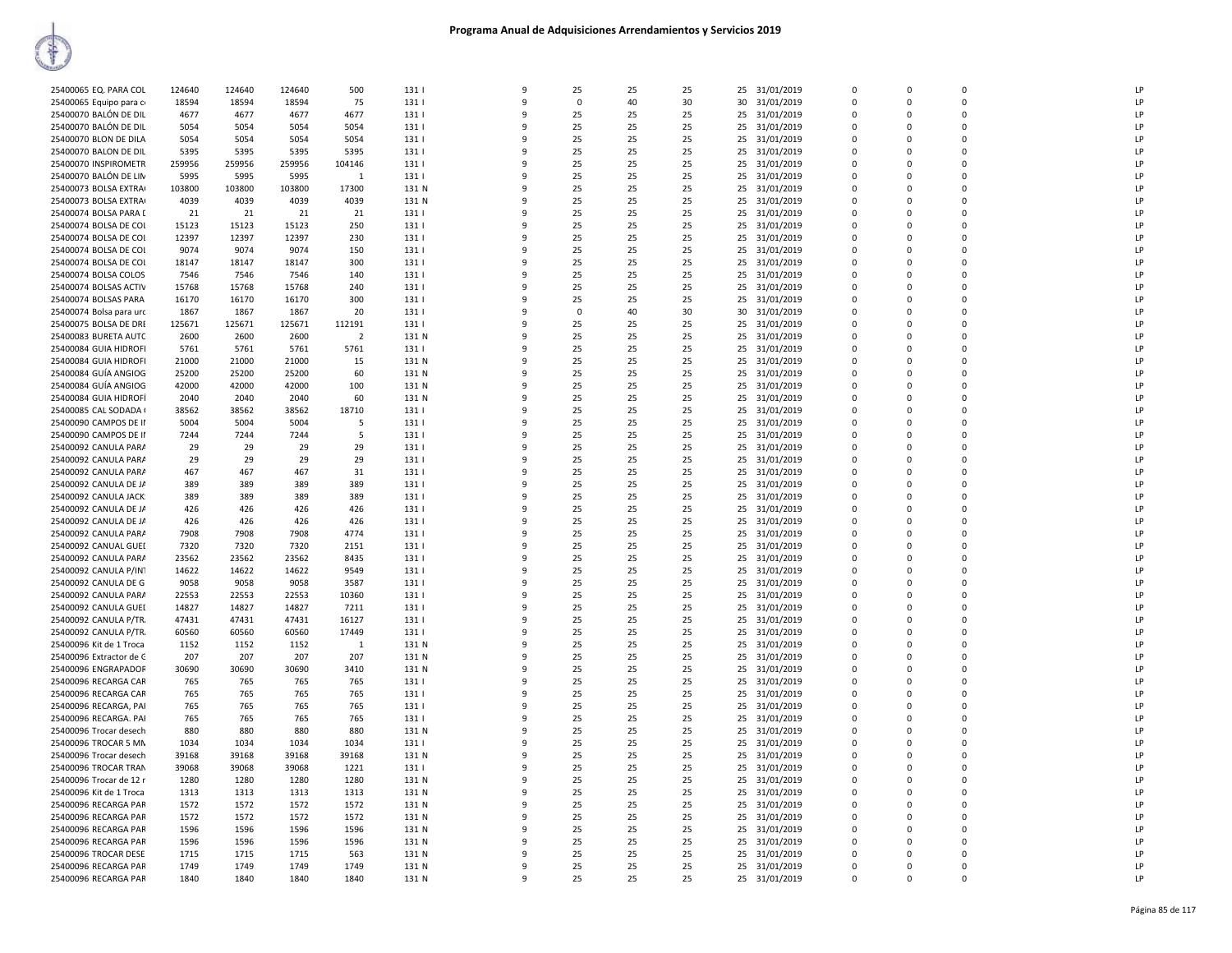|                        |         | 1920    | 1920    | 1920   | 131 N | 9            | 25 | 25 | 25 |    | 31/01/2019    | $\Omega$    | $\Omega$     | $\Omega$    | LP |
|------------------------|---------|---------|---------|--------|-------|--------------|----|----|----|----|---------------|-------------|--------------|-------------|----|
| 25400096 RECARGA PAR   | 1920    |         |         |        |       |              |    |    |    | 25 |               |             |              |             |    |
| 25400096 RECARGA PAR   | 2416    | 2416    | 2416    | 2416   | 131   | 9            | 25 | 25 | 25 | 25 | 31/01/2019    | $\Omega$    | $\Omega$     | $\Omega$    | LP |
| 25400096 TROCAR DESE   | 20000   | 20000   | 20000   | 2500   | 131 N | 9            | 25 | 25 | 25 | 25 | 31/01/2019    | $\mathbf 0$ | 0            | $\Omega$    | LP |
| 25400096 RECARGA PAR   | 2568    | 2568    | 2568    | 2568   | 131   | 9            | 25 | 25 | 25 | 25 | 31/01/2019    | $\Omega$    | $\Omega$     | $\Omega$    | LP |
|                        |         |         |         |        |       |              |    |    |    |    |               |             |              |             |    |
| 25400096 RECARGA PAR   | 2685    | 2685    | 2685    | 2685   | 131   | 9            | 25 | 25 | 25 | 25 | 31/01/2019    | $\mathbf 0$ | 0            | $\mathbf 0$ | LP |
| 25400096 ENGRAPADOR    | 2729    | 2729    | 2729    | 2729   | 131   | q            | 25 | 25 | 25 |    | 25 31/01/2019 | $\Omega$    | $\Omega$     | $\Omega$    | LP |
| 25400096 ENGRAPADOR    | 2857    | 2857    | 2857    | 2857   | 131   | 9            | 25 | 25 | 25 | 25 | 31/01/2019    | $\Omega$    | $\Omega$     | $\Omega$    | LP |
| 25400096 ENGRAPADOR    | 2999    | 2999    | 2999    | 2999   | 131   | 9            | 25 | 25 | 25 | 25 | 31/01/2019    | 0           | 0            | $\mathbf 0$ | LP |
|                        |         |         |         |        |       |              |    |    |    |    |               |             |              |             |    |
| 25400096 CARTUCHO P/   | 3052    | 3052    | 3052    | 3052   | 131   | 9            | 25 | 25 | 25 | 25 | 31/01/2019    | $\Omega$    | $\Omega$     | $\Omega$    | LP |
| 25400096 CARTUCHO P/   | 9200    | 9200    | 9200    | 3067   | 131   | 9            | 25 | 25 | 25 | 25 | 31/01/2019    | 0           | 0            | $\Omega$    | LP |
| 25400096 Unidad de car | 187560  | 187560  | 187560  | 118788 | 131 N | q            | 25 | 25 | 25 | 25 | 31/01/2019    | $\Omega$    | $\Omega$     | $\mathbf 0$ | LP |
|                        |         |         |         |        |       |              |    |    |    |    |               |             |              |             |    |
| 25400096 CARTUCHO P/   | 3188    | 3188    | 3188    | 3188   | 131   | 9            | 25 | 25 | 25 | 25 | 31/01/2019    | $\Omega$    | $\Omega$     | $\Omega$    | LP |
| 25400096 ENGRAPADOR    | 3214    | 3214    | 3214    | 3214   | 131   | 9            | 25 | 25 | 25 | 25 | 31/01/2019    | $\Omega$    | $\Omega$     | $\Omega$    | LP |
| 25400096 ENGRAPADOR    | 3214    | 3214    | 3214    | 3214   | 131   | 9            | 25 | 25 | 25 | 25 | 31/01/2019    | $\Omega$    | $\Omega$     | $\mathbf 0$ | LP |
|                        |         |         |         |        |       |              |    |    |    |    |               |             |              |             | LP |
| 25400096 UNIDAD DE C/  | 188210  | 188210  | 188210  | 3245   | 131 N | 9            | 25 | 25 | 25 | 25 | 31/01/2019    | 0           | 0            | $\mathbf 0$ |    |
| 25400096 UNIDAD DE C/  | 129800  | 129800  | 129800  | 64900  | 131 N | 9            | 25 | 25 | 25 | 25 | 31/01/2019    | $\mathbf 0$ | 0            | $\mathbf 0$ | LP |
| 25400096 RECARGA PAR   | 3260    | 3260    | 3260    | 3260   | 131   | 9            | 25 | 25 | 25 | 25 | 31/01/2019    | 0           | 0            | $\mathbf 0$ | LP |
|                        |         |         |         |        |       | 9            |    |    |    |    |               |             | <sup>0</sup> | $\Omega$    | LP |
| 25400096 RECARGA CAR   | 3286    | 3286    | 3286    | 3286   | 131   |              | 25 | 25 | 25 | 25 | 31/01/2019    | $\Omega$    |              |             |    |
| 25400096 Unidad de car | 165400  | 165400  | 165400  | 3308   | 131 N | 9            | 25 | 25 | 25 | 25 | 31/01/2019    | $\Omega$    | $\Omega$     | $\Omega$    | LP |
| 25400096 Unidad de car | 3344    | 3344    | 3344    | 3344   | 131 N | 9            | 25 | 25 | 25 | 25 | 31/01/2019    | $\Omega$    | O            | $\Omega$    | LP |
| 25400096 Cartucho Endo | 3434    | 3434    | 3434    | 3434   | 131 N | 9            | 25 | 25 | 25 | 25 | 31/01/2019    | $\Omega$    | $\Omega$     | $\mathbf 0$ | LP |
|                        |         |         |         |        |       |              |    |    |    |    |               |             |              |             |    |
| 25400096 Cartucho Endo | 3624    | 3624    | 3624    | 3624   | 131 N | 9            | 25 | 25 | 25 | 25 | 31/01/2019    | 0           | 0            | $\mathbf 0$ | LP |
| 25400096 RECARGA PAR   | 41476   | 41476   | 41476   | 41476  | 131   | 9            | 25 | 25 | 25 | 25 | 31/01/2019    | $\Omega$    | $\Omega$     | $\Omega$    | LP |
| 25400096 RECARGA PAR   | 3771    | 3771    | 3771    | 3771   | 131   | 9            | 25 | 25 | 25 | 25 | 31/01/2019    | $\Omega$    | $\Omega$     | $\Omega$    | LP |
|                        |         |         |         |        |       |              |    |    |    |    |               |             |              |             |    |
| 25400096 CARTUCHO EN   | 3899    | 3899    | 3899    | 3899   | 131 N | 9            | 25 | 25 | 25 | 25 | 31/01/2019    | $\Omega$    | $\Omega$     | $\mathbf 0$ | LP |
| 25400096 CARTUCHO EN   | 11715   | 11715   | 11715   | 3905   | 131 N | 9            | 25 | 25 | 25 | 25 | 31/01/2019    | $\Omega$    | $\Omega$     | $\Omega$    | LP |
| 25400096 ENGRAPADOR    | 5468    | 5468    | 5468    | 5468   | 131   | 9            | 25 | 25 | 25 | 25 | 31/01/2019    | $\Omega$    | $\Omega$     | $\Omega$    | LP |
| 25400096 ENGRAPADOR    | 5676    | 5676    | 5676    | 5676   | 131   | q            | 25 | 25 | 25 | 25 |               | $\mathbf 0$ | $\Omega$     | $\mathbf 0$ | LP |
|                        |         |         |         |        |       |              |    |    |    |    | 31/01/2019    |             |              |             |    |
| 25400096 ENGRAPADOR    | 5865    | 5865    | 5865    | 5865   | 131   | 9            | 25 | 25 | 25 | 25 | 31/01/2019    | 0           | 0            | $\Omega$    | LP |
| 25400096 Engrapadora I | 371700  | 371700  | 371700  | 5900   | 131 N | 9            | 25 | 25 | 25 | 25 | 31/01/2019    | $\Omega$    | $\Omega$     | $\Omega$    | LP |
| 25400096 ENGRAPAQCR    | 43731   | 43731   | 43731   | 6247   | 131   | 9            | 25 | 25 | 25 | 25 | 31/01/2019    | $\Omega$    | $\Omega$     | $\Omega$    | LP |
|                        |         |         |         |        |       |              |    |    |    |    |               |             |              |             |    |
| 25400096 ENGRAPADOR    | 6376    | 6376    | 6376    | 6376   | 131   | 9            | 25 | 25 | 25 | 25 | 31/01/2019    | $\Omega$    | $\Omega$     | $\Omega$    | LP |
| 25400096 ENGRAPADOR    | 207090  | 207090  | 207090  | 69030  | 131 N | 9            | 25 | 25 | 25 | 25 | 31/01/2019    | $\Omega$    | $\Omega$     | $\Omega$    | LP |
| 25400096 Unidad de car | 87528   | 87528   | 87528   | 37512  | 131 N | 9            | 25 | 25 | 25 | 25 | 31/01/2019    | $\Omega$    | 0            | $\mathbf 0$ | LP |
|                        |         |         |         |        |       |              |    |    |    |    |               |             |              |             |    |
| 25400096 ENGRAPADOR    | 106204  | 106204  | 106204  | 18742  | 1311  | 9            | 25 | 25 | 25 | 25 | 31/01/2019    | $\Omega$    | $\Omega$     | $\Omega$    | LP |
| 25400096 TROCAR 12MI   | 89607   | 89607   | 89607   | 32003  | 131   | 9            | 25 | 25 | 25 | 25 | 31/01/2019    | 0           | 0            | $\mathbf 0$ | LP |
| 25400096 CARTUCHO P/   | 61938   | 61938   | 61938   | 24775  | 131   | 9            | 25 | 25 | 25 | 25 | 31/01/2019    | $\Omega$    | $\Omega$     | $\Omega$    | LP |
| 25400096 RECARGA PAR   | 25510   | 25510   | 25510   | 25510  | 131   | 9            | 25 | 25 | 25 | 25 |               | 0           | 0            | $\mathbf 0$ | LP |
|                        |         |         |         |        |       |              |    |    |    |    | 31/01/2019    |             |              |             |    |
| 25400096 TROCAR TRAN   | 64079   | 64079   | 64079   | 64079  | 131   | 9            | 25 | 25 | 25 | 25 | 31/01/2019    | $\Omega$    | <sup>0</sup> | $\mathbf 0$ | LP |
| 25400096 KIT DE TROCA  | 132407  | 132407  | 132407  | 65548  | 131   | 9            | 25 | 25 | 25 | 25 | 31/01/2019    | $\Omega$    | $\Omega$     | $\Omega$    | LP |
| 25400096 ENGRAPADOR    | 100542  | 100542  | 100542  | 100542 | 131   | 9            | 25 | 25 | 25 | 25 | 31/01/2019    | $\Omega$    | $\Omega$     | $\Omega$    | LP |
|                        |         |         |         |        |       |              |    |    |    |    |               |             |              |             |    |
| 25400096 RECARGA PAR   | 416852  | 416852  | 416852  | 137047 | 131   | 9            | 25 | 25 | 25 | 25 | 31/01/2019    | $\Omega$    | $\Omega$     | $\Omega$    | LP |
| 25400096 CARTUCHO EN   | 75168   | 75168   | 75168   | 3544   | 131 N | 9            | 25 | 25 | 25 | 25 | 31/01/2019    | 0           | 0            | $\mathbf 0$ | LP |
| 25400096 ENGRAPADOR    | 420800  | 420800  | 420800  | 387136 | 131 N | 9            | 25 | 25 | 25 | 25 | 31/01/2019    | $\Omega$    | $\Omega$     | $\Omega$    | LP |
|                        |         |         |         |        |       |              |    |    |    |    |               |             |              |             |    |
| 25400096 ENGRAPADOR    | 198157  | 198157  | 198157  | 84924  | 131   | 9            | 25 | 25 | 25 | 25 | 31/01/2019    | 0           | 0            | $\mathbf 0$ | LP |
| 25400096 KIT DE TROCA  | 255388  | 255388  | 255388  | 101345 | 131   | 9            | 25 | 25 | 25 | 25 | 31/01/2019    | $\Omega$    | <sup>0</sup> | $\Omega$    | LP |
| 25400096 ENGRAPADOR    | 96248   | 96248   | 96248   | 96248  | 131   | 9            | 25 | 25 | 25 | 25 | 31/01/2019    | $\Omega$    | $\Omega$     | $\Omega$    | LP |
|                        | 200367  | 200367  | 200367  |        | 131   | 9            | 25 | 25 | 25 | 25 |               | $\Omega$    | O            | $\Omega$    | LP |
| 25400096 ENGRAPADOR    |         |         |         | 129269 |       |              |    |    |    |    | 31/01/2019    |             |              |             |    |
| 25400096 Cartucho Endo | 671580  | 671580  | 671580  | 335790 | 131 N | 9            | 25 | 25 | 25 | 25 | 31/01/2019    | 0           | $\Omega$     | $\mathbf 0$ | LP |
| 25400096 KIT PARA SIST | 2960559 | 2960559 | 2960559 | 677667 | 131   | 9            | 25 | 25 | 25 | 25 | 31/01/2019    | 0           | 0            | $\mathbf 0$ | LP |
| 25400097 INFUSOR DE P  | 271     | 271     | 271     | 271    | 131   | 9            | 25 | 25 | 25 | 25 |               | $\Omega$    | $\Omega$     | $\Omega$    | LP |
|                        |         |         |         |        |       |              |    |    |    |    | 31/01/2019    |             |              |             |    |
| 25400097 INFUSOR DE 0  | 301     | 301     | 301     | 301    | 131   | 9            | 25 | 25 | 25 | 25 | 31/01/2019    | $\Omega$    | $\Omega$     | $\Omega$    | LP |
| 25400097 INFUSOR DE C  | 94467   | 94467   | 94467   | 413    | 131   | 9            | 25 | 25 | 25 | 25 | 31/01/2019    | $\Omega$    | $\Omega$     | $\mathbf 0$ | LP |
| 25400097 INFUSOR DE P  | 158673  | 158673  | 158673  | 93929  | 131   | 9            | 25 | 25 | 25 | 25 | 31/01/2019    | $\Omega$    | $\Omega$     | $\Omega$    | LP |
|                        |         |         |         |        |       |              |    |    |    |    |               |             |              |             |    |
| 25400097 SISTEMA DE II | 475984  | 475984  | 475984  | 1167   | 131   | 9            | 25 | 25 | 25 | 25 | 31/01/2019    | $\Omega$    | $\Omega$     | $\mathbf 0$ | LP |
| 25400097 INFUSOR LV 1  | 24982   | 24982   | 24982   | 67     | 131   | q            | 25 | 25 | 25 | 25 | 31/01/2019    | 0           | 0            | $\mathbf 0$ | LP |
| 25400100 CATETER COR   | 6       | 6       | 6       | 6      | 131   | 9            | 25 | 25 | 25 | 25 | 31/01/2019    | 0           | 0            | $\Omega$    | LP |
|                        |         |         |         |        |       |              |    |    |    |    |               |             |              |             | LP |
| 25400100 EQUIPO MARI   | 11      | 11      | 11      | 11     | 131   | 9            | 25 | 25 | 25 | 25 | 31/01/2019    | $\Omega$    | $\Omega$     | $\Omega$    |    |
| 25400100 EQUIPO MARI   | 12      | 12      | 12      | 12     | 131   | 9            | 25 | 25 | 25 | 25 | 31/01/2019    | $\Omega$    | $\Omega$     | $\Omega$    | LP |
| 25400100 CATETER DE S  | 469     | 469     | 469     | 205    | 131   | 9            | 25 | 25 | 25 | 25 | 31/01/2019    | 0           | 0            | 0           | LP |
| 25400100 CATETER DOB   | 1543    | 1543    | 1543    | 1543   | 131   | 9            | 25 | 25 | 25 | 25 | 31/01/2019    | $\Omega$    | $\Omega$     | $\Omega$    | LP |
|                        |         |         |         |        |       |              |    |    |    |    |               |             |              |             |    |
| 25400100 CATETER DE N  | 175000  | 175000  | 175000  | 28     | 131 N | 9            | 25 | 25 | 25 | 25 | 31/01/2019    | $\Omega$    | $\Omega$     | $\Omega$    | LP |
| 25400100 CATETER PERI  | 15936   | 15936   | 15936   | 6972   | 131   | 9            | 25 | 25 | 25 | 25 | 31/01/2019    | $\Omega$    | $\Omega$     | $\Omega$    | LP |
| 25400100 CATETER DE E  | 11460   | 11460   | 11460   | 11460  | 131   | 9            | 25 | 25 | 25 | 25 | 31/01/2019    | 0           | 0            | $\Omega$    | LP |
| 25400100 EQUIPO DE IR  | 21334   | 21334   | 21334   | 10781  | 131   | $\mathbf{q}$ | 25 | 25 | 25 |    |               | $\Omega$    | $\Omega$     | $\Omega$    | LP |
|                        |         |         |         |        |       |              |    |    |    |    | 25 31/01/2019 |             |              |             |    |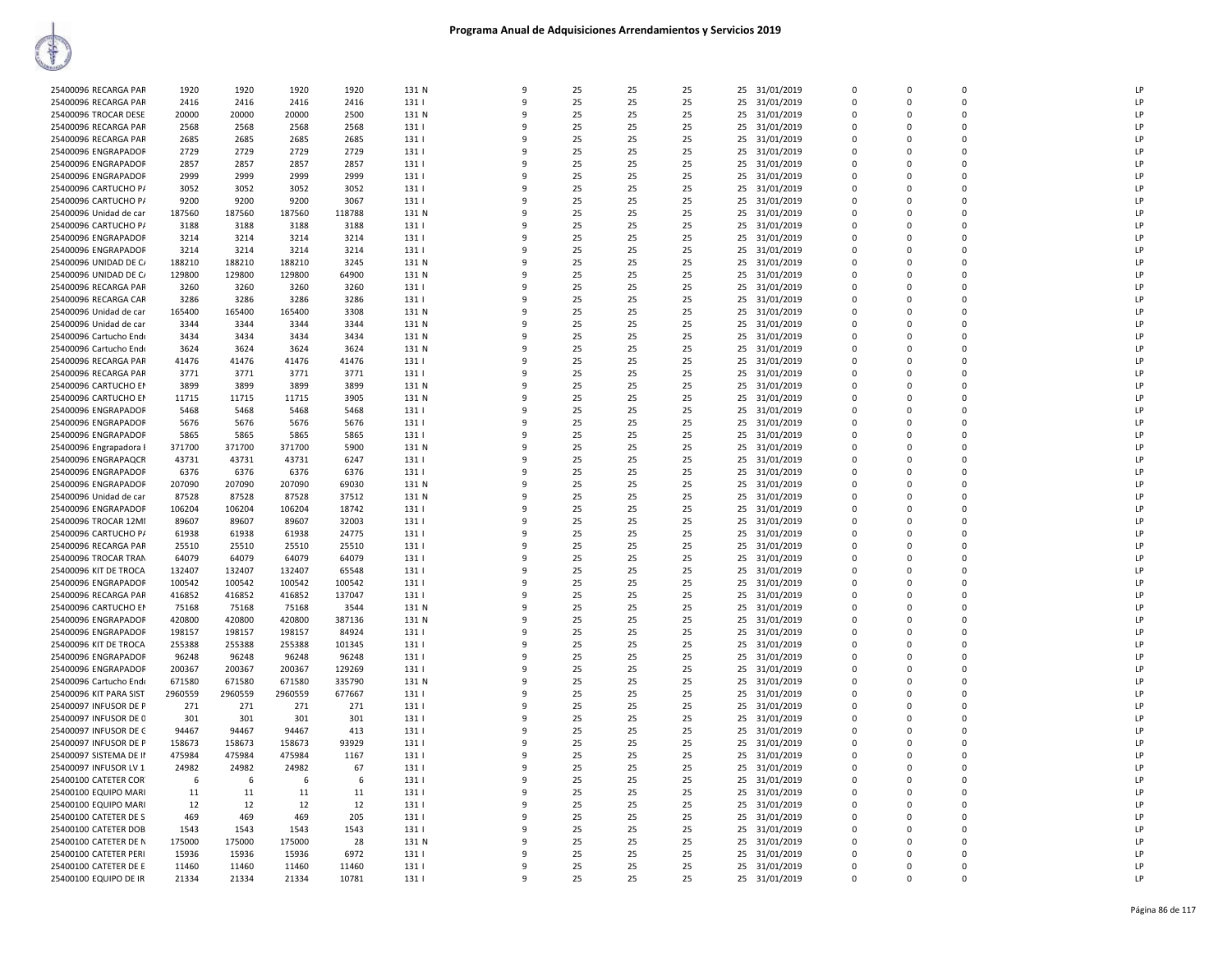| 25400100 CATETER PERI   | 26098   | 26098   | 26098   | 12812          | 131         | 9 | 25          | 25 | 25       |    | 25 31/01/2019 | $\Omega$    | $\Omega$    | O           | LP |
|-------------------------|---------|---------|---------|----------------|-------------|---|-------------|----|----------|----|---------------|-------------|-------------|-------------|----|
| 25400100 CATETER PAR    | 57422   | 57422   | 57422   | 16697          | 131         | 9 | 25          | 25 | 25       | 25 | 31/01/2019    | 0           | $\mathbf 0$ | $\mathbf 0$ | LP |
| 25400100 EQUIPO COAX    | 14952   | 14952   | 14952   | 10324          | 131         | q | 25          | 25 | 25       |    | 25 31/01/2019 | $\mathbf 0$ | $\mathbf 0$ | $\Omega$    | LP |
| 25400100 CATETER VEN    | 155199  | 155199  | 155199  | 32502          | 131         | q | 25          | 25 | 25       |    | 25 31/01/2019 | 0           | $\Omega$    | $\Omega$    | LP |
| 25400100 CATETER CON    | 90046   | 90046   | 90046   | 37934          | 131         | c | 25          | 25 | 25       |    | 25 31/01/2019 | $\Omega$    | $\Omega$    | $\Omega$    | LP |
| 25400100 CATETER DOB    | 135476  | 135476  | 135476  | 52869          | 131         | q | 25          | 25 | 25       | 25 | 31/01/2019    | $\mathbf 0$ | 0           | 0           | LP |
| 25400100 CATETER PAR/   | 208975  | 208975  | 208975  | 61384          | 131         | 9 | 25          | 25 | 25       |    | 25 31/01/2019 | $\Omega$    | $\Omega$    | $\Omega$    | LP |
| 25400100 EQUIPO PARA    | 132693  | 132693  | 132693  | 708            | 131         |   | 25          | 25 | 25       | 25 | 31/01/2019    | $\mathbf 0$ | $\Omega$    | $\Omega$    | LP |
| 25400100 CATETER DOB    | 64960   | 64960   | 64960   | 1624           | 131         | 9 | 25          | 25 | 25       | 25 | 31/01/2019    | 0           | $\Omega$    | $\Omega$    | LP |
| 25400100 EQUIPO PARA    | 78480   | 78480   | 78480   | 78480          | 131         | q | 25          | 25 | 25       |    | 25 31/01/2019 | $\Omega$    | $\Omega$    | $\Omega$    | LP |
|                         |         |         |         |                |             | q |             | 25 |          |    |               | 0           | $\Omega$    | $\Omega$    | 1P |
| 25400100 CONJUNTO DI    | 107640  | 107640  | 107640  | 100298         | 131<br>1311 |   | 25<br>25    |    | 25<br>25 |    | 25 31/01/2019 | $\Omega$    |             | $\Omega$    | LP |
| 25400100 EQUIPO PARA    | 483808  | 483808  | 483808  | 242783         |             | q |             | 25 |          |    | 25 31/01/2019 |             | $\Omega$    |             |    |
| 25400100 EQUIPO PARA    | 175101  | 175101  | 175101  | 161392         | 131         | 9 | 25          | 25 | 25       | 25 | 31/01/2019    | $\mathbf 0$ | 0           | 0           | LP |
| 25400100 CONJUNTO DI    | 196803  | 196803  | 196803  | 196803         | 131         | q | 25          | 25 | 25       |    | 25 31/01/2019 | $\Omega$    | $\Omega$    | $\Omega$    | LP |
| 25400100 CATETER PAR/   | 686368  | 686368  | 686368  | 296688         | 131         | 9 | 25          | 25 | 25       | 25 | 31/01/2019    | $\Omega$    | $\Omega$    | 0           | LP |
| 25400100 CATETER SUBI   | 2374896 | 2374896 | 2374896 | 584342         | 131         | q | 25          | 25 | 25       | 25 | 31/01/2019    | 0           | $\Omega$    | 0           | LP |
| 25400100 CATETER DE N   | 1285280 | 1285280 | 1285280 | 500            | 131 N       | q | 25          | 25 | 25       |    | 25 31/01/2019 | $\Omega$    | $\Omega$    | $\Omega$    | LP |
| 25400100 CATETER IMPI   | 61360   | 61360   | 61360   | 10             | 131 N       |   | 25          | 25 | 25       |    | 25 31/01/2019 | $\mathbf 0$ | 0           | 0           | LP |
| 25400100 CATETER IMPI   | 140778  | 140778  | 140778  | 18             | 131 N       | q | 25          | 25 | 25       |    | 25 31/01/2019 | 0           | $\Omega$    | $\mathbf 0$ | LP |
| 25400100 CATÉTER PAR/   | 38550   | 38550   | 38550   | 10             | 131 N       | 9 | 25          | 25 | 25       |    | 25 31/01/2019 | $\Omega$    | $\Omega$    | 0           | LP |
| 25400100 CATÉTER PAR/   | 36300   | 36300   | 36300   | 15             | 131 N       | q | 25          | 25 | 25       |    | 25 31/01/2019 | $\Omega$    | $\Omega$    | 0           | P  |
| 25400100 CATÉTER PAR    | 266200  | 266200  | 266200  | 110            | 131 N       | 9 | 25          | 25 | 25       | 25 | 31/01/2019    | $\Omega$    | $\Omega$    | 0           | LP |
| 25400100 CD34, CAT. CM  | 49560   | 49560   | 49560   | $\overline{a}$ | 131 N       | 9 | 25          | 25 | 25       | 25 | 31/01/2019    | 0           | $\mathbf 0$ | 0           | LP |
| 25400100 CD34, CAT. CM  | 19593   | 19593   | 19593   | 1              | 131 N       | q | 25          | 25 | 25       |    | 25 31/01/2019 | $\mathbf 0$ | 0           | $\Omega$    | LP |
| 25400100 KIT DE CATETE  | 135836  | 135836  | 135836  | 63             | 131 N       | 9 | 25          | 25 | 25       |    | 25 31/01/2019 | $\Omega$    | $\Omega$    | $\Omega$    | LP |
| 25400100 KIT CATETER I  | 30798   | 30798   |         |                |             | q | 25          |    |          |    |               | $\Omega$    | $\Omega$    | 0           | LP |
|                         |         |         | 30798   | 20             | 131 N       |   |             | 25 | 25       |    | 25 31/01/2019 |             |             |             | LP |
| 25400100 KIT CATETER I  | 48996   | 48996   | 48996   | 49             | 131 N       | 9 | 25          | 25 | 25       |    | 25 31/01/2019 | $\Omega$    | $\Omega$    | 0           |    |
| 25400100 GUIA DE ALAN   | 4457    | 4457    | 4457    | 1              | 131         | q | 25          | 25 | 25       | 25 | 31/01/2019    | $\Omega$    | $\Omega$    | 0           | LP |
| 25400100 GUIA DE ALAN   | 4953    | 4953    | 4953    | $\mathbf{1}$   | 131         | q | 25          | 25 | 25       |    | 25 31/01/2019 | $\mathbf 0$ | $\Omega$    | 0           | P  |
| 25400100 CATETER DOB    | 1742    | 1742    | 1742    | $\mathbf{1}$   | 131         | 9 | 25          | 25 | 25       | 25 | 31/01/2019    | 0           | $\Omega$    | $\Omega$    | LP |
| 25400100 AGUJAS DE IN   | 1516    | 1516    | 1516    | 1              | 131         | q | 25          | 25 | 25       |    | 25 31/01/2019 | $\Omega$    | $\Omega$    | $\Omega$    | LP |
| 25400100 GUIA DE ALAN   | 8323    | 8323    | 8323    | 1              | 131         | q | 25          | 25 | 25       |    | 25 31/01/2019 | 0           | O           | $\Omega$    | LP |
| 25400100 ENDOCUFFD \    | 6943    | 6943    | 6943    | 1              | 131         | q | 25          | 25 | 25       |    | 25 31/01/2019 | $\Omega$    | $\Omega$    | $\mathbf 0$ | LP |
| 25400100 KIT DE CATETI  | 121500  | 121500  | 121500  | 27             | 131 N       | 9 | $\mathbf 0$ | 40 | 30       |    | 30 31/01/2019 | $\mathbf 0$ | $\Omega$    | $\Omega$    | LP |
| 25400100 Puerto de Poli | 3656    | 3656    | 3656    | $\mathbf{1}$   | 131         | q | $\Omega$    | 40 | 30       | 30 | 31/01/2019    | $\Omega$    | $\Omega$    | 0           | P  |
| 25400100 CD34, CAT, CN  | 12390   | 12390   | 12390   | 1              | 131 N       | q | 25          | 25 | 25       |    | 25 31/01/2019 | $\Omega$    | $\Omega$    | $\Omega$    | LP |
| 25400100 CATÉTER PARA   | 134925  | 134925  | 134925  | 35             | 131 N       | q | 25          | 25 | 25       | 25 | 31/01/2019    | 0           | $\mathbf 0$ | 0           | LP |
| 25400100 CATÉTER PAR    | 72600   | 72600   | 72600   | 30             | 131 N       | q | 25          | 25 | 25       |    | 25 31/01/2019 | $\Omega$    | $\Omega$    | $\Omega$    | LP |
| 25400100 CATÉTER PAR/   | 1210000 | 1210000 | 1210000 | 500            | 131 N       |   | 25          | 25 | 25       |    | 25 31/01/2019 | $\mathbf 0$ | 0           | 0           | LP |
| 25400100 CATETER CON    | 237     | 237     | 237     | 100            | 131 N       | q | 25          | 25 | 25       |    | 25 31/01/2019 | $\Omega$    | $\Omega$    | $\Omega$    | LP |
| 25400100 CATETER PAR/   | 27      | 27      | 27      | 8              | 131 N       | 9 | 25          | 25 | 25       |    | 25 31/01/2019 | $\Omega$    | $\Omega$    | 0           | LP |
| 25400100 CATETER PAR/   | 716     | 716     | 716     | 310            | 131 N       | q | 25          | 25 | 25       |    | 25 31/01/2019 | 0           | $\Omega$    | 0           | LP |
| 25400100 CATETER PERI   | 1836    | 1836    | 1836    | 900            | 131 N       | q | 25          | 25 | 25       |    | 25 31/01/2019 | $\Omega$    | $\Omega$    | $\Omega$    | LP |
| 25400100 SET DE CATET   | 48720   | 48720   | 48720   | 30             | 131 N       | 9 | 25          | 25 | 25       | 25 | 31/01/2019    | $\mathbf 0$ | $\mathbf 0$ | 0           | LP |
| 25400100 CATETER PAR/   | 22000   | 22000   | 22000   | 10             | 131 N       | q | 25          | 25 | 25       |    | 25 31/01/2019 | $\mathbf 0$ | $\Omega$    | $\Omega$    | LP |
|                         |         |         |         |                |             | q | 25          |    |          |    |               | $\Omega$    | $\Omega$    | $\Omega$    | LP |
| 25400100 INTRODUCTO     | 36718   | 36718   | 36718   | 20             | 131 N       |   |             | 25 | 25       |    | 25 31/01/2019 |             |             |             |    |
| 25400100 INTRODUCTOI    | 27539   | 27539   | 27539   | 15             | 131 N       | q | 25          | 25 | 25       | 25 | 31/01/2019    | $\Omega$    | $\Omega$    | 0           | LP |
| 25400100 INTRODUCTO     | 18359   | 18359   | 18359   | 10             | 131 N       | 9 | 25          | 25 | 25       |    | 25 31/01/2019 | $\Omega$    | $\Omega$    | 0           | LP |
| 25400100 CATETER HIDF   | 92175   | 92175   | 92175   | 15             | 131 N       | q | 25          | 25 | 25       |    | 25 31/01/2019 | 0           | $\Omega$    | 0           | LP |
| 25400100 MICROCATETI    | 83400   | 83400   | 83400   | 30             | 131 N       | q | 25          | 25 | 25       |    | 25 31/01/2019 | $\Omega$    | $\Omega$    | $\Omega$    | LP |
| 25400100 CATETER HIDF   | 207780  | 207780  | 207780  | 30             | 131 N       | 9 | 25          | 25 | 25       | 25 | 31/01/2019    | $\Omega$    | $\Omega$    | 0           | LP |
| 25400105 CEMENTO EST    | 24816   | 24816   | 24816   | 4893           | 131         | q | 25          | 25 | 25       |    | 25 31/01/2019 | $\Omega$    | $\Omega$    | $\Omega$    | LP |
| 25400106 POLVO DE CAI   | 125625  | 125625  | 125625  | 500            | 131         |   | 25          | 25 | 25       |    | 25 31/01/2019 | $\Omega$    | $\Omega$    | $\Omega$    | LP |
| 25400110 EZ CRUB (PIEZ  | 1470    | 1470    | 1470    | 84             | 131 N       | q | 25          | 25 | 25       | 25 | 31/01/2019    | 0           | $\Omega$    | $\mathbf 0$ | LP |
| 25400110 FIBRA DE COC   | 40      | 40      | 40      | 1              | 131 N       | q | 25          | 25 | 25       |    | 25 31/01/2019 | $\mathbf 0$ | $\Omega$    | 0           | P  |
| 25400112 CEPILLO PARA   | 2839    | 2839    | 2839    | 2839           | 131         | q | 25          | 25 | 25       |    | 25 31/01/2019 | $\Omega$    | $\Omega$    | 0           | P  |
| 25400113 CERA PARA HI   | 5687    | 5687    | 5687    | 5170           | 131         | q | 25          | 25 | 25       |    | 25 31/01/2019 | $\Omega$    | $\Omega$    | $\Omega$    | LP |
| 25400114 CERA PARA B/   | 124     | 124     | 124     | $\overline{2}$ | 131 N       | q | 25          | 25 | 25       | 25 | 31/01/2019    | 0           | $\Omega$    | $\Omega$    | LP |
| 25400119 CINTA FLEXIBI  | 57872   | 57872   | 57872   | 16841          | 131         | q | 25          | 25 | 25       |    | 25 31/01/2019 | $\mathbf 0$ | $\Omega$    | $\Omega$    | LP |
| 25400119 TELA ADHESIV   | 76885   | 76885   | 76885   | 31163          | 131         |   | 25          | 25 | 25       |    | 25 31/01/2019 | $\mathbf 0$ | $\Omega$    | $\Omega$    | LP |
| 25400119 CINTA FLEXIBI  | 90009   | 90009   | 90009   | 60551          | 131         | q | 25          | 25 | 25       | 25 | 31/01/2019    | $\Omega$    | $\Omega$    | 0           | LP |
| 25400119 CINTA FLEXIBI  | 57970   | 57970   | 57970   | 57970          | 131         | q | 25          | 25 | 25       |    | 25 31/01/2019 | $\Omega$    | $\Omega$    | 0           | LP |
| 25400119 CINTA ADHESI   | 207082  | 207082  | 207082  | 132923         | 131         | q | 25          | 25 | 25       |    | 25 31/01/2019 | $\mathbf 0$ | O           | $\Omega$    | LP |
| 25400119 CINTA FLEXIBI  | 197237  | 197237  | 197237  | 122992         | 131         | 9 | 25          | 25 | 25       |    | 25 31/01/2019 | $\Omega$    | $\Omega$    | 0           | LP |
| 25400119 CINTA PEGAM    | 96      | 96      | 96      | 5              | 131 N       | 9 | 25          | 25 | 25       |    | 25 31/01/2019 | 0           | 0           | 0           | LP |
|                         |         |         |         |                |             |   |             |    |          |    |               |             |             |             |    |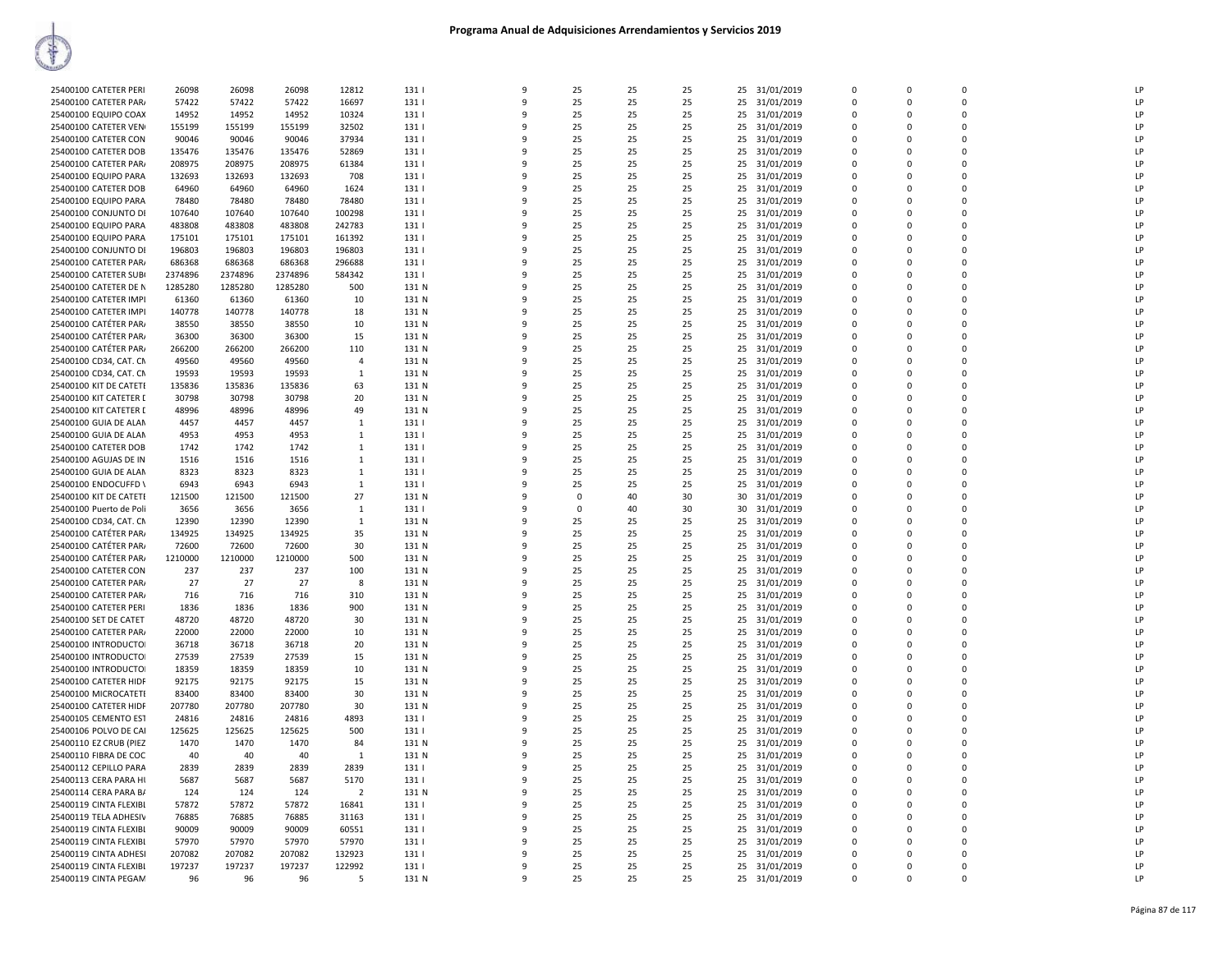| 25400119 CINTA ADHESI    | 96                      | 96             | 96                      | 5              | 131 N | 9            | 25 | 25 | 25 | 25<br>31/01/2019 | $\mathbf 0$ | 0           | $\mathbf 0$    | LP |
|--------------------------|-------------------------|----------------|-------------------------|----------------|-------|--------------|----|----|----|------------------|-------------|-------------|----------------|----|
| 25400119 CINTA CONDU     | 24                      | 24             | 24                      | $\overline{2}$ | 131 N | $\mathbf{q}$ | 25 | 25 | 25 | 31/01/2019<br>25 | $\mathbf 0$ | $\mathbf 0$ | $\Omega$       | LP |
|                          |                         |                |                         |                | 131 N | 9            | 25 |    |    | 25               | $\Omega$    | $\Omega$    | $\Omega$       | LP |
| 25400119 TELA ADHESIV    | 54438                   | 54438          | 54438                   | 326            |       |              |    | 25 | 25 | 31/01/2019       |             |             |                |    |
| 25400119 TELA ADHESIV    | -5                      | -5             | -5                      | $\overline{2}$ | 131 N |              | 25 | 25 | 25 | 31/01/2019<br>25 | $\mathbf 0$ | $\Omega$    | $\mathbf 0$    | LP |
| 25400120 CINTA TESTIGI   | 3036                    | 3036           | 3036                    | 16             | 131 N | 9            | 25 | 25 | 25 | 25<br>31/01/2019 | $\Omega$    | $\Omega$    | $\Omega$       | LP |
|                          |                         |                | 5440                    |                | 131   | ٩            | 25 | 25 |    |                  | $\Omega$    | $\Omega$    | $\Omega$       | LP |
| 25400120 CINTA TESTIGI   | 5440                    | 5440           |                         | 5440           |       |              |    |    | 25 | 25<br>31/01/2019 |             |             |                |    |
| 25400120 Cinta testigo p | 2467                    | 2467           | 2467                    | 13             | 131 N | 9            | 25 | 25 | 25 | 31/01/2019<br>25 | $\mathbf 0$ | $\Omega$    | $\overline{0}$ | LP |
| 25400131 COLUMNA PA      | 62750                   | 62750          | 62750                   | 5              | 131 N | 9            | 25 | 25 | 25 | 25<br>31/01/2019 | $\mathbf 0$ | $\mathbf 0$ | $\mathbf 0$    | LP |
|                          |                         |                |                         |                |       |              |    |    |    |                  |             |             |                |    |
| 25400131 COLUMNA SYI     | 40650                   | 40650          | 40650                   | $\overline{2}$ | 131 N | $\mathbf{q}$ | 25 | 25 | 25 | 31/01/2019<br>25 | $\Omega$    | $\Omega$    | $\Omega$       | LP |
| 25400131 COLUMNA SYI     | 40650                   | 40650          | 40650                   | $\overline{2}$ | 131 N |              | 25 | 25 | 25 | 25<br>31/01/2019 | $\mathbf 0$ | 0           | $\mathbf 0$    | LP |
| 25400131 AllPrep DNA/F   | 100968                  | 100968         | 100968                  | 8              | 131 N |              | 25 | 25 | 25 | 25<br>31/01/2019 | $\mathbf 0$ | $\Omega$    | $\mathbf 0$    | LP |
|                          |                         |                |                         |                |       |              |    |    |    |                  |             |             |                |    |
| 25400131 AllPrep DNA/F   | 50484                   | 50484          | 50484                   | $\overline{4}$ | 131 N |              | 25 | 25 | 25 | 25<br>31/01/2019 | $\mathbf 0$ | 0           | $\mathbf 0$    | LP |
| 25400133 COMPRESA ES     | 573661                  | 573661         | 573661                  | 215842         | 131   | q            | 25 | 25 | 25 | 25<br>31/01/2019 | $\Omega$    | $\Omega$    | $\Omega$       | LP |
| 25400133 COMPRESA HI     | 2637                    | 2637           | 2637                    | 3              | 131 N | 9            | 25 | 25 | 25 | 31/01/2019<br>25 | $\Omega$    | $\Omega$    | $\Omega$       | LP |
|                          |                         |                |                         |                |       |              |    |    |    |                  |             |             |                | LP |
| 25400133 COMPRESA DI     | 201450                  | 201450         | 201450                  | 2500           | 131 N | -9           | 25 | 25 | 25 | 31/01/2019<br>25 | 0           | $\mathbf 0$ | $\mathbf 0$    |    |
| 25400133 COMPRESA DI     | 105000                  | 105000         | 105000                  | 3000           | 131 N | 9            | 25 | 25 | 25 | 25<br>31/01/2019 | $\mathbf 0$ | 0           | $\Omega$       | LP |
| 25400133 COMPRESA DI     | 3000                    | 3000           | 3000                    | 100            | 131 N |              | 25 | 25 | 25 | 25<br>31/01/2019 | $\Omega$    | $\Omega$    | $\Omega$       | LP |
|                          |                         |                |                         |                |       |              |    |    |    |                  |             |             |                |    |
| 25400136 TUBO CONECT     | $\overline{\mathbf{3}}$ | -3             | $\overline{3}$          | 3              | 131   |              | 25 | 25 | 25 | 31/01/2019<br>25 | $\Omega$    | $\Omega$    | $\overline{0}$ | LP |
| 25400137 TUBO CONECT     | $\overline{\mathbf{3}}$ | 3              | $\overline{\mathbf{3}}$ | 3              | 131   |              | 25 | 25 | 25 | 25<br>31/01/2019 | $\mathbf 0$ | 0           | $\mathbf 0$    | LP |
| 25400138 TUBO CONECT     | $\overline{2}$          | $\overline{2}$ | $\overline{2}$          | $\overline{2}$ | 131   | $\mathbf{Q}$ | 25 | 25 | 25 | 25<br>31/01/2019 | $\Omega$    | $\Omega$    | $\Omega$       | LP |
|                          |                         |                |                         |                |       |              |    |    |    |                  |             |             |                |    |
| 25400138 TUBO CONECT     | $\overline{2}$          | $\overline{2}$ | $\overline{2}$          | $\overline{2}$ | 131   | q            | 25 | 25 | 25 | 25<br>31/01/2019 | $\mathbf 0$ | 0           | $\mathbf 0$    | LP |
| 25400139 CONECTOR PA     | 79355                   | 79355          | 79355                   | 150            | 131   | q            | 25 | 25 | 25 | 31/01/2019<br>25 | 0           | $\Omega$    | $\Omega$       | LP |
| 25400145 CONECTOR D(     | 51                      | 51             | 51                      | 51             | 131   | 9            | 25 | 25 | 25 | 25<br>31/01/2019 | 0           | $\Omega$    | $\Omega$       | LP |
|                          |                         |                |                         |                |       |              |    |    |    |                  |             |             |                |    |
| 25400149 CUBREBOCAS      | 4554                    | 4554           | 4554                    | $\overline{2}$ | 131 N | q            | 25 | 25 | 25 | 31/01/2019<br>25 | $\Omega$    | $\Omega$    | $\Omega$       | LP |
| 25400149 CUBRE BOCAS     | 27000                   | 27000          | 27000                   | 540            | 131 N |              | 25 | 25 | 25 | 25<br>31/01/2019 | $\Omega$    | $\Omega$    | $\Omega$       | LP |
|                          |                         |                |                         |                |       |              |    |    |    |                  | $\mathbf 0$ | $\Omega$    | $\mathbf 0$    | LP |
| 25400149 CUBREBOCA [     | 11250                   | 11250          | 11250                   | 225            | 131 N |              | 25 | 25 | 25 | 25<br>31/01/2019 |             |             |                |    |
| 25400150 CUBRE OBJET(    | 250                     | 250            | 250                     | 10             | 131   | q            | 25 | 25 | 25 | 25<br>31/01/2019 | $\Omega$    | $\Omega$    | $\Omega$       | LP |
| 25400150 CUBRE OBJET(    | 193500                  | 193500         | 193500                  | 4300           | 131   | 9            | 25 | 25 | 25 | 25<br>31/01/2019 | $\mathbf 0$ | $\Omega$    | $\Omega$       | LP |
| 25400150 CUBREOBJETC     |                         |                |                         | 4              | 131 N | 9            | 25 | 25 | 25 | 31/01/2019<br>25 | $\mathbf 0$ | $\Omega$    | $\overline{0}$ | LP |
|                          | 5688                    | 5688           | 5688                    |                |       |              |    |    |    |                  |             |             |                |    |
| 25400150 Cubre Objetos   | 35                      | 35             | 35                      | $\overline{2}$ | 131 N | 9            | 25 | 25 | 25 | 25<br>31/01/2019 | $\mathbf 0$ | 0           | $\mathbf 0$    | LP |
| 25400150 CUBRE OBjetc    | 120000                  | 120000         | 120000                  | 4000           | 131 N | q            | 25 | 25 | 25 | 25<br>31/01/2019 | $\mathbf 0$ | $\mathbf 0$ | $\Omega$       | LP |
|                          |                         | 500            |                         | 10             |       | q            | 25 |    |    | 25               | $\Omega$    | $\Omega$    | $\Omega$       | LP |
| 25400150 Cubreobjetos    | 500                     |                | 500                     |                | 131 N |              |    | 25 | 25 | 31/01/2019       |             |             |                |    |
| 25400150 Cubreobjetos    | 1100                    | 1100           | 1100                    | 10             | 131 N |              | 25 | 25 | 25 | 31/01/2019<br>25 | $\Omega$    | $\Omega$    | $\Omega$       | LP |
| 25400160 CUÑA PARA P.    | 672                     | 672            | 672                     | 6              | 131 N | q            | 25 | 25 | 25 | 25<br>31/01/2019 | $\Omega$    | $\Omega$    | $\Omega$       | LP |
|                          |                         |                |                         |                |       |              |    |    |    |                  | $\Omega$    | $\Omega$    | $\Omega$       | LP |
| 25400176 DISPOSITIVO I   | 288426                  | 288426         | 288426                  | 3030           | 131   |              | 25 | 25 | 25 | 25<br>31/01/2019 |             |             |                |    |
| 25400182 ELECTRODOS      | 269177                  | 269177         | 269177                  | 113040         | 131   | q            | 25 | 25 | 25 | 31/01/2019<br>25 | $\Omega$    | $\Omega$    | $\Omega$       | LP |
| 25400182 Electrodo para  | 1118                    | 1118           | 1118                    | 20             | 131 N | 9            | 25 | 25 | 25 | 25<br>31/01/2019 | $\mathbf 0$ | $\mathbf 0$ | $\mathbf 0$    | LP |
|                          |                         |                | 5191                    |                |       | $\mathbf{q}$ | 25 |    |    |                  | $\Omega$    | $\Omega$    | $\Omega$       | LP |
| 25400183 PLACA O ELEC    | 5191                    | 5191           |                         | 5191           | 131   |              |    | 25 | 25 | 31/01/2019<br>25 |             |             |                |    |
| 25400183 PLACA: ELECT    | 80664                   | 80664          | 80664                   | 11738          | 131 N | 9            | 25 | 25 | 25 | 25<br>31/01/2019 | $\mathbf 0$ | 0           | $\Omega$       | LP |
| 25400202 ESPATULA AU     | 765                     | 765            | 765                     | 1              | 131 N |              | 25 | 25 | 25 | 25<br>31/01/2019 | $\mathbf 0$ | $\Omega$    | $\mathbf 0$    | LP |
|                          |                         |                |                         |                |       |              |    |    |    |                  |             |             | $\mathbf 0$    | LP |
| 25400202 Espátula, Espá  | 210                     | 210            | 210                     | 3              | 131   |              | 25 | 25 | 25 | 25<br>31/01/2019 | $\mathbf 0$ | 0           |                |    |
| 25400202 Espátula, Espá  | 55                      | 55             | 55                      | 1              | 131   | $\alpha$     | 25 | 25 | 25 | 25<br>31/01/2019 | $\mathbf 0$ | $\Omega$    | $\Omega$       | LP |
| 25400202 Espátula, Espá  | 55                      | 55             | 55                      | $\mathbf{1}$   | 131   | q            | 25 | 25 | 25 | 25<br>31/01/2019 | $\Omega$    | $\Omega$    | $\Omega$       | LP |
|                          |                         |                |                         |                |       |              |    |    |    |                  |             |             |                |    |
| 25400202 ESPATULA TAI    | 345                     | 345            | 345                     | 3              | 131 N | q            | 25 | 25 | 25 | 25<br>31/01/2019 | $\mathbf 0$ | $\mathbf 0$ | $\Omega$       | LP |
| 25400202 ESPATULA TAI    | 435                     | 435            | 435                     | $\mathbf{3}$   | 131 N | q            | 25 | 25 | 25 | 25<br>31/01/2019 | $\Omega$    | $\Omega$    | $\Omega$       | LP |
| 25400202 ESPATULA TAI    | 294                     | 294            | 294                     | 3              | 131 N |              | 25 | 25 | 25 | 25<br>31/01/2019 | $\Omega$    | $\Omega$    | $\Omega$       | LP |
| 25400202 ESPÁTULA DE     |                         | 1650           | 1650                    | 30             | 131 N | $\mathbf{q}$ | 25 | 25 | 25 | 25               | $\Omega$    | $\Omega$    | $\Omega$       | LP |
|                          | 1650                    |                |                         |                |       |              |    |    |    | 31/01/2019       |             |             |                |    |
| 25400202 Espátula, Espá  | 462                     | 462            | 462                     | $\overline{2}$ | 131 N |              | 25 | 25 | 25 | 25<br>31/01/2019 | $\mathbf 0$ | 0           | $\mathbf 0$    | LP |
| 25400202 Espátula, Espá  | 924                     | 924            | 924                     | 4              | 131 N | 9            | 25 | 25 | 25 | 25<br>31/01/2019 | $\Omega$    | $\Omega$    | $\Omega$       | LP |
|                          |                         |                |                         |                |       | 9            |    |    |    |                  |             |             |                |    |
| 25400202 Espátula, Espá  | 1155                    | 1155           | 1155                    | 5              | 131 N |              | 25 | 25 | 25 | 25<br>31/01/2019 | $\mathbf 0$ | 0           | $\mathbf 0$    | LP |
| 25400204 GASA EN PAQ     | 541                     | 541            | 541                     | 4              | 131 N | -9           | 25 | 25 | 25 | 31/01/2019<br>25 | 0           | $\mathbf 0$ | $\mathbf 0$    | LP |
| 25400204 GASA ESPONJ.    | 526841                  | 526841         | 526841                  | 34920          | 131   | $\mathbf{q}$ | 25 | 25 | 25 | 25<br>31/01/2019 | $\mathbf 0$ | 0           | $\mathbf 0$    | LP |
|                          |                         |                |                         |                |       | ۰            |    |    |    |                  | $\Omega$    | $\Omega$    | $\Omega$       | LP |
| 25400204 GASA EN ROLI    | 1830                    | 1830           | 1830                    | 3              | 131 N |              | 25 | 25 | 25 | 25<br>31/01/2019 |             |             |                |    |
| 25400204 GASA ESPONJ.    | 26544                   | 26544          | 26544                   | 42             | 131 N |              | 25 | 25 | 25 | 25<br>31/01/2019 | $\Omega$    | $\Omega$    | $\Omega$       | LP |
| 25400204 GASA EN ROLI    | 6206                    | 6206           | 6206                    | 459            | 131   |              | 25 | 25 | 25 | 25<br>31/01/2019 | $\mathbf 0$ | $\Omega$    | $\mathbf 0$    | LP |
| 25400204 GASA ESPONJ.    | 163953                  | 163953         | 163953                  | 31685          | 1311  | q            | 25 | 25 | 25 | 25<br>31/01/2019 | $\Omega$    | $\Omega$    | $\Omega$       | LP |
|                          |                         |                |                         |                |       |              |    |    |    |                  |             |             |                |    |
| 25400204 GASA ESPONJ.    | 72793                   | 72793          | 72793                   | 12955          | 131   | 9            | 25 | 25 | 25 | 25<br>31/01/2019 | $\mathbf 0$ | 0           | $\mathbf 0$    | LP |
| 25400204 GASA SECA NO    | 188732                  | 188732         | 188732                  | 54056          | 131   | -9           | 25 | 25 | 25 | 31/01/2019<br>25 | $\mathbf 0$ | $\mathbf 0$ | $\mathbf 0$    | LP |
|                          |                         |                |                         |                |       |              |    |    |    |                  |             |             |                |    |
| 25400204 ESPONJA DE C    | 230102                  | 230102         | 230102                  | 81447          | 131   | 9            | 25 | 25 | 25 | 25<br>31/01/2019 | $\mathbf 0$ | $\mathbf 0$ | $\Omega$       | LP |
| 25400204 GASA NO ESTI    | 226                     | 226            | 226                     | 15             | 131 N | $\alpha$     | 25 | 25 | 25 | 25<br>31/01/2019 | $\mathbf 0$ | $\mathbf 0$ | $\Omega$       | LP |
| 25400204 Gasa en rollo   | 3660                    | 3660           | 3660                    | 6              | 131 N |              | 25 | 25 | 25 | 25<br>31/01/2019 | $\mathbf 0$ | 0           | $\mathbf 0$    | LP |
|                          |                         |                |                         |                |       |              |    |    |    |                  | $\mathbf 0$ | 0           | $\mathbf 0$    | LP |
| 25400204 ESPONJA DE C    | 280                     | 280            | 280                     | 20             | 131 N |              | 25 | 25 | 25 | 25<br>31/01/2019 |             |             |                |    |
| 25400204 GASA ESPONJ.    | 66541                   | 66541          | 66541                   | 295            | 131 N | q            | 25 | 25 | 25 | 25<br>31/01/2019 | $\Omega$    | $\Omega$    | $\Omega$       | LP |
| 25400204 GASA ESPONJ.    | 2565                    | 2565           | 2565                    | 170            | 131 N | q            | 25 | 25 | 25 | 25<br>31/01/2019 | $\Omega$    | $\Omega$    | $\Omega$       | LP |
| 25400204 GASA SECA N(    | 670                     | 670            | 670                     | 192            | 131 N | 9            | 25 | 25 | 25 | 25 31/01/2019    | $\Omega$    | $\Omega$    | $\Omega$       | LP |
|                          |                         |                |                         |                |       |              |    |    |    |                  |             |             |                |    |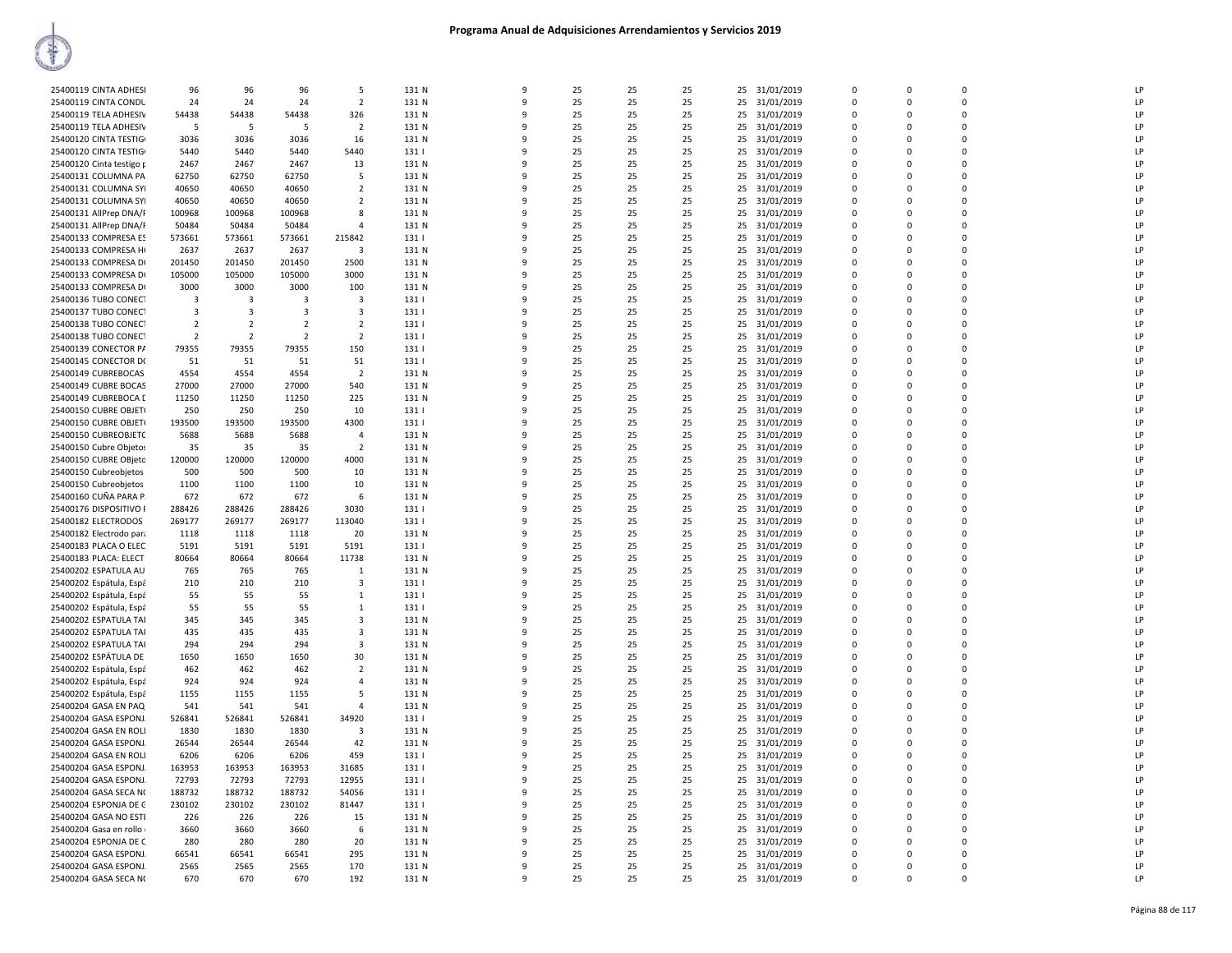| 25400204 GASA SECA NO                          | 157          | 157          | 157          | 45             | 131 N          | 9            | 25       | 25             | 25       | 25 31/01/2019             | $\mathbf 0$             | $\mathbf 0$             | $\mathbf 0$   | LP |
|------------------------------------------------|--------------|--------------|--------------|----------------|----------------|--------------|----------|----------------|----------|---------------------------|-------------------------|-------------------------|---------------|----|
| 25400205 Aplicador auto                        | 1939         | 1939         | 1939         | 1939           | 131 N          | $\mathbf{q}$ | 25       | 25             | 25       | 25 31/01/2019             | $\Omega$                | $\Omega$                | $\Omega$      | LP |
| 25400205 HEMOSTATICO                           | 45086        | 45086        | 45086        | 22543          | 131            | q            | 25       | 25             | 25       | 25 31/01/2019             | $\mathbf 0$             | $\Omega$                | $\Omega$      | LP |
|                                                | 46536        | 46536        | 46536        | 23268          | 131 N          | q            | 25       | 25             | 25       |                           | $\Omega$                | $\Omega$                | $\Omega$      | LP |
| 25400205 Aplicador auto                        |              |              |              |                |                |              |          |                |          | 25 31/01/2019             | $\mathbf 0$             |                         | $\mathbf 0$   | LP |
| 25400205 HEMOSTATIC(                           | 443990       | 443990       | 443990       | 6627           | 131            | 9<br>q       | 25<br>25 | 25             | 25       | 25<br>31/01/2019          | $\Omega$                | $\Omega$                | $\Omega$      | LP |
| 25400205 HEMOSTATIC(                           | 2588         | 2588         | 2588         | 1              | 131            |              |          | 25             | 25       | 25 31/01/2019             |                         | $\Omega$                |               |    |
| 25400205 HEMOSTÁTICO                           | 249800       | 249800       | 249800       | 8              | 131 N          |              | 25       | 25             | 25       | 25<br>31/01/2019          | $\mathbf 0$             | $\mathbf 0$             | $\mathbf 0$   | LP |
| 25400205 ESPONJA HEM                           | 21858        | 21858        | 21858        | 3              | 131 N          | 9            | 25       | 25             | 25       | 31/01/2019<br>25          | $\mathbf 0$             | $\Omega$                | $\mathbf 0$   | LP |
| 25400205 ESPONJA HEM                           | 63146        | 63146        | 63146        | $\overline{4}$ | 131 N          | $\mathbf{q}$ | 25       | 25             | 25       | 25<br>31/01/2019          | $\mathbf 0$             | $\Omega$                | $\mathbf 0$   | LP |
| 25400205 HEMOSTÁTICO                           | 162400       | 162400       | 162400       | $\overline{7}$ | 131 N          | q            | 25       | 25             | 25       | 25 31/01/2019             | $\Omega$                | $\Omega$                | $\Omega$      | LP |
| 25400224 431222 FILTR(                         | 63008        | 63008        | 63008        | 51             | 131 N          |              | 25       | 25             | 25       | 25 31/01/2019             | $\Omega$                | $\Omega$                | $\Omega$      | LP |
| 25400224 431222 FILTR(                         | 6177         | 6177         | 6177         | -5             | 131 N          |              | 25       | 25             | 25       | 25<br>31/01/2019          | $\mathbf 0$             | $\Omega$                | 0             | LP |
| 25400224 Filtro para jeri                      | 6101         | 6101         | 6101         | $\overline{2}$ | 131 N          | q            | 25       | 25             | 25       | 25 31/01/2019             | $\Omega$                | $\Omega$                | $\Omega$      | LP |
| 25400224 FILTROS PARA                          | 125819       | 125819       | 125819       | 15             | 131 N          | 9            | 25       | 25             | 25       | 25<br>31/01/2019          | $\mathbf 0$             | $\Omega$                | $\mathbf 0$   | LP |
| 25400226 FRESA PARA N                          | 15518        | 15518        | 15518        | $\overline{2}$ | 131 N          | 9            | 25       | 25             | 25       | 25 31/01/2019             | $\Omega$                | $\Omega$                | $\Omega$      | LP |
| 25400226 FRESA DE BOL                          | 34684        | 34684        | 34684        | 10             | 131 N          | 9            | 25       | 25             | 25       | 25<br>31/01/2019          | $\mathbf 0$             | $\mathbf 0$             | $\mathbf 0$   | LP |
| 25400226 FRESA DE                              | 48558        | 48558        | 48558        | 14             | 131 N          | q            | 25       | 25             | 25       | 31/01/2019<br>25          | $\mathbf 0$             | $\Omega$                | $\mathbf 0$   | LP |
| 25400226 EQUIPO DE                             | 522000       | 522000       | 522000       | 1              | 131 N          |              | 25       | 25             | 25       | 25 31/01/2019             | $\mathbf 0$             | $\Omega$                | $\mathbf 0$   | LP |
| 25400226 fresa de bola                         | 34684        | 34684        | 34684        | 10             | 131 N          | q            | 25       | 25             | 25       | 25<br>31/01/2019          | 0                       | $\Omega$                | 0             | LP |
| 25400226 FRESA DE                              | 34684        | 34684        | 34684        | 10             | 131 N          | q            | 25       | 25             | 25       | 25 31/01/2019             | $\Omega$                | $\Omega$                | $\Omega$      | LP |
| 25400226 FRESA DE                              | 34684        | 34684        | 34684        | 10             | 131 N          | q            | 25       | 25             | 25       | 25<br>31/01/2019          | $\mathbf 0$             | $\Omega$                | 0             | LP |
| 25400226 FRESA DE                              | 34684        | 34684        | 34684        | 10             | 131 N          | 9            | 25       | 25             | 25       | 31/01/2019<br>25          | $\Omega$                | $\Omega$                | $\Omega$      | LP |
| 25400226 FRESA DE                              | 34684        | 34684        | 34684        | 10             | 131 N          | 9            | 25       | 25             | 25       | 25<br>31/01/2019          | $\mathbf 0$             | $\Omega$                | $\mathbf 0$   | LP |
| 25400226 FRESA DE                              | 34684        | 34684        | 34684        | 10             | 131 N          | q            | 25       | 25             | 25       | 25 31/01/2019             | $\Omega$                | $\Omega$                | $\Omega$      | LP |
| 25400226 FRESA DE                              | 34684        | 34684        | 34684        | 10             | 131 N          |              | 25       | 25             | 25       | 25 31/01/2019             | $\mathbf 0$             | $\Omega$                | $\mathbf 0$   | LP |
| 25400226 FRESA DE                              | 34684        | 34684        | 34684        | 10             | 131 N          | q            | 25       | 25             | 25       | 31/01/2019<br>25          | $\mathbf 0$             | $\Omega$                | $\mathbf 0$   | LP |
| 25400226 FRESA DE                              | 34684        | 34684        | 34684        | 10             | 131 N          | q            | 25       | 25             | 25       | 25 31/01/2019             | $\mathbf 0$             | $\Omega$                | $\mathbf 0$   | LP |
| 25400226 FRESA DE                              | 34684        | 34684        | 34684        | 10             | 131 N          | q            | 25       | 25             | 25       | 25<br>31/01/2019          | $\Omega$                | $\Omega$                | $\Omega$      | LP |
| 25400226 FRESA DE                              | 10405        | 10405        | 10405        | $\overline{3}$ | 131 N          | q            | 25       | 25             | 25       | 25 31/01/2019             | $\Omega$                | $\Omega$                | $\Omega$      | LP |
| 25400226 FRESA DE                              | 20810        | 20810        | 20810        | 6              | 131 N          | 9            | 25       | 25             | 25       | 25<br>31/01/2019          | $\mathbf 0$             | $\Omega$                | 0             | LP |
| 25400226 FRESA DE                              | 20810        | 20810        | 20810        | 6              | 131 N          | q            | 25       | 25             | 25       | 31/01/2019<br>25          | $\Omega$                | $\overline{\mathbf{0}}$ | $\Omega$      | LP |
| 25400226 FRESA DE                              | 20810        | 20810        | 20810        | 6              | 131 N          |              | 25       | 25             | 25       | 25<br>31/01/2019          | $\mathbf 0$             | $\Omega$                | $\mathbf 0$   | LP |
| 25400226 FRESA DE                              | 20810        | 20810        | 20810        |                | 131 N          | q            | 25       | 25             | 25       | 31/01/2019                | 0                       | $\Omega$                | $\mathbf 0$   | LP |
| 25400230 JERINGA 10 M                          | 6460         | 6460         | 6460         | 6<br>34        | 131 N          | 9            | 25       | 25             | 25       | 25<br>25 31/01/2019       | $\mathbf 0$             | $\Omega$                | $\mathbf 0$   | LP |
|                                                |              |              |              | 34             |                | q            | 25       |                | 25       | 25                        | $\mathbf 0$             | $\Omega$                | $\mathbf 0$   | LP |
| 25400230 JERINGA 5 ML<br>25400230 GASA EN ROLI | 5100<br>5500 | 5100<br>5500 | 5100<br>5500 | 10             | 131 N<br>131 N | q            | 25       | 25<br>25       | 25       | 31/01/2019                | $\mathbf 0$             | $\Omega$                | $\mathbf 0$   | LP |
|                                                |              |              |              |                |                | 9            |          |                |          | 25 31/01/2019             |                         | $\Omega$                |               | LP |
| 25400230 PAQUETE DE (                          | 9462<br>4940 | 9462<br>4940 | 9462<br>4940 | 60<br>26       | 131 N<br>131 N | q            | 25<br>25 | 25<br>25       | 25<br>25 | 25<br>31/01/2019          | 0<br>$\Omega$           | $\Omega$                | 0<br>$\Omega$ | LP |
| 25400230 JERINGA 10 M                          |              |              |              |                |                |              |          | 25             |          | 25 31/01/2019             |                         |                         |               | LP |
| 25400230 JERINGA 5 ML<br>25400230 PAQUETE DE ( | 4800         | 4800<br>6308 | 4800<br>6308 | 32<br>40       | 131 N<br>131 N |              | 25<br>25 | 25             | 25<br>25 | 25 31/01/2019             | $\mathbf 0$<br>$\Omega$ | $\Omega$                | 0<br>$\Omega$ | LP |
|                                                | 6308         |              |              |                |                |              |          |                |          | 25 31/01/2019             |                         | $\Omega$                | $\mathbf 0$   |    |
| 25400230 PAQ C/200 10                          | 1176         | 1176         | 1176         | 10             | 131 N          |              | 25       | 25             | 25       | 25<br>31/01/2019          | 0                       | $\Omega$                |               | LP |
| 25400230 JERINGA 10 M                          | 19000        | 19000        | 19000        | 100            | 131 N          | q            | 25       | 25             | 25       | 25<br>31/01/2019          | 0                       | $\Omega$                | $\mathbf 0$   | LP |
| 25400231 PROTECTOR C                           | 24638        | 24638        | 24638        | 100            | 131            | q            | 25       | 25             | 25       | 25<br>31/01/2019          | $\mathbf 0$             | $\Omega$                | $\mathbf 0$   | LP |
| 25400232 GORRO PARA                            | 43242        | 43242        | 43242        | 11891          | 131            | q            | 25       | 25             | 25       | 25<br>31/01/2019          | $\mathbf 0$             | 0                       | 0             | LP |
| 25400232 GORRO REDO                            | 7150         | 7150         | 7150         | 110            | 131 N          | $\mathbf{q}$ | $\Omega$ | $\overline{0}$ | 100      | 31/01/2019<br>$\Omega$    | $\Omega$                | $\Omega$                | $\Omega$      | LP |
| 25400232 GORRO REDO                            | 1800         | 1800         | 1800         | 10             | 131 N          | q            | $\Omega$ | $\Omega$       | 100      | $\mathbf 0$<br>31/01/2019 | 0                       | $\Omega$                | $\Omega$      | LP |
| 25400235 CARTUCHO DI                           | 222          | 222          | 222          | 222            | 131            | q            | 25       | 25             | 25       | 25 31/01/2019             | $\Omega$                | $\Omega$                | $\Omega$      | LP |
| 25400235 CARTUCHO DI                           | 248          | 248          | 248          | 248            | 131            |              | 25       | 25             | 25       | 25<br>31/01/2019          | $\mathbf 0$             | $\Omega$                | 0             | LP |
| 25400235 CARTUCHO DI                           | 42360        | 42360        | 42360        | 42360          | 131            | q            | 25       | 25             | 25       | 25 31/01/2019             | $\Omega$                | $\Omega$                | $\Omega$      | LP |
| 25400242 GUANTE DE L                           | 10593        | 10593        | 10593        | 6834           | 131            |              | 25       | 25             | 25       | 31/01/2019<br>25          | $\mathbf 0$             | $\Omega$                | $\Omega$      | LP |
| 25400242 GUANTE DE L                           | 24969        | 24969        | 24969        | 11254          | 131            | 9            | 25       | 25             | 25       | 31/01/2019<br>25          | $\mathbf 0$             | $\Omega$                | $\mathbf 0$   | LP |
| 25400242 GUANTE DE L                           | 112033       | 112033       | 112033       | 23789          | 131            | 9            | 25       | 25             | 25       | 25<br>31/01/2019          | $\mathbf 0$             | $\Omega$                | $\mathbf 0$   | LP |
| 25400242 GUANTE DE L                           | 158874       | 158874       | 158874       | 11588          | 131            | q            | 25       | 25             | 25       | 31/01/2019<br>25          | $\mathbf 0$             | $\Omega$                | $\mathbf 0$   | LP |
| 25400242 GUANTE DE L                           | 76099        | 76099        | 76099        | 401            | 131            |              | 25       | 25             | 25       | 25 31/01/2019             | $\Omega$                | $\Omega$                | $\Omega$      | LP |
| 25400242 GUANTE DE L                           | 120155       | 120155       | 120155       | 53661          | 131            | q            | 25       | 25             | 25       | 25<br>31/01/2019          | $\mathbf 0$             | $\Omega$                | 0             | LP |
| 25400242 GUANTE DE L                           | 130228       | 130228       | 130228       | 62504          | 131            | q            | 25       | 25             | 25       | 25 31/01/2019             | $\Omega$                | $\Omega$                | $\Omega$      | LP |
| 25400242 GUANTE EXPL                           | 191479       | 191479       | 191479       | 85730          | 131            | 9            | 25       | 25             | 25       | 25 31/01/2019             | $\mathbf 0$             | $\Omega$                | 0             | LP |
| 25400242 GUANTE DE L                           | 489544       | 489544       | 489544       | 183664         | 131            | 9            | 25       | 25             | 25       | 31/01/2019<br>25          | $\mathbf 0$             | $\Omega$                | $\mathbf 0$   | LP |
| 25400242 GUANTE DE L                           | 229517       | 229517       | 229517       | 162822         | 131            | 9            | 25       | 25             | 25       | 25<br>31/01/2019          | $\mathbf 0$             | $\Omega$                | $\Omega$      | LP |
| 25400242 GUANTES DE I                          | 342866       | 342866       | 342866       | 265995         | 131            | q            | 25       | 25             | 25       | 31/01/2019<br>25          | $\mathbf 0$             | $\Omega$                | $\Omega$      | LP |
| 25400242 Guante Extra.                         | 1752         | 1752         | 1752         | 15             | 131 N          |              | 25       | 25             | 25       | 25 31/01/2019             | $\mathbf 0$             | $\Omega$                | $\mathbf 0$   | LP |
| 25400242 Guante talla C                        | 2280         | 2280         | 2280         | 19             | 131 N          | q            | 25       | 25             | 25       | 25<br>31/01/2019          | $\mathbf 0$             | $\Omega$                | 0             | LP |
| 25400242 Guante Extra.                         | 2336         | 2336         | 2336         | 20             | 131 N          | q            | 25       | 25             | 25       | 25 31/01/2019             | $\Omega$                | $\Omega$                | $\Omega$      | LP |
| 25400242 GUANTE DE H                           | 100000       | 100000       | 100000       | 5000           | 131 N          | q            | 25       | 25             | 25       | 25 31/01/2019             | $\Omega$                | $\Omega$                | $\Omega$      | LP |
| 25400242 GUANTE DE H                           | 100000       | 100000       | 100000       | 5000           | 131 N          | 9            | 25       | 25             | 25       | 25 31/01/2019             | $\Omega$                | $\Omega$                | $\Omega$      | LP |
|                                                |              |              |              |                |                |              |          |                |          |                           |                         |                         |               |    |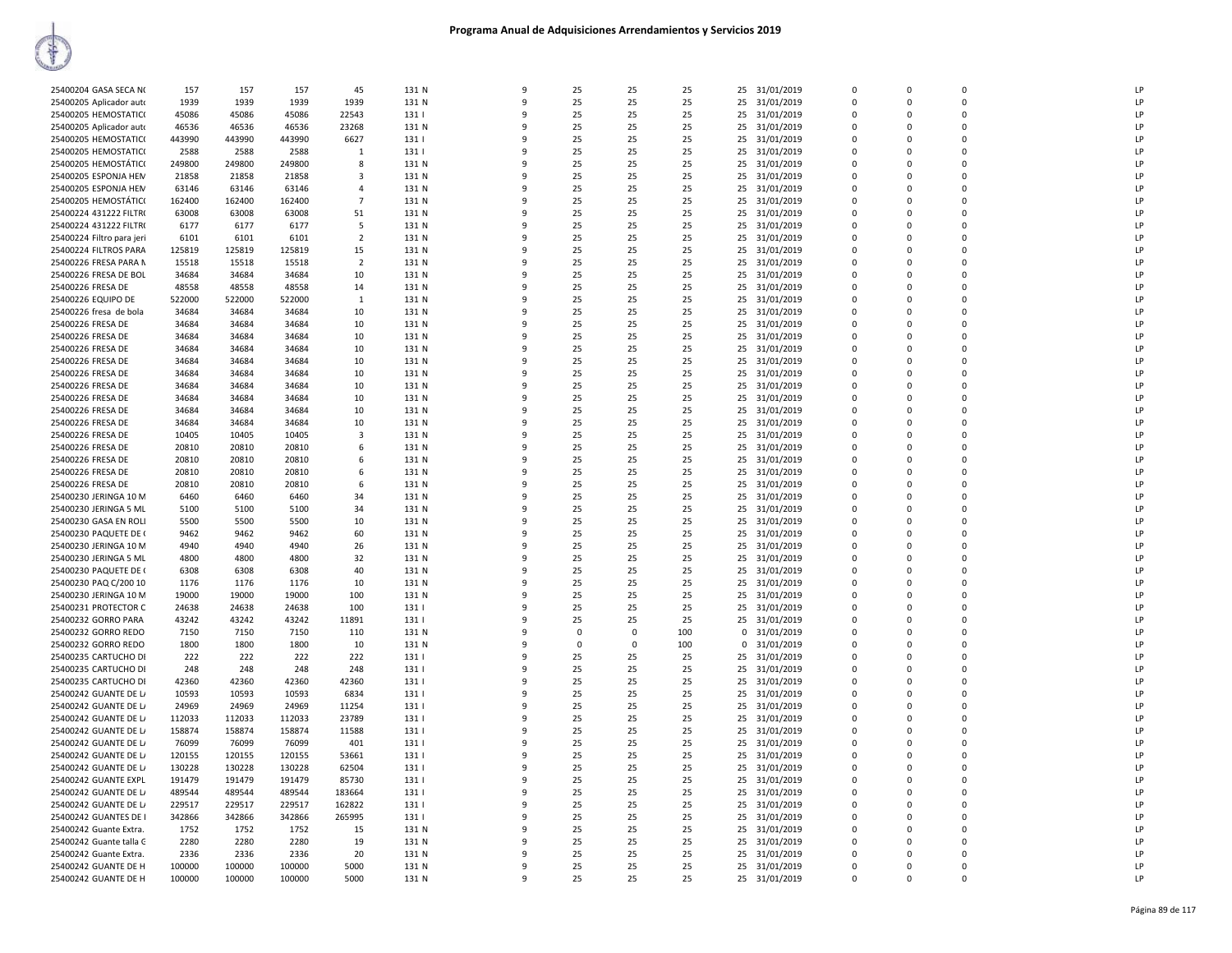| 25400242 GUANTE DE H        | 100000         | 100000         | 100000          | 5000           | 131 N        | 9                 | 25       | 25       | 25       | 25 31/01/2019                  | $\Omega$             | $\mathbf 0$          | $\Omega$             | LP       |
|-----------------------------|----------------|----------------|-----------------|----------------|--------------|-------------------|----------|----------|----------|--------------------------------|----------------------|----------------------|----------------------|----------|
| 25400242 GUANTE LATE        | 2900           | 2900           | 2900            | 20             | 131 N        | 9                 | 25       | 25       | 25       | 25<br>31/01/2019               | $\mathbf 0$          | 0                    | $\Omega$             | LP       |
| 25400242 GUANTE LATE        | 3684           | 3684           | 3684            | 35             | 131 N        | $\mathbf{q}$      | 25       | 25       | 25       | 25<br>31/01/2019               | $\Omega$             | $\Omega$             | $\Omega$             | LP       |
| 25400242 GUANTE DE L/       | 3135           | 3135           | 3135            | 20             | 131 N        | 9                 | 25       | 25       | 25       | 25<br>31/01/2019               | 0                    | $\mathbf 0$          | $\Omega$             | LP       |
| 25400242 GUANTES DE I       | 11739          | 11739          | 11739           | 90             | 131 N        | ٩                 | 25       | 25       | 25       | 25<br>31/01/2019               | $\mathbf 0$          | $\Omega$             | $\Omega$             | LP       |
| 25400242 GUANTE DE L/       | 42             | 42             | 42              | 20             | 131 N        |                   | 25       | 25       | 25       | 25<br>31/01/2019               | $\mathbf 0$          | 0                    | $\mathbf{0}$         | LP       |
| 25400242 GUANTE DE L        | 94             | 94             | 94              | 20             | 131 N        | q                 | 25       | 25       | 25       | 25<br>31/01/2019               | $\Omega$             | $\Omega$             | $\Omega$             | LP       |
| 25400242 GUANTE EXPL        | 401            | 401            | 401             | 180            | 131 N        | $\mathbf{q}$      | 25       | 25       | 25       | 25<br>31/01/2019               | $\Omega$             | $\Omega$             | $\Omega$             | LP       |
| 25400242 GUANTE DE L        | 49             | 49             | 49              | 35             | 131 N        | -9                | 25       | 25       | 25       | 25<br>31/01/2019               | $\mathbf 0$          | $\Omega$             | $\Omega$             | LP       |
| 25400243 ULTRACRUZ G        | 5817           | 5817           | 5817            | $\overline{a}$ | 131 N        | $\mathbf{q}$      | 25       | 25       | 25       | 25<br>31/01/2019               | $\Omega$             | $\Omega$             | $\Omega$             | LP       |
| 25400243 ULTRACRUZ G        | 11635          | 11635          | 11635           | 8              | 131 N        | q                 | 25       | 25       | 25       | 25<br>31/01/2019               | $\Omega$             | $\Omega$             | $\Omega$             | LP       |
| 25400243 ULTRACRUZ G        | 5164           | 5164           | 5164            | 3              | 131 N        | q                 | 25       | 25       | 25       | 31/01/2019<br>25               | $\Omega$             | $\Omega$             | $\Omega$             | LP       |
| 25400243 ULTRACRUZ G        | 6886           | 6886           | 6886            | $\overline{4}$ | 131 N        |                   | 25       | 25       | 25       | 25<br>31/01/2019               | 0                    | 0                    | $\mathbf{0}$         | LP       |
| 25400243 ULTRACRUZ G        | 7271           | 7271           | 7271            | 5              | 131 N        | 9                 | 25       | 25       | 25       | 25<br>31/01/2019               | $\Omega$             | $\Omega$             | $\Omega$             | LP       |
| 25400243 ULTRACRUZ G        | 3443           | 3443           | 3443            | 2              | 131 N        | q                 | 25       | 25       | 25       | 25<br>31/01/2019               | 0                    | 0                    | $\mathbf{0}$         | LP       |
| 25400243 ULTRACRUZ G        | 7272           | 7272           | 7272            | 5              | 131 N        | q                 | 25       | 25       | 25       | 31/01/2019<br>25               | 0                    | $\Omega$             | $\Omega$             | LP       |
| 25400243 ULTRACRUZ G        | 12049          | 12049          | 12049           | $\overline{7}$ | 131 N        | $\mathbf{q}$      | 25       | 25       | 25       | 25<br>31/01/2019               | $\Omega$             | $\Omega$             | $\Omega$             | LP       |
| 25400244 GUANTE TALL        | 5566           | 5566           | 5566            | 5              | 131 N        | ٩                 | 25       | 25       | 25       | 25<br>31/01/2019               | $\Omega$             | $\Omega$             | $\Omega$             | LP       |
| <b>25400244 GUANTE TALL</b> | 5566           | 5566           | 5566            | 5              | 131 N        | q                 | 25       | 25       | 25       | 25<br>31/01/2019               | $\Omega$             | $\Omega$             | $\Omega$             | LP       |
| 25400244 GUANTE TALL        | 5566           | 5566           | 5566            | 5              | 131 N        |                   | 25       | 25       | 25       | 25                             | 0                    | $\Omega$             | $\Omega$             | LP       |
| 25400244 GUANTES DE I       | 93922          | 93922          | 93922           | 35635          | 131          | $\mathbf{q}$      | 25       | 25       | 25       | 31/01/2019<br>25<br>31/01/2019 | $\Omega$             | $\Omega$             | $\Omega$             | LP       |
|                             | 229937         | 229937         | 229937          | 65046          | 131          | 9                 | 25       | 25       | 25       | 25                             | $\mathbf 0$          | $\mathbf 0$          | $\Omega$             | LP       |
| 25400244 GUANTES DE I       |                |                |                 |                |              | 9                 |          |          |          | 31/01/2019                     |                      |                      | $\Omega$             | LP       |
| 25400244 GUANTES DE I       | 173724         | 173724         | 173724          | 79099          | 131          |                   | 25       | 25       | 25       | 31/01/2019<br>25               | $\mathbf 0$          | $\mathbf{0}$         |                      |          |
| 25400244 GUANTES DE !       | 3150           | 3150           | 3150            | 15             | 131 N        | 9                 | 25       | 25       | 25       | 31/01/2019<br>25               | $\mathbf 0$          | $\mathbf 0$          | $\mathbf{0}$         | LP       |
| 25400244 GUANTES DE !       | 4200           | 4200           | 4200            | 20             | 131 N        | ۹                 | 25       | 25       | 25       | 25<br>31/01/2019               | $\mathbf 0$          | $\Omega$             | $\Omega$             | LP       |
| 25400244 GUANTES DE I       | 21367          | 21367          | 21367           | 180            | 131 N        | q                 | 25       | 25       | 25       | 25<br>31/01/2019               | $\Omega$             | $\Omega$             | $\Omega$             | LP       |
| 25400244 GUANTES DE I       | 30948          | 30948          | 30948           | 260            | 131 N        |                   | 25       | 25       | 25       | 25<br>31/01/2019               | $\mathbf 0$          | $\Omega$             | $\Omega$             | LP       |
| 25400244 GUANTES DE I       | 25560          | 25560          | 25560           | 180            | 131 N        | $\mathbf{q}$      | 25       | 25       | 25       | 25<br>31/01/2019               | $\Omega$             | $\Omega$             | $\Omega$             | LP       |
| 25400244 GUANTES DE I       | 600            | 600            | 600             | 15             | 131 N        | 9                 | 25       | 25       | 25       | 25<br>31/01/2019               | $\Omega$             | $\Omega$             | $\Omega$             | LP       |
| 25400244 GUANTES NIT        | 16660          | 16660          | 16660           | 140            | 131 N        | -9                | 25       | 25       | 25       | 31/01/2019<br>25               | $\overline{0}$       | $\Omega$             | $\Omega$             | LP       |
| 25400244 GUANTES DE I       | $\overline{2}$ | $\overline{2}$ | $\overline{2}$  | 1              | 131 N        | 9                 | 25       | 25       | 25       | 25<br>31/01/2019               | $\mathbf 0$          | 0                    | $\mathbf 0$          | LP       |
| 25400244 GUANTES DE I       | 15             | 15             | 15              | $\overline{7}$ | 131 N        | $\Omega$          | 25       | 25       | 25       | 25<br>31/01/2019               | $\overline{0}$       | $\Omega$             | $\Omega$             | LP       |
| 25400244 GUANTES DE I       | 212            | 212            | 212             | 60             | 131 N        |                   | 25       | 25       | 25       | 25<br>31/01/2019               | $\mathbf 0$          | $\Omega$             | $\Omega$             | LP       |
| 25400244 GUANTES DE I       | 26             | 26             | 26              | 10             | 131 N        |                   | 25       | 25       | 25       | 25<br>31/01/2019               | $\mathbf 0$          | $\mathbf 0$          | $\mathbf{0}$         | LP       |
| 25400245 GUATA QUIRL        | 3531           | 3531           | 3531            | 1515           | 131          | $\mathbf{q}$      | 25       | 25       | 25       | 25<br>31/01/2019               | $\Omega$             | $\Omega$             | $\Omega$             | LP       |
| 25400247 ESFINTEROTO        | 49751          | 49751          | 49751           | 3143           | 131          | q                 | 25       | 25       | 25       | 25<br>31/01/2019               | $\Omega$             | $\Omega$             | $\Omega$             | LP       |
| 25400247 ALAMBRE GUI        | 82083          | 82083          | 82083           | 82083          | 4571         | $\mathbf{q}$      | 25       | 25       | 25       | 31/01/2019<br>25               | $\Omega$             | $\Omega$             | $\Omega$             | LP       |
| 25400247 ESFINTEROTO        | 103460         | 103460         | 103460          | 20             | 131          | 9                 | 25       | 25       | 25       | 25<br>31/01/2019               | $\overline{0}$       | $\mathbf 0$          | $\mathbf 0$          | LP       |
| 25400254 SUTURA ABS.        | 274754         | 274754         | 274754          | 228            | 131          | $\mathbf{q}$      | 25       | 25       | 25       | 25<br>31/01/2019               | $\Omega$             | $\Omega$             | $\Omega$             | LP       |
| 25400254 SUTURA DE SE       | 29029          | 29029          | 29029           | 52             | 131          |                   | 25       | 25       | 25       | 25<br>31/01/2019               | 0                    | $\mathbf 0$          | $\Omega$             | LP       |
| 25400254 SUTURA DE SE       | 500            | 500            | 500             | 1              | 131          |                   | 25       | 25       | 25       | 25<br>31/01/2019               | $\mathbf 0$          | $\Omega$             | $\Omega$             | LP       |
| 25400254 SUTURA SINTI       | 603            | 603            | 603             | $\mathbf{1}$   | 131          | $\mathbf{q}$      | 25       | 25       | 25       | 25<br>31/01/2019               | $\mathbf 0$          | $\Omega$             | $\Omega$             | LP       |
| 25400254 SUTURA SINTI       | 94571          | 94571          | 94571           | 129            | 131          | ٩                 | 25       | 25       | 25       | 25<br>31/01/2019               | $\Omega$             | $\Omega$             | $\Omega$             | LP       |
| 25400254 SUTURA SEDA        | 15658          | 15658          | 15658           | 253            | 131          | $\mathbf{q}$      | 25       | 25       | 25       | 31/01/2019<br>25               | $\Omega$             | $\Omega$             | $\Omega$             | LP       |
| 25400254 SUTURA DE P(       | 275            | 275            | 275             | 275            | 131          | -9                | 25       | 25       | 25       | 25<br>31/01/2019               | $\mathbf 0$          | 0                    | $\Omega$             | LP       |
| 25400254 SUTURA DE SE       | 27793          | 27793          | 27793           | 316            | 131          | $\mathbf{q}$      | 25       | 25       | 25       | 25<br>31/01/2019               | $\Omega$             | $\Omega$             | $\Omega$             | LP       |
| 25400254 SUTURA DE SE       | 468            | 468            | 468             | 468            | 131          |                   | 25       | 25       | 25       | 25<br>31/01/2019               | $\mathbf 0$          | $\mathbf 0$          | $\Omega$             | LP       |
| 25400254 SUTURA SINTI       | 564            | 564            | 564             | 564            | 131          | q                 | 25       | 25       | 25       | 25<br>31/01/2019               | $\mathbf 0$          | $\Omega$             | $\Omega$             | LP       |
| 25400254 SUTURA SINTI       | 632            | 632            | 632             | 632            | 131          |                   | 25       | 25       | 25       | 25<br>31/01/2019               | $\mathbf 0$          | 0                    | $\mathbf{0}$         | LP       |
| 25400254 SUTURA ABSC        | 656            | 656            | 656             | 656            | 131          | $\mathbf{Q}$      | 25       | 25       | 25       | 31/01/2019<br>25               | $\Omega$             | $\Omega$             | $\Omega$             | LP       |
| 25400254 SUTURA SINTI       | 658            | 658            | 658             | 658            | 131          | $\mathbf{q}$      | 25       | 25       | 25       | 25<br>31/01/2019               | $\overline{0}$       | $\mathbf 0$          | $\mathbf 0$          | LP       |
| 25400254 SUTURA ABSC        | 8823           | 8823           | 8823            | 679            | 131          | q                 | 25       | 25       | 25       | 25<br>31/01/2019               | 0                    | $\Omega$             | $\Omega$             | LP       |
| 25400254 SUTURA ABSC        | 855            | 855            | 855             | 855            | 131          | $\mathbf{q}$      | 25       | 25       | 25       | 25<br>31/01/2019               | $\Omega$             | $\Omega$             | $\Omega$             | LP       |
| 25400254 SUTURA MON         | 886            | 886            | 886             | 886            | 131          | q                 | 25       | 25       | 25       | 25<br>31/01/2019               | $\Omega$             | $\Omega$             | $\Omega$             | LP       |
| 25400254 SUTURA ABSC        | 903            | 903            | 903             | 903            | 131          | q                 | 25       | 25       | 25       | 31/01/2019<br>25               | $\Omega$             | $\Omega$             | $\Omega$             | LP       |
| 25400254 SUTURA ABS.        | 912            | 912            | 912             | 912            | 131          |                   | 25       | 25       | 25       | 25<br>31/01/2019               | 0                    | 0                    | $\Omega$             | LP       |
| 25400254 SUTURA DE SE       | 37259          | 37259          | 37259           | 8124           | 131          | 9                 | 25       | 25       | 25       | 25<br>31/01/2019               | $\Omega$             | $\Omega$             | $\Omega$             | LP       |
| 25400254 SUTURA DE SE       | 44299          | 44299          | 44299           | 15081          | 131          | 9                 | 25       | 25       | 25       | 25<br>31/01/2019               | $\overline{0}$       | $\mathbf 0$          | $\Omega$             | LP       |
| 25400254 SUTURA SINTI       | 94430          | 94430          | 94430           | 605            | 131          | 9                 | 25       | 25       | 25       | 31/01/2019<br>25               | 0                    | $\mathbf{0}$         | $\mathbf{0}$         | LP       |
| 25400254 SUTURA DE SE       | 16891          | 16891          | 16891           | 563            | 131          | $\mathbf{q}$      | 25       | 25       | 25       | 25<br>31/01/2019               | $\overline{0}$       | $\mathbf 0$          | $\Omega$             | LP       |
|                             |                |                |                 |                |              | ٩                 |          |          |          |                                | $\Omega$             | $\Omega$             | $\Omega$             | LP       |
| 25400254 SUTURA DE SE       | 46838          | 46838          | 46838<br>104359 | 25871          | 131  <br>131 | q                 | 25<br>25 | 25       | 25<br>25 | 25<br>31/01/2019<br>25         | $\Omega$             | $\Omega$             | $\Omega$             | LP       |
| 25400254 SUTURA ABSC        | 104359         | 104359         |                 | 75898          |              |                   |          | 25       |          | 31/01/2019                     |                      |                      |                      |          |
| 25400254 SUTURA STRA        | 4026           | 4026           | 4026<br>1285    | 1              | 131          | q<br>$\mathbf{q}$ | 25<br>25 | 25       | 25<br>25 | 25<br>31/01/2019               | 0                    | $\Omega$             | $\Omega$             | LP<br>LP |
| 25400254 SUTURA SINTE       | 1285           | 1285           |                 | $\mathbf{1}$   | 131          |                   |          | 25<br>25 |          | 25<br>31/01/2019               | $\Omega$<br>$\Omega$ | $\Omega$<br>$\Omega$ | $\Omega$<br>$\Omega$ | LP       |
| 25400254 SUTURA SINTI       | 1601           | 1601           | 1601            | 1              | 131          | 9                 | 25       |          | 25       | 25 31/01/2019                  |                      |                      |                      |          |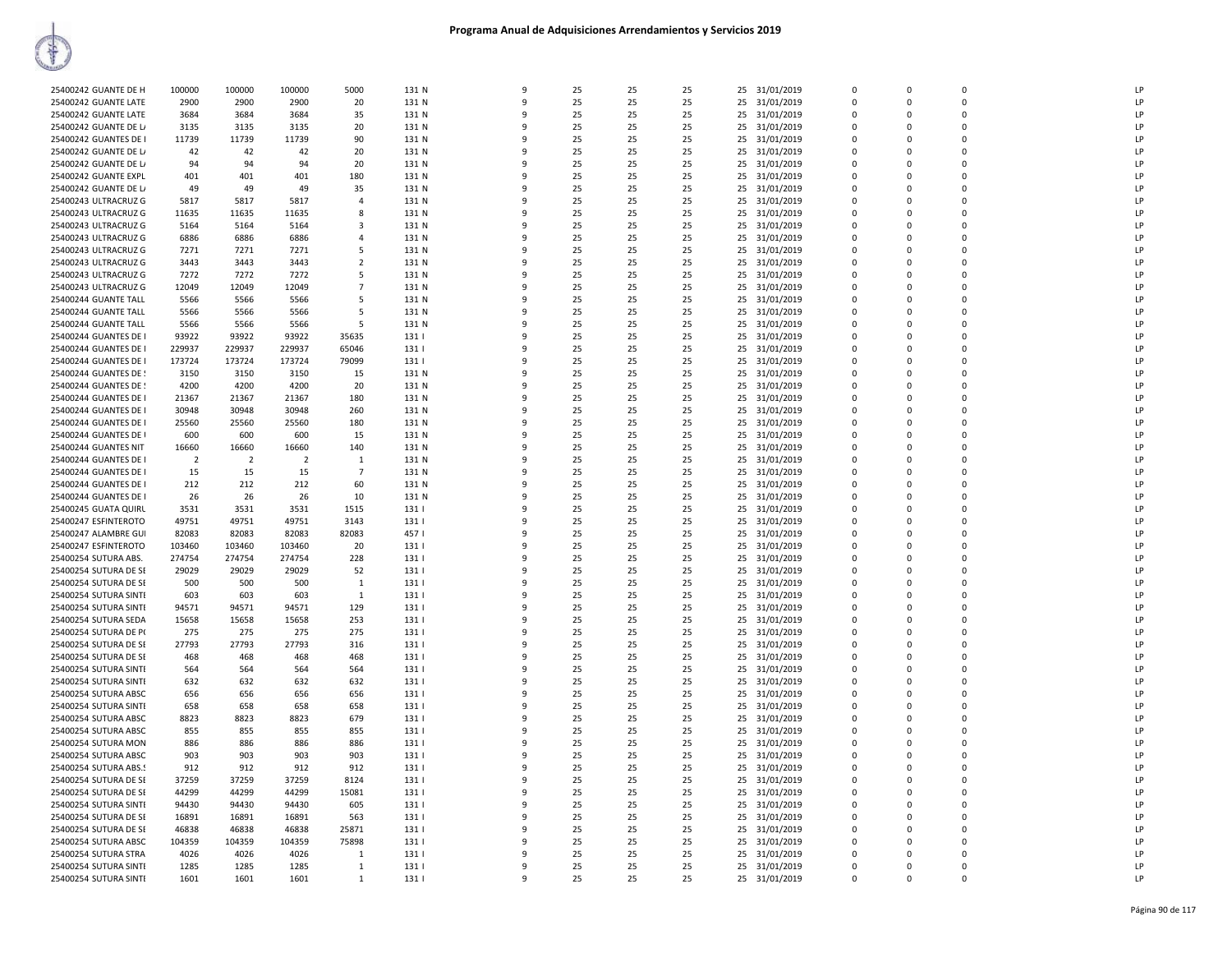| 25400256 SIERRA GIGLI   | 796    | 796    | 796    | $\mathbf{1}$            | 971              | 9            | 25       | 25 | 25 |    | 25 31/01/2019 | $\Omega$    | $\Omega$ | $\Omega$    | LP |
|-------------------------|--------|--------|--------|-------------------------|------------------|--------------|----------|----|----|----|---------------|-------------|----------|-------------|----|
| 25400287 INYECTORES D   | 26912  | 26912  | 26912  | 12536                   | 131              | 9            | 25       | 25 | 25 | 25 | 31/01/2019    | 0           | $\Omega$ | 0           | LP |
| 25400288 APLICADOR C    | 544    | 544    | 544    | 307                     | 131              | $\mathbf{q}$ | 25       | 25 | 25 | 25 | 31/01/2019    | $\Omega$    | $\Omega$ | $\Omega$    | LP |
| 25400288 ISOPOS DE PL   | 28509  | 28509  | 28509  | 10764                   | 131              | 9            | 25       | 25 | 25 | 25 | 31/01/2019    | 0           | $\Omega$ | $\mathbf 0$ | LP |
| 25400288 APLICADOR D    | 320    | 320    | 320    | $\overline{2}$          | 131 N            | q            | 25       | 25 | 25 | 25 | 31/01/2019    | $\Omega$    | $\Omega$ | $\mathbf 0$ | LP |
| 25400288 ISOPOS DE PL   | 4678   | 4678   | 4678   | 15                      | 131 N            |              | 25       | 25 | 25 | 25 | 31/01/2019    | $\Omega$    | $\Omega$ | $\Omega$    | LP |
| 25400288 ISOPOS DE PL   | 37     | 37     | 37     | 14                      | 131 N            | q            | 25       | 25 | 25 | 25 | 31/01/2019    | $\Omega$    | $\Omega$ | $\Omega$    | LP |
| 25400291 JALEA ELECTR   | 4500   | 4500   | 4500   | 203                     | 131              | q            | 25       | 25 | 25 |    | 25 31/01/2019 | $\Omega$    | $\Omega$ | $\Omega$    | LP |
| 25400291 JALEA ELECTR   | 490    | 490    | 490    | 490                     | 131              | 9            | 25       | 25 | 25 | 25 | 31/01/2019    | 0           | $\Omega$ | 0           | LP |
| 25400291 JALEA LUBRIC.  | 12912  | 12912  | 12912  | 3400                    | 131              | q            | 25       | 25 | 25 | 25 | 31/01/2019    | $\Omega$    | $\Omega$ | $\Omega$    | LP |
| 25400294 JERINGA 3 ML   | 3510   | 3510   | 3510   | 26                      | 131 N            |              | 25       | 25 | 25 | 25 | 31/01/2019    | $\mathbf 0$ | $\Omega$ | $\mathbf 0$ | LP |
| 25400294 JERINGAS 1 M   | 1139   | 1139   | 1139   | $\overline{\mathbf{3}}$ | 131 N            |              | 25       | 25 | 25 | 25 | 31/01/2019    | $\Omega$    | $\Omega$ | $\mathbf 0$ | LP |
| 25400294 JERINGA BD 6   | 10926  | 10926  | 10926  | 580                     | 131              |              | 25       | 25 | 25 | 25 | 31/01/2019    | $\Omega$    | $\Omega$ | $\Omega$    | LP |
| 25400294 431212 FILTR(  | 13475  | 13475  | 13475  | 11                      | 131 N            | q            | 25       | 25 | 25 | 25 | 31/01/2019    | $\Omega$    | $\Omega$ | $\Omega$    | LP |
| 25400294 JERINGA DE 1   | 50316  | 50316  | 50316  | 22283                   | 131              |              | 25       | 25 | 25 | 25 | 31/01/2019    | $\Omega$    | $\Omega$ | $\Omega$    | LP |
| 25400294 JERINGA DE 3   | 24439  | 24439  | 24439  | 24439                   | 131              | 9            | 25       | 25 | 25 | 25 | 31/01/2019    | 0           | $\Omega$ | 0           | LP |
| 25400294 JERINGA DE 5   | 367054 | 367054 | 367054 | 131700                  | 131              | q            | 25       | 25 | 25 |    | 25 31/01/2019 | $\Omega$    | $\Omega$ | $\Omega$    | LP |
| 25400294 JERINGA DESE   | 161858 | 161858 | 161858 | 161858                  | 131              |              | 25       | 25 | 25 | 25 | 31/01/2019    | $\mathbf 0$ | $\Omega$ | $\mathbf 0$ | LP |
| 25400294 STERILE DISPC  | 221786 | 221786 | 221786 | 440                     | 131 N            |              | $\Omega$ | 40 | 30 | 30 | 31/01/2019    | $\Omega$    | $\Omega$ | $\mathbf 0$ | LP |
|                         |        |        |        | 6                       | 131 N            |              | 25       |    | 25 |    |               | 0           | 0        | $\mathbf 0$ | LP |
| 25400294 431212 FILTR(  | 7350   | 7350   | 7350   |                         |                  | ٩            |          | 25 |    | 25 | 31/01/2019    | $\Omega$    |          | $\Omega$    | LP |
| 25400294 JERINGA 3 ML   | 1215   | 1215   | 1215   | 9                       | 131 N            |              | 25       | 25 | 25 | 25 | 31/01/2019    |             | $\Omega$ |             |    |
| 25400294 431219 FILTR(  | 15811  | 15811  | 15811  | 3                       | 131 N            |              | 25       | 25 | 25 | 25 | 31/01/2019    | $\Omega$    | $\Omega$ | $\Omega$    | LP |
| 25400294 ERINGA DE 51   | 131    | 131    | 131    | 1                       | 131 N            | 9            | 25       | 25 | 25 | 25 | 31/01/2019    | 0           | $\Omega$ | 0           | LP |
| 25400294 JERINGA DE 1   | 79     | 79     | 79     | 21                      | 131 N            | 9            | 25       | 25 | 25 | 25 | 31/01/2019    | $\Omega$    | $\Omega$ | $\Omega$    | LP |
| 25400294 JERINGA DE 1   | 53     | 53     | 53     | 20                      | 131 N            |              | 25       | 25 | 25 | 25 | 31/01/2019    | $\mathbf 0$ | $\Omega$ | $\mathbf 0$ | LP |
| 25400294 JERINGA DE 2   | 79     | 79     | 79     | 20                      | 131 N            |              | 25       | 25 | 25 | 25 | 31/01/2019    | $\Omega$    | $\Omega$ | $\mathbf 0$ | LP |
| 25400294 JERINGA DE 2   | 10     | 10     | 10     | $\overline{\mathbf{3}}$ | 131 N            |              | 25       | 25 | 25 | 25 | 31/01/2019    | 0           | $\Omega$ | $\mathbf 0$ | LP |
| 25400294 JERINGA DE 3   | 49     | 49     | 49     | 21                      | 131 N            | ۰            | 25       | 25 | 25 | 25 | 31/01/2019    | $\Omega$    | $\Omega$ | $\Omega$    | LP |
| 25400294 JERINGA DE 5   | 39     | 39     | 39     | 20                      | 131 N            |              | 25       | 25 | 25 | 25 | 31/01/2019    | $\Omega$    | $\Omega$ | $\Omega$    | LP |
| 25400294 JERINGA DESE   | 5      | -5     | 5      | 5                       | 131 N            | q            | 25       | 25 | 25 | 25 | 31/01/2019    | $\Omega$    | $\Omega$ | $\mathbf 0$ | LP |
| 25400297 JERINGA 5 ML   | 607    | 607    | 607    | $\overline{2}$          | 131 N            | 9            | 25       | 25 | 25 | 25 | 31/01/2019    | $\Omega$    | $\Omega$ | $\Omega$    | LP |
| 25400297 JERINGA 20 M   | 1218   | 1218   | 1218   | 3                       | 131 N            | q            | 25       | 25 | 25 | 25 | 31/01/2019    | $\Omega$    | $\Omega$ | $\mathbf 0$ | LP |
| 25400297 JERINGA DESE   | 338725 | 338725 | 338725 | 126395                  | 131              |              | 25       | 25 | 25 | 25 | 31/01/2019    | $\Omega$    | $\Omega$ | $\mathbf 0$ | LP |
| 25400297 JERINGA 20 M   | 194880 | 194880 | 194880 | 480                     | 131 N            |              | 25       | 25 | 25 | 25 | 31/01/2019    | 0           | $\Omega$ | $\mathbf 0$ | LP |
| 25400300 JERINGA ASEP   | 46040  | 46040  | 46040  | 17884                   | 131              | ٩            | 25       | 25 | 25 | 25 | 31/01/2019    | $\Omega$    | $\Omega$ | $\Omega$    | LP |
| 25400303 CAJAS DE LAN   | 8460   | 8460   | 8460   | 12                      | 131 N            |              | 25       | 25 | 25 | 25 | 31/01/2019    | $\Omega$    | $\Omega$ | $\Omega$    | LP |
| 25400303 24 TIRAS REAC  | 299600 | 299600 | 299600 | 160                     | 131 N            | q            | 25       | 25 | 25 | 25 | 31/01/2019    | $\Omega$    | $\Omega$ | $\mathbf 0$ | LP |
| 25400303 LANCETAS EST   | 705    | 705    | 705    | 200                     | 131 N            | 9            | 25       | 25 | 25 | 25 | 31/01/2019    | $\Omega$    | $\Omega$ | $\Omega$    | LP |
| 25400304 SURG-I-LOOP    | 1742   | 1742   | 1742   | $\mathbf{1}$            | 131              | q            | 25       | 25 | 25 | 25 | 31/01/2019    | $\Omega$    | $\Omega$ | $\Omega$    | LP |
| 25400304 SURGI-LOOP (   | 2288   | 2288   | 2288   | $\mathbf{1}$            | 131              |              | 25       | 25 | 25 |    | 25 31/01/2019 | $\Omega$    | $\Omega$ | $\mathbf 0$ | LP |
| 25400307 BANCO DE LL/   | 20662  | 20662  | 20662  | 20662                   | 131              |              | 25       | 25 | 25 | 25 | 31/01/2019    | 0           | $\Omega$ | 0           | LP |
| 25400307 LLAVE DE 3 VÍ. | 153853 | 153853 | 153853 | 47410                   | 131              | q            | 25       | 25 | 25 | 25 | 31/01/2019    | $\Omega$    | $\Omega$ | $\Omega$    | LP |
| 25400307 LLAVE DE 3 VÍ  | 1625   | 1625   | 1625   | 500                     | 131 N            |              | 25       | 25 | 25 | 25 | 31/01/2019    | $\Omega$    | $\Omega$ | $\Omega$    | LP |
| 25400309 DEXERYL (GLIC  | 74493  | 74493  | 74493  | 25938                   | 131              | q            | 25       | 25 | 25 | 25 | 31/01/2019    | $\Omega$    | $\Omega$ | $\mathbf 0$ | LP |
| 25400313 MALLA PLANA    | 4286   | 4286   | 4286   | 2143                    | 131 N            | 9            | 25       | 25 | 25 | 25 | 31/01/2019    | $\Omega$    | $\Omega$ | $\Omega$    | LP |
| 25400313 MALLA DE PO    | 13982  | 13982  | 13982  | 13982                   | 131              | q            | 25       | 25 | 25 | 25 | 31/01/2019    | $\Omega$    | $\Omega$ | $\Omega$    | LP |
| 25400313 MALLA TRIDIN   | 23000  | 23000  | 23000  | 11500                   | 131 N            |              | 25       | 25 | 25 | 25 | 31/01/2019    | $\Omega$    | $\Omega$ | $\mathbf 0$ | LP |
| 25400313 BRASSIERE ON   | 203940 | 203940 | 203940 | 180                     | 131 N            |              | 25       | 25 | 25 | 25 | 31/01/2019    | 0           | $\Omega$ | $\mathbf 0$ | LP |
| 25400313 MALLAS DE P(   | 108943 | 108943 | 108943 | 6                       | 131 N            | q            | 25       | 25 | 25 |    | 25 31/01/2019 | $\Omega$    | $\Omega$ | $\Omega$    | LP |
| 25400318 CIRCUITO CO/   | 79567  | 79567  | 79567  | 10640                   | 131              |              | 25       | 25 | 25 | 25 | 31/01/2019    | $\Omega$    | $\Omega$ | $\Omega$    | LP |
| 25400319 EQPO.P/MEDI    | 35364  | 35364  | 35364  | 10665                   | 131              | q            | 25       | 25 | 25 | 25 | 31/01/2019    | $\Omega$    | $\Omega$ | $\mathbf 0$ | LP |
| 25400321 RESPIRADOR I   | 2204   | 2204   | 2204   | 10                      | 131              | 9            | 25       | 25 | 25 | 25 | 31/01/2019    | $\Omega$    | $\Omega$ | $\Omega$    | LP |
| 25400322 MASCARILLA I   | 4163   | 4163   | 4163   | 1548                    | 131              | q            | 25       | 25 | 25 | 25 | 31/01/2019    | $\Omega$    | $\Omega$ | $\Omega$    | LP |
| 25400322 CONECTOR UI    | 11004  | 11004  | 11004  | 7668                    | 131              |              | 25       | 25 | 25 |    | 25 31/01/2019 | $\Omega$    | $\Omega$ | $\mathbf 0$ | LP |
| 25400322 MASCARILLA I   | 113958 | 113958 | 113958 | 29944                   | 131              |              | 25       | 25 | 25 | 25 | 31/01/2019    | 0           | $\Omega$ | $\mathbf 0$ | LP |
| 25400326 HUMIDIFICAD    | 142278 | 142278 | 142278 | 55468                   | 131              | q            | 25       | 25 | 25 |    | 25 31/01/2019 | $\Omega$    | $\Omega$ | $\Omega$    | LP |
|                         |        |        |        |                         |                  | 9            |          | 25 |    |    |               | $\Omega$    | $\Omega$ | $\Omega$    | LP |
| 25400326 HUMIFICADOI    | 120005 | 120005 | 120005 | 120005                  | 131              |              | 25       |    | 25 |    | 25 31/01/2019 |             |          |             | LP |
| 25400328 PAÑALES DESI   | 124010 | 124010 | 124010 | 56211                   | 131              | 9            | 25       | 25 | 25 | 25 | 31/01/2019    | $\Omega$    | $\Omega$ | $\mathbf 0$ |    |
| 25400333 PAPEL PARAFI   | 6003   | 6003   | 6003   | 9                       | 131 N            | 9            | 25       | 25 | 25 | 25 | 31/01/2019    | $\Omega$    | $\Omega$ | $\Omega$    | LP |
| 25400333 PAPEL PARAFI   | 10244  | 10244  | 10244  | 13                      | 131              | q            | 25       | 25 | 25 | 25 | 31/01/2019    | $\Omega$    | $\Omega$ | $\Omega$    | LP |
| 25400333 PAPEL PARAFI   | 6670   | 6670   | 6670   | 10                      | 131 N            |              | 25       | 25 | 25 |    | 25 31/01/2019 | $\Omega$    | $\Omega$ | $\mathbf 0$ | LP |
| 25400333 PAPEL PARAFI   | 1362   | 1362   | 1362   | $\overline{\mathbf{3}}$ | 131 N            | ٩            | 25       | 25 | 25 | 25 | 31/01/2019    | 0           | $\Omega$ | $\mathbf 0$ | LP |
| 25400333 PARAFILM RO    | 14528  | 14528  | 14528  | 32                      | 131 N            | q            | 25       | 25 | 25 |    | 25 31/01/2019 | $\Omega$    | $\Omega$ | $\mathbf 0$ | LP |
| 25400335 PAPEL PH IND   | 2769   | 2769   | 2769   | 13                      | 131              | q            | 25       | 25 | 25 |    | 25 31/01/2019 | $\Omega$    | $\Omega$ | $\Omega$    | LP |
| 25400335 INDICADORES    | 3261   | 3261   | 3261   | 3261                    | 131 <sub>1</sub> | 9            | 25       | 25 | 25 |    | 25 31/01/2019 | $\Omega$    | $\Omega$ | $\Omega$    | LP |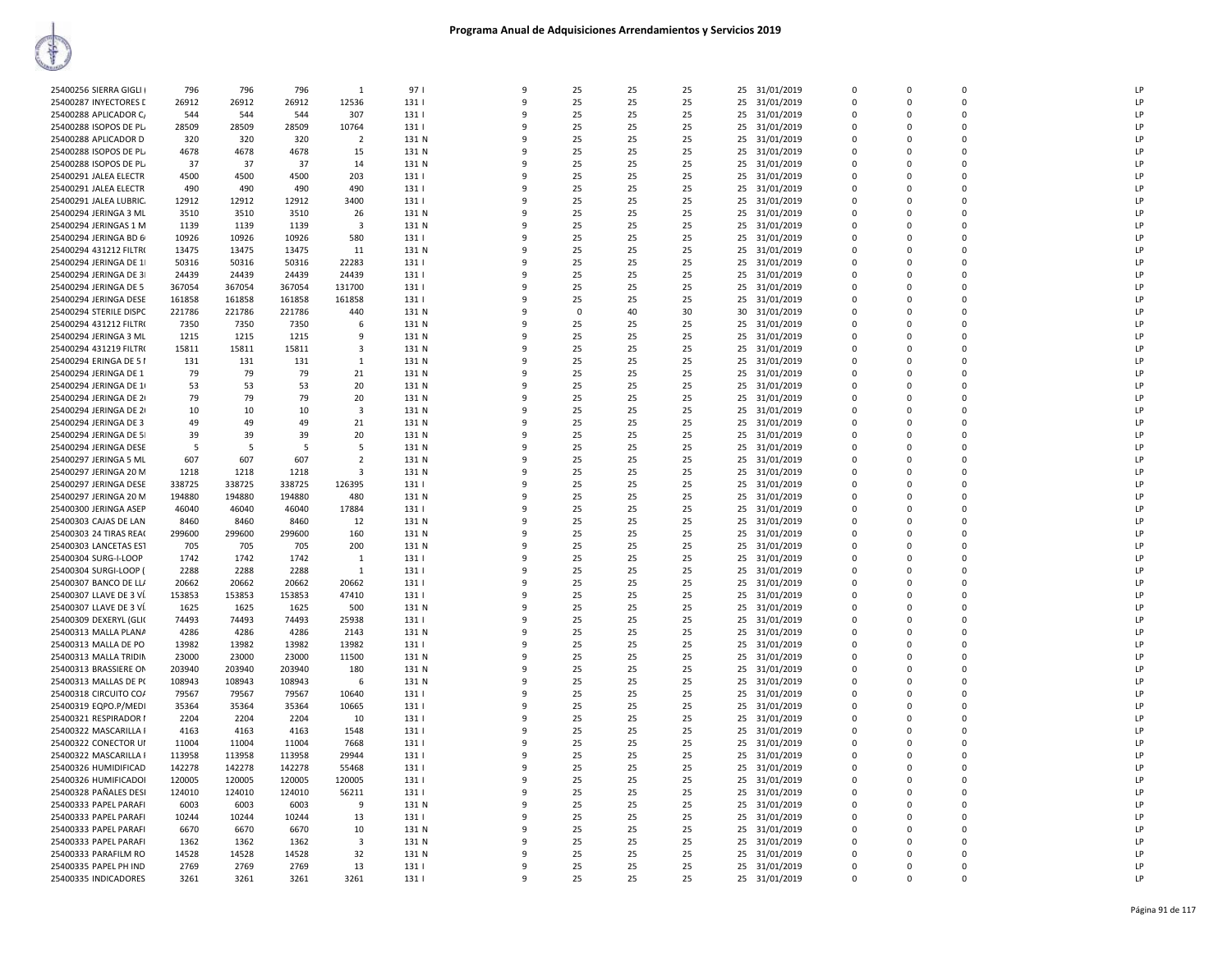| 25400335 INDICADOR BI   | 52978   | 52978   | 52978   | 24834                   | 131   | $\mathbf{q}$ | 25 | 25 | 25 | 25<br>31/01/2019 | $\mathbf 0$ | $\Omega$    | $\mathbf 0$ | LP |
|-------------------------|---------|---------|---------|-------------------------|-------|--------------|----|----|----|------------------|-------------|-------------|-------------|----|
| 25400335 INDICADORES    | 4044    | 4044    | 4044    | $\mathbf{1}$            | 131   | $\mathbf{q}$ | 25 | 25 | 25 | 25<br>31/01/2019 | $\Omega$    | $\Omega$    | $\Omega$    | LP |
| 25400335 PAPEL PH IND   | 9348    | 9348    | 9348    | 41                      | 131 N | ٩            | 25 | 25 | 25 | 25<br>31/01/2019 | $\Omega$    | $\Omega$    | $\Omega$    | LP |
|                         |         |         |         |                         |       |              |    |    |    |                  |             |             |             |    |
| 25400342 PAPEL P/ELEC   | 691     | 691     | 691     | 225                     | 131 N | q            | 25 | 25 | 25 | 25<br>31/01/2019 | $\Omega$    | $\Omega$    | $\Omega$    | LP |
| 25400342 PAPEL CIRCUL   | 2050    | 2050    | 2050    | 1                       | 131 N |              | 25 | 25 | 25 | 25<br>31/01/2019 | $\mathbf 0$ | $\Omega$    | $\mathbf 0$ | LP |
| 25400364 PINZA "DUMC    | 200     | 200     | 200     | $\overline{2}$          | 131 N | $\mathbf{q}$ | 25 | 25 | 25 | 25<br>31/01/2019 | $\Omega$    | $\Omega$    | $\Omega$    | LP |
|                         |         |         |         |                         |       |              |    |    |    |                  |             |             |             |    |
| 25400364 PINZA DE DISE  | 200     | 200     | 200     | $\overline{2}$          | 131 N |              | 25 | 25 | 25 | 25<br>31/01/2019 | $\mathbf 0$ | $\Omega$    | $\mathbf 0$ | LP |
| 25400371 MATERIAL DE    | 921975  | 921975  | 921975  | $\mathbf{1}$            | 131 N | 9            | 25 | 25 | 25 | 31/01/2019<br>25 | $\mathbf 0$ | $\Omega$    | $\mathbf 0$ | LP |
| 25400372 PLACA FLEXIB   | 31182   | 31182   | 31182   | 350                     | 131   | q            | 25 | 25 | 25 | 25<br>31/01/2019 | $\mathbf 0$ | $\Omega$    | $\mathbf 0$ | LP |
|                         |         |         |         |                         |       |              |    |    |    |                  |             |             |             |    |
| 25400372 PLACA FLEXIB   | 33876   | 33876   | 33876   | 400                     | 131   | ٠Q           | 25 | 25 | 25 | 25<br>31/01/2019 | $\Omega$    | $\Omega$    | $\Omega$    | LP |
| 25400372 PLACA FLEX.R   | 67752   | 67752   | 67752   | 800                     | 131   |              | 25 | 25 | 25 | 25<br>31/01/2019 | $\Omega$    | $\Omega$    | $\Omega$    | LP |
| 25400372 PLACA FLEXIB   | 14994   | 14994   | 14994   | 160                     | 131   |              | 25 | 25 | 25 | 25<br>31/01/2019 | $\Omega$    | n           | 0           | LP |
|                         |         |         |         |                         |       |              |    |    |    |                  |             |             |             |    |
| 25400372 PLACA FLEXIB   | 18742   | 18742   | 18742   | 200                     | 131   | q            | 25 | 25 | 25 | 25<br>31/01/2019 | $\Omega$    | $\Omega$    | $\Omega$    | LP |
| 25400372 PLACA FLEXIB   | 50814   | 50814   | 50814   | 600                     | 131   |              | 25 | 25 | 25 | 25<br>31/01/2019 | $\Omega$    | $\Omega$    | $\Omega$    | LP |
| 25400421 PROTESIS PLA   | 1287    | 1287    | 1287    | 1287                    | 131   | -9           | 25 | 25 | 25 | 31/01/2019<br>25 | $\mathbf 0$ | $\Omega$    | $\Omega$    | LP |
|                         |         |         |         |                         |       |              |    |    |    |                  |             |             |             |    |
| 25400421 PROTESIS PLA   | 2941    | 2941    | 2941    | 1377                    | 131   | 9            | 25 | 25 | 25 | 25<br>31/01/2019 | $\mathbf 0$ | $\mathbf 0$ | $\mathbf 0$ | LP |
| 25400421 SET DE PROTE   | 29543   | 29543   | 29543   | 16596                   | 131   | ٠Q           | 25 | 25 | 25 | 25<br>31/01/2019 | $\Omega$    | $\Omega$    | $\mathbf 0$ | LP |
| 25400421 SET DE PROTE   | 38405   | 38405   | 38405   | 32027                   | 131   |              | 25 | 25 | 25 | 25<br>31/01/2019 | $\mathbf 0$ | $\Omega$    | $\mathbf 0$ | LP |
|                         |         |         |         |                         |       |              |    |    |    |                  |             |             |             |    |
| 25400421 SET DE PROTE   | 44314   | 44314   | 44314   | 2766                    | 131   |              | 25 | 25 | 25 | 25<br>31/01/2019 | $\Omega$    | n           | $\Omega$    | LP |
| 25400421 PROTESIS MAI   | 283577  | 283577  | 283577  | 180                     | 131   | ٩            | 25 | 25 | 25 | 25<br>31/01/2019 | $\Omega$    | $\Omega$    | $\Omega$    | LP |
| 25400421 10 IMPLANTE!   | 275000  | 275000  | 275000  | 20                      | 131 N |              | 25 | 25 | 25 | 25<br>31/01/2019 | $\Omega$    | n           | $\Omega$    | LP |
|                         |         |         |         |                         |       |              |    |    |    |                  |             |             |             |    |
| 25400421 60 IMPLANTE!   | 1475000 | 1475000 | 1475000 | 180                     | 131   | 9            | 25 | 25 | 25 | 31/01/2019<br>25 | $\Omega$    | $\Omega$    | $\Omega$    | LP |
| 25400421 EVEROLIMUS     | 2297700 | 2297700 | 2297700 | 574425                  | 131   | -9           | 25 | 25 | 25 | 25<br>31/01/2019 | $\mathbf 0$ | $\Omega$    | $\mathbf 0$ | LP |
| 25400421 НСС1419 Тејіс  | 14563   | 14563   | 14563   | 15                      | 131 N | ٩            | 25 | 25 | 25 | 25<br>31/01/2019 | $\Omega$    | $\Omega$    | $\Omega$    | LP |
|                         |         |         |         |                         |       |              |    |    |    |                  |             |             |             |    |
| 25400421 EXPANSORES     | 1330200 | 1330200 | 1330200 | 180                     | 131   |              | 25 | 25 | 25 | 25<br>31/01/2019 | $\mathbf 0$ | $\Omega$    | $\Omega$    | LP |
| 25400421 PROTESIS BILI. | 26987   | 26987   | 26987   | 1                       | 131   | ٠Q           | 25 | 25 | 25 | 31/01/2019<br>25 | $\mathbf 0$ | $\Omega$    | $\mathbf 0$ | LP |
| 25400421 PROTESIS BILI. | 26987   | 26987   | 26987   | $\mathbf{1}$            | 131   | q            | 25 | 25 | 25 | 25<br>31/01/2019 | $\mathbf 0$ | $\Omega$    | $\mathbf 0$ | LP |
|                         |         |         |         |                         |       |              |    |    |    |                  |             |             |             |    |
| 25400421 PROTESIS PAR   | 26987   | 26987   | 26987   | 1                       | 131   | q            | 25 | 25 | 25 | 25<br>31/01/2019 | $\Omega$    | $\Omega$    | $\Omega$    | LP |
| 25400421 PROTESIS ESO   | 53974   | 53974   | 53974   | $\overline{2}$          | 131   | ٩            | 25 | 25 | 25 | 31/01/2019<br>25 | $\Omega$    | $\Omega$    | $\Omega$    | LP |
| 25400421 ATCC, Linea C  | 971     | 971     | 971     | 1                       | 131 N | 9            | 25 | 25 | 25 | 25<br>31/01/2019 | $\mathbf 0$ | $\Omega$    | 0           | LP |
|                         |         |         |         |                         |       |              |    |    |    |                  |             |             |             |    |
| 25400422 PRUEBAS DE E   | 45515   | 45515   | 45515   | 20229                   | 131   | q            | 25 | 25 | 25 | 25<br>31/01/2019 | $\Omega$    | $\Omega$    | $\Omega$    | LP |
| 25400422 Endosafe PTS   | 27078   | 27078   | 27078   | -2                      | 131 N |              | 25 | 25 | 25 | 25<br>31/01/2019 | $\mathbf 0$ | $\Omega$    | $\mathbf 0$ | LP |
| 25400422 Endosafe PTS   | 1218510 | 1218510 | 1218510 | 90                      | 131 N |              | 25 | 25 | 25 | 25<br>31/01/2019 | 0           | $\Omega$    | $\mathbf 0$ | LP |
|                         |         |         |         |                         |       |              |    |    |    |                  |             |             |             |    |
| 25400422 Prueba rápida  | 1422    | 1422    | 1422    | $\overline{\mathbf{3}}$ | 131 N | 9            | 25 | 25 | 25 | 25<br>31/01/2019 | $\mathbf 0$ | $\Omega$    | $\mathbf 0$ | LP |
| 25400422 Prueba rápida  | 1449    | 1449    | 1449    | 2                       | 131 N | q            | 25 | 25 | 25 | 31/01/2019<br>25 | $\Omega$    | $\Omega$    | $\mathbf 0$ | LP |
| 25400422 Prueba rápida  | 1449    | 1449    | 1449    | $\overline{2}$          | 131 N | $\mathbf{q}$ | 25 | 25 | 25 | 25<br>31/01/2019 | $\mathbf 0$ | $\Omega$    | $\mathbf 0$ | LP |
|                         |         |         |         |                         |       |              |    |    |    |                  |             |             |             |    |
| 25400422 Prueba rápida  | 1449    | 1449    | 1449    | $\overline{2}$          | 131 N | 9            | 25 | 25 | 25 | 25<br>31/01/2019 | 0           | $\Omega$    | $\Omega$    | LP |
| 25400424 PUNTAS AMA     | 449     | 449     | 449     | $\overline{2}$          | 131 N | ٩            | 25 | 25 | 25 | 25<br>31/01/2019 | $\Omega$    | $\Omega$    | $\Omega$    | LP |
| 25400424 PUNTAS BLAN    | 673     | 673     | 673     | 3                       | 131 N |              | 25 | 25 | 25 | 25<br>31/01/2019 | $\Omega$    | $\Omega$    | $\Omega$    | LP |
|                         |         |         |         |                         |       |              |    |    |    |                  |             |             | $\Omega$    |    |
| 25400424 PUNTAS AZUL    | 460     | 460     | 460     | $\overline{2}$          | 131 N |              | 25 | 25 | 25 | 31/01/2019<br>25 | $\Omega$    | $\Omega$    |             | LP |
| 25400424 PUNTA PP MI    | 21991   | 21991   | 21991   | 75                      | 131 N |              | 25 | 25 | 25 | 25<br>31/01/2019 | 0           | $\Omega$    | $\mathbf 0$ | LP |
| 25400424 PUNTA ESTER    | 112388  | 112388  | 112388  | 90                      | 131 N | ٩            | 25 | 25 | 25 | 25<br>31/01/2019 | $\Omega$    | $\Omega$    | $\Omega$    | LP |
|                         |         |         |         | 44                      |       |              |    |    |    |                  |             |             |             | LP |
| 25400424 PUNTA ESTER    | 54945   | 54945   | 54945   |                         | 131 N | 9            | 25 | 25 | 25 | 25<br>31/01/2019 | $\mathbf 0$ | $\Omega$    | $\mathbf 0$ |    |
| 25400424 4844 PUNTAS    | 25545   | 25545   | 25545   | 15                      | 131 N | $\mathbf{q}$ | 25 | 25 | 25 | 31/01/2019<br>25 | $\mathbf 0$ | $\Omega$    | $\mathbf 0$ | LP |
| 25400424 PUNTA ESTER    | 12988   | 12988   | 12988   | 3                       | 131 N | q            | 25 | 25 | 25 | 25<br>31/01/2019 | $\Omega$    | $\Omega$    | $\Omega$    | LP |
|                         |         |         |         |                         |       | ٠Q           |    | 25 |    |                  | $\Omega$    | $\Omega$    | $\Omega$    | LP |
| 25400424 4846 PUNTAS    | 61309   | 61309   | 61309   | 18                      | 131 N |              | 25 |    | 25 | 25<br>31/01/2019 |             |             |             |    |
| 25400424 PUNTAS CON     | 12988   | 12988   | 12988   | $\overline{2}$          | 131 N |              | 25 | 25 | 25 | 25<br>31/01/2019 | $\Omega$    | $\Omega$    | $\Omega$    | LP |
| 25400424 PUNTAS CON     | 12988   | 12988   | 12988   | 15                      | 131 N |              | 25 | 25 | 25 | 25<br>31/01/2019 | $\mathbf 0$ | $\Omega$    | 0           | LP |
| 25400424 FILTROS T6 60  | 35600   | 35600   | 35600   | 100                     | 131 N | ٩            | 25 | 25 | 25 | 25<br>31/01/2019 | $\Omega$    | $\Omega$    | $\Omega$    | LP |
|                         |         |         |         |                         |       |              |    |    |    |                  |             |             |             |    |
| 25400424 4846 PUNTAS    | 25242   | 25242   | 25242   | $\overline{7}$          | 131 N | -9           | 25 | 25 | 25 | 31/01/2019<br>25 | $\Omega$    | $\Omega$    | $\Omega$    | LP |
| 25400424 PUNTA ESTER    | 18731   | 18731   | 18731   | 15                      | 131 N | 9            | 25 | 25 | 25 | 31/01/2019<br>25 | $\mathbf 0$ | $\Omega$    | $\mathbf 0$ | LP |
| 25400424 PUNTA ESTER    | 13980   | 13980   | 13980   | 10                      | 131 N | 9            | 25 | 25 | 25 | 25<br>31/01/2019 | $\mathbf 0$ | $\Omega$    | $\mathbf 0$ | LP |
|                         |         |         |         |                         |       |              |    |    |    |                  |             |             |             |    |
| 25400426 HOJA DE ACEF   | 1593    | 1593    | 1593    | 1593                    | 131   | ٠Q           | 25 | 25 | 25 | 25<br>31/01/2019 | $\mathbf 0$ | $\Omega$    | $\mathbf 0$ | LP |
| 25400426 HOJA DE ACEF   | 1991    | 1991    | 1991    | 1991                    | 131   |              | 25 | 25 | 25 | 25<br>31/01/2019 | $\Omega$    | $\Omega$    | $\Omega$    | IP |
| 25400426 RASTRILLO PA   | 8308    | 8308    | 8308    | 1713                    | 131   |              | 25 | 25 | 25 | 25<br>31/01/2019 | $\Omega$    | n           | 0           | LP |
|                         |         |         |         |                         |       |              |    |    |    |                  |             |             |             |    |
| 25400426 HOJA DE ACEF   | 3582    | 3582    | 3582    | 3582                    | 131   | ٩            | 25 | 25 | 25 | 25<br>31/01/2019 | $\Omega$    | $\Omega$    | $\Omega$    | LP |
| 25400426 SWIRLER ® Re   | 16640   | 16640   | 16640   | 10                      | 131 N | 9            | 25 | 25 | 25 | 25<br>31/01/2019 | $\Omega$    | $\Omega$    | $\Omega$    | LP |
| 25400428 RESERVORIO (   | 20386   | 20386   | 20386   | $\overline{7}$          | 131 N | 9            | 25 | 25 | 25 | 31/01/2019<br>25 | $\mathbf 0$ | $\Omega$    | $\mathbf 0$ | LP |
|                         |         |         |         |                         |       |              |    |    |    |                  |             |             |             |    |
| 25400438 GLYCINE-5000   | 2641    | 2641    | 2641    | $\overline{2}$          | 131 N | 9            | 25 | 25 | 25 | 25<br>31/01/2019 | $\mathbf 0$ | $\Omega$    | $\Omega$    | LP |
| 25400438 GLYCINE-5000   | 2641    | 2641    | 2641    | $\overline{2}$          | 131 N | ٩            | 25 | 25 | 25 | 25<br>31/01/2019 | $\Omega$    | $\Omega$    | $\Omega$    | LP |
| 25400438 Glycine fco de | 500     | 500     | 500     | $\overline{a}$          | 131 N |              | 25 | 25 | 25 | 25<br>31/01/2019 | $\mathbf 0$ | $\Omega$    | $\mathbf 0$ | LP |
|                         |         |         |         |                         |       | ٠Q           |    |    |    |                  |             |             |             |    |
| 25400441 TUBO ENDOTI    | 910     | 910     | 910     | 910                     | 131   |              | 25 | 25 | 25 | 25<br>31/01/2019 | $\mathbf 0$ | n           | 0           | LP |
| 25400441 TUBO ENDOBI    | 916     | 916     | 916     | 916                     | 131   | q            | 25 | 25 | 25 | 25<br>31/01/2019 | $\Omega$    | $\Omega$    | $\Omega$    | LP |
| 25400441 TUBO ENDOTI    | 10529   | 10529   | 10529   | 1053                    | 131   | q            | 25 | 25 | 25 | 25<br>31/01/2019 | $\Omega$    | n           | $\Omega$    | LP |
| 25400441 TUBO ENDOBI    | 1346    | 1346    | 1346    | 916                     | 131   | $\mathbf{q}$ | 25 | 25 | 25 | 25 31/01/2019    | $\Omega$    | $\Omega$    | $\Omega$    | LP |
|                         |         |         |         |                         |       |              |    |    |    |                  |             |             |             |    |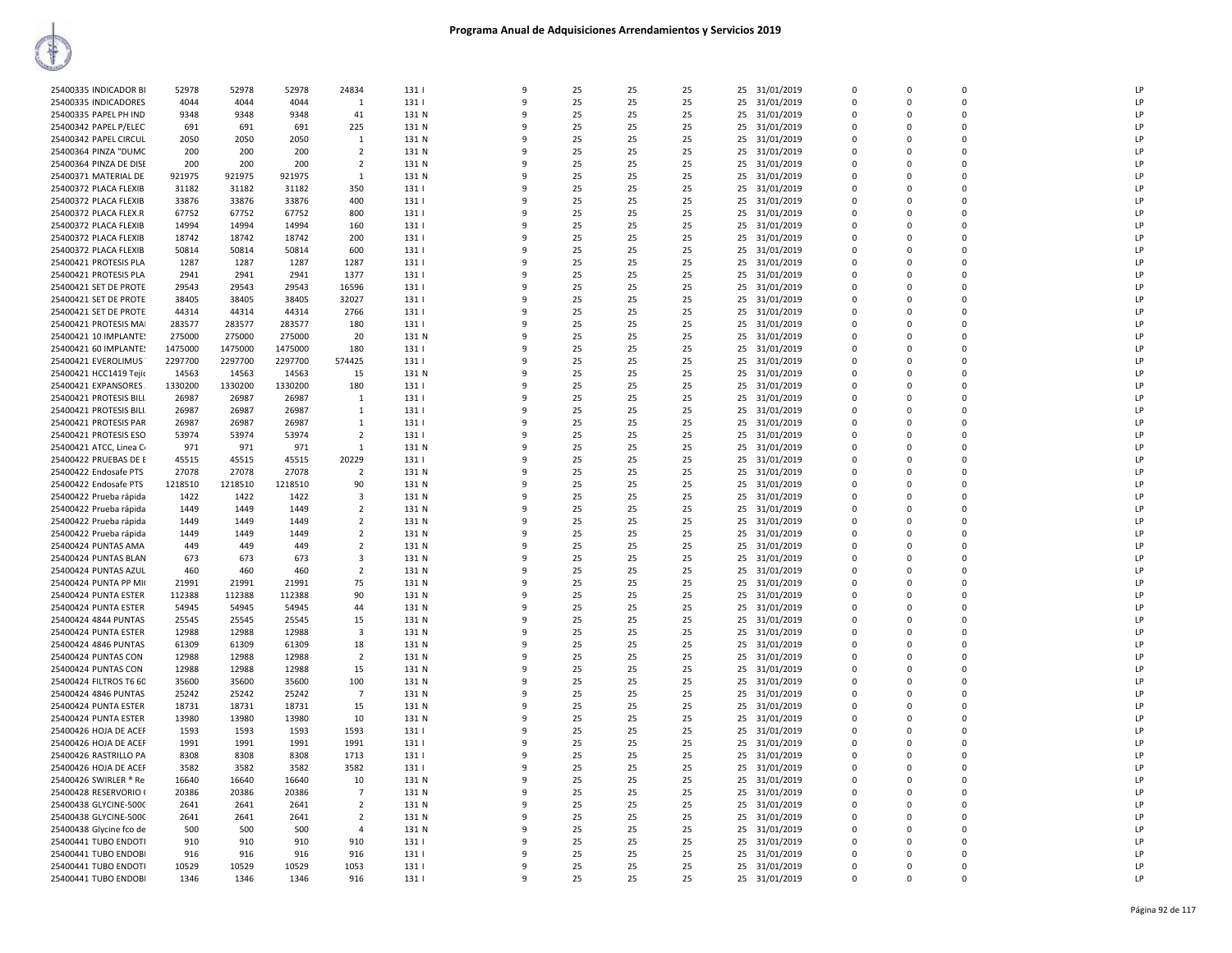| 25400441 TUBO ENDOBI     | 29740          | 29740          | 29740          | 3837           | 131   | 9            | 25 | 25 | 25 | 25 | 31/01/2019    | $\overline{0}$ | $\mathbf 0$ | $\mathbf 0$    | LP |
|--------------------------|----------------|----------------|----------------|----------------|-------|--------------|----|----|----|----|---------------|----------------|-------------|----------------|----|
| 25400441 TUBO ENDOTI     | 20557          | 20557          | 20557          | 12334          | 131   | $\mathbf{q}$ | 25 | 25 | 25 | 25 | 31/01/2019    | $\mathbf 0$    | $\mathbf 0$ | $\Omega$       | LP |
| 25400441 TUBO ENDOTI     | 13809          | 13809          | 13809          | 11095          | 131   | 9            | 25 | 25 | 25 | 25 | 31/01/2019    | 0              | 0           | $\mathbf 0$    | LP |
|                          |                |                |                |                |       |              |    |    |    |    |               |                |             |                |    |
| 25400441 TUBO ENDOTI     | 28780          | 28780          | 28780          | 21585          | 131   | q            | 25 | 25 | 25 | 25 | 31/01/2019    | 0              | $\Omega$    | $\Omega$       | LP |
| 25400441 TUBO ENDOTI     | 16468          | 16468          | 16468          | 1046           | 131   | 9            | 25 | 25 | 25 | 25 | 31/01/2019    | $\Omega$       | $\Omega$    | $\Omega$       | LP |
| 25400441 TUBO ENDOTI     | 42143          | 42143          | 42143          | 15418          | 131   | q            | 25 | 25 | 25 | 25 | 31/01/2019    | $\Omega$       | $\Omega$    | $\mathbf 0$    | LP |
|                          |                |                |                |                |       |              |    |    |    |    |               |                |             |                |    |
| 25400443 KIT PARA DRE    | 1022935        | 1022935        | 1022935        | 761486         | 131   | 9            | 25 | 25 | 25 |    | 25 31/01/2019 | $\Omega$       | $\Omega$    | $\Omega$       | LP |
| 25400444 SONDA NASO'     | 229            | 229            | 229            | 1              | 131   | 9            | 25 | 25 | 25 | 25 | 31/01/2019    | $\mathbf 0$    | $\mathbf 0$ | $\overline{0}$ | LP |
| 25400444 SONDA NASO'     | 229            | 229            | 229            | 229            | 131   | 9            | 25 | 25 | 25 | 25 | 31/01/2019    | $\Omega$       | $\Omega$    | $\Omega$       | LP |
|                          |                |                |                |                |       |              |    |    |    |    |               |                |             |                |    |
| 25400444 SONDA NASO'     | 203880         | 203880         | 203880         | 120            | 131 N | 9            | 25 | 25 | 25 | 25 | 31/01/2019    | 0              | 0           | $\Omega$       | LP |
| 25400453 SONDA TRANS     | $\overline{2}$ | $\overline{2}$ | $\overline{2}$ | $\overline{2}$ | 131   | 9            | 25 | 25 | 25 | 25 | 31/01/2019    | $\Omega$       | $\Omega$    | $\Omega$       | LP |
| 25400454 TRAMPA PAR/     | 76460          | 76460          | 76460          | 21291          | 131   | 9            | 25 | 25 | 25 | 25 | 31/01/2019    | 0              | 0           | $\overline{0}$ | LP |
|                          |                |                |                |                |       |              |    |    |    |    |               |                |             |                |    |
| 25400454 KIT P/ASPIRAC   | 169670         | 169670         | 169670         | 88502          | 131   | 9            | 25 | 25 | 25 | 25 | 31/01/2019    | $\Omega$       | $\Omega$    | $\mathbf 0$    | LP |
| 25400455 Kit de drenaje  | 16050          | 16050          | 16050          | 5350           | 131 N | 9            | 25 | 25 | 25 | 25 | 31/01/2019    | 0              | 0           | $\mathbf 0$    | LP |
| 25400455 EQUIPO DE DI    | 682227         | 682227         | 682227         | 247401         | 131   | q            | 25 | 25 | 25 | 25 | 31/01/2019    | 0              | $\mathbf 0$ | $\overline{0}$ | LP |
|                          |                |                |                |                |       |              |    |    |    |    |               |                |             |                |    |
| 25400462 SONDA PARA      | 8838           | 8838           | 8838           | 126            | 131   | 9            | 25 | 25 | 25 | 25 | 31/01/2019    | $\Omega$       | $\Omega$    | $\Omega$       | LP |
| 25400462 SONDA PARA      | 14790          | 14790          | 14790          | 5259           | 131   | q            | 25 | 25 | 25 | 25 | 31/01/2019    | 0              | 0           | $\Omega$       | LP |
| 25400462 SONDA: XCP2.    | 41151          | 41151          | 41151          | $\overline{2}$ | 131 N | q            | 25 | 25 | 25 | 25 | 31/01/2019    | $\Omega$       | $\Omega$    | $\Omega$       | LP |
|                          |                |                |                |                |       |              |    |    |    |    |               |                |             |                |    |
| 25400462 SONDA: XCP9     | 41151          | 41151          | 41151          | $\overline{2}$ | 131 N | 9            | 25 | 25 | 25 | 25 | 31/01/2019    | $\mathbf 0$    | $\Omega$    | $\Omega$       | LP |
| 25400462 Sonda XCE Ce    | 5382           | 5382           | 5382           | -5             | 131 N | q            | 25 | 25 | 25 | 25 | 31/01/2019    | $\Omega$       | $\Omega$    | $\Omega$       | LP |
| 25400462 TissueRuptor    | 16046          | 16046          | 16046          | $\overline{2}$ | 131 N | 9            | 25 | 25 | 25 | 25 | 31/01/2019    | $\Omega$       | $\Omega$    | $\Omega$       | LP |
|                          |                |                | 78             |                | 131   |              | 25 |    |    |    |               |                |             | $\Omega$       | LP |
| 25400462 SONDA PARA      | 78             | 78             |                | -1             |       | 9            |    | 25 | 25 | 25 | 31/01/2019    | $\Omega$       | $\Omega$    |                |    |
| 25400462 Sonda: XCP22    | 41151          | 41151          | 41151          | $\overline{2}$ | 131 N | 9            | 25 | 25 | 25 | 25 | 31/01/2019    | $\mathbf 0$    | 0           | $\overline{0}$ | LP |
| 25400462 Sonda: XCP9 F   | 41151          | 41151          | 41151          | $\overline{2}$ | 131 N | 9            | 25 | 25 | 25 | 25 | 31/01/2019    | $\Omega$       | $\Omega$    | $\Omega$       | LP |
|                          |                |                |                |                |       |              |    |    |    |    |               |                |             |                |    |
| 25400462 TissueRuptor    | 8023           | 8023           | 8023           | $\mathbf{1}$   | 131 N | 9            | 25 | 25 | 25 | 25 | 31/01/2019    | $\mathbf 0$    | $\Omega$    | $\Omega$       | LP |
| 25400468 EXTENSION P/    | 18             | 18             | 18             | 18             | 131   | 9            | 25 | 25 | 25 | 25 | 31/01/2019    | $\mathbf 0$    | 0           | $\overline{0}$ | LP |
| 25400468 EXTENSIÓN DI    | 301784         | 301784         | 301784         | 113165         | 131   | 9            | 25 | 25 | 25 | 25 | 31/01/2019    | $\mathbf 0$    | $\Omega$    | $\mathbf 0$    | LP |
|                          |                |                |                |                |       | q            |    |    |    |    |               |                |             | $\Omega$       |    |
| 25400468 EQUIPO PARA     | 289097         | 289097         | 289097         | 204076         | 131   |              | 25 | 25 | 25 | 25 | 31/01/2019    | $\mathbf 0$    | $\Omega$    |                | LP |
| 25400468 EQUIPO DE VE    | 11076          | 11076          | 11076          | 8              | 131   | q            | 25 | 25 | 25 | 25 | 31/01/2019    | $\mathbf 0$    | 0           | $\mathbf 0$    | LP |
| 25400468 EQUIPO PARA     | 767            | 767            | 767            | 540            | 131 N | 9            | 25 | 25 | 25 | 25 | 31/01/2019    | 0              | 0           | $\Omega$       | LP |
| 25400468 EXTENSIÓN DI    | 2403           | 2403           | 2403           | 900            | 131 N | q            | 25 | 25 | 25 | 25 |               | $\Omega$       | $\Omega$    | $\Omega$       | LP |
|                          |                |                |                |                |       |              |    |    |    |    | 31/01/2019    |                |             |                |    |
| 25400469 MEDIO KNOCI     | 22864          | 22864          | 22864          | 3              | 131 N | q            | 25 | 25 | 25 | 25 | 31/01/2019    | $\Omega$       | $\Omega$    | $\Omega$       | LP |
| 25400470 Paquete Hiloc   | 18000          | 18000          | 18000          | 200            | 131 N | q            | 25 | 25 | 25 | 25 | 31/01/2019    | $\mathbf 0$    | $\Omega$    | $\Omega$       | LP |
|                          |                |                |                |                |       | 9            |    |    |    |    |               | $\Omega$       | $\Omega$    | $\Omega$       | LP |
| 25400470 Catgut (kit est | 13350          | 13350          | 13350          | 150            | 131 N |              | 25 | 25 | 25 | 25 | 31/01/2019    |                |             |                |    |
| 25400470 Paquete Hiloc   | 9000           | 9000           | 9000           | 100            | 131 N | q            | 25 | 25 | 25 | 25 | 31/01/2019    | $\Omega$       | $\Omega$    | $\Omega$       | LP |
| 25400472 Sutura monof    | 617            | 617            | 617            | 617            | 131 N | 9            | 25 | 25 | 25 |    | 25 31/01/2019 | $\Omega$       | $\Omega$    | $\Omega$       | LP |
| 25400472 Sutura monof    | 655            | 655            | 655            | 655            | 131 N | 9            | 25 | 25 | 25 |    | 31/01/2019    | 0              | $\mathbf 0$ | $\overline{0}$ | LP |
|                          |                |                |                |                |       |              |    |    |    | 25 |               |                |             |                |    |
| 25400472 Sutura monof    | 670            | 670            | 670            | 670            | 131 N | 9            | 25 | 25 | 25 | 25 | 31/01/2019    | $\mathbf 0$    | 0           | $\Omega$       | LP |
| 25400472 Sutura monof    | 717            | 717            | 717            | 717            | 131 N | q            | 25 | 25 | 25 | 25 | 31/01/2019    | 0              | $\mathbf 0$ | $\Omega$       | LP |
| 25400473 SEDA PERMAH     | 245            | 245            | 245            | 245            | 131   | 9            | 25 | 25 | 25 | 25 | 31/01/2019    | $\mathbf 0$    | $\Omega$    | $\mathbf 0$    | LP |
|                          |                |                |                |                |       |              |    |    |    |    |               |                |             |                |    |
| 25400473 Sutura no abs   | 992            | 992            | 992            | 992            | 131 N | q            | 25 | 25 | 25 | 25 | 31/01/2019    | 0              | 0           | $\mathbf{0}$   | LP |
| 25400473 SUTURA DE M     | 2884           | 2884           | 2884           | 2884           | 131   | 9            | 25 | 25 | 25 |    | 25 31/01/2019 | $\Omega$       | $\Omega$    | $\Omega$       | LP |
| 25400473 SUTURA NO A     | 6430           | 6430           | 6430           | 582            | 131 N | q            | 25 | 25 | 25 | 25 | 31/01/2019    | 0              | 0           | $\mathbf 0$    | LP |
|                          |                |                |                |                |       | q            |    |    |    |    |               |                |             |                |    |
| 25400473 SUTURA NO A     | 11418          | 11418          | 11418          | 1034           | 131 N |              | 25 | 25 | 25 | 25 | 31/01/2019    | 0              | $\Omega$    | $\Omega$       | LP |
| 25400473 SUTURA NO A     | 11693          | 11693          | 11693          | 1323           | 131 N | 9            | 25 | 25 | 25 | 25 | 31/01/2019    | $\Omega$       | $\Omega$    | $\Omega$       | LP |
| 25400474 SUTURAS, SEC    | 1643           | 1643           | 1643           | $\mathbf{1}$   | 131 N | q            | 25 | 25 | 25 | 25 | 31/01/2019    | $\Omega$       | $\Omega$    | $\Omega$       | LP |
| 25400474 SUTURAS, SEC    | 1555           | 1555           | 1555           | 1555           | 131 N | 9            | 25 | 25 | 25 | 25 | 31/01/2019    | $\Omega$       | $\Omega$    | $\Omega$       | LP |
|                          |                |                |                |                |       |              |    |    |    |    |               |                |             |                |    |
| 25400474 SUTURAS, SEC    | 15382          | 15382          | 15382          | 1105           | 131 N | ٩            | 25 | 25 | 25 | 25 | 31/01/2019    | 0              | O           | $\mathbf{0}$   | LP |
| 25400474 SUTURAS, SEC    | 31100          | 31100          | 31100          | 31100          | 131 N | 9            | 25 | 25 | 25 |    | 25 31/01/2019 | $\Omega$       | $\Omega$    | $\Omega$       | LP |
| 25400474 SUTURA DE SE    | 40368          | 40368          | 40368          | 661            | 131   | 9            | 25 | 25 | 25 | 25 | 31/01/2019    | $\mathbf 0$    | $\Omega$    | $\Omega$       | LP |
|                          |                |                |                |                |       |              |    |    |    |    |               |                |             |                |    |
| 25400475 SUTURA DE P(    | 8970           | 8970           | 8970           | 264            | 131   | 9            | 25 | 25 | 25 | 25 | 31/01/2019    | $\Omega$       | $\Omega$    | $\Omega$       | LP |
| 25400475 SUTURA DE P(    | 349            | 349            | 349            | 349            | 131   | 9            | 25 | 25 | 25 | 25 | 31/01/2019    | $\overline{0}$ | 0           | $\overline{0}$ | LP |
| 25400475 SUTURA SINTI    | 402            | 402            | 402            | 402            | 131   | 9            | 25 | 25 | 25 | 25 | 31/01/2019    | $\Omega$       | $\Omega$    | $\Omega$       | LP |
|                          |                |                |                |                |       |              |    |    |    |    |               |                |             |                |    |
| 25400475 SUTURA QUIR     | 411            | 411            | 411            | 411            | 131   | 9            | 25 | 25 | 25 | 25 | 31/01/2019    | 0              | 0           | $\mathbf 0$    | LP |
| 25400475 SUTURA CATG     | 414            | 414            | 414            | 414            | 131   | q            | 25 | 25 | 25 | 25 | 31/01/2019    | $\mathbf 0$    | $\Omega$    | $\mathbf 0$    | LP |
| 25400475 SUTURA CATG     | 431            | 431            | 431            | 431            | 131   | 9            | 25 | 25 | 25 | 25 | 31/01/2019    | 0              | 0           | $\overline{0}$ | LP |
|                          |                |                |                |                |       | q            |    |    |    |    |               |                |             | $\Omega$       |    |
| 25400475 SUTURA DE M     | 2234           | 2234           | 2234           | 447            | 131   |              | 25 | 25 | 25 | 25 | 31/01/2019    | $\Omega$       | $\Omega$    |                | LP |
| 25400475 SUTURA QUIR     | 450            | 450            | 450            | 450            | 131   | q            | 25 | 25 | 25 |    | 25 31/01/2019 | $\mathbf 0$    | 0           | $\mathbf 0$    | LP |
| 25400475 SUTURA QX CI    | 459            | 459            | 459            | 459            | 131   | 9            | 25 | 25 | 25 | 25 | 31/01/2019    | 0              | 0           | $\Omega$       | LP |
| 25400475 SUTURA QUIR     | 462            | 462            | 462            | 462            | 131   | $\mathbf{q}$ | 25 | 25 | 25 | 25 |               | $\Omega$       | $\Omega$    | $\Omega$       | LP |
|                          |                |                |                |                |       |              |    |    |    |    | 31/01/2019    |                |             |                |    |
| 25400475 SUTURA POLY     | 469            | 469            | 469            | 469            | 131   | q            | 25 | 25 | 25 | 25 | 31/01/2019    | $\Omega$       | $\Omega$    | $\Omega$       | LP |
| 25400475 SUTURA QUIR     | 469            | 469            | 469            | 469            | 131   | q            | 25 | 25 | 25 | 25 | 31/01/2019    | $\Omega$       | $\Omega$    | $\Omega$       | LP |
| 25400475 SUTURA DE C/    | 492            | 492            | 492            | 492            | 131   | ٩            | 25 | 25 | 25 | 25 | 31/01/2019    | 0              | 0           | $\mathbf 0$    | LP |
|                          |                |                |                |                |       |              |    |    |    |    |               |                |             |                |    |
| 25400475 SUTURA DE C/    | 499            | 499            | 499            | 499            | 131   | 9            | 25 | 25 | 25 |    | 25 31/01/2019 | $\Omega$       | $\Omega$    | $\Omega$       | LP |
| 25400475 SUTURA DE P(    | 513            | 513            | 513            | 513            | 131   | 9            | 25 | 25 | 25 |    | 25 31/01/2019 | 0              | $\Omega$    | $\Omega$       | LP |
|                          |                |                |                |                |       |              |    |    |    |    |               |                |             |                |    |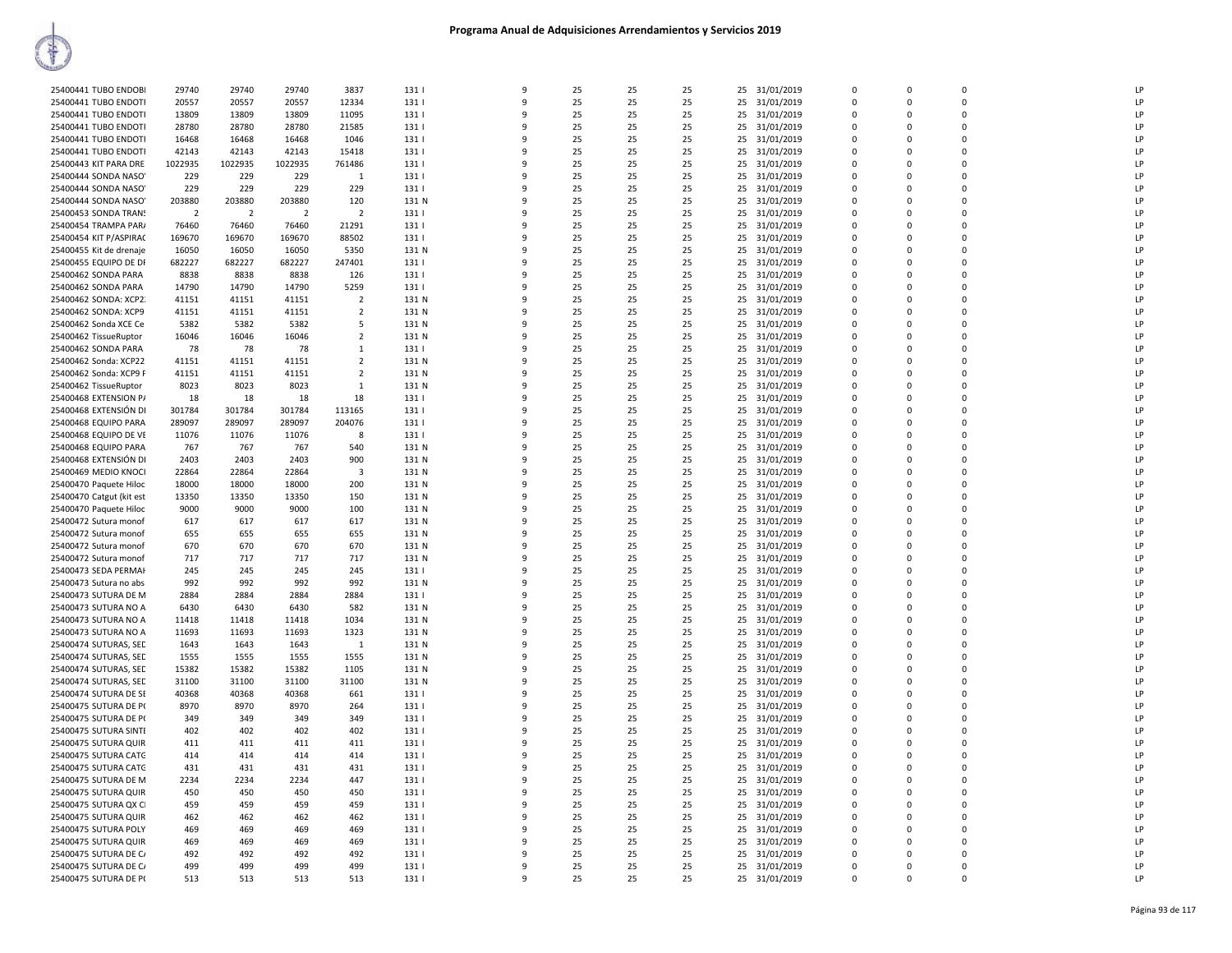| 25400475 SUTURA CATG     | 541               | 541     | 541               | 541            | 1311           | $\mathbf{q}$ | 25 | 25 | 25       | 25 31/01/2019    | $\Omega$    | $\Omega$     | $\Omega$      | LP           |
|--------------------------|-------------------|---------|-------------------|----------------|----------------|--------------|----|----|----------|------------------|-------------|--------------|---------------|--------------|
| 25400475 SUTURA DE P(    | 55594             | 55594   | 55594             | 10563          | 131            | -9           | 25 | 25 | 25       | 25<br>31/01/2019 | $\mathbf 0$ | 0            | 0             | LP           |
| 25400475 SUTURA SINTE    | 3778              | 3778    | 3778              | 3778           | 1311           | $\mathbf{q}$ | 25 | 25 | 25       | 31/01/2019<br>25 | $\Omega$    | $\Omega$     | $\Omega$      | LP           |
| 25400475 SUTURA SINTE    | 8396              | 8396    | 8396              | 840            | 131            |              | 25 | 25 | 25       | 25<br>31/01/2019 | $\mathbf 0$ | 0            | 0             | P            |
| 25400475 Sutura absorb   | 1018              | 1018    | 1018              | 1018           | 131 N          |              | 25 | 25 | 25       | 31/01/2019<br>25 | $\Omega$    | <sup>n</sup> | $\Omega$      | LP           |
| 25400475 Sutura absorb   | 1037              | 1037    | 1037              | 1037           | 131 N          |              | 25 | 25 | 25       | 25<br>31/01/2019 | $\Omega$    | $\mathsf{C}$ | $\Omega$      | LP           |
| 25400475 SUTURA MON      | 1065              | 1065    | 1065              | 1065           | 131 N          | q            | 25 | 25 | 25       | 25<br>31/01/2019 | $\Omega$    | <sup>n</sup> | $\Omega$      | LP           |
| 25400475 Sutura absorb   | 1107              | 1107    | 1107              | 1107           | 131 N          | $\mathbf{q}$ | 25 | 25 | 25       | 31/01/2019<br>25 | $\Omega$    | 0            | $\Omega$      | LP           |
| 25400475 Sutura absorb   | 1126              | 1126    | 1126              | 1126           | 131 N          | 9            | 25 | 25 | 25       | 25<br>31/01/2019 | $\mathbf 0$ | 0            | 0             | LP           |
|                          |                   | 1353    |                   |                |                | $\mathbf{Q}$ | 25 | 25 |          |                  | $\Omega$    | $\Omega$     | $\Omega$      | LP           |
| 25400475 SUTURA MON      | 1353              |         | 1353              | 1353           | 131 N          |              |    |    | 25       | 25<br>31/01/2019 |             |              | $\Omega$      |              |
| 25400475 SUTURAS, SIN    | 9234              | 9234    | 9234              | 1539           | 131 N          |              | 25 | 25 | 25       | 31/01/2019<br>25 | $\Omega$    | $\Omega$     |               | LP           |
| 25400475 SUTURA SINTI    | 10316             | 10316   | 10316             | 1719           | 131            |              | 25 | 25 | 25       | 25<br>31/01/2019 | $\Omega$    | <sup>n</sup> | 0             | LP           |
| 25400475 SUTURA POLY     | 2290              | 2290    | 2290              | 2290           | 131            |              | 25 | 25 | 25       | 25<br>31/01/2019 | $\Omega$    | $\Omega$     | $\Omega$      | LP           |
| 25400475 SUTURA DE P(    | 3740              | 3740    | 3740              | 3740           | 131            | $\mathbf{q}$ | 25 | 25 | 25       | 25<br>31/01/2019 | $\mathbf 0$ | $\Omega$     | $\Omega$      | LP           |
| 25400475 SUTURA SINTI    | 53901             | 53901   | 53901             | 11122          | 131            | $\mathbf{q}$ | 25 | 25 | 25       | 25<br>31/01/2019 | $\mathbf 0$ | $\Omega$     | $\mathbf 0$   | P            |
| 25400475 SUTURA DE P(    | 15740             | 15740   | 15740             | 15740          | 131            | q            | 25 | 25 | 25       | 25<br>31/01/2019 | 0           | $\Omega$     | 0             | LP           |
| 25400475 SUTURA SINTE    | 13495             | 13495   | 13495             | 13495          | 1311           |              | 25 | 25 | 25       | 31/01/2019<br>25 | $\Omega$    | <sup>n</sup> | $\Omega$      | LP           |
| 25400475 SUTURA SINTE    | 36003             | 36003   | 36003             | 13847          | 131            |              | 25 | 25 | 25       | 25<br>31/01/2019 | $\Omega$    | $\Omega$     | $\Omega$      | LP           |
| 25400475 SUTURA SINTE    | 204280            | 204280  | 204280            | 38405          | 131            |              | 25 | 25 | 25       | 31/01/2019<br>25 | 0           | <sup>n</sup> | 0             | LP           |
| 25400475 SUTURA POLY     | 19855             | 19855   | 19855             | 19855          | 131            |              | 25 | 25 | 25       | 25<br>31/01/2019 | $\mathbf 0$ | $\Omega$     | 0             | LP           |
| 25400475 SUTURAS, SIN    | 23455             | 23455   | 23455             | 1348           | 131 N          | ۹            | 25 | 25 | 25       | 25<br>31/01/2019 | $\mathbf 0$ | <sup>n</sup> | $\Omega$      | LP           |
| 25400475 SUTURAS VLO     | 56835             | 56835   | 56835             | 12             | 131 N          | $\mathbf{q}$ | 25 | 25 | 25       | 25<br>31/01/2019 | $\Omega$    | $\mathsf 0$  | $\Omega$      | LP           |
| 25400475 CAT. R-1547 S   | 1170              | 1170    | 1170              | 1              | 131            | -9           | 25 | 25 | 25       | 25<br>31/01/2019 | $\mathbf 0$ | 0            | 0             | LP           |
| 25400475 CAT. 1541 STE   | 745               | 745     | 745               | -1             | 131            | $\mathbf{q}$ | 25 | 25 | 25       | 25<br>31/01/2019 | $\Omega$    | $\Omega$     | $\Omega$      | LP           |
| 25400476 SUTURAS, SIN    | 929               | 929     | 929               | 929            | 131 N          |              | 25 | 25 | 25       | 25<br>31/01/2019 | $\mathbf 0$ | $\Omega$     | $\Omega$      | LP           |
|                          |                   |         |                   |                |                |              |    |    |          |                  |             | n            |               | LP           |
| 25400476 SUTURA SINTI    | 1155              | 1155    | 1155              | 1155           | 131            |              | 25 | 25 | 25       | 31/01/2019<br>25 | $\mathbf 0$ |              | 0<br>$\Omega$ | P            |
| 25400476 SUTURAS, SIN    | 47574             | 47574   | 47574             | 5286           | 131 N          | $\mathbf{q}$ | 25 | 25 | 25       | 25<br>31/01/2019 | $\mathbf 0$ | $\Omega$     |               |              |
| 25400476 SUTURAS, SIN    | 122892            | 122892  | 122892            | 55860          | 131 N          |              | 25 | 25 | 25       | 25<br>31/01/2019 | $\mathbf 0$ | n            | $\Omega$      | LP           |
| 25400476 SUTURAS, SIN    | 139196            | 139196  | 139196            | 49128          | 131 N          | $\mathbf{q}$ | 25 | 25 | 25       | 31/01/2019<br>25 | $\Omega$    | 0            | $\Omega$      | LP           |
| 25400476 SUTURAS, SIN    | 203812            | 203812  | 203812            | 168672         | 131 N          | -9           | 25 | 25 | 25       | 25<br>31/01/2019 | $\mathbf 0$ | 0            | 0             | LP           |
| 25400479 TALCO CHICO     | 48                | 48      | 48                | 48             | 131            | $\mathbf{Q}$ | 25 | 25 | 25       | 25<br>31/01/2019 | $\Omega$    | $\Omega$     | $\Omega$      | LP           |
| 25400481 TAPON DE CIE    | 115632            | 115632  | 115632            | 115632         | 131            |              | 25 | 25 | 25       | 25<br>31/01/2019 | $\mathbf 0$ | 0            | 0             | $\mathsf{I}$ |
| 25400481 TAPON DE HE     | 6374              | 6374    | 6374              | 1              | 131            |              | 25 | 25 | 25       | 25<br>31/01/2019 | 0           | n            | $\Omega$      | LP           |
| 25400482 GLASS STOPPI    | 968               | 968     | 968               | $\overline{2}$ | 131 N          | $\mathbf{q}$ | 25 | 25 | 25       | 25<br>31/01/2019 | $\Omega$    | n            | $\Omega$      | LP           |
| 25400484 TAPONES PAR     | 13110             | 13110   | 13110             | 20             | 131            |              | 25 | 25 | 25       | 25<br>31/01/2019 | $\mathbf 0$ | $\Omega$     | $\Omega$      | LP           |
| 25400487 TERMOMETRO      | 243524            | 243524  | 243524            | 155876         | 131            | -9           | 25 | 25 | 25       | 31/01/2019<br>25 | $\Omega$    | 0            | $\Omega$      | LP           |
| 25400487 TERMOMETR(      | 1050              | 1050    | 1050              | $\overline{7}$ | 131 N          | 9            | 25 | 25 | 25       | 25<br>31/01/2019 | $\mathbf 0$ | 0            | 0             | LP           |
| 25400489 TINTURA DE B    | 672               | 672     | 672               | 672            | 131            | ٩            | 25 | 25 | 25       | 25<br>31/01/2019 | $\Omega$    | <sup>n</sup> | $\Omega$      | LP           |
| 25400489 TINTURA DE B    | 105               | 105     | 105               | $\mathbf{1}$   | 131 N          |              | 25 | 25 | 25       | 25<br>31/01/2019 | $\Omega$    | $\Omega$     | $\Omega$      | LP           |
| 25400491 kit para deteri | 10847             | 10847   | 10847             | $\overline{2}$ | 131 N          |              | 25 | 25 | 25       | 31/01/2019<br>25 | $\Omega$    | <sup>n</sup> | 0             | LP           |
| 25400491 CAJAS DE CON    | 2023              | 2023    | 2023              | $\overline{a}$ | 131 N          |              | 25 | 25 | 25       | 25<br>31/01/2019 | $\mathbf 0$ | C            | 0             | LP           |
| 25400491 CINTA INDICA    | 13473             | 13473   | 13473             | 23             | 131 N          |              | 25 | 25 | 25       | 25<br>31/01/2019 | $\mathbf 0$ | $\Omega$     | 0             | LP           |
| 25400495 TIRAS REACTIV   | 1114500           | 1114500 | 1114500           | 1114500        | 131 N          | 9            | 25 | 25 | 25       | 31/01/2019<br>25 | $\mathbf 0$ | $\Omega$     | 0             | LP           |
| 25400495 TIRAS REACTIV   | -8                | 8       | -8                | 8              | 131 N          | 9            | 25 | 25 | 25       | 31/01/2019<br>25 | $\Omega$    | $\Omega$     | $\Omega$      | LP           |
|                          |                   | 1010282 |                   |                |                | ۹            | 25 | 25 |          |                  | $\Omega$    | <sup>n</sup> | $\Omega$      | LP           |
| 25400496 TOALLITAS AN    | 1010282<br>278208 | 278208  | 1010282<br>278208 | 448002         | 131  <br>131 N |              | 25 | 25 | 25<br>25 | 31/01/2019<br>25 | $\Omega$    |              | $\Omega$      | LP           |
| 25400496 Rol mensual d   |                   |         |                   | 12             |                |              |    |    |          | 25<br>31/01/2019 |             | $\Omega$     |               |              |
| 25400496 TOALLAS ESPE    | 300               | 300     | 300               | 10             | 131 N          |              | 25 | 25 | 25       | 31/01/2019<br>25 | 0           | n            | 0             | LP           |
| 25400496 TOALLITAS AN    | 1121              | 1121    | 1121              | 15             | 131 N          | 9            | 25 | 25 | 25       | 25<br>31/01/2019 | $\mathbf 0$ | $\mathsf{C}$ | $\mathbf 0$   | LP           |
| 25400505 TORUNDAS DI     | 9440              | 9440    | 9440              | 252            | 131            | ۹            | 25 | 25 | 25       | 25<br>31/01/2019 | $\Omega$    | <sup>n</sup> | $\Omega$      | LP           |
| 25400505 TORUNDAS DI     | 82                | 82      | 82                | $\overline{2}$ | 131 N          | q            | 25 | 25 | 25       | 31/01/2019<br>25 | $\Omega$    | $\Omega$     | $\Omega$      | LP           |
| 25400505 TORUNDAS DI     | 82                | 82      | 82                | $\overline{2}$ | 131 N          | 9            | 25 | 25 | 25       | 25<br>31/01/2019 | $\Omega$    | $\Omega$     | $\Omega$      | LP           |
| 25400505 TORUNDAS DI     | 5432              | 5432    | 5432              | 145            | 131 N          |              | 25 | 25 | 25       | 25<br>31/01/2019 | $\Omega$    | <sup>n</sup> | $\Omega$      | LP           |
| 25400509 CIRCUITO UNI    | 1512137           | 1512137 | 1512137           | 631972         | 131            |              | 25 | 25 | 25       | 25<br>31/01/2019 | $\mathbf 0$ | $\Omega$     | $\Omega$      | LP           |
| 25400513 RECOLECTOR      | 25780             | 25780   | 25780             | 10             | 131 N          |              | 25 | 25 | 25       | 25<br>31/01/2019 | $\mathbf 0$ | n            | 0             | LP           |
| 25400513 RECOLECTAR I    | 45994             | 45994   | 45994             | 20             | 131 N          | $\mathbf{q}$ | 25 | 25 | 25       | 25 31/01/2019    | $\Omega$    | n            | $\Omega$      | P            |
| 25400514 TUBO LATEX 2    | 2954              | 2954    | 2954              | 942            | 131            | q            | 25 | 25 | 25       | 25<br>31/01/2019 | $\mathbf 0$ | 0            | $\Omega$      | LP           |
| 25400514 TUBO LATEX 2    | 71440             | 71440   | 71440             | 18669          | 131            | $\mathbf{q}$ | 25 | 25 | 25       | 25 31/01/2019    | $\Omega$    | 0            | $\Omega$      | LP           |
| 25400514 TUBO LATEX 2    | 6                 | 6       | 6                 | $\overline{2}$ | 131 N          | 9            | 25 | 25 | 25       | 25<br>31/01/2019 | $\mathbf 0$ | $\Omega$     | $\Omega$      | LP           |
| 25400517 TUBO ENDOTI     | 24665             | 24665   | 24665             | 10353          | 131            | $\mathbf{q}$ | 25 | 25 | 25       | 31/01/2019<br>25 | $\mathbf 0$ | $\Omega$     | $\Omega$      | LP           |
| 25400517 TUBO ENDOTI     | 320               | 320     | 320               | 320            | 131            |              | 25 | 25 | 25       | 25<br>31/01/2019 | $\mathbf 0$ | $\Omega$     | $\mathbf 0$   | P            |
| 25400517 TUBO ENDOTI     | 22807             | 22807   | 22807             | 326            | 131            |              | 25 | 25 | 25       | 25<br>31/01/2019 | $\Omega$    | n            | 0             | LP           |
| 25400517 TUBO ENDOTI     | 31019             | 31019   | 31019             | 15510          | 1311           | $\mathbf{q}$ | 25 | 25 | 25       | 25<br>31/01/2019 | $\Omega$    | n            | $\Omega$      | LP           |
| 25400517 TUBO ENDOTI     | 86854             | 86854   | 86854             | 35155          | 131            |              | 25 | 25 | 25       | 25<br>31/01/2019 | $\mathbf 0$ | $\Omega$     | $\Omega$      | LP           |
| 25400520 TUBO PARA C.    | 8296              | 8296    | 8296              | 1705           | 131            | 9            | 25 | 25 | 25       | 25<br>31/01/2019 | $\Omega$    | $\Omega$     | $\Omega$      | LP           |
| 25400520 TUBO DESCHA     | 250732            | 250732  | 250732            | 86556          | 131            | 9            | 25 | 25 | 25       | 31/01/2019<br>25 | $\mathbf 0$ | $\Omega$     | 0             | LP           |
|                          |                   |         |                   |                |                |              |    |    |          |                  |             |              |               |              |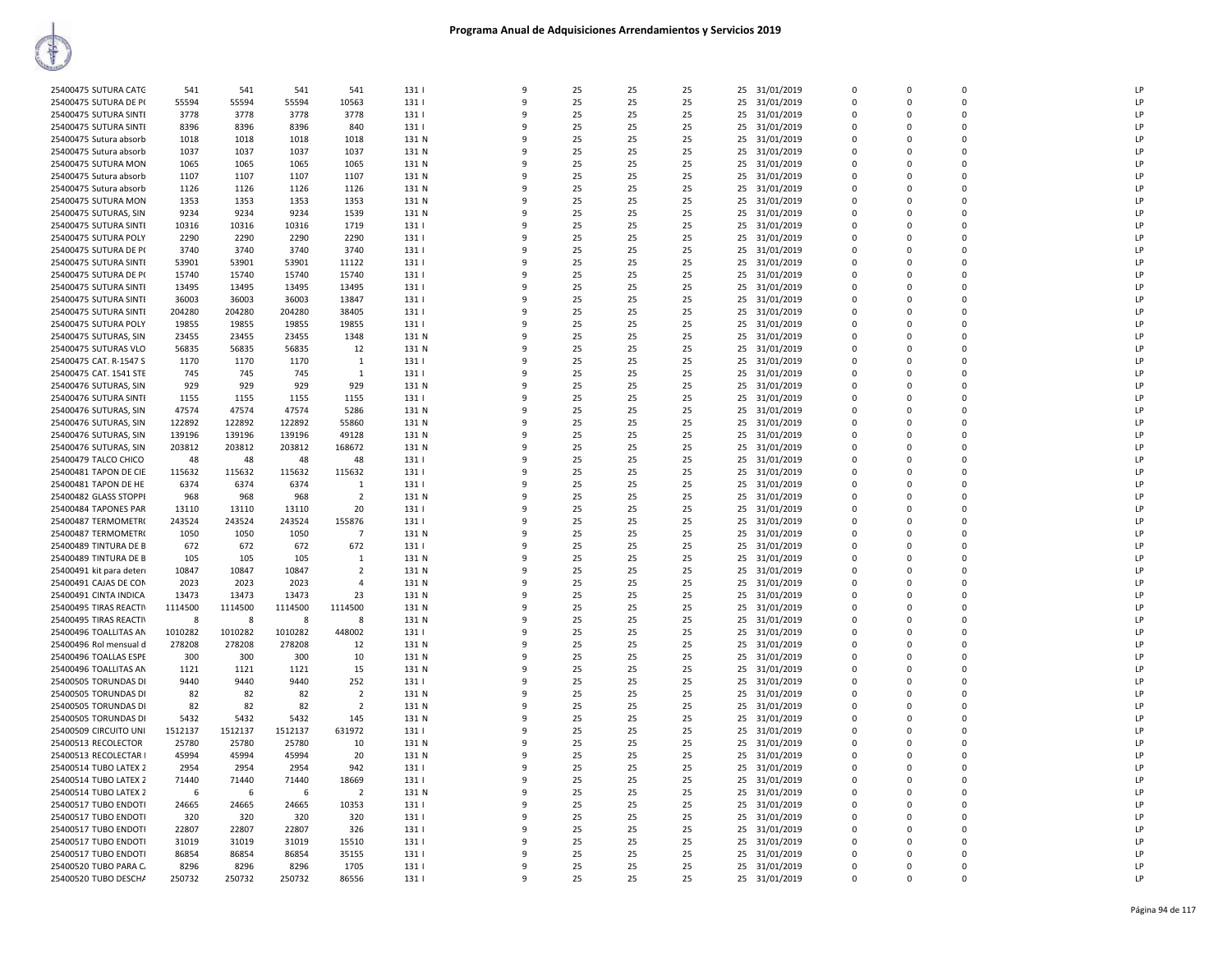| 25400523 TUBO PENROS      | 419            | 419            | 419            | 25             | 131   | 9            | 25       | 25 | 25 | 25 | 31/01/2019    | 0           | $\mathbf 0$ | $\mathbf 0$    | LP |
|---------------------------|----------------|----------------|----------------|----------------|-------|--------------|----------|----|----|----|---------------|-------------|-------------|----------------|----|
| 25400523 S-MONOVETT       | 5174           | 5174           | 5174           | $\overline{2}$ | 131 N | $\mathbf{q}$ | 25       | 25 | 25 | 25 | 31/01/2019    | $\Omega$    | $\Omega$    | $\Omega$       | LP |
| 25400528 CIRCUITO CER     | 74528          | 74528          | 74528          | 9093           | 131   | 9            | 25       | 25 | 25 | 25 | 31/01/2019    | $\Omega$    | $\Omega$    | $\Omega$       | LP |
| 25400532 CASCADE TRA      | 319200         | 319200         | 319200         | 800            | 131 N | 9            | $\Omega$ | 40 | 30 | 30 | 31/01/2019    | $\Omega$    | 0           | $\mathbf 0$    | LP |
|                           |                |                |                |                |       |              |          |    |    |    |               |             |             |                |    |
| 25400534 VALVULA DE /     | 6831           | 6831           | 6831           | $\mathbf{1}$   | 131   | 9            | 25       | 25 | 25 | 25 | 31/01/2019    | $\Omega$    | $\Omega$    | $\mathbf 0$    | LP |
| 25400536 VASELINA SOL     | 1286           | 1286           | 1286           | 1286           | 131   | q            | 25       | 25 | 25 | 25 | 31/01/2019    | $\Omega$    | 0           | $\Omega$       | LP |
| 25400536 VASELINA LIQ     | 1303           | 1303           | 1303           | 1303           | 131   | 9            | 25       | 25 | 25 |    | 25 31/01/2019 | 0           | $\mathbf 0$ | $\mathbf 0$    | LP |
| 25400538 VASO COPLIN      | 29952          | 29952          | 29952          | 96             | 131   | 9            | 25       | 25 | 25 | 25 | 31/01/2019    | 0           | $\mathbf 0$ | $\mathbf 0$    | LP |
|                           |                |                |                |                |       |              |          |    |    |    |               |             |             |                |    |
| 25400538 VASO COPLIN      | 54868          | 54868          | 54868          | 86             | 131 N | q            | 25       | 25 | 25 | 25 | 31/01/2019    | $\Omega$    | 0           | $\Omega$       | LP |
| 25400539 VENDA DE HU      | $\overline{2}$ | $\overline{2}$ | $\overline{2}$ | $\overline{2}$ | 131   | 9            | 25       | 25 | 25 | 25 | 31/01/2019    | $\Omega$    | $\Omega$    | $\Omega$       | LP |
| 25400539 VENDA ELAST      | 14             | -14            | 14             | 10             | 131   | q            | 25       | 25 | 25 | 25 | 31/01/2019    | $\Omega$    | $\Omega$    | $\Omega$       | LP |
| 25400539 VENDA ELAST      | 9241           | 9241           | 9241           | 1435           | 131   | 9            | 25       | 25 | 25 | 25 | 31/01/2019    | $\Omega$    | $\Omega$    | $\Omega$       | LP |
|                           |                |                |                |                |       |              |          |    |    |    |               |             |             |                |    |
| 25400539 VENDA ENYES      | 1493           | 1493           | 1493           | 618            | 131   | q            | 25       | 25 | 25 | 25 | 31/01/2019    | $\Omega$    | 0           | $\Omega$       | LP |
| 25400539 VENDA ENYES      | 1244           | 1244           | 1244           | 47             | 131   | 9            | 25       | 25 | 25 | 25 | 31/01/2019    | 0           | $\mathbf 0$ | $\mathbf 0$    | LP |
| 25400539 VENDA ELAST      | 3696           | 3696           | 3696           | 3136           | 131   | 9            | 25       | 25 | 25 | 25 | 31/01/2019    | $\mathbf 0$ | 0           | $\mathbf 0$    | LP |
| 25400539 VENDA DE GA      | 2149           | 2149           | 2149           | 2149           | 131   | q            | 25       | 25 | 25 | 25 | 31/01/2019    | $\Omega$    | $\Omega$    | $\Omega$       | LP |
|                           |                |                |                |                |       |              |          |    |    |    |               |             |             |                |    |
| 25400539 VENDA ELAST      | 8370           | 8370           | 8370           | 5288           | 131   | ٩            | 25       | 25 | 25 | 25 | 31/01/2019    | $\Omega$    | 0           | $\Omega$       | LP |
| 25400539 MEDIAS ANTII     | 13259          | 13259          | 13259          | 13259          | 131   | q            | 25       | 25 | 25 | 25 | 31/01/2019    | $\Omega$    | $\Omega$    | $\Omega$       | LP |
| 25400539 MEDIAS ANTII     | 22650          | 22650          | 22650          | 22650          | 131   | 9            | 25       | 25 | 25 | 25 | 31/01/2019    | $\Omega$    | O           | $\Omega$       | LP |
|                           | 90481          | 90481          | 90481          |                | 131   | q            | 25       | 25 | 25 | 25 | 31/01/2019    | $\Omega$    | 0           | $\Omega$       | LP |
| 25400539 MEDIAS ANTII     |                |                |                | 56730          |       |              |          |    |    |    |               |             |             |                |    |
| 25400539 MEDIAS ANTII     | 83533          | 83533          | 83533          | 49722          | 131   | 9            | 25       | 25 | 25 | 25 | 31/01/2019    | $\Omega$    | $\Omega$    | $\mathbf 0$    | LP |
| 25400539 MEDIAS ANTII     | 182733         | 182733         | 182733         | 42277          | 131   | 9            | 25       | 25 | 25 | 25 | 31/01/2019    | $\mathbf 0$ | 0           | $\mathbf 0$    | LP |
| 25400539 VENDA DE GU      | 22             | 22             | 22             | $\mathbf{1}$   | 131   | q            | 25       | 25 | 25 | 25 | 31/01/2019    | $\Omega$    | $\Omega$    | $\Omega$       | LP |
|                           |                |                |                |                |       | 9            |          |    |    |    |               |             |             | $\Omega$       | LP |
| 25400539 VENDA DE GA      | 200            | 200            | 200            | 200            | 131 N |              | 25       | 25 | 25 | 25 | 31/01/2019    | 0           | 0           |                |    |
| 25400539 VENDA ELAST      | 18             | 18             | 18             | 15             | 131 N | q            | 25       | 25 | 25 | 25 | 31/01/2019    | $\Omega$    | $\Omega$    | $\Omega$       | LP |
| 25400539 VENDA ELAST      | 64             | 64             | 64             | 10             | 131 N | 9            | 25       | 25 | 25 | 25 | 31/01/2019    | $\Omega$    | $\Omega$    | $\Omega$       | LP |
| 25400539 VENDA ELAST      | 14             | 14             | 14             | 10             | 131 N | q            | 25       | 25 | 25 | 25 | 31/01/2019    | $\Omega$    | 0           | $\Omega$       | LP |
|                           |                |                |                |                |       |              |          |    |    |    |               |             |             |                |    |
| 25400540 VENDA DE YES     | 190            | 190            | 190            | 190            | 131   | 9            | 25       | 25 | 25 | 25 | 31/01/2019    | $\Omega$    | $\mathbf 0$ | $\mathbf 0$    | LP |
| 25400549 DISPOSITIVO /    | 37120          | 37120          | 37120          | 27840          | 131   | 9            | 25       | 25 | 25 | 25 | 31/01/2019    | $\mathbf 0$ | 0           | $\mathbf 0$    | LP |
| 25400550 KIT PARA MIC     | 29604          | 29604          | 29604          | 8800           | 131   | q            | 25       | 25 | 25 | 25 | 31/01/2019    | 0           | $\mathbf 0$ | 0              | LP |
| 25400550 Kit (sust. aguja | 1800           | 1800           | 1800           | 1              | 131 N | q            | 25       | 25 | 25 | 25 | 31/01/2019    | $\Omega$    | $\Omega$    | $\Omega$       | LP |
|                           |                | 1800           | 1800           |                | 131 N | q            | 25       |    |    |    |               |             | $\Omega$    | $\Omega$       | LP |
| 25400550 Kit de ajuste d  | 1800           |                |                | $\mathbf{1}$   |       |              |          | 25 | 25 | 25 | 31/01/2019    | 0           |             |                |    |
| 25400554 AGUJA PARA 1     | 1070           | 1070           | 1070           | 50             | 131 N | 9            | 25       | 25 | 25 | 25 | 31/01/2019    | $\Omega$    | O           | $\Omega$       | LP |
| 25400554 AGUJA TRICO      | 236            | 236            | 236            | 10             | 131 N | q            | 25       | 25 | 25 | 25 | 31/01/2019    | $\Omega$    | 0           | $\Omega$       | LP |
| 25400554 AGUJAS PARA      | 180            | 180            | 180            | 30             | 131 N | 9            | 25       | 25 | 25 | 25 | 31/01/2019    | $\Omega$    | $\Omega$    | $\mathbf 0$    | LP |
|                           |                |                |                |                |       |              |          |    |    |    |               |             |             |                |    |
| 25400554 DESCOSEDOR       | 40             | 40             | 40             | $\overline{2}$ | 131 N | 9            | 25       | 25 | 25 | 25 | 31/01/2019    | $\mathbf 0$ | 0           | $\mathbf 0$    | LP |
| 25400554 SET DE 3 AGU.    | 50             | 50             | 50             | 10             | 131 N | q            | 25       | 25 | 25 | 25 | 31/01/2019    | $\mathbf 0$ | $\mathbf 0$ | $\mathbf 0$    | LP |
| 25400554 AGUJA DISECO     | 32974          | 32974          | 32974          | 50             | 131   | q            | 25       | 25 | 25 | 25 | 31/01/2019    | 0           | 0           | $\Omega$       | LP |
| 25400554 25 MANGAS P      | 70000          | 70000          | 70000          | 25             | 131   | q            | 25       | 25 | 25 | 25 | 31/01/2019    | $\Omega$    | $\Omega$    | $\Omega$       | LP |
|                           |                |                |                |                |       |              |          |    |    |    |               |             |             |                | LP |
| 25400554 CONTENEDOR       | 205000         | 205000         | 205000         | 50             | 131 N | 9            | 25       | 25 | 25 | 25 | 31/01/2019    | 0           | 0           | $\mathbf 0$    |    |
| 25400554 50 KIT DE VEN    | 215000         | 215000         | 215000         | 50             | 131   | 9            | 25       | 25 | 25 | 25 | 31/01/2019    | $\Omega$    | $\Omega$    | $\Omega$       | LP |
| 25400554 AGUJA CHIBA      | 9210           | 9210           | 9210           | 30             | 131 N | 9            | 25       | 25 | 25 | 25 | 31/01/2019    | $\Omega$    | $\Omega$    | $\mathbf 0$    | LP |
| 25400554 Agujas de Acu    | 92800          | 92800          | 92800          | 80000          | 131 N | 9            | 25       | 25 | 25 | 25 | 31/01/2019    | $\mathbf 0$ | 0           | $\mathbf 0$    | LP |
|                           |                |                |                |                |       | q            |          |    |    |    |               |             |             |                |    |
| 25400554 Agujas de Acu    | 104800         | 104800         | 104800         | 84000          | 131 N |              | 25       | 25 | 25 | 25 | 31/01/2019    | 0           | $\mathbf 0$ | 0              | LP |
| 25400554 Agujas de Acu    | 15800          | 15800          | 15800          | 10000          | 131 N | q            | 25       | 25 | 25 | 25 | 31/01/2019    | $\Omega$    | $\Omega$    | $\Omega$       | LP |
| 25400554 Agujas de Acu    | 19300          | 19300          | 19300          | 10000          | 131 N | q            | 25       | 25 | 25 | 25 | 31/01/2019    | 0           | $\Omega$    | $\Omega$       | LP |
| 25400554 Agujas semipe    | 10450          | 10450          | 10450          | 5000           | 131 N | 9            | 25       | 25 | 25 | 25 | 31/01/2019    | 0           | 0           | $\mathbf 0$    | LP |
|                           | 1850           | 1850           | 1850           |                | 131 N | q            | 25       | 25 | 25 | 25 |               |             | $\Omega$    | $\Omega$       | LP |
| 25400554 CAJA CON 12      |                |                |                | 10             |       |              |          |    |    |    | 31/01/2019    | $\Omega$    |             |                |    |
| 25400554 MANGA LINFA      | 131896         | 131896         | 131896         | 100            | 131   | 9            | 25       | 25 | 25 | 25 | 31/01/2019    | 0           | $\mathbf 0$ | $\mathbf 0$    | LP |
| 25400554 AGUJAS PARA      | 90             | 90             | 90             | 15             | 131 N | 9            | 25       | 25 | 25 | 25 | 31/01/2019    | $\mathbf 0$ | 0           | $\overline{0}$ | LP |
| 25400554 Agujas de Acu    | 116000         | 116000         | 116000         | 100000         | 131 N | 9            | 25       | 25 | 25 | 25 | 31/01/2019    | $\mathbf 0$ | $\mathbf 0$ | 0              | LP |
|                           |                |                |                |                |       | q            |          |    |    |    |               | $\Omega$    | $\Omega$    | $\Omega$       | LP |
| 25400554 Agujas de Acu    | 75000          | 75000          | 75000          | 60000          | 131 N |              | 25       | 25 | 25 | 25 | 31/01/2019    |             |             |                |    |
| 25400554 Agujas de Acu    | 31600          | 31600          | 31600          | 20000          | 131 N | q            | 25       | 25 | 25 | 25 | 31/01/2019    | $\Omega$    | $\Omega$    | $\Omega$       | LP |
| 25400554 Agujas semipe    | 14630          | 14630          | 14630          | 7000           | 131 N | 9            | 25       | 25 | 25 | 25 | 31/01/2019    | 0           | 0           | $\mathbf 0$    | LP |
| 25400556 ALBUMINA BC      | 4871           | 4871           | 4871           | 14             | 131   | 9            | 25       | 25 | 25 | 25 | 31/01/2019    | $\Omega$    | $\Omega$    | $\Omega$       | LP |
|                           |                |                |                |                |       | 9            |          |    |    |    |               |             | $\mathbf 0$ | $\mathbf 0$    | LP |
| 25400559 ALFILERES DE     | 469            | 469            | 469            | 13             | 131 N |              | 25       | 25 | 25 | 25 | 31/01/2019    | 0           |             |                |    |
| 25400559 ALFILERES DE     | 541            | 541            | 541            | 15             | 131 N | 9            | 25       | 25 | 25 | 25 | 31/01/2019    | $\mathbf 0$ | $\mathbf 0$ | $\mathbf 0$    | LP |
| 25400572 BOTE DE PLAS     | 59945          | 59945          | 59945          | 50             | 131 N | 9            | 25       | 25 | 25 | 25 | 31/01/2019    | $\mathbf 0$ | $\mathbf 0$ | $\mathbf 0$    | LP |
| 25400574 Línea de infus   | 24476          | 24476          | 24476          | 122            | 131 N | q            | 25       | 25 | 25 | 25 | 31/01/2019    | 0           | 0           | 0              | LP |
|                           |                |                |                |                |       | q            |          |    |    |    |               |             |             |                |    |
| 25400574 Línea de infus   | 22816          | 22816          | 22816          | 62             | 131 N |              | 25       | 25 | 25 | 25 | 31/01/2019    | $\Omega$    | $\Omega$    | $\Omega$       | LP |
| 25400574 LİNEA DE INFL    | 4227875        | 4227875        | 4227875        | 318432         | 131 N | 9            | 25       | 25 | 25 | 25 | 31/01/2019    | 0           | 0           | $\Omega$       | LP |
| 25400575 BOQUILLAS P/     | 486            | 486            | 486            | 200            | 131 N | q            | 25       | 25 | 25 | 25 | 31/01/2019    | $\Omega$    | $\Omega$    | $\Omega$       | LP |
| 25400575 BOQUILLAS P/     | 34600          | 34600          | 34600          | 400            | 131 N | 9            | 25       | 25 | 25 | 25 | 31/01/2019    | 0           | $\mathbf 0$ | $\Omega$       | LP |
|                           | 265148         | 265148         |                | 16740          | 131   | 9            |          | 25 |    |    |               | $\Omega$    | $\Omega$    | $\Omega$       | LP |
| 25400575 BOQUILLA PAI     |                |                | 265148         |                |       |              | 25       |    | 25 | 25 | 31/01/2019    |             |             |                |    |
| 25400582 EXTENSION P/     | 141            | 141            | 141            | 70             | 131   | 9            | 25       | 25 | 25 | 25 | 31/01/2019    | 0           | 0           | 0              | LP |
|                           |                |                |                |                |       |              |          |    |    |    |               |             |             |                |    |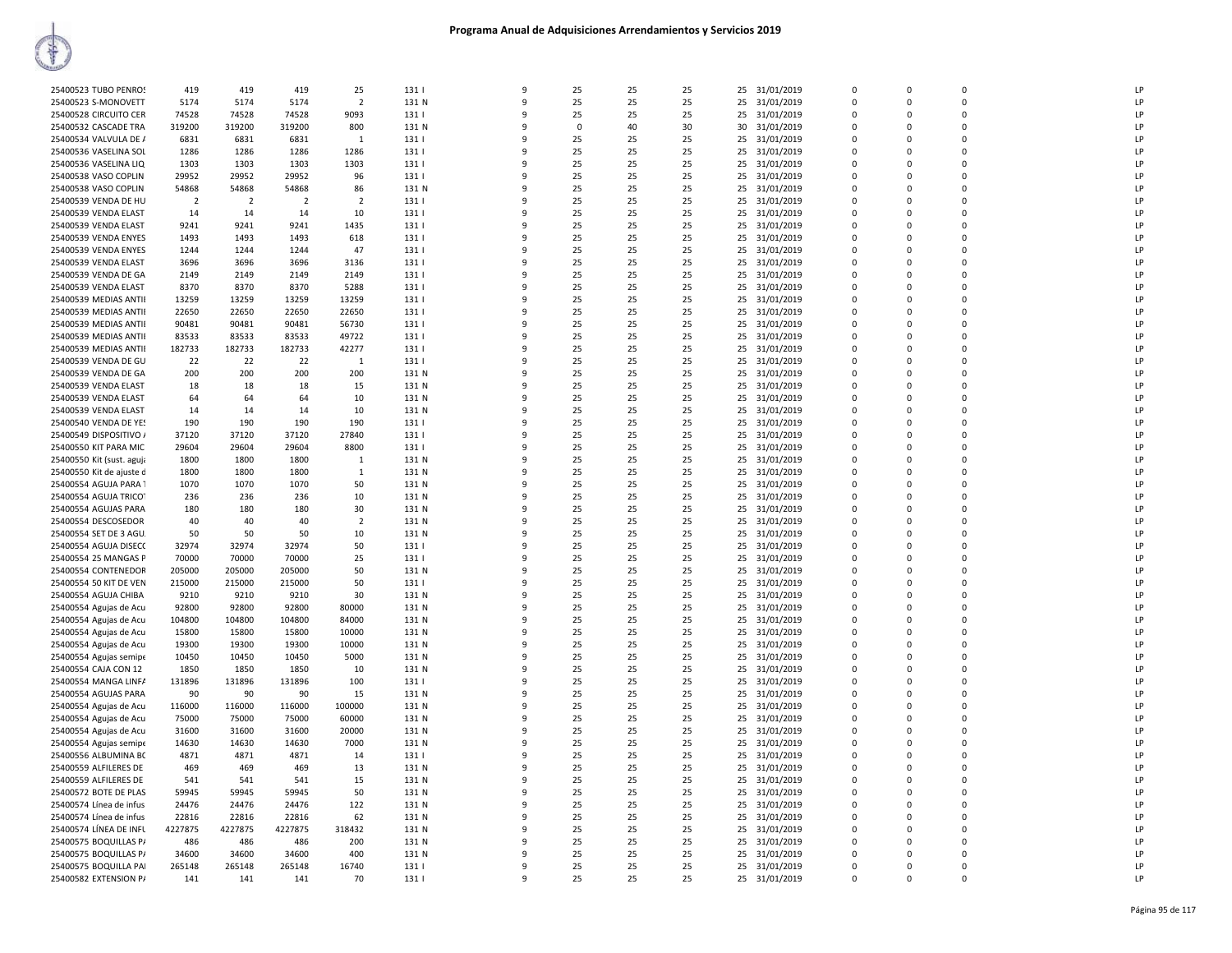| 25400589 DIRECTIVISTA    | 6970   | 6970   | 6970   | 3034           | 131   | 9            | 25       | 25 | 25 | 25 | 31/01/2019    | $\Omega$ | $\mathbf 0$ |              | LF |
|--------------------------|--------|--------|--------|----------------|-------|--------------|----------|----|----|----|---------------|----------|-------------|--------------|----|
| 25400592 CUBRE ZAPAT     | 345029 | 345029 | 345029 | 141517         | 131   | 9            | 25       | 25 | 25 | 25 | 31/01/2019    | $\Omega$ | 0           | $\Omega$     | LP |
|                          |        |        |        |                |       |              |          |    |    |    |               |          |             |              |    |
| 25400592 BLOQUEO O C     | 35600  | 35600  | 35600  | 400            | 131 N | 9            | 25       | 25 | 25 |    | 25 31/01/2019 | $\Omega$ | $\mathbf 0$ | $\Omega$     | LP |
| 25400598 GEL LUBRICAN    | 151516 | 151516 | 151516 | 950            | 131   | 9            | 25       | 25 | 25 | 25 | 31/01/2019    | $\Omega$ | $\Omega$    | $\Omega$     | LP |
|                          |        |        |        |                |       |              |          |    |    |    |               |          |             |              |    |
| 25400598 MINI-PROTEA     | 8208   | 8208   | 8208   | $\overline{3}$ | 131 N | 9            | 25       | 25 | 25 | 25 | 31/01/2019    | $\Omega$ | $\Omega$    | $\Omega$     | LP |
| 25400598 LUBRICANTE F    | 159    | 159    | 159    | 1              | 131   | 9            | 25       | 25 | 25 | 25 | 31/01/2019    | $\Omega$ | 0           | $\Omega$     | LP |
|                          |        |        |        |                |       |              |          |    |    |    |               |          |             |              |    |
| 25400598 Gel hidrocoloi  | 10703  | 10703  | 10703  | 60             | 131   | 9            | $\Omega$ | 40 | 30 | 30 | 31/01/2019    | $\Omega$ | $\Omega$    | $\Omega$     | LP |
| 25400598 Mini-Protean    | 5472   | 5472   | 5472   | 2              | 131 N | 9            | 25       | 25 | 25 | 25 | 31/01/2019    | $\Omega$ | 0           | $\Omega$     | LP |
|                          |        |        |        |                |       |              |          |    |    |    |               |          |             |              |    |
| 25400599 TIRAS REACTIV   | 57420  | 57420  | 57420  | 30             | 131 N | 9            | 25       | 25 | 25 | 25 | 31/01/2019    | $\Omega$ | $\mathbf 0$ | $\Omega$     | LP |
| 25400601 CAPSULAS BEI    | 1000   | 1000   | 1000   | $\overline{2}$ | 131 N | 9            | 25       | 25 | 25 | 25 | 31/01/2019    | $\Omega$ | $\mathbf 0$ | $\Omega$     | LP |
|                          |        |        |        |                |       |              |          |    |    |    |               |          |             |              |    |
| 25400601 CAPSULAS BEI    | 1400   | 1400   | 1400   | $\overline{2}$ | 131 N | 9            | 25       | 25 | 25 | 25 | 31/01/2019    | $\Omega$ | 0           | $\Omega$     | LP |
| 25400602 DISPOSITIVO F   | 4347   | 4347   | 4347   | 4347           | 131 N | 9            | 25       | 25 | 25 | 25 | 31/01/2019    | $\Omega$ | $\Omega$    | $\Omega$     | LP |
|                          |        |        |        |                |       |              |          |    |    |    |               |          |             |              |    |
| 25400602 DISPOSITIVO F   | 9262   | 9262   | 9262   | 4631           | 131 N | 9            | 25       | 25 | 25 | 25 | 31/01/2019    | $\Omega$ | $\Omega$    | $\Omega$     | LP |
| 25400602 DISECTOR ULT    | 8752   | 8752   | 8752   | 8752           | 131 N | 9            | 25       | 25 | 25 | 25 | 31/01/2019    | $\Omega$ | $\Omega$    | $\Omega$     | LP |
|                          |        |        |        |                |       |              |          |    |    |    |               |          |             |              |    |
| 25400602 Dispositivo pa  | 43272  | 43272  | 43272  | 24040          | 131 N | 9            | 25       | 25 | 25 | 25 | 31/01/2019    | $\Omega$ | 0           | $\Omega$     | LP |
| 25400605 PATIENT ADM     | 96180  | 96180  | 96180  | 400            | 131 N | 9            | 25       | 25 | 25 | 25 | 31/01/2019    | $\Omega$ | $\Omega$    | $\Omega$     | LP |
|                          |        |        |        |                |       |              |          |    |    |    |               |          |             |              |    |
| 25400606 KIT DESECHAE    | 5367   | 5367   | 5367   | $\mathbf{1}$   | 131   | 9            | 25       | 25 | 25 |    | 25 31/01/2019 |          | $\Omega$    | $\Omega$     | LP |
|                          | 19060  |        | 19060  |                | 131 N | 9            | 25       | 25 |    | 25 |               | $\Omega$ | 0           | $\Omega$     | LP |
| 25400613 PRESTAN MAN     |        | 19060  |        | $\mathbf{1}$   |       |              |          |    | 25 |    | 31/01/2019    |          |             |              |    |
| 25400613 STENT METÁL     | 19453  | 19453  | 19453  | 19453          | 131   | 9            | 25       | 25 | 25 | 25 | 31/01/2019    | $\Omega$ | $\mathbf 0$ | $\Omega$     | LP |
|                          |        |        |        |                |       | 9            | 25       | 25 |    |    |               | $\Omega$ | 0           | $\Omega$     | LP |
| 25400613 STENT ESOFA     | 21848  | 21848  | 21848  | 21848          | 131   |              |          |    | 25 | 25 | 31/01/2019    |          |             |              |    |
| 25400613 STENT METÁL     | 21848  | 21848  | 21848  | 21848          | 131   | 9            | 25       | 25 | 25 | 25 | 31/01/2019    | $\Omega$ | $\Omega$    | $\Omega$     | LP |
|                          |        |        |        |                |       | 9            |          |    |    |    |               | $\Omega$ | 0           | $\Omega$     | LP |
| 25400613 STENT BILIAR    | 24828  | 24828  | 24828  | 24828          | 131   |              | 25       | 25 | 25 | 25 | 31/01/2019    |          |             |              |    |
| 25400613 STENT BILIAR    | 123030 | 123030 | 123030 | 26566          | 131   | 9            | 25       | 25 | 25 | 25 | 31/01/2019    | $\Omega$ | $\Omega$    | $\Omega$     | LP |
|                          |        |        |        |                |       |              |          |    |    |    |               |          |             |              | LP |
| 25400613 STENT METAL     | 150058 | 150058 | 150058 | 92576          | 131   | 9            | 25       | 25 | 25 |    | 25 31/01/2019 | $\Omega$ | 0           | $\Omega$     |    |
| 25400613 STENT METAL     | 172242 | 172242 | 172242 | 26566          | 131   | 9            | 25       | 25 | 25 | 25 | 31/01/2019    | $\Omega$ | $\Omega$    | $\Omega$     | LP |
|                          |        |        |        |                |       |              |          |    |    |    |               |          |             |              |    |
| 25400613 STENT ESOFA     | 246060 | 246060 | 246060 | 23378          | 131   | 9            | 25       | 25 | 25 | 25 | 31/01/2019    | $\Omega$ | $\Omega$    |              | LP |
| 25400613 STENT METAL     | 541333 | 541333 | 541333 | 80471          | 131   | 9            | 25       | 25 | 25 | 25 | 31/01/2019    | $\Omega$ | 0           | $\Omega$     | LP |
|                          |        |        |        |                |       |              |          |    |    |    |               |          |             |              |    |
| 25400613 STENT ESOFÁ     | 22258  | 22258  | 22258  | <sup>1</sup>   | 131   | 9            | 25       | 25 | 25 | 25 | 31/01/2019    | $\Omega$ | $\mathbf 0$ | $\Omega$     | LP |
| 25400613 STENT ESOFÁ     | 22258  | 22258  | 22258  | $\mathbf{1}$   | 131   | 9            | 25       | 25 | 25 | 25 | 31/01/2019    | 0        | 0           | 0            | LP |
|                          |        |        |        |                |       | 9            |          |    |    |    |               | $\Omega$ | $\Omega$    | $\Omega$     |    |
| 25400613 STENT ESFÁGI    | 22258  | 22258  | 22258  | 1              | 131   |              | 25       | 25 | 25 | 25 | 31/01/2019    |          |             |              | LP |
| 25400613 STENT METAL     | 25968  | 25968  | 25968  | $\mathbf{1}$   | 131   | 9            | 25       | 25 | 25 | 25 | 31/01/2019    | n        | $\Omega$    | $\Omega$     | LP |
|                          |        |        |        |                |       | 9            |          |    |    |    |               |          |             |              |    |
| 25400613 STENT METAL     | 25968  | 25968  | 25968  | $\mathbf{1}$   | 131   |              | 25       | 25 | 25 |    | 25 31/01/2019 | $\Omega$ | $\Omega$    | $\Omega$     | LP |
| 25400613 PUNTA ESTER     | 1436   | 1436   | 1436   | 1              | 131 N | 9            | 25       | 25 | 25 | 25 | 31/01/2019    | $\Omega$ | $\Omega$    |              | LP |
|                          |        |        |        |                |       | 9            |          |    |    |    |               |          |             |              |    |
| 25400613 Epitec PCR Co   | 4240   | 4240   | 4240   | 1              | 131 N |              | 25       | 25 | 25 | 25 | 31/01/2019    | $\Omega$ | $\Omega$    | <sup>n</sup> | LP |
| 25400613 Membrana Im     | 5701   | 5701   | 5701   | $\mathbf{1}$   | 131 N | 9            | 25       | 25 | 25 | 25 | 31/01/2019    | $\Omega$ | $\Omega$    | $\Omega$     | LP |
|                          |        |        |        |                |       |              |          |    |    |    |               |          |             |              |    |
| 25400613 Sonda XCE Ce    | 6900   | 6900   | 6900   | $\overline{2}$ | 131 N | 9            | 25       | 25 | 25 | 25 | 31/01/2019    | $\Omega$ | 0           | $\Omega$     | LP |
| 25400613 Sonda XCP23     | 3450   | 3450   | 3450   | 1              | 131 N | 9            | 25       | 25 | 25 | 25 | 31/01/2019    | $\Omega$ | $\mathbf 0$ | $\Omega$     | LP |
|                          |        |        |        |                |       |              |          |    |    |    |               |          |             |              |    |
| 25400613 FFPE RNA/DN.    | 11265  | 11265  | 11265  | $\mathbf{1}$   | 131 N | 9            | 25       | 25 | 25 | 25 | 31/01/2019    | $\Omega$ | 0           | $\Omega$     | LP |
| 25400613 MEMBRANAS       | 12841  | 12841  | 12841  | 1              | 131 N | 9            | 25       | 25 | 25 |    | 25 31/01/2019 | $\Omega$ | $\Omega$    | $\Omega$     | LP |
|                          |        |        |        |                |       |              |          |    |    |    |               |          |             |              |    |
| 25400613 METANOL AB      | 13600  | 13600  | 13600  | 8              | 131 N | 9            | 25       | 25 | 25 | 25 | 31/01/2019    | $\Omega$ | 0           | <sup>n</sup> | LP |
| 25400613 Nitrocellulose  | 25271  | 25271  | 25271  | $\overline{2}$ | 131 N | 9            | 25       | 25 | 25 | 25 | 31/01/2019    | $\Omega$ | $\Omega$    | $\Omega$     | LP |
|                          |        |        |        |                |       |              |          |    |    |    |               |          |             |              |    |
| 25400613 ACETATO DE S    | 19368  | 19368  | 19368  | 36             | 131 N | 9            | 25       | 25 | 25 | 25 | 31/01/2019    |          | $\Omega$    | $\Omega$     | LP |
| 25400613 ACIDO ACETIC    | 13988  | 13988  | 13988  | 26             | 131 N | 9            | 25       | 25 | 25 | 25 | 31/01/2019    | $\Omega$ | 0           | $\Omega$     | LP |
|                          |        |        |        |                |       |              |          |    |    |    |               |          |             |              |    |
| 25400613 ÁCIDO CLORH     | 1076   | 1076   | 1076   | $\overline{2}$ | 131 N | 9            | 25       | 25 | 25 | 25 | 31/01/2019    | $\Omega$ | $\mathbf 0$ | $\Omega$     | LP |
| 25400613 ACIDO CLORH     | 12912  | 12912  | 12912  | 24             | 131 N | 9            | 25       | 25 | 25 | 25 | 31/01/2019    | $\Omega$ | 0           | $\Omega$     | LP |
|                          |        |        |        |                |       |              |          |    |    |    |               |          |             |              |    |
| 25400613 ÁCIDO FOSFO     | 1076   | 1076   | 1076   | $\overline{2}$ | 131 N | 9            | 25       | 25 | 25 |    | 25 31/01/2019 | $\Omega$ | $\mathbf 0$ |              | LP |
| 25400613 Acido fosfotu   | 1076   | 1076   | 1076   | $\overline{2}$ | 131 N | 9            | 25       | 25 | 25 | 25 | 31/01/2019    | 0        | 0           | <sup>n</sup> | LP |
|                          |        |        |        |                |       | 9            |          |    |    |    |               | $\Omega$ | $\Omega$    | $\Omega$     |    |
| 25400613 ÁCIDO FOSFO     | 1076   | 1076   | 1076   | $\overline{2}$ | 131 N |              | 25       | 25 | 25 | 25 | 31/01/2019    |          |             |              | LP |
| 25400613 ACIDO NITRIC    | 29628  | 29628  | 29628  | 36             | 131 N | 9            | 25       | 25 | 25 | 25 | 31/01/2019    | $\Omega$ | $\Omega$    | $\Omega$     | LP |
|                          |        |        |        |                |       |              |          |    |    |    |               |          |             |              | LP |
| 25400613 ÁCIDO PERYÓ     | 4944   | 4944   | 4944   | 6              | 131 N | 9            | 25       | 25 | 25 | 25 | 31/01/2019    | $\Omega$ | $\Omega$    | $\Omega$     |    |
| 25400613 ACIDO PICRIC    | 98880  | 98880  | 98880  | 120            | 131 N | 9            | 25       | 25 | 25 | 25 | 31/01/2019    | $\Omega$ | 0           | $\Omega$     | LP |
|                          |        |        |        |                |       | 9            |          |    |    |    |               |          |             |              | LP |
| 25400613 ÁCIDO TETRA     | 3296   | 3296   | 3296   | 4              | 131 N |              | 25       | 25 | 25 | 25 | 31/01/2019    | $\Omega$ | $\mathbf 0$ | <sup>n</sup> |    |
| 25400613 AZUL DE ANIL    | 2910   | 2910   | 2910   | $\overline{2}$ | 131 N | 9            | 25       | 25 | 25 |    | 25 31/01/2019 | $\Omega$ | $\mathbf 0$ |              | LP |
|                          |        |        |        |                |       |              |          |    |    |    |               |          |             |              |    |
| 25400613 Azul de toluid  | 12084  | 12084  | 12084  | 4              | 131 N | 9            | 25       | 25 | 25 | 25 | 31/01/2019    | $\Omega$ | 0           | $\Omega$     | LP |
| 25400613 Azul Tripano.   | 812    | 812    | 812    | $\overline{2}$ | 131 N | 9            | 25       | 25 | 25 | 25 | 31/01/2019    | $\Omega$ | $\mathbf 0$ | $\Omega$     | LP |
|                          |        |        |        |                |       |              |          |    |    |    |               |          |             | $\Omega$     |    |
| 25400613 EOSINA AMAR     | 12921  | 12921  | 12921  | 14             | 131 N | 9            | 25       | 25 | 25 | 25 | 31/01/2019    | $\Omega$ | $\Omega$    |              | LP |
| 25400613 Eosina-Azul de  | 1846   | 1846   | 1846   | 2              | 131 N | 9            | 25       | 25 | 25 |    | 25 31/01/2019 | $\Omega$ | $\Omega$    | $\Omega$     | LP |
|                          |        |        |        |                |       |              |          |    |    |    |               |          |             |              |    |
| 25400613 EpiTect 96 Bis  | 12780  | 12780  | 12780  | $\mathbf{1}$   | 131 N | 9            | 25       | 25 | 25 | 25 | 31/01/2019    | $\Omega$ | $\Omega$    | $\Omega$     | LP |
| 25400613 EPON 812 Kit    | 3367   | 3367   | 3367   | 2              | 131 N | $\mathbf{q}$ | 25       | 25 | 25 | 25 | 31/01/2019    | $\Omega$ | $\Omega$    | <sup>n</sup> | LP |
|                          |        |        |        |                |       | 9            |          |    |    |    |               |          |             |              |    |
| 25400613 Eter etílico an | 1800   | 1800   | 1800   | 6              | 131 N |              | 25       | 25 | 25 | 25 | 31/01/2019    |          | $\Omega$    |              | LP |
| 25400613 FERROCIANUR     | 1046   | 1046   | 1046   | 2              | 131 N | 9            | 25       | 25 | 25 | 25 | 31/01/2019    | $\Omega$ | $\Omega$    | $\Omega$     | LP |
|                          |        |        |        |                |       | 9            |          |    |    |    |               |          | $\Omega$    |              | LP |
| 25400613 Frascos de plá  | 7120   | 7120   | 7120   | 80             | 131 N |              | 25       | 25 | 25 | 25 | 31/01/2019    | $\Omega$ |             |              |    |
| 25400613 FRASCOS PAR.    | 178    | 178    | 178    | $\overline{2}$ | 131 N | 9            | 25       | 25 | 25 | 25 | 31/01/2019    | $\Omega$ | 0           | $\Omega$     | LP |
|                          |        |        |        |                |       | 9            |          |    |    |    |               | $\Omega$ | $\mathbf 0$ | $\Omega$     |    |
| 25400613 HOJAS PARA S    | 4089   | 4089   | 4089   | 3              | 131 N |              | 25       | 25 | 25 |    | 25 31/01/2019 |          |             |              | LP |
| 25400613 MASCARILLA (    | 510    | 510    | 510    | 50             | 131 N | 9            | 25       | 25 | 25 |    | 25 31/01/2019 | $\Omega$ | $\Omega$    |              | LP |
|                          |        |        |        |                |       |              |          |    |    |    |               |          |             |              |    |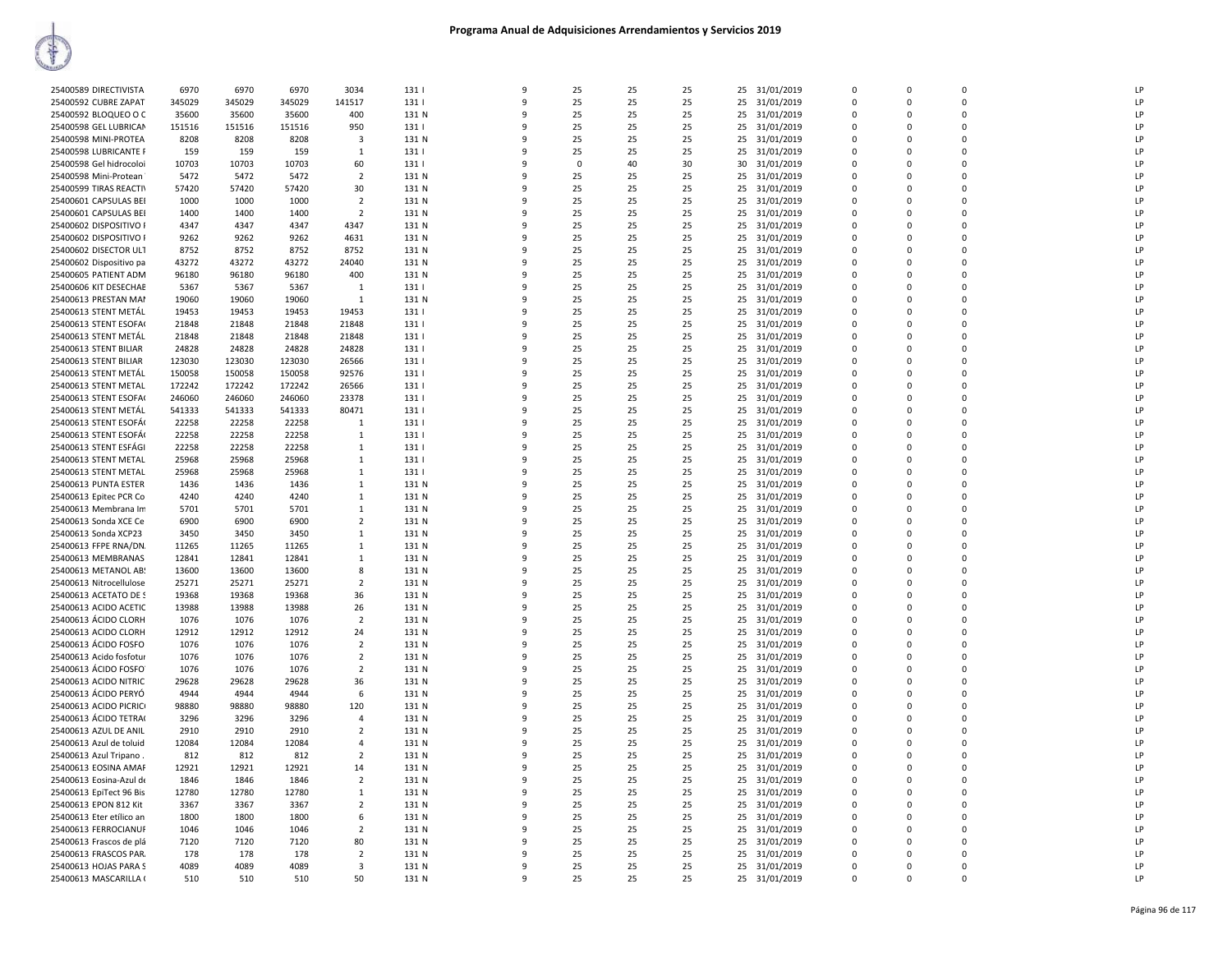| 25400613 METANOL AB:    | 3070   | 3070   | 3070   | $\overline{2}$ | 131 N | 9            | 25 | 25 | 25 |    | 25 31/01/2019 | $\Omega$    | $\Omega$    | $\Omega$ | LP           |
|-------------------------|--------|--------|--------|----------------|-------|--------------|----|----|----|----|---------------|-------------|-------------|----------|--------------|
| 25400613 MEZCLA CRON    | 12507  | 12507  | 12507  | 36             | 131 N | $\mathbf{Q}$ | 25 | 25 | 25 | 25 | 31/01/2019    | 0           | $\Omega$    | $\Omega$ | LP           |
| 25400613 PROPILENGLIO   | 1028   | 1028   | 1028   | $\overline{2}$ | 131 N |              | 25 | 25 | 25 | 25 | 31/01/2019    | $\mathbf 0$ | $\Omega$    | 0        | LP           |
| 25400613 REJILLA DE 15  | 1160   | 1160   | 1160   | $\overline{2}$ | 131 N | ۹            | 25 | 25 | 25 | 25 | 31/01/2019    | 0           | $\Omega$    | 0        | LP           |
|                         |        |        |        |                |       |              |    |    |    |    |               |             |             |          |              |
| 25400613 REJILLA DE 20  | 860    | 860    | 860    | $\overline{2}$ | 131 N | $\mathbf{q}$ | 25 | 25 | 25 | 25 | 31/01/2019    | $\Omega$    | $\Omega$    | $\Omega$ | LP           |
| 25400613 REJILLA DE 20  | 860    | 860    | 860    | $\overline{2}$ | 131 N | ۹            | 25 | 25 | 25 | 25 | 31/01/2019    | $\Omega$    | $\Omega$    | $\Omega$ | LP           |
| 25400613 REJILLA DE CO  | 860    | 860    | 860    | $\overline{2}$ | 131 N | $\mathbf{q}$ | 25 | 25 | 25 | 25 | 31/01/2019    | $\Omega$    | $\Omega$    | $\Omega$ | LP           |
| 25400613 REJILLAS NIKE  | 860    | 860    | 860    | $\overline{2}$ | 131 N | 9            | 25 | 25 | 25 | 25 | 31/01/2019    | $\Omega$    | $\Omega$    | $\Omega$ | LP           |
|                         |        |        |        |                |       |              |    |    |    |    |               |             |             |          |              |
| 25400613 ROJO RÁPIDO    | 2685   | 2685   | 2685   | 3              | 131 N |              | 25 | 25 | 25 | 25 | 31/01/2019    | $\Omega$    | $\Omega$    | $\Omega$ | LP           |
| 25400613 Sonda BCL2     | 6900   | 6900   | 6900   | $\overline{2}$ | 131 N |              | 25 | 25 | 25 | 25 | 31/01/2019    | $\Omega$    | $\Omega$    | $\Omega$ | LP           |
| 25400613 Sonda BCR/AE   | 3450   | 3450   | 3450   | 1              | 131 N |              | 25 | 25 | 25 | 25 | 31/01/2019    | $\Omega$    | $\Omega$    | 0        | LP           |
|                         |        |        |        |                |       |              |    |    |    |    |               | $\Omega$    | $\Omega$    |          | LP           |
| 25400613 Sonda MYC/IC   | 3450   | 3450   | 3450   | $\mathbf{1}$   | 131 N |              | 25 | 25 | 25 | 25 | 31/01/2019    |             |             | 0        |              |
| 25400613 Sonda ROS1     | 17250  | 17250  | 17250  | 5              | 131 N |              | 25 | 25 | 25 | 25 | 31/01/2019    | $\Omega$    | $\Omega$    | 0        | LP           |
| 25400613 SULFATO DE A   | 1780   | 1780   | 1780   | 5              | 131 N | 9            | 25 | 25 | 25 | 25 | 31/01/2019    | $\mathbf 0$ | $\Omega$    | 0        | LP           |
| 25400613 TETROXIDO D    | 3896   | 3896   | 3896   | $\overline{4}$ | 131 N | 9            | 25 | 25 | 25 | 25 | 31/01/2019    | 0           | $\Omega$    | 0        | LP           |
|                         |        |        |        |                |       |              |    |    |    |    |               |             | $\Omega$    |          |              |
| 25400613 UNIDAD DE FI   | 6320   | 6320   | 6320   | 5              | 131 N | $\mathbf{q}$ | 25 | 25 | 25 | 25 | 31/01/2019    | $\mathbf 0$ |             | 0        | LP           |
| 25400613 PRESTAN MAI    | 228720 | 228720 | 228720 | 12             | 131 N |              | 25 | 25 | 25 | 25 | 31/01/2019    | $\mathbf 0$ | $\Omega$    | 0        | LP           |
| 25400613 PRESTAN MAI    | 272720 | 272720 | 272720 | 16             | 131 N |              | 25 | 25 | 25 | 25 | 31/01/2019    | $\Omega$    | $\Omega$    | 0        | LP           |
| 25400613 PRACTI-TRAIN   | 547548 | 547548 | 547548 | 12             | 131 N |              | 25 | 25 | 25 | 25 | 31/01/2019    | $\Omega$    | $\Omega$    | $\Omega$ | LP           |
|                         |        |        |        |                |       |              |    |    |    |    |               |             |             |          |              |
| 25500005 CAJA PETRI PA  | 22582  | 22582  | 22582  | -6             | 131 N |              | 25 | 25 | 25 | 25 | 31/01/2019    | $\Omega$    | $\Omega$    | $\Omega$ | LP           |
| 25500005 CAJA PETRI DE  | 20900  | 20900  | 20900  | 22             | 131 N |              | 25 | 25 | 25 | 25 | 31/01/2019    | $\Omega$    | $\Omega$    | $\Omega$ | LP           |
| 25500005 CAJA DE PETR   | 17589  | 17589  | 17589  | 8449           | 131 N | q            | 25 | 25 | 25 | 25 | 31/01/2019    | $\Omega$    | $\Omega$    | 0        | LP           |
|                         |        |        |        |                |       |              |    |    |    |    |               |             |             |          |              |
| 25500005 430167 CAJA I  | 11676  | 11676  | 11676  | 3              | 131 N |              | 25 | 25 | 25 | 25 | 31/01/2019    | $\Omega$    | $\Omega$    | $\Omega$ | LP           |
| 25500005 430166 MATE    | 6030   | 6030   | 6030   | 2              | 131 N |              | 25 | 25 | 25 | 25 | 31/01/2019    | $\Omega$    | $\Omega$    | $\Omega$ | LP           |
| 25500005 CAJAS PETRI P  | 27245  | 27245  | 27245  | $\overline{7}$ | 131 N |              | 25 | 25 | 25 | 25 | 31/01/2019    | $\Omega$    | $\Omega$    | $\Omega$ | LP           |
| 25500005 430166 MATE    | 21105  | 21105  | 21105  | $\overline{7}$ | 131 N |              | 25 | 25 | 25 | 25 | 31/01/2019    | 0           | $\Omega$    | 0        | LP           |
|                         |        |        |        |                |       |              |    |    |    |    |               |             |             |          |              |
| 25500005 430167 CAJA I  | 31136  | 31136  | 31136  | 8              | 131 N | q            | 25 | 25 | 25 | 25 | 31/01/2019    | $\Omega$    | $\Omega$    | $\Omega$ | LP           |
| 25500005 CAJA PETRI DE  | 24700  | 24700  | 24700  | 26             | 131 N |              | 25 | 25 | 25 | 25 | 31/01/2019    | $\mathbf 0$ | $\Omega$    | 0        | LP           |
| 25500005 Cajas Petri De | 110376 | 110376 | 110376 | 36             | 131 N | 9            | 25 | 25 | 25 | 25 | 31/01/2019    | $\Omega$    | $\Omega$    | 0        | LP           |
|                         |        |        |        | 8              |       | 9            |    |    |    |    |               | 0           | $\mathbf 0$ | 0        | LP           |
| 25500013 DEPOSITO DE    | 22477  | 22477  | 22477  |                | 131 N |              | 25 | 25 | 25 | 25 | 31/01/2019    |             |             |          |              |
| 25500013 Multiple Well  | 4054   | 4054   | 4054   | 1              | 131 N |              | 25 | 25 | 25 | 25 | 31/01/2019    | $\Omega$    | $\Omega$    | $\Omega$ | LP           |
| 25500013 Multiple Well  | 4054   | 4054   | 4054   | $\mathbf{1}$   | 131 N |              | 25 | 25 | 25 | 25 | 31/01/2019    | $\Omega$    | $\Omega$    | $\Omega$ | LP           |
| 25500013 DEPOSITO DE    | 510    | 510    | 510    | $\overline{a}$ | 131 N |              | 25 | 25 | 25 | 25 | 31/01/2019    | $\Omega$    | $\Omega$    | 0        | LP           |
|                         |        |        |        |                |       |              |    |    |    |    |               |             |             |          |              |
| 25500016 EMBUDO DE F    | 275    | 275    | 275    | 11             | 131   | $\mathbf{q}$ | 25 | 25 | 25 | 25 | 31/01/2019    | $\Omega$    | $\Omega$    | $\Omega$ | LP           |
| 25500016 EMBUDO DE F    | 1188   | 1188   | 1188   | 5              | 131   |              | 25 | 25 | 25 | 25 | 31/01/2019    | $\Omega$    | $\Omega$    | $\Omega$ | LP           |
| 25500016 EMBUDO DE F    | 1117   | 1117   | 1117   | 11             | 131   | $\mathbf{q}$ | 25 | 25 | 25 | 25 | 31/01/2019    | $\Omega$    | $\Omega$    | $\Omega$ | LP           |
| 25500016 EMBUDO DE F    | 275    | 275    | 275    | 8              | 131 N | -9           | 25 | 25 | 25 | 25 | 31/01/2019    | 0           | $\Omega$    | 0        | LP           |
|                         |        |        |        |                |       |              |    |    |    |    |               |             |             |          |              |
| 25500016 EMBUDO DE F    | 684    | 684    | 684    | 18             | 131 N | q            | 25 | 25 | 25 | 25 | 31/01/2019    | $\Omega$    | $\Omega$    | $\Omega$ | LP           |
| 25500016 EMBUDO DE F    | 190    | 190    | 190    | -5             | 131 N |              | 25 | 25 | 25 | 25 | 31/01/2019    | $\mathbf 0$ | $\Omega$    | 0        | LP           |
| 25500018 ACIDO ACETIC   | 10997  | 10997  | 10997  | 26             | 131   |              | 25 | 25 | 25 | 25 | 31/01/2019    | $\Omega$    | $\Omega$    | 0        | LP           |
|                         | 18400  |        | 18400  |                | 131 N |              |    |    | 25 |    |               | 0           | $\Omega$    | 0        | LP           |
| 25500021 RESPIRADOR I   |        | 18400  |        | 80             |       |              | 25 | 25 |    | 25 | 31/01/2019    |             |             |          |              |
| 25500024 MATRAZ VOLL    | 2760   | 2760   | 2760   | 6              | 131   |              | 25 | 25 | 25 | 25 | 31/01/2019    | $\Omega$    | $\Omega$    | 0        | LP           |
| 25500024 MATRAZ ELEN    | 1495   | 1495   | 1495   | 10             | 131   | 9            | 25 | 25 | 25 | 25 | 31/01/2019    | $\mathbf 0$ | $\Omega$    | 0        | LP           |
| 25500024 MATRÁZ AFOI    | 5434   | 5434   | 5434   | 15             | 131   | q            | 25 | 25 | 25 | 25 | 31/01/2019    | 0           | 0           | 0        | LP           |
|                         |        |        |        |                |       |              |    |    |    |    |               |             | $\Omega$    |          | $\mathsf{I}$ |
| 25500024 MATRÁZ ERLE    | 1950   | 1950   | 1950   | 13             | 131   | $\mathbf{q}$ | 25 | 25 | 25 | 25 | 31/01/2019    | $\mathbf 0$ |             | 0        |              |
| 25500024 MATRAZ ERLE    | 3578   | 3578   | 3578   | 15             | 131   |              | 25 | 25 | 25 | 25 | 31/01/2019    | $\Omega$    | $\Omega$    | $\Omega$ | $\mathsf{I}$ |
| 25500024 MATRAZ DE 5    | 23506  | 23506  | 23506  | 132            | 131   |              | 25 | 25 | 25 | 25 | 31/01/2019    | $\Omega$    | $\Omega$    | $\Omega$ | $\mathsf{I}$ |
| 25500024 MATRAZ ERLE    | 27422  | 27422  | 27422  | 122            | 131   |              | 25 | 25 | 25 | 25 | 31/01/2019    | 0           | $\Omega$    | 0        | LP           |
|                         |        |        |        |                |       |              |    |    |    |    |               |             |             |          |              |
| 25500024 MATRAZ ERLE    | 29255  | 29255  | 29255  | 120            | 1311  | $\mathbf{q}$ | 25 | 25 | 25 | 25 | 31/01/2019    | $\Omega$    | $\Omega$    | $\Omega$ | LP           |
| 25500024 MATRAZ VOLI    | 4110   | 4110   | 4110   | 100            | 131 N |              | 25 | 25 | 25 | 25 | 31/01/2019    | $\Omega$    | $\Omega$    | $\Omega$ | LP           |
| 25500024 MATRAZ AFOI    | 578    | 578    | 578    | $\overline{2}$ | 131   | q            | 25 | 25 | 25 | 25 | 31/01/2019    | $\Omega$    | $\Omega$    | 0        | LP           |
|                         |        |        |        | $\overline{2}$ | 131   | 9            | 25 | 25 | 25 |    |               | $\Omega$    | $\Omega$    | $\Omega$ | LP           |
| 25500024 MATRAZ VOLL    | 484    | 484    | 484    |                |       |              |    |    |    | 25 | 31/01/2019    |             |             |          |              |
| 25500024 MATRAZ ELEN    | 319    | 319    | 319    | 2              | 131   |              | 25 | 25 | 25 | 25 | 31/01/2019    | $\Omega$    | $\Omega$    | $\Omega$ | LP           |
| 25500024 Matraz Aforac  | 6000   | 6000   | 6000   | 30             | 131 N |              | 25 | 25 | 25 | 25 | 31/01/2019    | $\Omega$    | $\Omega$    | 0        | LP           |
| 25500024 Matraz aforad  | 1720   | 1720   | 1720   | 5              | 131 N |              | 25 | 25 | 25 | 25 | 31/01/2019    | 0           | $\Omega$    | 0        | LP           |
|                         |        |        |        |                |       |              |    |    |    |    |               |             |             |          |              |
| 25500024 MATRAZ DE 5    | 5641   | 5641   | 5641   | 30             | 131 N | 9            | 25 | 25 | 25 | 25 | 31/01/2019    | $\Omega$    | $\Omega$    | 0        | LP           |
| 25500024 MATRAZ ELEN    | 5640   | 5640   | 5640   | 30             | 131 N | $\mathbf{Q}$ | 25 | 25 | 25 | 25 | 31/01/2019    | 0           | $\Omega$    | 0        | $\mathsf{I}$ |
| 25500024 MATRAZ ELEN    | 4784   | 4784   | 4784   | 32             | 131 N | 9            | 25 | 25 | 25 | 25 | 31/01/2019    | $\Omega$    | $\Omega$    | 0        | LP           |
| 25500024 MATRAZ ERLE    | 7313   | 7313   | 7313   | 32             | 131 N | 9            | 25 | 25 | 25 | 25 | 31/01/2019    | 0           | $\mathbf 0$ | 0        | LP           |
|                         |        |        |        |                |       |              |    |    |    |    |               |             |             |          |              |
| 25500024 MATRAZ ERLE    | 7801   | 7801   | 7801   | 32             | 131 N | ۹            | 25 | 25 | 25 | 25 | 31/01/2019    | $\Omega$    | $\Omega$    | $\Omega$ | LP           |
| 25500024 MATRÁZ ERLE    | 488    | 488    | 488    | $\overline{2}$ | 131 N |              | 25 | 25 | 25 | 25 | 31/01/2019    | $\Omega$    | $\Omega$    | $\Omega$ | LP           |
| 25500024 MATRAZ VOLL    | 732    | 732    | 732    | 3              | 131 N |              | 25 | 25 | 25 | 25 | 31/01/2019    | $\Omega$    | $\Omega$    | $\Omega$ | $\mathsf{I}$ |
| 25500026 MICROTUBO F    | 15799  | 15799  | 15799  | 40             | 131 N |              | 25 | 25 | 25 | 25 | 31/01/2019    | $\Omega$    | $\Omega$    | $\Omega$ | LP           |
|                         |        |        |        |                |       |              |    |    |    |    |               |             |             |          |              |
| 25500026 PUNTA PP MI    | 25070  | 25070  | 25070  | 95             | 131 N |              | 25 | 25 | 25 | 25 | 31/01/2019    | $\Omega$    | $\Omega$    | $\Omega$ | LP           |
| 25500026 PIPETAS COST   | 25940  | 25940  | 25940  | 33             | 131 N | 9            | 25 | 25 | 25 |    | 25 31/01/2019 | $\Omega$    | $\Omega$    | $\Omega$ | LP           |
|                         |        |        |        |                |       |              |    |    |    |    |               |             |             |          |              |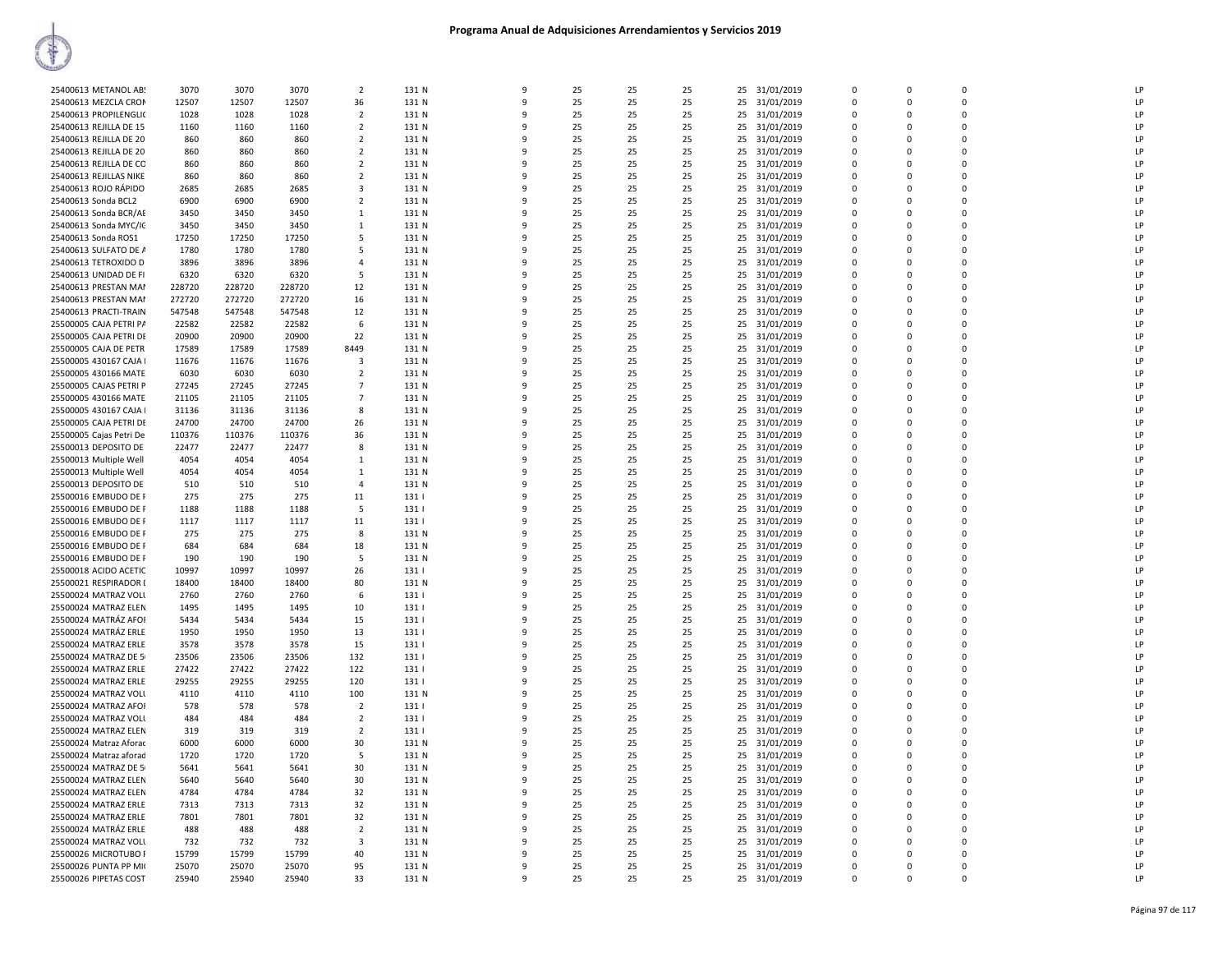| 25500026 PIPETAS SERO   | 33877  | 33877  | 33877  | -5             | 131 N | 9            | 25 | 25 | 25 | 25 | 31/01/2019    | $\mathbf 0$ | $\mathbf 0$ | $\mathbf 0$    | LP |
|-------------------------|--------|--------|--------|----------------|-------|--------------|----|----|----|----|---------------|-------------|-------------|----------------|----|
| 25500026 PIPETAS COST   | 96182  | 96182  | 96182  | 40             | 131 N | $\mathbf{q}$ | 25 | 25 | 25 | 25 | 31/01/2019    | $\Omega$    | $\Omega$    | $\Omega$       | LP |
| 25500026 PIPETAS COST   | 114100 | 114100 | 114100 | 50             | 131 N | 9            | 25 | 25 | 25 | 25 | 31/01/2019    | $\Omega$    | $\Omega$    | $\Omega$       | LP |
| 25500026 PIPETA DE TR/  | 3500   | 3500   | 3500   | 1              | 131   | 9            | 25 | 25 | 25 | 25 | 31/01/2019    | $\Omega$    | 0           | $\mathbf 0$    | LP |
|                         |        |        |        |                |       |              |    |    |    |    |               |             |             |                |    |
| 25500026 Microtubos 0.  | 7016   | 7016   | 7016   | 20             | 131 N | 9            | 25 | 25 | 25 |    | 25 31/01/2019 | $\Omega$    | $\Omega$    | $\mathbf 0$    | LP |
| 25500026 Microtubos 1.  | 4213   | 4213   | 4213   | 25             | 131 N | q            | 25 | 25 | 25 | 25 | 31/01/2019    | $\Omega$    | 0           | $\Omega$       | LP |
| 25500026 Microtubos 2.  | 952    | 952    | 952    | .5             | 131 N | q            | 25 | 25 | 25 |    | 25 31/01/2019 | $\Omega$    | $\Omega$    | $\Omega$       | LP |
| 25500026 MICROTUBO F    | 24363  | 24363  | 24363  | 44             | 131 N | 9            | 25 | 25 | 25 | 25 | 31/01/2019    | $\Omega$    | $\Omega$    | $\Omega$       | LP |
|                         |        |        |        |                |       |              |    |    |    |    |               |             |             |                |    |
| 25500026 MICROTUBO F    | 11849  | 11849  | 11849  | 30             | 131 N | q            | 25 | 25 | 25 | 25 | 31/01/2019    | $\Omega$    | $\Omega$    | $\Omega$       | LP |
| 25500026 MICROTUBO F    | 10524  | 10524  | 10524  | 30             | 131 N | 9            | 25 | 25 | 25 | 25 | 31/01/2019    | 0           | $\Omega$    | $\Omega$       | LP |
| 25500031 Caja de Pipeta | 5924   | 5924   | 5924   | 3              | 131 N | 9            | 25 | 25 | 25 | 25 | 31/01/2019    | $\mathbf 0$ | 0           | $\mathbf 0$    | LP |
|                         |        |        |        |                |       | q            |    |    |    |    |               |             |             |                |    |
| 25500031 Porta pipetas  | 1860   | 1860   | 1860   | $\overline{2}$ | 131 N |              | 25 | 25 | 25 |    | 25 31/01/2019 | $\Omega$    | 0           | $\mathbf 0$    | LP |
| 25500031 Una Caja de P  | 6730   | 6730   | 6730   | 3              | 131 N | q            | 25 | 25 | 25 | 25 | 31/01/2019    | $\Omega$    | $\Omega$    | $\Omega$       | LP |
| 25500031 PIPETA DE 5 N  | 7852   | 7852   | 7852   | $\mathbf{3}$   | 131   | 9            | 25 | 25 | 25 | 25 | 31/01/2019    | $\Omega$    | $\Omega$    | $\Omega$       | LP |
| 25500031 PIPETA PASTE   | 8028   | 8028   | 8028   | 36             | 131   | 9            | 25 | 25 | 25 | 25 | 31/01/2019    | 0           | 0           | $\mathbf 0$    | LP |
|                         |        |        |        |                |       |              |    |    |    |    |               |             |             |                |    |
| 25500031 PIPETA PASTE   | 6156   | 6156   | 6156   | 36             | 1311  | 9            | 25 | 25 | 25 | 25 | 31/01/2019    | $\Omega$    | $\Omega$    | $\Omega$       | LP |
| 25500031 PUNTAS AMA     | 956    | 956    | 956    | 8              | 131   | 9            | 25 | 25 | 25 | 25 | 31/01/2019    | $\Omega$    | $\mathbf 0$ | $\Omega$       | LP |
| 25500031 PIPETA PASTE   | 22218  | 22218  | 22218  | 69             | 131 N | q            | 25 | 25 | 25 | 25 | 31/01/2019    | $\mathbf 0$ | 0           | $\mathbf 0$    | LP |
|                         | 2760   | 2760   | 2760   | $\overline{2}$ | 131 N | q            | 25 | 25 | 25 |    |               | $\Omega$    | $\Omega$    | $\Omega$       | LP |
| 25500031 PIPETA SEROL   |        |        |        |                |       |              |    |    |    | 25 | 31/01/2019    |             |             |                |    |
| 25500031 PIPETA SEROL   | 2990   | 2990   | 2990   | $\overline{2}$ | 131 N | q            | 25 | 25 | 25 | 25 | 31/01/2019    | 0           | $\Omega$    | $\Omega$       | LP |
| 25500031 PUNTA P/MIC    | 2500   | 2500   | 2500   | 12             | 131   | 9            | 25 | 25 | 25 | 25 | 31/01/2019    | $\Omega$    | $\Omega$    | $\Omega$       | LP |
| 25500031 PIPETA CON B   | 8712   | 8712   | 8712   | 10             | 131 N | 9            | 25 | 25 | 25 | 25 | 31/01/2019    | $\mathbf 0$ | $\mathbf 0$ | $\mathbf 0$    | LP |
|                         |        |        |        |                |       |              |    |    |    |    |               |             |             |                |    |
| 25500031 PIPETA SEROL   | 1598   | 1598   | 1598   | $\overline{2}$ | 131   | q            | 25 | 25 | 25 | 25 | 31/01/2019    | $\Omega$    | $\mathbf 0$ | $\Omega$       | LP |
| 25500031 PIPETA SEROL   | 3910   | 3910   | 3910   | $\overline{2}$ | 131 N | 9            | 25 | 25 | 25 | 25 | 31/01/2019    | $\Omega$    | $\Omega$    | $\Omega$       | LP |
| 25500031 PIPETA PASTE   | 28336  | 28336  | 28336  | 88             | 131 N | 9            | 25 | 25 | 25 | 25 | 31/01/2019    | $\mathbf 0$ | 0           | $\Omega$       | LP |
|                         |        |        | 2645   |                | 131 N | q            | 25 | 25 | 25 |    |               |             |             | $\Omega$       | LP |
| 25500031 PIPETA SEROL   | 2645   | 2645   |        | $\overline{1}$ |       |              |    |    |    | 25 | 31/01/2019    | $\Omega$    | $\Omega$    |                |    |
| 25500031 430053 TUBO    | 23865  | 23865  | 23865  | 10             | 131 N | 9            | 25 | 25 | 25 | 25 | 31/01/2019    | 0           | $\mathbf 0$ | $\Omega$       | LP |
| 25500031 PIPETA CON B   | 69144  | 69144  | 69144  | 21             | 131 N | 9            | 25 | 25 | 25 | 25 | 31/01/2019    | $\Omega$    | $\Omega$    | $\mathbf 0$    | LP |
| 25500031 4021 PIPETA (  | 14290  | 14290  | 14290  | -5             | 131 N | 9            | 25 | 25 | 25 | 25 | 31/01/2019    | $\mathbf 0$ | 0           | $\mathbf 0$    | LP |
|                         |        |        |        |                |       |              |    |    |    |    |               |             |             |                |    |
| 25500031 430165 MATE    | 16986  | 16986  | 16986  | 8              | 131 N | q            | 25 | 25 | 25 | 25 | 31/01/2019    | $\Omega$    | $\Omega$    | $\Omega$       | LP |
| 25500031 PIPETA SEROL   | 27480  | 27480  | 27480  | 120            | 131   | ٩            | 25 | 25 | 25 | 25 | 31/01/2019    | $\Omega$    | $\Omega$    | $\Omega$       | LP |
| 25500031 4251 PIPETA (  | 65904  | 65904  | 65904  | 55             | 131 N | 9            | 25 | 25 | 25 | 25 | 31/01/2019    | $\Omega$    | 0           | $\overline{0}$ | LP |
| 25500031 4051 PIPETA (  | 60656  | 60656  | 60656  | 89             | 131 N | q            | 25 | 25 | 25 |    | 25 31/01/2019 | $\Omega$    | $\Omega$    | $\Omega$       | LP |
|                         |        |        |        |                |       |              |    |    |    |    |               |             |             |                |    |
| 25500031 4101 PIPETA (  | 95554  | 95554  | 95554  | 110            | 131 N | 9            | 25 | 25 | 25 | 25 | 31/01/2019    | 0           | 0           | $\mathbf 0$    | LP |
| 25500031 PIPETA SEROL   | 24593  | 24593  | 24593  | $\overline{2}$ | 131 N | q            | 25 | 25 | 25 | 25 | 31/01/2019    | $\Omega$    | $\Omega$    | $\Omega$       | LP |
| 25500031 Pipeta serológ | 7540   | 7540   | 7540   | 142            | 131   | 9            | 25 | 25 | 25 | 25 | 31/01/2019    | $\Omega$    | $\Omega$    | $\Omega$       | LP |
|                         | 7371   | 7371   | 7371   |                |       | q            | 25 | 25 | 25 |    |               | $\Omega$    | 0           | $\Omega$       | LP |
| 25500031 Pipeta serológ |        |        |        | 140            | 131   |              |    |    |    | 25 | 31/01/2019    |             |             |                |    |
| 25500031 4251 PIPETA (  | 65904  | 65904  | 65904  | 52             | 131 N | 9            | 25 | 25 | 25 | 25 | 31/01/2019    | 0           | $\Omega$    | $\Omega$       | LP |
| 25500031 4101 PIPETA (  | 95554  | 95554  | 95554  | 98             | 131 N | 9            | 25 | 25 | 25 | 25 | 31/01/2019    | $\mathbf 0$ | 0           | $\mathbf 0$    | LP |
| 25500031 4051 PIPETA (  | 52971  | 52971  | 52971  | 66             | 131 N | q            | 25 | 25 | 25 | 25 | 31/01/2019    | 0           | 0           | $\mathbf 0$    | LP |
|                         |        |        |        |                |       | q            |    |    |    |    |               |             |             | $\mathsf 0$    | LP |
| 25500031 4021 PIPETA (  | 10495  | 10495  | 10495  | 3              | 131 N |              | 25 | 25 | 25 | 25 | 31/01/2019    | $\Omega$    | $\Omega$    |                |    |
| 25500031 Pipeta 5ml, Ca | 19651  | 19651  | 19651  | 25             | 131 N | 9            | 25 | 25 | 25 | 25 | 31/01/2019    | $\Omega$    | $\Omega$    | $\mathbf 0$    | LP |
| 25500031 Pipeta 10ml, C | 19167  | 19167  | 19167  | 22             | 131 N | 9            | 25 | 25 | 25 | 25 | 31/01/2019    | $\Omega$    | 0           | $\Omega$       | LP |
| 25500031 4051 PIPETA (  | 69825  | 69825  | 69825  | 87             | 131 N | q            | 25 | 25 | 25 | 25 | 31/01/2019    | $\Omega$    | 0           | $\Omega$       | LP |
|                         |        |        |        |                |       |              |    |    |    |    |               |             |             |                |    |
| 25500031 4101 PIPETA (  | 86867  | 86867  | 86867  | 100            | 131 N | 9            | 25 | 25 | 25 | 25 | 31/01/2019    | $\Omega$    | $\mathbf 0$ | $\mathbf 0$    | LP |
| 25500031 4251 PIPETA (  | 34219  | 34219  | 34219  | 27             | 131 N | q            | 25 | 25 | 25 | 25 | 31/01/2019    | $\Omega$    | $\Omega$    | $\Omega$       | LP |
| 25500031 430053 TUBO    | 7160   | 7160   | 7160   | $\mathbf{3}$   | 131 N | q            | 25 | 25 | 25 | 25 | 31/01/2019    | $\Omega$    | $\Omega$    | $\Omega$       | LP |
| 25500031 430165 MATE    | 12740  | 12740  | 12740  | 6              | 131 N | 9            | 25 | 25 | 25 | 25 | 31/01/2019    | 0           | $\Omega$    | $\Omega$       | LP |
|                         |        |        |        |                |       |              |    |    |    |    |               |             |             |                |    |
| 25500031 430791 TUBO    | 100233 | 100233 | 100233 | 42             | 131 N | 9            | 25 | 25 | 25 | 25 | 31/01/2019    | $\Omega$    | $\Omega$    | $\mathbf 0$    | LP |
| 25500031 4485. PIPETA   | 42803  | 42803  | 42803  | 13             | 131 N | 9            | 25 | 25 | 25 | 25 | 31/01/2019    | $\mathbf 0$ | $\mathbf 0$ | $\Omega$       | LP |
| 25500031 4487 PIPETA (  | 46550  | 46550  | 46550  | 58             | 131 N | q            | 25 | 25 | 25 | 25 | 31/01/2019    | $\Omega$    | 0           | $\Omega$       | LP |
| 25500031 4488 PIPETA (  | 44852  | 44852  | 44852  | 46             | 131 N | q            | 25 | 25 | 25 | 25 | 31/01/2019    | $\Omega$    | $\Omega$    | $\Omega$       | LP |
|                         |        |        |        |                |       |              |    |    |    |    |               |             |             |                |    |
| 25500031 7095B-5X PIPI  | 3220   | 3220   | 3220   | 10             | 131 N | 9            | 25 | 25 | 25 | 25 | 31/01/2019    | 0           | 0           | $\Omega$       | LP |
| 25500031 Pipetas Costar | 9128   | 9128   | 9128   | $\overline{4}$ | 131 N | 9            | 25 | 25 | 25 |    | 25 31/01/2019 | $\Omega$    | $\Omega$    | $\Omega$       | LP |
| 25500031 Pipetas Costar | 9618   | 9618   | 9618   | $\overline{4}$ | 131 N | 9            | 25 | 25 | 25 | 25 | 31/01/2019    | 0           | $\mathbf 0$ | $\Omega$       | LP |
|                         |        |        |        |                |       |              |    |    |    |    |               |             |             |                |    |
| 25500031 PIPETA PASTE   | 31580  | 31580  | 31580  | 83             | 131 N | 9            | 25 | 25 | 25 | 25 | 31/01/2019    | $\Omega$    | 0           | $\mathbf 0$    | LP |
| 25500031 Pipetas 2 mL ( | 2198   | 2198   | 2198   | $\overline{2}$ | 131 N | 9            | 25 | 25 | 25 | 25 | 31/01/2019    | $\Omega$    | $\Omega$    | $\Omega$       | LP |
| 25500031 Pipetas de tra | 20     | 20     | 20     | 5              | 131 N | q            | 25 | 25 | 25 | 25 | 31/01/2019    | $\Omega$    | $\Omega$    | $\Omega$       | LP |
| 25500031 4251 PIPETA (  | 25348  | 25348  | 25348  | 20             | 131 N | q            | 25 | 25 | 25 | 25 |               | $\Omega$    | $\Omega$    | $\Omega$       | LP |
|                         |        |        |        |                |       |              |    |    |    |    | 31/01/2019    |             |             |                |    |
| 25500031 430791 TUBO    | 4773   | 4773   | 4773   | $\overline{2}$ | 131 N | 9            | 25 | 25 | 25 | 25 | 31/01/2019    | 0           | 0           | $\mathbf 0$    | LP |
| 25500031 PIPETA PASTE   | 37030  | 37030  | 37030  | 115            | 131 N | q            | 25 | 25 | 25 |    | 25 31/01/2019 | $\Omega$    | $\Omega$    | $\Omega$       | LP |
| 25500031 PIPETA PASTE   | 13820  | 13820  | 13820  | 37             | 131 N | q            | 25 | 25 | 25 | 25 | 31/01/2019    | 0           | 0           | $\mathbf 0$    | LP |
| 25500031 PIPETA PASTE   | 8028   | 8028   | 8028   | 36             | 131 N | q            | 25 | 25 | 25 | 25 | 31/01/2019    | $\Omega$    | $\Omega$    | $\Omega$       | LP |
|                         |        |        |        |                |       |              |    |    |    |    |               |             |             |                |    |
| 25500031 PIPETA SEROL   | 4580   | 4580   | 4580   | 20             | 131 N | 9            | 25 | 25 | 25 | 25 | 31/01/2019    | $\Omega$    | $\Omega$    | $\Omega$       | LP |
| 25500031 PIPETA SEROL   | 31572  | 31572  | 31572  | 40             | 131 N | $\mathsf{q}$ | 25 | 25 | 25 |    | 25 31/01/2019 | $\Omega$    | $\Omega$    | $\Omega$       | LP |
|                         |        |        |        |                |       |              |    |    |    |    |               |             |             |                |    |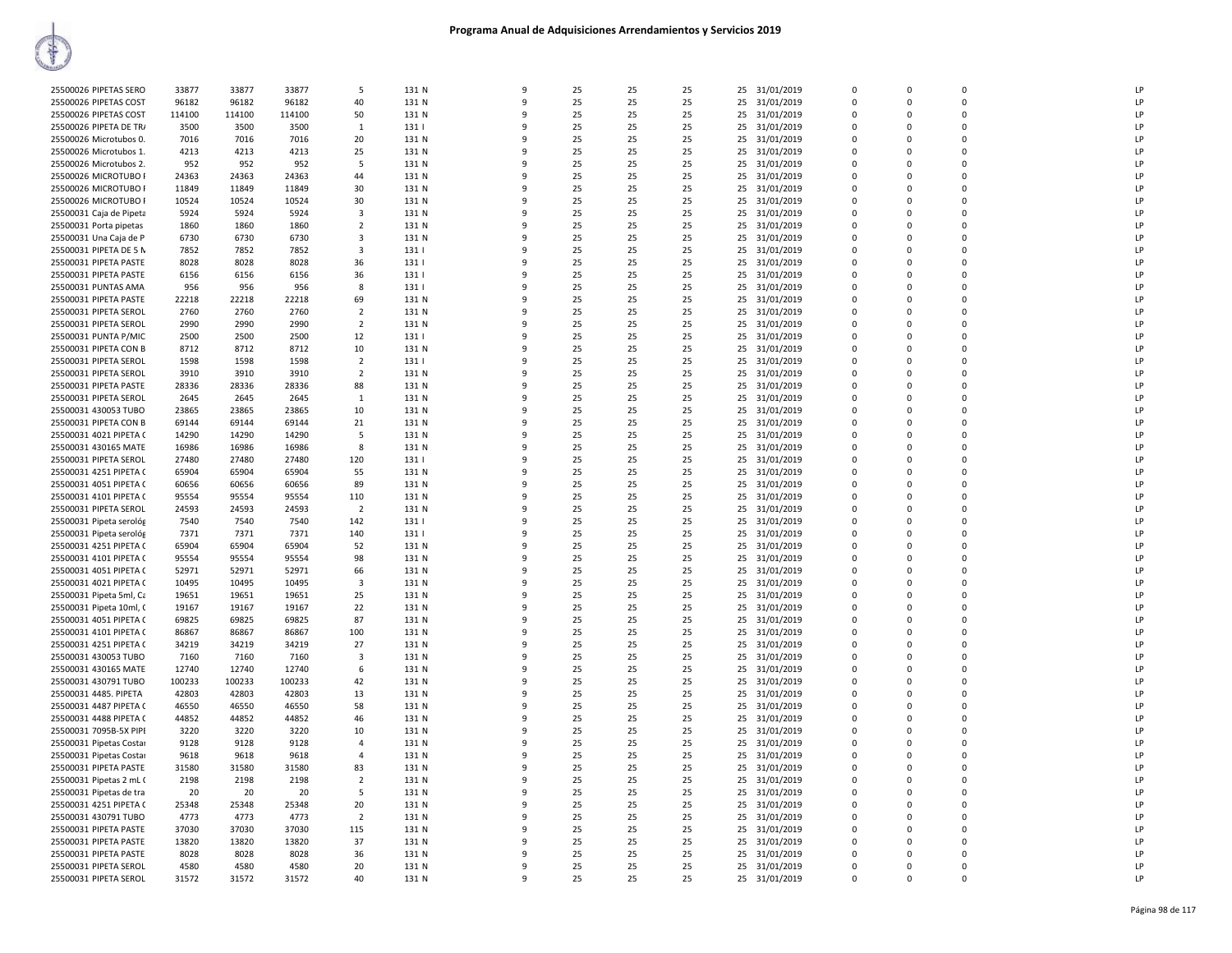| 25500031 PIPETA SEROL    | 52000  | 52000  | 52000  | 40                      | 131 N | $\mathbf{q}$ | 25 | 25 | 25 | 25 | 31/01/2019    | $\Omega$    | $\Omega$    | $\Omega$    | LP |  |
|--------------------------|--------|--------|--------|-------------------------|-------|--------------|----|----|----|----|---------------|-------------|-------------|-------------|----|--|
| 25500031 RETORT CLEAI    | 96800  | 96800  | 96800  | 10                      | 131 N | 9            | 25 | 25 | 25 | 25 | 31/01/2019    | $\Omega$    | $\Omega$    | $\Omega$    | LP |  |
| 25500031 PIPETA PASTE    | 2453   | 2453   | 2453   | 11                      | 131 N | q            | 25 | 25 | 25 | 25 | 31/01/2019    | $\Omega$    | $\Omega$    | $\Omega$    | LP |  |
|                          |        |        |        |                         |       | 9            |    |    |    |    |               |             | $\Omega$    | $\Omega$    | LP |  |
| 25500031 PUNTA P/MIC     | 4375   | 4375   | 4375   | 21                      | 131 N |              | 25 | 25 | 25 |    | 25 31/01/2019 | $\mathbf 0$ |             |             |    |  |
| 25500031 PUNTAS AMA      | 2510   | 2510   | 2510   | 21                      | 131 N | q            | 25 | 25 | 25 | 25 | 31/01/2019    | $\mathbf 0$ | $\Omega$    | $\mathbf 0$ | LP |  |
| 25500033 GUANTE LATE     | 13020  | 13020  | 13020  | 93                      | 131 N | 9            | 25 | 25 | 25 |    | 25 31/01/2019 | $\mathbf 0$ | $\Omega$    | $\mathbf 0$ | LP |  |
| 25500033 GUANTE LATE     | 15260  | 15260  | 15260  | 109                     | 131 N | q            | 25 | 25 | 25 |    | 25 31/01/2019 | $\mathbf 0$ | $\Omega$    | $\mathbf 0$ | LP |  |
| 25500033 GUANTE LATE     | 6924   | 6924   | 6924   | 30                      | 131 N | $\mathbf{q}$ | 25 | 25 | 25 | 25 | 31/01/2019    | $\Omega$    | $\Omega$    | $\Omega$    | LP |  |
| 25500033 GUANTE NITR     | 7266   | 7266   | 7266   | 30                      | 131 N | 9            | 25 | 25 | 25 | 25 | 31/01/2019    | $\Omega$    | $\Omega$    | $\Omega$    | LP |  |
| 25500033 GUANTE NITR     | 7266   | 7266   | 7266   | 30                      | 131 N | q            | 25 | 25 | 25 | 25 | 31/01/2019    | $\Omega$    | $\Omega$    | $\Omega$    | LP |  |
| 25500033 GUANTE NITR     | 81379  | 81379  | 81379  | 336                     | 131 N | 9            | 25 | 25 | 25 | 25 | 31/01/2019    | $\Omega$    | $\Omega$    | $\Omega$    | LP |  |
| 25500033 GUANTE NITR     | 81379  | 81379  | 81379  | 336                     | 131 N | ٩            | 25 | 25 | 25 | 25 | 31/01/2019    | 0           | $\Omega$    | $\mathbf 0$ | LP |  |
| 25500033 GUANTE LATE     | 18002  | 18002  | 18002  | 78                      | 131 N | 9            | 25 | 25 | 25 | 25 | 31/01/2019    | $\mathbf 0$ | $\Omega$    | $\mathbf 0$ | LP |  |
|                          |        |        |        |                         |       | q            |    |    |    |    |               | $\Omega$    | $\Omega$    | $\mathbf 0$ | LP |  |
| 25500033 GUANTE LATE     | 9800   | 9800   | 9800   | 70                      | 131 N |              | 25 | 25 | 25 | 25 | 31/01/2019    |             |             |             |    |  |
| 25500033 GUANTE LATE     | 8820   | 8820   | 8820   | 63                      | 131 N | q            | 25 | 25 | 25 |    | 25 31/01/2019 | $\Omega$    | $\Omega$    | $\Omega$    | LP |  |
| 25500033 GUANTE NITR     | 9930   | 9930   | 9930   | 41                      | 131 N | 9            | 25 | 25 | 25 | 25 | 31/01/2019    | $\mathbf 0$ | $\Omega$    | $\mathbf 0$ | LP |  |
| 25500033 GUANTE NITR     | 12352  | 12352  | 12352  | 51                      | 131 N | $\mathbf{q}$ | 25 | 25 | 25 | 25 | 31/01/2019    | $\Omega$    | $\Omega$    | $\Omega$    | LP |  |
| 25500033 GUANTE NITR     | 9930   | 9930   | 9930   | 41                      | 131 N | q            | 25 | 25 | 25 | 25 | 31/01/2019    | $\Omega$    | $\Omega$    | $\Omega$    | LP |  |
| 25500033 GUANTE LATE     | 46160  | 46160  | 46160  | 200                     | 131 N | ٩            | 25 | 25 | 25 | 25 | 31/01/2019    | 0           | n           | $\mathbf 0$ | LP |  |
| 25500033 GUANTE LATE     | 1400   | 1400   | 1400   | 10                      | 131 N | 9            | 25 | 25 | 25 | 25 | 31/01/2019    | $\mathbf 0$ | $\Omega$    | $\mathbf 0$ | LP |  |
| 25500033 GUANTE LATE     | 1400   | 1400   | 1400   | 10                      | 131 N | q            | 25 | 25 | 25 | 25 | 31/01/2019    | $\Omega$    | $\Omega$    | $\mathbf 0$ | LP |  |
| 25500033 GUANTE NITR     | 727    | 727    | 727    | $\overline{\mathbf{3}}$ | 131 N | 9            | 25 | 25 | 25 |    | 25 31/01/2019 | $\mathbf 0$ | $\Omega$    | $\mathbf 0$ | LP |  |
| 25500033 GUANTE NITR     | 1211   | 1211   | 1211   | -5                      | 131 N | 9            | 25 | 25 | 25 | 25 | 31/01/2019    | $\Omega$    | $\Omega$    | $\mathsf 0$ | LP |  |
| 25500035 PORTA OBJET     | 160650 | 160650 | 160650 | 5100                    | 131   | q            | 25 | 25 | 25 | 25 | 31/01/2019    | $\Omega$    | $\Omega$    | $\Omega$    | LP |  |
|                          |        |        |        |                         |       |              |    |    |    |    |               |             |             |             |    |  |
| 25500035 CJA. PORTA L/   | 15938  | 15938  | 15938  | 150                     | 1311  | q            | 25 | 25 | 25 | 25 | 31/01/2019    | $\Omega$    | $\Omega$    | $\Omega$    | LP |  |
| 25500035 CAJAS PORTA     | 11760  | 11760  | 11760  | 140                     | 131   | q            | 25 | 25 | 25 | 25 | 31/01/2019    | $\Omega$    | $\Omega$    | $\mathbf 0$ | IP |  |
| 25500035 COUNTING SL     | 30147  | 30147  | 30147  | $\overline{2}$          | 131 N | 9            | 25 | 25 | 25 | 25 | 31/01/2019    | $\Omega$    | $\Omega$    | $\Omega$    | LP |  |
| 25500035 KLING-ON HIE    | 250173 | 250173 | 250173 | 19                      | 131 N | $\mathbf{q}$ | 25 | 25 | 25 | 25 | 31/01/2019    | $\Omega$    | $\Omega$    | $\Omega$    | LP |  |
| 25500035 300 TC100 do    | 32708  | 32708  | 32708  | 6                       | 131 N | 9            | 25 | 25 | 25 |    | 25 31/01/2019 | $\mathbf 0$ | $\Omega$    | $\mathbf 0$ | LP |  |
| 25500035 Counting slide  | 30147  | 30147  | 30147  | $\overline{2}$          | 131 N | q            | 25 | 25 | 25 | 25 | 31/01/2019    | $\mathbf 0$ | $\mathbf 0$ | $\mathbf 0$ | LP |  |
| 25500035 Cajas para 100  | 1950   | 1950   | 1950   | 30                      | 131 N | $\mathbf{q}$ | 25 | 25 | 25 | 25 | 31/01/2019    | $\Omega$    | $\Omega$    | $\Omega$    | LP |  |
| 25500035 Counting slide  | 15073  | 15073  | 15073  | 1                       | 131 N | q            | 25 | 25 | 25 |    | 25 31/01/2019 | $\Omega$    | $\Omega$    | $\Omega$    | LP |  |
| 25500035 Porta objetos   | 649    | 649    | 649    | 10                      | 131 N | q            | 25 | 25 | 25 | 25 | 31/01/2019    | $\Omega$    | $\Omega$    | $\Omega$    | LP |  |
| 25500035 Porta objetos   | 649    | 649    | 649    | 10                      | 131 N | 9            | 25 | 25 | 25 | 25 | 31/01/2019    | $\Omega$    | $\Omega$    | $\Omega$    | LP |  |
|                          |        |        |        |                         |       | q            | 25 | 25 |    |    |               | $\Omega$    | $\Omega$    | $\Omega$    | LP |  |
| 25500035 Porta objetos   | 649    | 649    | 649    | 10                      | 131 N |              |    |    | 25 | 25 | 31/01/2019    |             |             |             |    |  |
| 25500035 Porta objetos   | 649    | 649    | 649    | 10                      | 131 N | 9            | 25 | 25 | 25 | 25 | 31/01/2019    | $\mathbf 0$ | $\Omega$    | $\mathbf 0$ | LP |  |
| 25500035 CAJA PORTA I    | 15000  | 15000  | 15000  | 125                     | 131 N | 9            | 25 | 25 | 25 | 25 | 31/01/2019    | $\mathbf 0$ | $\Omega$    | $\mathbf 0$ | LP |  |
| 25500035 CAJA NUMER/     | 370    | 370    | 370    | $\overline{2}$          | 131 N | q            | 25 | 25 | 25 | 25 | 31/01/2019    | $\mathbf 0$ | $\Omega$    | $\mathbf 0$ | LP |  |
| 25500035 Caja Porta-Lar  | 14000  | 14000  | 14000  | 140                     | 131 N | q            | 25 | 25 | 25 | 25 | 31/01/2019    | $\Omega$    | $\Omega$    | $\Omega$    | LP |  |
| 25500035 Cubeta cilíndr  | 5000   | 5000   | 5000   | -5                      | 131 N | q            | 25 | 25 | 25 |    | 25 31/01/2019 | $\Omega$    | $\Omega$    | $\Omega$    | LP |  |
| 25500035 PORTA OBJET     | 266972 | 266972 | 266972 | 4112                    | 131 N | ٩            | 25 | 25 | 25 | 25 | 31/01/2019    | $\Omega$    | n           | 0           | LP |  |
| 25500035 PORTA VIALES    | 505    | 505    | 505    | $\overline{2}$          | 131 N | q            | 25 | 25 | 25 |    | 25 31/01/2019 | $\Omega$    | $\Omega$    | $\Omega$    | LP |  |
| 25500035 RESERVORIO (    | 1996   | 1996   | 1996   | $\overline{a}$          | 131 N | q            | 25 | 25 | 25 | 25 | 31/01/2019    | $\Omega$    | $\Omega$    | $\Omega$    | LP |  |
| 25500035 LAMINILLAS E    | 46305  | 46305  | 46305  | 189                     | 131 N | 9            | 25 | 25 | 25 | 25 | 31/01/2019    | 0           | $\Omega$    | $\mathbf 0$ | LP |  |
| 25500035 Non-skirted 2   | 6600   | 6600   | 6600   | 1                       | 131 N | 9            | 25 | 25 | 25 | 25 | 31/01/2019    | $\mathbf 0$ | $\Omega$    | $\mathbf 0$ | LP |  |
| 25500035 PORTA OBJET     | 2709   | 2709   | 2709   | 86                      | 131 N | q            | 25 | 25 | 25 | 25 | 31/01/2019    | $\Omega$    | $\Omega$    | $\mathbf 0$ | LP |  |
| 25500035 PORTA OBJET     | 3465   | 3465   | 3465   | 110                     | 131 N | q            | 25 | 25 | 25 | 25 |               | $\Omega$    | $\Omega$    | $\Omega$    | IP |  |
|                          |        |        |        |                         |       |              |    |    |    |    | 31/01/2019    |             |             |             |    |  |
| 25500037 CAJAS PORTA     | 1230   | 1230   | 1230   | 1                       | 131   | ٩            | 25 | 25 | 25 | 25 | 31/01/2019    | $\Omega$    | n           | 0           | LP |  |
| 25500037 CAJAS PORTA     | 4920   | 4920   | 4920   | $\overline{4}$          | 131   | q            | 25 | 25 | 25 |    | 25 31/01/2019 | $\mathbf 0$ | $\Omega$    | $\Omega$    | LP |  |
| 25500037 PROBETAS GR     | 9756   | 9756   | 9756   | 41                      | 131 N | q            | 25 | 25 | 25 |    | 25 31/01/2019 | $\Omega$    | $\Omega$    | $\Omega$    | LP |  |
| 25500037 PROBETAS DE     | 9791   | 9791   | 9791   | 36                      | 131   | 9            | 25 | 25 | 25 | 25 | 31/01/2019    | $\mathbf 0$ | $\Omega$    | $\mathbf 0$ | LP |  |
| 25500037 PROBETAS GR     | 10335  | 10335  | 10335  | 41                      | 131   | 9            | 25 | 25 | 25 | 25 | 31/01/2019    | $\mathbf 0$ | $\Omega$    | $\Omega$    | LP |  |
| 25500037 Prolong diamo   | 6291   | 6291   | 6291   | 1                       | 131 N | q            | 25 | 25 | 25 | 25 | 31/01/2019    | $\Omega$    | $\Omega$    | $\mathbf 0$ | LP |  |
| 25500037 Prostate Epith  | 4240   | 4240   | 4240   | $\Delta$                | 131 N | q            | 25 | 25 | 25 | 25 | 31/01/2019    | $\mathbf 0$ | $\Omega$    | $\mathbf 0$ | IP |  |
| 25500037 Prostate Epith  | 4240   | 4240   | 4240   | 4                       | 131 N | q            | 25 | 25 | 25 | 25 | 31/01/2019    | $\Omega$    | n           | 0           | LP |  |
| 25500037 Protenasa K P   | 5075   | 5075   | 5075   | -1                      | 131 N | q            | 25 | 25 | 25 |    | 25 31/01/2019 | $\Omega$    | $\Omega$    | $\Omega$    | LP |  |
| 25500037 PROTEINASE K    | 12888  | 12888  | 12888  | $\overline{4}$          | 131 N | q            | 25 | 25 | 25 |    |               | $\Omega$    | $\Omega$    | $\Omega$    | LP |  |
|                          |        |        |        |                         |       |              |    |    |    |    | 25 31/01/2019 |             |             |             |    |  |
| 25500037 Caja Portarejil | 2460   | 2460   | 2460   | $\overline{2}$          | 131 N | 9            | 25 | 25 | 25 | 25 | 31/01/2019    | $\mathbf 0$ | $\Omega$    | $\mathbf 0$ | LP |  |
| 25500037 Cajas Porta Cu  | 4920   | 4920   | 4920   | $\overline{a}$          | 131 N | 9            | 25 | 25 | 25 | 25 | 31/01/2019    | $\mathbf 0$ | $\Omega$    | $\Omega$    | LP |  |
| 25500037 PROBETAS DE     | 10335  | 10335  | 10335  | 38                      | 131 N | $\mathbf{q}$ | 25 | 25 | 25 | 25 | 31/01/2019    | $\Omega$    | $\Omega$    | $\mathbf 0$ | LP |  |
| 25500037 PROBETAS GR     | 9791   | 9791   | 9791   | 36                      | 131 N | 9            | 25 | 25 | 25 | 25 | 31/01/2019    | $\mathbf 0$ | $\Omega$    | $\mathbf 0$ | LP |  |
| 25500037 PROBETAS GR     | 11111  | 11111  | 11111  | 41                      | 131 N | q            | 25 | 25 | 25 | 25 | 31/01/2019    | $\mathbf 0$ | n           | $\mathbf 0$ | IP |  |
| 25500037 PROBETAS GR     | 9756   | 9756   | 9756   | 36                      | 131 N | q            | 25 | 25 | 25 |    | 25 31/01/2019 | $\Omega$    | $\Omega$    | $\Omega$    | LP |  |
| 25500037 PROPILEN OXI    | 1680   | 1680   | 1680   | $\overline{2}$          | 131 N | q            | 25 | 25 | 25 |    | 25 31/01/2019 | $\Omega$    | n           | $\Omega$    | LP |  |
| 25500037 Proteasa XXIV   | 5640   | 5640   | 5640   | $\mathbf{1}$            | 131 N | 9            | 25 | 25 | 25 |    | 25 31/01/2019 | $\Omega$    | $\Omega$    | $\Omega$    | LP |  |
|                          |        |        |        |                         |       |              |    |    |    |    |               |             |             |             |    |  |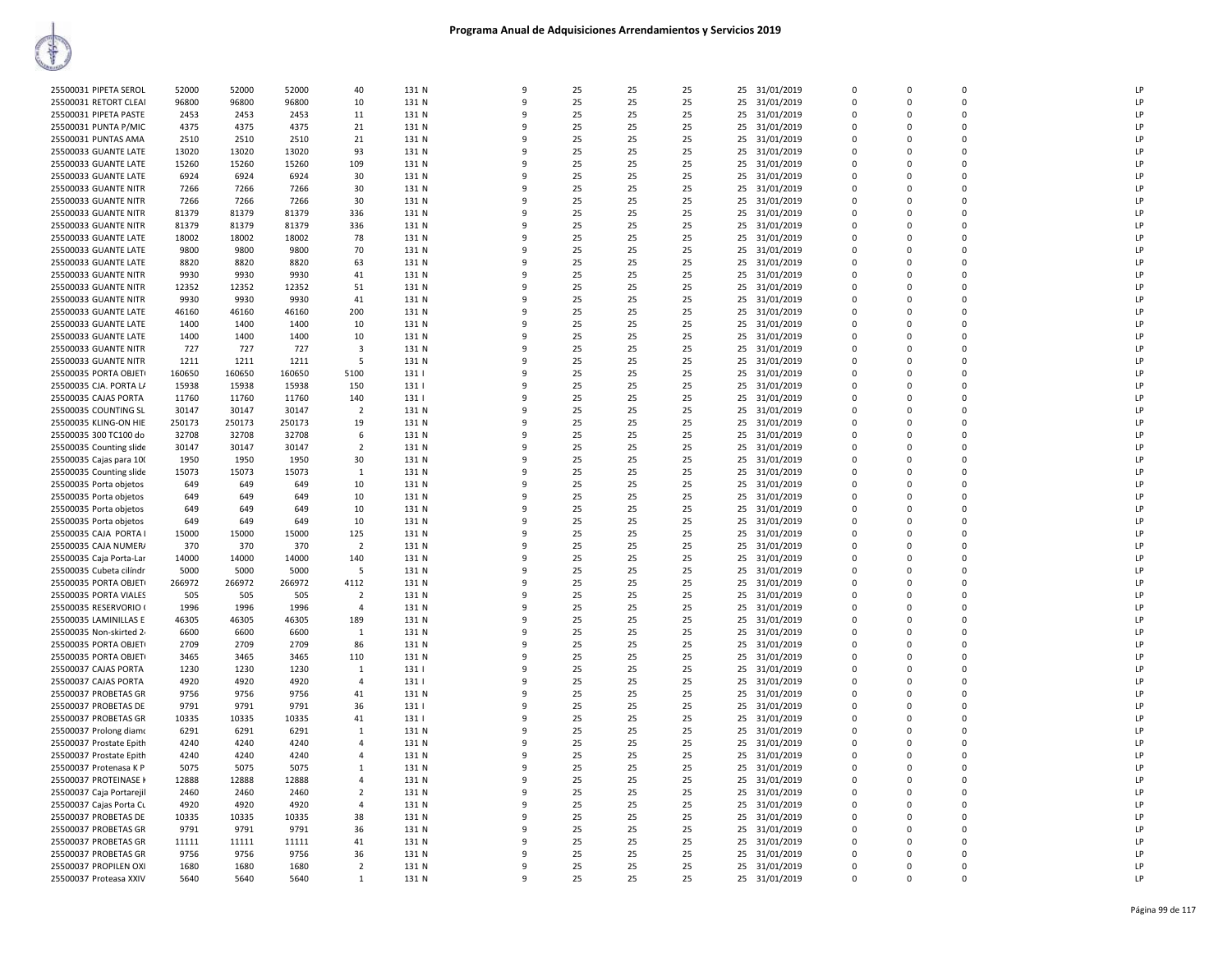| 25500037 CALRETININA    | 564            | 564            | 564            | $\mathbf{1}$            | 131 N        | 9            | 25       | 25 | 25       |    | 25 31/01/2019 | $\Omega$      | $\Omega$      | $\Omega$             | LP       |
|-------------------------|----------------|----------------|----------------|-------------------------|--------------|--------------|----------|----|----------|----|---------------|---------------|---------------|----------------------|----------|
| 25500037 PROTEINASA I   | 3222           | 3222           | 3222           | 1                       | 131 N        | 9            | 25       | 25 | 25       | 25 | 31/01/2019    | 0             | $\mathbf 0$   | $\mathbf 0$          | LP       |
| 25500039 SONDA DE VIS   | 243211         | 243211         | 243211         | 47808                   | 131          | 9            | 25       | 25 | 25       | 25 | 31/01/2019    | $\mathbf 0$   | $\mathbf 0$   | $\mathbf 0$          | LP       |
| 25500039 SONDA TIPO F   | 126            | 126            | 126            | 1                       | 131          | $\Omega$     | 25       | 25 | 25       | 25 | 31/01/2019    | 0             | 0             | $\Omega$             | LP       |
| 25500039 SONDA DE PL    | $\overline{4}$ | $\Delta$       | $\Delta$       | $\mathbf{A}$            | 131          |              | 25       | 25 | 25       | 25 | 31/01/2019    | $\Omega$      | $\Omega$      | $\Omega$             | LP       |
| 25500039 SONDA DE PL/   | $\overline{4}$ | $\overline{4}$ | $\overline{4}$ | 4                       | 131          | ٩            | 25       | 25 | 25       | 25 | 31/01/2019    | 0             | $\Omega$      | $\mathbf 0$          | LP       |
| 25500039 SONDA DE PL/   | $\overline{4}$ | $\overline{4}$ | $\overline{4}$ | 4                       | 131          | q            | 25       | 25 | 25       |    | 25 31/01/2019 | $\Omega$      | $\Omega$      | $\Omega$             | LP       |
| 25500039 SONDA FOLEY    | 100            | 100            | 100            | 11                      | 131          |              | 25       | 25 | 25       | 25 | 31/01/2019    | $\Omega$      | $\Omega$      | 0                    | LP       |
| 25500039 SONDA FOLEY    | 12             | 12             | 12             | 12                      | 131          | q            | 25       | 25 | 25       | 25 | 31/01/2019    | 0             | $\mathbf 0$   | $\mathbf{0}$         | LP       |
| 25500039 SONDA TIPO F   | 42             | 42             | 42             | 42                      | 131          | 9            | 25       | 25 | 25       | 25 | 31/01/2019    | $\mathbf 0$   | 0             | $\mathbf 0$          | LP       |
| 25500039 SONDA TIPO F   | 43             | 43             | 43             | 43                      | 131          | ۹            | 25       | 25 | 25       | 25 | 31/01/2019    | 0             | 0             | $\Omega$             | LP       |
| 25500039 SONDA TIPO F   | 45             | 45             | 45             | 45                      | 1311         |              | 25       | 25 | 25       | 25 | 31/01/2019    | $\Omega$      | $\Omega$      | $\Omega$             | LP       |
| 25500039 SONDA FOLEY    | 46             | 46             | 46             | 46                      | 131          |              | 25       | 25 | 25       | 25 | 31/01/2019    | 0             | $\Omega$      | $\Omega$             | LP       |
| 25500039 SONDA FOLEY    | 48             | 48             | 48             | 48                      | 1311         | q            | 25       | 25 | 25       | 25 | 31/01/2019    | $\Omega$      | $\Omega$      | $\Omega$             | LP       |
| 25500039 SONDA TIPO N   | 108            | 108            | 108            | 37                      | 131          | 9            | 25       | 25 | 25       | 25 | 31/01/2019    | 0             | 0             | $\mathbf 0$          | LP       |
| 25500039 SONDA TIPO N   | 82             | 82             | 82             | 20                      | 131          | 9            | 25       | 25 | 25       | 25 | 31/01/2019    | $\mathbf 0$   | $\mathbf 0$   | $\mathbf{0}$         | LP       |
| 25500039 SONDA TIPO N   | 98             | 98             | 98             | 20                      | 131          | $\mathsf{q}$ | 25       | 25 | 25       | 25 | 31/01/2019    | $\mathbf 0$   | 0             | $\mathbf 0$          | LP       |
| 25500039 SONDA TIPO N   | 395            | 395            | 395            | 139                     | 131          |              | 25       | 25 | 25       | 25 | 31/01/2019    | $\Omega$      | $\Omega$      | $\Omega$             | LP       |
| 25500039 SONDA TIPO N   | 425            | 425            | 425            | 181                     | 131          |              | 25       | 25 | 25       | 25 | 31/01/2019    | $\Omega$      | $\Omega$      | $\Omega$             | LP       |
| 25500039 SONDA TIPO N   | 526            | 526            | 526            | 246                     | 131          |              | 25       | 25 | 25       | 25 | 31/01/2019    | 0             | 0             | $\Omega$             | LP       |
| 25500039 SONDA TIPO N   | 849            | 849            | 849            | 312                     | 131          | $\mathbf{q}$ | 25       | 25 | 25       | 25 | 31/01/2019    | $\Omega$      | $\Omega$      | $\Omega$             | LP       |
| 25500039 SONDA TIPO N   | 318            | 318            | 318            | 318                     | 131          |              | 25       | 25 | 25       | 25 | 31/01/2019    | 0             | 0             | $\mathbf 0$          | LP       |
| 25500039 SONDA TIPO N   | 927            | 927            | 927            | 510                     | 131          | q            | 25       | 25 | 25       | 25 | 31/01/2019    | 0             | $\mathbf 0$   | $\mathbf{0}$         | LP       |
| 25500039 SONDA FOLEY    | 867            | 867            | 867            | 867                     | 131          | 9            | 25       | 25 | 25       | 25 | 31/01/2019    | $\Omega$      | $\Omega$      | $\Omega$             | LP       |
|                         |                |                |                |                         |              | q            |          |    |          |    |               | $\Omega$      | $\Omega$      | $\Omega$             | LP       |
| 25500039 SONDA FOLEY    | 2120           | 2120           | 2120<br>1352   | 1211<br>280             | 131  <br>131 |              | 25<br>25 | 25 | 25<br>25 | 25 | 31/01/2019    | $\Omega$      | $\Omega$      | $\Omega$             | LP       |
| 25500039 SONDA LEVIN    | 1352           | 1352           |                |                         |              |              |          | 25 |          | 25 | 31/01/2019    |               |               | $\Omega$             | LP       |
| 25500039 SONDA FOLEY    | 4327           | 4327           | 4327           | 1902                    | 131          | $\mathsf{q}$ | 25<br>25 | 25 | 25       | 25 | 31/01/2019    | 0<br>$\Omega$ | 0<br>$\Omega$ | $\Omega$             | LP       |
| 25500039 SONDA FOLEY    | 2655           | 2655           | 2655           | 2655                    | 131          |              |          | 25 | 25       | 25 | 31/01/2019    |               |               |                      |          |
| 25500039 SONDA FOLEY    | 2798           | 2798           | 2798           | 2798                    | 131          | 9<br>q       | 25       | 25 | 25       | 25 | 31/01/2019    | 0             | 0             | $\mathbf 0$          | LP       |
| 25500039 SONDA FOLEY    | 9347           | 9347           | 9347           | 3694                    | 131          |              | 25       | 25 | 25       | 25 | 31/01/2019    | $\mathbf 0$   | $\mathbf 0$   | $\mathbf{0}$         | LP       |
| 25500039 SONDA FOLEY    | 24268          | 24268          | 24268          | 10201                   | 131          | 9            | 25       | 25 | 25       | 25 | 31/01/2019    | $\Omega$      | $\Omega$      | $\Omega$<br>$\Omega$ | LP<br>LP |
| 25500039 SONDA FOLEY    | 30214          | 30214          | 30214          | 8955                    | 131          | ۰Q           | 25       | 25 | 25       | 25 | 31/01/2019    | $\Omega$      | $\Omega$      |                      |          |
| 25500039 SUJETADOR D    | 166312         | 166312         | 166312         | 75401                   | 131          |              | 25       | 25 | 25       | 25 | 31/01/2019    | $\Omega$      | $\Omega$      | $\Omega$             | LP       |
| 25500039 Malat 1 probe  | 4328           | 4328           | 4328           | -5                      | 131 N        |              | 25       | 25 | 25       | 25 | 31/01/2019    | 0             | 0             | $\mathbf 0$          | LP       |
| 25500039 SONDAS DE CI   | 266797         | 266797         | 266797         | 1                       | 131          | $\mathbf{q}$ | 25       | 25 | 25       | 25 | 31/01/2019    | $\Omega$      | $\Omega$      | $\Omega$             | LP       |
| 25500039 SONDA DE CE    | 320565         | 320565         | 320565         | 1                       | 131          |              | 25       | 25 | 25       | 25 | 31/01/2019    | 0             | 0             | $\mathbf 0$          | LP       |
| 25500039 SONDA DE CE    | 343310         | 343310         | 343310         | 1                       | 131          | q            | 25       | 25 | 25       | 25 | 31/01/2019    | $\mathbf 0$   | $\mathbf 0$   | $\mathbf 0$          | LP       |
| 25500039 SONDA BIPOL    | 35843          | 35843          | 35843          | $\mathbf{1}$            | 131          | 9            | 25       | 25 | 25       | 25 | 31/01/2019    | $\Omega$      | $\Omega$      | $\Omega$             | LP       |
| 25500039 SUJETADOR P.   | 43553          | 43553          | 43553          | 96                      | 131          | ٩            | 25       | 25 | 25       | 25 | 31/01/2019    | $\Omega$      | $\Omega$      | $\Omega$             | LP       |
| 25500039 SONDA FOLEY    | 34             | 34             | 34             | 10                      | 131 N        | q            | 25       | 25 | 25       | 25 | 31/01/2019    | $\Omega$      | $\Omega$      | $\Omega$             | LP       |
| 25500043 3" x 1" / 76mr | 3490           | 3490           | 3490           | $\overline{2}$          | 131 N        | ٩            | 25       | 25 | 25       | 25 | 31/01/2019    | 0             | 0             | 0                    | LP       |
| 25500043 RACK DE COL(   | 17134          | 17134          | 17134          | 13                      | 131 N        | $\mathsf{q}$ | 25       | 25 | 25       |    | 25 31/01/2019 | $\Omega$      | $\Omega$      | $\Omega$             | LP       |
| 25500043 RACK DE COL(   | 19770          | 19770          | 19770          | 15                      | 131 N        | 9            | 25       | 25 | 25       | 25 | 31/01/2019    | 0             | 0             | $\mathbf 0$          | LP       |
| 25500047 TUBOS CÓNIC    | 3780           | 3780           | 3780           | 1500                    | 131 N        | q            | 25       | 25 | 25       | 25 | 31/01/2019    | 0             | $\Omega$      | $\mathbf 0$          | LP       |
| 25500047 TUBOS CÓNIC    | 5835           | 5835           | 5835           | 1500                    | 131 N        | 9            | 25       | 25 | 25       | 25 | 31/01/2019    | $\Omega$      | $\Omega$      | $\Omega$             | LP       |
| 25500047 Un Kit TaqMar  | 23412          | 23412          | 23412          | $\overline{2}$          | 131 N        | ۰Q           | 25       | 25 | 25       | 25 | 31/01/2019    | $\Omega$      | $\Omega$      | $\Omega$             | LP       |
| 25500047 MICRO TUBOS    | 600            | 600            | 600            | $\overline{2}$          | 131 N        |              | 25       | 25 | 25       | 25 | 31/01/2019    | $\Omega$      | $\Omega$      | $\Omega$             | LP       |
| 25500047 MICRO TUBOS    | 780            | 780            | 780            | $\overline{2}$          | 131 N        | q            | 25       | 25 | 25       | 25 | 31/01/2019    | 0             | 0             | 0                    | LP       |
| 25500047 TUBO DE PLAS   | 13176          | 13176          | 13176          | 12                      | 131          | 9            | 25       | 25 | 25       |    | 25 31/01/2019 | $\mathbf 0$   | 0             | $\mathbf 0$          | LP       |
| 25500047 430291 TUBO    | 7430           | 7430           | 7430           | $\overline{\mathbf{3}}$ | 131 N        |              | 25       | 25 | 25       | 25 | 31/01/2019    | 0             | 0             | $\mathbf 0$          | LP       |
| 25500047 430599 MATE    | 20412          | 20412          | 20412          | 15                      | 131 N        | q            | 25       | 25 | 25       | 25 | 31/01/2019    | 0             | $\Omega$      | $\Omega$             | LP       |
| 25500047 ONEDAYCHIP     | 47660          | 47660          | 47660          | 3                       | 131 N        | 9            | 25       | 25 | 25       | 25 | 31/01/2019    | $\Omega$      | $\Omega$      | $\Omega$             | LP       |
| 25500047 430791 TUBO    | 61701          | 61701          | 61701          | 27                      | 131 N        | ٩            | 25       | 25 | 25       | 25 | 31/01/2019    | $\Omega$      | $\mathbf 0$   | $\Omega$             | LP       |
| 25500047 TUBOS CLARO    | 56190          | 56190          | 56190          | $\overline{a}$          | 131 N        | q            | 25       | 25 | 25       | 25 | 31/01/2019    | $\Omega$      | $\Omega$      | $\Omega$             | LP       |
| 25500047 430488 CRIOV   | 70139          | 70139          | 70139          | 28                      | 131 N        | q            | 25       | 25 | 25       | 25 | 31/01/2019    | 0             | 0             | 0                    | LP       |
| 25500047 430766 TUBO    | 73891          | 73891          | 73891          | 37                      | 131 N        | $\mathsf{q}$ | 25       | 25 | 25       | 25 | 31/01/2019    | $\mathbf 0$   | 0             | $\mathbf 0$          | LP       |
| 25500047 3620 TUBO M    | 80779          | 80779          | 80779          | 16                      | 131 N        | $\Omega$     | 25       | 25 | 25       | 25 | 31/01/2019    | $\Omega$      | $\Omega$      | $\Omega$             | LP       |
| 25500047 430829 TUBO    | 91681          | 91681          | 91681          | 19                      | 131 N        | q            | 25       | 25 | 25       | 25 | 31/01/2019    | 0             | $\Omega$      | $\mathbf 0$          | LP       |
| 25500047 FRASCOS PAR.   | 156000         | 156000         | 156000         | 156000                  | 131 N        | 9            | 25       | 25 | 25       | 25 | 31/01/2019    | $\Omega$      | $\Omega$      | $\Omega$             | LP       |
| 25500047 430639 FRASC   | 160696         | 160696         | 160696         | 53                      | 131 N        | ٩            | 25       | 25 | 25       | 25 | 31/01/2019    | $\Omega$      | $\Omega$      | $\Omega$             | LP       |
| 25500047 Vidrio de Borc | 36080          | 36080          | 36080          | 40                      | 131 N        | q            | 25       | 25 | 25       | 25 | 31/01/2019    | $\Omega$      | $\Omega$      | $\Omega$             | LP       |
| 25500047 TUBOS CLARO    | 3768           | 3768           | 3768           | 1                       | 131 N        | ٩            | 25       | 25 | 25       | 25 | 31/01/2019    | 0             | 0             | 0                    | LP       |
| 25500047 TUBO DE DES(   | 6185           | 6185           | 6185           | 1                       | 131          | $\mathbf{q}$ | 25       | 25 | 25       | 25 | 31/01/2019    | $\mathbf 0$   | 0             | $\Omega$             | LP       |
| 25500047 Tubo de centr  | 1351           | 1351           | 1351           | 1                       | 131          | ۹            | 25       | 25 | 25       | 25 | 31/01/2019    | $\Omega$      | $\Omega$      | O                    | LP       |
| 25500047 Tubo de centr  | 1951           | 1951           | 1951           | $\mathbf{1}$            | 131          | 9            | 25       | 25 | 25       |    | 25 31/01/2019 | $\Omega$      | $\Omega$      | O                    | LP       |
|                         |                |                |                |                         |              |              |          |    |          |    |               |               |               |                      |          |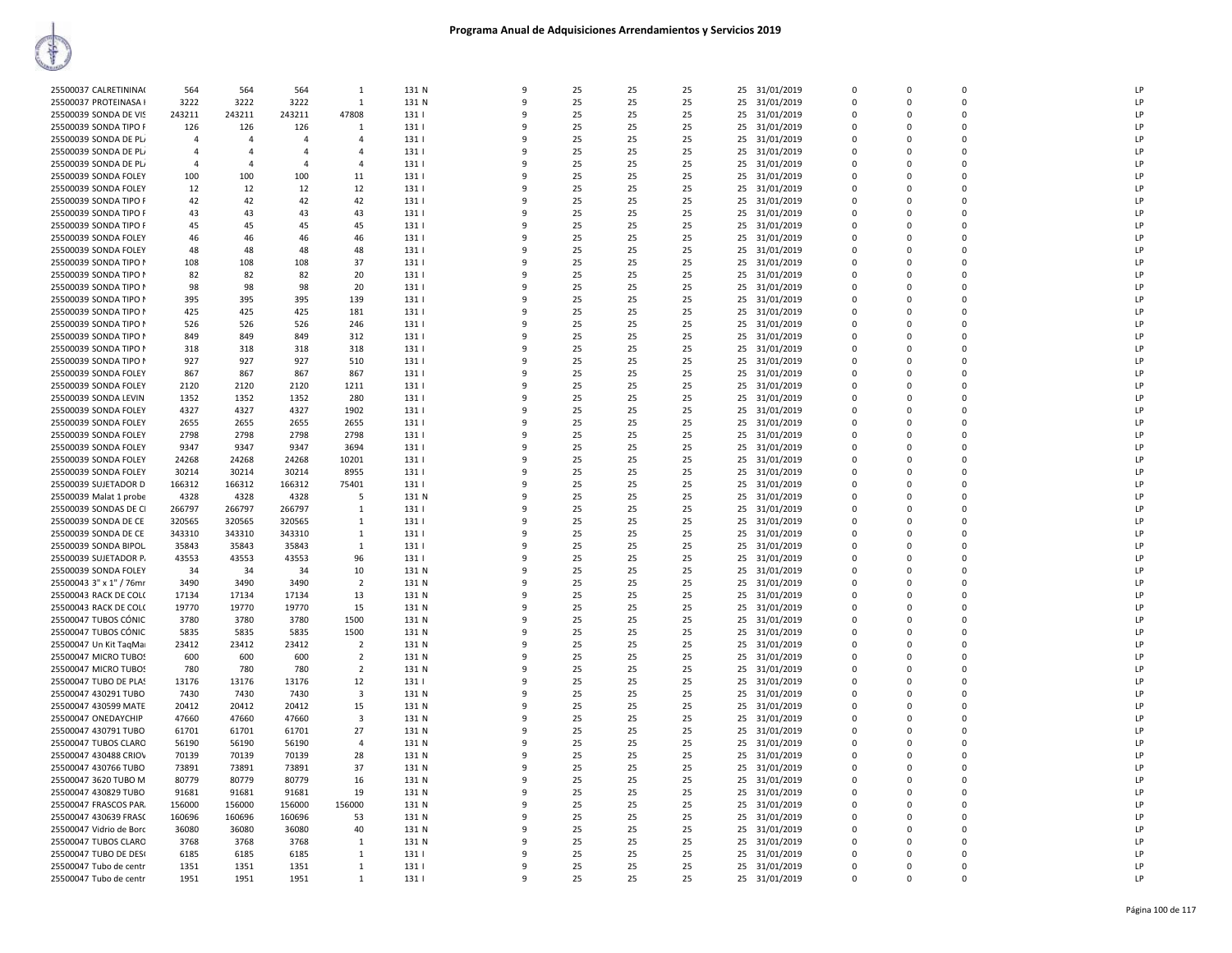| 25500047 Tubos de micr   | 1440    | 1440    | 1440    | 1                       | 131   | q            | 25 | 25 | 25 |    | 25 31/01/2019 | $\Omega$    | $\Omega$    | $\Omega$    | LP |
|--------------------------|---------|---------|---------|-------------------------|-------|--------------|----|----|----|----|---------------|-------------|-------------|-------------|----|
| 25500047 Tubos de micr   | 590     | 590     | 590     | $\overline{2}$          | 131   | 9            | 25 | 25 | 25 | 25 | 31/01/2019    | 0           | $\Omega$    | 0           | LP |
| 25500047 Tubos de micr   | 153     | 153     | 153     | 1                       | 131   | q            | 25 | 25 | 25 | 25 | 31/01/2019    | $\mathbf 0$ | $\Omega$    | $\Omega$    | LP |
| 25500047 Tubo 15 ml, C   | 22852   | 22852   | 22852   | 10                      | 131 N |              | 25 | 25 | 25 |    | 25 31/01/2019 | $\mathbf 0$ | $\Omega$    | 0           | LP |
| 25500047 Tubo 50 ml, C   | 22384   | 22384   | 22384   | 8                       | 131 N | q            | 25 | 25 | 25 | 25 | 31/01/2019    | 0           | $\Omega$    | $\mathbf 0$ | LP |
| 25500047 3620 TUBO M     | 126217  | 126217  | 126217  | 25                      | 131 N | 9            | 25 | 25 | 25 |    | 25 31/01/2019 | $\mathbf 0$ | $\Omega$    | 0           | LP |
| 25500047 430168 FRASC    | 45480   | 45480   | 45480   | 15                      | 131 N | q            | 25 | 25 | 25 | 25 | 31/01/2019    | 0           | $\mathbf 0$ | 0           | LP |
| 25500047 430291 TUBO     | 19813   | 19813   | 19813   | 8                       | 131 N | q            | 25 | 25 | 25 | 25 | 31/01/2019    | $\Omega$    | $\Omega$    | 0           | LP |
|                          |         |         |         |                         |       | 9            | 25 |    |    |    |               | 0           | $\Omega$    | 0           | LP |
| 25500047 430488 CRIOV    | 72644   | 72644   | 72644   | 29                      | 131 N |              |    | 25 | 25 | 25 | 31/01/2019    | $\Omega$    |             | $\Omega$    | LP |
| 25500047 430639 FRASC    | 103088  | 103088  | 103088  | 34                      | 131 N | q            | 25 | 25 | 25 |    | 25 31/01/2019 |             | n           |             |    |
| 25500047 430766 TUBO     | 25962   | 25962   | 25962   | 13                      | 131 N |              | 25 | 25 | 25 | 25 | 31/01/2019    | $\Omega$    | $\Omega$    | 0           | LP |
| 25500047 430829 TUBO     | 84207   | 84207   | 84207   | 34                      | 131 N | q            | 25 | 25 | 25 | 25 | 31/01/2019    | 0           | $\Omega$    | $\mathbf 0$ | LP |
| 25500047 OneDayChIP k    | 142980  | 142980  | 142980  | 9                       | 131 N | q            | 25 | 25 | 25 |    | 25 31/01/2019 | $\mathbf 0$ | $\Omega$    | 0           | LP |
| 25500047 430829 TUBO     | 7430    | 7430    | 7430    | 3                       | 131 N | $\Omega$     | 25 | 25 | 25 | 25 | 31/01/2019    | 0           | $\Omega$    | 0           | LP |
| 25500047 TUBO COLOR      | 27920   | 27920   | 27920   | 20                      | 131 N | q            | 25 | 25 | 25 |    | 25 31/01/2019 | $\Omega$    | $\Omega$    | 0           | LP |
| 25500047 Crioviales 2 m  | 8864    | 8864    | 8864    | $\overline{4}$          | 131 N | 9            | 25 | 25 | 25 | 25 | 31/01/2019    | 0           | $\Omega$    | 0           | LP |
| 25500047 Cryo box 9x9 ;  | 1007    | 1007    | 1007    | 10                      | 131 N | q            | 25 | 25 | 25 |    | 25 31/01/2019 | $\Omega$    | $\Omega$    | $\Omega$    | LP |
| 25500047 Cryo box 9x9;   | 1007    | 1007    | 1007    | 10                      | 131 N |              | 25 | 25 | 25 | 25 | 31/01/2019    | $\Omega$    | $\Omega$    | 0           | LP |
| 25500047 TUBOS CLARO     | 14048   | 14048   | 14048   | -1                      | 131 N | q            | 25 | 25 | 25 | 25 | 31/01/2019    | 0           | $\Omega$    | 0           | LP |
| 25500047 Tubos de culti  | 3130    | 3130    | 3130    | $\overline{2}$          | 131 N | 9            | 25 | 25 | 25 |    | 25 31/01/2019 | $\mathbf 0$ | $\Omega$    | 0           | LP |
| 25500047 3620 TUBO M     | 25243   | 25243   | 25243   | 5                       | 131 N | q            | 25 | 25 | 25 | 25 | 31/01/2019    | $\mathbf 0$ | $\Omega$    | 0           | LP |
| 25500047 Crioviales Vol. | 77562   | 77562   | 77562   | 35                      | 131 N | 9            | 25 | 25 | 25 |    | 25 31/01/2019 | $\mathbf 0$ | $\mathbf 0$ | 0           | LP |
| 25500047 Striptubes and  | 38880   | 38880   | 38880   | 8                       | 131 N | 9            | 25 | 25 | 25 | 25 | 31/01/2019    | 0           | $\Omega$    | 0           | LP |
| 25500047 Tubo de centr   | 2702    | 2702    | 2702    | $\overline{2}$          | 131 N | q            | 25 | 25 | 25 |    | 25 31/01/2019 | $\Omega$    | $\Omega$    | $\Omega$    | LP |
| 25500047 Tubos de micr   | 2880    | 2880    | 2880    | $\overline{2}$          | 131 N |              | 25 | 25 | 25 |    | 25 31/01/2019 | $\Omega$    | $\Omega$    | 0           | LP |
| 25500047 Tubos de micr   | 306     | 306     | 306     | $\overline{2}$          | 131 N | q            | 25 | 25 | 25 | 25 | 31/01/2019    | $\Omega$    | $\Omega$    | 0           | LP |
| 25500047 Tubos de micr   | 1180    | 1180    | 1180    | $\overline{2}$          | 131 N |              | 25 | 25 | 25 | 25 | 31/01/2019    | $\Omega$    | $\Omega$    | 0           | LP |
| 25500047 TTF1            | 7095    | 7095    | 7095    | 3                       | 131 N | q            | 25 | 25 | 25 | 25 | 31/01/2019    | $\Omega$    | $\Omega$    | 0           | LP |
| 25500048 TUBO AL VACI    | 29700   | 29700   | 29700   | 150                     | 131 N | q            | 25 | 25 | 25 | 25 | 31/01/2019    | $\mathbf 0$ | $\Omega$    | 0           | LP |
|                          |         | 16710   |         |                         |       | q            | 25 | 25 |    |    |               | 0           | 0           | 0           | LP |
| 25500048 MICROTUBO F     | 16710   |         | 16710   | 71                      | 131 N | $\mathbf{q}$ |    |    | 25 | 25 | 31/01/2019    | $\Omega$    | $\Omega$    | $\Omega$    | LP |
| 25500048 TUBOS PARA \    | 2640    | 2640    | 2640    | $\overline{4}$          | 131 N |              | 25 | 25 | 25 |    | 25 31/01/2019 |             | $\Omega$    | 0           | LP |
| 25500048 TUBOS PARA I    | 2047    | 2047    | 2047    | $\overline{2}$          | 131 N |              | 25 | 25 | 25 |    | 25 31/01/2019 | 0           |             |             |    |
| 25500048 TUBOS ROJOS     | 2231    | 2231    | 2231    | 5                       | 131 N |              | 25 | 25 | 25 |    | 25 31/01/2019 | $\Omega$    | $\Omega$    | $\Omega$    | LP |
| 25500048 MICROTUBO F     | 36738   | 36738   | 36738   | 50                      | 131 N |              | 25 | 25 | 25 | 25 | 31/01/2019    | $\Omega$    | $\Omega$    | 0           | LP |
| 25500048 CAJA PP P/100   | 24239   | 24239   | 24239   | 42                      | 131 N | q            | 25 | 25 | 25 | 25 | 31/01/2019    | $\Omega$    | $\Omega$    | 0           | LP |
| 25500048 TUBO PP FON     | 36520   | 36520   | 36520   | 22                      | 131 N |              | 25 | 25 | 25 | 25 | 31/01/2019    | $\mathbf 0$ | $\Omega$    | 0           | LP |
| 25500048 TUBO VCUTAI     | 5800    | 5800    | 5800    | $\overline{\mathbf{3}}$ | 131 N | 9            | 25 | 25 | 25 | 25 | 31/01/2019    | 0           | 0           | 0           | LP |
| 25500048 TUBO PP FON     | 47760   | 47760   | 47760   | 24                      | 131 N | $\mathbf{q}$ | 25 | 25 | 25 | 25 | 31/01/2019    | $\mathbf 0$ | $\Omega$    | $\Omega$    | LP |
| 25500048 TUBOS DE CEI    | 53519   | 53519   | 53519   | 18                      | 131 N | ٩            | 25 | 25 | 25 | 25 | 31/01/2019    | $\Omega$    | $\Omega$    | 0           | LP |
| 25500048 CRYOPURE 5N     | 14059   | 14059   | 14059   | $\overline{2}$          | 131 N |              | 25 | 25 | 25 |    | 25 31/01/2019 | $\Omega$    | $\Omega$    | 0           | LP |
| 25500048 CRYOPURE 5N     | 14059   | 14059   | 14059   | $\overline{2}$          | 131 N |              | 25 | 25 | 25 | 25 | 31/01/2019    | 0           | $\Omega$    | 0           | LP |
| 25500048 CRYOPURE 2N     | 25381   | 25381   | 25381   | $\overline{2}$          | 131 N | q            | 25 | 25 | 25 |    | 25 31/01/2019 | $\Omega$    | $\Omega$    | $\Omega$    | LP |
| 25500048 CRYOPURE 2N     | 25381   | 25381   | 25381   | $\overline{2}$          | 131 N |              | 25 | 25 | 25 | 25 | 31/01/2019    | $\Omega$    | $\Omega$    | 0           | LP |
| 25500048 TUBOS VACUT     | 4290    | 4290    | 4290    | 10800                   | 131 N | 9            | 25 | 25 | 25 | 25 | 31/01/2019    | 0           | $\Omega$    | 0           | LP |
| 25500048 TUBO DE CRIS    | 35856   | 35856   | 35856   | 10800                   | 131 N | 9            | 25 | 25 | 25 | 25 | 31/01/2019    | $\mathbf 0$ | $\Omega$    | $\Omega$    | LP |
| 25500048 TUBO AL VACI    | 29700   | 29700   | 29700   | 150                     | 131 N | q            | 25 | 25 | 25 | 25 | 31/01/2019    | $\mathbf 0$ | $\Omega$    | 0           | LP |
| 25500048 CAJA PP P/100   | 37513   | 37513   | 37513   | 65                      | 131 N |              | 25 | 25 | 25 |    | 25 31/01/2019 | $\Omega$    | $\Omega$    | 0           | LP |
| 25500048 CryoPure 2ml,   | 38072   | 38072   | 38072   | 3                       | 131 N |              | 25 | 25 | 25 | 25 | 31/01/2019    | 0           | $\Omega$    | 0           | LP |
| 25500048 CryoPure 2ml,   | 38072   | 38072   | 38072   | $\mathbf{3}$            | 131 N | q            | 25 | 25 | 25 |    | 25 31/01/2019 | $\Omega$    | $\Omega$    | 0           | LP |
| 25500048 CryoPure 5ml,   | 14059   | 14059   | 14059   | $\overline{2}$          | 131 N |              | 25 | 25 | 25 | 25 | 31/01/2019    | $\Omega$    | $\Omega$    | 0           | LP |
| 25500048 CryoPure 5ml,   | 14059   | 14059   | 14059   | $\overline{2}$          | 131 N | 9            | 25 | 25 | 25 | 25 | 31/01/2019    | 0           | $\Omega$    | 0           | LP |
| 25500048 MICROTUBO F     | 51433   | 51433   | 51433   | 70                      | 131 N | 9            | 25 | 25 | 25 | 25 | 31/01/2019    | $\mathbf 0$ | $\Omega$    | 0           | LP |
| 25500048 MICROTUBO F     | 22717   | 22717   | 22717   | 159                     | 131 N | q            | 25 | 25 | 25 | 25 | 31/01/2019    | $\mathbf 0$ | $\Omega$    | 0           | LP |
| 25500048 MICROTUBO F     | 12003   | 12003   | 12003   | 51                      | 131 N |              | 25 | 25 | 25 |    | 25 31/01/2019 | $\mathbf 0$ | $\Omega$    | 0           | P  |
| 25500048 Tubos de cent   | 5947    | 5947    | 5947    | $\overline{2}$          | 131 N | q            | 25 | 25 | 25 | 25 | 31/01/2019    | 0           | $\Omega$    | 0           | LP |
| 25500048 Tubos para va   | 5280    | 5280    | 5280    | 8                       | 131 N | q            | 25 | 25 | 25 |    | 25 31/01/2019 | $\Omega$    | $\Omega$    | 0           | LP |
| 25500048 Tubos rojos c   | 2677    | 2677    | 2677    | 6                       | 131 N | 9            | 25 | 25 | 25 |    | 25 31/01/2019 | 0           | $\Omega$    | 0           | LP |
| 25500048 TUBOS VACUT     | 3       | -3      | 3       | 8                       | 131 N | 9            | 25 | 25 | 25 |    | 25 31/01/2019 | 0           | $\Omega$    | 0           | LP |
| 25500048 430791 TUBO     | 34279   | 34279   | 34279   | 15                      | 131 N | 9            | 25 | 25 | 25 | 25 | 31/01/2019    | 0           | $\Omega$    | 0           | LP |
| 25500048 430828 TUBO     | 25279   | 25279   | 25279   | 10                      | 131 N | q            | 25 | 25 | 25 | 25 | 31/01/2019    | $\mathbf 0$ | $\Omega$    | $\Omega$    | LP |
| 25500049 TUBO DE RAY(    | 2342906 | 2342906 | 2342906 | 1                       | 131 N |              | 25 | 25 | 25 |    | 25 31/01/2019 | $\mathbf 0$ | $\Omega$    | 0           | LP |
| 25500052 VASO DE PRE(    | 5306    | 5306    | 5306    | 131                     | 131   | ٩            | 25 | 25 | 25 | 25 | 31/01/2019    | 0           | $\mathbf 0$ | 0           | LP |
| 25500052 VASO DE PRE(    | 588     | 588     | 588     | 6                       | 131   | q            | 25 | 25 | 25 |    | 25 31/01/2019 | $\Omega$    | $\Omega$    | $\Omega$    | LP |
| 25500052 VASO DE PRE(    | 5065    | 5065    | 5065    | 168                     | 131   | q            | 25 | 25 | 25 |    | 25 31/01/2019 | $\Omega$    | $\Omega$    | O           | LP |
| 25500052 VASO DE PRE(    | 6075    | 6075    | 6075    | 36                      | 131   | 9            | 25 | 25 | 25 |    | 25 31/01/2019 | $\Omega$    | $\Omega$    | 0           | LP |
|                          |         |         |         |                         |       |              |    |    |    |    |               |             |             |             |    |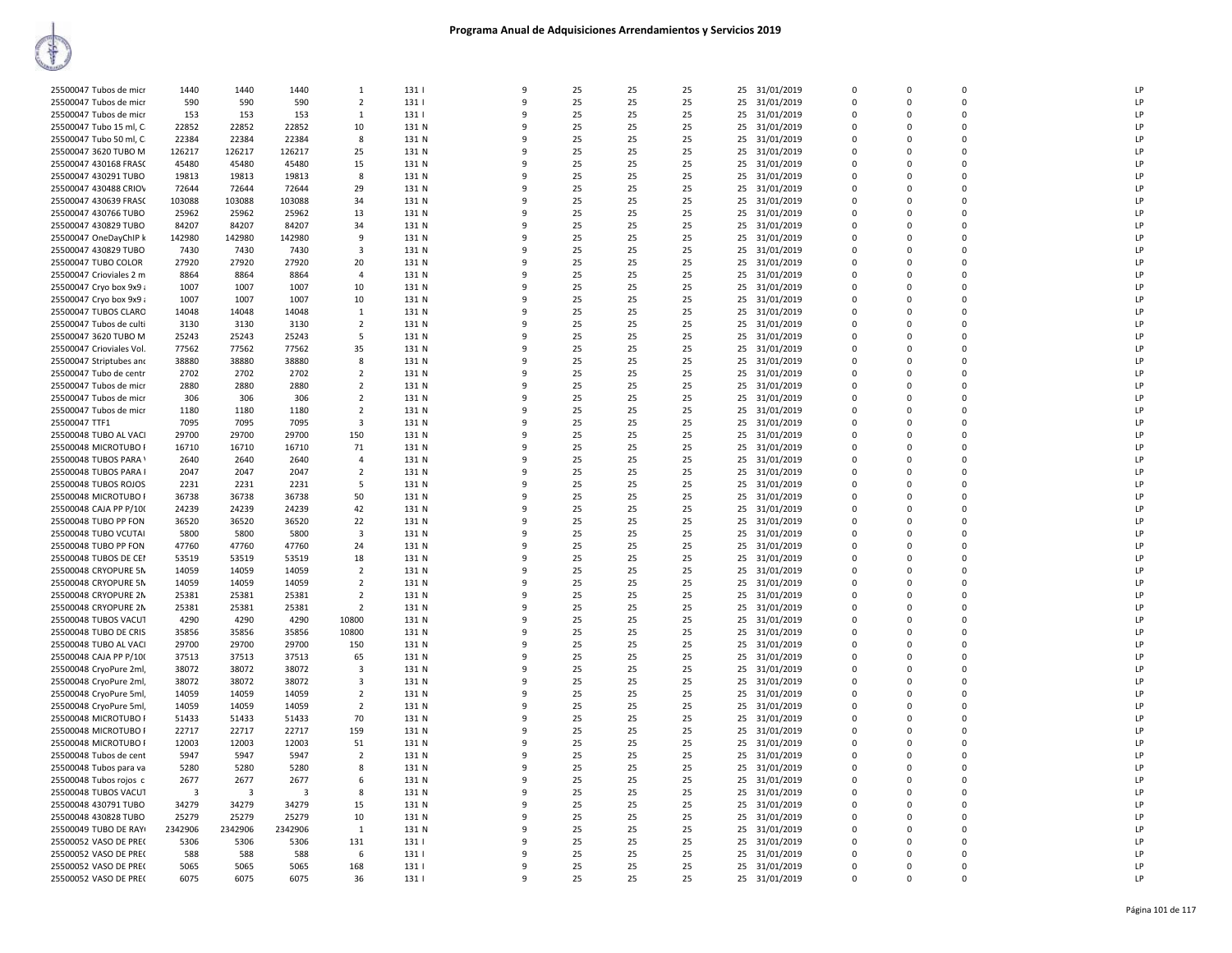| Ť                        |        |        |        |                         |       |              |    |    |    |                  |             |             |             |    |
|--------------------------|--------|--------|--------|-------------------------|-------|--------------|----|----|----|------------------|-------------|-------------|-------------|----|
| 25500052 VASO DE PRE(    | 4729   | 4729   | 4729   | 120                     | 131   | 9            | 25 | 25 | 25 | 25 31/01/2019    | $\mathbf 0$ | $\Omega$    | $\mathsf 0$ |    |
| 25500052 VASO DE PRE(    | 2400   | 2400   | 2400   | 30                      | 131 N | 9            | 25 | 25 | 25 | 25 31/01/2019    | $\Omega$    | $\Omega$    | $\mathbf 0$ |    |
| 25500052 VASO DE PRE(    | 1729   | 1729   | 1729   | 30                      | 131 N | 9            | 25 | 25 | 25 | 25 31/01/2019    | $\Omega$    | $\Omega$    | $\Omega$    | LF |
| 25500052 VASO DE PREC    | 1320   | 1320   | 1320   | 30                      | 131 N | 9            | 25 | 25 | 25 | 25 31/01/2019    | $\Omega$    | $\Omega$    | $\Omega$    | LP |
| 25500052 VASO DE PRE(    | 3165   | 3165   | 3165   | 32                      | 131 N | 9            | 25 | 25 | 25 | 31/01/2019<br>25 | $\mathbf 0$ | $\Omega$    | $\Omega$    | LF |
| 25500058 BASE MOLDS      | 12415  | 12415  | 12415  | 5                       | 131 N | 9            | 25 | 25 | 25 | 25 31/01/2019    | 0           | $\Omega$    | $\Omega$    | LF |
| 25500058 BASE MOLDS      | 12415  | 12415  | 12415  | 5                       | 131 N | 9            | 25 | 25 | 25 | 25 31/01/2019    | $\Omega$    | $\Omega$    | $\Omega$    |    |
| 25500058 BASE MOLDS      | 12415  | 12415  | 12415  | 5                       | 131 N | 9            | 25 | 25 | 25 | 25 31/01/2019    | $\Omega$    | $\Omega$    | $\Omega$    | LF |
| 25500058 BASE MOLDS      | 12415  | 12415  | 12415  | 5                       | 131 N | 9            | 25 | 25 | 25 | 25 31/01/2019    | $\Omega$    | $\Omega$    | $\Omega$    | LF |
| 25500058 ENTREPAÑO [     | 97872  | 97872  | 97872  | 12                      | 131 N | 9            | 25 | 25 | 25 | 25 31/01/2019    | $\Omega$    | $\Omega$    | $\Omega$    | LP |
| 25500058 Rack de alamt   | 1664   | 1664   | 1664   | 1                       | 131   | 9            | 25 | 25 | 25 | 31/01/2019<br>25 | $\Omega$    | $\Omega$    | $\Omega$    | LF |
| 25500058 Rack de polipr  | 948    | 948    | 948    | $\overline{2}$          | 131   | 9            | 25 | 25 | 25 | 25 31/01/2019    | 0           | $\Omega$    | $\Omega$    | LF |
| 25500058 RAK PARA 50     | 2904   | 2904   | 2904   | 6                       | 131   | 9            | 25 | 25 | 25 | 25 31/01/2019    | $\Omega$    | $\Omega$    | $\Omega$    | ΙF |
| 25500058 Estante de pip  | 500    | 500    | 500    | 1                       | 131   | 9            | 25 | 25 | 25 | 25 31/01/2019    | 0           | $\Omega$    | $\mathbf 0$ | LF |
| 25500058 Rack de polipr  | 985    | 985    | 985    | $\overline{2}$          | 131   | 9            | 25 | 25 | 25 | 25 31/01/2019    | $\Omega$    | $\Omega$    | $\Omega$    | LF |
| 25500058 BASE MOLDS      | 49660  | 49660  | 49660  | $\overline{4}$          | 131 N | 9            | 25 | 25 | 25 | 25 31/01/2019    | $\mathbf 0$ | $\Omega$    | $\mathbf 0$ | ΙF |
| 25500058 BASE MOLDS      | 49660  | 49660  | 49660  | $\overline{a}$          | 131 N | 9            | 25 | 25 | 25 | 25 31/01/2019    | $\mathbf 0$ | $\Omega$    | $\Omega$    | LF |
| 25500058 BASE MOLDS      | 49660  | 49660  | 49660  | $\overline{a}$          | 131 N | 9            | 25 | 25 | 25 | 25 31/01/2019    | $\mathbf 0$ | $\Omega$    | $\Omega$    | LF |
| 25500058 BASE MOLDS      | 9932   | 9932   | 9932   | 4                       | 131 N | 9            | 25 | 25 | 25 | 25 31/01/2019    | $\Omega$    | $\Omega$    | $\Omega$    | ΙF |
| 25500059 ACEITE P/INM    | 513    | 513    | 513    | 1                       | 131 N | 9            | 25 | 25 | 25 | 25 31/01/2019    | 0           | $\Omega$    | $\mathbf 0$ | LF |
| 25500059 Immersion Oil   | 912    | 912    | 912    | $\overline{2}$          | 131 N | 9            | 25 | 25 | 25 | 25 31/01/2019    | $\Omega$    | $\Omega$    | $\Omega$    | LF |
| 25500059 Immersol. Ace   | 12044  | 12044  | 12044  | $\overline{2}$          | 131   | 9            | 25 | 25 | 25 | 25 31/01/2019    | 0           | $\mathbf 0$ | $\mathbf 0$ | ΙF |
| 25500059 Aceite de inm   | 6821   | 6821   | 6821   | 3                       | 131 N | 9            | 25 | 25 | 25 | 25<br>31/01/2019 | 0           | $\Omega$    | 0           | LF |
| 25500060 ACEITE DE SILI  | 15695  | 15695  | 15695  | 5                       | 131 N | 9            | 25 | 25 | 25 | 25 31/01/2019    | $\Omega$    | $\Omega$    | $\Omega$    | ΙF |
| 25500062 CARESTREAM      | 531    | 531    | 531    | $\mathbf{1}$            | 131 N | 9            | 25 | 25 | 25 | 25 31/01/2019    | $\Omega$    | $\Omega$    | $\Omega$    | ΙF |
| 25500062 CARESTREAM      | 639    | 639    | 639    | 1                       | 131 N | 9            | 25 | 25 | 25 | 25 31/01/2019    | 0           | $\mathbf 0$ | $\mathbf 0$ | ΙF |
| 25500065 BANDEJA TISS    | 36722  | 36722  | 36722  | $\overline{2}$          | 131 N | 9            | 25 | 25 | 25 | 25 31/01/2019    | $\Omega$    | $\Omega$    | $\Omega$    | LF |
| 25500065 BANDEJA TISS    | 18361  | 18361  | 18361  | $\mathbf{1}$            | 131 N | 9            | 25 | 25 | 25 | 25 31/01/2019    | $\Omega$    | $\Omega$    | $\Omega$    | ΙF |
| 25500066 AZUL DE ANIL    | 1455   | 1455   | 1455   | 1                       | 131   | 9            | 25 | 25 | 25 | 25<br>31/01/2019 | 0           | $\Omega$    | 0           | LF |
| 25500066 0.35" / 9MM,    | 3394   | 3394   | 3394   | 1                       | 131 N | 9            | 25 | 25 | 25 | 25 31/01/2019    | $\Omega$    | $\Omega$    | $\Omega$    | LF |
| 25500066 COLORANTE P     | 80056  | 80056  | 80056  | 94                      | 131 N | 9            | 25 | 25 | 25 | 25 31/01/2019    | $\Omega$    | $\Omega$    | $\Omega$    |    |
| 25500066 COLORANTE P     | 65348  | 65348  | 65348  | 94                      | 131 N | 9            | 25 | 25 | 25 | 25 31/01/2019    | $\Omega$    | $\Omega$    | $\Omega$    | ΙF |
| 25500066 0.35" / 9mm,    | 6788   | 6788   | 6788   | $\overline{2}$          | 131 N | 9            | 25 | 25 | 25 | 25 31/01/2019    | $\Omega$    | $\Omega$    | $\Omega$    | LF |
| 25500066 Comassie Brill  | 4440   | 4440   | 4440   | $\overline{\mathbf{3}}$ | 131 N | 9            | 25 | 25 | 25 | 25 31/01/2019    | $\Omega$    | $\Omega$    | $\Omega$    | ΙF |
| 25500066 Cryogenic bar   | 37500  | 37500  | 37500  | 25                      | 131 N | 9            | 25 | 25 | 25 | 25<br>31/01/2019 | 0           | $\Omega$    | 0           | LF |
| 25500066 COLORANTE P     | 63976  | 63976  | 63976  | 48                      | 131 N | 9            | 25 | 25 | 25 | 25 31/01/2019    | $\Omega$    | $\Omega$    | $\Omega$    | ΙF |
| 25500066 COLORANTE P     | 57823  | 57823  | 57823  | 48                      | 131 N | 9            | 25 | 25 | 25 | 25 31/01/2019    | $\Omega$    | $\Omega$    | $\Omega$    | LF |
| 25500067 BD CYCLETEST    | 10570  | 10570  | 10570  | $\overline{2}$          | 131 N | 9            | 25 | 25 | 25 | 25 31/01/2019    | $\Omega$    | $\Omega$    | $\Omega$    | ΙF |
| 25500067 GENEAMP RN      | 28859  | 28859  | 28859  | 3                       | 131 N | 9            | 25 | 25 | 25 | 25 31/01/2019    | $\Omega$    | $\Omega$    | $\Omega$    | LF |
| 25500067 GEL PILOT 100   | 7694   | 7694   | 7694   | $\overline{2}$          | 131   | 9            | 25 | 25 | 25 | 25 31/01/2019    | $\Omega$    | $\Omega$    | $\Omega$    | LF |
| 25500067 GEL PILOT pb    | 7694   | 7694   | 7694   | $\overline{2}$          | 131   | 9            | 25 | 25 | 25 | 31/01/2019<br>25 | 0           | $\Omega$    | $\mathbf 0$ | LP |
| 25500067 GENEAMP RN      | 38479  | 38479  | 38479  | $\Delta$                | 131 N | 9            | 25 | 25 | 25 | 25 31/01/2019    | $\Omega$    | $\Omega$    | $\Omega$    | LF |
| 25500067 Marcador par.   | 24140  | 24140  | 24140  | $\overline{2}$          | 131 N | 9            | 25 | 25 | 25 | 25 31/01/2019    | $\Omega$    | $\Omega$    | $\Omega$    |    |
| 25500068 PIZETA DE POI   | 8460   | 8460   | 8460   | 36                      | 131   | 9            | 25 | 25 | 25 | 25 31/01/2019    | $\Omega$    | $\Omega$    | $\Omega$    | LF |
| 25500068 PISETAS DE PC   | 448    | 448    | 448    | 8                       | 131   | 9            | 25 | 25 | 25 | 25 31/01/2019    | $\Omega$    | $\Omega$    | $\Omega$    | LF |
| 25500068 PISETA DE POI   | 110    | 110    | 110    | $\overline{2}$          | 131 N | 9            | 25 | 25 | 25 | 31/01/2019<br>25 | $\Omega$    | $\Omega$    | $\Omega$    | LF |
| 25500068 PISETAS DE PC   | 335    | 335    | 335    | 5                       | 131 N | 9            | 25 | 25 | 25 | 31/01/2019<br>25 | $\mathbf 0$ | $\mathbf 0$ | 0           | LF |
| 25500071 MEMBRANA I      | 32375  | 32375  | 32375  | $\overline{7}$          | 131 N | 9            | 25 | 25 | 25 | 25 31/01/2019    | $\Omega$    | $\Omega$    | $\Omega$    | LF |
| 25500071 PLACA, 24 COM   | 2700   | 2700   | 2700   | $\overline{2}$          | 131 N | 9            | 25 | 25 | 25 | 25 31/01/2019    | 0           | $\Omega$    | $\mathbf 0$ | LP |
| 25500071 SEQUEL SAMF     | 188622 | 188622 | 188622 | 189                     | 131 N | 9            | 25 | 25 | 25 | 25 31/01/2019    | $\Omega$    | $\Omega$    | 0           | LF |
| 25500071 3599 PLACA, 9   | 20897  | 20897  | 20897  | $\overline{7}$          | 131 N | 9            | 25 | 25 | 25 | 25 31/01/2019    | $\Omega$    | $\Omega$    | $\Omega$    | LF |
| 25500071 3524 PLACA,2    | 29499  | 29499  | 29499  | 12                      | 131 N | 9            | 25 | 25 | 25 | 25 31/01/2019    | $\Omega$    | $\Omega$    | $\Omega$    | LF |
| 25500071 3506 PLACA 6    | 63072  | 63072  | 63072  | 30                      | 131 N | 9            | 25 | 25 | 25 | 31/01/2019<br>25 | $\mathbf 0$ | $\mathbf 0$ | 0           | LP |
| 25500071 3595 PLACA, 9   | 24065  | 24065  | 24065  | 16                      | 131 N | 9            | 25 | 25 | 25 | 31/01/2019<br>25 | $\Omega$    | $\Omega$    | $\Omega$    | LF |
| 25500071 PLACA PARA (    | 2862   | 2862   | 2862   | $\overline{2}$          | 131 N | 9            | 25 | 25 | 25 | 25 31/01/2019    | 0           | $\mathbf 0$ | $\mathbf 0$ | LF |
| 25500071 Cámara rectar   | 34371  | 34371  | 34371  | $\overline{2}$          | 131 N | -9           | 25 | 25 | 25 | 25 31/01/2019    | 0           | $\Omega$    | $\Omega$    | LF |
| 25500071 6-well ultra lo | 30176  | 30176  | 30176  | 11                      | 131 N | $\mathbf{q}$ | 25 | 25 | 25 | 25 31/01/2019    | $\Omega$    | $\Omega$    | $\Omega$    | ΙF |
| 25500071 MEMBRANA [      | 2880   | 2880   | 2880   | $\overline{2}$          | 131 N | 9            | 25 | 25 | 25 | 25 31/01/2019    | $\Omega$    | $\Omega$    | $\Omega$    | LF |
| 25500071 3506 PLACA 6    | 23126  | 23126  | 23126  | 11                      | 131 N | 9            | 25 | 25 | 25 | 31/01/2019<br>25 | 0           | $\Omega$    | 0           | ΙF |
| 25500071 3524 PLACA,2    | 17208  | 17208  | 17208  | $\overline{7}$          | 131 N | 9            | 25 | 25 | 25 | 25 31/01/2019    | $\Omega$    | $\Omega$    | $\Omega$    | LF |
| 25500071 3595 PLACA, 9   | 10528  | 10528  | 10528  | $\overline{7}$          | 131 N | 9            | 25 | 25 | 25 | 25 31/01/2019    | $\Omega$    | $\Omega$    | $\Omega$    | LF |

**ANTI VIEW** 

 6‐well ultra lo 21946 21946 21946 8 131 N 9 25 25 25 25 31/01/2019 0 0 0 LP 25500071 Cámara rectar 68742 68742 68742 4 131 N 9 25 25 25 25 31/01/2019 0 0 0 0 1 LP 25500071 MEMBRANA I 13875 13875 13875 3 131 N 9 25 25 25 25 31/01/2019 0 0 0 0 1 12 LP PLACA PARA C 4293 4293 4293 3 131 N 9 25 25 25 25 31/01/2019 0 0 0 LP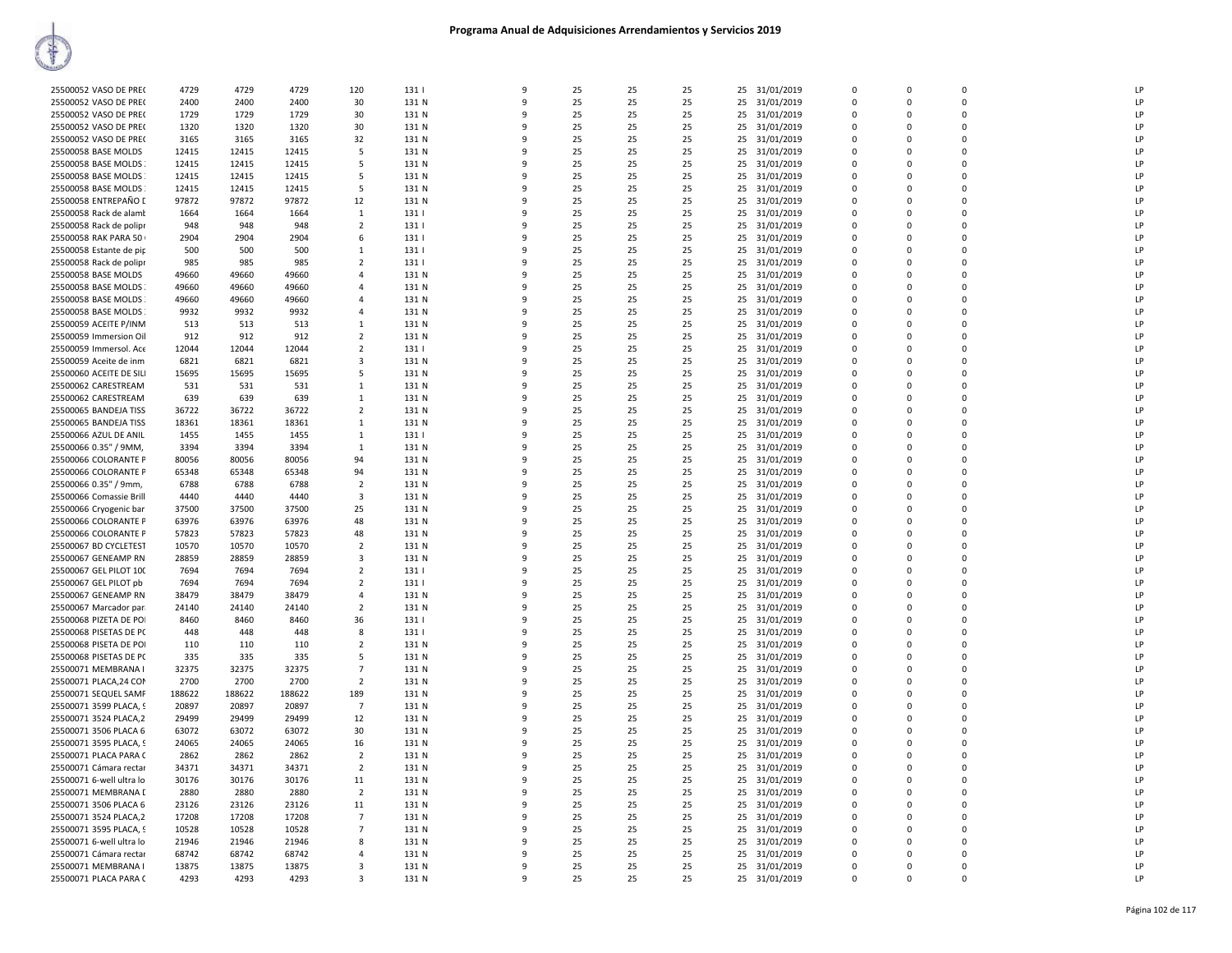| 25500072 CAJAS DE ULT                            | 85409             | 85409   | 85409   | 20             | 131 N | q            | 25 | 25 | 25 |    | 25 31/01/2019                  | $\Omega$ | $\Omega$    | $\Omega$    | LP |
|--------------------------------------------------|-------------------|---------|---------|----------------|-------|--------------|----|----|----|----|--------------------------------|----------|-------------|-------------|----|
| 25500072 TANQUE DE C                             | 22706             | 22706   | 22706   | 6              | 131 N | 9            | 25 | 25 | 25 |    | 25 31/01/2019                  | 0        | 0           | 0           | LP |
| 25500072 Botellas redor                          | 340               | 340     | 340     | $\overline{2}$ | 131   | 9            | 25 | 25 | 25 |    | 25 31/01/2019                  | 0        | $\Omega$    | $\Omega$    | LP |
| 25500072 Botellas redor                          | 268               | 268     | 268     | $\overline{2}$ | 131   | q            | 25 | 25 | 25 |    | 25 31/01/2019                  | 0        | $\Omega$    | $\Omega$    | LP |
| 25500072 Caja para pres                          | 3999              | 3999    | 3999    | $\overline{2}$ | 131   | $\mathbf{q}$ | 25 | 25 | 25 |    | 25 31/01/2019                  | $\Omega$ | $\Omega$    | 0           | P  |
| 25500072 Espaciadores                            | 317               | 317     | 317     | $\overline{2}$ | 131   | 9            | 25 | 25 | 25 |    | 25 31/01/2019                  | 0        | $\Omega$    | 0           | LP |
| 25500072 Botellas redor                          | 670               | 670     | 670     | 5              | 131 N | q            | 25 | 25 | 25 |    | 25 31/01/2019                  | $\Omega$ | $\Omega$    | 0           | LP |
| 25500072 Botellas redor                          | 850               | 850     | 850     | -5             | 131 N | q            | 25 | 25 | 25 |    | 25 31/01/2019                  | $\Omega$ | $\Omega$    | 0           | LP |
| 25500072 Caja para pres                          | 7998              | 7998    | 7998    | $\overline{2}$ | 131 N | 9            | 25 | 25 | 25 | 25 | 31/01/2019                     | 0        | $\Omega$    | 0           | LP |
| 25500077 FRASCO DE PL                            | 8200              | 8200    | 8200    | 82             | 131 N | 9            | 25 | 25 | 25 |    | 25 31/01/2019                  | 0        | $\Omega$    | 0           | LP |
| 25500077 FRASCO DE VI                            | 3813              | 3813    | 3813    | 41             | 131 N | q            | 25 | 25 | 25 |    | 25 31/01/2019                  | 0        | $\Omega$    | 0           | LP |
| 25500077 FRASCO DE VI                            | 3645              | 3645    | 3645    | 27             | 131 N | $\mathbf{q}$ | 25 | 25 | 25 |    | 25 31/01/2019                  | $\Omega$ | $\Omega$    | 0           | P  |
| 25500077 FRASCO DE VI                            | 2970              | 2970    | 2970    | 27             | 131 N | q            | 25 | 25 | 25 |    | 25 31/01/2019                  | 0        | $\Omega$    | 0           | LP |
| 25500077 431175 BOTEI                            | 3382              | 3382    | 3382    | $\overline{2}$ | 131 N | q            | 25 | 25 | 25 |    | 25 31/01/2019                  | $\Omega$ | $\Omega$    | $\Omega$    | LP |
| 25500077 FRASCO, 75CM                            | 212065            | 212065  | 212065  | 91             | 131 N | 9            | 25 | 25 | 25 |    | 25 31/01/2019                  | 0        | O           | 0           | LP |
| 25500077 430281 BOTEI                            | 5271              | 5271    | 5271    | 3              | 131 N | 9            | 25 | 25 | 25 |    | 25 31/01/2019                  | $\Omega$ | $\Omega$    | 0           | LP |
| 25500077 430825 FRASC                            | 37718             | 37718   | 37718   | 15             | 131 N | 9            | 25 | 25 | 25 |    | 25 31/01/2019                  | 0        | $\Omega$    | 0           | LP |
| 25500077 431080 FRASC                            | 14331             | 14331   | 14331   | $\overline{4}$ | 131 N | q            | 25 | 25 | 25 |    | 25 31/01/2019                  | 0        | $\Omega$    | $\Omega$    | LP |
| 25500077 Vial vacío esté                         | 22228             | 22228   | 22228   | 6              | 131 N | $\mathbf{q}$ | 25 | 25 | 25 |    | 25 31/01/2019                  | 0        | $\Omega$    | 0           | P  |
| 25500077 Vial vacío esté                         | 38899             | 38899   | 38899   | $\overline{7}$ | 131 N | q            | 25 | 25 | 25 |    | 25 31/01/2019                  | 0        | $\Omega$    | 0           | LP |
| 25500077 Frasco de alm                           | 850               | 850     | 850     | 5              | 131   | q            | 25 | 25 | 25 |    | 25 31/01/2019                  | $\Omega$ | $\Omega$    | 0           | LP |
|                                                  | 9840              | 9840    | 9840    | 82             | 131   | 9            | 25 | 25 | 25 |    |                                | 0        | $\Omega$    | 0           | LP |
| 25500077 Frascos de plá<br>25500077 430281 BOTEI | 3514              | 3514    |         | $\overline{2}$ | 131 N | 9            | 25 | 25 | 25 |    | 25 31/01/2019                  | $\Omega$ | $\Omega$    | 0           | LP |
|                                                  |                   |         | 3514    |                |       |              |    |    |    |    | 25 31/01/2019                  |          |             |             |    |
| 25500077 430825 FRASC                            | 7544              | 7544    | 7544    | 3              | 131 N | 9            | 25 | 25 | 25 | 25 | 31/01/2019                     | 0        | $\mathbf 0$ | 0           | LP |
| 25500077 431080 FRASC                            | 17914             | 17914   | 17914   | 5              | 131 N | 9            | 25 | 25 | 25 |    | 25 31/01/2019                  | 0        | $\Omega$    | $\Omega$    | LP |
| 25500077 431175 BOTEI                            | 3382              | 3382    | 3382    | $\overline{2}$ | 131 N | q            | 25 | 25 | 25 |    | 25 31/01/2019                  | 0        | $\Omega$    | 0           | P  |
| 25500077 FRASCO DE VI                            | 9951              | 9951    | 9951    | 107            | 131 N | q            | 25 | 25 | 25 |    | 25 31/01/2019                  | $\Omega$ | $\Omega$    | 0           | LP |
| 25500077 FRASCO DE VI                            | 110               | 110     | 110     | $\mathbf{1}$   | 131 N | q            | 25 | 25 | 25 |    | 25 31/01/2019                  | $\Omega$ | $\Omega$    | $\Omega$    | LP |
| 25500077 Frasco, 75cm2                           | 146814            | 146814  | 146814  | 63             | 131 N | 9            | 25 | 25 | 25 |    | 25 31/01/2019                  | 0        | O           | 0           | LP |
| 25500077 FRASCO DE VI                            | 10844             | 10844   | 10844   | 76             | 131 N | 9            | 25 | 25 | 25 |    | 25 31/01/2019                  | $\Omega$ | $\Omega$    | 0           | LP |
| 25500077 Frasco, 75cm2                           | 73114             | 73114   | 73114   | 8              | 131 N | 9            | 25 | 25 | 25 | 25 | 31/01/2019                     | 0        | $\mathbf 0$ | 0           | LP |
| 25500077 Frasco de alm                           | 713               | 713     | 713     | 5              | 131 N | 9            | 25 | 25 | 25 |    | 25 31/01/2019                  | $\Omega$ | $\Omega$    | $\Omega$    | LP |
| 25500080 INSTRUMENT(                             | 1620320           | 1620320 | 1620320 | 160            | 131 N | q            | 25 | 25 | 25 |    | 25 31/01/2019                  | 0        | $\Omega$    | $\Omega$    | LP |
| 25500080 PINZA LIGASU                            | 466650            | 466650  | 466650  | 9333           | 131 N | q            | 25 | 25 | 25 |    | 25 31/01/2019                  | $\Omega$ | $\Omega$    | 0           | LP |
| 25500080 PINZA DE PLA!                           | 1945              | 1945    | 1945    | 100            | 1311  | $\mathbf{q}$ | 25 | 25 | 25 |    | 25 31/01/2019                  | $\Omega$ | $\Omega$    | $\Omega$    | LP |
| 25500080 PINZA PARA T                            | 814               | 814     | 814     | 814            | 131   | 9            | 25 | 25 | 25 |    | 25 31/01/2019                  | 0        | $\Omega$    | 0           | LP |
| 25500080 Instrumento c                           | 2770              | 2770    | 2770    | 2770           | 131 N | 9            | 25 | 25 | 25 |    | 25 31/01/2019                  | $\Omega$ | $\Omega$    | 0           | LP |
| 25500080 Instrumento c                           | 4616              | 4616    | 4616    | 4616           | 131 N | 9            | 25 | 25 | 25 | 25 | 31/01/2019                     | 0        | 0           | 0           | LP |
| 25500080 PINZA PARA B                            | 24360             | 24360   | 24360   | 5730           | 131   | 9            | 25 | 25 | 25 |    | 25 31/01/2019                  | $\Omega$ | $\Omega$    | $\Omega$    | LP |
| 25500080 PINZA PARAT(                            | 20465             | 20465   | 20465   | 20465          | 131   | q            | 25 | 25 | 25 |    | 25 31/01/2019                  | 0        | 0           | 0           | P  |
| 25500080 PINZA RARA T                            | 38367             | 38367   | 38367   | 1203           | 131   | q            | 25 | 25 | 25 |    | 25 31/01/2019                  | $\Omega$ | $\Omega$    | 0           | LP |
| 25500080 PINZA BIPOLA                            | 2698224           | 2698224 | 2698224 | 1208160        | 131 N | $\mathbf{q}$ | 25 | 25 | 25 |    | 25 31/01/2019                  | $\Omega$ | $\Omega$    | $\Omega$    | LP |
| 25500080 Pinza Forester                          | 900               | 900     | 900     | 100            | 131 N | 9            | 25 | 25 | 25 |    | 25 31/01/2019                  | 0        | $\Omega$    | 0           | LP |
| 25500080 PINZA DE COA                            | 7359              | 7359    | 7359    | $\mathbf{1}$   | 131   | 9            | 25 | 25 | 25 |    | 25 31/01/2019                  | $\Omega$ | $\Omega$    | 0           | LP |
| 25500080 PINZA DE COA                            | 8278              | 8278    | 8278    | $\mathbf{1}$   | 131   | 9            | 25 | 25 | 25 | 25 | 31/01/2019                     | 0        | $\mathbf 0$ | 0           | LP |
| 25500080 PINZA DE BIOI                           | 1344              | 1344    | 1344    | 1              | 131   | 9            | 25 | 25 | 25 |    | 25 31/01/2019                  | $\Omega$ | $\Omega$    | $\Omega$    | LP |
| 25500080 PINZA DE AGA                            | 9786              | 9786    | 9786    | 1              | 131   | q            | 25 | 25 | 25 |    | 25 31/01/2019                  | 0        | 0           | 0           | LP |
| 25500080 PINZA GEMEL                             | 29214             | 29214   | 29214   | $\mathbf{1}$   | 131   | q            | 25 | 25 | 25 |    | 25 31/01/2019                  | $\Omega$ | $\Omega$    | 0           | LP |
| 25500080 PINZA DE DISE                           | 150               | 150     | 150     | 5              | 131   |              | 25 | 25 | 25 |    | 25 31/01/2019                  | $\Omega$ | $\Omega$    | 0           | LP |
| 25500080 PINZAS DE CH                            | 3000              | 3000    | 3000    | 50             | 131 N | q            | 25 | 25 | 25 |    | 25 31/01/2019                  | $\Omega$ | $\Omega$    | 0           | LP |
| 25500080 Pinzas de boro                          | 23                | 23      | 23      | 1              | 131 N | 9            | 25 | 25 | 25 |    | 25 31/01/2019                  | $\Omega$ | $\Omega$    | 0           | LP |
| 25500080 Pinza Forester                          | 36                | 36      | 36      | $\overline{4}$ | 131 N | 9            | 25 | 25 | 25 | 25 | 31/01/2019                     | 0        | 0           | 0           | LP |
| 25500082 0.45UM WHIT                             | 3516              | 3516    | 3516    | $\mathbf{1}$   | 131 N | 9            | 25 | 25 | 25 |    | 25 31/01/2019                  | $\Omega$ | $\Omega$    | $\Omega$    | LP |
| 25500082 Filtros de jerir                        | 7098              | 7098    | 7098    | 5              | 131 N | q            | 25 | 25 | 25 |    | 25 31/01/2019                  | 0        | 0           | 0           | LP |
| 25500083 FORMULA PO                              | 474052            | 474052  | 474052  | 140553         | 131   | q            | 25 | 25 | 25 |    | 25 31/01/2019                  | $\Omega$ | $\Omega$    | $\Omega$    | LP |
| 25500083 FORMULA PO                              | 666797            | 666797  | 666797  | 25615          | 131   | q            | 25 | 25 | 25 |    | 25 31/01/2019                  | $\Omega$ | $\Omega$    | 0           | LP |
| 25500083 FORMULA PO                              | 1029631           | 1029631 | 1029631 | 46008          | 131 N | q            | 25 | 25 | 25 |    | 25 31/01/2019                  | $\Omega$ | $\Omega$    | 0           | LP |
| 25500086 KIT DE ELECTR                           | 12900             | 12900   | 12900   | 12900          | 131 N | 9            | 25 | 25 | 25 |    | 25 31/01/2019                  | $\Omega$ | $\Omega$    | 0           | LP |
| 25500088 AGILENT DNA                             | 85472             | 85472   | 85472   | $\overline{4}$ | 131 N | 9            | 25 | 25 | 25 | 25 | 31/01/2019                     | 0        | 0           | 0           | LP |
| 25500088 XILOL (XILENC                           | 665280            | 665280  | 665280  | 1260           | 131 N | 9            | 25 | 25 | 25 |    | 25 31/01/2019                  | $\Omega$ | $\Omega$    | $\Omega$    | LP |
| 25500088 MIXTA SOL. D                            | 15190             | 15190   | 15190   | 15190          | 131 N | q            | 25 | 25 | 25 |    | 25 31/01/2019                  | 0        | 0           | 0           | LP |
| 25500088 MIXTA SOL. D                            | 36621             | 36621   | 36621   | 36621          | 131 N | q            | 25 | 25 | 25 |    | 25 31/01/2019                  | $\Omega$ | $\Omega$    | $\mathbf 0$ | P  |
| 25500088 MISEQ-REAGI                             | 136243            | 136243  | 136243  | $\mathbf{3}$   | 131 N | q            | 25 | 25 | 25 |    | 25 31/01/2019                  | $\Omega$ | $\Omega$    | 0           | LP |
| 25500088 RADIOFÁRMA                              |                   | 6375000 | 6375000 | 85             | 131 N | q            | 25 | 25 | 25 |    |                                | $\Omega$ | n           | O           | LP |
| 25500088 EQUIPOS DESI                            | 6375000<br>681285 | 681285  | 681285  | 15             | 131 N | 9            | 25 | 25 | 25 |    | 25 31/01/2019<br>25 31/01/2019 | $\Omega$ | $\Omega$    | 0           | LP |
|                                                  |                   |         |         |                |       |              |    |    |    |    |                                |          |             |             |    |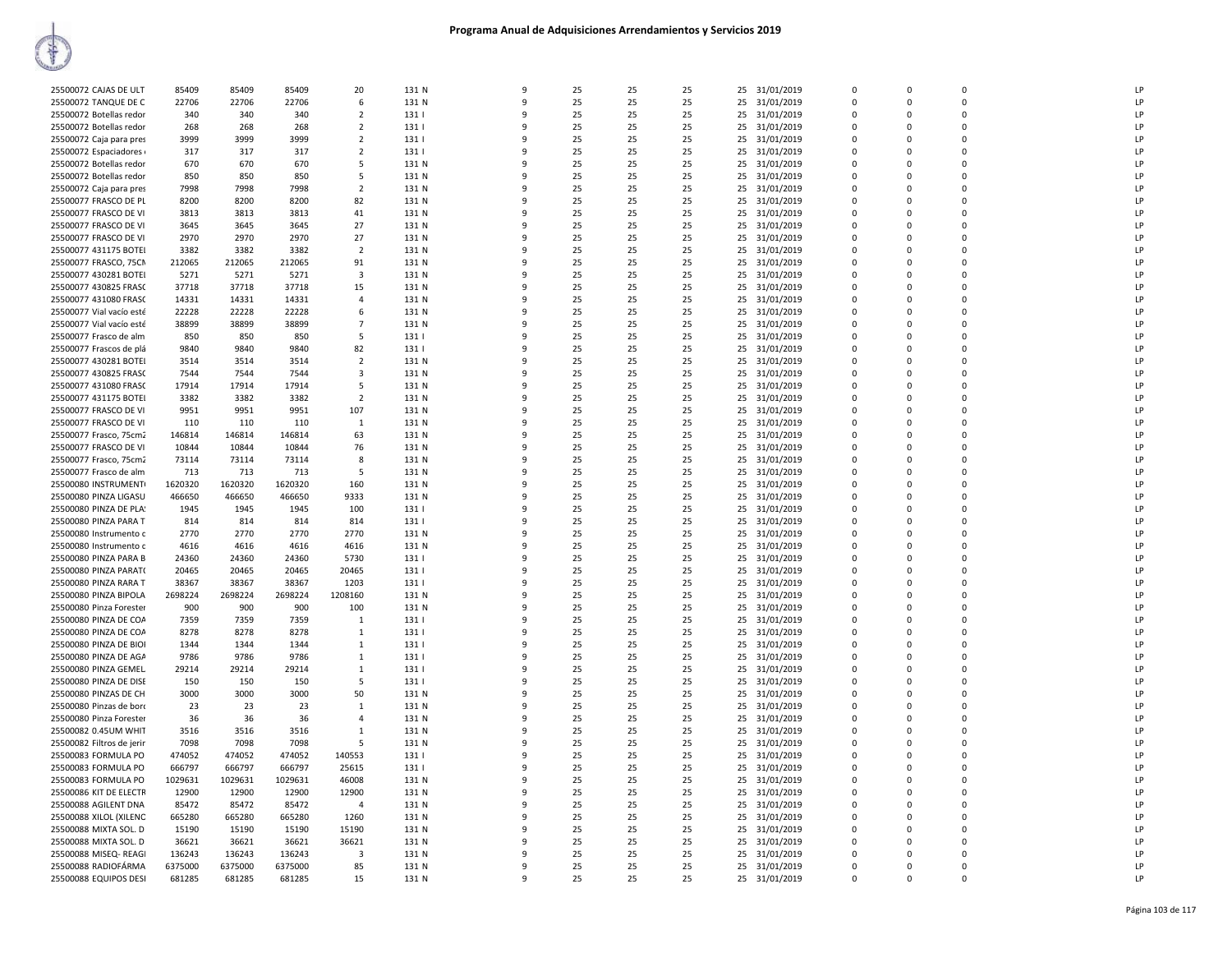| 25500088 TNT T7 Quick    | 47034  | 47034  | 47034  | 20                      | 131 N | 9        | 25          | 25 | 25 | 25 31/01/2019    | $\Omega$    | $\Omega$    | $\Omega$      | LP |
|--------------------------|--------|--------|--------|-------------------------|-------|----------|-------------|----|----|------------------|-------------|-------------|---------------|----|
| 25500088 ImProm-II Rev   | 18267  | 18267  | 18267  | 2                       | 131 N | 9        | 25          | 25 | 25 | 31/01/2019<br>25 | 0           | $\Omega$    | $\mathbf 0$   | LP |
| 25500088 MiSeq Reager    | 29835  | 29835  | 29835  | $\mathbf{1}$            | 131 N | 9        | 25          | 25 | 25 | 25<br>31/01/2019 | $\mathbf 0$ | $\Omega$    | $\mathbf 0$   | LP |
| 25500088 MiSeq Reager    | 89505  | 89505  | 89505  | 3                       | 131 N | $\Omega$ | 25          | 25 | 25 | 31/01/2019<br>25 | $\Omega$    | $\Omega$    | $\mathbf 0$   | LP |
| 25500088 MIXTA SOL. D    | 120    | 120    | 120    | 120                     | 131 N |          | 25          | 25 | 25 | 25 31/01/2019    | $\Omega$    | $\Omega$    | $\Omega$      | LP |
| 25500089 INNER GLASS     | 1398   | 1398   | 1398   | $\overline{2}$          | 131 N | ٩        | 25          | 25 | 25 | 25<br>31/01/2019 | $\Omega$    | $\Omega$    | $\mathbf 0$   | LP |
| 25500089 Inner glass Pla | 1398   | 1398   | 1398   | $\overline{2}$          | 131 N | q        | 25          | 25 | 25 | 25<br>31/01/2019 | $\Omega$    | $\Omega$    | $\Omega$      | LP |
| 25500090 MEMBRANA N      | 16392  | 16392  | 16392  | 8                       | 131 N |          | 25          | 25 | 25 | 31/01/2019<br>25 | $\Omega$    | $\Omega$    | $\Omega$      | LP |
| 25500090 PRE-CUT PVDI    | 8675   | 8675   | 8675   | 2                       | 131 N | 9        | 25          | 25 | 25 | 31/01/2019<br>25 | 0           | $\Omega$    | $\mathbf 0$   | LP |
| 25500090 FISHERBRAND     | 27404  | 27404  | 27404  | $\overline{2}$          | 131 N | 9        | 25          | 25 | 25 | 25<br>31/01/2019 | $\Omega$    | $\Omega$    | $\mathbf 0$   | LP |
| 25500090 IMPROM-II RE    | 44086  | 44086  | 44086  | 5                       | 131 N | q        | 25          | 25 | 25 | 31/01/2019<br>25 | $\Omega$    | $\Omega$    | $\mathbf 0$   | LP |
| 25500090 UNIDAD DE FI    | 98840  | 98840  | 98840  | 70                      | 131   |          | 25          | 25 | 25 | 25<br>31/01/2019 | $\Omega$    | $\Omega$    | $\Omega$      | LP |
|                          |        |        |        |                         |       | ٩        |             |    |    |                  | $\Omega$    | $\Omega$    |               | LP |
| 25500090 Amicon ultra,   | 17962  | 17962  | 17962  | $\mathbf{1}$            | 131 N | q        | 25          | 25 | 25 | 25<br>31/01/2019 |             | $\Omega$    | 0<br>$\Omega$ |    |
| 25500090 Amicon ultra,   | 80121  | 80121  | 80121  | 3                       | 131 N |          | 25          | 25 | 25 | 25<br>31/01/2019 | $\Omega$    |             |               | LP |
| 25500090 CAMARA NEU      | 1768   | 1768   | 1768   | 1                       | 131 N | 9        | 25          | 25 | 25 | 25<br>31/01/2019 | $\Omega$    | $\Omega$    | $\mathbf 0$   | LP |
| 25500090 WHITE STAINI    | 53328  | 53328  | 53328  | 12                      | 131 N | 9        | 25          | 25 | 25 | 31/01/2019<br>25 | $\Omega$    | $\Omega$    | $\mathbf 0$   | LP |
| 25500090 OCTAGONAL!      | 12144  | 12144  | 12144  | 4                       | 131 N | 9        | 25          | 25 | 25 | 25<br>31/01/2019 | $\Omega$    | $\Omega$    | $\mathbf 0$   | LP |
| 25500090 Low Volume II   | 3376   | 3376   | 3376   | $\overline{2}$          | 131 N | $\Omega$ | 25          | 25 | 25 | 31/01/2019<br>25 | $\Omega$    | $\Omega$    | $\mathbf 0$   | LP |
| 25500090 KIT XPRESS, C/  | 399153 | 399153 | 399153 | 35                      | 131 N |          | 25          | 25 | 25 | 25<br>31/01/2019 | $\mathbf 0$ | $\Omega$    | $\mathbf 0$   | LP |
| 25500090 GREEN STAINI    | 26664  | 26664  | 26664  | 6                       | 131 N | ٩        | 25          | 25 | 25 | 25<br>31/01/2019 | $\Omega$    | $\Omega$    | $\pmb{0}$     | LP |
| 25500090 ADAPTADOR F     | 1430   | 1430   | 1430   | 200                     | 131 N | q        | 25          | 25 | 25 | 25<br>31/01/2019 | $\Omega$    | $\Omega$    | $\Omega$      | LP |
| 25500090 GELPOINT PAT    | 13443  | 13443  | 13443  | 1                       | 131   | ٩        | 25          | 25 | 25 | 25<br>31/01/2019 | $\Omega$    | $\Omega$    | $\mathbf 0$   | LP |
| 25500090 DISPOSABLE K    | 526800 | 526800 | 526800 | 500                     | 131 N | 9        | $\Omega$    | 40 | 30 | 31/01/2019<br>30 | $\Omega$    | $\Omega$    | $\mathbf 0$   | LP |
| 25500090 DISPOSABLE K    | 375600 | 375600 | 375600 | 500                     | 131 N | 9        | $\mathbf 0$ | 40 | 30 | 30<br>31/01/2019 | 0           | 0           | $\mathbf 0$   | LP |
| 25500090 DISPOSABLE K    | 186480 | 186480 | 186480 | 500                     | 131 N | $\Omega$ | $\mathbf 0$ | 40 | 30 | 31/01/2019<br>30 | $\Omega$    | $\Omega$    | $\mathbf 0$   | LP |
| 25500090 DISPOSABLE K    | 776160 | 776160 | 776160 | 500                     | 131 N |          | $\mathbf 0$ | 40 | 30 | 30<br>31/01/2019 | $\Omega$    | $\Omega$    | $\mathbf 0$   | LP |
| 25500090 10 Pre-cut PVI  | 30363  | 30363  | 30363  | 7                       | 131 N | ٩        | 25          | 25 | 25 | 25<br>31/01/2019 | $\Omega$    | $\Omega$    | $\pmb{0}$     | LP |
| 25500090 A3800. ImPro    | 61720  | 61720  | 61720  | $\overline{7}$          | 131 N | q        | 25          | 25 | 25 | 25<br>31/01/2019 | $\Omega$    | $\Omega$    | $\Omega$      | LP |
| 25500090 CAMARA NEU      | 1768   | 1768   | 1768   | 1                       | 131 N | ٩        | 25          | 25 | 25 | 25<br>31/01/2019 | $\Omega$    | $\Omega$    | $\mathbf 0$   | LP |
| 25500090 Fisherbrand™    | 41106  | 41106  | 41106  | 3                       | 131 N | 9        | 25          | 25 | 25 | 31/01/2019<br>25 | $\Omega$    | $\Omega$    | $\Omega$      | LP |
| 25500090 ImProm-II Rev   | 26452  | 26452  | 26452  | 3                       | 131 N | 9        | 25          |    | 25 | 25               | $\mathbf 0$ | $\mathbf 0$ | $\mathbf 0$   | LP |
|                          |        |        |        |                         |       | q        |             | 25 |    | 31/01/2019       | $\Omega$    |             | $\Omega$      | LP |
| 25500090 ImProm-II Rev   | 17634  | 17634  | 17634  | $\overline{2}$          | 131 N |          | 25          | 25 | 25 | 25<br>31/01/2019 |             | $\Omega$    |               |    |
| 25500092 REJILLAS NIKE   | 6006   | 6006   | 6006   | 3                       | 131   |          | 25          | 25 | 25 | 25<br>31/01/2019 | $\Omega$    | $\Omega$    | $\mathbf 0$   | LP |
| 25500092 REJILLAS DE C   | 20250  | 20250  | 20250  | 15                      | 131   | ٩        | 25          | 25 | 25 | 25<br>31/01/2019 | $\Omega$    | $\Omega$    | 0             | LP |
| 25500092 Raspador celu   | 3747   | 3747   | 3747   | $\overline{2}$          | 131 N | q        | 25          | 25 | 25 | 25<br>31/01/2019 | $\Omega$    | $\Omega$    | $\Omega$      | LP |
| 25500092 Barras magné    | 683    | 683    | 683    | 4                       | 131   | q        | $\mathbf 0$ | 40 | 30 | 30<br>31/01/2019 | $\Omega$    | $\Omega$    | $\Omega$      | LP |
| 25500092 Barras magné    | 342    | 342    | 342    | 2                       | 131 N | 9        | 25          | 25 | 25 | 31/01/2019<br>25 | $\Omega$    | $\Omega$    | $\Omega$      | LP |
| 25500095 paquetes de P   | 10087  | 10087  | 10087  | 4                       | 131 N | 9        | 25          | 25 | 25 | 25<br>31/01/2019 | $\mathbf 0$ | 0           | $\mathbf 0$   | LP |
| 25500095 Puntas para m   | 57309  | 57309  | 57309  | 10                      | 131 N | q        | 25          | 25 | 25 | 25<br>31/01/2019 | $\Omega$    | $\Omega$    | $\Omega$      | LP |
| 25500095 Puntas para m   | 49372  | 49372  | 49372  | 9                       | 131 N |          | 25          | 25 | 25 | 25<br>31/01/2019 | 0           | $\mathbf 0$ | $\mathbf 0$   | LP |
| 25500095 Puntas para m   | 29175  | 29175  | 29175  | 8                       | 131 N |          | 25          | 25 | 25 | 31/01/2019<br>25 | $\Omega$    | $\Omega$    | $\Omega$      | LP |
| 25500095 Puntas para m   | 21881  | 21881  | 21881  | 6                       | 131 N | q        | 25          | 25 | 25 | 25 31/01/2019    | $\Omega$    | $\Omega$    | $\Omega$      | LP |
| 25500095 PUNTA CLARA     | 13562  | 13562  | 13562  | 40                      | 131 N | ٩        | 25          | 25 | 25 | 25<br>31/01/2019 | $\Omega$    | $\Omega$    | $\Omega$      | LP |
| 25500095 PUNTA CLARA     | 21989  | 21989  | 21989  | 40                      | 131 N | 9        | 25          | 25 | 25 | 31/01/2019<br>25 | $\Omega$    | $\Omega$    | $\Omega$      | LP |
| 25500095 PUNTA PP MI     | 24578  | 24578  | 24578  | 125                     | 131 N | 9        | 25          | 25 | 25 | 25<br>31/01/2019 | $\mathbf 0$ | $\mathbf 0$ | $\mathbf 0$   | LP |
| 25500095 PUNTAS CON      | 24786  | 24786  | 24786  | $\overline{\mathbf{3}}$ | 131 N | q        | 25          | 25 | 25 | 25<br>31/01/2019 | $\Omega$    | $\Omega$    | $\Omega$      | LP |
| 25500095 Puntas para p   | 45660  | 45660  | 45660  | 30                      | 131 N | q        | 25          | 25 | 25 | 25<br>31/01/2019 | $\mathbf 0$ | $\mathbf 0$ | 0             | LP |
| 25500095 BH Tip 10-100   | 2180   | 2180   | 2180   | $\overline{2}$          | 131 N |          | 25          | 25 | 25 | 31/01/2019<br>25 | $\Omega$    | $\Omega$    | $\pmb{0}$     | LP |
| 25500095 PUNTAS UNIV     | 17269  | 17269  | 17269  | 3                       | 131 N | q        | 25          | 25 | 25 | 25<br>31/01/2019 | $\Omega$    | $\Omega$    | $\Omega$      | LP |
| 25500095 PUNTAS PARA     | 8477   | 8477   | 8477   | $\overline{2}$          | 131 N | q        | 25          | 25 | 25 | 25<br>31/01/2019 | $\Omega$    | $\Omega$    | $\Omega$      | LP |
| 25500095 PUNTAS MICR     | 3100   | 3100   | 3100   | 15                      | 131 N | 9        | 25          | 25 | 25 | 31/01/2019<br>25 | $\Omega$    | $\Omega$    | $\Omega$      | LP |
| 25500095 epTIPS Standa   | 1450   | 1450   | 1450   | 16                      | 131 N | 9        | 25          | 25 | 25 | 25<br>31/01/2019 | $\mathbf 0$ | $\mathbf 0$ | $\mathbf 0$   | LP |
| 25500095 Puntas de mic   | 823    | 823    | 823    | $\mathbf{1}$            | 131   | q        | 25          | 25 | 25 | 25<br>31/01/2019 | $\Omega$    | $\Omega$    | $\Omega$      | LP |
| 25500095 Puntas de mic   | 870    | 870    | 870    | 1                       | 131   | q        | 25          | 25 | 25 | 25<br>31/01/2019 | 0           | $\mathbf 0$ | $\mathbf 0$   | LP |
| 25500095 Puntas de mic   | 5462   | 5462   | 5462   | 1                       | 131   | q        | 25          | 25 | 25 | 31/01/2019<br>25 | $\Omega$    | $\Omega$    | $\Omega$      | LP |
|                          | 1044   | 1044   | 1044   | 1                       | 131   |          | 25          | 25 | 25 | 25               | $\Omega$    | $\Omega$    | $\Omega$      | LP |
| 25500095 Puntas de mic   |        |        |        |                         |       |          |             |    |    | 31/01/2019       |             |             | $\Omega$      | LP |
| 25500095 Puntas de mic   | 5166   | 5166   | 5166   | 1                       | 131   | ٩        | 25          | 25 | 25 | 25<br>31/01/2019 | $\Omega$    | $\Omega$    |               |    |
| 25500095 Puntas de mic   | 925    | 925    | 925    | $\mathbf{1}$            | 131   | 9        | 25          | 25 | 25 | 25 31/01/2019    | $\Omega$    | $\Omega$    | $\Omega$      | LP |
| 25500095 Puntas de mic   | 916    | 916    | 916    | $\mathbf{1}$            | 131   | 9        | 25          | 25 | 25 | 25<br>31/01/2019 | 0           | 0           | 0             | LP |
| 25500095 Puntas de mic   | 4104   | 4104   | 4104   | 1                       | 131   | q        | 25          | 25 | 25 | 25<br>31/01/2019 | $\Omega$    | $\Omega$    | $\Omega$      | LP |
| 25500095 Puntas de mic   | 3340   | 3340   | 3340   | 1                       | 131   | q        | 25          | 25 | 25 | 25<br>31/01/2019 | $\mathbf 0$ | $\Omega$    | $\mathbf 0$   | LP |
| 25500095 PUNTAS DE 0.    | 13359  | 13359  | 13359  | $\Delta$                | 131   |          | 25          | 25 | 25 | 25<br>31/01/2019 | $\Omega$    | $\Omega$    | $\mathbf 0$   | LP |
| 25500095 Punta estéril 1 | 6259   | 6259   | 6259   | 25                      | 131 N |          | 25          | 25 | 25 | 25<br>31/01/2019 | $\Omega$    | $\Omega$    | $\Omega$      | LP |
| 25500095 Punta estéril 1 | 7092   | 7092   | 7092   | 28                      | 131 N | ٩        | 25          | 25 | 25 | 25<br>31/01/2019 | $\Omega$    | $\Omega$    | $\Omega$      | LP |
| 25500095 punta esteril 2 | 6714   | 6714   | 6714   | 40                      | 131 N | 9        | 25          | 25 | 25 | 25 31/01/2019    | $\Omega$    | $\Omega$    | $\Omega$      | LP |
|                          |        |        |        |                         |       |          |             |    |    |                  |             |             |               |    |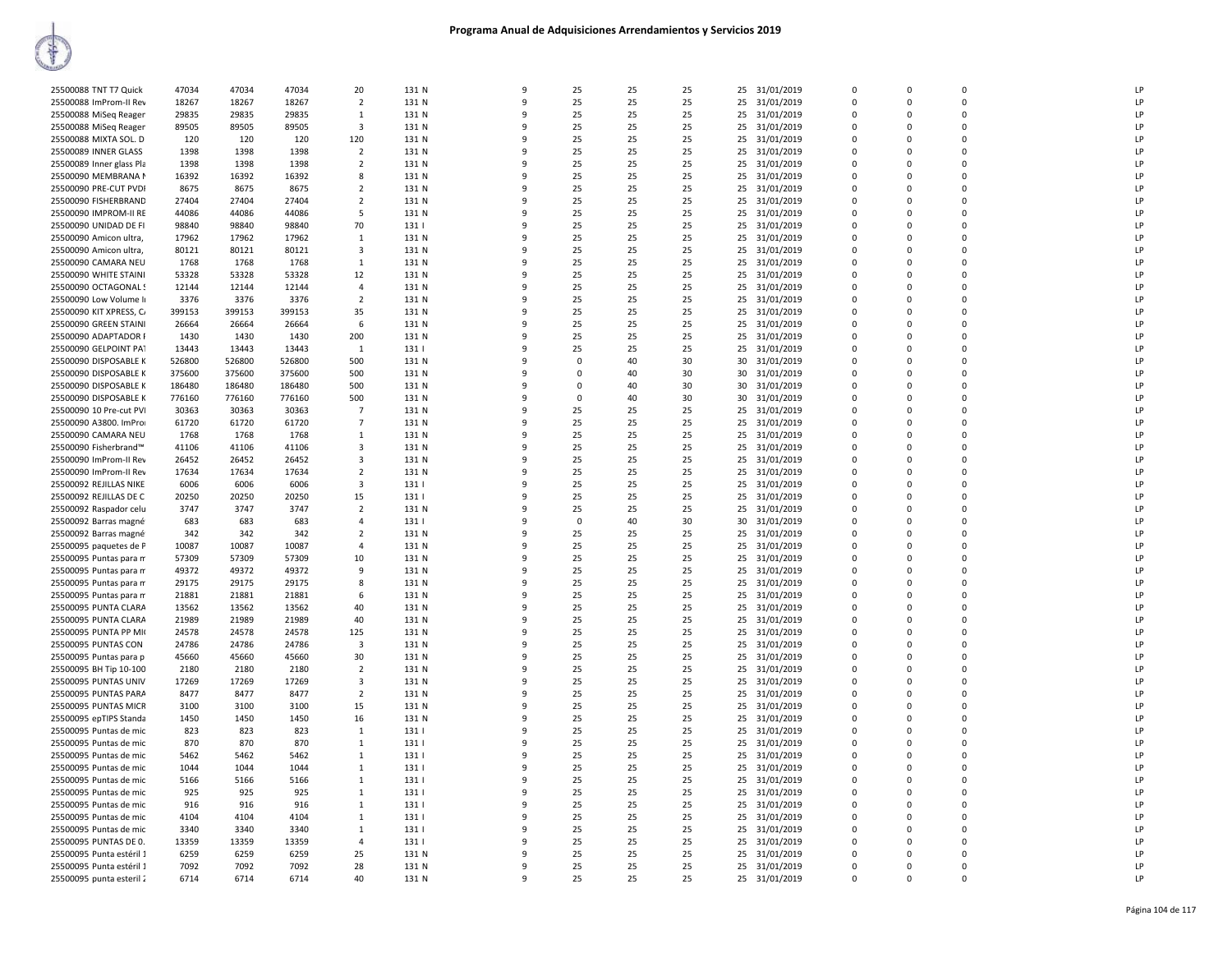| 25500095 punta esréril ( | 6758           | 6758     | 6758     | 30             | 131 N | q            | 25 | 25 | 25 | 25 31/01/2019    | $\Omega$    | $\Omega$ | $\Omega$    | LP           |
|--------------------------|----------------|----------|----------|----------------|-------|--------------|----|----|----|------------------|-------------|----------|-------------|--------------|
| 25500095 PUNTA CLARA     | 13562          | 13562    | 13562    | 40             | 131 N | 9            | 25 | 25 | 25 | 25<br>31/01/2019 | $\mathbf 0$ | $\Omega$ | 0           | LP           |
| 25500095 PUNTA CLARA     | 38481          | 38481    | 38481    | 70             | 131 N | $\mathbf{q}$ | 25 | 25 | 25 | 25 31/01/2019    | $\Omega$    | $\Omega$ | $\Omega$    | <b>LP</b>    |
| 25500095 PUNTA PP MK     | 4916           | 4916     | 4916     | 25             | 131 N | 9            | 25 | 25 | 25 | 25 31/01/2019    | $\mathbf 0$ | $\Omega$ | 0           | LP           |
| 25500095 PUNTAS UNIV     | 460506         | 460506   | 460506   | 80             | 131 N | c            | 25 | 25 | 25 | 31/01/2019<br>25 | $\Omega$    | n        | $\mathbf 0$ | LP           |
| 25500095 PUNTA ESTER     | 77520          | 77520    | 77520    | 54             | 131 N |              | 25 | 25 | 25 | 25<br>31/01/2019 | $\Omega$    | $\Omega$ | $\Omega$    | LP           |
| 25500095 PUNTAS C/FIL    | 66097          | 66097    | 66097    | 8              | 131 N | q            | 25 | 25 | 25 | 31/01/2019<br>25 | $\Omega$    | n        | $\Omega$    | LP           |
| 25500095 PUNTA PP MK     | 23120          | 23120    | 23120    | 80             | 131 N | q            | 25 | 25 | 25 | 25 31/01/2019    | $\Omega$    | $\Omega$ | $\Omega$    | LP           |
| 25500095 PUNTA PP MK     | 31295          | 31295    | 31295    | 108            | 131 N | 9            | 25 | 25 | 25 | 25<br>31/01/2019 | $\mathbf 0$ | $\Omega$ | 0           | LP           |
| 25500095 PUNTA PP MI     | 20215          | 20215    | 20215    | 81             | 131 N | c            | 25 | 25 | 25 | 31/01/2019<br>25 | $\Omega$    | n        | $\Omega$    | LP           |
| 25500095 4823 PUNTAS     |                | 25242    | 25242    | 10             | 131 N |              | 25 | 25 | 25 | 25               | $\mathbf 0$ | $\Omega$ | 0           | LP           |
|                          | 25242<br>37862 | 37862    |          |                |       |              |    | 25 |    | 31/01/2019       | $\Omega$    | n        | $\mathbf 0$ | LP           |
| 25500095 4809 PUNTAS     |                |          | 37862    | 15             | 131 N |              | 25 |    | 25 | 31/01/2019<br>25 |             |          |             |              |
| 25500095 4807 PUNTAS     | 28211          | 28211    | 28211    | 20             | 131 N |              | 25 | 25 | 25 | 25<br>31/01/2019 | $\Omega$    | $\Omega$ | $\Omega$    | LP           |
| 25500095 PUNTAS CON      | 33048          | 33048    | 33048    | $\Delta$       | 131 N | ۰            | 25 | 25 | 25 | 31/01/2019<br>25 | $\Omega$    | n        | $\Omega$    | <b>LP</b>    |
| 25500095 PUNTAS CON      | 16524          | 16524    | 16524    | $\overline{2}$ | 131 N |              | 25 | 25 | 25 | 25<br>31/01/2019 | $\Omega$    | $\Omega$ | $\Omega$    | LP           |
| 25500095 PUNTAS CON      | 16524          | 16524    | 16524    | $\overline{2}$ | 131 N | 9            | 25 | 25 | 25 | 31/01/2019<br>25 | $\mathbf 0$ | $\Omega$ | 0           | LP           |
| 25500095 PUNTAS CON      | 16524          | 16524    | 16524    | $\overline{2}$ | 131 N | q            | 25 | 25 | 25 | 25 31/01/2019    | $\Omega$    | $\Omega$ | $\Omega$    | LP           |
| 25500095 PUNTA AMAR      | 43000          | 43000    | 43000    | 215            | 131 N |              | 25 | 25 | 25 | 25 31/01/2019    | $\mathbf 0$ | $\Omega$ | 0           | LP           |
| 25500095 PUNTA PP AZI    | 49912          | 49912    | 49912    | 200            | 131 N |              | 25 | 25 | 25 | 25 31/01/2019    | $\Omega$    | $\Omega$ | 0           | LP           |
| 25500095 PUNTA P/MIC     | 920            | 920      | 920      | $\overline{4}$ | 131 N |              | 25 | 25 | 25 | 25<br>31/01/2019 | $\mathbf 0$ | 0        | 0           | LP           |
| 25500095 PUNTAS AMA      | 4287           | 4287     | 4287     | 11             | 131 N | ۰            | 25 | 25 | 25 | 31/01/2019<br>25 | $\Omega$    | n        | $\Omega$    | LP           |
| 25500095 Puntas de mic   | 12992          | 12992    | 12992    | 5              | 131 N |              | 25 | 25 | 25 | 31/01/2019<br>25 | $\Omega$    | $\Omega$ | $\Omega$    | LP           |
| 25500095 Puntas de mic   | 5197           | 5197     | 5197     | $\overline{2}$ | 131 N | 9            | 25 | 25 | 25 | 31/01/2019<br>25 | $\mathbf 0$ | $\Omega$ | 0           | LP           |
| 25500095 Puntas de mic   | 5197           | 5197     | 5197     | $\overline{2}$ | 131 N | 9            | 25 | 25 | 25 | 25<br>31/01/2019 | $\mathbf 0$ | $\Omega$ | 0           | LP           |
| 25500095 Puntas de mic   | 5197           | 5197     | 5197     | $\overline{2}$ | 131 N |              | 25 | 25 | 25 | 25<br>31/01/2019 | $\mathbf 0$ | $\Omega$ | 0           | LP           |
| 25500095 Puntas de mic   | 5197           | 5197     | 5197     | $\overline{2}$ | 131 N |              | 25 | 25 | 25 | 31/01/2019<br>25 | $\Omega$    | 0        | $\mathbf 0$ | LP           |
| 25500095 Puntas de mic   | 5197           | 5197     | 5197     | $\overline{2}$ | 131 N |              | 25 | 25 | 25 | 25<br>31/01/2019 | $\mathbf 0$ | $\Omega$ | 0           | LP           |
| 25500095 Puntas de mic   | 5197           | 5197     | 5197     | $\overline{2}$ | 131 N | q            | 25 | 25 | 25 | 31/01/2019<br>25 | $\Omega$    | n        | $\Omega$    | LP           |
| 25500096 Termométro o    | 268            | 268      | 268      | 3              | 131 N |              | 25 | 25 | 25 | 31/01/2019<br>25 | $\Omega$    | $\Omega$ | $\Omega$    | LP           |
| 25500096 TERMOMETR(      | 624            | 624      | 624      | 8              | 131 N | 9            | 25 | 25 | 25 | 31/01/2019<br>25 | $\mathbf 0$ | $\Omega$ | 0           | LP           |
| 25500098 FILTRO PARA (   | 2649           | 2649     | 2649     | $\mathbf{1}$   | 131 N | 9            | 25 | 25 | 25 | 25<br>31/01/2019 | $\mathbf 0$ | $\Omega$ | $\Omega$    | LP           |
| 25500098 SISTEMA DE F    | 20502          | 20502    | 20502    | 13             | 131 N | q            | 25 | 25 | 25 | 25 31/01/2019    | $\mathbf 0$ | $\Omega$ | 0           | LP           |
| 25500098 SISTEMA DE F    | 69392          | 69392    | 69392    | 31             | 131 N |              | 25 | 25 | 25 | 25 31/01/2019    | $\Omega$    | $\Omega$ | $\mathbf 0$ | LP           |
| 25500098 PAPEL FILTRO    | 7060           | 7060     | 7060     | 10             | 131   |              | 25 | 25 | 25 | 25<br>31/01/2019 | $\mathbf 0$ | $\Omega$ | 0           | LP           |
| 25500098 FILTRO PARA (   | 2649           | 2649     | 2649     | $\mathbf{1}$   | 131 N | q            | 25 | 25 | 25 | 31/01/2019<br>25 | $\Omega$    | n        | $\Omega$    | LP           |
| 25500098 SISTEMA DE F    | 1577           | 1577     | 1577     | 1              | 131 N |              | 25 | 25 | 25 | 31/01/2019<br>25 | $\Omega$    | $\Omega$ | $\Omega$    | LP           |
| 25500098 SISTEMA DE F    | 2238           | 2238     | 2238     | 1              | 131 N | q            | 25 | 25 | 25 | 31/01/2019<br>25 | $\mathbf 0$ | $\Omega$ | 0           | LP           |
| 25500099 MEDIO DE CO     | 2764116        | 2764116  | 2764116  | 5500           | 131 N | 9            | 25 | 25 | 25 | 25<br>31/01/2019 | $\mathbf 0$ | $\Omega$ | $\Omega$    | LP           |
| 25500099 MEDIO DE CO     | 246475         | 246475   | 246475   | 500            | 131 N | q            | 25 | 25 | 25 | 31/01/2019<br>25 | $\mathbf 0$ | $\Omega$ | $\Omega$    | LP           |
| 25500099 MEDIO DE CO     | 8328870        | 8328870  | 8328870  | 23500          | 131 N |              | 25 | 25 | 25 | 25<br>31/01/2019 | $\mathbf 0$ | $\Omega$ | 0           | LP           |
| 25500099 MEDIO DE CO     | 490000         | 490000   | 490000   | 1000           | 131 N | q            | 25 | 25 | 25 | 25<br>31/01/2019 | 0           | n        | 0           | LP           |
|                          |                |          |          |                |       | q            |    |    |    |                  | $\mathbf 0$ | $\Omega$ | $\Omega$    | LP           |
| 25500099 MEDIO DE CO     | 700000         | 700000   | 700000   | 2500           | 131 N |              | 25 | 25 | 25 | 25 31/01/2019    |             |          | $\Omega$    |              |
| 25500099 MEDIO DE CO     | 420000         | 420000   | 420000   | 1500           | 131 N |              | 25 | 25 | 25 | 31/01/2019<br>25 | $\Omega$    | $\Omega$ |             | LP           |
| 25500099 MEDIO DE CO     | 936000         | 936000   | 936000   | 800            | 131 N | q            | 25 | 25 | 25 | 31/01/2019<br>25 | $\Omega$    | $\Omega$ | $\Omega$    | LP           |
| 25500099 MEDIO DE CO     | 18600000       | 18600000 | 18600000 | 20000          | 131 N | 9            | 25 | 25 | 25 | 25<br>31/01/2019 | $\mathbf 0$ | $\Omega$ | $\Omega$    | LP           |
| 25500099 MEDIO DE CO     | 16000          | 16000    | 16000    | 20             | 131 N | q            | 25 | 25 | 25 | 31/01/2019<br>25 | $\mathbf 0$ | n        | $\Omega$    | LP           |
| 25500101 CASETTE(CAP)    | 206700         | 206700   | 206700   | 318            | 131   |              | 25 | 25 | 25 | 25 31/01/2019    | $\mathbf 0$ | $\Omega$ | 0           | LP           |
| 25500101 PREPROCESSII    | 810            | 810      | 810      | 30             | 131 N |              | 25 | 25 | 25 | 31/01/2019<br>25 | 0           | n        | 0           | $\mathsf{I}$ |
| 25500101 PREPROCESSII    | 2430           | 2430     | 2430     | 90             | 131 N | q            | 25 | 25 | 25 | 25 31/01/2019    | $\Omega$    | $\Omega$ | $\Omega$    | LP           |
| 25500104 MICRO PUNTA     | 12203          | 12203    | 12203    | 5880           | 131 N |              | 25 | 25 | 25 | 25<br>31/01/2019 | $\Omega$    | $\Omega$ | $\Omega$    | LP           |
| 25500105 AGUJA DE TOI    | 20060          | 20060    | 20060    | 85             | 131 N | q            | 25 | 25 | 25 | 31/01/2019<br>25 | $\mathbf 0$ | $\Omega$ | 0           | LP           |
| 25500108 RACK DE COL(    | 13920          | 13920    | 13920    | $\overline{a}$ | 131 N | 9            | 25 | 25 | 25 | 25<br>31/01/2019 | $\mathbf 0$ | $\Omega$ | $\Omega$    | LP           |
| 25500108 Rack de alamt   | 6960           | 6960     | 6960     | $\overline{2}$ | 131 N | q            | 25 | 25 | 25 | 25 31/01/2019    | $\mathbf 0$ | n        | $\Omega$    | LP           |
| 25500108 RAK PARA MI(    | 13920          | 13920    | 13920    | $\overline{a}$ | 131 N |              | 25 | 25 | 25 | 25 31/01/2019    | $\mathbf 0$ | $\Omega$ | 0           | LP           |
| 25500111 RATA WISTAR     | 9500           | 9500     | 9500     | 50             | 131 N |              | 25 | 25 | 25 | 31/01/2019<br>25 | 0           | n        | 0           | LP           |
| 25500111 Rata Wistar m   | 19000          | 19000    | 19000    | 100            | 131 N | q            | 25 | 25 | 25 | 25 31/01/2019    | $\Omega$    | $\Omega$ | $\Omega$    | LP           |
| 25500112 RATÓN NU/NI     | 442846         | 442846   | 442846   | 385            | 131 N | q            | 25 | 25 | 25 | 25 31/01/2019    | $\mathbf 0$ | $\Omega$ | $\Omega$    | LP           |
| 25500112 RATONES ATÍI    | 88600          | 88600    | 88600    | 50             | 131 N | q            | 25 | 25 | 25 | 31/01/2019<br>25 | $\Omega$    | $\Omega$ | 0           | LP           |
| 25500112 Ratón Nu/Nu     | 195542         | 195542   | 195542   | 170            | 131 N | 9            | 25 | 25 | 25 | 25<br>31/01/2019 | $\mathbf 0$ | $\Omega$ | $\Omega$    | LP           |
| 25500114 CAMA SANITA     | 10710          | 10710    | 10710    | 30             | 131 N | q            | 25 | 25 | 25 | 31/01/2019<br>25 | $\mathbf 0$ | n        | $\Omega$    | LP           |
| 25500114 CAMA SANITA     | 8925           | 8925     | 8925     | 25             | 131 N |              | 25 | 25 | 25 | 25 31/01/2019    | $\mathbf 0$ | $\Omega$ | $\mathbf 0$ | LP           |
| 25900007 HEXAMETILEN     | 733            | 733      | 733      | 1              | 131   | ۹            | 25 | 25 | 25 | 31/01/2019<br>25 | $\mathbf 0$ | $\Omega$ | 0           | LP           |
| 25900007 HEMATOXILIN     | 353927         | 353927   | 353927   | 152            | 131   | q            | 25 | 25 | 25 | 25 31/01/2019    | $\mathbf 0$ | $\Omega$ | 0           | LP           |
| 25900007 HEMATOXYLII     | 11682          | 11682    | 11682    | 6              | 131 N | q            | 25 | 25 | 25 | 25 31/01/2019    | $\Omega$    | n        | $\Omega$    | LP           |
| 25900007 HEMATOXILIN     | 330188         | 330188   | 330188   | 132            | 131 N | 9            | 25 | 25 | 25 | 25 31/01/2019    | $\Omega$    | $\Omega$ | $\Omega$    | LP           |
|                          |                |          |          |                |       |              |    |    |    |                  |             |          |             |              |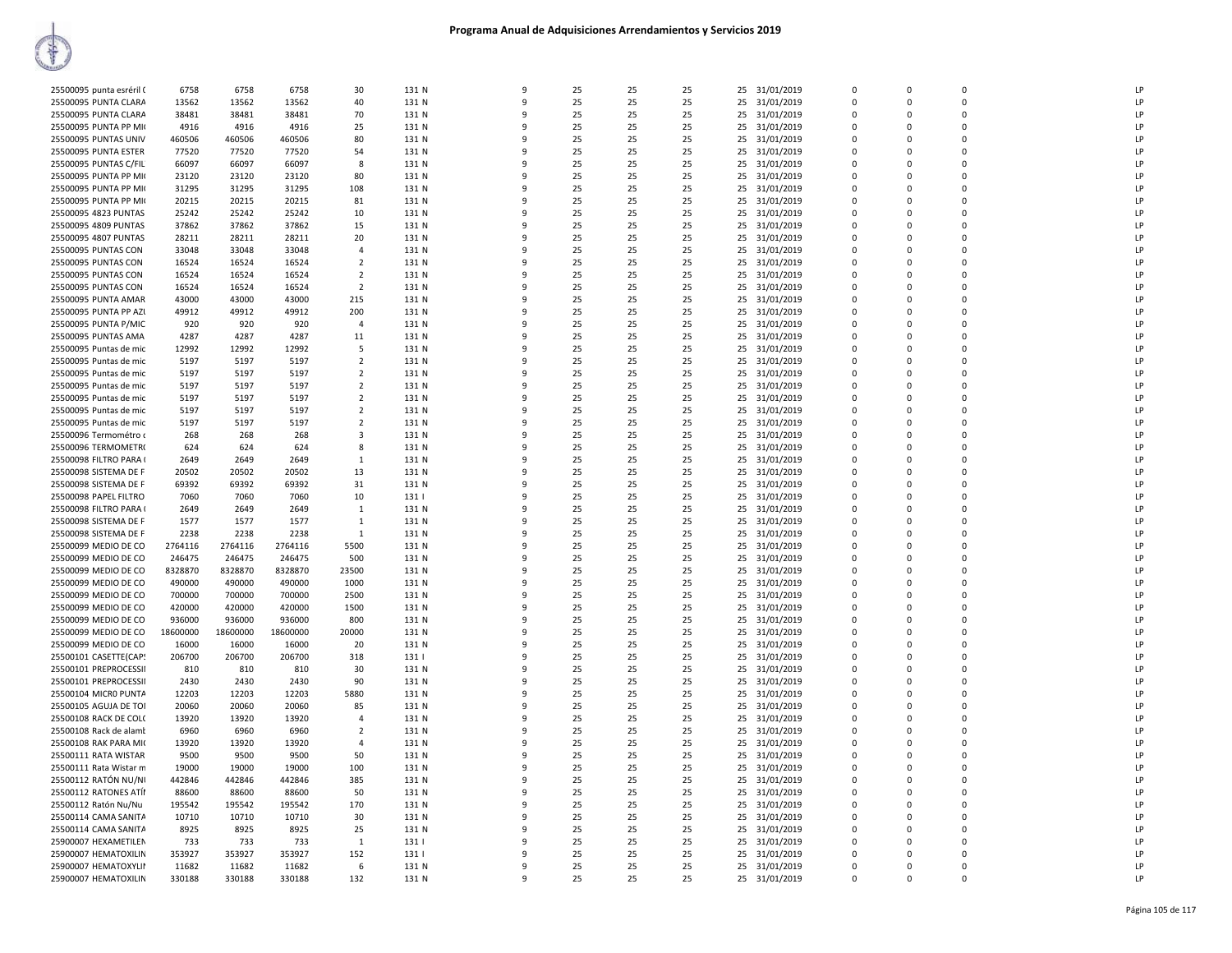| 25900009 HIPOCLORITO    | 1540    | 1540    | 1540    | 70             | 131   | 9  | 25          | 25          | 25          | 25  | 31/01/2019    | 0           | $\mathbf 0$ | 0           | LP             |
|-------------------------|---------|---------|---------|----------------|-------|----|-------------|-------------|-------------|-----|---------------|-------------|-------------|-------------|----------------|
| 25900009 HIPOCLORITO    | 1138    | 1138    | 1138    | 120            | 131 N | q  | 25          | 25          | 25          | 25  | 31/01/2019    | $\Omega$    | $\Omega$    | $\Omega$    | LP             |
|                         |         |         |         |                |       |    |             |             |             |     |               |             |             |             |                |
| 25900012 EXTRAN NEUT    | 25461   | 25461   | 25461   | 207            | 1311  |    | 25          | 25          | 25          | 25  | 31/01/2019    | $\Omega$    | $\Omega$    | $\Omega$    | LP             |
| 25900012 MEDIO DE MC    | 46968   | 46968   | 46968   | 40             | 131   | q  | 25          | 25          | 25          | 25  | 31/01/2019    | $\Omega$    | $\Omega$    | $\mathbf 0$ | LP             |
|                         |         |         |         |                |       |    |             |             |             |     |               |             |             |             |                |
| 25900012 PANOCELL DE    | 41614   | 41614   | 41614   | $\overline{7}$ | 131 N | q  | 25          | 25          | 25          | 25  | 31/01/2019    | $\Omega$    | $\Omega$    | 0           | LP             |
| 25900012 Quikchange II  | 17188   | 17188   | 17188   | $\overline{2}$ | 131 N | q  | 25          | 25          | 25          | 25  | 31/01/2019    | $\Omega$    | $\Omega$    | $\Omega$    | LP             |
|                         |         |         |         |                |       |    |             |             |             |     |               |             |             |             |                |
| 25900012 QuickChange    | 8757    | 8757    | 8757    | $\mathbf{1}$   | 131 N | q  | 25          | 25          | 25          |     | 25 31/01/2019 | $\Omega$    | $\Omega$    | $\mathbf 0$ | LP             |
| 25900012 QuickChange    | 17514   | 17514   | 17514   | $\overline{2}$ | 131 N | 9  | 25          | 25          | 25          | 25  | 31/01/2019    | 0           | $\mathbf 0$ | $\mathbf 0$ | LP             |
|                         |         |         |         |                |       |    |             |             |             |     |               |             |             | $\Omega$    |                |
| 25900012 MEDIO DE MC    | 2538    | 2538    | 2538    | $\overline{2}$ | 131 N | q  | 25          | 25          | 25          | 25  | 31/01/2019    | $\Omega$    | $\Omega$    |             | LP             |
| 25900012 EXTRAN NEUT    | 16981   | 16981   | 16981   | 140            | 131 N |    | 25          | 25          | 25          | 25  | 31/01/2019    | $\Omega$    | $\Omega$    | $\Omega$    | LP             |
|                         |         |         |         |                |       |    |             |             |             |     |               |             |             |             | I <sub>P</sub> |
| 25900012 MEDIO DE MC    | 15231   | 15231   | 15231   | 12             | 131 N |    | 25          | 25          | 25          | 25  | 31/01/2019    | $\Omega$    | $\Omega$    | 0           |                |
| 25900012 MEDIO DE MC    | 19038   | 19038   | 19038   | 15             | 131 N |    | 25          | 25          | 25          | 25  | 31/01/2019    | $\Omega$    | $\Omega$    | $\Omega$    | LP             |
| 25900013 CARTUCHO DI    | 14776   | 14776   | 14776   | 7388           | 131   | ٩  | 25          | 25          | 25          | 25  | 31/01/2019    | $\Omega$    | $\Omega$    | $\Omega$    | LP             |
|                         |         |         |         |                |       |    |             |             |             |     |               |             |             |             |                |
| 25900015 HIDROQUINO     | 1185    | 1185    | 1185    | $\mathbf{1}$   | 131   | q  | 25          | 25          | 25          | 25  | 31/01/2019    | $\Omega$    | $\Omega$    | $\mathbf 0$ | LP             |
| 25900015 HIDROXIDO D    | 1864    | 1864    | 1864    | 16             | 131   | 9  | 25          | 25          | 25          | 25  | 31/01/2019    | 0           | 0           | 0           | LP             |
|                         |         |         |         |                |       |    |             |             |             |     |               |             |             |             |                |
| 25900015 HIDROXIDO D    | 4301    | 4301    | 4301    | 25             | 131   | q  | 25          | 25          | 25          | 25  | 31/01/2019    | $\Omega$    | $\Omega$    | $\Omega$    | LP             |
| 25900015 Hidroxido de a | 4660    | 4660    | 4660    | 26             | 131 N |    | 25          | 25          | 25          | 25  | 31/01/2019    | $\Omega$    | $\Omega$    | $\Omega$    | LP             |
|                         |         |         |         |                |       |    |             |             |             |     |               |             |             |             |                |
| 25900015 HIDROXIDO D    | 4301    | 4301    | 4301    | 24             | 131 N | q  | 25          | 25          | 25          | 25  | 31/01/2019    | $\Omega$    | $\Omega$    | $\Omega$    | LP             |
| 26100003 ACEITE PARA I  | 74      | 74      | 74      | $\overline{a}$ | 131 N |    | 25          | 25          | 25          | 25  | 31/01/2019    | $\Omega$    | $\Omega$    | $\Omega$    | LP             |
|                         |         |         |         |                |       |    |             |             |             |     |               |             |             |             |                |
| 26100004 ADITIVO TENS   | 149760  | 149760  | 149760  | 120            | 131 N | ٩  | 25          | 25          | 25          | 25  | 31/01/2019    | $\Omega$    | $\Omega$    | $\Omega$    | LP             |
| 27100150 TRAJE PARA     | 234243  | 234243  | 234243  | 114            | 131 N | q  | $\mathbf 0$ | $\mathbf 0$ | $\mathbf 0$ | 100 | 31/01/2019    | $\Omega$    | $\Omega$    | $\mathbf 0$ | LP             |
|                         |         |         |         |                |       |    |             |             |             |     |               |             |             |             |                |
| 27100150 TRAJE PARA     | 241546  | 241546  | 241546  | 114            | 131 N | q  | 0           | $\mathbf 0$ | 0           | 100 | 31/01/2019    | 0           | $\Omega$    | $\mathbf 0$ | LP             |
| 27100150 TRAJE CREPE    | 1153540 | 1153540 | 1153540 | 392            | 131 N | q  | $\Omega$    | $\Omega$    | $\Omega$    | 100 | 31/01/2019    | $\Omega$    | $\Omega$    | $\Omega$    | LP             |
|                         |         |         |         |                |       |    |             |             |             |     |               |             |             |             |                |
| 27100150 TRAJE          | 1153540 | 1153540 | 1153540 | 392            | 131 N | q  | $\Omega$    | $\Omega$    | 0           | 100 | 31/01/2019    | $\Omega$    | $\Omega$    | $\Omega$    | LP             |
| 27100150 FILIPINA       | 50261   | 50261   | 50261   | 60             | 131 N |    | $\Omega$    | $\Omega$    | $\Omega$    | 100 | 31/01/2019    | $\Omega$    | $\Omega$    | $\Omega$    | LP             |
|                         |         |         |         |                |       |    |             |             |             |     |               |             |             |             |                |
| 27100150 FILIPINA       | 51936   | 51936   | 51936   | 62             | 131 N |    | $\Omega$    | $\Omega$    | 0           | 100 | 31/01/2019    | $\Omega$    | $\Omega$    | $\Omega$    | LP             |
| 27100150 GORRO          | 1774    | 1774    | 1774    | 10             | 131 N | ٩  | $\Omega$    | $\Omega$    | 0           | 100 | 31/01/2019    | $\Omega$    | $\Omega$    | $\Omega$    | LP             |
| 27100150 CHALECC        | 30659   | 30659   | 30659   | 61             | 131 N | q  | $\Omega$    | $\Omega$    | 0           | 100 | 31/01/2019    | $\Omega$    | $\Omega$    | $\mathbf 0$ | LP             |
|                         |         |         |         |                |       |    |             |             |             |     |               |             |             |             |                |
| 27100150 ABRIGO         | 140040  | 140040  | 140040  | 98             | 131 N | 9  | 0           | $\mathbf 0$ | 0           | 100 | 31/01/2019    | 0           | $\Omega$    | $\mathbf 0$ | LP             |
| 27100150 MANDIL         | 21642   | 21642   | 21642   | 122            | 131 N | q  | $\mathbf 0$ | $\mathbf 0$ | $\mathbf 0$ | 100 | 31/01/2019    | $\mathbf 0$ | $\Omega$    | $\mathbf 0$ | LP             |
|                         |         |         |         |                |       |    |             |             |             |     |               |             |             |             |                |
| 27100150 GORRO          | 7303    | 7303    | 7303    | 114            | 131 N | q  | $\Omega$    | $\Omega$    | 0           | 100 | 31/01/2019    | $\Omega$    | $\Omega$    | $\Omega$    | LP             |
| 27100150 PLAYERA        | 5519    | 5519    | 5519    | 20             | 131 N |    | $\Omega$    | $\Omega$    | $\Omega$    | 100 | 31/01/2019    | $\Omega$    | $\Omega$    | $\Omega$    | LP             |
|                         |         |         |         |                |       |    |             |             |             |     |               |             |             |             |                |
| 27100150 PANTALON       | 5470    | 5470    | 5470    | 10             | 131 N |    | $\Omega$    | $\Omega$    | $\Omega$    | 100 | 31/01/2019    | $\Omega$    | $\Omega$    | $\Omega$    | LP             |
| 27100150 BATA AZUL      | 7983    | 7983    | 7983    | 20             | 131 N | ٩  | $\Omega$    | $\Omega$    | 0           | 100 | 31/01/2019    | $\Omega$    | $\Omega$    | $\Omega$    | LP             |
|                         |         |         |         |                |       |    |             |             |             |     |               |             |             |             |                |
| 27100150 FAJA DE        | 44268   | 44268   | 44268   | 207            | 131 N | -9 | $\Omega$    | $\Omega$    | 0           | 100 | 31/01/2019    | $\Omega$    | $\Omega$    | $\mathbf 0$ | LP             |
| 27100150 GUANTES        | 5125    | 5125    | 5125    | 10             | 131 N | 9  | 0           | $\mathbf 0$ | 0           | 100 | 31/01/2019    | 0           | $\Omega$    | $\mathbf 0$ | LP             |
|                         |         |         |         |                |       | q  |             |             |             |     |               |             | $\Omega$    |             | LP             |
| 27100150 CONJUNTO       | 77623   | 77623   | 77623   | 89             | 131 N |    | $\mathbf 0$ | $\mathbf 0$ | $\mathbf 0$ | 100 | 31/01/2019    | $\mathbf 0$ |             | $\mathbf 0$ |                |
| 27100150 CONJUNTO       | 90454   | 90454   | 90454   | 87             | 131 N | q  | $\Omega$    | $\Omega$    | 0           | 100 | 31/01/2019    | $\Omega$    | $\Omega$    | $\Omega$    | LP             |
| 27100150 BATA           | 239654  | 239654  | 239654  | 579            | 131 N |    | $\Omega$    | $\Omega$    | $\Omega$    | 100 | 31/01/2019    | $\Omega$    | $\Omega$    | $\Omega$    | LP             |
|                         |         |         |         |                |       |    |             |             |             |     |               |             |             |             |                |
| 27100150 BATA           | 402734  | 402734  | 402734  | 973            | 131 N |    | 0           | 0           | 0           | 100 | 31/01/2019    | $\Omega$    | $\Omega$    | 0           | LP             |
| 27100150 SUETER Y       | 98842   | 98842   | 98842   | 168            | 131 N | q  | $\Omega$    | $\Omega$    | $\Omega$    | 100 | 31/01/2019    | $\Omega$    | $\Omega$    | $\Omega$    | LP             |
|                         |         |         |         |                |       |    |             |             |             |     |               |             |             |             |                |
| 27100150 CONJUNTO       | 36661   | 36661   | 36661   | 60             | 131 N | -9 | $\Omega$    | $\Omega$    | $\mathbf 0$ | 100 | 31/01/2019    | $\Omega$    | $\Omega$    | $\mathbf 0$ | LP             |
| 27100150 CHAMARRA       | 19318   | 19318   | 19318   | 18             | 131 N | 9  | 0           | $\mathbf 0$ | 0           | 100 | 31/01/2019    | 0           | $\Omega$    | $\mathbf 0$ | LP             |
|                         |         |         |         |                |       |    |             |             |             |     |               |             |             |             |                |
| 27100150 CAMISOLA       | 31575   | 31575   | 31575   | 36             | 131 N | q  | $\Omega$    | $\mathbf 0$ | $\mathbf 0$ | 100 | 31/01/2019    | $\Omega$    | $\Omega$    | $\Omega$    | LP             |
| 27100150 CONJUNTO       | 60470   | 60470   | 60470   | 80             | 131 N | q  | $\Omega$    | $\Omega$    | 0           | 100 | 31/01/2019    | $\Omega$    | $\Omega$    | $\Omega$    | LP             |
|                         |         |         |         |                |       |    |             |             |             |     |               |             |             |             |                |
| 27100150 CONJUNTO       | 32522   | 32522   | 32522   | 44             | 131 N |    | $\Omega$    | $\Omega$    | $\Omega$    | 100 | 31/01/2019    | $\Omega$    | $\Omega$    | $\Omega$    | LP             |
| 27100150 BATA AZUL      | 30866   | 30866   | 30866   | 116            | 131 N |    | 0           | 0           | 0           | 100 | 31/01/2019    | $\Omega$    | $\Omega$    | 0           | LP             |
| 27100150 FILIPINA       | 4553    | 4553    | 4553    | 15             | 131 N | q  | $\Omega$    | $\Omega$    | $\Omega$    | 100 | 31/01/2019    | $\Omega$    | $\Omega$    | $\Omega$    | LP             |
|                         |         |         |         |                |       |    |             |             |             |     |               |             |             |             |                |
| 27100150 CONJUNTO       | 49888   | 49888   | 49888   | 66             | 131 N | q  | $\mathbf 0$ | $\mathbf 0$ | 0           | 100 | 31/01/2019    | $\Omega$    | $\Omega$    | $\mathbf 0$ | LP             |
| 27100150 CONJUNTO       | 16261   | 16261   | 16261   | 22             | 131 N | 9  | $\mathbf 0$ | $\mathbf 0$ | 0           | 100 | 31/01/2019    | 0           | $\Omega$    | $\mathbf 0$ | LP             |
|                         |         |         |         |                |       |    |             |             |             |     |               |             |             |             |                |
| 27100150 CONJUNTO       | 20144   | 20144   | 20144   | 28             | 131 N | 9  | $\Omega$    | $\mathbf 0$ | $\mathbf 0$ | 100 | 31/01/2019    | $\mathbf 0$ | $\Omega$    | $\Omega$    | LP             |
| 27100150 CHAMARRA       | 30353   | 30353   | 30353   | 28             | 131 N | q  | $\Omega$    | $\Omega$    | 0           | 100 | 31/01/2019    | $\Omega$    | $\Omega$    | $\Omega$    | LP             |
|                         |         |         |         |                |       |    |             |             |             |     |               |             |             |             |                |
| 27100150 PANTALÓN       | 11235   | 11235   | 11235   | 10             | 131 N |    | $\Omega$    | $\Omega$    | $\Omega$    | 100 | 31/01/2019    | $\Omega$    | $\Omega$    | $\Omega$    | LP             |
| 27100150 FILIPINA       | 1222    | 1222    | 1222    | $\overline{4}$ | 131 N |    | 0           | $\mathbf 0$ | 0           | 100 | 31/01/2019    | $\Omega$    | $\Omega$    | 0           | LP             |
|                         |         |         |         |                |       |    |             |             |             |     |               |             |             | $\Omega$    |                |
| 27100150 CONJUNTO       | 12831   | 12831   | 12831   | 15             | 131 N | q  | $\Omega$    | $\Omega$    | $\Omega$    | 100 | 31/01/2019    | $\Omega$    | $\Omega$    |             | LP             |
| 27100150 PANTALÓN Y     | 3016    | 3016    | 3016    | 3              | 131 N | 9  | $\mathbf 0$ | 0           | $\mathbf 0$ | 100 | 31/01/2019    | $\Omega$    | $\Omega$    | $\mathbf 0$ | LP             |
| 27100150 PANTALÓN Y     | 3016    | 3016    | 3016    | 3              | 131 N | 9  | $\Omega$    | $\mathbf 0$ | 0           | 100 | 31/01/2019    | $\Omega$    | $\Omega$    | $\mathbf 0$ | LP             |
|                         |         |         |         |                |       |    |             |             |             |     |               |             |             |             |                |
| 27100150 CONJUNTO       | 40208   | 40208   | 40208   | 48             | 131 N | 9  | $\Omega$    | $\mathbf 0$ | $\mathbf 0$ | 100 | 31/01/2019    | $\mathbf 0$ | $\Omega$    | $\Omega$    | LP             |
| 27100150 CONJUNTO       | 39349   | 39349   | 39349   |                | 131 N | q  | 0           | $\Omega$    | 0           |     | 31/01/2019    | $\Omega$    | $\Omega$    | $\mathbf 0$ | LP             |
|                         |         |         |         | 46             |       |    |             |             |             | 100 |               |             |             |             |                |
| 27100150 CHALECO        | 46068   | 46068   | 46068   | 63             | 131 N |    | $\Omega$    | $\Omega$    | $\Omega$    | 100 | 31/01/2019    | $\Omega$    | $\Omega$    | $\Omega$    | LP             |
| 27100150 SUETER         | 71206   | 71206   | 71206   | 91             | 131 N |    | $\Omega$    | $\mathbf 0$ | 0           | 100 | 31/01/2019    | $\Omega$    | $\Omega$    | 0           | LP             |
|                         |         |         |         |                |       |    |             |             |             |     |               |             |             |             |                |
| 27100150 CHALECO        | 66543   | 66543   | 66543   | 91             | 131 N | q  | $\Omega$    | $\Omega$    | $\Omega$    | 100 | 31/01/2019    | $\Omega$    | $\Omega$    | $\Omega$    | LP             |
| 27100150 CONJUNTO       | 116226  | 116226  | 116226  | 104            | 131 N | -9 | $\Omega$    | 0           | $\mathbf 0$ | 100 | 31/01/2019    | $\Omega$    | $\Omega$    | $\Omega$    | LP             |
|                         |         |         |         |                |       |    |             |             |             |     |               |             |             |             |                |
| 27100150 CONJUNTO       | 36020   | 36020   | 36020   | 43             | 131 N | 9  | $\Omega$    | $\Omega$    | $\Omega$    | 100 | 31/01/2019    | $\Omega$    | $\Omega$    | $\Omega$    | LP             |
| 27100150 CONJUNTO       | 68689   | 68689   | 68689   | 82             | 131 N | 9  | $\mathbf 0$ | 0           | 0           | 100 | 31/01/2019    | 0           | 0           | $\mathbf 0$ | LP             |
|                         |         |         |         |                |       |    |             |             |             |     |               |             |             |             |                |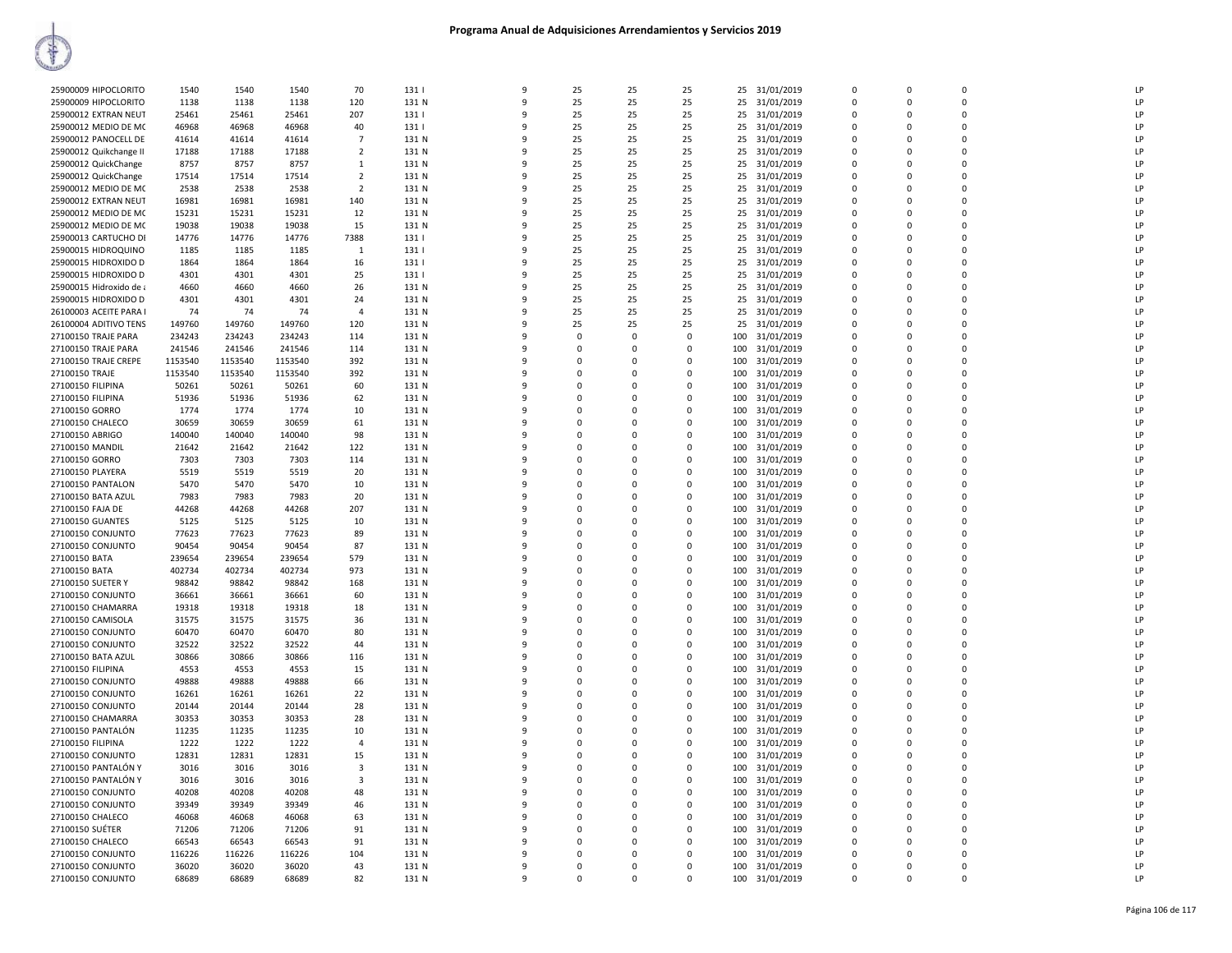| 27100150 CONJUNTO                             | 141912           | 141912           | 141912           | 192                              | 131 N          | $\mathbf{q}$      | $\Omega$ | $\Omega$    | $\Omega$    | 100        | 31/01/2019                     | $\Omega$                | $\Omega$                | $\Omega$                | LP       |
|-----------------------------------------------|------------------|------------------|------------------|----------------------------------|----------------|-------------------|----------|-------------|-------------|------------|--------------------------------|-------------------------|-------------------------|-------------------------|----------|
| 27100150 SACO PARA                            | 360636           | 360636           | 360636           | 458                              | 131 N          | 9                 | $\Omega$ | 0           | 0           | 100        | 31/01/2019                     | $\mathbf 0$             | $\Omega$                | 0                       | LP       |
| 27100150 CHALECO                              | 359733           | 359733           | 359733           | 458                              | 131 N          | 9                 | $\Omega$ | $\Omega$    | $\Omega$    | 100        | 31/01/2019                     | $\mathbf 0$             | $\Omega$                | $\Omega$                | LP       |
| 27100150 VESTIDO                              | 34804            | 34804            | 34804            | 54                               | 131 N          | 9                 | $\Omega$ | $\mathbf 0$ | 0           | 100        | 31/01/2019                     | $\mathbf 0$             | $\Omega$                | $\mathbf 0$             | LP       |
| 27100150 CONJUNTO                             | 565243           | 565243           | 565243           | 1103                             | 131 N          | q                 | $\Omega$ | $\Omega$    | 0           | 100        | 31/01/2019                     | $\mathbf 0$             | $\Omega$                | $\mathbf 0$             | LP       |
| 27100150 CONJUNTO                             | 305383           | 305383           | 305383           | 357                              | 131 N          | 9                 | $\Omega$ | $\Omega$    | $\Omega$    | 100        | 31/01/2019                     | $\Omega$                | $\Omega$                | $\Omega$                | LP       |
| 27100150 SUDADERA                             | 32167            | 32167            | 32167            | 102                              | 131 N          | q                 | $\Omega$ | $\Omega$    | $\Omega$    | 100        | 31/01/2019                     | $\Omega$                | $\Omega$                | $\Omega$                | LP       |
| 27100150 GABARDINA                            | 491962           | 491962           | 491962           | 416                              | 131 N          | q                 | $\Omega$ | $\Omega$    | $\Omega$    | 100        | 31/01/2019                     | $\Omega$                | $\Omega$                | $\Omega$                | LP       |
| 27100150 CALZADO                              | 24959            | 24959            | 24959            | 67                               | 131 N          | 9                 | $\Omega$ | $\mathbf 0$ | 0           | 100        | 31/01/2019                     | $\mathbf 0$             | $\Omega$                | $\mathbf 0$             | LP       |
| 27100150 CALZADO                              | 34946            | 34946            | 34946            | 90                               | 131 N          | 9                 | $\Omega$ | $\Omega$    | $\Omega$    | 100        | 31/01/2019                     | $\Omega$                | $\Omega$                | $\Omega$                | LP       |
| 27100150 CALZADO                              | 37518            | 37518            | 37518            | 90                               | 131 N          | 9                 | $\Omega$ | 0           | 0           | 100        | 31/01/2019                     | $\mathbf 0$             | $\Omega$                | $\mathbf 0$             | LP       |
| 27100150 CALZADO                              | 9481             | 9481             | 9481             | 20                               | 131 N          | q                 | $\Omega$ | $\Omega$    | $\Omega$    | 100        | 31/01/2019                     | $\Omega$                | $\Omega$                | $\Omega$                | LP       |
| 27100150 CALZADO                              | 28777            | 28777            | 28777            | 80                               | 131 N          | 9                 | $\Omega$ | $\Omega$    | $\Omega$    | 100        | 31/01/2019                     | $\Omega$                | $\Omega$                | $\Omega$                | LP       |
| 27100150 CALZADO                              | 27697            | 27697            | 27697            | 77                               | 131 N          | q                 | $\Omega$ | $\Omega$    | $\Omega$    | 100        | 31/01/2019                     | $\Omega$                | $\Omega$                | $\Omega$                | LP       |
| 27100150 CALZADO                              | 9481             | 9481             | 9481             | 20                               | 131 N          | 9                 |          | $\Omega$    | $\mathbf 0$ | 100        | 31/01/2019                     | $\mathbf 0$             | $\Omega$                | $\Omega$                | LP       |
| 27100150 CALZADO                              | 44545            | 44545            | 44545            | 100                              | 131 N          | 9                 | $\Omega$ | 0           | 0           | 100        | 31/01/2019                     | $\mathbf 0$             | $\Omega$                | $\mathbf 0$             | LP       |
| 27100150 CALZADO                              | 54344            | 54344            | 54344            | 122                              | 131 N          | 9                 | $\Omega$ | $\Omega$    | $\Omega$    | 100        | 31/01/2019                     | $\Omega$                | $\Omega$                | $\Omega$                | LP       |
| 27100150 CALZADO                              | 6219             | 6219             | 6219             | 10                               | 131 N          | q                 | $\Omega$ | 0           | 0           | 100        | 31/01/2019                     | $\mathbf 0$             | $\Omega$                | $\mathbf 0$             | LP       |
| 27100150 CALZADO                              | 9534             | 9534             | 9534             | 14                               | 131 N          | q                 | $\Omega$ | $\Omega$    | $\Omega$    | 100        | 31/01/2019                     | $\Omega$                | n                       | $\Omega$                | LP       |
| 27100150 CALZADO                              | 9120             | 9120             | 9120             | 14                               | 131 N          | q                 | $\Omega$ | $\Omega$    | $\Omega$    | 100        | 31/01/2019                     | $\Omega$                |                         | $\Omega$                | LP       |
| 27100150 CALZADO                              | 66060            | 66060            | 66060            | 133                              | 131 N          | ٩                 | $\Omega$ | $\Omega$    | $\Omega$    | 100        | 31/01/2019                     | $\Omega$                | $\Omega$                | $\Omega$                | LP       |
| 27100150 CALZADO                              | 39354            | 39354            | 39354            | 81                               | 131 N          | 9                 |          | $\Omega$    | $\mathbf 0$ | 100        | 31/01/2019                     | $\mathbf 0$             | $\Omega$                | $\Omega$                | LP       |
| 27100150 CALZADO                              | 19545            | 19545            | 19545            | 33                               | 131 N          | 9                 | $\Omega$ | 0           | 0           | 100        | 31/01/2019                     | $\mathbf 0$             | $\Omega$                | $\mathbf 0$             | LP       |
| 27100150 CALZADO                              | 59731            | 59731            | 59731            | 95                               | 131 N          | q                 | $\Omega$ | $\Omega$    | $\mathbf 0$ | 100        | 31/01/2019                     | $\mathbf 0$             | $\Omega$                | $\mathbf 0$             | LP       |
| 27100150 BOTA PARA                            | 50241            | 50241            | 50241            | 20                               | 131 N          | q                 | $\Omega$ | 0           | 0           | 100        | 31/01/2019                     | $\mathbf 0$             | $\Omega$                | $\mathbf 0$             | LP       |
| 27100150 CALZADO                              | 502507           | 502507           | 502507           | 464                              | 131 N          | q                 | $\Omega$ | $\Omega$    | $\Omega$    | 100        | 31/01/2019                     | $\Omega$                | n                       | $\Omega$                | LP       |
| 27200020 CHALECO DE F                         | 17000            | 17000            | 17000            | 50                               | 131 N          | q                 | $\Omega$ | $\Omega$    | $\Omega$    | 100        | 31/01/2019                     | $\Omega$                |                         | $\Omega$                | LP       |
| 27200020 CHALECO DE E                         | 17000            | 17000            | 17000            | 50                               | 131 N          | ٩                 | $\Omega$ | $\Omega$    | $\Omega$    | 100        | 31/01/2019                     | $\Omega$                | $\Omega$                | $\Omega$                | LP       |
| 27200020 CHALECO DE F                         | 17000            | 17000            | 17000            | 50                               | 131 N          | 9                 | $\Omega$ | $\Omega$    | $\mathbf 0$ | 100        | 31/01/2019                     | $\mathbf 0$             | $\Omega$                | $\mathbf 0$             | LP       |
| 27200020 CHALECO PAR                          | 17000            | 17000            | 17000            | 50                               | 131 N          | 9                 | $\Omega$ | 0           | 0           | 100        | 31/01/2019                     | $\mathbf 0$             | $\Omega$                | $\mathbf 0$             | LP       |
| 27200020 CHALECO DE I                         | 7000             | 7000             | 7000             | 50                               | 131 N          | q                 | $\Omega$ | $\Omega$    | $\mathbf 0$ | 100        | 31/01/2019                     | $\mathbf 0$             | $\Omega$                | $\mathbf 0$             | LP       |
| 27200020 CHALECO COC                          | 22000            | 22000            | 22000            | 50                               | 131 N          | q                 | $\Omega$ | $\Omega$    | 0           | 100        | 31/01/2019                     | $\Omega$                | n                       | $\Omega$                | LP       |
| 27200020 CHALECO HAZ                          | 17000            | 17000            | 17000            | 50                               | 131 N          | q                 | $\Omega$ | $\Omega$    | $\Omega$    | 100        | 31/01/2019                     | $\Omega$                | $\Omega$                | $\Omega$                | LP       |
| 27200001 ANTEOJOS DE                          | 10800            | 10800            | 10800            | 240                              | 131 N          | ٩                 | 25       | 25          | 25          | 25         | 31/01/2019                     | $\Omega$                |                         | $\Omega$                | LP       |
| 27200003 BOTA PARA C/                         | 33000            | 33000            | 33000            | 20                               | 131 N          | ٩                 | $\Omega$ | $\Omega$    | 100         | $^{\circ}$ | 31/01/2019                     | $\Omega$                | $\Omega$                | $\Omega$                | LP       |
| 27200003 Calzado de se                        | 5000             | 5000             | 5000             | $\overline{7}$                   | 131 N          | 9                 | 25       | 25          | 25          |            | 25 31/01/2019                  | $\mathbf 0$             | $\Omega$                | $\Omega$                | LP       |
| 27200006 CARETA ELECT                         | 16000            | 16000            | 16000            | 5                                | 131 N          | 9                 | 25       | 25          | 25          | 25         | 31/01/2019                     | $\mathbf 0$             | $\Omega$                | $\mathbf 0$             | LP       |
| 27200010 CARETA TRAN                          | 5748             | 5748             | 5748             | 20                               | 131 N          | q                 | 25       | 25          | 25          | 25         | 31/01/2019                     | $\Omega$                | $\Omega$                | $\Omega$                | LP       |
| 27200013 GUANTES de a                         | 1560             | 1560             | 1560             | 10                               | 131 N          | ٩                 | 25       | 25          | 25          | 25         | 31/01/2019                     | $\Omega$                | $\Omega$                | $\Omega$                | LP       |
| 27200018 MASCARILLA (                         | 979              | 979              | 979              | 979                              | 131            | q                 | 25       | 25          | 25          | 25         | 31/01/2019                     | $\Omega$                | $\Omega$                | $\Omega$                | LP       |
| 27200018 MASCARILLA:                          | 1400             | 1400             | 1400             | 14                               | 131 N          | ٩                 | 25       | 25          | 25          | 25         | 31/01/2019                     | $\mathbf 0$             | $\Omega$                | 0                       | LP       |
| 27200020 FAJA DE FUER                         | 44702            | 44702            | 44702            | 206                              | 131 N          | q                 | 25       | 25          | 25          |            | 25 31/01/2019                  | $\Omega$                | $\Omega$                | $\Omega$                | LP       |
| 27200023 LENTES DE SE                         | 735              | 735              | 735              | 15                               | 131 N          | 9                 | 25       | 25          | 25          |            | 25 31/01/2019                  | $\mathbf 0$             | $\Omega$                | $\Omega$                | LP       |
| 27200024 PIERNERA QU                          | 90000            | 90000            | 90000            | 300                              | 131 N          | q                 | 25       | 25          | 25          | 25         | 31/01/2019                     | $\mathbf 0$             | $\Omega$                | 0                       | LP       |
| 27300103 CORDON TREI                          | 59               | 59               | 59               | $\overline{\mathbf{3}}$          | 131 N          | q                 | 25       | 25          | 25          | 25         | 31/01/2019                     | $\Omega$                | $\Omega$                | $\Omega$                | LP       |
| 27500002 ROLLOS DE LIS                        | 333              | 333              | 333              | $\overline{7}$                   | 131 N          | ٩                 | 25       | 25          | 25          | 25         | 31/01/2019                     | $\Omega$                | $\Omega$                | $\Omega$                | LP       |
| 27500002 LISTON PORT/                         | 21000            | 21000            | 21000            | 1500                             | 131 N          | q                 | 25       | 25          | 25          |            | 25 31/01/2019                  | $\Omega$                | $\Omega$                | $\Omega$                | LP       |
| 27500002 CINTA DE LINO                        | 184              | 184              | 184              | 184                              | 131            | ٩                 | 25       | 25          | 25          | 25         | 31/01/2019                     | $\mathbf 0$             | $\Omega$                | $\mathbf 0$             | LP       |
| 27500008 FUNDA PARA                           | 76700            | 76700            | 76700            | 1300                             | 131 N          | q                 | 25       | 25          | 25          |            | 25 31/01/2019                  | $\Omega$                | $\Omega$                | $\Omega$                | LP       |
| 27500010 CAMPO SENCI                          | 46000            | 46000            | 46000            | 2000                             | 131 N          | 9                 | 25       | 25          | 25          |            |                                | $\mathbf 0$             | $\Omega$                | $\Omega$                | LP       |
|                                               |                  |                  |                  |                                  |                | q                 |          |             |             |            | 25 31/01/2019                  | $\mathbf 0$             | $\Omega$                | 0                       | LP       |
| 27500012 COMPRA DE R<br>27500012 SABANA ESTA  | 223905<br>422500 | 223905<br>422500 | 223905<br>422500 | 842<br>6500                      | 131 N<br>131 N | $\mathbf{q}$      | 25<br>25 | 25<br>25    | 25<br>25    | 25<br>25   | 31/01/2019<br>31/01/2019       | $\Omega$                | $\Omega$                | $\Omega$                | LP       |
| 27500012 SABANA CLINI                         | 292500           | 292500           | 292500           | 4500                             | 131 N          | q                 | 25       | 25          | 25          |            | 25 31/01/2019                  | $\Omega$                | $\Omega$                | $\Omega$                | LP       |
| 29100001 TEJUELO DE 2                         | 1680             | 1680             | 1680             | 20                               | 131 N          | q                 | 25       | 25          | 25          |            | 25 31/01/2019                  | $\Omega$                | $\Omega$                | $\Omega$                | LP       |
| 29100001 FLOTA DE ESP                         | 700              | 700              | 700              | -5                               | 131 N          | ٩                 | 25       | 25          | 25          | 25         | 31/01/2019                     | 0                       | $\Omega$                | $\mathbf 0$             | LP       |
|                                               | 700              | 700              | 700              | 5                                | 131 N          | 9                 | 25       | 25          |             |            |                                | $\Omega$                | $\Omega$                | $\Omega$                | LP       |
| 29100001 FLOTA GRUES<br>29100001 TIRALINEAS M | 585              | 585              | 585              | 5                                | 131 N          | q                 | 25       | 25          | 25<br>25    |            | 25 31/01/2019<br>25 31/01/2019 | $\mathbf 0$             | $\mathbf 0$             | $\mathbf 0$             | LP       |
|                                               |                  |                  |                  |                                  |                |                   |          |             |             |            |                                |                         |                         |                         | LP       |
| 29100003 ACEITERO, SIN                        | 400              | 400              | 400              | 5                                | 131 N          | 9<br>$\mathbf{q}$ | 25       | 25          | 25          | 25         | 31/01/2019                     | $\mathbf 0$<br>$\Omega$ | $\mathbf 0$<br>$\Omega$ | 0<br>$\Omega$           |          |
| 29100010 PISTOLA DE SI                        | 246              | 246              | 246              | $\overline{2}$                   | 131 N          |                   | 25       | 25          | 25          |            | 25 31/01/2019                  |                         |                         |                         | LP       |
| 29100010 PISTOLA DE SI                        | 1000             | 1000             | 1000             | $\overline{2}$                   | 131 N          | q                 | 25       | 25          | 25          |            | 25 31/01/2019                  | $\Omega$                | $\Omega$                | $\Omega$                | LP       |
| 29100013 ARCO PARA SI                         | 5310             | 5310             | 5310             | 30                               | 131 N          | q                 | 25       | 25          | 25          |            | 25 31/01/2019                  | $\Omega$                | $\Omega$                | $\Omega$                | LP<br>LP |
| 29100013 MINI ARCO DI                         | 1200             | 1200             | 1200             | 10                               | 131 N          | ٩<br>q            | 25       | 25          | 25          | 25         | 31/01/2019                     | 0<br>$\Omega$           | O                       | $\mathbf 0$<br>$\Omega$ | LP       |
| 29100015 Stándar biops                        | 15689            | 15689            | 15689            | $\overline{2}$                   | 131 N          | q                 | 25       | 25          | 25          | 25         | 31/01/2019                     |                         | $\Omega$<br>$\Omega$    |                         |          |
| 29100015 Stándar biops                        | 15689<br>3600    | 15689            | 15689<br>3600    | $\overline{2}$<br>$\overline{2}$ | 131 N          | $\mathbf{q}$      | 25<br>25 | 25<br>25    | 25<br>25    |            | 25 31/01/2019                  | $\mathbf 0$<br>$\Omega$ | $\Omega$                | $\mathbf 0$<br>$\Omega$ | LP<br>LP |
| 29100030 JUEGO DE HEI                         |                  | 3600             |                  |                                  | 131 N          |                   |          |             |             |            | 25 31/01/2019                  |                         |                         |                         |          |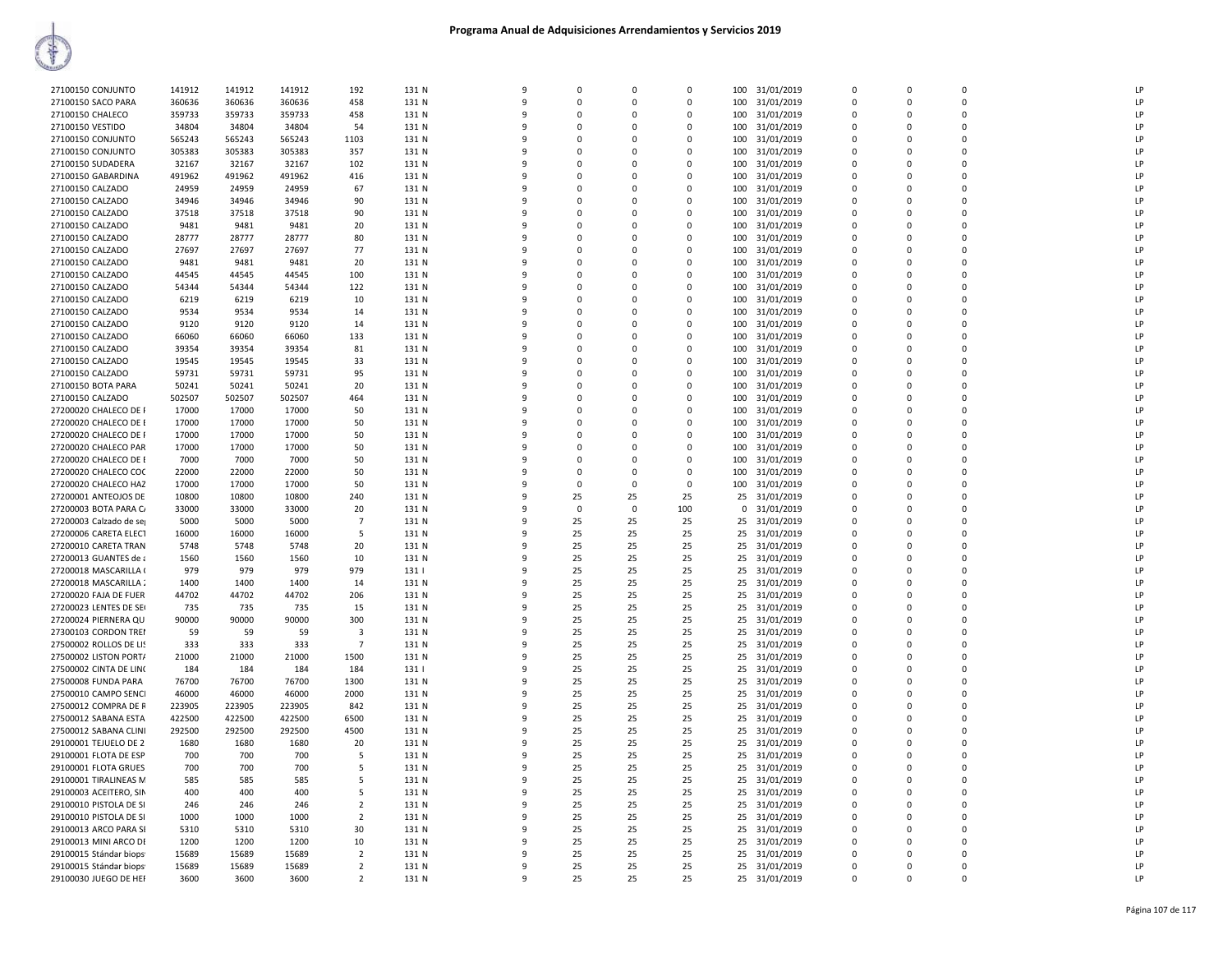| 29100030 CAJA DE HERR  | 16271  | 16271  | 16271  | 30             | 131 N | 9            | 25 | 25 | 25 | 25 | 31/01/2019    | $\overline{0}$          | $\Omega$    | $\Omega$       | LP |
|------------------------|--------|--------|--------|----------------|-------|--------------|----|----|----|----|---------------|-------------------------|-------------|----------------|----|
|                        |        |        |        |                |       |              |    |    |    |    |               |                         |             |                |    |
| 29100032 VENTOSA PAR   | 4320   | 4320   | 4320   | 6              | 131 N | 9            | 25 | 25 | 25 | 25 | 31/01/2019    | $\mathbf 0$             | $\Omega$    | $\Omega$       | LP |
| 29100032 VENTOSA PAR   | 4320   | 4320   | 4320   | 6              | 131 N | $\mathbf{q}$ | 25 | 25 | 25 | 25 | 31/01/2019    | $\Omega$                | $\Omega$    | $\Omega$       | LP |
| 29100032 Ventosas. Cad | 1440   | 1440   | 1440   | $\overline{2}$ | 131 N | 9            | 25 | 25 | 25 | 25 | 31/01/2019    | $\Omega$                | $\Omega$    | $\Omega$       | LP |
| 29100036 CAUTIN WELL   | 8079   | 8079   | 8079   | -3             | 131 N | 9            | 25 | 25 | 25 | 25 | 31/01/2019    | 0                       | 0           | $\mathbf 0$    | LP |
| 29100042 CINCELES DE   | 1800   | 1800   | 1800   | 30             | 131 N | 9            | 25 | 25 | 25 |    | 25 31/01/2019 | $\mathbf 0$             | $\Omega$    | $\mathbf 0$    | LP |
|                        |        |        |        |                |       |              |    |    |    |    |               |                         |             |                |    |
| 29100042 CINCELES DE   | 480    | 480    | 480    | 8              | 131 N | 9            | 25 | 25 | 25 | 25 | 31/01/2019    | $\mathbf 0$             | $\Omega$    | $\Omega$       | LP |
| 29100042 CINCELES DE   | 560    | 560    | 560    | 8              | 131 N | 9            | 25 | 25 | 25 | 25 | 31/01/2019    | $\mathbf 0$             | $\mathbf 0$ | $\overline{0}$ | LP |
| 29100042 CINCELES DE   | 680    | 680    | 680    | 8              | 131 N | 9            | 25 | 25 | 25 | 25 | 31/01/2019    | $\mathbf 0$             | 0           | $\mathbf 0$    | LP |
| 29100047 CORTADOR DI   | 1010   | 1010   | 1010   | 10             | 131 N | q            | 25 | 25 | 25 | 25 | 31/01/2019    | $\Omega$                | $\Omega$    | $\Omega$       | LP |
| 29100048 CORTADOR DI   | 3050   | 3050   | 3050   |                | 131 N | 9            | 25 | 25 | 25 |    | 31/01/2019    | $\Omega$                | $\Omega$    | $\Omega$       | LP |
|                        |        |        |        | 10             |       |              |    |    |    | 25 |               |                         |             |                |    |
| 29100054 CUCHILLAS DE  | 507000 | 507000 | 507000 | 260            | 131   | q            | 25 | 25 | 25 | 25 | 31/01/2019    | $\mathbf 0$             | $\Omega$    | $\Omega$       | LP |
| 29100054 CUCHILLA DIA  | 183084 | 183084 | 183084 | $\overline{2}$ | 131   | 9            | 25 | 25 | 25 | 25 | 31/01/2019    | $\Omega$                | $\Omega$    | $\Omega$       | LP |
| 29100054 CUCHILLAS PA  | 870    | 870    | 870    | 10             | 131 N | q            | 25 | 25 | 25 | 25 | 31/01/2019    | $\Omega$                | $\Omega$    | $\Omega$       | LP |
| 29100054 CUCHILLAS PA  | 970    | 970    | 970    | 10             | 131 N | 9            | 25 | 25 | 25 |    | 25 31/01/2019 | $\mathbf 0$             | $\Omega$    | $\Omega$       | LP |
| 29100054 CUCHILLAS PA  | 1200   | 1200   | 1200   | 10             | 131 N | 9            | 25 | 25 | 25 | 25 | 31/01/2019    | 0                       | 0           | $\mathbf 0$    | LP |
|                        |        |        |        |                |       |              |    |    |    |    |               |                         |             |                |    |
| 29100054 CUCHILLAS PA  | 560    | 560    | 560    | 10             | 131 N | 9            | 25 | 25 | 25 | 25 | 31/01/2019    | $\Omega$                | $\Omega$    | $\Omega$       | LP |
| 29100054 CUCHILLAS DE  | 614326 | 614326 | 614326 | 180            | 131 N | 9            | 25 | 25 | 25 | 25 | 31/01/2019    | $\mathbf 0$             | 0           | $\Omega$       | LP |
| 29100057 CHAQUIRON E   | 680    | 680    | 680    | 9              | 131 N | q            | 25 | 25 | 25 | 25 | 31/01/2019    | $\mathbf 0$             | $\Omega$    | $\mathbf 0$    | LP |
| 29100057 CUENTA FUNI   | 51     | 51     | 51     | -5             | 131 N | 9            | 25 | 25 | 25 | 25 | 31/01/2019    | $\Omega$                | $\Omega$    | $\Omega$       | LP |
| 29100059 CUÑAS DE 100  | 180    | 180    | 180    | 30             | 131 N | q            | 25 | 25 | 25 | 25 | 31/01/2019    | $\Omega$                | $\Omega$    | $\Omega$       | LP |
|                        |        |        |        |                |       |              |    |    |    |    |               |                         |             |                |    |
| 29100059 CUÑAS DE 120  | 240    | 240    | 240    | 30             | 131 N | 9            | 25 | 25 | 25 |    | 25 31/01/2019 | $\Omega$                | $\Omega$    | $\Omega$       | LP |
| 29100059 CUÑAS DE 50   | 150    | 150    | 150    | 30             | 131 N | 9            | 25 | 25 | 25 | 25 | 31/01/2019    | $\mathbf 0$             | 0           | $\Omega$       | LP |
| 29100059 CUÑAS DE 80   | 240    | 240    | 240    | 30             | 131 N | 9            | 25 | 25 | 25 | 25 | 31/01/2019    | $\mathbf 0$             | $\Omega$    | $\Omega$       | LP |
| 29100063 DESARMADOR    | 125    | 125    | 125    | 5              | 131 N | 9            | 25 | 25 | 25 | 25 | 31/01/2019    | $\Omega$                | $\Omega$    | $\Omega$       | LP |
| 29100063 DESARMADOF    | 10200  | 10200  | 10200  | 30             | 131 N | 9            | 25 | 25 | 25 | 25 | 31/01/2019    | $\Omega$                | $\Omega$    | $\Omega$       | LP |
|                        |        |        |        |                |       | 9            |    |    |    |    |               |                         |             | $\mathbf 0$    |    |
| 29100063 JUEGO DE 20   | 20700  | 20700  | 20700  | 30             | 131 N |              | 25 | 25 | 25 | 25 | 31/01/2019    | $\mathbf 0$             | 0           |                | LP |
| 29100063 JUEGO DE 6 D  | 16400  | 16400  | 16400  | 40             | 131 N | 9            | 25 | 25 | 25 | 25 | 31/01/2019    | $\Omega$                | $\Omega$    | $\Omega$       | LP |
| 29100063 PUNTAS DE CI  | 870    | 870    | 870    | 30             | 131 N | q            | 25 | 25 | 25 | 25 | 31/01/2019    | $\mathbf 0$             | 0           | $\mathbf 0$    | LP |
| 29100068 DISCO DE COF  | 1250   | 1250   | 1250   | 10             | 131 N | q            | 25 | 25 | 25 | 25 | 31/01/2019    | $\overline{0}$          | $\Omega$    | $\Omega$       | LP |
| 29100068 DISCO DE COF  | 3000   | 3000   | 3000   | 10             | 131 N | 9            | 25 | 25 | 25 | 25 | 31/01/2019    | $\mathbf 0$             | $\Omega$    | $\Omega$       | LP |
| 29100068 DISCO DE COF  | 1560   | 1560   | 1560   | 10             | 131 N | q            | 25 | 25 | 25 | 25 | 31/01/2019    | $\Omega$                | $\Omega$    | $\Omega$       | LP |
| 29100068 DISCO DE COF  | 2000   | 2000   | 2000   | 10             | 131 N | q            | 25 | 25 | 25 | 25 |               | $\Omega$                | $\Omega$    | $\Omega$       | LP |
|                        |        |        |        |                |       |              |    |    |    |    | 31/01/2019    |                         |             |                |    |
| 29100068 DISCO PARA S  | 5050   | 5050   | 5050   | -5             | 131 N | 9            | 25 | 25 | 25 | 25 | 31/01/2019    | $\mathbf 0$             | 0           | $\mathbf 0$    | LP |
| 29100071 ENCENDEDOR    | 1427   | 1427   | 1427   | 30             | 131 N | 9            | 25 | 25 | 25 |    | 25 31/01/2019 | $\Omega$                | $\Omega$    | $\Omega$       | LP |
| 29100071 ENCENDEDOR    | 476    | 476    | 476    | 10             | 131 N | 9            | 25 | 25 | 25 | 25 | 31/01/2019    | $\mathbf 0$             | 0           | $\Omega$       | LP |
| 29100071 ENCENDEDOR    | 130    | 130    | 130    | 6              | 131 N | 9            | 25 | 25 | 25 | 25 | 31/01/2019    | $\mathbf 0$             | $\mathbf 0$ | $\mathbf 0$    | LP |
| 29100073 ESCALERA 5 E: | 14000  | 14000  | 14000  | 10             | 131 N | 9            | 25 | 25 | 25 | 25 | 31/01/2019    | $\mathbf 0$             | 0           | $\mathbf 0$    | LP |
| 29100073 ESCALERA 5 E: | 15510  | 15510  | 15510  | 10             | 131 N | q            | 25 | 25 | 25 | 25 | 31/01/2019    | $\mathbf 0$             | $\Omega$    | $\Omega$       | LP |
|                        |        |        |        |                |       |              |    |    |    |    |               |                         |             | $\Omega$       |    |
| 29100073 ESCALERA 7 E  | 16550  | 16550  | 16550  | 10             | 131 N | 9            | 25 | 25 | 25 | 25 | 31/01/2019    | $\Omega$                | $\Omega$    |                | LP |
| 29100073 ESCALERA 7 E: | 15510  | 15510  | 15510  | 10             | 131 N | q            | 25 | 25 | 25 | 25 | 31/01/2019    | $\mathbf 0$             | $\Omega$    | $\Omega$       | LP |
| 29100073 ESCALERA DE   | 40000  | 40000  | 40000  | 10             | 131 N | q            | 25 | 25 | 25 |    | 25 31/01/2019 | $\Omega$                | $\Omega$    | $\Omega$       | LP |
| 29100075 ESCOBILLA DE  | 1495   | 1495   | 1495   | 65             | 131 N | 9            | 25 | 25 | 25 | 25 | 31/01/2019    | $\Omega$                | $\Omega$    | $\Omega$       | LP |
| 29100080 ESCUADRA 24   | 852    | 852    | 852    | $\overline{2}$ | 131 N | 9            | 25 | 25 | 25 |    | 25 31/01/2019 | $\Omega$                | $\Omega$    | $\Omega$       | LP |
| 29100080 ESCUADRA CA   | 1983   | 1983   | 1983   | 5              | 131 N | 9            | 25 | 25 | 25 | 25 | 31/01/2019    | $\mathbf 0$             | $\mathbf 0$ | $\mathbf 0$    | LP |
|                        |        |        |        |                |       |              |    |    |    |    |               |                         |             |                |    |
| 29100080 ESCUADRA DE   | 2250   | 2250   | 2250   | 10             | 131 N | 9            | 25 | 25 | 25 | 25 | 31/01/2019    | $\Omega$                | $\Omega$    | $\Omega$       | LP |
| 29100083 ESPATULAS C/  | 7030   | 7030   | 7030   | 60             | 131 N | 9            | 25 | 25 | 25 | 25 | 31/01/2019    | $\mathbf 0$             | 0           | $\mathbf 0$    | LP |
| 29100086 MAGUERA PA    | 9700   | 9700   | 9700   | 10             | 131 N | q            | 25 | 25 | 25 | 25 | 31/01/2019    | $\mathbf 0$             | $\Omega$    | $\mathbf 0$    | LP |
| 29100099 FLEXOMETRO    | 1780   | 1780   | 1780   | 10             | 131 N | 9            | 25 | 25 | 25 | 25 | 31/01/2019    | $\Omega$                | $\Omega$    | $\Omega$       | LP |
| 29100101 FORMON DE 1   | 1200   | 1200   | 1200   | 15             | 131 N | q            | 25 | 25 | 25 | 25 | 31/01/2019    | $\mathbf 0$             | 0           | $\Omega$       | LP |
| 29100101 FORMON DE 1   | 1395   | 1395   | 1395   | 15             | 131 N | q            | 25 | 25 | 25 |    |               | $\Omega$                | $\Omega$    | $\Omega$       | LP |
|                        |        |        |        |                |       |              |    |    |    |    | 25 31/01/2019 |                         |             |                |    |
| 29100101 FORMON DE 1   | 1395   | 1395   | 1395   | 15             | 131 N | 9            | 25 | 25 | 25 | 25 | 31/01/2019    | $\mathbf 0$             | 0           | $\Omega$       | LP |
| 29100101 FORMON DE 1   | 11100  | 11100  | 11100  | 15             | 131 N | 9            | 25 | 25 | 25 | 25 | 31/01/2019    | $\Omega$                | $\Omega$    | $\Omega$       | LP |
| 29100101 FORMON DE 1   | 13350  | 13350  | 13350  | 15             | 131 N | 9            | 25 | 25 | 25 | 25 | 31/01/2019    | $\Omega$                | $\Omega$    | $\Omega$       | LP |
| 29100101 FORMON DE 3   | 1200   | 1200   | 1200   | 15             | 131 N | 9            | 25 | 25 | 25 |    | 25 31/01/2019 | $\Omega$                | $\Omega$    | $\Omega$       | LP |
| 29100105 MOLDES DE P   | 2100   | 2100   | 2100   | 60             | 131 N | 9            | 25 | 25 | 25 | 25 | 31/01/2019    | $\mathbf 0$             | 0           | $\mathbf 0$    | LP |
| 29100105 MOLDE SILICÓ  | 1300   | 1300   | 1300   | $\overline{2}$ | 131 N | 9            | 25 | 25 | 25 | 25 | 31/01/2019    | $\mathbf 0$             | $\Omega$    | $\Omega$       | LP |
|                        |        |        |        |                |       | 9            |    |    |    |    |               |                         |             |                |    |
| 29100105 MOLDEP DUP    | 1300   | 1300   | 1300   | $\overline{2}$ | 131 N |              | 25 | 25 | 25 |    | 25 31/01/2019 | $\mathbf 0$             | 0           | $\mathbf 0$    | LP |
| 29100105 MOLDEP SUST   | 1300   | 1300   | 1300   | $\overline{2}$ | 131 N | 9            | 25 | 25 | 25 | 25 | 31/01/2019    | $\overline{\mathbf{0}}$ | 0           | $\mathbf 0$    | LP |
| 29100111 GUIAS PARA E  | 1956   | 1956   | 1956   | $\overline{4}$ | 131 N | $\mathbf{q}$ | 25 | 25 | 25 | 25 | 31/01/2019    | $\Omega$                | $\Omega$    | $\Omega$       | LP |
| 29100124 JUEGO DE LLA  | 9000   | 9000   | 9000   | 15             | 131 N | q            | 25 | 25 | 25 | 25 | 31/01/2019    | $\Omega$                | $\Omega$    | $\Omega$       | LP |
| 29100124 JUEGO DE LLA  | 18000  | 18000  | 18000  | 15             | 131 N | q            | 25 | 25 | 25 | 25 | 31/01/2019    | $\Omega$                | $\Omega$    | $\Omega$       | LP |
| 29100127 LIMA DE MED   | 800    | 800    | 800    | 10             | 131 N | 9            | 25 | 25 | 25 | 25 | 31/01/2019    | $\mathbf 0$             | 0           | $\Omega$       | LP |
| 29100127 LIMA ESCOFIN  | 1100   | 1100   | 1100   | 10             | 131 N | 9            | 25 | 25 | 25 |    | 25 31/01/2019 | $\Omega$                | $\Omega$    | $\Omega$       | LP |
| 29100127 LIMA ESCOFIN  | 1450   | 1450   | 1450   | 10             | 131 N | 9            | 25 | 25 | 25 |    | 25 31/01/2019 | $\Omega$                | $\Omega$    | $\Omega$       | LP |
|                        |        |        |        |                |       |              |    |    |    |    |               |                         |             |                |    |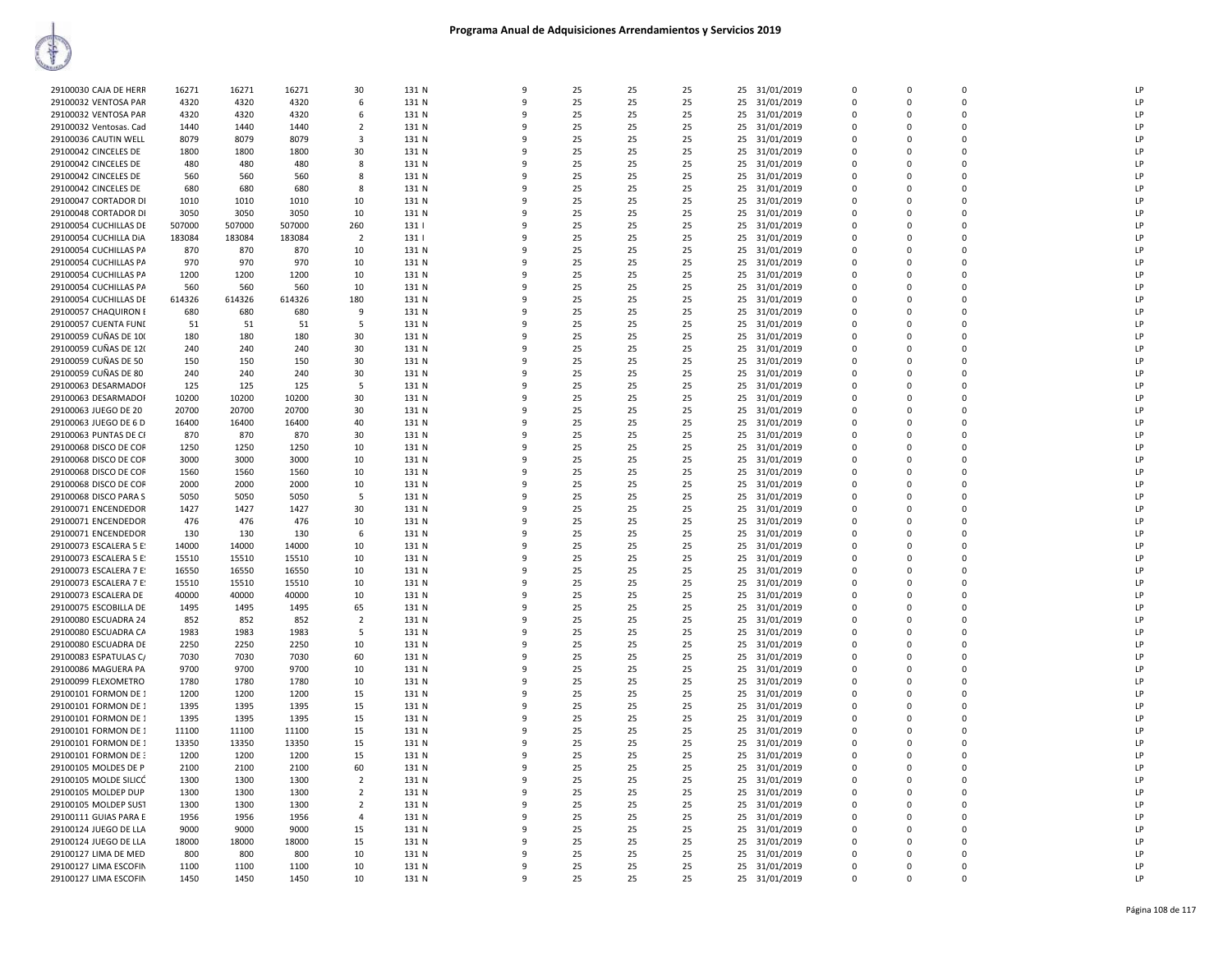| 29100127 LIMA ESCOFIN  | 5200    | 5200    | 5200    | 10             | 131 N | 9            | 25 | 25 | 25 |    | 25 31/01/2019 | $\Omega$    | $\Omega$ | $\Omega$ | LP             |
|------------------------|---------|---------|---------|----------------|-------|--------------|----|----|----|----|---------------|-------------|----------|----------|----------------|
|                        |         |         |         |                |       |              |    |    |    |    |               |             |          |          |                |
| 29100127 LIMA ESCOFIN  | 550     | 550     | 550     | 10             | 131 N | $\mathbf{Q}$ | 25 | 25 | 25 | 25 | 31/01/2019    | 0           | $\Omega$ | $\Omega$ | LP             |
| 29100127 LIMA ESCOFIN  | 780     | 780     | 780     | 10             | 131 N | $\mathbf{q}$ | 25 | 25 | 25 |    | 25 31/01/2019 | $\mathbf 0$ | $\Omega$ | 0        | $\overline{P}$ |
| 29100127 LIMA PLANA E  | 550     | 550     | 550     | 10             | 131 N | ۹            | 25 | 25 | 25 | 25 | 31/01/2019    | $\Omega$    | $\Omega$ | 0        | LP             |
| 29100127 LIMA PLANA N  | 530     | 530     | 530     | 10             | 131 N | $\mathbf{q}$ | 25 | 25 | 25 | 25 | 31/01/2019    | $\Omega$    | $\Omega$ | $\Omega$ | LP             |
| 29100127 LIMA PLANA N  | 680     | 680     | 680     | 10             | 131 N | q            | 25 | 25 | 25 | 25 | 31/01/2019    | $\Omega$    | $\Omega$ | 0        | LP             |
| 29100127 LIMA REDONE   | 490     | 490     | 490     | 10             | 131 N | -9           | 25 | 25 | 25 | 25 | 31/01/2019    | $\Omega$    | $\Omega$ | $\Omega$ | LP             |
| 29100127 LIMA TRIANGI  | 400     | 400     | 400     | 10             | 131 N | 9            | 25 | 25 | 25 | 25 | 31/01/2019    | $\Omega$    | $\Omega$ | $\Omega$ | LP             |
|                        |         |         |         |                |       |              |    |    |    |    |               |             |          |          |                |
| 29100130 LLANA DENTA   | 550     | 550     | 550     | -5             | 131 N |              | 25 | 25 | 25 | 25 | 31/01/2019    | $\Omega$    | $\Omega$ | $\Omega$ | LP             |
| 29100130 LLANA LISA, M | 760     | 760     | 760     | 5              | 131 N |              | 25 | 25 | 25 |    | 25 31/01/2019 | $\Omega$    | $\Omega$ | 0        | LP             |
| 29100142 LLAVE ESPAÑ(  | 37092   | 37092   | 37092   | 30             | 131 N |              | 25 | 25 | 25 | 25 | 31/01/2019    | 0           | $\Omega$ | 0        | $\overline{P}$ |
| 29100148 LLAVE PARA P  | 1980    | 1980    | 1980    | 10             | 131 N | $\mathbf{q}$ | 25 | 25 | 25 | 25 | 31/01/2019    | $\Omega$    | $\Omega$ | $\Omega$ | $\overline{P}$ |
| 29100151 LLAVE ANGUL   | 3350    | 3350    | 3350    | 50             | 131 N |              | 25 | 25 | 25 | 25 | 31/01/2019    | $\Omega$    | $\Omega$ | $\Omega$ | LP             |
| 29100151 LLAVE PUNTA   | 3450    | 3450    | 3450    | 30             | 131 N | $\mathbf{q}$ | 25 | 25 | 25 | 25 | 31/01/2019    | $\Omega$    | $\Omega$ | $\Omega$ | <b>LP</b>      |
|                        |         |         |         |                |       |              |    |    |    |    |               |             | $\Omega$ |          | LP             |
| 29100151 LLAVES HEXA(  | 12030   | 12030   | 12030   | 30             | 131 N | -9           | 25 | 25 | 25 | 25 | 31/01/2019    | 0           |          | 0        |                |
| 29100154 LLAVE STILLSC | 8470    | 8470    | 8470    | 35             | 131 N | q            | 25 | 25 | 25 | 25 | 31/01/2019    | $\Omega$    | $\Omega$ | $\Omega$ | LP             |
| 29100154 LLAVE STILLSC | 14700   | 14700   | 14700   | 35             | 131 N |              | 25 | 25 | 25 |    | 25 31/01/2019 | $\Omega$    | $\Omega$ | $\Omega$ | LP             |
| 29100154 LLAVE STILSOI | 2420    | 2420    | 2420    | 10             | 131 N |              | 25 | 25 | 25 | 25 | 31/01/2019    | 0           | $\Omega$ | 0        | LP             |
| 29100154 LLAVE STILSOI | 3600    | 3600    | 3600    | 10             | 131 N |              | 25 | 25 | 25 | 25 | 31/01/2019    | $\Omega$    | $\Omega$ | 0        | LP             |
| 29100169 MARRO DE BF   | 7000    | 7000    | 7000    | 10             | 131 N |              | 25 | 25 | 25 | 25 | 31/01/2019    | 0           | $\Omega$ | 0        | $\overline{P}$ |
| 29100169 MARRO OCTA    | 6170    | 6170    | 6170    | 10             | 131 N | $\mathbf{q}$ | 25 | 25 | 25 | 25 | 31/01/2019    | $\Omega$    | $\Omega$ | $\Omega$ | LP             |
|                        |         |         |         |                |       |              |    |    |    |    |               |             |          |          |                |
| 29100170 MARTILLO DE   | 3520    | 3520    | 3520    | 10             | 131 N | q            | 25 | 25 | 25 | 25 | 31/01/2019    | $\Omega$    | $\Omega$ | 0        | LP             |
| 29100170 MARTILLO DE   | 4490    | 4490    | 4490    | 10             | 131 N | $\mathbf{q}$ | 25 | 25 | 25 | 25 | 31/01/2019    | $\Omega$    | $\Omega$ | $\Omega$ | LP             |
| 29100177 MARTILLO DE   | 730     | 730     | 730     | 10             | 131 N |              | 25 | 25 | 25 | 25 | 31/01/2019    | $\Omega$    | $\Omega$ | 0        | LP             |
| 29100177 MARTILLO DE   | 1500    | 1500    | 1500    | 3              | 131 N |              | 25 | 25 | 25 | 25 | 31/01/2019    | $\Omega$    | $\Omega$ | 0        | LP             |
| 29100177 MARTILLO DE   | 1200    | 1200    | 1200    | $\overline{2}$ | 131 N |              | 25 | 25 | 25 | 25 | 31/01/2019    | $\Omega$    | $\Omega$ | 0        | LP             |
|                        | 541     |         | 541     | $\overline{2}$ | 131 N | q            | 25 | 25 | 25 | 25 |               | $\Omega$    | $\Omega$ | $\Omega$ | LP             |
| 29100184 CORTADOR CI   |         | 541     |         |                |       |              |    |    |    |    | 31/01/2019    |             |          |          |                |
| 29100184 CUTER PROFE   | 23000   | 23000   | 23000   | 50             | 131 N |              | 25 | 25 | 25 |    | 25 31/01/2019 | $\mathbf 0$ | $\Omega$ | 0        | LP             |
| 29100184 CORTADOR CI   | 271     | 271     | 271     | $\mathbf{1}$   | 131 N | q            | 25 | 25 | 25 | 25 | 31/01/2019    | 0           | $\Omega$ | 0        | LP             |
| 29100187 NIVEL PROFES  | 2600    | 2600    | 2600    | 10             | 131 N | $\mathbf{q}$ | 25 | 25 | 25 | 25 | 31/01/2019    | $\Omega$    | $\Omega$ | $\Omega$ | LP             |
| 29100189 PALA CUADRA   | 6750    | 6750    | 6750    | 30             | 131 N |              | 25 | 25 | 25 | 25 | 31/01/2019    | $\Omega$    | $\Omega$ | $\Omega$ | $\mathsf{I}$   |
| 29100194 LLAVE AJUSTA  | 3960    | 3960    | 3960    | 10             | 131 N | q            | 25 | 25 | 25 | 25 | 31/01/2019    | $\Omega$    | $\Omega$ | $\Omega$ | LP             |
| 29100194 LLAVE AJUSTA  | 1550    | 1550    | 1550    | 10             | 131 N |              | 25 | 25 | 25 | 25 | 31/01/2019    | $\Omega$    | $\Omega$ | $\Omega$ | LP             |
|                        |         |         |         |                |       |              |    |    |    |    |               |             |          |          |                |
| 29100201 DISCO DESBAS  | 1020    | 1020    | 1020    | 10             | 131 N | q            | 25 | 25 | 25 | 25 | 31/01/2019    | $\Omega$    | $\Omega$ | $\Omega$ | LP             |
| 29100201 PIEDRA PARA   | 530     | 530     | 530     | 10             | 131 N |              | 25 | 25 | 25 | 25 | 31/01/2019    | $\Omega$    | $\Omega$ | $\Omega$ | LP             |
| 29100204 PINZAS DE GA  | 1800    | 1800    | 1800    | 5              | 131 N | 9            | 25 | 25 | 25 | 25 | 31/01/2019    | 0           | $\Omega$ | 0        | LP             |
| 29100209 PINZAS DE PU  | 4950    | 4950    | 4950    | 50             | 131 N | 9            | 25 | 25 | 25 | 25 | 31/01/2019    | $\mathbf 0$ | $\Omega$ | 0        | LP             |
| 29100209 PINZAS DE PU  | 4950    | 4950    | 4950    | 50             | 131 N |              | 25 | 25 | 25 | 25 | 31/01/2019    | 0           | $\Omega$ | 0        | LP             |
| 29100222 PINZA DE PRE  | 7700    | 7700    | 7700    | 35             | 131 N |              | 25 | 25 | 25 |    | 25 31/01/2019 | $\Omega$    | $\Omega$ | $\Omega$ | $\mathsf{I}$   |
| 29100222 PINZAS "C" DE | 1100    | 1100    | 1100    | 5              | 131 N |              | 25 | 25 | 25 | 25 | 31/01/2019    | $\Omega$    | $\Omega$ | 0        | LP             |
|                        |         |         |         |                |       |              |    |    |    |    |               |             |          | $\Omega$ |                |
| 29100225 SACABOCADO    | 4170    | 4170    | 4170    | 10             | 131 N | q            | 25 | 25 | 25 | 25 | 31/01/2019    | $\Omega$    | $\Omega$ |          | LP             |
| 29100225 SACABOCADO    | 14800   | 14800   | 14800   | 10             | 131 N |              | 25 | 25 | 25 | 25 | 31/01/2019    | $\Omega$    | $\Omega$ | $\Omega$ | LP             |
| 29100232 PLOMADA ME    | 510     | 510     | 510     | 3              | 131 N | q            | 25 | 25 | 25 | 25 | 31/01/2019    | 0           | $\Omega$ | 0        | LP             |
| 29100240 CAÑON DE ELI  | 2800000 | 2800000 | 2800000 | $\mathbf{1}$   | 131 N | 9            | 25 | 25 | 25 | 25 | 31/01/2019    | $\Omega$    | $\Omega$ | $\Omega$ | LP             |
| 29100249 SIERRA CALAD  | 12250   | 12250   | 12250   | 5              | 131 N | q            | 25 | 25 | 25 | 25 | 31/01/2019    | $\Omega$    | $\Omega$ | $\Omega$ | LP             |
| 29100259 SEGUETA DIEI  | 650     | 650     | 650     | 50             | 131 N |              | 25 | 25 | 25 | 25 | 31/01/2019    | $\mathbf 0$ | $\Omega$ | 0        | LP             |
| 29100259 SEGUETA DIEI  | 650     | 650     | 650     | 50             | 131 N |              | 25 | 25 | 25 | 25 | 31/01/2019    | 0           | $\Omega$ | 0        | LP             |
|                        |         |         |         |                |       |              |    |    |    |    |               |             |          |          |                |
| 29100259 SEGUETA PAR   | 1150    | 1150    | 1150    | 5              | 131 N | $\mathbf{q}$ | 25 | 25 | 25 | 25 | 31/01/2019    | $\Omega$    | $\Omega$ | $\Omega$ | LP             |
| 29100259 SET DE SEGUE  | 4800    | 4800    | 4800    | 20             | 131 N | q            | 25 | 25 | 25 | 25 | 31/01/2019    | $\Omega$    | $\Omega$ | $\Omega$ | LP             |
| 29100261 SERRUCHO D    | 2400    | 2400    | 2400    | 15             | 131 N | q            | 25 | 25 | 25 | 25 | 31/01/2019    | $\Omega$    | $\Omega$ | $\Omega$ | LP             |
| 29100261 SERRUCHO DE   | 2970    | 2970    | 2970    | 15             | 131 N | 9            | 25 | 25 | 25 | 25 | 31/01/2019    | $\Omega$    | $\Omega$ | $\Omega$ | LP             |
| 29100261 SERRUCHO SE   | 3675    | 3675    | 3675    | 15             | 131 N |              | 25 | 25 | 25 | 25 | 31/01/2019    | $\Omega$    | $\Omega$ | $\Omega$ | LP             |
| 29100261 Serrucho de a | 230     | 230     | 230     | $\overline{2}$ | 131 N |              | 25 | 25 | 25 | 25 | 31/01/2019    | $\Omega$    | $\Omega$ | 0        | LP             |
|                        |         |         |         |                |       |              |    |    |    |    |               | 0           | $\Omega$ | 0        | LP             |
| 29100267 BOQUILLA PAI  | 3885    | 3885    | 3885    | 15             | 131 N |              | 25 | 25 | 25 | 25 | 31/01/2019    |             |          |          |                |
| 29100272 TALADRO MA    | 1560    | 1560    | 1560    | 1              | 131 N | $\mathbf{q}$ | 25 | 25 | 25 | 25 | 31/01/2019    | 0           | $\Omega$ | 0        | $\overline{P}$ |
| 29100272 TALADRO DE :  | 13000   | 13000   | 13000   | 5              | 131 N | ۹            | 25 | 25 | 25 | 25 | 31/01/2019    | $\Omega$    | $\Omega$ | $\Omega$ | $\overline{P}$ |
| 29100272 TALADRO DE 3  | 7170    | 7170    | 7170    | $\mathbf{3}$   | 131 N | $\mathbf{q}$ | 25 | 25 | 25 |    | 25 31/01/2019 | $\Omega$    | $\Omega$ | $\Omega$ | LP             |
| 29100272 TALADRO ROT   | 20600   | 20600   | 20600   | .5             | 131 N |              | 25 | 25 | 25 | 25 | 31/01/2019    | $\Omega$    | $\Omega$ | $\Omega$ | LP             |
| 29100272 TALADRO ROT   | 15984   | 15984   | 15984   | 8              | 131 N |              | 25 | 25 | 25 | 25 | 31/01/2019    | $\Omega$    | $\Omega$ | $\Omega$ | $\overline{P}$ |
| 29100276 TENAZA PARA   | 1853    | 1853    | 1853    | .5             | 131 N |              | 25 | 25 | 25 | 25 | 31/01/2019    | $\Omega$    | $\Omega$ | $\Omega$ | LP             |
|                        |         |         |         |                |       |              |    |    |    |    |               |             |          |          |                |
| 29100277 TENSOR DE 3/  | 1580    | 1580    | 1580    | 20             | 131 N |              | 25 | 25 | 25 | 25 | 31/01/2019    | $\Omega$    | $\Omega$ | 0        | LP             |
| 29100278 TIJERA PARA I | 3360    | 3360    | 3360    | 10             | 131 N | 9            | 25 | 25 | 25 | 25 | 31/01/2019    | $\Omega$    | $\Omega$ | $\Omega$ | LP             |
| 29100278 TIJERA PARA I | 5900    | 5900    | 5900    | 10             | 131 N |              | 25 | 25 | 25 | 25 | 31/01/2019    | $\Omega$    | $\Omega$ | $\Omega$ | LP             |
| 29100280 TIJERA FORJAI | 2900    | 2900    | 2900    | 10             | 131 N | $\mathbf{q}$ | 25 | 25 | 25 |    | 25 31/01/2019 | $\mathbf 0$ | $\Omega$ | $\Omega$ | $\overline{P}$ |
| 29100295 CHAIRAS DE 3  | 690     | 690     | 690     | 15             | 131 N | 9            | 25 | 25 | 25 | 25 | 31/01/2019    | $\Omega$    | $\Omega$ | $\Omega$ | LP             |
|                        |         |         |         |                |       |              |    |    |    |    |               |             |          |          |                |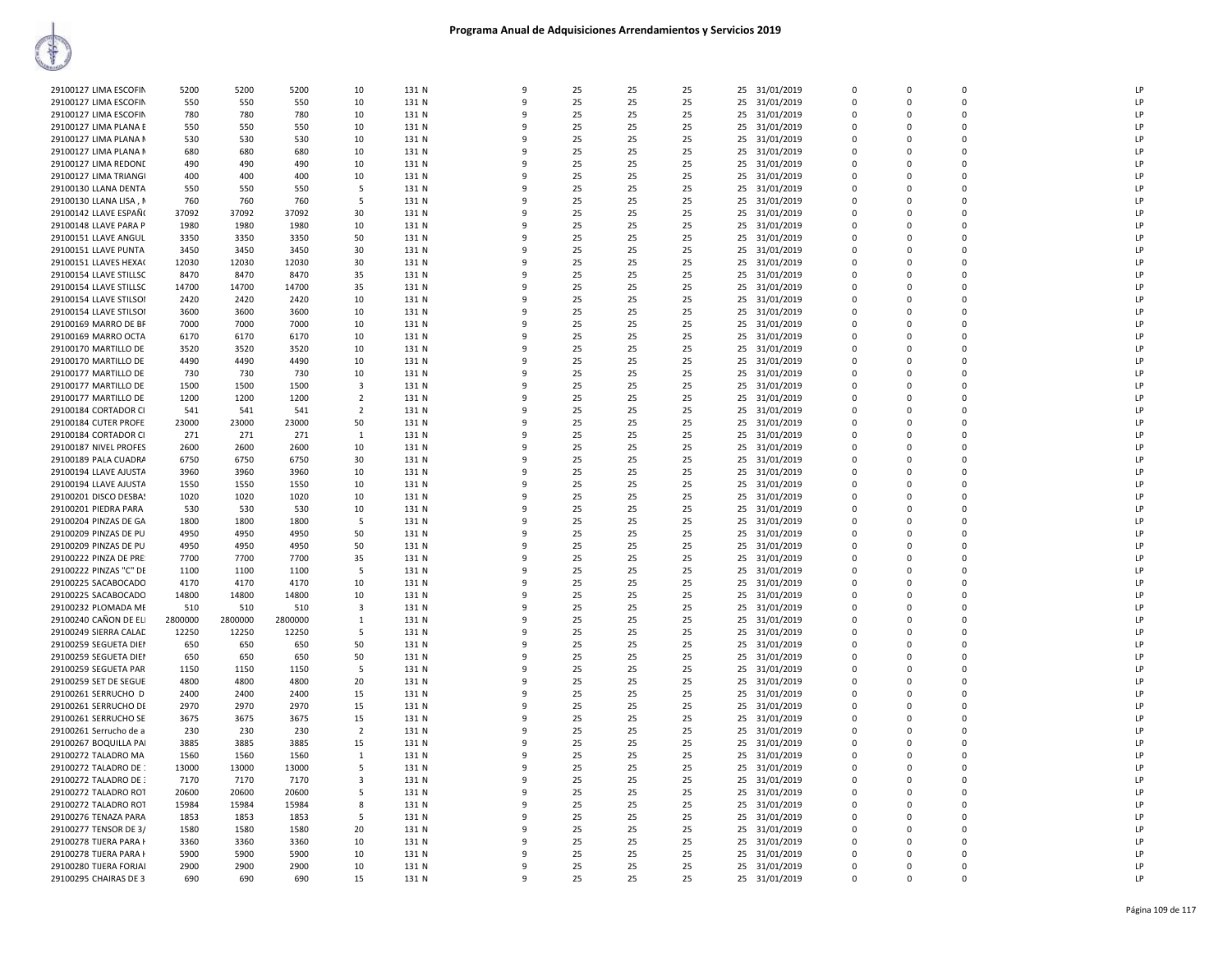| 29100298 RUEDA CORT/    | 790    | 790    | 790    | 10                      | 131 N | q            | 25 | 25 | 25 |    | 25 31/01/2019 | $\Omega$    | $\Omega$    | $\Omega$    | LP |
|-------------------------|--------|--------|--------|-------------------------|-------|--------------|----|----|----|----|---------------|-------------|-------------|-------------|----|
| 29100302 EXTENSIÓN DI   | 1600   | 1600   | 1600   | 20                      | 131 N | 9            | 25 | 25 | 25 | 25 | 31/01/2019    | 0           | $\Omega$    | 0           | LP |
| 29100302 EXTENSIÓN DI   | 1360   | 1360   | 1360   | $\overline{2}$          | 131 N | q            | 25 | 25 | 25 |    | 25 31/01/2019 | $\Omega$    | $\Omega$    | O           | LP |
|                         |        |        |        |                         |       |              | 25 |    |    |    |               |             | $\Omega$    | 0           | LP |
| 29100302 EXTENSION DI   | 900    | 900    | 900    | 10                      | 131 N |              |    | 25 | 25 |    | 25 31/01/2019 | $\mathbf 0$ |             |             |    |
| 29100302 EXTENSION DI   | 900    | 900    | 900    | 10                      | 131 N | q            | 25 | 25 | 25 | 25 | 31/01/2019    | 0           | $\Omega$    | $\mathsf 0$ | LP |
| 29100303 GANZUA PROI    | 2100   | 2100   | 2100   | $\overline{\mathbf{3}}$ | 131 N | q            | 25 | 25 | 25 |    | 25 31/01/2019 | $\mathbf 0$ | $\Omega$    | 0           | LP |
| 29100303 GANZUA PROI    | 2670   | 2670   | 2670   | 3                       | 131 N | ٩            | 25 | 25 | 25 |    | 25 31/01/2019 | 0           | $\mathbf 0$ | 0           | LP |
| 29100305 AUTOCLEAR C    | 68000  | 68000  | 68000  | 10                      | 131 N | q            | 25 | 25 | 25 | 25 | 31/01/2019    | $\Omega$    | $\Omega$    | 0           | LP |
| 29100307 PINZAS DE CO   | 4500   | 4500   | 4500   | 50                      | 131 N | 9            | 25 | 25 | 25 | 25 | 31/01/2019    | 0           | $\Omega$    | 0           | LP |
| 29100307 PINZAS DE CO   | 4950   | 4950   | 4950   | 50                      | 131 N | q            | 25 | 25 | 25 |    | 25 31/01/2019 | $\Omega$    | $\Omega$    | $\Omega$    | LP |
| 29100307 PINZAS DE CO   | 4500   | 4500   | 4500   | 50                      | 131 N |              | 25 | 25 | 25 | 25 | 31/01/2019    | $\Omega$    | $\Omega$    | 0           | LP |
| 29100307 PINZAS DE ELI  | 6750   | 6750   | 6750   | 50                      | 131 N | q            | 25 | 25 | 25 | 25 | 31/01/2019    | 0           | $\Omega$    | $\mathsf 0$ | LP |
| 29100307 PINZAS DE ELI  | 7800   | 7800   | 7800   | 50                      | 131 N |              | 25 | 25 | 25 |    | 25 31/01/2019 | $\mathbf 0$ | $\Omega$    | 0           | LP |
| 29100307 PINZAS DE EX   | 10450  | 10450  | 10450  | 50                      | 131 N | ٩            | 25 | 25 | 25 | 25 | 31/01/2019    | 0           | $\Omega$    | 0           | LP |
|                         |        |        |        |                         |       | q            |    |    |    |    |               | $\Omega$    |             | 0           |    |
| 29100307 PINZAS DE EX   | 12800  | 12800  | 12800  | 50                      | 131 N |              | 25 | 25 | 25 |    | 25 31/01/2019 |             | $\Omega$    |             | LP |
| 29100308 PISTOLA CALA   | 1753   | 1753   | 1753   | 10                      | 131 N | 9            | 25 | 25 | 25 | 25 | 31/01/2019    | 0           | $\Omega$    | 0           | LP |
| 29100308 PISTOLA DE G   | 7584   | 7584   | 7584   | 10                      | 131 N | q            | 25 | 25 | 25 |    | 25 31/01/2019 | $\Omega$    | $\Omega$    | $\Omega$    | LP |
| 29100308 PISTOLA DE IN  | 34000  | 34000  | 34000  | -5                      | 131 N |              | 25 | 25 | 25 |    | 25 31/01/2019 | $\Omega$    | $\Omega$    | 0           | LP |
| 29100316 REPUESTO DE    | 1000   | 1000   | 1000   | 100                     | 131 N | q            | 25 | 25 | 25 | 25 | 31/01/2019    | 0           | $\Omega$    | 0           | LP |
| 29100316 REPUESTO DE    | 6900   | 6900   | 6900   | 300                     | 131 N |              | 25 | 25 | 25 |    | 25 31/01/2019 | $\mathbf 0$ | $\Omega$    | 0           | LP |
| 29100316 REPUESTO DE    | 6900   | 6900   | 6900   | 300                     | 131 N | q            | 25 | 25 | 25 | 25 | 31/01/2019    | $\mathbf 0$ | $\Omega$    | 0           | LP |
| 29100316 RODILLO PACI   | 6600   | 6600   | 6600   | 200                     | 131 N | q            | 25 | 25 | 25 |    | 25 31/01/2019 | $\mathbf 0$ | $\Omega$    | 0           | LP |
| 29100316 RODILLO PACI   | 7400   | 7400   | 7400   | 200                     | 131 N | 9            | 25 | 25 | 25 | 25 | 31/01/2019    | 0           | $\Omega$    | 0           | LP |
| 29100316 RODILLO PACI   | 14800  | 14800  | 14800  | 400                     | 131 N | q            | 25 | 25 | 25 |    | 25 31/01/2019 | $\Omega$    | $\Omega$    | $\Omega$    | LP |
|                         |        |        |        |                         |       |              |    |    |    |    |               |             |             |             |    |
| 29100316 RODILLOS DE    | 1500   | 1500   | 1500   | 15                      | 131 N |              | 25 | 25 | 25 |    | 25 31/01/2019 | $\Omega$    | $\Omega$    | 0           | LP |
| 29200002 BISAGRA 3"X3   | 20000  | 20000  | 20000  | 400                     | 131 N | q            | 25 | 25 | 25 | 25 | 31/01/2019    | $\Omega$    | $\Omega$    | $\Omega$    | LP |
| 29200002 BISAGRAS DE    | 4000   | 4000   | 4000   | 400                     | 131 N |              | 25 | 25 | 25 | 25 | 31/01/2019    | $\Omega$    | $\Omega$    | 0           | LP |
| 29200002 BISAGRAS DE    | 2000   | 2000   | 2000   | 200                     | 131 N | q            | 25 | 25 | 25 | 25 | 31/01/2019    | $\Omega$    | $\Omega$    | 0           | LP |
| 29200002 BISAGRAS DE    | 5500   | 5500   | 5500   | 400                     | 131 N |              | 25 | 25 | 25 | 25 | 31/01/2019    | $\mathbf 0$ | $\Omega$    | 0           | LP |
| 29200008 CHAPA DE 52    | 74100  | 74100  | 74100  | 300                     | 131 N | q            | 25 | 25 | 25 | 25 | 31/01/2019    | 0           | 0           | 0           | LP |
| 29200008 CHAPA M-715    | 197400 | 197400 | 197400 | 600                     | 131 N | q            | 25 | 25 | 25 |    | 25 31/01/2019 | $\Omega$    | $\Omega$    | $\Omega$    | LP |
| 29200008 CHAPA M-800    | 180000 | 180000 | 180000 | 600                     | 131 N |              | 25 | 25 | 25 |    | 25 31/01/2019 | 0           | $\Omega$    | 0           | LP |
| 29200008 CHAPA CAÑOI    | 26100  | 26100  | 26100  | 300                     | 131 N |              | 25 | 25 | 25 |    | 25 31/01/2019 | $\Omega$    | $\Omega$    | $\Omega$    | LP |
| 29200008 CHAPA CAÑOI    | 29217  | 29217  | 29217  | 300                     | 131 N |              | 25 | 25 | 25 | 25 | 31/01/2019    | $\Omega$    | $\Omega$    | 0           | LP |
|                         |        | 54800  | 54800  |                         |       | q            |    |    |    |    |               | $\Omega$    | $\Omega$    | 0           | LP |
| 29200008 CHAPA DE ENI   | 54800  |        |        | 100                     | 131 N |              | 25 | 25 | 25 | 25 | 31/01/2019    |             |             |             |    |
| 29200008 CHAPA TIPO P   | 6200   | 6200   | 6200   | 100                     | 131 N |              | 25 | 25 | 25 |    | 25 31/01/2019 | $\mathbf 0$ | $\Omega$    | 0           | LP |
| 29200008 CHAPA TIPO P   | 34500  | 34500  | 34500  | 50                      | 131 N | 9            | 25 | 25 | 25 | 25 | 31/01/2019    | 0           | 0           | 0           | LP |
| 29200008 CHAPA TIPO P   | 32200  | 32200  | 32200  | 50                      | 131 N | $\mathbf{q}$ | 25 | 25 | 25 | 25 | 31/01/2019    | $\mathbf 0$ | $\Omega$    | $\Omega$    | LP |
| 29200008 CHAPA TIPO P   | 34700  | 34700  | 34700  | 100                     | 131 N | q            | 25 | 25 | 25 |    | 25 31/01/2019 | $\Omega$    | $\Omega$    | 0           | LP |
| 29200008 CHAPA TIPO P   | 51800  | 51800  | 51800  | 100                     | 131 N |              | 25 | 25 | 25 |    | 25 31/01/2019 | $\Omega$    | $\Omega$    | 0           | LP |
| 29200008 CHAPA TIPO P   | 41800  | 41800  | 41800  | 100                     | 131 N |              | 25 | 25 | 25 | 25 | 31/01/2019    | 0           | $\Omega$    | 0           | LP |
| 29200008 CHAPA TIPO P   | 24400  | 24400  | 24400  | 50                      | 131 N | q            | 25 | 25 | 25 |    | 25 31/01/2019 | $\Omega$    | $\Omega$    | $\Omega$    | LP |
| 29200008 CHAPA TIPO P   | 24400  | 24400  | 24400  | 50                      | 131 N |              | 25 | 25 | 25 | 25 | 31/01/2019    | $\Omega$    | $\Omega$    | 0           | LP |
| 29200015 FORJA R-52     | 16500  | 16500  | 16500  | 1500                    | 131 N | 9            | 25 | 25 | 25 | 25 | 31/01/2019    | 0           | $\Omega$    | 0           | LP |
| 29200015 FORJA T-32     | 16500  | 16500  | 16500  | 1500                    | 131 N | 9            | 25 | 25 | 25 | 25 | 31/01/2019    | $\mathbf 0$ | $\Omega$    | $\Omega$    | LP |
| 29200015 FORJA E-109    | 5500   | 5500   | 5500   | 500                     | 131 N | q            | 25 | 25 | 25 | 25 | 31/01/2019    | $\mathbf 0$ | $\Omega$    | O           | LP |
| 29200015 FORJA PH 4D,   | 1700   | 1700   | 1700   | 100                     | 131 N |              | 25 | 25 | 25 |    |               | $\Omega$    | $\Omega$    | 0           | P  |
|                         |        |        |        |                         |       |              |    |    |    |    | 25 31/01/2019 |             |             |             |    |
| 29200015 FORJA R-1, SIN | 10500  | 10500  | 10500  | 700                     | 131 N |              | 25 | 25 | 25 | 25 | 31/01/2019    | 0           | $\Omega$    | 0           | LP |
| 29200015 FORJA R-52L, : | 5500   | 5500   | 5500   | 500                     | 131 N | q            | 25 | 25 | 25 |    | 25 31/01/2019 | $\Omega$    | $\Omega$    | 0           | LP |
| 29200015 FORJA R-55, S  | 1650   | 1650   | 1650   | 150                     | 131 N |              | 25 | 25 | 25 | 25 | 31/01/2019    | $\Omega$    | $\Omega$    | 0           | LP |
| 29200015 FORJA R-57C,   | 4400   | 4400   | 4400   | 400                     | 131 N | 9            | 25 | 25 | 25 | 25 | 31/01/2019    | 0           | $\Omega$    | 0           | LP |
| 29200015 FORJA R-76, S  | 1700   | 1700   | 1700   | 100                     | 131 N | 9            | 25 | 25 | 25 | 25 | 31/01/2019    | $\mathbf 0$ | $\Omega$    | 0           | LP |
| 29200015 FORJA R-76C,   | 1700   | 1700   | 1700   | 100                     | 131 N | q            | 25 | 25 | 25 |    | 25 31/01/2019 | $\mathbf 0$ | $\Omega$    | 0           | LP |
| 29200015 FORJA S-6, SIN | 11900  | 11900  | 11900  | 700                     | 131 N |              | 25 | 25 | 25 |    | 25 31/01/2019 | $\mathbf 0$ | $\Omega$    | 0           | P  |
| 29200015 FORJA T-36, S  | 5500   | 5500   | 5500   | 500                     | 131 N | q            | 25 | 25 | 25 | 25 | 31/01/2019    | 0           | $\Omega$    | 0           | LP |
| 29200015 FORJA XF12, S  | 15200  | 15200  | 15200  | 400                     | 131 N | q            | 25 | 25 | 25 |    | 25 31/01/2019 | $\Omega$    | $\Omega$    | 0           | LP |
| 29200017 JALADERAS DI   | 59000  | 59000  | 59000  | 100                     | 131 N | q            | 25 | 25 | 25 |    | 25 31/01/2019 | 0           | $\Omega$    | 0           | LP |
|                         |        |        |        |                         |       |              |    |    |    |    |               |             | $\Omega$    | 0           |    |
| 29200017 JALADERAS D(   | 35000  | 35000  | 35000  | 100                     | 131 N | 9            | 25 | 25 | 25 |    | 25 31/01/2019 | 0           |             |             | LP |
| 29200018 CODO REDUCI    | 475    | 475    | 475    | -5                      | 131 N | 9            | 25 | 25 | 25 | 25 | 31/01/2019    | 0           | $\Omega$    | 0           | LP |
| 29200020 LLAVE ECONO    | 18000  | 18000  | 18000  | 10                      | 131 N | q            | 25 | 25 | 25 | 25 | 31/01/2019    | $\mathbf 0$ | $\Omega$    | $\Omega$    | LP |
| 29200020 LLAVE MEZCL    | 2650   | 2650   | 2650   | 10                      | 131 N |              | 25 | 25 | 25 |    | 25 31/01/2019 | $\mathbf 0$ | $\Omega$    | $\Omega$    | LP |
| 29200020 LLAVE MEZCL    | 3960   | 3960   | 3960   | 10                      | 131 N | ٩            | 25 | 25 | 25 | 25 | 31/01/2019    | 0           | $\Omega$    | 0           | LP |
| 29200020 LLAVE MEZCL    | 8900   | 8900   | 8900   | 10                      | 131 N | q            | 25 | 25 | 25 |    | 25 31/01/2019 | $\Omega$    | $\Omega$    | $\Omega$    | P  |
| 29200020 LLAVES DE NA   | 450    | 450    | 450    | .5                      | 131 N | q            | 25 | 25 | 25 |    | 25 31/01/2019 | $\Omega$    | $\Omega$    | O           | LP |
| 29200020 LLAVES DE NA   | 600    | 600    | 600    | .5                      | 131 N | 9            | 25 | 25 | 25 |    | 25 31/01/2019 | $\Omega$    | $\Omega$    | 0           | LP |
|                         |        |        |        |                         |       |              |    |    |    |    |               |             |             |             |    |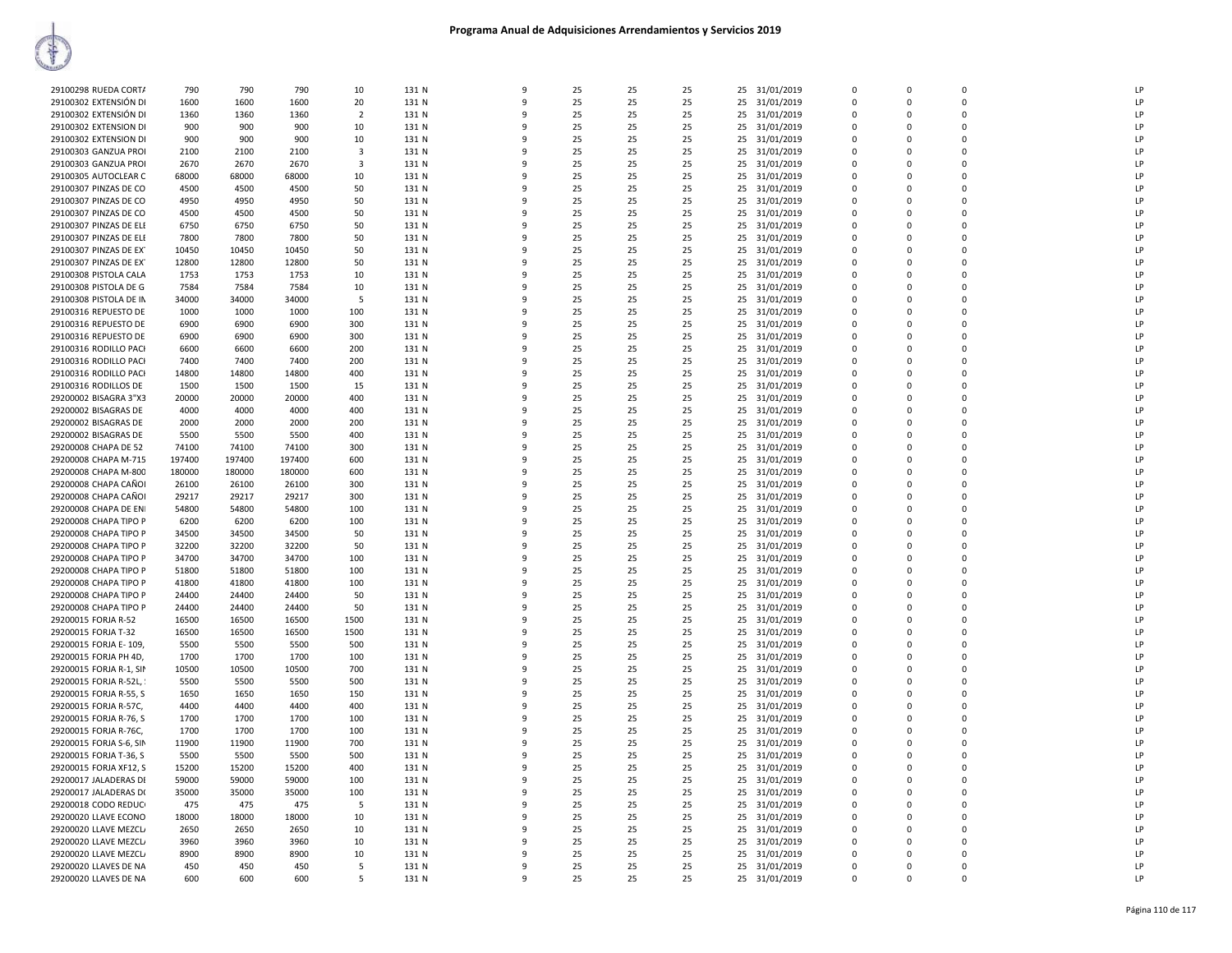| 29200036 ELEMENTO "C                           | 870000        | 870000        | 870000        | 2500                    | 131 N          | 9            | 25       | 25       | 25       | 25       | 31/01/2019               | $\Omega$                | $\Omega$             | $\Omega$                | LP       |
|------------------------------------------------|---------------|---------------|---------------|-------------------------|----------------|--------------|----------|----------|----------|----------|--------------------------|-------------------------|----------------------|-------------------------|----------|
| 29200036 EMBOLO COM                            | 6470          | 6470          | 6470          | 10                      | 131 N          | 9            | 25       | 25       | 25       | 25       | 31/01/2019               | 0                       | $\Omega$             | $\Omega$                | LP       |
| 29200036 JUNTA PROEL                           | 1000          | 1000          | 1000          | 50                      | 131 N          | 9            | 25       | 25       | 25       | 25       | 31/01/2019               | $\mathbf 0$             | $\Omega$             | $\Omega$                | LP       |
| 29200036 MANIJA ANGU                           | 282315        | 282315        | 282315        | 150                     | 131 N          | q            | 25       | 25       | 25       | 25       | 31/01/2019               | $\Omega$                | $\Omega$             | $\Omega$                | LP       |
| 29200036 REPUESTO PA                           | 28000         | 28000         | 28000         | 100                     | 131 N          |              | 25       | 25       | 25       | 25       | 31/01/2019               | $\Omega$                | $\Omega$             | $\Omega$                | LP       |
| 29200036 SENSOR DE PF                          | 27500         | 27500         | 27500         | 100                     | 131 N          | -9           | 25       | 25       | 25       | 25       | 31/01/2019               | $\mathbf 0$             | $\Omega$             | $\mathbf 0$             | LP       |
| 29200037 CANAL 26 PAF                          | 21000         | 21000         | 21000         | 300                     | 131 N          | q            | 25       | 25       | 25       | 25       | 31/01/2019               | $\Omega$                | $\Omega$             | $\Omega$                | LP       |
| 29200037 CANAL ESTRU                           | 13000         | 13000         | 13000         | 100                     | 131 N          |              | 25       | 25       | 25       | 25       | 31/01/2019               | $\mathbf 0$             | $\Omega$             | $\Omega$                | LP       |
| 29300004 BROCHA DE 1                           | 2255          | 2255          | 2255          | 205                     | 131 N          | q            | 25       | 25       | 25       | 25       | 31/01/2019               | $\mathbf 0$             | $\Omega$             | $\mathbf 0$             | LP       |
| 29300004 BROCHA DE 2                           | 3800          | 3800          | 3800          | 200                     | 131 N          | c            | 25       | 25       | 25       | 25       | 31/01/2019               | $\Omega$                | $\Omega$             | $\Omega$                | LP       |
| 29300004 BROCHA DE 3                           | 9000          | 9000          | 9000          | 300                     | 131 N          | q            | 25       | 25       | 25       | 25       | 31/01/2019               | $\Omega$                | $\Omega$             | $\Omega$                | LP       |
| 29300004 BROCHA DE 4                           | 28800         | 28800         | 28800         | 600                     | 131 N          |              | 25       | 25       | 25       | 25       | 31/01/2019               | $\Omega$                | $\Omega$             | $\Omega$                | LP       |
| 29300004 BROCHA DE 6                           | 40200         | 40200         | 40200         | 600                     | 131 N          |              | 25       | 25       | 25       | 25       | 31/01/2019               | $\mathbf 0$             | $\Omega$             | $\mathbf 0$             | LP       |
| 29300007 CHANCLA PAR                           | 10280         | 10280         | 10280         | 15                      | 131 N          | q            | 25       | 25       | 25       | 25       | 31/01/2019               | $\Omega$                | $\Omega$             | $\Omega$                | LP       |
| 29300009 CEPILLO PARA                          | 7300          | 7300          | 7300          | 10                      | 131 N          | 9            | 25       | 25       | 25       | 25       | 31/01/2019               | $\Omega$                | $\Omega$             | $\Omega$                | LP       |
| 29300009 CEPILLO DE C/                         | 6900          | 6900          | 6900          | 10                      | 131 N          | ٩            | 25       | 25       | 25       | 25       | 31/01/2019               | $\mathbf 0$             | $\Omega$             | $\Omega$                | LP       |
| 29300009 CEPILLO DE C/                         | 7500          | 7500          | 7500          | 10                      | 131 N          | q            | 25       | 25       | 25       | 25       | 31/01/2019               | $\Omega$                | $\Omega$             | $\Omega$                | LP       |
| 29300012 CLAVO DE 2" !                         | 800           | 800           | 800           | 20                      | 131 N          | c            | 25       | 25       | 25       | 25       | 31/01/2019               | $\mathbf 0$             | $\Omega$             | $\Omega$                | LP       |
| 29300012 CLAVO CON C.                          | 550           | 550           | 550           | 10                      | 131 N          |              | 25       | 25       | 25       | 25       | 31/01/2019               | $\Omega$                | $\Omega$             | $\Omega$                | LP       |
| 29300012 CLAVO PARA (                          | 375           | 375           | 375           | 5                       | 131 N          |              | 25       | 25       | 25       | 25       | 31/01/2019               | $\mathbf 0$             | $\Omega$             | $\mathbf 0$             | LP       |
| 29300012 CLAVO PARA (                          | 650           | 650           | 650           | 10                      | 131 N          | q            | 25       | 25       | 25       | 25       | 31/01/2019               | $\Omega$                | $\Omega$             | $\Omega$                | LP       |
| 29300014 PIJAS                                 | 700           | 700           | 700           | 1000                    | 131 N          |              | 25       | 25       | 25       | 25       | 31/01/2019               | $\Omega$                | $\Omega$             | $\Omega$                | LP       |
| 29300014 PIJA FIJADOR/                         | 1600          | 1600          | 1600          | 2000                    | 131 N          | 9            | 25       | 25       | 25       | 25       | 31/01/2019               | 0                       | $\Omega$             | $\Omega$                | LP       |
| 29300014 PIJA FIJADOR/                         | 1600          | 1600          | 1600          | 2000                    | 131 N          | 9            | 25       | 25       | 25       | 25       | 31/01/2019               | $\mathbf 0$             | $\Omega$             | $\Omega$                | LP       |
| 29300014 PIJA FIJADORA                         | 3333          | 3333          | 3333          | 2000                    | 131 N          |              | 25       | 25       | 25       | 25       | 31/01/2019               | $\mathbf 0$             | $\Omega$             | $\mathbf 0$             | LP       |
| 29300014 PIJA FIJADORA                         | 3333          | 3333          | 3333          | 2000                    | 131 N          |              | 25       | 25       | 25       | 25       | 31/01/2019               | $\mathbf 0$             | $\Omega$             | $\Omega$                | LP       |
| 29300014 PIJA FIJADOR/                         | 1600          | 1600          | 1600          | 2000                    | 131 N          |              | 25       | 25       | 25       | 25       | 31/01/2019               | $\Omega$                | $\Omega$             | $\Omega$                | LP       |
| 29300014 PIJA FIJADOR/                         | 1400          | 1400          | 1400          | 2000                    | 131 N          | ٠Q           | 25       | 25       | 25       | 25       | 31/01/2019               | $\Omega$                | $\Omega$             | $\Omega$                | LP       |
| 29300014 PIJA FIJADOR/                         | 1600          | 1600          | 1600          | 2000                    | 131 N          |              | 25       | 25       | 25       | 25       | 31/01/2019               | $\Omega$                | $\Omega$             | $\Omega$                | LP       |
| 29300014 PIJA FIJADOR/                         | 3333          | 3333          | 3333          | 2000                    | 131 N          | 9            | 25       | 25       | 25       | 25       | 31/01/2019               | $\mathbf 0$             | $\Omega$             | $\mathbf 0$             | LP       |
| 29300014 PIJA PARA FIJ/                        | 300           | 300           | 300           | 20                      | 131 N          | c            | 25       | 25       | 25       | 25       | 31/01/2019               | $\mathbf 0$             | $\Omega$             | $\Omega$                | LP       |
| 29300014 PIJA PARA TAI                         | 700           | 700           | 700           | 1000                    | 131 N          | ٠Q           | 25       | 25       | 25       | 25       | 31/01/2019               | $\Omega$                | $\Omega$             | $\Omega$                | LP       |
| 29300014 PIJA PARA TAI                         | 700           | 700           | 700           | 1000                    | 131 N          |              | 25       | 25       | 25       | 25       | 31/01/2019               | $\Omega$                | $\Omega$             | $\Omega$                | LP       |
| 29300014 PIJA PARA TAI                         | 350           | 350           | 350           | 500                     | 131 N          |              | 25       | 25       | 25       | 25       | 31/01/2019               | $\Omega$                |                      | $\Omega$                | LP       |
| 29300014 PIJA PARA TAI                         | 700           | 700           | 700           | 1000                    | 131 N          | ٩            | 25       | 25       | 25       | 25       | 31/01/2019               | $\Omega$                | $\Omega$             | $\Omega$                | LP       |
| 29300014 PIJA PARA TAI                         | 700           | 700           | 700           | 1000                    | 131 N          | 9<br>q       | 25       | 25       | 25       | 25       | 31/01/2019               | $\mathbf 0$             | $\Omega$<br>$\Omega$ | $\Omega$                | LP       |
| 29300014 PIJA PARA TAI<br>29300015 REMACHES PC | 700<br>340000 | 700<br>340000 | 700<br>340000 | 1000<br>1000            | 131 N<br>131 N | $\mathbf{q}$ | 25<br>25 | 25<br>25 | 25<br>25 | 25<br>25 | 31/01/2019               | $\mathbf 0$<br>$\Omega$ | $\Omega$             | $\mathbf 0$<br>$\Omega$ | LP<br>LP |
| 29300015 REMACHES PC                           | 340000        | 340000        | 340000        | 1000                    | 131 N          | ٩            | 25       | 25       | 25       | 25       | 31/01/2019<br>31/01/2019 | $\Omega$                | $\Omega$             | $\Omega$                | LP       |
| 29300015 REMACHES PC                           | 340000        | 340000        | 340000        | 1000                    | 131 N          |              | 25       | 25       | 25       | 25       | 31/01/2019               | $\Omega$                | $\Omega$             | $\Omega$                | LP       |
| 29300015 REMACHE POI                           | 3400          | 3400          | 3400          | 10                      | 131 N          |              | 25       | 25       | 25       | 25       | 31/01/2019               | $\mathbf 0$             | $\Omega$             | $\mathbf 0$             | LP       |
| 29300015 REMACHE POI                           | 3400          | 3400          | 3400          | 10                      | 131 N          | $\Omega$     | 25       | 25       | 25       | 25       | 31/01/2019               | $\Omega$                | $\Omega$             | $\Omega$                | LP       |
| 29300015 REMACHE POI                           | 17000         | 17000         | 17000         | 50                      | 131 N          | q            | 25       | 25       | 25       | 25       | 31/01/2019               | $\mathbf 0$             | $\Omega$             | $\mathbf 0$             | LP       |
| 29300016 Tachuela aurio                        | 7250          | 7250          | 7250          | 5000                    | 131 N          | 9            | 25       | 25       | 25       | 25       | 31/01/2019               | $\mathbf 0$             | $\Omega$             | $\Omega$                | LP       |
| 29300016 Tachuela aurio                        | 10150         | 10150         | 10150         | 7000                    | 131 N          | c            | 25       | 25       | 25       | 25       | 31/01/2019               | $\mathbf 0$             | $\Omega$             | $\Omega$                | LP       |
| 29300017 TAQUETE DE F                          | 191           | 191           | 191           | 10                      | 131 N          | c            | 25       | 25       | 25       | 25       | 31/01/2019               | $\mathbf 0$             | $\Omega$             | $\Omega$                | LP       |
| 29300017 TAQUETE DE F                          | 540           | 540           | 540           | 30                      | 131 N          |              | 25       | 25       | 25       | 25       | 31/01/2019               | $\mathbf 0$             | $\Omega$             | $\Omega$                | LP       |
| 29300017 TAQUETES DE                           | 300           | 300           | 300           | 50                      | 131 N          |              | 25       | 25       | 25       | 25       | 31/01/2019               | $\mathbf 0$             | $\Omega$             | $\mathbf 0$             | LP       |
| 29400001 KIT GENERADI                          | 1256          | 1256          | 1256          | 1                       | 131 N          | ٠Q           | 25       | 25       | 25       | 25       | 31/01/2019               | $\Omega$                | $\Omega$             | $\Omega$                | LP       |
| 29400002 BOCINAS LOG                           | 9             | -9            | 9             | $\overline{3}$          | 131 N          | q            | 25       | 25       | 25       | 25       | 31/01/2019               | $\Omega$                | $\Omega$             | $\Omega$                | LP       |
| 29400012 DISCO DURO I                          | 8036          | 8036          | 8036          | $\overline{2}$          | 131 N          | 9            | 25       | 25       | 25       | 25       | 31/01/2019               | $\mathbf 0$             | $\Omega$             | $\Omega$                | LP       |
| 29400013 MICRO TELEF(                          | 2212          | 2212          | 2212          | 1                       | 131 N          | $\mathbf{q}$ | 25       | 25       | 25       | 25       | 31/01/2019               | $\Omega$                | $\Omega$             | $\Omega$                | LP       |
| 29400019 TIMER DE INT                          | 1498          | 1498          | 1498          | $\overline{2}$          | 131 N          |              | 25       | 25       | 25       | 25       | 31/01/2019               | $\mathbf 0$             | $\Omega$             | $\mathbf 0$             | LP       |
| 29400021 RETARDADOR                            | 1090          | 1090          | 1090          | 1                       | 131 N          |              | 25       | 25       | 25       | 25       | 31/01/2019               | $\mathbf 0$             | $\Omega$             | $\Omega$                | LP       |
| 29400026 MONITORES (                           | 226500        | 226500        | 226500        | 1                       | 131 N          |              | 25       | 25       | 25       | 25       | 31/01/2019               | $\Omega$                | $\Omega$             | $\Omega$                | LP       |
| 29400045 TARJETA DE M                          | 13000         | 13000         | 13000         | $\overline{2}$          | 131 N          | ٩            | 25       | 25       | 25       | 25       | 31/01/2019               | $\Omega$                | $\Omega$             | $\Omega$                | LP       |
| 29400050 LECTOR EXTEF                          | 2400          | 2400          | 2400          | $\overline{2}$          | 131 N          | 9            | 25       | 25       | 25       | 25       | 31/01/2019               | $\mathbf 0$             | $\Omega$             | $\Omega$                | LP       |
| 29400050 QUEMADOR L                            | 2500          | 2500          | 2500          | $\mathbf{1}$            | 131 N          | 9            | 25       | 25       | 25       | 25       | 31/01/2019               | $\mathbf 0$             | $\mathbf 0$          | $\mathbf 0$             | LP       |
| 29400051 CANDADO PA                            | 2864          | 2864          | 2864          | 8                       | 131 N          | $\alpha$     | 25       | 25       | 25       | 25       | 31/01/2019               | $\Omega$                | $\Omega$             | $\Omega$                | LP       |
| 29400053 MEMORIA US                            | 4600          | 4600          | 4600          | 50                      | 131 N          |              | 25       | 25       | 25       | 25       | 31/01/2019               | $\Omega$                | $\Omega$             | $\Omega$                | LP       |
| 29400053 MEMORIA US                            | 2500          | 2500          | 2500          | 50                      | 131 N          | ٩            | 25       | 25       | 25       | 25       | 31/01/2019               | $\Omega$                | $\Omega$             | $\Omega$                | LP       |
| 29400053 MEMORIAS U                            | 1503          | 1503          | 1503          | 20                      | 131 N          | 9            | 25       | 25       | 25       | 25       | 31/01/2019               | $\Omega$                |                      | $\Omega$                | LP       |
| 29400053 MEMORIA US                            | 1980          | 1980          | 1980          | 10                      | 131 N          | ٩            | 25       | 25       | 25       | 25       | 31/01/2019               | $\Omega$                | $\Omega$             | $\Omega$                | LP       |
| 29400054 EBAR II PRINT                         | 8860          | 8860          | 8860          | $\overline{\mathbf{3}}$ | 131 N          | 9            | 25       | 25       | 25       | 25       | 31/01/2019               | $\mathbf 0$             | $\Omega$             | $\Omega$                | LP       |
| 29400057 DISCOS DURO                           | 4756          | 4756          | 4756          | 4                       | 131 N          | 9            | 25       | 25       | 25       | 25       | 31/01/2019               | $\Omega$                | $\Omega$             | $\Omega$                | LP       |
|                                                |               |               |               |                         |                |              |          |          |          |          |                          |                         |                      |                         |          |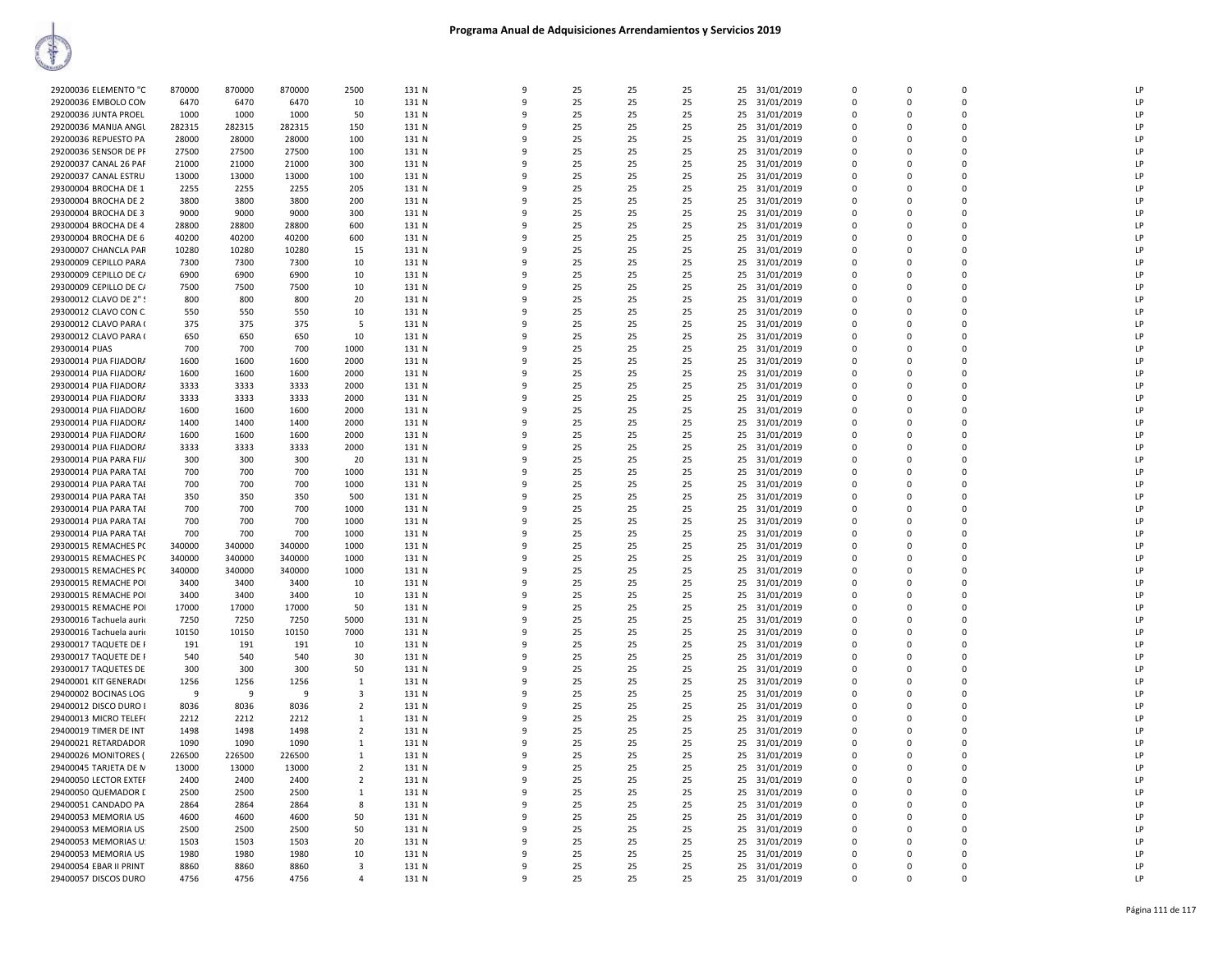| 29400057 DISCO DURO I    | 5300    | 5300    | 5300    | $\mathbf{1}$   | 131 N | 9            | 25             | 25       | 25  |          | 25 31/01/2019 | $\Omega$       | $\Omega$    | $\Omega$       | LP |
|--------------------------|---------|---------|---------|----------------|-------|--------------|----------------|----------|-----|----------|---------------|----------------|-------------|----------------|----|
| 29400063 HUB USB 28 P    | 942     | 942     | 942     | $\overline{4}$ | 131 N | 9            | 25             | 25       | 25  | 25       | 31/01/2019    | $\mathbf 0$    | 0           | $\Omega$       | LP |
|                          |         |         |         |                |       |              |                |          |     |          |               |                |             |                |    |
| 29400065 Camara de ele   | 10160   | 10160   | 10160   | $\mathbf{1}$   | 131 N | 9            | 25             | 25       | 25  | 25       | 31/01/2019    | $\overline{0}$ | $\Omega$    | $\mathbf 0$    | LP |
| 29400065 CAMARA WEB      | 4000    | 4000    | 4000    | $\overline{2}$ | 131 N | 9            | 25             | 25       | 25  | 25       | 31/01/2019    | 0              | 0           | $\mathbf 0$    | LP |
| 29400070 CONVERTIDOI     | 2760    | 2760    | 2760    | 12             | 131 N | 9            | 25             | 25       | 25  | 25       | 31/01/2019    | $\Omega$       | $\Omega$    | $\Omega$       | LP |
|                          |         |         |         |                |       |              |                |          |     |          |               |                |             |                |    |
| 29500005 CRIOVIALES V    | 27790   | 27790   | 27790   | 10             | 131   | 9            | 25             | 25       | 25  | 25       | 31/01/2019    | 0              | 0           | $\mathbf 0$    | LP |
| 29500005 REAG. DISP. C.  | 992     | 992     | 992     | 1              | 131 N | 9            | 25             | 25       | 25  | 25       | 31/01/2019    | $\mathbf 0$    | 0           | $\mathbf 0$    | LP |
| 29500005 TARJETA DE FI   | 44000   | 44000   | 44000   | 40             | 131   | $\mathbf{q}$ | 25             | 25       | 25  | 25       | 31/01/2019    | $\mathbf 0$    | 0           | $\mathbf 0$    | LP |
|                          |         |         |         |                |       |              |                |          |     |          |               |                |             |                |    |
| 29500005 DISPOSITIVO R   | 1013    | 1013    | 1013    | 1013           | 131 N | 9            | 25             | 25       | 25  | 25       | 31/01/2019    | $\Omega$       | $\Omega$    | $\Omega$       | LP |
| 29500005 Dispositivo ret | 1102    | 1102    | 1102    | 1102           | 131 N | $\mathbf{q}$ | 25             | 25       | 25  | 25       | 31/01/2019    | $\Omega$       | $\Omega$    | $\Omega$       | LP |
| 29500005 BOLSA REHINA    | 2419    | 2419    | 2419    | 2419           | 131   | 9            | 25             | 25       | 25  | 25       | 31/01/2019    | $\mathbf 0$    | $\Omega$    | $\Omega$       | LP |
|                          |         |         |         |                |       |              |                |          |     |          |               |                |             |                |    |
| 29500005 LAPIZ DE ELCT   | 471259  | 471259  | 471259  | 201870         | 131 N | $\mathbf{q}$ | 25             | 25       | 25  | 25       | 31/01/2019    | $\Omega$       | $\Omega$    | $\Omega$       | LP |
| 29500005 DISPOSITIVO B   | 11077   | 11077   | 11077   | 11077          | 131 N | 9            | 25             | 25       | 25  | 25       | 31/01/2019    | $\Omega$       | $\Omega$    | $\Omega$       | LP |
| 29500005 BRAZALETES P    | 76755   | 76755   | 76755   | 43             | 131 N | 9            | 25             | 25       | 25  | 25       | 31/01/2019    | $\Omega$       | $\Omega$    | $\Omega$       | LP |
|                          |         |         |         |                |       |              |                |          |     |          |               |                |             |                |    |
| 29500005 KIT DE FILTRO   | 4400    | 4400    | 4400    | $\overline{2}$ | 131 N | 9            | 25             | 25       | 25  | 25       | 31/01/2019    | $\mathbf 0$    | 0           | $\mathbf 0$    | LP |
| 29500005 KIT DE FILTRO   | 2800    | 2800    | 2800    | 63             | 131 N | 9            | 25             | 25       | 25  | 25       | 31/01/2019    | $\Omega$       | $\Omega$    | $\Omega$       | LP |
| 29500005 KIT DE FILTRO   | 9400    | 9400    | 9400    | 300            | 131 N | 9            | 25             | 25       | 25  | 25       | 31/01/2019    | $\Omega$       | $\Omega$    | $\Omega$       | LP |
|                          |         |         |         |                |       |              |                |          |     |          |               |                |             |                |    |
| 29500005 FILTROS PARA    | 118700  | 118700  | 118700  | 12             | 131 N | 9            | 25             | 25       | 25  | 25       | 31/01/2019    | 0              | 0           | $\mathbf 0$    | LP |
| 29500005 VALVULAS DE     | 26987   | 26987   | 26987   | 1              | 131   | 9            | 25             | 25       | 25  | 25       | 31/01/2019    | $\Omega$       | $\Omega$    | $\Omega$       | LP |
| 29500005 VALVULA DE S    | 5337    | 5337    | 5337    | 1              | 131   | 9            | 25             | 25       | 25  | 25       | 31/01/2019    | $\mathbf 0$    | $\Omega$    | $\Omega$       | LP |
|                          |         |         |         |                |       |              |                |          |     |          |               |                |             |                |    |
| 29500005 VALVULA PAR     | 2448    | 2448    | 2448    | $\mathbf{1}$   | 131   | 9            | 25             | 25       | 25  | 25       | 31/01/2019    | $\overline{0}$ | 0           | $\mathbf 0$    | LP |
| 29500005 FRASCO DE PC    | 3887    | 3887    | 3887    | 1              | 131   | 9            | 25             | 25       | 25  | 25       | 31/01/2019    | 0              | $\mathbf 0$ | $\mathbf 0$    | LP |
| 29500005 NEXES REAGE     | 992     | 992     | 992     | $\mathbf{1}$   | 131 N | $\mathbf{q}$ | $\overline{0}$ | 40       | 30  | 30       | 31/01/2019    | $\mathbf 0$    | 0           | $\mathbf 0$    | LP |
|                          |         |         |         |                |       |              |                |          |     |          |               |                |             |                |    |
| 29500005 Camaras Para    | 20000   | 20000   | 20000   | 1              | 131   | 9            | 25             | 25       | 25  | 25       | 31/01/2019    | $\Omega$       | $\Omega$    | $\Omega$       | LP |
| 29500005 SOPORTE DE 0    | 8500    | 8500    | 8500    | 100            | 131   | q            | $\Omega$       | $\Omega$ | 100 | $\Omega$ | 31/01/2019    | $\mathbf 0$    | $\Omega$    | $\mathbf 0$    | LP |
| 29500005 OBTURADOR I     | 4665    |         | 4665    |                | 131 N | 9            | 25             | 25       | 25  |          | 25 31/01/2019 | $\Omega$       | $\Omega$    | $\Omega$       | LP |
|                          |         | 4665    |         | 1              |       |              |                |          |     |          |               |                |             |                |    |
| 29500005 Papel témico    | 3300    | 3300    | 3300    | 3              | 131 N | $\mathbf{q}$ | 25             | 25       | 25  | 25       | 31/01/2019    | $\Omega$       | $\Omega$    | $\Omega$       | LP |
| 29500005 Casette (Caps   | 120     | 120     | 120     | 120            | 131 N | 9            | 25             | 25       | 25  | 25       | 31/01/2019    | $\Omega$       | $\Omega$    | $\Omega$       | LP |
|                          | 120     |         | 120     | 120            | 131 N | 9            | 25             | 25       | 25  | 25       | 31/01/2019    | $\mathbf 0$    | $\mathbf 0$ | $\Omega$       | LP |
| 29500005 Casette (Caps   |         | 120     |         |                |       |              |                |          |     |          |               |                |             |                |    |
| 29500005 Casette (Caps)  | 120     | 120     | 120     | 120            | 131 N | 9            | 25             | 25       | 25  | 25       | 31/01/2019    | $\Omega$       | 0           | $\Omega$       | LP |
| 29500005 Casette (Caps   | 121     | 121     | 121     | 121            | 131 N | 9            | 25             | 25       | 25  | 25       | 31/01/2019    | $\Omega$       | $\Omega$    | $\Omega$       | LP |
| 29500005 Casette (Caps   | 148236  | 148236  | 148236  | 132            | 131 N | 9            | 25             | 25       | 25  | 25       | 31/01/2019    | $\Omega$       | $\Omega$    | $\Omega$       | LP |
|                          |         |         |         |                |       |              |                |          |     |          |               |                |             |                |    |
| 29500005 TARJETA DE FI   | 6000    | 6000    | 6000    | 15             | 131 N | 9            | 25             | 25       | 25  | 25       | 31/01/2019    | 0              | 0           | $\mathbf 0$    | LP |
| 29500008 Consumible di   | 1139700 | 1139700 | 1139700 | 50             | 131 N | 9            | 25             | 25       | 25  | 25       | 31/01/2019    | $\Omega$       | $\Omega$    | $\Omega$       | LP |
| 29500008 TELESCOPIO D    | 52374   | 52374   | 52374   | 1              | 131 N | 9            | 25             | 25       | 25  | 25       | 31/01/2019    | $\mathbf 0$    | O           | $\Omega$       | LP |
|                          |         |         |         |                |       |              |                |          |     |          |               |                |             |                |    |
| 29500008 TELESCOPIO H    | 52129   | 52129   | 52129   | 1              | 131 N | 9            | 25             | 25       | 25  | 25       | 31/01/2019    | $\mathbf 0$    | $\Omega$    | $\overline{0}$ | LP |
| 29500008 Vaina para res  | 33439   | 33439   | 33439   | 1              | 131 N | 9            | 25             | 25       | 25  | 25       | 31/01/2019    | $\mathbf 0$    | 0           | $\mathbf 0$    | LP |
| 29500008 Elemento de t   | 55109   | 55109   | 55109   | 1              | 131 N | 9            | 25             | 25       | 25  | 25       | 31/01/2019    | $\Omega$       | $\Omega$    | $\Omega$       | LP |
|                          |         |         |         |                |       |              |                |          |     |          |               |                |             |                |    |
| 29500008 Vaina para cis  | 20514   | 20514   | 20514   | 1              | 131 N | 9            | 25             | 25       | 25  | 25       | 31/01/2019    | 0              | 0           | $\Omega$       | LP |
| 29500008 TRANSDUCTO      | 72500   | 72500   | 72500   | 1              | 131 N | q            | 25             | 25       | 25  | 25       | 31/01/2019    | $\mathbf 0$    | $\Omega$    | $\mathbf 0$    | LP |
| 29500008 TRANSDUCTO      | 72500   | 72500   | 72500   | 1              | 131 N | 9            | 25             | 25       | 25  | 25       | 31/01/2019    | $\Omega$       | $\Omega$    | $\Omega$       | LP |
|                          |         |         |         |                |       |              |                |          |     |          |               |                |             |                |    |
| 29500008 TRANSDUCTO      | 72500   | 72500   | 72500   | 1              | 131 N | q            | 25             | 25       | 25  | 25       | 31/01/2019    | $\Omega$       | $\Omega$    | $\Omega$       | LP |
| 29500009 JUEGO DE TUI    | 9048    | 9048    | 9048    | 4298           | 131   | 9            | 25             | 25       | 25  | 25       | 31/01/2019    | $\Omega$       | $\Omega$    | $\Omega$       | LP |
| 29500009 SLIDE BASKET    | 41164   | 41164   | 41164   | 50             | 131 N | 9            | 25             | 25       | 25  | 25       | 31/01/2019    | $\mathbf 0$    | $\mathbf 0$ | $\Omega$       | LP |
|                          |         |         |         |                |       |              |                |          |     |          |               |                |             |                |    |
| 29500009 SISTEMA DE P    | 8602    | 8602    | 8602    | $\overline{1}$ | 131   | 9            | 25             | 25       | 25  | 25       | 31/01/2019    | $\Omega$       | $\Omega$    | $\Omega$       | LP |
| 29500009 GOGGLES DE !    | 22500   | 22500   | 22500   | 50             | 131 N | 9            | 25             | 25       | 25  | 25       | 31/01/2019    | $\Omega$       | $\Omega$    | $\Omega$       | LP |
| 29500009 TUBO DE RX (    | 3150200 | 3150200 | 3150200 | $\overline{1}$ | 131 N | 9            | 25             | 25       | 25  | 25       | 31/01/2019    | $\Omega$       | $\Omega$    | $\Omega$       | LP |
|                          |         |         |         |                |       |              |                |          |     |          |               |                |             |                |    |
| 29500009 TUBO DE RX (I   | 3150200 | 3150200 | 3150200 | 1              | 131 N | 9            | 25             | 25       | 25  | 25       | 31/01/2019    | 0              | 0           | $\mathbf 0$    | LP |
| 29500009 TUBOS (2) DE    | 3150200 | 3150200 | 3150200 | -1             | 131 N | 9            | 25             | 25       | 25  |          | 25 31/01/2019 | $\Omega$       | $\Omega$    | $\Omega$       | LP |
| 29500009 TUBO DE RX N    | 741285  | 741285  | 741285  | $\mathbf{1}$   | 131 N | 9            | 25             | 25       | 25  |          | 25 31/01/2019 | $\Omega$       | $\Omega$    | $\Omega$       | LP |
|                          |         |         |         |                |       |              |                |          |     |          |               |                |             |                |    |
| 29500009 TUBO DE RX (I   | 1940931 | 1940931 | 1940931 | 1              | 131 N | 9            | 25             | 25       | 25  | 25       | 31/01/2019    | 0              | 0           | $\mathbf 0$    | LP |
| 29500009 TUBO DE RX (!   | 3150200 | 3150200 | 3150200 | $\mathbf{1}$   | 131 N | 9            | 25             | 25       | 25  | 25       | 31/01/2019    | $\mathbf 0$    | $\mathbf 0$ | $\Omega$       | LP |
| 29500009 TUBO RX (PAR    | 3150200 | 3150200 | 3150200 | 1              | 131 N | 9            | 25             | 25       | 25  | 25       | 31/01/2019    | 0              | 0           | $\Omega$       | LP |
|                          |         |         |         |                |       |              |                |          |     |          |               |                |             |                |    |
| 29500009 INTENSIFICAD    | 2833000 | 2833000 | 2833000 | 1              | 131 N | 9            | 25             | 25       | 25  | 25       | 31/01/2019    | $\mathbf 0$    | $\Omega$    | $\mathbf 0$    | LP |
| 29500009 CANASTILLA C    | 8       | 8       | 8       | 8              | 131 N | 9            | 25             | 25       | 25  | 25       | 31/01/2019    | $\mathbf 0$    | 0           | $\mathbf 0$    | LP |
| 29500009 CANASTILLA C    | 10      | 10      | 10      | 10             | 131 N | $\mathbf{q}$ | 25             | 25       | 25  | 25       | 31/01/2019    | $\mathbf 0$    | $\Omega$    | $\mathbf 0$    | LP |
|                          |         |         |         |                |       |              |                |          |     |          |               |                |             |                |    |
| 29500009 CANASTILLA P    | 15      | 15      | 15      | 15             | 131 N | 9            | 25             | 25       | 25  | 25       | 31/01/2019    | $\Omega$       | $\Omega$    | $\Omega$       | LP |
| 29500009 GOGLES          | 900     | 900     | 900     | $\overline{2}$ | 131 N | 9            | 25             | 25       | 25  | 25       | 31/01/2019    | $\mathbf 0$    | 0           | $\mathbf 0$    | LP |
| 29600047 CALIBRADOR      | 3681    | 3681    | 3681    | 10             | 131 N | 9            | 25             | 25       | 25  | 25       | 31/01/2019    | $\Omega$       | $\Omega$    | $\Omega$       | LP |
|                          |         |         |         |                |       |              |                |          |     |          |               |                |             |                |    |
| 29600185 BOMBA PARA      | 9476    | 9476    | 9476    | $\Delta$       | 131 N | 9            | 25             | 25       | 25  | 25       | 31/01/2019    | $\Omega$       | $\Omega$    | $\Omega$       | LP |
| 29800002 Balin de acero  | 6500    | 6500    | 6500    | 10000          | 131 N | 9            | 25             | 25       | 25  | 25       | 31/01/2019    | $\Omega$       | $\Omega$    | $\Omega$       | LP |
| 29800002 Balin de acero  | 4550    | 4550    | 4550    | 7000           | 131 N | 9            | 25             | 25       | 25  | 25       | 31/01/2019    | $\Omega$       | $\Omega$    | $\Omega$       | LP |
|                          | 3000    |         |         |                |       |              |                |          |     |          |               |                |             |                |    |
|                          |         | 3000    | 3000    | 50             | 131 N | 9            | 25             | 25       | 25  | 25       | 31/01/2019    | $\Omega$       | $\Omega$    | $\Omega$       | LP |
| 29800008 CANDADO M-      |         |         |         |                |       |              |                |          |     |          |               |                |             |                |    |
| 29800008 CANDADO M-      | 5750    | 5750    | 5750    | 50             | 131 N | 9            | 25             | 25       | 25  | 25       | 31/01/2019    | $\Omega$       | O           | $\Omega$       | LP |
| 29800008 CANDADO M-      | 4250    | 4250    | 4250    | 50             | 131 N | 9            | 25             | 25       | 25  |          | 25 31/01/2019 | $\Omega$       | $\Omega$    | $\Omega$       | LP |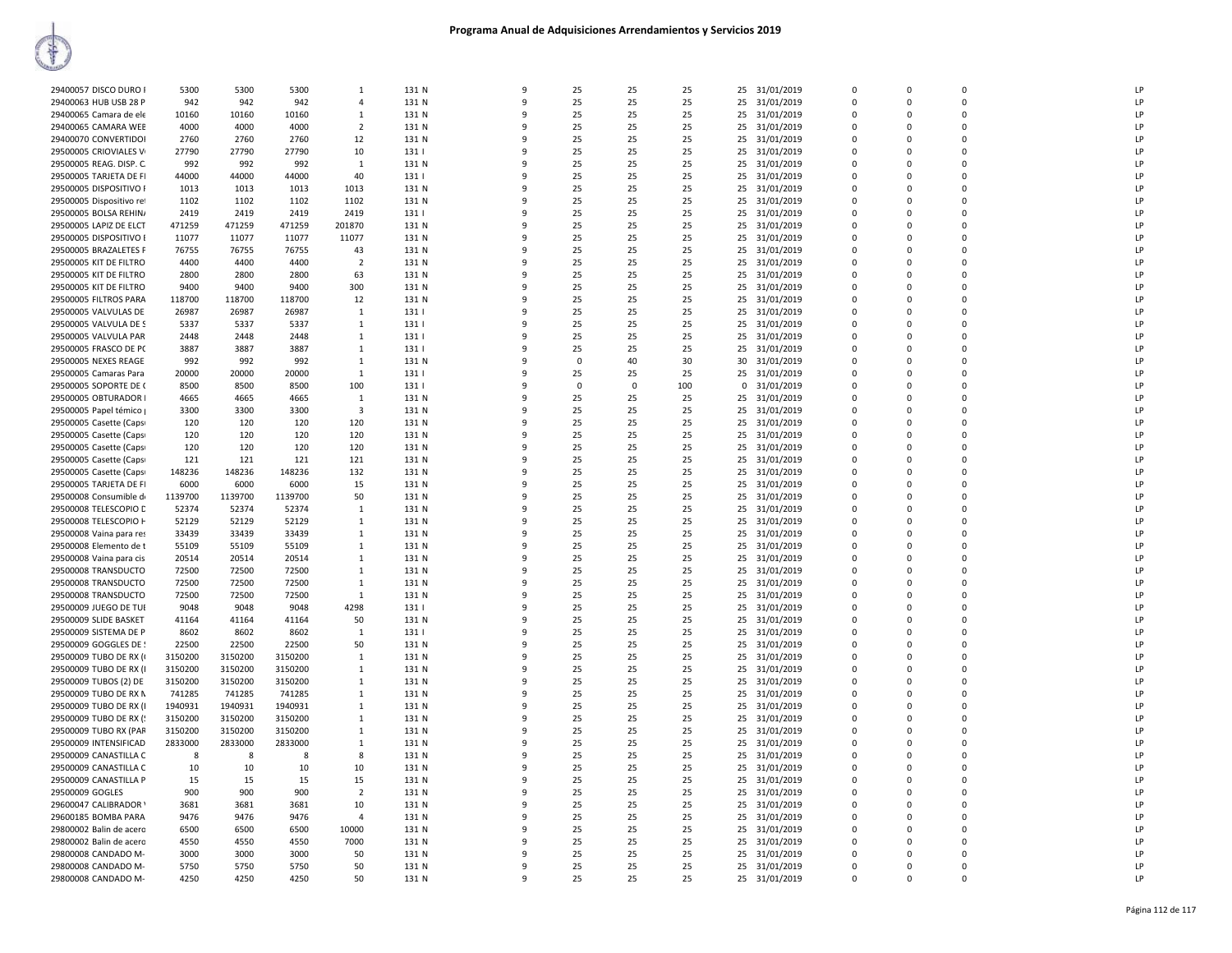| 29800016 EMPAQUE "O'    | 407      | 407      | 407      | 50             | 131 N | 9            | 25             | 25          | 25 | 25 | 31/01/2019    | $\mathbf 0$ | $\mathbf 0$ | $\mathbf 0$ | LP        |
|-------------------------|----------|----------|----------|----------------|-------|--------------|----------------|-------------|----|----|---------------|-------------|-------------|-------------|-----------|
| 29800016 EMPAQUE P/F    | 18000    | 18000    | 18000    | 30             | 131 N | $\mathbf{q}$ | 25             | 25          | 25 | 25 | 31/01/2019    | $\Omega$    | $\Omega$    | $\Omega$    | LP        |
| 29800016 Empaques y v   | 1650     | 1650     | 1650     | 15             | 131 N | 9            | 25             | 25          | 25 | 25 | 31/01/2019    | 0           | 0           | $\mathbf 0$ | LP        |
|                         |          |          |          |                |       |              |                |             |    |    |               |             |             |             |           |
| 29800016 EMPAQUE P/I    | 350      | 350      | 350      | 50             | 131 N | q            | 25             | 25          | 25 | 25 | 31/01/2019    | $\Omega$    | $\Omega$    | $\Omega$    | LP        |
| 29800016 EMPAQUE P/F    | 300      | 300      | 300      | 30             | 131 N | 9            | 25             | 25          | 25 | 25 | 31/01/2019    | $\Omega$    | $\Omega$    | $\Omega$    | LP        |
| 29800019 PERNO PARA     | 210000   | 210000   | 210000   | 1000           | 131 N | q            | 25             | 25          | 25 | 25 | 31/01/2019    | $\Omega$    | $\Omega$    | $\Omega$    | LP        |
|                         |          |          |          |                |       |              |                |             |    |    |               |             |             |             |           |
| 29800023 Punzón localiz | 240      | 240      | 240      | 3              | 131 N | 9            | 25             | 25          | 25 | 25 | 31/01/2019    | $\Omega$    | $\Omega$    | $\Omega$    | LP        |
| 29800023 Punzón localiz | 160      | 160      | 160      | $\overline{2}$ | 131 N | 9            | 25             | 25          | 25 | 25 | 31/01/2019    | 0           | 0           | $\mathbf 0$ | LP        |
| 29800025 RODAJA GIRA    | 19000    | 19000    | 19000    | 100            | 131 N | 9            | 25             | 25          | 25 | 25 | 31/01/2019    | $\Omega$    | $\Omega$    | $\Omega$    | LP        |
|                         |          |          |          |                |       |              |                |             |    |    |               |             |             |             |           |
| 29800025 RODAJA 6" (1!  | 3800     | 3800     | 3800     | 20             | 131 N | ٩            | 25             | 25          | 25 | 25 | 31/01/2019    | 0           | 0           | $\Omega$    | LP        |
| 29800049 COMPRESOR I    | 16826    | 16826    | 16826    | $\overline{2}$ | 131 N | q            | 25             | 25          | 25 | 25 | 31/01/2019    | $\Omega$    | $\Omega$    | $\Omega$    | LP        |
| 29900015 PLANTULAS D    | 3000     | 3000     | 3000     | 50             | 131 N | 9            | 25             | 25          | 25 | 25 |               | $\mathbf 0$ | 0           | $\mathbf 0$ | LP        |
|                         |          |          |          |                |       |              |                |             |    |    | 31/01/2019    |             |             |             |           |
| 29900020 FULMINANTE     | 460000   | 460000   | 460000   | 2000           | 131 N | 9            | 25             | 25          | 25 | 25 | 31/01/2019    | $\Omega$    | $\Omega$    | $\Omega$    | LP        |
| 31100001 SERVICIO DE E  | 21994827 | 21994827 | 21994827 | 1              | 97 N  | 9            | 25             | 25          | 25 | 25 | 31/01/2019    | 0           | 0           | $\mathbf 0$ | AD        |
|                         | 9594827  | 9594827  |          | 1              | 97 N  | 9            |                | 25          | 25 |    |               | 0           | 0           | $\mathbf 0$ | AD        |
| 31300001 SERVICIO DE /  |          |          | 9594827  |                |       |              | 25             |             |    | 25 | 31/01/2019    |             |             |             |           |
| 31400001 SERVICIO DE T  | 108620   | 108620   | 108620   | $\mathbf{1}$   | 97 N  | 9            | 25             | 25          | 25 | 25 | 31/01/2019    | $\Omega$    | $\Omega$    | $\Omega$    | LP        |
| 31600030 SERVICIO DE I  | 5587068  | 5587068  | 5587068  | $\mathbf{1}$   | 97 N  | q            | 25             | 25          | 25 | 25 | 31/01/2019    | 0           | 0           | $\Omega$    | LP        |
|                         |          |          |          |                |       | q            |                |             |    |    |               |             | $\Omega$    | $\Omega$    |           |
| 31900003 SERVICIO DE T  | 21551    | 21551    | 21551    | $\mathbf{1}$   | 97 N  |              | 25             | 25          | 25 | 25 | 31/01/2019    | $\Omega$    |             |             | AD        |
| 31900003 SERVICIO DE F  | 121379   | 121379   | 121379   | 1              | 97 N  | 9            | 25             | 25          | 25 | 25 | 31/01/2019    | $\Omega$    | $\Omega$    | $\Omega$    | AD        |
| 32300001 ARRENDAMIE     | 14256868 | 14256868 | 14256868 | -1             | 97 N  | $\mathbf{q}$ | 25             | 25          | 25 |    | 25 31/01/2019 | $\Omega$    | $\Omega$    | $\Omega$    | LP        |
|                         |          |          |          |                |       |              |                |             |    |    |               |             |             |             |           |
| 32500024 SERVICIO DE /  | 239655   | 239655   | 239655   | 1              | 97 N  | 9            | 25             | 25          | 25 | 25 | 31/01/2019    | $\Omega$    | $\Omega$    | $\Omega$    | AD        |
| 32600005 SERVICIO DE F  | 649137   | 649137   | 649137   | 1              | 97 N  | 9            | 25             | 25          | 25 | 25 | 31/01/2019    | $\Omega$    | $\Omega$    | $\Omega$    | LP        |
| 32700002 EXPEDICIÓN, I  | 12931    | 12931    | 12931    | 1              | 97 N  | 9            | 25             | 25          | 25 | 25 | 31/01/2019    | 0           | 0           | $\mathbf 0$ | AD        |
|                         |          |          |          |                |       |              |                |             |    |    |               |             |             |             |           |
| 32700003 LICENCIAMIEN   | 3534482  | 3534482  | 3534482  | 1              | 97 N  | 9            | 25             | 25          | 25 | 25 | 31/01/2019    | $\Omega$    | $\Omega$    | $\Omega$    | LP        |
| 32700003 SERVICIO DE E  | 11379    | 11379    | 11379    | $\mathbf{1}$   | 97 N  | q            | 25             | 25          | 25 | 25 | 31/01/2019    | $\Omega$    | $\Omega$    | $\Omega$    | AD        |
| 33100002 ASESOR EXTER   | 179310   | 179310   | 179310   | 1              | 97 N  | 9            | 25             | 25          | 25 | 25 | 31/01/2019    | $\Omega$    | 0           | $\mathbf 0$ | AD        |
|                         |          |          |          |                |       |              |                |             |    |    |               |             |             |             |           |
| 33100002 SERVICIO DE /  | 129310   | 129310   | 129310   | $\mathbf{1}$   | 97 N  | 9            | 25             | 25          | 25 | 25 | 31/01/2019    | $\Omega$    | $\Omega$    | $\Omega$    | AD        |
| 33100002 SERVICIO PAR   | 700000   | 700000   | 700000   | 1              | 97 N  | 9            | 25             | 25          | 25 | 25 | 31/01/2019    | $\Omega$    | 0           | $\Omega$    | AD        |
| 33100003 CONTRATO P/    | 229776   | 229776   | 229776   | 1              | 97 N  | $\mathbf{q}$ | 25             | 25          | 25 | 25 | 31/01/2019    | 0           | $\mathbf 0$ | $\mathbf 0$ | LP        |
|                         |          |          |          |                |       |              |                |             |    |    |               |             |             |             |           |
| 33100006 SERVICIOS PRI  | 839655   | 839655   | 839655   | 3              | 97 N  | 9            | 25             | 25          | 25 | 25 | 31/01/2019    | 0           | 0           | $\Omega$    | LP        |
| 33100006 SERVICIOS PRI  | 235344   | 235344   | 235344   | $\mathbf{1}$   | 97 N  | $\mathbf{q}$ | 25             | 25          | 25 | 25 | 31/01/2019    | $\Omega$    | $\Omega$    | $\Omega$    | AD        |
| 33300005 DIVERSOS TRA   | 43103    | 43103    | 43103    | $\mathbf{1}$   | 97 N  | q            | 25             | 25          | 25 | 25 | 31/01/2019    | $\Omega$    | $\Omega$    | $\Omega$    | AD        |
|                         |          |          |          |                |       |              |                |             |    |    |               |             |             |             |           |
| 33300006 MEJORA DEL !   | 4310344  | 4310344  | 4310344  | $\mathbf{1}$   | 97 N  | q            | 25             | 25          | 25 | 25 | 31/01/2019    | $\Omega$    | $\Omega$    | $\Omega$    | LP        |
| 33300006 SISTEMA DE E   | 6896551  | 6896551  | 6896551  | 1              | 97 N  | 9            | 25             | 25          | 25 | 25 | 31/01/2019    | $\Omega$    | $\Omega$    | $\Omega$    | LP        |
|                         |          |          |          |                |       | q            |                |             |    |    |               | $\Omega$    |             | $\Omega$    | LP        |
| 33300006 SITIOS WEB     | 1090517  | 1090517  | 1090517  | 1              | 97 N  |              | 25             | 25          | 25 | 25 | 31/01/2019    |             | 0           |             |           |
| 33400001 SERVICIO DE C  | 2413793  | 2413793  | 2413793  | $\mathbf{1}$   | 97 N  | 9            | 25             | 25          | 25 | 25 | 31/01/2019    | $\Omega$    | $\Omega$    | $\Omega$    | LP        |
| 33600001 PUBLICACION    | 175862   | 175862   | 175862   | 17             | 97 N  | 9            | 25             | 25          | 25 | 25 | 31/01/2019    | 0           | 0           | $\mathbf 0$ | AD        |
|                         |          | 270      |          | 270            | 97 N  | 9            | 25             | 25          |    |    |               | $\Omega$    | $\mathbf 0$ | $\Omega$    | AD        |
| 33600001 LISTON PARA    | 270      |          | 270      |                |       |              |                |             | 25 | 25 | 31/01/2019    |             |             |             |           |
| 33600001 IMPRESIÓN      | 1653     | 1653     | 1653     | 30             | 97 N  | 9            | 25             | 25          | 25 | 25 | 31/01/2019    | $\Omega$    | 0           | $\Omega$    | LP        |
| 33600001 POSTAL TAMA    | 1856     | 1856     | 1856     | 800            | 97 N  | q            | 25             | 25          | 25 | 25 | 31/01/2019    | $\Omega$    | $\Omega$    | $\Omega$    | LP        |
|                         |          |          |          |                |       |              |                |             |    |    |               |             |             |             |           |
| 33600001 MANUALES DI    | 11250    | 11250    | 11250    | 150            | 97 N  | 9            | 25             | 25          | 25 | 25 | 31/01/2019    | $\mathbf 0$ | 0           | $\mathbf 0$ | LP        |
| 33600001 MATERIAL PAI   | 25810    | 25810    | 25810    | $\overline{1}$ | 97 N  | 9            | 25             | 25          | 25 |    | 25 31/01/2019 | $\Omega$    | $\Omega$    | $\Omega$    | LP        |
| 33600001 IMPRESIÓN DI   | 26100    | 26100    | 26100    | 1500           | 97 N  | 9            | 25             | 25          | 25 | 25 | 31/01/2019    | 0           | 0           | $\mathbf 0$ | LP        |
|                         |          |          |          |                |       |              |                |             |    |    |               |             |             |             |           |
| 33600001 IMPRESION TF   | 71080    | 71080    | 71080    | 3000           | 97 N  | 9            | 25             | 25          | 25 | 25 | 31/01/2019    | $\Omega$    | $\Omega$    | $\Omega$    | LP        |
| 33600001 IMPRESIÓN Y    | 387040   | 387040   | 387040   | $\mathbf{1}$   | 97 N  | 9            | 25             | 25          | 25 | 25 | 31/01/2019    | $\Omega$    | $\Omega$    | $\Omega$    | AD        |
| 33600001 IMPRESIÓN Y    | 1125034  | 1125034  | 1125034  | 2001           | 97 N  | q            | 25             | 25          | 25 | 25 | 31/01/2019    | $\Omega$    | $\Omega$    | $\Omega$    | AD        |
|                         |          |          |          |                |       | q            |                |             |    |    |               | $\Omega$    | $\Omega$    | $\Omega$    | LP        |
| 33600002 CARTA DE COI   | 1250     | 1250     | 1250     | 50             | 97 N  |              | 25             | 25          | 25 | 25 | 31/01/2019    |             |             |             |           |
| 33600002 CARTA DE COI   | 39       | 39       | -39      | $\overline{1}$ | 97 N  | ٩            | 25             | 25          | 25 | 25 | 31/01/2019    | $\Omega$    | 0           | $\Omega$    | LP        |
| 33600002 ENCUESTA DE    | 2480     | 2480     | 2480     | 80             | 97 N  | 9            | 25             | 25          | 25 | 25 | 31/01/2019    | $\Omega$    | $\Omega$    | $\Omega$    | LP        |
|                         |          |          |          |                |       |              |                |             |    |    |               |             |             |             | LP        |
| 33600002 HOJA DE REGI   | 9540     | 9540     | 9540     | 60             | 97 N  | 9            | 25             | 25          | 25 | 25 | 31/01/2019    | $\Omega$    | $\Omega$    | $\Omega$    |           |
| 33600002 HOJA DE TRAM   | 30       | 30       | 30       | $\overline{1}$ | 97 N  | 9            | 25             | 25          | 25 | 25 | 31/01/2019    | $\Omega$    | $\Omega$    | $\Omega$    | LP        |
| 33600002 HOJA DOBLE (   | 11440    | 11440    | 11440    | 100            | 97 N  | 9            | 25             | 25          | 25 | 25 | 31/01/2019    | 0           | 0           | $\mathbf 0$ | LP        |
|                         |          |          |          |                |       | 9            |                | 25          |    |    |               |             | $\Omega$    | $\Omega$    |           |
| 33600002 REPORTE DE E   | 2800     | 2800     | 2800     | 200            | 97 N  |              | 25             |             | 25 | 25 | 31/01/2019    | $\Omega$    |             |             | AD        |
| 33600002 FOLDER         | 459      | 459      | 459      | $\overline{2}$ | 97 N  | 9            | 25             | 25          | 25 | 25 | 31/01/2019    | 0           | 0           | $\mathbf 0$ | LP        |
| 33600002 MATERIALES F   | 1000000  | 1000000  | 1000000  | 3000           | 97 N  | q            | 25             | 25          | 25 | 25 | 31/01/2019    | $\Omega$    | $\Omega$    | $\Omega$    | AD        |
|                         |          |          |          |                |       |              |                |             |    |    |               |             |             |             |           |
| 33600002 HOJA DOBLE (   | 2712     | 2712     | 2712     | 30             | 97 N  | 9            | $\overline{0}$ | $\mathbf 0$ | 80 | 20 | 31/01/2019    | 0           | 0           | $\mathbf 0$ | AD        |
| 33601001 SERVICIO DE E  | 195258   | 195258   | 195258   | $\overline{2}$ | 97 N  | $\mathbf{q}$ | 25             | 25          | 25 |    | 25 31/01/2019 | $\Omega$    | $\Omega$    | $\Omega$    | AD        |
| 33602007 VALES DE DES   | 983313   | 983313   | 983313   | 500            | 97 N  | $\mathbf{q}$ | 25             | 25          | 25 | 25 | 31/01/2019    | $\mathbf 0$ | 0           | $\mathbf 0$ | AD        |
|                         |          |          |          |                |       |              |                |             |    |    |               |             |             |             |           |
| 33602007 VALES DE GAS   | 364176   | 364176   | 364176   | $\mathbf{1}$   | 97 N  | 9            | 25             | 25          | 25 | 25 | 31/01/2019    | 0           | 0           | $\Omega$    | AD        |
| 33602008 FORMATO DE     | 20909    | 20909    | 20909    | 700            | 97 N  | $\mathbf{q}$ | 25             | 25          | 25 | 25 | 31/01/2019    | $\Omega$    | $\Omega$    | $\Omega$    | <b>AD</b> |
| 33602008 VALE A CAJA F  | 26448    | 26448    | 26448    | 1200           | 97 N  | q            | 25             | 25          | 25 | 25 | 31/01/2019    | $\Omega$    | $\Omega$    | $\Omega$    | AD        |
| 33602008 CREDENCIALE    | 3782     | 3782     | 3782     | 6              | 97 N  | q            | 25             | 25          | 25 | 25 |               |             | $\Omega$    | $\Omega$    | AD        |
|                         |          |          |          |                |       |              |                |             |    |    | 31/01/2019    | $\Omega$    |             |             |           |
| 33602008 CREDENCIALE    | 6615     | 6615     | 6615     | -5             | 97 N  | ٩            | 25             | 25          | 25 | 25 | 31/01/2019    | 0           | 0           | $\mathbf 0$ | AD        |
| 33602011 GAFETES        | 80400    | 80400    | 80400    | 80400          | 523 N | 9            | 25             | 25          | 25 |    | 25 31/01/2019 | $\Omega$    | $\Omega$    | $\Omega$    | AD        |
| 33602011 TARJETA KARI   | 15600    | 15600    | 15600    | 52000          | 523 N | 9            | 25             | 25          | 25 |    | 25 31/01/2019 | $\Omega$    | $\Omega$    |             | LP        |
|                         |          |          |          |                |       |              |                |             |    |    |               |             |             |             |           |
|                         |          |          |          |                |       |              |                |             |    |    |               |             |             |             |           |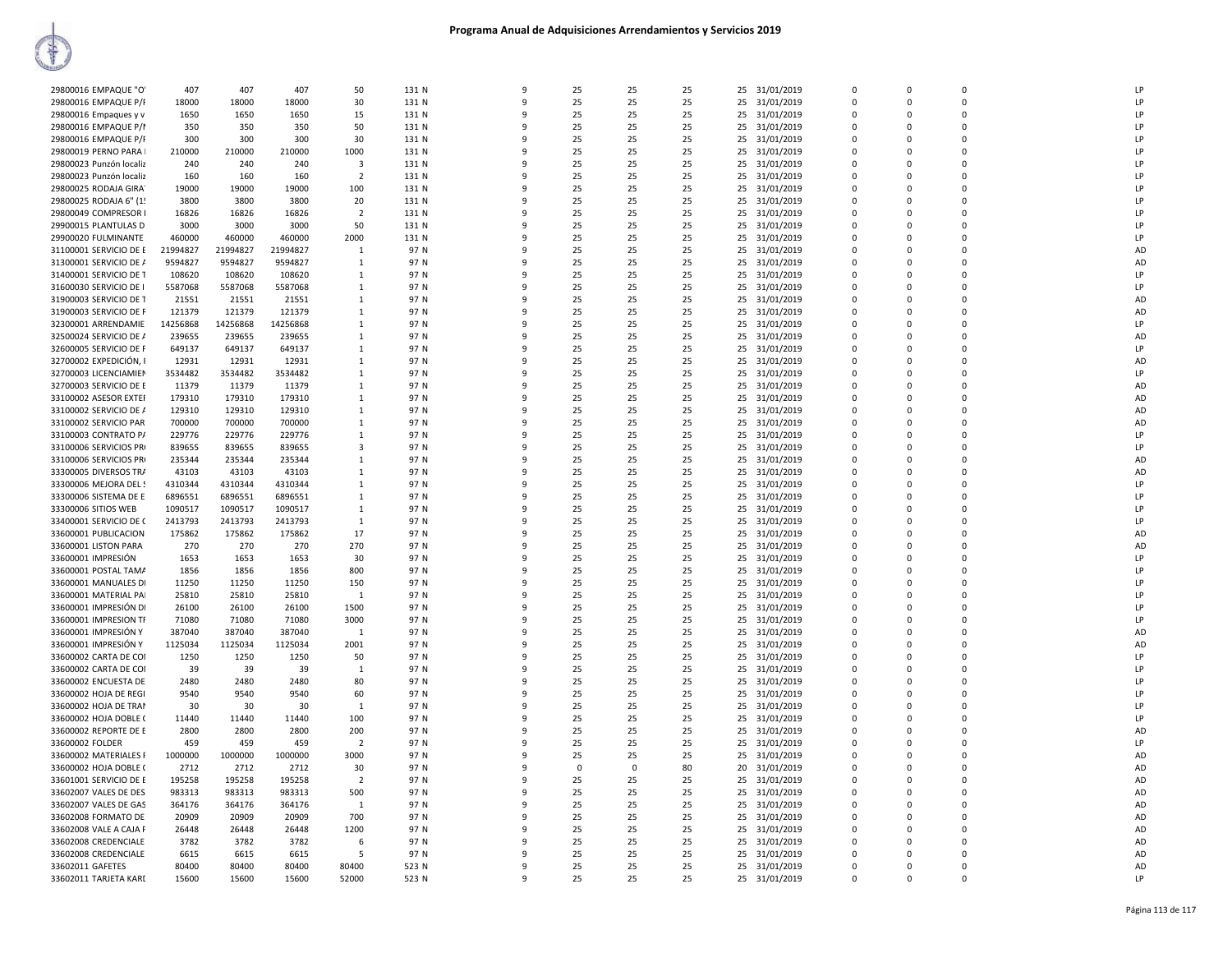|                          |          |          |          | $\overline{\phantom{a}}$ |       | 9            |                |             |    |    |               |             | $\Omega$    | $\Omega$       | LP        |
|--------------------------|----------|----------|----------|--------------------------|-------|--------------|----------------|-------------|----|----|---------------|-------------|-------------|----------------|-----------|
| 33602011 SOLICITUD DE    | 28       | 28       | 28       |                          | 523 N |              | 25             | 25          | 25 | 25 | 31/01/2019    | $\Omega$    |             |                |           |
| 33602011 SOBRE MEMB      | 33       | 33       | 33       | 19                       | 523 N | 9            | 25             | 25          | 25 | 25 | 31/01/2019    | $\Omega$    | $\Omega$    | $\Omega$       | LP        |
| 33602011 ETIQUETA RO.    | 6395     | 6395     | 6395     | 340                      | 523 N | 9            | 25             | 25          | 25 | 25 | 31/01/2019    | $\Omega$    | 0           | $\Omega$       | LP        |
|                          |          |          |          |                          |       | 9            |                |             |    |    |               | $\Omega$    | $\Omega$    | $\Omega$       | LP        |
| 33602011 ETIQUETA AZL    | 3762     | 3762     | 3762     | 200                      | 523 N |              | 25             | 25          | 25 | 25 | 31/01/2019    |             |             |                |           |
| 33602011 BLOCK SOL.ES    | 84       | 84       | 84       | $\overline{a}$           | 523 N | 9            | 25             | 25          | 25 | 25 | 31/01/2019    | $\mathbf 0$ | 0           | $\mathbf 0$    | LP        |
| 33602011 HOJA DE EVOI    | 108      | 108      | 108      | 25                       | 523 N | $\mathbf{q}$ | 25             | 25          | 25 |    | 25 31/01/2019 | $\mathbf 0$ | $\mathbf 0$ | $\mathbf 0$    | LP        |
|                          |          |          |          |                          |       | q            |                |             |    |    |               |             |             | $\Omega$       |           |
| 33602011 CARTA DE COI    | 219      | 219      | 219      | 8                        | 523 N |              | 25             | 25          | 25 | 25 | 31/01/2019    | $\Omega$    | $\Omega$    |                | LP        |
| 33602011 TARJETA BLAN    | 343      | 343      | 343      | 10                       | 523 N | 9            | 25             | 25          | 25 | 25 | 31/01/2019    | $\Omega$    | $\Omega$    | $\mathbf 0$    | LP        |
| 33602011 BLOCK RECET/    | 21492    | 21492    | 21492    | 215                      | 523 N | 9            | 25             | 25          | 25 | 25 | 31/01/2019    | $\Omega$    | $\Omega$    | $\Omega$       | LP        |
|                          |          |          |          |                          |       |              |                |             |    |    |               |             |             |                |           |
| 33602011 TARJETA VERE    | 396      | 396      | 396      | 10                       | 523 N | 9            | 25             | 25          | 25 | 25 | 31/01/2019    | $\Omega$    | $\Omega$    | $\Omega$       | LP        |
| 33602011 TARJETA AZUL    | 398      | 398      | 398      | 10                       | 523 N | 9            | 25             | 25          | 25 | 25 | 31/01/2019    | $\Omega$    | $\Omega$    | $\Omega$       | LP        |
| 33602011 TARJETA ROS/    | 5172     | 5172     | 5172     | 86                       | 523 N | 9            | 25             | 25          | 25 | 25 | 31/01/2019    | $\mathbf 0$ | 0           | $\mathbf 0$    | LP        |
|                          |          |          |          |                          |       |              |                |             |    |    |               |             |             |                |           |
| 33602011 ETIQUETAS PA    | 401      | 401      | 401      | 3                        | 523 N | $\mathbf{q}$ | 25             | 25          | 25 | 25 | 31/01/2019    | $\Omega$    | $\Omega$    | $\Omega$       | LP        |
| 33602011 TARJETA AMA     | 402      | 402      | 402      | 10                       | 523 N | q            | 25             | 25          | 25 | 25 | 31/01/2019    | $\Omega$    | $\Omega$    | $\Omega$       | LP        |
| 33602011 BLOCK RECET/    | 14800    | 14800    | 14800    | 148                      | 523 N | 9            | 25             | 25          | 25 | 25 | 31/01/2019    | $\Omega$    | $\Omega$    | $\Omega$       | LP        |
|                          |          |          |          |                          |       |              |                |             |    |    |               |             |             |                |           |
| 33602011 BLOCK RECET/    | 51700    | 51700    | 51700    | 1100                     | 523 N | 9            | 25             | 25          | 25 | 25 | 31/01/2019    | 0           | 0           | $\Omega$       | LP        |
| 33602011 FORMATO RE      | 934      | 934      | 934      | -7                       | 523 N | 9            | 25             | 25          | 25 | 25 | 31/01/2019    | $\Omega$    | $\Omega$    | $\Omega$       | LP        |
| 33602011 TARJETAS DE I   | 1160     | 1160     | 1160     | 1000                     | 523 N | 9            | 25             | 25          | 25 | 25 | 31/01/2019    | $\Omega$    | $\Omega$    | $\Omega$       | AD        |
|                          |          |          |          |                          |       |              |                |             |    |    |               |             |             |                |           |
| 33602011 TARJETAS DE I   | 1299     | 1299     | 1299     | 127                      | 523 N | 9            | 25             | 25          | 25 | 25 | 31/01/2019    | 0           | 0           | $\mathbf 0$    | LP        |
| 33602011 HOJA MEMBR      | 1334     | 1334     | 1334     | 50                       | 523 N | 9            | 25             | 25          | 25 | 25 | 31/01/2019    | $\mathbf 0$ | $\Omega$    | $\mathbf 0$    | LP        |
| 33602011 HOJA MEMBR      | 7984     | 7984     | 7984     | 350                      | 523 N | q            | 25             | 25          | 25 | 25 | 31/01/2019    | 0           | 0           | $\mathbf 0$    | LP        |
|                          |          |          |          |                          |       |              |                |             |    |    |               |             |             |                |           |
| 33602011 HOJAS PARA E    | 4100     | 4100     | 4100     | 410                      | 523 N | $\mathsf{q}$ | 25             | 25          | 25 |    | 25 31/01/2019 | $\Omega$    | $\Omega$    | $\Omega$       | LP        |
| 33602011 IMPRESIÓN DI    | 2227     | 2227     | 2227     | $\overline{a}$           | 523 N | 9            | 25             | 25          | 25 | 25 | 31/01/2019    | 0           | 0           | $\mathbf 0$    | LP        |
| 33602011 BLOCK RECET/    | 2370     | 2370     | 2370     | 30                       | 523 N | 9            | 25             | 25          | 25 | 25 | 31/01/2019    | $\Omega$    | $\Omega$    | $\Omega$       | LP        |
|                          |          |          |          |                          |       |              |                |             |    |    |               |             |             |                |           |
| 33602011 IMPRESIÓN ET    | 5250     | 5250     | 5250     | 2450                     | 523 N | 9            | 25             | 25          | 25 | 25 | 31/01/2019    | $\Omega$    | $\Omega$    | $\Omega$       | AD        |
| 33602011 "FORMATO RI     | 2934     | 2934     | 2934     | 150                      | 523 N | 9            | 25             | 25          | 25 | 25 | 31/01/2019    | 0           | 0           | 0              | LP        |
|                          |          |          |          |                          |       | 9            | 25             | 25          |    |    |               | $\Omega$    | $\Omega$    | $\mathbf 0$    | AD        |
| 33602011 SERVICIOS DE    | 6236     | 6236     | 6236     | 2816                     | 523 N |              |                |             | 25 | 25 | 31/01/2019    |             |             |                |           |
| 33602011 CARNET DECIT    | 5568     | 5568     | 5568     | 4800                     | 523 N | q            | 25             | 25          | 25 | 25 | 31/01/2019    | $\Omega$    | 0           | $\mathbf 0$    | LP        |
| 33602011 GAFETE IMPRI    | 5568     | 5568     | 5568     | 800                      | 523 N | $\mathsf{q}$ | 25             | 25          | 25 | 25 | 31/01/2019    | $\Omega$    | $\mathsf 0$ | $\Omega$       | LP        |
|                          |          |          |          |                          |       | 9            |                |             |    |    |               | 0           | 0           | $\Omega$       | LP        |
| 33602011 IMPRESION TF    | 5881     | 5881     | 5881     | 3000                     | 523 N |              | 25             | 25          | 25 | 25 | 31/01/2019    |             |             |                |           |
| 33602011 CARPETA PAR     | 73080    | 73080    | 73080    | 63000                    | 523 N | 9            | 25             | 25          | 25 | 25 | 31/01/2019    | $\Omega$    | $\Omega$    | $\Omega$       | AD        |
| 33602011 LOGOTIPOS EI    | 7099     | 7099     | 7099     | 30                       | 523 N | 9            | 25             | 25          | 25 | 25 | 31/01/2019    | 0           | 0           | $\Omega$       | LP        |
| 33602011 DIPLOMAS        | 9800     | 9800     | 9800     | 840                      | 523 N | 9            | 25             | 25          | 25 | 25 |               | $\Omega$    | 0           | $\overline{0}$ | AD        |
|                          |          |          |          |                          |       |              |                |             |    |    | 31/01/2019    |             |             |                |           |
| 33602011 CITAS PARA P/   | 50800    | 50800    | 50800    | 490000                   | 523 N | 9            | 25             | 25          | 25 | 25 | 31/01/2019    | $\Omega$    | $\Omega$    | $\mathbf 0$    | AD        |
| 33602011 IMPRESIÓN DI    | 8584     | 8584     | 8584     | $\overline{4}$           | 523 N | q            | 25             | 25          | 25 | 25 | 31/01/2019    | $\Omega$    | 0           | $\Omega$       | LP        |
| 33602011 IMPRESIÓN DI    | 8700     | 8700     | 8700     | -6                       | 523 N | $\mathsf{q}$ | 25             | 25          | 25 | 25 | 31/01/2019    | $\Omega$    | $\mathsf 0$ | $\Omega$       | LP        |
|                          |          |          |          |                          |       |              |                |             |    |    |               |             |             |                |           |
| 33602011 BLOCK HOJA I    | 10162    | 10162    | 10162    | 125                      | 523 N | 9            | 25             | 25          | 25 | 25 | 31/01/2019    | 0           | 0           | $\Omega$       | LP        |
| 33602011 IMPRESION DI    | 11970    | 11970    | 11970    | 9000                     | 523 N | 9            | 25             | 25          | 25 | 25 | 31/01/2019    | $\Omega$    | $\Omega$    | $\Omega$       | AD        |
| 33602011 PROGRAMA A      | 11484    | 11484    | 11484    | 9900                     | 523 N | ٩            | 25             | 25          | 25 | 25 | 31/01/2019    | 0           | 0           | $\Omega$       | AD        |
|                          |          |          |          |                          |       |              |                |             |    |    |               |             |             |                |           |
| 33602011 DIPLOMAS SO     | 11760    | 11760    | 11760    | 11760                    | 523 N | 9            | 25             | 25          | 25 | 25 | 31/01/2019    | $\Omega$    | $\Omega$    | $\Omega$       | AD        |
| 33602011 PROGRAMA        | 110400   | 110400   | 110400   | 2500                     | 523 N | 9            | 25             | 25          | 25 | 25 | 31/01/2019    | $\mathbf 0$ | 0           | $\mathbf 0$    | AD        |
|                          |          |          |          |                          |       | 9            | 25             | 25          | 25 |    |               | $\Omega$    | 0           | $\Omega$       | LP        |
| 33602011 HOJA RADIOT     | 14545    | 14545    | 14545    | 10000                    | 523 N |              |                |             |    |    | 25 31/01/2019 |             |             |                |           |
| 33602011 PROGRAMA A      | 16240    | 16240    | 16240    | 14000                    | 523 N | $\mathsf{q}$ | 25             | 25          | 25 | 25 | 31/01/2019    | $\Omega$    | $\Omega$    | $\Omega$       | AD        |
| 33602011 DIPLOMA         | 17500    | 17500    | 17500    | 50                       | 523 N | 9            | 25             | 25          | 25 | 25 | 31/01/2019    | 0           | 0           | $\Omega$       | AD        |
| 33602011 FOLDER COLO     | 18792    | 18792    | 18792    | 1000                     | 523 N | 9            | 25             | 25          | 25 | 25 | 31/01/2019    | $\Omega$    | $\Omega$    | $\Omega$       | <b>AD</b> |
|                          |          |          |          |                          |       |              |                |             |    |    |               |             |             |                |           |
| 33602011 IMPRESIÓN DI    | 19952    | 19952    | 19952    | $\overline{4}$           | 523 N | 9            | 25             | 25          | 25 | 25 | 31/01/2019    | $\Omega$    | 0           | $\Omega$       | LP        |
| 33602011 IMPRESIÓN DI    | 19952    | 19952    | 19952    | $\overline{4}$           | 523 N | 9            | 25             | 25          | 25 | 25 | 31/01/2019    | $\Omega$    | $\Omega$    | $\Omega$       | LP        |
| 33602011 IMPRESION DI    | 22040    | 22040    | 22040    | 19000                    | 523 N | 9            | 25             | 25          | 25 | 25 | 31/01/2019    | 0           | 0           | $\mathbf 0$    | AD        |
|                          |          |          |          |                          |       |              |                |             |    |    |               |             |             |                |           |
| 33602011 IMPRESIÓN DI    | 29139    | 29139    | 29139    | $\overline{a}$           | 523 N | $\mathsf{q}$ | 25             | 25          | 25 | 25 | 31/01/2019    | $\Omega$    | $\Omega$    | $\mathbf 0$    | LP        |
| 33602011 PERMISO CON     | 30134    | 30134    | 30134    | 700                      | 523 N | $\mathsf{q}$ | 25             | 25          | 25 | 25 | 31/01/2019    | 0           | 0           | $\mathbf 0$    | LP        |
| 33602011 DIPLOMA TAN     | 31500    | 31500    | 31500    | 7052                     | 523 N | 9            | 25             | 25          | 25 | 25 | 31/01/2019    | 0           | 0           | $\Omega$       | AD        |
|                          |          |          |          |                          |       |              |                |             |    |    |               |             |             |                |           |
| 33602011 SOLICITUD DE    | 34439    | 34439    | 34439    | 800                      | 523 N | 9            | 25             | 25          | 25 | 25 | 31/01/2019    | $\Omega$    | $\Omega$    | $\Omega$       | LP        |
| 33602011 HOJA PARA NI    | 41352    | 41352    | 41352    | 150                      | 523 N | 9            | 25             | 25          | 25 | 25 | 31/01/2019    | $\Omega$    | 0           | $\Omega$       | LP        |
| 33602011 SOLICITUD DE    | 46400    | 46400    | 46400    | 2500                     | 523 N | 9            | 25             | 25          | 25 | 25 | 31/01/2019    | $\Omega$    | $\Omega$    | $\Omega$       | LP        |
|                          |          |          |          |                          |       |              |                |             |    |    |               |             |             |                |           |
| 33602011 POSTER          | 49834    | 49834    | 49834    | 1500                     | 523 N | 9            | 25             | 25          | 25 | 25 | 31/01/2019    | 0           | 0           | $\overline{0}$ | LP        |
| 33602011 FORMATO DE      | 65424    | 65424    | 65424    | 1100                     | 523 N | $\mathbf{q}$ | 25             | 25          | 25 |    | 25 31/01/2019 | $\Omega$    | $\Omega$    | $\Omega$       | AD        |
| 33602011 PROGRAMAS       | 76618    | 76618    | 76618    | 66050                    | 523 N | 9            | 25             | 25          | 25 | 25 | 31/01/2019    | $\Omega$    | $\Omega$    | $\Omega$       | AD        |
|                          |          |          |          |                          |       |              |                |             |    |    |               |             |             |                |           |
| 33602011 SOLICITUD DE    | 77488    | 77488    | 77488    | 1800                     | 523 N | 9            | 25             | 25          | 25 | 25 | 31/01/2019    | 0           | 0           | $\mathbf 0$    | LP        |
| 33602011 IMPRESIÓN DI    | 83520    | 83520    | 83520    | 400                      | 523 N | 9            | 25             | 25          | 25 | 25 | 31/01/2019    | $\Omega$    | $\Omega$    | $\Omega$       | AD        |
| 33602011 SERVICIOS DE    | 93264    | 93264    | 93264    | 2450                     | 523 N | 9            | 25             | 25          | 25 | 25 | 31/01/2019    | $\Omega$    | 0           | $\Omega$       | AD        |
|                          | 99667    |          |          | 3000                     |       | 9            | 25             | 25          | 25 |    |               |             | $\Omega$    | $\Omega$       | LP        |
| 33602011 POSTER          |          | 99667    | 99667    |                          | 523 N |              |                |             |    | 25 | 31/01/2019    | $\Omega$    |             |                |           |
| 33602011 Lona ahulada    | 7200     | 7200     | 7200     | $\overline{2}$           | 97 N  | 9            | $\overline{0}$ | $\mathbf 0$ | 80 | 20 | 31/01/2019    | 0           | 0           | $\mathbf 0$    | AD        |
| 33602011 Vinil transpare | 2310     | 2310     | 2310     | 14                       | 97 N  | 9            | $\Omega$       | $\Omega$    | 80 | 20 | 31/01/2019    | $\Omega$    | $\Omega$    | $\Omega$       | AD        |
| 33800001 SERVICIO DE S   | 42451724 | 42451724 | 42451724 | $\mathbf{1}$             | 97 N  | 9            | 25             | 25          | 25 |    | 31/01/2019    | $\Omega$    | $\Omega$    | $\Omega$       | LP        |
|                          |          |          |          |                          |       |              |                |             |    | 25 |               |             |             |                |           |
| 33800001 SERVICIO DE F   | 1140517  | 1140517  | 1140517  | 1                        | 97 N  | 9            | 25             | 25          | 25 |    | 25 31/01/2019 | $\Omega$    | $\Omega$    | $\Omega$       | LP        |
|                          |          |          |          |                          |       |              |                |             |    |    |               |             |             |                |           |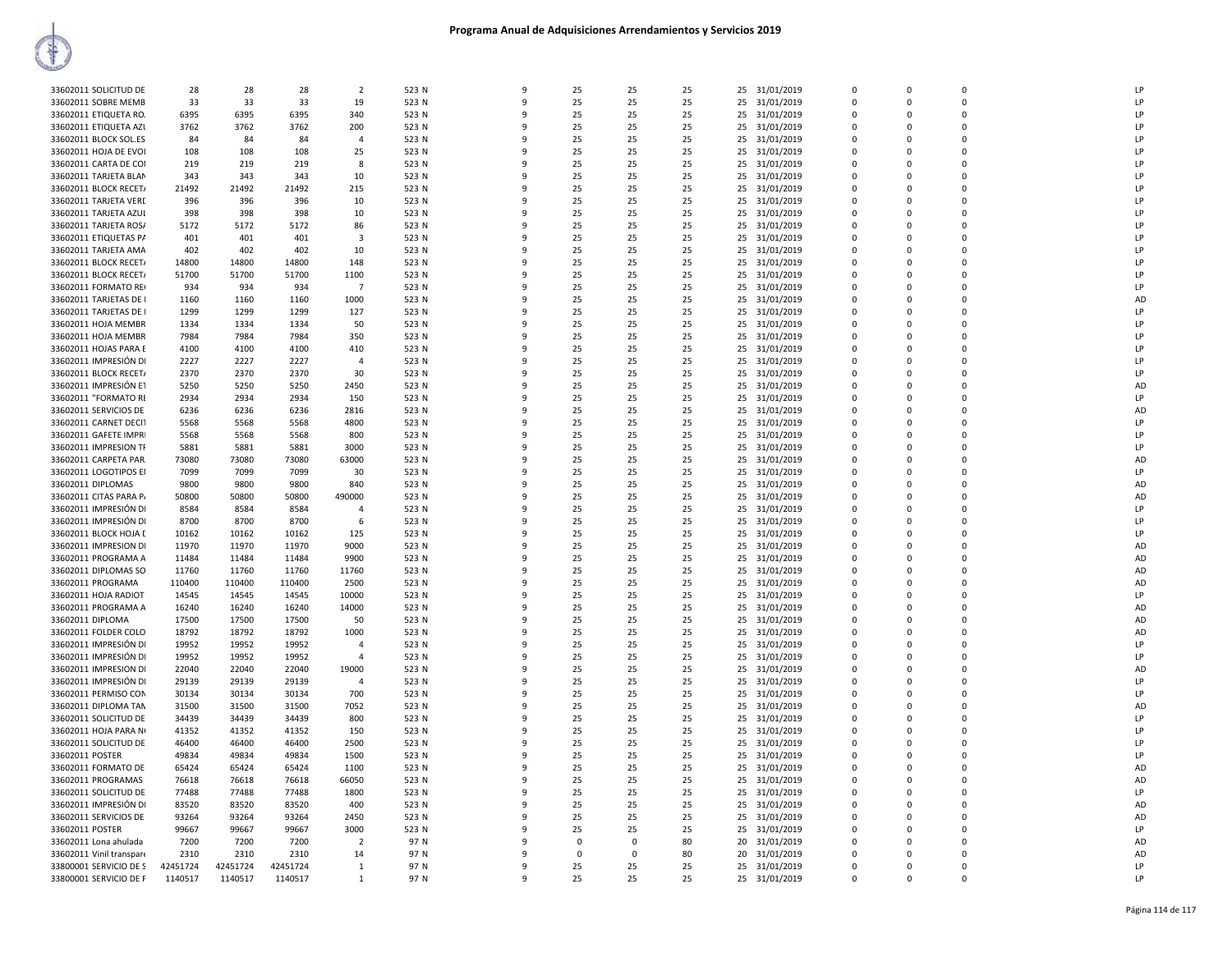| 33900001 SERVICIO PAR   | 4124357  | 4124357  | 4124357  | 1            | 97 N | $\Omega$     | 25       | 25       | 25  | 25 | 31/01/2019    | $\Omega$     | $\Omega$    | $\mathbf 0$ | 1P             |
|-------------------------|----------|----------|----------|--------------|------|--------------|----------|----------|-----|----|---------------|--------------|-------------|-------------|----------------|
| 33900001 SERVICIO PAR   | 1765423  | 1765423  | 1765423  | $\mathbf{1}$ | 97 N | $\mathsf{q}$ | 25       | 25       | 25  | 25 | 31/01/2019    | $\Omega$     | $\Omega$    | $\Omega$    | LP             |
|                         |          |          |          |              |      |              |          |          |     |    |               |              |             |             |                |
| 33900001 SERVICIO PAR   | 2166601  | 2166601  | 2166601  | 1            | 97 N | ۹            | 25       | 25       | 25  | 25 | 31/01/2019    | $\Omega$     | $\Omega$    | $\Omega$    | $\overline{P}$ |
| 33900001 SERVICIO PAR   | 2357580  | 2357580  | 2357580  | $\mathbf{1}$ | 97 N | q            | 25       | 25       | 25  | 25 | 31/01/2019    | $\Omega$     | $\Omega$    | $\Omega$    | 1P             |
|                         |          |          |          |              |      |              |          |          |     |    |               |              |             |             |                |
| 33900001 SERVICIO PAR   | 2198196  | 2198196  | 2198196  |              | 97 N | ٩            | 25       | 25       | 25  | 25 | 31/01/2019    | $\Omega$     | $\Omega$    | 0           | LP             |
| 33900001 SERVICIO PAR   | 781256   | 781256   | 781256   | -1           | 97 N | $\mathbf{q}$ | 25       | 25       | 25  | 25 | 31/01/2019    | $\Omega$     | $\Omega$    | $\Omega$    | LP             |
| 33900001 SERVICIO PAR   | 2023213  | 2023213  | 2023213  | 1            | 97 N |              | 25       | 25       | 25  | 25 | 31/01/2019    | $\Omega$     | $\Omega$    | $\mathbf 0$ | AD             |
|                         |          |          |          |              |      |              |          |          |     |    |               |              |             |             |                |
| 33900001 SERVICIO PAR   | 1244165  | 1244165  | 1244165  | 1            | 97 N | q            | 25       | 25       | 25  | 25 | 31/01/2019    | $\Omega$     | $\Omega$    | 0           | AD             |
| 33900001 SERVICIO PAR   | 7960848  | 7960848  | 7960848  | 1            | 97 N | 9            | 25       | 25       | 25  | 25 | 31/01/2019    | $\Omega$     | $\Omega$    | $\Omega$    | LP             |
|                         |          |          |          |              |      |              |          |          |     |    |               |              |             |             |                |
| 33900001 SERVICIO PAR   | 353742   | 353742   | 353742   | 1            | 97 N |              | 25       | 25       | 25  | 25 | 31/01/2019    | $\Omega$     | $\Omega$    | $\mathbf 0$ | $\overline{P}$ |
| 33900001 SERVICIO PAR   | 568400   | 568400   | 568400   | $\mathbf{1}$ | 97 N |              | 25       | 25       | 25  | 25 | 31/01/2019    | $\Omega$     | $\Omega$    | $\Omega$    | 1P             |
|                         |          |          |          |              |      |              |          |          |     |    |               |              |             |             |                |
| 33900001 SERVICIO PAR   | 441393   | 441393   | 441393   | 1            | 97 N |              | 25       | 25       | 25  | 25 | 31/01/2019    | $\Omega$     | $\Omega$    | $\Omega$    | $\overline{P}$ |
| 33900001 SERVICIO PAR   | 241852   | 241852   | 241852   | $\mathbf{1}$ | 97 N | q            | 25       | 25       | 25  | 25 | 31/01/2019    | $\Omega$     | $\Omega$    | $\Omega$    | $\overline{P}$ |
|                         |          |          |          |              |      |              |          |          |     |    |               |              |             |             |                |
| 33900001 SERVICIO PAR   | 2475160  | 2475160  | 2475160  | 1            | 97 N |              | 25       | 25       | 25  | 25 | 31/01/2019    | $\Omega$     | $\Omega$    | $\Omega$    | LP.            |
| 33900001 SERVICIO PAR   | 5058160  | 5058160  | 5058160  | -1           | 97 N | q            | 25       | 25       | 25  | 25 | 31/01/2019    | $\Omega$     | $\Omega$    | $\Omega$    | LP             |
|                         |          |          |          |              |      |              |          |          |     |    |               |              |             |             |                |
| 33900001 SERVICIO PAR   | 3032275  | 3032275  | 3032275  | 1            | 97 N | 9            | 25       | 25       | 25  | 25 | 31/01/2019    | $\Omega$     | $\Omega$    | $\mathbf 0$ | LP             |
| 33900001 SERVICIO PAR   | 453600   | 453600   | 453600   | 1            | 97 N | ۹            | 25       | 25       | 25  | 25 | 31/01/2019    | $\Omega$     | $\Omega$    | $\Omega$    | $\overline{P}$ |
|                         |          |          |          |              |      |              |          |          |     |    |               |              |             |             |                |
| 33900001 SERVICIO PAR   | 537998   | 537998   | 537998   | $\mathbf{1}$ | 97 N |              | 25       | 25       | 25  | 25 | 31/01/2019    | $\Omega$     | $\Omega$    | $\Omega$    | LP             |
| 33900001 SERVICIO PAR   | 1022360  | 1022360  | 1022360  | 1            | 97 N | ۹            | 25       | 25       | 25  | 25 | 31/01/2019    | $\Omega$     | $\Omega$    | 0           | LP             |
|                         |          |          |          |              |      |              |          |          |     |    |               | $\Omega$     |             |             |                |
| 33900001 SERVICIO PAR   | 176312   | 176312   | 176312   | 1            | 97 N |              | 25       | 25       | 25  | 25 | 31/01/2019    |              | $\Omega$    | $\mathbf 0$ | AD             |
| 33900001 SERVICIO PAR   | 344000   | 344000   | 344000   | $\mathbf{1}$ | 97 N |              | 25       | 25       | 25  | 25 | 31/01/2019    | $\Omega$     | $\Omega$    | $\Omega$    | $\mathsf{I}$   |
|                         |          |          |          |              |      |              |          |          |     |    |               |              | $\Omega$    | $\Omega$    |                |
| 33900001 SERVICIO PAR   | 3909100  | 3909100  | 3909100  | $\mathbf{1}$ | 97 N |              | 25       | 25       | 25  | 25 | 31/01/2019    | $\Omega$     |             |             | AD             |
| 33900001 SERVICIO PAR   | 4816800  | 4816800  | 4816800  | 1            | 97 N | q            | 25       | 25       | 25  | 25 | 31/01/2019    | $\Omega$     | $\Omega$    | 0           | LP             |
| 33900001 SERVICIO PAR   | 67632    | 67632    | 67632    |              | 97 N | q            | 25       | 25       | 25  | 25 |               | $\Omega$     | $\Omega$    | $\Omega$    | LP             |
|                         |          |          |          | $\mathbf{1}$ |      |              |          |          |     |    | 31/01/2019    |              |             |             |                |
| 33900001 SERVICIO PAR   | 118000   | 118000   | 118000   | $\mathbf{1}$ | 97 N |              | 25       | 25       | 25  | 25 | 31/01/2019    | $\Omega$     | $\Omega$    | $\Omega$    | LP             |
|                         | 1298994  | 1298994  |          |              |      | q            | 25       | 25       | 25  |    |               |              | $\Omega$    |             | $\overline{P}$ |
| 33900001 SERVICIO PAR   |          |          | 1298994  | $\mathbf{1}$ | 97 N |              |          |          |     | 25 | 31/01/2019    | $\Omega$     |             | 0           |                |
| 33900001 SERVICIO PAR   | 9593793  | 9593793  | 9593793  | 1            | 97 N |              | 25       | 25       | 25  | 25 | 31/01/2019    | $\Omega$     | $\Omega$    | $\Omega$    | LP             |
| 33900001 SERVICIO PAR   | 3800000  | 3800000  | 3800000  | -1           | 97 N | $\Omega$     | 25       | 25       | 25  | 25 | 31/01/2019    | $\Omega$     | n           | $\Omega$    | LP             |
|                         |          |          |          |              |      |              |          |          |     |    |               |              |             |             |                |
| 33900001 SERVICIO PAR   | 743824   | 743824   | 743824   | 1            | 97 N |              | 25       | 25       | 25  | 25 | 31/01/2019    | $\Omega$     | $\Omega$    | $\mathbf 0$ | LP             |
| 33900008 Servicio de Do | 458620   | 458620   | 458620   | 1            | 97 N | q            | $\Omega$ | 0        | 80  | 20 | 31/01/2019    | $\mathbf{0}$ | $\Omega$    | 0           | AD             |
|                         |          |          |          |              |      |              |          |          |     |    |               |              |             |             |                |
| 33900013 COMBUSTIBLE    | 11465    | 11465    | 11465    | $\mathbf{1}$ | 97 N | $\mathbf{q}$ | 25       | 25       | 25  | 25 | 31/01/2019    | $\Omega$     | $\Omega$    | $\Omega$    | AD             |
| 33900016 LICENCIAMIEN   | 203448   | 203448   | 203448   | $\mathbf{1}$ | 97 N |              | $\Omega$ | $\Omega$ | 100 |    | 0 31/01/2019  | $\Omega$     | $\Omega$    | $\Omega$    | AD             |
|                         |          |          |          |              |      |              |          |          |     |    |               |              |             |             |                |
| 34100001 JUSTIPRECIAC   | 325862   | 325862   | 325862   | $\mathbf{1}$ | 97 N |              | 25       | 25       | 25  | 25 | 31/01/2019    | $\Omega$     | $\Omega$    | $\Omega$    | <b>AD</b>      |
| 34400002 CONTRATACIO    | 27844    | 27844    | 27844    | 1            | 97 N |              | 25       | 25       | 25  | 25 | 31/01/2019    | $\Omega$     |             | $\Omega$    | AD             |
|                         |          |          |          |              |      |              |          |          |     |    |               |              |             |             |                |
| 34500001 SERVICIO DE /  | 5682758  | 5682758  | 5682758  | $\mathbf{1}$ | 97 N | ۹            | 25       | 25       | 25  | 25 | 31/01/2019    | $\Omega$     | $\Omega$    | $\Omega$    | P              |
| 35100003 SERVICIO DE /  | 517241   | 517241   | 517241   | $\mathbf{1}$ | 97 N |              | 25       | 25       | 25  | 25 | 31/01/2019    | $\Omega$     | $\Omega$    | $\Omega$    | AD             |
|                         |          |          |          |              |      |              |          |          |     |    |               |              |             |             |                |
| 35100003 SERVICIO DE C  | 10099137 | 10099137 | 10099137 | 1            | 97 N | ٩            | 25       | 25       | 25  | 25 | 31/01/2019    | $\Omega$     | $\Omega$    | $\mathbf 0$ | LP             |
| 35100003 SERVICIOS DE   | 17976724 | 17976724 | 17976724 | 1            | 97 N | 9            | 25       | 25       | 25  | 25 | 31/01/2019    | $\Omega$     | $\Omega$    | $\Omega$    | LP             |
|                         |          |          |          |              |      |              |          |          |     |    |               |              |             | $\Omega$    | LP             |
| 35100003 SERVICIO DE C  | 18965517 | 18965517 | 18965517 | 1            | 97 N |              | 25       | 25       | 25  | 25 | 31/01/2019    | $\Omega$     | $\Omega$    |             |                |
| 35100003 SERVICIOS DE   | 2208620  | 2208620  | 2208620  | $\mathbf{1}$ | 97 N |              | 25       | 25       | 25  | 25 | 31/01/2019    | $\Omega$     | $\Omega$    | $\mathbf 0$ | AD             |
|                         |          |          |          | 1            |      |              |          |          |     |    |               | $\Omega$     | $\Omega$    | $\Omega$    |                |
| 35100003 SERVICIOS DE   | 1023275  | 1023275  | 1023275  |              | 97 N |              | 25       | 25       | 25  | 25 | 31/01/2019    |              |             |             | AD             |
| 35100003 SERVICIO DE N  | 1343965  | 1343965  | 1343965  | $\mathbf{1}$ | 97 N | q            | 25       | 25       | 25  | 25 | 31/01/2019    | $\Omega$     | $\Omega$    | $\Omega$    | AD             |
| 35100003 SERVICIO DE N  | 1250000  | 1250000  | 1250000  | $\mathbf{1}$ | 97 N |              | 25       | 25       | 25  | 25 | 31/01/2019    | $\Omega$     | $\Omega$    | $\Omega$    | AD             |
|                         |          |          |          |              |      |              |          |          |     |    |               |              |             |             |                |
| 35200001 SERVICIO DE T  | 513793   | 513793   | 513793   | $\mathbf{1}$ | 97 N | ٩            | 25       | 25       | 25  | 25 | 31/01/2019    | $\Omega$     | $\Omega$    | $\Omega$    | 13P            |
| 35200003 SERVICIO DE N  | 267241   | 267241   | 267241   | $\mathbf{1}$ | 97 N | q            | 25       | 25       | 25  | 25 | 31/01/2019    | $\Omega$     | $\Omega$    | $\Omega$    | 13P            |
|                         |          |          |          |              |      |              |          |          |     |    |               |              |             |             |                |
| 35300001 SERVICIO DE N  | 4064200  | 4064200  | 4064200  | 1            | 97 N |              | 25       | 25       | 25  | 25 | 31/01/2019    | $\Omega$     | $\Omega$    | $\Omega$    | AD             |
| 35400003 SERVICIO DE N  | 2931034  | 2931034  | 2931034  | $\mathbf{1}$ | 97 N |              | 25       | 25       | 25  | 25 | 31/01/2019    | $\Omega$     | $\Omega$    | $\Omega$    | LP             |
|                         |          |          |          |              |      |              |          |          |     |    |               |              |             |             |                |
| 35400003 SERVICIO DE N  | 2440517  | 2440517  | 2440517  | $\mathbf{1}$ | 97 N |              | 25       | 25       | 25  | 25 | 31/01/2019    | $\Omega$     | $\Omega$    | $\mathbf 0$ | LP             |
| 35400003 SERVICIO DE N  | 485872   | 485872   | 485872   | 1            | 97 N |              | 25       | 25       | 25  | 25 | 31/01/2019    | $\Omega$     | $\Omega$    | $\Omega$    | AD             |
|                         |          |          |          |              |      |              |          |          |     |    |               |              |             |             |                |
| 35400003 SERVICIO DE M  | 666820   | 666820   | 666820   | 1            | 97 N |              | 25       | 25       | 25  | 25 | 31/01/2019    | $\Omega$     | $\Omega$    | $\mathbf 0$ | AD             |
| 35400003 SERVICIO DE N  | 571152   | 571152   | 571152   | 1            | 97 N | q            | 25       | 25       | 25  | 25 | 31/01/2019    | $\Omega$     | $\Omega$    | $\mathbf 0$ | AD             |
| 35400003 SERVICIO DE N  | 2622443  | 2622443  | 2622443  | $\mathbf{1}$ | 97 N | q            | 25       | 25       | 25  |    | 31/01/2019    | $\Omega$     | $\Omega$    | $\Omega$    | AD             |
|                         |          |          |          |              |      |              |          |          |     | 25 |               |              |             |             |                |
| 35400003 SERVICIO DE N  | 1725100  | 1725100  | 1725100  | $\mathbf{1}$ | 97 N | ۹            | 25       | 25       | 25  | 25 | 31/01/2019    | $\Omega$     | $\Omega$    | $\Omega$    | <b>AD</b>      |
|                         | 1347013  | 1347013  |          | $\mathbf{1}$ | 97 N |              | 25       | 25       | 25  |    |               | $\Omega$     | $\Omega$    | $\Omega$    | AD             |
| 35400003 SERVICIO DE N  |          |          | 1347013  |              |      |              |          |          |     | 25 | 31/01/2019    |              |             |             |                |
| 35400003 SERVICIO DE    | 21519024 | 21519024 | 21519024 | $\mathbf{1}$ | 97 N |              | 25       | 25       | 25  | 25 | 31/01/2019    | $\Omega$     | $\Omega$    | $\Omega$    | AD             |
| 35400003 SERVICIO DE N  | 19313169 | 19313169 | 19313169 | 1            | 97 N |              | 25       | 25       | 25  | 25 | 31/01/2019    | $\Omega$     | $\Omega$    | $\Omega$    | AD             |
|                         |          |          |          |              |      |              |          |          |     |    |               |              |             |             |                |
| 35400003 SERVICIO DE N  | 4878754  | 4878754  | 4878754  | 1            | 97 N | q            | 25       | 25       | 25  | 25 | 31/01/2019    | $\Omega$     | n           | $\Omega$    | AD             |
| 35400003 SERVICIO DE N  | 270689   | 270689   | 270689   | $\mathbf{1}$ | 97 N | 9            | 25       | 25       | 25  | 25 | 31/01/2019    | $\Omega$     | $\Omega$    | $\Omega$    | AD             |
|                         |          |          |          |              |      |              |          |          |     |    |               |              |             |             |                |
| 35400003 SERVICIO DE N  | 5482758  | 5482758  | 5482758  | 1            | 97 N | 9            | 25       | 25       | 25  | 25 | 31/01/2019    | $\mathbf{0}$ | $\mathbf 0$ | $\mathbf 0$ | AD             |
| 35400003 SERVICIO DE N  | 1661206  | 1661206  | 1661206  | 1            | 97 N | q            | 25       | 25       | 25  | 25 | 31/01/2019    | $\Omega$     | $\Omega$    | $\Omega$    | AD             |
|                         |          |          |          |              |      |              |          |          |     |    |               |              |             |             |                |
| 35400003 SERVICIO DE M  | 227586   | 227586   | 227586   | $\mathbf{1}$ | 97 N |              | 25       | 25       | 25  | 25 | 31/01/2019    | $\Omega$     | $\Omega$    | $\Omega$    | AD             |
| 35400003 SERVICIO DE M  | 96551    | 96551    | 96551    | $\mathbf{1}$ | 97 N |              | 25       | 25       | 25  | 25 | 31/01/2019    | $\Omega$     | $\Omega$    | $\Omega$    | AD             |
|                         |          |          |          |              |      |              |          |          |     |    |               |              |             |             |                |
| 35400003 SERVICIO DE N  | 237931   | 237931   | 237931   | 1            | 97 N |              | 25       | 25       | 25  | 25 | 31/01/2019    | $\Omega$     |             | $\Omega$    | AD             |
|                         |          |          |          |              | 97 N |              |          |          |     |    |               |              |             |             |                |
|                         | 1278448  | 1278448  | 1278448  | $\mathbf{1}$ |      | ۹            | 25       | 25       | 25  | 25 |               | $\Omega$     | $\Omega$    | $\Omega$    | AD             |
| 35400003 SERVICIO DE N  |          |          |          |              |      |              |          |          |     |    | 31/01/2019    |              |             |             |                |
| 35400003 SERVICIO DE N  | 951724   | 951724   | 951724   | 1            | 97 N | q            | 25       | 25       | 25  |    | 25 31/01/2019 | $\Omega$     |             | $\Omega$    | AD             |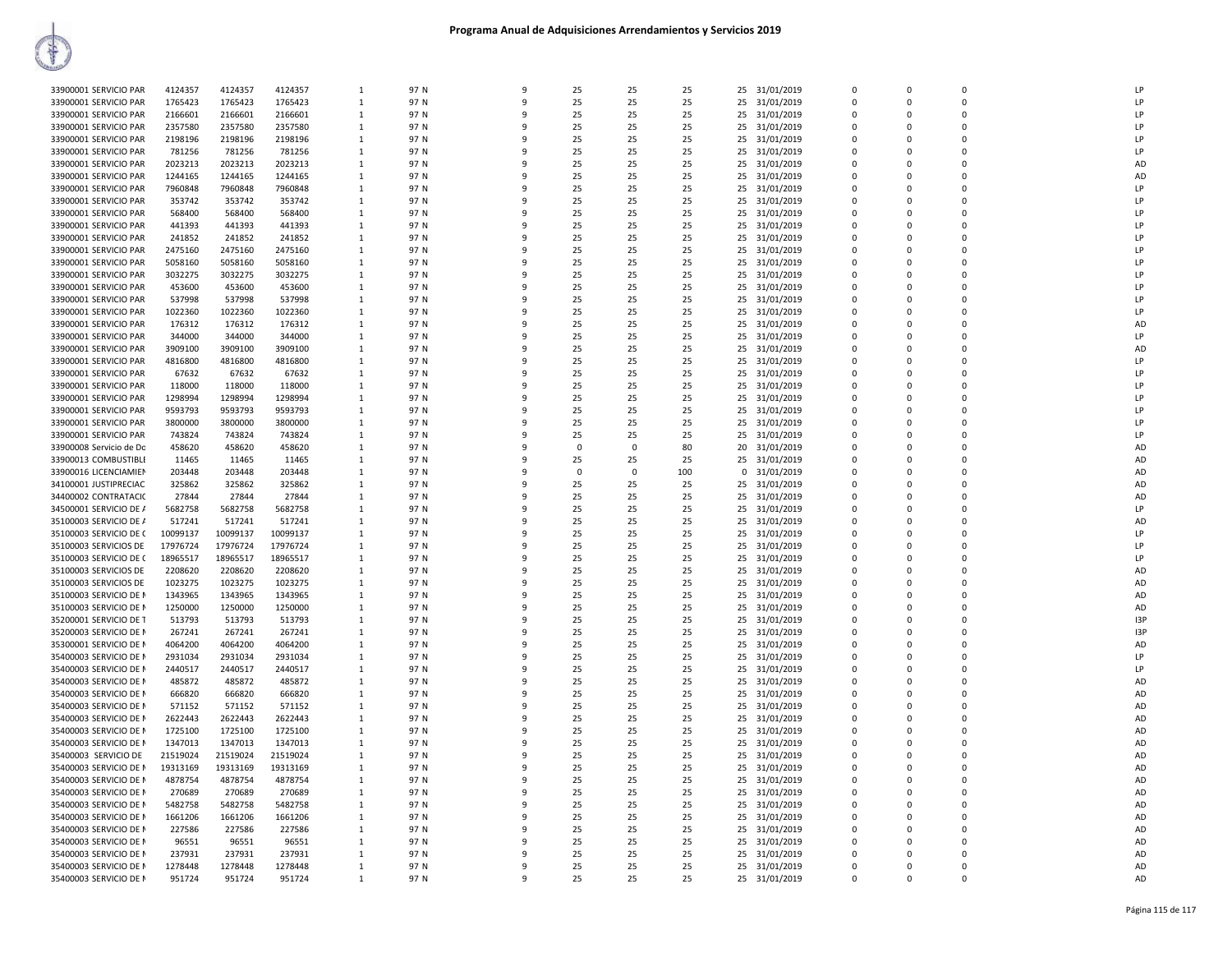| 35400003 SERVICIO DE N | 937068   | 937068   | 937068   | 1            | 97 N | 9            | 25       | 25          | 25 | 25 | 31/01/2019 | $\Omega$ | $\Omega$ | $\Omega$ | <b>AD</b>      |
|------------------------|----------|----------|----------|--------------|------|--------------|----------|-------------|----|----|------------|----------|----------|----------|----------------|
| 35400003 SERVICIO DE N | 131896   | 131896   | 131896   | 1            | 97 N | 9            | 25       | 25          | 25 | 25 | 31/01/2019 | $\Omega$ | $\Omega$ | $\Omega$ | <b>AD</b>      |
| 35400003 SERVICIO DE N | 643103   | 643103   | 643103   | $\mathbf{1}$ | 97 N | 9            | 25       | 25          | 25 | 25 | 31/01/2019 | $\Omega$ | $\Omega$ | $\Omega$ | AD             |
|                        |          |          |          |              | 97 N | $\mathbf{q}$ | 25       | 25          |    | 25 |            | $\Omega$ | $\Omega$ | $\Omega$ | <b>AD</b>      |
| 35400003 SERVICIO DE N | 262068   | 262068   | 262068   | 1            |      |              |          |             | 25 |    | 31/01/2019 |          |          |          |                |
| 35400003 SERVICIO DE C | 112068   | 112068   | 112068   | 1            | 97 N | 9            | 25       | 25          | 25 | 25 | 31/01/2019 | O        | $\Omega$ | $\Omega$ | AD             |
| 35400003 SERVICIO DE N | 2043103  | 2043103  | 2043103  | $\mathbf{1}$ | 97 N | $\mathbf{q}$ | $\Omega$ | $\Omega$    | 80 | 20 | 31/01/2019 | O        | $\Omega$ | $\Omega$ | <b>AD</b>      |
| 35400003 SERVICIO DE N | 490517   | 490517   | 490517   | 1            | 97 N | $\mathbf{q}$ | 25       | 25          | 25 | 25 | 31/01/2019 | O        | $\Omega$ | $\Omega$ | <b>AD</b>      |
| 35400003 SERVICIO DE N | 130172   | 130172   | 130172   | $\mathbf{1}$ | 97 N | $\mathbf{q}$ | $\Omega$ | O           | 80 | 20 | 31/01/2019 | $\Omega$ | $\Omega$ | $\Omega$ | LP             |
| 35400003 SERVICIO DE N | 74741    | 74741    | 74741    | $\mathbf{1}$ | 97 N | 9            | $\Omega$ | $\Omega$    | 80 | 20 | 31/01/2019 | n        | $\Omega$ | $\Omega$ | LP             |
| 35400003 SERVICIO DE N | 101379   | 101379   | 101379   | 1            | 97 N | $\mathbf{q}$ | n        | ŋ           | 80 | 20 | 31/01/2019 | ŋ        | $\Omega$ | n        | LP             |
| 35400003 SERVICIO DE N | 122844   | 122844   | 122844   | 1            | 97 N | 9            | n        | $\Omega$    | 80 | 20 | 31/01/2019 | $\Omega$ | $\Omega$ | $\Omega$ | LP             |
| 35400003 SERVICIO DE N | 41120    | 41120    | 41120    | 1            | 97 N | $\mathbf{q}$ | n        | O           | 80 | 20 | 31/01/2019 | $\Omega$ | $\Omega$ | $\Omega$ | LF             |
| 35400003 SERVICIO DE N | 187068   | 187068   | 187068   | 1            | 97 N | 9            | $\Omega$ | O           | 80 | 20 | 31/01/2019 | $\Omega$ | $\Omega$ | $\Omega$ | $\blacksquare$ |
| 35400003 SERVICIO DE N | 384482   | 384482   | 384482   | 1            | 97 N | q            | n        | ŋ           | 80 | 20 | 31/01/2019 | ŋ        | $\Omega$ | n        | $\blacksquare$ |
|                        |          |          |          |              |      | 9            | C        | $\Omega$    |    |    |            | n        | $\Omega$ | $\Omega$ | ΤP             |
| 35400003 SERVICIO DE N | 86206    | 86206    | 86206    | 1            | 97 N |              |          |             | 80 | 20 | 31/01/2019 |          |          |          |                |
| 35400003 SERVICIO DE N | 273103   | 273103   | 273103   | $\mathbf{1}$ | 97 N | q            | $\Omega$ | O           | 80 | 20 | 31/01/2019 | $\Omega$ | $\Omega$ | $\Omega$ | LP             |
| 35400003 SERVICIO DE N | 8362     | 8362     | 8362     | 1            | 97 N | 9            | 0        | 0           | 80 | 20 | 31/01/2019 | 0        | $\Omega$ | $\Omega$ | LP             |
| 35400003 MANTENIMIE    | 99568    | 99568    | 99568    | 1            | 97 N | 9            | 25       | 25          | 25 | 25 | 31/01/2019 |          | $\Omega$ |          | AD             |
| 35400003 SERVICIO DE N | 6724     | 6724     | 6724     | $\mathbf{1}$ | 97 N | 9            | 0        | $\mathbf 0$ | 80 | 20 | 31/01/2019 | 0        | $\Omega$ |          | AD             |
| 35400003 SERVICIO DE N | 21293    | 21293    | 21293    | 1            | 97 N | 9            | 25       | 25          | 25 | 25 | 31/01/2019 | ŋ        | $\Omega$ | $\Omega$ | AD             |
| 35400003 MANTENIMIE    | 1715517  | 1715517  | 1715517  | $\mathbf{1}$ | 97 N | 9            | 25       | 25          | 25 | 25 | 31/01/2019 | 0        | $\Omega$ | n        | AD             |
| 35400003 Mantenimient  | 850000   | 850000   | 850000   | $\mathbf{1}$ | 97 N | 9            | 25       | 25          | 25 | 25 | 31/01/2019 |          | $\Omega$ |          | AD             |
| 35400003 Mantenimient  | 2764519  | 2764519  | 2764519  | $\mathbf{1}$ | 97 N | 9            | 25       | 25          | 25 | 25 | 31/01/2019 | 0        | $\Omega$ | n        | AD             |
| 35400003 Mantenimient  | 1090312  | 1090312  | 1090312  | 1            | 97 N | 9            | 25       | 25          | 25 | 25 | 31/01/2019 | ŋ        | $\Omega$ |          | AD             |
|                        |          |          |          |              |      | 9            |          |             |    |    |            |          |          |          |                |
| 35400003 Mantenimient  | 505440   | 505440   | 505440   | 1            | 97 N |              | 25       | 25          | 25 | 25 | 31/01/2019 | $\Omega$ | $\Omega$ |          | AD             |
| 35400003 Mantenimient  | 1980875  | 1980875  | 1980875  | 1            | 97 N | 9            | 25       | 25          | 25 | 25 | 31/01/2019 | O        | $\Omega$ |          | AD             |
| 35400003 Mantenimient  | 245538   | 245538   | 245538   | $\mathbf{1}$ | 97 N | 9            | 25       | 25          | 25 | 25 | 31/01/2019 | $\Omega$ | $\Omega$ |          | AD             |
| 35400003 Mantenimient  | 1043150  | 1043150  | 1043150  | 1            | 97 N | 9            | 25       | 25          | 25 | 25 | 31/01/2019 | $\Omega$ | $\Omega$ |          | AD             |
| 35500005 SERVICIO PRE' | 513793   | 513793   | 513793   | $\mathbf{1}$ | 97 N | 9            | 25       | 25          | 25 | 25 | 31/01/2019 | $\Omega$ | $\Omega$ |          | AD             |
| 35700001 SERVICIOS DE  | 1714655  | 1714655  | 1714655  | 1            | 97 N | 9            | 25       | 25          | 25 | 25 | 31/01/2019 | O        | $\Omega$ |          | LP             |
| 35700001 SERVICIO DE C | 3472413  | 3472413  | 3472413  | 1            | 97 N | 9            | 25       | 25          | 25 | 25 | 31/01/2019 | $\Omega$ | $\Omega$ |          | LP             |
| 35700001 SERVICIO DE C | 2484482  | 2484482  | 2484482  | 1            | 97 N | 9            | 25       | 25          | 25 | 25 | 31/01/2019 | $\Omega$ | $\Omega$ |          | LP             |
| 35700001 SERVICIO DE N | 3017241  | 3017241  | 3017241  | 1            | 97 N | 9            | 25       | 25          | 25 | 25 | 31/01/2019 | $\Omega$ | $\Omega$ | $\Omega$ | LP             |
| 35700001 SESERVICIO D  | 2844827  | 2844827  | 2844827  | 1            | 97 N | 9            | 25       | 25          | 25 | 25 | 31/01/2019 | $\Omega$ | $\Omega$ | $\Omega$ | LP             |
| 35700001 SERVICIO DE N | 4310344  | 4310344  | 4310344  | 1            | 97 N | 9            | 25       | 25          | 25 | 25 | 31/01/2019 | $\Omega$ | $\Omega$ | $\Omega$ | LP             |
|                        | 3000000  |          |          |              | 97 N | 9            | 25       | 25          | 25 |    |            | $\Omega$ | $\Omega$ | $\Omega$ | AD             |
| 35700003 SERVICIO DE C |          | 3000000  | 3000000  | 1            |      |              |          |             |    | 25 | 31/01/2019 |          |          |          |                |
| 35800002 SERVICIO PAR  | 82800    | 82800    | 82800    | $\mathbf{1}$ | 97 N | 9            | 25       | 25          | 25 | 25 | 31/01/2019 | $\Omega$ | $\Omega$ | $\Omega$ | AD             |
| 35800002 SERVICIO INTE | 3591379  | 3591379  | 3591379  | 1            | 97 N | 9            | 25       | 25          | 25 | 25 | 31/01/2019 | $\Omega$ | $\Omega$ | $\Omega$ | LP             |
| 35800003 SERVICIO DE L | 20689655 | 20689655 | 20689655 | 1            | 97 N | 9            | 25       | 25          | 25 | 25 | 31/01/2019 | $\Omega$ | $\Omega$ | $\Omega$ | <b>LP</b>      |
| 35800004 SERVICIO DE L | 18103448 | 18103448 | 18103448 | 1            | 97 N | 9            | 25       | 25          | 25 | 25 | 31/01/2019 | $\Omega$ | $\Omega$ | $\Omega$ | <b>LP</b>      |
| 35800005 SERVICIO DE F | 564655   | 564655   | 564655   | $\mathbf{1}$ | 97 N | 9            | 25       | 25          | 25 | 25 | 31/01/2019 | $\Omega$ | $\Omega$ | $\Omega$ | LP             |
| 35800005 SERVICIO DE F | 1226724  | 1226724  | 1226724  | 1            | 97 N | 9            | 25       | 25          | 25 | 25 | 31/01/2019 | $\Omega$ | $\Omega$ | $\Omega$ | LP             |
| 35800005 RECOLECCIÓN   | 628448   | 628448   | 628448   | 1            | 97 N | 9            | 25       | 25          | 25 | 25 | 31/01/2019 | $\Omega$ | $\Omega$ | $\Omega$ | LP             |
| 35800005 SUPERVISION   | 1076048  | 1076048  | 1076048  | 1            | 97 N | 9            | 25       | 25          | 25 | 25 | 31/01/2019 | $\Omega$ | $\Omega$ | $\Omega$ | AD             |
| 35900003 SERVICIO DE F | 1296043  | 1296043  | 1296043  | 1            | 97 N | 9            | 25       | 25          | 25 | 25 | 31/01/2019 | $\Omega$ | $\Omega$ | n        | LP             |
| 35900004 SERVICIO DE J | 3133620  | 3133620  | 3133620  | $\mathbf{1}$ | 97 N | 9            | 25       | 25          | 25 | 25 | 31/01/2019 | $\Omega$ | $\Omega$ | $\Omega$ | LP             |
| 37100006 BOLETOS DE A  | 376206   | 376206   | 376206   | 1            | 97 N | 9            | 25       | 25          | 25 | 25 | 31/01/2019 | $\Omega$ | $\Omega$ | $\Omega$ | LP             |
|                        | 50000    | 50000    |          |              | 97 N | 9            | $\Omega$ | 0           | 80 |    |            | $\Omega$ | $\Omega$ | $\Omega$ |                |
| 38200001 SERVICIO DE / |          |          | 50000    | 1            |      |              |          |             |    | 20 | 31/01/2019 |          |          |          | AD             |
| 38200001 SERVICIO DE E | 431034   | 431034   | 431034   | 1            | 97 N | 9            | $\Omega$ | $\Omega$    | 80 | 20 | 31/01/2019 | $\Omega$ | $\Omega$ | n        | AD             |
| 38300001 SERVICIO DE I | 3300000  | 3300000  | 3300000  | $\mathbf{1}$ | 97 N | 9            | 25       | 25          | 25 | 25 | 31/01/2019 | $\Omega$ | $\Omega$ | 0        | 13P            |
| 38300001 SERVICIOS TÉO | 3250000  | 3250000  | 3250000  | 1            | 97 N | 9            | 25       | 25          | 25 | 25 | 31/01/2019 | $\Omega$ | $\Omega$ | $\Omega$ | I3P            |
| 38300001 SERVICIOS DIC | 495000   | 495000   | 495000   | 1            | 97 N | 9            | 25       | 25          | 25 | 25 | 31/01/2019 | $\Omega$ | $\Omega$ | $\Omega$ | AD             |
| 38300001 SERVICIOS DE  | 2324137  | 2324137  | 2324137  | 1            | 97 N | 9            | 25       | 25          | 25 | 25 | 31/01/2019 | O        | $\Omega$ |          | 13P            |
| 38300001 SERVICIOS EN  | 2296551  | 2296551  | 2296551  | $\mathbf{1}$ | 97 N | 9            | 25       | 25          | 25 | 25 | 31/01/2019 | $\Omega$ | $\Omega$ | $\Omega$ | 13P            |
| 38300001 SERVICIOS DIC | 512500   | 512500   | 512500   | 1            | 97 N | 9            | 25       | 25          | 25 | 25 | 31/01/2019 | $\Omega$ | $\Omega$ |          | AD             |
| 38300001 SERVICIO DE / | 406206   | 406206   | 406206   | $\mathbf{1}$ | 97 N | 9            | 25       | 25          | 25 | 25 | 31/01/2019 | $\Omega$ | $\Omega$ | n        | AD             |
| 38300001 RENTA DE EQI  | 293706   | 293706   | 293706   | 5            | 97 N | 9            | 25       | 25          | 25 | 25 | 31/01/2019 | O        | $\Omega$ |          | LP             |
| 38300001 SERVICIO DE C | 95431    | 95431    | 95431    | 5            | 97 N | 9            | 25       | 25          | 25 | 25 | 31/01/2019 | $\Omega$ | 0        |          | AD             |
| 38300001 COMITÉ DE BE  | 1324051  | 1324051  | 1324051  | $\mathbf{1}$ | 97 N | 9            | $\Omega$ | $\Omega$    | 80 | 20 | 31/01/2019 |          | $\Omega$ |          | AD             |
|                        |          |          |          |              |      |              |          |             |    |    |            |          |          |          |                |